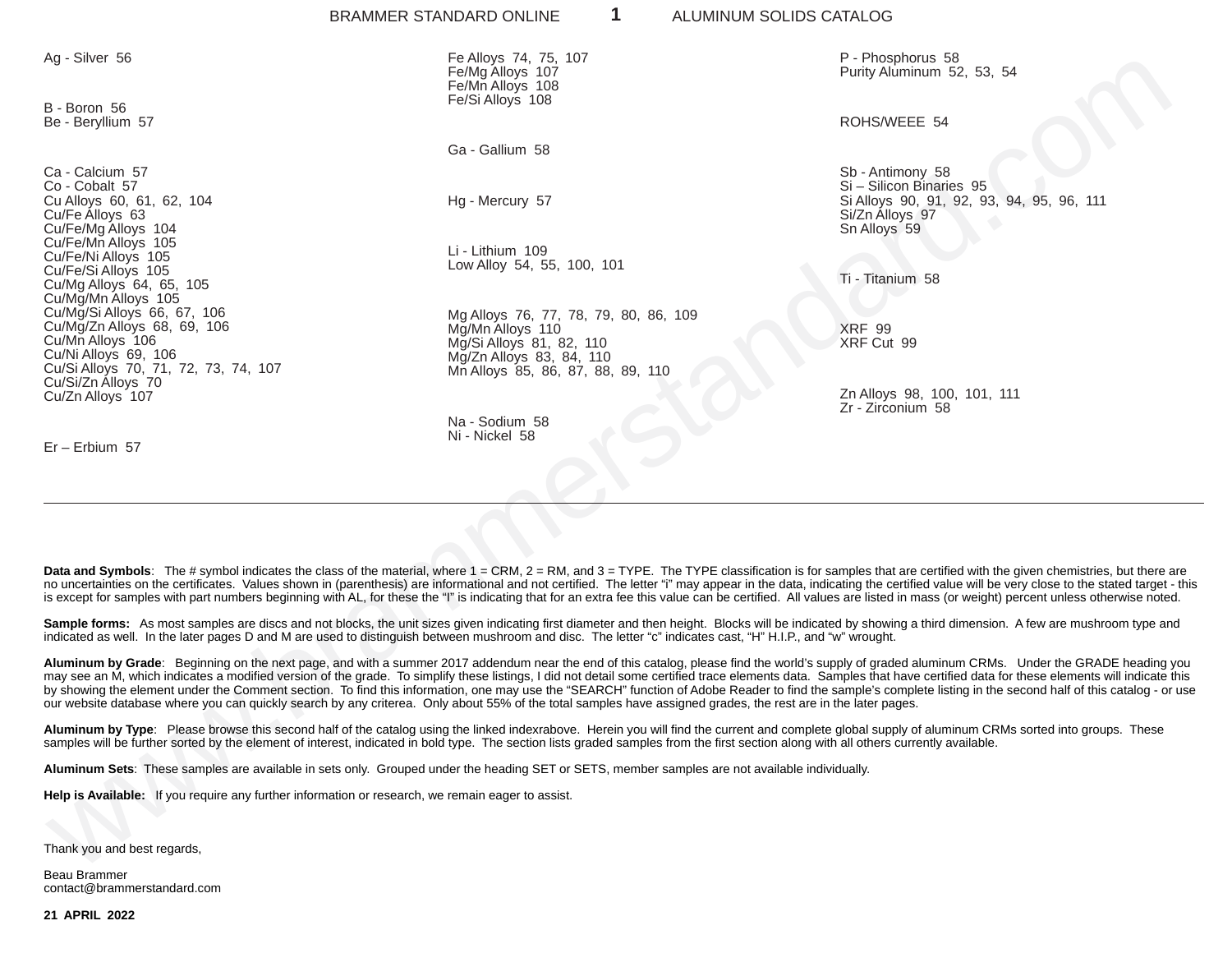### BRAMMER STANDARD ONLINE  $\overline{2}$ ALUMINUM SOLIDS CATALOG

| # Number                                                                         | Grade                                  | Comment                                                          | Cr                                       | Cu                                                                                        | Fe                                                | Mg                                                     | Mn                                                               | Νi                                                                           | Si                                                        | Τi                                                 | $\mathbf{V}$                              | Zn                                                         | Ζr                                           | $mm \oslash x$ $mm$ H                                      |
|----------------------------------------------------------------------------------|----------------------------------------|------------------------------------------------------------------|------------------------------------------|-------------------------------------------------------------------------------------------|---------------------------------------------------|--------------------------------------------------------|------------------------------------------------------------------|------------------------------------------------------------------------------|-----------------------------------------------------------|----------------------------------------------------|-------------------------------------------|------------------------------------------------------------|----------------------------------------------|------------------------------------------------------------|
| alloy 100<br>1 AL 143/05                                                         | 100<br>100                             | $Al \sim 99.00$<br>cast                                          | < 0.05<br>0.020                          | 0.10<br>0.029                                                                             | $0.60 - 0.80$<br>0.60                             | < 0.03<br>0.0051                                       | 0.03<br>0.0069                                                   | < 0.03<br>0.0023                                                             | < 0.15<br>0.155                                           | 0.03<br>0.0051                                     | 0.0027                                    | < 0.05<br>0.0098                                           | 0.0049                                       | 60 x 25                                                    |
| alloy 130<br>alloy 150<br>alloy 160<br>alloy 170                                 | 130<br>150<br>160<br>170               | Al > 99.30<br>Al > 99.50<br>Al > 99.60<br>Al >99.70, Fe/Si >1.50 | < 0.03<br>0.03<br>< 0.03<br>0.03         | 0.10<br>< 0.05<br>0.03<br>0.03                                                            | 0.03<br>0.03<br>< 0.25<br>0.03                    | 0.03<br>0.03<br>0.03<br>0.03                           | < 0.03<br>< 0.03<br>< 0.03<br>0.03                               | < 0.03<br>< 0.03<br>0.03<br>0.03                                             | < 0.03<br>< 0.03<br>0.10<br>< 0.03                        | 0.03<br>0.03<br>0.03<br>0.03                       | < 0.03<br>< 0.03<br>< 0.03<br>< 0.03      | < 0.05<br>< 0.05<br>< 0.05<br>0.05                         | $\cdot$                                      |                                                            |
| alloy 201<br>2 AA SS-201                                                         | 201<br>201                             | cast                                                             | < 0.05<br>0.0004                         | $4.00 - 5.00$<br>4.49                                                                     | < 0.15<br>0.068                                   | 0.249                                                  | $0.15 - 0.35 0.20 - 0.50$<br>0.325                               | < 0.05<br>0.0054                                                             | 0.10<br>0.0400                                            | $0.15 - 0.35$<br>0.244                             | 0.0139                                    | < 0.05<br>0.0051                                           | 0.0010                                       | 64 x 25                                                    |
| alloy B201                                                                       | <b>B201</b>                            |                                                                  | < 0.05                                   | $4.50 - 5.00$                                                                             | < 0.05                                            |                                                        | $0.25 - 0.35$ $0.20 - 0.50$                                      | < 0.05                                                                       | < 0.05                                                    | $0.15 - 0.35$                                      | $\ddot{\phantom{a}}$                      | < 0.05                                                     |                                              |                                                            |
| alloy 203<br>1 AL 271/01<br>1 AL 272/01                                          | 203<br>203<br>203                      | cast<br>cast                                                     | < 0.05<br>0.012<br>0.012                 | $4.50 - 5.50$<br>4.47<br>5.22                                                             | < 0.50<br>0.31<br>0.21                            | 0.10<br>0.075<br>0.16                                  | $0.20 - 0.30$<br>0.21<br>0.10                                    | $1.30 - 1.70$<br>2.05<br>1.77                                                | < 0.30<br>0.19<br>0.10                                    | $0.15 - 0.25$<br>0.16<br>0.20                      | 0.015<br>0.026                            | 0.10<br>0.012<br>0.022                                     | $0.10 - 0.30$<br>0.10<br>0.19                | 60 x 25<br>60 x 25                                         |
| alloy 204                                                                        | 204                                    |                                                                  | < 0.05                                   | $4.20 - 5.00$                                                                             | 0.35                                              | $0.15 - 0.35$                                          | < 0.10                                                           | < 0.05                                                                       | < 0.20                                                    | $0.15 - 0.30$                                      | $\ddot{\phantom{a}}$                      | 0.10                                                       | $\cdot$                                      |                                                            |
| alloy 206<br>2 AA SS-206                                                         | 206<br>206                             | cast                                                             | < 0.05<br>0.01i                          | $4.20 - 5.00$<br>4.6i                                                                     | < 0.15<br>0.08i                                   | 0.28                                                   | $0.15 - 0.35$ $0.20 - 0.50$<br>0.35                              | < 0.05<br>0.01i                                                              | 0.10<br>0.06i                                             | $0.15 - 0.30$<br>0.20i                             | 0.01i                                     | 0.10<br>0.03i                                              | < 0.0030                                     | 64 x 25                                                    |
| alloy 208<br>2 AA SS-208<br>2 ALC-224-AC                                         | 208<br>208<br>208.2                    | cast<br>cast                                                     | < 0.05<br>< 0.0050<br>0.027              | $3.50 - 4.50$<br>4.0i<br>4.26                                                             | $1.20$<br>0.60<br>0.53                            | 0.10<br>0.05i<br>0.022                                 | < 0.50<br>0.15i<br>0.042                                         | < 0.35<br>0.08i<br>0.030                                                     | $2.50 - 3.50$<br>3.0i<br>2.64                             | < 0.25<br>0.12i<br>0.15                            | 0.01i<br>0.014                            | $1.00$<br>0.15i<br>0.039                                   | 0.04i                                        | 64 x 25<br>57 x 25                                         |
| alloy 213<br>2 AA KA-213<br>2 AA KB-213<br>2 ALC-236-AE                          | 213<br>213<br>213<br>213               | cast<br>cast<br>cast                                             | < 0.05<br>< 0.0050<br>< 0.0050<br>0.028  | $6.00 - 8.00$<br>7.0i<br>7.Oi<br>6.94                                                     | <1.20<br>1.0i<br>1.0i<br>1.22                     | 0.10<br>0.05i<br>0.15i<br>0.06                         | 0.60<br>0.30i<br>0.35<br>0.11                                    | < 0.35<br>0.20i<br>0.30i<br>0.045                                            | $1.00 - 3.00$<br>2.0i<br>3.5i<br>2.03                     | < 0.25<br>0.05i<br>0.10i<br>0.12                   | $\ddot{\phantom{1}}$<br>0.015             | 2.50<br>1.0i<br>1.2i<br>0.040                              |                                              | 64 x 25<br>64 x 25<br>57 x 25                              |
| alloy 222<br>2 AA KA-222                                                         | 222<br>222                             | cast                                                             | < 0.05<br>< 0.0050                       | $9.20 - 10.7$<br>10.0                                                                     | $1.50$<br>1.0i                                    | $0.15 - 0.35$<br>0.30                                  | < 0.50<br>0.15i                                                  | < 0.50<br>0.15i                                                              | 2.00<br>0.75                                              | < 0.25<br>0.10i                                    | $\ddot{\phantom{a}}$                      | 0.80<br>0.25                                               |                                              | 64 x 25                                                    |
| # Number                                                                         | Grade                                  | Comment                                                          | Cr                                       | Cu                                                                                        | Fe                                                | Mg                                                     | Mn                                                               | Νi                                                                           | Si                                                        | Тi                                                 | $\mathbf v$                               | Zn                                                         | Zr                                           | $mm \oslash x$ $mm$ H                                      |
| alloy 224                                                                        | 224                                    |                                                                  | 0.03                                     | $4.50 - 5.50$                                                                             | 0.10                                              | 0.03                                                   | $0.20 - 0.50$                                                    | < 0.03                                                                       | < 0.06                                                    | < 0.35                                             | $0.05 - 0.15$                             | < 0.05                                                     | $0.10 - 0.25$                                |                                                            |
| alloy 238<br>2 AA SS-238                                                         | 238<br>238                             | cast                                                             | < 0.05<br>< 0.0050                       | $9.00 - 11.0$<br>10.2                                                                     | $1.50$<br>1.0i                                    | $0.15 - 0.35$<br>0.30                                  | 0.60<br>0.20i                                                    | $1.00$<br>0.20i                                                              | $3.50 - 4.50$<br>4.0i                                     | <1.50<br>0.05i                                     | 0.01i                                     | <1.50<br>0.20i                                             | < 0.0030                                     | 64 x 25                                                    |
| alloy 240                                                                        | 240                                    |                                                                  | < 0.05                                   | $7.00 - 9.00$                                                                             | < 0.50                                            |                                                        |                                                                  | 5.50-6.50 0.30-0.70 0.30-0.70                                                | < 0.50                                                    | 0.20                                               | $\ddot{\phantom{a}}$                      | 0.10                                                       |                                              |                                                            |
| alloy 242<br>alloy A242<br>1 56X G14H 4C<br>2 AA KA-242<br>2 AA KB-242           | 242<br>A242<br>242<br>242<br>242       | cast<br>cast<br>cast                                             | < 0.25<br>0.0309<br>< 0.0050<br>< 0.0050 | $3.50 - 4.50$<br>$0.15 - 0.25$ 3.70-4.50<br>3.82<br>3.6i<br>4.4i                          | $1.00$<br>< 0.80<br>0.251<br>0.40<br>0.20i        | $1.20 - 1.80$<br>$1.20 - 1.70$<br>1.72<br>1.8i<br>1.2i | < 0.35<br>0.10<br>0.122<br>0.02i<br>0.05i                        | $1.70 - 2.30$<br>$1.80 - 2.30$<br>2.37<br>2.2i<br>1.8i                       | < 0.70<br>< 0.60<br>0.504<br>0.25<br>0.40                 | < 0.25<br>$0.07 - 0.20$<br>0.069<br>0.06i<br>0.15i | 0.0252<br>$\ddot{\phantom{a}}$<br>$\cdot$ | < 0.35<br>0.10<br>0.091<br>0.03i<br>0.05i                  |                                              | $50 \times 20$<br>64 x 25<br>64 x 25                       |
| 2 AA SS-242<br>2 AA SS-A242<br>1 AL 251/01<br>1 AL 252/01<br>1 AL 253/01         | 242<br>A242<br>242<br>242<br>242       | cast<br>cast<br>cast<br>cast<br>cast                             | 0.03i<br>0.20i<br>0.010<br>0.028<br>0.15 | 4.0i<br>4.1i<br>1.95<br>3.40<br>4.10                                                      | 0.55<br>0.45<br>0.19<br>0.10<br>0.22              | 1.5i<br>1.6i<br>0.55<br>1.35<br>1.75                   | 0.08i<br>0.05i<br>0.022<br>0.012<br>0.052                        | 2.0i<br>2.0i<br>0.50<br>1.75<br>2.20                                         | 0.50i<br>0.30<br>0.15<br>0.20<br>0.38                     | 0.12i<br>0.12i<br>0.064<br>0.046<br>0.19           | 0.01i<br>0.01i<br>$\sim$                  | 0.10i<br>0.10i<br>0.018<br>0.015<br>0.040                  | < 0.0030<br>< 0.0030<br>$\ddot{\phantom{0}}$ | 64 x 25<br>64 x 25<br>60 x 25<br>60 x 25<br>$60 \times 25$ |
| 1 AL 254/01<br>1 AL 255/01<br>2 ALC-218-AR                                       | 242<br>242<br>242.2                    | cast<br>cast<br>cast                                             | 0.053<br>0.030                           | 2.68<br>2.15<br>4.00                                                                      | 1.23<br>0.93<br>0.49                              | 1.62<br>1.90<br>1.50                                   | 0.060<br>0.105<br>0.037                                          | 1.20<br>0.90<br>2.00                                                         | 0.25<br>0.10<br>0.18                                      | 0.102<br>0.055<br>0.12                             |                                           | 0.100<br>0.026<br>0.035                                    |                                              | 60 x 25<br>60 x 25<br>57 x 25                              |
| alloy 243<br>alloy 249<br>alloy 295<br>2 AA KA-295<br>2 AA KB-295<br>2 AA SS-295 | 243<br>249<br>295<br>295<br>295<br>295 | cast<br>cast<br>cast                                             | < 0.0050<br>< 0.0050<br>< 0.0050         | $0.20 - 0.40$ 3.50-4.50<br>$< 0.05$ 3.80-4.60<br>$0.05$ 4.00-5.00<br>4.1i<br>4.9i<br>4.5i | < 0.40<br>< 0.10<br><1.00<br>1.0i<br>0.35<br>0.70 | < 0.03<br>0.01i<br>0.01i<br>0.05i                      | $0.25 - 0.50$ $0.25 - 0.50$<br>< 0.35<br>0.10i<br>0.03i<br>0.12i | 1.80-2.30 0.15-0.45 1.90-2.30<br>< 0.03<br>< 0.05<br>0.02i<br>0.08i<br>0.05i | < 0.35<br>< 0.05<br>$0.70 - 1.50$<br>0.55<br>1.3i<br>0.90 | $0.02 - 0.35$<br>< 0.25<br>0.07i<br>0.17i<br>0.12i | $0.06 - 0.20 0.06 - 0.20$<br>0.01i        | 0.05<br>$2.50 - 3.50$<br>< 0.35<br>0.15i<br>0.05i<br>0.10i | < 0.0030                                     | 64 x 25<br>64 x 25<br>64 x 25                              |
| # Number                                                                         | Grade                                  | Comment                                                          | Cr                                       | Cu                                                                                        | Fe                                                | Mg                                                     | Mn                                                               | Νi                                                                           | Si                                                        | Тi                                                 | $\boldsymbol{\nabla}$                     | Zn                                                         | Zr                                           | $mm \oslash x$ $mm$ H                                      |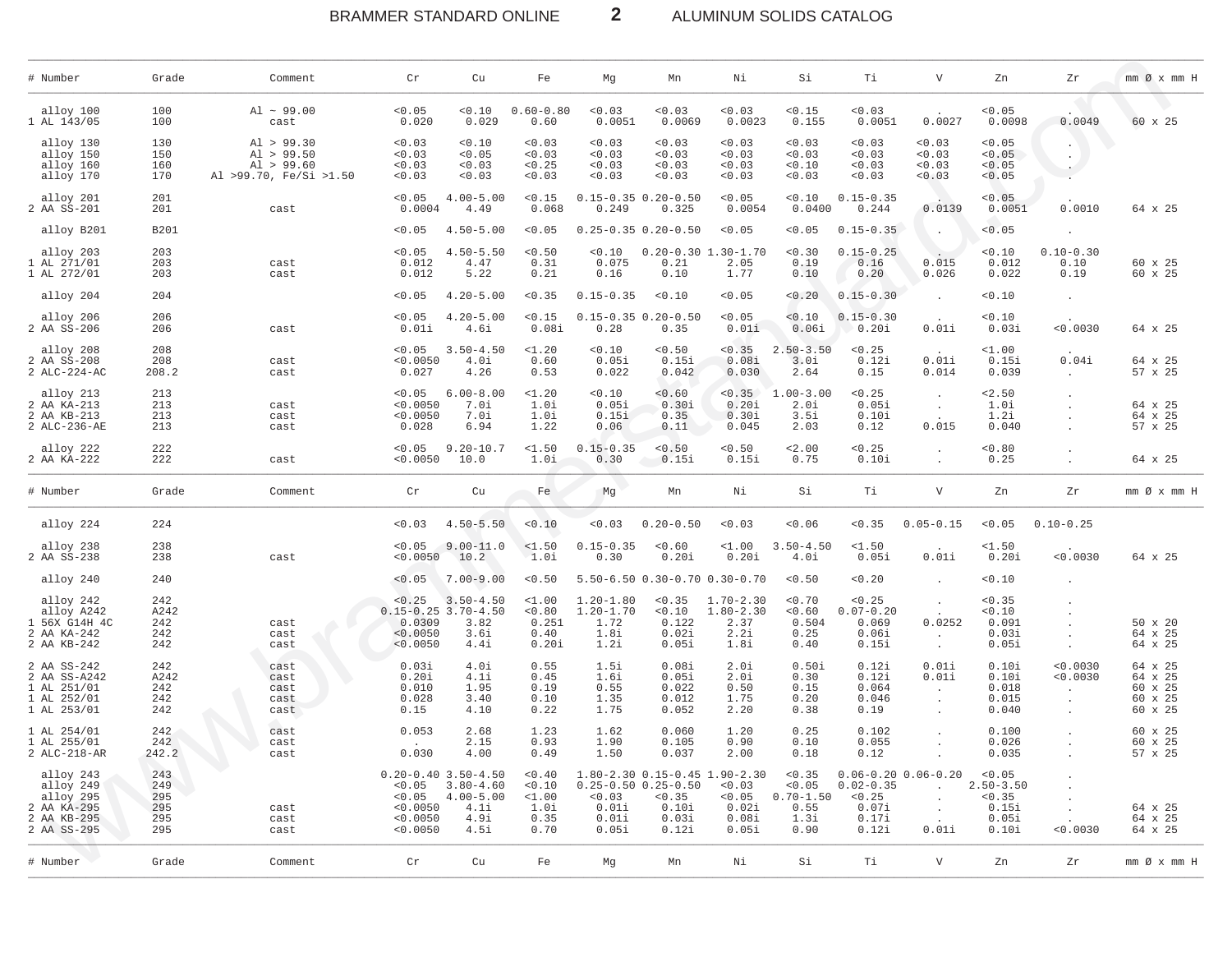#### BRAMMER STANDARD ONLINE  $\mathbf{3}$ ALUMINUM SOLIDS CATALOG

| Number                                                                     | Αg                     | As                   | $\, {\bf B}$         | Be                   | Вi                   | Ca                   | Cd                   | $\mathop{\rm Co}\nolimits$    | Ga                   | Hg                   | Li                   | $_{\rm Na}$          | $\, {\mathbb P}$     | Pb                         | Sb                            | $\operatorname{Sc}$  | Sn                        | Sr                   |
|----------------------------------------------------------------------------|------------------------|----------------------|----------------------|----------------------|----------------------|----------------------|----------------------|-------------------------------|----------------------|----------------------|----------------------|----------------------|----------------------|----------------------------|-------------------------------|----------------------|---------------------------|----------------------|
| alloy 100<br>AL 143/05                                                     |                        |                      |                      | 0.00042              |                      |                      |                      |                               | 0.014                |                      | 0.00025              |                      |                      | 0.0026                     |                               |                      | 0.0030                    |                      |
| alloy 130<br>alloy 150<br>alloy 160<br>alloy 170                           |                        |                      |                      |                      |                      |                      |                      |                               |                      |                      |                      |                      |                      |                            |                               |                      |                           |                      |
| alloy 201<br>AA SS-201                                                     | $0.40 - 1.00$<br>0.559 |                      |                      |                      | 0.0002               |                      |                      | 0.0001                        | 0.020                |                      |                      | 0.00002              | 0.0006               | 0.0010                     |                               |                      | 0.0060                    |                      |
| alloy B201                                                                 | $0.50 - 1.00$          |                      |                      |                      |                      |                      |                      |                               |                      |                      |                      |                      |                      |                            |                               |                      |                           |                      |
| alloy 203<br>AL 271/01<br>AL 272/01                                        |                        |                      |                      |                      |                      |                      |                      | $0.20 - 0.30$<br>0.20<br>0.10 |                      |                      |                      |                      |                      |                            | $0.20 - 0.30$<br>0.40<br>0.54 |                      |                           |                      |
| alloy 204                                                                  |                        |                      |                      |                      |                      |                      |                      |                               |                      |                      |                      |                      |                      |                            |                               |                      | < 0.05                    |                      |
| alloy 206<br>AA SS-206                                                     | < 0.0010               | < 0.0010             | < 0.0010             | < 0.0005             | < 0.0010             | < 0.0030             | < 0.0010             | < 0.0010                      | 0.02i                | < 0.0010             | < 0.0010             | < 0.0010             | < 0.0010             | < 0.0030                   | < 0.0010                      | < 0.0010             | 0.02i                     | < 0.0010             |
| alloy 208<br>AA SS-208<br>$ALC-224-AC$                                     | < 0.0010               | < 0.0010             | < 0.0010             | < 0.0005             | < 0.0010<br>0.019    | < 0.0030             | < 0.0010             | < 0.0010                      | 0.012<br>0.016       | < 0.0010             | < 0.0010             | < 0.0010             | < 0.0010             | 0.10i<br>0.021             | < 0.0010                      | < 0.0010             | 0.10i<br>0.024            | < 0.0010             |
| alloy 213<br>AA KA-213<br>AA KB-213<br>$ALC-236-AE$                        |                        |                      |                      |                      | $\cdot$<br>0.026     |                      |                      |                               | 0.020                |                      |                      |                      |                      | $\cdot$<br>0.023           |                               |                      | 0.55<br>0.024             |                      |
| alloy 222<br>AA KA-222                                                     |                        |                      |                      |                      |                      |                      |                      | $\bullet$ .                   | $\ddot{\phantom{a}}$ |                      |                      |                      | $\cdot$              | 0.20i                      |                               |                      | 0.12i                     |                      |
| Number                                                                     | Αg                     | As                   | $\, {\bf B}$         | Be                   | Bi                   | Ca                   | Cd                   | Co                            | Ga                   | Hg                   | Li                   | Na                   | $\, {\mathbb P}$     | Pb                         | Sb                            | Sc                   | Sn                        | Sr                   |
| alloy 224                                                                  |                        |                      |                      |                      |                      |                      |                      |                               |                      |                      |                      |                      |                      |                            |                               |                      |                           |                      |
| alloy 238<br>AA SS-238                                                     | < 0.0010               | < 0.0010             | < 0.0010             | < 0.0005             | < 0.0010             | < 0.0030             | < 0.0010             | < 0.0010                      | 0.015                | < 0.0010             | < 0.0010             | < 0.0010             | < 0.0010             | 0.0030                     | < 0.0010                      | < 0.0010             | < 0.0010                  | < 0.0010             |
| alloy 240                                                                  |                        |                      |                      |                      |                      |                      |                      |                               |                      |                      |                      |                      |                      |                            |                               |                      |                           |                      |
| alloy 242<br>alloy A242<br>56X G14H 4C<br>AA KA-242<br>AA KB-242           |                        |                      |                      | 0.02i<br>0.05i       | $\Delta$             |                      |                      | 0.0288                        |                      |                      |                      |                      |                      | 0.050<br>0.02i<br>0.05i    |                               |                      | 0.037<br>0.02i<br>0.05i   |                      |
| AA SS-242<br>AA SS-A242<br>AL 251/01<br>AL 252/01<br>AL 253/01             | < 0.0010<br>< 0.0010   | < 0.0010<br>< 0.0010 | < 0.0010<br>< 0.0010 | < 0.0005<br>< 0.0005 | < 0.0010<br>< 0.0010 | < 0.0030<br>< 0.0030 | < 0.0010<br>< 0.0010 | < 0.0010<br>< 0.0010          | 0.015<br>0.02i       | < 0.0010<br>< 0.0010 | < 0.0010<br>< 0.0010 | < 0.0010<br>< 0.0010 | < 0.0010<br>< 0.0010 | < 0.0030<br>< 0.0030       | < 0.0010<br>< 0.0010          | < 0.0010<br>< 0.0010 | < 0.0010<br>< 0.0010      | < 0.0010<br>< 0.0010 |
| AL 254/01<br>AL 255/01<br>$ALC-218-AR$                                     |                        |                      |                      |                      | 0.040                |                      |                      |                               |                      |                      |                      |                      |                      | 0.047                      |                               |                      | 0.048                     |                      |
| alloy 243<br>alloy 249<br>alloy 295<br>AA KA-295<br>AA KB-295<br>AA SS-295 | < 0.0010               | < 0.0010             | < 0.0010             | < 0.0005             | < 0.0010             | < 0.0030             | < 0.0010             | < 0.0010                      | 0.015                | < 0.0010             | < 0.0010             | < 0.0010             | < 0.0010             | 0.02i<br>0.05i<br>< 0.0030 | < 0.0010                      | < 0.0010             | 0.004i<br>0.01i<br>0.003i | < 0.0010             |
| Number                                                                     | Αg                     | As                   | $\, {\bf B}$         | Be                   | Bi                   | Ca                   | Cd                   | Co                            | Ga                   | Hg                   | Li                   | $_{\rm Na}$          | $\, {\bf P}$         | Pb                         | Sb                            | Sc                   | Sn                        | $\rm Sr$             |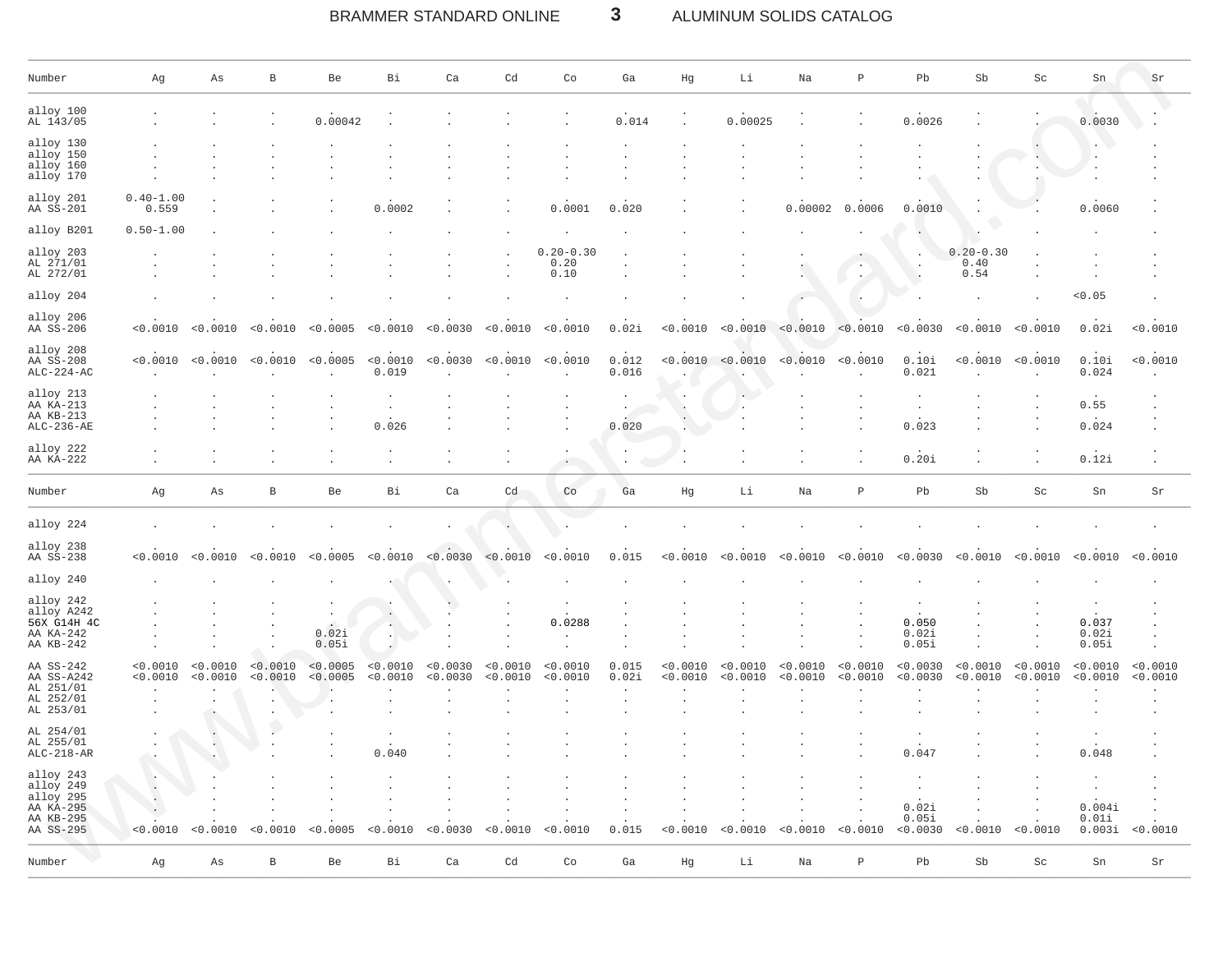#### BRAMMER STANDARD ONLINE 4 ALUMINUM SOLIDS CATALOG

| # Number                                                           | Grade                          | Comment                            | Cr                                      | Cu                                     | Fe                            | Mg                                                                                                                     | Mn                              | Νi                              | Si                                     | Тi                                | $\boldsymbol{\mathrm{V}}$                  | Zn                                 | Zr                                          | $mm \oslash x$ $mm$ H                    |
|--------------------------------------------------------------------|--------------------------------|------------------------------------|-----------------------------------------|----------------------------------------|-------------------------------|------------------------------------------------------------------------------------------------------------------------|---------------------------------|---------------------------------|----------------------------------------|-----------------------------------|--------------------------------------------|------------------------------------|---------------------------------------------|------------------------------------------|
| alloy 296<br>2 AA SS-296                                           | 296<br>296                     | cast                               | < 0.05<br>< 0.0050                      | $4.00 - 5.00$<br>4.5i                  | $1.20$<br>0.60                | < 0.05<br>0.06i                                                                                                        | < 0.35<br>0.20i                 | < 0.35<br>0.15i                 | $2.00 - 3.00$<br>2.8i                  | < 0.25<br>0.10i                   | 0.01i                                      | < 0.50<br>0.25                     | < 0.0030                                    | 64 x 25                                  |
| alloy 301<br>alloy 302<br>alloy 303                                | 301<br>302<br>303              |                                    | < 0.05<br>0.03<br>0.03                  | $2.80 - 3.20$                          | < 0.25                        | 3.00-3.50 0.80-1.50 0.25-0.50 0.50-0.80 1.00-1.50 9.50-10.5<br>$0.70 - 1.20$<br>$< 0.20$ 0.80-1.50 0.45-0.70 0.50-0.80 | < 0.03                          | < 0.03                          | 1.00-1.50 9.50-10.5<br>$9.50 - 10.5$   | < 0.20<br>< 0.20<br>< 0.20        | $\ddot{\phantom{a}}$<br>$\cdot$<br>$\cdot$ | 0.05<br>< 0.05<br>< 0.05           | $\cdot$<br>$\bullet$<br>$\sim$              |                                          |
| alloy 305<br>2 AA KC-355<br>2 ALC-125-AQ                           | 305<br>305<br>305              | cast<br>cast                       | < 0.25<br>0.03i<br>0.027                | $1.00 - 1.50$<br>1.3i<br>1.22          | < 0.60<br>0.15i<br>0.24       | < 0.10<br>0.03i<br>0.037                                                                                               | < 0.50<br>0.08i<br>0.038        | < 0.05<br>0.05i<br>0.032        | $4.50 - 5.50$<br>5.0i<br>5.50          | < 0.25<br>0.12i<br>0.15           | $\mathbb{R}^{\mathbb{N}}$<br>0.016         | < 0.35<br>0.03i<br>0.033           | $\cdot$<br>$\cdot$                          | 64 x 25<br>57 x 25                       |
| alloy 308<br>2 AA SS-308<br>2 ALC-127-AB                           | 308<br>308<br>308              | cast<br>cast                       | < 0.05<br>< 0.0050<br>0.022             | $4.00 - 5.00$<br>4.5i<br>4.85          | $1.00$<br>0.65<br>0.39        | < 0.10<br>0.08i<br>0.030                                                                                               | < 0.50<br>0.10i<br>0.027        | < 0.05<br>0.10i<br>0.027        | $5.00 - 6.00$<br>5.5i<br>4.59          | < 0.25<br>0.06i<br>0.033          | 0.01i<br>0.013                             | 1.00<br>0.25<br>0.035              | < 0.0030<br>0.02                            | 64 x 25<br>57 x 25                       |
| alloy 319<br>alloy B319<br>1 55X G04H XA                           | 319<br>B319<br>319             | HIP                                | < 0.05<br>< 0.05<br>0.0165              | $3.00 - 4.00$<br>$3.00 - 4.00$<br>3.40 | $1.00$<br>$1.20$<br>0.280     | < 0.10<br>$0.10 - 0.50$<br>0.063                                                                                       | < 0.50<br>0.80<br>0.196         | < 0.35<br>< 0.50<br>0.302       | $5.50 - 6.50$<br>$5.50 - 6.50$<br>5.78 | < 0.25<br>< 0.25<br>0.176         | $\sim$<br>$\cdot$<br>0.0183                | $1.00$<br>1.00<br>0.492            | $\sim$<br>0.0278                            | $~105 \times 25$                         |
| 2 AA SS-319<br>2 ALC-319-AA<br>1 V 3337-4                          | B319<br>319<br><b>B319</b>     | cast<br>cast<br>cast               | 0.01i<br>0.072<br>0.0224                | 3.8i<br>3.52<br>3.20                   | 0.85<br>0.40<br>0.593         | 0.10i<br>0.34<br>0.239                                                                                                 | 0.40<br>0.27<br>0.326           | 0.20i<br>0.072<br>0.0984        | 6.2i<br>7.62<br>5.59                   | 0.15i<br>0.13<br>0.0377           | 0.02i<br>0.019<br>0.00930                  | 0.35<br>0.23<br>0.218              | < 0.0030<br>0.0038<br>0.00415               | 64 x 25<br>57 x 25<br>60 x 20            |
| alloy 320<br>2 IMI 27WM5                                           | 320<br>320                     | cast                               | < 0.05<br>< 0.005                       | $2.00 - 4.00$<br>2.79                  | $1.20$<br>0.91                | $0.05 - 0.60$<br>0.36                                                                                                  | < 0.80<br>0.10                  | < 0.35<br>0.005                 | $5.00 - 8.00$<br>5.60                  | < 0.25<br>0.005                   | $\ddot{\phantom{a}}$<br>$\sim$             | 3.00<br>1.13                       | $\sim$<br>$\sim$                            | 58 x 7                                   |
| # Number                                                           | Grade                          | Comment                            | Cr                                      | Cu                                     | Fe                            | Mg                                                                                                                     | Mn                              | Ni                              | Si                                     | Тi                                | V                                          | Zn                                 | Zr                                          | $mm \oslash x$ $mm$ H                    |
| $1 V 3336-3$<br>1 V 3050-1                                         | 320<br>320                     | cast<br>cast                       | 0.035<br>0.0509                         | 2.98<br>3.241                          | 0.15<br>0.474                 | 0.26<br>0.195                                                                                                          | 0.19<br>0.235                   | 0.11<br>0.1076                  | 5.39<br>5.12                           | 0.11<br>0.1259                    | 0.0068<br>0.00598                          | 0.051<br>0.311                     | 0.0021<br>0.00564                           | 60 x 20<br>60 x 20                       |
| alloy 324<br>alloy 328                                             | 324<br>328                     |                                    | 0.05<br>< 0.35                          | $0.40 - 0.60$<br>$1.00 - 2.00$         | $1.20$<br>$1.00$              | $0.40 - 0.70$<br>$0.20 - 0.60$ $0.20 - 0.60$                                                                           | < 0.50                          | < 0.30<br>< 0.25                | $7.00 - 8.00$<br>$7.50 - 8.50$         | < 0.20<br>< 0.25                  | $\cdot$<br>$\cdot$                         | 1.00<br><1.50                      | $\sim$<br>$\bullet$                         |                                          |
| alloy 332<br>2 AA KA-A332<br>2 55X G26H 3F<br>2 AA SS-332          | 332<br>A332<br>332<br>332      | cast<br>cast<br>cast               | < 0.05<br>< 0.0050<br>0.130<br>< 0.0050 | $2.00 - 4.00$<br>1.0i<br>2.19<br>3.2i  | <1.20<br>0.50<br>1.07<br>0.70 | $0.50 - 1.50$<br>< 0.0050<br>1.01<br>1.0i                                                                              | < 0.50<br>0.06i<br>0.45<br>0.25 | < 0.50<br>2.7i<br>0.51<br>0.50  | $8.50 - 10.5$<br>12.4<br>9.6<br>9.2i   | < 0.25<br>0.06i<br>0.147<br>0.14i | $\sim$<br>$\sim$<br>0.020<br>0.02i         | $1.00$<br>< 0.0050<br>0.79<br>0.25 | $\cdot$<br>$\ddot{\phantom{a}}$<br>< 0.0030 | 64 x 25<br>40 x 15<br>64 x 25            |
| 2 ALC-6495-AA<br>2 ALC-6195-AE<br>2 ALC-A143-AW<br>2 ALC-X332.0-AC | 332<br>332.1<br>332.1<br>332 M | wrought<br>wrought<br>cast<br>cast | 0.030<br>0.027<br>0.040<br>0.030        | 2.36<br>3.45<br>3.03<br>3.28           | 1.05<br>0.70<br>0.73<br>0.20  | 1.31<br>1.05<br>0.91<br>1.29                                                                                           | 0.53<br>0.43<br>0.30<br>0.032   | 0.051<br>0.028<br>0.89<br>0.031 | 10.40<br>10.70<br>10.02<br>11.33       | 0.10<br>0.017<br>0.11<br>0.25     | $\sim$ $\sim$<br>0.012<br>0.015<br>0.019   | 0.055<br>0.93<br>0.035<br>0.067    | $\sim$<br>$\sim$<br>0.0030                  | 57 x 25<br>57 x 25<br>57 x 25<br>57 x 25 |
| # Number                                                           | Grade                          | Comment                            | Cr                                      | Cu                                     | Fe                            | Mg                                                                                                                     | Mn                              | Νi                              | Si                                     | Ti                                | $\mathbf V$                                | Zn                                 | Ζr                                          | $mm \oslash x$ $mm$ H                    |
|                                                                    |                                | $\bigodot$<br>$\sum$               |                                         |                                        |                               |                                                                                                                        |                                 |                                 |                                        |                                   |                                            |                                    |                                             |                                          |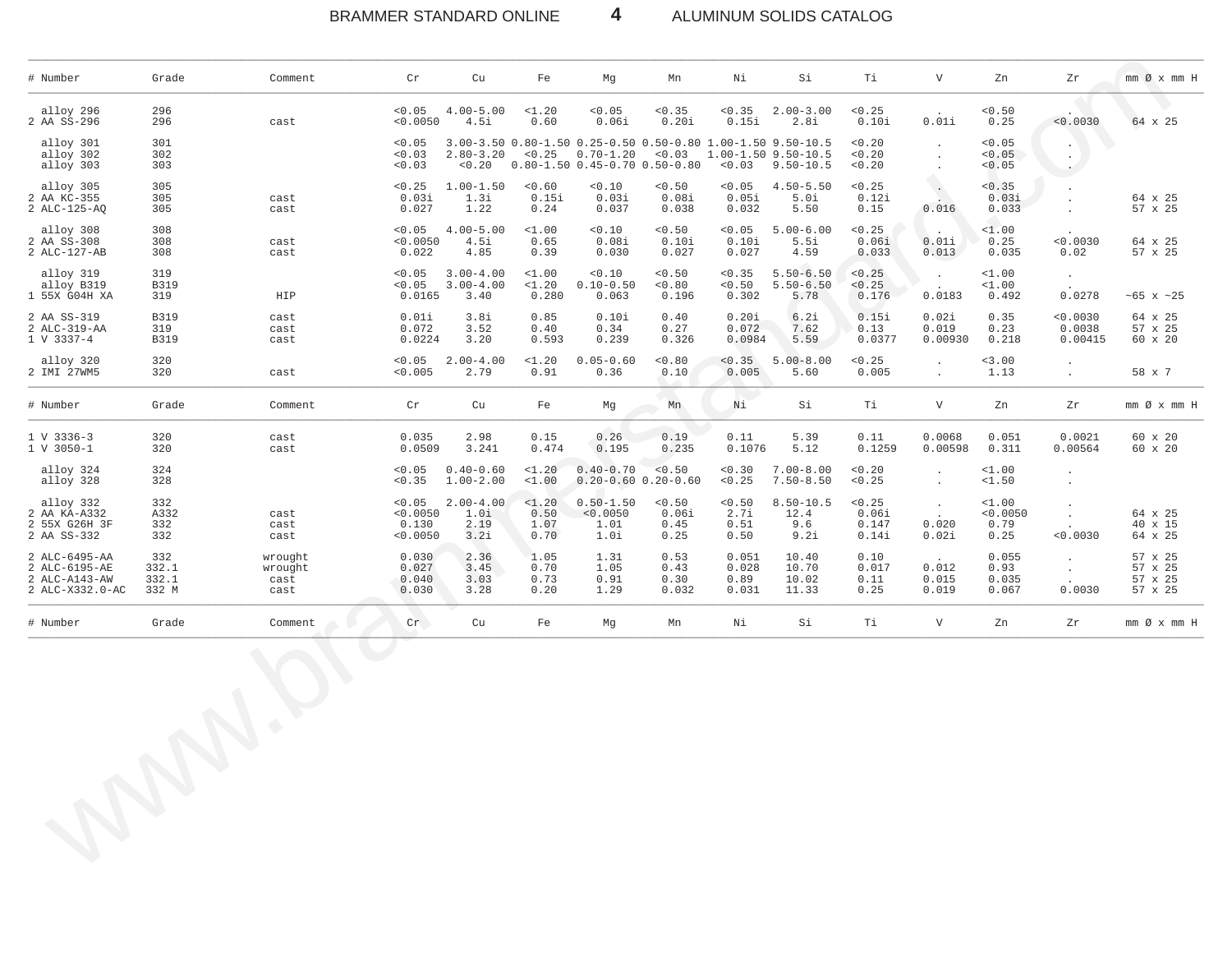$\sqrt{5}$ BRAMMER STANDARD ONLINE ALUMINUM SOLIDS CATALOG

| Number                                                       | Ag                              | Αs                                                    | $\, {\bf B}$                                 | Be                                       | Bi                               | Ca                                   | Cd                 | Co                             | Ga                       | Hg                                                          | Li                                            | Na                                                    | $\, {\bf P}$                           | Pb                               | Sb                                                  | $\operatorname{Sc}$                         | Sn                                        | Sr                                                      |
|--------------------------------------------------------------|---------------------------------|-------------------------------------------------------|----------------------------------------------|------------------------------------------|----------------------------------|--------------------------------------|--------------------|--------------------------------|--------------------------|-------------------------------------------------------------|-----------------------------------------------|-------------------------------------------------------|----------------------------------------|----------------------------------|-----------------------------------------------------|---------------------------------------------|-------------------------------------------|---------------------------------------------------------|
| alloy 296<br>AA SS-296                                       |                                 | < 0.0010 < 0.0010                                     | < 0.0010                                     | < 0.0005                                 | < 0.0010                         | < 0.0030                             | < 0.0010           | < 0.0010                       | 0.015                    | < 0.0010                                                    | < 0.0010                                      | < 0.0010                                              | < 0.0010                               | < 0.0030                         | < 0.0010                                            | < 0.0010                                    | 0.01i                                     | < 0.0010                                                |
| alloy 301<br>alloy 302<br>alloy 303                          | $\cdot$<br>$\cdot$<br>$\cdot$   | $\cdot$<br>$\blacksquare$                             | $\cdot$                                      | $\cdot$                                  | $\sim$<br>$\cdot$                | $\cdot$                              |                    | $\cdot$                        | $\cdot$                  | $\cdot$                                                     | $\Box$                                        | $\cdot$                                               | $\ddot{\phantom{a}}$                   | $\Box$                           | $\ddot{\phantom{0}}$                                | $\sim$                                      | $\cdot$<br>$\ddot{\phantom{a}}$           | $\bullet$<br>$\cdot$<br>$\cdot$                         |
| alloy 305<br>AA KC-355<br>$ALC-125-AQ$                       |                                 | $\cdot$<br>$\cdot$<br>$\lambda$                       |                                              | $\cdot$<br>$\cdot$                       | $\cdot$<br>$\sim$<br>0.021       |                                      |                    |                                | $\cdot$<br>0.011         |                                                             |                                               | $\blacksquare$                                        | $\bullet$                              | 0.018                            |                                                     |                                             | $\cdot$<br>0.025                          | 0.02i<br>$\sim$                                         |
| alloy 308<br>AA SS-308<br>$ALC-127-AB$                       | < 0.0010<br>$\mathbf{r}$        | < 0.0010<br>$\sim$                                    | < 0.0010<br>$\mathbf{r}$                     | < 0.0005<br>$\sim$                       | < 0.0010<br>(0.024)              | < 0.0030<br>0.006                    | < 0.0010           | < 0.0010<br>$\sim$             | 0.02i<br>0.016           | < 0.0010<br>$\sim$                                          | < 0.0010<br>0.0004                            | < 0.0010<br>$\mathbf{r}$                              | < 0.0010<br>$\sim$                     | < 0.0030<br>0.031                | < 0.0010<br>$\sim$                                  | < 0.0010<br>$\ddot{\phantom{a}}$            | 0.0030<br>0.030                           | 0.02i<br>$\sim$                                         |
| alloy 319<br>alloy B319<br>55X G04H XA                       | $\lambda$<br>$\sim$<br>0.0030   | $\cdot$<br>$\cdot$<br>$\ddot{\phantom{a}}$            | $\cdot$                                      | $\ddot{\phantom{a}}$<br>$\sim$<br>0.0006 | $\cdot$<br>0.0058                | $\cdot$<br>0.0011                    | 0.0048             | $\sim$<br>0.0060               |                          | $\ddot{\phantom{a}}$<br>$\cdot$                             | $\bullet$                                     | $\cdot$<br>$\blacksquare$<br>$\overline{\mathcal{L}}$ | $\cdot$<br>4<br>(0.0023)               | Ċ<br>0.0125                      | 0.0053                                              |                                             | $\cdot$<br>$\ddot{\phantom{a}}$<br>0.0112 | $\ddot{\phantom{a}}$<br>$\cdot$<br>$\ddot{\phantom{a}}$ |
| AA SS-319<br>$ALC-319-AA$<br>$V$ 3337-4                      | < 0.0010                        | < 0.0010<br>$\blacksquare$                            | < 0.0010<br>$\ddot{\phantom{a}}$<br>< 0.0002 | < 0.0005<br>0.0012<br>$\sim$             | 0.05i<br>0.027<br>< 0.0005       | 0.0030<br>0.0033<br>0.00422          | < 0.0010<br>0.0011 | < 0.0010<br>0.00196 0.00502    | 0.015<br>0.020<br>0.0120 | < 0.0010<br>$\ddot{\phantom{a}}$                            | < 0.0010<br>0.0023i<br>< 0.0002               | < 0.0010<br>0.0022i<br>0.0026                         | < 0.0010<br>0.0023i<br>0.0040          | 0.20i<br>0.068<br>0.124          | < 0.0010<br>0.0027<br>0.00066                       | < 0.0010<br>$\cdot$<br>$\ddot{\phantom{a}}$ | 0.20i<br>0.064<br>0.0125                  | 0.02i<br>0.0040i<br>0.00131                             |
| alloy 320<br>IMI 27WM5                                       | $\cdot$                         | $\cdot$<br>$\cdot$                                    | $\cdot$<br>$\cdot$                           | $\cdot$<br>$\bullet$                     | $\cdot$<br>$\cdot$               | $\cdot$<br>$\cdot$                   | $\cdot$            | $\cdot$                        | $\cdot$                  | $\cdot$                                                     | $\bullet$                                     | $\blacksquare$ .<br>$\cdot$                           | $\cdot$<br>$\ddot{\phantom{0}}$        | < 0.005                          | $\ddot{\phantom{a}}$                                |                                             | 0.15                                      |                                                         |
| Number                                                       | Ag                              | As                                                    | $\, {\bf B}$                                 | Be                                       | Bi                               | Ca                                   | Cd                 | Co                             | Ga                       | Hg                                                          | Li                                            | Na                                                    | $\, {\bf p}$                           | Pb                               | Sb                                                  | Sc                                          | Sn                                        | Sr                                                      |
| $V$ 3336-3<br>$V$ 3050-1                                     | $\cdot$<br>$\ddot{\phantom{a}}$ | Al: [90.0]                                            | < 0.0002<br>< 0.0002                         | $\bullet$<br>$\sim$                      | < 0.0002<br>0.0114               | 0.0092<br>0.0045                     | 0.0010<br>0.00754  | 0.0002<br>0.00822              | 0.010                    | $0.01294$ 0.0061                                            | < 0.0001<br>0.00043                           | 0.0026<br>0.00045                                     | 0.0025<br>< 0.0005                     | 0.062<br>0.0592                  | < 0.0002<br>< 0.001                                 | $\cdot$                                     | 0.04<br>0.0397                            | < 0.0002<br>0.0146                                      |
| alloy 324<br>alloy 328                                       | $\cdot$<br>$\cdot$              | $\cdot$                                               |                                              | $\cdot$                                  | $\ddot{\phantom{a}}$             |                                      |                    | $\bullet$<br>$\sim$            | $\sim$                   | $\sim$                                                      | $\bullet$                                     | $\cdot$                                               | $\sim$                                 | $\sim$                           | $\bullet$                                           | $\cdot$                                     | $\cdot$<br>$\cdot$                        | $\cdot$<br>$\cdot$                                      |
| alloy 332<br>AA KA-A332<br>55X G26H 3F<br>AA SS-332          | $\cdot$<br>< 0.0010             | $\mathcal{L}_{\mathcal{A}}$<br>< 0.0010               | $\cdot$<br>< 0.0010                          | $\epsilon$<br>< 0.0005                   | $\sim$<br>< 0.0010               | $\blacksquare$<br>< 0.0030           | < 0.0010           | 0.076<br>< 0.0010              | 0.011<br>0.015           | $\ddot{\phantom{a}}$<br>$\sim$<br>< 0.0010                  | $\blacksquare$<br>$\sim$<br>0.006<br>< 0.0010 | $\cdot$<br>< 0.0010                                   | 0.005i<br>$\sim$<br>< 0.0010           | $\sim$<br>0.23<br>0.10i          | 0.003i<br>$\sim$<br>< 0.0010                        | $\cdot$<br>< 0.0010                         | $\ddot{\phantom{a}}$<br>0.16<br>0.10i     | 0.02i<br>0.02i                                          |
| ALC-6495-AA<br>ALC-6195-AE<br>$ALC-Al43-AW$<br>ALC-X332.0-AC |                                 | $\cdot$<br>$\cdot$<br>$\cdot$<br>$\ddot{\phantom{a}}$ | $\cdot$<br>$\cdot$<br>$\cdot$<br>$\cdot$     | (0.001)<br>0.0018<br>0.0011              | 0.040<br>0.020<br>0.032<br>0.005 | $\cdot$<br>(0.01)<br>0.006<br>0.0039 | 0.0013             | $\ddot{\phantom{a}}$<br>0.0021 | 0.015<br>0.013<br>0.021  | $\cdot$<br>$\blacksquare$<br>$\mathcal{L}$<br>$\mathcal{L}$ | $\cdot$<br>0.0005<br>0.0032                   | $\cdot$<br>0.0004<br>0.0062                           | $\cdot$<br>$\cdot$<br>$\sim$<br>0.0031 | 0.032<br>0.033<br>0.036<br>0.028 | $\cdot$<br>$\Box$<br>$\Box$<br>$\ddot{\phantom{a}}$ | $\ddot{\phantom{a}}$                        | 0.028<br>0.028<br>0.031<br>0.020          | $\cdot$<br>$\sim$<br>0.0030                             |
| Number                                                       | Αg                              | Αs                                                    | $\, {\bf B}$                                 | Be                                       | Bi                               | Ca                                   | Cd                 | $\mathop{\rm Co}\nolimits$     | Ga                       | Hg                                                          | Li                                            | Na                                                    | $\, {\bf p}$                           | Pb                               | Sb                                                  | Sc                                          | Sn                                        | $\rm Sr$                                                |
|                                                              |                                 |                                                       |                                              |                                          |                                  |                                      |                    |                                |                          |                                                             |                                               |                                                       |                                        |                                  |                                                     |                                             |                                           |                                                         |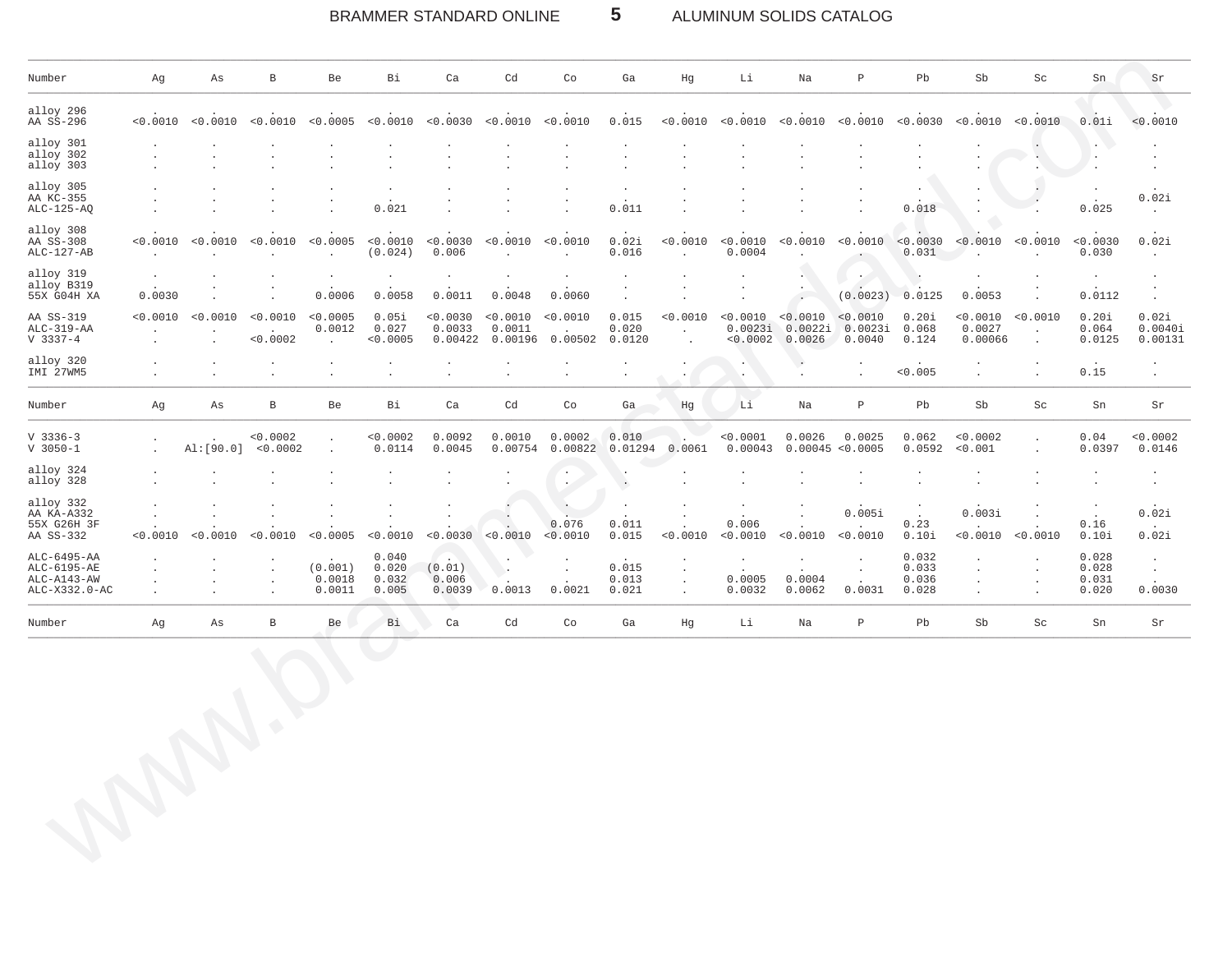# BRAMMER STANDARD ONLINE **6** ALUMINUM SOLIDS CATALOG

| # Number                                                                | Grade                               | Comment                                               | Cr                                             | Cu                                                     | Fe                                         | Мg                                                                                | Mn                                           | Νi                                             | Si                                                                                                                                        | Тi                                         | $\boldsymbol{\nabla}$                  | Zn                                           | Zr                                    | $mm \oslash x$ $mm$ H                          |
|-------------------------------------------------------------------------|-------------------------------------|-------------------------------------------------------|------------------------------------------------|--------------------------------------------------------|--------------------------------------------|-----------------------------------------------------------------------------------|----------------------------------------------|------------------------------------------------|-------------------------------------------------------------------------------------------------------------------------------------------|--------------------------------------------|----------------------------------------|----------------------------------------------|---------------------------------------|------------------------------------------------|
| alloy 333<br>alloy A333<br>2 ALC-A333.0-AF<br>2 ALC-A333.0-AI           | 333<br>A333<br>A333<br>A333 M       | cast<br>cast                                          | < 0.05<br>< 0.05<br>0.015<br>0.11              | $3.00 - 4.00$<br>$3.00 - 4.00$<br>3.54<br>3.47         | $1.00$<br>$1.00$<br>0.85<br>0.90           | $0.05 - 0.50$<br>$0.05 - 0.50$<br>0.082i<br>0.14                                  | < 0.50<br>< 0.50<br>0.35<br>0.33             | < 0.50<br>< 0.50<br>0.13<br>0.15               | $8.00 - 10.0$<br>$8.00 - 10.0$<br>9.13<br>9.7                                                                                             | < 0.25<br>< 0.25<br>0.032<br>0.12          | $\ddot{\phantom{0}}$<br>0.030<br>0.020 | $1.00$<br>< 3.00<br>2.34<br>2.56             | $\cdot$<br>$\cdot$<br>0.018<br>0.0029 | 57 x 25<br>57 x 25                             |
| alloy 336<br>2 AA SS-336                                                | 336<br>336                          | cast                                                  | < 0.05<br>< 0.0050                             | $0.50 - 1.50$<br>1.0i                                  | $1.20$<br>0.65                             | $0.70 - 1.30$<br>1.2i                                                             | < 0.35<br>0.06i                              | 2.5i                                           | $2.00 - 3.00$ 11.0-13.0<br>12.0                                                                                                           | < 0.25<br>0.04i                            | 0.01i                                  | 0.35<br>0.05i                                | < 0.0030                              | 64 x 25                                        |
| alloy 337<br>alloy 338                                                  | 337<br>338                          |                                                       | < 0.05<br>< 0.05                               | $2.80 - 3.20$                                          | < 0.20                                     | 3.00-3.50 0.80-1.20 0.35-0.50 0.50-0.80 1.00-1.50 9.50-10.5<br>$0.80 - 1.20$      | 0.03                                         |                                                | 1.00-1.50 9.50-10.5                                                                                                                       | 0.20<br>0.20                               | $\sim$                                 | 0.03<br>0.03                                 |                                       |                                                |
| alloy 339<br>1 55X G26H 5E<br>2 AA SS-339<br>1 AL 433/04<br>1 AL 434/03 | 339<br>339<br>339<br>339<br>339     | cast<br>cast<br>cast<br>cast                          | < 0.05<br>0.0394<br>< 0.0050<br>0.047<br>0.103 | $1.50 - 3.00$<br>1.40<br>2.0i<br>1.44<br>1.74          | $1.20$<br>0.199<br>0.40i<br>0.306<br>0.33  | $0.50 - 1.50$<br>1.41<br>0.90i<br>1.25<br>1.45                                    | < 0.50<br>0.495<br>0.20i<br>0.154<br>0.20    | 1.13<br>0.80i<br>1.05<br>1.49                  | $0.50 - 1.50$ 11.0-13.0<br>11.38<br>11.5<br>11.96<br>12.9                                                                                 | < 0.25<br>0.018<br>0.10i<br>0.053<br>0.114 | 0.0169<br>0.015i<br>0.0157<br>0.0143   | <1.00<br>0.008<br>0.60i<br>0.201<br>0.129    | 0.0030<br>0.0197<br>0.0112            | 50 x 20<br>64 x 25<br>60 x 25<br>60 x 25       |
| 2 ALC-339.0-AD<br>2 ALC-B162-AG<br>1 V 3204-2                           | 339<br>339.1<br>339                 | cast<br>cast<br>cast                                  | 0.051<br>0.033<br>0.005                        | 1.40<br>2.56<br>1.50                                   | 0.048<br>0.40<br>0.465                     | 1.23<br>1.07<br>1.19                                                              | 0.37<br>0.08<br>0.098                        | 1.12<br>0.68<br>0.92                           | 12.73<br>12.04<br>11.35                                                                                                                   | 0.048<br>0.054<br>0.014                    | 0.032<br>0.012<br>$\bullet$            | 0.099<br>0.044<br>0.12                       | 0.0029<br>$\cdot$                     | 57 x 25<br>57 x 25<br>60 x 20                  |
| alloy 343                                                               | 343                                 |                                                       | < 0.10                                         | $0.50 - 0.90$                                          | <1.20                                      | 0.10                                                                              | 0.50                                         | 0.10                                           | $6.70 - 7.70$                                                                                                                             | < 0.10                                     |                                        | $1.20 - 2.00$                                |                                       |                                                |
| alloy 354<br>2 AA SS-354                                                | 354<br>354                          | cast                                                  | < 0.05<br>0.01i                                | $1.60 - 2.00$<br>1.8i                                  | < 0.20<br>0.15i                            | $0.40 - 0.60$<br>0.55                                                             | 0.10<br>0.05i                                | < 0.05<br>0.01i                                | $8.60 - 9.40$<br>9.Oi                                                                                                                     | < 0.20<br>0.12i                            | 0.01i                                  | 0.10<br>0.05i                                | 0.0030                                | 64 x 25                                        |
| # Number                                                                | Grade                               | Comment                                               | Cr                                             | Cu                                                     | Fe                                         | Мg                                                                                | Mn                                           | Νi                                             | Si                                                                                                                                        | Тi                                         | $\mathbf {V}$                          | Zn                                           | Ζr                                    | mm Øx mm H                                     |
| alloy 355<br>alloy C355<br>2 AA KA-355<br>2 AA KB-355<br>2 AA SS-355    | 355<br>C355<br>355<br>355<br>355    | If Fe > $0.45$ , Mn > $1/2Fe$<br>cast<br>cast<br>cast | < 0.25<br>< 0.05<br>0.01i<br>0.02i<br>0.04i    | $1.00 - 1.50$<br>$1.00 - 1.50$<br>1.0i<br>1.5i<br>1.3i | 0.60<br>< 0.20<br>0.65<br>0.15i<br>0.35    | $0.40 - 0.60$<br>$0.40 - 0.60$<br>0.63<br>0.40<br>0.54                            | < 0.50<br>0.10<br>0.05i<br>0.15i<br>0.08i    | < 0.05<br>< 0.05<br>0.03i<br>0.01i<br>0.05i    | $4.50 - 5.50$<br>$4.50 - 5.50$<br>4.5i<br>5.5i<br>5.1i                                                                                    | < 0.25<br>0.20<br>0.18i<br>0.08i<br>0.12i  | $\ddot{\phantom{0}}$<br>0.01i          | < 0.35<br>0.10<br>0.05i<br>0.15i<br>0.10i    | 0.0030                                | 64 x 25<br>64 x 25<br>64 x 25                  |
| alloy 356<br>alloy B356<br>alloy C356<br>alloy D356<br>alloy F356       | 356<br>B356<br>C356<br>D356<br>F356 | If Fe > $0.45$ , Mn > $1/2Fe$                         | < 0.05<br>< 0.05<br>< 0.05<br>< 0.05<br>< 0.05 | < 0.25<br>< 0.05<br>0.05<br>0.20<br>< 0.20             | 0.60<br>0.09<br>< 0.07<br>< 0.15<br>0.20   | $0.20 - 0.45$<br>$0.25 - 0.45$<br>$0.25 - 0.45$<br>$0.35 - 0.45$<br>$0.17 - 0.25$ | 0.35<br>< 0.05<br>< 0.05<br>< 0.10<br>< 0.10 | < 0.05<br>< 0.05<br>< 0.05<br>< 0.05<br>< 0.05 | $6.50 - 7.50$<br>$6.50 - 7.50$ $0.04 - 0.20$<br>$6.50 - 7.50$ $0.04 - 0.20$<br>$6.50 - 7.50$<br>$6.50 - 7.50$ $0.04 - 0.20$               | < 0.25<br>< 0.20                           | $\cdot$                                | < 0.35<br>< 0.05<br>< 0.05<br>0.10<br>< 0.05 | $\cdot$                               |                                                |
| 2 AA KA-356<br>2 AA KB-356<br>2 AA KC-356<br>2 AA SS-356                | 356<br>356<br>B356<br>356           | cast<br>cast<br>cast<br>cast                          | < 0.0050<br>< 0.0050<br>< 0.0050<br>< 0.0050   | 0.20i<br>0.05i<br>0.04i<br>0.12i                       | 0.50<br>0.15i<br>0.08i<br>0.35             | 0.22i<br>0.45<br>0.35<br>0.35                                                     | 0.03i<br>0.12i<br>0.02i<br>0.05i             | < 0.0050<br>< 0.0050<br>0.01i<br>0.03i         | 6.5i<br>7.5i<br>7.Oi<br>7.1i                                                                                                              | 0.05i<br>0.16i<br>0.12i<br>0.12i           | 0.01i<br>0.01i<br>0.01i<br>0.01i       | 0.18i<br>0.04i<br>0.03i<br>0.10i             | < 0.0030                              | 64 x 25<br>64 x 25<br>64 x 25<br>64x25 or 25x6 |
| $1$ AL $454/02$<br>2 ALC-356.2-AW<br>1 MBH AL356.2-19<br>1 SRM 1255b    | B356<br>356.2<br>356.2<br>356       | cast<br>cast                                          | 0.0073<br>0.027<br>0.030<br>(0.0150)           | 0.011<br>0.081<br>0.172<br>0.1161                      | 0.095<br>0.21<br>0.22<br>0.1170            | 0.429<br>0.39<br>0.39<br>0.3822                                                   | 0.030<br>0.033<br>0.052<br>0.0527            | 0.0072<br>0.031<br>0.058<br>0.0179             | 7.48<br>7.27<br>6.9<br>7.298                                                                                                              | 0.151<br>0.18<br>0.185<br>0.1535           | 0.0103<br>0.02<br>0.029<br>0.0324      | 0.0338<br>0.082<br>0.088<br>0.0842           | 0.0107<br>0.0021<br>0.0057<br>$\sim$  | 60 x 25<br>57 x 25<br>65 x 25<br>63 x 19       |
| alloy 357<br>alloy A357<br>alloy B357<br>alloy C357<br>alloy D357       | 357<br>A357<br>B357<br>C357<br>D357 |                                                       | < 0.05<br>< 0.05<br>< 0.05<br>< 0.05<br>< 0.05 | < 0.05<br>< 0.20<br>< 0.05<br>< 0.05<br>0.05           | < 0.15<br>< 0.20<br>0.09<br>0.09<br>< 0.20 | $0.45 - 0.60$<br>$0.40 - 0.70$<br>$0.45 - 0.60$<br>$0.45 - 0.70$<br>$0.55 - 0.60$ | 0.03<br>0.10<br>< 0.05<br>< 0.05<br>0.10     | < 0.05<br>< 0.05<br>< 0.05<br>< 0.05<br>0.05   | $6.50 - 7.50$<br>$6.50 - 7.50$ $0.04 - 0.20$<br>$6.50 - 7.50$ $0.04 - 0.20$<br>$6.50 - 7.50$ $0.04 - 0.20$<br>$6.50 - 7.50$ $0.10 - 0.20$ | < 0.20                                     |                                        | < 0.05<br>0.10<br>< 0.05<br>< 0.05<br>< 0.05 |                                       |                                                |
| 2 AA SS-A357<br>1 AL 452/02                                             | A357<br>357                         | cast<br>cast                                          | 0.02i<br>0.0015                                | 0.05i<br>0.0039                                        | 0.10i<br>0.121                             | 0.60<br>0.63                                                                      | 0.02i<br>0.0121                              | 0.02i<br>0.0026                                | 7.1i<br>6.96                                                                                                                              | 0.12i<br>0.097                             | 0.01i<br>0.0051                        | 0.03i<br>0.0014                              | < 0.0030<br>0.0008                    | 64 x 25<br>60 x 25                             |
| # Number                                                                | Grade                               | Comment                                               | Cr                                             | Cu                                                     | Fe                                         | Mg                                                                                | Mn                                           | Νi                                             | Si                                                                                                                                        | Ti                                         | V                                      | Zn                                           | Ζr                                    |                                                |
|                                                                         | $\langle \rangle$                   |                                                       |                                                |                                                        |                                            |                                                                                   |                                              |                                                |                                                                                                                                           |                                            |                                        |                                              |                                       |                                                |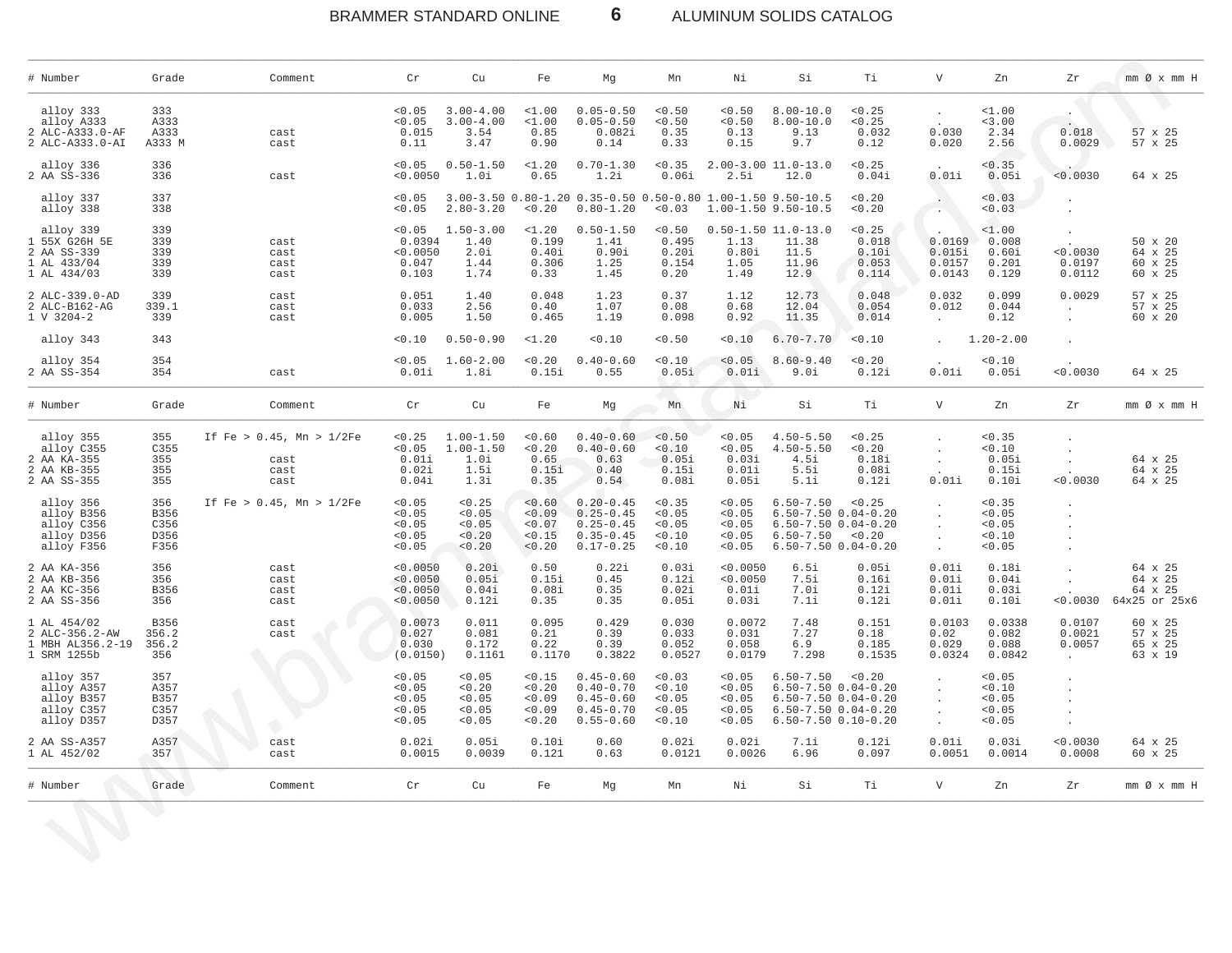### $\overline{7}$ BRAMMER STANDARD ONLINE ALUMINUM SOLIDS CATALOG

| Number                                                            | Αg                 | Αs                                           | $\, {\bf B}$ | Be                                              | Bi                                     | Ca                          | Cd                                     | Co                | Ga                               | Hg                       | Li                                                            | Na                           | $\, {\bf P}$                   | Pb                        | Sb                                          | $\operatorname{Sc}$      | Sn                                    | Sr                               |
|-------------------------------------------------------------------|--------------------|----------------------------------------------|--------------|-------------------------------------------------|----------------------------------------|-----------------------------|----------------------------------------|-------------------|----------------------------------|--------------------------|---------------------------------------------------------------|------------------------------|--------------------------------|---------------------------|---------------------------------------------|--------------------------|---------------------------------------|----------------------------------|
| alloy 333<br>alloy A333<br>ALC-A333.0-AF<br>ALC-A333.0-AI         |                    |                                              |              | $< 0.0001$<br>0.0012                            | $\ddot{\phantom{0}}$<br>0.021<br>0.019 | 0.0043i<br>0.0021           | 0.0012                                 |                   | 0.030<br>0.017                   | $\cdot$                  | 0.0015i<br>0.0022i                                            | 0.0033i<br>0.0028i           | 0.001<br>0.0032i               | 0.015<br>0.13             | 0.0057<br>0.0039                            |                          | $\cdot$<br>0.017<br>0.17              | 0.0029i<br>0.0031i               |
| alloy 336<br>AA SS-336                                            | < 0.0010           | < 0.0010                                     | < 0.0010     | < 0.0005                                        | < 0.0010                               | < 0.0030                    | < 0.0010                               | < 0.0010          | 0.015                            | < 0.0010                 | < 0.0010                                                      | < 0.0010                     | 0.003i                         | < 0.0030                  |                                             | 0.001i < 0.0010          | < 0.0030                              | 0.02i                            |
| alloy 337<br>alloy 338                                            |                    |                                              |              |                                                 |                                        |                             |                                        |                   |                                  |                          | ÷.                                                            |                              |                                |                           |                                             |                          |                                       |                                  |
| alloy 339<br>55X G26H 5E<br>AA SS-339<br>AL 433/04<br>AL 434/03   | < 0.0010           | < 0.0010                                     | < 0.0010     | < 0.0005i < 0.0010<br>$\cdot$                   | 0.0201<br>$\Box$<br>$\cdot$            | $\sim$<br>0.0052<br>0.015   | < 0.0010<br>$\sim$                     | 0.015<br>< 0.0010 | 0.020i<br>$\sim$                 |                          | $\ddot{\phantom{a}}$<br>< 0.0010<br>$\overline{a}$<br>$\cdot$ | < 0.0010<br>0.0082<br>0.0079 | < 0.0010<br>0.0012<br>(0.0012) | 0.0108<br>0.019<br>0.0074 | < 0.0030 < 0.0010<br>0.0046<br>$\mathbf{r}$ | < 0.0010<br>$\mathbf{r}$ | 0.035<br>< 0.0030<br>0.0086<br>0.0054 | 0.020i<br>0.050<br>0.027         |
| ALC-339.0-AD<br>$ALC-B162-AG$<br>$V$ 3204-2                       |                    |                                              | < 0.0004     | 0.0013                                          | 0.04<br>0.030<br>$\cdot$               | 0.0020<br>0.0023            |                                        |                   | 0.031<br>0.016                   |                          | 0.0009                                                        | 0.0025<br>$\cdot$            | 0.0061<br>0.0006               | 0.046<br>0.031            | 0.0010<br>0.0031 < 0.0002                   |                          | 0.046<br>0.027<br>0.0009              | 0.0021<br>$\cdot$                |
| alloy 343                                                         |                    |                                              |              |                                                 |                                        |                             |                                        |                   |                                  |                          |                                                               |                              |                                |                           |                                             |                          | < 0.05                                |                                  |
| alloy 354<br>AA SS-354                                            | < 0.0010           | < 0.0010                                     | < 0.0010     | < 0.0005                                        | < 0.0010                               | < 0.0030                    | < 0.0010                               | < 0.0010          | 0.02i                            | < 0.0010                 | < 0.0010                                                      | < 0.0010                     | < 0.0010                       | 0.02i                     | < 0.0010                                    | < 0.0010                 | 0.02i                                 | 0.02i                            |
| Number                                                            | Αg                 | As                                           | $\, {\bf B}$ | Be                                              | Bi                                     | Ca                          | Cd                                     | Co                | Ga                               | Hg                       | Li                                                            | Na                           | $\, {\bf P}$                   | Pb                        | Sb                                          | $\operatorname{Sc}$      | Sn                                    | Sr                               |
| alloy 355<br>alloy C355<br>AA KA-355<br>AA KB-355<br>AA SS-355    | < 0.0010           | < 0.0010                                     | < 0.0010     | < 0.0005                                        | $\ddot{\phantom{0}}$<br>< 0.0010       | $\cdot$<br>< 0.0030         | $\cdot$<br>< 0.0010                    | < 0.0010          | 0.02i                            | < 0.0010                 | < 0.0010                                                      | $\cdot$<br>< 0.0010          | < 0.0010                       | < 0.0030                  | < 0.0010                                    | < 0.0010                 | $\cdot$<br>< 0.0030                   | 0.02i<br>0.02i<br>0.02i          |
| alloy 356<br>alloy B356<br>alloy C356<br>alloy D356<br>alloy F356 |                    |                                              |              |                                                 |                                        |                             | $\blacksquare$<br>$\ddot{\phantom{a}}$ | $\cdot$           |                                  |                          |                                                               |                              |                                |                           |                                             |                          |                                       |                                  |
| AA KA-356<br>AA KB-356<br>AA KC-356<br>AA SS-356                  | < 0.0010           | < 0.0010                                     | < 0.0010     | < 0.0005                                        | < 0.0010                               | $\bullet$<br>0.0030         | 0.0010                                 | < 0.0010          | 0.02i<br>0.02i<br>0.02i<br>0.02i | $\mathbf{r}$<br>< 0.0010 | < 0.0010                                                      | < 0.0010                     | 0.003i<br>$\sim$<br>< 0.0010   | 0.06i                     | 0.001i<br>$\mathbf{r}$<br>< 0.0030 < 0.0010 | < 0.0010                 | 0.06i<br>< 0.0030                     | 0.05i<br>0.02i<br>0.02i<br>0.02i |
| AL 454/02<br>ALC-356.2-AW<br>MBH AL356.2-19<br>SRM 1255b          |                    |                                              |              | < 0.0001<br>0.0010<br>$\rightarrow$             | A.<br>0.0086<br>0.0083                 | 0.0031<br>0.0037i<br>0.0031 | 0.0011<br>0.0023                       | 0.0008            | 0.017<br>0.02<br>0.015<br>0.0175 |                          | 0.0024i                                                       | 0.0028i                      | 0.0011<br>0.002                | 0.0082<br>0.105<br>0.0182 | 0.0029<br>0.0041                            |                          | 0.015<br>0.0076<br>0.1334             | 0.031i<br>0.0168<br>0.0140       |
| alloy 357<br>alloy A357<br>alloy B357<br>alloy C357<br>alloy D357 |                    | $\ddot{\phantom{a}}$<br>$\ddot{\phantom{1}}$ |              | $0.04 - 0.07$<br>$0.04 - 0.07$<br>$0.04 - 0.07$ |                                        |                             |                                        |                   |                                  | $\bullet$                | $\ddot{\phantom{a}}$                                          | $\cdot$                      |                                |                           |                                             |                          |                                       |                                  |
| AA SS-A357<br>AL 452/02                                           | < 0.0010<br>$\sim$ | < 0.0010<br>$\cdot$                          | < 0.0010     | 0.06i<br>0.0004                                 | < 0.0010<br>$\cdot$                    | < 0.0030<br>0.0017          | < 0.0010<br>$\mathbf{r}$               | < 0.0010          | 0.02i<br>0.0073                  | < 0.0010<br>$\cdot$      | < 0.0010<br>$\cdot$                                           | < 0.0010<br>0.0009           | < 0.0010<br>0.0019             | 0.0013                    | < 0.0030 < 0.0010<br>$\ddot{\phantom{a}}$   | < 0.0010<br>$\sim$       | < 0.0030<br>0.0013                    | 0.02i<br>0.0002                  |
| Number                                                            | Ag                 | Αs                                           | B            | Be                                              | Bi                                     | Ca                          | Cd                                     | Co                | Ga                               | Hg                       | Li                                                            | Na                           | $\, {\bf p}$                   | Pb                        | Sb                                          | Sc                       | Sn                                    | Sr                               |
|                                                                   | s.                 |                                              |              |                                                 |                                        |                             |                                        |                   |                                  |                          |                                                               |                              |                                |                           |                                             |                          |                                       |                                  |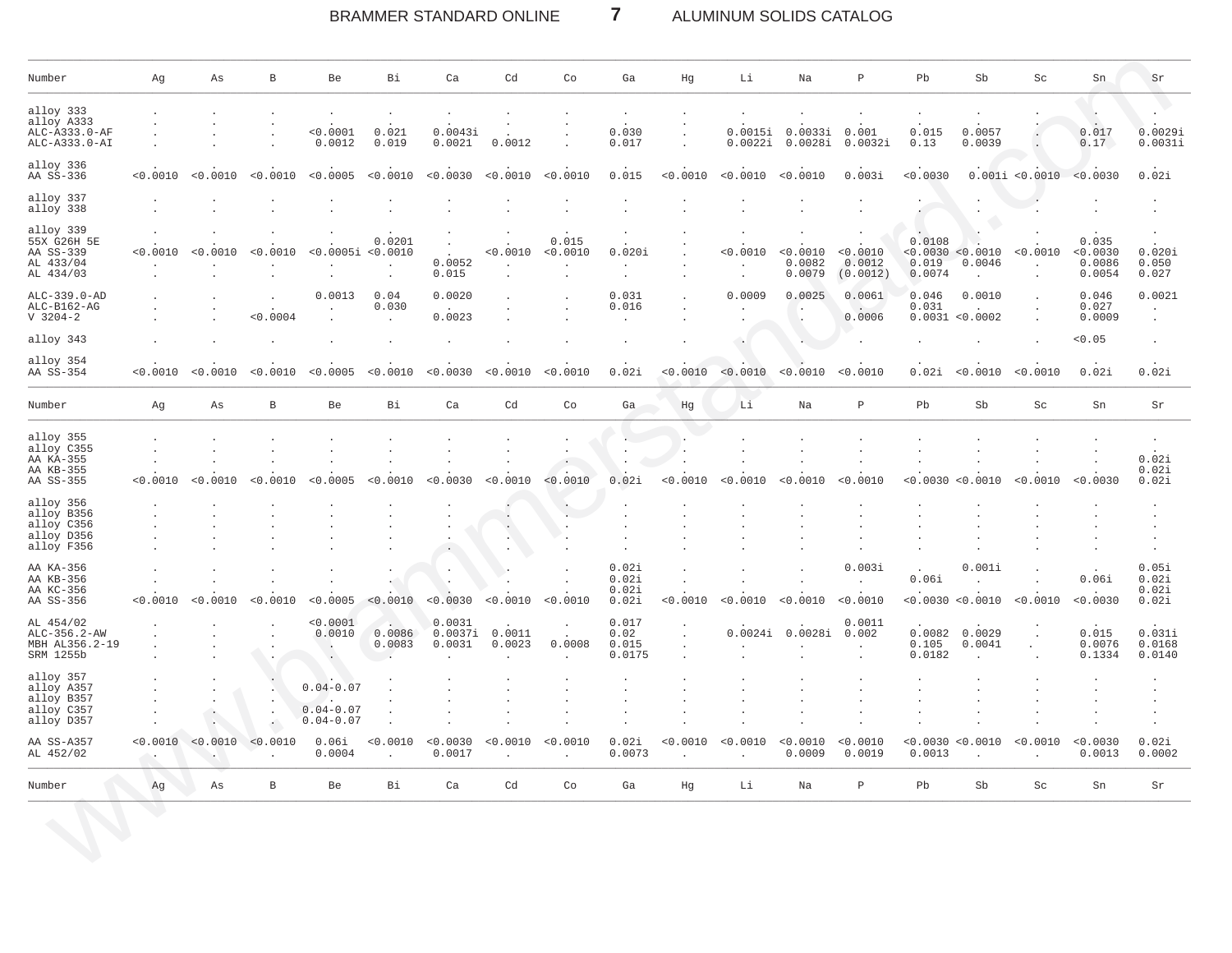BRAMMER STANDARD ONLINE **8** ALUMINUM SOLIDS CATALOG

| # Number                                                                       | Grade                              | Comment                              | Cr                                                  | Cu                                                                                | Fe                                            | Mg                                                         | Mn                                           | Νi                                             | Si                                                                                | Тi                                            | $\mathbf V$                       | Zn                                           | Zr                        | mm Ø x mm H                                               |
|--------------------------------------------------------------------------------|------------------------------------|--------------------------------------|-----------------------------------------------------|-----------------------------------------------------------------------------------|-----------------------------------------------|------------------------------------------------------------|----------------------------------------------|------------------------------------------------|-----------------------------------------------------------------------------------|-----------------------------------------------|-----------------------------------|----------------------------------------------|---------------------------|-----------------------------------------------------------|
| alloy 358<br>2 AA KA-358                                                       | 358<br>358                         | wrought                              | < 0.20<br>0.02i                                     | 0.20<br>0.08i                                                                     | 0.30<br>0.20i                                 | $0.40 - 0.60$<br>0.65                                      | < 0.20<br>0.05i                              | < 0.05<br>0.02i                                | $7.60 - 8.60 0.10 - 0.20$<br>8.Oi                                                 | 0.12i                                         | 0.01i                             | < 0.20<br>0.06i                              |                           | 64 x 25                                                   |
| alloy 359                                                                      | 359                                |                                      | < 0.05                                              | 0.20                                                                              | 0.20                                          | $0.50 - 0.70$                                              | < 0.10                                       | < 0.05                                         | $8.50 - 9.50$                                                                     | < 0.20                                        |                                   | 0.10                                         |                           |                                                           |
| alloy 360<br>2 AA KA-360<br>2 AA KB-360<br>2 AA KC-360<br>2 AA KD-360          | 360<br>360<br>360<br>360<br>360    | cast<br>cast<br>cast<br>cast         | < 0.05<br>< 0.0050<br>< 0.0050<br>< 0.0050<br>0.01i | 0.60<br>0.40<br>0.10i<br>0.30<br>0.75                                             | 2.00<br>0.35<br>1.0i<br>1.1i<br>0.10i         | $0.40 - 0.60$<br>0.45<br>0.65<br>0.58<br>0.52              | < 0.35<br>0.10i<br>0.25<br>0.15i<br>0.05i    | < 0.50<br>0.25<br>0.10i<br>0.20i<br>0.02i      | $9.00 - 10.0$<br>10.0<br>9.Oi<br>9.6i<br>9.Oi                                     | < 0.05<br>0.02i<br>0.10i<br>0.02i<br>0.12i    | $\sim$                            | < 0.50<br>0.25<br>0.10i<br>0.25<br>0.03i     |                           | 64 x 25<br>64 x 25<br>64 x 25<br>64 x 25                  |
| 2 AA SS-360<br>1 AL 415/03<br>1 AL 416/04<br>2 ALC-6490-AC                     | 360<br>360<br>360<br>360           | cast<br>cast<br>cast<br>wrought      | < 0.0050<br>0.0300<br>0.049<br>0.037                | 0.25<br>0.054<br>0.190<br>0.039                                                   | 0.60<br>0.180<br>0.690<br>0.32                | 0.55<br>0.500<br>0.287<br>0.22                             | 0.15i<br>0.096<br>0.386<br>0.036             | 0.17i<br>0.050<br>0.096<br>0.040               | 9.6i<br>12.80<br>13.43<br>9.02                                                    | 0.06i<br>0.055<br>0.028<br>0.042              | 0.01i<br>0.020<br>0.0098<br>0.005 | 0.17i<br>0.036<br>0.048<br>0.049             | 0.0030<br>0.0201<br>0.021 | 64 x 25<br>60 x 25<br>60 x 25<br>57 x 25                  |
| alloy 361<br>alloy 362                                                         | 361<br>362                         |                                      | $0.20 - 0.30$<br>< 0.05                             | < 0.50<br>0.20                                                                    | $1.10$                                        | $0.40 - 0.60$<br>$0.80 - 1.20$ $0.50 - 0.70$ $0.50 - 0.80$ | < 0.25                                       | < 0.03                                         | $0.20 - 0.30$ 9.50-10.5<br>$9.50 - 10.5$                                          | < 0.20<br>< 0.20                              |                                   | < 0.50<br>0.03                               |                           |                                                           |
| alloy 363<br>2 ALC-6252-AE                                                     | 363<br>363.1                       | $Mn+Cr < 0.8$<br>wrought             | < 0.05<br>0.034                                     | $2.50 - 3.50$<br>3.01                                                             | $1.10$<br>0.33                                | $0.15 - 0.40$<br>0.33                                      | 0.60                                         | < 0.25<br>0.041                                | $4.50 - 6.00$<br>5.41                                                             | < 0.20<br>0.12                                | 0.012                             | $3.00 - 4.50$<br>3.46                        |                           | 57 x 25                                                   |
| alloy 364<br>2 AA SS-364                                                       | 364<br>364                         | cast                                 | $0.25 - 0.50$<br>0.40                               | 0.20<br>0.15i                                                                     | $1.50$<br>0.95                                | $0.20 - 0.40$<br>0.35                                      | 0.10<br>0.06i                                | < 0.15<br>0.05i                                | $7.50 - 9.50$<br>8.7i                                                             | < 0.15<br>< 0.0050                            | 0.01i                             | < 0.05<br>0.05i                              | < 0.0030                  | 64 x 25                                                   |
| alloy 365<br>alloy 369                                                         | 365<br>369                         |                                      | < 0.05<br>$0.30 - 0.40$                             | 0.03<br>< 0.50                                                                    | < 0.15<br>$1.30$                              | $0.10 - 0.50 0.50 - 0.80$<br>$0.25 - 0.45$                 | < 0.35                                       | < 0.05<br>< 0.05                               | $9.50 - 11.5 0.04 - 0.15$<br>$11.0 - 12.0$                                        | < 0.05                                        |                                   | < 0.07<br>$1.00$                             |                           |                                                           |
| # Number                                                                       | Grade                              | Comment                              | Cr                                                  | Cu                                                                                | Fe                                            | Мg                                                         | Mn                                           | Νi                                             | Si                                                                                | Тi                                            | $\mathbf V$                       | Zn                                           | Zr                        | $mm \oslash x$ $mm$ H                                     |
| alloy 380<br>alloy A380.0 and A380.1<br>alloy B380<br>alloy C380<br>alloy D380 | 380<br><b>B380</b><br>C380<br>D380 | others <0.50 max                     | < 0.05<br>< 0.05<br>< 0.05<br>< 0.05                | $3.00 - 4.00$<br>$3.00 - 4.00$<br>$3.00 - 4.00$<br>$3.00 - 4.00$<br>$3.00 - 4.00$ | < 2.00<br>$1.30$<br><1.30<br>$1.30$<br>$1.30$ | 0.10<br>< 0.10<br>< 0.10<br>$0.10 - 0.30$<br>$0.10 - 0.30$ | < 0.50<br>< 0.50<br>0.50<br>< 0.50<br>< 0.50 | < 0.50<br>< 0.50<br>< 0.50<br>< 0.50<br>< 0.50 | $7.50 - 9.50$<br>$7.50 - 9.50$<br>$7.50 - 9.50$<br>$7.50 - 9.50$<br>$7.50 - 9.50$ | < 0.05<br>< 0.05<br>< 0.05<br>< 0.05          |                                   | $3.00$<br>< 3.00<br>$1.00$<br>3.00<br>$1.00$ |                           |                                                           |
| 2 AA KA-380<br>2 AA KB-380<br>2 AA KC-380<br>2 AA KD-380                       | 380<br>380<br>380<br>380           | cast<br>cast<br>cast<br>cast         | 0.05i<br>0.03i<br>0.06i<br>0.06i                    | 3.1i<br>4.1i<br>3.6i<br>3.6i                                                      | 1.1i<br>0.65<br>1.2i<br>1.1i                  | 0.45<br>0.05i<br>0.20i<br>0.20i                            | 0.15i<br>0.60<br>0.30<br>0.30                | 0.45<br>0.10i<br>0.20i<br>0.20i                | 9.4i<br>7.6i<br>9.Oi<br>9.2i                                                      | 0.12i<br>0.03i<br>0.07i<br>0.06i              | $\cdot$                           | 0.15i<br>0.90<br>0.60<br>2.7i                |                           | 64 x 25<br>64 x 25<br>64 x 25<br>64 x 25                  |
| 2 AA KE-380<br>2 AA KF-380<br>2 AA KG-380<br>2 AA KH-380<br>2 AA SS-380        | 380<br>380<br>380<br>380<br>380    | cast<br>cast<br>cast<br>cast<br>cast | 0.02i<br>0.02i<br>0.01i<br>< 0.0050<br>< 0.0050     | 3.6i<br>2.6i<br>3.2i<br>3.8i<br>3.6i                                              | 1.1i<br>0.70<br>0.90<br>1.2i<br>0.90          | < 0.0050<br>0.30<br>0.10i<br>0.05i<br>0.20i                | 0.20i<br>0.45<br>0.30<br>0.15i<br>0.40       | 0.03i<br>0.10i<br>0.30<br>0.40<br>0.30         | 9.6i<br>8.4i<br>9.2i<br>9.6i<br>8.9i                                              | 0.03i<br>0.11i<br>0.05i<br>0.02i<br>0.08i     | 0.01i                             | 0.0050<br>3.5i<br>3.0i<br>2.2i<br>0.35       | < 0.0030                  | 64 x 25<br>64 x 25<br>64 x 25<br>64 x 25<br>64x25 or 25x6 |
| 2 ALC-A380.2-AD<br>1 SRM 1256b                                                 | 380.2<br>380                       | cast                                 | 0.030<br>0.0572                                     | 3.63<br>3.478                                                                     | 0.39<br>0.865                                 | 0.026i<br>0.0637                                           | 0.027<br>0.3857                              | 0.033<br>0.4135                                | 9.80<br>9.362                                                                     | 0.03<br>0.0859                                | 0.022<br>0.0203                   | 0.031<br>1.011                               | 0.0034<br>$\sim$          | 57 x 25<br>63 x 19                                        |
| alloy 381                                                                      | 381                                |                                      | < 0.15                                              | $3.00 - 4.00$                                                                     | $1.30$                                        | 0.13                                                       | < 0.50                                       | < 0.05                                         | $9.00 - 10.0$                                                                     | < 0.20                                        | $\cdot$                           | < 3.00                                       |                           |                                                           |
| alloy 383<br>alloy A383<br>2 AA KA-383<br>2 AA SS-383                          | 383<br>A383<br>383<br>383          | cast<br>cast                         | < 0.05<br>< 0.05<br>< 0.0050<br>0.06i               | $2.00 - 3.00$<br>$2.00 - 3.00$<br>3.Oi<br>2.5i                                    | <1.30<br>$1.30$<br>0.75i<br>1.0i              | 0.10<br>$0.10 - 0.30$<br>0.25i<br>0.25                     | < 0.50<br>< 0.50<br>0.40i<br>0.35            | 0.30<br>0.30<br>0.30i<br>0.10i                 | $9.50 - 11.5$<br>$9.50 - 11.5$<br>10.8<br>11.0                                    | < 0.05<br>< 0.05<br>0.15i<br>0.08i            | $\sim$<br>0.020<br>0.01i          | < 3.00<br>< 3.00<br>0.80i<br>2.5i            | < 0.0030<br>< 0.0030      | 64 x 25<br>64x25 or 25x6                                  |
| alloy 384<br>alloy A384<br>alloy B384<br>alloy C384<br>2 AA SS-384             | 384<br>A384<br>B384<br>C384<br>384 | cast                                 | < 0.05<br>< 0.05<br>< 0.05<br>< 0.05<br>0.02i       | $3.00 - 4.50$<br>$3.00 - 4.50$<br>$3.00 - 4.50$<br>$3.00 - 4.50$<br>3.5i          | <1.30<br>$1.30$<br>$1.30$<br>$1.30$<br>1.0i   | < 0.10<br>0.10<br>$0.10 - 0.30$<br>$0.10 - 0.30$<br>0.10i  | < 0.50<br>< 0.50<br>< 0.50<br>< 0.50<br>0.30 | < 0.50<br>< 0.50<br>< 0.50<br>< 0.50<br>0.25   | $10.5 - 12.0$<br>$10.5 - 12.0$<br>$10.5 - 12.0$<br>$10.5 - 12.0$<br>11.5          | < 0.05<br>< 0.05<br>< 0.05<br>< 0.05<br>0.05i | 0.01i                             | < 3.00<br>$1.00$<br>$1.00$<br>< 3.00<br>0.60 | < 0.0030                  | 64 x 25                                                   |
| # Number                                                                       | Grade                              | Comment                              | $\operatorname{\sf Cr}$                             | Cu                                                                                | Fe                                            | Мg                                                         | Mn                                           | Νi                                             | Si                                                                                | Тi                                            | $\mathbf V$                       | Zn                                           | Zr                        | $mm \oslash x$ $mm$ H                                     |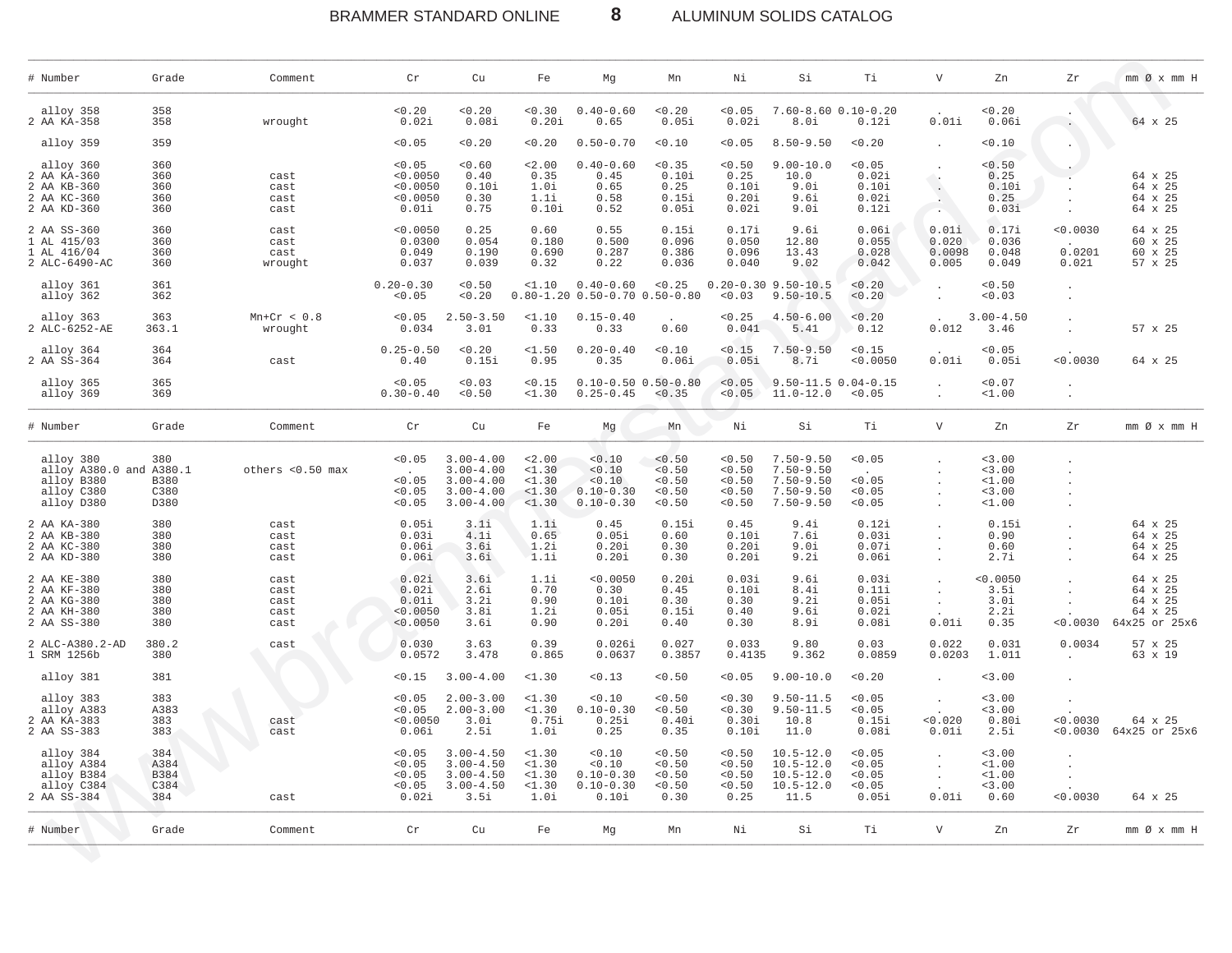#### BRAMMER STANDARD ONLINE  $9$ ALUMINUM SOLIDS CATALOG

| Number                                                                   | Αg                                                    | Αs                   | $\, {\bf B}$         | Be                     | Bi                                                  | Ca                                    | Cd                                  | Co                                                  | Ga                                 | Ηg       | Li                           | Na                                       | P                             | Pb                                | Sb                          | Sc                   | Sn                                            | Sr                                        |
|--------------------------------------------------------------------------|-------------------------------------------------------|----------------------|----------------------|------------------------|-----------------------------------------------------|---------------------------------------|-------------------------------------|-----------------------------------------------------|------------------------------------|----------|------------------------------|------------------------------------------|-------------------------------|-----------------------------------|-----------------------------|----------------------|-----------------------------------------------|-------------------------------------------|
| alloy 358<br>AA KA-358                                                   |                                                       |                      |                      | $0.10 - 0.30$<br>0.22  |                                                     |                                       |                                     |                                                     | 0.02i                              |          |                              |                                          |                               |                                   |                             |                      |                                               | 0.02i                                     |
| alloy 359                                                                |                                                       |                      |                      |                        |                                                     |                                       |                                     |                                                     |                                    |          |                              |                                          |                               |                                   |                             |                      |                                               |                                           |
| alloy 360<br>AA KA-360<br>AA KB-360<br>AA KC-360<br>AA KD-360            |                                                       |                      |                      |                        |                                                     |                                       |                                     |                                                     |                                    |          |                              |                                          | 0.003i                        | 0.20i<br>0.10i                    | 0.10i<br>m                  |                      | < 0.15<br>0.03i<br>0.10i<br>0.12i             | 0.02i<br>0.02i<br>0.02i<br>< 0.0050       |
| AA SS-360<br>AL 415/03<br>AL 416/04<br>ALC-6490-AC                       | < 0.0010                                              | < 0.0010             | < 0.0010             | < 0.0005<br>0.0010     | < 0.0010<br>0.0084<br>$\ddot{\phantom{a}}$<br>0.046 | < 0.0030<br>0.018<br>0.0024i<br>0.010 | < 0.0010<br>$\cdot$<br>$\mathbf{r}$ | < 0.0010<br>0.050<br>0.020<br>0.45                  | 0.02i<br>0.0088<br>0.0080<br>0.014 | < 0.0010 | < 0.0010<br>0.0004<br>0.0010 | < 0.0010<br>(0.007)<br>0.0140i<br>0.0014 | < 0.0010<br>0.0020<br>0.0025i | 0.05i<br>0.051<br>0.019<br>0.038  | < 0.0010<br>0.017<br>0.0042 | < 0.0010             | 0.07i<br>0.048<br>0.016<br>0.039              | 0.02i<br>0.0006<br>0.0103i                |
| alloy 361<br>alloy 362                                                   |                                                       |                      |                      |                        |                                                     |                                       |                                     |                                                     |                                    |          |                              |                                          |                               |                                   |                             |                      | < 0.10                                        |                                           |
| alloy 363<br>ALC-6252-AE                                                 |                                                       |                      |                      |                        | 0.029                                               |                                       |                                     |                                                     | 0.011                              |          |                              |                                          |                               | < 0.25<br>0.026                   |                             |                      | < 0.25<br>0.029                               |                                           |
| alloy 364<br>AA SS-364                                                   | < 0.0010                                              | < 0.0010             | < 0.0010             | $0.02 - 0.04$<br>0.03i | < 0.0010                                            | < 0.0030                              | < 0.0010                            | < 0.0010                                            | 0.02i                              | < 0.0010 | < 0.0010                     | < 0.0010                                 | < 0.0010                      | 0.02i                             |                             | < 0.0010 < 0.0010    | < 0.15<br>0.05i                               | 0.02i                                     |
| alloy 365<br>alloy 369                                                   |                                                       |                      |                      |                        |                                                     |                                       |                                     |                                                     |                                    |          | $\cdot$<br>$\mathbf{r}$      |                                          | < 0.001                       |                                   |                             |                      | $\cdot$<br>0.10                               | $0.010 - 0.020$                           |
| Number                                                                   | Ag                                                    | As                   | B                    | Be                     | Вi                                                  | Ca                                    | Cd                                  | Co                                                  | Ga                                 | Hg       | Li                           | Na                                       | Ρ                             | Pb                                | Sb                          | Sc                   | Sn                                            | Sr                                        |
| alloy 380<br>alloy A380.0, 0.1<br>alloy B380<br>alloy C380<br>alloy D380 |                                                       |                      |                      |                        |                                                     |                                       |                                     | $\cdot$<br>$\sim$<br>$\sim$<br>$\ddot{\phantom{a}}$ |                                    |          |                              |                                          |                               |                                   |                             |                      | < 0.35<br>< 0.35<br>< 0.35<br>< 0.35          |                                           |
| AA KA-380<br>AA KB-380<br>AA KC-380<br>AA KD-380                         |                                                       |                      |                      |                        | 0.10i                                               |                                       |                                     |                                                     |                                    |          |                              |                                          |                               | 0.10i<br>0.20i<br>0.05i<br>0.05i  |                             |                      | 0.20i<br>0.10i<br>0.06i<br>0.06i              | 0.02i<br>0.02i<br>0.02i<br>0.02i          |
| AA KE-380<br>AA KF-380<br>AA KG-380<br>AA KH-380<br>AA SS-380            | < 0.0010                                              | < 0.0010             | < 0.0010             | < 0.0005               | 0.10i<br>0.05i<br>0.15i<br>< 0.0010                 | < 0.0030                              | < 0.0010                            | < 0.0010                                            | 0.02i                              | < 0.0010 | < 0.0010                     | < 0.0010                                 | < 0.0010                      | 0.10i<br>0.20i<br>0.05i<br>0.0030 | < 0.0010                    | < 0.0010             | 0.15i<br>0.10i<br>0.05i<br>< 0.0030           | 0.02i<br>0.02i<br>0.02i<br>0.02i<br>0.02i |
| ALC-A380.2-AD<br>SRM 1256b                                               |                                                       |                      |                      | 0.0009i                | 0.0078                                              | 0.0027i                               | 0.0009i                             |                                                     | 0.02<br>(0.0183)                   |          | 0.0025i                      | 0.0025i                                  | 0.0021                        | 0.008<br>0.1075                   | (0.003)<br>$\mathbf{r}$     |                      | 0.02<br>(0.0091)                              | 0.0031i<br>0.0173                         |
| alloy 381                                                                |                                                       |                      |                      |                        |                                                     |                                       |                                     |                                                     |                                    |          |                              |                                          |                               | < 0.15                            | < 0.15                      |                      | < 0.15                                        |                                           |
| alloy 383<br>alloy A383<br>AA KA-383<br>AA SS-383                        | < 0.0010<br>< 0.0010                                  | < 0.0010<br>< 0.0010 | < 0.0010<br>< 0.0010 | < 0.0005<br>< 0.0005   | < 0.0010<br>< 0.0010                                | < 0.0030<br>< 0.0030                  | < 0.0010<br>< 0.0010                | < 0.0010<br>< 0.0010                                | < 0.020<br>0.02i                   | < 0.0010 | < 0.0010<br>< 0.0010         | < 0.0010<br>< 0.0010                     | < 0.0010<br>< 0.0010          | 0.10i<br>0.20i                    | < 0.0010<br>< 0.0010        | < 0.0010<br>< 0.0010 | < 0.15<br>< 0.15<br>0.20i<br>0.15i            | 0.015i<br>0.03i                           |
| alloy 384<br>alloy A384<br>alloy B384<br>alloy C384<br>AA SS-384         | $\langle \cdot \rangle$<br>$\blacksquare$<br>< 0.0010 | < 0.0010             | 0.0010               | < 0.0005               | < 0.0010                                            | < 0.0030                              | < 0.0010                            | < 0.0010                                            | 0.02i                              | < 0.0010 | < 0.0010                     | < 0.0010                                 | < 0.0010                      | 0.12i                             | < 0.0010                    | < 0.0010             | < 0.35<br>< 0.35<br>< 0.35<br>< 0.35<br>0.12i | $\cdot$<br>0.02i                          |
| Number                                                                   | Ag                                                    | Αs                   | $\, {\bf B}$         | Be                     | Bi                                                  | Ca                                    | Cd                                  | Co                                                  | Ga                                 | Hg       | Li                           | Na                                       | $\, {\bf p}$                  | Pb                                | Sb                          | Sc                   | Sn                                            | Sr                                        |

 $\sum_{i=1}^n$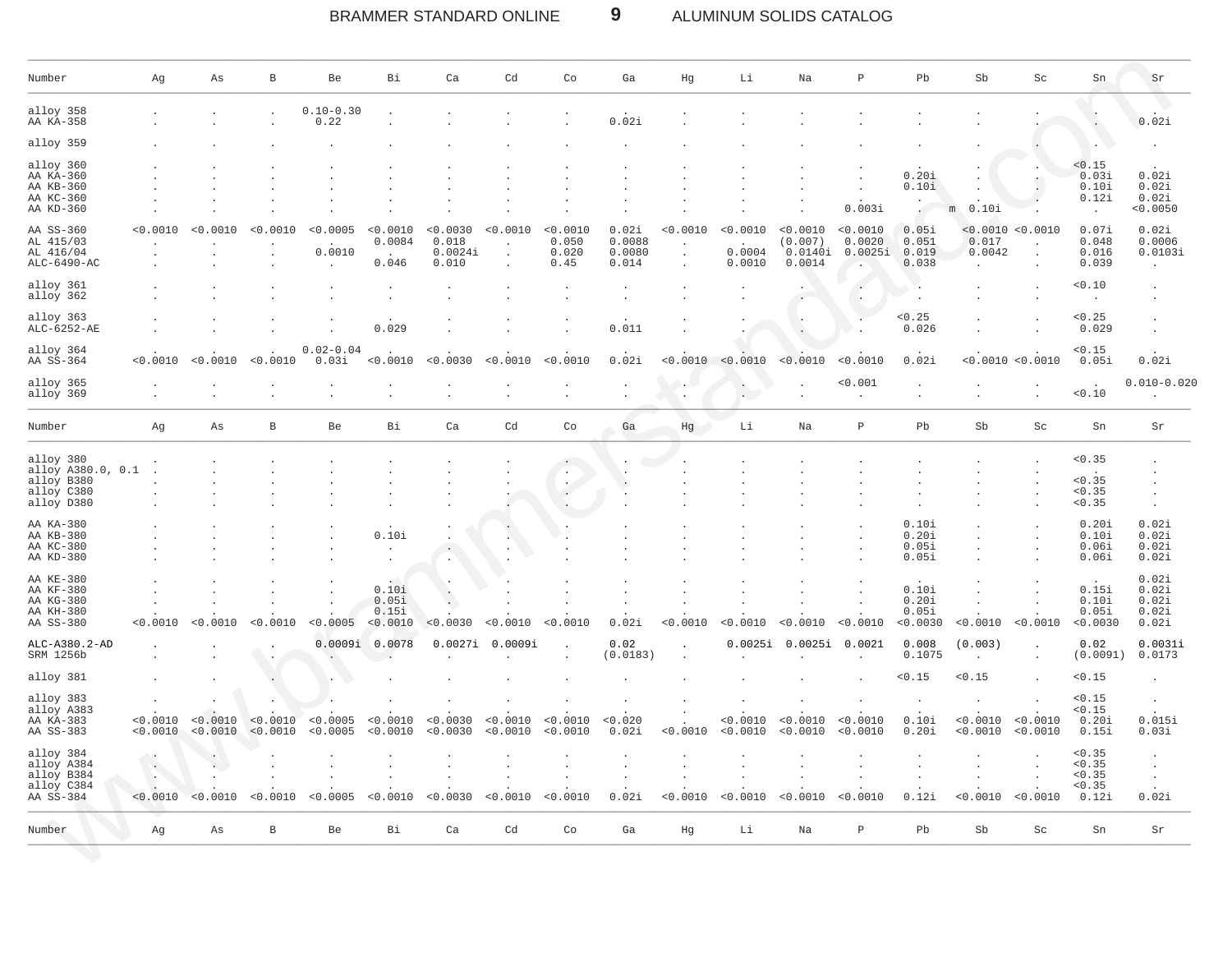BRAMMER STANDARD ONLINE **10** ALUMINUM SOLIDS CATALOG

| # Number                                                                         | Grade                                        | Comment                              | Cr                                                       | Cu                                                                   | Fe                                                                          | Mg                                                                            | Mn                                                        | Νi                                        | Si                                                                                                            | Тi                                                            | $\mathbf V$                   | Zn                                             | Zr                        | $mm \oslash x$ $mm$ H                               |
|----------------------------------------------------------------------------------|----------------------------------------------|--------------------------------------|----------------------------------------------------------|----------------------------------------------------------------------|-----------------------------------------------------------------------------|-------------------------------------------------------------------------------|-----------------------------------------------------------|-------------------------------------------|---------------------------------------------------------------------------------------------------------------|---------------------------------------------------------------|-------------------------------|------------------------------------------------|---------------------------|-----------------------------------------------------|
| alloy 385<br>alloy 390                                                           | 385<br>390                                   |                                      | < 0.05<br>< 0.05                                         | $2.00 - 4.00$<br>$4.00 - 5.00$                                       | < 2.00<br><1.30                                                             | 0.30<br>$0.45 - 0.65$                                                         | < 0.50<br>< 0.10                                          | < 0.50<br>< 0.05                          | $11.0 - 13.0$<br>$16.0 - 18.0$                                                                                | < 0.05<br>< 0.20                                              |                               | 3.00<br>0.10                                   | $\blacksquare$            |                                                     |
| alloy B390<br>2 AA SS-390<br>1 AL 471/02<br>2 ALC-A390.1-AA                      | <b>B390</b><br><b>B390</b><br>390<br>390     | cast<br>wrought<br>cast              | < 0.05<br>0.05i<br>0.052<br>0.050                        | $4.00 - 5.00$<br>4.5i<br>4.90<br>4.84                                | <1.30<br>0.90<br>0.84<br>0.38                                               | $0.45 - 0.65$<br>0.60<br>0.637<br>0.62                                        | < 0.50<br>0.25<br>0.113<br>0.052                          | 0.10<br>0.10i<br>0.102<br>0.051           | $16.0 - 18.0$<br>16.7<br>15.8<br>17.70                                                                        | < 0.20<br>0.10i<br>0.178<br>0.13                              | 0.01i<br>0.077<br>0.018       | <1.50<br>0.50<br>0.115<br>0.047                | 0.0030<br>0.058<br>0.0032 | 64x25 or 25x6<br>60 x 25<br>57 x 25                 |
| alloy 391<br>alloy 392<br>alloy 393<br>alloy 408.2<br>alloy 409.2<br>alloy 411.2 | 391<br>392<br>393<br>408.2<br>409.2<br>411.2 |                                      | < 0.05<br>< 0.05<br>< 0.05<br>< 0.05<br>< 0.05<br>< 0.05 | 0.20<br>$0.40 - 0.80$<br>$0.70 - 1.10$<br>< 0.10<br>< 0.10<br>< 0.20 | $1.20$<br><1.50<br><1.30<br>$0.60 - 1.30$<br>$0.60 - 1.30$<br>$0.60 - 1.30$ | $0.40 - 0.70$<br>$0.80 - 1.20$<br>$0.70 - 1.30$<br>< 0.10<br>< 0.10<br>< 0.10 | 0.30<br>$0.20 - 0.60$<br>0.10<br>0.10<br>< 0.10<br>< 0.10 | 0.10<br>< 0.50<br>0.10<br>0.10<br>0.10    | $18.0 - 20.0$<br>$18.0 - 20.0$<br>$2.00 - 2.50$ $21.0 - 23.0$<br>$8.5 - 9.5$<br>$9.0 - 10.0$<br>$10.0 - 12.0$ | < 0.20<br>< 0.20<br>$0.10 - 0.20$<br>0.10<br>< 0.10<br>< 0.10 | $0.08 - 0.15$<br>$\sim$       | < 0.10<br>0.50<br>0.10<br>0.10<br>0.10<br>0.10 |                           |                                                     |
| alloy 413<br>1 54X G231 H2C<br>2 AA SS-413                                       | 413<br>413<br>413                            | cast<br>cast                         | < 0.05<br>0.0469<br>< 0.0050                             | $1.00$<br>0.868<br>0.12i                                             | 2.00<br>0.131<br>0.60                                                       | < 0.10<br>0.159<br>0.05i                                                      | < 0.35<br>0.191<br>0.08i                                  | 0.50<br>0.171<br>0.10i                    | $11.0 - 13.0$<br>11.6<br>12.0                                                                                 | < 0.05<br>0.085<br>0.05i                                      | 0.01i                         | < 0.50<br>0.397<br>0.15i                       | < 0.0030                  | 50 x 17<br>64 x 25                                  |
| 2 AA KA-413<br>2 AA KB-413<br>2 AA KC-413                                        | 413<br>413<br>413                            | cast<br>cast<br>cast                 | < 0.0050<br>< 0.0050<br>< 0.0050                         | 0.08i<br>0.05i<br>0.20i                                              | 0.75<br>0.30<br>1.2i                                                        | 0.02i<br>0.03i<br>0.05i                                                       | 0.15i<br>0.05i<br>0.10i                                   | 0.03i<br>0.05i<br>0.15i                   | 11.0<br>12.6<br>11.8                                                                                          | 0.03i<br>0.10i<br>0.05i                                       |                               | 0.03i<br>0.08i<br>0.15i                        |                           | 64 x 25<br>64 x 25<br>64 x 25                       |
| alloy 413.2<br>2 ALC-160-DD<br>2 ALC-A413.2-AD                                   | 413.2<br>413.2<br>413.2                      | cast<br>cast                         | < 0.05<br>0.042<br>0.016                                 | $1.00$<br>0.044<br>0.033                                             | $0.70 - 1.10$<br>0.52<br>0.40                                               | < 0.07<br>0.040<br>0.260                                                      | < 0.10<br>0.037<br>0.039                                  | < 0.10<br>0.037<br>0.031                  | $11.0 - 13.0$<br>12.40<br>12.06                                                                               | 0.05<br>0.040<br>0.031                                        | $\ddot{\phantom{0}}$<br>0.019 | 0.50<br>0.048<br>0.030                         | $\cdot$<br>0.0034         | 57 x 25<br>57 x 25                                  |
| # Number                                                                         | Grade                                        | Comment                              | Cr                                                       | Cu                                                                   | Fe                                                                          | Mg                                                                            | Mn                                                        | Ni                                        | Si                                                                                                            | Тi                                                            | $\mathbf v$                   | Zn                                             | Ζr                        | $mm \oslash x$ $mm$ H                               |
| alloy 435.2                                                                      | 435.2                                        |                                      | < 0.05                                                   | < 0.05                                                               | 0.40                                                                        | < 0.05                                                                        | < 0.05                                                    | 0.05                                      | $3.30 - 3.90$                                                                                                 | < 0.05                                                        |                               | 0.10                                           |                           |                                                     |
| alloy 443<br>alloy 443.2<br>alloy C443<br>alloy C443.2                           | 443<br>443.2<br>C443<br>C443.2               |                                      | < 0.25<br>< 0.05<br>< 0.05<br>< 0.05                     | 0.60<br>< 0.10<br>0.60<br>0.10                                       | < 0.80<br>0.60<br>2.00<br>$0.70 - 1.10$                                     | 0.05<br>< 0.05<br>< 0.10<br>< 0.05                                            | < 0.50<br>0.10<br>< 0.35<br>0.10                          | < 0.05<br>0.05<br>0.50<br>0.05            | $4.50 - 6.00$<br>$4.50 - 6.00$<br>$4.50 - 6.00$<br>$4.50 - 6.00$                                              | < 0.25<br>0.20<br>< 0.25<br>< 0.05                            |                               | < 0.50<br>0.10<br>0.50<br>0.10                 |                           |                                                     |
| 2 AA KA-443<br>2 AA KB-443<br>2 AA KC-443<br>2 AA SS-443<br>2 ALC-443.2-AC       | 443<br>443<br>443<br>443<br>443.2            | cast<br>cast<br>cast<br>cast<br>cast | 0.05i<br>< 0.0050<br>0.0050<br>< 0.0050<br>0.027         | 0.05i<br>0.15i<br>0.15i<br>0.08i<br>0.048                            | 0.65<br>0.30<br>1.1i<br>0.50<br>0.35                                        | 0.08i<br>0.03i<br>0.05i<br>0.05i<br>0.0022i                                   | 0.15i<br>0.05i<br>0.10i<br>0.10i<br>0.046                 | 0.08i<br>0.03i<br>0.10i<br>0.05i<br>0.028 | 4.5i<br>6.Oi<br>5.1i<br>5.5i<br>5.31                                                                          | 0.04i<br>0.15i<br>0.10i<br>0.11i<br>0.155                     | 0.01i<br>0.024                | 0.15i<br>0.05i<br>0.15i<br>0.10i<br>0.041      | < 0.0030<br>0.0026        | 64 x 25<br>64 x 25<br>64 x 25<br>64 x 25<br>57 x 25 |
| alloy 444<br>2 AA SS-A444                                                        | 444<br>A444                                  | cast                                 | < 0.05<br>< 0.0050                                       | < 0.25<br>0.12i                                                      | 0.60<br>0.15i                                                               | 0.10<br>< 0.0050                                                              | < 0.35<br>0.05i                                           | 0.05<br>0.03i                             | $6.50 - 7.50$<br>7.1i                                                                                         | < 0.25<br>0.12i                                               | 0.01i                         | 0.35<br>< 0.0050                               | < 0.0030                  | 64 x 25                                             |
| alloy 445.2                                                                      | 445.2                                        |                                      | < 0.05                                                   | 0.10                                                                 | $0.60 - 1.30$                                                               | < 0.10                                                                        | < 0.10                                                    | 0.10                                      | $6.50 - 7.50$                                                                                                 | 0.10                                                          |                               | 0.10                                           |                           |                                                     |
| alloy 511<br>2 ALC-A320-AC                                                       | 511<br>511.2                                 | cast                                 | < 0.05<br>0.020                                          | < 0.15<br>0.057                                                      | < 0.50<br>0.20                                                              | $3.50 - 4.50$<br>4.10                                                         | < 0.35<br>0.036                                           | 0.05<br>0.032                             | $0.30 - 0.70$<br>0.54                                                                                         | < 0.25<br>0.15                                                | 0.012                         | 0.15<br>0.047                                  |                           | 57 x 25                                             |
| alloy 512<br>3 V 2550                                                            | 512<br>512                                   | cast                                 | < 0.25<br>0.01                                           | < 0.35<br>0.31                                                       | 0.60<br>0.20                                                                | $3.50 - 4.50$<br>4.48                                                         | < 0.80<br>0.025                                           | 0.05<br>0.01                              | $1.40 - 2.20$<br>1.73                                                                                         | < 0.25<br>0.050                                               | < 0.01                        | < 0.35<br>0.022                                | < 0.01                    | 60 x 20                                             |
| alloy 513<br>2 AA SS-513                                                         | 513<br>513                                   | cast                                 | 0.05<br>0.03i                                            | 0.10<br>0.05i                                                        | 0.40<br>0.30                                                                | $3.50 - 4.50$<br>4.Oi                                                         | 0.30<br>0.08i                                             | 0.05<br>0.03i                             | 0.30<br>0.20i                                                                                                 | 0.20<br>0.03i                                                 | 0.01i                         | $1.40 - 2.20$<br>1.8i                          | < 0.0030                  | 64 x 25                                             |
|                                                                                  | Grade                                        | Comment                              | Cr                                                       | Cu                                                                   | Fe                                                                          | Mg                                                                            | Mn                                                        | Νi                                        | Si                                                                                                            | Тi                                                            |                               | Zn                                             | Ζr                        | $mm \oslash x$ $mm$ $H$                             |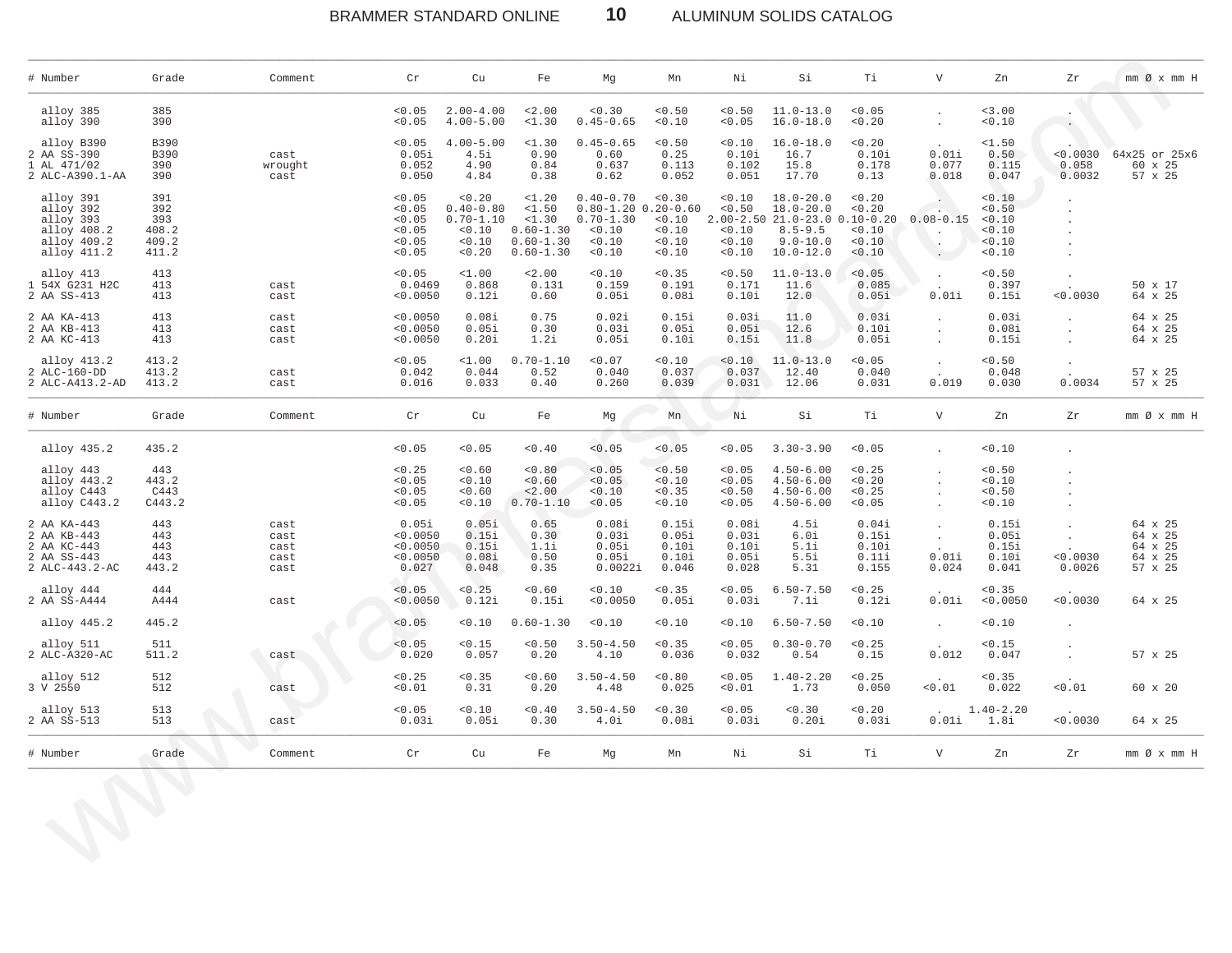### $11$ BRAMMER STANDARD ONLINE ALUMINUM SOLIDS CATALOG

| Number                                                                           | Αg       | Αs       | В            | Be                 | Bi                                           | Ca                                                      | Cd                                       | Co                   | Ga                       | Ηg                                          | Li                                         | Na                    | $\, {\bf P}$              | Pb                                            | ${\rm Sb}$                                 | Sc                  | ${\rm Sn}$                                       | Sr                                          |
|----------------------------------------------------------------------------------|----------|----------|--------------|--------------------|----------------------------------------------|---------------------------------------------------------|------------------------------------------|----------------------|--------------------------|---------------------------------------------|--------------------------------------------|-----------------------|---------------------------|-----------------------------------------------|--------------------------------------------|---------------------|--------------------------------------------------|---------------------------------------------|
| alloy 385<br>alloy 390                                                           |          |          |              |                    |                                              |                                                         |                                          |                      |                          |                                             |                                            |                       |                           |                                               |                                            | $\cdot$             | 0.30<br>$\cdot$                                  |                                             |
| alloy B390<br>AA SS-390<br>AL 471/02<br>ALC-A390.1-AA                            | < 0.0010 | < 0.0010 | < 0.0010     | < 0.0005<br>0.0011 | < 0.0010<br>0.0029                           | < 0.0030<br>0.0050<br>0.0016                            | < 0.0010<br>0.0014                       | < 0.0010<br>(0.0016) | 0.02i<br>0.0098<br>0.016 | < 0.0010<br>$\cdot$<br>$\ddot{\phantom{a}}$ | < 0.0010                                   | < 0.0010<br>$\lambda$ | 0.01i<br>0.0019<br>0.0037 | 0.08i<br>0.054<br>0.0035                      | < 0.0010<br>0.0028                         | < 0.0010            | 0.08i<br>0.053<br>0.046                          | < 0.0050                                    |
| alloy 391<br>alloy 392<br>alloy 393<br>alloy 408.2<br>alloy 409.2<br>alloy 411.2 |          |          |              | $\cdot$            | $\ddot{\phantom{0}}$<br>$\ddot{\phantom{0}}$ | $\ddot{\phantom{a}}$<br>$\cdot$<br>$\ddot{\phantom{a}}$ | $\cdot$<br>$\cdot$<br>$\cdot$<br>$\cdot$ |                      |                          |                                             | $\bullet$<br>$\cdot$<br>$\cdot$<br>$\cdot$ |                       |                           | $\cdot$<br>$\epsilon$                         | $\cdot$<br>$\cdot$                         |                     | 0.30<br>$\cdot$<br>$\cdot$<br>$\cdot$<br>$\cdot$ |                                             |
| alloy 413<br>54X G231 H2C<br>AA SS-413                                           | < 0.0010 | < 0.0010 | < 0.0010     | 0.0146<br>< 0.0005 | < 0.0010                                     | < 0.0030                                                | < 0.0010                                 | < 0.0010             | 0.012                    | < 0.0010                                    | < 0.0010                                   | < 0.0010              | < 0.0010                  | 0.082<br>< 0.0030                             | < 0.0010                                   | $\cdot$<br>< 0.0010 | < 0.15<br>0.127<br>< 0.0030                      | (0.0006)<br>0.02i                           |
| AA KA-413<br>AA KB-413<br>AA KC-413                                              |          |          |              | $\cdot$<br>$\cdot$ | $\ddot{\phantom{0}}$                         |                                                         | ÷.                                       |                      | $\sim$                   | $\mathbf{r}$                                | $\cdot$<br>$\Box$<br>$\ddot{\phantom{a}}$  | $\cdot$<br>V.         |                           | 0.04i<br>0.12i<br>$\ddot{\phantom{a}}$        |                                            | $\bullet$           | 0.04i<br>0.12i<br>0.08i                          | 0.02i<br>0.02i<br>0.02i                     |
| alloy 413<br>$ALC-160-DD$<br>ALC-A413.2-AD                                       |          |          |              | 0.0009             | 0.040<br>0.0069                              | < 0.001<br>0.0025i                                      | 0.0014                                   |                      | 0.020                    |                                             | 0.0029i                                    | (0.001)<br>0.0040i    | 0.0026                    | $\sim$<br>0.042<br>0.0080                     | 0.0039                                     | $\bullet$           | 0.10<br>0.042<br>0.014                           | $\cdot$<br>0.064i                           |
| Number                                                                           | Αg       | Αs       | $\, {\bf B}$ | Be                 | Bi                                           | Ca                                                      | Cd                                       | Co                   | Ga                       | Hg                                          | Li                                         | Na                    | $\, {\bf P}$              | Pb                                            | ${\rm Sb}$                                 | Sc                  | Sn                                               | Sr                                          |
| alloy 435.2                                                                      |          |          |              |                    |                                              |                                                         |                                          |                      |                          |                                             |                                            |                       |                           |                                               |                                            |                     |                                                  |                                             |
| alloy 443<br>alloy 443.2<br>alloy C443<br>alloy C443.2                           |          |          |              |                    |                                              |                                                         |                                          | $\cdot$              |                          |                                             |                                            |                       |                           |                                               |                                            |                     |                                                  | $\cdot$                                     |
| AA KA-443<br>AA KB-443<br>AA KC-443<br>AA SS-443<br>ALC-443.2-AC                 | < 0.0010 | < 0.0010 | < 0.0010     | < 0.0005<br>0.0010 | < 0.0010<br>0.0085i                          | 0.0030<br>0.0024i                                       | < 0.0010<br>0.0010                       | < 0.0010             | 0.015<br>0.021           | < 0.0010                                    | < 0.0010<br>0.0017i                        | < 0.0010              | < 0.0010<br>0.0032        | 0.02i<br>0.05i<br>0.20i<br>< 0.0030<br>0.0073 | $\ddot{\phantom{0}}$<br>< 0.0010<br>0.0033 | < 0.0010            | 0.02i<br>0.05i<br>0.15i<br>< 0.0030<br>0.012     | 0.02i<br>0.02i<br>0.02i<br>0.02i<br>0.0038i |
| alloy 444<br>AA SS-A444                                                          | < 0.0010 | < 0.0010 | < 0.0010     | < 0.0005           | < 0.0010                                     | < 0.0030                                                | < 0.0010                                 | < 0.0010             | 0.02i                    | < 0.0010                                    | < 0.0010                                   | < 0.0010              | < 0.0010                  | < 0.0030                                      | < 0.0010                                   | < 0.0010            | < 0.0030                                         | 0.02i                                       |
| alloy 445.2                                                                      |          |          |              | $\bullet$          |                                              |                                                         |                                          |                      |                          |                                             |                                            |                       |                           |                                               |                                            |                     |                                                  |                                             |
| alloy 511<br>$ALC- A320- AC$                                                     |          |          |              | 0.005              | 0.037                                        |                                                         |                                          |                      | 0.018                    |                                             |                                            |                       |                           | 0.042                                         |                                            |                     | 0.038                                            |                                             |
| alloy 512<br>$V$ 2550                                                            |          |          | $\cdot$      | 0.0040             |                                              |                                                         |                                          |                      |                          |                                             |                                            |                       |                           |                                               |                                            |                     |                                                  | $\cdot$<br>$\ddot{\phantom{0}}$             |
| alloy 513<br>AA SS-513                                                           | < 0.0010 | < 0.0010 | < 0.0010     | 0.0001             | < 0.0010                                     | < 0.0010                                                | < 0.0010                                 | < 0.0010             | 0.015                    | < 0.0010                                    | < 0.0010                                   | < 0.0010              | < 0.0010                  | < 0.0030                                      | < 0.0010                                   | < 0.0010            | < 0.0030                                         | < 0.001                                     |
| Number                                                                           | Αg       | As       | $\, {\bf B}$ | Be                 | Bi                                           | Ca                                                      | Cd                                       | Co                   | Ga                       | Hg                                          | Li                                         | Na                    | $\, {\bf P}$              | Pb                                            | ${\rm Sb}$                                 | Sc                  | ${\rm Sn}$                                       | $\rm Sr$                                    |
|                                                                                  |          |          |              |                    |                                              |                                                         |                                          |                      |                          |                                             |                                            |                       |                           |                                               |                                            |                     |                                                  |                                             |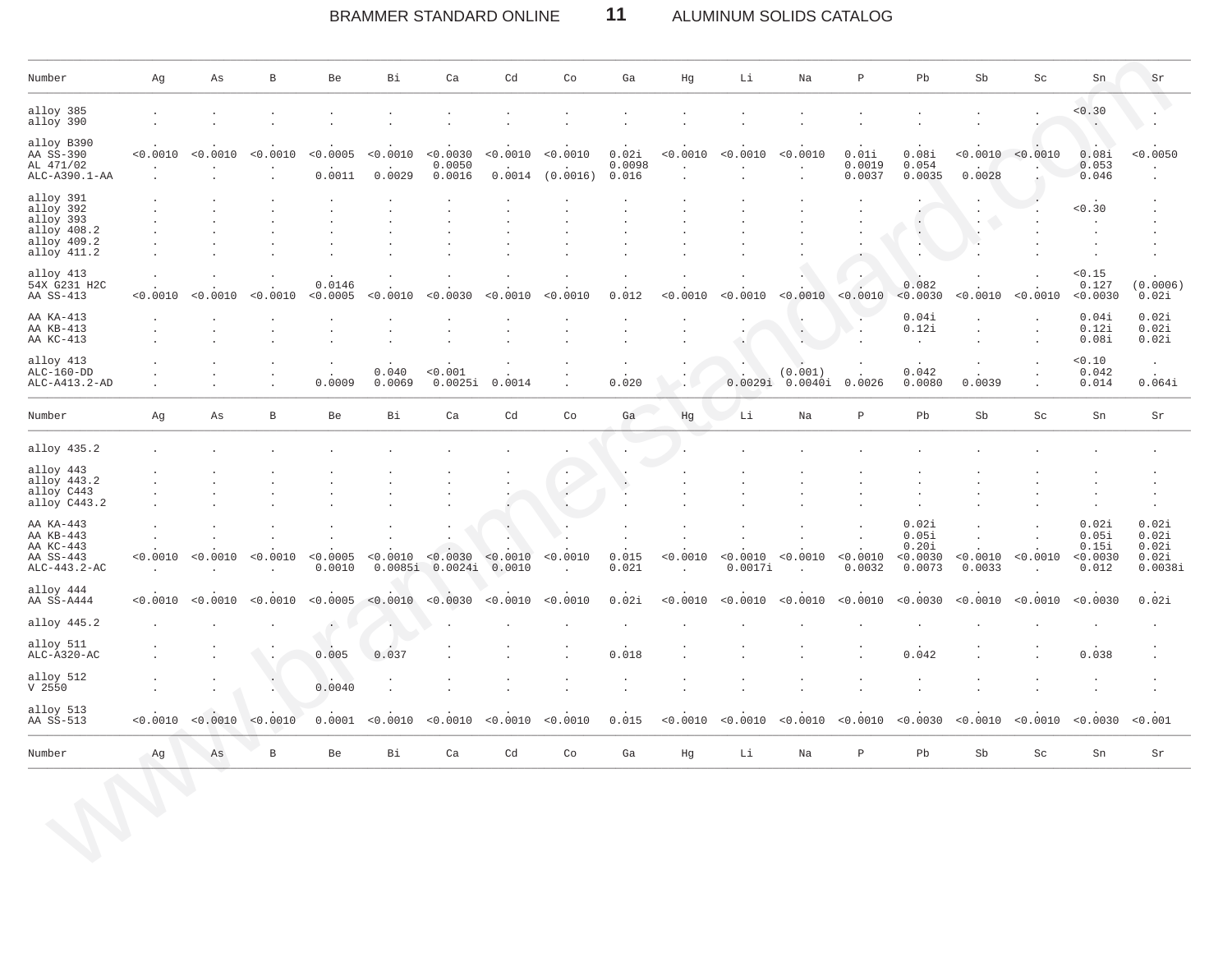# BRAMMER STANDARD ONLINE **12** ALUMINUM SOLIDS CATALOG

\_\_\_\_\_\_\_\_\_\_\_\_\_\_\_\_\_\_\_\_\_\_\_\_\_\_\_\_\_\_\_\_\_\_\_\_\_\_\_\_\_\_\_\_\_\_\_\_\_\_\_\_\_\_\_\_\_\_\_\_\_\_\_\_\_\_\_\_\_\_\_\_\_\_\_\_\_\_\_\_\_\_\_\_\_\_\_\_\_\_\_\_\_\_\_\_\_\_\_\_\_\_\_\_\_\_\_\_\_\_\_\_\_\_\_\_\_\_\_\_\_\_\_\_\_\_\_\_\_\_\_\_\_\_\_\_\_\_\_\_\_\_\_\_\_\_\_\_\_\_\_\_\_\_\_\_\_\_\_\_\_\_\_\_\_\_\_\_\_\_\_\_\_\_\_\_\_\_\_\_\_\_

| # Number                                                                 | Grade                                     | Comment                      | Cr                                                | Cu                                         | Fe                                          | Мg                                             | Mn                                                                                    | Νi                                                            | Si                                         | Тi                                                        | $\mathbf v$                                | Zn                                           | Ζr                               | mm Ø x mm H                                      |
|--------------------------------------------------------------------------|-------------------------------------------|------------------------------|---------------------------------------------------|--------------------------------------------|---------------------------------------------|------------------------------------------------|---------------------------------------------------------------------------------------|---------------------------------------------------------------|--------------------------------------------|-----------------------------------------------------------|--------------------------------------------|----------------------------------------------|----------------------------------|--------------------------------------------------|
| alloy 514<br>2 AA KA-514<br>2 AA KB-514<br>2 AA SS-514                   | 514<br>514<br>514<br>514                  | cast<br>cast<br>cast         | < 0.05<br>< 0.0050<br>< 0.0050<br>0.03i           | < 0.15<br>0.10i<br>0.02i<br>0.05i          | < 0.50<br>0.35<br>0.10i<br>0.25             | $3.50 - 4.50$<br>3.5i<br>4.5i<br>4.1i          | < 0.35<br>0.05i<br>0.20i<br>0.12i                                                     | < 0.05<br>< 0.0050<br>< 0.0050<br>0.03i                       | < 0.35<br>0.08i<br>0.25<br>0.15i           | < 0.25<br>0.16i<br>0.05i<br>0.12i                         | $\cdot$<br>0.01i                           | < 0.15<br>< 0.0050<br>0.0050<br>0.08i        | 0.06i<br>0.0030                  | 64 x 25<br>64 x 25<br>64 x 25                    |
| 1 AL 531/02<br>1 AL 532/01<br>1 AL 536/01                                | 514<br>514<br>514                         | cast<br>cast<br>cast         | 0.052<br>0.0050<br>0.055                          | 0.078<br>0.012<br>0.031                    | 0.149<br>0.011<br>0.24                      | 3.72<br>4.33<br>4.40                           | 0.249<br>0.0009<br>0.305                                                              | 0.053<br>0.0043<br>0.010                                      | 0.140<br>0.009<br>0.120                    | 0.101<br>0.0005<br>0.049                                  | 0.0083<br>0.0003<br>$\sim$                 | 0.154<br>0.0008<br>0.052                     | < 0.0002                         | 60 x 25<br>60 x 25<br>60 x 25                    |
| alloy 515<br>2 ALC-B320-AA                                               | 515<br>515.2                              | cast                         | < 0.05<br>0.032                                   | 0.20<br>0.054                              | $1.30$<br>0.80                              | 3.38                                           | $2.50 - 4.00$ $0.40 - 0.60$<br>0.54                                                   | < 0.05<br>0.029                                               | $0.50 - 1.00$<br>0.83                      | < 0.05<br>0.047                                           | 0.011                                      | 10.10<br>0.041                               |                                  | 57 x 25                                          |
| alloy 516                                                                | 516                                       |                              | < 0.05                                            | 0.30                                       |                                             |                                                |                                                                                       | $0.35-1.00$ 2.50-4.50 0.15-0.40 0.25-0.40 0.30-1.50 0.10-0.20 |                                            |                                                           | $\ddot{\phantom{0}}$                       | 0.20                                         |                                  |                                                  |
| alloy 518<br>2 AA KA-518                                                 | 518<br>518                                | cast                         | < 0.05<br>< 0.0050                                | < 0.25<br>0.08i                            | $1.80$<br>1.Oi                              | $7.50 - 8.50$<br>8.1i                          | < 0.35<br>0.05i                                                                       | < 0.15<br>0.05i                                               | 0.35<br>0.20i                              | < 0.05<br>0.01i                                           | $\ddot{\phantom{a}}$                       | < 0.15<br>0.10i                              |                                  | 64 x 25                                          |
| alloy 520<br>2 511X G10H 4C<br>2 AA SS-520<br>2 AA KA-520<br>2 AA KB-520 | 520<br>520<br>520<br>520<br>520           | cast<br>cast<br>cast<br>cast | < 0.05<br>0.083<br>< 0.0050<br>< 0.0050<br>$\sim$ | < 0.25<br>0.163<br>0.12i<br>0.17i<br>0.08i | 0.30<br>0.193<br>0.20i<br>0.10i<br>0.30     | $9.50 - 10.6$<br>10.24<br>10.2<br>9.5i<br>10.6 | < 0.15<br>0.228<br>0.05i<br>0.02i<br>0.08i                                            | < 0.05<br>0.117<br>< 0.0050<br>< 0.0050<br>$\sim$             | < 0.25<br>0.244<br>0.15i<br>0.20i<br>0.08i | < 0.25<br>0.155<br>0.10i<br>0.05i<br>0.01i                | $\bullet$<br>0.01i<br>$\ddot{\phantom{0}}$ | < 0.15<br>0.117<br>0.04i<br>0.08i<br>0.02i   | < 0.0030<br>$\ddot{\phantom{a}}$ | $~10 \times 15$<br>64 x 25<br>64 x 25<br>64 x 25 |
| alloy 535<br>alloy A535<br>alloy B535<br>2 AA SS-535<br>2 ALC-A535.0-AA  | 535<br>A535<br><b>B535</b><br>535<br>A535 | cast<br>cast                 | < 0.05<br>< 0.05<br>< 0.05<br>0.02i<br>0.053      | < 0.05<br>0.10<br>0.10<br>0.03i<br>0.053   | < 0.15<br>< 0.20<br>< 0.15<br>0.10i<br>0.17 | $6.50 - 7.50$<br>7.Oi<br>7.30                  | $6.20 - 7.50$ $0.10 - 0.25$<br>$6.50 - 7.50$ $0.10 - 0.25$<br>< 0.05<br>0.18i<br>0.17 | < 0.05<br>< 0.05<br>< 0.05<br>0.02i<br>0.052                  | < 0.15<br>0.20<br>< 0.15<br>0.10i<br>0.12  | $0.10 - 0.25$<br>< 0.25<br>$0.10 - 0.25$<br>0.18i<br>0.16 | 0.01i<br>0.020                             | < 0.05<br>< 0.05<br>< 0.05<br>0.03i<br>0.044 | 0.0030<br>0.0048                 | 64 x 25<br>57 x 25                               |
| # Number                                                                 | Grade                                     | Comment                      | Cr                                                | Cu                                         | Fe                                          | Mg                                             | Mn                                                                                    | Νi                                                            | Si                                         | Тi                                                        | $\mathbf V$                                | Zn                                           | Zr                               | $mm \oslash x$ $mm$ H                            |
| alloy 705<br>1 AL 711/02<br>1 AL 712/02<br>1 AL 713/01                   | 705<br>705<br>705<br>705                  | cast<br>cast<br>cast         | $0.20 - 0.40$<br>0.0092<br>0.19                   | 0.20<br>0.049<br>0.0295<br>0.10            | < 0.80<br>0.452<br>0.191<br>0.35            | 4.45<br>3.64<br>1.67                           | $1.40 - 1.80 0.40 - 0.60$<br>0.204<br>0.158<br>0.53                                   | 0.05<br>$\ddot{\phantom{a}}$<br>$\cdot$                       | 0.20<br>0.40<br>0.131<br>0.33              | < 0.25<br>0.106<br>0.027<br>0.017                         |                                            | $2.70 - 3.30$<br>1.30<br>2.29<br>4.60        | 0.17                             | 60 x 25<br>60 x 25<br>60 x 25                    |
| 1 AL 714/02<br>1 AL 715/02<br>1 AL 716/02                                | 705<br>705<br>705                         | cast<br>cast<br>cast         | 0.092<br>(0.33)<br>0.036                          | 0.0105<br>0.30<br>0.051                    | 0.10<br>0.60<br>0.26                        | 0.98<br>0.45<br>3.50                           | 0.013<br>0.351<br>0.50                                                                | 0.011<br>0.050<br>0.050                                       | 0.10<br>0.20<br>0.10                       | 0.057<br>0.15<br>0.033                                    |                                            | 3.65<br>5.40<br>4.50                         |                                  | 60 x 25<br>60 x 25<br>60 x 25                    |
| alloy 707<br>2 ALC-6392-AC                                               | 707<br>707                                | wrought                      | $0.20 - 0.40$<br>0.051                            | < 0.20<br>0.10                             | < 0.80<br>0.11                              | 1.26                                           | $1.80 - 2.40$ 0.40-0.60<br>0.055                                                      | < 0.05<br>0.046                                               | 0.20<br>0.10                               | < 0.25<br>0.043                                           | 0.011                                      | $4.00 - 4.50$<br>4.26                        |                                  | 57 x 25                                          |
| alloy 710                                                                | 710                                       |                              | < 0.05                                            | $0.35 - 0.60$                              | < 0.50                                      | $0.60 - 0.80$                                  | < 0.05                                                                                | < 0.05                                                        | < 0.15                                     | < 0.25                                                    |                                            | $6.00 - 7.00$                                |                                  |                                                  |
| 2 AA SS-711                                                              | 711                                       | cast                         | 0.03i                                             | 0.50                                       | 0.90                                        | 0.40                                           | 0.03i                                                                                 | 0.03i                                                         | 0.15i                                      | 0.10i                                                     | 0.01i                                      | 6.5i                                         | 0.0030                           | 64 x 25                                          |
| alloy 712<br>2 AA SS-712                                                 | 712<br>712                                | cast                         | $0.40 - 0.60$<br>0.50                             | < 0.25<br>0.15i                            | < 0.50<br>0.50                              | $0.50 - 0.65$<br>0.65                          | < 0.10<br>0.10i                                                                       | < 0.05<br>< 0.0050                                            | 0.30<br>0.20i                              | $0.15 - 0.25$<br>0.15i                                    | 0.01i                                      | $5.00 - 6.50$<br>5.9i                        | 0.0030                           | 64 x 25                                          |
| alloy 713<br>2 AA SS-713                                                 | 713<br>713                                | cast                         | < 0.35<br>0.06i                                   | $0.40 - 1.00$<br>0.80                      | <1.10<br>0.55                               | $0.20 - 0.50$<br>0.40                          | < 0.60<br>0.20i                                                                       | < 0.15<br>0.05i                                               | 0.25<br>0.12i                              | < 0.25<br>0.20i                                           | 0.01i                                      | $7.00 - 8.00$<br>7.6i                        | 0.0030                           | 64 x 25                                          |
| alloy 771<br>2 ALC-6348-AC                                               | 771<br>771.2                              | wrought                      | $0.06 - 0.20$<br>0.180                            | < 0.10<br>0.082                            | < 0.15<br>0.093                             | $0.80 - 1.00$<br>0.91                          | < 0.10<br>0.087                                                                       | < 0.05<br>0.052                                               | < 0.15<br>0.081                            | $0.10 - 0.20$<br>0.17                                     | 0.023                                      | $6.50 - 7.50$<br>6.94                        | 0.0031                           | 57 x 25                                          |
| alloy 772                                                                | 772                                       |                              | $0.06 - 0.20$                                     | 0.10                                       | < 0.15                                      | $0.60 - 0.80$                                  | 0.10                                                                                  | < 0.05                                                        | < 0.15                                     | $0.10 - 0.20$                                             |                                            | $6.00 - 7.00$                                |                                  |                                                  |
| alloy 850<br>2 AA SS-850                                                 | 850<br>850                                | cast                         | < 0.0050                                          | $< 0.05$ 0.70-1.30<br>1.1i                 | < 0.70<br>0.40                              | 0.10<br>< 0.0050                               | < 0.10<br>0.05i                                                                       | $0.70 - 1.30$<br>1.1i                                         | < 0.70<br>0.50                             | < 0.20<br>0.12i                                           | 0.01i                                      | < 0.05<br>< 0.0050                           | < 0.0030                         | 64 x 25                                          |
| alloy 851<br>2 AA SS-851                                                 | 851<br>851                                | cast                         | < 0.0050                                          | $< 0.05$ 0.70-1.30<br>1.0i                 | < 0.70<br>0.45                              | 0.10<br>0.03i                                  | < 0.10<br>0.05i                                                                       | $0.30 - 0.70$ 2.00-3.00<br>0.50                               | 2.5i                                       | < 0.20<br>0.08i                                           | 0.01i                                      | < 0.05<br>0.03i                              | < 0.0030                         | 64 x 25                                          |
| alloy 852<br>2 AA SS-852                                                 | 852<br>852                                | cast                         | < 0.05<br>< 0.0050                                | $1.70 - 2.30$<br>2.Oi                      | < 0.70<br>0.35                              | $0.60 - 0.90$<br>0.84                          | < 0.10<br>0.05i                                                                       | $0.90 - 1.50$<br>1.2i                                         | < 0.40<br>0.22i                            | 0.20<br>0.04i                                             | 0.01i                                      | < 0.05<br>0.05i                              | < 0.0030                         | 64 x 25                                          |
| # Number                                                                 | Grade                                     | Comment                      | Cr                                                | Cu                                         | Fe                                          | Mg                                             | Mn                                                                                    | Νi                                                            | Si                                         | Тi                                                        | V                                          | Zn                                           | Zr                               | $mm \oslash x$ $mm$ H                            |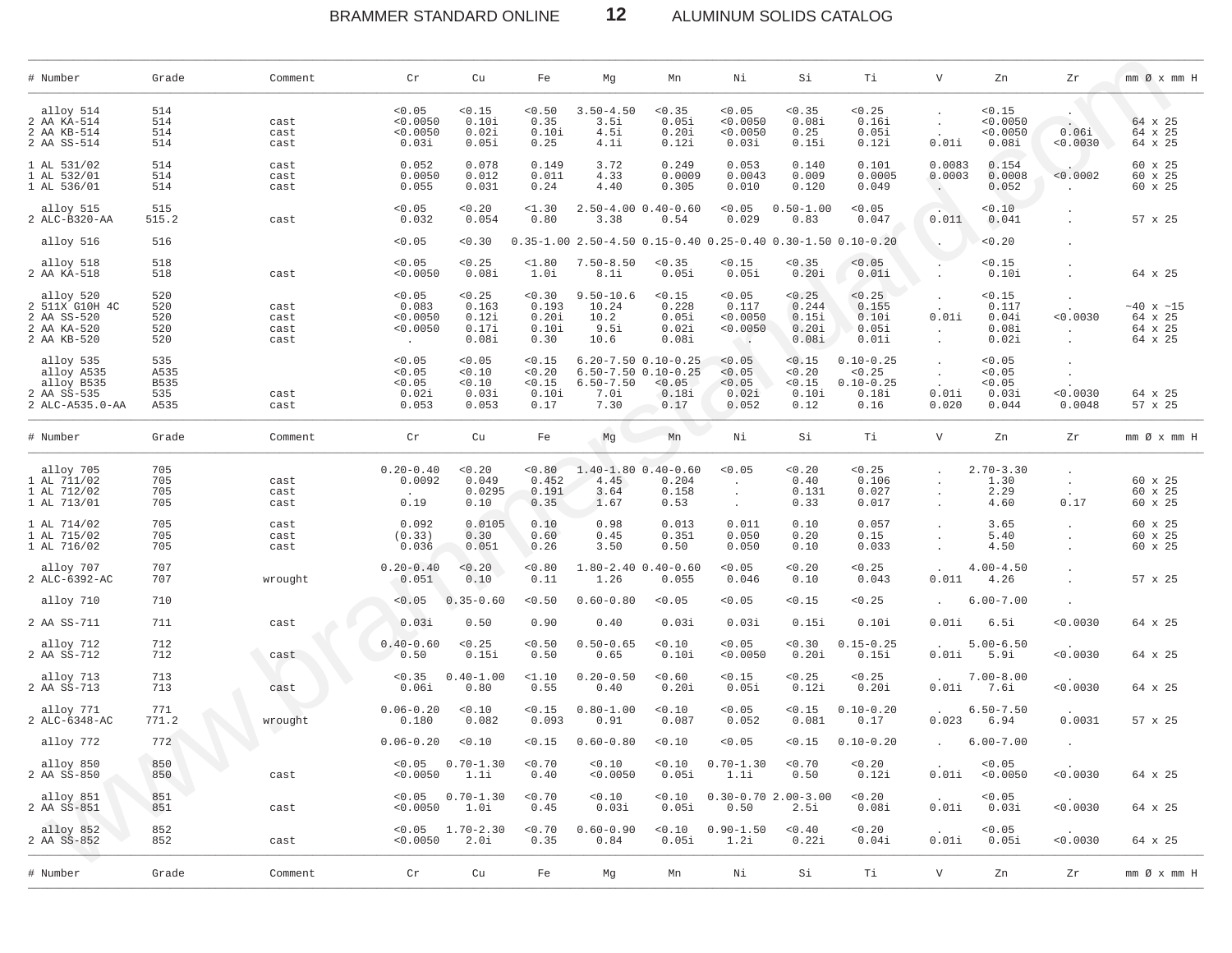#### BRAMMER STANDARD ONLINE  $13$ ALUMINUM SOLIDS CATALOG

| Number                                                              | Αg       | As                   | B                   | Be                                   | Вi                 | Ca                  | Cd                 | Co                                                                                                                                                                                                                                                        | Ga             | Hg       | Li                 | Na                  | Ρ                   | Pb                         | Sb                 | Sc       | Sn                         | Sr                  |
|---------------------------------------------------------------------|----------|----------------------|---------------------|--------------------------------------|--------------------|---------------------|--------------------|-----------------------------------------------------------------------------------------------------------------------------------------------------------------------------------------------------------------------------------------------------------|----------------|----------|--------------------|---------------------|---------------------|----------------------------|--------------------|----------|----------------------------|---------------------|
| alloy 514<br>AA KA-514<br>AA KB-514<br>AA SS-514                    | < 0.0010 | < 0.0010             | < 0.0010            | 0.001i<br>0.003i<br>< 0.0005         | < 0.0010           | < 0.0010            | < 0.0010           | < 0.0010                                                                                                                                                                                                                                                  | 0.015          | < 0.0010 | < 0.0010           | < 0.0010            | < 0.0010            | 0.03i<br>0.06i<br>< 0.0030 | < 0.0010           | < 0.0010 | 0.03i<br>0.06i<br>< 0.0030 | < 0.0010            |
| AL 531/02<br>AL 532/01<br>AL 536/01                                 |          |                      |                     | 0.0021<br>0.00050                    | 0.0183<br>(0.0019) |                     |                    |                                                                                                                                                                                                                                                           | 0.0015         |          | 0.00064            | 0.0011<br>(0.006)   | 0.0012              | 0.0104<br>0.0044           |                    |          | 0.0038                     |                     |
| alloy 515<br>ALC-B320-AA                                            |          |                      |                     |                                      | 0.042              |                     |                    |                                                                                                                                                                                                                                                           | 0.017          |          |                    |                     |                     | 0.041                      |                    |          | 0.040                      |                     |
| alloy 516                                                           |          |                      |                     |                                      |                    |                     |                    |                                                                                                                                                                                                                                                           |                |          |                    |                     |                     | 0.10                       |                    |          | 0.10                       |                     |
| alloy 518<br>AA KA-518                                              |          |                      |                     | 0.004i                               |                    |                     |                    |                                                                                                                                                                                                                                                           |                |          |                    |                     |                     |                            |                    |          | < 0.15<br>0.05i            |                     |
| alloy 520<br>511X G10H 4C<br>AA SS-520<br>AA KA-520<br>AA KB-520    | 0.0010   | < 0.0010             | < 0.0010            | 0.0061<br>0.0001<br>0.002i<br>0.005i | < 0.0010           | < 0.0010            | < 0.0010           | < 0.0010                                                                                                                                                                                                                                                  | 0.02i          | < 0.0010 | < 0.0010<br>۰.     | < 0.0010<br>V.      | < 0.0010            | 0.080<br>< 0.0030          | < 0.0010           | < 0.0010 | 0.075<br>< 0.0030          | < 0.0010            |
| alloy 535<br>alloy A535<br>alloy B535<br>AA SS-535<br>ALC-A535.0-AA | < 0.0010 | < 0.0010             | < 0.005<br>< 0.0010 | $0.003 - 0.0$<br>0.0001<br>0.0012    | < 0.0010<br>0.043i | < 0.0010<br>0.0025i | < 0.0010<br>0.0012 | < 0.0010                                                                                                                                                                                                                                                  | 0.015<br>0.021 | < 0.0010 | < 0.0010<br>0.0033 | < 0.0010<br>0.0019i | < 0.0010<br>0.0010i | < 0.0030<br>0.044          | < 0.0010<br>0.0024 | < 0.0010 | < 0.0030<br>0.047          | < 0.0010<br>0.0025i |
| Number                                                              | Αg       | As                   | B                   | Be                                   | Вi                 | Ca                  | Cd                 | Co                                                                                                                                                                                                                                                        | Ga             | Hg       | Li                 | Na                  | $\, {\bf P}$        | Pb                         | Sb                 | Sc       | Sn                         | Sr                  |
| alloy 705<br>AL 711/02<br>AL 712/02<br>AL 713/01                    |          |                      |                     | 0.0050<br>0.0022<br>$\cdot$          |                    |                     |                    |                                                                                                                                                                                                                                                           |                |          |                    |                     |                     |                            |                    |          |                            |                     |
| AL 714/02<br>AL 715/02<br>AL 716/02                                 |          |                      |                     | 0.0005<br>0.0010                     |                    |                     |                    |                                                                                                                                                                                                                                                           |                |          |                    |                     |                     |                            |                    |          |                            |                     |
| alloy 707<br>ALC-6392-AC                                            |          |                      |                     | (0.006)                              | 0.042              |                     |                    |                                                                                                                                                                                                                                                           | 0.021          |          |                    |                     |                     | 0.044                      |                    |          | 0.042                      |                     |
| alloy 710                                                           |          |                      |                     |                                      |                    |                     |                    |                                                                                                                                                                                                                                                           |                |          |                    |                     |                     |                            |                    |          |                            |                     |
| AA SS-711                                                           | < 0.0010 | < 0.0010             | < 0.0010            | < 0.0010                             | < 0.0010           | < 0.0010            | < 0.0010           | < 0.0010                                                                                                                                                                                                                                                  | 0.02i          | 0.0010   | < 0.0010           | < 0.0010            | < 0.0010            | < 0.0030                   | < 0.0010           | < 0.0010 | < 0.0010                   | < 0.0010            |
| alloy 712<br>AA SS-712                                              | < 0.0010 | < 0.0010             | < 0.0010            | < 0.0010                             | < 0.0010           | < 0.0010            | < 0.0010           | < 0.0010                                                                                                                                                                                                                                                  | 0.015          | < 0.0010 | < 0.0010           | < 0.0010            | 0.0010              | < 0.0030                   | < 0.0010           | < 0.0010 | < 0.0010                   | < 0.0010            |
| alloy 713<br>AA SS-713                                              | < 0.0010 | < 0.0010             | < 0.0010            | < 0.0010                             | < 0.0010           | < 0.0010            | < 0.0010           | < 0.0010                                                                                                                                                                                                                                                  | 0.02i          | < 0.0010 | < 0.0010           | < 0.0010            | < 0.0010            | < 0.0030                   | < 0.0010           | < 0.0010 | < 0.0010                   | < 0.0010            |
| alloy 771<br>$ALC-6348-AC$                                          |          |                      |                     | 0.0012                               | 0.055              | 0.0032              | 0.0012             |                                                                                                                                                                                                                                                           | 0.020          |          | 0.0024             | 0.0028i             | 0.0032i             | 0.044                      | 0.0041             |          | 0.047                      | 0.0034              |
| alloy 772                                                           |          |                      |                     |                                      |                    |                     |                    |                                                                                                                                                                                                                                                           |                |          |                    |                     |                     |                            |                    |          |                            |                     |
| alloy 850<br>AA SS-850                                              | < 0.0010 |                      |                     |                                      |                    |                     |                    | $(0.0010 - 0.0010 - 0.0010 - 0.0010 - 0.0010 - 0.0010 - 0.0010 - 0.0010 - 0.0010 - 0.0010 - 0.0010 - 0.0010 - 0.0010 - 0.0010 - 0.0010 - 0.0010 - 0.0010 - 0.0010 - 0.0010 - 0.0010 - 0.0010 - 0.0010 - 0.0010 - 0.0010 - 0.0010 - 0.0010 - 0.0010 - 0.0$ |                |          |                    |                     |                     |                            |                    |          | $5.50 - 7.00$              |                     |
| alloy 851<br>AA SS-851                                              | < 0.0010 | $\mathcal{L}$        |                     |                                      |                    |                     |                    | $(0.0010 - 0.0010 - 0.0010 - 0.0010 - 0.0010 - 0.0010 - 0.0010 - 0.0010 - 0.0010 - 0.0010 - 0.0010 - 0.0010 - 0.0010 - 0.0010 - 0.0010 - 0.0010 - 0.0010 - 0.0010 - 0.0010 - 0.0010 - 0.0010 - 0.0010 - 0.0010 - 0.0010 - 0.0010 - 0.0010 - 0.0010 - 0.0$ |                |          |                    |                     |                     |                            |                    |          | $5.50 - 7.00$              |                     |
| alloy 852<br>AA SS-852                                              | < 0.0010 | $\ddot{\phantom{a}}$ |                     |                                      |                    |                     |                    | $(0.0010 - 0.0010 - 0.0010 - 0.0010 - 0.0010 - 0.0010 - 0.021 - 0.0010 - 0.0010 - 0.0010 - 0.0010 - 0.0030 - 0.0010 - 0.0010 - 0.0010 - 0.0010 - 0.0010 - 0.0010 - 0.0010 - 0.0010 - 0.0010 - 0.0010 - 0.0010 - 0.0010 - 0.0010 - 0.0010 - 0.0010 - 0.00$ |                |          |                    |                     |                     |                            |                    |          | $5.50 - 7.00$              | < 0.0010            |
| Number                                                              | Αg       | As                   | $\, {\bf B}$        | Be                                   | Вi                 | Ca                  | Cd                 | Co                                                                                                                                                                                                                                                        | Ga             | Ηg       | Li                 | Na                  | $\, {\mathbb P}$    | Pb                         | Sb                 | Sc       | Sn                         | Sr                  |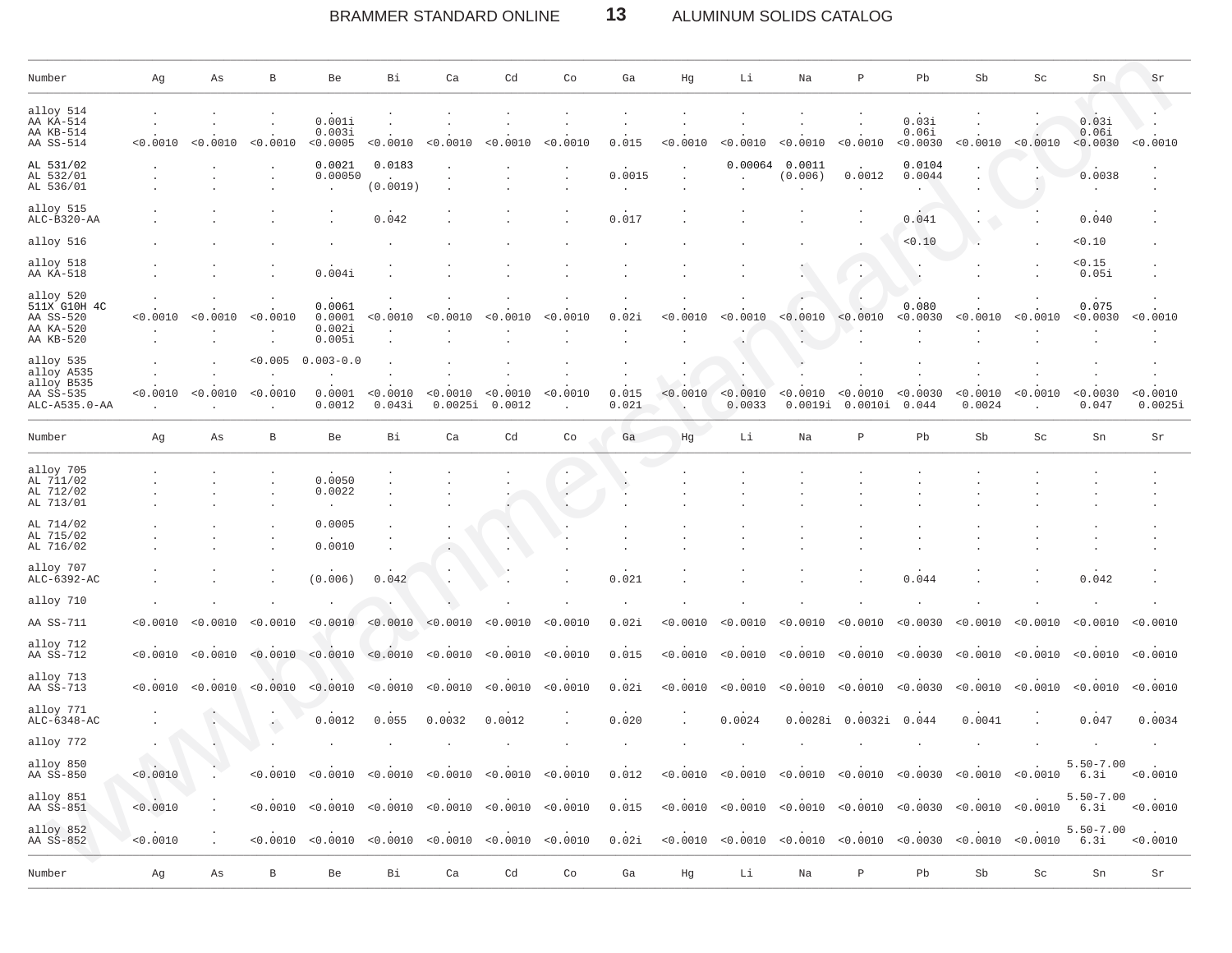BRAMMER STANDARD ONLINE

ALUMINUM SOLIDS CATALOG

| # Number                                                                                     | Grade                                        | Comment                                                                      | Cr                                                     | Cu                                                     | Fe                                                   | Mg                                                     | Mn                                                     | Νi                                                     | Si                                                   | Τi                                                     | V                                                      | Zn                                                     | Zr                                         | mm Ø x mm H                                                    |
|----------------------------------------------------------------------------------------------|----------------------------------------------|------------------------------------------------------------------------------|--------------------------------------------------------|--------------------------------------------------------|------------------------------------------------------|--------------------------------------------------------|--------------------------------------------------------|--------------------------------------------------------|------------------------------------------------------|--------------------------------------------------------|--------------------------------------------------------|--------------------------------------------------------|--------------------------------------------|----------------------------------------------------------------|
| alloy 853                                                                                    | 853                                          |                                                                              | < 0.05                                                 | $3.00 - 4.00$                                          | < 0.70                                               | < 0.05                                                 | < 0.50                                                 | < 0.05                                                 | $5.50 - 6.50$                                        | < 0.20                                                 |                                                        | < 0.05                                                 |                                            |                                                                |
| 2 AA SS-1000<br>2 AA WA-1000<br>2 AA WB-1000<br>2 AA WC-1000<br>2 AA WD-1000<br>2 AA WE-1000 | 1000<br>1000<br>1000<br>1000<br>1000<br>1000 | cast<br>cast<br>cast<br>cast<br>cast<br>cast                                 | < 0.0001<br>0.01i<br>0.03i<br>0.08i<br>0.004i<br>0.01i | < 0.0001<br>0.01i<br>0.03i<br>0.08i<br>0.004i<br>0.01i | 0.0001<br>0.10i<br>0.10i<br>0.10i<br>0.004i<br>0.01i | < 0.0001<br>0.01i<br>0.03i<br>0.08i<br>0.004i<br>0.01i | < 0.0001<br>0.01i<br>0.03i<br>0.08i<br>0.004i<br>0.01i | < 0.0001<br>0.01i<br>0.03i<br>0.08i<br>0.004i<br>0.01i | 0.0002<br>0.10i<br>0.10i<br>0.10i<br>0.004i<br>0.01i | < 0.0001<br>0.01i<br>0.03i<br>0.08i<br>0.004i<br>0.01i | < 0.0001<br>0.01i<br>0.02i<br>0.04i<br>0.004i<br>0.01i | < 0.0001<br>0.01i<br>0.03i<br>0.08i<br>0.004i<br>0.01i | < 0.0001                                   | 64 x 25<br>64 x 25<br>64 x 25<br>64 x 25<br>64 x 25<br>64 x 25 |
| alloy 1050<br>2 AA SS-1050<br>2 AA ST1-1050<br>2 AJ 003                                      | 1050<br>1000<br>1050<br>1050                 | Al > 99.50<br>cast<br>cast<br>cast                                           | 0.03<br>< 0.0050<br>0.02i<br>0.032                     | < 0.05<br>0.04i<br>0.03i<br>0.035                      | < 0.40<br>0.30<br>0.33<br>0.107                      | < 0.05<br>< 0.0050<br>0.03i<br>0.025                   | < 0.05<br>< 0.0050<br>0.04i<br>0.032                   | < 0.03<br>< 0.0050<br>0.01i<br>0.031                   | < 0.25<br>0.12i<br>0.015<br>0.110                    | < 0.03<br>< 0.0050<br>0.03i<br>0.026                   | < 0.05<br>0.01i<br>0.025<br>0.029                      | < 0.05<br>< 0.0050<br>0.04i<br>0.055                   | 0.001i<br>0.004i<br>0.010                  | 64 x 25<br>64 x 25<br>55 x 25                                  |
| 1 AL 134/05<br>1 AL 135/02<br>2 ALC-1050-AK<br>1 V 1413-1                                    | 1050<br>1050<br>1050<br>1050                 | cast, Ba<br>cast, In<br>wrought Mo<br>cast                                   | 0.0002<br>0.015<br>0.040<br>0.022                      | 0.0038<br>0.020<br>0.0334<br>0.038                     | 0.286<br>0.29<br>0.297<br>0.35                       | 0.0025<br>0.020<br>0.0302i<br>0.031                    | 0.0032<br>0.020<br>0.0317<br>0.017                     | 0.0011<br>0.016<br>0.0215<br>0.021                     | 0.152<br>0.052<br>0.169<br>0.14                      | < 0.0001<br>0.023<br>0.0304<br>0.028                   | < 0.0001<br>0.0062<br>0.0203<br>0.020                  | 0.0012<br>0.0080<br>0.0427<br>0.032                    | 0.0002<br>0.0050<br>0.0032<br>0.0031       | 60 x 25<br>60 x 25<br>57 x 25<br>60 x 20                       |
| alloy 1075<br>2 AA SS-1075<br>1 AL 123/04<br>1 PY 768<br>1 PY 769                            | 1075<br>1075<br>1075<br>1075<br>1075         | Al > 99.75<br>cast<br>cast<br>cast<br>cast                                   | 0.03<br>< 0.0050<br>0.0321<br>0.0056<br>0.0056         | 0.04<br>< 0.0050<br>0.0321<br>0.0006<br>0.0004         | < 0.20<br>0.12i<br>0.107<br>0.1935<br>0.2009         | 0.03<br>< 0.0050<br>0.0267<br>0.0093<br>0.0093         | 0.03<br>< 0.0050<br>0.0301<br>0.0203<br>0.0204         | < 0.03<br>< 0.0050<br>0.0309<br>0.0051<br>0.0051       | 0.20<br>0.07i<br>0.073<br>0.0994<br>0.0999           | < 0.03<br>< 0.0050<br>0.0312<br>0.0104<br>0.0105       | < 0.05<br>0.03i<br>0.0311<br>0.0138<br>0.0139          | 0.04<br>< 0.0050<br>0.0301<br>0.0003<br>0.0002         | 0.003i<br>0.0311<br>0.0061<br>0.0040       | 64 x 25<br>$60 \times 25$<br>55 x 30<br>55 x 30                |
| # Number                                                                                     | Grade                                        | Comment                                                                      | $\operatorname{Cr}$                                    | Cu                                                     | Fe                                                   | Mg                                                     | Mn                                                     | Ni                                                     | Si                                                   | Тi                                                     | $\mathbf v$                                            | Zn                                                     | Zr                                         | $mm \oslash x$ $mm$ H                                          |
| alloy 1080<br>1 AL 131/03<br>1 PY 122C/01                                                    | 1080<br>1080<br>1080                         | Al > 99.80<br>cast<br>cast                                                   | < 0.02<br>0.0096<br>0.0027                             | 0.03<br>0.0210<br>0.0148                               | < 0.15<br>0.123<br>0.0981                            | 0.02<br>0.0211<br>0.0042                               | < 0.02<br>0.0123<br>0.0104                             | < 0.02<br>0.0025<br>0.0024                             | < 0.15<br>0.112<br>0.0585                            | < 0.03<br>0.0045<br>0.0038                             | < 0.05<br>0.0068<br>0.0018                             | 0.03<br>0.0118<br>0.0153                               | 0.0010<br>0.00010                          | 60 x 25<br>55 x 30                                             |
| 3 V 1401<br>1 V 1402-2<br>3 V 1403<br>1 V 1410-3                                             | 1080<br>1080<br>1080<br>1080                 | cast<br>cast, In, Tl<br>cast, last<br>cast, Ba, Ce, In, Tl                   | 0.0006<br>0.0005<br>0.0007<br>0.00418                  | 0.019<br>0.012<br>0.014<br>0.0118                      | 0.038<br>0.048<br>0.092<br>0.1068                    | 0.001<br>0.0020<br>0.0084<br>0.00342                   | 0.0015<br>0.0023<br>0.0066<br>0.00717                  | 0.0011<br>0.0013<br>0.0024<br>0.00549                  | 0.062<br>0.064<br>0.089<br>0.0619                    | 0.0022<br>0.017<br>0.0025<br>0.00289                   | 0.0025<br>0.0044<br>0.0097<br>0.00518                  | 0.012<br>0.016<br>0.024<br>0.0119                      | 0.0017<br>0.0009<br>0.002<br>0.00278       | $60 \times 20$<br>$60 \times 20$<br>60 x 20<br>60 x 20         |
| alloy 1100<br>2 AA SS-1100<br>2 AA WA-1100<br>2 AA WB-1100                                   | 1100<br>1100<br>1100<br>1100                 | Al > 99.00<br>cast<br>cast<br>cast                                           | < 0.05<br>< 0.0050<br>< 0.0050<br>< 0.0050             | $0.05 - 0.20$<br>0.15i<br>0.20i<br>0.10i               | < 0.05<br>0.50<br>0.30<br>0.60                       | < 0.05<br>0.03i<br>0.05i<br>0.01i                      | < 0.05<br>0.04i<br>0.08i<br>0.02i                      | < 0.05<br>< 0.0050<br>< 0.0050<br>< 0.0050             | < 0.05<br>0.18i<br>0.12i<br>0.22i                    | < 0.05<br>0.02i<br>0.04i<br>0.01i                      | 0.01i<br>$\sim$<br>$\sim$                              | 0.10<br>0.08i<br>0.02i<br>0.04i                        | < 0.0030<br>$\sim$                         | 64x25 or 25x6<br>64 x 25<br>64 x 25                            |
| 2 ALC-1100-AK<br>2 ALC-X1100-AH<br>2 ALC-1100-AY<br>1 V 1209-1                               | 1100<br>1100 M<br>1100<br>1100               | wrought<br>wrought<br>wrought<br>cast, Ba, In                                | 0.018<br>0.016<br>0.019<br>< 0.0006                    | 0.084<br>0.088<br>0.084<br>0.074                       | 0.60<br>0.42<br>0.59<br>0.0018                       | 0.0123<br>0.015<br>0.0096i<br>0.0002                   | 0.029<br>0.037<br>0.029<br>0.0001                      | 0.030<br>0.031<br>0.031<br>0.02                        | 0.18<br>0.43<br>0.17<br>0.013                        | 0.030<br>0.028<br>0.030<br>< 0.0002                    | 0.0178<br>0.0215<br>0.02<br>$\ddot{\phantom{a}}$       | 0.031<br>0.026<br>0.032<br>0.0002                      | 0.0032<br>0.0032<br>0.0034<br>< 0.0001     | 57 x 25<br>57 x 25<br>57 x 25<br>$60 \times 20$                |
| alloy 1120<br>alloy 1170<br>2 ALC-1170-AN                                                    | 1120<br>1170<br>1170                         | Al > 99.20, Ti+V < $0.02$<br>AL > 99.70, Fe+Si <0.30<br>wrought Ba In Mo Tl  | < 0.01<br>< 0.03<br>0.0325                             | $0.05 - 0.35$<br>< 0.03<br>0.0301                      | < 0.40<br><b>Contract Contract</b><br>0.178          | < 0.20<br>< 0.02<br>0.0258i                            | < 0.01<br>< 0.03<br>0.0330                             | < 0.03<br>$\sim 10^{-11}$<br>0.029                     | < 0.10<br>$\sim$ $-$<br>0.087                        | < 0.03<br>0.0306                                       | < 0.05<br>0.020                                        | < 0.05<br>< 0.04<br>0.0323                             | $\sim$<br>0.0031                           | 57 x 25                                                        |
| alloy 1188<br>2 AA SS-1188<br>2 ALC-1188-AF<br>1 V 1002-1                                    | 1188<br>1188<br>1188<br>1188                 | Al > 99.88<br>cast<br>wrought, Ba, Ce, In, Mo, Se, Tl 0.0070<br>cast, Ba, Ce | < 0.01<br>< 0.0050<br>< 0.0002                         | < 0.005<br>< 0.0050<br>0.0055<br>0.00029               | 0.06<br>0.06i<br>0.053<br>0.00106                    | < 0.01<br>0.01i<br>0.0063i<br>0.00079                  | < 0.01<br>0.005i<br>0.0069<br>0.0002                   | < 0.01<br>< 0.0050<br>0.0072<br>< 0.0002               | 0.06<br>0.04i<br>0.054<br>0.0071                     | < 0.01<br>0.01i<br>0.0069<br>< 0.0001                  | < 0.05<br>0.01i<br>0.020<br>< 0.00005                  | < 0.03<br>0.01i<br>0.0070<br>0.00157                   | < 0.0010<br>0.0031<br>< 0.00005            | 64 x 25<br>57 x 25<br>60 x 20                                  |
| 3 V 1066<br>1 V 1200-1<br>1 V 1202-1<br>1 V 1411-1                                           | 1188<br>1188<br>1188<br>1188                 | cast, Ba, Ce<br>cast, Ba, Ce, In<br>cast, last<br>cast, In: 0.0010           | 0.00001<br>0.0004<br>< 0.0002<br>0.00100               | 0.00003<br>0.0054<br>0.0007<br>0.00119                 | 0.00005<br>0.0027<br>0.024<br>0.00078                | 0.00019<br>0.0011<br>0.0021<br>0.00020                 | < 0.00003<br>0.0107<br>0.0004<br>0.00042               | < 0.00002<br>0.0004<br>0.0022<br>0.00355               | 0.00012<br>0.010<br>0.014<br>0.0238                  | 0.00002<br>0.0001<br>< 0.0002<br>< 0.0002              | < 0.00001<br>< 0.0001<br>< 0.0003<br>0.00080           | 0.00001<br>0.0062<br>0.0021<br>0.00274                 | 0.00006<br>< 0.0001<br>< 0.0002<br>0.00017 | $60 \times 20$<br>60 x 20<br>$60 \times 20$<br>60 x 20         |
| # Number                                                                                     | Grade                                        | Comment                                                                      | Cr                                                     | Cu                                                     | Fe                                                   | Мg                                                     | Mn                                                     | Νi                                                     | Si                                                   | Тi                                                     | $\boldsymbol{\nabla}$                                  | Zn                                                     | Zr                                         | mm Ø x mm H                                                    |

 $14$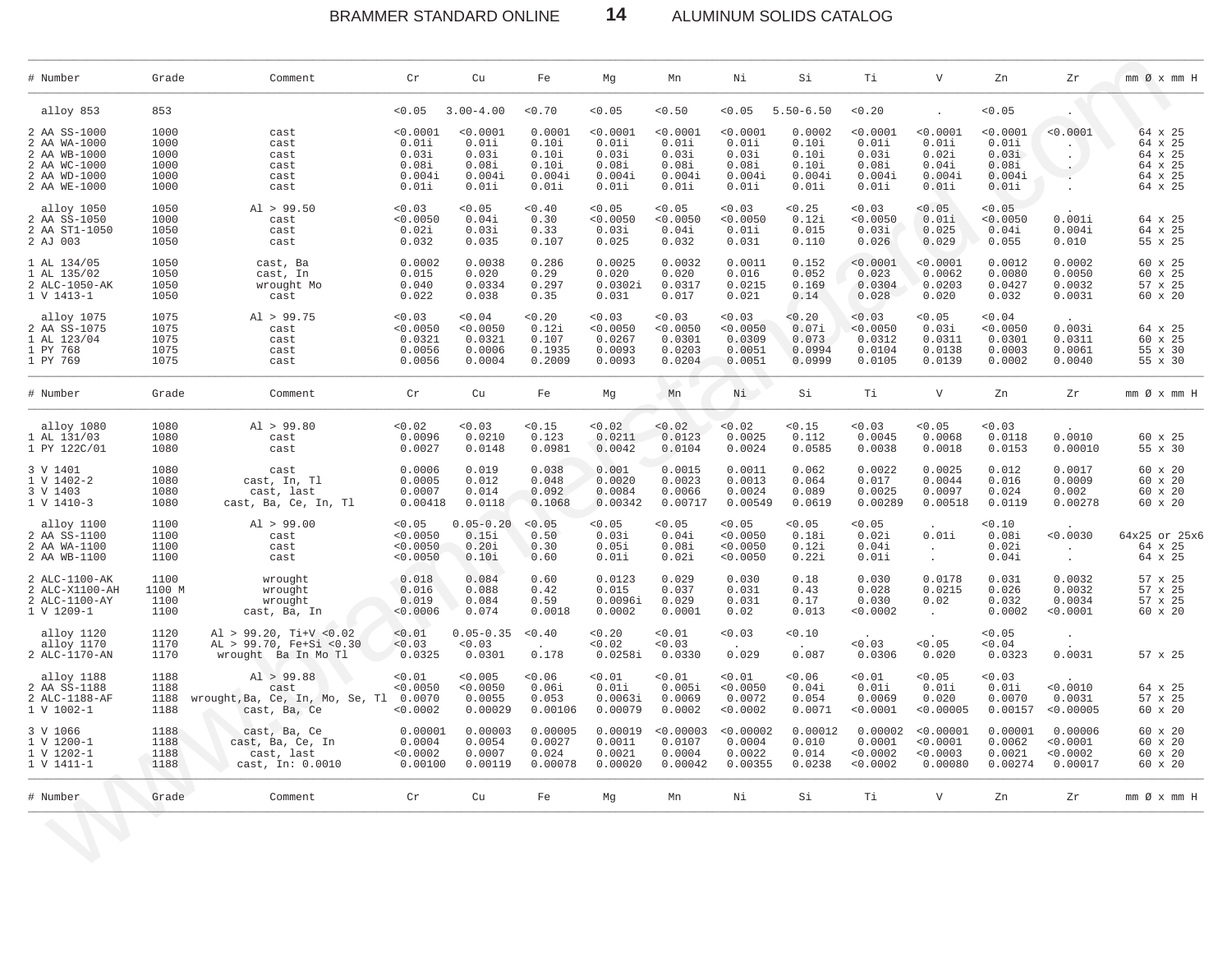# BRAMMER STANDARD ONLINE **15** ALUMINUM SOLIDS CATALOG

| Number                                                                           | Αg                            | Αs                                        | В                           | Be                                                | Вi                                                     | Ca                                                                                                                          | Cd                                               | Co                                   | Ga                                      | Ηg                              | Li                                                                                                                                                                                                                                    | Na                                            | $\mathbb P$                          | Pb                                                    | Sb                                                 | Sc       | Sn                                                     | Sr                                        |
|----------------------------------------------------------------------------------|-------------------------------|-------------------------------------------|-----------------------------|---------------------------------------------------|--------------------------------------------------------|-----------------------------------------------------------------------------------------------------------------------------|--------------------------------------------------|--------------------------------------|-----------------------------------------|---------------------------------|---------------------------------------------------------------------------------------------------------------------------------------------------------------------------------------------------------------------------------------|-----------------------------------------------|--------------------------------------|-------------------------------------------------------|----------------------------------------------------|----------|--------------------------------------------------------|-------------------------------------------|
| alloy 853                                                                        |                               |                                           |                             |                                                   |                                                        |                                                                                                                             |                                                  |                                      |                                         |                                 |                                                                                                                                                                                                                                       |                                               |                                      |                                                       |                                                    |          | $5.50 - 7.00$                                          |                                           |
| AA SS-1000<br>AA WA-1000<br>AA WB-1000<br>AA WC-1000<br>AA WD-1000<br>AA WE-1000 | < 0.0001                      | 0001 - 0                                  | < 0.0001                    | < 0.0001                                          | < 0.0001<br>0.01i<br>0.03i<br>0.08i<br>0.004i<br>0.01i | <0.0001                                                                                                                     |                                                  | <0.0003                              | <0.0001<br>0.004i<br>0.01i              | <0.0001                         | < 0.0001                                                                                                                                                                                                                              | <0.0001                                       | <0.0001                              | <0.0001<br>0.01i<br>0.03i<br>0.08i<br>0.004i<br>0.01i | <0.0001                                            | < 0.0001 | < 0.0001<br>0.01i<br>0.03i<br>0.08i<br>0.004i<br>0.01i | 0.0001                                    |
| alloy 1050<br>AA SS-1050<br>AA ST1-1050<br>AJ 003                                | 0.001i                        | 0.008i<br>0.0005                          | < 0.0005<br>< 0.0010        | 0.0005<br>0.0002<br>0.0016                        | 0.001i<br>0.03i<br>0.0097                              | < 0.0005<br>0.002i<br>0.0007                                                                                                | 0.001i<br>0.0005                                 | 0.001i<br>0.0005<br>$\cdot$          | 0.02i<br>0.025<br>0.029                 | < 0.0005<br>0.0002<br>$\bullet$ | < 0.0005<br>0.001i                                                                                                                                                                                                                    | < 0.0005<br>0.0015                            | < 0.0005<br>0.0005                   | < 0.003i<br>0.02i<br>0.020                            | 0.001i<br>0.003i<br>0.009                          | < 0.0005 | $0.001i$<br>0.02i<br>0.020                             | 0.001i<br>0.0012<br>$\blacksquare$        |
| AL 134/05<br>AL 135/02<br>ALC-1050-AK<br>$V 1413 - 1$                            |                               |                                           | 0.0055<br>0.0002<br>0.0012  | 0.00050<br>0.0010i<br>0.0013                      | 0.0020<br>0.0074<br>0.0058                             | 0.0004i<br>0.0020i<br>0.0013                                                                                                | 0.0010<br>0.0012<br>0.0016                       | 0.0010<br>0.0010<br>0.0001<br>0.0013 | 0.0010<br>0.013<br>0.026<br>0.02        |                                 | 0.0013                                                                                                                                                                                                                                | 0.00009i 0.0044i<br>0.0027i 0.0024i<br>0.0017 | 0.0018<br>0.0023                     | 0.0011<br>0.0023<br>0.0079<br>0.0073                  | 0.0028<br>0.003                                    |          | 0.0013<br>0.0052<br>0.015<br>0.0050                    | 0.0006i<br>0.0019i<br>0.0006              |
| alloy 1075<br>AA SS-1075<br>AL 123/04<br>PY 768<br>PY 769                        | 0.003i<br>0.0048              | 0.0005                                    | < 0.0005                    | 0.0015<br>0.0008                                  | < 0.0050<br>0.0206                                     | < 0.0005                                                                                                                    | 0.003i<br>0.0096<br>0.0004<br>0.0004             | 0.003i<br>0.0096<br>0.0041<br>0.0034 | 0.02i<br>0.0207<br>< 0.0004<br>< 0.0004 | 0.0005                          | < 0.0005                                                                                                                                                                                                                              | < 0.0005<br>0.0003i<br>$\ddot{\phantom{1}}$   | < 0.0005                             | < 0.003i<br>0.0109<br>0.0040<br>0.0040                | 0.003i<br>0.0093<br>0.0095                         | < 0.0005 | $0.001i$<br>0.0158<br>0.0040<br>0.0040                 | 0.003i                                    |
| Number                                                                           | Αg                            | Αs                                        | В                           | Be                                                | Вi                                                     | Ca                                                                                                                          | Cd                                               | Co                                   | Ga                                      | Ηg                              | Li                                                                                                                                                                                                                                    | Na                                            | $\mathbb P$                          | Pb                                                    | Sb                                                 | Sc       | Sn                                                     | Sr                                        |
| alloy 1080<br>AL 131/03<br>PY 122C/01                                            |                               |                                           | (0.0003)                    | 0.00024                                           | 0.0012                                                 | 0.0034i                                                                                                                     | 0.0009<br>0.00020                                | 0.0008                               | 0.03<br>0.0054<br>0.0009                |                                 | 0.00009i 0.0006i                                                                                                                                                                                                                      |                                               | 0.0010                               | 0.0058<br>0.0146                                      | 0.0003<br>0.0032                                   |          | 0.0024<br>0.0147                                       |                                           |
| V 1401<br>$V$ 1402-2<br>V 1403<br>$V$ 1410-3                                     | 0.0005<br>< 0.0002<br>0.00121 | 0.00204                                   | 0.0006<br>0.0006<br>0.00032 | 0.00073                                           | 0.0040                                                 | < 0.0002<br>0.0001<br><0.0002<br>0.00021                                                                                    | 0.0009<br>0.00308                                | 0.0005<br>0.00504                    | 0.004<br>0.0078<br>0.0054<br>0.0238     | < 0.0002<br>0.00152             | < 0.0002<br>0.0016                                                                                                                                                                                                                    | < 0.0001<br>< 0.0002<br>0.0042                | < 0.0004<br>0.0004<br>0.00096        | 0.0006<br>0.0007<br>0.0005<br>0.00497                 | < 0.0005<br>0.0077                                 | 0.0017   | 0.0008<br>0.0048                                       | < 0.0002<br>0.00019                       |
| alloy 1100<br>AA SS-1100<br>AA WA-1100<br>AA WB-1100                             | < 0.0010                      | 0.0010                                    | < 0.0010                    | < 0.0005                                          | < 0.0010                                               | < 0.0005                                                                                                                    | < 0.0010                                         | < 0.0010                             | 0.02i                                   | < 0.0005                        | < 0.0005                                                                                                                                                                                                                              | < 0.0005                                      | < 0.0010                             | < 0.0030                                              | < 0.0010                                           | < 0.0010 | < 0.0010                                               | < 0.0010                                  |
| ALC-1100-AK<br>ALC-X1100-AH<br>ALC-1100-AY<br>$V$ 1209-1                         | 0.0001                        |                                           | 0.005                       | 0.0011<br>0.0010<br>0.0009<br>0.0001              | 0.0056<br>0.016<br>0.0048<br>0.053                     | 0.0013i<br>0.0021i<br>0.0008i<br>< 0.0002                                                                                   | 0.0011<br>0.0010<br>0.0013<br>< 0.0001           | < 0.0001                             | 0.02<br>0.022<br>0.02<br>0.0050         | < 0.0001                        | 0.0019i<br>0.0014i<br>0.0018i<br>< 0.0001                                                                                                                                                                                             | 0.0045i<br>0.0021i<br>0.0057i<br>< 0.0002     | 0.0023<br>0.0038<br>0.0027<br>0.0056 | 0.0085<br>0.013<br>0.0082                             | 0.0016<br>0.0039<br>0.0021<br>0.040                |          | 0.014<br>0.015<br>0.014<br>0.022                       | 0.0018i<br>0.0024i<br>0.0016i<br>< 0.0001 |
| alloy 1120<br>alloy 1170<br>ALC-1170-AN                                          | < 0.0001                      | < 0.0001                                  | < 0.02<br>0.0002            | 0.0010i                                           | 0.0082                                                 | 0.0021i                                                                                                                     | 0.0014                                           | 0.00010                              | 0.03<br>< 0.03<br>0.0196                | < 0.0001                        | 0.0023i                                                                                                                                                                                                                               | 0.0022i                                       | 0.0018                               | 0.0093                                                | 0.0022                                             |          | 0.020                                                  | 0.0023i                                   |
| alloy 1188<br>AA SS-1188<br>ALC-1188-AF<br>$V 1002 - 1$                          | < 0.0010<br>0.0029            | < 0.0010<br>0.0025<br>< 0.00005 < 0.00005 | < 0.0010<br>0.0002          | < 0.0005<br>0.0009i<br>0.00012 < 0.00001 < 0.0001 | < 0.0010<br>0.0056                                     | < 0.0005<br>0.0022i                                                                                                         | < 0.0010<br>0.0011<br>0.00028 < 0.00005 < 0.0001 | < 0.0010<br>0.0012                   | 0.03<br>0.02i<br>0.020<br>< 0.00005     | < 0.0005<br>0.0017              | < 0.0005<br>0.0025i<br>< 0.00002 < 0.0001                                                                                                                                                                                             | < 0.0005<br>0.0023i                           | < 0.0010<br>0.0027<br>0.0005         | < 0.0030<br>0.0070                                    | < 0.0010<br>0.0017<br>< 0.00002 < 0.00005 < 0.0001 | < 0.0010 | < 0.0010<br>0.0080<br>< 0.0001                         | 0.0010<br>0.0024i<br>< 0.00005            |
| V 1066<br>$V$ 1200-1<br>V 1202-1<br>V 1411-1                                     | < 0.0001                      |                                           |                             | 0.0002 < 0.0001                                   | < 0.0002                                               | $0.00001$ <0.00001 <0.00003 <0.00001 <0.00001 <0.00002 <0.00001 <0.00001 <0.00001<br>< 0.0002 < 0.0001<br>$0.0002$ 0.0001 . |                                                  | < 0.0001 < 0.0001                    |                                         | < 0.0002                        | < 0.00001 < 0.00008 < 0.0002<br>< 0.0001 < 0.0001<br>$\sim$ . $\sim$ . $\sim$ 0.011<br>$0.0002$ $0.00893$ $0.00007$ $0.0118$ $0.0002$ $0.00030$ $0.00024$ $0.0307$ $0.0005$ $0.00012$ $0.00029$ $0.00029$ $0.0004$ $0.00107$ $0.0059$ |                                               | 0.0006                               |                                                       | < 0.00001 < 0.00001<br>0.0032                      |          | 0.00001 < 0.0003<br>0.0002<br>0.0005<br>0.0185         | < 0.00002<br>< 0.0001<br>< 0.0002         |
| Number                                                                           | Ag                            | As                                        | $\, {\bf B}$                | Be                                                | Bi                                                     | Ca                                                                                                                          | Cd                                               | Co                                   | Ga                                      | Hg                              | Li                                                                                                                                                                                                                                    | Na                                            | $\, {\bf P}$                         | Pb                                                    | Sb                                                 | Sc       | Sn                                                     | Sr                                        |
|                                                                                  |                               |                                           |                             |                                                   |                                                        |                                                                                                                             |                                                  |                                      |                                         |                                 |                                                                                                                                                                                                                                       |                                               |                                      |                                                       |                                                    |          |                                                        |                                           |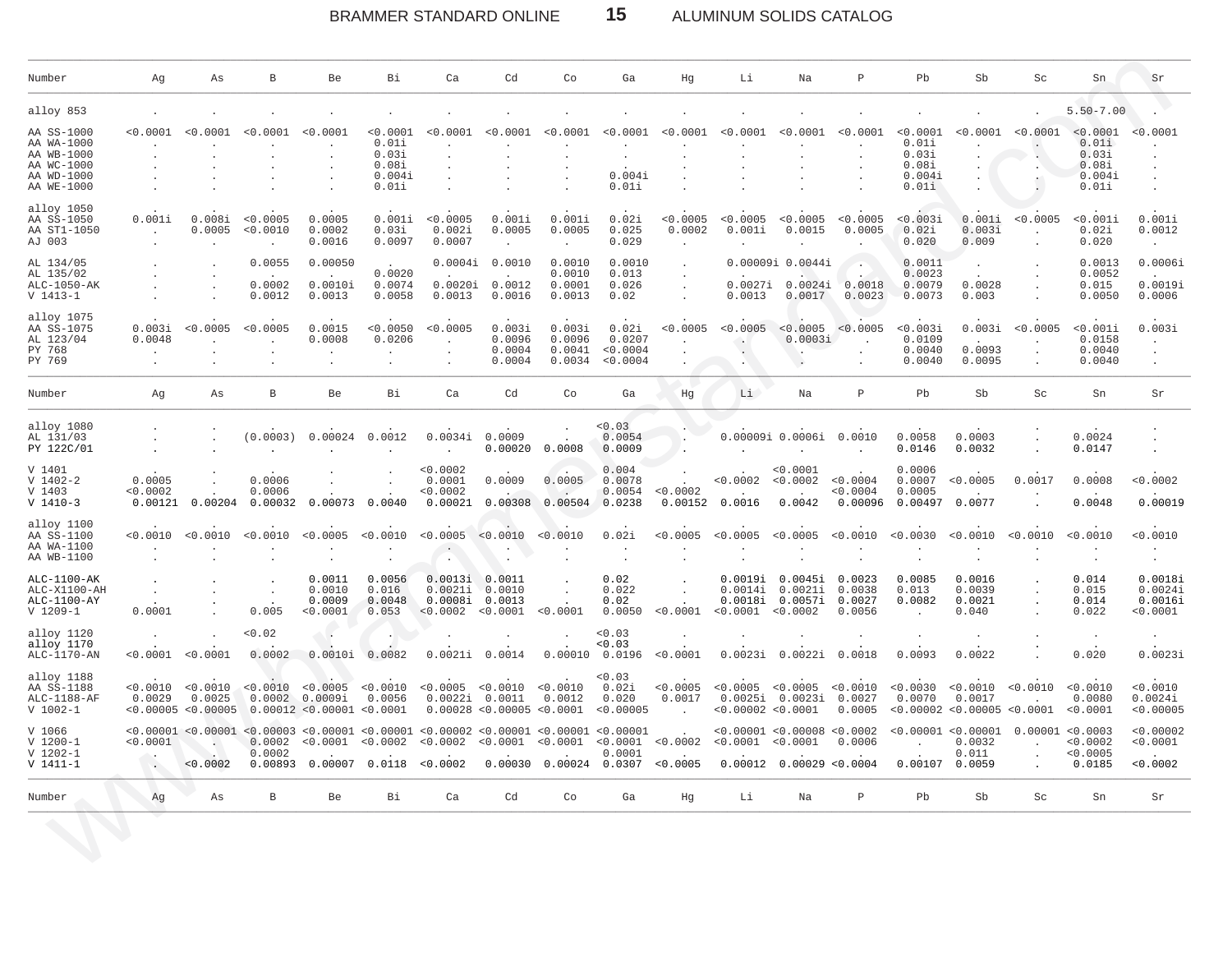$16\,$ BRAMMER STANDARD ONLINE

ALUMINUM SOLIDS CATALOG

| # Number                                                                                                      | Grade                                                        | Comment                                                                                                                                                        | Cr                                                                  | Cu                                                                                                         | Fe                                                                             | Мg                                                                              | Mn                                                                                                          | Νi                                                                                                                                                   | Si                                                                             | Τi                                                                                        | $\mathbf{V}$                                                                                              | Zn                                                                                 | Zr                                                                          | $mm \oslash x$ $mm$ H                                                     |
|---------------------------------------------------------------------------------------------------------------|--------------------------------------------------------------|----------------------------------------------------------------------------------------------------------------------------------------------------------------|---------------------------------------------------------------------|------------------------------------------------------------------------------------------------------------|--------------------------------------------------------------------------------|---------------------------------------------------------------------------------|-------------------------------------------------------------------------------------------------------------|------------------------------------------------------------------------------------------------------------------------------------------------------|--------------------------------------------------------------------------------|-------------------------------------------------------------------------------------------|-----------------------------------------------------------------------------------------------------------|------------------------------------------------------------------------------------|-----------------------------------------------------------------------------|---------------------------------------------------------------------------|
| alloy 1199<br>2 AA WA-1199<br>3 AJ 061<br>1 AL 112/03<br>1 AL 113/03<br>1 AL 114/03<br>1 V 1000-1<br>3 V 1001 | 1199<br>1199<br>1199<br>1199<br>1199<br>1199<br>1199<br>1199 | Al > 99.99<br>cast<br>cast<br>cast, Ba, Ce, In, La, Mo, Se, <0.00001<br>cast<br>cast, Ba Ce In La Mo Se Ta Ti 0.0006<br>cast, Ba, Ce<br>cast, Ba, Ce           | < 0.002<br>0.001i<br>< 0.0001<br>< 0.0001<br>< 0.00006<br>< 0.00004 | 0.006<br>0.001i<br>< 0.0001<br>< 0.00004<br>0.00023<br>0.0018<br>0.00011<br>0.00013                        | 0.006<br>0.002i<br>0.0001<br>0.00006<br>0.0054<br>0.0050<br>0.00027<br>0.00086 | 0.006<br>0.001i<br>< 0.0001<br>0.00005<br>0.0008<br>0.0013<br>0.00028<br>0.0014 | 0.002<br>0.001i<br>< 0.0001<br>< 0.00001<br>0.00010<br>0.0019<br>0.00005<br>0.00007                         | 0.002<br>0.001i<br>< 0.0001<br>< 0.00001<br>0.00010<br>0.0009<br>< 0.00004<br>0.00006                                                                | 0.006<br>< 0.0010<br>0.0010<br>0.00007<br>0.0012<br>0.0034<br>0.0012<br>0.0048 | 0.002<br>0.001i<br>< 0.0001<br>< 0.00001<br>0.00011<br>(0.0004)<br>$0.00002$<br>$0.00008$ | < 0.005<br>0.001i<br>< 0.0001<br>< 0.00001<br>0.00039<br>0.00008<br>< 0.00004<br>< 0.00002                | 0.006<br>0.001i<br>< 0.0001<br>0.00001<br>0.00025<br>< 0.0002<br>0.00035<br>0.0009 | 0.001i<br>< 0.00001<br>0.0003<br>< 0.00002<br>< 0.00001                     | 64 x 25<br>55 x 25<br>60 x 25<br>60 x 25<br>60 x 25<br>60 x 20<br>60 x 20 |
| 3 V R-06<br>3 V R-07<br>3 V R-08<br>3 V R-09<br>3 V R-10<br>3 V R-11                                          | 1199<br>1199<br>1199<br>1199<br>1199<br>1199                 | cast, Ce, La, Nd, Th, U<br>cast, Ce, La, Nd, Th, U<br>cast, Ce, La, Nd, Th, U<br>cast, Ce, La, Nd, Th, U<br>cast, Ce, La, Nd, Th, U<br>cast, Ce, La, Nd, Th, U | 0.00002<br>0.000003<br>0.000003<br>0.000004                         | 0.00018<br>0.000043<br>0.000002 < 0.00005<br>0.00004<br>0.000001 0.000026<br>0.0000017 0.00004             | 0.00085<br>0.00006<br>0.00005<br>0.000054<br>0.00007                           | 0.00032<br>0.000049<br>0.000016<br>0.00008<br>0.0001<br>0.00009                 | 0.00004                                                                                                     | 0.000009 < 0.00001 < 0.00005<br>0.000002 < 0.000005<br>0.000006 < 0.00001 < 0.0001<br>< 0.000012 < 0.000001 < 0.00005<br>0.0000015 0.000001 < 0.0001 | $0.000011$ $0.0004$<br>0.00002                                                 | < 0.00002<br>< 0.00008<br>< 0.00002<br>< 0.00005<br>< 0.00008<br>< 0.00004                | 0.000004<br>< 0.000005<br>0.000002<br>< 0.00001<br>$< 0.000004 \quad 0.000009$<br>$< 0.00001$ $< 0.00002$ | 0.00061<br>0.000035<br>0.000004<br>0.00002                                         | < 0.00006<br>< 0.00001<br>< 0.000003<br>< 0.00002<br>< 0.00005<br>< 0.00005 | 60 x 20<br>60 x 20<br>60 x 20<br>60 x 20<br>60 x 20<br>60 x 20            |
| 3 V R-14<br>3 V R-16<br>3 V R-20<br>3 V R-24<br>3 V R-27                                                      | 1199<br>1199<br>1199<br>1199<br>1199                         | cast, Ce, La, Nd, Th, U<br>cast, Ce, La, Nd, Th, U<br>cast, Ce, La, Nd, Th, U<br>cast, Ce, La, Nd, Th, U<br>cast, Ce, La, Nd, Th, U                            |                                                                     | 0.000037 0.00377<br>0.000008 0.000032<br>0.000018 0.00025<br>$0.000002$ 0.00005<br>$< 0.00001$ $< 0.00004$ | 0.00257<br>0.00005<br>0.0002<br>< 0.00005                                      | 0.000241<br>0.00021<br>0.000063 < 0.0001                                        | 0.000076 0.00005<br>0.00019 < 0.00003 < 0.000013<br>< 0.00002<br>$< 0.000005 < 0.00002 < 0.00001 < 0.00008$ | 0.000007                                                                                                                                             | 0.0032<br>0.00012<br>0.00035<br>$< 0.000012 < 0.000001$ 0.00006                | 0.00005<br>< 0.00008<br>< 0.00005                                                         | 0.000148 0.000061<br>0.000017 < 0.00001<br>0.000006<br>< 0.000002<br>$< 0.00003$ $< 0.00002$              | 0.000261<br>0.00001<br>0.000043<br>0.00003                                         | 0.000038<br>0.00006<br>< 0.00002                                            | 60 x 20<br>60 x 20<br>60 x 20<br>60 x 20<br>60 x 20                       |
| alloy 1200<br>1 AL 116/04<br>2 ALC-1200-AJ<br>1 PY 574                                                        | 1200<br>1200<br>1200<br>1200                                 | Al > 99.00, Fe+Si <1.00<br>cast, Ba, Ce, In, La, Mo, W<br>wrought<br>cast                                                                                      | < 0.05<br>0.0051<br>0.030<br>0.00475                                | < 0.05<br>0.0070<br>0.031<br>0.0094                                                                        | < 0.05<br>0.0105<br>0.64<br>0.0175                                             | < 0.05<br>0.0050<br>0.024i<br>0.0325                                            | < 0.05<br>0.0051<br>0.034<br>0.0052                                                                         | < 0.05<br>0.0049<br>0.029<br>0.00556                                                                                                                 | < 0.05<br>0.0111<br>0.20<br>0.0152                                             | < 0.05<br>0.0020<br>0.030<br>0.00570                                                      | 0.0026<br>0.020                                                                                           | < 0.10<br>0.0052<br>0.061<br>0.0138                                                | 0.0019<br>0.0028<br>$\cdot$                                                 | 60 x 25<br>57 x 25<br>55 x 30                                             |
| 3 V 1003<br>3 V 1004<br>3 V 1005<br>3 V 1203                                                                  | 1200<br>1200<br>1200<br>1200                                 | cast<br>cast<br>cast, Ba<br>cast                                                                                                                               | < 0.00004<br>0.00014<br>0.00006<br>< 0.0003                         | 0.0030<br>0.0036<br>0.0011<br>0.0021                                                                       | 0.0045<br>0.0064<br>0.0018<br>0.022                                            | 0.0005<br>0.0025<br>0.0018<br>0.0014                                            | 0.0005<br>0.0012<br>0.0012<br>0.0014                                                                        | < 0.00004<br>0.00014<br>0.00005<br>0.0006                                                                                                            | 0.0035<br>0.0076<br>0.0027<br>0.052                                            | < 0.00003<br>0.0001<br>< 0.00002<br>0.002                                                 |                                                                                                           | 0.0045<br>0.0068<br>0.0022<br>0.019                                                | $\sim$<br>0.0009                                                            | 60 x 20<br>60 x 20<br>60 x 20<br>60 x 20                                  |
| alloy 2001<br>alloy 2002                                                                                      | 2001<br>2002                                                 |                                                                                                                                                                | < 0.10<br>< 0.20                                                    | $5.20 - 6.00$<br>$1.50 - 2.50$                                                                             | < 0.20<br>< 0.30                                                               | $0.50 - 1.00 < 0.20$                                                            | $0.20 - 0.45$ 0.15-0.50                                                                                     | < 0.05<br>< 0.05                                                                                                                                     | < 0.20<br>$0.35 - 0.80$                                                        | < 0.20<br>< 0.20                                                                          |                                                                                                           | < 0.10<br>< 0.20                                                                   | < 0.05<br>$\ddot{\phantom{a}}$                                              |                                                                           |
| # Number                                                                                                      | Grade                                                        | Comment                                                                                                                                                        | Cr                                                                  | Cu                                                                                                         | Fe                                                                             | Mg                                                                              | Mn                                                                                                          | Νi                                                                                                                                                   | Si                                                                             | Τi                                                                                        | $\boldsymbol{\mathrm{V}}$                                                                                 | Zn                                                                                 | Ζr                                                                          | $mm \oslash x$ $mm$ H                                                     |
| alloy 2003<br>alloy 2004<br>alloy 2005<br>alloy 2006                                                          | 2003<br>2004<br>2005<br>2006                                 |                                                                                                                                                                | < 0.05<br>< 0.05<br>0.10<br>< 0.05                                  | $4.00 - 5.00$<br>$5.50 - 6.50$<br>$3.50 - 5.00$<br>$1.00 - 2.00$                                           | 0.30<br>0.20<br>< 0.70<br>< 0.70                                               | < 0.02<br>< 0.50<br>$0.20 - 1.00$                                               | $0.30 - 0.80$<br>0.10<br>$1.00$<br>$0.50 - 1.40 0.60 - 1.00$                                                | < 0.05<br>< 0.05<br>< 0.20<br>< 0.20                                                                                                                 | 0.30<br>< 0.20<br>< 0.80<br>$0.80 - 1.30$                                      | < 0.15<br>< 0.05<br>< 0.20<br>0.30                                                        | $0.05 - 0.20$                                                                                             | < 0.10<br>0.10<br>< 0.50<br>< 0.20                                                 | $0.10 - 0.25$<br>$0.30 - 0.50$                                              |                                                                           |
| alloy 2007<br>1 56X G2007A<br>1 AL 233/03<br>2 HRT AL2016                                                     | 2007<br>2007<br>2007<br>2007                                 | wrought<br>cast                                                                                                                                                | 0.10<br>0.0354<br>0.052<br>0.039                                    | $3.30 - 4.60$<br>3.699<br>4.32<br>3.68                                                                     | 0.80<br>0.252<br>0.41<br>0.56                                                  | 0.663<br>1.19<br>0.72                                                           | $0.40 - 1.80 0.50 - 1.00$<br>0.605<br>0.51<br>0.73                                                          | < 0.20<br>0.0087<br>0.013<br>0.021                                                                                                                   | < 0.80<br>0.328<br>0.30<br>0.69                                                | < 0.20<br>0.0236<br>0.029<br>0.038                                                        | $\ddot{\phantom{1}}$<br>0.013                                                                             | 0.80<br>0.386<br>0.21<br>0.29                                                      | 0.0020<br>0.010                                                             | ~10x ~120<br>60 x 25<br>30 x 20                                           |
| alloy 2008<br>alloy 2009<br>alloy 2010                                                                        | 2008<br>2009<br>2010                                         | 0: <0.60                                                                                                                                                       | < 0.10<br>< 0.05<br>< 0.15                                          | $0.70 - 1.10$<br>$3.20 - 4.40$<br>$0.70 - 1.30$                                                            | < 0.40<br>0.05<br>0.50                                                         | $0.25 - 0.50$<br>$1.00 - 1.60$<br>$0.40 - 1.00 0.10 - 0.40$                     | < 0.30<br>< 0.05                                                                                            | < 0.05<br>< 0.05<br>< 0.05                                                                                                                           | $0.50 - 0.80$<br>< 0.25<br>< 0.50                                              | < 0.10<br>0.05<br>0.05                                                                    | < 0.05<br>$\sim$                                                                                          | < 0.25<br>0.10<br>0.30                                                             |                                                                             |                                                                           |
| alloy 2011<br>1 56X G2000J 5C<br>1 56X G2011A<br>2 AA SS-2011<br>2 AA WA-2011                                 | 2011<br>2011 M<br>2011<br>2011<br>2011                       | cast<br>wrought<br>cast<br>cast                                                                                                                                | < 0.05<br>0.0078<br>0.0031<br>0.04i<br>0.06i                        | $5.00 - 6.00$<br>5.52<br>5.70<br>5.5i<br>4.9i                                                              | < 0.70<br>0.98<br>0.632<br>0.55<br>0.70                                        | < 0.05<br>0.39<br>0.0102<br>0.04i<br>0.02i                                      | < 0.05<br>0.007<br>0.0183<br>0.04i<br>0.06i                                                                 | < 0.05<br>0.204<br>0.0044<br>0.04i<br>0.02i                                                                                                          | < 0.40<br>0.321<br>0.089<br>0.30<br>0.20i                                      | < 0.05<br>0.063<br>0.0121<br>< 0.0050<br>< 0.0050                                         | 0.027<br>0.01i<br>0.01i                                                                                   | 0.30<br>0.368<br>0.0188<br>0.10i<br>0.15i                                          | 0.064<br>< 0.0030                                                           | 50x20 or 40x15<br>~10x ~120<br>64 x 25<br>64 x 25                         |
| 2 AA WB-2011<br>1 AL 236/01<br>2 ALC-2011-AC<br>2 ALC-226-AD                                                  | 2011<br>2011<br>2011<br>2011                                 | cast<br>cast<br>wrought<br>cast                                                                                                                                | 0.02i<br>0.022<br>0.019<br>0.047                                    | 6.0i<br>5.79<br>5.62<br>4.88                                                                               | 0.25<br>0.203<br>0.26<br>0.19                                                  | 0.06i<br>0.051<br>0.015<br>0.039                                                | 0.02i<br>0.052<br>0.023<br>0.045                                                                            | 0.06i<br>0.022<br>0.024<br>0.039                                                                                                                     | 0.40<br>0.206<br>0.12<br>0.16                                                  | < 0.0050<br>0.026<br>0.017<br>0.16                                                        | 0.01i<br>0.012<br>0.017                                                                                   | 0.05i<br>0.054<br>0.047<br>0.057                                                   | 0.010<br>0.0027<br>$\cdot$                                                  | 64 x 25<br>60 x 25<br>57 x 25<br>57 x 25                                  |
| alloy 2012                                                                                                    | 2012                                                         |                                                                                                                                                                | < 0.05                                                              | $4.00 - 5.50$                                                                                              | < 0.70                                                                         | < 0.05                                                                          | < 0.05                                                                                                      | < 0.05                                                                                                                                               | < 0.40                                                                         | < 0.05                                                                                    |                                                                                                           | 0.30                                                                               |                                                                             |                                                                           |
| alloy 2014<br>1 56X G2014A<br>2 AA SS-2014<br>2 ALC-2014-AE<br>2 HRT AL2014                                   | 2014<br>2014<br>2014<br>2014<br>2014                         | wrought<br>cast<br>wrought                                                                                                                                     | 0.10<br>0.0766<br>0.04i<br>0.065<br>0.04                            | $3.90 - 5.00$<br>4.41<br>4.5i<br>4.67<br>3.92                                                              | 0.70<br>0.243<br>0.50<br>0.56<br>0.57                                          | 0.453<br>0.55<br>0.69<br>0.59                                                   | $0.20 - 0.80 0.40 - 1.20$<br>0.572<br>0.80<br>0.92<br>0.53                                                  | < 0.05<br>0.0070<br>0.04i<br>0.029<br>0.017                                                                                                          | $0.50 - 1.20$<br>0.611<br>1.0i<br>0.90<br>0.57                                 | < 0.15<br>0.0244<br>0.03i<br>0.120<br>0.036                                               | $\cdot$<br>0.01i<br>0.022<br>$\sim$                                                                       | < 0.25<br>0.195<br>0.12i<br>0.11<br>0.072                                          | 0.135<br>< 0.0030<br>0.0030<br>0.002                                        | ~10x ~120<br>64 x 25<br>57 x 25<br>35 x 20                                |
| # Number                                                                                                      | Grade                                                        | Comment                                                                                                                                                        | Cr                                                                  | Cu                                                                                                         | Fe                                                                             | Мg                                                                              | Mn                                                                                                          | Νi                                                                                                                                                   | Si                                                                             | Тi                                                                                        | $\boldsymbol{\mathrm{V}}$                                                                                 | Zn                                                                                 | Zr                                                                          | $mm \oslash x$ $mm$ H                                                     |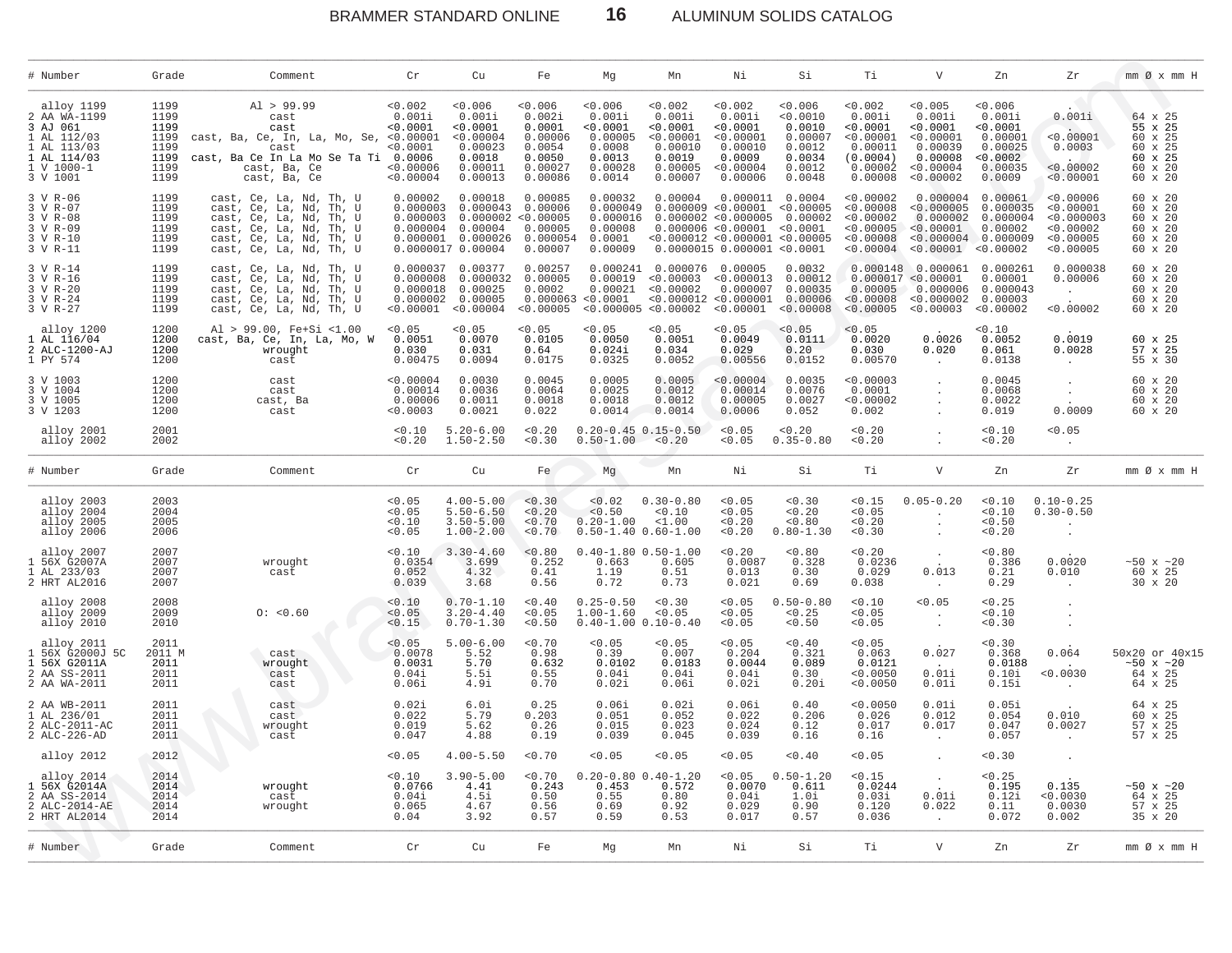### $17$ BRAMMER STANDARD ONLINE

# ALUMINUM SOLIDS CATALOG

| Number                                                                                              | Ag                                                                  | As                                                      | B                                                                               | <b>Be</b>           | Вi                                                                                                                                                                                                                                                    | Ca                                          | Cd                       | Сo                                      | Ga                                                                        | Hg                        | Li                                                                      | Na                                                                                  | P                                        | Pb                                             | Sb                                                                                                                                                     | Sc.                                         | Sn                                                | Sr                                                                                    |
|-----------------------------------------------------------------------------------------------------|---------------------------------------------------------------------|---------------------------------------------------------|---------------------------------------------------------------------------------|---------------------|-------------------------------------------------------------------------------------------------------------------------------------------------------------------------------------------------------------------------------------------------------|---------------------------------------------|--------------------------|-----------------------------------------|---------------------------------------------------------------------------|---------------------------|-------------------------------------------------------------------------|-------------------------------------------------------------------------------------|------------------------------------------|------------------------------------------------|--------------------------------------------------------------------------------------------------------------------------------------------------------|---------------------------------------------|---------------------------------------------------|---------------------------------------------------------------------------------------|
| alloy 1199<br>AA WA-1199<br>AJ 061<br>AL 112/03<br>AL 113/03<br>AL 114/03<br>$V 1000 - 1$<br>V 1001 | 0.001i<br>< 0.00001<br>< 0.00005 < 0.0001<br>< 0.00001<br>< 0.00001 | 0.00001<br>0.00004<br>0.00007                           | < 0.0010<br>< 0.0001<br>0.0090<br>0.017<br>< 0.00002<br>0.00016                 | 0.0005<br>< 0.00005 | 0.001i<br>$0.00001$ <0.00001 <0.00001 <0.00001 <0.00001 <0.00001 <0.00001<br>$< 0.00001$ 0.00053 <0.0001 <0.00001 0.00050 0.00007<br>$0.0011$ (0.0001)<br>$0.00003$ <0.00004 <0.00007 <0.00002 <0.00002 <0.00005<br>0.00007 <0.00002 <0.00005 <0.0001 | < 0.0005<br>< 0.0001                        | 0.001i<br>0.0031         | 0.001i                                  | < 0.005<br>0.001i<br>$0.00104$ $0.0011$                                   | < 0.0001<br>$\sim$        | < 0.0005<br>$< 0.00001$ $< 0.00001$ $< 0.00001$ $< 0.00012$ $< 0.00001$ | < 0.0005<br>0.0001<br>< 0.00001 < 0.00005<br>0.0002 < 0.0001<br>< 0.00002 < 0.00001 | 0.0013<br>0.0004<br>0.0004<br>0.0006     | 0.003i<br>0.0007<br>0.0017<br>0.00005          | 0.001i<br>0.00065<br>0.0021<br>< 0.00002 < 0.0001<br>0.0030                                                                                            | 0.00003                                     | 0.001i<br>0.0006<br>0.0012<br>< 0.00002 < 0.00005 | 0.001i<br>0.00003 < 0.00001 < 0.00001 < 0.00001<br>< 0.0001<br>< 0.00002<br>< 0.00002 |
| $V$ R-06<br>$V$ R-07<br>$V R-08$<br>$V$ R-09<br>$V R-10$<br>$V R-11$                                |                                                                     | 0.00002<br>< 0.000008 < 0.00005<br>< 0.00002<br>0.00008 | 0.00009<br>0.000002 < 0.00005<br>< 0.000001 < 0.00002<br>< 0.00005<br>< 0.00003 |                     |                                                                                                                                                                                                                                                       |                                             |                          |                                         | 0.000003<br>0.000003<br>0.000001<br>< 0.000001<br>< 0.000002<br>0.0000005 |                           |                                                                         |                                                                                     |                                          | 0.00009                                        | 0.00002<br>$0.000004$ 0.000001<br>< 0.000004 < 0.000001 < 0.000001<br>0.000002 < 0.000001<br>< 0.000013 < 0.000002 < 0.000001<br>$< 0.000002$ 0.000015 | 0.00001<br>0.000003<br>0.000009<br>0.000002 |                                                   |                                                                                       |
| $V R-14$<br>$V R-16$<br>$V R-20$<br>$V R-24$<br>$V$ R-27                                            |                                                                     | < 0.000003 < 0.00005<br>< 0.00002                       | 0.00002 < 0.00002<br>0.000001 < 0.00002<br>0.0001<br>< 0.00002                  |                     |                                                                                                                                                                                                                                                       |                                             |                          |                                         | 0.00015<br>< 0.000001<br>< 0.000006<br>< 0.00001                          |                           |                                                                         |                                                                                     | $\ddot{\phantom{a}}$                     | 0.000062<br>< 0.000003<br>0.00003<br>< 0.00001 | 0.000003<br>$< 0.000015$ 0.000003 <0.000006<br>< 0.00001 < 0.00001                                                                                     | 0.000011 < 0.000006<br>0.000007             |                                                   |                                                                                       |
| alloy 1200<br>AL 116/04<br>ALC-1200-AJ<br>PY 574                                                    | 0.0020                                                              | 0.0058                                                  | 0.0004                                                                          | 0.00028<br>0.0010i  | 0.0021<br>0.0075                                                                                                                                                                                                                                      | (0.00007) 0.0011                            | 0.0024i 0.0011           | 0.0020<br>0.0054                        | 0.0048<br>0.020<br>0.00585                                                | 0.0004                    |                                                                         | 0.00011 < 0.0001<br>$0.0027i$ $0.0018i$                                             | 0.0019<br>0.0028<br>$\ddot{\phantom{a}}$ | 0.0029<br>0.0081<br>0.0051                     | 0.0035<br>0.0021                                                                                                                                       |                                             | 0.0031<br>0.019<br>0.00550                        | 0.00085<br>0.0023i                                                                    |
| V 1003<br>V 1004<br>V 1005<br>V 1203                                                                |                                                                     |                                                         | 0.00013<br>0.0001<br>0.0002                                                     |                     |                                                                                                                                                                                                                                                       | 0.00006<br>0.00006<br>< 0.00005<br>< 0.0001 |                          | < 0.0005                                | 0.0035                                                                    |                           |                                                                         | < 0.00002                                                                           | 0.0004                                   |                                                |                                                                                                                                                        | 0.00006 < 0.00003                           | < 0.0001                                          |                                                                                       |
| alloy 2001<br>alloy 2002                                                                            |                                                                     |                                                         |                                                                                 |                     |                                                                                                                                                                                                                                                       |                                             |                          |                                         |                                                                           |                           |                                                                         |                                                                                     |                                          | < 0.003                                        |                                                                                                                                                        |                                             |                                                   |                                                                                       |
| Number                                                                                              | Αg                                                                  | As                                                      | B                                                                               | Be                  | Bi                                                                                                                                                                                                                                                    | Ca                                          | Cd                       | Co                                      | Ga                                                                        | Hg                        | Li                                                                      | Na                                                                                  | $\mathsf{P}$                             | Pb                                             | Sb                                                                                                                                                     | Sc                                          | Sn                                                | Sr                                                                                    |
| alloy 2003<br>alloy 2004<br>alloy 2005<br>alloy 2006                                                |                                                                     |                                                         |                                                                                 |                     | < 0.20                                                                                                                                                                                                                                                |                                             | $0.05 - 0.20$<br>$\cdot$ |                                         |                                                                           |                           |                                                                         |                                                                                     |                                          | $1.00 - 2.00$                                  |                                                                                                                                                        |                                             |                                                   |                                                                                       |
| alloy 2007<br>56X G2007A<br>AL 233/03<br>HRT AL2016                                                 |                                                                     |                                                         |                                                                                 |                     | 0.20<br>0.147<br>0.21<br>0.070                                                                                                                                                                                                                        | 0.0051<br>$\sim$                            | 0.048                    |                                         |                                                                           |                           | 0.00007                                                                 |                                                                                     |                                          | $0.80 - 1.50$<br>0.889<br>1.10<br>0.86         |                                                                                                                                                        |                                             | < 0.20<br>0.0676<br>0.016                         |                                                                                       |
| alloy 2008<br>alloy 2009<br>alloy 2010                                                              |                                                                     |                                                         |                                                                                 |                     |                                                                                                                                                                                                                                                       |                                             |                          |                                         |                                                                           |                           |                                                                         |                                                                                     |                                          |                                                |                                                                                                                                                        |                                             |                                                   |                                                                                       |
| alloy 2011<br>56X G2000J 5C<br>56X G2011A<br>AA SS-2011<br>AA WA-2011                               | 0.234<br>< 0.0010                                                   | < 0.0010                                                | 0.0010                                                                          | 0.0050<br>< 0.0005  | $0.20 - 0.60$<br>0.136<br>0.527<br>0.50<br>0.60                                                                                                                                                                                                       | <0.0005                                     | < 0.0010                 | 0.077<br>< 0.0010                       | 0.02i<br>0.02i                                                            | < 0.0005                  | 0.009<br>< 0.0005                                                       | < 0.0005                                                                            | < 0.0010                                 | $0.20 - 0.60$<br>0.69<br>0.332<br>0.50<br>0.40 | < 0.0010                                                                                                                                               | < 0.0010                                    | < 0.005<br>0.0037<br>< 0.0010<br>$\cdot$          | < 0.0010                                                                              |
| AA WB-2011<br>AL 236/01<br>ALC-2011-AC<br>$ALC-226-AD$                                              |                                                                     |                                                         |                                                                                 | 0.0004              | 0.40<br>0.48<br>0.49<br>0.044                                                                                                                                                                                                                         | 0.0009i                                     | 0.0048<br>0.0011         |                                         | 0.02i<br>0.0089<br>0.020                                                  |                           | 0.0007i                                                                 | 0.0005i                                                                             | 0.002                                    | 0.60<br>0.58<br>0.53<br>0.041                  | 0.0029                                                                                                                                                 |                                             | 0.051<br>0.019<br>0.041                           | 0.0009i                                                                               |
| alloy 2012                                                                                          |                                                                     |                                                         |                                                                                 |                     | $0.20 - 0.70$                                                                                                                                                                                                                                         |                                             |                          |                                         |                                                                           |                           |                                                                         |                                                                                     |                                          |                                                |                                                                                                                                                        |                                             | $0.20 - 0.60$                                     |                                                                                       |
| alloy 2014<br>56X G2014A<br>AA SS-2014<br>$ALC-2014-AE$<br>HRT AL2014                               | < 0.0010<br>$\cdot$                                                 | < 0.0010                                                | < 0.0010                                                                        | < 0.0005<br>0.0010  | 0.0013<br>< 0.0010<br>0.007                                                                                                                                                                                                                           | < 0.0005<br>0.0027                          | < 0.0010<br>0.0012i      | < 0.0010<br>$\mathcal{L}_{\mathcal{A}}$ | 0.02i<br>0.018<br>$\cdot$                                                 | < 0.0005<br>$\mathcal{L}$ | < 0.0005<br>0.0022i                                                     | < 0.0005<br>0.0026i                                                                 | < 0.0010<br>0.003                        | 0.0110<br>< 0.0030<br>0.0074<br>0.017          | < 0.0010<br>0.0028                                                                                                                                     | < 0.0010                                    | (0.0047)<br>< 0.0010<br>0.019                     | < 0.0010<br>0.0026                                                                    |
| Number                                                                                              | Ag                                                                  | As                                                      | $\, {\bf B}$                                                                    | <b>Be</b>           | Bi                                                                                                                                                                                                                                                    | Ca                                          | Cd                       | Co                                      | Ga                                                                        | Ηg                        | Li                                                                      | Na                                                                                  | $\mathsf{P}$                             | Pb                                             | Sb                                                                                                                                                     | Sc.                                         | Sn                                                | Sr                                                                                    |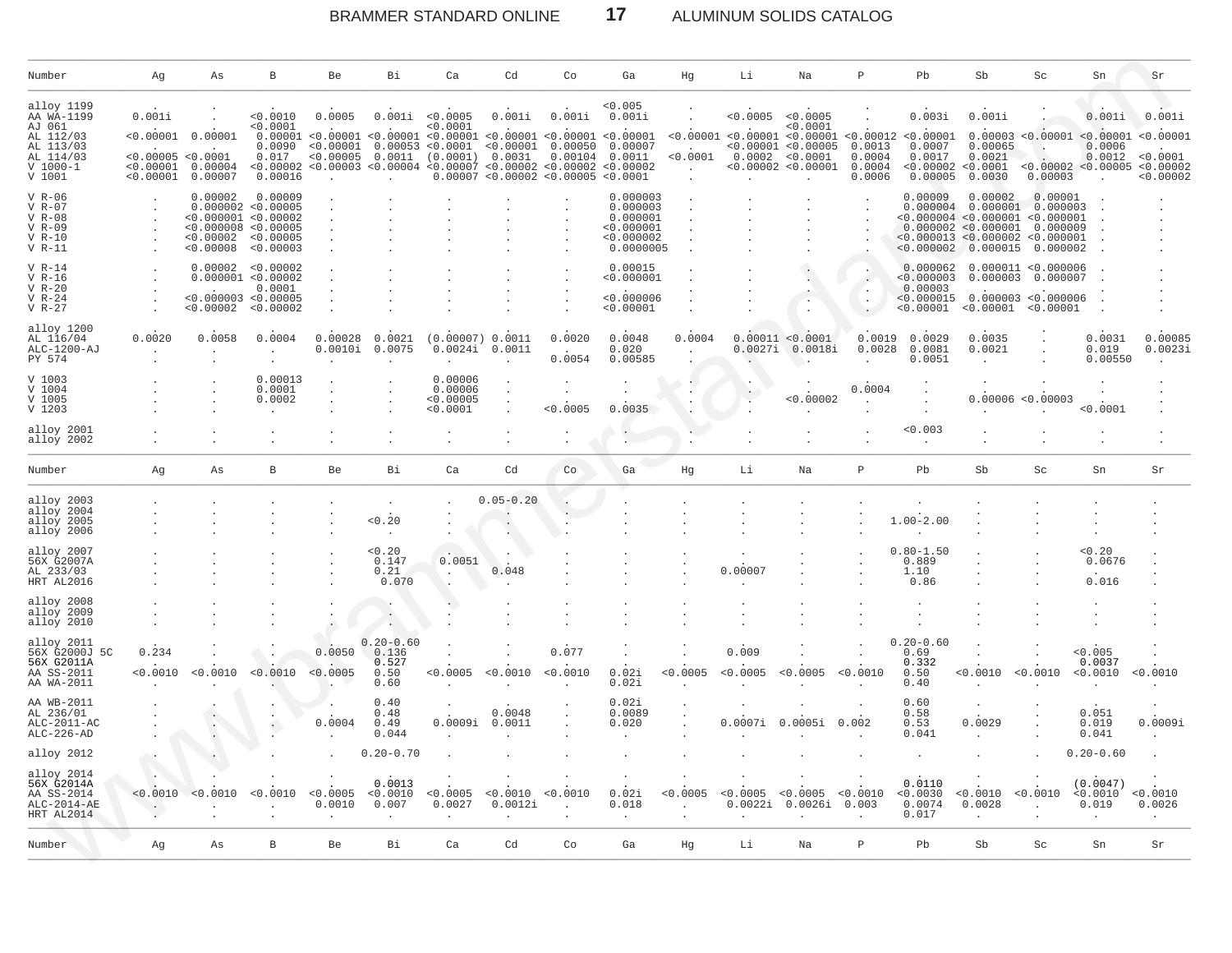# BRAMMER STANDARD ONLINE **18** ALUMINUM SOLIDS CATALOG

| # Number                                                                                   | Grade                                        | Comment                                 | Cr                                                   | Cu                                                               | Fe                                               | Мg                                                        | Mn                                                                                                                       | Νi                                                   | Si                                                                     | Тi                                                   | V                                             | Zn                                                 | Zr                                                               | mm Ø x mm H                                                 |
|--------------------------------------------------------------------------------------------|----------------------------------------------|-----------------------------------------|------------------------------------------------------|------------------------------------------------------------------|--------------------------------------------------|-----------------------------------------------------------|--------------------------------------------------------------------------------------------------------------------------|------------------------------------------------------|------------------------------------------------------------------------|------------------------------------------------------|-----------------------------------------------|----------------------------------------------------|------------------------------------------------------------------|-------------------------------------------------------------|
| alloy 2017                                                                                 | 2017                                         |                                         | 0.10                                                 | $3.50 - 4.50$                                                    | < 0.70                                           |                                                           | $0.40 - 0.80$ $0.40 - 1.00$                                                                                              | < 0.05                                               | $0.20 - 0.80$                                                          | < 0.05                                               |                                               | < 0.25                                             |                                                                  |                                                             |
| 2 AA SS-2017<br>2 HRT AL2014                                                               | 2017<br>2017                                 | cast                                    | 0.05i<br>0.04                                        | 4.0i<br>3.92                                                     | 0.45<br>0.57                                     | 0.60<br>0.59                                              | 0.60<br>0.53                                                                                                             | 0.03i<br>0.017                                       | 0.60<br>0.57                                                           | 0.03i<br>0.036                                       | 0.01i<br>$\cdot$                              | 0.07i<br>0.072                                     | < 0.0030<br>0.002                                                | 64 x 25<br>35 x 20                                          |
| 1 PY 960                                                                                   | 2017                                         | cast                                    | 0.0630                                               | 3.76                                                             | 0.3200                                           | 0.80                                                      | 0.506                                                                                                                    | 0.0310                                               | 0.586                                                                  | 0.0374                                               | $\sim$                                        | 0.0892                                             | 0.0312                                                           | 55 x 30                                                     |
| 2 AA WA-2017<br>2 ALC-2017-AC<br>2 ALC-17S-BE                                              | 2017<br>2017<br>2017                         | cast<br>wrought<br>wrought              | 0.02i<br>0.017<br>0.032                              | 3.5i<br>4.24<br>4.33                                             | 0.65<br>0.41<br>0.40                             | 0.75<br>0.75<br>0.69                                      | 0.40<br>0.63<br>0.66                                                                                                     | 0.06i<br>0.034<br>0.041                              | 0.75<br>0.57<br>0.54                                                   | 0.05i<br>0.018<br>0.039                              | 0.01i<br>0.022<br>0.01                        | 0.03i<br>0.015<br>0.046                            | 0.0026                                                           | 64 x 25<br>57 x 25<br>57 x 25                               |
| alloy 2018<br>2 AA SS-2018<br>2 ALC-2018-AB                                                | 2018<br>2018<br>2018                         | cast<br>wrought                         | 0.10<br>0.05i<br>0.028                               | $3.50 - 4.50$<br>4.2i<br>4.14                                    | <1.00<br>0.40<br>0.34                            | $0.45 - 0.90$<br>0.65<br>0.62                             | 0.20<br>0.05i<br>0.015                                                                                                   | $1.70 - 2.30$<br>2.1i<br>2.15                        | 0.90<br>0.70<br>0.48                                                   | < 0.05<br>0.04i<br>0.027                             | 0.01i<br>0.016                                | 0.25<br>0.12i<br>0.030                             | < 0.0030<br>0.0018                                               | 64 x 25<br>57 x 25                                          |
| alloy 2020<br>alloy 2021                                                                   | 2020<br>2021                                 |                                         | < 0.05<br>< 0.05                                     | $4.00 - 5.00$<br>$5.80 - 6.80$                                   | 0.40<br>0.30                                     | 0.03<br>0.02                                              | $0.30 - 0.80$<br>$0.20 - 0.40$                                                                                           | < 0.05<br>< 0.05                                     | 0.40<br>0.20                                                           | < 0.05<br>$0.02 - 0.10$ $0.05 - 0.15$                |                                               | < 0.25<br>0.10                                     | $0.10 - 0.25$                                                    |                                                             |
| 2 ALC-B206-AA                                                                              | 2022                                         | wrought                                 | 0.028                                                | 4.68                                                             | 0.16                                             | 0.30i                                                     | 0.43                                                                                                                     | 0.029                                                | 0.078                                                                  | 0.22                                                 | 0.02                                          | 0.029                                              | 0.003                                                            | 57 x 25                                                     |
| alloy 2024<br>1 56X G2024A<br>2 AA WA-2024<br>2 AA WB-2024<br>2 AA WE-2024<br>2 AA WF-2024 | 2024<br>2024<br>2024<br>2024<br>2024<br>2024 | wrought<br>cast<br>cast<br>cast<br>cast | < 0.10<br>0.0389<br>0.06i<br>0.06i<br>0.10i<br>0.02i | $3.80 - 4.90$<br>4.34<br>4.0i<br>5.0i<br>4.6i<br>4.6i            | < 0.50<br>0.178<br>0.30<br>0.30<br>0.20i<br>0.45 | 1.509<br>1.6i<br>1.6i<br>1.6i<br>1.6i                     | $1.20 - 1.80 0.30 - 0.90$<br>0.658<br>0.70<br>0.70<br>0.45<br>0.80                                                       | < 0.05<br>0.0055<br>0.04i<br>0.04i<br>0.02i<br>0.071 | 0.50<br>0.122<br>0.30<br>0.30<br>0.45<br>0.15i                         | < 0.15<br>0.0099<br>0.03i<br>0.03i<br>0.01i<br>0.06i | 0.0070<br>$\sim$                              | < 0.25<br>0.0446<br>0.06i<br>0.25<br>0.25<br>0.03i | 0.0053                                                           | $~10 \times 20$<br>64 x 25<br>64 x 25<br>64 x 25<br>64 x 25 |
| 1 AL 227/01<br>2 ALC-2024-AF<br>2 AA SS-2024<br>1 AL AS20/02<br>1 BAM 311                  | 2024<br>2024<br>2024<br>2024<br>2024         | cast<br>wrought<br>cast<br>cast<br>cast | 0.041<br>0.028<br>0.06i<br>0.104<br>0.1037           | 4.30<br>4.55<br>4.6i<br>4.65<br>4.653                            | 0.390<br>0.25<br>0.35<br>0.310<br>0.310          | 1.35<br>1.57<br>1.6i<br>1.57<br>1.567                     | 0.56<br>0.66<br>0.65<br>0.694<br>0.694                                                                                   | 0.040<br>0.031<br>0.04i<br>0.052<br>0.0519           | 0.125<br>0.25<br>0.20i<br>0.204<br>0.2040                              | 0.050<br>0.032<br>0.03i<br>0.0562<br>0.0562          | 0.025<br>0.022<br>0.01i<br>0.0245<br>0.0240   | 0.22<br>0.073<br>0.10i<br>0.201<br>0.2005          | 0.010<br>0.0024<br>< 0.0030<br>0.140<br>0.140                    | 60 x 25<br>57 x 25<br>64x25 or 25x6<br>60 x 25<br>60 x 25   |
| 1 IARM 104B<br>3 V 4002-1<br>3 V 4003-1<br>3 V 4005<br>3 V 4006                            | 2024<br>2024<br>2024<br>2024<br>2024         | cast<br>cast<br>cast<br>cast            | 0.0088<br>0.002<br>0.002<br>0.002<br>0.004           | 4.63<br>4.62<br>4.39<br>4.54<br>4.55                             | 0.262<br>0.25<br>0.30<br>0.30<br>0.29            | 1.56<br>1.48<br>1.74<br>1.31<br>1.27                      | 0.645<br>0.67<br>0.79<br>0.80<br>0.80                                                                                    | 0.0053<br>0.003<br>0.003<br>0.003<br>0.002           | 0.150<br>0.21<br>0.33<br>0.32<br>0.32                                  | 0.056<br>0.051<br>0.027<br>0.004<br>0.050            | 0.006<br>$\mathbf{r}$<br>$\ddot{\phantom{a}}$ | 0.065<br>0.20<br>0.15<br>0.21<br>0.21              | (0.0010)<br>0.13<br>0.25<br>0.0020<br>0.15                       | 57 x 25<br>60 x 20<br>60 x 20<br>60 x 20<br>60 x 20         |
| # Number                                                                                   | Grade                                        | Comment                                 | Cr                                                   | Cu                                                               | Fe                                               | Мg                                                        | Mn                                                                                                                       | Νi                                                   | Si                                                                     | Τi                                                   | $\mathbf V$                                   | Zn                                                 | Zr                                                               | mm Øx mm H                                                  |
| alloy 2025<br>2 AA SS-2025                                                                 | 2025<br>2025                                 | cast                                    | 0.10<br>0.04i                                        | $3.90 - 5.00$<br>4.6i                                            | <1.00<br>0.55                                    | 0.05<br>0.05i                                             | $0.40 - 1.20$<br>0.80                                                                                                    | < 0.05<br>0.04i                                      | $0.50 - 1.20$<br>0.80                                                  | < 0.15<br>0.03i                                      | 0.01i                                         | < 0.25<br>0.10i                                    | < 0.0030                                                         | 64 x 25                                                     |
| alloy 2026                                                                                 | 2026                                         |                                         | < 0.05                                               | $3.60 - 4.30$                                                    | < 0.07                                           |                                                           | $0.30 - 0.80$ 1.00-1.60                                                                                                  | < 0.05                                               | < 0.05                                                                 | < 0.06                                               |                                               | 0.10                                               | $0.05 - 0.25$                                                    |                                                             |
| alloy 2030<br>1 AL 232/02                                                                  | 2030<br>2030                                 | cast                                    | < 0.10<br>0.080                                      | $3.30 - 4.50$<br>4.28                                            | < 0.70<br>0.501                                  | 0.90                                                      | $0.50 - 1.30$ $0.20 - 1.00$<br>0.81                                                                                      | < 0.10<br>0.020                                      | < 0.80<br>0.395                                                        | < 0.20<br>0.031                                      | $\cdot$                                       | 0.10<br>0.102                                      |                                                                  | 60 x 25                                                     |
| alloy 2031<br>alloy 2034<br>alloy 2036<br>alloy 2037<br>alloy 2038                         | 2031<br>2034<br>2036<br>2037<br>2038         |                                         | < 0.05<br>< 0.05<br>0.10<br>0.10<br>< 0.20           | $4.20 - 4.80$<br>$2.20 - 3.00$<br>$1.40 - 2.20$<br>$0.80 - 1.80$ | < 0.12<br>< 0.50<br>< 0.50<br>0.60               | 1.80-2.80 0.60-1.20 0.60-1.20                             | < 0.50<br>1.30-1.90 0.80-1.30<br>$0.30 - 0.60$ $0.10 - 0.40$<br>$0.30 - 0.80$ $0.10 - 0.40$<br>$0.40 - 1.00 0.10 - 0.40$ | < 0.05<br>0.05<br>< 0.05<br>< 0.05                   | $0.60 - 1.40$ $0.50 - 1.30$<br>0.10<br>< 0.50<br>0.50<br>$0.50 - 1.30$ | 0.20<br>< 0.15<br>0.10<br>< 0.15<br>< 0.15           | < 0.05<br>< 0.05                              | 0.20<br>0.20<br>< 0.25<br>< 0.25<br>< 0.50         | $0.08 - 0.15$                                                    |                                                             |
| alloy 2039<br>1 56X G2000J 4C                                                              | 2039<br>2039 M                               | cast                                    | < 0.05<br>0.053                                      | $4.50 - 5.50$<br>5.02                                            | 0.30<br>0.705                                    | 0.505                                                     | $0.40 - 0.80$ $0.20 - 0.50$<br>0.271                                                                                     | < 0.05<br>0.089                                      | 0.20<br>1.33                                                           | < 0.15<br>0.135                                      | 0.0132                                        | < 0.05<br>0.0131                                   | $0.10 - 0.25$<br>0.105                                           | 50x20 or 40x15                                              |
| alloy 2048                                                                                 | 2048                                         |                                         | < 0.05                                               | $2.80 - 3.80$                                                    | < 0.20                                           |                                                           | $1.20 - 1.80 0.20 - 0.60$                                                                                                | < 0.05                                               | < 0.15                                                                 | 0.10                                                 |                                               | < 0.25                                             |                                                                  |                                                             |
| 1 AA SS-2055 XRF                                                                           | 2055                                         | cast                                    | 0.003i                                               | 3.6i                                                             | 0.030i                                           | 0.34i                                                     | 0.28i                                                                                                                    | 0.003i                                               | 0.02i                                                                  | 0.030i                                               | 0.005i                                        | 0.50i                                              | 0.12i                                                            | 25 x 6                                                      |
| alloy 2080<br>alloy 2090<br>alloy 2091<br>alloy 2094                                       | 2080<br>2090<br>2091<br>2094                 | $0: 0.05 - 0.50$                        | < 0.05<br>< 0.05<br>0.10<br>< 0.05                   | $3.30 - 4.10$<br>$2.40 - 3.00$<br>$1.80 - 2.50$<br>$4.40 - 5.20$ | < 0.20<br>< 0.12<br>0.30<br>< 0.15               | $1.50 - 2.20$<br>< 0.25<br>$1.10 - 1.90$<br>$0.25 - 0.80$ | < 0.25<br>< 0.05<br>0.10<br>< 0.25                                                                                       | 0.05<br>< 0.05<br>0.05<br>< 0.05                     | 0.10<br>0.10<br>0.20<br>< 0.12                                         | < 0.05<br>< 0.15<br>0.10<br>0.10                     | $\bullet$                                     | 0.10<br>0.10<br>< 0.25<br>< 0.25                   | $0.08 - 0.25$<br>$0.08 - 0.15$<br>$0.04 - 0.16$<br>$0.04 - 0.18$ |                                                             |
| # Number                                                                                   | Grade                                        | Comment                                 | Cr                                                   | Cu                                                               | Fe                                               | Mg                                                        | Mn                                                                                                                       | Νi                                                   | Si                                                                     | Тi                                                   | V                                             | Zn                                                 | Ζr                                                               | mm Ø x mm H                                                 |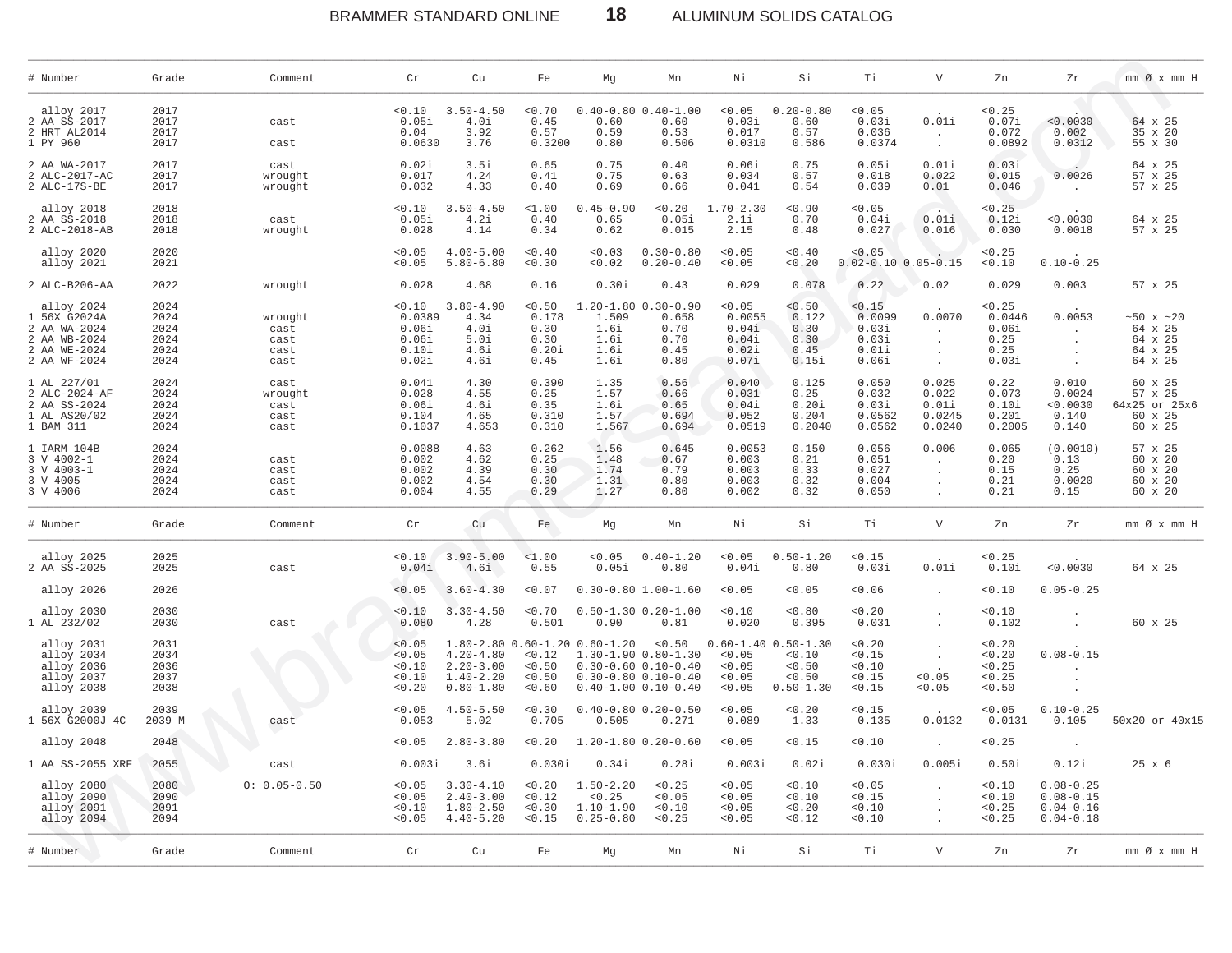#### BRAMMER STANDARD ONLINE 19 ALUMINUM SOLIDS CATALOG

| Number                                                                           | Αg                             | Αs       | В                                                    | Be                                       | Bi                                   | Ca                                    | Cd                             | Co                                                                   | Ga                                | Ηg       | Li                                              | Na                                                      | $\mathbb P$        | Pb                                            | Sb                 | Sc       | Sn                                    | Sr                 |
|----------------------------------------------------------------------------------|--------------------------------|----------|------------------------------------------------------|------------------------------------------|--------------------------------------|---------------------------------------|--------------------------------|----------------------------------------------------------------------|-----------------------------------|----------|-------------------------------------------------|---------------------------------------------------------|--------------------|-----------------------------------------------|--------------------|----------|---------------------------------------|--------------------|
| alloy 2017<br>AA SS-2017<br>HRT AL2014<br>PY 960                                 | < 0.0010                       | < 0.0010 | < 0.0010                                             | < 0.0005<br>0.0022                       | < 0.0010                             | < 0.0005                              |                                | < 0.0010 < 0.0010                                                    | 0.02i                             | < 0.0005 | < 0.0005                                        | < 0.0005                                                | < 0.0010           | < 0.0030<br>0.017<br>0.0286                   | < 0.0010           | < 0.0010 | < 0.0010<br>0.0248                    | < 0.0010           |
| AA WA-2017<br>$ALC-2017-AC$<br>ALC-17S-BE                                        |                                |          |                                                      | 0.0012                                   | 0.019<br>0.021                       | 0.0025i                               | 0.0013                         |                                                                      | 0.02i<br>0.020<br>0.02            |          | 0.0025i                                         | 0.0019i                                                 | 0.0031i            | 0.015<br>0.03                                 | 0.0031             |          | 0.015<br>0.032                        | 0.0028i            |
| alloy 2018<br>AA SS-2018<br>ALC-2018-AB                                          | < 0.0010                       | < 0.0010 | < 0.0010                                             | < 0.0005<br>0.0011                       | 0.05i<br>0.021                       | < 0.0005<br>0.0025                    | 0.0012                         | < 0.0010 < 0.0010<br>0.0017                                          | 0.02i<br>0.020                    | < 0.0005 | < 0.0005<br>0.0017i                             | < 0.0005<br>0.0009i                                     | < 0.0010<br>0.0030 | 0.05i<br>0.017                                | < 0.0010<br>0.0025 | < 0.0010 | < 0.0010<br>0.015                     | < 0.0010<br>0.0026 |
| alloy 2020<br>alloy 2021                                                         |                                |          |                                                      |                                          |                                      | ÷.                                    | $0.10 - 0.35$<br>$0.05 - 0.20$ | $\ddot{\phantom{a}}$                                                 |                                   |          | $0.90 - 1.70$                                   |                                                         |                    |                                               |                    |          | $0.03 - 0.08$                         |                    |
| ALC-B206-AA                                                                      |                                |          |                                                      | 0.0008                                   | 0.009                                | 0.0037i                               | 0.0011                         |                                                                      | 0.017                             |          | 0.0030i                                         | 0.0033i                                                 | 0.003              | 0.011                                         | 0.0038             |          | 0.02                                  | 0.0037i            |
| alloy 2024<br>56X G2024A<br>AA WA-2024<br>AA WB-2024<br>AA WE-2024<br>AA WF-2024 |                                |          |                                                      | 0.001i<br>0.000i<br>0.007i<br>0.002i     |                                      |                                       |                                |                                                                      |                                   |          |                                                 |                                                         |                    | 0.0010                                        |                    |          | 0.0010                                |                    |
| AL 227/01<br>ALC-2024-AF<br>AA SS-2024<br>AL AS20/02<br><b>BAM 311</b>           | < 0.0010                       | < 0.0010 | < 0.0010                                             | 0.0010<br>< 0.0005<br>0.00052<br>0.00052 | 0.008<br>< 0.0010<br>0.050<br>0.0500 | 0.0031i<br>< 0.0005<br>0.0006         | 0.0011i                        | < 0.0010 < 0.0010<br>$0.0013$ $0.0012$<br>(0.000559) 0.00127 0.00115 | 0.022<br>0.02i<br>0.016<br>0.0159 | < 0.0005 | 0.0030i<br>< 0.0005<br>$0.00055$ (0.002)        | $0.0026i$ $0.0023$<br>< 0.0005<br>$0.00053$ $(0.00184)$ | < 0.0010           | 0.0077<br>< 0.0030<br>0.051<br>0.0504         | 0.0030<br>< 0.0010 | < 0.0010 | 0.015<br>< 0.0010<br>0.0125<br>0.0127 | 0.0029<br>0.0010   |
| IARM 104B<br>$V 4002 - 1$<br>$V 4003 - 1$<br>V 4005<br>V 4006                    | (0.0005)                       |          | (0.0016)<br>0.0004<br>< 0.0007<br>< 0.0007<br>0.0001 | 0.00021                                  |                                      | 0.0002<br>0.0002<br>0.0002<br>$\cdot$ |                                | (0.0005)<br>$\cdot$<br>$\cdot$                                       | 0.011                             |          |                                                 | (0.0005)                                                |                    | 0.014<br>0.0045<br>0.0040<br>0.0030<br>0.0020 |                    |          | (0.003)                               | (0.0003)           |
| Number                                                                           | Αg                             | Αs       | В                                                    | Be                                       | Bi                                   | Ca                                    | Cd                             | Co                                                                   | Ga                                | Hg       | Li                                              | Na                                                      | $\mathbf{P}$       | Pb                                            | Sb                 | Sc       | Sn                                    | Sr                 |
| alloy 2025<br>AA SS-2025                                                         | < 0.0010                       | < 0.0010 | .0010<br>< 0                                         | < 0.0005                                 | < 0.0010                             | < 0.0005                              |                                | < 0.0010 < 0.0010                                                    | 0.015                             | < 0.0005 | < 0.0005                                        | < 0.0005                                                | < 0.0010           | < 0.0030                                      | < 0.0010           | < 0.0010 | < 0.0010                              | < 0.0010           |
| alloy 2026                                                                       |                                |          |                                                      |                                          |                                      |                                       |                                |                                                                      |                                   |          |                                                 |                                                         |                    |                                               |                    |          |                                       |                    |
| alloy 2030<br>AL 232/02                                                          |                                |          |                                                      |                                          | < 0.20                               |                                       |                                |                                                                      |                                   |          |                                                 |                                                         |                    | $0.80 - 1.50$<br>0.90                         |                    |          |                                       |                    |
| alloy 2031<br>alloy 2034<br>alloy 2036<br>alloy 2037<br>alloy 2038               |                                |          |                                                      |                                          |                                      |                                       |                                |                                                                      | < 0.05                            |          |                                                 |                                                         |                    |                                               |                    |          |                                       |                    |
| alloy 2039<br>56X G2000J 4C                                                      | $0.05 - 0.50$<br>0.0122        |          |                                                      |                                          | 0.0049                               |                                       |                                | 0.0247                                                               |                                   |          | 0.0025                                          |                                                         |                    | 0.879                                         |                    |          | 0.0092                                |                    |
| alloy 2048                                                                       |                                |          |                                                      |                                          |                                      |                                       |                                |                                                                      |                                   |          |                                                 |                                                         |                    |                                               |                    |          |                                       |                    |
| AA SS-2055                                                                       | 0.47i                          | < 0.0005 | <0.0005                                              | < 0.0001i                                | < 0.0005                             | .0010                                 | < 0.0005                       | < 0.0005                                                             | 0.006i                            | < 0.0005 | 1.1i                                            | <0.0001i <0.0005                                        |                    | < 0.0005                                      | < 0.0005           | < 0.0005 | < 0.0005                              | < 0.0005           |
| alloy 2080<br>alloy 2090<br>alloy 2091<br>alloy 2094                             | $\cdot$<br>v.<br>$0.25 - 0.60$ |          |                                                      | < 0.005                                  |                                      |                                       |                                |                                                                      |                                   |          | $1.90 - 2.60$<br>$1.70 - 2.30$<br>$0.70 - 1.40$ |                                                         |                    |                                               |                    |          |                                       |                    |
| Number                                                                           | Αg                             | Αs       | $\, {\bf B}$                                         | Be                                       | Bi                                   | Ca                                    | Cd                             | Co                                                                   | Ga                                | Hg       | Li                                              | Na                                                      | $\, {\bf p}$       | Pb                                            | Sb                 | Sc       | Sn                                    | Sr                 |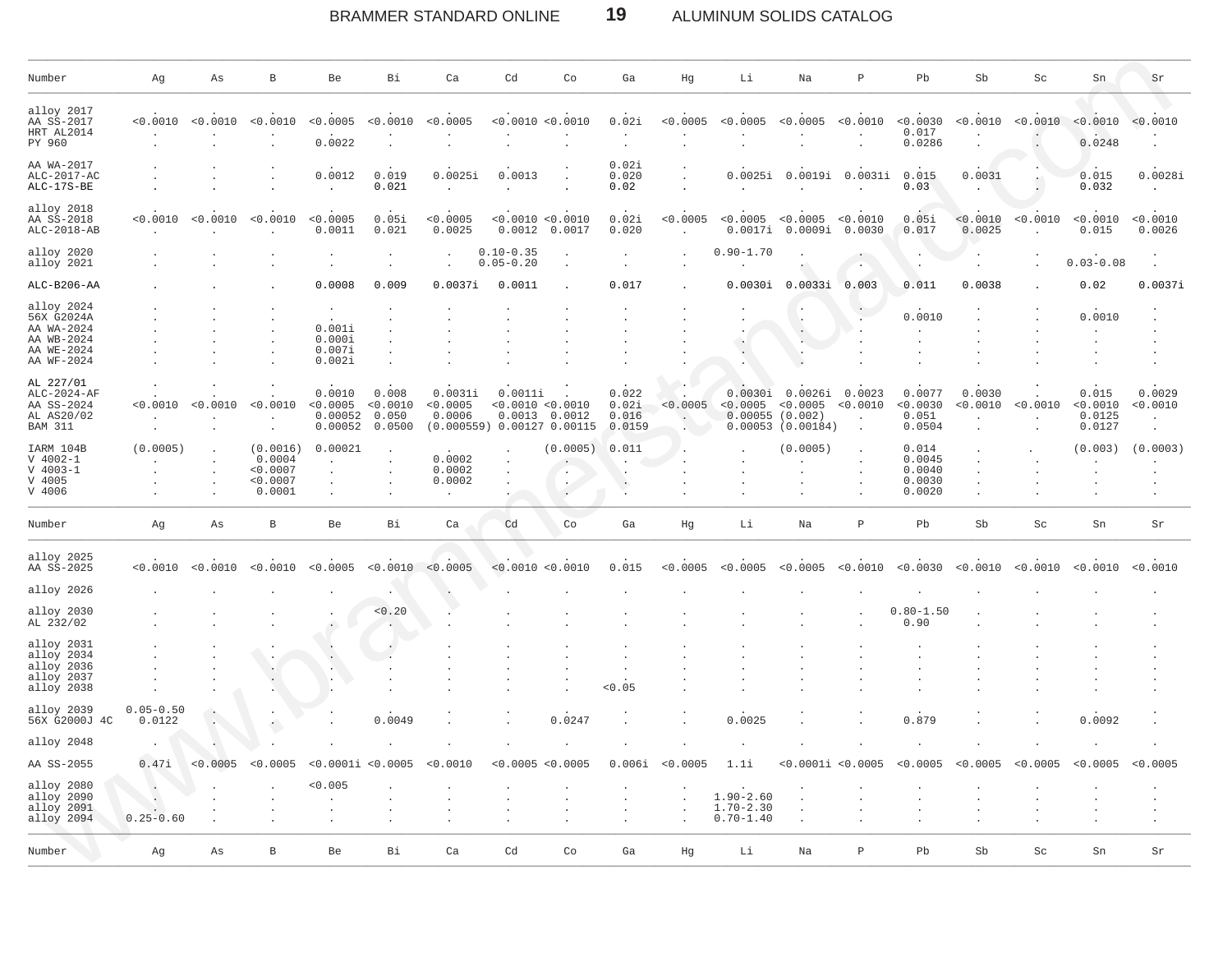BRAMMER STANDARD ONLINE **20** ALUMINUM SOLIDS CATALOG

\_\_\_\_\_\_\_\_\_\_\_\_\_\_\_\_\_\_\_\_\_\_\_\_\_\_\_\_\_\_\_\_\_\_\_\_\_\_\_\_\_\_\_\_\_\_\_\_\_\_\_\_\_\_\_\_\_\_\_\_\_\_\_\_\_\_\_\_\_\_\_\_\_\_\_\_\_\_\_\_\_\_\_\_\_\_\_\_\_\_\_\_\_\_\_\_\_\_\_\_\_\_\_\_\_\_\_\_\_\_\_\_\_\_\_\_\_\_\_\_\_\_\_\_\_\_\_\_\_\_\_\_\_\_\_\_\_\_\_\_\_\_\_\_\_\_\_\_\_\_\_\_\_\_\_\_\_\_\_\_\_\_\_\_\_\_\_\_\_\_\_\_\_\_\_\_\_\_\_\_\_\_

| # Number                                                                    | Grade                                | Comment                                 | $\operatorname{Cr}$                              | Cu                                                                                | Fe                                             | Mg                                                                                    | Mn                                                             | Ni                                               | Si                                             | Ti                                             | $\mathbf{V}$                                                                                                       | Zn                                             | Zr                                                               | mm Ø x mm H                              |
|-----------------------------------------------------------------------------|--------------------------------------|-----------------------------------------|--------------------------------------------------|-----------------------------------------------------------------------------------|------------------------------------------------|---------------------------------------------------------------------------------------|----------------------------------------------------------------|--------------------------------------------------|------------------------------------------------|------------------------------------------------|--------------------------------------------------------------------------------------------------------------------|------------------------------------------------|------------------------------------------------------------------|------------------------------------------|
| alloy 2095<br>alloy 2096<br>alloy 2097<br>alloy 2098<br>alloy 2111          | 2095<br>2096<br>2097<br>2098<br>2111 |                                         | < 0.05<br>< 0.05<br>< 0.05<br>< 0.05<br>< 0.05   | $3.90 - 4.60$<br>$2.30 - 3.00$<br>$2.50 - 3.10$<br>$3.20 - 3.80$<br>$5.00 - 6.00$ | < 0.15<br>< 0.15<br>< 0.15<br>< 0.15<br>< 0.70 | $0.25 - 0.80$<br>$0.25 - 0.80$<br>$0.25 - 0.80$<br>< 0.05                             | < 0.25<br>< 0.25<br>$< 0.35$ $0.10 - 0.60$<br>< 0.35<br>< 0.05 | < 0.05<br>< 0.05<br>< 0.05<br>< 0.05<br>< 0.05   | < 0.12<br>< 0.12<br>< 0.12<br>< 0.12<br>< 0.40 | < 0.10<br>< 0.10<br>< 0.15<br>< 0.10<br>< 0.05 | $\ddot{\phantom{0}}$<br>$\ddot{\phantom{0}}$<br>$\sim$                                                             | < 0.25<br>< 0.25<br>< 0.35<br>< 0.35<br>< 0.30 | $0.04 - 0.18$<br>$0.04 - 0.18$<br>$0.08 - 0.16$<br>$0.04 - 0.18$ | $\rightarrow$                            |
| alloy 2117<br>2 AA SS-2117<br>2 ALC-16S-AR                                  | 2117<br>2117<br>2117                 | cast<br>wrought                         | < 0.10<br>0.03i<br>0.038                         | $2.20 - 3.00$<br>2.6i<br>2.50                                                     | < 0.70<br>0.40<br>0.38                         | $0.20 - 0.50$<br>0.30<br>0.30                                                         | < 0.20<br>0.05i<br>0.032                                       | < 0.05<br>0.03i<br>0.011                         | < 0.80<br>0.50<br>0.35                         | < 0.05<br>0.02i<br>0.003                       | 0.01i<br>0.005                                                                                                     | < 0.25<br>0.05i<br>0.043                       | < 0.0030<br><b>Contract Contract</b>                             | 64 x 25<br>57 x 25                       |
| alloy 2124<br>3 V 4001-1                                                    | 2124<br>2124                         | cast                                    | < 0.10<br>0.002                                  | $3.80 - 4.90$<br>4.15                                                             | < 0.30<br>0.25                                 | 1.39                                                                                  | $1.20 - 1.80 0.30 - 0.90$<br>0.69                              | < 0.05<br>0.002                                  | < 0.20<br>0.14                                 | < 0.15<br>0.030                                | $\cdot$<br>$\mathcal{L}_{\mathcal{A}}$                                                                             | < 0.25<br>0.10                                 | 0.080                                                            | $60 \times 20$                           |
| alloy 2195<br>alloy 2196<br>alloy 2197                                      | 2195<br>2196<br>2197                 |                                         | < 0.05<br>< 0.05<br>< 0.05                       | $3.70 - 4.30$<br>$2.50 - 3.30$<br>$2.50 - 3.10$                                   | < 0.15<br>< 0.15<br>< 0.10                     | $0.25 - 0.80$<br>$0.25 - 0.80$<br>< 0.25                                              | < 0.25<br>< 0.35<br>$0.10 - 0.50$                              | < 0.05<br>< 0.05<br>< 0.10                       | < 0.12<br>< 0.12<br>< 0.10                     | < 0.10<br>< 0.10<br>< 0.12                     | $\mathcal{L}^{\mathcal{L}}$                                                                                        | < 0.25<br>< 0.35<br>< 0.05                     | $0.08 - 0.16$<br>$0.04 - 0.18$<br>$0.08 - 0.15$                  |                                          |
| alloy 2214<br>1 AL 224/01                                                   | 2214<br>2214                         | cast                                    | < 0.10<br>0.080                                  | $3.90 - 5.00$<br>4.60                                                             | < 0.30<br>0.25                                 | 0.57                                                                                  | $0.20 - 0.80$ $0.40 - 1.20$<br>0.90                            | < 0.05<br>0.011                                  | $0.50 - 1.20$<br>0.76                          | < 0.15<br>0.052                                |                                                                                                                    | < 0.25<br>0.055                                | 0.150                                                            | $60 \times 25$                           |
| alloy 2218                                                                  | 2218                                 |                                         | < 0.10                                           | $3.50 - 4.50$                                                                     | $1.00$                                         | $1.20 - 1.80$                                                                         | < 0.20                                                         | $1.70 - 2.30$                                    | < 0.90                                         | < 0.05                                         | $\ddot{\phantom{a}}$                                                                                               | < 0.25                                         | $\sim 10^{-11}$                                                  |                                          |
| alloy 2219<br>2 AA SS-2219<br>2 ALC-2219-AC                                 | 2219<br>2219<br>2219                 | cast<br>wrought                         | < 0.05<br>0.01i<br>0.013                         | $5.80 - 6.80$<br>6.3i<br>6.70                                                     | < 0.30<br>0.20i<br>0.21                        | < 0.02<br>0.02i<br>0.013                                                              | $0.20 - 0.40$<br>0.28<br>0.24                                  | < 0.05<br>0.01i<br>0.016                         | < 0.20<br>0.15i<br>0.15                        | 0.06i<br>0.050                                 | $0.02 - 0.10$ $0.05 - 0.15$<br>0.12i<br>0.092                                                                      | < 0.10<br>0.03i<br>0.088                       | $0.10 - 0.25$<br>0.16i<br>0.13                                   | 64 x 25<br>57 x 25                       |
| alloy 2224<br>alloy 2297<br>alloy 2319                                      | 2224<br>2297<br>2319                 |                                         | < 0.10<br>< 0.05<br>< 0.05                       | $3.80 - 4.40$<br>$2.50 - 3.10$<br>$5.80 - 6.80$                                   | < 0.15<br>< 0.10<br>< 0.30                     | < 0.25                                                                                | $1.20 - 1.80$ 0.30-0.90<br>$0.10 - 0.50$<br>$0.02$ $0.20-0.40$ | < 0.05<br>< 0.05<br>< 0.05                       | < 0.12<br>< 0.10<br>< 0.20                     | < 0.15<br>< 0.12                               | $0.10-0.20$ $0.05-0.15$ <0.10                                                                                      | < 0.25<br>< 0.05                               | $0.08 - 0.15$<br>$0.10 - 0.25$                                   |                                          |
| # Number                                                                    | Grade                                | Comment                                 | $\operatorname{Cr}$                              | Cu                                                                                | Fe                                             | Mg                                                                                    | Mn                                                             | Ni                                               | Si                                             | Ti                                             | V                                                                                                                  | Zn                                             | Zr                                                               | $mm \oslash x$ $mm$ H                    |
| alloy 2324<br>2 AA SS-2324                                                  | 2324<br>2324                         | cast                                    | < 0.10<br>0.01i                                  | $3.80 - 4.40$<br>4.2i                                                             | < 0.12<br>0.05i                                | 1.5i                                                                                  | $1.20 - 1.80$ $0.30 - 0.90$<br>0.50                            | < 0.05<br>0.01i                                  | < 0.10<br>0.05i                                | < 0.15<br>0.01i                                | 0.01i                                                                                                              | < 0.25<br>0.01i                                | < 0.0030                                                         | 64 x 25                                  |
| alloy 2419<br>alloy 2424<br>alloy 2519<br>alloy 2524                        | 2419<br>2424<br>2519<br>2524         |                                         | < 0.05<br>< 0.05<br>< 0.05<br>< 0.05             | $5.80 - 6.80$<br>$3.80 - 4.40$<br>$5.30 - 6.40$<br>$4.00 - 4.50$                  | < 0.18<br>< 0.12<br>< 0.30<br>< 0.12           | $0.05 - 0.40 0.10 - 0.50$<br>1.20-1.60 0.45-0.70                                      | $< 0.02$ $0.20 - 0.40$<br>$1.20 - 1.60$ 0.30-0.60              | < 0.05<br>< 0.05<br>< 0.05<br>< 0.05             | < 0.15<br>< 0.10<br>< 0.25<br>< 0.06           | < 0.10<br>< 0.10                               | $0.02 - 0.10$ $0.05 - 0.15$<br><b>Contract Contract Contract</b><br>$0.02 - 0.10$ $0.05 - 0.15$<br><b>Contract</b> | < 0.10<br>< 0.20<br>< 0.10<br>< 0.15           | $0.10 - 0.25$<br>$0.10 - 0.25$<br><b>Contractor</b>              |                                          |
| alloy 2618<br>1 56X G2618A<br>2 AA SS-2618                                  | 2618<br>2618<br>2618                 | wrought<br>cast                         | < 0.05<br>0.0165<br>< 0.0050                     | 2.45<br>2.2i                                                                      | 1.057<br>1.2i                                  | $1.90-2.70$ 0.90-1.30 1.30-1.80 < 0.05 0.90-1.20 0.10-0.25 0.04-0.10<br>1.625<br>1.6i | 0.0394<br>0.05i                                                | 0.953<br>1.1i                                    | 0.175<br>0.20i                                 | 0.069<br>0.07i                                 | 0.0162<br>0.01i                                                                                                    | < 0.05<br>0.0139<br>0.05i                      | 0.0011<br>< 0.0030                                               | ~10x~120<br>64 x 25                      |
| alloy 3002<br>2 ALC-3002-AB                                                 | 3002<br>3002                         | wrought                                 | < 0.03<br>0.021                                  | < 0.15<br>0.12                                                                    | < 0.10<br>0.086                                | 0.15                                                                                  | $0.05 - 0.20$ $0.05 - 0.25$<br>0.24                            | < 0.03<br>0.021                                  | < 0.08<br>0.075                                | < 0.03<br>0.020                                | 0.019                                                                                                              | < 0.03<br>0.048                                | 0.0020                                                           | 57 x 25                                  |
| alloy 3003<br>2 AA SS-3003<br>2 AA ST2-3003<br>2 AA WA-3003<br>2 AA WB-3003 | 3003<br>3003<br>3003<br>3003<br>3003 | cast<br>cast<br>cast<br>cast            | < 0.05<br>< 0.0050<br>0.015<br>0.03i<br>< 0.0050 | $0.05 - 0.20$<br>0.15i<br>0.15i<br>0.09i<br>0.20i                                 | < 0.70<br>0.50<br>0.65<br>0.65<br>0.30         | < 0.05<br>0.03i<br>0.01i<br>0.01i<br>0.05i                                            | $1.00 - 1.50$<br>1.2i<br>1.2i<br>0.95<br>1.5i                  | < 0.05<br>< 0.0050<br>0.02i<br>0.03i<br>< 0.0050 | < 0.60<br>0.20i<br>0.30<br>0.40<br>0.15i       | < 0.05<br>0.02i<br>0.02i<br>0.03i<br>0.01i     | 0.01i<br>0.015<br>0.01i<br>0.01i                                                                                   | < 0.10<br>0.08i<br>0.02i<br>0.05i<br>0.02i     | < 0.0030<br>0.004i<br><b>Contractor</b><br>$\sim 10^{-11}$       | 64 x 25<br>64 x 25<br>64 x 25<br>64 x 25 |
| 2 ALC-3003-AK<br>2 ALC-X3003-AD<br>$1 \, V \, 2416 - 3$                     | 3003<br>3003 M<br>3003               | wrought<br>wrought<br>cast, Tl: .00194% | 0.0142<br>0.015<br>0.0604                        | 0.090<br>0.16<br>0.544                                                            | 0.63<br>0.53<br>0.697                          | 0.011i<br>0.014<br>0.1055                                                             | 1.14<br>1.17<br>1.51                                           | 0.023<br>0.018<br>0.0543                         | 0.24<br>0.37<br>0.669                          | 0.025<br>0.021<br>0.148                        | 0.020<br>0.019<br>0.0278                                                                                           | 0.0253<br>1.39<br>0.1281                       | 0.0020<br>0.0024<br>0.00646                                      | 57 x 25<br>57 x 25<br>60 x 20            |
| # Number                                                                    | Grade                                | Comment                                 | Cr                                               | Cu                                                                                | Fe                                             | Mg                                                                                    | Mn                                                             | Νi                                               | Si                                             | Тi                                             | $\mathbf{V}$                                                                                                       | Zn                                             | Zr                                                               | $mm \oslash x$ $mm$ H                    |
|                                                                             | $\mathcal{A}$                        |                                         |                                                  |                                                                                   |                                                |                                                                                       |                                                                |                                                  |                                                |                                                |                                                                                                                    |                                                |                                                                  |                                          |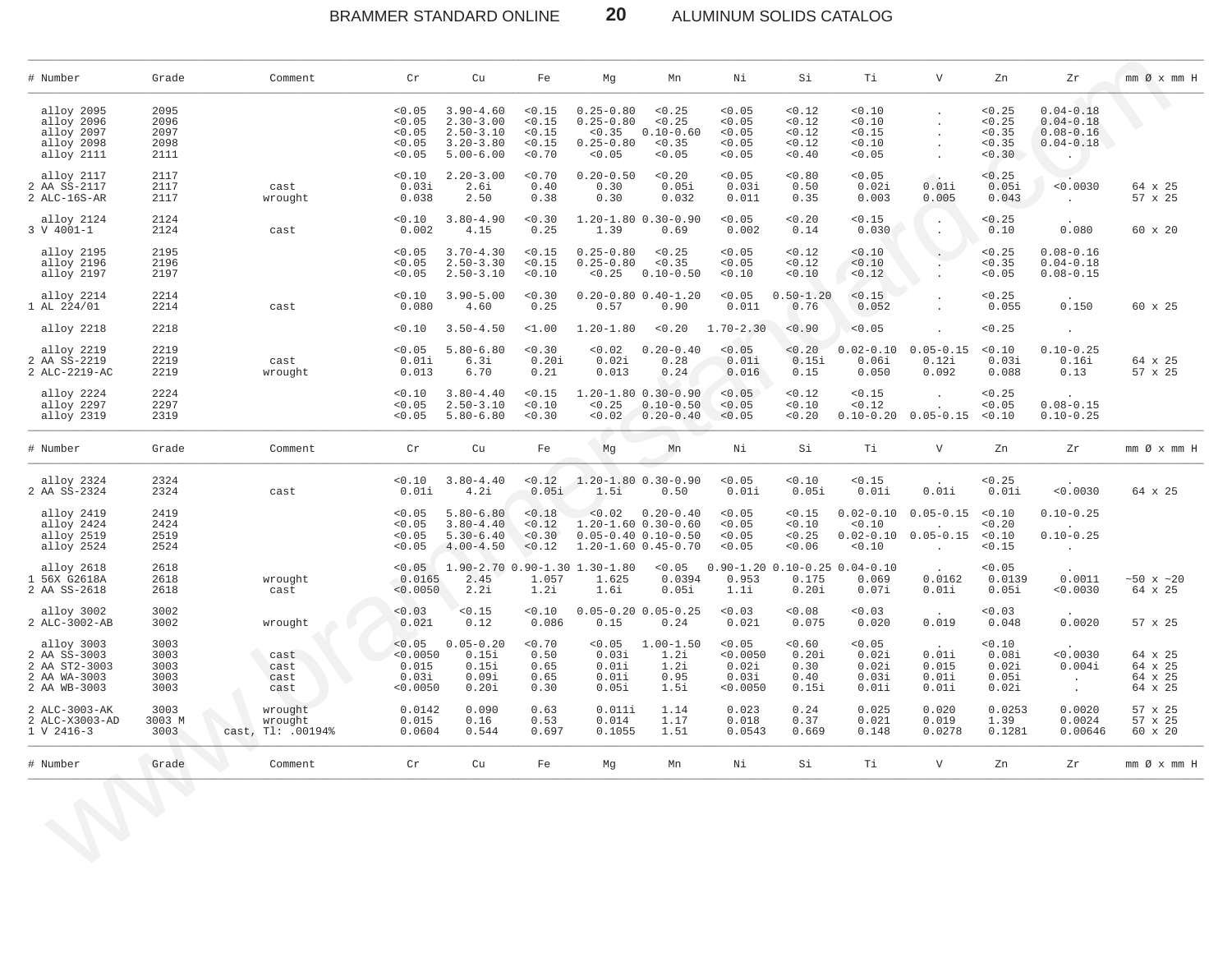# BRAMMER STANDARD ONLINE **21** ALUMINUM SOLIDS CATALOG

| Number                                                              | Αg                             | Αs                        | $\, {\bf B}$         | Be                           | Bi                             | Ca                                                | Cd                                     | Co                                         | Ga                                | Hg                                | Li                                              | Na                            | $\, {\bf P}$                  | Pb                                 | Sb                                       | Sc                | Sn                 | Sr                                       |
|---------------------------------------------------------------------|--------------------------------|---------------------------|----------------------|------------------------------|--------------------------------|---------------------------------------------------|----------------------------------------|--------------------------------------------|-----------------------------------|-----------------------------------|-------------------------------------------------|-------------------------------|-------------------------------|------------------------------------|------------------------------------------|-------------------|--------------------|------------------------------------------|
| alloy 2095<br>alloy 2096<br>alloy 2097<br>alloy 2098<br>alloy 2111  | $0.25 - 0.60$<br>$0.25 - 0.60$ |                           |                      |                              | $0.20 - 0.80$                  |                                                   |                                        |                                            |                                   |                                   | $0.70 - 1.50$<br>$1.30 - 1.90$<br>$1.20 - 1.80$ |                               |                               |                                    |                                          |                   | $0.10 - 0.50$      |                                          |
| alloy 2117<br>AA SS-2117<br>$ALC-16S-AR$                            | < 0.0010                       | < 0.0010                  | < 0.0010             | < 0.0005                     | < 0.0010<br>0.03               | < 0.0005<br>0.0087i                               | < 0.0010                               | < 0.0010                                   | 0.020<br>0.017                    | < 0.0005                          | < 0.0005                                        | < 0.0005<br>0.0034i           | < 0.0010                      | < 0.0030<br>(0.037)                |                                          | < 0.0010 < 0.0010 | < 0.0010<br>0.041  | < 0.0010                                 |
| alloy 2124<br>$V 4001 - 1$                                          |                                |                           | < 0.0005             |                              |                                |                                                   |                                        |                                            |                                   |                                   |                                                 |                               |                               | 0.0040                             |                                          |                   |                    |                                          |
| alloy 2195<br>alloy 2196<br>alloy 2197                              | $0.25 - 0.60$<br>$0.25 - 0.60$ |                           |                      |                              |                                |                                                   |                                        |                                            |                                   |                                   | $0.80 - 1.20$<br>$1.40 - 2.10$<br>$1.30 - 1.70$ |                               |                               |                                    |                                          |                   |                    |                                          |
| alloy 2214<br>AL 224/01                                             |                                |                           |                      | 0.0050                       | 0.0160                         |                                                   | 0.018                                  |                                            |                                   |                                   |                                                 |                               |                               | 0.020                              |                                          |                   |                    |                                          |
| alloy 2218                                                          |                                |                           |                      |                              |                                |                                                   |                                        |                                            |                                   |                                   |                                                 |                               |                               |                                    |                                          |                   |                    |                                          |
| alloy 2219<br>AA SS-2219<br>$ALC-2219-AC$                           | <0.0010                        | < 0.0010                  | < 0.0010             | < 0.0005<br>0.0011           | < 0.0010<br>0.0067             | < 0.0005<br>0.0013                                | < 0.0010<br>0.0020                     | < 0.0010                                   | 0.015<br>0.015                    | < 0.0005                          | < 0.0005<br>0.0014                              | < 0.0005<br>0.0015            | < 0.0010<br>0.0021            | < 0.0030<br>0.0087                 | < 0.0010<br>0.0029                       | < 0.0010          | < 0.0010<br>0.017  | 0.0010<br>0.0021                         |
| alloy 2224<br>alloy 2297<br>alloy 2319                              |                                |                           |                      |                              |                                |                                                   |                                        |                                            |                                   | $\bullet$<br>$\ddot{\phantom{a}}$ | $\ddot{\phantom{a}}$<br>$1.10 - 1.70$           |                               |                               |                                    |                                          |                   |                    |                                          |
| Number                                                              | Αg                             | Αs                        | В                    | Be                           | Bi                             | Ca                                                | Cd                                     | Co                                         | Ga                                | Hg                                | Li                                              | Na                            | Ρ                             | Pb                                 | Sb                                       | Sc                | Sn                 | Sr                                       |
| alloy 2324<br>AA SS-2324                                            | < 0.0010                       | < 0.0010                  | < 0.0010             | < 0.0005                     | < 0.0010                       | < 0.0005                                          | < 0.0010                               | < 0.0010                                   | 0.02i                             | < 0.0005                          | < 0.0005                                        | < 0.0005                      | < 0.0010                      | 0.0030                             | < 0.0010                                 | < 0.0010          | < 0.0010           | < 0.0010                                 |
| alloy 2419<br>alloy 2424<br>alloy 2519<br>alloy 2524                |                                |                           |                      |                              |                                |                                                   |                                        |                                            |                                   |                                   |                                                 |                               |                               |                                    |                                          |                   |                    |                                          |
| alloy 2618<br>56X G2618A<br>AA SS-2618                              | <0.0010                        | 0.0010                    | 0.0010               | 0.0005                       | < 0.0010                       | 0.0020<br>< 0.0005                                | < 0.0010                               | < 0.0010                                   | 0.02i                             | 0.0005                            | < 0.0005                                        | < 0.0005                      | < 0.0010                      | 0.0020<br>< 0.0030                 | < 0.0010                                 | < 0.0010          | 0.0007<br>< 0.0010 | < 0.0010                                 |
| alloy 3002<br>ALC-3002-AB                                           |                                |                           |                      | 0.0011                       | 0.009                          |                                                   | 0.0027i 0.0013                         |                                            | 0.021                             |                                   | 0.0018i                                         | 0.0017i 0.0041                |                               | 0.008                              | 0.0038                                   |                   | 0.021              | 0.0030i                                  |
| alloy 3003<br>AA SS-3003<br>AA ST2-3003<br>AA WA-3003<br>AA WB-3003 | < 0.0010                       | < 0.0010<br>0.0005        | < 0.0010<br>< 0.0010 | < 0.0005<br>0.0002<br>0.001i | < 0.0010<br>0.02i<br>$\bullet$ | < 0.0005<br>0.002i<br>$\bullet$<br>$\blacksquare$ | < 0.0005<br>0.0005<br>0.001i<br>0.003i | < 0.0010<br>0.0005<br>$\cdot$<br>$\bullet$ | 0.02i<br>0.002i<br>0.02i<br>0.02i | 0.0002                            | < 0.0005 < 0.0005<br>0.001i<br>$\bullet$        | < 0.0005<br>0.0015            | < 0.0010<br>0.0005<br>$\cdot$ | 0.001i<br>0.02i<br>0.006i<br>0.02i | < 0.0010<br>0.003i<br>$\cdot$<br>$\cdot$ | < 0.0010          | < 0.0010<br>0.02i  | < 0.0010<br>0.0012<br>$\cdot$<br>$\cdot$ |
| ALC-3003-AK<br>ALC-X3003-AD<br>$V$ 2416-3                           |                                | $\blacksquare$<br>0.00188 | 0.00013              | 0.0010i<br>0.0011<br>0.00099 | 0.0078<br>0.0064<br>0.0098     | 0.0017i<br>0.0019i<br>0.00071                     | 0.0013<br>0.0011<br>0.00447            | 0.021<br>0.00244                           | 0.014<br>0.0113                   | $\mathbf{r}$                      | 0.0023i<br>0.0021i<br>0.00229 0.00090           | 0.0014i<br>0.0025i<br>0.00016 | 0.0016<br>0.0030<br>0.00220   | 0.0081<br>0.0077<br>0.0085         | 0.0020<br>0.0025<br>0.0089               |                   | 0.0148<br>0.018    | 0.0019i<br>0.0019i<br>0.00643 < 0.0002   |
|                                                                     | Αg                             | As                        | $\, {\bf B}$         | Be                           | Вi                             | Ca                                                | Cd                                     | Co                                         | Ga                                | Hg                                | Li                                              | Na                            | Ρ                             | Pb                                 | Sb                                       | Sc                | Sn                 | Sr                                       |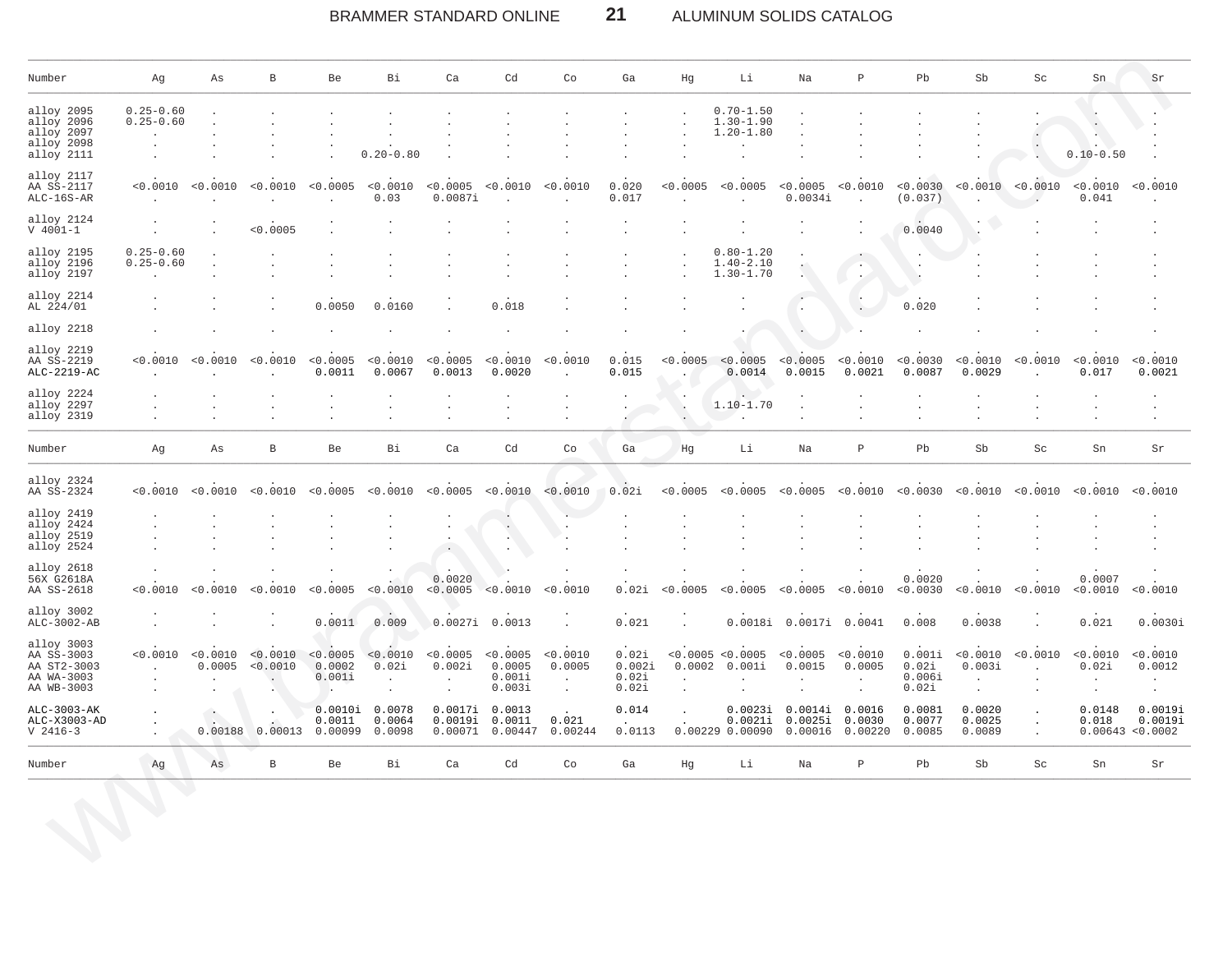### $22$ BRAMMER STANDARD ONLINE ALUMINUM SOLIDS CATALOG

| # Number                                                                         | Grade                                        | Comment                            | $\operatorname{\sf Cr}$                                  | Cu                                                                                                                     | Fe                                       | Mg                                         | Mn                                                                                                                  | Νi                                                   | Si                                                       | Тi                                                                     | $\mathbf{V}$                                 | Zn                                                                            | Zr                                    | mm Ø x mm H                              |
|----------------------------------------------------------------------------------|----------------------------------------------|------------------------------------|----------------------------------------------------------|------------------------------------------------------------------------------------------------------------------------|------------------------------------------|--------------------------------------------|---------------------------------------------------------------------------------------------------------------------|------------------------------------------------------|----------------------------------------------------------|------------------------------------------------------------------------|----------------------------------------------|-------------------------------------------------------------------------------|---------------------------------------|------------------------------------------|
| alloy 3004<br>2 AA SS-3004<br>2 AA WA-3004<br>2 AA WB-3004                       | 3004<br>3004<br>3004<br>3004                 | cast<br>cast<br>cast               | < 0.05<br>< 0.0050<br>0.01i<br>0.02i                     | < 0.25<br>0.15i<br>0.10i<br>0.20i                                                                                      | 0.70<br>0.50<br>0.60<br>0.40             | 1.1i<br>1.3i<br>0.90                       | $0.80 - 1.30$ 1.00-1.50<br>1.2i<br>1.0i<br>1.4i                                                                     | < 0.05<br>< 0.0050<br>0.01i<br>0.02i                 | < 0.30<br>0.18i<br>0.22i<br>0.10i                        | < 0.05<br>0.02i<br>< 0.0050<br>0.05i                                   | 0.01i<br>0.01i<br>0.01i                      | < 0.25<br>0.05i<br>0.15i<br>0.10i                                             | < 0.0030                              | 64x25 or 25x6<br>64 x 25<br>64 x 25      |
| 2 ALC-3004-AO<br>1 SRM 1240c                                                     | 3004<br>3004                                 | wrought                            | 0.029<br>(0.00054)                                       | 0.21<br>0.1484                                                                                                         | 0.48<br>0.501                            | 1.24<br>1.110                              | 1.20<br>1.268                                                                                                       | 0.027<br>0.00434                                     | 0.23<br>0.1804                                           | 0.029<br>0.0204                                                        | 0.019<br>0.01850                             | 0.13<br>0.0514                                                                | 0.0033<br>(0.0023)                    | 57 x 25<br>63 x 19                       |
| alloy 3005<br>2 AA SS-3005<br>1 AL 325/03<br>2 ALC-X3005-AB<br>2 ALC-3005-AD     | 3005<br>3005<br>3005<br>3005 M<br>3005       | cast<br>cast<br>wrought<br>wrought | < 0.10<br>0.02i<br>0.050<br>0.016<br>0.015               | < 0.30<br>0.15i<br>0.206<br>0.53<br>0.2                                                                                | < 0.70<br>0.60<br>0.76<br>0.21<br>0.55   | 0.40<br>0.44<br>0.12<br>0.52               | $0.20 - 0.60$ 1.00-1.50<br>1.2i<br>1.18<br>1.51<br>1.15                                                             | < 0.05<br>0.01i<br>0.021<br>0.020                    | < 0.60<br>0.22i<br>0.51<br>0.081<br>0.46                 | < 0.10<br>0.02i<br>0.099<br>0.020<br>0.041                             | 0.01i<br>0.0021<br>0.020<br>0.022            | < 0.25<br>0.03i<br>0.165<br>0.025<br>0.13                                     | < 0.0030<br>0.0018<br>0.0031          | 64 x 25<br>60 x 25<br>57 x 25<br>57 x 25 |
| alloy 3006                                                                       | 3006                                         |                                    | 0.20                                                     | $0.10 - 0.30$                                                                                                          | < 0.70                                   |                                            | $0.30 - 0.60$ $0.50 - 0.80$                                                                                         | < 0.05                                               | < 0.50                                                   | < 0.10                                                                 |                                              | $0.15 - 0.40$                                                                 |                                       |                                          |
| alloy 3007<br>1 PY 905                                                           | 3007<br>3007                                 | cast                               | < 0.20<br>0.0416                                         | $0.05 - 0.30$<br>0.2962                                                                                                | < 0.70<br>0.6785                         | < 0.60<br>0.1949                           | $0.30 - 0.80$<br>0.412                                                                                              | < 0.05<br>0.0103                                     | < 0.50<br>0.2041                                         | < 0.10<br>0.0101                                                       |                                              | < 0.40<br>0.1484                                                              |                                       | 55 x 30                                  |
| alloy 3008<br>alloy 3009                                                         | 3008<br>3009                                 |                                    | < 0.05<br>< 0.05                                         | < 0.10<br>< 0.10                                                                                                       | < 0.70<br>< 0.70                         | < 0.01<br>< 0.10                           | $1.20 - 1.80$<br>$1.20 - 1.80$                                                                                      | < 0.05<br>< 0.05                                     | < 0.40<br>$1.00 - 1.80$                                  | 0.10<br>< 0.10                                                         |                                              | < 0.05<br>< 0.05                                                              | $0.10 - 0.50$<br>0.10                 |                                          |
| # Number                                                                         | Grade                                        | Comment                            | Cr                                                       | Cu                                                                                                                     | Fe                                       | Mg                                         | Mn                                                                                                                  | Ni                                                   | Si                                                       | Тi                                                                     | $\mathbf{V}$                                 | Zn                                                                            | Zr                                    | $mm \oslash x$ $mm$ H                    |
| alloy 3010<br>alloy 3011                                                         | 3010<br>3011                                 |                                    | $0.05 - 0.40$                                            | < 0.03<br>$0.10 - 0.40 0.05 - 0.20$                                                                                    | 0.20<br>< 0.70                           | < 0.03<br>< 0.05                           | $0.20 - 0.90$<br>$0.80 - 1.20$                                                                                      | < 0.03<br>< 0.05                                     | < 0.10<br>< 0.40                                         | < 0.05<br>0.10                                                         |                                              | < 0.05<br>< 0.10                                                              | $0.10 - 0.30$                         |                                          |
| alloy 3012<br>AL 322/03<br>1<br>2 ALC-X3012-AA<br>3 V 2407                       | 3012<br>3012<br>3012 M<br>3012               | cast<br>wrought<br>cast            | < 0.20<br>0.0053<br>0.016<br>0.067                       | < 0.10<br>0.0218<br>0.520<br>0.031                                                                                     | < 0.70<br>0.408<br>0.20<br>0.52          | < 0.10<br>0.0178<br>0.031<br>0.013         | $0.50 - 1.10$<br>1.05<br>1.23<br>0.89                                                                               | < 0.05<br>0.0009<br>0.020<br>0.0010                  | < 0.60<br>0.105<br>0.49<br>0.20                          | < 0.10<br>0.011<br>0.014<br>0.013                                      | 0.0095<br>0.020<br>$\epsilon$                | < 0.10<br>0.051<br>0.084<br>0.039                                             | 0.067<br>0.0030<br>0.0026             | 60 x 25<br>57 x 25<br>60 x 20            |
| alloy 3014                                                                       | 3014                                         |                                    | < 0.05                                                   | < 0.50                                                                                                                 | <1.00                                    |                                            | $< 0.10 1.00 - 1.50$                                                                                                | < 0.05                                               | < 0.60                                                   | 0.10                                                                   |                                              | $0.50 - 1.00$                                                                 | $\sim$                                |                                          |
| alloy 3015<br>1 AL 631/01                                                        | 3015<br>3015                                 | cast                               | < 0.10<br>0.103                                          | < 0.30<br>0.0105                                                                                                       | < 0.80<br>0.105                          | 0.515                                      | $0.20 - 0.70$ $0.50 - 0.90$<br>0.505                                                                                | < 0.05<br>0.010                                      | < 0.60<br>0.53                                           | < 0.10<br>0.0078                                                       |                                              | < 0.25<br>0.018                                                               |                                       | 60 x 25                                  |
| alloy 3016<br>1 AL 312/01                                                        | 3016<br>3016                                 | cast                               | 0.10<br>0.048                                            | < 0.30<br>0.19                                                                                                         | < 0.80<br>0.36                           | 0.60                                       | $0.30 - 0.80 0.50 - 0.90$<br>0.52                                                                                   | < 0.05<br>0.030                                      | < 0.60<br>0.100                                          | 0.10<br>0.030                                                          |                                              | < 0.25<br>0.055                                                               |                                       | 60 x 25                                  |
| alloy 3017<br>alloy 3018<br>alloy 3019<br>alloy 3020<br>alloy 3025<br>alloy 3030 | 3017<br>3018<br>3019<br>3020<br>3025<br>3030 |                                    | < 0.15<br>< 0.10<br>< 0.20<br>< 0.20<br>< 0.20<br>< 0.05 | $0.25 - 0.40$ $0.25 - 0.45$<br>$0.10-0.30$ $0.15-0.25$ $0.80-1.40$ $1.10-1.40$<br>< 0.90<br>< 0.10<br>< 0.30<br>< 0.10 | < 0.70<br>< 0.60<br>< 0.35               | < 0.10<br>< 0.20<br>< 0.05                 | $0.80 - 1.20$<br>$0.20 - 0.90 0.30 - 0.90$<br>$0.60 - 1.20$<br>$0.50-0.90$ $0.20-0.80$ $0.40-1.00$<br>$0.10 - 0.70$ | < 0.05<br>< 0.05<br>0.10<br>0.05<br>< 0.05<br>< 0.05 | < 0.25<br>< 0.30<br>< 0.60<br>< 0.50<br>< 0.60<br>< 0.15 | < 0.05<br>< 0.10<br>< 0.10<br>$0.05 - 0.25$<br>< 0.10<br>$0.05 - 0.35$ | $\ddot{\phantom{a}}$<br>$\ddot{\phantom{a}}$ | < 0.10<br>< 0.25<br>$0.20 - 0.90$<br>$0.05 - 0.50$<br>< 0.25<br>$0.05 - 0.50$ |                                       |                                          |
| alloy 3102<br>2 AA SS-3102<br>3 AJ 006<br>1 AL 136/03<br>2 ALC-3102-AD           | 3102<br>3102<br>3102<br>3102<br>3102         | cast<br>cast<br>cast<br>wrought    | < 0.05<br>0.02i<br>0.054<br>0.037<br>0.021               | < 0.10<br>0.07i<br>0.106<br>0.056<br>0.086                                                                             | < 0.70<br>0.45<br>0.303<br>0.365<br>0.54 | < 0.05<br>0.02i<br>0.051<br>0.038<br>0.028 | $0.05 - 0.40$<br>0.18i<br>0.052<br>0.058<br>0.37                                                                    | < 0.05<br>0.02i<br>0.046<br>0.032<br>0.019           | < 0.40<br>0.25<br>0.286<br>0.294<br>0.35                 | < 0.10<br>0.02i<br>0.048<br>0.030<br>0.0271                            | 0.01i<br>0.048<br>0.025<br>0.0191            | < 0.30<br>0.10i<br>0.096<br>0.034<br>0.029                                    | < 0.0030<br>0.046<br>0.0098<br>0.0040 | 64 x 25<br>55 x 25<br>60 x 20<br>57 x 25 |
| # Number                                                                         | Grade                                        | Comment                            | Cr                                                       | Cu                                                                                                                     | Fe                                       | Mg                                         | Mn                                                                                                                  | Νi                                                   | Si                                                       | Тi                                                                     | $\mathbf V$                                  | Zn                                                                            | Zr                                    | $mm \oslash x$ $mm$ H                    |
| RB                                                                               |                                              |                                    |                                                          |                                                                                                                        |                                          |                                            |                                                                                                                     |                                                      |                                                          |                                                                        |                                              |                                                                               |                                       |                                          |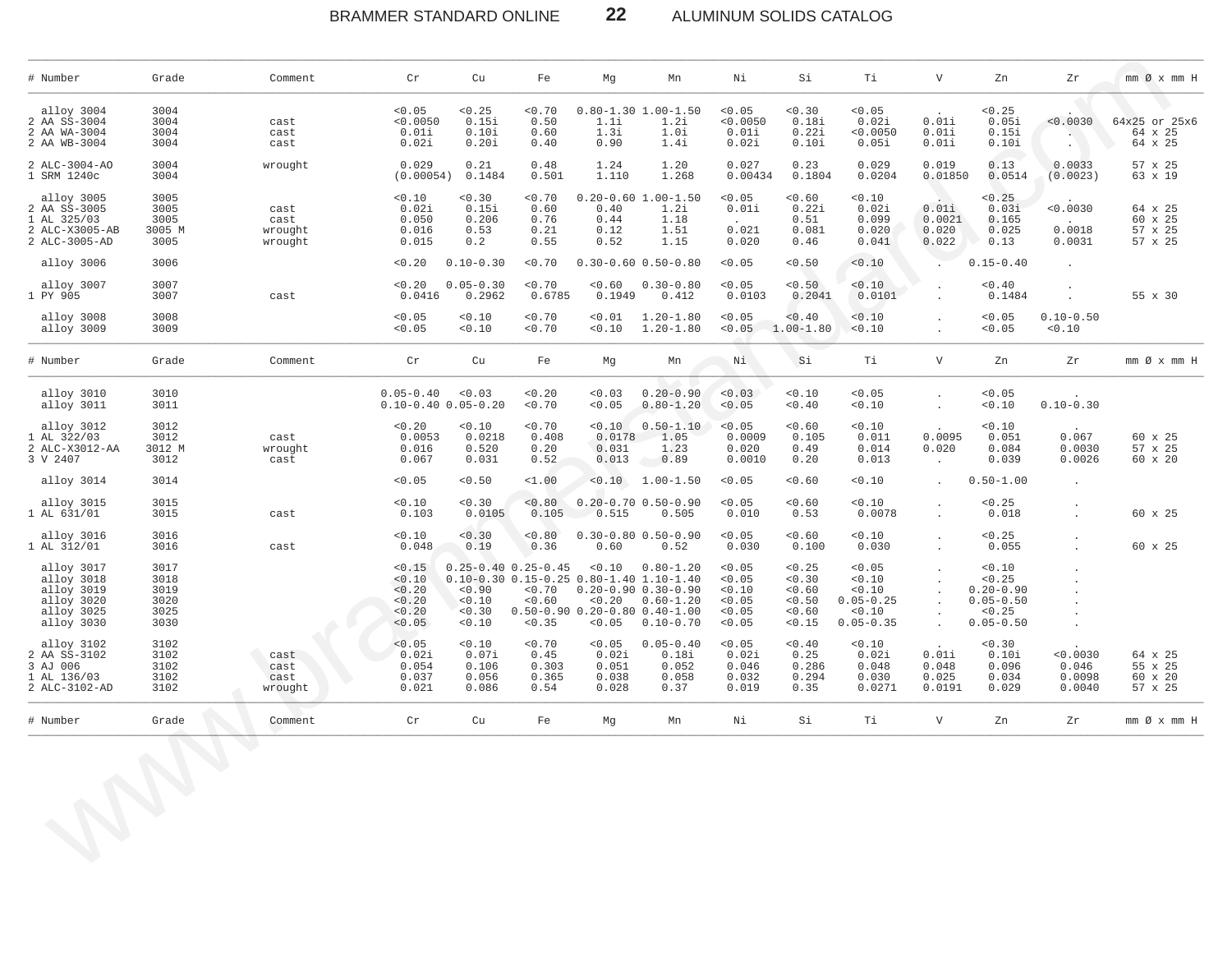### 23 BRAMMER STANDARD ONLINE ALUMINUM SOLIDS CATALOG

| Number                                                         | Ag                                               | Αs                             | $\, {\bf B}$                          | Be                                                          | Bi                                    | Ca                                      | Cd                                    | Co                                                  | Ga                               | Hg                                        | Li                   | Na                                                       | $\mathbf{P}$         | ${\tt Pb}$                         | Sb                                           | Sc                                        | ${\rm Sn}$                           | Sr                                      |
|----------------------------------------------------------------|--------------------------------------------------|--------------------------------|---------------------------------------|-------------------------------------------------------------|---------------------------------------|-----------------------------------------|---------------------------------------|-----------------------------------------------------|----------------------------------|-------------------------------------------|----------------------|----------------------------------------------------------|----------------------|------------------------------------|----------------------------------------------|-------------------------------------------|--------------------------------------|-----------------------------------------|
| alloy 3004<br>AA SS-3004<br>AA WA-3004<br>AA WB-3004           | < 0.0010                                         | < 0.0010<br>$\cdot$            | < 0.0010 < 0.0005                     | $\cdot$                                                     | < 0.0010<br>0.005i<br>0.002i          | < 0.0005<br>$\cdot$<br>$\cdot$          | < 0.0005 < 0.0010<br>0.001i<br>0.003i | $\cdot$<br>$\cdot$                                  | 0.02i<br>0.02i<br>0.02i          | < 0.0005<br>$\blacksquare$<br>$\cdot$     | $\cdot$<br>$\bullet$ | $< 0.0005$ $< 0.0005$ $< 0.0010$<br>$\cdot$<br>$\cdot$   | $\cdot$<br>$\cdot$   | 0.001i<br>0.006i<br>0.02i          | $\cdot$                                      | $< 0.0010$ $< 0.0010$ $< 0.0010$          | $\mathbf{L}$<br>$\blacksquare$       | < 0.0010                                |
| ALC-3004-AO<br>SRM 1240c                                       |                                                  |                                |                                       | 0.0012<br>(0.000011                                         | 0.0069<br>$\sim$                      | 0.0038<br>$\ddot{\phantom{a}}$          | 0.0013<br>(0.00065)                   | $\ddot{\phantom{a}}$<br>$\overline{a}$              | 0.022<br>0.0181                  | $\blacksquare$<br>$\mathbf{r}$            | $\mathbf{r}$         | 0.0019i 0.0028i 0.0020                                   | $\ddot{\phantom{a}}$ | 0.008<br>(0.0009)                  | (0.0035)                                     |                                           | 0.013                                | 0.0031<br>(0.0004)( <sub>0.0001</sub> ) |
| alloy 3005<br>AA SS-3005<br>AL 325/03                          | < 0.0010<br>n.                                   | < 0.0010                       | < 0.0010                              | < 0.0005<br>$\sim$                                          | < 0.0010                              | < 0.0005                                | < 0.0005                              | < 0.0010                                            | 0.015<br>$\sim$                  | < 0.0005<br>$\cdot$                       | < 0.0005             | < 0.0005                                                 | < 0.0010             | < 0.0030                           | < 0.0010<br>$\sim$                           | < 0.0010<br>$\bullet$                     | < 0.0010<br>$\ddot{\phantom{a}}$     | < 0.0010                                |
| ALC-X3005-AB<br>ALC-3005-AD                                    |                                                  |                                |                                       | 0.0011<br>0.0011                                            | 0.008<br>0.0077                       | 0.0017<br>0.0026                        | 0.0020<br>0.0011                      | $\cdot$                                             | 0.020<br>0.02                    | $\cdot$<br>$\ddot{\phantom{a}}$           |                      | 0.0018i 0.0018i<br>0.0023i 0.0022i 0.0035                | 0.0030               | 0.009<br>0.008                     | 0.0020<br>0.0024                             | $\ddot{\phantom{a}}$                      | 0.018<br>0.019                       | 0.0021<br>0.003                         |
| alloy 3006                                                     |                                                  |                                |                                       |                                                             |                                       |                                         |                                       |                                                     |                                  |                                           |                      |                                                          |                      |                                    |                                              |                                           | $\cdot$                              |                                         |
| alloy 3007<br>PY 905                                           |                                                  |                                |                                       |                                                             |                                       |                                         |                                       |                                                     |                                  |                                           |                      | $\cdot$                                                  |                      | 0.0087                             |                                              |                                           | 0.0054                               |                                         |
| alloy 3008<br>alloy 3009                                       |                                                  |                                |                                       |                                                             |                                       |                                         |                                       |                                                     |                                  |                                           | $\blacksquare$       | $\cdot$                                                  |                      | $\cdot$<br>$\cdot$                 | $\ddot{\phantom{0}}$<br>$\ddot{\phantom{0}}$ |                                           | $\cdot$<br>$\cdot$                   | $\cdot$                                 |
| Number                                                         | Ag                                               | Αs                             | $\, {\bf B}$                          | Be                                                          | Вi                                    | Ca                                      | Cd                                    | Co                                                  | Ga                               | Ηg                                        | Li                   | Na                                                       | $\mathbf{P}$         | Pb                                 | Sb                                           | Sc                                        | ${\rm Sn}$                           | Sr                                      |
| alloy 3010<br>alloy 3011                                       |                                                  |                                |                                       |                                                             |                                       |                                         |                                       |                                                     |                                  | $\bullet$                                 | $\sim$ $-$           | $\lambda$                                                |                      |                                    |                                              |                                           |                                      |                                         |
| alloy 3012<br>AL 322/03                                        |                                                  |                                | $\cdot$                               | $\cdot$                                                     | 0.0020                                |                                         |                                       |                                                     | $\left( \cdot \right)$           |                                           |                      |                                                          |                      | 0.0041                             |                                              |                                           |                                      |                                         |
| ALC-X3012-AA<br>V 2407                                         |                                                  | $\cdot$<br>$\cdot$             | 0.0050                                | 0.0012                                                      | 0.0078<br>$\sim$                      | 0.0015i                                 | 0.0014                                |                                                     | 0.020<br>$\sim$                  |                                           | 0.0012i<br>$\bullet$ | 0.0014i                                                  | 0.0036<br>$\lambda$  | 0.0085<br>0.0020                   | 0.002<br>$\cdot$                             |                                           | 0.022<br>$\cdot$                     | 0.0019i                                 |
| alloy 3014                                                     |                                                  |                                |                                       |                                                             |                                       |                                         |                                       |                                                     | $\cdot$                          |                                           |                      |                                                          | $\cdot$              | $\cdot$                            |                                              |                                           |                                      |                                         |
| alloy 3015<br>AL 631/01                                        |                                                  |                                |                                       |                                                             |                                       |                                         |                                       | $\cdot$                                             |                                  |                                           | $\cdot$<br>$\cdot$   | (0.0004)                                                 | $\cdot$              | 0.006                              |                                              |                                           |                                      |                                         |
| alloy 3016<br>AL 312/01                                        |                                                  |                                |                                       |                                                             |                                       |                                         |                                       |                                                     |                                  |                                           | $\bullet$            | 0.0051i                                                  |                      | 0.027                              |                                              |                                           |                                      |                                         |
| alloy 3017<br>alloy 3018                                       |                                                  |                                |                                       |                                                             |                                       |                                         |                                       |                                                     |                                  |                                           |                      | $\lambda$                                                |                      | 0.01                               |                                              |                                           |                                      |                                         |
| alloy 3019<br>alloy 3020                                       |                                                  |                                |                                       |                                                             |                                       |                                         |                                       |                                                     |                                  |                                           |                      |                                                          |                      | $\mathbf{r}$                       |                                              |                                           |                                      |                                         |
| alloy 3025<br>alloy 3030                                       |                                                  |                                |                                       | $\bullet$                                                   | $\cdot$                               |                                         |                                       |                                                     |                                  |                                           |                      | $\cdot$                                                  |                      |                                    |                                              |                                           |                                      |                                         |
| alloy 3102<br>AA SS-3102<br>AJ 006<br>AL 136/03<br>ALC-3102-AD | < 0.0010<br>$\cdot$<br>$\cdot$<br>$\blacksquare$ | < 0.0010<br>$\cdot$<br>$\cdot$ | 0.0003<br>$\mathcal{L}_{\mathcal{A}}$ | < 0.0010 < 0.0005<br>0.0044<br>$0.0002$ $0.00019$<br>0.0010 | < 0.0010<br>0.054<br>0.0002<br>0.0082 | < 0.0005<br>(0.0002) < 0.0001<br>0.0016 | < 0.0005<br>0.0012                    | < 0.0010<br>0.049<br>0.0005<br>$\ddot{\phantom{a}}$ | 0.02i<br>0.058<br>0.030<br>0.019 | < 0.0005<br>$\cdot$<br>$\cdot$<br>$\cdot$ | < 0.0005             | < 0.0005<br>$0.00003$ 0.0009<br>$0.0014i$ 0.0010i 0.0030 | < 0.0010<br>0.0009   | 0.001i<br>0.051<br>0.0010<br>0.009 | < 0.0010<br>0.060<br>0.0016<br>0.0035        | < 0.0010<br>$\cdot$<br>$\cdot$<br>$\cdot$ | < 0.0010<br>0.052<br>0.0003<br>0.021 | < 0.0010<br>< 0.0001<br>0.0018i         |
| Number                                                         | Ag                                               | As                             | $\, {\bf B}$                          | Be                                                          | Bi                                    | Ca                                      | Cd                                    | $\rm{Co}$                                           | Ga                               | Hg                                        | Li                   | Na                                                       | $\, {\bf P}$         | Pb                                 | Sb                                           | $\operatorname{Sc}$                       | ${\rm Sn}$                           | Sr                                      |
|                                                                |                                                  |                                | $\langle \rangle$                     |                                                             |                                       |                                         |                                       |                                                     |                                  |                                           |                      |                                                          |                      |                                    |                                              |                                           |                                      |                                         |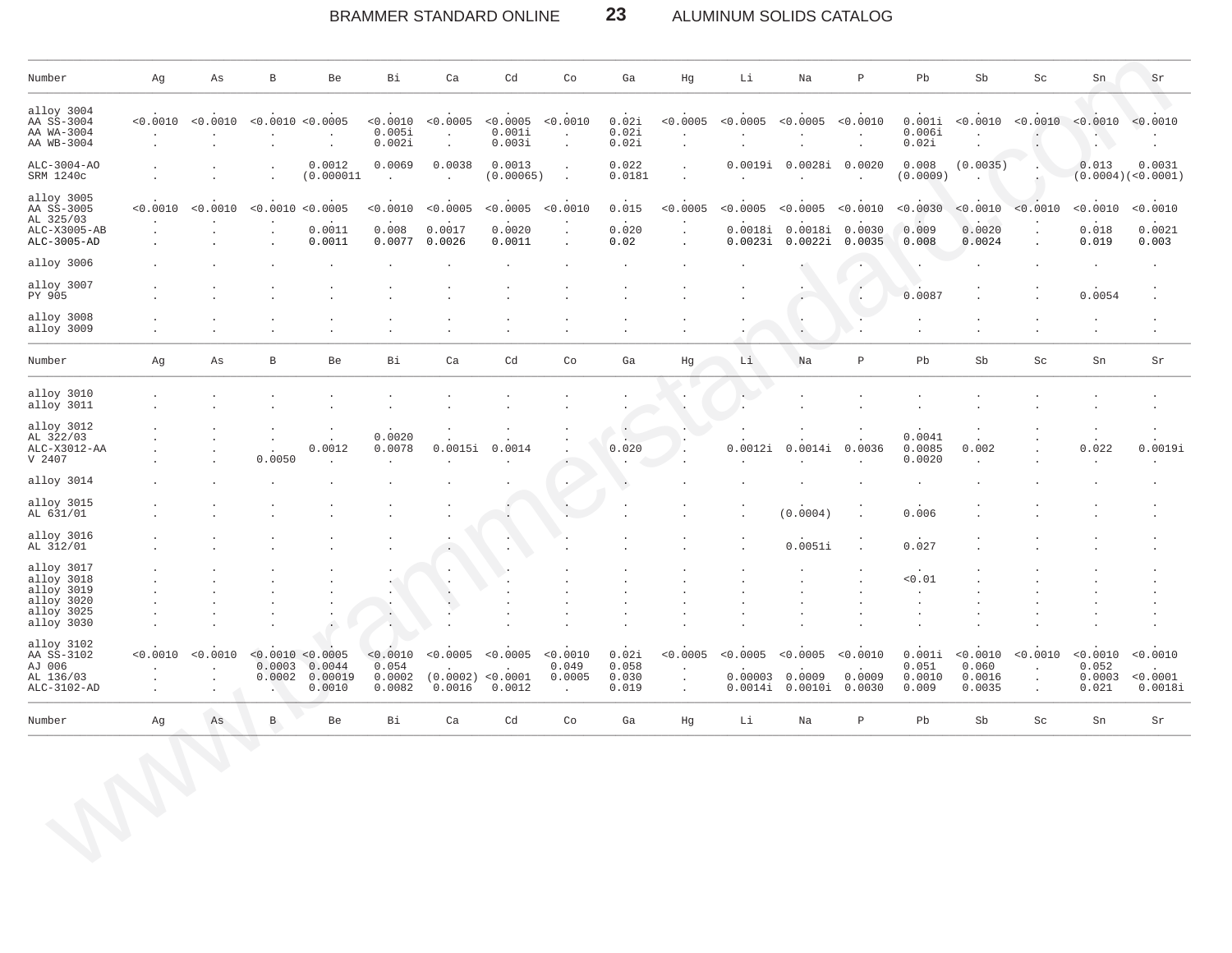BRAMMER STANDARD ONLINE

ALUMINUM SOLIDS CATALOG

| # Number                                                        | Grade                        | Comment                     | Cr                                   | Cu                                          | Fe                                 | Mg                                                               | Mn                                     | Νi                                   | Si                                                                                       | Тi                                 | $\mathbf{V}$                        | Zn                                | Zr                             | $mm \oslash x$ $mm$ H                |
|-----------------------------------------------------------------|------------------------------|-----------------------------|--------------------------------------|---------------------------------------------|------------------------------------|------------------------------------------------------------------|----------------------------------------|--------------------------------------|------------------------------------------------------------------------------------------|------------------------------------|-------------------------------------|-----------------------------------|--------------------------------|--------------------------------------|
| alloy 3103<br>2 AA ST2-3000<br>1 V 2410-2<br>1 V 2417-1         | 3103<br>3103<br>3103<br>3103 | cast<br>cast<br>cast        | 0.10<br>0.01i<br>0.0481<br>0.016     | 0.10<br>0.15i<br>0.105<br>0.097             | 0.70<br>0.50<br>0.574<br>0.48      | < 0.30<br>0.03i<br>0.0135<br>0.050                               | $0.90 - 1.50$<br>1.2i<br>0.967<br>1.12 | < 0.05<br>0.01i<br>0.0025<br>0.017   | < 0.50<br>0.20i<br>0.2691<br>0.23                                                        | < 0.05<br>0.02i<br>0.0132<br>0.018 | 0.01i<br>0.0053<br>0.011            | 0.20<br>0.05i<br>0.0286<br>0.025  | 0.001i<br>0.0043<br>0.0019     | 64 x 25<br>60 x 20<br>$60 \times 20$ |
| alloy 3104<br>1 511X G3000B 4C<br>2 AA SS-3104<br>2 ALC-3104-AW | 3104<br>3104<br>3104<br>3104 | cast<br>cast<br>wrought, Mo | < 0.05<br>0.0121<br>0.015i<br>0.027  | $0.05 - 0.25$<br>0.086<br>0.20i<br>0.22     | < 0.80<br>0.440<br>0.42i<br>0.48   | $0.80 - 1.30$<br>1.267<br>1.2i<br>1.19                           | $0.80 - 1.40$<br>0.916<br>1.0i<br>0.94 | < 0.05<br>0.0347<br>0.005i<br>0.024  | 0.60<br>0.130<br>0.25i<br>0.27                                                           | < 0.10<br>0.052<br>0.020i<br>0.029 | < 0.05<br>0.0199<br>0.015i<br>0.020 | < 0.25<br>0.058<br>0.01i<br>0.16  | < 0.0030<br>0.0020             | 50 x 20<br>64 x 25<br>57 x 25        |
| 1 MBH AL3104-20<br>2 PY 68452                                   | 3104<br>3104                 | cast                        | 0.024<br>0.03                        | 0.197<br>0.11                               | 0.315<br>0.31                      | 1.10<br>0.88                                                     | 1.07<br>1.14                           | 0.043<br>0.02                        | 0.23<br>0.16                                                                             | 0.059<br>0.06                      | 0.037<br>$\cdot$                    | 0.098<br>0.1                      | 0.008<br>$\sim$                | 65 x 25<br>55 x 30                   |
| alloy 3105<br>2 AA SS-3105<br>3 AJ 009<br>1 AL 313/01           | 3105<br>3105<br>3105<br>3105 | cast<br>cast<br>cast        | < 0.20<br>0.05i<br>0.099<br>0.031    | 0.30<br>0.15i<br>0.182<br>0.100             | < 0.70<br>0.50<br>0.628<br>0.50    | $0.20 - 0.80$<br>0.50<br>0.492<br>0.23                           | $0.30 - 0.80$<br>0.40<br>0.578<br>0.65 | < 0.05<br>0.02i<br>0.031<br>0.022    | < 0.60<br>0.20i<br>0.321<br>0.140                                                        | < 0.10<br>0.01i<br>0.097<br>0.020  | 0.01i<br>0.023<br>$\cdot$           | < 0.40<br>0.20i<br>0.150<br>0.037 | < 0.0030<br>0.021<br>$\sim$    | 64 x 25<br>55 x 25<br>60 x 25        |
| 2 ALC-3105-AH<br>2 ALC-B3S-AF                                   | 3105<br>3105                 | wrought<br>wrought          | 0.16<br>0.027                        | 0.25<br>0.043                               | 0.59<br>0.48                       | 0.52<br>0.35                                                     | 0.54<br>0.88                           | 0.021<br>0.036                       | 0.51<br>0.27                                                                             | 0.045<br>0.032                     | 0.021<br>0.012                      | 0.13<br>0.051                     | 0.0026<br>$\sim$               | 57 x 25<br>57 x 25                   |
| alloy 3107<br>1 AL 321/01                                       | 3107<br>3107                 | cast                        | < 0.05<br>0.020                      | $0.05 - 0.15$<br>0.100                      | < 0.70<br>0.051                    | < 0.05<br>0.110                                                  | $0.40 - 0.90$<br>0.76                  | < 0.05<br>0.022                      | < 0.60<br>0.348                                                                          | < 0.10<br>0.15                     | 0.031                               | < 0.20<br>0.010                   | $\ddot{\phantom{a}}$<br>$\sim$ | 60 x 25                              |
| alloy 3203<br>2 ALC-3203-AG                                     | 3203<br>3203                 | wrought                     | < 0.05<br>0.029                      | < 0.05<br>0.052                             | 0.70<br>0.54                       | < 0.05<br>0.032                                                  | $1.00 - 1.50$<br>1.14                  | < 0.05<br>0.033                      | 0.60<br>0.33                                                                             | < 0.05<br>0.029                    | 0.025                               | 0.10<br>0.039                     | 0.0039                         | 57 x 25                              |
| # Number                                                        | Grade                        | Comment                     | Cr                                   | Cu                                          | Fe                                 | Mq                                                               | Mn                                     | Ni                                   | Si                                                                                       | Τi                                 | $\mathbf V$                         | Zn                                | Zr                             | mm Ø x mm H                          |
| alloy 3204<br>2 AA ST1-3000<br>2 ALC-3204-AA                    | 3204<br>3204<br>3204         | cast<br>wrought             | < 0.05<br>0.01i<br>0.027             | $0.10 - 0.25$<br>0.15i<br>0.21              | < 0.70<br>0.50<br>0.43             | $0.80 - 1.50$<br>1.0i<br>1.34                                    | $0.80 - 1.50$<br>1.2i<br>0.91          | < 0.05<br>0.01i<br>0.031             | 0.30<br>0.20i<br>0.23                                                                    | < 0.05<br>0.02i<br>0.035           | 0.01i<br>0.022                      | < 0.25<br>0.05i<br>0.028          | 0.001i<br>0.0029               | 64 x 25<br>57 x 25                   |
| alloy 3207<br>alloy 3303                                        | 3207<br>3303                 |                             | < 0.05<br>< 0.05                     | < 0.10<br>$0.05 - 0.20$                     | < 0.45<br>< 0.70                   | < 0.10<br>< 0.05                                                 | $0.40 - 0.80$<br>$1.00 - 1.50$         | < 0.05<br>< 0.05                     | < 0.30<br>< 0.60                                                                         | < 0.05<br>< 0.05                   |                                     | < 0.10<br>< 0.30                  |                                |                                      |
| alloy 3307<br>1 AL 333/02                                       | 3307<br>3307                 | cast                        | < 0.20<br>0.023                      | 0.30<br>0.050                               | 0.80<br>0.77                       | < 0.30<br>0.041                                                  | $0.50 - 0.90$<br>0.90                  | < 0.05<br>0.011                      | < 0.60<br>0.100                                                                          | < 0.10<br>0.024                    | $\ddot{\phantom{a}}$<br>$\Box$      | < 0.40<br>0.021                   |                                | 60 x 25                              |
| 2 ALC-3916-AA                                                   | 3916                         | wrought                     | 0.030                                | 0.75                                        | 0.17                               | 0.0025i                                                          | 1.38                                   | 0.088                                | 0.220                                                                                    | 0.028                              | 0.02                                | 0.030                             | 0.0029                         | 57 x 25                              |
| alloy 4002<br>2 ALC-4002-AD                                     | 4002<br>4002                 | wrought                     | < 0.05<br>0.019                      | $0.05 - 0.15$<br>0.15                       | < 0.35<br>0.39                     | $0.05 - 0.15$<br>0.14                                            | < 0.03<br>0.032                        | < 0.05<br>0.0027                     | $3.50 - 4.50$<br>4.38                                                                    | < 0.02<br>0.019                    | 0.007                               | < 0.15<br>0.028                   |                                | 57 x 25                              |
| alloy 4004<br>alloy 4006                                        | 4004<br>4006                 |                             | < 0.05<br>< 0.20                     | < 0.25<br>0.10                              | $0.8 - 0$<br>$0.50 - 0.80$         | $1.00 - 2.00$<br>< 0.01                                          | < 0.10<br>< 0.05                       | < 0.05<br>0.05                       | $9.00 - 10.5$<br>$0.80 - 1.20$                                                           | < 0.05<br>< 0.05                   | $\cdot$<br>$\bullet$                | 0.20<br>< 0.05                    | ٠.                             |                                      |
| alloy 4007<br>2 ALC-4007-AA                                     | 4007<br>4007                 | wrought                     | $0.05 - 0.25$<br>0.091               | < 0.20<br>0.011                             | $0.40 - 1.00$<br>0.55              | 0.20<br>0.008                                                    | $0.80 - 1.50$ $0.15 - 0.70$<br>1.43    | 0.21                                 | $1.00 - 1.70$<br>1.62                                                                    | < 0.10<br>0.029                    | 0.015                               | 0.10<br>0.029                     | 0.0022                         | 57 x 25                              |
| alloy 4008<br>alloy 4009<br>alloy 4010<br>alloy 4011            | 4008<br>4009<br>4010<br>4011 |                             | < 0.05<br>< 0.05<br>< 0.05<br>< 0.05 | < 0.05<br>$1.00 - 1.50$<br>< 0.20<br>< 0.20 | < 0.09<br>< 0.20<br>0.20<br>< 0.20 | $0.30 - 0.45$<br>$0.45 - 0.60$<br>$0.30 - 0.45$<br>$0.45 - 0.70$ | < 0.05<br>< 0.10<br>< 0.10<br>< 0.10   | < 0.05<br>< 0.05<br>< 0.05<br>< 0.05 | $6.50 - 7.50$ $0.04 - 0.15$<br>$4.50 - 5.50$<br>$6.50 - 7.50$<br>$6.50 - 7.50$ 0.04-0.20 | < 0.20<br>< 0.20                   | $\cdot$<br>$\cdot$<br>$\cdot$       | < 0.05<br>0.10<br>< 0.10<br>0.10  | $\cdot$<br>$\cdot$<br>$\cdot$  |                                      |
| alloy 4013<br>2 ALC-X4002-AA                                    | 4013<br>4013                 | wrought                     | < 0.05<br>0.028                      | $0.05 - 0.20$<br>0.13                       | < 0.35<br>0.29                     | $0.05 - 0.20$<br>0.13                                            | < 0.03<br>0.037                        | < 0.05<br>0.038                      | $3.50 - 4.50$<br>4.10                                                                    | < 0.02<br>0.019                    | 0.027                               | < 0.05<br>0.045                   | 0.014                          | 57 x 25                              |
| # Number                                                        | Grade                        | Comment                     | $\operatorname{\sf Cr}$              | Cu                                          | Fe                                 | Mg                                                               | Mn                                     | Νi                                   | Si                                                                                       | Τi                                 | $\mathbf V$                         | Zn                                | Zr                             | $mm$ Ø $x$ $mm$ H                    |
|                                                                 |                              |                             |                                      |                                             |                                    |                                                                  |                                        |                                      |                                                                                          |                                    |                                     |                                   |                                |                                      |

 $24$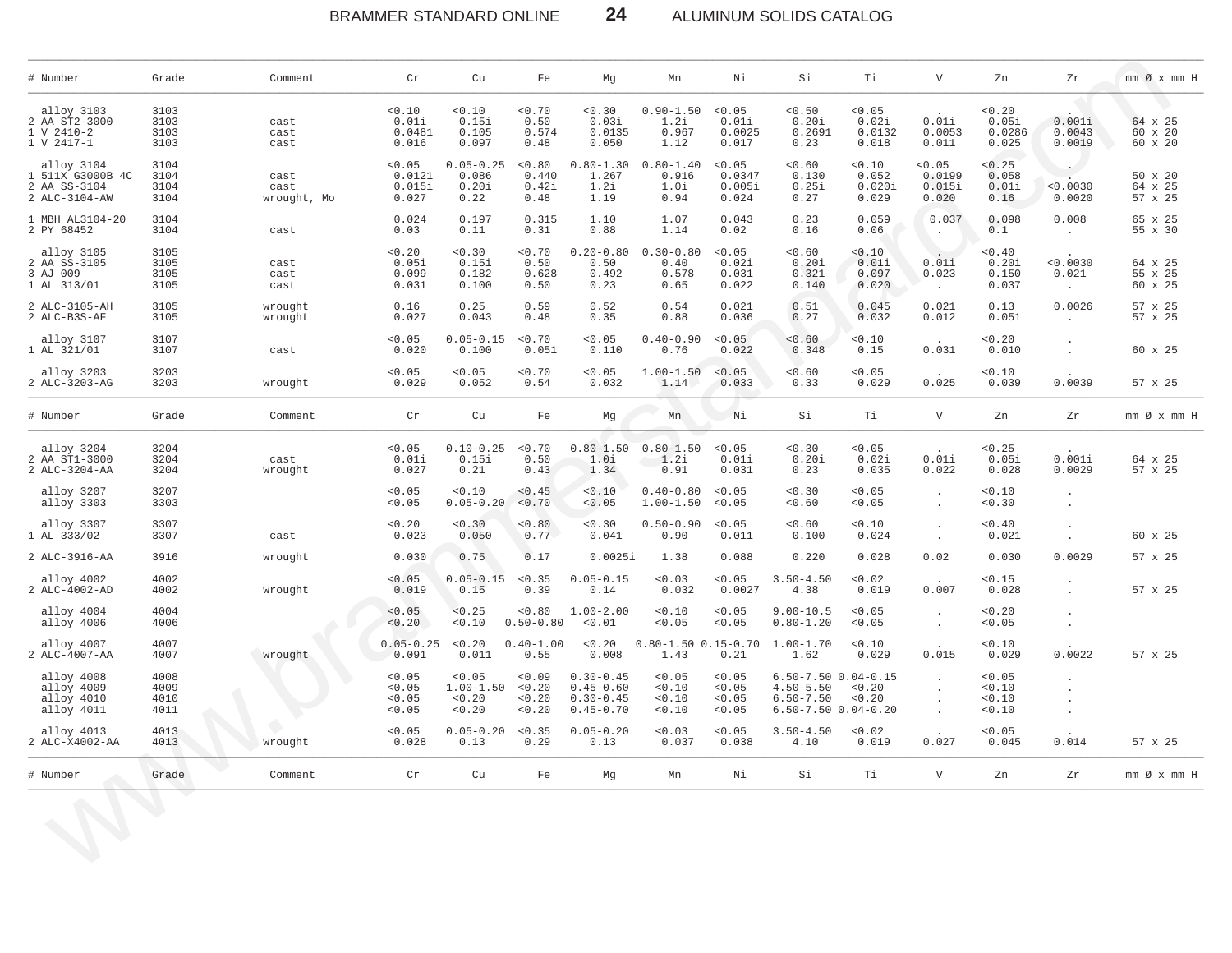### $25\phantom{.0}$ BRAMMER STANDARD ONLINE ALUMINUM SOLIDS CATALOG

| Number                                                    | Αg                    | Αs                              | В                                      | Be                                    | Bi                                    | Ca                             | Cd                            | Co                                                   | Ga                                                | Hg                                                       | Li                                      | Na                  | $\, {\bf P}$                   | Pb                         | Sb                        | Sc                                           | Sn                                        | Sr                            |
|-----------------------------------------------------------|-----------------------|---------------------------------|----------------------------------------|---------------------------------------|---------------------------------------|--------------------------------|-------------------------------|------------------------------------------------------|---------------------------------------------------|----------------------------------------------------------|-----------------------------------------|---------------------|--------------------------------|----------------------------|---------------------------|----------------------------------------------|-------------------------------------------|-------------------------------|
| alloy 3103<br>AA ST2-3000<br>$V$ 2410-2<br>$V 2417 - 1$   | < 0.0010<br>$\bullet$ | $\cdot$<br>$\cdot$<br>$\bullet$ | < 0.0005<br>0.0015<br>0.0007           | 0.0005<br>0.0028<br>0.0009            | 0.001i<br>0.0005<br>0.0053            | 0.0013<br>0.0007               | 0.001i<br>0.0026<br>0.0009    | 0.001i<br>0.0042<br>0.0010                           | 0.02i<br>0.0302<br>0.020                          | 0.003i<br>0.0011<br>$\ddot{\phantom{a}}$                 | 0.0005<br>0.0005                        | 0.0004<br>0.0011    | 0.0021<br>0.0023               | 0.003i<br>0.0021<br>0.0079 | 0.001i<br>0.001<br>0.0035 | $\ddot{\phantom{a}}$<br>$\ddot{\phantom{a}}$ | 0.001i<br>0.003<br>0.011                  | 0.001i<br>0.0011<br>0.0006    |
| alloy 3104<br>511X G3000B 4C<br>AA SS-3104<br>ALC-3104-AW | < 0.0010<br>< 0.0001  | < 0.0010<br>< 0.0001            | < 0.0005 < 0.0005<br>0.0002            | 0.0140<br>0.0011                      | < 0.0010<br>0.0075i                   | $\cdot$<br>< 0.0005<br>0.0028  | $\cdot$<br>< 0.0010<br>0.0012 | $\cdot$<br>< 0.0010<br>0.0001                        | < 0.05<br>0.0284<br>0.015i<br>0.020               | $\ddot{\phantom{a}}$<br>$\cdot$<br>< 0.0001              | < 0.0005<br>0.0024i                     | < 0.0005<br>0.0018i | < 0.0010<br>0.0021             | 0.0285<br>0.0030<br>0.0077 | 0.0018                    | < 0.0010 < 0.0010<br>$\cdot$                 | 0.0456<br>0.001i<br>0.015                 | < 0.0010<br>0.0024i           |
| MBH AL3104-20<br>PY 68452                                 | $\cdot$               | $\cdot$<br>$\cdot$              | $\cdot$                                | 0.0005                                | 0.009                                 | $\blacksquare$<br>$\cdot$      | 0.0053<br>$\cdot$             | $\ddot{\phantom{a}}$<br>$\cdot$                      | 0.0057<br>$\bullet$                               | $\ddot{\phantom{a}}$                                     |                                         |                     |                                | 0.011<br>0.02              | 0.004<br>۰.               |                                              | 0.031<br>0.02                             | 0.0040<br>$\cdot$             |
| alloy 3105<br>AA SS-3105<br>AJ 009<br>AL 313/01           | < 0.0010              | < 0.0010<br>$\Delta$<br>$\cdot$ | < 0.0010 < 0.0005<br>(0.002)<br>$\sim$ | 0.0026<br>$\sim$                      | < 0.0010 < 0.0005<br>0.020<br>$\cdot$ | 0.0023<br>$\ddot{\phantom{a}}$ | < 0.0005<br>0.0097<br>$\cdot$ | < 0.0010<br>0.0092<br>$\ddot{\phantom{a}}$           | 0.02i<br>0.038<br>$\ddot{\phantom{a}}$            | < 0.0005<br>$\ddot{\phantom{a}}$<br>$\ddot{\phantom{a}}$ | < 0.0005<br>(0.00014)(0.0018)<br>$\sim$ | < 0.0005<br>0.0030i | < 0.0010<br>(0.0036)<br>$\sim$ | 0.001i<br>0.019<br>0.020   | < 0.0010<br>$\cdot$<br>÷. | < 0.0010                                     | < 0.0010<br>0.020<br>$\ddot{\phantom{0}}$ | < 0.0010<br>0.0034<br>$\cdot$ |
| ALC-3105-AH<br>ALC-B3S-AF                                 |                       |                                 |                                        | 0.0010<br>0.007                       | 0.0081<br>0.037                       | 0.0023<br>$\sim$               | 0.0013<br>$\sim$              | $\overline{\phantom{a}}$<br>$\overline{\phantom{a}}$ | 0.021<br>0.015                                    | $\ddot{\phantom{a}}$<br>$\sim$                           | 0.0017i<br>0.003                        | 0.0022i             | 0.0031<br>0.0001               | 0.0086<br>0.038            | 0.0026<br>$\overline{a}$  | $\sim$                                       | 0.020<br>0.045                            | 0.0021<br>$\sim$              |
| alloy 3107<br>AL 321/01                                   |                       |                                 |                                        |                                       |                                       |                                |                               |                                                      | $\cdot$                                           |                                                          | o.                                      | 0.0011              |                                | 0.021                      |                           |                                              |                                           |                               |
| alloy 3203<br>ALC-3203-AG                                 |                       |                                 |                                        | 0.0011                                | 0.028                                 | 0.0022i                        | 0.0016                        |                                                      | 0.022                                             |                                                          | 0.0017i                                 | 0.0021i             | 0.0069                         | 0.021                      | 0.0042                    |                                              | 0.023                                     | 0.0023i                       |
| Number                                                    | Αg                    | As                              | $\, {\bf B}$                           | Be                                    | Bi                                    | Ca                             | Cd                            | Co                                                   | Ga                                                | Hg                                                       | Li                                      | Na                  | $\, {\bf P}$                   | Pb                         | Sb                        | Sc                                           | Sn                                        | $\rm Sr$                      |
| alloy 3204<br>AA ST1-3000<br>ALC-3204-AA                  | 0.0010                | $\cdot$<br>$\cdot$              | < 0.0005<br>$\ddot{\phantom{a}}$       | 0.0005<br>0.0010                      | 0.001i<br>0.017                       | 0.0024i                        | 0.001i                        | 0.0001<br>٠.                                         | 0.02i<br>0.018                                    | 0.003i                                                   | 0.0016i                                 | 0.0018i             | 0.001                          | 0.003i<br>0.012            | 0.001i                    | $\cdot$<br>$\ddot{\phantom{0}}$              | 0.001i<br>0.013                           | 0.001i<br>0.0026i             |
| alloy 3207<br>alloy 3303                                  |                       |                                 |                                        |                                       |                                       |                                | $\cdot$                       | $\cdot$                                              | $\cdot$<br>$\mathbf{r}$                           |                                                          |                                         |                     | $\cdot$                        | $\bullet$                  |                           |                                              |                                           |                               |
| alloy 3307<br>AL 333/02                                   |                       |                                 |                                        |                                       |                                       |                                | $\cdot$                       |                                                      | $\cdot$<br>$\cdot$                                |                                                          |                                         | 0.0005              |                                | 0.0038                     |                           |                                              | $\cdot$                                   | $\cdot$                       |
| ALC-3916-AA                                               |                       |                                 |                                        | 0.0011i                               | 0.0087i                               | 0.0016i                        | 0.0008                        |                                                      | 0.019                                             |                                                          | 0.0017i                                 | 0.0021i             | 0.0034                         | 0.0081                     | 0.0033                    |                                              | 0.02                                      | 0.0017i                       |
| alloy 4002<br>ALC-4002-AD                                 |                       |                                 |                                        |                                       | 0.018                                 | $\cdot$<br>$\Delta$            | $0.80 - 1.40$<br>1.28         |                                                      | 0.016                                             |                                                          |                                         |                     |                                | 0.022                      |                           |                                              | 0.028                                     |                               |
| alloy 4004<br>alloy 4006                                  |                       |                                 |                                        | $\ddot{\phantom{0}}$                  | $\cdot$                               |                                | $\cdot$                       |                                                      | $\bullet$<br>$\Box$                               |                                                          |                                         |                     |                                |                            |                           |                                              | $\cdot$                                   |                               |
| alloy 4007<br>ALC-4007-AA                                 |                       |                                 |                                        | 0.0011                                | 0.007                                 | 0.0011i                        | 0.0012                        | 0.05                                                 | 0.019                                             |                                                          | 0.0009i                                 | .0012i<br>$\Omega$  | 0.0023                         | 0.0041                     | 0.0042                    |                                              | 0.0022                                    | 0.0012i                       |
| alloy 4008<br>alloy 4009<br>alloy 4010<br>alloy 4011      |                       |                                 | $\ddot{\phantom{a}}$                   | < 0.0008<br>< 0.0008<br>$0.04 - 0.07$ |                                       |                                |                               |                                                      | $\bullet$<br>$\sim$<br>$\epsilon$<br>$\mathbf{r}$ |                                                          |                                         |                     |                                | ٠<br>÷                     |                           |                                              | $\cdot$<br>$\overline{\phantom{a}}$       |                               |
| alloy 4013<br>ALC-X4002-AA                                |                       | $\hat{\Gamma}$                  |                                        |                                       | $0.60 - 1.50$<br>1.06i                | 0.0065i                        | < 0.05<br>0.041               | $\ddot{\phantom{0}}$                                 | 0.031                                             |                                                          | 0.0022i                                 | 0.0016              | 0.006                          | 0.034                      |                           |                                              | 0.029                                     | 0.008                         |
| Number                                                    | Ag                    | As                              | $\, {\bf B}$                           | Be                                    | Bi                                    | Ca                             | Cd                            | Co                                                   | Ga                                                | Hg                                                       | Li                                      | Na                  | $\, {\bf P}$                   | Pb                         | Sb                        | Sc                                           | Sn                                        | Sr                            |
|                                                           |                       |                                 |                                        |                                       |                                       |                                |                               |                                                      |                                                   |                                                          |                                         |                     |                                |                            |                           |                                              |                                           |                               |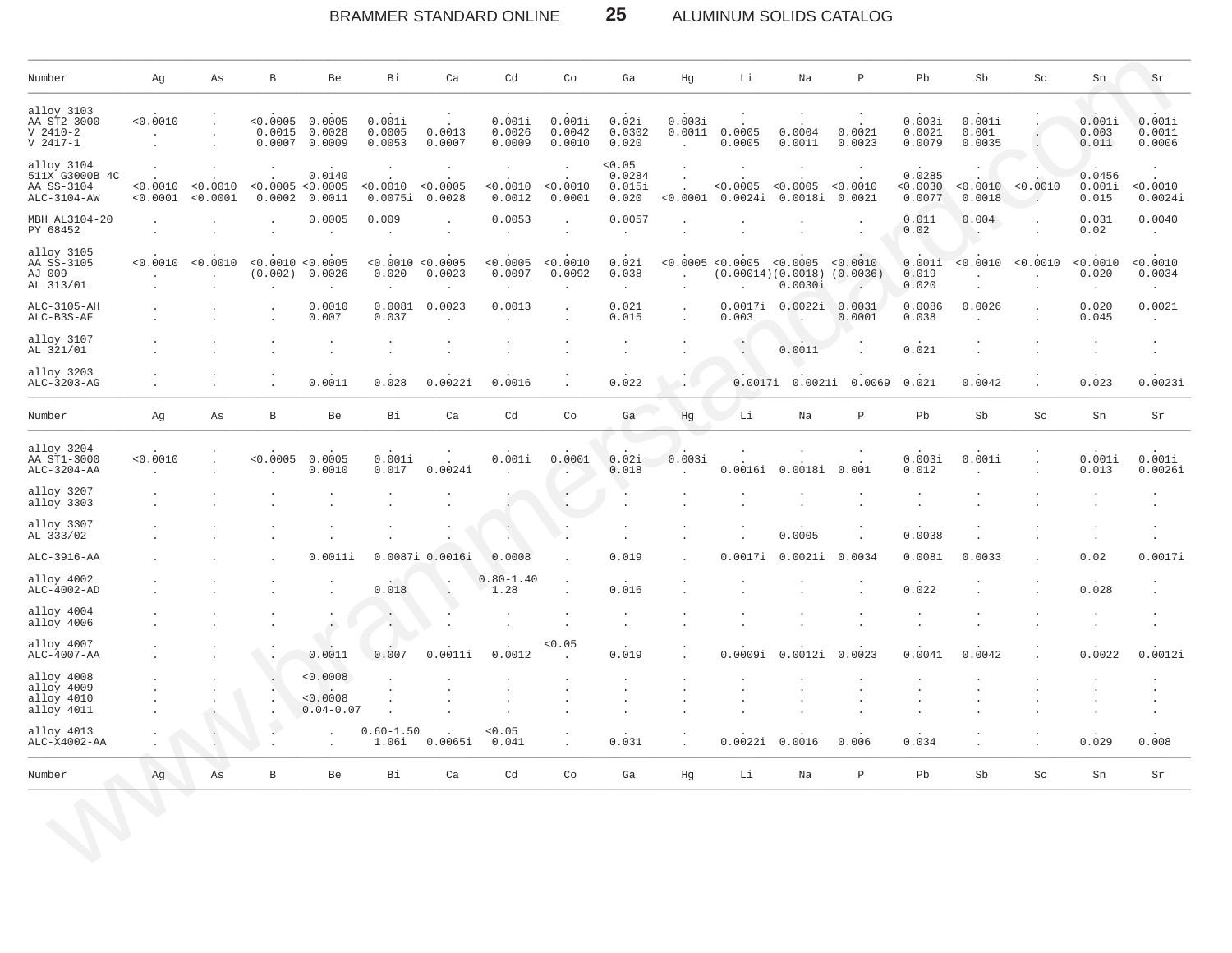# BRAMMER STANDARD ONLINE **26** ALUMINUM SOLIDS CATALOG

| # Number                                                      | Grade                            | Comment                       | Cr                                   | Cu                                          | Fe                               | Mg                                                                                    | Mn                              | Νi                                   | Si                                                               | Тi                                   | $\boldsymbol{\mathrm{V}}$ | Zn                                      | Zr                         | $mm \oslash x$ $mm$ H         |
|---------------------------------------------------------------|----------------------------------|-------------------------------|--------------------------------------|---------------------------------------------|----------------------------------|---------------------------------------------------------------------------------------|---------------------------------|--------------------------------------|------------------------------------------------------------------|--------------------------------------|---------------------------|-----------------------------------------|----------------------------|-------------------------------|
| alloy 4014<br>alloy 4015<br>alloy 4016<br>alloy 4017          | 4014<br>4015<br>4016<br>4017     |                               | < 0.05<br>< 0.05<br>< 0.05<br>< 0.05 | < 0.20<br>< 0.20<br>< 0.20<br>$0.10 - 0.50$ | 0.70<br>0.70<br>< 0.70<br>< 0.70 | $0.30 - 0.80$<br>$0.10 - 0.50$ $0.60 - 1.20$<br>< 0.10<br>$0.10 - 0.50$ $0.60 - 1.20$ | < 0.35<br>$0.60 - 1.20$         | < 0.05<br>< 0.05<br>< 0.05<br>< 0.05 | $1.40 - 2.20$<br>$1.40 - 2.20$<br>$1.40 - 2.20$<br>$0.60 - 1.60$ | < 0.05<br>< 0.05<br>< 0.05<br>< 0.05 |                           | < 0.20<br>0.20<br>$0.50 - 1.30$<br>0.20 |                            |                               |
| alloy 4018<br>alloy 4019<br>alloy 4026                        | 4018<br>4019<br>4026             |                               | < 0.05<br>< 0.05<br>< 0.05           | < 0.05<br>< 0.05<br>$2.50 - 3.50$           | 0.20<br>$4.60 - 5.40$<br>< 0.50  | $0.50 - 0.80$<br>< 0.05<br>$0.70 - 1.40$                                              | 0.10<br>0.05<br>< 0.05          | < 0.05<br>< 0.05                     | $6.50 - 7.50$<br>$1.80 - 2.20$ $18.5 - 21.5$<br>$9.00 - 11.5$    | < 0.20<br>< 0.05<br>0.05             |                           | 0.10<br>0.05<br>0.10                    |                            |                               |
| alloy 4032<br>2 AA SS-4032                                    | 4032<br>4032                     | cast                          | < 0.10<br>0.05                       | $0.50 - 1.30$<br>0.9                        | 1.00<br>0.25                     | $0.80 - 1.30$<br>1.1                                                                  | < 0.05<br>0.02                  | 0.9                                  | $0.50 - 1.30 11.0 - 13.5$<br>11.7                                | < 0.05<br>0.02                       | $\cdot$ .                 | < 0.25<br>0.1                           |                            | 64 x 25                       |
| alloy 4043<br>$1 V 3001 - 3$                                  | 4043<br>4043                     | cast                          | < 0.05<br>0.0015                     | < 0.30<br>0.07                              | 0.80<br>0.247                    | < 0.05<br>0.205                                                                       | < 0.05<br>0.219                 | 0.05<br>0.17                         | $4.50 - 6.00$<br>5.11                                            | 0.20<br>0.155                        | 0.0094                    | 0.10<br>0.0766                          | 0.0014                     | 60 x 20                       |
| alloy 4044                                                    | 4044                             |                               | < 0.05                               | < 0.25                                      | 0.80                             | < 0.05                                                                                | 0.10                            | < 0.05                               | $7.80 - 9.20$                                                    | < 0.05                               |                           | 0.20                                    |                            |                               |
| alloy 4045<br>1 AL 411/04<br>2 ALC-X4045-AC                   | 4045<br>4045<br>4045 M           | cast<br>wrought               | < 0.05<br>0.0106<br>0.013            | 0.30<br>0.0102<br>0.015                     | < 0.80<br>0.134<br>0.32          | < 0.05<br>0.0105<br>0.015                                                             | 0.05<br>0.0243<br>0.013         | 0.05<br>0.0129<br>0.014              | $9.00 - 11.0$<br>9.60<br>10.03                                   | < 0.20<br>0.0154<br>0.013            | 0.0056<br>0.012           | 0.10<br>0.0156<br>0.99                  | 0.0051<br>0.0031           | 60 x 25<br>57 x 25            |
| alloy 4046<br>1 AL 412/08<br>1 AL 422/03                      | 4046<br>4046<br>4046             | cast<br>cast                  | < 0.05<br>0.031<br>0.019             | < 0.03<br>0.037<br>0.020                    | 0.50<br>0.375<br>0.190           | $0.20 - 0.50$<br>0.25<br>0.346                                                        | 0.40<br>0.156<br>0.107          | < 0.05<br>0.024<br>0.022             | $9.00 - 11.0$<br>10.26<br>9.41                                   | < 0.15<br>0.111<br>0.049             | 0.0083                    | 0.10<br>0.051<br>0.052                  | 0.0098                     | 60 x 25<br>60 x 25            |
| # Number                                                      | Grade                            | Comment                       | Cr                                   | Cu                                          | Fe                               | Mg                                                                                    | Mn                              | Ni                                   | Si                                                               | Тi                                   | $\mathbf v$               | Zn                                      | Ζr                         | $mm \oslash x$ $mm$ H         |
| alloy 4047<br>1 BAM EB316<br>1 V 3005-3                       | 4047<br>4047<br>4047             | cast<br>cast                  | < 0.05<br>0.00593<br>0.0059          | 0.30<br>0.2970<br>0.11                      | 0.80<br>0.1054<br>0.43           | < 0.10<br>0.045<br>0.33                                                               | < 0.15<br>0.204<br>0.38         | 0.05<br>0.0235<br>0.12               | $11.0 - 13.0$<br>11.98<br>13.60                                  | 0.05<br>0.0790<br>0.090              | 0.0098<br>0.0045          | 0.20<br>0.0611<br>0.13                  | 0.00328<br>0.0020          | 50 x 30<br>60 x 20            |
| 1 V 3164-4<br>1 V 3165-1<br>1 V 3167-1                        | 4047<br>4047<br>4047             | cast<br>cast<br>cast          | 0.0052<br>0.0008<br>0.0005           | 0.023<br>0.0046<br>0.0080                   | 0.068<br>0.20<br>0.26            | 0.043<br>0.20<br>0.068                                                                | 0.067<br>0.14<br>0.076          | 0.0023<br>0.0035<br>0.0027           | 11.89<br>12.00<br>11.05                                          | 0.022<br>0.16<br>0.032               | 0.0045<br>0.010<br>0.0004 | 0.046<br>0.060<br>0.010                 | 0.0049<br>0.0019<br>0.0014 | 60 x 20<br>60 x 20<br>60 x 20 |
| alloy 4048                                                    | 4048                             |                               | < 0.07                               | $3.30 - 4.70$                               | < 0.80                           | < 0.07                                                                                | < 0.07                          | < 0.05                               | $9.30 - 10.7$                                                    | 0.05                                 |                           | $9.30 - 10.7$                           | $\cdot$                    |                               |
| alloy 4104<br>2 ALC-4104-AE                                   | 4104<br>4104                     | wrought                       | < 0.05<br>0.030                      | < 0.25<br>0.10                              | < 0.80<br>0.59                   | $1.00 - 2.00$<br>1.48                                                                 | 0.10<br>0.050                   | < 0.05<br>0.030                      | $9.00 - 10.5$<br>10.06                                           | < 0.05<br>0.027                      | 0.019                     | 0.20<br>0.10                            | 0.0025                     | 57 x 25                       |
| alloy 4145<br>2 ALC-4145-AB                                   | 4145<br>4145                     | wrought                       | < 0.15<br>0.050                      | $3.30 - 4.70$<br>4.12                       | 0.80<br>0.54                     | < 0.15<br>0.050                                                                       | < 0.15<br>0.050                 | < 0.05<br>0.054                      | $9.30 - 10.7$<br>10.66                                           | < 0.05<br>0.046                      | 0.020                     | 0.20<br>0.058                           | 0.0028                     | 57 x 25                       |
| alloy 4147<br>1 AL 414/05<br>1 AL 423/03<br>2 ALC-4147-AA     | 4147<br>4147 MOD<br>4147<br>4147 | cast<br>cast<br>wrought       | < 0.05<br>0.010<br>0.010<br>0.071    | < 0.25<br>0.102<br>0.0094<br>0.071          | 0.80<br>0.40<br>0.210<br>0.32    | $0.10 - 0.50$<br>0.490<br>0.246<br>0.17                                               | 0.10<br>0.25<br>0.062<br>0.066  | < 0.05<br>0.013<br>0.011<br>0.031    | $11.0 - 13.0$<br>11.7<br>11.2<br>11.37                           | < 0.05<br>0.069<br>0.028<br>0.12     | 0.0096<br>0.0117<br>0.020 | 0.20<br>0.096<br>0.021<br>0.031         | 0.010<br>0.0067<br>0.0030  | 60 x 25<br>60 x 25<br>57 x 25 |
| alloy 4343<br>2 ALC-4343-AF<br>2 ALC-X4343-AA<br>2 ALC-135-AQ | 4343<br>4343<br>4343 M<br>4343   | wrought<br>wrought<br>wrought | < 0.05<br>0.032<br>0.025<br>0.040    | < 0.25<br>0.050<br>0.048<br>0.053           | 0.80<br>0.50<br>0.53<br>0.18     | < 0.05<br>0.031<br>0.051<br>0.037                                                     | 0.10<br>0.052<br>0.046<br>0.035 | < 0.05<br>0.029<br>0.029<br>0.038    | $6.80 - 8.20$<br>7.84<br>7.57<br>7.4                             | 0.05<br>0.031<br>0.031<br>0.015      | 0.026<br>0.028<br>0.012   | 0.20<br>0.050<br>0.98<br>0.044          | 0.0029<br>0.026<br>$\sim$  | 57 x 25<br>57 x 25<br>57 x 25 |
| alloy 4543<br>1 AL 453/01                                     | 4543<br>4543                     | cast                          | < 0.05<br>0.0123                     | < 0.10<br>0.022                             | < 0.50<br>0.179                  | $0.10 - 0.40$<br>0.345                                                                | < 0.05<br>0.0522                | < 0.05<br>0.0118                     | $5.00 - 7.00$<br>6.48                                            | 0.10<br>0.068                        | 0.0110                    | 0.10<br>0.0184                          | 0.0099                     | 60 x 25                       |
| 2 ALC-462A1-AA                                                | 4621                             | wrought                       | 0.028                                | 3.86                                        | 0.15                             | 1.050                                                                                 | 0.025                           | 1.07                                 | 12.12                                                            | 0.17                                 | 0.02                      | 0.031                                   | 0.0035                     | 57 x 25                       |
| alloy 4643<br>2 ALC-4643-AD                                   | 4643<br>4643                     | wrought                       | < 0.05<br>0.029                      | 0.10<br>0.029                               | < 0.80<br>0.25                   | $0.10 - 0.30$<br>0.11i                                                                | < 0.05<br>0.029                 | < 0.05<br>0.029                      | $3.60 - 4.60$<br>3.88                                            | < 0.15<br>0.028                      | 0.017                     | 0.10<br>0.029                           | 0.0032                     | 57 x 25                       |
| # Number                                                      | Grade                            | Comment                       | Cr                                   | Cu                                          | Fe                               | Mg                                                                                    | Mn                              | Νi                                   | Si                                                               | Тi                                   | V                         | Zn                                      | Zr                         | $mm \oslash x$ $mm$ H         |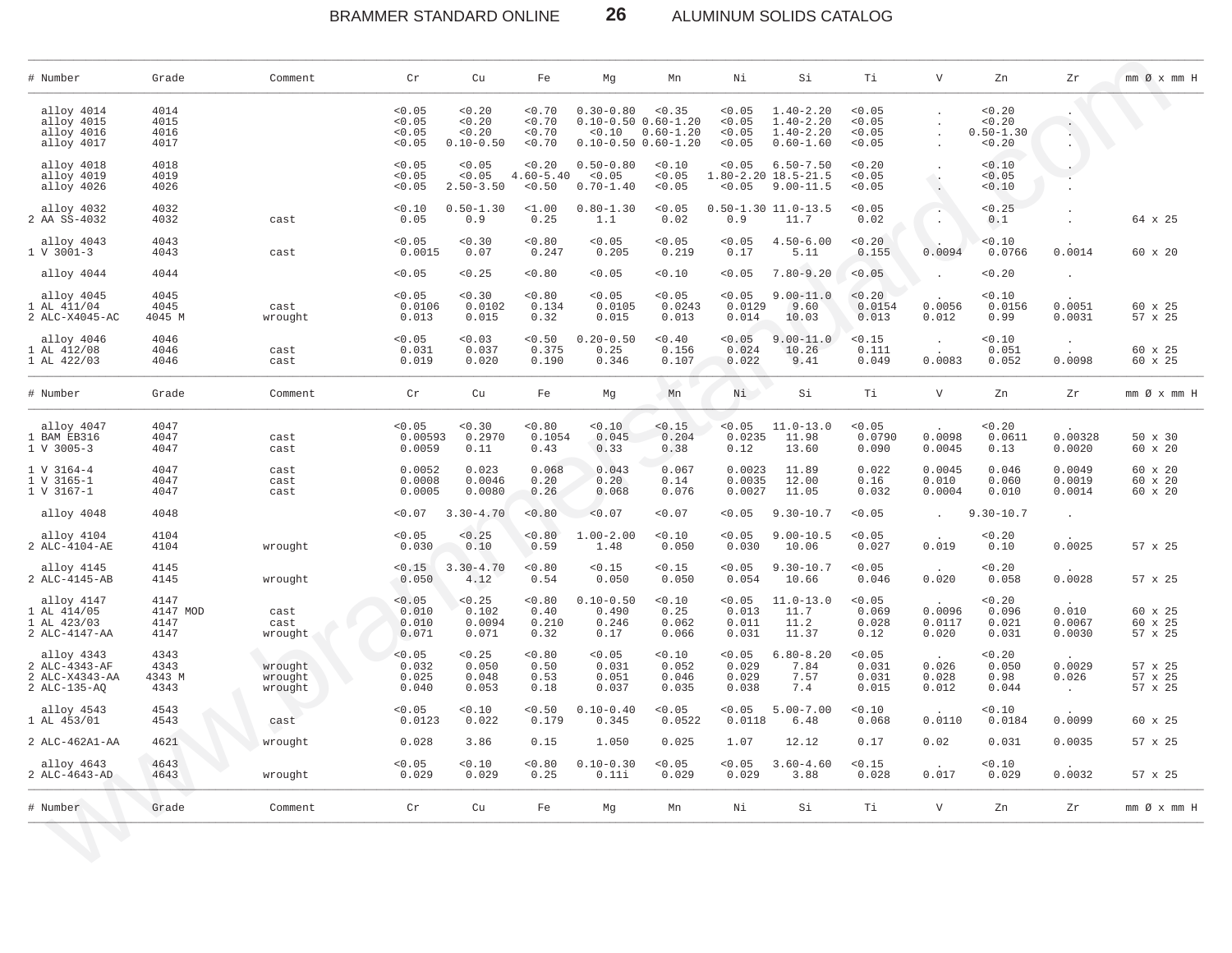### BRAMMER STANDARD ONLINE **27** ALUMINUM SOLIDS CATALOG

| Number                                                    | Αg       | Αs | B                                                  | Be                          | Bi                             | Ca                                       | Cd                             | Co                             | Ga                        | Hg               | Li                           | Na                           | $\, {\bf P}$                                                   | Pb                         | Sb                             | Sc | Sn                             | Sr                         |
|-----------------------------------------------------------|----------|----|----------------------------------------------------|-----------------------------|--------------------------------|------------------------------------------|--------------------------------|--------------------------------|---------------------------|------------------|------------------------------|------------------------------|----------------------------------------------------------------|----------------------------|--------------------------------|----|--------------------------------|----------------------------|
| alloy 4014                                                |          |    |                                                    |                             |                                |                                          |                                |                                |                           |                  |                              |                              |                                                                |                            |                                |    |                                |                            |
| alloy 4015<br>alloy 4016<br>alloy 4017                    |          |    |                                                    |                             |                                |                                          |                                |                                |                           |                  |                              |                              |                                                                |                            |                                |    |                                |                            |
| alloy 4018<br>alloy 4019<br>alloy 4026                    |          |    |                                                    |                             | $1.00 - 2.00$                  |                                          |                                |                                |                           |                  |                              |                              |                                                                |                            |                                |    |                                |                            |
| alloy 4032<br>AA SS-4032                                  |          |    |                                                    |                             |                                |                                          |                                |                                |                           |                  |                              |                              |                                                                |                            |                                |    |                                | 0.03                       |
| alloy 4043<br>$V$ 3001-3                                  |          |    | <0.0002 <0.0001                                    |                             | < 0.0002                       | 0.0035                                   | < 0.0002                       | 0.0002                         | 0.0108                    |                  |                              |                              | < 0.0005                                                       | 0.0572                     | < 0.0004                       |    | 0.0416                         | 0.0409                     |
| alloy 4044                                                |          |    |                                                    |                             |                                |                                          |                                |                                |                           |                  |                              |                              |                                                                |                            |                                |    |                                |                            |
| alloy 4045<br>AL 411/04<br>ALC-X4045-AC                   |          |    |                                                    | 0.0009                      | 0.008                          | 0.00054i<br>0.0024i                      | 0.0013                         |                                | 0.016                     |                  | 0.0019i                      | 0.0014i                      | $0.0046i$ $(0.0009)$<br>0.0058                                 | 0.0050<br>0.008            | 0.0038                         |    | 0.0051<br>0.012                | 0.0029i                    |
| alloy 4046<br>AL 412/08<br>AL 422/03                      |          |    | 0.0002                                             |                             | 0.0046                         | 0.0089<br>0.0088                         |                                | 0.401                          | 0.010                     |                  |                              | 0.0015<br>0.0038i            | 0.0068<br>0.0015                                               | 0.0114<br>0.0047           | 0.0047                         |    | 0.0030                         | 0.0215<br>$\mathbf{r}$     |
| Number                                                    | Αg       | Αs | В                                                  | Be                          | Bi                             | Ca                                       | Cd                             | Co                             | Ga                        | Hg               | Li                           | Na                           | $\, {\bf p}$                                                   | Pb                         | Sb                             | Sc | Sn                             | Sr                         |
| alloy 4047<br>BAM EB316<br>$V$ 3005-3                     | (0.0183) |    |                                                    | $( < 0.00015)$ 0.000295     |                                | $0.0140$ $(0.00113)$ $0.00208$<br>0.0086 |                                | (0.00015) 0.0105 (0.0035)      | 0.012                     |                  | (0.000100)                   |                              | 0.0006                                                         | 0.0087<br>0.079            | (0.0056)<br>< 0.0002           |    | (0.0106)<br>0.043              | 0.0206<br>0.0007           |
| $V$ 3164-4<br>$V$ 3165-1<br>$V$ 3167-1                    |          |    | < 0.0002 < 0.0001<br>< 0.0003 < 0.0001<br>< 0.0002 | $\mathbf{r}$                | < 0.0002<br>0.0004<br>< 0.0002 | 0.0067<br>0.010<br>0.0010                | 0.0002<br>< 0.0001<br>< 0.0002 | < 0.0002<br>0.0002<br>< 0.0003 | 0.010<br>0.0069<br>0.0066 |                  | < 0.0001<br>0.0001           | 0.0005<br>< 0.0002           | < 0.0004<br>0.0006<br>0.0006                                   | 0.0008<br>0.0011<br>0.0010 | < 0.0004<br>0.0081<br>< 0.0003 |    | < 0.0003<br>0.0009<br>< 0.0001 | 0.054<br>0.14<br>0.0059    |
| alloy 4048                                                |          |    |                                                    | < 0.0008                    |                                |                                          |                                |                                |                           |                  |                              |                              |                                                                |                            |                                |    |                                |                            |
| alloy 4104<br>ALC-4104-AE                                 |          |    |                                                    | 0.0012                      | $0.02 - 0.20$<br>0.11          | 0.0029                                   | 0.0013                         |                                | 0.019                     |                  | 0.0024                       | 0.0024                       | 0.0027                                                         | 0.028                      | 0.0028                         |    | 0.033                          | 0.0030                     |
| alloy 4145<br>ALC-4145-AB                                 |          |    |                                                    | 0.0012                      | 0.032                          | 0.0023                                   | 0.0012                         |                                | 0.019                     |                  | 0.0016i                      | 0.0018i                      | 0.0033i 0.031                                                  |                            | (0.0038)                       |    | 0.030                          | 0.0031                     |
| alloy 4147<br>AL 414/05<br>AL 423/03<br>ALC-4147-AA       |          |    |                                                    | < 0.0008<br>0.0011          | ٠.<br>0.0071                   | 0.0039<br>0.0009<br>0.0036i              | 0.0013<br>0.0035<br>0.0011     | 0.0092<br>0.220                | 0.0041<br>0.0037<br>0.021 | 0.0004<br>0.0011 | 0.00056<br>0.0002<br>0.0031i | 0.00017<br>0.0007<br>0.0036i | 0.0028<br>0.0011<br>0.0036                                     | 0.0017<br>0.0013<br>0.0076 | 0.0016<br>0.0097<br>0.0033     |    | 0.0047<br>0.0060<br>0.027      | 0.033<br>0.0005<br>$\cdot$ |
| alloy 4343<br>ALC-4343-AF<br>ALC-X4343-AA<br>$ALC-135-AQ$ |          |    |                                                    | $\cdot$<br>0.0013<br>0.0016 | 0.037<br>0.019<br>0.042        | 0.0028i<br>0.0023i                       | 0.0010                         |                                | 0.023<br>0.025<br>0.009   |                  | 0.0022i<br>0.0004i           | 0.0027i<br>0.0006i           | 0.0042i<br>0.0019                                              | 0.021<br>0.016<br>0.047    | 0.0042                         |    | 0.018<br>0.017<br>0.04         | 0.011i                     |
| alloy 4543<br>AL 453/01                                   |          |    |                                                    |                             |                                | 0.0070                                   |                                |                                |                           |                  |                              |                              |                                                                | 0.0039                     | 0.0023                         |    | 0.0029                         | (0.072)                    |
| $ALC-462A1-AA$                                            |          |    |                                                    | 0.0011                      | 0.009                          | 0.0049                                   | 0.0012                         |                                | 0.018                     |                  | 0.0029                       | 0.0053                       | (0.0042)                                                       | 0.0091                     | 0.0023                         |    | 0.013                          | 0.0027                     |
| alloy 4643<br>ALC-4643-AD                                 |          |    |                                                    | $^{<0.0008}_{0.0012}$       |                                | $0.0053 \quad 0.0031i \quad 0.0011i$     |                                | ÷                              | $0.\overline{019}$        | ÷                |                              |                              | $0.00281 \quad 0.00321 \quad 0.0030 \quad 0.0077 \quad 0.0031$ |                            |                                | ÷  | 0.019                          | 0.0098i                    |
| Number                                                    | Ag       | As | $\, {\bf B}$                                       | Be                          | Bi                             | $ca$                                     | Cd                             | Co                             | $\mbox{\bf Ga}$           | Hg               | Li                           | Na                           | $\, {\bf P}$                                                   | Pb                         | Sb                             | Sc | Sn                             | Sr                         |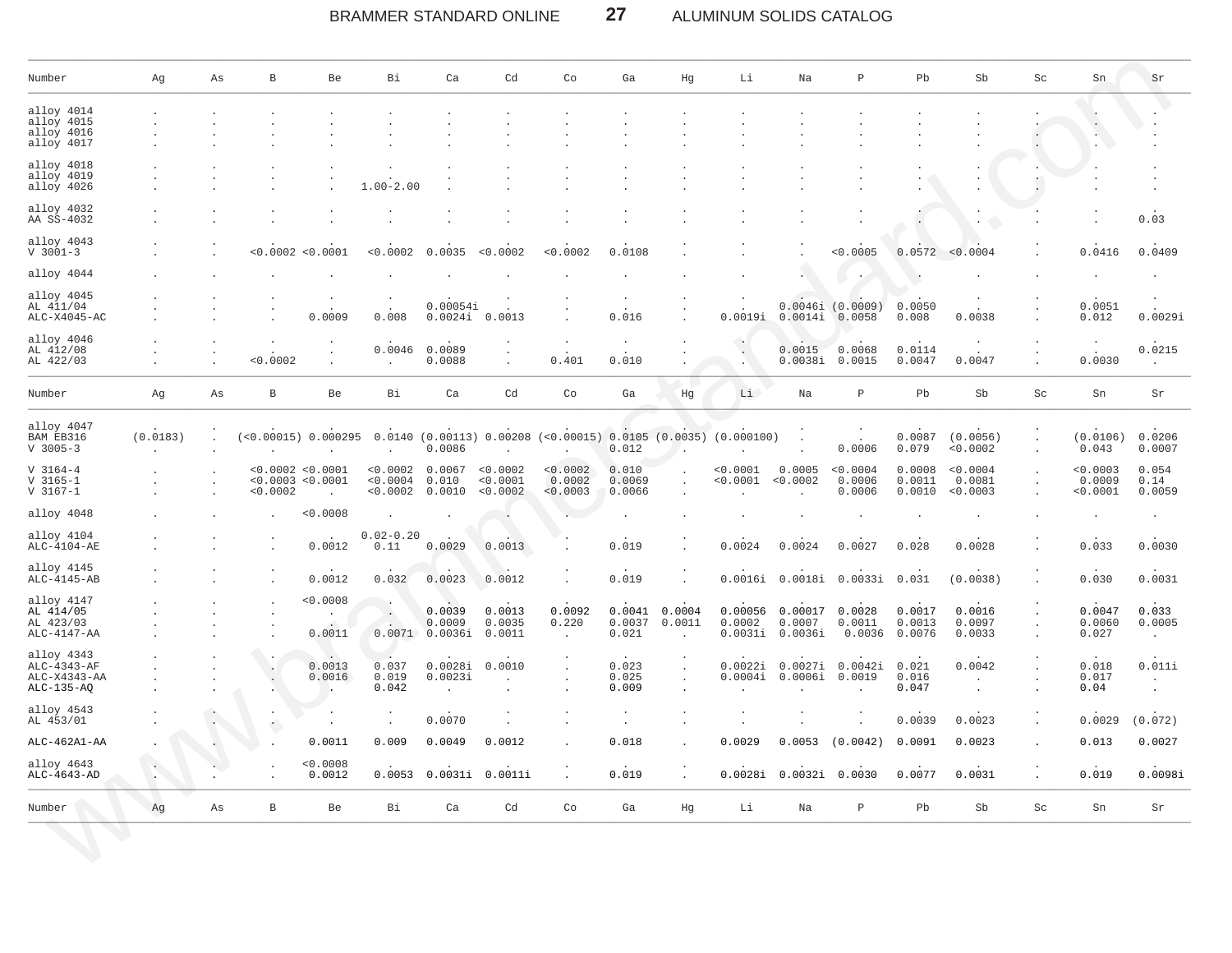BRAMMER STANDARD ONLINE

ALUMINUM SOLIDS CATALOG

| $\mathbf{V}$<br>Τi<br>Zn                                                                                                                                                                       | Zr<br>mm Ø x mm H                                                               |
|------------------------------------------------------------------------------------------------------------------------------------------------------------------------------------------------|---------------------------------------------------------------------------------|
| 0.025<br>0.049<br>0.045                                                                                                                                                                        | 0.0030<br>57 x 25                                                               |
| < 0.05<br>< 0.25<br>0.01i<br>0.01i<br>0.03i<br>0.02i<br>0.01i<br>0.06i                                                                                                                         | 64 x 25<br>< 0.0030<br>64 x 25                                                  |
| 0.0012<br>0.0030<br>0.0035<br>(0.0033)<br>0.115<br>$\sim$<br>0.0027<br>0.0219<br>0.0104<br>0.024<br>0.024<br>0.0253                                                                            | 0.0010<br>60 x 25<br>60 x 25<br>$\sim 10^{-11}$<br>60 x 25<br>0.0023<br>57 x 25 |
| 0.0349<br>0.0562<br>0.0979<br>0.0231<br>0.0273<br>0.0498<br>< 0.0005<br>0.0046<br>$\sim$ $\sim$                                                                                                | 0.0455<br>55 x 30<br>0.0190<br>55 x 30<br>60 x 20<br>$\sim$                     |
| < 0.10<br>< 0.25<br>$\cdot$<br>$\ddot{\phantom{a}}$                                                                                                                                            |                                                                                 |
| < 0.10<br>0.30<br>0.0832<br>0.01020<br>0.1347<br>0.024<br>0.025<br>0.027                                                                                                                       | 0.00572<br>60 x 20<br>0.0034<br>57 x 25                                         |
| < 0.10<br>0.10<br>$0.70 - 1.50$<br>< 0.20<br>$\ddot{\phantom{a}}$<br>$\ddot{\phantom{a}}$                                                                                                      | < 0.05                                                                          |
| < 0.05<br>0.15<br>$\cdot$<br>0.0245<br>0.032<br>0.021<br>0.023<br>0.015<br>0.080                                                                                                               | 60 x 25<br>0.0033<br>57 x 25                                                    |
| $\mathbf V$<br>Тi<br>Zn                                                                                                                                                                        | Zr<br>$mm \oslash x$ $mm$ H                                                     |
| < 0.09<br>< 0.05<br>0.036<br>0.009<br>0.026<br>0.056<br>0.015<br>0.026                                                                                                                         | 0.014<br>57 x 25<br>0.014<br>57 x 25                                            |
| < 0.15<br>< 0.20<br>$\sim$<br>$\sim$                                                                                                                                                           |                                                                                 |
| < 0.20<br>< 0.20<br>$\sim$<br>$\sim$<br>0.019<br>0.031<br>0.0027<br>0.088<br>0.061<br>0.0096<br>0.0027<br>0.21<br>0.046<br>0.0099<br>0.022                                                     | 60 x 20<br>0.0010<br>60 x 20<br>0.0010<br>60 x 20<br>0.011<br>60 x 20           |
| < 0.15<br>< 0.05<br>$\ddot{\phantom{a}}$<br>< 0.25<br>< 0.10<br>$\cdot$<br>$\cdot$                                                                                                             |                                                                                 |
| < 0.10<br>< 0.25<br>0.0192<br>0.0051<br>0.1016                                                                                                                                                 | 0.0458<br>55 x 30                                                               |
| $0.05 - 0.20$<br>< 0.25<br>$\sim$<br>< 0.10<br>< 0.40<br>$\sim$<br>$\ddot{\phantom{a}}$<br>$2.40 - 3.20$<br>< 0.10<br>$\ddot{\phantom{a}}$<br>$\cdot$<br>< 0.25<br>< 0.05<br>$\sim$<br>$\cdot$ | $0.10 - 0.25$                                                                   |
| < 0.10<br>< 0.25<br>0.01i<br>0.01i<br>0.02i<br>0.030<br>0.018<br>0.030                                                                                                                         | < 0.0030<br>64 x 25<br>57 x 25<br>0.0016                                        |
| Τi<br>$\mathbf V$<br>Zn                                                                                                                                                                        | Zr<br>$mm \oslash x$ $mm$ H                                                     |
| 0.10i<br>0.15<br>Si                                                                                                                                                                            |                                                                                 |

**28**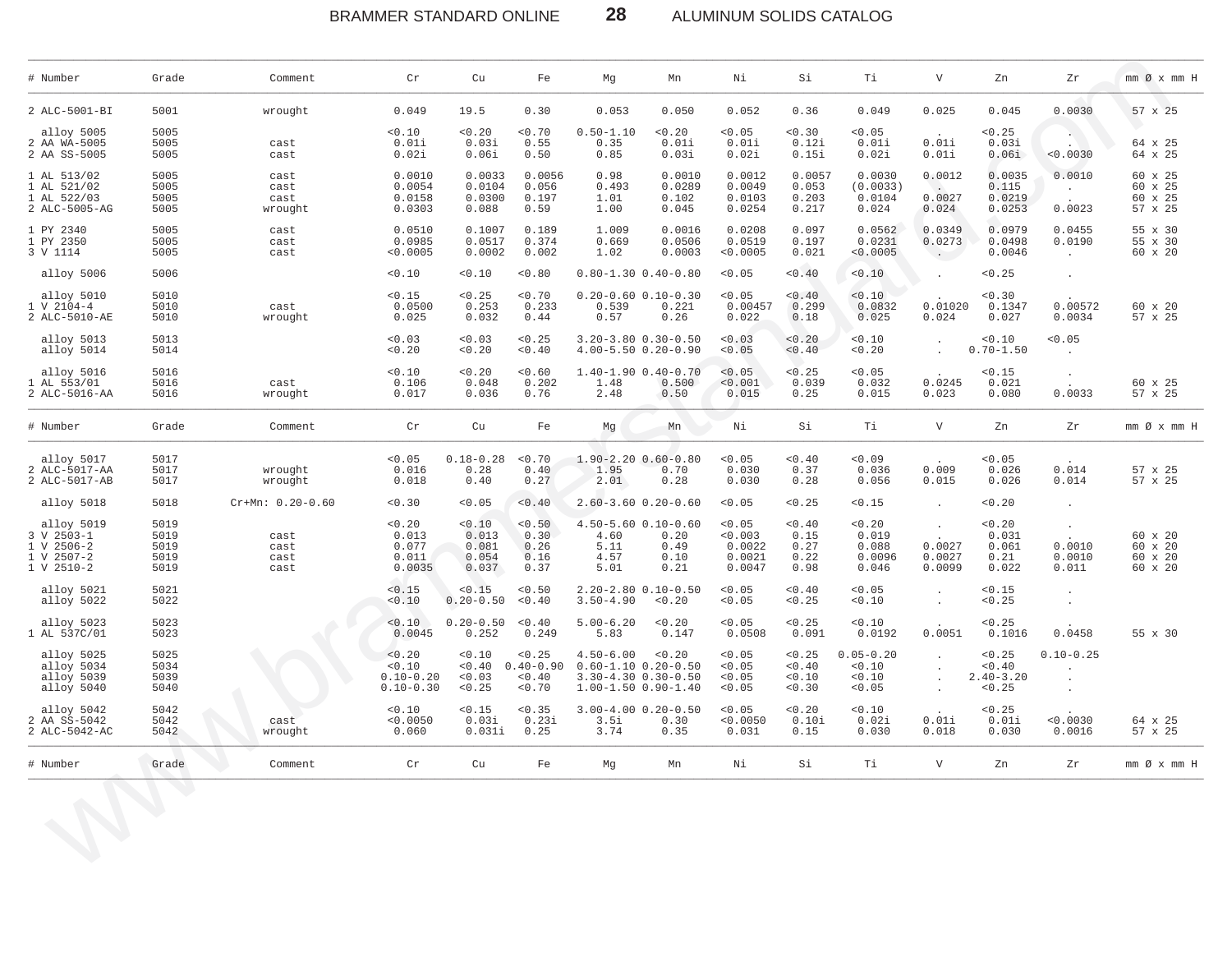### **29** BRAMMER STANDARD ONLINE ALUMINUM SOLIDS CATALOG

| Number                                                             | Αg                              | Αs                        | В                              | Be                                      | Bi                                         | Ca                                   | Cd                                    | Co                              | Ga                                   | Hg                        | Li                                   | Na                                                | $\, {\bf P}$    | Pb                                   | ${\rm Sb}$         | Sc                              | ${\rm Sn}$                                   | Sr                                         |
|--------------------------------------------------------------------|---------------------------------|---------------------------|--------------------------------|-----------------------------------------|--------------------------------------------|--------------------------------------|---------------------------------------|---------------------------------|--------------------------------------|---------------------------|--------------------------------------|---------------------------------------------------|-----------------|--------------------------------------|--------------------|---------------------------------|----------------------------------------------|--------------------------------------------|
| ALC-5001-BI                                                        |                                 |                           |                                | 0.0012                                  | 0.052                                      | 0.0018                               | 0.0013                                | $\cdot$                         | 0.020                                |                           | 0.0020i                              |                                                   | 0.0011i 0.0039i | 0.048                                | 0.0040             |                                 | 0.047                                        | 0.0027i                                    |
| alloy 5005<br>AA WA-5005<br>AA SS-5005                             | < 0.0010                        | $\cdot$<br>< 0.0010       | $\cdot$                        | $\bullet$<br>< 0.0010 < 0.0005          | 0.03i                                      | $\cdot$<br>< 0.0010 < 0.0005         | $\cdot$<br>< 0.0010                   | $\cdot$<br>< 0.0010             | $\bullet$<br>0.02i                   | $\cdot$<br>< 0.0005       | < 0.0005                             | < 0.0005 < 0.0010                                 |                 | 0.03i<br>< 0.0030                    | < 0.0010 < 0.0010  |                                 | V)<br>0.01i<br>< 0.0010                      | < 0.0010                                   |
| AL 513/02<br>AL 521/02<br>AL 522/03<br>ALC-5005-AG                 |                                 | $\blacksquare$<br>$\cdot$ | (0.0025)<br>$\bullet$          | $\bullet$<br>$\sim$<br>0.0039<br>0.0012 | $\cdot$<br>$\cdot$<br>0.0084               | $\cdot$<br>0.0010<br>0.0026          | $\cdot$<br>$\sim$<br>0.0010<br>0.0011 | 0.0045<br>$\cdot$<br>$\epsilon$ | $\cdot$<br>$\sim$<br>0.0051<br>0.023 | $\cdot$                   | 0.0024i                              | 0.0020i 0.0028<br>0.0011<br>0.0022i               | 0.0025          | $\sim$<br>0.0039<br>0.0076           | 0.0018             | $\blacksquare$<br>٠.<br>$\cdot$ | $\cdot$<br>0.021                             | $\cdot$<br>$\cdot$<br>0.0026               |
| PY 2340<br>PY 2350<br>V 1114                                       |                                 |                           | $\cdot$<br>$\cdot$             | 0.00127<br>0.00044<br>$\Box$            | $\cdot$<br>$\cdot$<br>$\ddot{\phantom{a}}$ | $\cdot$<br>$\cdot$                   | $\cdot$                               | $\cdot$<br>$\cdot$<br>$\cdot$   |                                      |                           |                                      |                                                   | $\bullet$       | 0.0302<br>0.0106                     | $\epsilon$         |                                 | 0.0996<br>0.0203<br>$\cdot$                  | $\cdot$<br>$\ddot{\phantom{a}}$<br>$\cdot$ |
| alloy 5006                                                         |                                 |                           |                                |                                         |                                            |                                      |                                       |                                 |                                      |                           |                                      |                                                   |                 |                                      |                    |                                 | $\cdot$                                      |                                            |
| alloy 5010<br>$V 2104-4$<br>ALC-5010-AE                            | 0.00072<br>$\ddot{\phantom{a}}$ |                           | < 0.0002<br>$\mathbf{r}$       | 0.00411<br>0.0014                       | 0.023                                      | 0.00030 0.00015<br>0.0031i           | 0.00943<br>0.0016                     | 0.00082<br>$\sim$               | 0.0132<br>0.026                      | 0.00135<br>$\sim$         | 0.00026<br>0.0034i                   | 0.00028<br>0.0031i                                | 0.0058i         | 0.0105<br>0.016                      |                    |                                 | 0.00034<br>0.018                             | 0.0020i                                    |
| alloy 5013<br>alloy 5014                                           |                                 |                           |                                | $\cdot$                                 |                                            | $\cdot$                              | $\cdot$                               | $\cdot$                         | $\ddot{\phantom{a}}$                 | $\sim$                    | $\cdot$                              |                                                   |                 | 0.003<br>$\sim$                      |                    |                                 | $\cdot$                                      | $\cdot$                                    |
| alloy 5016<br>AL 553/01<br>ALC-5016-AA                             | $\Delta$                        |                           |                                | $\epsilon$<br>0.0038                    | 0.019i                                     | 0.0031i                              | 0.0012                                | $\cdot$<br>$\sim$               | $\cdot$<br>$\sim$<br>0.023           | $\ddot{\phantom{1}}$      | $\rightarrow$                        | (0.0027)<br>$0.0028i$ $0.0026i$                   | 0.0014i         | 0.020<br>0.014                       | 0.0025             |                                 | $\cdot$<br>0.014                             | $\cdot$<br>0.0029i                         |
| Number                                                             | Ag                              | Αs                        | $\,$ B                         | Be                                      | Bi                                         | Ca                                   | Cd                                    | Co                              | Ga                                   | Hg                        | Li                                   | Na                                                | $\, {\bf P}$    | Pb                                   | Sb                 | Sc                              | Sn                                           | Sr                                         |
| alloy 5017<br>$ALC-5017-AA$<br>ALC-5017-AB                         |                                 |                           |                                | 0.0030<br>0.0035                        | 0.02<br>0.013                              | 0.0050<br>0.0054                     |                                       | $\sim$<br>$\ddot{\phantom{a}}$  | 0.026<br>0.020                       |                           | 0.0040<br>0.0046i                    | 0.0044<br>0.0042                                  | 0.001           | 0.026<br>0.020                       |                    |                                 | 0.027<br>0.021                               | 0.0022<br>$\cdot$                          |
| alloy 5018                                                         |                                 |                           |                                | < 0.0008                                | $\cdot$                                    |                                      |                                       | $\,$ .                          |                                      |                           |                                      |                                                   |                 |                                      |                    |                                 |                                              |                                            |
| alloy 5019<br>$V$ 2503-1<br>$V$ 2506-2<br>$V$ 2507-2<br>$V 2510-2$ |                                 | $\cdot$<br>$\cdot$        | 0.0002<br>< 0.0003<br>< 0.0002 | 0.0026<br>0.0026<br>0.0050<br>0.0004    | 0.032<br>0.027                             | 0.0002<br>0.0002<br>0.0026<br>0.0007 | < 0.0002<br>< 0.0002<br>- 11          | < 0.0002<br>< 0.0002<br>0.0002  | 0.011<br>0.012<br>0.0042             | $\cdot$<br>$\sim$         | 0.0045<br>0.0007<br>0.0026<br>0.0052 | 0.0031<br>0.0013<br>0.0004<br>0.0079              |                 | 0.0023<br>0.0097<br>0.0068<br>0.0089 |                    |                                 | 0.0003<br>0.0003<br>0.0088                   |                                            |
| alloy 5021<br>alloy 5022                                           |                                 |                           |                                | $\cdot$<br>$\epsilon$                   |                                            | $\langle \cdot \rangle$              |                                       |                                 | $\cdot$                              | $\sim$                    |                                      |                                                   |                 | $\mathbf{r}$                         |                    |                                 | $\cdot$<br>$\cdot$                           |                                            |
| alloy 5023<br>AL 537C/01                                           | $\ddot{\phantom{a}}$            |                           |                                | 0.00066                                 |                                            | 0.00174                              | 0.0020                                |                                 | 0.0049                               | 0.0023                    | < 0.00005                            | 0.00045                                           |                 | 0.0100                               |                    |                                 | 0.0204                                       |                                            |
| alloy 5025<br>alloy 5034<br>alloy 5039<br>alloy 5040               |                                 | $\cdot$                   | $\cdot$<br>$\sim$              | < 0.0008<br>< 0.0008                    |                                            |                                      | $\cdot$                               | $\cdot$<br>$\cdot$              | $\cdot$<br>$\cdot$                   | $\blacksquare$<br>$\cdot$ |                                      |                                                   |                 | $\cdot$                              |                    | $0.05 - 0.55$<br>$\cdot$        | $\lambda$<br>$\ddot{\phantom{a}}$<br>$\cdot$ | $\cdot$<br>$\cdot$                         |
| alloy 5042<br>AA SS-5042<br>$ALC-5042-AC$                          | < 0.0010<br>$\sim$              | $\blacksquare$            | < 0.0010 < 0.0010<br>¥.        | < 0.0005<br>0.0013                      | < 0.0010<br>0.009                          | < 0.0005<br>0.0036i                  | < 0.0010<br>0.0012                    | < 0.0010<br>$\sim$              | 0.015<br>0.020                       | < 0.0005<br>$\mathbf{r}$  | < 0.0005                             | < 0.0005 < 0.0010<br>$0.0043i$ $0.0029i$ $0.0008$ |                 | < 0.0030<br>0.0081                   | < 0.0010<br>0.0012 | < 0.0010<br>$\blacksquare$      | < 0.0010<br>0.015                            | < 0.0010<br>0.0028i                        |
| Number                                                             | Ag                              | Αs                        | $\, {\bf B}$                   | Be                                      | Bi                                         | Ca                                   | Cd                                    | Co                              | Ga                                   | Hg                        | Li                                   | Na                                                | $\, {\bf P}$    | ${\tt Pb}$                           | ${\rm Sb}$         | Sc                              | ${\rm Sn}$                                   | Sr                                         |
|                                                                    |                                 |                           |                                |                                         |                                            |                                      |                                       |                                 |                                      |                           |                                      |                                                   |                 |                                      |                    |                                 |                                              |                                            |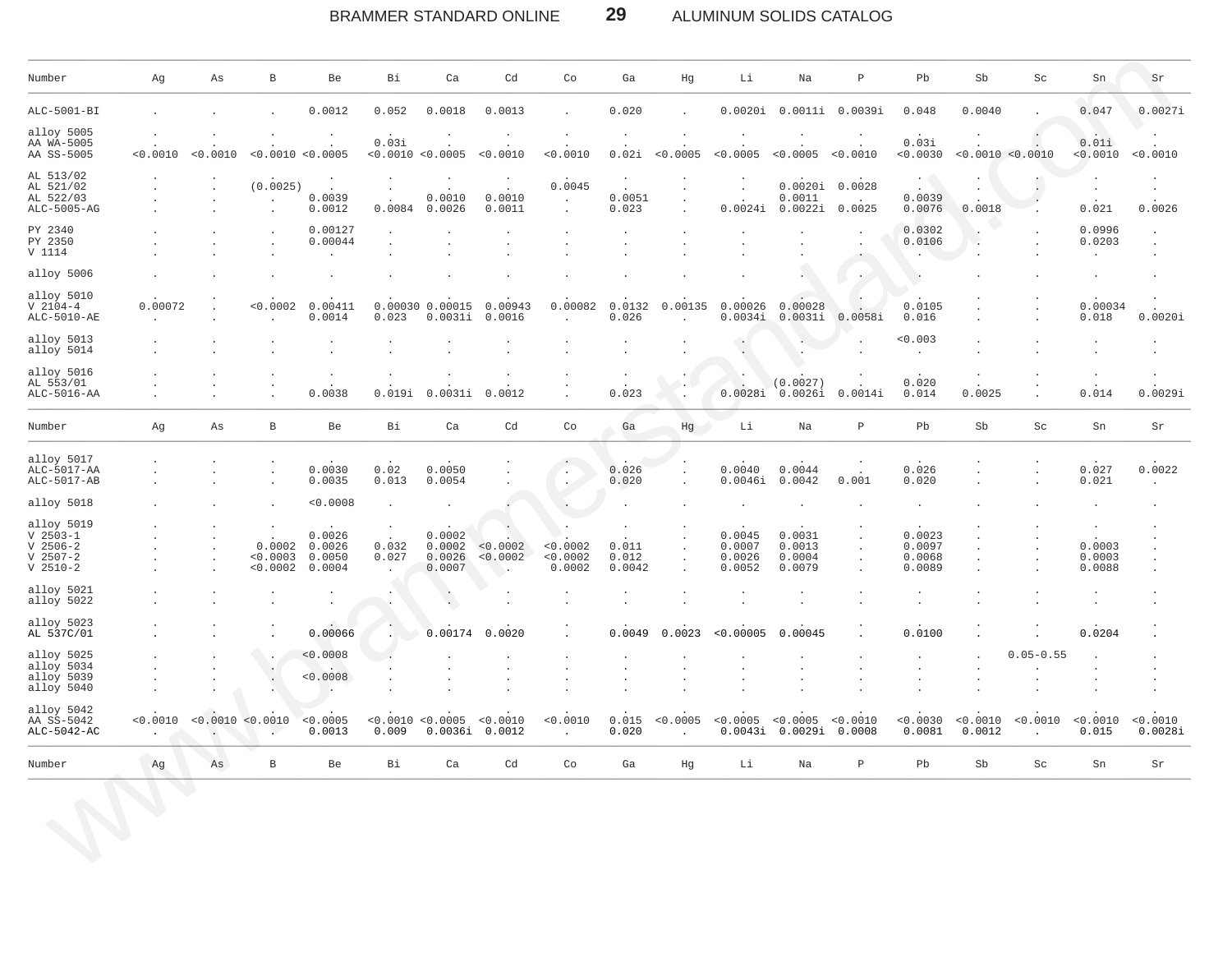BRAMMER STANDARD ONLINE **30** ALUMINUM SOLIDS CATALOG

\_\_\_\_\_\_\_\_\_\_\_\_\_\_\_\_\_\_\_\_\_\_\_\_\_\_\_\_\_\_\_\_\_\_\_\_\_\_\_\_\_\_\_\_\_\_\_\_\_\_\_\_\_\_\_\_\_\_\_\_\_\_\_\_\_\_\_\_\_\_\_\_\_\_\_\_\_\_\_\_\_\_\_\_\_\_\_\_\_\_\_\_\_\_\_\_\_\_\_\_\_\_\_\_\_\_\_\_\_\_\_\_\_\_\_\_\_\_\_\_\_\_\_\_\_\_\_\_\_\_\_\_\_\_\_\_\_\_\_\_\_\_\_\_\_\_\_\_\_\_\_\_\_\_\_\_\_\_\_\_\_\_\_\_\_\_\_\_\_\_\_\_\_\_\_\_\_\_\_\_\_\_

| # Number                                                                                            | Grade                                        | Comment                                 | Cr                                                          | Cu                                                   | Fe                                                 | Mg                                    | Mn                                                                  | Νi                                                     | Si                                                | Тi                                                    | $\mathbf{V}$                                 | Zn                                                    | Zr                                      | $mm \oslash x$ $mm$ H                                 |
|-----------------------------------------------------------------------------------------------------|----------------------------------------------|-----------------------------------------|-------------------------------------------------------------|------------------------------------------------------|----------------------------------------------------|---------------------------------------|---------------------------------------------------------------------|--------------------------------------------------------|---------------------------------------------------|-------------------------------------------------------|----------------------------------------------|-------------------------------------------------------|-----------------------------------------|-------------------------------------------------------|
| alloy 5043                                                                                          | 5043                                         |                                         | < 0.05                                                      | $0.05 - 0.35$                                        | < 0.70                                             |                                       | $0.70 - 1.30 0.70 - 1.20$                                           | < 0.05                                                 | < 0.40                                            | < 0.10                                                | < 0.05                                       | < 0.25                                                |                                         | o N                                                   |
| alloy 5049<br>1 AL 552/02                                                                           | 5049<br>5049                                 | cast                                    | < 0.30<br>0.198                                             | < 0.10<br>0.099                                      | < 0.50<br>0.097                                    | 1.95                                  | $1.60 - 2.50 0.50 - 1.10$<br>0.798                                  | < 0.05<br>0.0048                                       | < 0.40<br>0.144                                   | < 0.10<br>0.0100                                      | 0.0092                                       | < 0.20<br>0.061                                       | 0.0050                                  | 60 x 25                                               |
| alloy 5050<br>2 AA SS-5050                                                                          | 5050<br>5050                                 | cast                                    | < 0.10<br>0.03i                                             | < 0.20<br>0.05i                                      | < 0.70<br>0.45                                     | $1.10 - 1.80$<br>1.4i                 | < 0.10<br>0.04i                                                     | < 0.05<br>0.03i                                        | < 0.40<br>0.18i                                   | < 0.05<br>0.02i                                       | 0.01i                                        | < 0.25<br>0.04i                                       | 0.0030                                  | 64 x 25                                               |
| alloy 5051                                                                                          | 5051                                         |                                         | < 0.10                                                      | < 0.25                                               | < 0.70                                             | $1.70 - 2.20$                         | < 0.20                                                              | < 0.05                                                 | < 0.40                                            | < 0.10                                                |                                              | < 0.25                                                |                                         |                                                       |
| alloy 5052<br>2 AA SS-5052<br>2 AA ST2-5052<br>2 AA WA-5052                                         | 5052<br>5052<br>5052<br>5052                 | cast<br>cast<br>cast                    | $0.15 - 0.35$<br>0.25<br>0.25<br>0.30                       | < 0.10<br>0.06i<br>0.10i<br>0.10i                    | $< 0$ . $40\,$<br>0.20i<br>0.30<br>0.10i           | $2.20 - 2.80$<br>2.6i<br>2.7i<br>2.2i | < 0.10<br>0.05i<br>0.05i<br>0.02i                                   | < 0.05<br>0.05i<br>0.02i<br>0.01i                      | < 0.25<br>0.15i<br>0.15i<br>0.25                  | < 0.05<br>0.01i<br>0.03i<br>< 0.0050                  | $\sim$<br>0.01i<br>0.015<br>$\sim$ $-$       | < 0.10<br>0.08i<br>0.03i<br>0.12i                     | < 0.0030<br>0.004i<br>$\sim 100$        | 64x25 or 25x6<br>64 x 25<br>64 x 25                   |
| 2 AA WB-5052<br>2 ALC-5052-AN                                                                       | 5052<br>5052                                 | cast<br>wrought                         | 0.15i<br>0.26                                               | 0.02i<br>0.080                                       | 0.30<br>0.25                                       | 2.8i<br>2.68                          | 0.10i<br>0.073                                                      | 0.03i<br>0.028                                         | 0.08i<br>0.20                                     | 0.03i<br>0.059                                        | 0.019                                        | 0.03i<br>0.032                                        | 0.0028                                  | 64 x 25<br>57 x 25                                    |
| alloy 5056<br>3 AJ 019<br>2 AA SS-5056<br>2 AA WA-5056                                              | 5056<br>5056<br>5056<br>5056                 | cast<br>cast<br>cast                    | $0.05 - 0.20$<br>0.147<br>0.11i<br>0.11i                    | < 0.10<br>0.014<br>0.08i<br>0.08i                    | < 0.40<br>0.201<br>0.20i<br>0.20i                  | 5.01<br>5.3i<br>4.7i                  | 4.50-5.60 0.05-0.20<br>0.203<br>0.10i<br>0.10i                      | < 0.05<br>0.011<br>0.05i<br>0.05i                      | < 0.30<br>0.104<br>0.15i<br>0.15i                 | < 0.05<br>0.013<br>0.01i<br>< 0.0050                  | 0.01i<br>0.01i                               | < 0.10<br>0.016<br>0.05i<br>0.05i                     | < 0.0030<br>$\sim 100$                  | 55 x 25<br>64 x 25<br>64 x 25                         |
| 2 AA WB-5056<br>2 AA WC-5056                                                                        | 5056<br>5056                                 | cast<br>cast                            | 0.11i<br>0.20i                                              | 0.08i<br>0.01i                                       | 0.20i<br>0.40                                      | 5.8i<br>5.3i                          | 0.10i<br>0.05i                                                      | 0.05i<br>0.02i                                         | 0.15i<br>0.25                                     | < 0.0050<br>< 0.0050                                  | 0.01i<br>0.01i                               | 0.05i<br>0.02i                                        | $\cdot$                                 | 64 x 25<br>64 x 25                                    |
| # Number                                                                                            | Grade                                        | Comment                                 | Cr                                                          | Cu                                                   | Fe                                                 | Mg                                    | Mn                                                                  | Νi                                                     | Si                                                | Ti                                                    | $\mathbf{V}$                                 | Zn                                                    | Zr                                      | $mm \oslash x$ $mm$ H                                 |
| alloy 5058<br>alloy 5059                                                                            | 5058<br>5059                                 |                                         | < 0.10<br>< 0.25                                            | < 0.10<br>< 0.25                                     | < 0.50<br>< 0.50                                   | $4.50 - 5.60 < 0.20$                  | $5.00 - 6.00 0.60 - 1.20$                                           | 0.05<br>< 0.05                                         | < 0.40<br>< 0.45                                  | < 0.20<br>< 0.20                                      |                                              | < 0.20<br>$0.40 - 0.90$                               | $0.05 - 0.25$                           |                                                       |
| alloy 5082<br>2 AA SS-5082                                                                          | 5082<br>5082                                 | cast                                    | < 0.15<br>0.04i                                             | < 0.15<br>0.04i                                      | < 0.35<br>0.25                                     | $4.00 - 5.00$<br>4.5i                 | < 0.15<br>0.04i                                                     | < 0.05<br>0.01i                                        | < 0.20<br>0.12i                                   | < 0.10<br>0.02i                                       | 0.01i                                        | < 0.25<br>0.04i                                       | < 0.0030                                | 64 x 25                                               |
| alloy 5083<br>1 511X G5083A<br>2 AA SS-5083<br>1 AL AS50/01<br>1 ERM-EB307a<br>$1 \, V \, 2505 - 2$ | 5083<br>5083<br>5083<br>5083<br>5083<br>5083 | wrought<br>cast<br>cast<br>cast<br>cast | $0.05 - 0.25$<br>0.237<br>0.10i<br>0.100<br>0.1536<br>0.095 | < 0.10<br>0.042<br>0.05i<br>0.084<br>0.0939<br>0.034 | < 0.40<br>0.363<br>0.20i<br>0.347<br>0.345<br>0.31 | 3.98<br>4.5i<br>4.50<br>4.80<br>4.67  | $4.00 - 4.90 0.40 - 1.00$<br>0.592<br>0.80<br>0.85<br>0.811<br>0.69 | < 0.05<br>0.0094<br>0.01i<br>0.030<br>0.0097<br>0.0031 | < 0.40<br>0.22<br>0.15i<br>0.220<br>0.152<br>0.31 | < 0.15<br>0.0294<br>0.05i<br>0.040<br>0.0595<br>0.020 | 0.0092<br>0.01i<br>0.026<br>0.0119<br>$\sim$ | < 0.25<br>0.0488<br>0.05i<br>0.101<br>0.0690<br>0.012 | 0.0011<br>< 0.0030<br>0.00319<br>0.0010 | ~10x ~120<br>64 x 25<br>60 x 25<br>65 x 30<br>60 x 20 |
| alloy 5086<br>2 AA SS-5086                                                                          | 5086<br>5086                                 | cast                                    | $0.05 - 0.25$<br>0.12i                                      | < 0.10<br>0.05i                                      | < 0.50<br>0.25                                     | 4.0i                                  | $3.50 - 4.50$ 0.20-0.70<br>0.50                                     | < 0.05<br>0.03i                                        | < 0.40<br>0.15i                                   | < 0.15<br>0.03i                                       | 0.01i                                        | < 0.25<br>0.05i                                       | 0.0030                                  | 64 x 25                                               |
| alloy 5087<br>1 AL 547/01                                                                           | 5087<br>5087                                 | cast                                    | $0.05 - 0.25$<br>0.16                                       | < 0.05<br>0.104                                      | < 0.40<br>0.41                                     | 4.58                                  | $4.50 - 5.20$ $0.70 - 1.10$<br>0.70                                 | < 0.05<br>(0.010)                                      | < 0.25<br>0.155                                   | < 0.15<br>0.10                                        | 0.012                                        | < 0.25<br>0.065                                       | 0.006                                   | 60 x 25                                               |
| alloy 5091                                                                                          | 5091                                         | $C: 1.00-1.30, 0: 0.20-0.70$            | < 0.02                                                      | < 0.02                                               | < 0.30                                             | $3.70 - 4.20$                         | < 0.02                                                              | 0.02                                                   | < 0.20                                            | < 0.02                                                | $\sim$                                       | < 0.02                                                | $\ddot{\phantom{a}}$                    |                                                       |
| 2 ALC-5100-BS                                                                                       | 5100                                         | wrought                                 | 0.031                                                       | 0.06                                                 | 3.9                                                | 0.026                                 | 0.041                                                               | 0.046                                                  | 0.20                                              | 0.038                                                 | 0.013                                        | 0.040                                                 | 0.02                                    | 57 x 25                                               |
| alloy 5119<br>1 AL 533/03                                                                           | 5119<br>5119                                 | $Cr+Mn: 0.20-0.60$<br>cast              | < 0.30<br>0.102                                             | < 0.05<br>0.0544                                     | < 0.40<br>0.216                                    | 5.03                                  | $4.50 - 5.60$ $0.20 - 0.60$<br>0.102                                | < 0.05<br>0.0117                                       | < 0.25<br>0.319                                   | < 0.15<br>0.0188                                      | 0.0062                                       | < 0.20<br>0.0311                                      | 0.0055                                  | 60 x 25                                               |
| alloy 5149<br>alloy 5150<br>alloy 5151                                                              | 5149<br>5150<br>5151                         |                                         | < 0.30<br>< 0.03<br>< 0.10                                  | < 0.05<br>< 0.10<br>< 0.15                           | < 0.40<br>< 0.10<br>< 0.35                         | $1.30 - 1.70$<br>$1.50 - 2.10$        | $1.60 - 2.50 0.50 - 1.10$<br>< 0.03<br>< 0.10                       | < 0.05<br>0.03<br>< 0.05                               | < 0.25<br>< 0.08<br>< 0.20                        | < 0.15<br>< 0.06<br>< 0.10                            | $\blacksquare$                               | < 0.20<br>< 0.10<br>< 0.15                            | $\cdot$<br>$\cdot$<br>$\cdot$           |                                                       |
| # Number                                                                                            | Grade                                        | e e<br>Comment                          | $\operatorname{Cr}$                                         | Cu                                                   | Fe                                                 | Mg                                    | Mn                                                                  | Νi                                                     | Si                                                | Тi                                                    | $\mathbf{V}$                                 | Zn                                                    | Ζr                                      | $mm \oslash x$ $mm$ H                                 |
|                                                                                                     |                                              |                                         |                                                             |                                                      |                                                    |                                       |                                                                     |                                                        |                                                   |                                                       |                                              |                                                       |                                         |                                                       |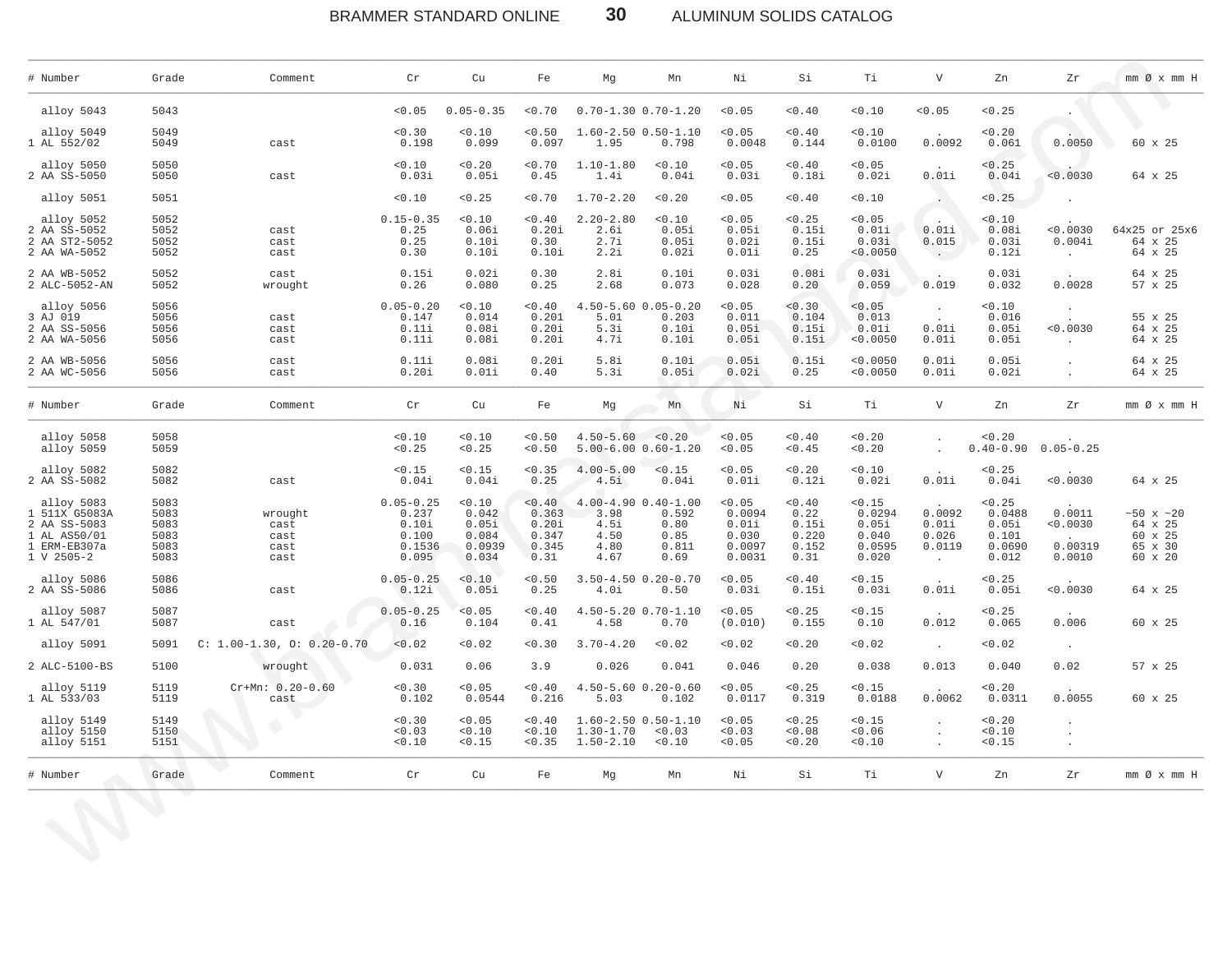### $31$ BRAMMER STANDARD ONLINE ALUMINUM SOLIDS CATALOG

| Number                                                                            | Αg                       | As                                     | B                            | Be                           | Bi                                     | Ca                              | Cd                 | Co                             | Ga                        | Hg                                          | Li                                   | Na                                                    | $\, {\mathbb P}$     | Pb                                             | Sb                                 | $\operatorname{Sc}$ | Sn                                      | Sr                               |
|-----------------------------------------------------------------------------------|--------------------------|----------------------------------------|------------------------------|------------------------------|----------------------------------------|---------------------------------|--------------------|--------------------------------|---------------------------|---------------------------------------------|--------------------------------------|-------------------------------------------------------|----------------------|------------------------------------------------|------------------------------------|---------------------|-----------------------------------------|----------------------------------|
| alloy 5043                                                                        |                          |                                        |                              |                              |                                        |                                 |                    |                                | < 0.05                    |                                             |                                      |                                                       |                      |                                                |                                    |                     |                                         |                                  |
| alloy 5049<br>AL 552/02                                                           |                          |                                        |                              | 0.0010                       |                                        | (0.0009)                        | 0.0022             |                                |                           | $\bullet$                                   | 0.00045                              | 0.0016                                                |                      | 0.0038                                         |                                    |                     | 0.0187                                  |                                  |
| alloy 5050<br>AA SS-5050                                                          | < 0.0010                 | < 0.0010                               | < 0.0010                     | < 0.0005                     | < 0.0010                               | < 0.0005                        | < 0.0010           | < 0.0010                       | 0.015                     | < 0.0005                                    | < 0.0005                             | < 0.0005                                              | < 0.0010             | < 0.0030                                       | < 0.0010                           | < 0.0010            | < 0.0010                                | < 0.0010                         |
| alloy 5051                                                                        |                          |                                        |                              |                              |                                        |                                 |                    |                                |                           |                                             |                                      |                                                       |                      |                                                |                                    |                     |                                         |                                  |
| alloy 5052<br>AA SS-5052<br>AA ST2-5052<br>AA WA-5052                             | < 0.0010<br>$\cdot$      | < 0.0010<br>$\cdot$                    | < 0.0010<br>< 0.0010         | < 0.0005<br>0.0002           | < 0.0010<br>0.02i<br>$\cdot$           | < 0.0005<br>0.002i<br>$\cdot$   | < 0.0010<br>0.0005 | < 0.0010<br>0.0005             | 0.02i<br>0.025<br>$\cdot$ | < 0.0005<br>$\ddot{\phantom{a}}$            | < 0.0005<br>0.001i<br>$\cdot$        | < 0.0005<br>0.0015<br>$\cdot$                         | < 0.0010<br>0.0005   | < 0.0030<br>0.02i                              | < 0.0010<br>0.003i                 | < 0.0010            | < 0.0010<br>0.02i<br>$\cdot$            | < 0.0010<br>0.0012<br>$\cdot$    |
| AA WB-5052<br>ALC-P57S-AA                                                         |                          |                                        |                              |                              | 0.040                                  | 0.0029                          |                    |                                | 0.014                     |                                             | 0.0018                               | 0.0013                                                | $\ddot{\phantom{a}}$ | 0.037                                          |                                    |                     | 0.040                                   |                                  |
| alloy 5056<br>AJ 019<br>AA SS-5056<br>AA WA-5056                                  | < 0.0010<br>$\sim$       | < 0.0010<br>$\sim$                     | < 0.0010                     | 0.0030<br>< 0.0005<br>0.0001 | < 0.0010<br>$\sim$                     | < 0.0005                        | < 0.0010           | < 0.0010<br>$\sim$             | $\cdot$<br>0.02i<br>0.02i | $\ddot{\phantom{a}}$<br>< 0.0005            | $\ddot{\phantom{1}}$<br>< 0.0010     | $\cdot$<br>< 0.0005                                   | < 0.0010             | < 0.0030                                       | < 0.0010                           | < 0.0010            | $\cdot$<br>< 0.0010                     | $\ddot{\phantom{a}}$<br>< 0.0010 |
| AA WB-5056<br>AA WC-5056                                                          |                          |                                        |                              | 0.003i<br>0.008i             | $\mathbf{r}$<br>$\cdot$                |                                 |                    |                                | 0.02i<br>0.02i            |                                             | $\mathbf{r}$<br>$\ddot{\phantom{a}}$ | $\overline{\phantom{a}}$                              |                      | 0.08i                                          |                                    |                     | $\lambda$<br>$\cdot$                    |                                  |
| Number                                                                            | Ag                       | As                                     | $\, {\bf B}$                 | Be                           | Bi                                     | Ca                              | Cd                 | Co                             | Ga                        | Hg                                          | Li                                   | Na                                                    | $\, {\bf P}$         | Pb                                             | Sb                                 | Sc                  | Sn                                      | Sr                               |
| alloy 5058<br>alloy 5059                                                          |                          |                                        |                              |                              |                                        |                                 |                    |                                |                           |                                             |                                      |                                                       |                      | $1.20 - 1.80$                                  |                                    |                     |                                         |                                  |
| alloy 5082<br>AA SS-5082                                                          | < 0.0010                 | < 0.0010                               | < 0.0010                     | < 0.0005                     | < 0.0010                               | < 0.0005 < 0.0010               |                    | < 0.0010                       | 0.015                     | < 0.0005                                    | < 0.0005                             | < 0.0005                                              | < 0.0010             | < 0.0030                                       | < 0.0010                           | < 0.0010            | < 0.0010                                | < 0.0010                         |
| alloy 5083<br>511X G5083A<br>AA SS-5083<br>AL AS50/01<br>ERM-EB307a<br>$V$ 2505-2 | < 0.0010<br>$\mathbf{r}$ | < 0.0010<br>$\mathbf{r}$               | < 0.0010 < 0.0005<br>< 0.001 | 0.0050<br>0.000537<br>0.0012 | 0.0016<br>< 0.0010<br>0.0173<br>0.0073 | $< 0.0005$ $< 0.0010$<br>0.0017 | 0.00192 0.00326    | < 0.0010<br>0.00051<br>< 0.001 | 0.02i<br>0.011            | < 0.0005<br>0.0124 (0.0034)<br>$\mathbf{r}$ | < 0.0005<br>0.0006<br>0.0015         | < 0.0005<br>0.0011<br>$0.00081$ $(0.00084)$<br>0.0016 | < 0.0010<br>$\sim$   | 0.0069<br>< 0.0030<br>0.009<br>0.0084<br>0.031 | < 0.0010<br>0.0046<br>$\mathbf{r}$ | < 0.0010            | 0.0015<br>< 0.0010<br>0.0075<br>$\cdot$ | < 0.0010                         |
| alloy 5086<br>AA SS-5086                                                          | < 0.0010                 | < 0.0010                               | < 0.0010                     | < 0.0005                     | < 0.0010                               | < 0.0005                        | < 0.0010           | < 0.0010                       | 0.02i                     | < 0.0005                                    | < 0.0005                             | < 0.0005                                              | < 0.0010             | < 0.0030                                       | < 0.0010                           | < 0.0010            | < 0.0010                                | < 0.0010                         |
| alloy 5087<br>AL 547/01                                                           |                          |                                        |                              | 0.0011                       | (0.004)                                | 0.0006i                         | 0.005              |                                | 0.013                     |                                             | 0.0004i                              | 0.0020i                                               |                      | 0.006                                          |                                    |                     | 0.006                                   |                                  |
| alloy 5091                                                                        |                          |                                        |                              |                              | $\epsilon$                             |                                 |                    |                                |                           |                                             | $1.20 - 1.40$                        |                                                       |                      |                                                |                                    |                     |                                         |                                  |
| ALC-5100-BS                                                                       |                          |                                        |                              |                              | 0.040                                  | (0.0033)                        |                    |                                | 0.032                     |                                             |                                      | $(0.0006)$ $(0.0006)$ $(0.002)$                       |                      | 0.035                                          |                                    |                     | 0.043                                   |                                  |
| alloy 5119<br>AL 533/03                                                           |                          |                                        | (0.0007)                     | < 0.0008<br>0.0041           | 0.0009                                 | 0.0021i                         | 0.0015             |                                |                           |                                             | 0.00022                              | 0.0033i                                               |                      | 0.0022                                         |                                    |                     | 0.0011                                  | 0.0010                           |
| alloy 5149<br>alloy 5150<br>alloy 5151                                            | $\cdot$<br>$\sim$        | $\bullet$ .<br>$\Box$<br>$\mathcal{L}$ |                              |                              |                                        |                                 |                    |                                |                           |                                             | $\bullet$<br>$\cdot$<br>$\cdot$      | $\cdot$<br>$\lambda$                                  |                      | $\mathbf{r}$                                   |                                    |                     | $\cdot$<br>$\cdot$                      | $\cdot$<br>$\cdot$               |
| Number                                                                            | Ag                       | As                                     | В                            | Be                           | Bi                                     | Ca                              | Cd                 | Co                             | Ga                        | Hg                                          | Li                                   | Na                                                    | $\, {\mathbb P}$     | Pb                                             | Sb                                 | Sc                  | Sn                                      | Sr                               |
|                                                                                   |                          |                                        |                              |                              |                                        |                                 |                    |                                |                           |                                             |                                      |                                                       |                      |                                                |                                    |                     |                                         |                                  |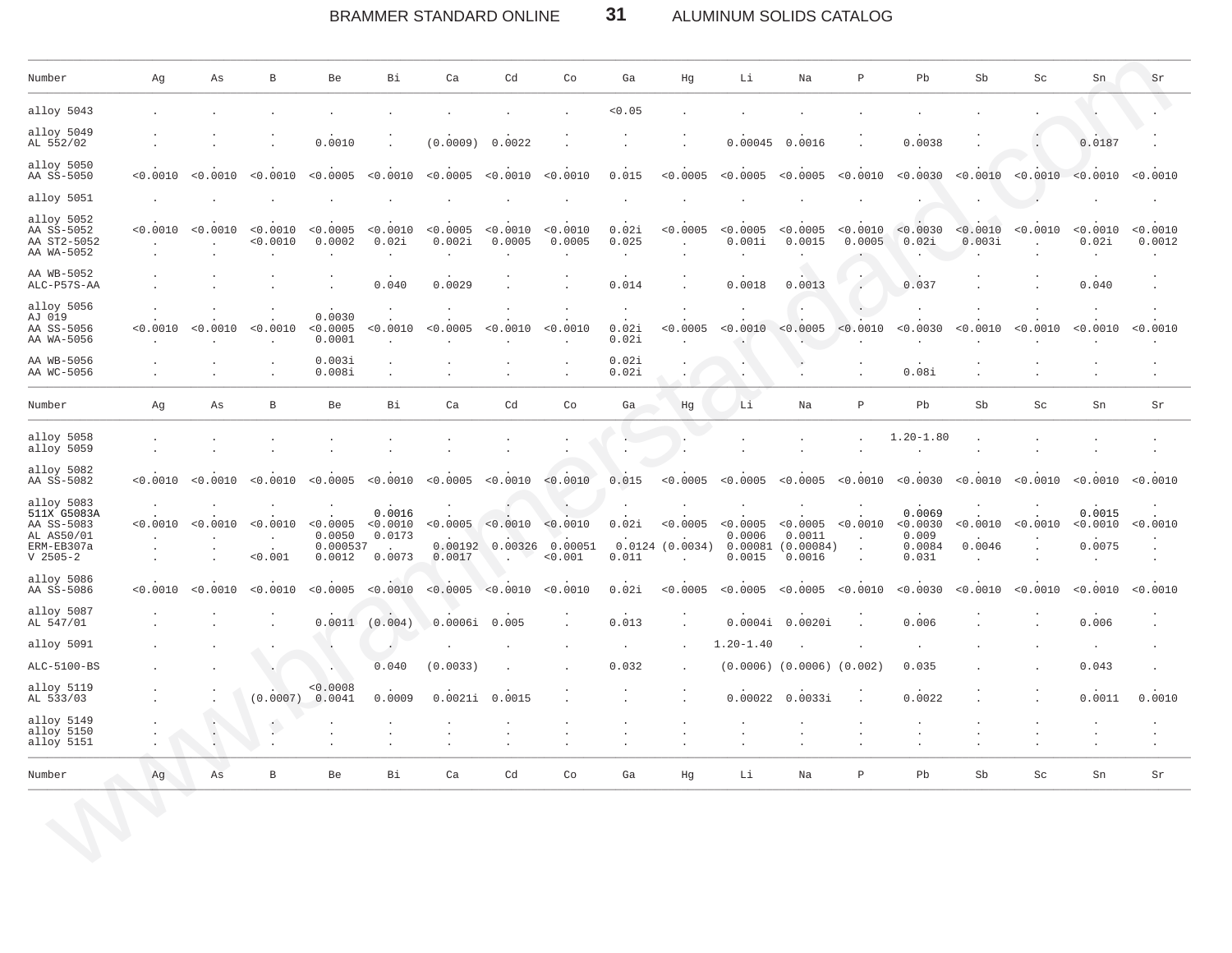BRAMMER STANDARD ONLINE **32** ALUMINUM SOLIDS CATALOG

| # Number                                                        | Grade                        | Comment              | Cr                                        | Cu                                        | Fe                                   | Мg                                                                                   | Mn                             | Νi                                   | Si                                   | Тi                                 | $\mathbf V$                       | Zn                                | Zr                                    | $mm \oslash x$ $mm$ H                    |
|-----------------------------------------------------------------|------------------------------|----------------------|-------------------------------------------|-------------------------------------------|--------------------------------------|--------------------------------------------------------------------------------------|--------------------------------|--------------------------------------|--------------------------------------|------------------------------------|-----------------------------------|-----------------------------------|---------------------------------------|------------------------------------------|
| alloy 5154<br>2 AA SS-5154<br>3 AJ 018                          | 5154<br>5154<br>5154         | cast<br>cast         | $0.15 - 0.35$<br>0.25<br>0.236            | < 0.10<br>0.05i<br>0.019                  | < 0.40<br>0.25<br>0.198              | $3.10 - 3.90$<br>3.6i<br>3.36                                                        | < 0.10<br>0.03i<br>0.054       | < 0.05<br>0.03i<br>0.046             | < 0.25<br>0.15i<br>0.194             | 0.20<br>0.08i<br>0.035             | 0.01i<br>$\cdot$                  | 0.20<br>0.05i<br>0.058            | < 0.0030                              | 64 x 25<br>55 x 25                       |
| alloy 5180                                                      | 5180                         | $Fe+Si < 0.35$       | 0.10                                      | 0.10                                      | < 0.05                               | $3.50 - 4.50$ 0.20-0.70                                                              |                                | < 0.05                               | < 0.05                               | $0.06 - 0.20$                      | $\sim$                            | 1.70-2.80 0.08-0.25               |                                       |                                          |
| alloy 5182<br>2 AA SS-5182<br>2 AA WA-5182                      | 5182<br>5182<br>5182         | cast<br>cast         | 0.10<br>0.03i<br>0.05i                    | 0.15<br>0.05i<br>0.01i                    | < 0.35<br>0.20i<br>0.30              | $4.00 - 5.00$ $0.20 - 0.50$<br>4.6i<br>4.8i                                          | 0.35<br>0.30                   | < 0.05<br>0.02i<br>0.01i             | 0.20<br>0.15i<br>0.20i               | < 0.10<br>0.03i<br>0.04i           | $\sim$<br>0.01i<br>0.01i          | < 0.25<br>0.05i<br>0.02i          | < 0.0030                              | 64x25 or 25x6<br>64 x 25                 |
| 2 AA WB-5182<br>2 ALC-5182-AX<br>1 MBH AL5182-20<br>1 SRM 1241c | 5182<br>5182<br>5182<br>5182 | cast<br>wrought      | 0.01i<br>0.031<br>0.063<br>0.0343         | 0.07i<br>0.039<br>0.105<br>0.0497         | 0.10i<br>0.26<br>0.316<br>0.1997     | 4.4i<br>5.01<br>4.01<br>4.498                                                        | 0.45<br>0.35<br>0.39<br>0.3792 | 0.04i<br>0.016<br>0.024<br>0.0198    | 0.08i<br>0.12<br>0.25<br>0.1601      | 0.01i<br>0.049<br>0.042<br>0.0334  | 0.01i<br>0.020<br>0.033<br>0.0174 | 0.10i<br>0.046<br>0.096<br>0.0506 | 0.0030<br>0.0051<br>(0.002)           | 64 x 25<br>57 x 25<br>65 x 25<br>63 x 19 |
| alloy 5183                                                      | 5183                         |                      | $0.05 - 0.25$                             | < 0.10                                    | < 0.40                               | $4.30 - 5.20$ $0.50 - 1.00$                                                          |                                | < 0.05                               | 0.40                                 | < 0.15                             | $\cdot$                           | < 0.25                            | $\ddot{\phantom{a}}$                  |                                          |
| alloy 5186<br>1 AL 537/02                                       | 5186<br>5186                 | cast                 | < 0.15<br>0.0104                          | < 0.25<br>0.0189                          | < 0.45<br>0.330                      | $3.80 - 4.80$ 0.20-0.50<br>4.76                                                      | 0.450                          | < 0.05<br>0.0066                     | 0.40<br>0.224                        | < 0.15<br>0.0036                   | 0.0102                            | 0.40<br>0.0154                    | 0.05<br>0.0041                        | 60 x 25                                  |
| alloy 5205                                                      | 5205                         |                      | 0.10                                      | $0.03 - 0.10$                             | < 0.70                               | $0.60 - 1.00$                                                                        | 0.10                           | < 0.05                               | < 0.15                               | < 0.05                             |                                   | < 0.05                            |                                       |                                          |
| alloy 5210<br>3 V 1104                                          | 5210<br>5210                 | cast                 | < 0.01<br>0.001                           | < 0.01<br>0.0042                          | 0.04<br>0.0033                       | $0.35 - 0.60$<br>0.36                                                                | < 0.03<br>0.0004               | < 0.01<br>< 0.0005                   | < 0.06<br>0.0073                     | < 0.01<br>< 0.0002                 | $\cdot$                           | 0.04<br>0.0048                    |                                       | 60 x 20                                  |
| alloy 5249<br>alloy 5250                                        | 5249<br>5250                 |                      | 0.30<br>0.03                              | < 0.05<br>0.10                            | < 0.40<br>< 0.10                     | $1.60 - 2.50$ $0.50 - 1.10$<br>$1.30 - 1.80 0.04 - 0.15$                             |                                | < 0.05<br>< 0.03                     | < 0.25<br>0.08                       | < 0.15<br>< 0.03                   | < 0.05                            | 0.20<br>< 0.05                    | $0.10 - 0.20$<br>$\ddot{\phantom{a}}$ |                                          |
| alloy 5251<br>2 ALC-5251-AD<br>1 PY 6036                        | 5251<br>5251<br>5251         | wrought<br>cast      | < 0.15<br>0.031<br>0.1248                 | < 0.15<br>0.089<br>0.0065                 | < 0.50<br>0.33<br>0.276              | $1.70 - 2.40 - 0.10 - 0.50$<br>2.30<br>2.07                                          | 0.33<br>0.383                  | < 0.05<br>0.020<br>0.0487            | 0.40<br>0.21<br>0.102                | < 0.15<br>0.030<br>0.0527          | 0.021<br>$\sim$ 10 $\sim$         | < 0.15<br>0.047<br>0.0936         | 0.0031<br>0.0504                      | 57 x 25<br>55 x 30                       |
| alloy 5252<br>2 AA SS-5252<br>1 AL 514/02                       | 5252<br>5252<br>5252         | cast<br>cast         | 0.03<br>< 0.0050<br>0.0055                | 0.10<br>0.04i<br>0.0110                   | < 0.10<br>0.05i<br>0.0629            | $2.20 - 2.80$<br>2.5i<br>2.42                                                        | 0.10<br>0.01i<br>0.0305        | < 0.03<br>< 0.0050<br>0.0062         | 0.08<br>0.03i<br>0.0660              | < 0.03<br>0.02i<br>0.0241          | < 0.05<br>< 0.0050<br>0.0100      | 0.05<br>0.01i<br>0.0219           | < 0.0030<br>0.0050                    | 64 x 25<br>60 x 25                       |
| # Number                                                        | Grade                        | Comment              | Cr                                        | Cu                                        | Fe                                   | Mg                                                                                   | Mn                             | Νi                                   | Si                                   | Тi                                 | $\mathbf v$                       | Zn                                | Zr                                    | $mm \oslash x$ $mm$ H                    |
| alloy 5254<br>alloy 5257<br>alloy 5280                          | 5254<br>5257<br>5280         | $Fe+Si < 0.45$       | $0.15 - 0.35$<br>< 0.02<br>$0.05 - 0.25$  | < 0.05<br>0.10<br>< 0.10                  | 0.40<br>< 0.10<br>< 0.05             | $3.10 - 3.90$<br>$0.20 - 0.60$<br>$3.50 - 4.50$ 0.20-0.70                            | < 0.01<br>0.03                 | < 0.05<br>< 0.02<br>< 0.05           | < 0.25<br>0.08<br>< 0.05             | < 0.05<br>< 0.02<br>< 0.05         |                                   | < 0.20<br>0.03<br>$1.50 - 2.80$   | $0.05 - 0.25$                         |                                          |
| alloy 5283<br>2 511X G05H 4F                                    | 5283<br>5283                 | cast                 | < 0.05<br>0.029                           | 0.03<br>0.056                             | 0.30<br>0.14                         | $4.50 - 5.10$ $0.50 - 1.00$<br>5.1                                                   | 0.55                           | < 0.03<br>0.040                      | 0.30<br>0.11                         | < 0.03<br>0.048                    |                                   | 0.10<br>0.062                     | < 0.05<br>$\sim$                      | $~10 \times 15$                          |
| alloy 5305<br>1 BAM 310                                         | 5305<br>5305                 | cast                 | < 0.02<br>0.0009                          | 0.02<br>0.00169                           | 0.08<br>0.0705                       | $0.70 - 1.10$<br>0.994                                                               | 0.03<br>0.00307                | < 0.02<br>0.00244                    | 0.08<br>0.0797                       | < 0.02<br>0.00301                  | $\cdot$                           | < 0.05<br>0.0086                  |                                       | 60 x 25                                  |
| alloy 5310<br>3 V 1109                                          | 5310<br>5310                 | Fe+Ti <0.008<br>cast | < 0.003<br>< 0.001                        | < 0.003<br>0.0001                         | < 0.008<br>0.0012                    | $0.35 - 0.60$<br>0.47                                                                | < 0.003<br>0.0001              | < 0.003<br>< 0.0005                  | 0.01<br>0.0062                       | < 0.008<br>< 0.0002                | $\ddot{\phantom{a}}$              | < 0.01<br>0.0019                  |                                       | 60 x 20                                  |
| alloy 5349<br>alloy 5351<br>alloy 5352<br>alloy 5354            | 5349<br>5351<br>5352<br>5354 | $Fe+Si 0.45$         | < 0.05<br>< 0.03<br>0.10<br>$0.05 - 0.20$ | $0.18 - 0.28$<br>< 0.10<br>0.10<br>< 0.05 | < 0.70<br>< 0.10<br>< 0.05<br>< 0.40 | 1.70-2.60 0.60-1.20<br>$1.60 - 2.20$<br>$2.20 - 2.80$<br>$2.40 - 3.00$ $0.50 - 1.00$ | < 0.10<br>0.10                 | < 0.05<br>< 0.03<br>< 0.05<br>< 0.05 | < 0.40<br>< 0.08<br>< 0.05<br>< 0.25 | 0.09<br>< 0.03<br>< 0.10<br>< 0.15 | < 0.05                            | 0.05<br>0.05<br>0.10<br>< 0.25    | $0.10 - 0.20$                         |                                          |
| alloy 5356<br>alloy 5357<br>2 AA SS-5357                        | 5356<br>5357<br>5357         | cast                 | $0.05 - 0.20$<br>0.05<br>0.01i            | < 0.10<br>0.20<br>0.08i                   | < 0.40<br>< 0.17<br>0.08i            | $4.50 - 5.50$ 0.05-0.20<br>1.1i                                                      | 0.80-1.20 0.15-0.45<br>0.25    | < 0.05<br>0.05<br>0.01i              | < 0.25<br>$0.12$<br>0.05i            | $0.06 - 0.20$<br>0.05<br>0.01i     | <b>Contract Contract</b><br>0.01i | 0.10<br>0.05<br>0.02i             | < 0.0030                              | 64 x 25                                  |
| alloy 5383<br>1 AL 542/01                                       | 5383<br>5383                 | cast                 | < 0.25<br>0.146                           | 0.20<br>0.045                             | < 0.25<br>0.29                       | $4.00 - 5.20$ $0.70 - 1.00$<br>4.08                                                  | 0.81                           | < 0.05<br>$\sim$                     | < 0.25<br>0.20                       | < 0.15<br>0.0115                   | 0.01                              | 0.40<br>0.054                     | < 0.20<br>$\sim$                      | 60 x 25                                  |
| alloy 5449                                                      | 5449                         |                      | 0.30                                      | 0.30                                      | < 0.70                               | $1.60 - 2.60$ $0.60 - 1.10$                                                          |                                | < 0.05                               | < 0.40                               | < 0.10                             | $\sim$                            | 0.30                              | $\blacksquare$                        |                                          |
| # Number                                                        | Grade                        | Comment              | Cr                                        | Cu                                        | Fe                                   | Mg                                                                                   | Mn                             | Νi                                   | Si                                   | Тi                                 | $\mathbf V$                       | Zn                                | Zr                                    | $mm \oslash x$ $mm$ H                    |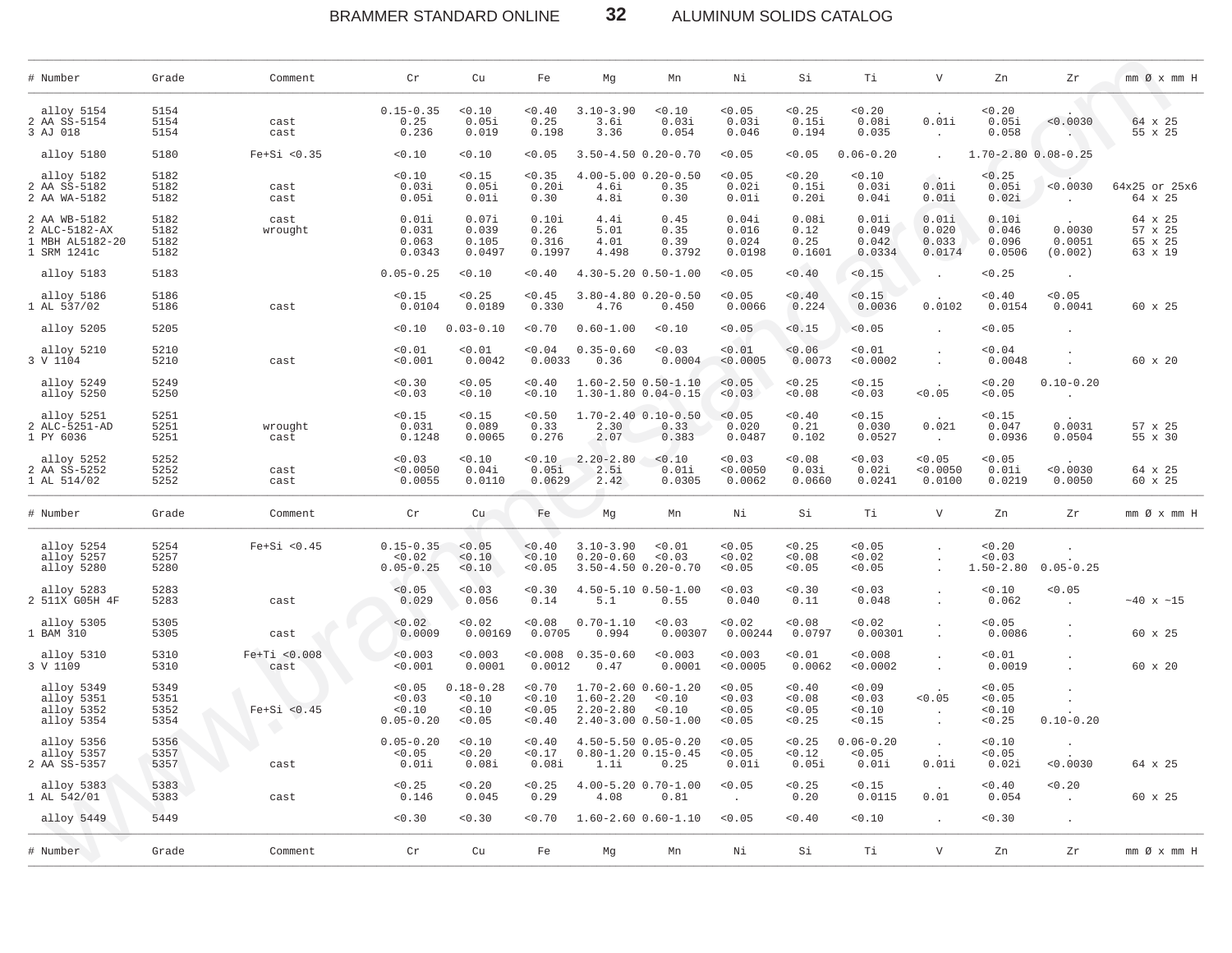#### BRAMMER STANDARD ONLINE 33 ALUMINUM SOLIDS CATALOG

| Number                                                  | Αg       | As                   | B                     | Be                                    | Bi                 | Ca                       | Cd                                      | Co                 | Ga                                 | Hg        | Li                                  | Na                 | $\, {\bf P}$ | Pb                                     | Sb                 | Sc                  | Sn                         | Sr                           |
|---------------------------------------------------------|----------|----------------------|-----------------------|---------------------------------------|--------------------|--------------------------|-----------------------------------------|--------------------|------------------------------------|-----------|-------------------------------------|--------------------|--------------|----------------------------------------|--------------------|---------------------|----------------------------|------------------------------|
| alloy 5154<br>AA SS-5154<br>AJ 018                      | < 0.0010 | < 0.0010             |                       | < 0.0010 < 0.0005<br>0.0023           | < 0.0010           | < 0.0005                 | < 0.0010                                | < 0.0010           | 0.015                              |           | < 0.0005 < 0.0005                   | < 0.0005           | < 0.0010     | < 0.0030                               | < 0.0010           | < 0.0010            | < 0.0010                   | < 0.0010                     |
| alloy 5180                                              |          |                      |                       | < 0.0008                              |                    |                          |                                         |                    |                                    |           |                                     |                    |              |                                        |                    |                     |                            |                              |
| alloy 5182<br>AA SS-5182<br>AA WA-5182                  | < 0.0010 | < 0.0010             |                       | < 0.0010 < 0.0005<br>0.001i           | < 0.0010           | < 0.0005<br>$\mathbf{r}$ | < 0.0010<br>0.003i                      | < 0.0010<br>$\sim$ | 0.02i<br>0.02i                     |           | < 0.0005 < 0.0005                   | < 0.0005           | < 0.0010     | 0.001i<br>0.02i                        |                    | < 0.0010 < 0.0010   | < 0.0010                   | < 0.0010                     |
| AA WB-5182<br>ALC-5182-AX<br>MBH AL5182-20<br>SRM 1241c |          |                      |                       | 0.001i<br>0.0013<br>0.0020<br>$\cdot$ | 0.0089<br>0.0096   | 0.0029i                  | 0.001i<br>0.0013<br>0.0012<br>(0.00062) |                    | 0.02i<br>0.023<br>0.0065<br>0.0184 |           | 0.0019                              | 0.0046i            | (0.0014)     | 0.006i<br>0.0077<br>0.019<br>(0.00052) | 0.0028<br>0.0034   |                     | 0.014<br>0.034<br>(0.0002) | 0.0030i<br>0.025<br>(0.0002) |
| alloy 5183                                              |          |                      |                       | < 0.0008                              |                    |                          |                                         |                    |                                    |           |                                     |                    |              |                                        |                    |                     |                            |                              |
| alloy 5186<br>AL 537/02                                 |          |                      |                       | 0.0005                                | 0.0012             | 0.0023                   | 0.0011                                  |                    | 0.0298                             |           | 0.00041                             | 0.0023             |              | 0.0023                                 |                    |                     | 0.0015                     | 0.0007                       |
| alloy 5205                                              |          |                      |                       |                                       |                    |                          |                                         |                    |                                    |           |                                     |                    |              |                                        |                    |                     |                            |                              |
| alloy 5210<br>V 1104                                    |          |                      |                       | < 0.0001                              |                    |                          |                                         |                    |                                    |           |                                     |                    |              |                                        |                    |                     |                            |                              |
| alloy 5249<br>alloy 5250                                |          |                      |                       |                                       |                    |                          |                                         |                    | < 0.03                             |           | $\cdot$<br>$\overline{\phantom{a}}$ |                    |              |                                        |                    |                     |                            |                              |
| alloy 5251<br>ALC-5251-AD<br>PY 6036                    |          |                      |                       | 0.0013<br>0.00096                     | 0.015i             | 0.0031i                  | 0.0015                                  |                    | 0.021                              |           | 0.0026i                             | 0.0026i<br>0.00034 | 0.001        | 0.015<br>0.0195                        | 0.0016             |                     | 0.016<br>0.0023            | 0.0022i                      |
| alloy 5252<br>AA SS-5252<br>AL 514/02                   | < 0.0010 | < 0.0010<br>< 0.0001 |                       | < 0.0010 < 0.0005<br>0.0020           | < 0.0010<br>0.0019 | < 0.0005                 | < 0.0010<br>0.0020                      | < 0.0010           | 0.02i<br>0.0081                    |           | < 0.0005 < 0.0005                   | < 0.0005<br>0.0014 | < 0.0010     | < 0.0030<br>0.0035                     | < 0.0010<br>0.0030 | < 0.0010            | < 0.0010<br>0.0032         | < 0.0010                     |
| Number                                                  | Αg       | As                   | $\, {\bf B}$          | Be                                    | Bi                 | Ca                       | Cd                                      | Co                 | Ga                                 | Hg        | Li                                  | Na                 | $\, {\bf P}$ | Pb                                     | Sb                 | $\operatorname{Sc}$ | Sn                         | Sr                           |
| alloy 5254<br>alloy 5257<br>alloy 5280                  |          |                      |                       | 0.0008                                |                    |                          |                                         |                    |                                    |           |                                     |                    |              |                                        |                    |                     |                            |                              |
| alloy 5283<br>511X G05H 4F                              |          |                      |                       | 0.014                                 |                    |                          |                                         |                    |                                    |           |                                     |                    |              | 0.15                                   |                    |                     | 0.14                       |                              |
| alloy 5305<br><b>BAM 310</b>                            |          |                      |                       | $\ddot{\phantom{0}}$                  |                    |                          |                                         |                    |                                    |           |                                     |                    |              |                                        |                    |                     |                            |                              |
| alloy 5310<br>V 1109                                    |          |                      |                       | 0.0001                                |                    |                          |                                         |                    |                                    |           |                                     |                    |              |                                        |                    |                     |                            |                              |
| alloy 5349<br>alloy 5351<br>alloy 5352<br>alloy 5354    |          |                      |                       |                                       |                    |                          |                                         |                    |                                    |           |                                     |                    |              |                                        |                    |                     |                            |                              |
| alloy 5356<br>alloy 5357<br>AA SS-5357                  | < 0.0010 | < 0.0010             | 0010<br>$\leq$ $\cap$ | <0 0005                               | < 0.0010           | < 0.0005                 | < 0.0010                                | < 0.0010           | 0.015                              | < 0.0005  | < 0.0005                            | < 0.0005           | < 0.0010     | < 0.0030                               | < 0.0010           | < 0.0010            | < 0.0010                   | < 0.0010                     |
| alloy 5383<br>AL 542/01                                 | $\cdot$  |                      |                       |                                       |                    | 0.0066i                  |                                         |                    |                                    | $\bullet$ | 0.0014                              | 0.0033i            |              | 0.009                                  |                    |                     | 0.011                      |                              |
| alloy 5449                                              |          |                      |                       |                                       |                    | $\cdot$                  |                                         |                    |                                    |           | $\cdot$                             |                    |              |                                        |                    |                     |                            |                              |
| Number                                                  | Αg       | As                   | $\, {\bf B}$          | Be                                    | Bi                 | Ca                       | Cd                                      | Co                 | Ga                                 | Hg        | Li                                  | Na                 | $\mathbb P$  | Pb                                     | Sb                 | Sc                  | Sn                         | Sr                           |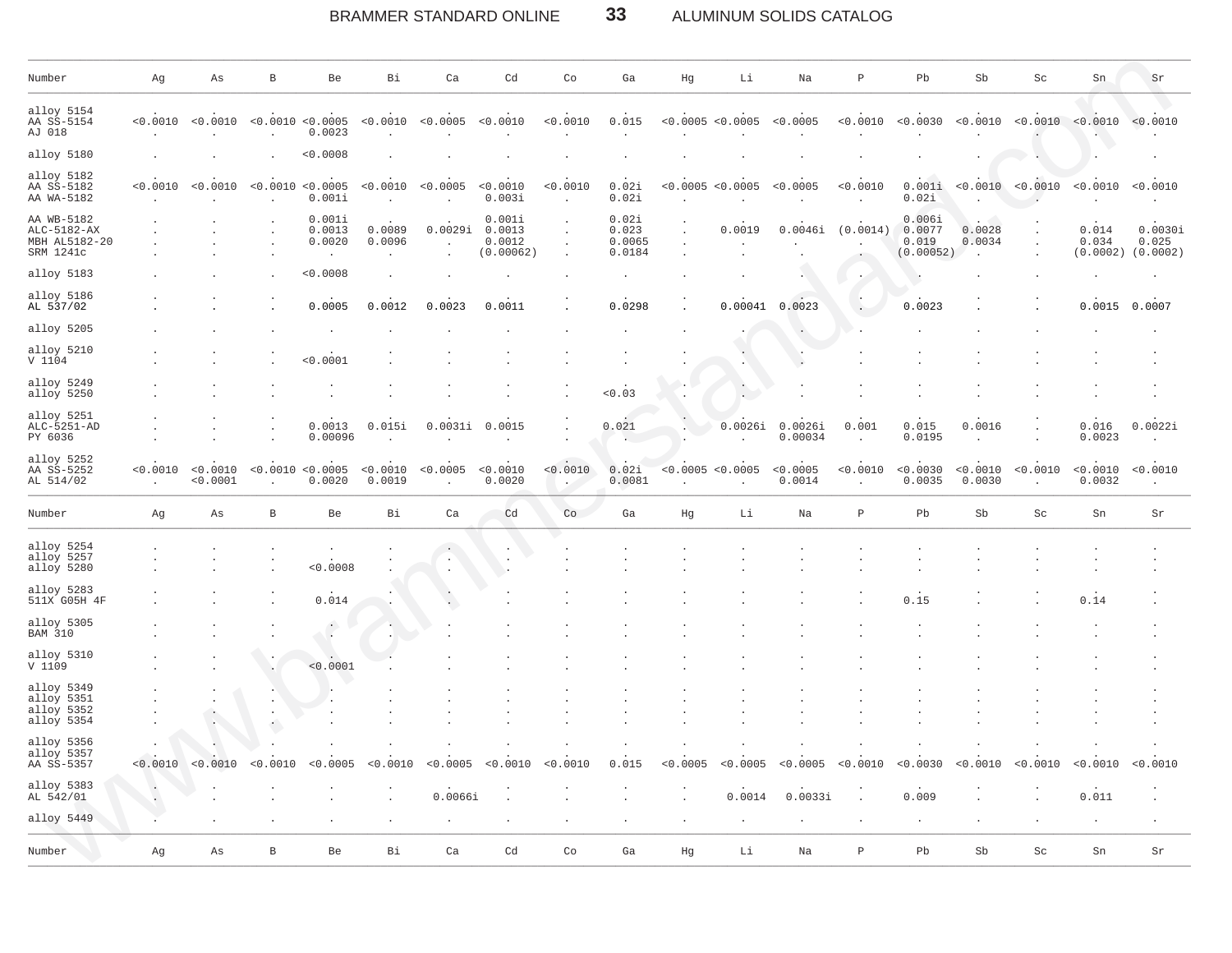# BRAMMER STANDARD ONLINE **34** ALUMINUM SOLIDS CATALOG

| # Number                                                                                                                                                                                                                                                                                                                     | Grade                                                                                                                                                        | Comment                                                                                                                                                      | Cr                                                                                                                                                                               | Cu                                                                                                                                                                             | Fe                                                                                                                                                              | Мg                                                                                                                                                           | Mn                                                                                                                                                                               | Νi                                                                                                                                                                                  | Si                                                                                                                                                           | Тi                                                                                                                                                                                  | V                                   | Zn                                                                                                                                                                                  | Zr                                   | mm Øx mm H                                                                                                                                                                                                               |
|------------------------------------------------------------------------------------------------------------------------------------------------------------------------------------------------------------------------------------------------------------------------------------------------------------------------------|--------------------------------------------------------------------------------------------------------------------------------------------------------------|--------------------------------------------------------------------------------------------------------------------------------------------------------------|----------------------------------------------------------------------------------------------------------------------------------------------------------------------------------|--------------------------------------------------------------------------------------------------------------------------------------------------------------------------------|-----------------------------------------------------------------------------------------------------------------------------------------------------------------|--------------------------------------------------------------------------------------------------------------------------------------------------------------|----------------------------------------------------------------------------------------------------------------------------------------------------------------------------------|-------------------------------------------------------------------------------------------------------------------------------------------------------------------------------------|--------------------------------------------------------------------------------------------------------------------------------------------------------------|-------------------------------------------------------------------------------------------------------------------------------------------------------------------------------------|-------------------------------------|-------------------------------------------------------------------------------------------------------------------------------------------------------------------------------------|--------------------------------------|--------------------------------------------------------------------------------------------------------------------------------------------------------------------------------------------------------------------------|
| alloy 5451<br>2 AA ST1-5000                                                                                                                                                                                                                                                                                                  | 5451<br>5451                                                                                                                                                 | cast                                                                                                                                                         | $0.15 - 0.35$<br>0.15i                                                                                                                                                           | < 0.10<br>0.05i                                                                                                                                                                | 0.40<br>0.30                                                                                                                                                    | $1.80 - 2.40$<br>1.8i                                                                                                                                        | < 0.10<br>0.05i                                                                                                                                                                  | < 0.05<br>0.03i                                                                                                                                                                     | 0.25<br>0.15                                                                                                                                                 | < 0.05<br>0.02i                                                                                                                                                                     | 0.01i                               | 0.10<br>0.04i                                                                                                                                                                       | 0.001i                               | 64 x 25                                                                                                                                                                                                                  |
| alloy 5454<br>2 AA SS-5454<br>2 AA WA-5454<br>2 ALC-5454-AC                                                                                                                                                                                                                                                                  | 5454<br>5454<br>5454<br>5454                                                                                                                                 | cast<br>cast<br>wrought                                                                                                                                      | $0.05 - 0.20$<br>0.10i<br>0.55i<br>0.030                                                                                                                                         | 0.10<br>0.07i<br>0.02i<br>0.10                                                                                                                                                 | 0.40<br>0.20i<br>0.10i<br>0.40                                                                                                                                  | $2.40 - 3.00$<br>2.8i<br>2.5i<br>3.16                                                                                                                        | $0.50 - 1.00$<br>0.80<br>0.50<br>0.75                                                                                                                                            | < 0.05<br>0.01i<br>0.03i<br>0.033                                                                                                                                                   | < 0.25<br>0.15i<br>0.08i<br>0.25                                                                                                                             | 0.20<br>0.04i<br>0.02i<br>0.064                                                                                                                                                     | 0.01i<br>0.01i<br>0.020             | < 0.25<br>0.05i<br>0.15i<br>0.030                                                                                                                                                   | < 0.0030<br>0.0029                   | 64 x 25<br>64 x 25<br>57 x 25                                                                                                                                                                                            |
| alloy 5456<br>2 AA SS-5456<br>2 AA WA-5456<br>1 AL 545/02                                                                                                                                                                                                                                                                    | 5456<br>5456<br>5456<br>5456                                                                                                                                 | cast<br>cast<br>cast                                                                                                                                         | $0.05 - 0.20$<br>0.10i<br>0.15i<br>0.153                                                                                                                                         | 0.10<br>0.06i<br>0.10i<br>0.029                                                                                                                                                | 0.40<br>0.20i<br>0.25<br>0.296                                                                                                                                  | $4.70 - 5.50$<br>5.2i<br>5.5i<br>5.49                                                                                                                        | $0.50 - 1.00$<br>0.80<br>0.50<br>0.802                                                                                                                                           | < 0.05<br>0.01i<br>0.01i<br>0.0100                                                                                                                                                  | < 0.25<br>0.15i<br>0.10i<br>0.142                                                                                                                            | 0.20<br>0.03i<br>0.05i<br>0.105                                                                                                                                                     | 0.01i<br>0.01i<br>$\cdot$           | < 0.25<br>0.05i<br>0.25<br>0.0216                                                                                                                                                   | < 0.0030                             | 64 x 25<br>64 x 25<br>60 x 25                                                                                                                                                                                            |
| alloy 5457<br>2 ALC-5457-AB                                                                                                                                                                                                                                                                                                  | 5457<br>5457                                                                                                                                                 | wrought                                                                                                                                                      | < 0.03<br>0.026                                                                                                                                                                  | 0.20<br>0.16                                                                                                                                                                   | 0.10<br>0.12                                                                                                                                                    | 0.99                                                                                                                                                         | $0.80 - 1.20$ $0.15 - 0.45$<br>0.42                                                                                                                                              | 0.03<br>0.027                                                                                                                                                                       | 0.08<br>0.100i                                                                                                                                               | < 0.03<br>0.028i                                                                                                                                                                    | 0.022                               | < 0.05<br>0.030i                                                                                                                                                                    | 0.0030                               | 57 x 25                                                                                                                                                                                                                  |
| alloy 5505<br>alloy 5552<br>alloy 5554<br>alloy 5556<br>alloy 5557                                                                                                                                                                                                                                                           | 5505<br>5552<br>5554<br>5556<br>5557                                                                                                                         |                                                                                                                                                              | 0.01<br>0.03<br>$0.05 - 0.20$<br>$0.05 - 0.20$<br>< 0.03                                                                                                                         | < 0.01<br>0.10<br>< 0.10<br>< 0.10<br>< 0.15                                                                                                                                   | 0.04<br>< 0.05<br>0.40<br>0.40<br>< 0.12                                                                                                                        | $0.80 - 1.10$<br>$2.20 - 2.80$                                                                                                                               | 0.03<br>0.10<br>$2.40 - 3.00$ $0.50 - 1.00$<br>$4.70 - 5.50$ $0.50 - 1.00$<br>$0.40 - 0.80$ $0.10 - 0.40$                                                                        | 0.01<br>0.03<br>< 0.05<br>0.05<br>< 0.03                                                                                                                                            | 0.06<br>0.04<br>< 0.25<br>< 0.25<br>0.10                                                                                                                     | < 0.01<br>< 0.03<br>$0.05 - 0.20$<br>$0.05 - 0.20$<br>< 0.03                                                                                                                        | 0.05<br>< 0.05                      | < 0.04<br>< 0.05<br>< 0.25<br>< 0.25<br>0.03                                                                                                                                        |                                      |                                                                                                                                                                                                                          |
| alloy 5605<br>alloy 5652<br>alloy 5654                                                                                                                                                                                                                                                                                       | 5605<br>5652<br>5654                                                                                                                                         | $Fe+Ti < 0.008$<br>$Fe+Si < 0.45$                                                                                                                            | < 0.003<br>$0.15 - 0.35$<br>$0.15 - 0.35$                                                                                                                                        | < 0.003<br>0.04<br>< 0.05                                                                                                                                                      | < 0.008<br>< 0.05<br>< 0.05                                                                                                                                     | $0.80 - 1.10$<br>$2.20 - 2.80$<br>$3.10 - 3.90$                                                                                                              | 0.003<br>< 0.01<br>0.01                                                                                                                                                          | < 0.003<br>< 0.05<br>0.05                                                                                                                                                           | < 0.01<br>< 0.05<br>< 0.05                                                                                                                                   | < 0.008<br>< 0.05<br>$0.05 - 0.15$                                                                                                                                                  | $\cdot$<br>$\cdot$                  | < 0.01<br>0.10<br>0.20                                                                                                                                                              |                                      |                                                                                                                                                                                                                          |
| alloy 5657<br>2 AA SS-5657<br>2 ALC-5657-AA                                                                                                                                                                                                                                                                                  | 5657<br>5657<br>5657                                                                                                                                         | cast<br>wrought                                                                                                                                              | < 0.02<br>0.01i<br>0.020                                                                                                                                                         | 0.10<br>0.04i<br>0.050                                                                                                                                                         | 0.10<br>0.06i<br>0.077                                                                                                                                          | $0.60 - 1.00$<br>0.80<br>0.740                                                                                                                               | 0.03<br>0.02i<br>0.030                                                                                                                                                           | < 0.02<br>0.01i<br>0.020                                                                                                                                                            | 0.08<br>0.04i<br>0.052                                                                                                                                       | 0.02<br>0.01i<br>0.022                                                                                                                                                              | 0.01i<br>0.027                      | < 0.05<br>0.02i<br>0.029                                                                                                                                                            | < 0.0030                             | 64 x 25<br>57 x 25                                                                                                                                                                                                       |
| # Number                                                                                                                                                                                                                                                                                                                     | Grade                                                                                                                                                        | Comment                                                                                                                                                      | Cr                                                                                                                                                                               | Cu                                                                                                                                                                             | Fe                                                                                                                                                              | Mg                                                                                                                                                           | Mn                                                                                                                                                                               | Νi                                                                                                                                                                                  | Si                                                                                                                                                           | Тi                                                                                                                                                                                  | V                                   | Zn                                                                                                                                                                                  | Zr                                   | mm Øx mm H                                                                                                                                                                                                               |
| alloy 5754<br>1 AL 525/04<br>1 V 2300-1<br>$1 V 2301 - 1$<br>1 V 2302-1                                                                                                                                                                                                                                                      | 5754<br>5754<br>5754<br>5754<br>5754                                                                                                                         | $Cr+Mn: 0.10-0.60$<br>cast<br>cast, In<br>cast, In<br>cast                                                                                                   | 0.30<br>0.327<br>0.20<br>0.043<br>0.10                                                                                                                                           | < 0.10<br>0.066<br>0.069<br>0.11<br>0.088                                                                                                                                      | 0.40<br>0.313<br>0.39<br>0.21<br>0.24                                                                                                                           | $2.60 - 3.60$<br>2.87<br>2.10<br>3.24<br>2.78                                                                                                                | < 0.50<br>0.285<br>0.38<br>0.11<br>0.22                                                                                                                                          | 0.05<br>0.028<br>0.0036<br>0.0021<br>0.0009                                                                                                                                         | 0.40<br>0.220<br>0.49<br>0.20<br>0.29                                                                                                                        | < 0.15<br>0.029<br>0.0069<br>0.038<br>0.033                                                                                                                                         | 0.018<br>0.0024<br>0.0032<br>0.0029 | 0.20<br>0.035<br>0.20<br>0.13<br>0.22                                                                                                                                               | 0.0058<br>0.0033<br>0.0037<br>0.0059 | 60 x 25<br>60 x 20<br>60 x 20<br>60 x 20                                                                                                                                                                                 |
| alloy 5854<br>alloy 5954                                                                                                                                                                                                                                                                                                     | 5854<br>5954                                                                                                                                                 | $Fe+Si < 0.45$                                                                                                                                               | $0.15 - 0.35$<br>0.10                                                                                                                                                            | < 0.10<br>0.10                                                                                                                                                                 | < 0.05<br>< 0.40                                                                                                                                                | $3.10 - 3.90$<br>$3.30 - 4.10$                                                                                                                               | $0.10 - 0.50$<br>0.10                                                                                                                                                            | < 0.05<br>0.05                                                                                                                                                                      | < 0.05<br>< 0.25                                                                                                                                             | < 0.20<br>< 0.20                                                                                                                                                                    | $\cdot$                             | < 0.20<br>0.20                                                                                                                                                                      |                                      |                                                                                                                                                                                                                          |
| 2 AA WA-6000<br>2 AA WB-6000<br>2 AA WC-6000<br>2 AA WD-6000<br>2 AA WF-6000<br>2 AA WG-6000<br>2 AA WH-6000<br>2 AA WJ-6000<br>2 AA WK-6000<br>2 AA WL-6000<br>2 AA WM-6000<br>2 AA WP-6000<br>2 AA WR-6000<br>2 AA WS-6000<br>2 AA WT-6000<br>2 AA WU-6000<br>2 AA WV-6000<br>2 AA WW-6000<br>2 AA WX-6000<br>2 AA WZ-6000 | 6000<br>6000<br>6000<br>6000<br>6000<br>6000<br>6000<br>6000<br>6000<br>6000<br>6000<br>6000<br>6000<br>6000<br>6000<br>6000<br>6000<br>6000<br>6000<br>6000 | cast<br>cast<br>cast<br>cast<br>cast<br>cast<br>cast<br>cast<br>cast<br>cast<br>cast<br>cast<br>cast<br>cast<br>cast<br>cast<br>cast<br>cast<br>cast<br>cast | 0.03i<br>0.03i<br>0.03i<br>0.03i<br>0.03i<br>0.03i<br>0.03i<br>0.03i<br>0.03i<br>0.03i<br>0.03i<br>0.03i<br>0.01i<br>0.03i<br>0.08i<br>0.35<br>0.15i<br>0.25<br>0.32<br>< 0.0050 | 0.10i<br>0.10i<br>0.10i<br>0.10i<br>0.10i<br>0.10i<br>0.10i<br>0.10i<br>0.10i<br>0.10i<br>0.10i<br>0.10i<br>0.02i<br>0.05i<br>0.10i<br>0.18i<br>0.30<br>0.45<br>0.03i<br>0.03i | 0.30<br>0.30<br>0.30<br>0.30<br>0.30<br>0.30<br>0.30<br>0.30<br>0.30<br>0.30<br>0.30<br>0.30<br>0.25<br>0.35<br>0.15i<br>0.65<br>0.80<br>0.50<br>0.20i<br>0.15i | 0.45<br>0.60<br>0.75<br>0.95<br>1.2i<br>1.4i<br>0.90<br>0.90<br>0.90<br>0.90<br>0.90<br>0.90<br>0.90<br>0.90<br>0.90<br>0.90<br>0.90<br>0.90<br>0.65<br>0.70 | 0.03i<br>0.03i<br>0.03i<br>0.03i<br>0.03i<br>0.03i<br>0.03i<br>0.03i<br>0.03i<br>0.03i<br>0.03i<br>0.03i<br>0.08i<br>0.02i<br>0.04i<br>0.04i<br>0.15i<br>0.08i<br>0.02i<br>0.01i | 0.03i<br>0.03i<br>0.03i<br>0.03i<br>0.03i<br>0.03i<br>0.03i<br>0.03i<br>0.03i<br>0.03i<br>0.03i<br>0.03i<br>0.05i<br>0.01i<br>0.03i<br>0.03i<br>0.01i<br>0.05i<br>0.01i<br>< 0.0050 | 0.60<br>0.60<br>0.60<br>0.60<br>0.60<br>0.60<br>0.25<br>0.35<br>0.50<br>0.70<br>0.90<br>1.3i<br>0.60<br>0.60<br>0.60<br>0.60<br>0.60<br>0.60<br>0.42<br>0.40 | 0.03i<br>0.03i<br>0.03i<br>0.03i<br>0.03i<br>0.03i<br>0.03i<br>0.03i<br>0.03i<br>0.03i<br>0.03i<br>0.03i<br>0.03i<br>0.08i<br>0.01i<br>0.02i<br>0.10i<br>0.05i<br>0.01i<br>< 0.0050 | $\ddot{\phantom{a}}$<br>0.005i      | 0.03i<br>0.03i<br>0.03i<br>0.03i<br>0.03i<br>0.03i<br>0.03i<br>0.03i<br>0.03i<br>0.03i<br>0.03i<br>0.03i<br>0.08i<br>0.04i<br>0.02i<br>0.15i<br>0.08i<br>0.04i<br>0.02i<br>< 0.0050 |                                      | 64 x 25<br>64 x 25<br>64 x 25<br>64 x 25<br>64 x 25<br>64 x 25<br>64 x 25<br>64 x 25<br>64 x 25<br>64 x 25<br>64 x 25<br>64 x 25<br>64 x 25<br>64 x 25<br>64 x 25<br>64 x 25<br>64 x 25<br>64 x 25<br>64 x 25<br>64 x 25 |
| # Number                                                                                                                                                                                                                                                                                                                     | Grade                                                                                                                                                        | Comment                                                                                                                                                      | Cr                                                                                                                                                                               | Cu                                                                                                                                                                             | Fe                                                                                                                                                              | Мg                                                                                                                                                           | Mn                                                                                                                                                                               | Νi                                                                                                                                                                                  | Si                                                                                                                                                           | Тi                                                                                                                                                                                  | $\mathbf V$                         | Zn                                                                                                                                                                                  | Ζr                                   | mm Ø x mm H                                                                                                                                                                                                              |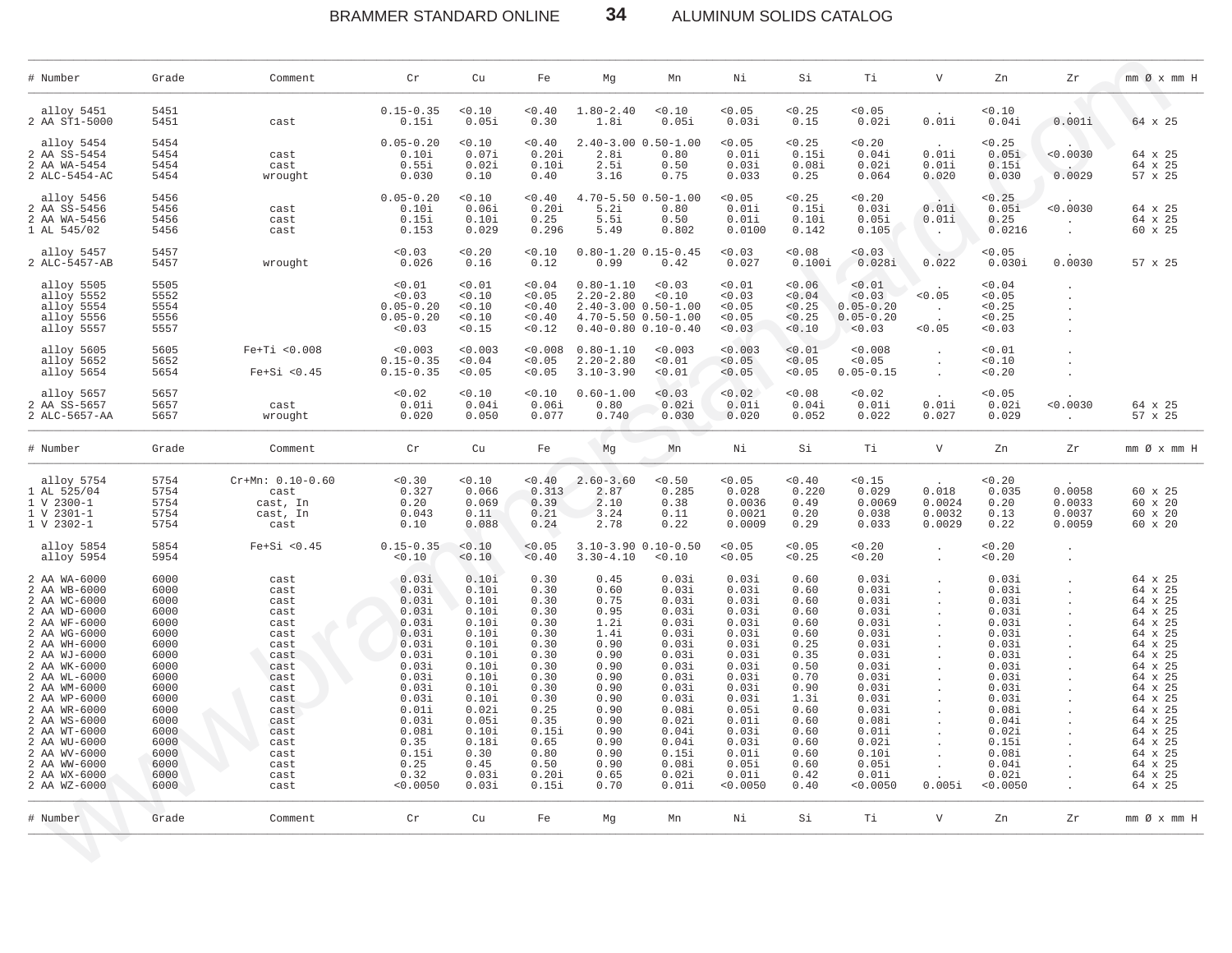#### 35 ALUMINUM SOLIDS CATALOG BRAMMER STANDARD ONLINE

| Number                                              | Αg                   | Αs                    | В                   | Be                 | Вi                  | Ca                  | Cd                  | Co                   | Ga                        | Hg                       | Li                               | Na                        | $\, {\bf P}$        | Pb                | ${\rm Sb}$                       | Sc                   | Sn                | Sr                                      |
|-----------------------------------------------------|----------------------|-----------------------|---------------------|--------------------|---------------------|---------------------|---------------------|----------------------|---------------------------|--------------------------|----------------------------------|---------------------------|---------------------|-------------------|----------------------------------|----------------------|-------------------|-----------------------------------------|
| alloy 5451<br>AA ST1-5000                           | < 0.0010             |                       | < 0.0005            | 0.0005             | 0.001i              |                     | 0.001i              | 0.001i               | 0.02i                     | 0.003i                   |                                  |                           |                     | 0.003i            | 0.001i                           |                      | 0.001i            | 0.001i                                  |
| alloy 5454<br>AA SS-5454<br>AA WA-5454              |                      | $< 0.0010$ $< 0.0010$ | < 0.0010            | < 0.0005<br>0.001i | < 0.0010            | < 0.0005 < 0.0010   |                     | < 0.0010             | 0.02i<br>0.02i            | < 0.0005                 | < 0.0005                         | < 0.0005                  | < 0.0010            | < 0.0030          |                                  | < 0.0010 < 0.0010    | < 0.0010          | < 0.0010                                |
| $ALC-5454-AC$                                       |                      |                       |                     | 0.0011             | 0.0048              |                     | 0.0022i 0.0014      | 0.0015               | 0.022                     |                          |                                  | 0.0030i 0.0038i 0.0013    |                     | 0.0035            | 0.0032                           |                      | 0.0029            | 0.0020                                  |
| alloy 5456<br>AA SS-5456<br>AA WA-5456<br>AL 545/02 | < 0.0010             | < 0.0010              | < 0.0010            | < 0.0005<br>0.001i | < 0.0010<br>$\cdot$ | < 0.0005 < 0.0010   |                     | < 0.0010             | 0.02i<br>0.02i<br>$\cdot$ | < 0.0005<br>$\cdot$      | < 0.0005<br>0.0006               | < 0.0005<br>0.00135       | < 0.0010<br>$\cdot$ | < 0.0030          | < 0.0010                         | < 0.0010             | < 0.0010<br>0.011 | < 0.0010                                |
| alloy 5457<br>ALC-5457-AB                           |                      |                       |                     | 0.0013             | 0.0081              | 0.0035i             | 0.0010i             |                      | 0.020                     |                          | 0.0034i                          | 0.0031i                   | 0.0027              | 0.0078            | 0.0024                           |                      | 0.021             | 0.0037i                                 |
| alloy 5505                                          |                      |                       |                     |                    |                     |                     |                     |                      |                           |                          |                                  |                           |                     |                   |                                  |                      |                   |                                         |
| alloy 5552                                          |                      |                       |                     |                    |                     |                     |                     |                      |                           |                          |                                  | $\cdot$                   | $\cdot$             |                   |                                  |                      |                   |                                         |
| alloy 5554<br>alloy 5556                            |                      |                       |                     | < 0.0008<br>0.0008 |                     |                     |                     |                      |                           |                          |                                  | $\cdot$                   | $\sim$              |                   |                                  |                      |                   |                                         |
| alloy 5557                                          |                      |                       |                     | $\cdot$            |                     |                     |                     |                      |                           |                          |                                  |                           |                     |                   |                                  |                      |                   |                                         |
| alloy 5605                                          |                      |                       |                     |                    |                     |                     |                     |                      |                           |                          |                                  |                           |                     |                   |                                  |                      |                   |                                         |
| alloy 5652                                          |                      |                       |                     |                    |                     |                     |                     |                      |                           |                          |                                  |                           |                     |                   |                                  |                      |                   |                                         |
| alloy 5654                                          |                      |                       |                     | < 0.0008           |                     |                     |                     |                      |                           |                          |                                  |                           |                     |                   |                                  |                      |                   |                                         |
| alloy 5657<br>AA SS-5657<br>ALC-5657-AA             | $\cdot$              | < 0.0010 < 0.0010     | < 0.0010            | < 0.0005<br>0.0042 | < 0.0010<br>0.018   | < 0.0005<br>0.0066i | < 0.0010<br>$\cdot$ | < 0.0010<br>$\cdot$  | 0.03<br>0.015<br>0.030    | $\overline{\phantom{a}}$ | $< 0.0005$ $< 0.0005$<br>0.0022i | < 0.0005<br>0.0027i 0.004 | < 0.0010            | < 0.0030<br>0.019 | < 0.0010<br>$\ddot{\phantom{a}}$ | < 0.0010<br>$\cdot$  | < 0.0010<br>0.022 | < 0.0010                                |
| Number                                              | Αg                   | Αs                    | $\, {\bf B}$        | Be                 | Вi                  | Ca                  | Cd                  | Co                   | Ga                        | Hg                       | Li                               | Na                        | $\, {\bf P}$        | Pb                | Sb                               | $\operatorname{Sc}$  | Sn                | Sr                                      |
|                                                     |                      |                       |                     |                    |                     |                     |                     |                      |                           |                          |                                  |                           |                     |                   |                                  |                      |                   |                                         |
| alloy 5754<br>AL 525/04                             |                      |                       |                     | 0.00053            | 0.024               | 0.0007              | 0.0008              |                      | 0.021                     |                          | 0.0015                           | 0.0013                    |                     | 0.021             | (0.004)                          |                      | 0.016             |                                         |
| $V 2300 - 1$                                        | < 0.0001             |                       | 0.0001              | 0.0033             | < 0.0001            | 0.0006              | 0.0001              | 0.0002               | 0.0096                    | < 0.0001                 | 0.0006                           | 0.0012                    | 0.0004              | 0.0023            | < 0.0002                         | < 0.0002             |                   | 0.0007 < 0.0001                         |
| $V 2301 - 1$<br>$V$ 2302-1                          | < 0.0002<br>< 0.0001 | $\cdot$               | < 0.0002<br>< 0.001 | 0.0012<br>0.0021   | < 0.0002<br>0.0001  | 0.0006<br>0.0007    | < 0.0001<br>0.0009  | < 0.0003<br>< 0.0002 | 0.0088<br>0.010           | < 0.0002                 | 0.0009<br>< 0.0001 < 0.0001      | 0.0019<br>< 0.001         | 0.0005<br>< 0.001   | 0.0029<br>0.0037  | < 0.0005<br>< 0.0002             | < 0.0002<br>< 0.0001 |                   | 0.0013 < 0.0001<br>$< 0.001$ $< 0.0002$ |
|                                                     |                      |                       |                     |                    |                     |                     |                     |                      |                           |                          |                                  |                           |                     |                   |                                  |                      |                   |                                         |
| alloy 5854<br>alloy 5954                            |                      |                       |                     |                    |                     |                     |                     |                      |                           |                          |                                  |                           |                     |                   |                                  |                      |                   |                                         |
|                                                     |                      |                       |                     |                    |                     |                     |                     |                      |                           |                          |                                  |                           |                     |                   |                                  |                      |                   |                                         |
| AA WA-6000<br>AA WB-6000                            |                      |                       |                     |                    |                     |                     |                     |                      |                           |                          |                                  |                           |                     |                   |                                  |                      |                   |                                         |
| AA WC-6000                                          |                      |                       |                     |                    |                     |                     |                     |                      |                           |                          |                                  |                           |                     |                   |                                  |                      |                   |                                         |
| AA WD-6000                                          |                      |                       |                     |                    |                     |                     |                     |                      |                           |                          |                                  |                           |                     |                   |                                  |                      |                   |                                         |
| AA WF-6000                                          |                      |                       |                     |                    |                     |                     |                     |                      |                           |                          |                                  |                           |                     |                   |                                  |                      |                   |                                         |
| AA WG-6000                                          |                      |                       |                     |                    |                     |                     |                     |                      |                           |                          |                                  |                           |                     |                   |                                  |                      |                   |                                         |
| AA WH-6000                                          |                      |                       |                     |                    |                     |                     |                     |                      |                           |                          |                                  |                           |                     |                   |                                  |                      |                   |                                         |
| AA WJ-6000                                          |                      |                       |                     |                    |                     |                     |                     |                      |                           |                          |                                  |                           |                     |                   |                                  |                      |                   |                                         |
| AA WK-6000<br>AA WL-6000                            |                      |                       |                     |                    |                     |                     |                     |                      |                           |                          |                                  |                           |                     |                   |                                  |                      |                   |                                         |
| AA WM-6000                                          |                      |                       |                     |                    |                     |                     |                     |                      |                           |                          |                                  |                           |                     |                   |                                  |                      |                   |                                         |
| AA WP-6000                                          |                      |                       |                     |                    |                     |                     |                     |                      |                           |                          |                                  |                           |                     |                   |                                  |                      |                   |                                         |
| AA WR-6000                                          |                      |                       |                     |                    |                     |                     |                     |                      |                           |                          |                                  |                           |                     |                   |                                  |                      |                   |                                         |
| AA WS-6000                                          |                      |                       |                     |                    |                     |                     |                     |                      |                           |                          |                                  |                           |                     |                   |                                  |                      |                   |                                         |
| AA WT-6000                                          |                      |                       |                     |                    |                     |                     |                     |                      |                           |                          |                                  |                           |                     |                   |                                  |                      |                   |                                         |
| AA WU-6000                                          |                      |                       |                     |                    |                     |                     |                     |                      |                           |                          |                                  |                           |                     |                   |                                  |                      |                   |                                         |
| AA WV-6000                                          |                      |                       |                     |                    |                     |                     |                     |                      |                           |                          |                                  |                           |                     |                   |                                  |                      |                   |                                         |
| AA WW-6000                                          | $\cdot$              |                       |                     |                    |                     |                     |                     |                      |                           |                          |                                  |                           |                     |                   |                                  |                      |                   |                                         |
| AA WX-6000<br>AA WZ-6000                            |                      |                       | < 0.0005            |                    |                     |                     |                     |                      | 0.02i                     |                          |                                  |                           |                     |                   |                                  |                      |                   |                                         |
|                                                     |                      |                       |                     |                    |                     |                     |                     |                      |                           |                          |                                  |                           |                     |                   |                                  |                      |                   |                                         |
| Number                                              | Ag                   | Αs                    | $\, {\bf B}$        | Be                 | Вi                  | Ca                  | Cd                  | Co                   | Ga                        | Hg                       | Li                               | Na                        | $\, {\bf P}$        | Pb                | Sb                               | Sc                   | ${\rm Sn}$        | Sr                                      |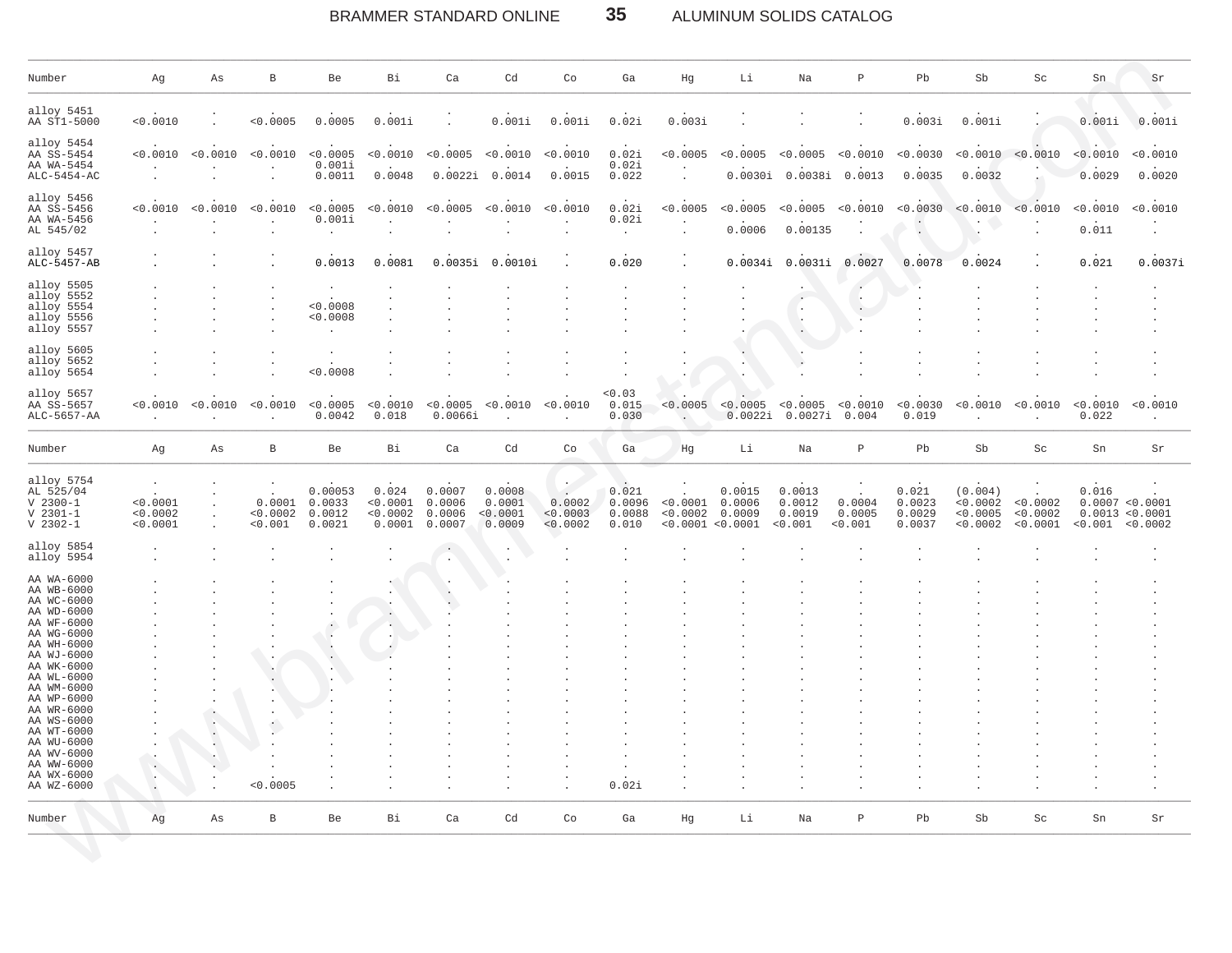### BRAMMER STANDARD ONLINE **36** ALUMINUM SOLIDS CATALOG

\_\_\_\_\_\_\_\_\_\_\_\_\_\_\_\_\_\_\_\_\_\_\_\_\_\_\_\_\_\_\_\_\_\_\_\_\_\_\_\_\_\_\_\_\_\_\_\_\_\_\_\_\_\_\_\_\_\_\_\_\_\_\_\_\_\_\_\_\_\_\_\_\_\_\_\_\_\_\_\_\_\_\_\_\_\_\_\_\_\_\_\_\_\_\_\_\_\_\_\_\_\_\_\_\_\_\_\_\_\_\_\_\_\_\_\_\_\_\_\_\_\_\_\_\_\_\_\_\_\_\_\_\_\_\_\_\_\_\_\_\_\_\_\_\_\_\_\_\_\_\_\_\_\_\_\_\_\_\_\_\_\_\_\_\_\_\_\_\_\_\_\_\_\_\_\_\_\_\_\_\_\_

| # Number                                                 | Grade                         | Comment                 | $\operatorname{Cr}$                  | Cu                                                                                                                | Fe                              | Mg                                                                                                                        | Mn                                  | Ni                                   | Si                                                               | Ti                                   | $\mathbf{V}$                       | Zn                                          | Zr                                          | $mm \oslash x$ $mm$ H                       |
|----------------------------------------------------------|-------------------------------|-------------------------|--------------------------------------|-------------------------------------------------------------------------------------------------------------------|---------------------------------|---------------------------------------------------------------------------------------------------------------------------|-------------------------------------|--------------------------------------|------------------------------------------------------------------|--------------------------------------|------------------------------------|---------------------------------------------|---------------------------------------------|---------------------------------------------|
| alloy 6002<br>alloy 6003<br>alloy 6004                   | 6002<br>6003<br>6004          |                         | < 0.05<br>< 0.35<br>< 0.05           | $0.10 - 0.25$<br>< 0.10<br>< 0.10                                                                                 | < 0.25<br>< 0.60                | $0.45 - 0.70$ $0.10 - 0.20$<br>$0.80 - 1.50 < 0.80$<br>$0.10 - 0.30$ $0.40 - 0.70$ $0.20 - 0.60$                          |                                     | < 0.05<br>< 0.05<br>< 0.05           | $0.60 - 0.90$<br>$0.35 - 1.00$<br>$0.30 - 0.60$                  | < 0.08<br>< 0.10<br>< 0.05           |                                    | < 0.05<br>< 0.20<br>< 0.05                  | $0.09 - 0.14$<br>$\sim$ 100 $\pm$           | O)                                          |
| alloy 6005<br>2 ALC-A6005-AG<br>$V$ 2010-2<br>1          | 6005<br>6005<br>6005          | wrought<br>cast         | < 0.10<br>0.028<br>0.0504            | < 0.10<br>0.135<br>0.1014                                                                                         | < 0.35<br>0.24<br>0.218         | $0.40 - 0.60$<br>0.62<br>0.493                                                                                            | < 0.10<br>0.25<br>0.1116            | < 0.05<br>0.030                      | $0.60 - 0.90$<br>0.88<br>0.01286 0.747                           | < 0.10<br>0.030<br>0.0919            | 0.021                              | < 0.10<br>0.031<br>0.01631 0.0757           | 0.0033<br>0.0382                            | 57 x 25<br>60 x 20                          |
| alloy 6006<br>2 ALC-6006-CAD                             | 6006<br>6006                  | wrought                 | < 0.10<br>(0.08)                     | $0.15 - 0.30$<br>(0.14)                                                                                           | < 0.35<br>(0.18)                | $0.45 - 0.90 0.05 - 0.20$<br>(0.69)                                                                                       | (0.15)                              | < 0.05                               | $0.20 - 0.60$<br>$< 0.0001$ (0.69)                               | < 0.10<br>0.0001                     | < 0.0001                           | < 0.10<br>0.0001                            | < 0.0001                                    | 57 x 25                                     |
| alloy 6007                                               | 6007                          |                         | $0.05 - 0.25$                        | < 0.20                                                                                                            | < 0.70                          | $0.60 - 0.90 0.05 - 0.25$                                                                                                 |                                     | < 0.05                               | $0.90 - 1.40$                                                    | < 0.15                               |                                    | < 0.25                                      | $0.05 - 0.20$                               |                                             |
| alloy 6008                                               | 6008                          |                         | < 0.30                               | < 0.30                                                                                                            | < 0.35                          | $0.40 - 0.70$                                                                                                             | < 0.30                              | < 0.05                               | $0.50 - 0.90$                                                    | < 0.10                               | $0.05 - 0.20$                      | < 0.20                                      |                                             |                                             |
| AL 661/02<br>2 ALC-6008-AA                               | 6008<br>6008                  | cast<br>wrought         | 0.052<br>0.015                       | 0.057<br>0.30                                                                                                     | 0.306<br>0.21                   | 0.717<br>0.60                                                                                                             | 0.050<br>0.067                      | 0.0032<br>0.030                      | 0.619<br>0.67                                                    | 0.051<br>0.030                       | 0.080<br>0.10                      | 0.113<br>0.019                              | 0.0012<br>0.0030                            | 60 x 25<br>57 x 25                          |
| alloy 6009                                               | 6009                          |                         | < 0.10                               | $0.15 - 0.60$                                                                                                     | < 0.50                          | $0.40 - 0.80$ $0.20 - 0.80$                                                                                               |                                     | < 0.05                               | $0.60 - 1.00$                                                    | < 0.10                               |                                    | < 0.25                                      | $\ddot{\phantom{a}}$                        |                                             |
| alloy 6010<br>2 AA SS-6010                               | 6010<br>6010                  | cast                    | < 0.10<br>0.04i                      | $0.15 - 0.60$<br>0.32                                                                                             | < 0.50<br>0.25                  | 0.80                                                                                                                      | $0.60 - 1.00 0.20 - 0.80$<br>0.32   | < 0.05<br>0.03i                      | $0.80 - 1.20$<br>1.0i                                            | 0.10<br>0.03i                        | 0.01i                              | < 0.25<br>0.12i                             | < 0.0030                                    | 64 x 25                                     |
| # Number                                                 | Grade                         | Comment                 | $\operatorname{Cr}$                  | Cu                                                                                                                | Fe                              | Mg                                                                                                                        | Mn                                  | Ni                                   | Si                                                               | Тi                                   | $\mathbf{V}$                       | Zn                                          | Ζr                                          | $mm \oslash x$ $mm$ H                       |
| alloy 6011<br>PY 849<br>SRM 1258i                        | 6011<br>6011<br>6011          | cast                    | 0.1308<br>(0.0011)                   | $0.30$ $0.40-0.90$<br>0.753<br>0.848                                                                              | $1.00$<br>0.613<br>0.080        | $0.60 - 1.20$<br>0.629<br>1.00                                                                                            | < 0.80<br>0.0504<br>0.481           |                                      | $< 0.20$ 0.60-1.20<br>$0.0060$ $0.613$<br>$(0.0006)$ 0.80        | < 0.20<br>0.0043<br>(0.040)          | 0.0122<br><b>Contract</b>          | $1.50$<br>0.2497<br>1.03                    | 0.1164<br><b>Contractor</b>                 | 55 x 30<br>35 x 19                          |
| alloy 6012<br>511X G6012<br>511X G6012A<br>2 ALC-6012-AF | 6012<br>6012<br>6012M<br>6012 | cast<br>cast<br>wrought | < 0.30<br>0.269<br>0.0223<br>0.047   | < 0.10<br>0.114<br>0.351<br>6.05                                                                                  | < 0.50<br>0.285<br>0.71<br>0.21 | $0.60 - 1.20$ $0.40 - 1.00$<br>1.10<br>0.712<br>0.020                                                                     | 0.910<br>0.424<br>0.28              | 0.0154<br>0.048<br>0.045             | $< 0.05$ 0.60-1.40<br>1.35<br>0.768<br>0.13                      | < 0.20<br>0.016<br>0.197<br>0.14     | $\sim$<br>$\sim 100$<br>0.010      | < 0.30<br>0.255<br>0.060<br>0.049           | 0.032<br>0.0480<br>$\sim 10^{-11}$          | 50 $x \sim 17$<br>50 $x \sim 17$<br>57 x 25 |
| alloy 6013<br>alloy 6014<br>alloy 6015<br>alloy 6016     | 6013<br>6014<br>6015<br>6016  |                         | < 0.10<br>< 0.20<br>< 0.10<br>< 0.10 | $0.60 - 1.10$<br>< 0.25<br>< 0.20                                                                                 |                                 | $< 0.50$ 0.80-1.20 0.20-0.80<br>$< 0.35$ 0.40-0.80 0.05-0.20<br>$0.10-0.25$ $0.10-0.30$ $0.80-1.10$<br>$< 0.50$ 0.25-0.60 | < 0.10<br>< 0.20                    | < 0.05<br>< 0.05<br>< 0.05<br>< 0.05 | $0.60 - 1.00$<br>$0.30 - 0.60$<br>$0.20 - 0.40$<br>$1.00 - 1.50$ | < 0.10<br>< 0.10<br>< 0.10<br>< 0.15 | $0.05 - 0.20$<br><b>Contractor</b> | < 0.25<br>< 0.10<br>< 0.10<br>< 0.20        | $\blacksquare$<br>$\blacksquare$<br>$\cdot$ |                                             |
| alloy 6017<br>alloy 6018<br>alloy 6019<br>alloy 6020     | 6017<br>6018<br>6019<br>6020  |                         |                                      | $0.10$ 0.05-0.20 0.15-0.30 0.45-0.60<br>$< 0.10$ $0.15 - 0.40$<br>$0.05 - 0.35 0.20 - 0.60$<br>$< 0.15$ 0.30-0.90 | < 0.50<br>< 0.50                | $< 0.70$ 0.60-1.20 0.30-0.80<br>$0.80 - 1.20$<br>$0.60 - 1.20$                                                            | < 0.10<br>< 0.10<br>< 0.35          | < 0.05<br>< 0.05<br>< 0.05<br>< 0.05 | $0.55 - 0.70$<br>$0.50 - 1.20$<br>$0.60 - 1.20$<br>$0.40 - 0.90$ | < 0.05<br>< 0.20<br>< 0.15<br>< 0.15 |                                    | < 0.05<br>< 0.30<br>$0.40 - 1.00$<br>< 0.05 |                                             |                                             |
| alloy 6021<br>$V 2210-1$                                 | 6021<br>6021                  | cast                    | < 0.25<br>0.17                       | < 0.10<br>0.093                                                                                                   | < 0.40<br>0.35                  | 0.88                                                                                                                      | $0.80 - 1.50$ $0.40 - 1.00$<br>0.60 |                                      | $< 0.05$ 0.60-1.50<br>$0.0037$ 1.07                              | < 0.10<br>0.10                       | 0.0061                             | < 0.20<br>0.19                              | $\blacksquare$                              | 60 x 20                                     |
| alloy 6022<br>2 AA SS-6022                               | 6022<br>6022                  | cast                    | 0.10<br>0.0298                       | $0.01-0.11$ $0.05-0.20$ $0.45-0.70$ $0.02-0.10$<br>0.070                                                          | 0.126                           | 0.60                                                                                                                      | 0.073                               | < 0.05<br>< 0.0050                   | $0.80 - 1.50$<br>0.89                                            | < 0.15<br>0.0395                     | 0.0109                             | < 0.25<br>0.100                             | $\mathbf{r}$                                | 64x25 or 25x6                               |
| alloy 6030                                               | 6030                          |                         |                                      | $0.04 - 0.35$ $0.15 - 0.40$                                                                                       | < 0.70                          | $0.80 - 1.20$                                                                                                             | < 0.15                              | < 0.05                               | $0.40 - 0.80$                                                    | < 0.15                               |                                    | < 0.25                                      | $\ddot{\phantom{a}}$                        |                                             |
| # Number                                                 | Grade                         | Comment                 | Cr                                   | Cu                                                                                                                | Fe                              | Mg                                                                                                                        | Mn                                  | Ni                                   | Si                                                               | Ti                                   | $\mathbf V$                        | Zn                                          | Zr                                          | $mm \oslash x$ $mm$ $H$                     |
|                                                          |                               | $\bigodot$              |                                      |                                                                                                                   |                                 |                                                                                                                           |                                     |                                      |                                                                  |                                      |                                    |                                             |                                             |                                             |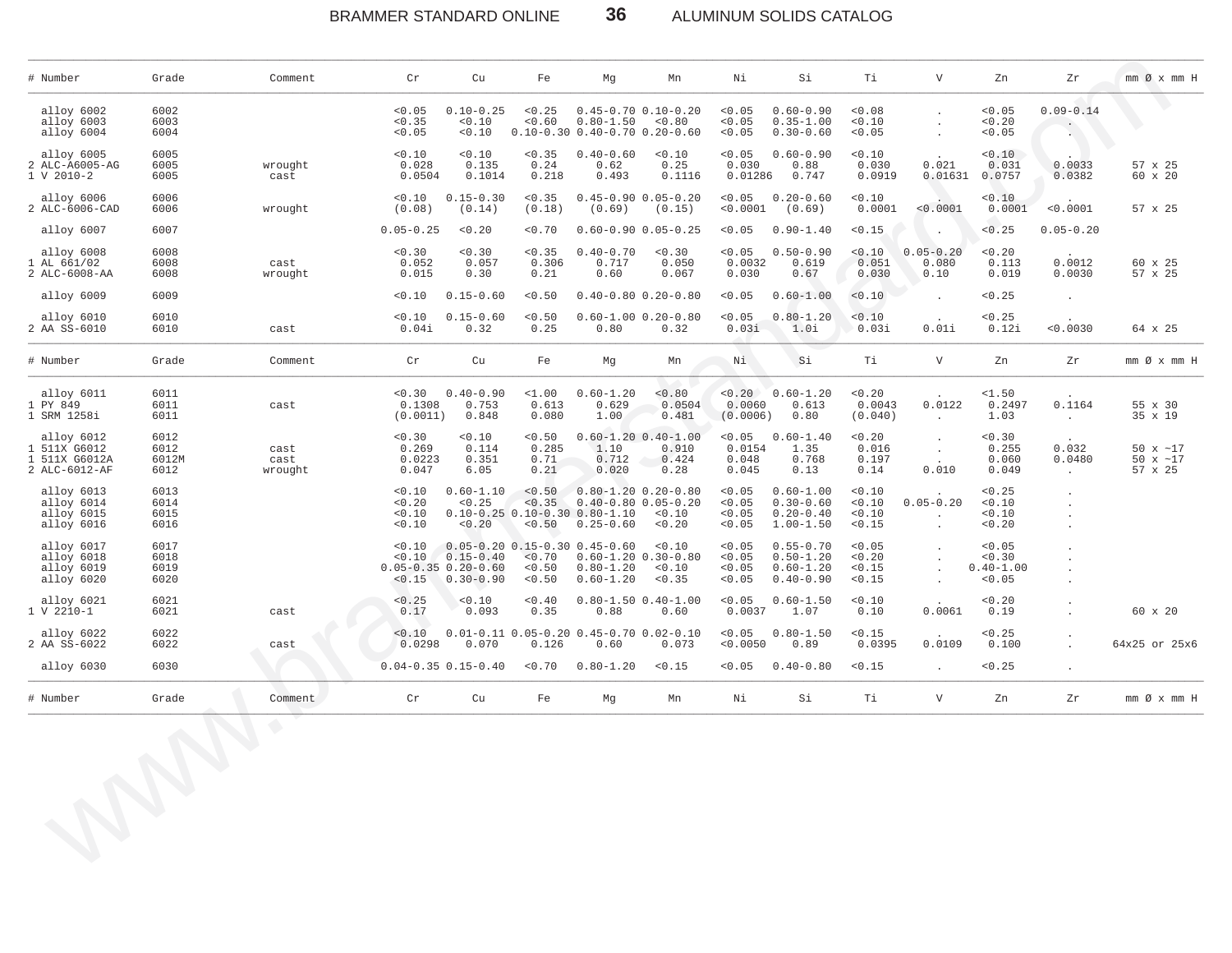#### BRAMMER STANDARD ONLINE 37 ALUMINUM SOLIDS CATALOG

| Number                                                 | Αg        | As       | $\, {\bf B}$        | Be                             | Вi                                | Ca                | Cd                | Co                         | Ga                                        | Hg                   | Li                             | Na                 | $\, {\bf p}$     | Pb                                      | Sb                | Sc                  | Sn                     | Sr                |
|--------------------------------------------------------|-----------|----------|---------------------|--------------------------------|-----------------------------------|-------------------|-------------------|----------------------------|-------------------------------------------|----------------------|--------------------------------|--------------------|------------------|-----------------------------------------|-------------------|---------------------|------------------------|-------------------|
| alloy 6002<br>alloy 6003<br>alloy 6004                 |           |          |                     |                                |                                   |                   |                   |                            |                                           |                      |                                |                    |                  |                                         |                   |                     |                        |                   |
| alloy 6005<br>ALC-A6005-AG<br>$V$ 2010-2               |           | 0.0012   | < 0.0003            | 0.0011<br>0.00097              | 0.007i                            | 0.0036<br>0.00355 | 0.0012<br>0.00196 | $\cdot$                    | 0.020<br>0.0205                           |                      | 0.0028i<br>0.00233 0.00089     | 0.0025i<br>0.00107 | 0.004            | 0.008<br>0.00840                        | 0.0024<br>0.00113 |                     | 0.020<br>0.00822       | 0.0035<br>0.00206 |
| alloy 6006<br>ALC-6006-CAD                             |           |          | 0.0001              | < 0.0001                       | < 0.0001                          | < 0.0001          | < 0.0001          | < 0.0001                   | < 0.0001                                  | $\ddot{\phantom{a}}$ | < 0.0001                       | < 0.0001           | 0.0001           | 0.0001                                  | < 0.0001          |                     | 0.0001 < 0.0001        |                   |
| alloy 6007                                             |           |          |                     |                                |                                   |                   |                   |                            |                                           |                      |                                |                    |                  |                                         |                   |                     |                        |                   |
| alloy 6008<br>AL 661/02<br>ALC-6008-AA                 |           |          | (0.0001)<br>$\cdot$ | 0.0012                         | 0.0080                            | 0.0035            | 0.0014            |                            | 0.021                                     |                      | 0.0024i                        | 0.0004<br>0.0029i  | 0.0024<br>0.004  | 0.0025<br>0.0080                        | 0.0032            |                     | 0.013                  | 0.0031            |
| alloy 6009                                             |           |          |                     |                                |                                   |                   |                   |                            |                                           |                      |                                |                    |                  |                                         |                   |                     |                        |                   |
| alloy 6010<br>AA SS-6010                               | < 0.0010  | < 0.0010 | < 0.0010            | < 0.0005                       | < 0.0010                          | < 0.0005          | < 0.0010          | < 0.0010                   | 0.02i                                     |                      | < 0.0005 < 0.0005              | < 0.0005           | < 0.0010         | < 0.0030                                | < 0.0010          | < 0.0010            | < 0.0010               | < 0.0010          |
| Number                                                 | Αg        | Αs       | $\, {\bf B}$        | Be                             | Bi                                | Ca                | Cd                | $\mathop{\rm Co}\nolimits$ | Ga                                        | Hg                   | Li                             | Na                 | $\, {\mathbb P}$ | Pb                                      | Sb                | $\operatorname{Sc}$ | Sn                     | Sr                |
| alloy 6011<br>PY 849<br>SRM 1258i                      |           |          | $\cdot$             | 0.00010<br>(<0.0001)           | $\cdot$                           |                   |                   | $\cdot$                    | 0.0258<br>(0.011)                         | Ċ                    | $\sim$<br>$\ddot{\phantom{a}}$ |                    |                  | 0.0015                                  |                   |                     | 0.0203<br>$\cdot$      |                   |
| alloy 6012<br>511X G6012<br>511X G6012A<br>ALC-6012-AF |           |          |                     | 0.0072<br>0.0110<br>$\epsilon$ | < 0.70<br>0.552<br>0.701<br>0.038 |                   |                   | ٠.                         | $\sim$<br>$\bullet$<br>$\bullet$<br>0.016 |                      |                                |                    |                  | $0.40 - 2.00$<br>1.10<br>0.211<br>0.037 |                   | $\cdot$             | 0.040<br>1.88<br>0.040 |                   |
| alloy 6013<br>alloy 6014<br>alloy 6015<br>alloy 6016   |           |          |                     |                                |                                   |                   |                   | $\cdot$                    |                                           |                      |                                |                    |                  |                                         |                   |                     |                        |                   |
| alloy 6017<br>alloy 6018<br>alloy 6019<br>alloy 6020   |           |          |                     | $\ddot{\phantom{1}}$           | $0.40 - 0.70$                     |                   |                   |                            |                                           |                      |                                |                    |                  | $0.40 - 1.20$<br>< 0.05                 |                   |                     | $0.90 - 1.50$          |                   |
| alloy 6021<br>$V 2210-1$                               |           |          | 0.0003              |                                | 0.41                              |                   |                   |                            | 0.0059                                    |                      |                                |                    |                  | 0.046                                   |                   |                     | $0.60 - 1.50$<br>1.21  |                   |
| alloy 6022<br>AA SS-6022                               |           |          |                     |                                |                                   |                   |                   |                            | 0.0155                                    |                      |                                |                    |                  |                                         |                   |                     |                        |                   |
| alloy 6030                                             | $\bullet$ |          |                     |                                |                                   |                   |                   |                            | $\cdot$                                   |                      |                                |                    |                  |                                         |                   |                     | $0.05 - 0.50$          | $\cdot$           |
| Number                                                 | Αg        | As       | $\, {\bf B}$        | Be                             | Вi                                | Ca                | Cd                | Co                         | Ga                                        | Hg                   | Li                             | Na                 | $\, {\bf p}$     | Pb                                      | Sb                | Sc                  | Sn                     | Sr                |
| <b>MARY</b>                                            |           |          | $\bigodot$          |                                |                                   |                   |                   |                            |                                           |                      |                                |                    |                  |                                         |                   |                     |                        |                   |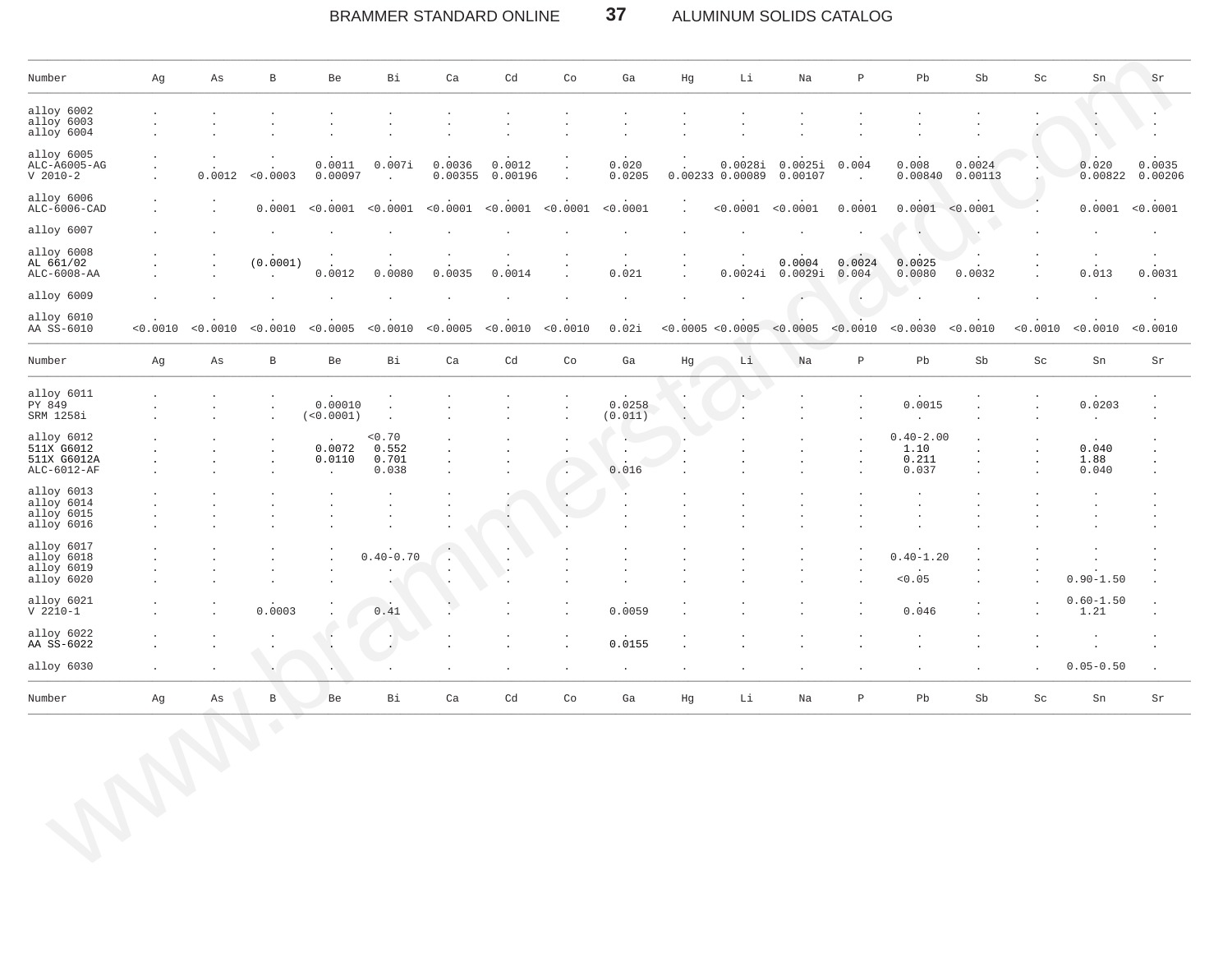38 BRAMMER STANDARD ONLINE ALUMINUM SOLIDS CATALOG

| alloy 6053<br>2 AA SS-6053                                                | 6053<br>6053                         |                                                          |                                                                |                                                 |                                             |                                                      |                                                                                   |                                               |                                                          |                                             |                                          |                                                |                                      |                                                 |
|---------------------------------------------------------------------------|--------------------------------------|----------------------------------------------------------|----------------------------------------------------------------|-------------------------------------------------|---------------------------------------------|------------------------------------------------------|-----------------------------------------------------------------------------------|-----------------------------------------------|----------------------------------------------------------|---------------------------------------------|------------------------------------------|------------------------------------------------|--------------------------------------|-------------------------------------------------|
|                                                                           |                                      | cast                                                     | $0.15 - 0.35$<br>0.25                                          | 0.10<br>0.05i                                   | < 0.35<br>0.30                              | $1.10 - 1.40$<br>1.2i                                | < 0.05<br>0.02i                                                                   | < 0.05<br>0.03i                               | $45 - 65\%$ /Mg<br>0.70                                  | < 0.05<br>0.03i                             | 0.01i                                    | 0.10<br>0.05i                                  | 0.0030                               | 64 x 25                                         |
| alloy 6056                                                                | 6056                                 | $Ti+Zr < 0.20$                                           | < 0.25                                                         | $0.50 - 1.10$                                   | < 0.50                                      |                                                      | $0.60 - 1.20$ $0.40 - 1.00$                                                       | < 0.05                                        | $0.70 - 1.30$                                            | < 0.05                                      |                                          | $0.10 - 0.70$                                  |                                      |                                                 |
| alloy 6060<br>1 AL 613/09<br>3 AJ 025<br>3 AJ 026                         | 6060<br>6060<br>6060<br>6060         | cast<br>Ba, cast<br>Ba, cast                             | < 0.05<br>0.0050<br>0.0001<br>0.0013                           | 0.10<br>0.0100<br>0.0005<br>0.0021              | 0.240<br>0.197<br>0.300                     | $0.10 - 0.30 0.35 - 0.60$<br>0.427<br>0.495<br>0.582 | < 0.10<br>0.0185<br>0.0005<br>0.0017                                              | < 0.05<br>0.0046<br>0.0002<br>0.0010          | $0.30 - 0.60$<br>0.381<br>0.423<br>0.527                 | 0.10<br>0.0150<br>0.0003<br>0.0005          | 0.0123<br>0.0002<br>0.0010               | < 0.15<br>0.0094<br>0.0004<br>0.0012           | 0.0050<br><0.0001<br>0.0008          | 60 x 20<br>55 x 25<br>55 x 25                   |
| 1 V 2000-1<br>1 V 2002-1<br>1 V 2003-1                                    | 6060<br>6060<br>6060                 | cast<br>cast<br>cast                                     | 0.0015<br>0.0014<br>0.0020                                     | 0.0054<br>0.0074<br>0.0071                      | 0.19<br>0.19<br>0.18                        | 0.52<br>0.44<br>0.57                                 | 0.010<br>0.011<br>0.030                                                           | 0.0017<br>0.0015<br>0.0028                    | 0.49<br>0.48<br>0.62                                     | 0.0098<br>0.012<br>0.022                    | 0.0015<br>0.0018<br>0.0020               | 0.021<br>0.018<br>0.030                        | 0.0035<br>0.0025<br>0.0026           | 60 x 20<br>60 x 20<br>60 x 20                   |
| alloy 6061<br>3 AJ 021<br>2 AA SS-6061                                    | 6061<br>6061<br>6061                 | cast<br>cast                                             | $0.04 - 0.35$<br>0.203<br>0.23                                 | $0.15 - 0.40$<br>0.313<br>0.30                  | < 0.70<br>0.708<br>0.35                     | $0.80 - 1.20$<br>1.10<br>1.0i                        | < 0.15<br>0.122<br>0.05i                                                          | < 0.05<br>0.0074<br>0.05i                     | $0.40 - 0.80$<br>0.557<br>0.65                           | < 0.15<br>0.071<br>0.04i                    | 0.0064<br>0.01i                          | < 0.25<br>0.096<br>0.08i                       | 0.134<br>0.0030                      | 55 x 25<br>64x25 or 25x6                        |
| 2 AA ST1-6000<br>2 AA WA-6061<br>2 ALC-6061-AT<br>1 MBH AL6061-19         | 6061<br>6061<br>6061<br>6061         | cast<br>cast<br>wrought                                  | 0.15i<br>0.05i<br>0.24<br>0.254                                | 0.15i<br>0.30<br>0.35<br>0.247                  | 0.30<br>0.35<br>0.32<br>0.400               | 0.80<br>1.0i<br>1.04<br>0.896                        | 0.05i<br>0.05i<br>0.099<br>0.106                                                  | 0.05i<br>0.05i<br>0.030<br>0.058              | 0.55<br>0.60<br>0.74<br>0.71                             | 0.04i<br>0.05i<br>0.040<br>0.055            | 0.01i<br>0.01i<br>0.020<br>0.028         | 0.08i<br>0.12i<br>0.040<br>0.101               | 0.001i<br>0.0043<br>0.0034           | 64 x 25<br>64 x 25<br>57 x 25<br>65 x 25        |
| alloy 6063<br>2 AA SS-6063<br>2 AA ST2-6063<br>2 AA WA-6063               | 6063<br>6063<br>6063<br>6063         | cast<br>cast<br>cast                                     | < 0.10<br>0.02i<br>0.015<br>$\cdot$                            | 0.10<br>0.06i<br>0.05i<br>0.0105                | < 0.35<br>0.25<br>0.22i<br>0.164            | $0.45 - 0.90$<br>0.65<br>0.05i<br>0.482              | 0.10<br>0.02i<br>0.05i<br>0.0315                                                  | < 0.05<br>0.02i<br>0.03i<br>- 20              | $0.20 - 0.60$<br>0.48<br>0.45<br>0.45                    | 0.10<br>0.03i<br>0.03i<br>0.0133            | 0.01i<br>0.03i<br>0.0100                 | 0.10<br>0.05i<br>0.03i<br>$\ddot{\phantom{a}}$ | 0.0030<br>0.004i<br>$\sim$           | 64x25 or 25x6<br>64 x 25<br>64 x 25             |
| 2 ALC-6063-BE<br>3 AJ 024<br>1 MBH AL6063-20<br>$1 \,$ V $\,2013-2$       | 6063<br>6063<br>6063<br>6063         | wrought, Mo<br>cast<br>cast                              | 0.019<br>0.052<br>0.0088<br>0.0171                             | 0.088<br>0.054<br>0.030<br>0.0713               | 0.21<br>0.196<br>0.156<br>0.1937            | 0.55<br>0.655<br>0.481<br>0.498                      | 0.088<br>0.013<br>0.023<br>0.0615                                                 | 0.025<br>0.048<br>0.0043<br>0.01598           | 0.44<br>0.407<br>0.46<br>0.495                           | 0.030<br>0.013<br>0.0107<br>0.0235          | 0.022<br>0.012<br>0.0115<br>0.0167       | 0.029<br>0.058<br>0.0064<br>0.0225             | 0.0031<br>0.0011<br>0.00200          | 57 x 25<br>55 x 25<br>50 x 25<br>$60 \times 20$ |
| # Number                                                                  | Grade                                | Comment                                                  | $\operatorname{Cr}$                                            | Cu                                              | Fe                                          | Mg                                                   | Mn                                                                                | Νi                                            | Si                                                       | Τi                                          | $\mathbf{V}$                             | Zn                                             | Zr                                   | $mm \oslash x$ $mm$ H                           |
| alloy 6066<br>2 AA SS-6066<br>2 ALC-6066-AF                               | 6066<br>6066<br>6066                 | cast<br>wrought                                          | < 0.40<br>0.03i<br>0.018                                       | $0.70 - 1.20$<br>1.0i<br>0.96                   | < 0.05<br>0.35<br>0.60                      | 1.2i<br>0.97                                         | $0.80 - 1.40 0.60 - 1.10$<br>0.90<br>0.71                                         | < 0.05<br>0.03i<br>0.032                      | $0.90 - 1.80$<br>1.5i<br>0.97                            | 0.20<br>0.03i<br>0.032                      | 0.01i<br>0.021                           | < 0.25<br>0.10i<br>0.28                        | 0.0030<br>0.0032                     | 64 x 25<br>57 x 25                              |
| alloy 6069<br>alloy 6070<br>2 AA SS-6070<br>3 AJ 023<br>2 ALC-6070-AC     | 6069<br>6070<br>6070<br>6070<br>6070 | cast<br>cast<br>wrought                                  | $0.05 - 0.30 0.55 - 1.00$<br>< 0.10<br>0.06i<br>0.094<br>0.019 | $0.15 - 0.40$<br>0.30<br>0.140<br>0.33          | < 0.40<br>< 0.50<br>0.25<br>0.597<br>0.26   | $1.20 - 1.60$<br>0.80<br>0.452<br>0.75               | < 0.05<br>$0.50 - 1.20 0.40 - 1.00$<br>0.70<br>0.539<br>0.74                      | < 0.05<br>< 0.05<br>0.02i<br>0.028<br>0.019   | $0.60 - 1.20$<br>$1.00 - 1.70$<br>1.3i<br>2.29<br>1.25   | 0.10<br>< 0.15<br>0.05i<br>0.095<br>0.021   | $0.10 - 0.30$<br>0.01i<br>0.023<br>0.016 | < 0.05<br>< 0.25<br>0.15i<br>0.932<br>0.021    | $\cdot$<br>0.0030<br>0.020<br>0.0030 | 64 x 25<br>55 x 25<br>57 x 25                   |
| alloy 6081<br>alloy 6082<br>1 511X G6082A<br>1 511X G6082B<br>1 AL 634/02 | 6081<br>6082<br>6082<br>6082<br>6082 | wrought<br>wrought<br>cast                               | < 0.10<br>< 0.25<br>0.0606<br>0.0055<br>0.031                  | 0.10<br>0.10<br>0.0184<br>0.0141<br>0.085       | < 0.50<br>< 0.50<br>0.081<br>0.180<br>0.425 | 0.759<br>0.660<br>0.840                              | $0.60 - 1.00 0.10 - 0.45$<br>$0.60 - 1.20 0.40 - 1.00$<br>0.534<br>0.566<br>0.759 | < 0.05<br>< 0.05<br>0.0035<br>0.0044<br>0.033 | $0.70 - 1.10$<br>$0.70 - 1.30$<br>0.753<br>0.910<br>1.05 | < 0.15<br>0.10<br>0.0278<br>0.0158<br>0.071 | $\cdot$<br>$\sim$<br>0.0152              | < 0.25<br>< 0.20<br>0.054<br>0.0016<br>0.032   | $\sim$<br>$\sim$<br>0.0013           | ~10x ~120<br>~10x ~120<br>60 x 25               |
| 1 V 2103-1<br>1 V 2109-1<br>1 V 2110-2                                    | 6082<br>6082<br>6082                 | cast, In<br>cast<br>cast                                 | 0.11<br>0.0022<br>0.0097                                       | 0.13<br>0.0066<br>0.069                         | 0.49<br>0.17<br>0.235                       | 0.80<br>0.55<br>0.616                                | 0.71<br>0.78<br>0.521                                                             | 0.0029<br>0.0029<br>0.0094                    | 1.37<br>0.62<br>0.95                                     | 0.052<br>0.018<br>0.0246                    | 0.0031<br>0.0016<br>0.0069               | 0.11<br>0.029<br>0.0099                        | 0.0015<br>0.0012<br>0.0028           | 60 x 20<br>60 x 20<br>60 x 20                   |
| alloy 6090<br>alloy 6091<br>alloy 6092                                    | 6090<br>6091<br>6092                 | $0: 0.05 - 0.70$<br>$0: 0.05 - 0.50$<br>$0: 0.05 - 0.50$ | < 0.15<br>< 0.15<br>< 0.15                                     | $0.30 - 0.90$<br>$0.15 - 0.40$<br>$0.70 - 1.00$ | < 0.70<br>< 0.70<br>0.30                    | $0.80 - 1.20$<br>$0.80 - 1.20$<br>$0.80 - 1.20$      | < 0.15<br>< 0.15<br>< 0.15                                                        | < 0.05<br>< 0.05<br>< 0.05                    | $0.40 - 0.80$<br>$0.40 - 0.80$<br>$0.40 - 0.80$          | < 0.15<br>< 0.15<br>< 0.15                  |                                          | < 0.25<br>< 0.25<br>< 0.25                     |                                      |                                                 |
| alloy 6101<br>1 AL AS60/01<br>2 HRT AL2015                                | 6101<br>6101<br>6101                 | cast                                                     | < 0.03<br>0.0258                                               | 0.10<br>0.0330                                  | < 0.50<br>0.253<br>0.19                     | $0.35 - 0.80$<br>0.794<br>0.36                       | 0.03<br>0.0397<br>0.003                                                           | < 0.03<br>0.0113<br>0.004                     | $0.30 - 0.70$<br>0.639<br>0.45                           | < 0.03<br>0.0216<br>0.011                   | 0.0147<br>0.017                          | 0.10<br>0.0259<br>0.005                        |                                      | 60 x 25<br>35 x 20                              |
| alloy 6103                                                                | 6103                                 |                                                          | < 0.35                                                         | $0.20 - 0.30$                                   | < 0.60                                      | $0.80 - 1.50$                                        | 0.80                                                                              | < 0.05                                        | $0.35 - 1.00$                                            | 0.10                                        |                                          | 0.20                                           |                                      |                                                 |
| # Number                                                                  | Grade                                | Comment                                                  | Cr                                                             | Cu                                              | Fe                                          | Мg                                                   | Mn                                                                                | Νi                                            | Si                                                       | Τi                                          | $\mathbf{V}$                             | Zn                                             | Ζr                                   | $mm \oslash x$ $mm$ H                           |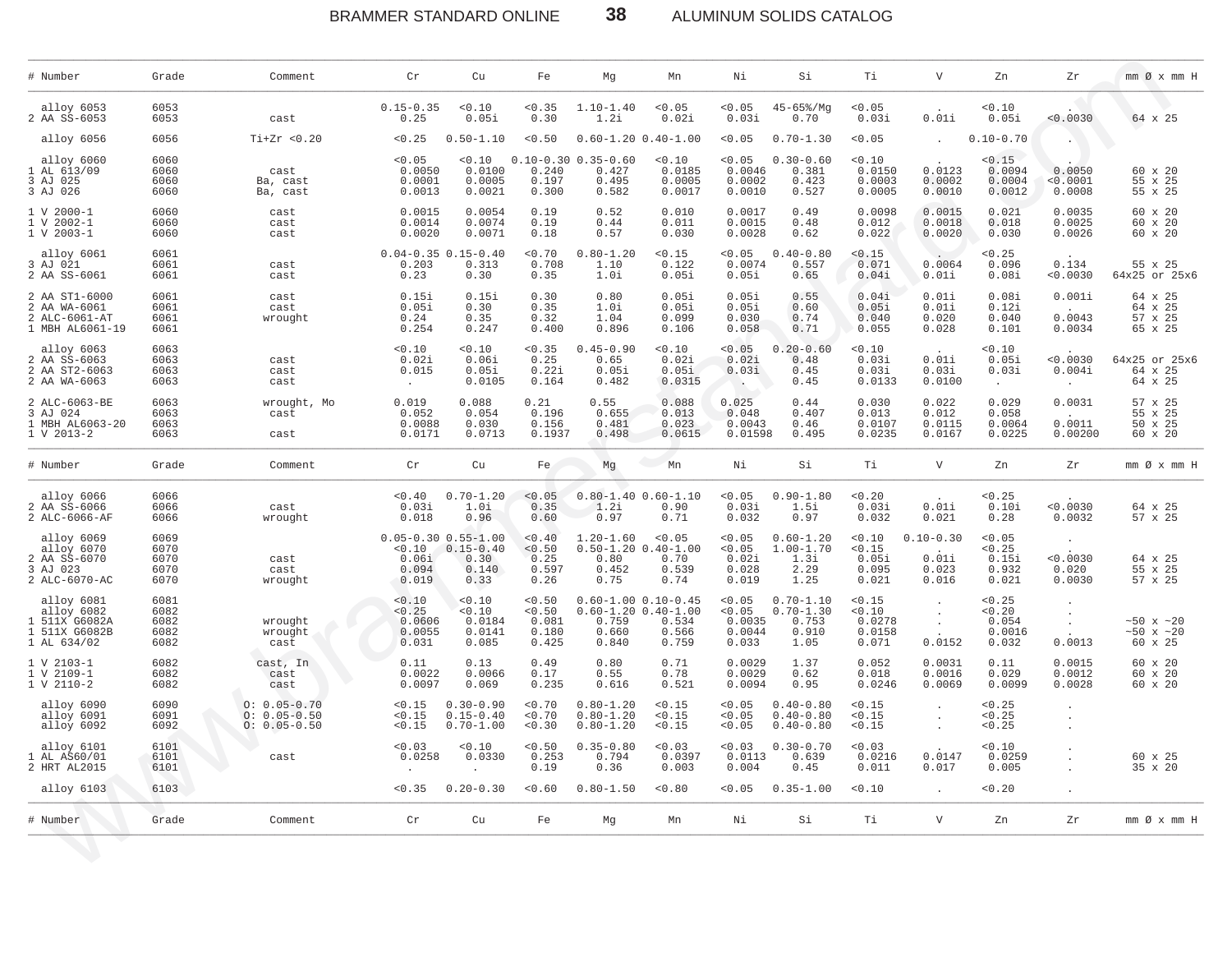#### BRAMMER STANDARD ONLINE 39 ALUMINUM SOLIDS CATALOG

| Number                                                              | Ag                   | As                 | B                                            | Be                           | Bi                             | Ca                              | Cd                                                     | Co                             | Ga                                | Hg                | Li                                         | Na                              | $\mathsf{P}$                   | Pb                           | Sb                           | Sc       | Sn                            | Sr                                     |
|---------------------------------------------------------------------|----------------------|--------------------|----------------------------------------------|------------------------------|--------------------------------|---------------------------------|--------------------------------------------------------|--------------------------------|-----------------------------------|-------------------|--------------------------------------------|---------------------------------|--------------------------------|------------------------------|------------------------------|----------|-------------------------------|----------------------------------------|
| alloy 6053<br>AA SS-6053                                            | < 0.0010             | < 0.0010           | < 0.0010                                     | < 0.0005                     | < 0.0010                       | < 0.0005                        | < 0.0010                                               | < 0.0010                       | 0.015                             | < 0.0005          | < 0.0005                                   | < 0.0005                        | < 0.0010                       | < 0.0030                     | < 0.0010                     | < 0.0010 | < 0.0010                      | < 0.0010                               |
| alloy 6056                                                          |                      |                    |                                              |                              |                                |                                 |                                                        |                                |                                   |                   |                                            |                                 |                                |                              |                              |          |                               |                                        |
| alloy 6060<br>AL 613/09<br>AJ 025<br>AJ 026                         |                      | 0.0021             | 0.0001<br>0.0006                             | 0.0010<br>< 0.0001<br>0.0004 | 0.0054<br>< 0.0001<br>0.0009   | 0.0008<br>< 0.0001<br>0.0003    | 0.0042<br>$\ddot{\phantom{a}}$<br>$\ddot{\phantom{a}}$ | < 0.0001<br>0.0004             | 0.0146<br>0.0002<br>0.0044        | 0.0010            | 0.0007<br>< 0.0001<br>0.0002               | 0.0005<br>< 0.0001<br>0.0005    | 0.0020<br>$\cdot$              | 0.0093<br>< 0.0001<br>0.0013 | 0.0099                       |          | 0.0097<br>< 0.0001<br>0.0018  | < 0.0001<br>0.0004                     |
| $V$ 2000-1<br>$V 2002 - 1$<br>$V$ 2003-1                            |                      |                    | < 0.002<br>< 0.001                           |                              |                                | < 0.0003<br>0.0003              |                                                        | < 0.002                        | $\sim$<br>0.011                   |                   | 0.0006<br>0.0005                           | 0.0007<br>0.0006                |                                | 0.0012<br>0.0011             | ÷                            |          | 0.004                         |                                        |
| alloy 6061<br>AJ 021<br>AA SS-6061                                  | < 0.0010             | < 0.0010           | < 0.0010                                     | 0.0020<br>< 0.0005           | < 0.0010                       | < 0.0005                        | < 0.0010                                               | < 0.0010                       | 0.035<br>0.02i                    | < 0.0005          | < 0.0005                                   | < 0.0005                        | < 0.0010                       | < 0.0030                     | 0.0010                       | < 0.0010 | < 0.0010                      | < 0.0010                               |
| AA ST1-6000<br>AA WA-6061<br>$ALC-6061-AT$<br>MBH AL6061-19         | < 0.0010<br>< 0.0001 | < 0.0001           | < 0.0005<br>0.0002                           | 0.0005<br>0.0012             | 0.001i<br>0.0074<br>0.007      | 0.0030                          | 0.001i<br>0.0011<br>0.0012                             | 0.001i<br>0.0001               | 0.02i<br>0.02i<br>0.020<br>0.0064 | < 0.0001          | 0.0036i                                    | 0.0022i                         | 0.0024                         | 0.003i<br>0.0076<br>0.090    | 0.001i<br>0.0037<br>(0.0023) |          | 0.001i<br>0.020               | 0.001i<br>0.0023<br>0.0069             |
| alloy 6063<br>AA SS-6063<br>AA ST2-6063<br>AA WA-6063               | < 0.0010<br>$\sim$   | < 0.0010<br>$\sim$ | < 0.0010<br>< 0.0010                         | < 0.0005<br>0.0002<br>$\sim$ | < 0.0010<br>0.02i<br>$\sim$    | < 0.0005<br>0.002i<br>$\lambda$ | < 0.0010<br>0.0005<br>$\sim$                           | < 0.0010<br>0.0005<br>$\sim$   | 0.02i<br>0.025<br>0.0140          | < 0.0005          | < 0.0005<br>0.001i<br>$\ddot{\phantom{a}}$ | < 0.0005<br>0.0015              | < 0.0010<br>0.0005             | < 0.0030<br>0.02i<br>$\sim$  | < 0.0010                     | < 0.0010 | < 0.0010<br>0.02i<br>$\cdot$  | < 0.0010<br>0.0012<br>$\sim$           |
| ALC-6063-BE<br>AJ 024                                               | < 0.0001             | < 0.0001           | 0.0001                                       | 0.0013                       | 0.0088i                        | 0.0033i                         | 0.0012                                                 | 0.0001                         | 0.022                             | < 0.0001          | 0.0033i                                    | 0.0025i                         | 0.0033                         | 0.0096                       | 0.0034                       |          | 0.022<br>$\ddot{\phantom{a}}$ | 0.0030<br>$\cdot$                      |
| MBH AL6063-20<br>$V$ 2013-2                                         | AI:[98.5]            | $\cdot$            | (0.0011<br>0.00045                           | 0.00104                      | 0.00611                        | 0.00120                         | 0.00110                                                | (0.0003)<br>0.00110            | 0.0109<br>0.0201                  | 0.00087           | $\cdot$<br>$\ddot{\phantom{a}}$            | 0.00069                         | 0.0024                         | 0.0010<br>0.00753            | 0.00300                      |          | 0.00992                       | 0.00134                                |
| Number                                                              | Αg                   | As                 | $\, {\bf B}$                                 | Be                           | Bi                             | Ca                              | Cd                                                     | Co                             | Ga                                | Hg                | Li                                         | Na                              | $\, {\bf p}$                   | Pb                           | Sb                           | Sc       | Sn                            | Sr                                     |
| alloy 6066<br>AA SS-6066<br>$ALC-6066-AF$                           | < 0.0010             | < 0.0010           | < 0.0010                                     | < 0.0005<br>0.0013           | < 0.0010<br>0.007              | < 0.0005<br>0.0028              | < 0.0010<br>0.0011                                     | < 0.0010                       | 0.02i<br>0.021                    |                   | < 0.0005 < 0.0005<br>0.0034i               | < 0.0005<br>0.0039i             | < 0.0010<br>0.0032             | < 0.0030<br>0.0075           | < 0.0010<br>0.0026           | < 0.0010 | < 0.0010<br>0.014             | < 0.0010<br>0.0029                     |
| alloy 6069<br>alloy 6070<br>AA SS-6070<br>AJ 023<br>ALC-6070-AC     | < 0.0010             | < 0.0010           | < 0.0010                                     | < 0.0005<br>0.0027<br>0.0012 | < 0.0010<br>0.011<br>0.0063    | < 0.0005<br>0.0019<br>0.0029    | < 0.0010<br>0.0075<br>0.0010                           | < 0.0010<br>0.0089             | 0.015<br>0.040<br>0.020           | $\mathbf{r}$      | < 0.0005 < 0.0005<br>(0.00008) 0.0014      | < 0.0005<br>$0.0029i$ $0.0033i$ | < 0.0010<br>(0.0018)<br>0.0036 | < 0.0030<br>0.0085<br>0.008  | < 0.0010<br>0.0027           | < 0.0010 | < 0.0010<br>0.019<br>0.0069   | < 0.05<br>< 0.0010<br>0.0006<br>0.0036 |
| alloy 6081<br>alloy 6082<br>511X G6082A<br>511X G6082B<br>AL 634/02 |                      |                    |                                              | $\bullet$<br>$\cdot$         | (0.0008)<br>(0.0007)<br>0.0028 |                                 |                                                        |                                |                                   |                   |                                            | 0.0014i                         | 0.0008                         | 0.0012<br>(0.0009)<br>0.0021 | 0.0004                       |          | 0.0011<br>(0.0006)<br>0.0009  |                                        |
| $V 2103 - 1$<br>$V$ 2109-1<br>$V$ 2110-2                            |                      |                    | 0.0005<br>< 0.0002<br>0.0009                 | 0.0051<br>< 0.0001<br>0.001  | 0.0006<br>0.0002<br>0.0039     | 0.0006<br>0.0003<br>0.0022      | < 0.0002<br>0.0011<br>0.0017                           | < 0.0004<br>< 0.0002<br>0.0014 | 0.011<br>0.011<br>0.0084          | $\cdot$<br>$\sim$ | < 0.0002<br>0.0006<br>0.0019               | < 0.0002<br>0.0008<br>0.0016    | 0.0031                         | 0.0042<br>0.0007<br>0.0052   | < 0.0003<br>0.0049           |          | < 0.0005<br>0.0051            | < 0.0002<br>< 0.0001<br>0.0017         |
| alloy 6090<br>alloy 6091<br>alloy 6092                              |                      | $\sim$             | $\cdot$<br>$\ddot{\phantom{1}}$<br>$\bullet$ |                              | ٠                              |                                 |                                                        |                                |                                   |                   |                                            |                                 |                                |                              |                              |          |                               |                                        |
| alloy 6101<br>AL AS60/01<br>HRT AL2015                              | ÷.                   |                    | < 0.06                                       |                              | 0.0048                         |                                 |                                                        |                                |                                   |                   |                                            |                                 |                                | 0.0058                       | 0.0045                       |          | 0.0036                        |                                        |
| alloy 6103                                                          | $\cdot$              |                    |                                              |                              |                                |                                 |                                                        |                                |                                   |                   |                                            |                                 |                                |                              |                              |          |                               |                                        |
| Number                                                              | Ag                   | Αs                 | B                                            | Be                           | Bi                             | Ca                              | Cd                                                     | Co                             | Ga                                | Hg                | Li                                         | Na                              | $\, {\bf p}$                   | Pb                           | Sb                           | Sc       | Sn                            | Sr                                     |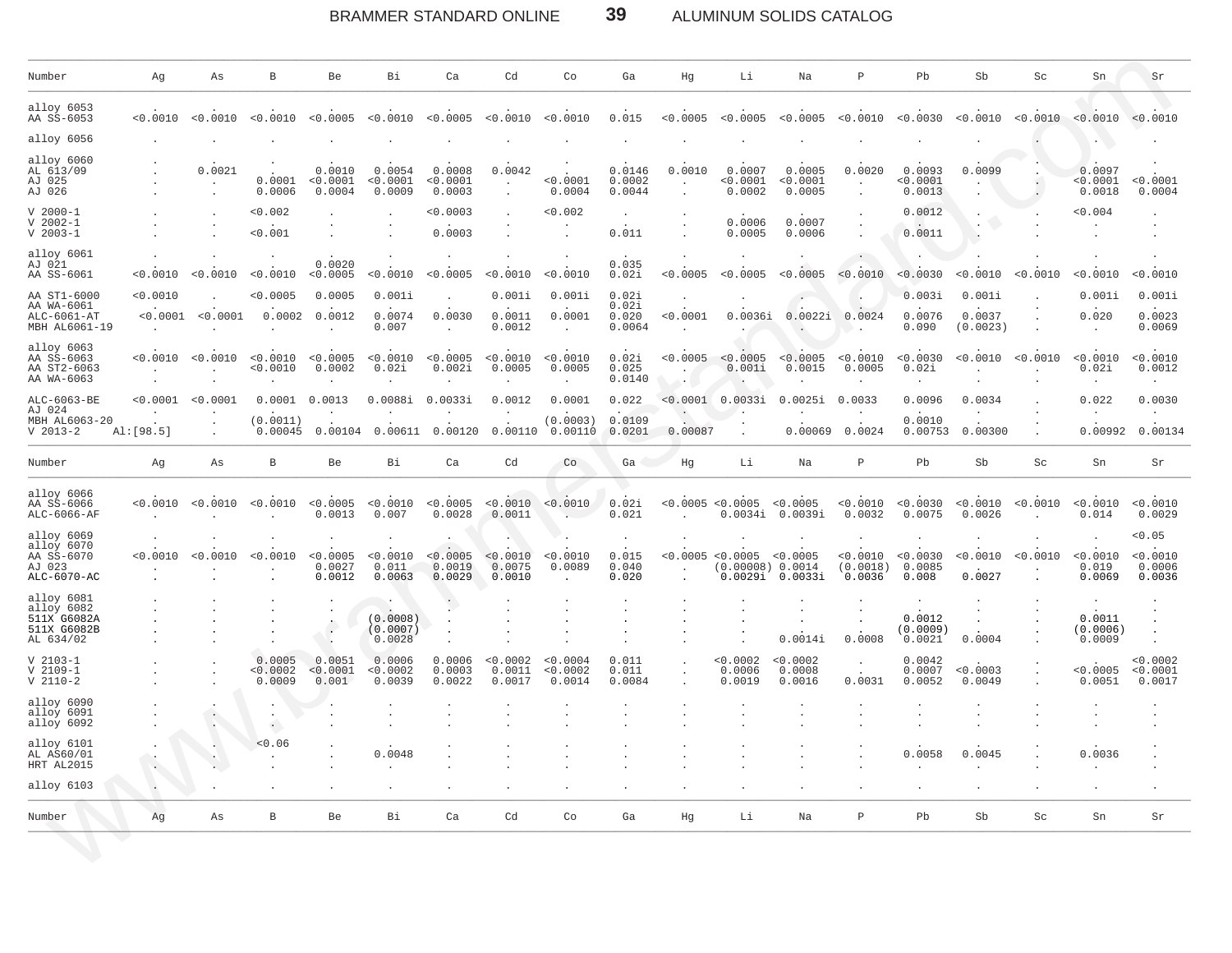#### BRAMMER STANDARD ONLINE 40 ALUMINUM SOLIDS CATALOG

| # Number                                                     | Grade                        | Comment                    | Cr                                 | Cu                                           | Fe                              | Mq                                              | Mn                                                         | Νi                          | Si                                              | Тi                                 | V                                            | Zn                                | Zr                               | $mm \oslash x$ $mm$ H         |
|--------------------------------------------------------------|------------------------------|----------------------------|------------------------------------|----------------------------------------------|---------------------------------|-------------------------------------------------|------------------------------------------------------------|-----------------------------|-------------------------------------------------|------------------------------------|----------------------------------------------|-----------------------------------|----------------------------------|-------------------------------|
| alloy 6105<br>1 AL 614/05                                    | 6105<br>6105                 | cast                       | < 0.10<br>0.0209                   | < 0.10<br>0.0299                             | < 0.35<br>0.246                 | $0.45 - 0.80$<br>0.616                          | < 0.15<br>0.0518                                           | < 0.05<br>0.0095            | $0.60 - 1.00$<br>0.630                          | < 0.10<br>0.0303                   | 0.0166                                       | < 0.10<br>0.0523                  | 0.0016                           | $60 \times 25$                |
| alloy 6106<br>alloy 6110                                     | 6106<br>6110                 |                            | < 0.20                             | < 0.25<br>$0.04 - 0.25$ 0.20-0.70            | < 0.35<br>< 0.80                |                                                 | $0.40 - 0.80$ $0.05 - 0.20$<br>$0.50 - 1.10$ $0.20 - 0.70$ | < 0.05<br>< 0.05            | $0.30 - 0.60$<br>$0.70 - 1.50$                  | < 0.05<br>< 0.15                   | $\cdot$<br>$\sim$                            | 0.10<br>0.30                      |                                  |                               |
| alloy 6111<br>2 AA SS-6111<br>2 ALC-6111-AA<br>2 ALC-6111-AE | 6111<br>6111<br>6111<br>6111 | cast<br>wrought<br>wrought | < 0.10<br>0.0303<br>0.014<br>0.072 | $0.50 - 0.90$<br>0.703<br>0.96<br>0.75       | < 0.40<br>0.250<br>0.18<br>0.24 | 0.595<br>0.46<br>0.77                           | $0.50 - 1.00 0.10 - 0.45$<br>0.235<br>0.17<br>0.20         | < 0.05<br>0.020<br>0.028    | $0.60 - 1.10$<br>0.786<br>0.73<br>0.60          | < 0.10<br>0.0414<br>0.032<br>0.065 | 0.0105<br>0.028<br>0.023                     | < 0.15<br>0.099<br>0.015<br>0.027 | 0.017<br>0.0031                  | 64 x 25<br>57 x 25<br>57 x 25 |
| alloy 6113<br>alloy 6116                                     | 6113<br>6116                 | $0: 0.05 - 0.50$           | 0.10<br>< 0.15                     | $0.60 - 1.10$<br>0.20                        | 0.30<br>< 0.25                  | $0.25 - 0.60$                                   | $0.80 - 1.20$ $0.10 - 0.60$<br>< 0.15                      | < 0.05<br>< 0.05            | $0.60 - 1.00$<br>$0.90 - 1.30$                  | 0.10<br>< 0.15                     | $\sim$<br>$\ddotsc$                          | < 0.25<br>0.20                    | $\cdot$<br>$\ddot{\phantom{a}}$  |                               |
| alloy 6151<br>2 AA SS-6151<br>1 AL 662/02                    | 6151<br>6151<br>6151         | cast<br>cast               | $0.15 - 0.35$<br>0.22i<br>0.147    | < 0.35<br>0.25<br>0.212                      | $1.00$<br>0.45<br>0.320         | $0.45 - 0.80$<br>0.65<br>0.601                  | < 0.20<br>0.06i<br>0.070                                   | < 0.05<br>0.04i<br>0.0012   | $0.60 - 1.20$<br>1.0i<br>0.700                  | < 0.15<br>0.03i<br>0.0048          | 0.01i<br>0.0042                              | < 0.25<br>0.08i<br>0.100          | < 0.0030<br>0.0028               | 64 x 25<br>60 x 25            |
| alloy 6160<br>alloy 6162<br>alloy 6181                       | 6160<br>6162<br>6181         |                            | < 0.05<br>< 0.10<br>0.10           | < 0.20<br>< 0.20<br>0.10                     | < 0.15<br>< 0.50<br>< 0.45      | $0.35 - 0.60$<br>$0.70 - 1.10$<br>$0.60 - 1.00$ | < 0.05<br>< 0.10<br>< 0.15                                 | < 0.05<br>< 0.05<br>< 0.05  | $0.30 - 0.60$<br>$0.40 - 0.80$<br>$0.80 - 1.20$ | < 0.05<br>< 0.10<br>< 0.10         | $\cdot$                                      | < 0.05<br>< 0.25<br>0.20          | $\blacksquare$                   |                               |
| alloy 6201<br>2 AA SS-6201<br>2 ALC-6201-AD                  | 6201<br>6201<br>6201         | cast<br>wrought            | < 0.03<br>< 0.0050<br>0.019        | 0.10<br>0.03i<br>0.021                       | < 0.50<br>0.25<br>0.25          | $0.60 - 0.90$<br>0.75<br>0.72                   | < 0.03<br>0.01i<br>0.018                                   | < 0.03<br>< 0.0050<br>0.022 | $0.50 - 0.90$<br>0.75<br>0.68                   | < 0.03<br>< 0.0050<br>0.020        | < 0.0050<br>0.022                            | 0.10<br>0.02i<br>0.021            | < 0.0030<br>0.0032               | 64 x 25<br>57 x 25            |
| alloy 6205<br>2 ALC-6205-AA                                  | 6205<br>6205                 | wrought                    | $0.05 - 0.15$<br>0.05              | 0.20<br>20.4                                 | < 0.70<br>1.25                  |                                                 | $0.40 - 0.60$ $0.05 - 0.15$<br>1.05                        | < 0.05<br>0.051             | $0.60 - 0.90$<br>2.45                           | < 0.15<br>$\mathbf{r}$             | $\ddot{\phantom{a}}$<br>$\ddot{\phantom{a}}$ | < 0.25<br>5.55                    | $0.05 - 0.15$                    | 57 x 10                       |
| alloy 6206                                                   | 6206                         |                            | < 0.10                             | $0.20 - 0.50$                                | < 0.35                          |                                                 | $0.45 - 0.80 0.13 - 0.30$                                  | < 0.05                      | $0.35 - 0.70$                                   | < 0.10                             |                                              | 0.20                              |                                  |                               |
| 2 ALC-6235-AB                                                | 6235                         | wrought                    | 0.040                              | 0.046                                        | 0.15                            | 0.031                                           | 0.040                                                      | 0.040                       | 0.10                                            | 0.041                              |                                              | 5.45                              |                                  | 57 x 25                       |
| # Number                                                     | Grade                        | Comment.                   | Cr                                 | Cu                                           | Fe                              | Mg                                              | Mn                                                         | Νi                          | Si                                              | Тi                                 | $\boldsymbol{\nabla}$                        | Zn                                | Zr                               | mm Ø x mm H                   |
| alloy 6253<br>2 AA SS-6253                                   | 6253<br>6253                 | cast                       | $0.04 - 0.35$<br>0.22i             | 0.10<br>0.05i                                | < 0.50<br>0.25                  | $1.00 - 1.50$<br>1.3i                           | < 0.05<br>0.02i                                            | < 0.05<br>0.01i             | $45 - 65%$ / Mq<br>0.70                         | < 0.05<br>0.02i                    | 0.01i                                        | $1.60 - 2.40$<br>2.0i             | < 0.0030                         | 64 x 25                       |
| alloy 6260<br>alloy 6261                                     | 6260<br>6261                 |                            | 0.03<br>< 0.10                     | < 0.10<br>$0.15 - 0.40$                      | < 0.40                          | $0.15 - 0.40$ $0.45 - 0.70$                     | 0.03<br>$0.70 - 1.00 0.20 - 0.35$                          | < 0.05<br>< 0.05            | $0.40 - 0.60$<br>$0.40 - 0.70$                  | < 0.10<br>< 0.10                   | $0.10 - 0.25$                                | < 0.05<br>< 0.20                  | < 0.05                           |                               |
| alloy 6262<br>1 511X G6262B<br>2 AA SS-6262                  | 6262<br>6262<br>6262         | wrought<br>cast            | 0.0666<br>0.04i                    | $0.04 - 0.14$ $0.15 - 0.40$<br>0.243<br>0.30 | < 0.70<br>0.329<br>0.35         | $0.80 - 1.20$<br>0.829<br>1.0i                  | < 0.15<br>0.0737<br>0.05i                                  | < 0.05<br>0.0034<br>0.03i   | $0.40 - 0.80$<br>0.557<br>0.60                  | < 0.15<br>0.0194<br>0.05i          | $\cdot$<br>0.01i                             | < 0.25<br>0.0209<br>0.05i         | $\ddot{\phantom{1}}$<br>< 0.0030 | $~50 \times ~20$<br>64 x 25   |
| alloy 6301<br>alloy 6303                                     | 6301<br>6303                 |                            | < 0.10<br>< 0.05                   | < 0.10<br>$0.05 - 0.16$                      | < 0.70<br>< 0.10                | $0.60 - 0.90$                                   | < 0.15<br>$0.45 - 0.90 0.10 - 0.40$                        | < 0.05<br>< 0.05            | $0.50 - 0.90$<br>$0.20 - 0.60$                  | < 0.15<br>< 0.05                   | $\cdot$<br>$\blacksquare$                    | < 0.25<br>< 0.05                  |                                  |                               |
| alloy 6351<br>2 AA SS-6351<br>2 ALC-6351-AM                  | 6351<br>6351<br>6351         | cast<br>wrought            | < 0.05<br>0.03i<br>0.029           | 0.10<br>0.05i<br>0.077                       | < 0.50<br>0.30<br>0.21          | 0.65<br>0.64                                    | $0.40 - 0.80$ $0.40 - 0.80$<br>0.70<br>0.57                | < 0.05<br>0.02i<br>0.030    | $0.70 - 1.30$<br>1.0i<br>1.09                   | < 0.20<br>0.02i<br>0.051           | 0.01i<br>0.020                               | < 0.20<br>0.03i<br>0.050          | < 0.0030<br>0.0025               | 64 x 25<br>57 x 25            |
| alloy 6401                                                   | 6401                         |                            | < 0.01                             | $0.05 - 0.20$                                | 0.04                            | $0.35 - 0.70$                                   | < 0.03                                                     | < 0.01                      | $0.35 - 0.70$                                   | < 0.01                             | $\blacksquare$                               | 0.04                              | $\ddot{\phantom{a}}$             |                               |
| alloy 6463<br>2 ALC-6463-AC                                  | 6463<br>6463                 | wrought                    | < 0.05<br>0.020                    | 0.20<br>0.14                                 | < 0.15<br>0.12                  | $0.45 - 0.90$<br>0.49                           | < 0.05<br>0.019                                            | < 0.05<br>0.020             | $0.20 - 0.60$<br>0.35                           | < 0.05<br>0.017                    | 0.020                                        | < 0.05<br>0.020                   | 0.0031                           | 57 x 25                       |
| alloy 6763<br>alloy 6863                                     | 6763<br>6863                 |                            | 0.03<br>< 0.05                     | $0.04 - 0.16$<br>$0.05 - 0.20$               | < 0.08<br>< 0.15                | $0.45 - 0.90$<br>$0.50 - 0.80$                  | < 0.03<br>< 0.05                                           | < 0.03<br>< 0.05            | $0.20 - 0.60$<br>$0.40 - 0.60$                  | < 0.03<br>< 0.10                   | < 0.05<br>$\cdot$                            | 0.03<br>0.10                      |                                  |                               |
| alloy 6951<br>2 AA SS-6951                                   | 6951<br>6951                 | cast                       | < 0.05<br>0.02i                    | $0.15 - 0.40$<br>0.30                        | < 0.80<br>0.40                  | $0.40 - 0.80$<br>0.70                           | < 0.10<br>0.03i                                            | < 0.05<br>0.02i             | $0.20 - 0.50$<br>0.40                           | < 0.05<br>0.02i                    | $\sim$<br>0.01i                              | < 0.20<br>0.10i                   | < 0.0030                         | 64 x 25                       |
| alloy 6963                                                   | 6963                         |                            | < 0.10                             | $0.15 - 0.25$                                | < 0.25                          | $0.35 - 0.70$                                   | < 0.05                                                     | < 0.05                      | $0.40 - 0.60$                                   | < 0.10                             | $\sim$                                       | < 0.10                            | $\blacksquare$                   |                               |
| # Number                                                     | Grade                        | Comment                    | $\operatorname{\sf Cr}$            | Cu                                           | Fe                              | Mg                                              | Mn                                                         | Νi                          | Si                                              | Тi                                 | $\boldsymbol{\nabla}$                        | Zn                                | Zr                               | $mm \oslash x$ $mm$ H         |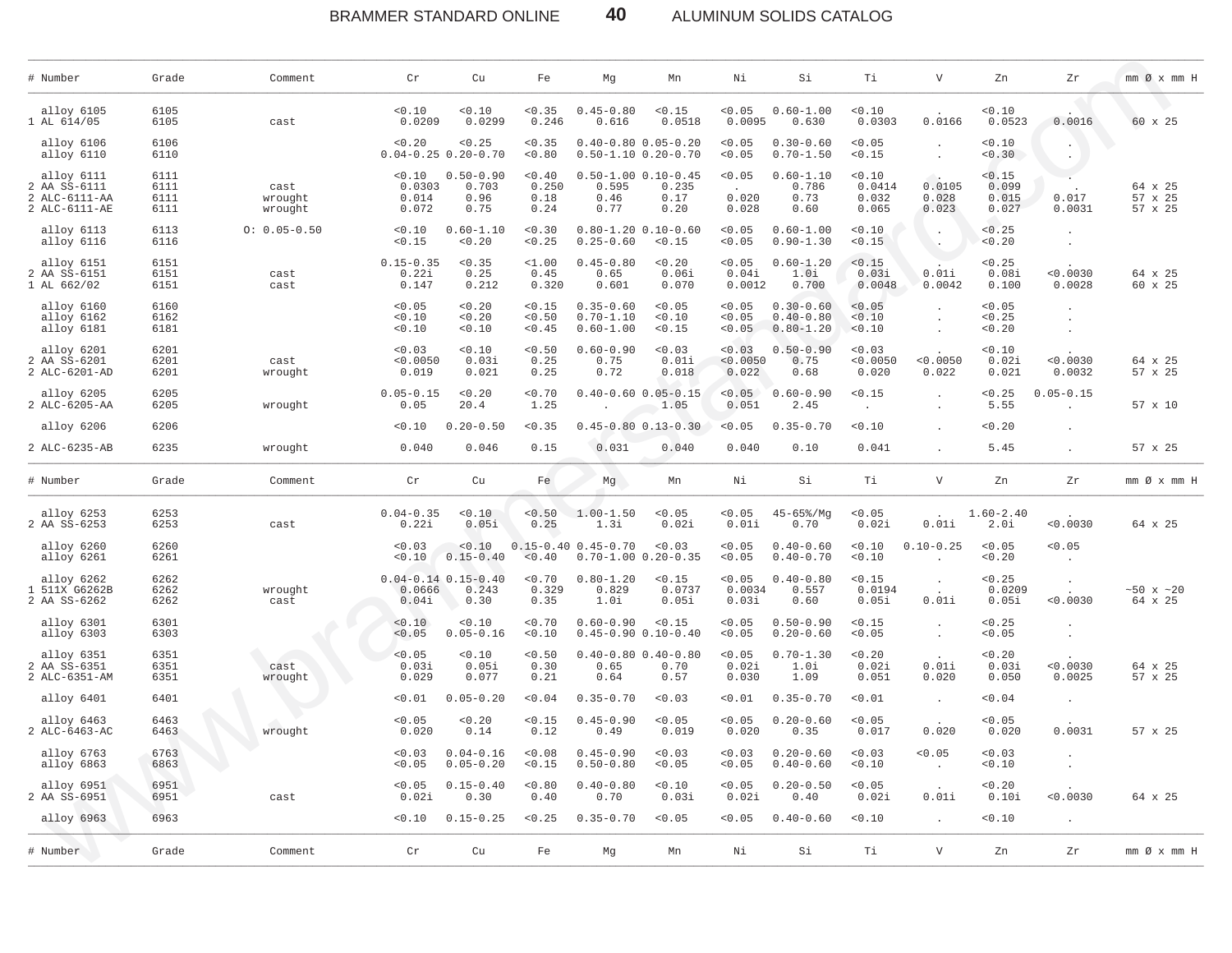#### BRAMMER STANDARD ONLINE 41 ALUMINUM SOLIDS CATALOG

| Number                                                     | Αg                      | As       | $\, {\bf B}$       | Be                   | Вi                             | Ca                  | Cd                 | Co       | Ga                       | Ηg       | Li                               | Na                  | $\, {\bf P}$        | Pb                             | Sb                   | Sc       | Sn                   | Sr                  |
|------------------------------------------------------------|-------------------------|----------|--------------------|----------------------|--------------------------------|---------------------|--------------------|----------|--------------------------|----------|----------------------------------|---------------------|---------------------|--------------------------------|----------------------|----------|----------------------|---------------------|
| alloy 6105<br>AL 614/05                                    |                         | 0.0033   |                    |                      | 0.0078                         | 0.0012i             | 0.0016             | 0.0041   |                          | 0.0033   | 0.0003                           | 0.0009i             | 0.0032              | 0.0052                         | 0.0035               |          | 0.0055               |                     |
| alloy 6106<br>alloy 6110                                   |                         |          |                    |                      |                                |                     |                    |          |                          |          |                                  |                     |                     |                                |                      |          |                      |                     |
| alloy 6111<br>AA SS-6111<br>$ALC-6111-AA$<br>$ALC-6111-AE$ |                         |          |                    | 0.0036<br>0.0013     | 0.015<br>0.025                 | 0.0049i<br>0.0023i  | 0.0014             |          | 0.0136<br>0.028<br>0.019 |          | 0.0034i<br>0.0025i               | 0.0034i<br>0.0019i  | 0.007<br>0.003      | 0.016<br>0.016                 | 0.004<br>0.0031      |          | 0.016<br>0.018       | 0.0030i<br>0.0026i  |
| alloy 6113<br>alloy 6116                                   |                         |          |                    |                      |                                |                     |                    |          |                          |          |                                  |                     |                     |                                |                      |          |                      |                     |
| alloy 6151<br>AA SS-6151<br>AL 662/02                      | < 0.0010                | < 0.0010 | < 0.0010<br>0.0003 | < 0.0005             | < 0.0010                       | < 0.0005<br>0.0013  | < 0.0010           | < 0.0010 | 0.015                    | < 0.0005 | < 0.0005                         | < 0.0005<br>0.0006  | < 0.0010            | < 0.0030<br>0.0050             | < 0.0010<br>0.0053   | < 0.0010 | < 0.0010<br>0.0052   | < 0.0010            |
| alloy 6160<br>alloy 6162<br>alloy 6181                     |                         |          |                    |                      |                                |                     |                    |          |                          |          |                                  |                     | $\,$ .              |                                |                      |          |                      |                     |
| alloy 6201<br>AA SS-6201<br>ALC-6201-AD                    | < 0.0010                | < 0.0010 | < 0.06<br>0.02i    | < 0.0005<br>0.0013   | < 0.0010<br>0.030              | < 0.0005<br>0.0033i | < 0.0010<br>0.0015 | < 0.0010 | 0.02i<br>0.024           | < 0.0005 | $< 0.0005$ $< 0.0005$<br>0.0028i | 0.0026i             | < 0.0010<br>0.0046i | < 0.0030<br>0.019              | < 0.0010<br>0.0043   | < 0.0010 | < 0.0010<br>0.021    | < 0.0010<br>0.0031i |
| alloy 6205<br>ALC-6205-AA                                  |                         |          |                    |                      | 0.036                          | (0.02)              |                    |          |                          |          |                                  |                     |                     | 0.04                           |                      |          | 0.052                |                     |
| alloy 6206                                                 |                         |          |                    |                      |                                |                     |                    |          |                          |          |                                  |                     |                     |                                |                      |          |                      |                     |
| ALC-6235-AB                                                |                         |          |                    |                      | 0.048                          |                     |                    |          |                          |          |                                  |                     |                     | 0.046                          |                      |          | 0.038                |                     |
| Number                                                     | Αg                      | As       | В                  | Be                   | Bi                             | Ca                  | Cd                 | Co       | Ga                       | Ηg       | Li                               | Na                  | $\mathbf P$         | Pb                             | Sb                   | Sc       | Sn                   | Sr                  |
| alloy 6253<br>AA SS-6253                                   | < 0.0010                | < 0.0010 | < 0.0010           | < 0.0005             | < 0.0010                       | < 0.0005            | < 0.0010           | < 0.0010 | 0.015                    | < 0.0005 | < 0.0005                         | < 0.0005            | < 0.0010            | < 0.0030                       | < 0.0010             | < 0.0010 | < 0.0010             | < 0.0010            |
| alloy 6260<br>alloy 6261                                   |                         |          |                    |                      |                                |                     |                    |          |                          |          |                                  |                     |                     |                                |                      |          |                      |                     |
| alloy 6262<br>511X G6262B<br>AA SS-6262                    | < 0.0010                | < 0.0010 | < 0.0010           | < 0.0005             | $0.40 - 0.70$<br>0.424<br>0.58 | < 0.0005            | 0.0010             | < 0.0010 | 0.02i                    | < 0.0005 | < 0.0005                         | < 0.0005            | < 0.0010            | $0.40 - 0.70$<br>0.499<br>0.58 | < 0.0010             | < 0.0010 | (0.0012)<br>< 0.0010 | < 0.0010            |
| alloy 6301<br>alloy 6303                                   |                         |          |                    | $\ddot{\phantom{0}}$ | ù.<br>$\bullet$                |                     |                    |          |                          |          |                                  |                     |                     |                                |                      |          |                      |                     |
| alloy 6351<br>AA SS-6351<br>$ALC-6351-AM$                  | < 0.0010                | < 0.0010 | < 0.0010           | < 0.0005<br>0.0012   | < 0.0010<br>0.0070             | < 0.0005<br>0.0034  | < 0.0010<br>0.0011 | < 0.0010 | 0.02i<br>0.019           | < 0.0005 | < 0.0005<br>0.0032i              | < 0.0005<br>0.0025i | < 0.0010<br>0.0025  | < 0.0030<br>0.0083             | < 0.0010<br>(0.0023) | < 0.0010 | < 0.0010<br>0.018    | < 0.0010<br>0.0035  |
| alloy 6401                                                 |                         |          |                    |                      |                                |                     |                    |          |                          |          |                                  |                     |                     |                                |                      |          |                      |                     |
| alloy 6463<br>ALC-6463-AC                                  |                         |          |                    | 0.0011               | 0.012                          | 0.0033i             | 0.0012             |          | 0.018                    |          | 0.0024i                          | 0.0026i             | 0.0048              | 0.007                          | 0.0038               |          | 0.019                | 0.0047i             |
| alloy 6763<br>alloy 6863                                   | $\langle \cdot \rangle$ |          |                    |                      |                                |                     |                    |          |                          |          |                                  |                     |                     |                                |                      |          |                      |                     |
| alloy 6951<br>AA SS-6951                                   | < 0.0010                | < 0.0010 | < 0.0010           | < 0.0005             | < 0.0010                       | < 0.0005            | < 0.0010           | < 0.0010 | 0.015                    | < 0.0005 | < 0.0005                         | < 0.0005            | < 0.0010            | 0.0030                         | < 0.0010             | 0.0010   | < 0.0010             | < 0.0010            |
| alloy 6963                                                 |                         |          |                    |                      |                                |                     |                    |          |                          |          |                                  |                     |                     |                                |                      |          |                      |                     |
| Number                                                     | Αg                      | Αs       | B                  | Be                   | Bi                             | Ca                  | Cd                 | Co       | $\mbox{\bf Ga}$          | Hg       | Li                               | Na                  | $\, {\bf p}$        | Pb                             | Sb                   | Sc       | Sn                   | Sr                  |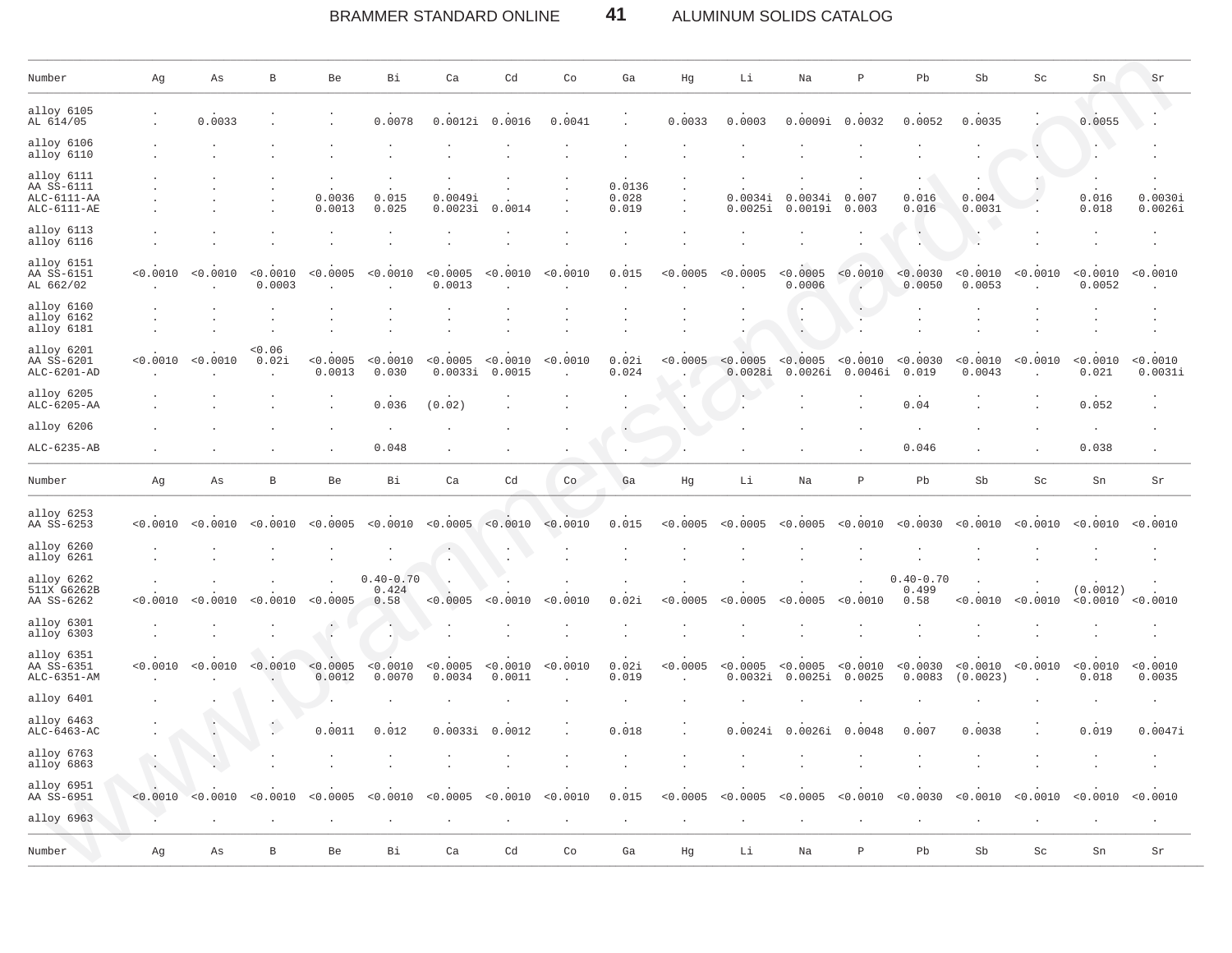BRAMMER STANDARD ONLINE 42 ALUMINUM SOLIDS CATALOG

| # Number                                                                             | Grade                                          | Comment                              | Cr                                                      | Cu                                                     | Fe                                            | Mq                                                                              | Mn                                                | Νi                                                    | Si                                            | Тi                                                         | $\mathbf{V}$                            | Zn                                                                             | Ζr                                     | $mm \oslash x$ $mm$ H                               |
|--------------------------------------------------------------------------------------|------------------------------------------------|--------------------------------------|---------------------------------------------------------|--------------------------------------------------------|-----------------------------------------------|---------------------------------------------------------------------------------|---------------------------------------------------|-------------------------------------------------------|-----------------------------------------------|------------------------------------------------------------|-----------------------------------------|--------------------------------------------------------------------------------|----------------------------------------|-----------------------------------------------------|
| alloy 7001<br>2 AA SS-7001<br>1 AL 735/01                                            | 7001<br>7001<br>7001                           | cast<br>cast                         | 0.21i<br>0.35                                           | $0.18 - 0.35$ 1.60-2.60<br>2.1i<br>2.54                | 0.40<br>0.15i<br>0.391                        | $2.60 - 3.40$<br>3.1i<br>3.34                                                   | 0.20<br>0.04i<br>0.195                            | < 0.05<br>0.01i<br>0.021                              | 0.35<br>0.10i<br>0.340                        | 0.20<br>0.03i<br>0.20                                      | 0.01i                                   | $6.80 - 8.00$<br>7.6i<br>7.0                                                   | < 0.0030<br>$\mathbb{R}^n$             | 64 x 25<br>60 x 25                                  |
| alloy 7003<br>3 AJ 030<br>2 ALC-7003-AC<br>1 V 5010-1                                | 7003<br>7003<br>7003<br>7003                   | cast<br>wrought<br>cast              | < 0.20<br>0.208<br>0.18<br>0.021                        | 0.20<br>0.217<br>0.15<br>0.011                         | < 0.35<br>0.301<br>0.28<br>0.15               | $0.50 - 1.00$<br>0.768<br>0.90<br>0.73                                          | < 0.30<br>0.203<br>0.12<br>0.022                  | < 0.05<br>0.046<br>0.030<br>0.012                     | 0.30<br>0.263<br>0.14<br>0.079                | < 0.20<br>0.081<br>0.032<br>0.018                          | 0.0047<br>0.019<br>$\cdot$              | $5.00 - 6.50$ 0.05-0.25<br>5.30<br>6.23<br>5.61                                | 0.183<br>0.17<br>0.14                  | 55 x 25<br>57 x 25<br>60 x 20                       |
| alloy 7004<br>2 ALC-7004-AA                                                          | 7004<br>7004                                   | wrought                              | < 0.05<br>0.034                                         | < 0.05<br>0.052                                        | < 0.35<br>0.27                                | $1.00 - 2.00 0.20 - 0.70$<br>1.76                                               | 0.52                                              | < 0.05<br>0.043                                       | < 0.25<br>0.17                                | < 0.05<br>0.051                                            | 0.032                                   | $3.80 - 4.60 0.10 - 0.20$<br>5.15                                              | 0.14                                   | 57 x 25                                             |
| alloy 7005<br>2 AA SS-7005<br>1 AL 722/01<br>1 AL 723/01<br>3 V 5001-1<br>3 V 5002-1 | 7005<br>7005<br>7005<br>7005 M<br>7005<br>7005 | cast<br>cast<br>cast<br>cast<br>cast | $0.06 - 0.20$<br>0.10i<br>0.14<br>0.22<br>0.098<br>0.17 | 0.10<br>0.10i<br>0.08<br>0.12<br>0.048<br>0.047        | 0.40<br>0.20i<br>0.24<br>0.33<br>0.22<br>0.22 | 1.00-1.80 0.20-0.70<br>1.3i<br>1.23<br>1.80<br>1.18<br>1.23                     | 0.50<br>0.35<br>0.50<br>0.20<br>0.24              | < 0.05<br>0.02i<br>0.03<br>0.05<br>< 0.005<br>< 0.005 | 0.35<br>0.15i<br>0.18<br>0.30<br>0.13<br>0.25 | $0.01 - 0.06$<br>0.02i<br>0.015<br>0.036<br>0.056<br>0.054 | 0.01i                                   | $4.00 - 5.00 0.08 - 0.20$<br>4.5i<br>4.24<br>4.70<br>4.75<br>4.70              | 0.14i<br>0.11<br>0.16<br>0.086<br>0.17 | 64 x 25<br>60 x 25<br>60 x 25<br>60 x 20<br>60 x 20 |
| alloy 7008<br>alloy 7009<br>alloy 7010                                               | 7008<br>7009<br>7010                           |                                      | $0.12 - 0.25$<br>< 0.05                                 | < 0.05<br>$0.10 - 0.25$ $0.60 - 1.30$<br>$1.50 - 2.00$ | 0.10<br>< 0.20<br>< 0.15                      | $0.70 - 1.40$<br>$2.10 - 2.90$<br>$2.10 - 2.60$                                 | < 0.05<br>< 0.10<br>< 0.10                        | < 0.05<br>< 0.05<br>< 0.05                            | 0.10<br>< 0.20<br>< 0.12                      | < 0.05<br>< 0.20<br>< 0.06                                 |                                         | $4.50 - 5.50$<br>$5.50 - 6.50$<br>$5.70 - 6.70$ 0.10-0.16                      | $\sim$                                 |                                                     |
| alloy 7011<br>alloy 7012<br>alloy 7013<br>alloy 7014                                 | 7011<br>7012<br>7013<br>7014                   |                                      | $0.05 - 0.20$<br>< 0.04<br>< 0.05<br>< 0.05             | < 0.05<br>$0.80 - 1.20$<br>< 0.10<br>$0.30 - 0.70$     | < 0.20<br>< 0.25<br>< 0.70<br>< 0.50          | $1.00 - 1.60 0.10 - 0.30$<br>1.80-2.20 0.08-0.15                                | $< 0.05$ 1.00-1.50<br>$2.20 - 3.20$ $0.30 - 0.70$ | < 0.05<br>< 0.05<br>< 0.05<br>< 0.10                  | < 0.15<br>< 0.15<br>0.60<br>< 0.50            | < 0.05<br>$0.02 - 0.08$<br>< 0.05<br>< 0.05                |                                         | $4.00 - 5.50$<br>$5.80 - 6.50$ $0.10 - 0.18$<br>$1.50 - 2.00$<br>$5.20 - 6.20$ |                                        |                                                     |
| alloy 7015<br>alloy 7016<br>alloy 7017                                               | 7015<br>7016<br>7017                           | $Cr+Mn > 0.15$                       | < 0.15<br>< 0.03<br>< 0.35                              | $0.06 - 0.15$<br>$0.45 - 1.00$<br>0.20                 | < 0.30<br>< 0.12<br>< 0.45                    | $1.30 - 2.10$<br>$0.80 - 1.40$<br>$2.00 - 3.00 0.05 - 0.50$                     | < 0.10<br>< 0.03                                  | < 0.05<br>< 0.03<br>0.10                              | < 0.20<br>< 0.10<br>< 0.35                    | < 0.10<br>0.03<br>< 0.15                                   | < 0.05<br>$\cdot$                       | $4.60 - 5.20$ $0.10 - 0.20$<br>$4.00 - 5.00$<br>$4.00 - 5.20$ $0.10 - 0.25$    |                                        |                                                     |
| # Number                                                                             | Grade                                          | Comment                              | $\operatorname{Cr}$                                     | Cu                                                     | Fe                                            | Mg                                                                              | Mn                                                | Νi                                                    | Si                                            | Тi                                                         | $\boldsymbol{\mathrm{V}}$               | Zn                                                                             | Zr                                     | mm Ø x mm H                                         |
| alloy 7018<br>2 ALC-7018-AC                                                          | 7018<br>7018                                   | wrought                              | < 0.20<br>0.12                                          | < 0.20<br>0.16                                         | < 0.45<br>0.33                                | $0.70 - 1.50 0.15 - 0.50$<br>1.09                                               | 0.30                                              | < 0.10<br>0.074                                       | < 0.35<br>0.20                                | < 0.15<br>0.080                                            | 0.018                                   | $4.50 - 5.50$ $0.10 - 0.25$<br>4.87                                            | 0.16                                   | 57 x 25                                             |
| alloy 7019<br>3 V 5006                                                               | 7019<br>7019                                   | cast                                 | < 0.20<br>0.048                                         | 0.20<br>0.083                                          | < 0.45<br>0.20                                | $1.50 - 2.50$ 0.15-0.50<br>1.80                                                 | 0.24                                              | < 0.10<br>< 0.005                                     | < 0.35<br>0.16                                | < 0.15<br>0.060                                            | $\cdot$                                 | $3.50 - 4.50$ 0.10-0.25<br>4.09                                                | 0.16                                   | 60 x 20                                             |
| alloy 7020<br>1 59X G7020A                                                           | 7020<br>7020                                   | $Ti+Zr: 0.08-0.25$<br>wrought        | $0.10 - 0.35$<br>0.192                                  | < 0.20<br>0.0326                                       | < 0.40<br>0.178                               | 1.00-1.40 0.05-0.50<br>1.316                                                    | 0.200                                             | $< 0.05$<br>0.0051                                    | 0.35<br>0.0496                                | < 0.05<br>0.0261                                           | 0.0111                                  | $4.00 - 5.00 0.08 - 0.20$<br>4.82                                              | 0.146                                  | ~10x ~120                                           |
| alloy 7021<br>2 AA SS-7021<br>2 ALC-7021-AA                                          | 7021<br>7021<br>7021                           | cast<br>wrought                      | < 0.05<br>0.03i<br>0.033                                | < 0.25<br>0.08i<br>0.029                               | < 0.40<br>0.30i<br>0.38                       | $1.20 - 1.80$<br>1.5i<br>1.48                                                   | < 0.10<br>0.05i<br>0.037                          | < 0.05<br>< 0.0050<br>0.035                           | < 0.25<br>0.12i<br>0.22                       | < 0.10<br>0.04i<br>0.041                                   | 0.01i<br>0.012                          | $5.00 - 6.00 0.08 - 0.18$<br>5.4i<br>5.42                                      | 0.13i<br>0.16                          | 64 x 25<br>57 x 25                                  |
| alloy 7022<br>1 59X G7022A<br>2 ALC-7022-AC                                          | 7022<br>7022<br>7022                           | $Ti+Zr < 0.20$<br>wrought<br>wrought | 0.140<br>0.25                                           | $0.10 - 0.30$ $0.50 - 1.00$<br>0.631<br>0.88           | < 0.50<br>0.120<br>0.43                       | 2.69<br>3.40                                                                    | $2.60 - 3.70$ $0.10 - 0.40$<br>0.127<br>0.30      | < 0.05<br>0.0030<br>0.018                             | 0.50<br>0.126<br>0.38                         | < 0.05<br>0.0160<br>0.015                                  | $\ddot{\phantom{a}}$<br>$\sim$<br>0.018 | $4.30 - 5.30$<br>5.17<br>4.80                                                  | 0.0016<br>0.0019                       | $~10 \times 20$<br>57 x 25                          |
| alloy 7023                                                                           | 7023                                           |                                      |                                                         | $0.05 - 0.35 0.50 - 1.00$                              | < 0.50                                        | $2.00 - 3.00 0.10 - 0.60$                                                       |                                                   | < 0.05                                                | < 0.50                                        | < 0.10                                                     |                                         | $4.00 - 6.00$                                                                  | $\ddot{\phantom{a}}$                   |                                                     |
| alloy 7024<br>1 AL 721/01<br>3 V 5004-1                                              | 7024<br>7024<br>7024 M                         | cast<br>cast                         | $0.05 - 0.35$<br>0.09<br>0.22                           | < 0.10<br>0.05<br>0.049                                | < 0.40<br>0.20<br>0.27                        | 0.81<br>0.75                                                                    | $0.50 - 1.00 0.10 - 0.60$<br>0.15<br>0.29         | < 0.05<br>0.01<br>< 0.005                             | < 0.30<br>0.10<br>0.29                        | < 0.10<br>0.010<br>0.044                                   |                                         | $3.00 - 5.00$<br>3.70<br>4.80                                                  | 0.05<br>0.21                           | 60 x 25<br>60 x 20                                  |
| alloy 7025<br>3 V 5003-1                                                             | 7025<br>7025 M                                 | cast                                 | $0.05 - 0.35$<br>0.047                                  | < 0.10<br>0.022                                        | $<\mbox{0}$ . $4\mbox{0}$<br>0.18             | 0.97                                                                            | $0.80 - 1.50 0.10 - 0.60$<br>0.096                | < 0.05<br>< 0.005                                     | 0.30<br>0.10                                  | < 0.10<br>0.026                                            |                                         | $3.00 - 5.00$<br>4.29                                                          | 0.15                                   | 60 x 20                                             |
| alloy 7026<br>alloy 7027<br>alloy 7028                                               | 7026<br>7027<br>7028                           | $Ti+Zr: 0.08-0.25$                   | < 0.03<br>< 0.05<br>< 0.20                              | $0.60 - 0.90$<br>$0.10 - 0.30$<br>$0.10 - 0.30$        | < 0.12<br>0.40<br>< 0.50                      | 1.50-1.90 0.05-0.20<br>$0.70 - 1.00 0.10 - 0.40$<br>$1.50 - 2.30$ $0.15 - 0.60$ |                                                   | < 0.03<br>< 0.05<br>< 0.05                            | < 0.08<br>< 0.25<br>0.35                      | < 0.05<br>< 0.10<br>< 0.05                                 |                                         | $4.60 - 5.20$ 0.09-0.14<br>$3.50 - 4.50$ 0.05-0.30<br>$4.50 - 5.20$            |                                        |                                                     |
| # Number                                                                             | Grade                                          | Comment                              | Cr                                                      | Cu                                                     | Fe                                            | Mq                                                                              | Mn                                                | Νi                                                    | Si                                            | Тi                                                         | $\mathbf{V}$                            | Zn                                                                             | Zr                                     | mm Ø x mm H                                         |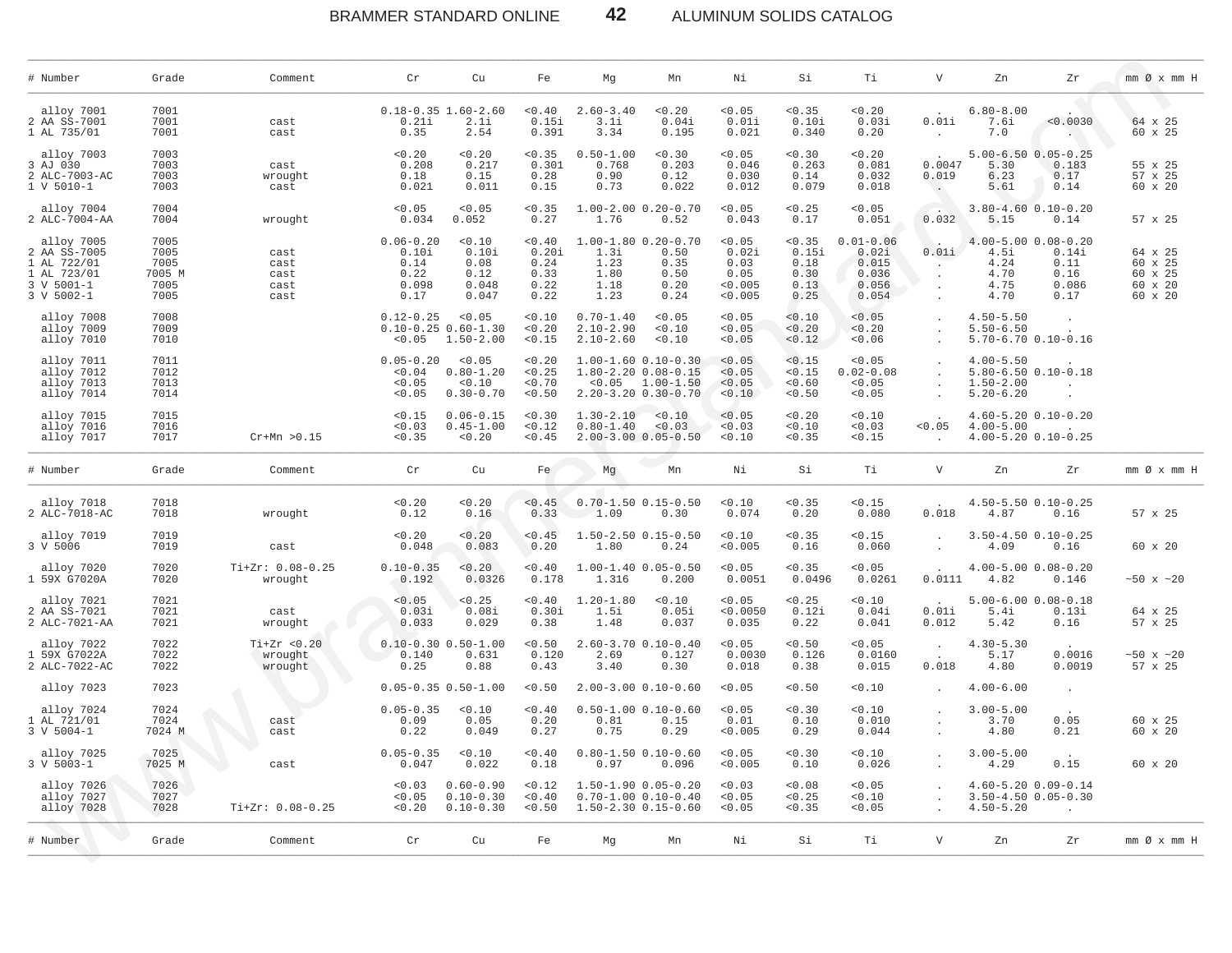#### BRAMMER STANDARD ONLINE 43 ALUMINUM SOLIDS CATALOG

| Number                                                                           | Αg            | As       | B            | Be                            | Вi                | Ca                | Cd       | Co       | Ga              | Hg       | Li               | Na                | $\, {\mathbb P}$ | Pb              | Sb       | Sc                  | Sn                | $\rm Sr$ |
|----------------------------------------------------------------------------------|---------------|----------|--------------|-------------------------------|-------------------|-------------------|----------|----------|-----------------|----------|------------------|-------------------|------------------|-----------------|----------|---------------------|-------------------|----------|
| alloy 7001<br>AA SS-7001<br>AL 735/01                                            | < 0.0010      | < 0.0010 | < 0.0010     | 0.003i                        | < 0.0010          | < 0.0005          | < 0.0010 | < 0.0010 | 0.02i           | < 0.0005 | < 0.0005         | < 0.0005          | < 0.0010         | < 0.0030        | < 0.0010 | < 0.0010            | < 0.0010          | < 0.0010 |
| alloy 7003<br>AJ 030<br>ALC-7003-AC<br>$V 5010-1$                                |               |          | 0.0005       | 0.0030<br>0.0012<br>$\lambda$ | 0.007             | 0.0026<br>0.0011  | 0.0016   |          | 0.020           |          | 0.0032<br>0.0008 | 0.0030i<br>0.0009 | 0.0031           | 0.008           | 0.0035   |                     | 0.017             | 0.0029   |
| alloy 7004<br>ALC-7004-AA                                                        |               |          |              | 0.0013                        | 0.022i            | 0.0040            | 0.0014   |          | 0.030           |          | 0.0015           | 0.0049i           | 0.001            | 0.029           | 0.0028   |                     | 0.032             | 0.0027   |
| alloy 7005<br>AA SS-7005<br>AL 722/01<br>AL 723/01<br>$V 5001-1$<br>$V 5002 - 1$ | < 0.0010      | < 0.0010 | $< 0$ .      | .0010 < 0.0005                | < 0.0010          | < 0.0005          | < 0.0010 | < 0.0010 | 0.02i           | < 0.0005 | < 0.0005         | < 0.0005          | < 0.0010         | < 0.0030        | < 0.0010 | < 0.0010            | < 0.0010          | < 0.0010 |
| alloy 7008<br>alloy 7009<br>alloy 7010                                           | $0.25 - 0.40$ |          |              |                               |                   |                   |          |          |                 |          |                  |                   |                  |                 |          |                     |                   |          |
| alloy 7011<br>alloy 7012<br>alloy 7013<br>alloy 7014                             |               |          |              |                               |                   |                   |          |          |                 |          |                  |                   |                  |                 |          |                     |                   |          |
| alloy 7015<br>alloy 7016<br>alloy 7017                                           |               |          |              |                               |                   |                   |          |          |                 |          |                  |                   |                  |                 |          |                     |                   |          |
| Number                                                                           | Αg            | As       | $\, {\bf B}$ | Be                            | Вi                | Ca                | Cd       | Co       | Ga              | Ηg       | Li               | Na                | $\, {\mathbb P}$ | Pb              | Sb       | $\operatorname{Sc}$ | Sn                | Sr       |
| alloy 7018<br>ALC-7018-AC                                                        |               |          |              | 0.0010                        | 0.0069            | 0.0035            | 0.0012   | 0.019    |                 |          | 0.0032           | 0.0036            | 0.0021           | 0.0079          | 0.0028   |                     | 0.015             | 0.0038   |
| alloy 7019<br>V <sub>5006</sub>                                                  |               |          |              |                               |                   |                   |          |          |                 |          |                  |                   |                  |                 |          |                     |                   |          |
| alloy 7020<br>59X G7020A                                                         |               |          | 0.0025       |                               |                   | 0.0020            |          |          |                 |          |                  |                   |                  | 0.0018          |          |                     | 0.0022            |          |
| alloy 7021<br>AA SS-7021<br>ALC-7021-AA                                          | < 0.0010      | < 0.0010 |              | < 0.0010 < 0.0005             | < 0.0010<br>0.027 | < 0.0005<br>0.033 | < 0.0010 | < 0.0010 | 0.02i<br>(0.15) | < 0.0005 | < 0.0005         | < 0.0005          | < 0.0010         | < 0.0030        | < 0.0010 | < 0.0010            | < 0.0010<br>0.031 | < 0.0010 |
| alloy 7022<br>59X G7022A<br>ALC-7022-AC                                          |               |          |              | 0.0012                        | 0.007             | 0.0024            | 0.0013   |          | 0.021           |          | 0.0028           | 0.0028            | 0.0018           | 0.0019<br>0.008 | 0.0021   |                     | 0.0006<br>0.018   | 0.0029   |
| alloy 7023                                                                       |               |          |              |                               |                   |                   |          |          |                 |          |                  |                   |                  |                 |          |                     |                   |          |
| alloy 7024<br>AL 721/01<br>$V 5004 - 1$                                          |               |          |              |                               |                   |                   |          |          |                 |          |                  |                   |                  |                 |          |                     |                   |          |
| alloy 7025<br>$V 5003 - 1$                                                       |               |          |              |                               |                   |                   |          |          |                 |          |                  |                   |                  |                 |          |                     |                   |          |
| alloy 7026<br>alloy 7027<br>alloy 7028                                           |               |          |              |                               |                   |                   |          |          |                 |          |                  |                   |                  |                 |          |                     |                   |          |
| Number                                                                           | Ag            | As       | $\, {\bf B}$ | Be                            | Вi                | Ca                | Cd       | Co       | Ga              | Hg       | Li               | Na                | Ρ                | Pb              | Sb       | Sc                  | ${\rm Sn}$        | Sr       |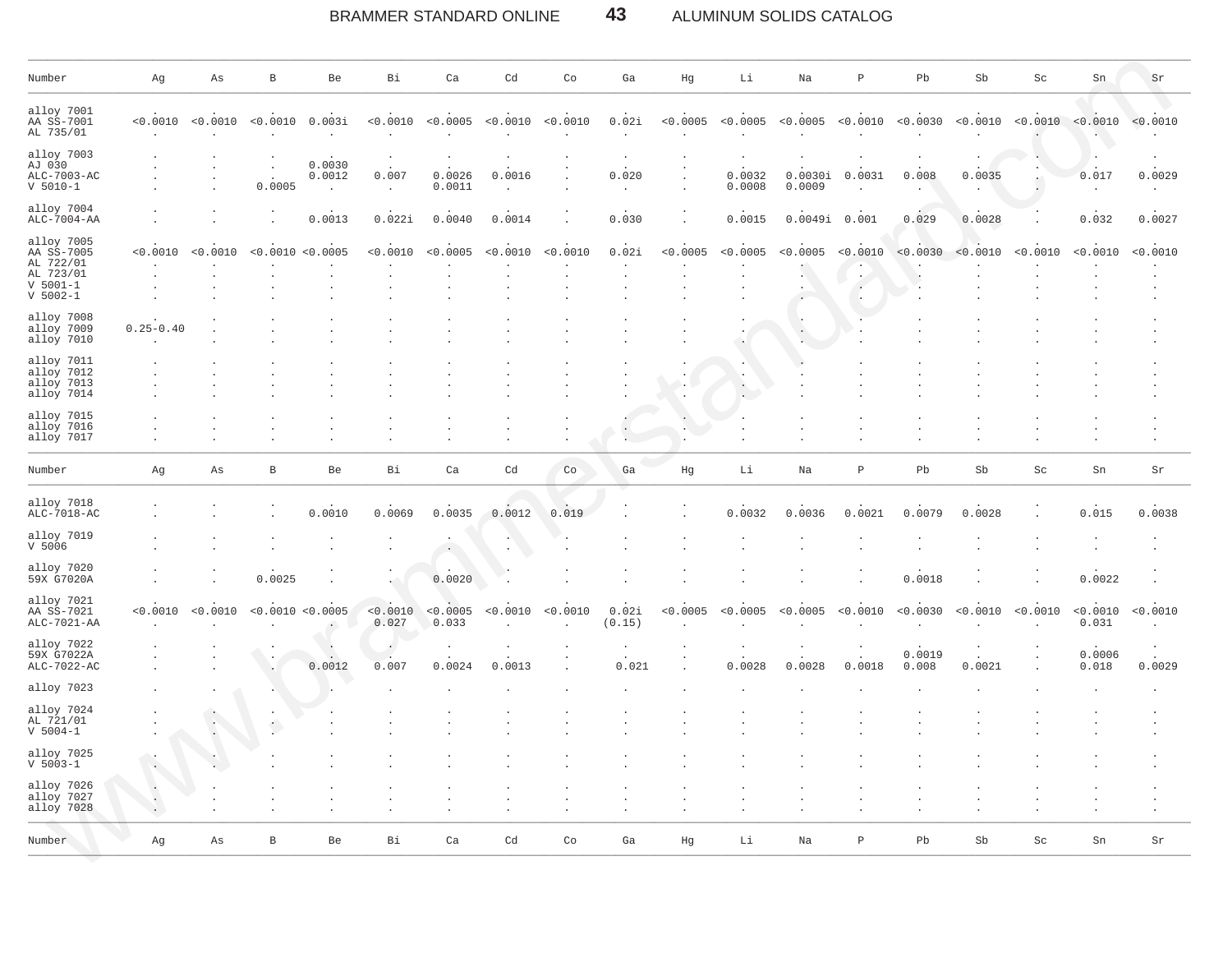#### BRAMMER STANDARD ONLINE 44 ALUMINUM SOLIDS CATALOG

| # Number                                                                     | Grade                                | Comment                              | Cr                                                | Cu                                                                           | Fe                                       | Mg                                                      | Mn                                               | Νi                                                    | Si                                        | Τi                                         | $\mathbf{V}$                                        | Zn                                                      | Zr                                                | mm Ø x mm H                                         |
|------------------------------------------------------------------------------|--------------------------------------|--------------------------------------|---------------------------------------------------|------------------------------------------------------------------------------|------------------------------------------|---------------------------------------------------------|--------------------------------------------------|-------------------------------------------------------|-------------------------------------------|--------------------------------------------|-----------------------------------------------------|---------------------------------------------------------|---------------------------------------------------|-----------------------------------------------------|
| alloy 7029<br>2 AA SS-7029                                                   | 7029<br>7029                         | cast                                 | < 0.03<br>< 0.0050                                | $0.50 - 0.90$<br>0.75                                                        | < 0.12<br>0.10i                          | $1.30 - 2.00$<br>1.7i                                   | < 0.03<br>0.02i                                  | < 0.03<br>< 0.0050                                    | 0.10<br>0.10i                             | < 0.05<br>0.02i                            | < 0.05<br>0.02i                                     | $4.20 - 5.20$<br>4.8i                                   | < 0.0030                                          | 64 x 25                                             |
| alloy 7030<br>1 V 5106-1                                                     | 7030<br>7030 M                       | cast                                 | 0.04<br>0.020                                     | $0.20 - 0.40$<br>0.29                                                        | < 0.30<br>0.15                           | $1.00 - 1.50$<br>1.23                                   | < 0.05<br>0.022                                  | < 0.05<br>0.017                                       | 0.20<br>0.078                             | 0.03<br>0.017                              | $\cdot$                                             | $4.80 - 5.90$<br>5.52                                   | 0.03<br>0.13                                      | 60 x 20                                             |
| alloy 7031<br>2 ALC-7031-AA                                                  | 7031<br>7031                         | wrought                              | < 0.05<br>0.024                                   | 0.10<br>0.029                                                                | $0.80 - 1.40$<br>1.15                    | < 0.10<br>0.013                                         | $0.10 - 0.40$<br>0.21                            | < 0.05<br>0.019                                       | 0.30<br>0.13                              | < 0.05<br>0.025                            | 0.015                                               | $0.80 - 1.80$<br>1.12                                   | 0.007                                             | 57 x 25                                             |
| alloy 7032<br>alloy 7033<br>alloy 7034                                       | 7032<br>7033<br>7034                 |                                      | < 0.20<br>< 0.20                                  | $0.15 - 0.25$ 1.70-2.30<br>$0.70 - 1.30$<br>$0.80 - 1.20$                    | < 0.12<br>< 0.30<br>< 0.12               | $1.50 - 2.50$<br>$1.30 - 2.20$<br>$2.00 - 3.00$         | < 0.05<br>< 0.10<br>< 0.25                       | < 0.05<br>< 0.05<br>< 0.05                            | < 0.10<br>< 0.15<br>< 0.10                | < 0.10<br>< 0.10<br>< 0.05                 | < 0.05<br>$\ddot{\phantom{a}}$                      | $5.60 - 6.50$<br>$4.60 - 5.60$<br>$11.0 - 12.0$         | $0.08 - 0.15$<br>$0.08 - 0.30$                    |                                                     |
| alloy 7039<br>2 AA SS-7039                                                   | 7039<br>7039                         | cast                                 | $0.15 - 0.25$<br>0.20i                            | < 0.10<br>0.08i                                                              | < 0.40<br>0.20i                          | 3.0i                                                    | $2.30 - 3.30$ $0.10 - 0.40$<br>0.25              | < 0.05<br>0.02i                                       | 0.30<br>0.15i                             | < 0.10<br>0.05                             | 0.01i                                               | $3.50 - 4.50$<br>4.0i                                   | < 0.0030                                          | 64 x 25                                             |
| alloy 7040                                                                   | 7040                                 |                                      | < 0.04                                            | $1.50 - 2.30$                                                                | < 0.13                                   | $1.70 - 2.40$                                           | < 0.04                                           | < 0.05                                                | 0.10                                      | < 0.06                                     |                                                     | $5.70 - 6.70$                                           | $0.05 - 0.12$                                     |                                                     |
| alloy 7046<br>2 AA SS-7046                                                   | 7046<br>7046                         | cast                                 | < 0.20<br>0.10i                                   | < 0.25<br>0.15i                                                              | < 0.40<br>0.14i                          | $1.00 - 1.60$<br>1.3i                                   | < 0.05<br>0.20i                                  | < 0.05<br>< 0.0050                                    | < 0.20<br>0.12i                           | < 0.06<br>0.04i                            | 0.01i                                               | $6.60 - 7.60$<br>7.1i                                   | $0.10 - 0.18$<br>0.12i                            | 64 x 25                                             |
| 2 AA SS-7047                                                                 | 7047                                 | cast                                 | 0.011                                             | 0.024                                                                        | 0.051                                    | 1.54                                                    | 0.021                                            | $\sim$                                                | 0.042                                     | 0.031                                      | 0.011                                               | 7.48                                                    | 0.106                                             | 64 x 25                                             |
| alloy 7049                                                                   | 7049                                 |                                      |                                                   | $0.10 - 0.22$ 1.20-1.90                                                      | 0.35                                     | $2.00 - 2.90$                                           | < 0.20                                           | < 0.05                                                | 0.25                                      | 0.10                                       |                                                     | $7.20 - 8.20$                                           | $\ddot{\phantom{a}}$                              |                                                     |
| alloy 7050<br>2 AA SS-7050<br>2 ALC-7050-AE<br>1 59X G7050A                  | 7050<br>7050<br>7050<br>7050         | cast<br>wrought<br>wrought           | 0.05<br>0.02i<br>0.031<br>0.0097                  | $2.00 - 2.60$<br>2.4i<br>2.35<br>2.12                                        | < 0.15<br>0.15i<br>0.120<br>0.0742       | $1.90 - 2.60$<br>2.3i<br>2.44<br>2.021                  | 0.10<br>0.03i<br>0.089<br>0.0047                 | < 0.05<br>0.02i<br>0.0249<br>0.0041                   | < 0.12<br>0.08i<br>0.13<br>0.047          | 0.06<br>0.04i<br>0.063<br>0.0242           | < 0.0050<br>0.025<br>0.0092                         | $5.70 - 6.70$<br>6.2i<br>6.32<br>6.18                   | $0.08 - 0.15$<br>0.12i<br>0.145<br>0.100          | 64x25 or 25x6<br>57 x 25<br>~10x ~120               |
| # Number                                                                     | Grade                                | Comment                              | $\operatorname{\sf Cr}$                           | Cu                                                                           | Fe                                       | Mg                                                      | Mn                                               | Νi                                                    | Si                                        | Τi                                         | $\mathbf{V}$                                        | Zn                                                      | Zr                                                |                                                     |
| alloy 7051<br>alloy 7055<br>1 IARM 343A                                      | 7051<br>7055<br>7055                 |                                      | $0.05 - 0.25$<br>0.04<br>0.0009                   | < 0.15<br>$2.00 - 2.60$<br>2.29                                              | < 0.45<br>< 0.15<br>0.084                | $1.80 - 2.30$<br>2.04                                   | $1.70 - 2.50$ $0.10 - 0.45$<br>< 0.05<br>(0.002) | < 0.05<br>< 0.05<br>(0.005)                           | < 0.35<br>0.10<br>0.050                   | < 0.15<br>< 0.06<br>0.0175                 | 0.0058                                              | $3.00 - 4.00$<br>$7.60 - 8.40$<br>8.15                  | $0.08 - 0.25$<br>0.152                            | 57 x 25                                             |
| alloy 7060<br>alloy 7064<br>alloy 7068<br>1 59X G7068A                       | 7060<br>7064<br>7068<br>7068         | $0: 0.05 - 0.30$<br>wrought          | < 0.05<br>0.0324                                  | $0.15 - 0.25$ 1.80-2.60<br>$0.06 - 0.25$ 1.80-2.40<br>$1.60 - 2.40$<br>1.676 | < 0.20<br>< 0.15<br>< 0.15<br>0.117      | $1.30 - 2.10$<br>$1.90 - 2.90$<br>$2.20 - 3.00$<br>2.70 | < 0.20<br>< 0.05<br>< 0.10<br>0.0156             | < 0.05<br>< 0.05<br>< 0.05<br>0.0056                  | < 0.15<br>< 0.12<br>< 0.12<br>0.051       | < 0.05<br>< 0.05<br>< 0.10<br>0.0419       | $\Delta$                                            | $6.10 - 7.50$<br>$6.80 - 8.00$<br>$7.30 - 8.30$<br>7.96 | < 0.05<br>$0.10 - 0.50$<br>$0.05 - 0.15$<br>0.088 | $~10 \times 20$                                     |
| alloy 7070                                                                   | 7070                                 |                                      | 0.05                                              | < 0.05                                                                       | < 0.25                                   | 0.05                                                    | < 0.05                                           | < 0.05                                                | < 0.15                                    | < 0.05                                     |                                                     | $1.30 - 3.80$                                           | $\ddot{\phantom{a}}$                              |                                                     |
| alloy 7072<br>2 AA SS-7072<br>2 ALC-72S-AV                                   | 7072<br>7072<br>7072                 | $Fe+Si < 0.70$<br>cast<br>wrought    | < 0.05<br>0.03i<br>0.035                          | < 0.10<br>0.03i<br>0.047                                                     | < 0.05<br>0.28<br>0.20                   | < 0.10<br>0.03i<br>0.039                                | < 0.10<br>0.04i<br>0.040                         | < 0.05<br>0.03i<br>0.040                              | < 0.05<br>0.14i<br>0.10                   | < 0.05<br>0.03i<br>0.034                   | 0.01i<br>0.005                                      | $0.80 - 1.30$<br>1.1i<br>0.98                           | < 0.0030<br>$\sim$                                | 64 x 25<br>57 x 25                                  |
| alloy 7075<br>1 59X G7075B<br>2 ALC-7075-AG<br>3 AJ 031<br>2 AA SS-7075      | 7075<br>7075<br>7075<br>7075<br>7075 | wrought<br>wrought<br>cast<br>cast   | $0.18 - 0.28$<br>0.1831<br>0.25<br>0.205<br>0.22i | $1.20 - 2.00$<br>1.227<br>1.76<br>1.50<br>1.6i                               | < 0.50<br>0.122<br>0.28<br>0.300<br>0.25 | $2.10 - 2.90$<br>2.231<br>2.71<br>2.51<br>2.6i          | < 0.30<br>0.0229<br>0.13<br>0.112<br>0.08i       | < 0.05<br>0.0035<br>0.026<br>0.045<br>< 0.0050        | 0.40<br>0.066<br>0.24<br>0.199<br>0.16i   | < 0.20<br>0.0248<br>0.11<br>0.024<br>0.04i | 0.0058<br>0.024<br>0.0043<br>0.01i                  | $5.10 - 6.10$<br>5.49<br>5.76<br>5.80<br>5.8i           | 0.0008<br>0.0088<br>0.142<br>< 0.0030             | ~10x ~120<br>57 x 25<br>55 x 25<br>64x25 or 25x6    |
| 1 AL AS70/02<br>2 AA WA-7075<br>2 AA WB-7075<br>2 AA WC-7075<br>2 AA WD-7075 | 7075<br>7075<br>7075<br>7075<br>7075 | cast<br>cast<br>cast<br>cast<br>cast | 0.209<br>0.25<br>0.25<br>0.25<br>0.25             | 1.62<br>1.2i<br>2.0i<br>1.6i<br>1.6i                                         | 0.291<br>0.25<br>0.25<br>0.25<br>0.25    | 2.71<br>2.6i<br>2.6i<br>2.6i<br>2.9i                    | 0.165<br>0.10i<br>0.10i<br>0.10i<br>0.10i        | 0.031<br>< 0.0050<br>< 0.0050<br>< 0.0050<br>< 0.0050 | 0.157<br>0.15i<br>0.15i<br>0.15i<br>0.15i | 0.030<br>0.05i<br>0.05i<br>0.05i<br>0.05i  | 0.023<br>$\cdot$<br>$\ddot{\phantom{a}}$<br>$\cdot$ | 5.53<br>5.8i<br>5.8i<br>5.8i<br>5.8i                    | 0.119                                             | 60 x 25<br>64 x 25<br>64 x 25<br>64 x 25<br>64 x 25 |
| 2 AA WE-7075<br>2 AA WF-7075<br>2 AA WG-7075<br>2 AA WH-7075<br>1 SRM 1259   | 7075<br>7075<br>7075<br>7075<br>7075 | cast<br>cast<br>cast<br>cast         | 0.25<br>0.25<br>0.18i<br>0.30<br>0.173            | 1.6i<br>1.6i<br>1.6i<br>1.6i<br>1.60                                         | 0.25<br>0.25<br>0.15i<br>0.35<br>0.205   | 2.6i<br>2.6i<br>2.6i<br>2.6i<br>2.48                    | 0.10i<br>0.10i<br>0.20i<br>0.03i<br>0.079        | < 0.0050<br>< 0.0050<br>< 0.0050<br>< 0.0050<br>0.063 | 0.15i<br>0.15i<br>0.30<br>0.10i<br>0.18   | 0.05i<br>0.05i<br>0.08i<br>0.01i<br>(0.04) |                                                     | 5.3i<br>6.2i<br>5.8i<br>5.8i<br>5.44                    | $\cdot$                                           | 64 x 25<br>64 x 25<br>64 x 25<br>64 x 25<br>35 x 19 |
| # Number                                                                     | Grade                                | Comment                              | $\operatorname{\sf Cr}$                           | Cu                                                                           | Fe                                       | Мg                                                      | Mn                                               | Νi                                                    | Si                                        | Тi                                         | $\mathbf{V}$                                        | Zn                                                      | Zr                                                | $mm$ Ø $x$ $mm$ H                                   |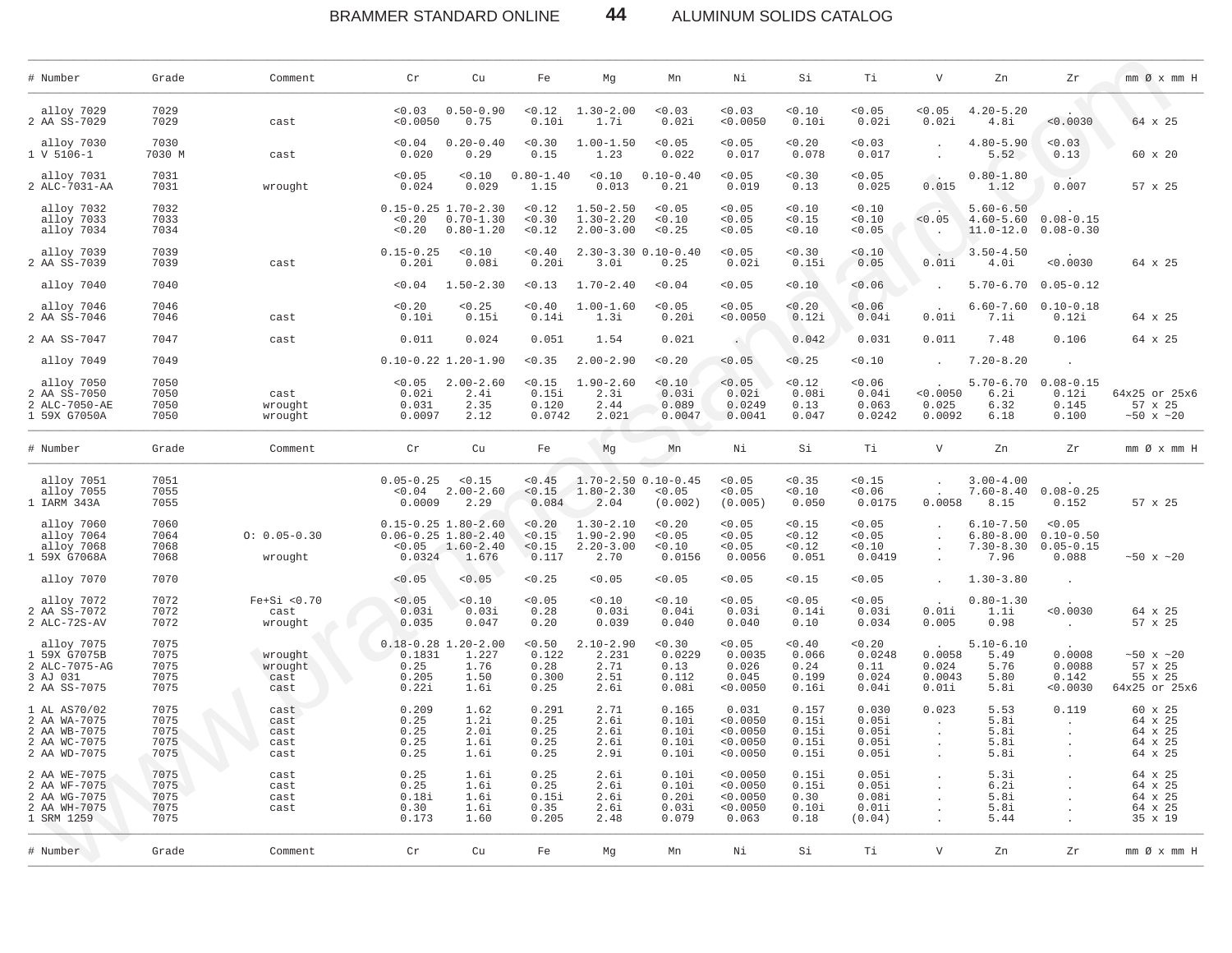BRAMMER STANDARD ONLINE 45 ALUMINUM SOLIDS CATALOG

| Number                                                             | Αg                   | As             | В                            | Be                                                 | Bi                 | Ca                  | Cd                                   | Co                               | Ga                       | Hg                               | Li                   | Na                               | $\mathbb P$                        | Pb                             | Sb                 | Sc                               | Sn                             | Sr                  |
|--------------------------------------------------------------------|----------------------|----------------|------------------------------|----------------------------------------------------|--------------------|---------------------|--------------------------------------|----------------------------------|--------------------------|----------------------------------|----------------------|----------------------------------|------------------------------------|--------------------------------|--------------------|----------------------------------|--------------------------------|---------------------|
| alloy 7029<br>AA SS-7029                                           | < 0.0010             | < 0.0010       | < 0.0010                     | < 0.0005                                           | < 0.0010           | < 0.0005            | < 0.0010                             | < 0.0010                         | 0.015                    | < 0.0005                         | < 0.0005             | < 0.0005                         | < 0.0010                           | < 0.0030                       | < 0.0010           | < 0.0010                         | < 0.0010                       | < 0.0010            |
| alloy 7030<br>$V 5106 - 1$                                         |                      | $\overline{a}$ | 0.0005                       |                                                    |                    | 0.0010              |                                      |                                  | 0.03<br>$\cdot$          | $\cdot$                          | 0.0010               | 0.0014                           |                                    |                                |                    |                                  |                                |                     |
| alloy 7031<br>ALC-7031-AA                                          |                      |                |                              | 0.0035i                                            | 0.008i             | 0.0028i             |                                      |                                  | 0.015                    |                                  | 0.0032i              | 0.0033i                          | 0.005                              | 0.017                          |                    |                                  | 0.015                          |                     |
| alloy 7032<br>alloy 7033<br>alloy 7034                             |                      |                |                              |                                                    | 0.01               |                     |                                      |                                  | < 0.05                   |                                  |                      |                                  |                                    | 0.01                           |                    |                                  |                                |                     |
| alloy 7039<br>AA SS-7039                                           | < 0.0010             | < 0.0010       | < 0.0010                     | 0.003i                                             | < 0.0010           | < 0.0005            | < 0.0010                             | < 0.0010                         | 0.02i                    | < 0.0005                         | < 0.0005             | < 0.0005                         | < 0.0010                           | < 0.0030                       | < 0.0010           | 0.0010                           | < 0.0010                       | < 0.0010            |
| alloy 7040                                                         |                      |                |                              |                                                    |                    |                     |                                      |                                  |                          |                                  |                      |                                  |                                    |                                |                    |                                  |                                |                     |
| alloy 7046<br>AA SS-7046                                           | < 0.0010             | < 0.0010       | < 0.0010                     | 0.002i                                             | < 0.0010           | < 0.0005            | < 0.0010                             | < 0.0010                         | 0.02i                    | < 0.0005                         | < 0.0005             | < 0.0005                         | < 0.0010                           | < 0.0030                       | < 0.0010           | < 0.0010                         | < 0.0010                       | < 0.0010            |
| AA SS-7047                                                         | 0.368                |                |                              |                                                    |                    |                     |                                      |                                  | 0.010                    |                                  |                      | v.                               |                                    |                                |                    |                                  |                                |                     |
| alloy 7049                                                         |                      |                |                              |                                                    |                    |                     |                                      |                                  |                          |                                  |                      |                                  |                                    |                                |                    |                                  |                                |                     |
| alloy 7050<br>AA SS-7050<br>ALC-7050-AE<br>59X G7050A              | < 0.0010             | < 0.0010       | < 0.0010<br>0.0011           | 0.001i<br>0.0011                                   | < 0.0010<br>0.0071 | < 0.0005<br>0.0028  | < 0.0010<br>0.0012<br>$\blacksquare$ | < 0.0010<br>$\ddot{\phantom{a}}$ | 0.02i<br>0.022           | < 0.0005<br>$\rightarrow$        | < 0.0005<br>0.0024i  | < 0.0005<br>0.0017i<br>$\lambda$ | < 0.0010<br>0.0012<br>$\mathbf{r}$ | < 0.0030<br>0.0095<br>(0.0010) | < 0.0010<br>0.0024 | < 0.0010<br>$\ddot{\phantom{a}}$ | < 0.0010<br>0.0192<br>(0.0008) | < 0.0010<br>0.0026  |
| Number                                                             | Ag                   | As             | В                            | Be                                                 | Bi                 | Ca                  | Cd                                   | Co                               | Ga                       | Hg                               | Li                   | Na                               | $\, {\bf P}$                       | Pb                             | Sb                 | Sc                               | Sn                             | Sr                  |
| alloy 7051<br>alloy 7055<br>IARM 343A                              |                      |                | 0.0007                       |                                                    |                    | 0.0024              |                                      | $(0.0002)$ $(0.0008)$            | 0.012                    |                                  |                      | (0.0005)                         | 0.0010                             | 0.0012                         |                    |                                  |                                | (0.0003)            |
| alloy 7060<br>alloy 7064<br>alloy 7068<br>59X G7068A               |                      |                |                              |                                                    |                    |                     |                                      | $0.10 - 0.40$                    |                          |                                  |                      |                                  |                                    | 0.003<br>0.0020                |                    | (0.001)                          |                                |                     |
| alloy 7070                                                         |                      |                |                              |                                                    |                    |                     |                                      |                                  |                          |                                  |                      |                                  |                                    |                                |                    |                                  |                                |                     |
| alloy 7072<br>AA SS-7072<br>ALC-72S-AV                             | <0.0010              | < 0.0010       | < 0.0010                     | < 0.0005<br>0.0007                                 | < 0.0010<br>0.040  | < 0.0005<br>0.0049  | < 0.0010                             | < 0.0010                         | 0.02i<br>0.015           | < 0.0005<br>$\ddot{\phantom{a}}$ | < 0.0005<br>< 0.0001 | < 0.0005<br>0.0022               | < 0.0010<br>(0.0001)               | < 0.0030<br>0.029              | < 0.0010           | < 0.0010                         | < 0.0010<br>0.043              | < 0.0010            |
| alloy 7075<br>59X G7075B<br>ALC-7075-AG<br>AJ 031<br>AA SS-7075    | < 0.0010             | < 0.0010       | (0.003)<br>0.0002<br>< 0.001 | 0.0011<br>0.0027<br>< 0.0005                       | 0.0069<br>< 0.0010 | 0.0030i<br>< 0.0005 | 0.0012<br>< 0.0010                   | 0.0002<br>< 0.0010               | 0.0105<br>0.020<br>0.02i | $\cdot$<br>< 0.0005              | < 0.0005             | 0.0027i 0.0024i<br>< 0.0005      | 0.0011<br>< 0.0010                 | 0.0011<br>0.0087<br>< 0.0030   | 0.0012<br>< 0.0010 | < 0.0010                         | (0.0008)<br>0.020<br>< 0.0010  | 0.0029i<br>< 0.0010 |
| AL AS70/02<br>AA WA-7075<br>AA WB-7075<br>AA WC-7075<br>AA WD-7075 |                      | $\bullet$ .    |                              | 0.001i<br>0.002i<br>0.004i<br>0.004i               |                    |                     |                                      |                                  |                          |                                  |                      | 0.00096i 0.0016i                 |                                    | 0.011                          |                    |                                  |                                |                     |
| AA WE-7075<br>AA WF-7075<br>AA WG-7075<br>AA WH-7075<br>SRM 1259   | $\cdot$<br>$\bullet$ |                |                              | < 0.0005<br>< 0.0005<br>0.001i<br>0.008i<br>0.0025 | $\cdot$            |                     |                                      |                                  | (0.022)                  |                                  |                      |                                  |                                    |                                |                    |                                  |                                |                     |
| Number                                                             | Αg                   | Αs             | $\, {\bf B}$                 | Be                                                 | Bi                 | Ca                  | Cd                                   | Co                               | Ga                       | Hg                               | Li                   | Na                               | $\, {\bf P}$                       | Pb                             | Sb                 | Sc                               | Sn                             | Sr                  |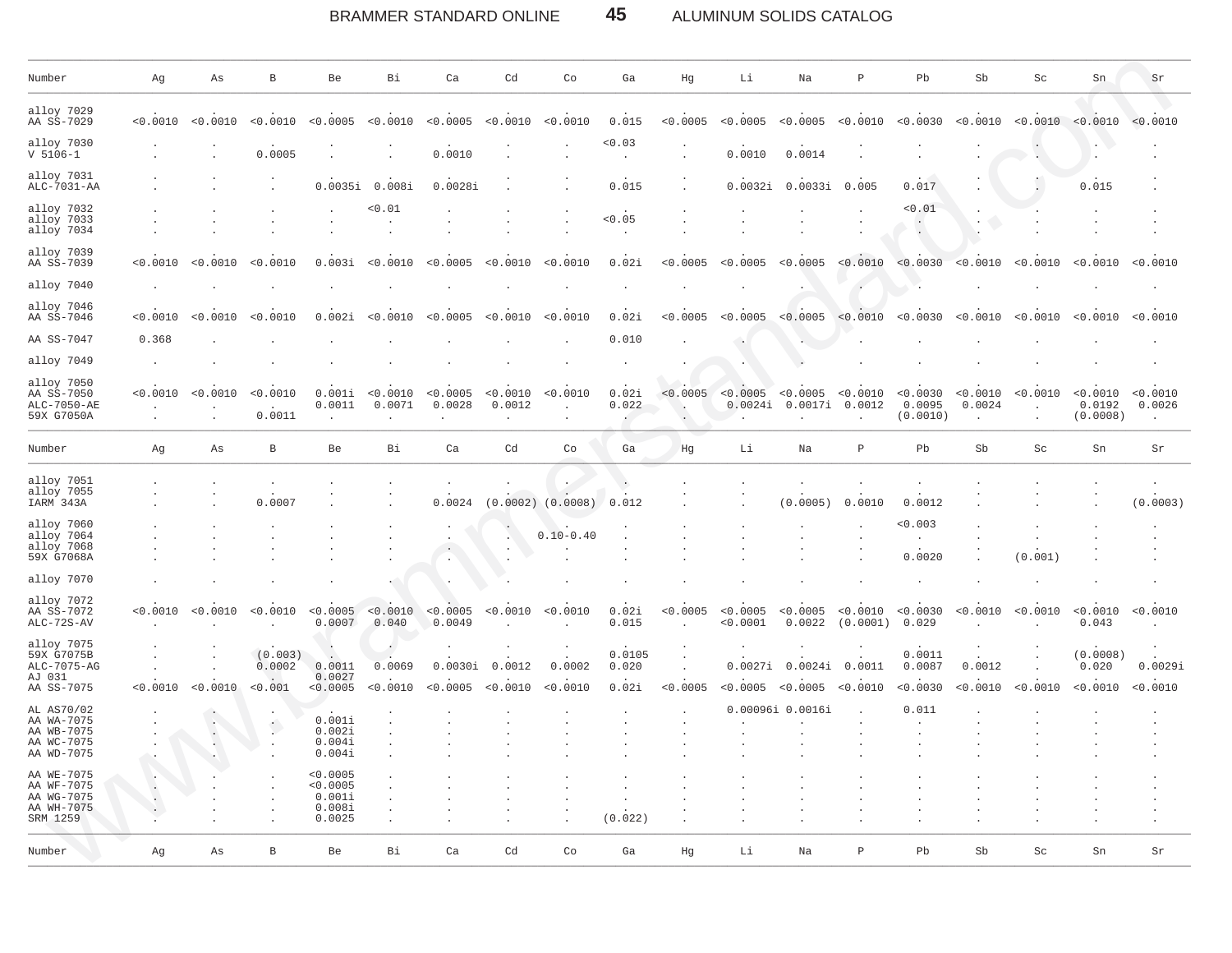### BRAMMER STANDARD ONLINE **46** ALUMINUM SOLIDS CATALOG

| # Number                                                           | Grade                                | Comment                                                  | Cr                                   | Cu                                                                                                                         | Fe                                               | Mg                                                                                | Mn                                                                | Νi                                             | Si                                             | Тi                                             | $\mathbf v$                              | Zn                                                                                | Ζr                                                        | $mm \oslash x$ $mm$ H         |
|--------------------------------------------------------------------|--------------------------------------|----------------------------------------------------------|--------------------------------------|----------------------------------------------------------------------------------------------------------------------------|--------------------------------------------------|-----------------------------------------------------------------------------------|-------------------------------------------------------------------|------------------------------------------------|------------------------------------------------|------------------------------------------------|------------------------------------------|-----------------------------------------------------------------------------------|-----------------------------------------------------------|-------------------------------|
| alloy 7076<br>2 AA SS-7076                                         | 7076<br>7076                         | cast                                                     | < 0.05<br>0.02i                      | $0.30 - 1.00$<br>0.65                                                                                                      | 0.60<br>0.35                                     | 1.7i                                                                              | $1.20 - 2.00$ $0.30 - 0.80$<br>0.55                               | < 0.05<br>0.02i                                | 0.40<br>0.15i                                  | 0.20<br>0.05i                                  | 0.01i                                    | $7.00 - 8.00$<br>7.6i                                                             | 0.0030                                                    | 64 x 25                       |
| alloy 7079<br>2 AA SS-7079<br>2 ALC-7079-AA<br>2 ALC-79S-AF        | 7079<br>7079<br>7079<br>7079         | cast<br>wrought<br>wrought                               | 0.16i<br>0.22<br>0.20                | $0.10 - 0.25$ 0.40-0.80<br>0.65<br>0.66<br>0.64                                                                            | 0.40<br>0.22i<br>0.24<br>0.27                    | 3.5i<br>3.28<br>3.38                                                              | $2.90 - 3.70$ 0.10-0.30<br>0.20i<br>0.25<br>0.22                  | < 0.05<br>< 0.0050<br>0.029<br>0.04            | 0.30<br>0.15i<br>0.20<br>0.19                  | 0.10<br>0.03i<br>0.056<br>0.067                | 0.01i<br>0.021                           | $3.80 - 4.80$<br>4.6i<br>4.55<br>4.68                                             | < 0.0030<br>0.0037<br>$\sim 100$                          | 64 x 25<br>57 x 25<br>57 x 25 |
| alloy 7085<br>2 AA SS-7085                                         | 7085<br>7085                         | Nominal Values<br>cast                                   | 0.02                                 | 1.6<br>1.7                                                                                                                 | 0.04                                             | 1.5<br>1.5                                                                        | 0.02                                                              | $\cdot$                                        | 0.03                                           | 0.03                                           |                                          | 7.5<br>7.5                                                                        | 0.12<br>0.10                                              | 64 x 25                       |
| alloy 7090<br>alloy 7091<br>alloy 7093                             | 7090<br>7091<br>7093                 | $0: 0.20 - 0.50$<br>$0: 0.20 - 0.50$<br>$0: 0.05 - 0.50$ | < 0.05<br>< 0.05<br>< 0.05           | $0.60 - 1.30$<br>$1.10 - 1.80$<br>$1.10 - 1.90$                                                                            | < 0.15<br>< 0.15<br>< 0.15                       | $2.00 - 3.00$<br>$2.00 - 3.00$<br>$2.00 - 3.00$                                   | < 0.05<br>< 0.05<br>< 0.05                                        | < 0.05<br>< 0.05<br>$0.04 - 0.16$              | 0.12<br>0.12<br>< 0.12                         | < 0.05<br>< 0.05<br>< 0.05                     |                                          | $7.30 - 8.70$<br>$5.80 - 7.10$<br>$8.30 - 9.70$                                   | $0.08 - 0.20$                                             |                               |
| alloy 7104<br>2 ALC-420-AA                                         | 7104<br>7104                         | cast                                                     | < 0.05<br>0.028                      | < 0.03<br>0.026                                                                                                            | < 0.40<br>0.12                                   | $0.50 - 0.90$<br>0.028                                                            | < 0.05<br>0.033                                                   | < 0.05<br>0.032                                | < 0.25<br>0.16                                 | < 0.10<br>0.024                                |                                          | $3.60 - 4.40$<br>4.70                                                             |                                                           | 57 x 25                       |
| alloy 7108<br>alloy 7109<br>alloy 7116<br>alloy 7122<br>alloy 7129 | 7108<br>7109<br>7116<br>7122<br>7129 |                                                          | < 0.05<br>< 0.05<br>< 0.10<br>< 0.10 | 0.05<br>$0.04 - 0.08$ $0.80 - 1.30$<br>$0.50 - 1.10$<br>$0.50 - 1.00$<br>$0.50 - 0.90$                                     | 0.10<br>< 0.15<br>< 0.30<br>< 0.35<br>0.30       | $0.70 - 1.40$<br>$2.20 - 2.70$<br>$0.80 - 1.40$<br>$2.60 - 3.70$<br>$1.30 - 2.00$ | < 0.05<br>0.10<br>< 0.05<br>0.10<br>< 0.10                        | < 0.05<br>< 0.05<br>< 0.05<br>< 0.05<br>< 0.05 | < 0.10<br>< 0.10<br>< 0.15<br>< 0.25<br>< 0.15 | < 0.05<br>< 0.10<br>< 0.05<br>< 0.15<br>< 0.05 | < 0.05<br>< 0.05                         | $4.50 - 5.50$<br>$5.80 - 6.50$<br>$4.20 - 5.20$<br>$4.30 - 5.20$<br>$4.20 - 5.20$ | $0.12 - 0.25$<br>$0.10 - 0.20$<br>$0.10 - 0.25$<br>$\sim$ |                               |
| alloy 7146<br>2 ALC-7146-AA                                        | 7146<br>7146                         | wrought                                                  | 0.028                                | $0.10 - 0.22$ 1.20-1.90<br>0.031                                                                                           | < 0.40<br>0.36                                   | $1.00 - 1.60$<br>1.41                                                             | 0.20<br>0.037                                                     | < 0.05<br>0.036                                | 0.20<br>0.22                                   | < 0.06<br>0.042                                | 0.011                                    | $6.60 - 7.60$<br>6.86                                                             | $0.10 - 0.18$<br>0.16                                     | 57 x 25                       |
| alloy 7149<br>alloy 7150<br>1 BAM EB317                            | 7149<br>7150<br>7150 MOD             | In: 0.0162                                               | < 0.04<br>0.141                      | $0.10 - 0.22$ 1.20-1.90<br>$1.90 - 2.50$<br>1.770                                                                          | 0.20<br>< 0.15<br>0.112                          | $2.00 - 2.90$<br>$2.00 - 2.70$<br>2.39                                            | < 0.20<br>0.10<br>0.0912                                          | < 0.05<br>< 0.05<br>0.0359                     | 0.15<br>0.12<br>0.0271                         | 0.10<br>0.06<br>0.0952                         | $\ddot{\phantom{a}}$<br>$\sim$<br>0.0105 | $7.20 - 8.20$<br>$5.90 - 6.90$<br>6.92                                            | $0.08 - 0.15$<br>0.130                                    | 50 x 30                       |
| alloy 7175<br>alloy 7178<br>2 AA SS-7178                           | 7175<br>7178<br>7178                 | cast                                                     | 0.25                                 | $0.18 - 0.28$ 1.20-2.00<br>$0.18 - 0.35$ 1.60-2.40<br>2.0i                                                                 | < 0.20<br>< 0.50<br>0.20i                        | $2.10 - 2.90$<br>$2.40 - 3.10$<br>2.9i                                            | < 0.10<br>0.30<br>0.08i                                           | < 0.05<br>< 0.05<br>0.02i                      | 0.15<br>0.40<br>0.15i                          | < 0.10<br>< 0.20<br>0.05i                      | 0.01i                                    | $5.10 - 6.10$<br>$6.30 - 7.30$<br>6.8i                                            | 0.0030                                                    | 64 x 25                       |
| # Number                                                           | Grade                                | Comment                                                  | Cr                                   | Cu                                                                                                                         | Fe                                               | Mg                                                                                | Mn                                                                | Νi                                             | Si                                             | Тi                                             | $\mathbf V$                              | Zn                                                                                | Zr                                                        | $mm \oslash x$ $mm$ H         |
| alloy 7179<br>alloy 7229<br>alloy 7249<br>alloy 7250<br>alloy 7277 | 7179<br>7229<br>7249<br>7250<br>7277 |                                                          | < 0.03                               | $0.10 - 0.25$ 0.40-0.80<br>$0.50 - 0.90$<br>$0.12 - 0.18$ 1.30-1.90<br>$< 0.04$ $2.00 - 2.40$<br>$0.18 - 0.35 0.80 - 1.70$ | < 0.20<br>< 0.08<br>< 0.12<br>0.10<br>< 0.70     | $1.30 - 2.00$<br>$2.00 - 2.40$<br>$1.90 - 2.30$<br>$1.70 - 2.30$                  | $2.90 - 3.70$ $0.10 - 0.30$<br>0.03<br>< 0.10<br>< 0.10<br>< 0.05 | < 0.05<br>0.03<br>< 0.05<br>< 0.05<br>< 0.05   | < 0.15<br>< 0.06<br>< 0.10<br>< 0.08<br>< 0.50 | < 0.10<br>< 0.05<br>0.06<br>0.06<br>0.10       | < 0.05<br>$\cdot$<br>$\bullet$<br>$\sim$ | $3.80 - 4.80$<br>$4.20 - 5.20$<br>$7.50 - 8.20$<br>$5.70 - 6.50$<br>$3.70 - 4.30$ | $0.08 - 0.13$                                             |                               |
| alloy 7278<br>alloy 7349<br>alloy 7449<br>alloy 7472<br>alloy 7475 | 7278<br>7349<br>7449<br>7472<br>7475 | $Ti+Zr < 0.25$<br>$Ti+Zr < 0.25$                         | < 0.05<br>< 0.05                     | $0.17 - 0.25$ 1.60-2.20<br>$0.10-0.22$ 1.40-2.10<br>$1.40 - 2.10$<br>< 0.05<br>$0.18 - 0.25$ 1.20-1.90                     | < 0.20<br>< 0.15<br>< 0.15<br>0.60<br>< 0.12     | $2.50 - 3.20$<br>$1.80 - 2.70$<br>$1.80 - 2.70$<br>$0.90 - 1.50$<br>$1.90 - 2.60$ | < 0.02<br>0.20<br>< 0.20<br>< 0.05<br>< 0.06                      | < 0.03<br>< 0.05<br>< 0.05<br>< 0.05<br>< 0.05 | < 0.15<br>< 0.12<br>< 0.12<br>< 0.25<br>0.10   | < 0.03<br>< 0.05<br>< 0.05<br>< 0.05<br>0.06   | 0.05                                     | $6.60 - 7.40$<br>$7.50 - 8.70$<br>$7.50 - 8.70$<br>$1.30 - 1.90$<br>$5.20 - 6.20$ |                                                           |                               |
| alloy 8001<br>alloy 8004<br>alloy 8005<br>1 AL 141/01              | 8001<br>8004<br>8005<br>8005         | cast                                                     | < 0.05<br>< 0.02<br>< 0.05<br>0.0040 | < 0.15<br>0.03<br>< 0.05<br>0.020                                                                                          | $0.45 - 0.70$<br>< 0.15<br>$0.40 - 0.80$<br>0.40 | < 0.05<br>0.02<br>< 0.05<br>0.0110                                                | < 0.05<br>0.02<br>0.05<br>0.022                                   | $0.90 - 1.30$<br>0.02<br>< 0.05<br>0.0060      | < 0.17<br>< 0.15<br>$0.20 - 0.50$<br>0.41      | < 0.05<br>$0.30 - 0.70$<br>< 0.05<br>< 0.001   | 0.0010                                   | < 0.05<br>0.03<br>< 0.05<br>0.0140                                                |                                                           | 60 x 25                       |
| alloy 8006                                                         | 8006                                 |                                                          | < 0.05                               | 0.30                                                                                                                       | $1.20 - 2.00$                                    | 0.10                                                                              | $0.30 - 1.00$                                                     | < 0.05                                         | < 0.40                                         | < 0.05                                         | $\sim$                                   | 0.10                                                                              |                                                           |                               |
| alloy 8007<br>2 ALC-8007-AE<br>2 ALC-8007-AG                       | 8007<br>8007<br>8007                 | wrought<br>wrought                                       | < 0.05<br>0.031<br>0.030             | 0.10<br>0.049<br>0.051                                                                                                     | $1.20 - 2.00$<br>1.61<br>1.63                    | < 0.10<br>0.014<br>0.0011                                                         | $0.30 - 1.00$<br>0.56<br>0.47                                     | < 0.05<br>0.029<br>0.029                       | 0.40<br>0.025<br>0.20                          | < 0.05<br>0.011<br>0.014                       | 0.020<br>0.019                           | $0.80 - 1.80$<br>1.11<br>1.10                                                     | 0.019                                                     | 57 x 25<br>57 x 25            |
| alloy 8008<br>2 ALC-8008-AC<br>1 V 1511-1                          | 8008<br>8008<br>8008                 | wrought<br>cast                                          | < 0.05<br>0.053<br>0.0042            | 0.20<br>0.17<br>0.0026                                                                                                     | $0.90 - 1.60$<br>1.12<br>0.97                    | < 0.05<br>0.013<br>< 0.0005                                                       | $0.50 - 1.00$<br>0.74<br>0.51                                     | < 0.05<br>0.028<br>0.0097                      | 0.60<br>0.19<br>0.13                           | < 0.10<br>0.030<br>< 0.0002                    | 0.032<br>< 0.0002                        | 0.10<br>0.049<br>0.041                                                            | 0.0039<br>0.0002                                          | 57 x 25<br>60 x 20            |
| alloy 8009                                                         | 8009                                 | 0: <0.30                                                 | < 0.10                               | < 0.05                                                                                                                     | $8.40 - 8.90$                                    | < 0.05                                                                            | 0.10                                                              | < 0.05                                         | 1.70-1.90                                      | < 0.10                                         | $1.10 - 1.50$                            | < 0.25                                                                            | $\sim$ 100 $\mu$                                          |                               |
| alloy 8010<br>1 51X GOOH 2E                                        | 8010<br>8010                         | cast                                                     | < 0.20<br>0.0174                     | 0.111                                                                                                                      | 0.356                                            | 0.093                                                                             | $0.10-0.30$ $0.35-0.70$ $0.10-0.50$ $0.10-0.80$<br>0.154          | < 0.05<br>0.119                                | < 0.40<br>0.350                                | 0.10<br>0.128                                  | 0.0148                                   | 0.40<br>0.113                                                                     | 0.0150                                                    | 50x20 or 40x15                |
| # Number                                                           | Grade                                | Comment                                                  | Cr                                   | Cu                                                                                                                         | Fe                                               | Mg                                                                                | Mn                                                                | Νi                                             | Si                                             | Тi                                             | V                                        | Zn                                                                                | Ζr                                                        | mm Ø x mm H                   |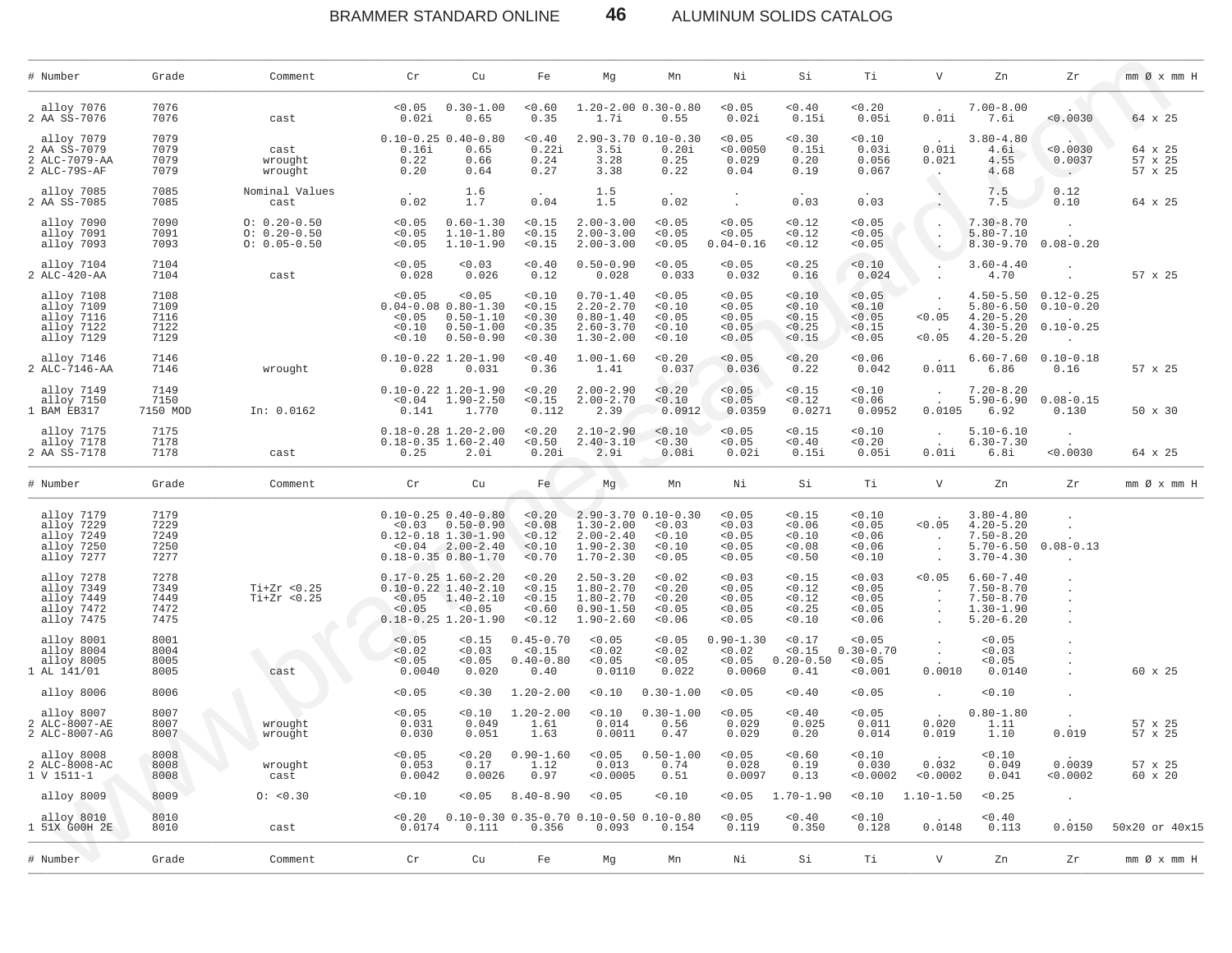BRAMMER STANDARD ONLINE 47 ALUMINUM SOLIDS CATALOG

| Number                                                                           | Αg            | Αs       | B            | Be                            | Bi                         | Ca                                         | Cd                 | Co                             | Ga                     | Hg                               | Li                                         | Na                                         | $\, {\bf P}$                  | Pb                        | Sb                 | Sc                  | Sn                         | Sr                  |
|----------------------------------------------------------------------------------|---------------|----------|--------------|-------------------------------|----------------------------|--------------------------------------------|--------------------|--------------------------------|------------------------|----------------------------------|--------------------------------------------|--------------------------------------------|-------------------------------|---------------------------|--------------------|---------------------|----------------------------|---------------------|
| alloy 7076<br>AA SS-7076                                                         | < 0.0010      | < 0.0010 | < 0.0010     | 0.002i                        | < 0.0010                   | < 0.0005                                   | < 0.0010           | < 0.0010                       | 0.015                  | < 0.0005                         | < 0.0005                                   | < 0.0005                                   | < 0.0010                      | < 0.0030                  | < 0.0010           | < 0.0010 < 0.0010   |                            | < 0.0010            |
| alloy 7079<br>AA SS-7079<br>ALC-7079-AA<br>$ALC-79S-AF$                          | < 0.0010      | < 0.0010 | < 0.0010     | 0.003i<br>0.0013<br>$\bullet$ | < 0.0010<br>0.020<br>0.040 | < 0.0005<br>0.0026<br>$\ddot{\phantom{a}}$ | < 0.0010<br>0.0014 | < 0.0010<br>$\cdot$            | 0.015<br>0.020<br>0.02 | < 0.0005<br>$\ddot{\phantom{0}}$ | < 0.0005<br>0.0038<br>$\ddot{\phantom{a}}$ | < 0.0005<br>0.0018<br>$\ddot{\phantom{0}}$ | < 0.0010<br>0.0015<br>$\cdot$ | < 0.0030<br>0.014<br>0.04 | < 0.0010<br>0.0034 | < 0.0010            | < 0.0010<br>0.022<br>0.042 | < 0.0010<br>0.0028  |
| alloy 7085<br>AA SS-7085                                                         |               |          |              |                               |                            |                                            |                    |                                |                        |                                  |                                            |                                            |                               |                           |                    |                     |                            |                     |
| alloy 7090<br>alloy 7091<br>alloy 7093                                           |               |          |              |                               |                            |                                            |                    | $1.00 - 1.90$<br>$0.20 - 0.60$ |                        |                                  |                                            |                                            |                               |                           |                    |                     |                            |                     |
| alloy 7104<br>ALC-420-AA                                                         |               |          |              |                               | 0.034                      |                                            |                    |                                | 0.014                  |                                  |                                            |                                            |                               | 0.032                     |                    |                     | 0.10                       |                     |
| alloy 7108<br>alloy 7109<br>alloy 7116<br>alloy 7122<br>alloy 7129<br>alloy 7146 | $0.25 - 0.40$ |          |              |                               |                            |                                            |                    |                                | < 0.03<br>< 0.03       |                                  |                                            |                                            | $\,$ .                        |                           |                    |                     |                            |                     |
| ALC-7146-AA<br>alloy 7149<br>alloy 7150<br>BAM EB317                             | 0.0073        |          | (0.0037)     | 00101<br>$\Omega$             | 0.025<br>0.0041            | (0)<br>. 00060                             |                    |                                | 0.015<br>0.0183        |                                  |                                            |                                            | (0.0027)                      | 0.030<br>0.00479          |                    |                     | 0.032<br>0.0237            |                     |
| alloy 7175<br>alloy 7178<br>AA SS-7178                                           | < 0.0010      | < 0.0010 | < 0.0010     | 0.0001                        | < 0.0010                   | < 0.0005                                   | 0.0010             | < 0<br>.0010                   | 0.015                  | < 0.0005                         | 0.0005                                     | < 0.0005                                   | < 0.0010                      | < 0.0030                  | < 0.0010           | < 0.0010            | < 0.0010                   | < 0.0010            |
| Number                                                                           | Αg            | Αs       | $\, {\bf B}$ | Be                            | Bi                         | Ca                                         | Cd                 | Co                             | Ga                     | Hg                               | Li                                         | Na                                         | $\, {\bf p}$                  | Pb                        | Sb                 | $\operatorname{Sc}$ | ${\rm Sn}$                 | Sr                  |
| alloy 7179<br>alloy 7229<br>alloy 7249<br>alloy 7250<br>alloy 7277               |               |          |              |                               |                            |                                            |                    |                                |                        |                                  |                                            |                                            |                               |                           |                    |                     |                            |                     |
| alloy 7278<br>alloy 7349<br>alloy 7449<br>alloy 7472<br>alloy 7475               |               |          |              |                               |                            |                                            |                    |                                | 0.03                   |                                  |                                            |                                            |                               |                           |                    |                     |                            |                     |
| alloy 8001<br>alloy 8004<br>alloy 8005<br>AL 141/01                              |               |          | 0.0150       |                               | < 0.001                    |                                            | 0.003              | < 0.001<br>0.0090              |                        |                                  | 0.008                                      |                                            |                               | 0.010                     | 0.010              |                     | 0.010                      |                     |
| alloy 8006                                                                       |               |          |              |                               |                            |                                            |                    |                                |                        |                                  |                                            |                                            |                               |                           |                    |                     |                            |                     |
| alloy 8007<br>ALC-8007-AE<br>ALC-8007-AG                                         |               |          | $\bullet$    | 0.0021i<br>0.0023             | 0.020<br>0.017             | 0.0027i<br>0.0002                          |                    |                                | 0.031<br>0.018         |                                  | 0.0007i<br>0.0002                          | 0.0018i<br>< 0.0001                        | 0.0032<br>0.002               | 0.015<br>0.016            |                    |                     | 0.018<br>0.0170            | 0.0004              |
| alloy 8008<br>ALC-8008-AC<br>$V 1511 - 1$                                        |               |          | 0.0016       | 0.0012<br>< 0.0001            | 0.024                      | 0.0022i<br>< 0.0002                        | 0.0014<br>0.0015   |                                | 0.024<br>0.0041        | 0.0048                           | 0.0017i<br>< 0.0001                        | 0.0017i<br>0.0029                          | 0.0042<br>< 0.0005            | 0.016<br>0.0034           | 0.0037<br>< 0.0002 |                     | 0.017<br>0.0008            | 0.0025i<br>< 0.0001 |
| alloy 8009                                                                       |               |          |              |                               |                            |                                            |                    |                                |                        |                                  |                                            |                                            |                               |                           |                    |                     |                            |                     |
| alloy 8010<br>51X G00H 2E                                                        |               | (0.005)  |              |                               | 0.011                      |                                            | 0.0031             |                                | 0.011                  |                                  | $\cdot$                                    |                                            |                               | 0.114                     | 0.0265             |                     | 0.0065                     |                     |
| Number                                                                           | Αg            | As       | $\, {\bf B}$ | Be                            | Bi                         | Ca                                         | Cd                 | Co                             | Ga                     | Hg                               | Li                                         | Na                                         | $\, {\bf p}$                  | Pb                        | Sb                 | $\operatorname{Sc}$ | ${\rm Sn}$                 | Sr                  |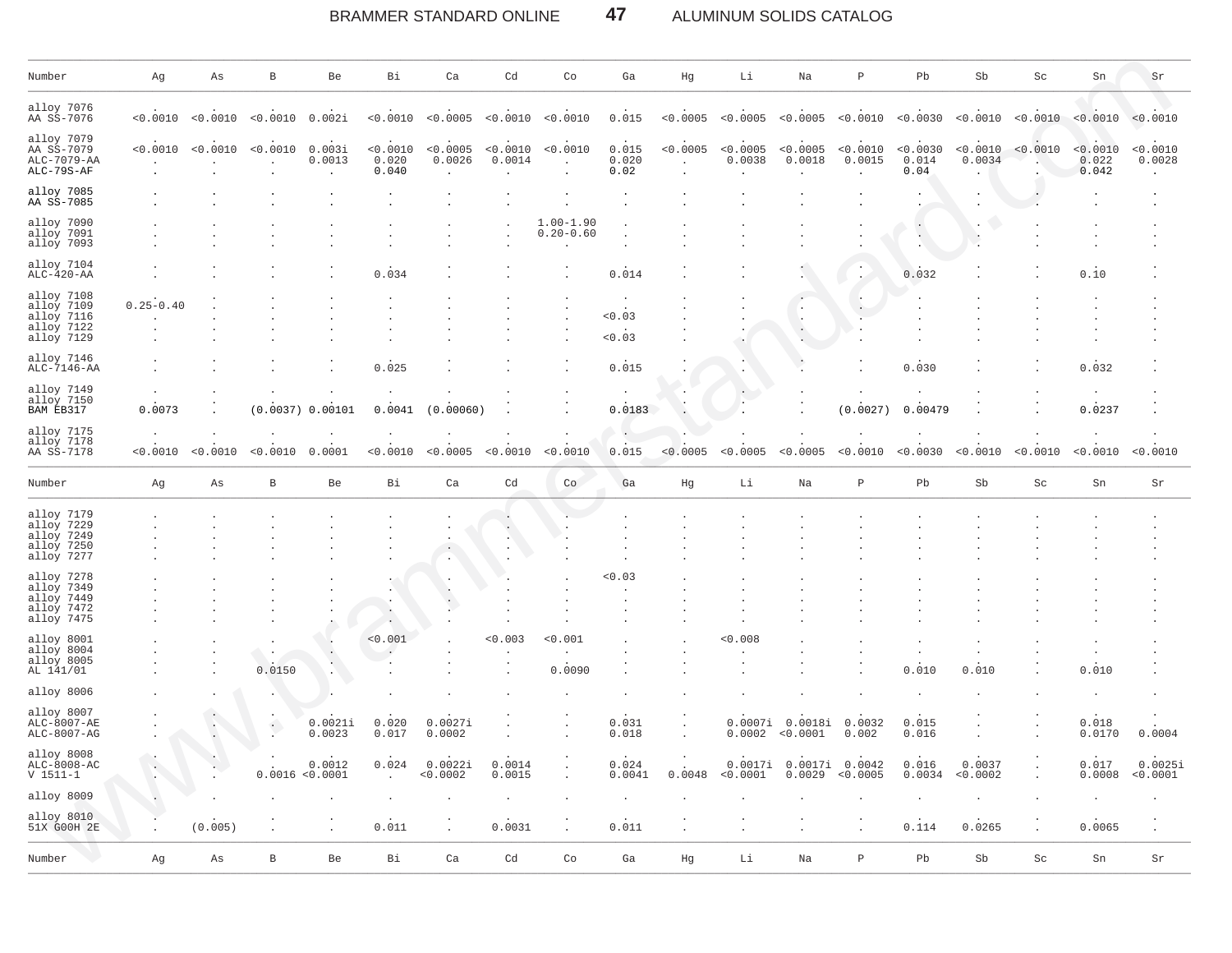BRAMMER STANDARD ONLINE 48 ALUMINUM SOLIDS CATALOG

| # Number                                                               | Grade                                | Comment                          | Cr                                    | Cu                                                               | Fe                                                                  | Mq                                                                         | Mn                                                 | Νi                                    | Si                                             | Тi                                                              | $\mathbf{V}$                      | Zn                                        | Zr                                                 | $mm \oslash x$ $mm$ H                    |
|------------------------------------------------------------------------|--------------------------------------|----------------------------------|---------------------------------------|------------------------------------------------------------------|---------------------------------------------------------------------|----------------------------------------------------------------------------|----------------------------------------------------|---------------------------------------|------------------------------------------------|-----------------------------------------------------------------|-----------------------------------|-------------------------------------------|----------------------------------------------------|------------------------------------------|
| alloy 8011<br>2 AA SS-8011<br>2 ALC-A8011-AC<br>3 V 1408<br>3 V 1409-1 | 8011<br>8011<br>8011<br>8011<br>8011 | cast<br>wrought<br>cast<br>cast  | < 0.05<br>0.020<br>0.026<br>0.048     | < 0.10<br>0.0218<br>0.028<br>0.035<br>0.09                       | $0.60 - 1.00$<br>0.699<br>0.74<br>0.75<br>0.68                      | < 0.05<br>0.014i<br>0.048<br>0.05                                          | 0.20<br>0.0217<br>0.022<br>0.056<br>0.047          | < 0.05<br>0.021<br>0.0022<br>0.049    | $0.50 - 0.90$<br>0.536<br>0.75<br>0.82<br>0.56 | < 0.08<br>0.0394<br>0.020<br>0.0049<br>0.033                    | 0.0129<br>0.019<br>0.023<br>0.031 | 0.10<br>0.0201<br>0.021<br>0.048<br>0.052 | 0.0022<br>0.002<br>0.0029                          | 64 x 25<br>57 x 25<br>60 x 20<br>60 x 20 |
| alloy 8013<br>alloy 8014                                               | 8013<br>8014                         | $Fe+Se < 0.25$                   | $0.20 - 0.50$<br>< 0.05               | < 0.03<br>< 0.20                                                 | < 0.03<br>$1.20 - 1.60$                                             | < 0.03<br>< 0.10                                                           | < 0.03<br>$0.20 - 0.60$                            | < 0.03<br>< 0.05                      | < 0.03<br>0.30                                 | < 0.10<br>0.10                                                  | $\mathcal{A}$<br>G.               | < 0.03<br>0.10                            | $\sim$ $\sim$<br>$\ddot{\phantom{a}}$              |                                          |
| alloy 8015<br>1 AL 156/02<br>2 ALC-8015-AA                             | 8015<br>8015<br>8015                 | cast<br>wrought                  | < 0.05<br>0.031<br>0.016              | < 0.10<br>0.052<br>0.030                                         | $0.80 - 1.40$<br>1.28<br>1.05                                       | 0.10<br>0.063<br>0.012                                                     | $0.10 - 0.40$<br>0.056<br>0.18                     | < 0.05<br>0.022<br>0.020              | 0.30<br>0.31<br>0.13                           | < 0.05<br>0.042<br>0.021                                        | 0.0073<br>0.010                   | 0.10<br>0.035<br>0.026                    | 0.0100<br>0.014                                    | 65 x 25<br>57 x 25                       |
| alloy 8016<br>alloy 8017                                               | 8016<br>8017                         |                                  | < 0.05<br>0.03                        | 0.10                                                             | $0.70 - 1.10$<br>$0.10-0.20$ $0.55-0.80$ $0.01-0.05$                | < 0.10                                                                     | $0.10 - 0.30$<br>< 0.03                            | < 0.05<br>0.03                        | 0.20<br>0.10                                   | 0.05<br>0.03                                                    | $\cdot$                           | 0.10<br>< 0.05                            | $\ddot{\phantom{a}}$<br>$\ddot{\phantom{a}}$       |                                          |
| alloy 8018<br>2 ALC-8018-AB                                            | 8018<br>8018                         | wrought                          | < 0.05<br>0.017                       | 0.46                                                             | $0.30 - 0.60 0.60 - 1.00$<br>0.77                                   | < 0.05<br>0.0075i                                                          | 0.30<br>0.069                                      | < 0.05<br>0.015                       | 0.76                                           | $0.50 - 0.90 0.006 - 0.06$<br>0.043                             | 0.016                             | < 0.05<br>0.015                           | 0.0030                                             | 57 x 25                                  |
| alloy 8019<br>alloy 8020                                               | 8019<br>8020                         | Ce: $3.50-4.50$ , O: $0.05-0.50$ | < 0.05<br>< 0.03                      | < 0.05<br>< 0.005                                                | $7.30 - 9.30$<br>< 0.10                                             | < 0.05<br>< 0.03                                                           | < 0.05<br>< 0.005                                  | < 0.05<br>< 0.03                      | < 0.20<br>< 0.10                               | < 0.05<br>< 0.03                                                | < 0.05                            | < 0.05<br>< 0.005                         |                                                    |                                          |
| alloy 8021<br>2 ALC-8021-AA                                            | 8021<br>8021                         | wrought                          | < 0.05<br>0.010                       | < 0.05<br>0.014                                                  | $1.20 - 1.70$<br>1.42                                               | < 0.05<br>0.0048i                                                          | < 0.05<br>0.0075                                   | < 0.05<br>0.010                       | < 0.15<br>0.11                                 | < 0.05<br>0.021                                                 | 0.022                             | < 0.05<br>0.010                           | 0.0033                                             | 57 x 25                                  |
| alloy 8022<br>alloy 8023<br>alloy 8024<br>alloy 8025                   | 8022<br>8023<br>8024<br>8025         | $0: 0.05 - 0.20$                 | 0.10<br>< 0.02<br>< 0.05<br>< 0.18    | < 0.05<br>< 0.05<br>< 0.25                                       | $6.20 - 6.80$<br>$0.10 - 0.40$ 1.30-1.60<br>< 0.12<br>$0.06 - 0.25$ | < 0.05<br>< 0.005<br>< 0.05<br>< 0.05                                      | < 0.10<br>$0.30 - 0.60$<br>< 0.05<br>$0.03 - 0.10$ | < 0.05<br>< 0.05<br>< 0.05<br>< 0.05  | $1.20 - 1.40$<br>< 0.20<br>0.10                | < 0.10<br>$0.05 - 0.10$<br>< 0.05<br>$0.05 - 0.15 0.005 - 0.02$ | $0.40 - 0.80$                     | < 0.25<br>< 0.05<br>< 0.05<br>< 0.50      | $0.08 - 0.25$<br>$0.02 - 0.20$                     |                                          |
| # Number                                                               | Grade                                | Comment                          | Cr                                    | Cu                                                               | Fe                                                                  | Mg                                                                         | Mn                                                 | Νi                                    | Si                                             | Тi                                                              | V                                 | Zn                                        | Ζr                                                 | mm Øx mm H                               |
| alloy 8030<br>2 ALC-8030-AC                                            | 8030<br>8030                         | wrought                          | < 0.03<br>0.020                       | 0.20                                                             | $0.15 - 0.30 0.30 - 0.80$<br>0.83                                   | < 0.05<br>0.018                                                            | < 0.03<br>0.0032                                   | 0.03<br>0.024                         | < 0.10<br>0.066                                | < 0.03<br>0.003                                                 | 0.020                             | < 0.05<br>0.014                           | 0.0028                                             | 57 x 25                                  |
| alloy 8040<br>alloy 8050<br>alloy 8076<br>alloy 8077                   | 8040<br>8050<br>8076<br>8077         | $Fe+Se < 1.00$                   | < 0.15<br>< 0.05<br>0.03<br>0.03      | < 0.20<br>< 0.05<br>< 0.04<br>< 0.05                             | < 0.15<br>$1.10 - 1.20$                                             | < 0.15<br>< 0.05<br>$0.60 - 0.90 0.08 - 0.22$<br>$0.10 - 0.40 0.10 - 0.30$ | < 0.05<br>$0.45 - 0.55$<br>< 0.03<br>< 0.03        | < 0.15<br>< 0.05<br>< 0.03<br>< 0.03  | < 0.15<br>$0.15 - 0.30$<br>< 0.10<br>0.10      | < 0.15<br>< 0.05<br>< 0.03<br>< 0.03                            |                                   | < 0.20<br>< 0.10<br>< 0.05<br>< 0.05      | $0.10 - 0.30$<br>$\sim$ 10 $\sim$<br>$0.02 - 0.08$ |                                          |
| alloy 8079<br>2 AA ST1-8079<br>2 AA ST2-8079<br>2 ALC-8079-AF          | 8079<br>8079<br>8079<br>8079         | cast<br>cast<br>wrought          | < 0.05<br>< 0.0010<br>0.003i<br>0.020 | < 0.05<br>< 0.0010<br>0.03i<br>0.020i                            | $0.70 - 1.30$<br>1.2i<br>1.2i<br>1.08                               | < 0.05<br>< 0.0010<br>0.003i<br>0.0028i                                    | < 0.05<br>< 0.0010<br>0.003i<br>$0.020$ i          | < 0.05<br>< 0.0010<br>0.004i<br>0.020 | $0.05 - 0.30$<br>0.13i<br>0.13i<br>0.21        | < 0.05<br>< 0.0010<br>0.004i<br>0.020                           | < 0.0010<br>0.002i<br>0.02        | 0.10<br>< 0.0010<br>0.015i<br>0.020       | < 0.0010<br>0.004i<br>0.0019                       | 64 x 25<br>64 x 25<br>57 x 25            |
| alloy 8081<br>alloy 8090<br>alloy 8091<br>alloy 8093                   | 8081<br>8090<br>8091<br>8093         |                                  | < 0.05<br>< 0.10<br>< 0.10<br>< 0.10  | $0.70 - 1.30$<br>$1.00 - 1.60$<br>$1.60 - 2.20$<br>$1.00 - 1.60$ | < 0.70<br>< 0.30<br>< 0.50<br>< 0.10                                | < 0.05<br>$0.60 - 1.30$<br>$0.50 - 1.20$<br>$0.90 - 1.60$                  | 0.10<br>< 0.10<br>< 0.10<br>0.10                   | < 0.05<br>< 0.05<br>< 0.05<br>< 0.05  | < 0.70<br>0.20<br>0.30<br>0.10                 | < 0.10<br>0.10<br>0.10<br>0.10                                  |                                   | < 0.05<br>< 0.25<br>< 0.25<br>< 0.25      | $0.04 - 0.16$<br>$0.08 - 0.16$<br>$0.04 - 0.14$    |                                          |
| alloy 8111<br>1 AL 142/03                                              | 8111<br>8111                         | cast                             | < 0.05<br>0.050                       | < 0.10<br>0.049                                                  | $0.40 - 1.00$<br>0.481                                              | < 0.05<br>0.047                                                            | < 0.10<br>0.055                                    | < 0.05<br>0.048                       | $0.30 - 1.10$<br>0.471                         | < 0.08<br>0.030                                                 | 0.0077                            | 0.10<br>0.078                             | 0.0100                                             | 60 x 25                                  |
| alloy 8112<br>1 AL 611/03<br>2 ALC-8112-AA                             | 8112<br>8112<br>8112                 | cast<br>wrought                  | < 0.20<br>0.0010<br>0.024             | 0.40<br>0.0012<br>0.26                                           | $1.00$<br>0.069<br>0.66                                             | < 0.70<br>0.211<br>0.014                                                   | < 0.60<br>0.0020<br>0.11                           | < 0.05<br>0.0016<br>0.020             | <1.00<br>0.198<br>0.52                         | < 0.20<br>0.0015<br>0.028                                       | 0.0004<br>0.028                   | $1.00$<br>0.0013<br>0.035                 | 0.0010<br>0.015                                    | 60 x 25<br>57 x 25                       |
| alloy 8130<br>1 V 1502-1                                               | 8130<br>8130                         | $Fe+Si < 1.00$<br>cast           | < 0.03<br>0.0004                      | 0.071                                                            | $0.05 - 0.15 0.40 - 1.00$<br>0.98                                   | < 0.03<br>0.0013                                                           | 0.03<br>0.0053                                     | < 0.03<br>0.0004                      | < 0.15<br>0.021                                | < 0.03<br>0.026                                                 | 0.0102                            | 0.10<br>0.0008                            | 0.0032                                             | $60 \times 20$                           |
| alloy 8150                                                             | 8150                                 |                                  | < 0.05                                | < 0.05                                                           | $0.90 - 1.30$                                                       | < 0.05                                                                     | $0.20 - 0.70$                                      | < 0.05                                | 0.30                                           | < 0.05                                                          |                                   | < 0.05                                    | $\cdot$                                            |                                          |
| alloy 8176<br>2 ALC-1145-AE                                            | 8176<br>8176                         | wrought                          | < 0.05<br>0.020                       | < 0.05<br>0.028                                                  | $0.40 - 1.00$<br>0.40                                               | < 0.05<br>0.022i                                                           | < 0.05<br>0.031                                    | < 0.05<br>0.030                       | $0.03 - 0.15$<br>0.10                          | < 0.05<br>0.031                                                 | 0.020                             | 0.10<br>0.030                             | 0.0030                                             | 57 x 25                                  |
| # Number                                                               | Grade                                | Comment                          | Cr                                    | Cu                                                               | Fe                                                                  | Mg                                                                         | Mn                                                 | Νi                                    | Si                                             | Тi                                                              | $\mathbf V$                       | Zn                                        | Zr                                                 | mm Øx mm H                               |

 $\sum_{i=1}^n$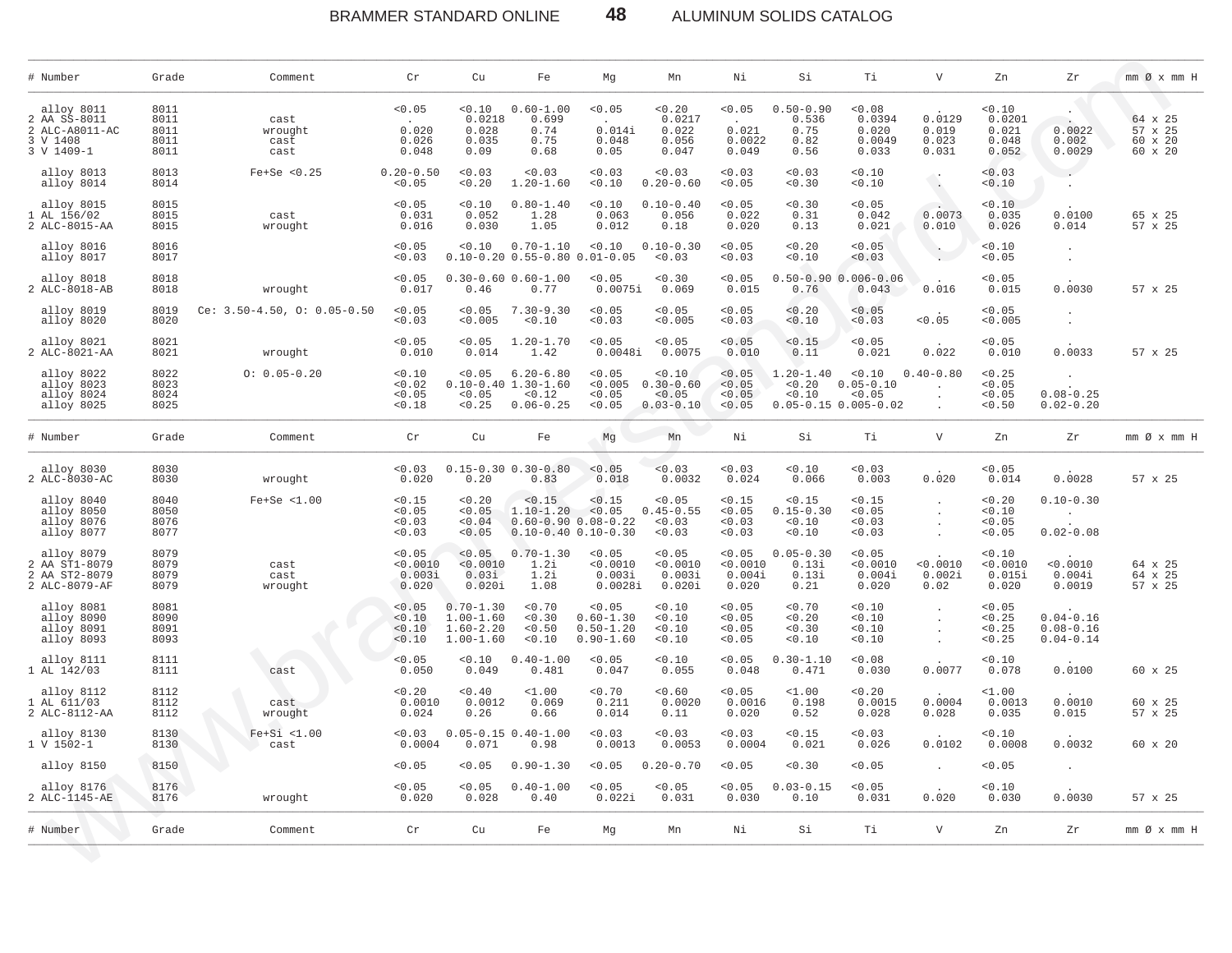#### BRAMMER STANDARD ONLINE 49 ALUMINUM SOLIDS CATALOG

| Number                                                             | Αg      | Αs       | $\, {\bf B}$                                  | Be                | Вi                           | Ca                           | Cd                           | Co                                 | Ga                               | Hg                             | Li                                              | Na                            | $\, {\bf P}$                 | Pb                           | Sb                 | Sc       | Sn                        | Sr                            |
|--------------------------------------------------------------------|---------|----------|-----------------------------------------------|-------------------|------------------------------|------------------------------|------------------------------|------------------------------------|----------------------------------|--------------------------------|-------------------------------------------------|-------------------------------|------------------------------|------------------------------|--------------------|----------|---------------------------|-------------------------------|
| alloy 8011<br>AA SS-8011<br>ALC-A8011-AC<br>V 1408<br>$V 1409 - 1$ |         |          | 0.001                                         | 0.0007i           | 0.0075                       | 0.0009i                      | 0.0013                       | $\cdot$                            | 0.0147<br>0.019<br>0.011<br>0.05 |                                | 0.0009i                                         | 0.0013i                       | 0.0029                       | 0.0084<br>0.0014<br>0.045    | 0.0016             | $\sim$   | 0.015<br>0.049            | 0.0012i                       |
| alloy 8013<br>alloy 8014                                           |         |          |                                               |                   |                              |                              |                              |                                    | $\cdot$                          |                                |                                                 |                               |                              |                              |                    |          |                           |                               |
| alloy 8015<br>AL 156/02<br>ALC-8015-AA                             |         |          |                                               | 0.0033            | 0.02                         | 0.0025i                      |                              |                                    | $\cdot$<br>0.015                 |                                | 0.0026i                                         | 0.0041i                       | 0.004                        | 0.0007<br>0.016              |                    |          | 0.017                     | 0.0016i                       |
| alloy 8016<br>alloy 8017                                           |         |          | 0.04                                          |                   |                              |                              |                              |                                    | $\ddot{\phantom{a}}$             | $\ddot{\phantom{a}}$           | 0.003                                           |                               |                              |                              |                    |          |                           |                               |
| alloy 8018<br>$ALC-8018-AB$                                        |         |          |                                               | 0.0010            | 0.0076                       | 0.0016i                      | 0.0016                       |                                    | 0.015                            |                                | 0.0015i                                         | 0.0017i                       | 0.0026                       | 0.0094                       | 0.0036             |          | 0.015                     | 0.0031i                       |
| alloy 8019<br>alloy 8020                                           |         |          |                                               | $\cdot$           | $0.10 - 0.50$                |                              |                              |                                    | $\cdot$                          |                                |                                                 |                               | $\ddot{\phantom{0}}$         |                              |                    |          | $0.10 - 0.25$             |                               |
| alloy 8021<br>ALC-8021-AA                                          |         |          |                                               | 0.0011            | 0.010                        | 0.0018                       | 0.0013                       |                                    | 0.032                            |                                | 0.0014                                          | 0.0010i                       | 0.0028                       | 0.0082                       | 0.003              |          | 0.0083                    | 0.0020                        |
| alloy 8022<br>alloy 8023<br>alloy 8024<br>alloy 8025               |         |          | $0.01 - 0.02$                                 |                   |                              |                              |                              |                                    |                                  | $\ddot{\phantom{1}}$<br>$\,$ . | - 11<br>$3.40 - 4.20$                           |                               |                              |                              |                    |          |                           |                               |
| Number                                                             | Αg      | Αs       | В                                             | Be                | Вi                           | Ca                           | Cd                           | Co                                 | Ga                               | Hg                             | Li                                              | Na                            | $\, {\bf P}$                 | Pb                           | Sb                 | Sc       | Sn                        | Sr                            |
| alloy 8030<br>$ALC-8030-AC$                                        |         |          | $0.001 - 0.04$                                | 0.0009            | 0.027                        | 0.0025i                      | 0.0018                       |                                    | 0.029                            |                                | 0.0016i                                         | 0.0018i                       | 0.006                        | 0.016                        | (0.006)            |          | 0.016                     | 0.0027i                       |
| alloy 8040<br>alloy 8050<br>alloy 8076<br>alloy 8077               |         |          | < 0.04<br>< 0.05                              |                   |                              |                              |                              |                                    |                                  |                                |                                                 |                               |                              |                              |                    |          |                           |                               |
| alloy 8079<br>AA ST1-8079<br>AA ST2-8079<br>ALC-8079-AF            | <0.0010 | < 0.0010 | < 0.0010 < 0.0010<br>< 0.0010<br>$\mathbf{r}$ | 0.0002<br>0.0008i | < 0.0010<br>0.004i<br>0.0078 | < 0.0010<br>0.002i<br>0.0078 | < 0.0010<br>0.0005<br>0.0078 | < 0.0010<br>0.0005<br>$\mathbf{r}$ | < 0.0010<br>0.016<br>0.020       | 0.0002                         | < 0.0010<br>0.001i<br>0.0016i                   | < 0.0010<br>0.0015<br>0.0015i | < 0.0010<br>0.0005<br>0.0017 | < 0.0010<br>0.004i<br>0.0073 | < 0.0010<br>0.0029 | < 0.0010 | 0.0010<br>0.005i<br>0.019 | < 0.0010<br>0.0012<br>0.0016i |
| alloy 8081<br>alloy 8090<br>alloy 8091<br>alloy 8093               |         |          |                                               |                   |                              |                              |                              |                                    | $\cdot$                          | $\cdot$                        | $2.20 - 2.70$<br>$2.40 - 2.80$<br>$1.90 - 2.60$ |                               |                              |                              |                    |          | $18.0 - 22.0$             |                               |
| alloy 8111<br>AL 142/03                                            |         |          | (0.0008) 0.0009                               |                   |                              | 0.0008                       | 0.0009                       | 0.0019                             |                                  |                                | 0.00009i                                        | 0.0009i                       |                              | 0.0047                       | 0.0061             |          | 0.0047                    |                               |
| alloy 8112<br>AL 611/03<br>ALC-8112-AA                             |         |          | 0.0002                                        | 0.0011            | 0.011                        | 0.0017<br>0.0025i            | 0.0058<br>0.0035             | 0.0010                             | 0.028                            | 0.0108                         | 0.00076i < 0.0001<br>0.0012i                    | 0.0026i                       | 0.0018<br>0.0056             | 0.0009<br>0.008              | $\cdot$<br>0.0051  |          | 0.0010<br>0.018           | 0.0044i                       |
| alloy 8130<br>$V 1502 - 1$                                         |         |          | < 0.0002                                      | 0.0001            |                              | 0.0013                       | < 0.0002                     |                                    | 0.015                            | < 0.0002 < 0.0001              |                                                 |                               | 0.0026                       | < 0.0002                     | < 0.0002           |          | 0.0012                    | 0.0002                        |
| alloy 8150                                                         |         |          |                                               |                   |                              |                              |                              |                                    |                                  |                                |                                                 |                               |                              |                              |                    |          |                           |                               |
| alloy 8176<br>$ALC-1145-AE$                                        |         |          |                                               | 0.0008            | 0.0082                       | 0.0014i                      | 0.0011                       | $\cdot$                            | < 0.03<br>0.019                  |                                | (0.0018) 0.0019i                                | 0.0021i                       | 0.0025                       | 0.0080                       | 0.0021             |          | 0.020                     | 0.0017i                       |
| Number                                                             | Αg      | Αs       | В                                             | Be                | Bi                           | Ca                           | Cd                           | Co                                 | Ga                               | Hg                             | Li                                              | Na                            | $\, {\bf P}$                 | Pb                           | Sb                 | Sc       | Sn                        | Sr                            |

30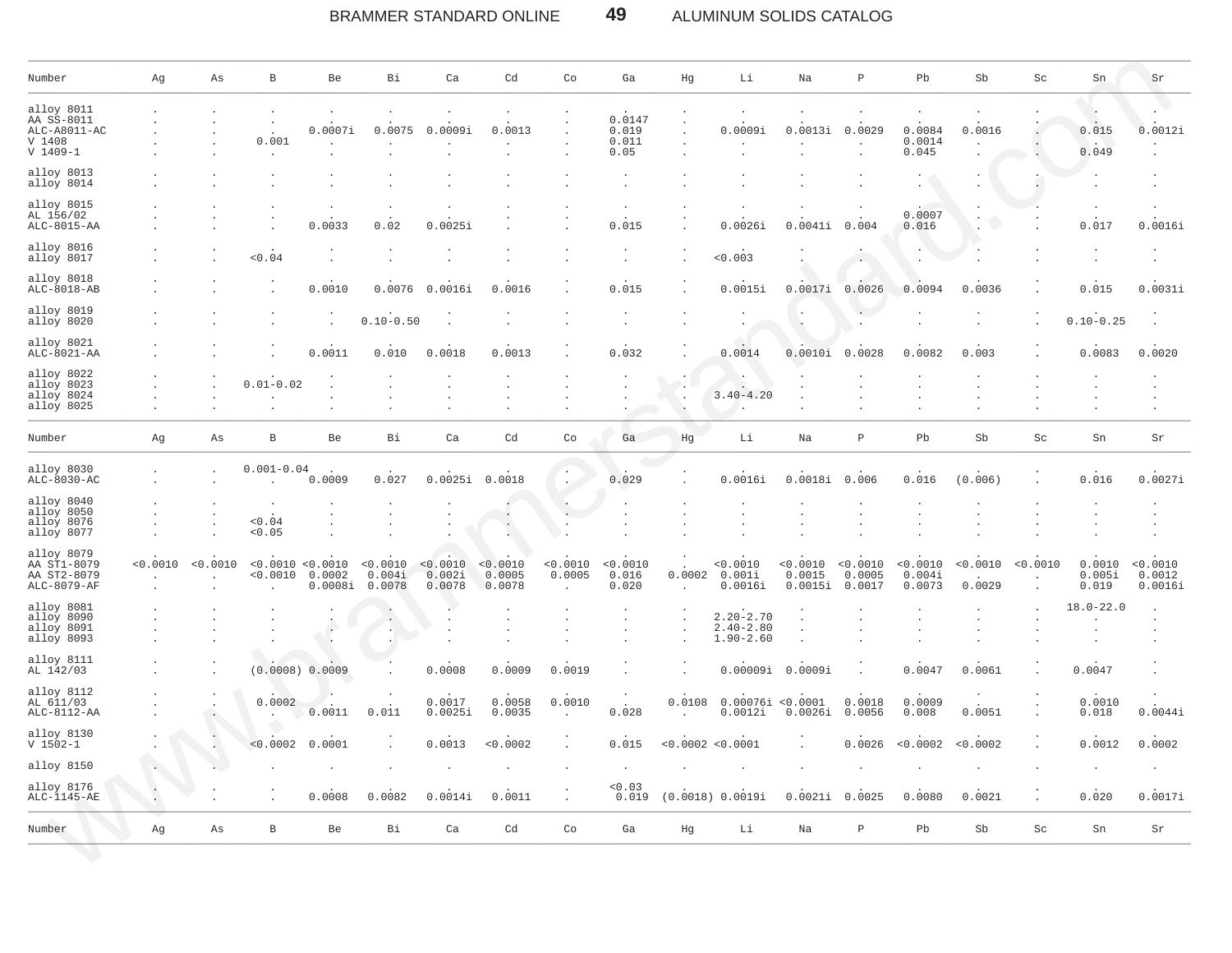### BRAMMER STANDARD ONLINE **50** ALUMINUM SOLIDS CATALOG

\_\_\_\_\_\_\_\_\_\_\_\_\_\_\_\_\_\_\_\_\_\_\_\_\_\_\_\_\_\_\_\_\_\_\_\_\_\_\_\_\_\_\_\_\_\_\_\_\_\_\_\_\_\_\_\_\_\_\_\_\_\_\_\_\_\_\_\_\_\_\_\_\_\_\_\_\_\_\_\_\_\_\_\_\_\_\_\_\_\_\_\_\_\_\_\_\_\_\_\_\_\_\_\_\_\_\_\_\_\_\_\_\_\_\_\_\_\_\_\_\_\_\_\_\_\_\_\_\_\_\_\_\_\_\_\_\_\_\_\_\_\_\_\_\_\_\_\_\_\_\_\_\_\_\_\_\_\_\_\_\_\_\_\_\_\_\_\_\_\_\_\_\_\_\_\_\_\_\_\_\_\_

| # Number   | Grade | Comment       | $\operatorname{\sf Cr}$ | ${\rm cu}$                         | $_{\rm Fe}$             | $_{\rm Mg}$    | Mn            | $\rm Ni$ | $\rm Si$                | $\mathtt{Ti}$ | $\mathbf{V}$         | ${\tt Zn}$                        | $\mathop{\rm Z}\nolimits\!mathop{\rm r}\nolimits$ |  |
|------------|-------|---------------|-------------------------|------------------------------------|-------------------------|----------------|---------------|----------|-------------------------|---------------|----------------------|-----------------------------------|---------------------------------------------------|--|
| alloy 8177 | 8177  |               | < 0.05                  | $<\mbox{0}$ . $\mbox{0}\,\mbox{4}$ | $0.25 - 0.45$ 0.04-0.12 |                | < 0.05        | < 0.05   | $<\!0$ . $10$           | $< 0.05$      | $\ddot{\phantom{a}}$ | 0.05                              |                                                   |  |
| alloy 8211 | 8211  |               | 15                      |                                    | $< 0.10$ $0.50 - 1.00$  | < 0.10         | $0.05 - 0.20$ |          | $< 0.06$ 0.40-0.80      | $<\!0$ . $05$ | $\overline{a}$       | $< 0$ . $\mathbf{1}\, \mathbf{0}$ |                                                   |  |
| alloy 8276 | 8276  | $V+Ti < 0.03$ | $<\!0$ . $0\,1$         |                                    | $< 0.035$ $0.50-0.80$   | < 0.02         | $<\!0$ . $01$ | $< 0.03$ | $<\!0$ . $25$           | < 0.03        | $\overline{a}$       | < 0.05                            |                                                   |  |
| alloy 8280 | 8280  |               | $< 0.05$                | $0.70 - 1.30$ < $0.70$             |                         | $< 0$ . $0\,5$ | < 0.05        |          | $0.20 - 0.70$ 1.00-2.00 | $< 0.10$      |                      | 10.05                             |                                                   |  |
|            |       |               |                         |                                    |                         |                |               |          |                         |               |                      |                                   |                                                   |  |
|            |       |               |                         |                                    |                         |                |               |          |                         |               |                      |                                   |                                                   |  |
|            |       |               |                         |                                    |                         |                |               |          |                         |               |                      |                                   |                                                   |  |
|            |       |               |                         |                                    |                         |                |               |          |                         |               |                      |                                   |                                                   |  |
|            |       |               |                         |                                    |                         |                |               |          |                         |               |                      |                                   |                                                   |  |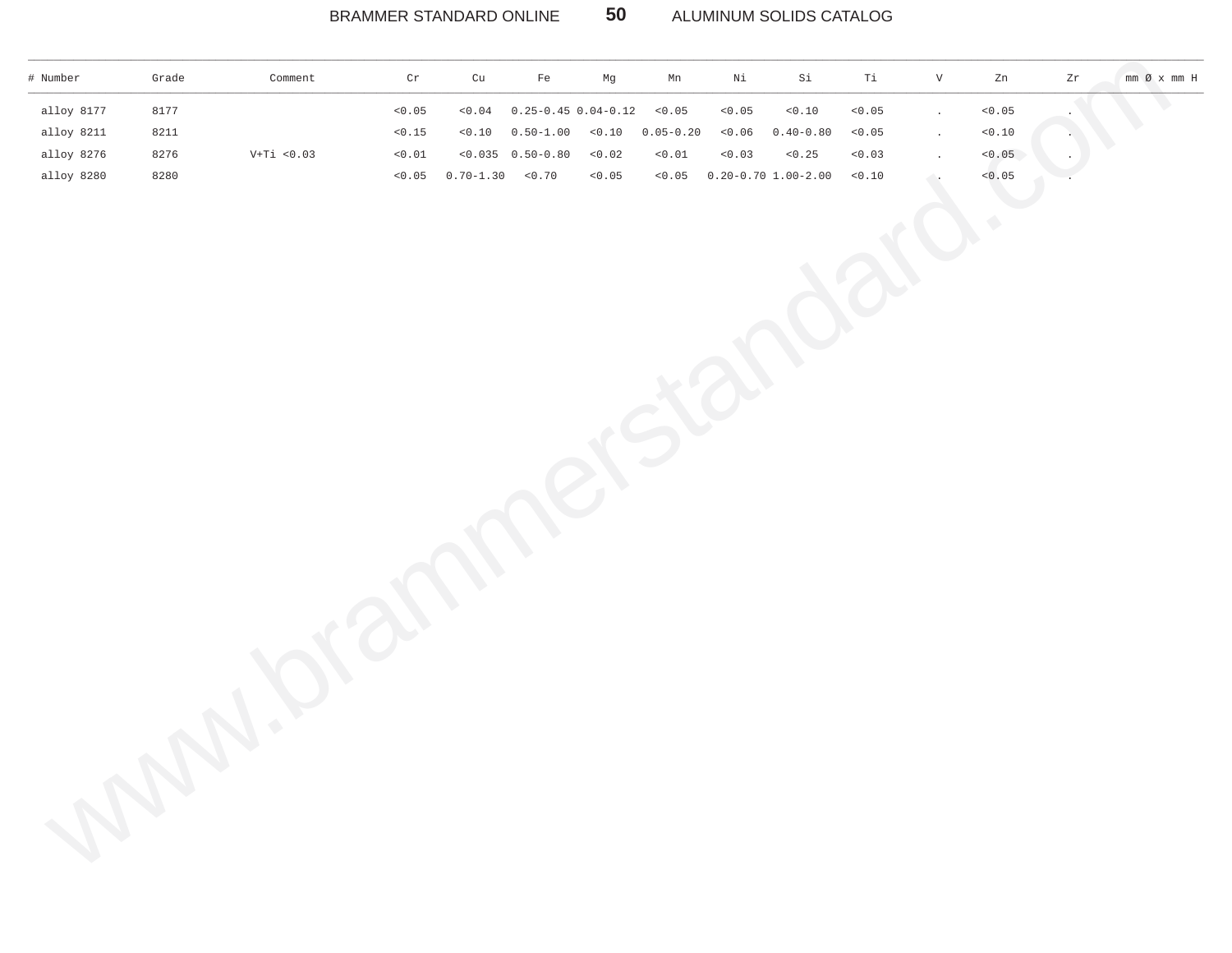#### $51$ BRAMMER STANDARD ONLINE ALUMINUM SOLIDS CATALOG

| Ag      | $\mathbf{B}$                                 | Be               |                                                                                        |                                                                                                           |                                            |                                                              | Ga           | Hg     | Li                                                                                                           |                                                                            |                                               |                                                        |               |    |              | Sr                  |
|---------|----------------------------------------------|------------------|----------------------------------------------------------------------------------------|-----------------------------------------------------------------------------------------------------------|--------------------------------------------|--------------------------------------------------------------|--------------|--------|--------------------------------------------------------------------------------------------------------------|----------------------------------------------------------------------------|-----------------------------------------------|--------------------------------------------------------|---------------|----|--------------|---------------------|
|         |                                              |                  |                                                                                        |                                                                                                           |                                            |                                                              | $\sim$       |        |                                                                                                              |                                                                            |                                               |                                                        | $\bullet$     |    |              |                     |
| $\cdot$ | $\cdot$                                      |                  |                                                                                        |                                                                                                           |                                            | $\cdot$                                                      | $\sim$       |        |                                                                                                              |                                                                            |                                               |                                                        | $\cdot$       |    |              |                     |
| $\sim$  |                                              |                  |                                                                                        |                                                                                                           |                                            | <b>Section</b>                                               |              |        |                                                                                                              |                                                                            |                                               |                                                        | $\sim$ $\sim$ |    |              | $\sim$              |
| $\cdot$ | $\sim$ $\sim$                                |                  |                                                                                        |                                                                                                           |                                            | $\cdot$                                                      | $\sim$       |        |                                                                                                              |                                                                            |                                               |                                                        |               |    |              | $\sim$              |
|         | As<br>$\sim$<br>$\cdot$<br>$\sim$<br>$\cdot$ | < 0.04<br>< 0.02 | <b>Contract Street</b><br><b>Contract Contract Contract</b><br>$\sim$<br>$\sim$ $\sim$ | Bi<br><b>Contractor</b><br><b>Contract Contract Contract</b><br>$\sim$ $\sim$<br><b>Contract Contract</b> | Ca<br>$\sim$<br>$\sim$<br>$\sim$<br>$\sim$ | Cd<br>$\sim$<br>$\sim$<br><b>Contract Contract</b><br>$\sim$ | Co<br>$\sim$ | < 0.03 | and the state of the<br><b>Contract Contract Contract</b><br>$\sim 100$<br><b>Contract Contract Contract</b> | <b>Contract Administration</b><br>$\sim$ $\sim$<br>$\sim$<br>$\sim$ $\sim$ | Na<br>$\sim$<br>$\cdot$<br>$\cdot$<br>$\cdot$ | $\mathbb{P}$<br>$\cdot$<br>$\sim$<br>$\cdot$<br>$\sim$ | Pb<br>$\sim$  | Sb | Sc<br>$\sim$ | Sn<br>$5.50 - 7.00$ |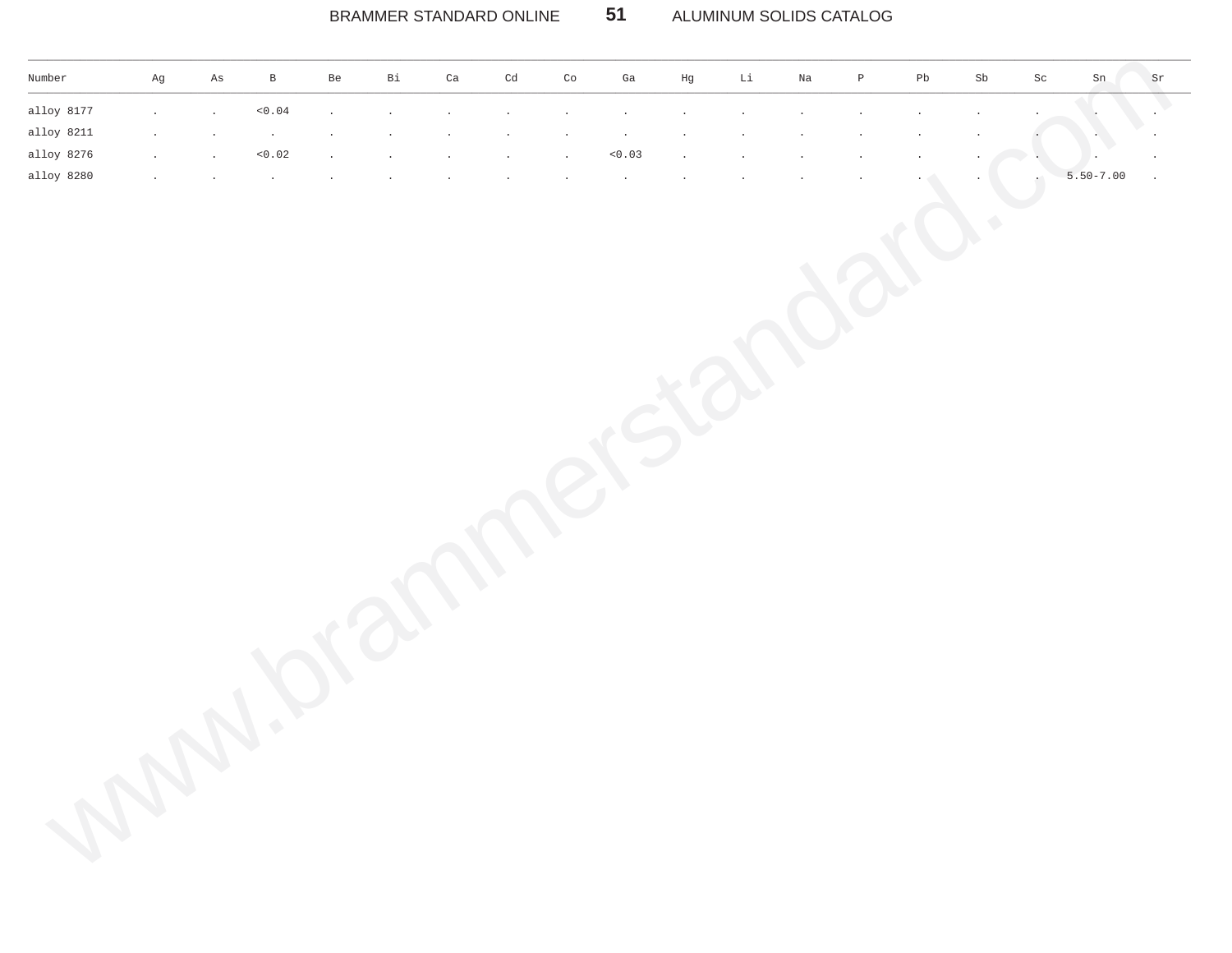**Purity Aluminum, chart 1 of 2**

BRAMMER STANDARD ONLINE **52** ALUMINUM SOLIDS CATALOG

|                           | Number                                                                                                            | Cr                                                                             | Cu                                                                                                          | Fe                                                                | Ga                                                                        | Mg                                                                            | Mn                                                                                | Ni                                                                 | Si                                                                  | Тi                                                                          | v                                                                           | Zn                                                                  | Zr                                                                                                                                                                    | Αg                                                  | As                                                           | в                                                                         | Ba                                                                                                                | Be                                                                           | Вi                                                                                                                                             | Ca                                                                              |
|---------------------------|-------------------------------------------------------------------------------------------------------------------|--------------------------------------------------------------------------------|-------------------------------------------------------------------------------------------------------------|-------------------------------------------------------------------|---------------------------------------------------------------------------|-------------------------------------------------------------------------------|-----------------------------------------------------------------------------------|--------------------------------------------------------------------|---------------------------------------------------------------------|-----------------------------------------------------------------------------|-----------------------------------------------------------------------------|---------------------------------------------------------------------|-----------------------------------------------------------------------------------------------------------------------------------------------------------------------|-----------------------------------------------------|--------------------------------------------------------------|---------------------------------------------------------------------------|-------------------------------------------------------------------------------------------------------------------|------------------------------------------------------------------------------|------------------------------------------------------------------------------------------------------------------------------------------------|---------------------------------------------------------------------------------|
| 1                         | ALC-1188-AF<br>AL 116/04<br>AA SS-1188<br>PY 574<br>PY 122C/01<br>1 PY 9204                                       | 0.0070<br>0.0051<br>< 0.0050<br>0.00475<br>0.0027<br>0.00210                   | 0.0055<br>0.0070<br>0.0050<br>0.0094<br>0.0148<br>0.00984                                                   | 0.053<br>0.0105<br>0.06i<br>0.0175<br>0.0981<br>0.00889           | 0.020<br>0.0048<br>0.02i<br>0.00585<br>0.0009                             | 0.0063i<br>0.0050<br>0.01i<br>0.0325<br>0.0042<br>0.00191                     | 0.0069<br>0.0051<br>0.005i<br>0.0052<br>0.0104<br>0.00154                         | 0.0072<br>0.0049<br>0.0050<br>0.00556<br>0.0024<br>$\sim$          | 0.054<br>0.0111<br>0.04i<br>0.0152<br>0.0585<br>0.0097              | 0.0069<br>0.0020<br>0.01i<br>0.00570<br>0.0038<br>0.00341                   | 0.020<br>0.0026<br>0.01i<br>0.0018<br>0.00127                               | 0.0070<br>0.0052<br>0.01i<br>0.0138<br>0.0153<br>0.00434            | 0.0031<br>0.0019<br>0.0010<br>0.00010                                                                                                                                 | 0.0029<br>0.0020<br>< 0.0010<br>$\cdot$             | 0.0025<br>0.0058<br>< 0.0010<br>$\cdot$                      | 0.0002<br>0.0004<br>0.0010<br>0.00014                                     | 0.0024i<br>0.0001<br>$\ddot{\phantom{1}}$                                                                         | 0.0009i<br>0.00028<br>< 0.0005<br>$\cdot$                                    | 0.0056<br>0.0021<br>0.0010<br>$\sim$                                                                                                           | 0.00221<br>(0.00007<br>0.0005                                                   |
| $\mathcal{L}$             | AL 117/04<br>AL 117/03<br>AA WA-1199<br>3 V 1403<br>3 V 1401<br>1 AL 114/03                                       | 0.0013<br>0.0013<br>0.001i<br>0.0007<br>0.0006<br>0.0006                       | 0.0023<br>0.0023<br>0.001i<br>0.014<br>0.019<br>0.0018                                                      | 0.0141<br>0.0141<br>0.002i<br>0.092<br>0.038<br>0.0050            | 0.0014<br>0.0014<br>0.001i<br>0.0054<br>0.004<br>0.0011                   | 0.0019<br>0.0019<br>0.001i<br>0.0084<br>0.001<br>0.0013                       | 0.0010<br>0.0010<br>0.001i<br>0.0066<br>0.0015<br>0.0019                          | 0.0013<br>0.0013<br>0.001i<br>0.0024<br>0.0011<br>0.0009           | 0.0152<br>0.0152<br>0.0010<br>0.089<br>0.062<br>0.0034              | 0.0006<br>0.0006<br>0.001i<br>0.0025<br>0.0022<br>(0.0004)                  | 0.0009<br>0.0009<br>0.001i<br>0.0097<br>0.0025<br>0.00008                   | 0.0011<br>0.0011<br>0.001i<br>0.024<br>0.012<br>0.0002              | 0.0015<br>0.0015<br>0.001i<br>0.002<br>0.0017<br>$\sim$                                                                                                               | 0.0005<br>0.0005<br>0.001i<br>< 0.0002<br>< 0.00005 | (<0.00005)<br>(<0.00005)<br>$\cdot$<br>$\cdot$<br>< 0.0001   | 0.0013<br>0.0013<br>0.0010<br>0.0006<br>0.017                             | 0.00045<br>0.00045<br>$\cdot$<br>$\cdot$<br>< 0.0001                                                              | 0.00049<br>0.00049<br>0.0005<br>< 0.00005                                    | 0.0026<br>0.0026<br>0.001i<br>$\ddot{\phantom{0}}$<br>0.0011                                                                                   | (0.0006)<br>(0.0006)<br>0.0005<br>< 0.0002<br>< 0.0002<br>(0.0001)              |
| -1.<br>-3                 | V 1209-1<br>PY 9202<br>V 1200-1<br>V 1203<br>V 1202-1<br>V 1002-1                                                 | 0.0006<br>0.000501<br>0.0004<br>< 0.0003<br>< 0.0002<br>< 0.0002               | 0.074<br>0.00098<br>0.0054<br>0.0021<br>0.0007<br>0.00029                                                   | 0.0018<br>0.00397<br>0.0027<br>0.022<br>0.024<br>0.00106          | 0.0050<br>< 0.0001<br>0.0035<br>0.0001<br>0.00005                         | 0.0002<br>0.00088<br>0.0011<br>0.0014<br>0.0021<br>0.00079                    | 0.0001<br>0.00046<br>0.0107<br>0.0014<br>0.0004<br>0.0002                         | 0.02<br>0.0004<br>0.0006<br>0.0022<br>0.0002                       | 0.013<br>0.0039<br>0.010<br>0.052<br>0.014<br>0.0071                | < 0.0002<br>0.00018<br>0.0001<br>0.002<br>< 0.0002<br>< 0.0001              | < 0.00002<br>< 0.0001<br>< 0.0003<br>< 0.00005                              | 0.0002<br>0.00031<br>0.0062<br>0.019<br>0.0021<br>0.00157           | < 0.0001<br>< 0.0001<br>0.0009<br>0.0002<br>< 0.00005                                                                                                                 | 0.0001<br>< 0.0001<br>< 0.00005                     | < 0.00005                                                    | 0.005<br>0.00046<br>0.0002<br>0.0002<br>0.00012                           | < 0.0001<br>0.0001<br>0.00053                                                                                     | < 0.0001<br>< 0.0001<br>< 0.00001                                            | 0.053<br>< 0.0002<br>< 0.0001                                                                                                                  | < 0.0002<br>< 0.0002<br>< 0.0001<br>0.00028                                     |
| 3<br>-2<br>3<br>3         | V 1004<br>AL 113/03<br>AA SS-1000<br>AJ 061<br>V 1005<br>1 V 1000-1                                               | 0.00014<br>< 0.0001<br>< 0.0001<br>< 0.0001<br>0.00006<br>< 0.00006            | 0.0036<br>0.00023<br>< 0.0001<br>< 0.0001<br>0.0011<br>0.00011                                              | 0.0064<br>0.0054<br>0.0001<br>0.0001<br>0.0018<br>0.00027         | 0.00007<br>< 0.0001<br>$\cdot$<br>< 0.00002                               | 0.0025<br>0.0008<br>< 0.0001<br>< 0.0001<br>0.0018<br>0.00028                 | 0.0012<br>0.00010<br>< 0.0001<br>< 0.0001<br>0.0012<br>0.00005                    | 0.00014<br>0.00010<br>< 0.0001<br>< 0.0001<br>0.00005<br>< 0.00004 | 0.0076<br>0.0012<br>0.0002<br>0.0010<br>0.0027<br>0.0012            | 0.0001<br>0.00011<br>< 0.0001<br>< 0.0001<br>< 0.00002<br>0.00002           | 0.00039<br>< 0.0001<br>< 0.0001<br>< 0.00004                                | 0.0068<br>0.00025<br>< 0.0001<br>< 0.0001<br>0.0022<br>0.00035      | 0.0003<br>0.0001<br>< 0.00002                                                                                                                                         | < 0.0001<br>< 0.00001                               | < 0.0001<br>$\sim$<br>0.00004                                | 0.0001<br>0.0090<br>0.0001<br>0.0001<br>0.0002<br>< 0.00002               | $\cdot$<br>$\sim$<br>< 0.00005<br>< 0.00002                                                                       | < 0.00001<br>< 0.0001<br>< 0.00003                                           | 0.00053<br>< 0.0001<br>< 0.00004                                                                                                               | 0.00006<br>0.0001<br>< 0.0001<br>0.0001<br>0.00005<br>< 0.00007                 |
|                           | V 1001<br>3 V 1003<br>3 V R-06<br>JSAC 0121-B 0.000113<br>V 1066<br>1 AL 112/03                                   | < 0.00004<br>< 0.00004<br>0.00002<br>0.00001<br>< 0.00001                      | 0.00013<br>0.0030<br>0.00018<br>0.000348<br>0.00003<br>0.00004                                              | 0.00086<br>0.0045<br>0.00085<br>0.00094<br>0.00005<br>0.00006     | 0.0001<br>0.000003<br>< 0.00001<br>< 0.00001                              | 0.0014<br>0.0005<br>0.00032<br>0.000282<br>0.00019<br>0.00005                 | 0.00007<br>0.0005<br>0.00004<br>0.000173<br>< 0.00003<br>< 0.00001                | 0.00006<br>< 0.00004<br>0.000011<br>< 0.00002<br>< 0.00001         | 0.0048<br>0.0035<br>0.0004<br>0.00110<br>0.00012<br>0.00007         | 0.00008<br>< 0.00003<br>< 0.00002<br>0.000196<br>0.00002<br>< 0.00001       | < 0.00002<br>0.000004<br>< 0.00001<br>< 0.00001                             | 0.0009<br>0.0045<br>0.00061<br>0.000203<br>0.00001<br>0.00001       | < 0.00001<br>< 0.00006<br>0.000202<br>0.00006<br>< 0.00001                                                                                                            | < 0.00001<br>< 0.00001<br>< 0.00001                 | 0.00007<br>0.00002<br>< 0.00001<br>0.00001                   | 0.00016<br>0.00013<br>0.00009<br>0.000198<br>0.00003<br>0.00001           | < 0.00005<br>0.00002<br>< 0.00001                                                                                 | < 0.00001<br>0.00001                                                         | < 0.00001<br>< 0.00001                                                                                                                         | 0.00007<br>0.00006<br>< 0.00002<br>0.00001                                      |
| -3.<br>3                  | V R-27<br>V R-14<br>V R-20<br>PY 9201<br>V R-16<br>3 V R-09                                                       | < 0.00001<br>0.000037<br>0.000018<br>0.000008<br>0.000008<br>0.000004          | < 0.00004<br>0.00377<br>0.00025<br>0.000035<br>0.000032<br>0.00004                                          | < 0.00005<br>0.00257<br>0.0002<br>0.00005<br>0.00005<br>0.00005   | < 0.00001<br>0.00015<br>$\ddot{\phantom{a}}$<br>< 0.000001<br>< 0.000001  | < 0.000005<br>0.000241<br>0.00021<br>< 0.00005<br>0.00019<br>0.00008          | < 0.00002<br>0.000076<br>< 0.00002<br>0.000004<br>< 0.00003<br>0.000006           | < 0.00001<br>0.00005<br>0.000007<br>< 0.000013<br>< 0.00001        | < 0.00008<br>0.0032<br>0.00035<br>0.0005<br>0.00012<br>< 0.0001     | < 0.00005<br>0.000148<br>0.00005<br>0.00002<br>0.000017<br>< 0.00005        | < 0.00003<br>0.000061<br>0.000006<br>< 0.00002<br>< 0.00001<br>< 0.00001    | < 0.00002<br>0.000261<br>0.000043<br>0.000033<br>0.00001<br>0.00002 | < 0.00002<br>0.000038<br>$\mathbf{A}$<br>0.00006<br>< 0.00002                                                                                                         |                                                     | < 0.00002<br>0.00002<br>$\sim$<br>0.000001<br>< 0.000008     | < 0.00002<br>< 0.00002<br>0.0001<br>0.00005<br>0.00002<br>< 0.00005       |                                                                                                                   |                                                                              |                                                                                                                                                |                                                                                 |
| 3                         | 3 V R-07<br>V R-08<br>3 V R-24<br>3 V R-11<br>3 V R-10<br>1 PY 9206                                               | 0.000003<br>0.000003<br>0.000002<br>$0.0000017$ 0.00004<br>0.000001<br>$\cdot$ | 0.000043<br>0.000002<br>0.00005<br>0.000026                                                                 | 0.00006<br>< 0.00005<br>0.000063<br>0.00007<br>0.000054           | 0.000003<br>0.000001<br>< 0.000006<br>0.0000005<br>< 0.000002<br>0.000006 | 0.000049<br>0.000016<br>< 0.0001<br>0.00009<br>0.0001<br>$\ddot{\phantom{a}}$ | 0.000009<br>0.000002<br>< 0.000012<br>0.0000015 0.000001<br>< 0.000012 < 0.000001 | < 0.00001<br>< 0.000005<br>< 0.000001<br>0.00006                   | < 0.00005<br>0.00002<br>0.00006<br>< 0.0001<br>< 0.00005            | < 0.00008<br>< 0.00002<br>< 0.00008<br>< 0.00004<br>< 0.00008               | < 0.000005<br>0.000002<br>< 0.000002<br>< 0.00001<br>< 0.000004             | 0.000035<br>0.000004<br>0.00003<br>< 0.00002<br>0.000009            | < 0.00001<br>< 0.000003<br>< 0.00005<br>< 0.00005<br>< 0.00003                                                                                                        | < 0.000005                                          | 0.000002<br>< 0.000001<br>< 0.000003<br>0.00008<br>< 0.00002 | < 0.00005<br>< 0.00002<br>< 0.00005<br>< 0.00003<br>< 0.00005             |                                                                                                                   |                                                                              | < 0.000005                                                                                                                                     |                                                                                 |
|                           | # Number                                                                                                          | Cd                                                                             | Ce                                                                                                          | Co                                                                | Hg                                                                        | In                                                                            | La                                                                                | Li                                                                 | Na                                                                  | Nd                                                                          | P                                                                           | Pb                                                                  | Sb                                                                                                                                                                    | Sc                                                  | Sn                                                           | Sr                                                                        | Th                                                                                                                | U                                                                            |                                                                                                                                                | Units                                                                           |
|                           | ALC-1188-AF<br>AL 116/04<br>AA SS-1188<br>PY 574<br>PY 122C/01<br>PY 9204                                         | 0.0011<br>0.0011<br>< 0.0010<br>0.00020                                        | 0.0011                                                                                                      | 0.0012<br>0.0020<br>0.0010<br>0.0054<br>0.0008                    | 0.0017<br>0.0004<br>0.0005                                                | 0.0030<br>0.0049                                                              | 0.0033                                                                            | 0.0025i<br>0.00011<br>0.0005                                       | <0.0005                                                             | $0.0023$ Mo: $0.0031$<br>$< 0.0001$ Mo: $0.0076$                            | 0.0027<br>0.0019<br>< 0.0010                                                | 0.0070<br>0.0029<br>0.0030<br>0.0051<br>0.0146<br>$\cdot$           | 0.0017<br>0.0035<br>0.0010<br>0.0032                                                                                                                                  | Se: 0.054<br>0.0010                                 | 0.0080<br>0.0031<br>< 0.0010<br>0.00550<br>0.0147            | 0.0024i<br>0.00085<br>0.0010<br>$\cdot$                                   |                                                                                                                   | T1:0.0035<br>W:0.0015<br>$\blacksquare$                                      | W<br>$\mathbf{C}$<br>C<br>$_{\rm C}$<br>$\mathbf{C}$<br>C                                                                                      | 57 x 25<br>60 x 25<br>64 x 25<br>55 x 30<br>55 x 30<br>55 x 30                  |
| $\mathcal{L}$<br>-3.<br>3 | AL 117/04<br>AL 117/03<br>AA WA-1199<br>V 1403<br>V 1401<br>1 AL 114/03                                           | 0.0003<br>0.0003<br>0.001i                                                     | 0.0003<br>0.0003<br>$\cdot$                                                                                 | 0.0014<br>0.0014<br>0.001i                                        | 0.0002<br>0.0002                                                          | 0.0015<br>0.0015                                                              | 0.0019<br>0.0019                                                                  | 0.00052                                                            | 0.00041 Mo:0.0031                                                   |                                                                             | 0.0006                                                                      | 0.0015                                                              | 0.0003                                                                                                                                                                |                                                     |                                                              |                                                                           |                                                                                                                   | W:0.0008                                                                     | $\mathbf{C}$                                                                                                                                   | 68 Ø 25<br>68 Ø 25                                                              |
|                           |                                                                                                                   | 0.0031                                                                         | $\ddot{\phantom{a}}$<br>0.0001                                                                              | $\sim$<br>0.00104                                                 | 0.0002<br>0.0001                                                          | $\blacksquare$<br>< 0.0001                                                    | $\cdot$<br><0.0001                                                                | (0.0007)<br>0.0005<br>0.0002                                       | 0.0005<br>0.0001                                                    | $(0.0006)$ Mo:0.0031<br>$\cdot$<br>$< 0.0001$ Mo $< 0.0001$                 | 0.0006<br>< 0.0004<br>0.0004                                                | 0.0015<br>0.003i<br>0.0005<br>0.0006<br>0.0017                      | 0.0003<br>0.001i<br>0.0021                                                                                                                                            | Se: 0.00011                                         | 0.0018<br>0.0018<br>0.001i<br>0.0012                         | 0.00093<br>(0.0011)<br>0.001i<br>$\cdot$<br>0.0001                        |                                                                                                                   | W:0.0008<br>last<br>Ta, Tl: < 0.0001                                         | $\mathbf{C}$<br>C<br>C<br>$_{\rm C}$<br>$\mathbf{C}$                                                                                           | 64 x 25<br>60 x 20<br>60 x 20<br>60 x 25                                        |
| -1.<br>-1.<br>3           | V 1209-1<br>PY 9202<br>$V$ 1200-1<br>V 1203<br>V 1202-1<br>1 V 1002-1                                             | < 0.0001<br>< 0.0001<br>$\sim$<br>< 0.00005                                    | < 0.0002<br>0.0001                                                                                          | 0.0001<br>< 0.0001<br>0.0005<br>0.0001                            | 0.0001<br>< 0.0002                                                        | 0.0004<br>< 0.0001                                                            |                                                                                   | 0.0001<br>0.0001<br>< 0.00002                                      | 0.0002<br>< 0.0001<br>< 0.0001                                      |                                                                             | 0.0056<br>0.0006<br>0.0005                                                  | < 0.00002                                                           | 0.040<br>0.0032<br>0.011<br>< 0.00005                                                                                                                                 | < 0.0001                                            | 0.022<br>< 0.0002<br>0.0001<br>< 0.0005<br>< 0.0001          | < 0.0001<br>< 0.0001<br>$\sim$<br>< 0.00005                               |                                                                                                                   | last                                                                         | $\circ$<br>$\mathbf{C}$<br>$_{\rm C}$<br>$_{\rm C}$<br>C                                                                                       | $c$ 60 x 20<br>55 x 30<br>$60 \times 20$<br>60 x 20<br>60 x 20<br>60 x 20       |
| -2<br>3                   | 3 V 1004<br>AL 113/03<br>AA SS-1000 <0.0001<br>AJ 061<br>3 V 1005<br>1 V 1000-1                                   | < 0.00001<br>< 0.00002                                                         | 0.00005                                                                                                     | 0.00050<br>0.0001<br>< 0.00002                                    | < 0.0001                                                                  |                                                                               |                                                                                   | < 0.00001<br>< 0.0001                                              | 0.00005<br>0.0001<br>0.0001<br>< 0.00002<br>$< 0.00002$ $< 0.00001$ |                                                                             | 0.0004<br>0.0013<br>0.0001<br>0.0004                                        | 0.0007<br>< 0.0001<br>< 0.00002                                     | 0.00065<br>< 0.0001<br>0.00006<br>< 0.0001                                                                                                                            | < 0.0001<br>< 0.00003<br>< 0.00002                  | 0.0006<br>< 0.0001<br>< 0.00005                              | < 0.0001<br>< 0.00002                                                     |                                                                                                                   |                                                                              | C<br>C<br>$\mathbf{C}$                                                                                                                         | 60 x 20<br>60 x 25<br>64 x 25<br>55 x 25<br>C 60 X 20<br>$c$ 60 x 20            |
|                           | 3 V 1001<br>3 V 1003<br>3 V R-06<br>$3 \text{ V R} - 06$<br>1 JSAC 0121-B<br>3 V 1066<br>1 AL $112/03$ * <0.00001 | < 0.00002<br><b>Contractor</b><br>< 0.00001                                    | 0.0001<br>< 0.00004<br><b>Service</b><br>0.00004<br>0.00005                                                 | < 0.00005<br>$\sim$ 100 $\pm$<br>$\sim$<br>< 0.00001<br>< 0.00001 | $\ddot{\phantom{0}}$<br>$\sim$<br>< 0.00001                               | $\sim$<br>< 0.00001                                                           | 0.000006<br>$\mathcal{F}_{\text{max}}$                                            | $0.00001$ <0.00001                                                 | $\sim$<br>$< 0.00001$ $< 0.00008$<br>< 0.00001                      | $\cdot$<br>0.000015<br><b>Contract</b><br>$\sim 100$<br>$\sim$              | 0.0006<br>$\sim$<br>$\sim 100$ km s $^{-1}$<br>< 0.0002<br>< 0.00012        | 0.00005<br>0.00009<br>< 0.00001<br>< 0.00001                        | 0.0030<br>0.00002<br>$\sim$<br>0.00003                                                                                                                                | 0.00003<br>0.00001<br>< 0.00001                     | $\sim$<br>$< 0.00001$ 0.00001 $< 0.0003$<br>< 0.00001        | < 0.00002<br><b>Contract</b><br><b>Contract</b><br>< 0.00002<br>< 0.00001 | 0.000006<br><b>Contract Contract</b><br><b>Contract Contract</b><br><b>Contract</b>                               | $\sim$ $-$<br><b>Contract Contract</b><br><b>Contract Contract</b><br>$\sim$ | 0.0000038 c 60 x 20                                                                                                                            | $c$ 60 $x$ 20<br>$c$ 60 x 20<br>25x25x15<br>$c$ 60 $x$ 20<br>$c$ 60 $\times$ 25 |
|                           | 3 V R-27<br>3 V R-14<br>3 V R-20<br>1 PY 9201<br>3 V R-16<br>3 V R-09                                             | $\sim$ $-$<br>$\sim$<br>$\ddot{\phantom{0}}$<br>$\sim$<br>$\sim$               | < 0.00001<br>0.00002<br>$\mathcal{A}(\mathcal{A})$ and $\mathcal{A}(\mathcal{A})$<br>0.000044<br>< 0.000001 | $\sim$                                                            |                                                                           |                                                                               | < 0.00001<br>0.00001<br><b>Service</b><br>0.000015<br>< 0.000001                  |                                                                    |                                                                     | < 0.00001<br>< 0.00004<br><b>Carl Corporation</b><br>0.000021<br>< 0.000001 | $\sim$<br>$\sim$<br>$\ddot{\phantom{0}}$<br>$\cdot$<br>$\sim$ $-$<br>$\sim$ | 0.00003                                                             | $< 0.00001$ $< 0.00001$ $< 0.00001$<br>$0.000062$ $0.000011$ <0.000006<br><b>Contract Contract</b><br>$<0.000003$ 0.000003 0.000007<br>$0.000002 < 0.000001$ 0.000009 | <b>Contract Contract</b>                            |                                                              | $\sim$<br>$\ddot{\phantom{0}}$<br>$\ddot{\phantom{a}}$                    | < 0.00001<br>0.0000052<br>$\mathcal{A}^{\mathcal{A}}$ and $\mathcal{A}^{\mathcal{A}}$<br>0.0000052<br>< 0.0000001 |                                                                              | $< 0.00001$ c 60 x 20<br>$0.000016$ c 60 x 20<br>$0.0000064$ c 60 x 20<br>$0.0000056$ $\frac{8}{50}$ $\frac{1}{20}$<br>$< 0.0000001$ c 60 x 20 | $C$ 55 $\times$ 30                                                              |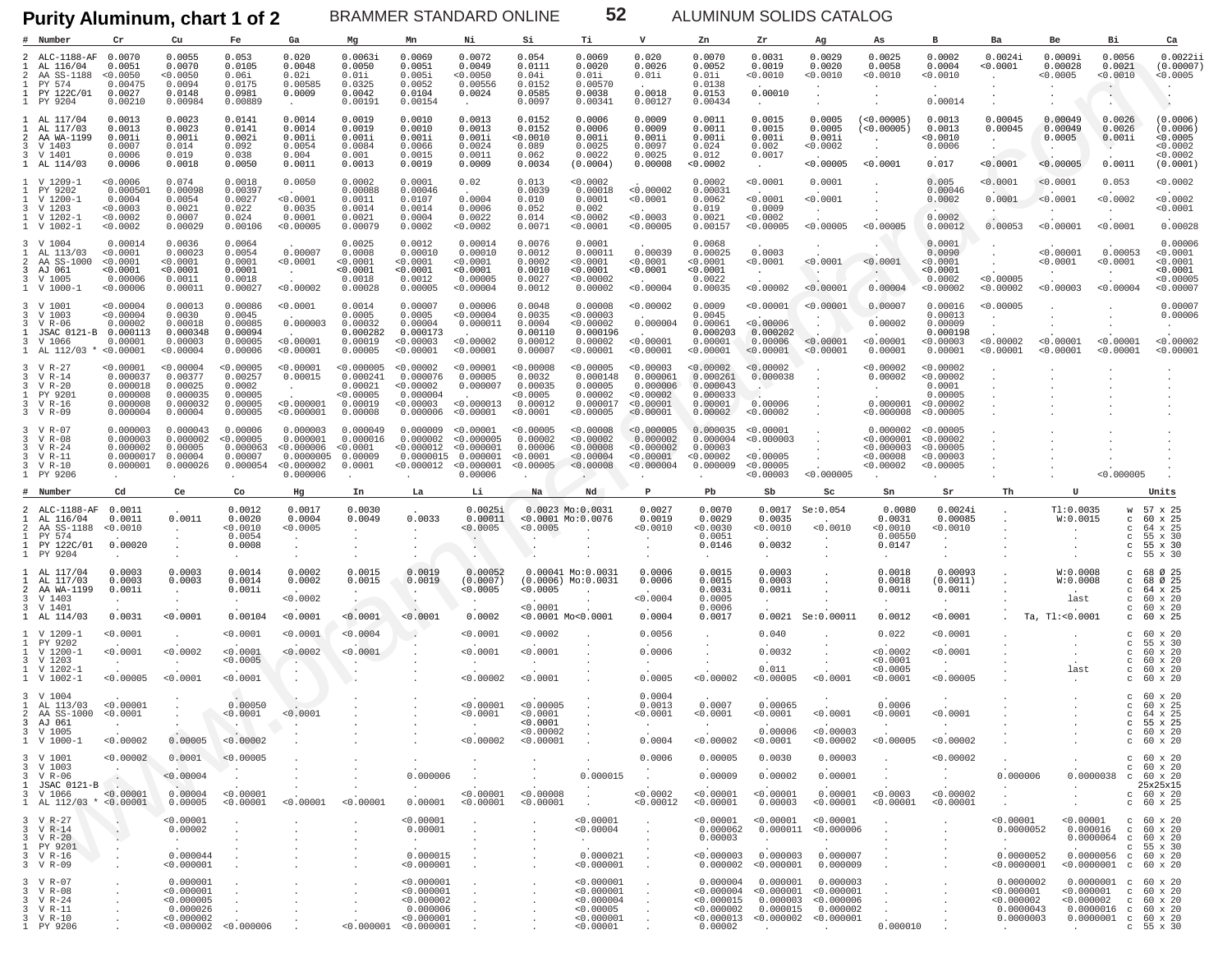BRAMMER STANDARD ONLINE 53 ALUMINUM SOLIDS CATALOG

Purity Aluminum, chart 2 of 2 **Exeting Contract 2** of 2

|                                             | Number                                                                                | Cr                                                                | Cu                                                            | Fe                                             | Ga                                                                                | Mg                                                                       | Mn                                               | Νi                                                       | Si                                            | Тi                                                                                  | V                                                       | Zn                                              | Zr                                                    | Αq                                      | Al                                          | As<br>B.                                                                                 |                                        | Ba                                                | <b>Be</b>                                                | - Bi                                                           | Ca                                                                |
|---------------------------------------------|---------------------------------------------------------------------------------------|-------------------------------------------------------------------|---------------------------------------------------------------|------------------------------------------------|-----------------------------------------------------------------------------------|--------------------------------------------------------------------------|--------------------------------------------------|----------------------------------------------------------|-----------------------------------------------|-------------------------------------------------------------------------------------|---------------------------------------------------------|-------------------------------------------------|-------------------------------------------------------|-----------------------------------------|---------------------------------------------|------------------------------------------------------------------------------------------|----------------------------------------|---------------------------------------------------|----------------------------------------------------------|----------------------------------------------------------------|-------------------------------------------------------------------|
| 2<br>$\mathcal{L}$<br>$\mathbf{1}$          | AA WC-1000<br>51X G00H 4C<br>ALC-1050-AK<br>AA WB-1000<br>AL 123/04                   | 0.08i<br>0.060<br>0.040<br>0.03i<br>0.0321                        | 0.08i<br>0.046<br>0.0334<br>0.03i<br>0.0321                   | 0.10i<br>0.082<br>0.297<br>0.10i<br>0.107      | 0.031<br>0.026<br>0.0207                                                          | 0.08i<br>0.054<br>0.0302i<br>0.03i<br>0.0267                             | 0.08i<br>0.079<br>0.0317<br>0.03i<br>0.0301      | 0.08i<br>0.032<br>0.0215<br>0.03i<br>0.0309              | 0.10i<br>(0.04)<br>0.169<br>0.10i<br>0.073    | 0.08i<br>0.0292<br>0.0304<br>0.03i<br>0.0312                                        | 0.04i<br>0.022<br>0.0203<br>0.02i<br>0.0311             | 0.08i<br>0.179<br>0.0427<br>0.03i<br>0.0301     | 0.027<br>0.0032<br>0.0311                             | 0.020<br>$\ddot{\phantom{a}}$<br>0.0048 |                                             | (0.0026)                                                                                 | 0.0002                                 |                                                   | 0.0011<br>0.0010i<br>0.0008                              | 0.08i<br>0.024<br>0.0074<br>0.03i<br>0.0206                    | $\sim$<br>0.0020i<br>$\ddot{\phantom{1}}$<br>$\cdot$              |
| 2<br>2<br>2<br>2                            | AJ 003<br>ALC-A6005-AG<br>AA ST1-1050<br>V 1413-1<br>ALC-LIM G                        | 0.032<br>0.028<br>0.02i<br>0.022<br>0.020                         | 0.035<br>0.135<br>0.03i<br>0.038<br>0.020                     | 0.107<br>0.24<br>0.33<br>0.35<br>0.034         | 0.029<br>0.020<br>0.025<br>0.02<br>0.013                                          | 0.025<br>0.62<br>0.03i<br>0.031<br>0.0044                                | 0.032<br>0.25<br>0.04i<br>0.017<br>0.012         | 0.031<br>0.030<br>0.01i<br>0.021<br>0.024                | 0.110<br>0.88<br>0.015<br>0.14<br>0.050       | 0.026<br>0.030<br>0.03i<br>0.028<br>0.0099                                          | 0.029<br>0.021<br>0.025<br>0.020<br>0.0040              | 0.055<br>0.031<br>0.04i<br>0.032<br>0.011       | 0.010<br>0.0033<br>0.004i<br>0.0031<br>0.0058         | (0.007)                                 |                                             | 0.0005<br>(0.006)                                                                        | < 0.0010<br>0.0012<br>0.0030           | (0.002)                                           | 0.0016<br>0.0011<br>0.0002<br>0.0013<br>0.0018           | 0.0097<br>0.007i<br>0.03i<br>0.0058<br>0.010                   | 0.0007<br>0.0036<br>0.002i<br>0.0013<br>0.0033                    |
| $\mathcal{L}$<br>2<br>2                     | AL 122/08<br>AA WA-1000<br>AA WE-1000<br>ALC-X1100-AH<br>AL 135/02                    | 0.0197<br>0.01i<br>0.01i<br>0.016<br>0.015                        | 0.0199<br>0.01i<br>0.01i<br>0.088<br>0.020                    | 0.0510<br>0.10i<br>0.01i<br>0.42<br>0.29       | 0.0192<br>0.01i<br>0.022<br>0.013                                                 | 0.0179<br>0.01i<br>0.01i<br>0.015<br>0.020                               | 0.0198<br>0.01i<br>0.01i<br>0.037<br>0.020       | 0.0200<br>0.01i<br>0.01i<br>0.031<br>0.016               | 0.0502<br>0.10i<br>0.01i<br>0.43<br>0.052     | 0.0192<br>0.01i<br>0.01i<br>0.028<br>0.023                                          | 0.0203<br>0.01i<br>0.01i<br>0.0215<br>0.0062            | 0.0202<br>0.01i<br>0.01i<br>0.026<br>0.0080     | 0.0153<br>$\sim$<br>0.0032<br>0.0050                  | 0.0188                                  |                                             | 0.0057<br>$\ddot{\phantom{a}}$<br>$\ddot{\phantom{a}}$                                   | < 0.0002<br>$\sim 10^{-11}$            | 0.0010<br>$\cdot$<br>$\cdot$                      | 0.00048<br>$\cdot$<br>0.0010<br>$\overline{\phantom{a}}$ | 0.0094<br>0.011<br>0.01i<br>0.016<br>0.0020                    | 0.0007<br>$\sim$<br>0.0021i<br>$\cdot$                            |
| 2<br>1<br>1.                                | ALC-LIM E<br>AL 131/03<br>PY 768<br>PY 769<br>PY 9205                                 | 0.0099<br>0.0096<br>0.0056<br>0.0056<br>$0.00502$ $0.0312$        | 0.0088<br>0.0210<br>0.0006<br>0.0004                          | 0.013<br>0.123<br>0.1935<br>0.2009<br>0.0298   | 0.0059<br>0.0054<br>< 0.0004<br>0.0004                                            | 0.0028<br>0.0211<br>0.0093<br>0.0093<br>0.00480                          | 0.0062<br>0.0123<br>0.0203<br>0.0204<br>0.00495  | 0.012<br>0.0025<br>0.0051<br>0.0051                      | 0.023<br>0.112<br>0.0994<br>0.0999<br>0.0285  | 0.0045<br>0.0045<br>0.0104<br>0.0105<br>0.00813                                     | 0.0020<br>0.0068<br>0.0138<br>0.0139<br>0.00222         | 0.0049<br>0.0118<br>0.0003<br>0.0002<br>0.00993 | 0.0031<br>0.0010<br>0.0061<br>0.0040                  | (0.0035)<br>$\cdot$                     |                                             | (0.0004) 0.0017<br>$\sim$<br>$\sim$<br>$\mathcal{L}$<br>$\sim$                           | (0.0003)<br>0.00007                    | (0.0020)<br>$\cdot$                               | 0.0007<br>0.00024<br>$\cdot$<br>$\cdot$                  | 0.0063<br>0.0012<br>$\cdot$<br>$\cdot$<br>$\ddot{\phantom{a}}$ | 0.0013<br>0.0034i<br>$\cdot$<br>$\cdot$                           |
| 2<br>2<br>2<br>$\mathcal{L}$                | AA SS-1050<br>AA SS-1100<br>AA SS-1075<br>AA WA-1100<br>AA WB-1100                    | < 0.0050<br>< 0.0050<br>< 0.0050 < 0.0050<br>< 0.0050<br>< 0.0050 | 0.04i<br>0.15i<br>0.20i<br>0.10i                              | 0.30<br>0.50<br>0.12i<br>0.30<br>0.60          | 0.02i<br>0.02i<br>0.02i<br>$\sim$ $-$                                             | < 0.0050<br>0.03i<br>< 0.0050<br>0.05i<br>0.01i                          | < 0.0050<br>0.04i<br>< 0.0050<br>0.08i<br>0.02i  | < 0.0050<br>< 0.0050<br>< 0.0050<br>< 0.0050<br>< 0.0050 | 0.12i<br>0.18i<br>0.07i<br>0.12i<br>0.22i     | < 0.0050<br>0.02i<br>0.0050<br>0.04i<br>0.01i                                       | 0.01i<br>0.01i<br>0.03i<br>$\sim$                       | < 0.0050<br>0.08i<br>< 0.0050<br>0.02i<br>0.04i | 0.001i<br>< 0.0030<br>0.003i                          | 0.001i<br>< 0.0010<br>0.003i<br>$\sim$  | $\sim$<br>$\sim$<br>$\sim$                  | 0.008i<br>< 0.0005<br>< 0.0010 < 0.0010<br>$< 0.0005$ $< 0.0005$<br>$\cdot$<br>$\bullet$ |                                        | $\cdot$                                           | 0.0005<br>< 0.0005<br>0.0015<br>$\ddot{\phantom{1}}$     | 0.001i<br>< 0.0010<br>0.0050<br>$\sim$                         | < 0.0005<br>< 0.0005<br>< 0.0005<br>$\sim$                        |
| 2<br>$\mathbf{1}$<br>$\mathbf{1}$           | V 1410-3<br>AA WD-1000<br>AJ HP-4002<br>V 1411-1<br>AL 611/03                         | 0.00418<br>0.004i<br>0.0030<br>0.0010                             | 0.0118<br>0.004i<br>0.0031<br>0.00100 0.00119<br>0.0012       | 0.1068<br>0.004i<br>0.0031<br>0.00078<br>0.069 | 0.0238<br>0.004i<br>0.0033<br>0.0307                                              | 0.00342<br>0.004i<br>0.0028<br>0.00020<br>0.211                          | 0.00717<br>0.004i<br>0.0034<br>0.00042<br>0.0020 | 0.00549<br>0.004i<br>0.0031<br>0.00355<br>0.0016         | 0.0619<br>0.004i<br>0.0030<br>0.0238<br>0.198 | 0.00289<br>0.004i<br>0.0032<br>0.0002<br>0.0015                                     | 0.00518<br>0.004i<br>0.0030<br>0.00080<br>0.0004        | 0.0119<br>0.004i<br>0.0031<br>0.00274<br>0.0013 | 0.00278<br>0.0030<br>0.00017<br>0.0010                | $0.00121$ .<br>$\cdot$                  | $.$ [99.9] <0.0002                          | $0.00204$ 0.00032 0.00060<br>$\sim$<br>$\sim$                                            | 0.00893 < 0.0002<br>0.0002             | $\cdot$                                           | 0.00073<br>0.0030<br>0.00007<br>$\sim$                   | 0.0040<br>0.004i<br>0.0118<br>$\sim$                           | 0.00021<br>$\sim$<br>< 0.0002<br>0.0017                           |
|                                             | V 2011-2<br>V 1402-2<br>AL 134/05<br>ALC-HP-FM                                        | $0.00097$ 0.0195<br>0.0005<br>0.0002<br>< 0.0001 < 0.0001         | 0.012<br>0.0038                                               | 0.088<br>0.048<br>0.286<br>< 0.0001            | 0.0052<br>0.0078<br>0.0010<br>< 0.0001                                            | 0.247<br>0.0020<br>0.0025<br>< 0.0001                                    | 0.0158<br>0.0023<br>0.0032<br>< 0.0001           | 0.00123<br>0.0013<br>0.0011<br>< 0.0001                  | 0.254<br>0.064<br>0.152<br>0.0001             | 0.001<br>0.017<br>< 0.0001<br>< 0.0001                                              | 0.00015<br>0.0044<br>< 0.0001<br>< 0.0001 < 0.0001      | 0.148<br>0.016<br>0.0012                        | 0.00222<br>0.0009<br>0.0002<br>< 0.0001               | 0.00050<br>0.0005<br>< 0.0001           | $\sim$                                      | 0.0038<br><b>Contract</b><br>< 0.0001                                                    | 0.0021<br>0.0006<br>0.0055<br>< 0.0001 | 0.0067<br>0.0031i 0.00050<br>< 0.0001 < 0.0001    | 0.00041                                                  | 0.00249<br>$\sim$<br>< 0.0001                                  | 0.00096<br>0.0001<br>0.0004i<br>< 0.0001                          |
| 2                                           | <b>BCS 198F</b><br>BCS 195G                                                           | $\cdot$                                                           | 0.005<br>0.001                                                | 0.001<br>0.080                                 | 0.009                                                                             |                                                                          | 0.001                                            |                                                          | 0.002<br>0.035                                |                                                                                     | 0.004                                                   | 0.015                                           |                                                       |                                         | 99.99<br>99.85                              |                                                                                          |                                        |                                                   |                                                          |                                                                |                                                                   |
|                                             | Number                                                                                | Cd                                                                | Ce                                                            | Co                                             | Ηg                                                                                | In                                                                       | La                                               | Li                                                       | Mo                                            | Na                                                                                  | $_{\rm P}$                                              | Pb                                              | Sb                                                    | Sc                                      | Sn                                          | Sr                                                                                       | Ta                                     | Tl                                                | W                                                        |                                                                | Units                                                             |
| 2<br>$\mathcal{L}$<br>$\mathcal{L}$         | AA WC-1000<br>51X G00H 4C<br>ALC-1050-AK<br>AA WB-1000<br>1 AL 123/04                 | 0.0267<br>0.0012<br>0.0096                                        |                                                               | 0.0109<br>0.0001<br>0.0096                     | 0.0011                                                                            |                                                                          |                                                  | 0.0027i<br>$\sim$                                        | 0.0002<br>$\ddot{\phantom{0}}$                | 0.0024i<br>0.0003i                                                                  | 0.0018                                                  | 0.08i<br>0.0204<br>0.0079<br>0.03i<br>0.0109    | 0.0077<br>0.0028                                      |                                         | 0.08i<br>0.028<br>0.015<br>0.03i<br>0.0158  | 0.0019i<br>$\cdot$                                                                       |                                        |                                                   |                                                          | $\mathbf{C}$<br>C<br>W<br>c<br>C                               | 64 x 25<br>~10x ~120<br>57 x 25<br>64 x 25<br>60 x 25             |
| 2<br>2<br>2<br>$\mathbf{1}$<br>2            | AJ 003<br>ALC-A6005-AG<br>AA ST1-1050<br>V 1413-1<br>ALC-LIM G                        | 0.0012<br>0.0005<br>0.0016<br>0.0038                              | $\ddot{\phantom{a}}$                                          | 0.0005<br>0.0013<br>0.0020                     | 0.0002<br>0.0051                                                                  |                                                                          |                                                  | 0.0028i<br>0.001i<br>0.0013<br>0.0016                    |                                               | 0.0025i<br>0.0015<br>0.0017<br>0.0023                                               | 0.004<br>0.0005<br>0.0023<br>0.0065                     | 0.020<br>0.008<br>0.02i<br>0.0073<br>0.012      | 0.009<br>0.0024<br>0.003i<br>0.003<br>(0.0087)        |                                         | 0.020<br>0.020<br>0.02i<br>0.0050<br>0.021  | 0.0035<br>0.0012<br>0.0006<br>0.0013                                                     |                                        |                                                   |                                                          | C<br>W<br>$\mathbf{C}$<br>$\mathbf{C}$                         | 55 x 25<br>57 x 25<br>64 x 25<br>60 x 20<br>57 Ø x 25             |
| -1.<br>$\mathcal{L}$<br>2<br>$\overline{a}$ | AL 122/08<br>AA WA-1000<br>AA WE-1000<br>ALC-X1100-AH<br>1 AL 135/02                  | 0.0049<br><b>Service</b><br>0.0010<br>$\sim$                      | 0.0141<br>$\cdot$<br>$\cdot$<br>$\cdot$                       | 0.0149<br>$\sim$ $ \sim$<br>$\sim$<br>0.0010   | 0.0076<br>$\overline{\phantom{a}}$                                                | 0.0112<br>0.0020                                                         | 0.0205                                           | 0.00083<br>$\cdot$<br>0.0014i<br>$\cdot$                 | 0.0096                                        | 0.0021<br><b>Service</b><br>0.0021i                                                 | 0.0041<br>$\sim$<br>0.0038<br>$\sim$                    | 0.0100<br>0.01i<br>0.01i<br>0.013<br>0.0023     | 0.0100<br>$\sim$<br>0.0039                            | 0.0046                                  | 0.0101<br>0.01i<br>0.01i<br>0.015<br>0.0052 | 0.0011<br>$\cdot$<br>0.0024i<br>$\ddot{\phantom{0}}$                                     | 0.0008                                 |                                                   | $0.0130$ $0.0102$                                        | c<br>$\mathbf C$<br>W                                          | $c$ 60 $x$ 25<br>64 x 25<br>64 x 25<br>57 x 25<br>$c$ 60 x 25     |
| $\overline{a}$<br>1.                        | ALC-LIM E<br>AL 131/03<br>PY 768<br>PY 769                                            | 0.0020<br>0.0009<br>0.0004<br>0.0004<br>$\cdot$                   |                                                               | 0.0043<br>0.0041<br>0.0034                     | 0.0018<br><b>Service</b>                                                          |                                                                          |                                                  | 0.0007<br>0.00009i<br>$\cdot$                            | (0.0016)                                      | 0.0012<br>0.0006i                                                                   | 0.0054<br>0.0010<br>$\cdot$                             | 0.0062<br>0.0058<br>0.0040<br>0.0040            | 0.0054<br>0.0003<br>0.0093<br>0.0095                  |                                         | 0.0098<br>0.0024<br>0.0040<br>0.0040        | 0.0031                                                                                   |                                        | (0.0070)                                          |                                                          | C<br>$\mathbf C$<br>$\mathbb C$<br>$\mathbf C$                 | 57 Ø x 25<br>60 x 25<br>55 x 30<br>55 x 30<br>55 x 30             |
|                                             | PY 9205                                                                               |                                                                   |                                                               |                                                |                                                                                   |                                                                          |                                                  |                                                          |                                               |                                                                                     |                                                         |                                                 |                                                       |                                         |                                             |                                                                                          |                                        |                                                   |                                                          |                                                                |                                                                   |
| $\mathfrak{D}$<br>2<br>2                    | 2 AA SS-1050<br>AA SS-1100<br>AA SS-1075<br>AA WA-1100<br>2 AA WB-1100                | 0.001i<br>0.0010<br>0.003i<br>$\sim$                              | $\cdot$                                                       | $< 0.0010$ $< 0.0005$                          | 0.001i < 0.0005<br>0.003i < 0.0005                                                |                                                                          |                                                  | < 0.0005<br>0.0005<br>0.0005<br>$\sim$<br>$\cdot$        |                                               | < 0.0005<br>0.0005<br>$\sim$                                                        | $< 0.0005$ $< 0.0005$ $< 0.003i$<br>< 0.0005<br>$\cdot$ | <0.003i                                         | $< 0.0010$ $< 0.0030$ $< 0.0010$ $< 0.0010$<br>0.003i | $0.001i$ <0.0005 <0.001i<br>< 0.0005    | < 0.001i<br>$\cdot$<br>$\cdot$              | 0.001i<br>< 0.0010 < 0.0010<br>0.003i<br>$\ddot{\phantom{a}}$                            |                                        |                                                   |                                                          | $\epsilon$<br>C<br>C<br>$\mathbf C$                            | 64 x 25<br>64x25 or 25x6<br>64 x 25<br>64 x 25<br>$c$ 64 x 25     |
|                                             | $1 \quad V \quad 1410-3$<br>2 AA WD-1000<br>2 AJ HP-4002<br>1 V 1411-1<br>1 AL 611/03 | <b>Contract Contract Contract</b><br>0.0058                       | 0.00308 0.0039<br>$\sim$<br>0.00030 < 0.0002<br>$\sim$ $\sim$ | $\sim$                                         | 0.00504 0.00152 0.00689<br>$\sim$<br>$0.0010$ $0.0108$                            | $\sim$<br>$0.00024 < 0.0005$ 0.00010 <0.0002<br><b>Contract Contract</b> | $\ddot{\phantom{1}}$<br><b>Contract Contract</b> | $0.0016$ < $0.0002$<br><b>Contractor</b><br>$0.00076$ i. | $\sim$                                        | 0.0042<br>$\sim$<br>$0.00012 < 0.0002$ 0.00029 <0.0004<br>< 0.0001                  | 0.00096<br>$\sim$<br>0.0018                             | 0.00497 0.0077<br>0.004i<br>0.0009              | $0.00107$ 0.0059<br>$\sim$ $\sim$                     | $\sim$                                  | 0.0048<br>0.004i<br>0.0010                  | 0.00019<br>$\sim$<br>0.0185 < 0.0002<br><b>Contract Contract Contract</b>                | $\ddot{\phantom{a}}$                   | $\sim$ 100 $\pm$<br>< 0.0002<br><b>Carl Corp.</b> | 0.00228<br>$\overline{a}$                                | $\mathbf{C}$<br>C                                              | 60 x 20<br>64 x 25<br>60 x 25<br>$c$ 60 x 20<br>$c$ 60 $x$ 25     |
| $\mathbf{1}$                                | 1 V 2011-2<br>$1 \quad V \quad 1402 - 2$<br>AL 134/05<br>2 ALC-HP-FM                  | $0.00104$ .<br>0.0009<br>0.0010<br>< 0.0001                       | $\sim$ $\sim$<br>$\sim$<br>$\sim$                             | 0.0005<br>0.0010                               | $0.00225$ 0.0050 <0.0003<br><b>Contractor</b><br>$< 0.0001$ $< 0.0001$ $< 0.0001$ | 0.0010                                                                   | $\sim$<br>$\sim$<br>$\sim$<br>$\sim$             | 0.0011<br>< 0.0002<br>$0.00009i$ .                       | <b>Contract Contract</b><br>$\sim 100$        | 0.0010<br>< 0.0002<br>0.0044i<br>$0.00000 < 0.0001$ 0.00000 <0.0001 <0.0001 <0.0001 | 0.0010<br>< 0.0004                                      | 0.0041<br>0.0011                                | 0.0076<br>0.0007 < 0.0005                             | 0.0152<br>0.0017<br>$\sim$<br>$\sim$    | 0.0013                                      | $0.0041$ $0.00026$<br>0.0008 < 0.0002<br>0.0006i<br>< 0.0001 < 0.0001                    | $\sim$<br>$\sim$                       | 0.0013<br>< 0.0001                                | 0.00145<br>$\overline{a}$                                |                                                                | $c$ 60 $x$ 20<br>$c$ 60 $x$ 20<br>$C = 60 \times 25$<br>w 57 x 25 |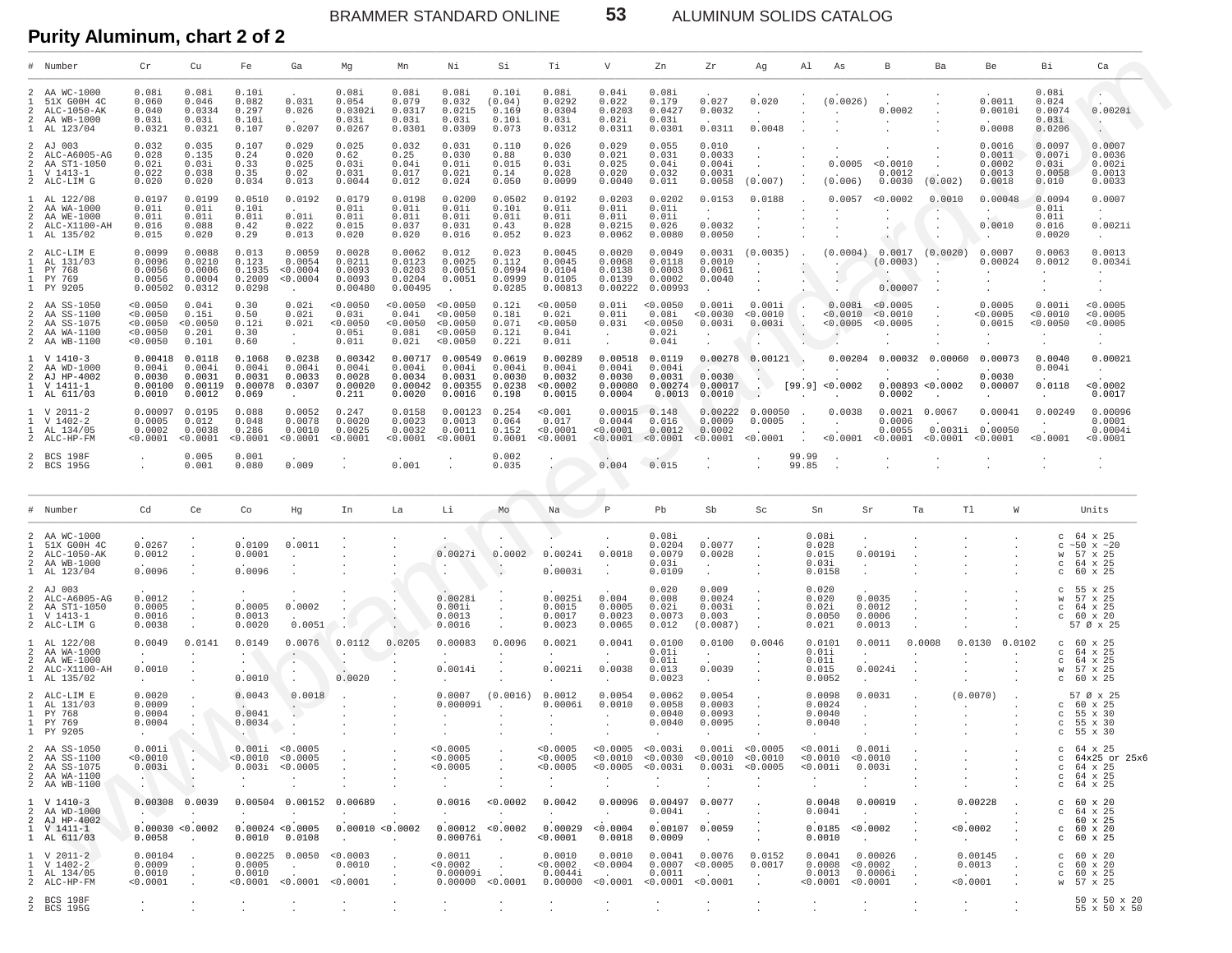#### BRAMMER STANDARD ONLINE **54** ALUMINUM SOLIDS CATALOG

**CRM Purity Aluminum Sets**

|                                                                                                          |                                                | available as SETS ONLY, as grouped                            |                                                   |                                                     |                                                                                |                    |                                                                                                              |                                                            |                                           | 49710: 62 mm Ø x 30 mm                            |                                                     |                                |                                             | 49715: 45 mm Ø x 40 mm                              |                                          |
|----------------------------------------------------------------------------------------------------------|------------------------------------------------|---------------------------------------------------------------|---------------------------------------------------|-----------------------------------------------------|--------------------------------------------------------------------------------|--------------------|--------------------------------------------------------------------------------------------------------------|------------------------------------------------------------|-------------------------------------------|---------------------------------------------------|-----------------------------------------------------|--------------------------------|---------------------------------------------|-----------------------------------------------------|------------------------------------------|
| Number                                                                                                   | Cr                                             | Cu                                                            | Fe                                                | Ga                                                  | Mg                                                                             |                    | Mn                                                                                                           | Νi                                                         |                                           | Si                                                | Ti                                                  | $\mathbf{V}$                   |                                             | Zn                                                  | ${\rm Zr}$                               |
| NCS HS49710d-1<br>NCS HS49710d-2<br>NCS HS49710d-3<br>NCS HS49710d-4<br>NCS HS49710d-5<br>NCS HS49710d-6 |                                                | 0.010<br>0.0052<br>0.093<br>0.035<br>0.051<br>0.028           | 0.137<br>0.058<br>1.20<br>0.334<br>0.709<br>0.920 | 0.012<br>0.0034<br>0.020<br>0.029<br>0.040<br>0.050 | 0.0074<br>0.0027<br>0.068<br>0.025<br>0.043<br>0.143                           |                    | 0.010<br>0.0030<br>0.054<br>0.025<br>0.091<br>0.205                                                          | 0.0051<br>0.0036<br>0.033<br>0.052<br>0.089<br>0.114       |                                           | 0.168<br>0.052<br>1.18<br>0.363<br>0.577<br>0.913 | 0.011<br>0.0010<br>0.037<br>0.018<br>0.086<br>0.064 |                                |                                             | 0.017<br>0.0044<br>0.083<br>0.045<br>0.136<br>0.188 |                                          |
| NCS HS49715-2<br>NCS HS49715-4<br>NCS HS49715-5<br>NCS HS49715-6<br>NCS HS49715-7                        | 0.00097<br>0.0069<br>0.0018<br>0.015<br>$\sim$ | 0.00017<br>0.012<br>0.0033<br>0.014<br>0.0020                 | 0.0016<br>0.033<br>0.0091<br>0.063<br>0.397       | 0.0032<br>0.011<br>0.0012<br>0.015<br>$\sim$        | 0.0092<br>0.0052<br>0.014<br>0.0022                                            | 0.00039            | 0.0019<br>0.010<br>0.0041<br>0.012<br>0.0030                                                                 | 0.0026<br>0.011<br>0.0059<br>0.042<br>$\ddot{\phantom{0}}$ |                                           | 0.0015<br>0.031<br>0.0073<br>0.044<br>0.111       | 0.00084<br>0.012<br>0.0021<br>0.017<br>0.012        | (0.0014)<br>(0.0012)<br>0.0099 | (0.00077)<br>(0.00052)                      | 0.0025<br>0.011<br>0.0047<br>0.016<br>$\sim$        | 0.0025<br>0.014<br>0.0057<br>0.019<br>n. |
| <b>CRM</b>                                                                                               |                                                | <b>Low Alloy Set</b>                                          |                                                   |                                                     |                                                                                |                    |                                                                                                              |                                                            |                                           |                                                   |                                                     |                                |                                             |                                                     |                                          |
|                                                                                                          | available as SET ONLY                          |                                                               |                                                   |                                                     |                                                                                |                    |                                                                                                              | 62 mm Ø x 30 mm                                            |                                           |                                                   |                                                     |                                |                                             |                                                     |                                          |
| Number                                                                                                   | Cr                                             | Cu                                                            | Fe                                                | Mg<br>Mn                                            | Νi                                                                             | Si                 |                                                                                                              | Тi                                                         | Zn                                        |                                                   |                                                     |                                |                                             |                                                     |                                          |
| NCS HS49719a-1<br>NCS HS49719a-2<br>NCS HS49719a-3<br>NCS HS49719a-4<br>NCS HS49719a-5                   | 0.360<br>0.282<br>0.198<br>0.138<br>0.064      | 0.093<br>0.205<br>0.311<br>0.418<br>0.514                     | 0.112<br>0.252<br>0.311<br>0.425<br>0.528         | 0.752<br>0.589<br>0.640<br>0.318<br>0.397<br>0.324  | 0.090<br>0.0092<br>0.212<br>0.037<br>0.068<br>0.089<br>0.416<br>0.545<br>0.140 |                    | 0.353<br>0.565<br>0.625<br>0.791<br>0.980                                                                    | 0.043<br>0.080<br>0.109<br>0.130<br>0.175                  | 0.093<br>0.135<br>0.182<br>0.229<br>0.288 |                                                   |                                                     |                                |                                             |                                                     |                                          |
| Number<br>As<br>AL 353/02<br>AL 352/02                                                                   | 0.0061<br>0.00142                              | Cd<br>0.0050<br>0.0021                                        | Hg<br>0.0059<br>0.0022                            | Pb<br>0.0053<br>0.0039                              | Cr<br>0.001<br>0.0007                                                          | Cu<br>0.15<br>0.15 | Fe<br>0.46<br>0.48                                                                                           | Mg<br>1.08<br>1.06                                         | Mn<br>1.16<br>1.13                        | Νi<br>0.003<br>0.003                              | Si<br>0.26<br>0.26                                  | тi<br>0.025<br>0.019           | $\boldsymbol{\mathrm{V}}$<br>0.011<br>0.010 | Zn<br>0.052<br>0.049                                | Zr<br>0.005<br>0.005                     |
| AL 351/02                                                                                                | 0.00135                                        | 0.0013                                                        | 0.00094                                           | 0.0025                                              | 0.001                                                                          | 0.15               | 0.46                                                                                                         | 1.08                                                       | 1.16                                      | 0.003                                             | 0.26                                                | 0.025                          | 0.011                                       | 0.052                                               | 0.005                                    |
| <b>CRM</b>                                                                                               |                                                | <b>ROHS / WEEE Sets</b><br>available as SETS ONLY, as grouped |                                                   |                                                     |                                                                                |                    |                                                                                                              |                                                            |                                           |                                                   |                                                     |                                |                                             |                                                     |                                          |
| Number                                                                                                   | As                                             | Cd                                                            | Cu                                                | Hg                                                  | $_{\rm Pb}$                                                                    |                    | Units                                                                                                        |                                                            |                                           |                                                   |                                                     |                                |                                             |                                                     |                                          |
| NCS HS49735-1<br>NCS HS49735-2<br>NCS HS49735-3                                                          |                                                | 0.0017<br>0.0047<br>0.0088                                    |                                                   | 0.0038<br>0.039<br>0.059                            | 0.0023<br>0.0060<br>0.011                                                      |                    | 62 mm Ø x 30 mm<br>$62$ mm $\varnothing$ x $30$ mm<br>62 mm Ø x 30 mm<br>62 mm Ø x 30 mm                     |                                                            |                                           | piece -2 sold out                                 |                                                     |                                |                                             |                                                     |                                          |
| NCS HS49735-4<br>NCS HS49735-5<br>NCS HS49735-6                                                          | $\ddot{\phantom{a}}$                           | 0.0085<br>0.017<br>0.037                                      | $\cdot$                                           | 0.0027<br>0.0039<br>0.0062                          | 0.010<br>0.019<br>0.035                                                        |                    | $62$ mm $\emptyset \times 30$ mm<br>62 mm Ø x 30 mm                                                          |                                                            |                                           | piece -5 sold out                                 |                                                     |                                |                                             |                                                     |                                          |
| NCS HS49727-1<br>NCS HS49727-2<br>NCS HS49727-3<br>NCS HS49727-4<br>NCS HS49727-5<br>NCS HS49727-6       | 0.017<br>0.038<br>0.011<br>0.0057<br>0.024     | 0.0038<br>0.019<br>0.010<br>0.027<br>$\langle \rangle$        | (0.082)<br>(0.469)<br>(0.284)<br>(0.080)          | $\cdot$<br>$\cdot$                                  | 0.0022<br>0.011<br>0.029<br>0.019                                              |                    | 62 mm Ø x 30 mm<br>62 mm Ø x 30 mm<br>62 mm Ø x 30 mm<br>62 mm Ø x 30 mm<br>60 mm Ø x 8 mm<br>60 mm Ø x 8 mm |                                                            |                                           |                                                   |                                                     |                                |                                             |                                                     |                                          |

## **CRM Low Alloy Set**

|                                                                                        | available as SET ONLY                     |                                           |                                           |                                           |                                           |                                            |                                           |                                           |                                           |  |  |  |  |  |
|----------------------------------------------------------------------------------------|-------------------------------------------|-------------------------------------------|-------------------------------------------|-------------------------------------------|-------------------------------------------|--------------------------------------------|-------------------------------------------|-------------------------------------------|-------------------------------------------|--|--|--|--|--|
| Number                                                                                 | Cr                                        | Cu                                        | Fe                                        | Ma                                        | Mn                                        | Νi                                         | Si                                        | Τi                                        | Zn                                        |  |  |  |  |  |
| NCS HS49719a-1<br>NCS HS49719a-2<br>NCS HS49719a-3<br>NCS HS49719a-4<br>NCS HS49719a-5 | 0.360<br>0.282<br>0.198<br>0.138<br>0.064 | 0.093<br>0.205<br>0.311<br>0.418<br>0.514 | 0.112<br>0.252<br>0.311<br>0.425<br>0.528 | 0.752<br>0.589<br>0.640<br>0.397<br>0.324 | 0.090<br>0.212<br>0.318<br>0.416<br>0.545 | 0.0092<br>0.037<br>0.068<br>0.089<br>0.140 | 0.353<br>0.565<br>0.625<br>0.791<br>0.980 | 0.043<br>0.080<br>0.109<br>0.130<br>0.175 | 0.093<br>0.135<br>0.182<br>0.229<br>0.288 |  |  |  |  |  |

## **CRM ROHS / WEEE Individual Samples - also see Hg on page 57**

|                                     | certified analysis           |                            |                             |                            |                          | informational analysis |                      |                      |                      |                         |                      | 60 mm Ø x 25 mm         |                         |                         |                         |
|-------------------------------------|------------------------------|----------------------------|-----------------------------|----------------------------|--------------------------|------------------------|----------------------|----------------------|----------------------|-------------------------|----------------------|-------------------------|-------------------------|-------------------------|-------------------------|
| Number                              | As                           | Cd                         | Hq                          | Pb                         | Cr                       | Cu                     | Fe                   | Ma                   | Mn                   | Ni                      | Si                   | Ti                      | V                       | Zn                      | Zr                      |
| AL 353/02<br>AL 352/02<br>AL 351/02 | 0.0061<br>0.00142<br>0.00135 | 0.0050<br>0.0021<br>0.0013 | 0.0059<br>0.0022<br>0.00094 | 0.0053<br>0.0039<br>0.0025 | 0.001<br>0.0007<br>0.001 | 0.15<br>0.15<br>0.15   | 0.46<br>0.48<br>0.46 | 1.08<br>1.06<br>1.08 | 1.16<br>1.13<br>1.16 | 0.003<br>0.003<br>0.003 | 0.26<br>0.26<br>0.26 | 0.025<br>0.019<br>0.025 | 0.011<br>0.010<br>0.011 | 0.052<br>0.049<br>0.052 | 0.005<br>0.005<br>0.005 |

#### **CRM ROHS / WEEE Sets**

| Number        | As           | Cd                   | Cu             | Hq           | Pb           | Units                            |                                                                   |
|---------------|--------------|----------------------|----------------|--------------|--------------|----------------------------------|-------------------------------------------------------------------|
| NCS HS49735-1 | $\mathbf{r}$ | 0.0017               | $\overline{a}$ | 0.0038       | 0.0023       | 62 mm $\varnothing$ x 30 mm      |                                                                   |
| NCS HS49735-2 |              | 0.0047               |                | 0.039        | 0.0060       |                                  | $62 \text{ mm}$ $\vartheta$ $x$ $30 \text{ mm}$ piece -2 sold out |
| NCS HS49735-3 |              | 0.0088               |                | 0.059        | 0.011        | $62$ mm $\emptyset \times 30$ mm |                                                                   |
| NCS HS49735-4 |              | 0.0085               | . .            | 0.0027       | 0.010        | 62 mm $\varnothing$ x 30 mm      |                                                                   |
| NCS HS49735-5 |              | 0.017                |                | 0.0039       | $0.019 -$    |                                  | $62 \text{ mm}$ $\emptyset$ x 30 mm piece -5 sold out             |
| NCS HS49735-6 |              | 0.037                |                | 0.0062       | 0.035        | 62 mm $\varnothing$ x 30 mm      |                                                                   |
| NCS HS49727-1 | 0.017        | 0.0038               | (0.082)        |              | 0.0022       | 62 mm $\varnothing$ x 30 mm      |                                                                   |
| NCS HS49727-2 | $\sim$       | 0.019                | (0.469)        | $\sim$       | 0.011        | 62 mm Ø x 30 mm                  |                                                                   |
| NCS HS49727-3 | 0.038        | 0.010                | (0.284)        | $\sim$       | 0.029        | 62 mm Ø x 30 mm                  |                                                                   |
| NCS HS49727-4 | 0.011        | 0.027                | (0.080)        | $\sim$       | 0.019        | 62 mm Ø x 30 mm                  |                                                                   |
| NCS HS49727-5 | 0.0057       | $\ddot{\phantom{a}}$ |                | $\mathbf{r}$ | $\mathbf{r}$ | 60 mm Ø x 8 mm                   |                                                                   |
| NCS HS49727-6 | 0.024        | v.                   |                |              |              | 60 mm Ø x<br>8 mm                |                                                                   |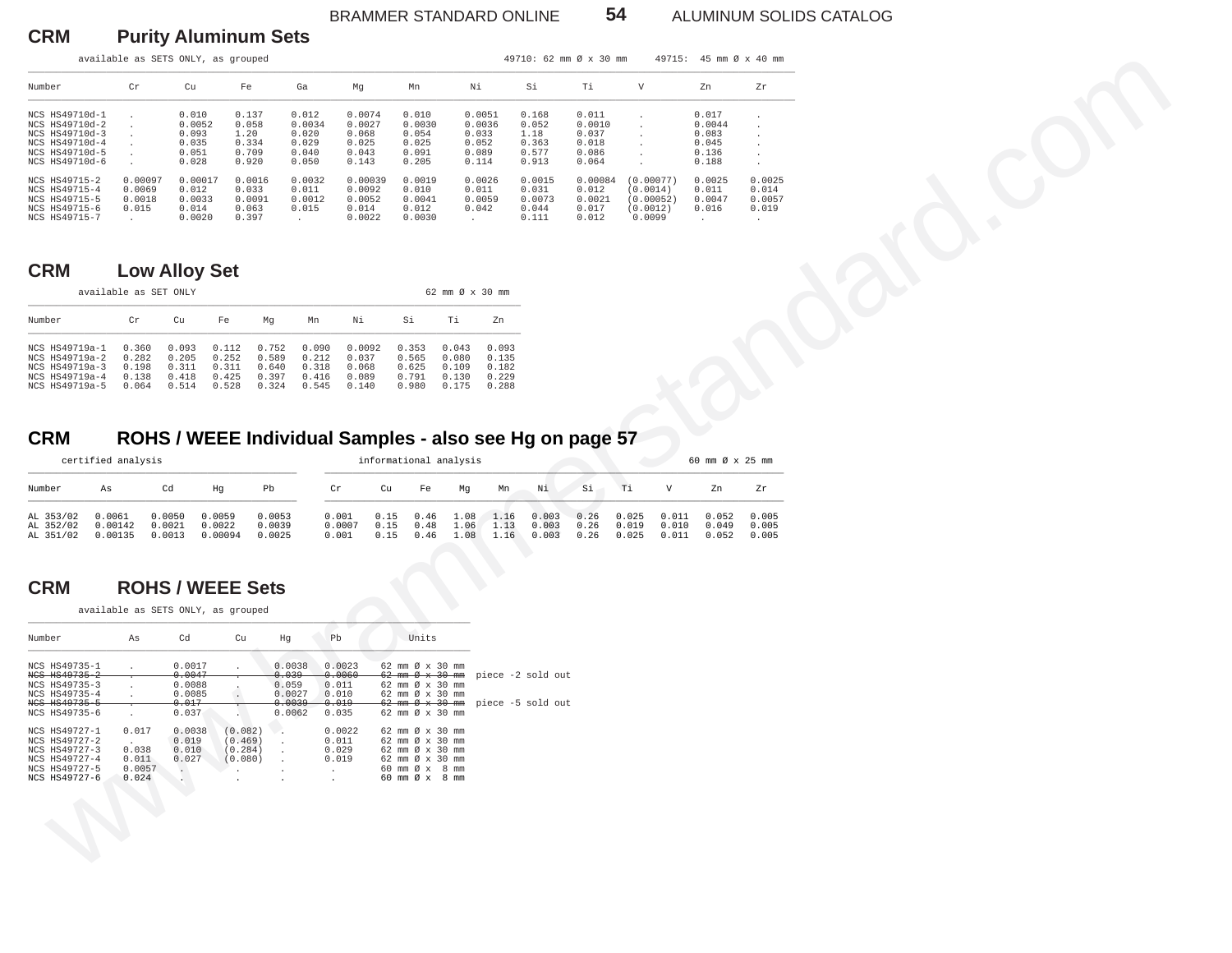BRAMMER STANDARD ONLINE 55 ALUMINUM SOLIDS CATALOG

**Low Alloy**

|                                          | --*********                                                                    |                                                 |                                           |                                                       |                                                |                                                           |                                                      |                                                            |                                                    |                                                                                |                                                                   |                                                                            |                                                                              |                                                     |                                                                    |                                                                       |                                                              |
|------------------------------------------|--------------------------------------------------------------------------------|-------------------------------------------------|-------------------------------------------|-------------------------------------------------------|------------------------------------------------|-----------------------------------------------------------|------------------------------------------------------|------------------------------------------------------------|----------------------------------------------------|--------------------------------------------------------------------------------|-------------------------------------------------------------------|----------------------------------------------------------------------------|------------------------------------------------------------------------------|-----------------------------------------------------|--------------------------------------------------------------------|-----------------------------------------------------------------------|--------------------------------------------------------------|
|                                          | # Number                                                                       | Be                                              | Вi                                        | Cr                                                    | Cu                                             | Fe                                                        | Ga                                                   | Mg                                                         | Mn                                                 | Νi                                                                             | Pb                                                                | Si                                                                         | Sn                                                                           | Тi                                                  | V                                                                  | Zn                                                                    | Zr                                                           |
| 2<br>2<br>3                              | AL 651/02<br>HRT AL2015<br>AA ST2-6063<br>AJ 025<br>1 AL 141/01                | $\blacksquare$<br>0.0002<br>< 0.0001<br>$\sim$  | 0.495<br>0.02i<br>0.0001<br>$\cdot$       | 0.0100<br>0.015<br>0.0001<br>0.0040                   | 0.301<br>0.05i<br>0.0005<br>0.020              | 0.187<br>0.19<br>0.22i<br>0.197<br>0.40                   | $\cdot$<br>0.025<br>0.0002<br>$\sim$                 | 0.91<br>0.36<br>0.05i<br>0.495<br>0.0110                   | 0.296<br>0.003<br>0.05i<br>0.0005<br>0.022         | 0.0065<br>0.004<br>0.03i<br>0.0002<br>0.0060                                   | 0.394<br>$\sim$<br>0.02i<br>< 0.0001<br>0.010                     | 0.583<br>0.45<br>0.45<br>0.423<br>0.41                                     | $\cdot$<br>0.02i<br>< 0.0001<br>0.010                                        | 0.013<br>0.011<br>0.03i<br>0.0003<br>< 0.001        | 0.0069<br>0.017<br>0.03i<br>0.0002<br>0.0010                       | 0.051<br>0.005<br>0.03i<br>0.0004<br>0.0140                           | $\cdot$<br>0.004i<br>< 0.0001<br>$\sim$ $-$                  |
| $\mathbf{1}$<br>1.                       | ERM-EB312a<br>V 1406-2<br>3 V 1407<br>1 AL 613/09<br>1 51X GOOH 2E             | 0.0011<br>0.0010<br>$\sim$ $-$                  | 0.00180<br>$\sim$<br>0.0054<br>0.011      | 0.0320<br>0.0024<br>0.0098<br>0.0050<br>0.0174        | 0.0509<br>0.054<br>0.06<br>0.0100<br>0.111     | 0.198<br>0.38<br>0.28<br>0.240<br>0.356                   | 0.0129<br>0.012<br>0.01<br>0.0146<br>0.011           | 0.379<br>0.022<br>0.027<br>0.427<br>0.093                  | 0.0488<br>0.052<br>0.024<br>0.0185<br>0.154        | 0.00407<br>0.011<br>0.003<br>0.0046<br>0.119                                   | 0.00497<br>0.0030<br>0.001<br>0.0093<br>0.114                     | 0.403<br>0.40<br>0.40<br>0.381<br>0.350                                    | 0.0016<br>0.001<br>0.0097<br>0.0065                                          | 0.0291<br>0.0043<br>0.022<br>0.0150<br>0.128        | 0.00673<br>0.025<br>0.026<br>0.0123<br>0.0148                      | 0.0297<br>0.12<br>0.042<br>0.0094<br>0.113                            | 0.00085<br>0.0098<br>0.002<br>0.0050<br>0.0150               |
| 1.<br>1<br>$\mathbf{1}$                  | 2 ALC-6463-AC<br>AL 612/02<br>AL 741/01<br>AL 136/03<br>3 AJ 006               | 0.0011<br>0.0023<br>0.00019<br>0.0044           | 0.012<br>$\sim$<br>0.0002<br>0.054        | 0.020<br>0.0030<br>0.024<br>0.037<br>0.054            | 0.14<br>0.0101<br>0.10<br>0.056<br>0.106       | 0.12<br>0.132<br>0.40<br>0.365<br>0.303                   | 0.018<br>$\sim$ $-$<br>0.030<br>0.058                | 0.49<br>0.316<br>0.035<br>0.038<br>0.051                   | 0.019<br>0.0065<br>0.105<br>0.058<br>0.052         | 0.020<br>0.0009<br>0.012<br>0.032<br>0.046                                     | 0.007<br>0.0027<br>0.0010<br>0.051                                | 0.35<br>0.315<br>0.31<br>0.294<br>0.286                                    | 0.019<br>$\sim$<br>0.0003<br>0.052                                           | 0.017<br>(0.0023)<br>0.027<br>0.030<br>0.048        | 0.020<br>(0.0048)<br>0.025<br>0.048                                | 0.020<br>0.0031<br>0.81<br>0.034<br>0.096                             | 0.0031<br>$\sim$<br>0.0098<br>0.046                          |
| $\overline{a}$<br>$\mathbf{1}$<br>2<br>2 | AA SS-3102<br>PY 67995<br>ALC-X1120-AC<br>ALC-1145-AE<br>2 ALC-1170-AN         | 0.0005<br>0.0010i<br>0.0008<br>0.0010i          | 0.0010<br>0.007<br>0.0082<br>0.0082       | 0.02i<br>0.0215<br>0.019<br>0.020<br>0.0325           | 0.07i<br>0.0400<br>0.45<br>0.028<br>0.0301     | 0.45<br>0.3700<br>0.15<br>0.40<br>0.178                   | 0.02i<br>0.0103<br>0.019<br>0.019<br>0.0196          | 0.02i<br>0.0240<br>0.015i<br>0.022i<br>0.0258i             | 0.18i<br>0.0390<br>0.15<br>0.031<br>0.0330         | 0.02i<br>0.0190<br>0.022<br>0.030<br>0.029                                     | 0.001i<br>(0.02)<br>0.0078<br>0.0080<br>0.0093                    | 0.25<br>0.1700<br>0.10<br>0.10<br>0.087                                    | < 0.0010<br>(0.02)<br>0.021<br>0.020<br>0.020                                | 0.02i<br>0.0170<br>0.019<br>0.031<br>0.0306         | 0.01i<br>$\sim$<br>0.021<br>0.020<br>0.020                         | 0.10i<br>0.0740<br>0.020<br>0.030<br>0.0323                           | 0.0030<br>0.0019<br>0.0030<br>0.0031                         |
| 3                                        | 2 ALC-3002-AB<br>V 1301<br>3 V 1206<br>3 V 1306<br>1 AL 521/02                 | 0.0011<br>$\ddot{\phantom{a}}$<br>$\cdot$       | 0.009<br>$\ddot{\phantom{a}}$             | 0.021<br>0.0008<br>0.0009<br>0.0006<br>0.0054         | 0.12<br>0.0018<br>0.0013<br>0.0018<br>0.0104   | 0.086<br>0.024<br>0.022<br>0.059<br>0.056                 | 0.021<br>$\sim$<br>$\sim$<br>$\sim$<br>$\bullet$     | 0.15<br>0.26<br>0.0018<br>0.092<br>0.493                   | 0.24<br>0.009<br>0.0083<br>0.0014<br>0.0289        | 0.021<br>$\sim$<br>$\ddot{\phantom{a}}$<br>0.0049                              | 0.008<br>$\cdot$<br>$\cdot$<br>$\cdot$<br>$\blacksquare$          | 0.075<br>0.075<br>0.072<br>0.06<br>0.053                                   | 0.021<br>$\sim$<br>$\mathcal{A}_{\mathcal{A}}$<br>$\bullet$                  | 0.020<br>0.0013<br>0.0016<br>0.0022<br>(0.0033)     | 0.019<br>$\mathcal{L}$<br>0.0006<br>$\sim$<br>$\ddot{\phantom{a}}$ | 0.048<br>0.014<br>0.014<br>0.024<br>0.115                             | 0.0020<br>$\cdot$                                            |
| 3                                        | 3 V 1204<br>1 V 1400-2<br>V 1205<br>1 51X A1350A<br>3 V 1201                   | $\cdot$<br>$\cdot$                              |                                           | 0.0003<br>0.0020<br>< 0.0005<br>0.0024<br>$\sim$      | 0.0018<br>0.0022<br>0.0013<br>0.0016<br>0.0018 | 0.018<br>0.0194<br>0.024<br>0.097<br>0.013                | 0.0049<br>0.0135<br>$\cdot$                          | 0.0009<br>0.00033<br>0.001<br>0.0031<br>0.001              | 0.0011<br>0.0008<br>0.0009<br>0.0019<br>0.0004     | 0.0021<br>0.0071<br>$\sim$                                                     | 0.0005<br>(0.0007)<br>$\ddot{\phantom{0}}$                        | 0.039<br>0.0367<br>0.034<br>0.0232<br>0.012                                | < 0.0005<br>(0.0004)                                                         | 0.0016<br>0.00065<br>0.0014<br>0.0029<br>0.0005     | 0.0011<br>0.0010<br>0.0042<br>$\cdot$                              | 0.015<br>0.0181<br>0.0069<br>0.0148<br>0.003                          | < 0.0003<br>0.001<br>0.0007<br>$\ddot{\phantom{a}}$          |
|                                          | 3 V 1104<br>3 V 1109<br>3 V 1108                                               | < 0.0001<br>0.0001<br>$\sim$                    |                                           | 0.001<br>0.001<br>$\ddot{\phantom{a}}$                | 0.0042<br>0.0001<br>0.0001                     | 0.0033<br>0.0012<br>0.001                                 | $\ddot{\phantom{a}}$<br>$\cdot$                      | 0.36<br>0.47<br>0.26                                       | 0.0004<br>0.0001<br>0.0001                         | < 0.0005<br>< 0.0005<br>$\ddot{\phantom{a}}$                                   |                                                                   | 0.0073<br>0.0062<br>0.0055                                                 |                                                                              | < 0.0002<br>< 0.0002<br>0.0002                      | $\cdot$<br>$\cdot$                                                 | 0.0048<br>0.0019<br>0.0007                                            |                                                              |
|                                          | # Number                                                                       | Ag                                              | As                                        | В                                                     | Ba                                             | Ca                                                        | Cd                                                   | Co                                                         | Hg                                                 | Li                                                                             | Na                                                                | $\, {\bf p}$                                                               | Sb                                                                           | Sc                                                  | Sr                                                                 |                                                                       | Units                                                        |
| 1.<br>2<br>$\overline{2}$<br>3           | AL 651/02<br>HRT AL2015<br>AA ST2-6063<br>AJ 025<br>1 AL 141/01                |                                                 |                                           | $\cdot$<br>0.0010<br>0.0001<br>0.0150                 | 0.0003<br>$\cdot$                              | $\sim$<br>0.002i<br>< 0.0001<br>$\bullet$                 | 0.027<br>0.0005<br>$\sim$<br>$\sim$                  | 0.0005<br>< 0.0001<br>0.0090                               | $\ddot{\phantom{a}}$                               | 0.001i<br>< 0.0001<br>$\sim$                                                   | 0.0015<br>< 0.0001<br>$\ddot{\phantom{0}}$                        | $\cdot$<br>0.0005<br>$\cdot$<br>$\cdot$                                    | $\mathbf{r}$<br>0.010                                                        |                                                     | $\cdot$<br>0.0012<br>< 0.0001<br>$\cdot$                           | C<br>$_{\rm c}$<br>$_{\rm c}$<br>c                                    | 60 x 25<br>35 x 20<br>64 x 25<br>55 x 25<br>60 x 25          |
| 1.                                       | 1 ERM-EB312a<br>V 1406-2<br>3 V 1407<br>1 AL 613/09<br>1 51X GOOH 2E           |                                                 | $\ddot{\phantom{a}}$<br>0.0021<br>(0.005) | (0.00027)<br>0.0012<br>$\cdot$<br>$\cdot$<br>$\cdot$  |                                                | (0.00169)<br>0.0002<br>0.0002<br>0.0008<br>$\sim$         | 0.00167<br>0.0011<br>0.0042<br>0.0031                |                                                            | 0.0024<br>0.0010                                   | 0.00060<br>0.0002<br>0.0007<br>$\cdot$                                         | (0.00040)<br>0.0002<br>0.0003<br>0.0005<br>$\ddot{\phantom{a}}$   | $\cdot$<br>$\sim$<br>0.0020<br>$\sim$                                      | 0.0005<br>0.0099<br>0.0265                                                   | $\cdot$                                             | 0.00111<br>< 0.0002<br>$\blacksquare$                              | $\mathbf C$<br>$_{\rm c}$<br>$_{\rm C}$<br>$\mathbf C$<br>$\mathbf C$ | 65 x 30<br>60 x 20<br>60 x 20<br>60 x 20<br>50x20 or 40x15   |
| 1.<br>$\mathbf{1}$<br>1.                 | 2 ALC-6463-AC<br>AL 612/02<br>AL 741/01<br>AL 136/03<br>3 AJ 006               |                                                 |                                           | (0.0006)<br>0.0002<br>0.0003                          | $\mathcal{L}_{\mathcal{A}}$                    | 0.0033i<br>$\sim$<br>(0.0002)<br>$\sim$                   | 0.0012<br>$\ddot{\phantom{a}}$<br>< 0.0001<br>$\sim$ | 0.0005<br>0.049                                            |                                                    | 0.0024i<br>0.00003<br>$\ddot{\phantom{a}}$                                     | 0.0026i<br>$\ddot{\phantom{a}}$<br>0.0009<br>$\ddot{\phantom{a}}$ | 0.0048<br>0.0005<br>0.0009<br>$\sim$                                       | 0.0038<br>$\sim$<br>0.0016<br>0.060                                          | $\cdot$                                             | 0.0047i<br>$\cdot$<br>0.0001<br>$\cdot$                            | W<br>$_{\rm c}$<br>$\mathbf C$<br>$\mathbf C$<br>C                    | 57 x 25<br>60 x 25<br>60 x 25<br>60 x 20<br>55 x 25          |
| $\overline{2}$<br>1.<br>2                | AA SS-3102<br>PY 67995<br>ALC-X1120-AC<br>2 ALC-1145-AE<br>2 ALC-1170-AN       | 0.0010<br>$\cdot$<br>< 0.0001                   | < 0.0010<br>< 0.0001                      | < 0.0010<br>. .<br>0.0002                             | $\cdot$<br>$\epsilon$<br>< 0.0001              | < 0.0005<br>0.0016i<br>0.0014i<br>0.0021i                 | < 0.0005<br>0.0012<br>0.0011<br>0.0014               | 0.0010<br>(0.0002)<br>$\ddot{\phantom{a}}$                 | < 0.0005<br>$\sim$<br>(0.0018)<br>0.00010 < 0.0001 | < 0.0005<br>0.0020i<br>0.0019i<br>0.0023i                                      | < 0.0005<br>0.0021i<br>0.0021i<br>0.0022i                         | 0.0010<br>0.0016<br>0.0025<br>0.0018                                       | < 0.0010<br>0.0190<br>0.002<br>0.0021                                        | < 0.0010<br>0.0019i<br>$\sim$<br>$0.0022$ Mo:0.0001 | 0.0010<br>$\cdot$<br>0.0017i<br>0.0023i                            | $\mathbf C$<br>C<br>W<br>W<br>W                                       | 64 x 25<br>55 x 30<br>57 x 25<br>57 x 25<br>57 x 25          |
|                                          | 2 ALC-3002-AB<br>3 V 1301<br>3 V 1206<br>3 V 1306<br>1 AL 521/02               |                                                 |                                           | $\sim$ $\sim$<br><b>Contract Contract</b><br>(0.0025) | $\sim$ 100 $\pm$                               | $\sim$<br>$\cdot$<br>$\sim$                               | 0.0027i 0.0013<br>$\sim$<br>$\overline{a}$           | $\sim$ $-$<br>0.0045                                       | <b>Contract Contract Contract</b>                  | 0.0018i<br><b>Contract Contract Contract</b><br>$\ddot{\phantom{a}}$<br>$\sim$ | <b>Contract Contract Contract</b><br>$\sim$                       | 0.0017i 0.0041<br><b>Contract Contract</b><br>$\sim$<br>$0.0020i$ $0.0028$ | 0.0038<br>$\sim$ $\sim$<br>$\mathbf{r}$<br><b>Contract Contract Contract</b> |                                                     | $0.0030i$ w<br><b>Carl Corporation</b>                             | $\mathbf{C}$<br>$\mathbf{C}$<br>$\mathbf{C}$<br>$\mathbf{C}$          | 57 x 25<br>60 x 20<br>60 x 20<br>60 x 20<br>60 x 25          |
|                                          | 3 V 1204<br>$1 \quad V \quad 1400 - 2$<br>3 V 1205<br>1 51X A1350A<br>3 V 1201 | AI:[99.1]<br><b>Contract Contract</b><br>$\sim$ |                                           | 0.0002<br><b>Contract Contract</b>                    | $\overline{a}$                                 | 0.00018<br>$\sim$<br>$\mathbf{r}$<br>$\ddot{\phantom{a}}$ | 0.0010<br>$\sim$                                     | < 0.0003<br><b>Contractor</b><br>0.0005<br>$\sim 10^{-10}$ | 0.0009<br>$\sim$<br>$\overline{a}$                 | 0.00041<br>$\sim$                                                              | $\sim$<br>$\sim$                                                  | 0.00025 < 0.0005<br>$\sim$ $\sim$<br>$\sim$                                | < 0.0005<br><b>Allen</b><br>$\ddot{\phantom{a}}$                             |                                                     | < 0.0002<br><b>Contractor</b><br>$\blacksquare$<br>$\overline{a}$  | $\mathbf{C}$<br>$\mathbf{C}$<br>$\mathbf{C}$<br>w<br>$\mathbf{C}$     | 60 x 20<br>60 x 20<br>60 x 20<br>$~50 \times ~20$<br>60 x 20 |
|                                          | 3 V 1104<br>3 V 1109<br>3 V 1108                                               |                                                 |                                           |                                                       |                                                |                                                           |                                                      |                                                            |                                                    |                                                                                |                                                                   |                                                                            |                                                                              |                                                     | $\blacksquare$                                                     | $\mathbf C$<br>$\mathbf{C}$<br>$\mathcal{C}$                          | 60 x 20<br>60 x 20<br>60 x 20                                |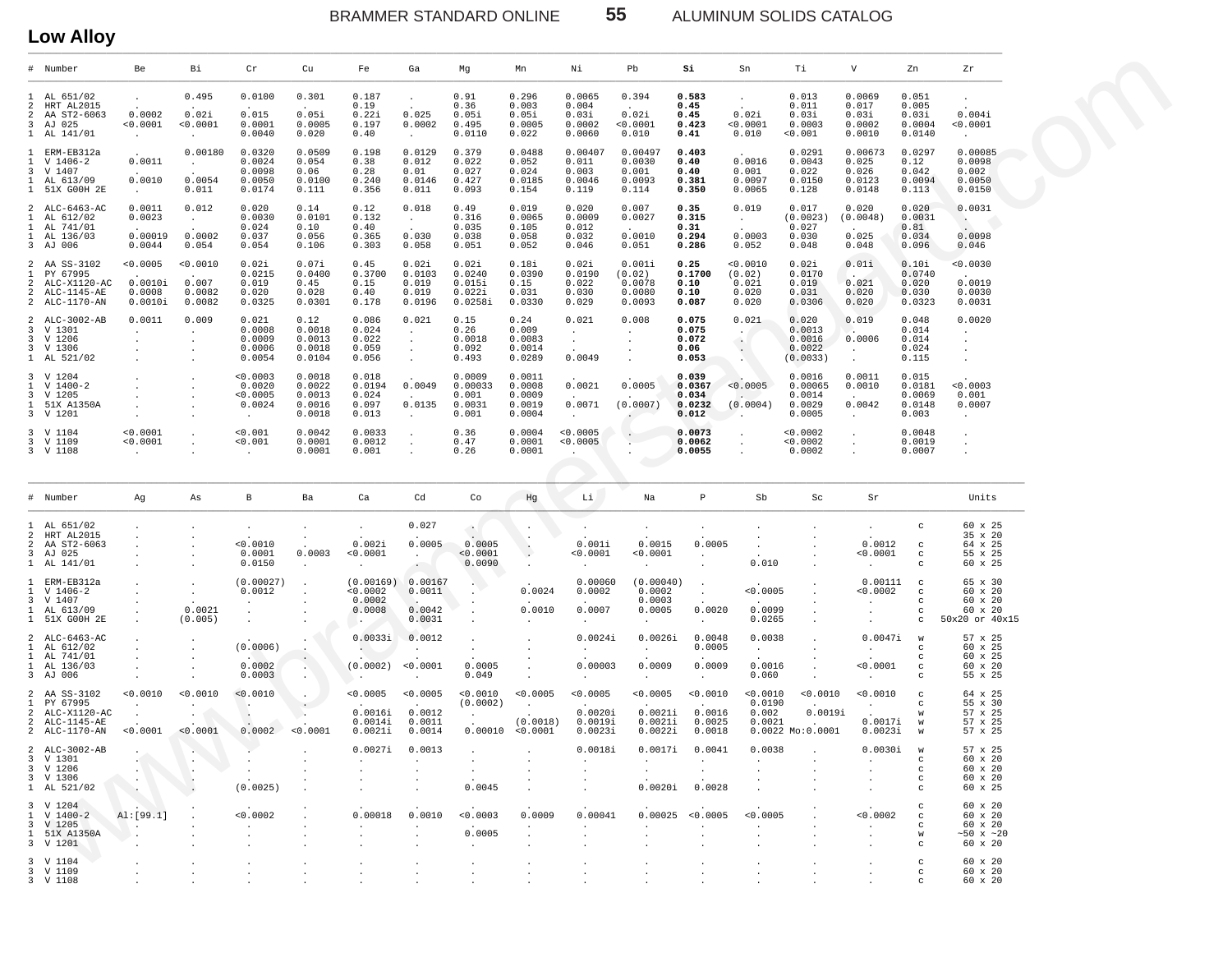BRAMMER STANDARD ONLINE **56** ALUMINUM SOLIDS CATALOG

## **Ag - Silver in Aluminum** \_\_\_\_\_\_\_\_\_\_\_\_\_\_\_\_\_\_\_\_\_\_\_\_\_\_\_\_\_\_\_\_\_\_\_\_\_\_\_\_\_\_\_\_\_\_\_\_\_\_\_\_\_\_\_\_\_\_\_\_\_\_\_\_\_\_\_\_\_\_\_\_\_\_\_\_\_\_\_\_\_\_\_\_\_\_\_\_\_\_\_\_\_\_\_\_\_\_\_\_\_\_\_\_\_\_\_\_\_\_\_\_\_\_\_\_\_\_\_\_\_\_\_\_\_\_\_\_\_\_\_\_\_\_\_\_\_\_\_\_\_\_\_\_\_\_\_\_\_\_\_\_\_\_\_\_\_\_\_\_\_\_\_\_\_\_\_\_\_\_\_\_\_\_

|                              | # Number                                                                                                                 | Αg                                                                                                                                 | Вi                                                                                                                                                                                                        | Co                                           | Cr                                        | Cu                                           | Fe                                   | Ga                                       | Mg                                               | Mn                                | Νi                                                                                                       | Pb                                                           | Si                                                  | Sn                                                           | Тi                                  | V                                          | Zn                                      | Zr                                                                                |  |
|------------------------------|--------------------------------------------------------------------------------------------------------------------------|------------------------------------------------------------------------------------------------------------------------------------|-----------------------------------------------------------------------------------------------------------------------------------------------------------------------------------------------------------|----------------------------------------------|-------------------------------------------|----------------------------------------------|--------------------------------------|------------------------------------------|--------------------------------------------------|-----------------------------------|----------------------------------------------------------------------------------------------------------|--------------------------------------------------------------|-----------------------------------------------------|--------------------------------------------------------------|-------------------------------------|--------------------------------------------|-----------------------------------------|-----------------------------------------------------------------------------------|--|
| 1                            | 2 AA SS-2055<br>AL 211/02<br>3 V 5102-1<br>1 AL 124/05                                                                   | 0.47i<br>0.305<br>0.11<br>0.0194                                                                                                   | < 0.0005<br>0.0019<br>0.0176                                                                                                                                                                              | < 0.0005<br>0.0057<br>0.0251                 | 0.003i<br>0.0035<br>0.068<br>0.0574       | 3.6i<br>4.01<br>0.28<br>0.0538               | 0.030i<br>0.066<br>0.17<br>0.143     | 0.006i<br>$\cdot$<br>0.0342              | 0.34i<br>0.417<br>1.43<br>0.0537                 | 0.28i<br>0.461<br>0.17<br>0.0541  | 0.003i<br>0.0057<br>0.0539                                                                               | < 0.0005<br>$\sim$<br>0.0226                                 | 0.02i<br>0.110<br>0.14<br>0.099                     | < 0.0005<br>0.0010<br>0.0200                                 | 0.030i<br>0.236<br>0.019<br>0.0501  | 0.005i<br>0.0112<br>0.0488                 | 0.50i<br>0.0050<br>4.28<br>0.0536       | 0.12i<br>$\sim$<br>0.0051                                                         |  |
| -1.<br>1                     | 1 V 1412-1<br>AL 144/01<br>51X GOOH 3D<br>1 PY 9210                                                                      | 0.011<br>0.010<br>0.0079<br>0.00497                                                                                                | 0.0012<br>$\sim$<br>0.076<br>0.00133                                                                                                                                                                      | 0.0030<br>$\sim$<br>0.0042<br>0.00187        | 0.020<br>0.034<br>0.095<br>$\sim$         | 0.095<br>0.20<br>0.399<br>$\sim$             | 0.52<br>0.73<br>0.313<br>$\sim$      | 0.0097<br>0.010<br>0.00133               | 0.016<br>0.160<br>0.0077<br>$\ddot{\phantom{0}}$ | 0.016<br>0.100<br>0.210<br>$\sim$ | 0.019<br>0.022<br>0.0115<br>0.00089                                                                      | 0.0067<br>0.0060<br>0.055<br>0.00096                         | 0.26<br>0.65<br>0.895<br>$\cdot$                    | 0.001<br>0.0050<br>0.083<br>0.00186                          | 0.019<br>0.053<br>0.0043<br>$\cdot$ | 0.012<br>0.036<br>0.0142<br>$\sim$         | 0.019<br>0.055<br>0.097<br>$\cdot$      | 0.0020<br>0.007<br>0.0095<br>< 0.00003                                            |  |
| 1                            | PY 9208<br>1 PY 9207<br>1 PY 9209                                                                                        | 0.00128<br>0.00058                                                                                                                 | < 0.000005<br>0.00035<br>$0.000024$ <0.000005                                                                                                                                                             | 0.000008<br>0.00053<br>< 0.000006            | $\cdot$<br>$\ddot{\phantom{1}}$           | $\cdot$<br>$\cdot$                           | $\cdot$                              | 0.00436<br>0.00032<br>0.01063            | $\cdot$<br>$\ddot{\phantom{a}}$                  | $\cdot$<br>$\cdot$<br>$\cdot$     | 0.00105<br>0.00024<br>0.00187                                                                            | 0.0041<br>0.00039<br>0.00002                                 | $\cdot$<br>$\blacksquare$<br>$\cdot$                | 0.000053<br>0.00055<br>0.000021                              | $\cdot$<br>$\cdot$<br>$\cdot$       | $\cdot$<br>$\cdot$                         |                                         | 0.00193<br>0.000030<br>0.00406                                                    |  |
|                              | # Number                                                                                                                 | As                                                                                                                                 | В                                                                                                                                                                                                         | Ba                                           | Be                                        | Ca                                           | Cd                                   | Ce                                       | Hg                                               | In                                | La                                                                                                       | Li                                                           | Na                                                  | Nd                                                           | P                                   | Sb                                         | Sr                                      | Units                                                                             |  |
| 1                            | 2 AA SS-2055<br>AL 211/02<br>3 V 5102-1<br>1 AL 124/05                                                                   | < 0.0005<br>$\sim$<br>0.0021                                                                                                       | < 0.0005<br>(0.0003)<br>< 0.0002                                                                                                                                                                          | $\cdot$<br>$\sim$<br>0.0133                  | < 0.0001i < 0.0010<br>$\cdot$<br>0.0019   | 0.0006<br>0.001<br>0.0017                    | < 0.0005<br>$\bullet$<br>0.0195      | 0.0254                                   | $\cdot$<br>$<0.0002$ Sc: $0.0190$                |                                   | $\cdot$<br>0.0084                                                                                        | 1.1x<br>0.00002<br>0.0011                                    | $0.0001i$<br>(0.0006)                               | $\ddot{\phantom{1}}$<br>$\cdot$<br>$0.0012$ Tl:0.0010 0.0010 | < 0.0005<br>0.0020                  | < 0.0005<br>0.0082<br>0.0236               | < 0.0005<br>$\cdot$<br>0.00016          | $\mathbf{C}$<br>25 x 6<br>60 x 25<br>$\mathbf{C}$<br>$C$ 60 X 20<br>$c$ 60 $x$ 25 |  |
| -1.<br>1                     | 1 V 1412-1<br>AL 144/01<br>51X GOOH 3D<br>1 PY 9210                                                                      | $\cdot$<br>(0.0003)<br>$\sim$                                                                                                      | < 0.0003<br>$\cdot$<br>$\cdot$<br>$\cdot$                                                                                                                                                                 | 0.0011<br>$\blacksquare$<br>$\cdot$          | 0.0004<br>$\cdot$<br>$\ddot{\phantom{a}}$ | 0.0012<br>$\cdot$<br>$\cdot$<br>$\cdot$      | 0.0094<br>0.0186<br>$\cdot$          | $\sim$<br>0.000017                       | < 0.0002<br>0.001<br>$\blacksquare$ .            | < 0.0001<br>$\sim$<br>0.00194     | $\cdot$<br>$\sim$<br>< 0.000005                                                                          | 0.0009<br>0.0018i<br>$\cdot$                                 | 0.0064                                              | $\rightarrow$<br>0.0051i<br>$\sim$<br>< 0.00004              | 0.0063<br>$\sim$ $\sim$<br>$\cdot$  | 0.0012<br>$\mathbf{r}$<br>0.0025<br>$\sim$ | 0.0005<br>$\cdot$<br>$\cdot$<br>$\cdot$ | $c$ 60 x 20<br>60 x 25<br>$\mathbf{C}$<br>$c$ 50 $\times$ 20<br>$c$ 55 $x$ 30     |  |
| $\mathbf{1}$                 | 1 PY 9208<br>PY 9207<br>1 PY 9209                                                                                        | $\ddot{\phantom{1}}$                                                                                                               | $\cdot$                                                                                                                                                                                                   | $\cdot$<br>$\blacksquare$                    | $\cdot$<br>$\cdot$                        | $\,$ .<br>$\blacksquare$                     | $\bullet$<br>$\bullet$<br>$\bullet$  | 0.00063<br>0.000009<br>0.00171           | $\cdot$<br>$\sim$<br>$\cdot$                     | 0.00045<br>0.00012<br>0.000006    | 0.00081<br>< 0.000005<br>0.00192                                                                         | $\cdot$<br>$\sim$<br>$\cdot$                                 | - 4<br>$\cdot$                                      | 0.00066<br>< 0.00004<br>0.00206                              | $\cdot$<br>$\cdot$                  | $\ddot{\phantom{1}}$<br>$\cdot$<br>$\cdot$ | $\cdot$<br>$\cdot$<br>$\cdot$           | $c$ 55 $x$ 30<br>55 x 30<br>$\mathbf{C}$<br>$c$ 55 $x$ 30                         |  |
|                              | # Number                                                                                                                 | <b>B</b> - Boron in Aluminum<br>в                                                                                                  | Ca                                                                                                                                                                                                        | Fe                                           | Li                                        | Mg                                           | Na                                   | Pb                                       | Si                                               | Cr                                | * ALC-6006-CAD also contains 0.0001 P, Sn, Ti, Zn and <0.0001 B, Be, Cd, Co, Ga, Ni, Sb, Sr, V, Zr<br>Cu | Mn                                                           | Units                                               |                                                              |                                     |                                            |                                         |                                                                                   |  |
| 1<br>1<br>$\mathbf{1}$       | PY 217-2<br>PY 437-2<br>PY 437-1<br>1 PY 437-3<br>1 PY 215-1                                                             | 0.00527<br>0.0028<br>0.0027<br>0.0026<br>0.00235                                                                                   | 0.00224<br>0.0016<br>0.0016<br>0.0016<br>0.00160                                                                                                                                                          | (0.2)<br>(0.22)<br>(0.22)<br>(0.22)<br>(0.2) | 0.00109<br>0.00102<br>0.00103<br>$\sim$   | (0.8)<br>$\sim$<br>$\sim$<br>$\sim$<br>(0.8) | 0.0015<br>0.0014<br>0.0015<br>$\sim$ | $\cdot$<br>$\cdot$<br>$\cdot$<br>$\cdot$ | (0.1)<br>(0.11)<br>(0.11)<br>(0.11)<br>(0.1)     |                                   |                                                                                                          | $_{\rm C}$<br>$_{\rm C}$<br>$_{\rm c}$<br>$_{\rm C}$<br>C    | 55 x 30<br>55 x 30<br>55 x 30<br>55 x 30<br>55 x 30 |                                                              |                                     |                                            |                                         |                                                                                   |  |
| $\mathbf{1}$<br>$\mathbf{1}$ | 1 PY 11525<br>PY 214<br>PY 11524<br>1 PY 212                                                                             | 0.0012<br>0.00072<br>0.0004<br>0.00011<br>2 ALC-6006-CAD * 0.0001                                                                  | 0.00060<br>0.00018<br>< 0.0001                                                                                                                                                                            | (0.1)<br>(0.2)<br>(0.1)<br>(0.2)<br>(0.18)   | $\cdot$<br>$\cdot$<br>< 0.0001            | (0.8)<br>$\overline{a}$<br>(0.8)<br>(0.69)   | $\sim$<br>$\sim$<br>< 0.0001         | $\cdot$<br>$\cdot$<br>0.0001             | (0.05)<br>(0.1)<br>(0.05)<br>(0.1)<br>(0.69)     | $\cdot$<br>(0.08)                 | (0.14)                                                                                                   | $_{\rm C}$<br>$_{\rm C}$<br>$\mathbb{C}$<br>C<br>(0.15)<br>W | 55 x 30<br>55 x 30<br>55 x 30<br>55 x 30<br>57 x 25 |                                                              |                                     |                                            |                                         |                                                                                   |  |
|                              | wrought<br>Number<br>AA BN-1<br>AA BN-2<br>AA BN-3<br>AA BN-4<br>AA BN-5<br>AA BN-11<br>AA BN-12<br>AA BN-13<br>AA BN-14 | <b>B</b> - Boron in Aluminum<br>Material<br>1075<br>1075<br>1075<br>1075<br>1075<br>7.5% Si<br>7.5% Si<br>7.5% Si<br>7.5% Si<br>s. | 64 mm Ø x 25 mm<br>в<br>$0.0005 - 0.0034$<br>$0.0035 - 0.0074$<br>$0.0075 - 0.014$<br>$0.015 - 0.025$<br>$0.026 - 0.034$<br>$0.0005 - 0.0034$<br>$0.0035 - 0.0074$<br>$0.0075 - 0.014$<br>$0.015 - 0.025$ |                                              |                                           |                                              |                                      |                                          |                                                  |                                   |                                                                                                          |                                                              |                                                     |                                                              |                                     |                                            |                                         |                                                                                   |  |

### **B - Boron in Aluminum**

| # Number       | в       | Ca       | Fe     | Li       | Mq     | Na           | Pb     | Si     | Cr     | Cu     | Mn     |               | Units          |
|----------------|---------|----------|--------|----------|--------|--------------|--------|--------|--------|--------|--------|---------------|----------------|
| 1 PY 217-2     | 0.00527 | 0.00224  | (0.2)  |          | (0.8)  |              |        | (0.1)  |        |        |        | C             | 55 x 30        |
| $1$ PY 437-2   | 0.0028  | 0.0016   | (0.22) | 0.00109  |        | 0.0015       |        | (0.11) |        |        |        | $\mathcal{C}$ | $55 \times 30$ |
| 1 PY 437-1     | 0.0027  | 0.0016   | (0.22) | 0.00102  |        | 0.0014       |        | (0.11) |        |        |        | C             | 55 x 30        |
| $1$ PY 437-3   | 0.0026  | 0.0016   | (0.22) | 0.00103  |        | 0.0015       |        | (0.11) |        |        |        | C             | 55 x 30        |
| 1 PY 215-1     | 0.00235 | 0.00160  | (0.2)  |          | (0.8)  | $\mathbf{r}$ |        | (0.1)  |        |        |        | $\circ$       | 55 x 30        |
| 1 PY 11525     | 0.0012  |          | (0.1)  |          |        |              |        | (0.05) |        |        |        | c             | 55 x 30        |
| 1 PY 214       | 0.00072 | 0.00060  | (0.2)  |          | (0.8)  |              |        | (0,1)  |        |        |        | $\mathcal{C}$ | 55 x 30        |
| 1 PY 11524     | 0.0004  |          | (0.1)  |          |        |              |        | (0.05) |        |        |        | c             | 55 x 30        |
| 1 PY 212       | 0.00011 | 0.00018  | (0.2)  |          | (0.8)  |              |        | (0.1)  |        |        |        | C             | 55 x 30        |
| 2 ALC-6006-CAD | 0.0001  | < 0.0001 | (0.18) | < 0.0001 | (0.69) | < 0.0001     | 0.0001 | (0.69) | (0.08) | (0.14) | (0.15) | W             | 57 x 25        |

# **B - Boron in Aluminum**

| wrought                                             |                                          | 64 mm Ø x 25 mm                                                                                  |          |  |
|-----------------------------------------------------|------------------------------------------|--------------------------------------------------------------------------------------------------|----------|--|
| Number                                              | Material                                 |                                                                                                  | <b>B</b> |  |
| AA RN-1<br>AA RN-2<br>AA BN-3<br>AA RN-4<br>AA RN-5 | 1075<br>1075<br>1075<br>1075<br>1075     | $0.0005 - 0.0034$<br>$0.0035 - 0.0074$<br>$0.0075 - 0.014$<br>$0.015 - 0.025$<br>$0.026 - 0.034$ |          |  |
| AA RN-11<br>AA RN-12<br>AA BN-13<br>AA RN-14        | 7.5% Si<br>7.5% Si<br>7.5% Si<br>7.5% Si | $0.0005 - 0.0034$<br>$0.0035 - 0.0074$<br>$0.0075 - 0.014$<br>$0.015 - 0.025$                    |          |  |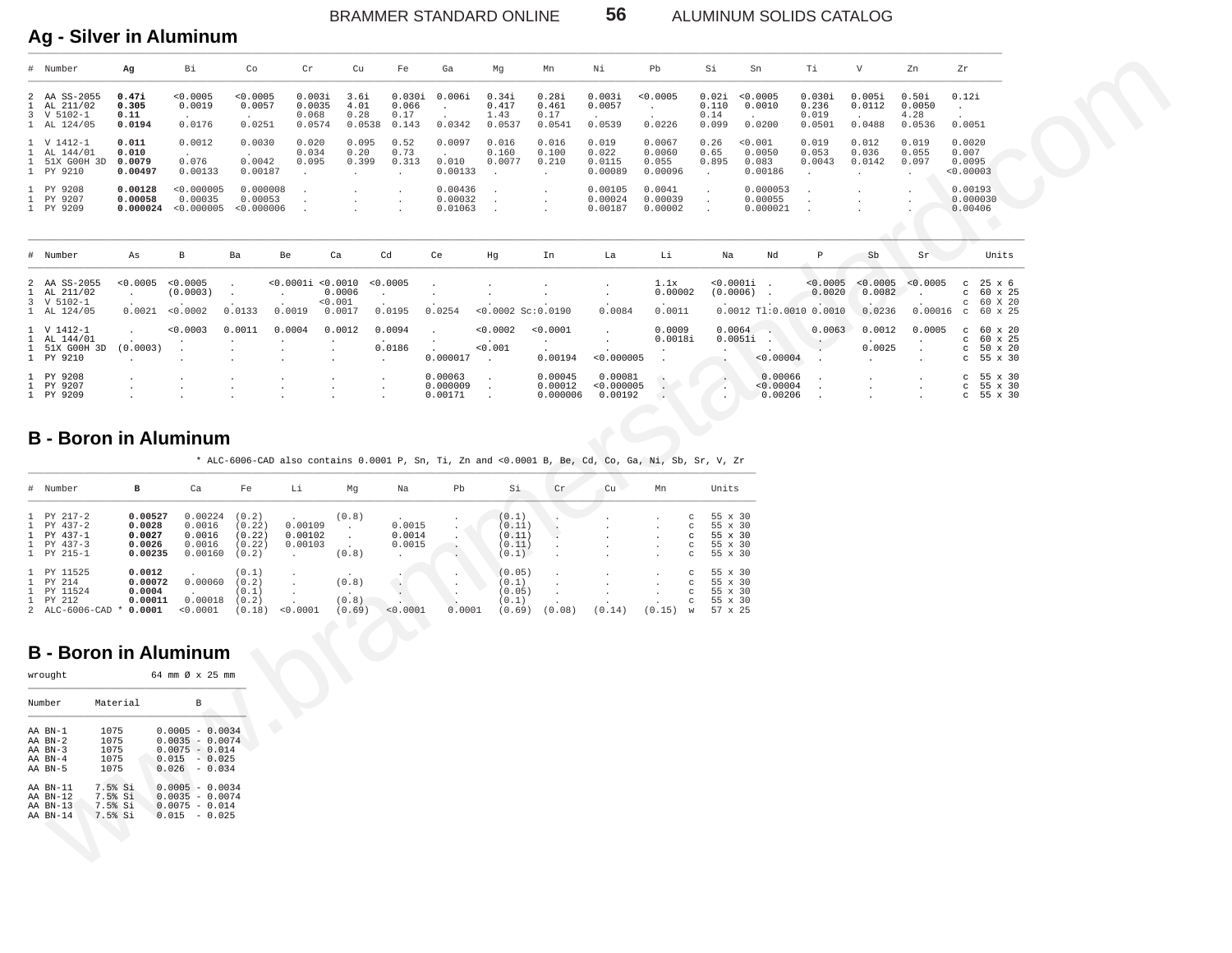#### BRAMMER STANDARD ONLINE 57 ALUMINUM SOLIDS CATALOG

#### **Be - Beryllium** \_\_\_\_\_\_\_\_\_\_\_\_\_\_\_\_\_\_\_\_\_\_\_\_\_\_\_\_\_\_\_\_\_\_\_\_\_\_\_\_\_\_\_\_\_\_\_\_\_

| $_{\rm \#}$    | Number  | Material | Be                |        | Units              |
|----------------|---------|----------|-------------------|--------|--------------------|
| 2              | AA BE-1 | 1100     | $0.0005 - 0.0025$ | $\sim$ | $C = 64 \times 25$ |
| $\overline{2}$ | AA BE-2 | 1100     | $0.0035 - 0.0065$ |        | $64 \times 25$     |

#### **RM Co - Cobalt** \_\_\_\_\_\_\_\_\_\_\_\_\_\_\_\_\_\_\_\_\_\_\_\_\_\_\_\_\_\_\_\_\_\_\_\_\_\_\_\_\_\_\_\_\_ Number Material Co Units \_\_\_\_\_\_\_\_\_\_\_\_\_\_\_\_\_\_\_\_\_\_\_\_\_\_\_\_\_\_\_\_\_\_\_\_\_\_\_\_\_\_\_\_\_ AA CO-1 1075 0.001i c 64 x 25 AA CO-2 1075 0.007i c 64 x 25

|  |                          | Cd - Cadmium and Pb - Lead |       |
|--|--------------------------|----------------------------|-------|
|  | # Number – Material – Cd | Þh                         | Units |

|  | number                                         | material Co                  |                                                                             | PD.     | UNIUS                                                                                                                        |
|--|------------------------------------------------|------------------------------|-----------------------------------------------------------------------------|---------|------------------------------------------------------------------------------------------------------------------------------|
|  | AA CD-4<br>AA CD-3<br>AA CD-2<br>$2$ AA $CD-1$ | 1075<br>1075<br>1075<br>1075 | $0.035 - 0.060$<br>$0.015 - 0.034$<br>$0.0045 - 0.010$<br>$0.0005 - 0.0044$ |         | $64 \times 25$<br>$\mathcal{C}$<br>$64 \times 25$<br>C<br>$64 \times 25$<br>$\mathcal{C}$<br>$64 \times 25$<br>$\mathcal{C}$ |
|  | SRM 1711                                       | 3004                         | 0.002090                                                                    | 0.00639 | 63 x 19                                                                                                                      |

### **RM Ca - Calcium**

| Number       | Material | Cа                |  |  |  |  |  |  |
|--------------|----------|-------------------|--|--|--|--|--|--|
| AA CA-1      | 1075     | $0.0005 - 0.0034$ |  |  |  |  |  |  |
| $AA$ $CA-2$  | 1075     | $0.0035 - 0.0084$ |  |  |  |  |  |  |
| $AA$ $CA-3$  | 1075     | $0.0084 - 0.024$  |  |  |  |  |  |  |
| $AA$ $CA-4$  | 1075     | $0.025 - 0.060$   |  |  |  |  |  |  |
| AA CA-11     | 7.5% Si  | $0.0005 - 0.0024$ |  |  |  |  |  |  |
| $AA$ $CA-12$ | 7.5% Si  | $0.0025 - 0.0064$ |  |  |  |  |  |  |
| $AA$ $CA-13$ | 7.5% Si  | $0.0065 - 0.012$  |  |  |  |  |  |  |
| $AA$ $CA-14$ | 7.5% Si  | $0.013 - 0.020$   |  |  |  |  |  |  |
| $AA$ $CA-15$ | 7.5% Si  | $0.021 - 0.040$   |  |  |  |  |  |  |

| CRM | <b>ium</b><br>-- | - - |
|-----|------------------|-----|
|     |                  |     |

| Number      | Cu    | Er    | Fe    | Ma   | Mn    | Νi     | Si    | тi     | 7n   | 7r    |
|-------------|-------|-------|-------|------|-------|--------|-------|--------|------|-------|
| 58A ST23397 | 2.21  | 0.323 | 0.025 | 3.66 | 0.019 | 0.012  | 0.017 | 0.0015 | 4.41 | 0.011 |
| 58A ST23398 | 1.56  | 0.243 | 0.067 | 2.88 | 0.179 | 0.094  | 0.064 | 0.0074 | 6.7  | 0.052 |
| 58A ST23400 | 0.562 | 0.177 | 0.087 | 2.65 | 0.356 | 0.03   | 0.052 | 0.031  | 7.7  | 0.155 |
| 58A ST23399 | 1.43  | 0.163 | 0.097 | 2.4  | 0.124 | 0.0047 | 0.024 | 0.023  | 6.19 | 0.077 |
| 58A ST23401 | 0.926 | 0.098 | 0.157 | 1.73 | 0.066 | 0.047  | 0.095 | 0.083  | 7.45 | 0.157 |
| 58A ST23396 | 0.275 | 0.026 | 0.255 | 1.38 | 0.601 | 0.152  | 0.138 | 0.115  | 8.96 | 0.225 |

## Hg - Mercury in Aluminum - also see ROHS / WEEE on page 54 cast, 55 x 30

|                                                                                    | <u>su jiilan</u>                                    |                                                  |                                                                                                  |              |                                                                            |                   |                                         |                                                     |                                                         |                                                                 |                                      |                                        |                                |                                          |         |                               |                                                                                         |                                            |                                |                                                                             |                                           |                                                        |                                                     |
|------------------------------------------------------------------------------------|-----------------------------------------------------|--------------------------------------------------|--------------------------------------------------------------------------------------------------|--------------|----------------------------------------------------------------------------|-------------------|-----------------------------------------|-----------------------------------------------------|---------------------------------------------------------|-----------------------------------------------------------------|--------------------------------------|----------------------------------------|--------------------------------|------------------------------------------|---------|-------------------------------|-----------------------------------------------------------------------------------------|--------------------------------------------|--------------------------------|-----------------------------------------------------------------------------|-------------------------------------------|--------------------------------------------------------|-----------------------------------------------------|
| # Number                                                                           | Material                                            | Be                                               |                                                                                                  |              | Units                                                                      |                   |                                         | Number                                              |                                                         | Material                                                        | Co                                   |                                        | Units                          |                                          |         |                               | # Number                                                                                | Material                                   | Cd                             |                                                                             | Pb                                        |                                                        | Units                                               |
| AA BE-1<br>AA BE-2                                                                 | 1100<br>1100                                        | $0.0005 - 0.0025$ c 64 x 25<br>$0.0035 - 0.0065$ |                                                                                                  |              | $c$ 64 x 25                                                                |                   |                                         | AA CO-1<br>AA CO-2                                  |                                                         | 1075<br>1075                                                    | 0.001i<br>$0.007$ i                  |                                        | $c$ 64 $x$ 25<br>$c$ 64 $x$ 25 |                                          |         |                               | 2<br>AA CD-4<br>AA CD-3<br>$\mathcal{L}$<br>AA CD-2<br>2<br>$2$ AA $CD-1$<br>1 SRM 1711 | 1075<br>1075<br>1075<br>1075<br>3004       | 0.002090                       | $0.035 - 0.060$<br>$0.015 - 0.034$<br>$0.0045 - 0.010$<br>$0.0005 - 0.0044$ | $\sim$<br>0.00639                         | $_{\rm C}$<br>$\mathbf{C}$<br>$\rm ^{c}$<br>$_{\rm C}$ | 64 x 25<br>64 x 25<br>64 x 25<br>64 x 25<br>63 x 19 |
| <b>RM</b>                                                                          | cast, 64 mm Ø x 25 mm                               | Ca - Calcium                                     |                                                                                                  |              |                                                                            |                   |                                         |                                                     |                                                         |                                                                 |                                      |                                        |                                |                                          |         |                               |                                                                                         |                                            |                                |                                                                             |                                           |                                                        |                                                     |
| Number                                                                             | Material                                            |                                                  | Ca                                                                                               |              |                                                                            |                   |                                         |                                                     |                                                         |                                                                 |                                      |                                        |                                |                                          |         |                               |                                                                                         |                                            |                                |                                                                             |                                           |                                                        |                                                     |
| AA CA-1<br>AA CA-2<br>AA CA-3<br>AA CA-4                                           | 1075<br>1075<br>1075<br>1075                        |                                                  | $0.0005 - 0.0034$<br>$0.0035 - 0.0084$<br>$0.0084 - 0.024$<br>$0.025 - 0.060$                    |              |                                                                            |                   |                                         |                                                     |                                                         |                                                                 |                                      |                                        |                                |                                          |         |                               |                                                                                         |                                            |                                |                                                                             |                                           |                                                        |                                                     |
| AA CA-11<br>AA CA-12<br>AA CA-13<br>AA CA-14<br>AA CA-15                           | 7.5% Si<br>7.5% Si<br>7.5% Si<br>7.5% Si<br>7.5% Si |                                                  | $0.0005 - 0.0024$<br>$0.0025 - 0.0064$<br>$0.0065 - 0.012$<br>$0.013 - 0.020$<br>$0.021 - 0.040$ |              |                                                                            |                   |                                         |                                                     |                                                         |                                                                 |                                      |                                        |                                |                                          |         |                               |                                                                                         |                                            |                                |                                                                             |                                           |                                                        |                                                     |
| <b>CRM</b>                                                                         | Er - Erbium                                         |                                                  |                                                                                                  |              |                                                                            |                   |                                         |                                                     |                                                         | $55 \times 35$                                                  |                                      |                                        |                                |                                          |         |                               |                                                                                         |                                            |                                |                                                                             |                                           |                                                        |                                                     |
| Number                                                                             | Cu                                                  | Er                                               | Fe                                                                                               | Mg           | Mn                                                                         | Ni                | Si                                      | Тi                                                  | Zn                                                      | Zr                                                              |                                      |                                        |                                |                                          |         |                               |                                                                                         |                                            |                                |                                                                             |                                           |                                                        |                                                     |
| 58A ST23397<br>58A ST23398                                                         | 2.21<br>1.56                                        | 0.323<br>0.243                                   | 0.025<br>0.067                                                                                   | 3.66<br>2.88 | 0.019<br>0.179                                                             | 0.012<br>0.094    | 0.017<br>0.064                          | 0.0015<br>0.0074                                    | 4.41<br>6.7                                             | 0.011<br>0.052                                                  |                                      |                                        |                                |                                          |         |                               |                                                                                         |                                            |                                |                                                                             |                                           |                                                        |                                                     |
| 58A ST23400<br>58A ST23399                                                         | 0.562<br>1.43                                       | 0.177<br>0.163                                   | 0.087<br>0.097                                                                                   | 2.65<br>2.4  | 0.356<br>0.124                                                             | 0.03<br>0.0047    | 0.052<br>0.024                          | 0.031<br>0.023                                      | 7.7<br>6.19                                             | 0.155<br>0.077                                                  |                                      |                                        |                                |                                          |         |                               |                                                                                         |                                            |                                |                                                                             |                                           |                                                        |                                                     |
| 58A ST23401<br>58A ST23396                                                         | 0.926<br>0.275                                      | 0.098<br>0.026                                   | 0.157<br>0.255                                                                                   | 1.73<br>1.38 | 0.066<br>0.601                                                             | 0.047<br>0.152    | 0.095<br>0.138                          | 0.083<br>0.115                                      | 7.45<br>8.96                                            | 0.157<br>0.225                                                  |                                      |                                        |                                |                                          |         |                               |                                                                                         |                                            |                                |                                                                             |                                           |                                                        |                                                     |
| Hg - Mercury in Aluminum - also see ROHS / WEEE on page 54                         |                                                     |                                                  |                                                                                                  |              |                                                                            |                   |                                         |                                                     |                                                         |                                                                 |                                      |                                        |                                | cast, 55 x 30                            |         |                               |                                                                                         |                                            |                                |                                                                             |                                           |                                                        |                                                     |
| # Number                                                                           | As                                                  | Ca                                               | Cd                                                                                               |              | $\operatorname{\sf Cr}$                                                    | cu                | Fe                                      | Hg                                                  | Mg                                                      | Mn                                                              | Si                                   | $\mathbf v$                            | ${\tt Zr}$                     | $\, {\bf B}$                             | Be      | Вi                            | Co                                                                                      | Li                                         | $_{\mathrm{Mo}}$               | Na                                                                          | $_{\rm Pb}$                               | Sb                                                     | Se                                                  |
| PY 4028<br>PY 4260<br>PY 201<br>PY 152<br>1 PY 4029                                | 0.00032<br>0.00006<br>(0.0037)<br>(0.0213)<br>0.028 | (0.0007)<br>0.00011<br>$\cdot$                   | < 0.0001<br>< 0.0001<br>0.0117<br>0.0106<br>0.00074                                              |              | $(0.0018)$ $(0.0039)$ $(0.62)$<br>(0.16)<br>$(0.0002)$ $(0.0039)$ $(0.79)$ | $\sim$<br>(0.16)  | (0.38)<br>(0.31)<br>(0.3)               | 0.0142<br>0.0138<br>0.0137<br>0.0064<br>0.0030      | $\sim$<br>$(4.6)$ $(0.38)$<br>$(1.2)$ $(1.3)$<br>$\sim$ | $(0.1056)$ $(0.7)$<br>$(0.076)$ $(1.11)$<br>$(0.0552)$ $(0.72)$ | (0.15)<br>(0.21)                     | 0.00040<br>0.00338<br>$\mathbf{r}$     |                                | 0.0037<br>$\ddot{\phantom{a}}$           |         | 0.00021                       | 0.0095<br>0.0099<br>$\cdot$                                                             | 0.0094<br>0.00103<br>$\cdot$               | 0.0075<br>$\ddot{\phantom{a}}$ |                                                                             | 0.00021<br>< 0.00025<br>0.0102<br>0.00035 | 0.0093<br>0.0098<br>$\ddot{\phantom{a}}$               | $\cdot$<br>< 0.00002<br>$\ddot{\phantom{a}}$        |
| $\mathbf{1}$<br>PY 4190<br>PY 200<br>$\mathbf{1}$<br>PY 174<br>PY 151<br>1 PY 4018 | 0.0084<br>0.0031<br>0.0068<br>(0.0175)<br>0.0061    | (0.00062)<br>(0.00052)<br>0.00005<br>$\sim$      | 0.0022<br>0.00226<br>0.0021<br>0.00252                                                           |              | (0.17)<br>$\ddot{\phantom{0}}$<br>$(0.0019)$ $(0.0069)$ $(1.02)$           | $\cdot$<br>(0.16) | $(0.79)$<br>$(0.26)$<br>(0.26)<br>(0.3) | 0.0024<br>0.00232<br>0.00165<br>0.00142<br>0.00077  | $(4.8)$ $(0.36)$<br>$(1.2)$ $(1.3)$                     | (0.031)<br>$(0.0231)$ $(0.74)$                                  | (1.2)<br>(0.14)<br>(0.12)<br>(0.21)  | 0.00113<br>$\sim$<br>0.00158<br>$\sim$ | (0.005)                        | 0.00162<br>0.0033                        | 0.00043 | 0.00135<br>0.00365<br>$\cdot$ | 0.00212<br>0.00201<br>$\cdot$                                                           | 0.00141<br>(0.00039)<br>0.00060<br>$\cdot$ | 0.00010<br>0.0027              | (0.00021)                                                                   | 0.00176<br>< 0.0002<br>0.0020             | 0.00146                                                | $0.0043$ $0.0011$<br>0.0016 < 0.00002               |
| PY 4270<br>-1.<br>PY 138<br>PY 202<br>1 PY 4017<br>1 PY 137 (<0.0002)              | 0.0024<br>(0.0004)<br>0.0006<br>0.0257              | 0.00035<br>(0.00004)<br>0.00014                  | 0.00057<br>0.00113<br>0.00013<br>0.0114<br>0.00011                                               |              | (0.17)<br>$\sim$<br>$(0.0022)$ $(0.0094)$ $(1.24)$<br>$\cdot$              | (0.15)<br>(0.15)  | (0.59)<br>(0.3)<br>(0.28)<br>(0.3)      | 0.00060<br>0.00043<br>0.00017<br>0.00015<br>0.00010 | $(1.2)$ $(1.3)$<br>$(4.6)$ $(0.37)$<br>$(1.2)$ $(1.3)$  | (0.056)<br>$(0.0077)$ $(0.73)$                                  | (1.11)<br>(0.22)<br>(0.13)<br>(0.21) | 0.00104<br>0.00193<br>0.00012          |                                | 0.00013                                  |         | 0.00153<br>0.00027            | 0.00058<br>0.00015<br>0.00017                                                           | 0.00006<br>0.000009<br>0.00002             | 0.00014                        |                                                                             | 0.00063<br>0.00125<br>0.0121<br>< 0.0002  | 0.000009                                               | 0.00052 < 0.00002<br>0.00009 < 0.00002              |
| 1 PY 172<br>1 PY 4200                                                              | 0.0359                                              | $0.000007$ (0.00022)                             | 0.0115                                                                                           |              | (0.18)                                                                     |                   | (0.26)<br>(1.07)                        | 0.00010<br>0.00002                                  |                                                         | $(0.014)$ $(1.2)$                                               | (0.12)                               | $\,$ .                                 | $\cdot$                        | $0.00026$ $0.00021$ $0.00002$<br>$\cdot$ | $\cdot$ | 0.0010<br>$\cdot$             | $\cdot$                                                                                 | (0.000006)<br>$\cdot$                      | 0.00015                        | < 0.00002                                                                   | 0.0107                                    | $\cdot$                                                | $0.00021$ $0.00010$                                 |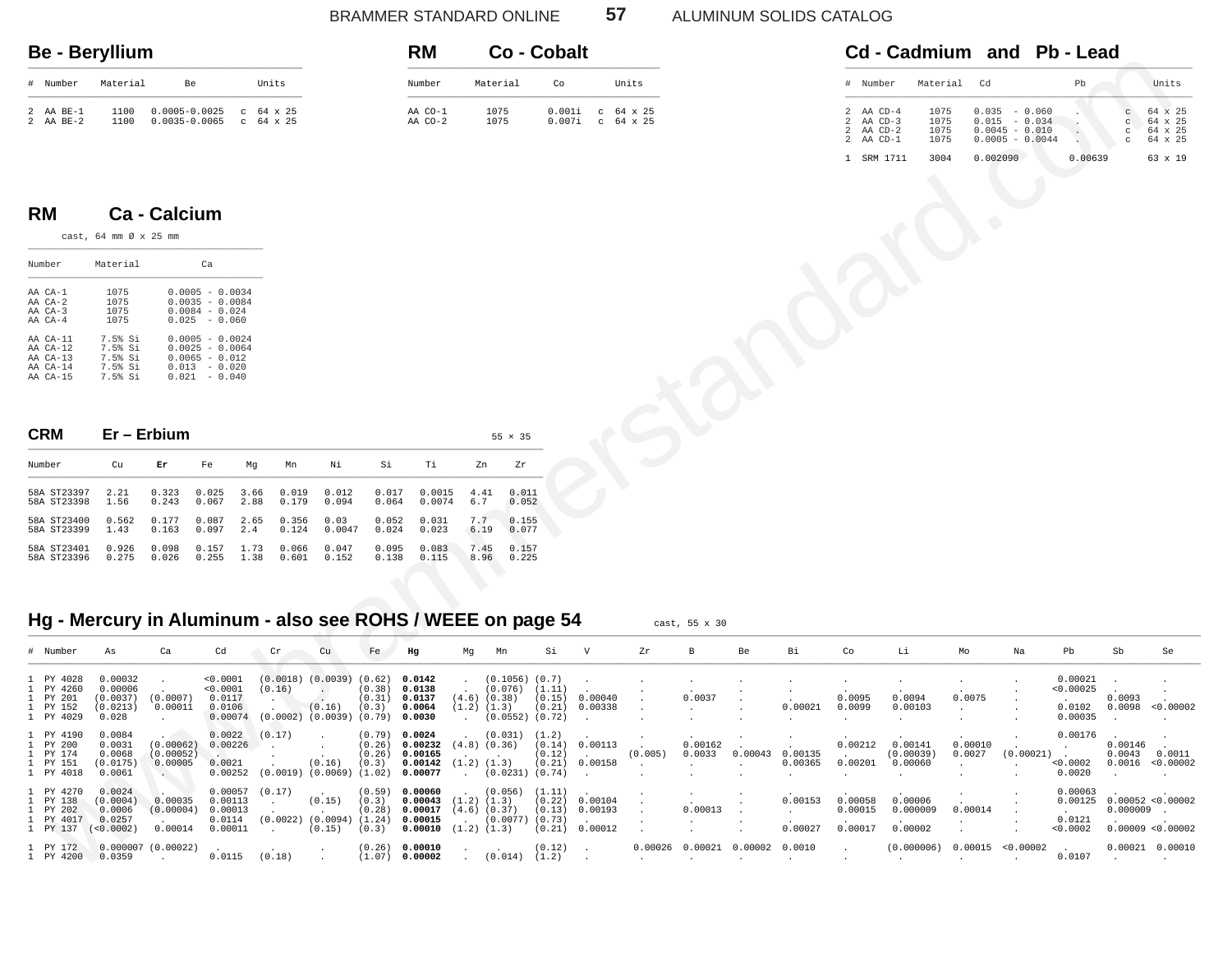BRAMMER STANDARD ONLINE Ga - Gallium and Sb - Antimony in Aluminum

58 ALUMINUM SOLIDS CATALOG

cast, 55 x 30

| # Number                                                   | As      | В      | Ca        | Cd      | Co      | Cr    | Cu    | Fe                                            | Ga                                                                                        | Ηg        | Li      | Mg                                            | Mn     | Mo     | Νi    | Pb     | sb                                                 | Si                                        | Sn     | Ti.                                         | V       | Zn     | Zr    |
|------------------------------------------------------------|---------|--------|-----------|---------|---------|-------|-------|-----------------------------------------------|-------------------------------------------------------------------------------------------|-----------|---------|-----------------------------------------------|--------|--------|-------|--------|----------------------------------------------------|-------------------------------------------|--------|---------------------------------------------|---------|--------|-------|
| PY 9704<br>PY 02002<br>1 PY 9714<br>1 PY 9709<br>1 PY 9718 |         | 0.0009 |           |         |         | (0.2) | (5.5) | (0.3)<br>(0.04)<br>(0.08)<br>(0.08)           | (0.04) 0.0395<br><b>Contract Contract Contract Contract</b><br>0.0409<br>0.0168<br>0.0166 |           |         | (0.42)<br>(2)<br>(0.3)<br>(0.4)<br>(0.31)     | (0.1)  |        | (3.6) | 0.0042 | 0.0194<br>0.0166<br>0.0148<br>0.0115<br>0.0115     | (6.9)<br>(9.2)<br>(9.2)<br>(7.1)<br>(9.2) | 0.0043 | (0.12)<br>(0.1)<br>(0.11)<br>(0.1)<br>(0.1) | (0.1)   | 0.0036 | 0.057 |
| PY 9711<br>PY 9720<br>PY 9706<br>1 PY 9716<br>1 PY 203     | 0.0037) |        | (0.00024) | 0.00003 | 0.00051 |       |       | (0.16)<br>(0.11)<br>(0.2)<br>(0.18)<br>(0.28) | 0.0091<br>0.0089<br>0.0035<br>0.0032                                                      | < 0.00005 | 0.00006 | (0.39)<br>(0.26)<br>(0.39)<br>(0.32)<br>(4.8) | (0.37) | 0.0001 |       |        | 0.0063<br>0.0060<br>0.00046<br>0.00010<br>0.000013 | (6.9)<br>(9.4)<br>[7]<br>(9.6)<br>(0.12)  |        | (0.1)<br>(0.1)<br>(0.13)<br>(0.15)          | ,000024 |        |       |

cast, 55 x 30

### Na - Sodium in Aluminum

| Na - Sodium in Aluminum<br>* for PY 932, one may choose high, mid, or low certified values<br>AA: RM, cast, 64 x 25<br>PY: CRM, cast, 55 x 30 |                                                                                    |           |                                                                  |                                                                |                                               |                                               |                                                    |                                                                         |                                      |         |                                              |         |                                                  | <b>RM</b>                        |
|-----------------------------------------------------------------------------------------------------------------------------------------------|------------------------------------------------------------------------------------|-----------|------------------------------------------------------------------|----------------------------------------------------------------|-----------------------------------------------|-----------------------------------------------|----------------------------------------------------|-------------------------------------------------------------------------|--------------------------------------|---------|----------------------------------------------|---------|--------------------------------------------------|----------------------------------|
| Number                                                                                                                                        | Вi<br>в                                                                            |           | Ca                                                               | Cu                                                             | Fe                                            | Mq                                            | Mn                                                 | Na                                                                      | Νi                                   | Pb      | Si                                           | Sr      | Ti                                               | Number                           |
| AA NA-5<br>AA NA-15<br>AA NA-4<br>AA NA-14<br>PY 932 *                                                                                        | 1075 type<br>$~1.5$ % Si<br>1075 type<br>$~1.5$ $~5$<br>$\sim$ $\sim$              |           | 0.0065i                                                          |                                                                | $\cdot$<br>(0.1)                              | (0.4)                                         |                                                    | 0.021<br>0.021<br>0.013<br>$0.013 - 0.020$<br>0.0090i                   | $-0.030$<br>$-0.030$<br>$-0.020$     |         | (7)                                          | 0.0175i | (0.1)                                            | AA NI-5<br>1<br>$AA$ $NI-4$<br>1 |
| AA NA-3<br>AA NA-13<br>PY 1950-2<br>PY 1950-1<br>PY 6083                                                                                      | 1075 type<br>$~1.5$ $~5$<br>0.00899                                                |           | 0.01230<br>0.01230<br>$\cdot$                                    | $\ddot{\phantom{a}}$<br>(1.4)<br>(1.4)<br>$\ddot{\phantom{0}}$ | $\cdot$<br>(0.1)<br>(0.1)<br>(0.2)            | $\cdot$<br>(1.3)<br>(1.3)<br>(0.5)            |                                                    | $0.0065 - 0.012$<br>$0.0065 - 0.012$<br>0.00552<br>0.00510<br>0.00369   | (1.1)<br>(1.1)<br>$\sim$             | 0.00660 | (12)<br>(12)<br>(0.5)                        |         | $\cdot$<br>(0.1)<br>(0.1)<br>$\sim$              | <b>RM</b><br>cast                |
| PY 9913<br>PY 1949-2<br>PY 1949-1<br>AA NA-2<br>AA NA-12                                                                                      | $\cdot$<br>1075 type<br>$~1.5$ $~5$                                                |           | 0.00311<br>0.00755<br>0.00735<br>$\cdot$<br>$\ddot{\phantom{a}}$ | (1.5)<br>(1.5)<br>$\ddot{\phantom{0}}$                         | (0.1)<br>(0.1)<br>(0.1)<br>$\cdot$<br>$\cdot$ | (0.4)<br>(1.2)<br>(1.2)<br>$\cdot$<br>$\cdot$ |                                                    | 0.00355<br>0.00320<br>0.00292<br>$0.0025 - 0.0064$<br>$0.0025 - 0.0064$ | (1.1)<br>(1.1)                       |         | (7)<br>(12)<br>(12)                          | 0.0454  | (0.1)<br>(0.1)<br>(0.1)<br>$\bullet$             | Number<br>$AA$ $P-1$             |
| PY 006-1<br>PY 233<br>PY 1225<br>PY 6082<br>PY 1948                                                                                           | $\ddot{\phantom{0}}$<br>0.00260<br>$\cdot$<br>0.00319<br>$\bullet$<br>$\mathbf{r}$ | 0.00459   | 0.00890<br>0.00350                                               | (1)<br>(0.15)<br>(1.4)                                         | (0.1)<br>(0.2)<br>(0.3)<br>(0.2)<br>(0.1)     | (1.2)<br>(4.6)<br>(1)<br>(0.5)<br>(1.2)       | (0.15)<br>(1)<br>$\bullet$<br>$\ddot{\phantom{a}}$ | 0.00245<br>0.00202<br>0.00144<br>0.00134<br>0.00126                     | (1)<br>$\ddot{\phantom{a}}$<br>(1.1) | 0.00370 | (18)<br>(0.1)<br>(0.2)<br>(0.5)<br>(12)      |         | (0,1)<br>$\sim$<br>$\ddot{\phantom{0}}$<br>(0.1) | <b>RM</b>                        |
| PY 232<br>PY 005-1<br>PY 9826<br>AA NA-1<br>AA NA-11                                                                                          | $\cdot$<br>1075 type<br>$~1.5%$ Si                                                 | 0.00198   | 0.00345                                                          | (1)<br>(0.15)                                                  | (0.2)<br>(0.1)<br>(0.3)<br>$\sim$             | (4.6)<br>(1.2)<br>(0.9)<br>$\cdot$<br>$\cdot$ | (0.15)<br>(1)<br>$\cdot$                           | 0.00119<br>0.00086<br>0.00081<br>$0.0005 - 0.0024$<br>$0.0005 - 0.0024$ | $\sim$<br>(1)                        |         | (0.1)<br>(18)<br>(0.3)<br>$\cdot$<br>$\cdot$ |         | (0.1)<br>$\cdot$                                 | cast<br>Number                   |
| PY 8035<br>PY 975<br>PY 004<br>PY 231                                                                                                         | $\cdot$<br>0.0022                                                                  | < 0.00001 | 0.00057<br>0.00019<br>$\cdot$                                    | $\ddot{\phantom{0}}$<br>(0.15)<br>(1)<br>$\ddot{\phantom{a}}$  | (0.1)<br>(0.3)<br>(0.1)<br>(0.2)              | (0.4)<br>(1)<br>(1.2)<br>(4.6)                | (1)<br>(0.15)                                      | < 0.0002<br>0.00018<br>0.00003<br>0.00002                               | (1)                                  |         | (7)<br>(0.2)<br>(18)<br>(0.1)                | 0.0801  | (0.1)<br>(0.1)<br>$\sim$                         | AA AN-4<br>AA AN-3<br>AA AN-2    |
| PY 1227<br>PY 1947                                                                                                                            | 0.00048<br>$\mathbf{r}$                                                            |           | 0.00010                                                          | (0.15)<br>(1.4)                                                | (0.3)<br>(0.1)                                | (0.9)<br>(1.2)                                | (1)<br>G.                                          | 0.000019<br>0.000005                                                    | (1.1)                                |         | (0.2)<br>(12)                                |         | $\sim$<br>(0.1)                                  | AA AN-1                          |

# P - Phosphorus in Aluminum

|                                              | # Number                                                        | Cu                             | Fe                                          | Mq                                        | Νi                                                           | Si                                   | Ti                                         | Ca                                                  | Na                                                  | P                                                   | Sr                                                                           |
|----------------------------------------------|-----------------------------------------------------------------|--------------------------------|---------------------------------------------|-------------------------------------------|--------------------------------------------------------------|--------------------------------------|--------------------------------------------|-----------------------------------------------------|-----------------------------------------------------|-----------------------------------------------------|------------------------------------------------------------------------------|
| $\mathbf{1}$<br>$\mathbf{1}$<br>$\mathbf{1}$ | 1 PY 9507<br>PY 9506<br>PY 8041<br>PY 9813-2<br>1 PY 6079       | (1.2)<br>(1.2)<br>(1.4)<br>(3) | (0.5)<br>(0.5)<br>(0.14)<br>(0.2)<br>(0.1)  | (1)<br>(1)<br>(0.4)<br>(1.3)<br>(0.3)     | (0.9)<br>(0.9)<br>(1.1)                                      | (12)<br>(12)<br>(9.5)<br>(11)<br>(5) | (0.1)<br>(0.1)<br>(0.09)<br>(0.1)<br>(0.1) | 0.00090<br>$\mathbf{r}$<br>0.00037                  | 0.00053<br>0.000025                                 | 0.0165<br>0.0160<br>0.0033<br>0.0031<br>0.00229     | $\cdot$<br>$\cdot$<br>0.0034<br>$\mathbf{r}$                                 |
| $\mathbf{1}$<br>$\mathbf{1}$<br>$\mathbf{1}$ | 1 PY 6052<br>PY 977<br>PY 6051<br>PY 6078<br>1 PY 6075          | $\sim$<br>(3)<br>(3)           | (0.1)<br>(0.2)<br>(0.1)<br>(0.1)<br>(0.1)   | (0.3)<br>(0.4)<br>(0.3)<br>(0.3)<br>(0.3) | $\mathbf{r}$<br>$\mathbf{r}$<br>$\mathbf{r}$<br>$\mathbf{r}$ | (7.1)<br>(9.5)<br>(7)<br>5)<br>5)    | (0.1)<br>(0.1)<br>(0.1)<br>(0.1)<br>(0.1)  | 0.0022<br>$\mathbf{r}$<br>0.00176<br>0.00973        | 0.0009<br>0.00189<br>0.00939                        | 0.00210<br>0.0017<br>0.00118<br>0.00114<br>0.00038  | $\mathbf{r}$<br>$\mathbf{r}$<br>$\mathbf{r}$<br>$\mathbf{r}$<br>$\mathbf{r}$ |
| $\mathbf{1}$<br>$\mathbf{1}$<br>$\mathbf{1}$ | 1 PY 6076-1<br>PY 6076-2<br>PY 8045<br>PY 8054-1<br>1 PY 8054-2 | (3)<br>(3)                     | (0.1)<br>(0.1)<br>(0.2)<br>(0.11)<br>(0.11) | (0.3)<br>(0.3)<br>(0.4)<br>(0.4)<br>(0.4) | $\mathbf{r}$<br>$\mathbf{r}$                                 | 5)<br>5)<br>9.8)<br>(9.7)<br>(9.7)   | (0.1)<br>(0.1)<br>(0.09)<br>(0.1)<br>(0,1) | 0.00595<br>0.00595<br>0.00887<br>0.01425<br>0.01442 | 0.00480<br>0.00505<br>0.00456<br>0.00806<br>0.00869 | 0.00034<br>0.00034<br>0.00027<br>0.00020<br>0.00020 | $\cdot$<br>$\mathbf{r}$<br>$\mathbf{r}$<br>$\mathbf{r}$<br>$\mathbf{r}$      |
|                                              | 1 PY 6049<br>1 PY 6084                                          |                                | (0.1)<br>(0.04)                             | (0.3)<br>$\mathbf{r}$                     | $\mathbf{r}$                                                 | (7)<br>(0.04)                        | (0.1)                                      |                                                     |                                                     | 0.00004<br>0.00002                                  | $\cdot$<br>$\mathbf{r}$                                                      |

| NЯ               |              | Ni - Nickel  |  |                                    |  |       |  |  |  |  |  |
|------------------|--------------|--------------|--|------------------------------------|--|-------|--|--|--|--|--|
| umber            | Ni           | Form         |  |                                    |  | Units |  |  |  |  |  |
| A NI-5<br>A NI-4 | 1.5i<br>1.0i | cast<br>cast |  | 64 mm Ø x 25 mm<br>64 mm Ø x 25 mm |  |       |  |  |  |  |  |

| RM         | P - Phosphorus |                 |
|------------|----------------|-----------------|
| cast       |                | 64 mm Ø x 25 mm |
| Number     | Material       | P               |
| $AA$ $P-1$ | $10.5%$ Si     | 0.0051          |

| RM                                               |                              | Sb - Antimony                      |
|--------------------------------------------------|------------------------------|------------------------------------|
| cast                                             |                              | 64 mm Ø x 25 mm                    |
| Number                                           | Material                     | Sb                                 |
| AA AN-4<br>$AA$ $AN-3$<br>$AA$ $AN-2$<br>AA AN-1 | 1075<br>1075<br>1075<br>1075 | 0.09i<br>0.041<br>0.0151<br>0.0051 |
| AA AN-12<br>AA AN-11                             | 356<br>356                   | 0.101<br>0.051                     |

|                                     |    | Ti - Titanium |                                    |       |  |  |
|-------------------------------------|----|---------------|------------------------------------|-------|--|--|
| Number                              | тi | Form          |                                    | Units |  |  |
| AA TT-3 0.301<br>AA TT-2 0.15i cast |    | cast.         | 64 mm Ø x 25 mm<br>64 mm Ø x 25 mm |       |  |  |

| RM                                                                                    |                                                      | Zr - Zirconium                  |                                                        |
|---------------------------------------------------------------------------------------|------------------------------------------------------|---------------------------------|--------------------------------------------------------|
| cast                                                                                  |                                                      | 64 mm Ø x 25 mm                 |                                                        |
| Number                                                                                | Material                                             | 7r                              |                                                        |
| AA ZR-15<br>AA ZR-14<br>AA ZR-13<br>$AA$ $ZR-3$<br>$AA$ $ZR-2$<br>AA ZR-11<br>AA 7R-1 | 6151<br>6151<br>6151<br>1050<br>1050<br>6151<br>1050 | 0.26<br>0.161<br>0.081<br>0.011 | $0.045 - 0.070$<br>$0.015 - 0.044$<br>$0.0035 - 0.014$ |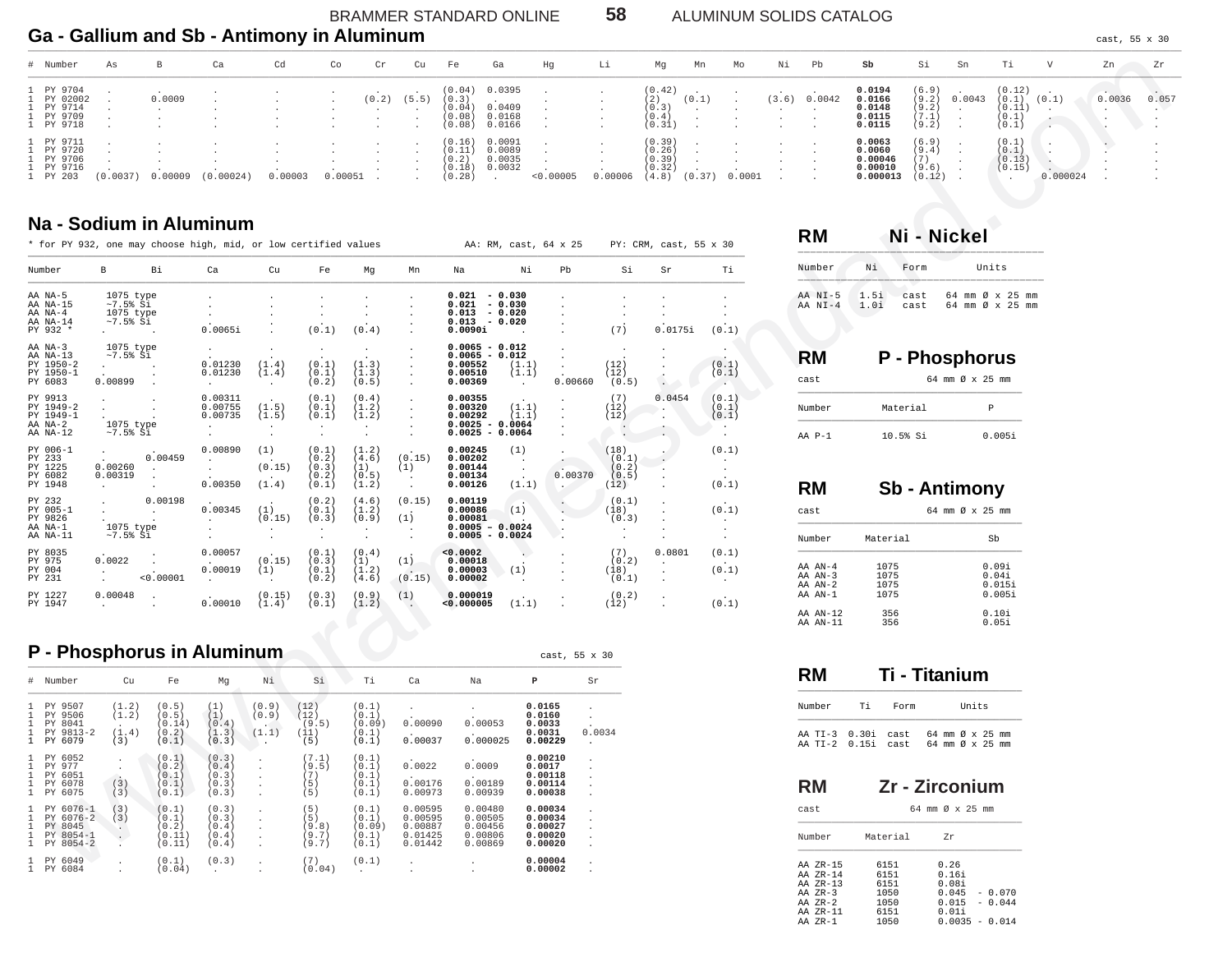BRAMMER STANDARD ONLINE

ALUMINUM SOLIDS CATALOG

50  $\times$  ~15

 $_{\rm C}$ 

 $\overline{a}$ 

59

 $0.0086$ 

# **Sn Alloys**

1 55X G02D 10L

 $0.0012$ 

 $0.0544$ 

|                                              | # Number                                                                                  | Be                                                            | Bi                                                                      | Ca                                                   | $\operatorname{Cr}$                                  | Cu                                      | Fe                                        | Ga                                                           | Mg                                        | Mn                                         | Νi                                          | Pb                                                 | Si                                         | Sn                                       | Τi                                                         | V                                                            | Zn                                            | Zr                                                   |
|----------------------------------------------|-------------------------------------------------------------------------------------------|---------------------------------------------------------------|-------------------------------------------------------------------------|------------------------------------------------------|------------------------------------------------------|-----------------------------------------|-------------------------------------------|--------------------------------------------------------------|-------------------------------------------|--------------------------------------------|---------------------------------------------|----------------------------------------------------|--------------------------------------------|------------------------------------------|------------------------------------------------------------|--------------------------------------------------------------|-----------------------------------------------|------------------------------------------------------|
| 2<br>2<br>2<br>$\mathbf{1}$                  | AA SS-850<br>AA SS-851<br>AA SS-852<br>V 4212-1<br>1 V 4211-1                             | < 0.0010<br>< 0.0010<br>< 0.0010<br>$\overline{a}$<br>$\cdot$ | < 0.0010<br>< 0.0010<br>< 0.0010<br>$\cdot$<br>$\overline{\phantom{a}}$ | < 0.0010<br>0.0010<br>< 0.0010<br>0.0002<br>0.0010   | < 0.0050<br>< 0.0050<br>< 0.0050<br>0.0057<br>0.017  | 1.1i<br>1.0i<br>2.0i<br>2.93<br>3.20    | 0.40<br>0.45<br>0.35<br>0.214<br>0.157    | 0.012<br>0.015<br>0.02i<br>0.014<br>0.0089                   | < 0.0050<br>0.03i<br>0.84<br>0.72<br>0.88 | 0.05i<br>0.05i<br>0.05i<br>0.019<br>0.037  | 1.1i<br>0.50<br>1.2i<br>0.059<br>0.027      | < 0.0030<br>< 0.0030<br>< 0.0030<br>0.053<br>0.026 | 0.50<br>2.5i<br>0.22i<br>0.076<br>0.18     | 6.3i<br>6.3i<br>6.3i<br>4.03<br>3.67     | 0.12i<br>0.08i<br>0.04i<br>0.15<br>0.076                   | 0.01i<br>0.01i<br>0.01i<br>0.0057<br>0.0058                  | < 0.0050<br>0.03i<br>0.05i<br>0.0044<br>0.027 | < 0.0030<br>< 0.0030<br>< 0.0030<br>0.0019<br>0.0026 |
| $\mathbf{1}$<br>$\mathbf{1}$<br>$\mathbf{1}$ | 1 V 4213-1<br>511X G6012A<br>V 2210-1<br>511X G6023A<br>2 AA KA-213                       | 0.0110<br>$\sim$<br>0.0020<br>$\sim$                          | 0.701<br>0.41<br>0.353<br>$\sim$                                        | 0.0021                                               | 0.042<br>0.0223<br>0.17<br>0.0054<br>0.0050          | 3.46<br>0.351<br>0.093<br>0.451<br>7.0i | 0.10<br>0.71<br>0.35<br>0.51<br>1.0i      | 0.0040<br>$\sim$<br>0.0059<br>$\cdot$<br>$\cdot$             | 1.06<br>0.712<br>0.88<br>0.512<br>0.05i   | 0.070<br>0.424<br>0.60<br>0.556<br>0.30i   | 0.0050<br>0.048<br>0.0037<br>0.036<br>0.20i | 0.0036<br>0.211<br>0.046<br>0.0110<br>$\sim$       | 0.32<br>0.768<br>1.07<br>1.21<br>2.0i      | 3.41<br>1.88<br>1.21<br>1.037<br>0.55    | 0.0093<br>0.197<br>0.10<br>0.0117<br>0.05i                 | 0.0051<br>$\sim$<br>0.0061<br>$\sim$                         | 0.055<br>0.060<br>0.19<br>0.0260<br>1.0i      | 0.0053<br>0.0480<br>0.0110<br>$\sim$                 |
| $\mathbf{1}$<br>$\mathbf{1}$                 | 1 511X G6262A<br>55X G900J 1F<br>$V$ 3043-4<br>1 AL 473/02<br>1 54X G13H 1N               | 0.0011<br>0.0011<br>$\mathbf{r} = \mathbf{r}$<br>0.0078       | 0.444<br>0.071<br>0.0029<br>0.001                                       | $\sim$<br>0.010<br>0.0020<br>0.002                   | 0.121<br>0.0012<br>0.091<br>0.013<br>0.062           | 0.267<br>0.91<br>2.86<br>0.96<br>1.87   | 0.58<br>0.549<br>0.78<br>0.194<br>0.801   | $\cdot$<br>0.016<br>0.008<br>$\sim$                          | 0.881<br>0.966<br>0.64<br>1.08<br>2.89    | 0.163<br>0.0133<br>0.55<br>0.062<br>0.0137 | 0.028<br>0.0048<br>0.65<br>1.20<br>1.83     | 0.0081<br>0.202<br>0.20<br>0.086<br>0.240          | 0.649<br>0.127<br>5.56<br>19.06<br>8.91    | 0.539<br>0.348<br>0.34<br>0.29<br>0.260  | 0.045<br>0.0056<br>0.16<br>0.059<br>0.112                  | 0.0108<br>0.011<br>0.020<br>$\mathcal{L}^{\pm}$              | 0.198<br>0.152<br>0.77<br>0.51<br>0.37        | 0.0051<br>0.0236<br>0.0015<br>0.0076<br>< 0.005      |
| $\mathbf{1}$<br>2<br>$\mathbf{1}$            | 1 55X G26H 4D<br>57X G12H 2C<br>IMI 2WM1<br>$V$ 3045-3<br>2 55X G900J 3F                  | $\epsilon$<br>0.00020                                         | (0.025)<br>$\cdot$<br>0.0020<br>$\ddot{\phantom{a}}$                    | $\cdot$<br>$\cdot$<br>0.00509                        | 0.0623<br>0.0148<br>< 0.005<br>0.0110<br>0.25        | 3.72<br>7.96<br>1.69<br>3.12<br>0.41    | 0.511<br>1.021<br>0.26<br>0.804<br>0.29   | $\cdot$<br>0.0126<br>$\cdot$                                 | 1.64<br>0.336<br>0.005<br>0.886<br>0.38   | 0.165<br>0.0900<br>0.60<br>0.583<br>0.56   | 0.909<br>0.309<br>0.39<br>0.389<br>0.21     | 0.120<br>0.12<br>0.21<br>0.162<br>0.14             | 10.37<br>2.79<br>8.90<br>10.80<br>0.82     | 0.234<br>0.202<br>0.20<br>0.1970<br>0.14 | 0.304<br>0.0081<br>0.20<br>0.245<br>0.16                   | 0.0189<br>0.0027<br>$\sim$<br>0.0151<br>$\ddot{\phantom{1}}$ | 0.286<br>0.999<br>2.42<br>0.490<br>0.39       | 0.0111<br>0.00142<br>$\sim$                          |
|                                              | 1 55X G02D 10L                                                                            | 0.0389                                                        |                                                                         |                                                      | 0.128                                                | 4.59                                    | 0.975                                     |                                                              | 0.0206                                    | 0.0524                                     | 0.645                                       | 0.022                                              | 7.33                                       | 0.138                                    | 0.0302                                                     | 0.0341                                                       | 2.77                                          | $\mathbf{r}$                                         |
|                                              | # Number                                                                                  | Ag                                                            | В                                                                       | Cd                                                   | Co                                                   | Hg                                      | Li                                        | Na                                                           | $\, {\mathbb P}$                          |                                            | Sb                                          | Sc                                                 | Sr                                         |                                          | Units                                                      |                                                              |                                               |                                                      |
| 2<br>2<br>$\mathbf{1}$                       | 2 AA SS-850<br>AA SS-851<br>AA SS-852<br>V 4212-1<br>1 V 4211-1                           | < 0.0010<br>0.0010<br>< 0.0010<br>$\cdot$<br>$\mathbb{Z}^2$   | < 0.0010<br>< 0.0010<br>< 0.0010<br>0.0015<br>< 0.0005                  | < 0.0010<br>< 0.0010<br>< 0.0010<br>0.0009<br>0.0026 | < 0.0010<br>< 0.0010<br>< 0.0010<br>0.0012<br>0.0013 | < 0.0010<br>< 0.0010<br>< 0.0010        | 0.0010<br>< 0.0010<br>< 0.0010<br>$\cdot$ | 0.0010<br>0.0010<br>< 0.0010                                 | $\cdot$<br>$\cdot$                        | < 0.0010<br>< 0.0010<br>0.0010             | < 0.0010<br>< 0.0010<br>< 0.0010            | < 0.0010<br>< 0.0010<br>< 0.0010<br>$\bullet$      | < 0.0010<br>< 0.0010<br>< 0.0010<br>$\sim$ | C<br>c<br>$\mathbf C$<br>c<br>C          | 64 x 25<br>64 x 25<br>64 x 25<br>60 x 20<br>60 x 20        |                                                              |                                               |                                                      |
| $\mathbf{1}$                                 | 1 V 4213-1<br>511X G6012A<br>$1 \quad V 2210-1$<br>1 511X G6023A<br>2 AA KA-213           |                                                               | < 0.0005<br>0.0003<br>$\overline{\phantom{a}}$<br>$\cdot$               | 0.0050                                               | 0.0021                                               |                                         |                                           |                                                              |                                           |                                            | $\ddot{\phantom{0}}$                        |                                                    |                                            | c<br>c<br>c<br>C<br>C                    | 60 x 20<br>50 $x \sim 17$<br>60 x 20<br>50 x 17<br>64 x 25 |                                                              |                                               |                                                      |
| 1<br>$\mathbf{1}$                            | 511X G6262A<br>55X G900J 1F<br>$1 \quad V \quad 3043 - 4$<br>1 AL 473/02<br>1 54X G13H 1N | $\blacksquare$<br>$\ddot{\phantom{a}}$                        | < 0.0003<br>$\cdot$                                                     | $\cdot$<br>0.0013<br>$\sim$                          | 0.0051                                               |                                         |                                           |                                                              | $\cdot$<br>$\sim$ $^{\circ}$              | 0.0022<br>0.0043                           | < 0.0005<br>< 0.005                         |                                                    | 0.093<br>< 0.001                           | C<br>C<br>c<br>W<br>C                    | 50 x 17<br>50 x 15<br>60 x 20<br>60 x 25<br>40 x 13        | last                                                         |                                               |                                                      |
| 2<br>$\mathbf{1}$                            | 1 55X G26H 4D<br>1 57X G12H 2C<br>IMI 2WM1<br>V 3045-3 Al: [82.2]<br>2 55X G900J 3F       |                                                               | (0.003)<br>$\sim$<br>(0.00050)<br>$\sim 100$                            | 0.0025<br>0.00094<br>$\mathbf{A}$ and $\mathbf{A}$   | 0.0391<br>0.00311<br>0.070                           | 0.00060<br>$\sim$                       | <b>Carl Corporation</b>                   | $(0.00020)$ $(0.00020)$<br><b>Contract Contract Contract</b> |                                           | 0.00044<br>$\sim$                          | 0.00010<br>(0.029)                          | 0.0477<br>$\cdot$                                  |                                            | с<br>C<br>C<br>C<br>C                    | 40 x 15<br>50 x 15<br>58 x 7<br>60 x 20<br>$~10 \times 15$ |                                                              |                                               |                                                      |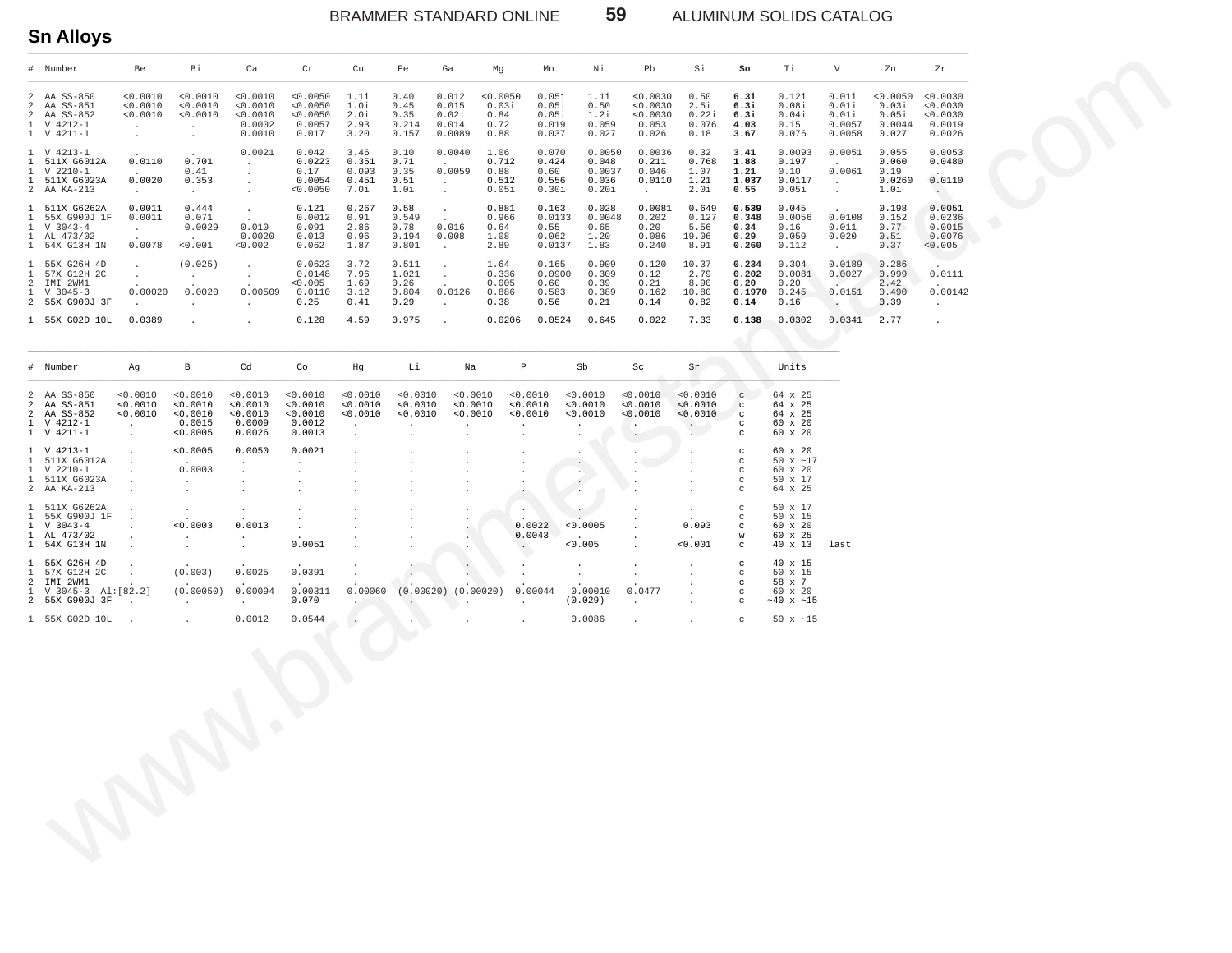BRAMMER STANDARD ONLINE **60** ALUMINUM SOLIDS CATALOG

**Cu Alloys, chart 1 of 2**

|                     | # Number                                                                   | Be                                                                   | Вi                                                           | Cr                                          | Cu                                                 | Fe                                                                  | Ga                                                                     | Mg                                                   | Mn                                                   | Νi                                          | Pb                                           | Si                                                              | Sn                                                                 | Тi                                                          | V                                                                                | Zn                                         | Ζr                                                                |                                                                  |                                                            |
|---------------------|----------------------------------------------------------------------------|----------------------------------------------------------------------|--------------------------------------------------------------|---------------------------------------------|----------------------------------------------------|---------------------------------------------------------------------|------------------------------------------------------------------------|------------------------------------------------------|------------------------------------------------------|---------------------------------------------|----------------------------------------------|-----------------------------------------------------------------|--------------------------------------------------------------------|-------------------------------------------------------------|----------------------------------------------------------------------------------|--------------------------------------------|-------------------------------------------------------------------|------------------------------------------------------------------|------------------------------------------------------------|
|                     | 2 AA $CU-7$<br>2 ALC-5001-BI<br>3 V 3360<br>2 ALC-220-AF<br>1 AL 246/01    | 0.0012<br>$\ddot{\phantom{0}}$                                       | 0.052<br>$\sim$<br>$\bullet$<br>$\bullet$                    | 0.049<br>< 0.001<br>0.020                   | 20.0<br>19.5<br>7.12<br>6.95<br>6.70               | 0.25i<br>0.30<br>0.59<br>0.26<br>0.312                              | 0.020<br>$\sim$ $-$<br>$\sim$<br>$\cdot$                               | 0.053<br>0.090<br>0.32<br>0.024                      | < 0.0050<br>0.050<br>0.50<br>0.060<br>0.35           | 0.052<br>0.0020<br>0.020                    | 0.048<br>$\cdot$<br>$\bullet$<br>$\cdot$     | 0.15i<br>0.36<br>0.33<br>0.24<br>0.145                          | 0.047<br>$\sim$<br>$\cdot$<br>$\bullet$                            | 0.049<br>0.0030<br>0.050<br>0.12                            | 0.025<br><b>Contract</b><br>0.095                                                | 0.045<br>0.50<br>0.066<br>0.100            | 0.0030<br>$\sim$<br>0.48<br>0.21                                  |                                                                  |                                                            |
| 1                   | 2 ALC-2219-AC<br>2 AA SS-2219<br>3 V 3361<br>AL 245/01<br>2 AA WB-2011     | 0.0011<br>< 0.0005<br>$\cdot$<br>$\ddot{\phantom{a}}$                | 0.0067<br>0.0010<br><b>Contract</b><br>0.40                  | 0.013<br>0.01i<br>< 0.001<br>0.022<br>0.02i | 6.70<br>6.3i<br>6.37<br>6.20<br>6.Oi               | 0.21<br>0.20i<br>0.47<br>0.22<br>0.25                               | 0.015<br>0.015<br>$\sim 10^{-11}$<br>0.02i                             | 0.013<br>0.02i<br>0.090<br>0.315<br>0.06i            | 0.24<br>0.28<br>0.35<br>0.31<br>0.02i                | 0.016<br>0.01i<br>0.0020<br>0.020<br>0.06i  | 0.0087<br>0.0030<br>$\sim$<br>0.60           | 0.15<br>0.15i<br>0.56<br>0.15<br>0.40                           | 0.017<br>< 0.0010<br>$\sim$<br>$\cdot$<br>$\sim$                   | 0.050<br>0.06i<br>0.0030<br>0.11<br>< 0.0050                | 0.092<br>0.12i<br>$\sim$<br>0.01i                                                | 0.088<br>0.03i<br>0.65<br>0.050<br>0.05i   | 0.13<br>0.16i<br>$\cdot$<br>$\cdot$<br>$\cdot$                    |                                                                  |                                                            |
| 1                   | 2 ALC-6012-AF<br>1 AL 236/01<br>AL 244/01<br>2 ALC-2011-AC<br>2 AA SS-2011 | $\bullet$<br>$\ddot{\phantom{a}}$<br>0.0004<br>0.0005                | 0.038<br>0.48<br>0.49<br>0.50                                | 0.047<br>0.022<br>0.050<br>0.019<br>0.04i   | 6.05<br>5.79<br>5.78<br>5.62<br>5.5i               | 0.21<br>0.203<br>0.30<br>0.26<br>0.55                               | 0.016<br>0.0089<br>0.020<br>0.02i                                      | 0.020<br>0.051<br>0.45<br>0.015<br>0.04i             | 0.28<br>0.052<br>0.190<br>0.023<br>0.04i             | 0.045<br>0.022<br>0.100<br>0.024<br>0.04i   | 0.037<br>0.58<br>0.53<br>0.50                | 0.13<br>0.206<br>0.25<br>0.12<br>0.30                           | 0.040<br>0.051<br>0.019<br>< 0.0010                                | 0.14<br>0.026<br>0.166<br>0.017<br>< 0.0050                 | 0.010<br>0.012<br>0.017<br>0.01i                                                 | 0.049<br>0.054<br>0.044<br>0.047<br>0.10i  | 0.010<br>0.0027<br>0.0030                                         |                                                                  |                                                            |
| $\mathbf{1}$        | 2 ALC-220-AD<br>3 V 3362-1<br>AL 226/01<br>1 PY 288<br>1 AL 231/01         | $\bullet$<br>0.0020<br>0.0076<br>$\ddot{\phantom{a}}$                | $\sim$<br>0.0085<br>0.57                                     | < 0.001<br>0.120<br>0.0640<br>0.032         | 5.55<br>5.4<br>5.31<br>5.10<br>5.05                | 0.095<br>0.31<br>0.20<br>0.1260<br>0.300                            | $\bullet$<br>$\bullet$<br>$\cdot$<br>$\ddot{\phantom{0}}$              | 0.15<br>0.08<br>0.81<br>0.0860<br>0.115              | 0.021<br>0.2<br>0.69<br>0.1510<br>0.100              | 0.001<br>0.030<br>0.0112<br>0.031           | $\cdot$<br>0.010<br>0.0115<br>0.47           | 0.10<br>0.79<br>0.57<br>0.0860<br>0.295                         | $\cdot$<br>$\sim$<br>0.0120<br>$\sim$                              | 0.019<br>0.003<br>0.152<br>0.1340<br>0.054                  | $\ddot{\phantom{0}}$<br><b>All Controllers</b><br>0.0600<br>$\sim 10^{-10}$      | 0.034<br>0.83<br>0.026<br>0.0540<br>0.150  | 0.28<br>$\sim$<br>0.080<br>0.0375<br>$\sim$                       |                                                                  |                                                            |
| 1<br>$\overline{a}$ | 2 AA WA-2011<br>AL 215/01<br>ALC-226-AD<br>1 PY 266<br>1 AL 243/01         | $\ddot{\phantom{a}}$<br>$\bullet$<br>$\sim$                          | 0.60<br>0.0045<br>0.044<br>$\sim$<br>$\sim$                  | 0.06i<br>0.0106<br>0.047<br>0.0030<br>0.050 | 4.9i<br>4.98<br>4.88<br>4.88<br>4.80               | 0.70<br>0.051<br>0.19<br>0.5240<br>0.22                             | 0.02i<br>$\cdot$<br>$\ddot{\phantom{1}}$<br>$\sim$<br>$\sim$           | 0.02i<br>0.049<br>0.039<br>0.185<br>0.39             | 0.06i<br>0.0195<br>0.045<br>0.395<br>0.051           | 0.02i<br>0.0108<br>0.039<br>0.0032<br>0.032 | 0.40<br>0.0055<br>0.041<br>0.0550<br>$\sim$  | 0.20i<br>0.105<br>0.16<br>0.516<br>0.17                         | 0.0065<br>0.041<br>0.0270<br>$\cdot$                               | < 0.0050<br>0.198<br>0.16<br>0.0275<br>0.25                 | 0.01i<br>0.0104<br>$\ddot{\phantom{0}}$<br>$\ddot{\phantom{1}}$<br>$\sim$ $\sim$ | 0.15i<br>0.052<br>0.057<br>0.0585<br>0.080 | 0.0070<br>0.1230<br>$\sim$                                        |                                                                  |                                                            |
| 2<br>2              | 2 ALC-B206-AA<br>ALC-2014-AE<br>AA SS-2025<br>2 AA SS-206<br>1 AL 224/01   | 0.0008<br>0.0010<br>0.0005<br>0.0005<br>0.0050                       | 0.009<br>0.007<br>0.0010<br>0.0010<br>0.0160                 | 0.028<br>0.065<br>0.04i<br>0.01i<br>0.080   | 4.68<br>4.67<br><b>4.6i</b><br><b>4.6i</b><br>4.60 | 0.16<br>0.56<br>0.55<br>0.08i<br>0.25                               | 0.017<br>0.018<br>0.015<br>0.02i<br>$\sim$                             | 0.30i<br>0.69<br>0.05i<br>0.28<br>0.57               | 0.43<br>0.92<br>0.80<br>0.35<br>0.90                 | 0.029<br>0.029<br>0.04i<br>0.01i<br>0.011   | 0.011<br>0.0074<br>0.0030<br>0.0030<br>0.020 | 0.078<br>0.90<br>0.80<br>0.06i<br>0.76                          | 0.02<br>0.019<br>< 0.0010<br>0.02i                                 | 0.22<br>0.120<br>0.03i<br>0.201<br>0.052                    | 0.02<br>0.022<br>0.01i<br>0.01i<br>$\sim$                                        | 0.029<br>0.11<br>0.10i<br>0.03i<br>0.055   | 0.003<br>0.0030<br>0.0030<br>0.0030<br>0.150                      |                                                                  |                                                            |
|                     | # Number                                                                   | Ag                                                                   | As                                                           | B                                           |                                                    | Ca                                                                  | Cd                                                                     | Co                                                   | Hg                                                   | Li                                          |                                              | Na                                                              | $\mathbb{P}$                                                       | Sb                                                          | Sc                                                                               |                                            | Sr                                                                |                                                                  | Units                                                      |
| 2                   | 2 AA $CU-7$<br>ALC-5001-BI<br>3 V 3360<br>2 ALC-220-AF<br>1 AL 246/01      |                                                                      |                                                              |                                             |                                                    | 0.0018<br>0.0001<br>$\bullet$<br>$\cdot$                            | 0.0013<br>$\ddot{\phantom{a}}$<br>$\cdot$                              |                                                      |                                                      | $\sim$<br>$\cdot$                           | 0.00201<br>$\sim$ $\sim$                     | 0.0011i<br>$\langle \cdot \rangle$<br>$\ddot{\phantom{1}}$      | 0.0039i<br>0.0020<br>$\cdot$<br>$\cdot$                            | 0.0040<br>$\ddot{\phantom{a}}$<br>$\bullet$<br>$\bullet$    |                                                                                  |                                            | 0.0027i<br>$\cdot$<br>$\bullet$                                   | $_{\rm c}$<br>W<br>$\mathbf C$<br>$\mathbf{C}$<br>C              | 64 x 25<br>57 x 25<br>60 x 20<br>57 x 25<br>60 x 25        |
| 2                   | 2 ALC-2219-AC<br>AA SS-2219<br>3 V 3361<br>1 AL 245/01<br>2 AA WB-2011     | 0.0010<br>$\bullet$                                                  | 0.0010                                                       | 0.0010                                      |                                                    | 0.0013<br><0.0005<br>0.0002<br>$\cdot$                              | 0.0020<br><0.0010<br>$\cdot$                                           | 0.0010                                               | < 0.0005<br>$\bullet$                                | $\ddot{\phantom{1}}$                        | 0.0014<br>< 0.0005                           | 0.0015<br>0.0005<br>$\cdot$                                     | 0.0021<br>0.0010<br>0.0020                                         | 0.0029<br>0.0010<br>$\sim$                                  | 0.0010<br>$\bullet$                                                              |                                            | 0.0021<br>0.0010<br>$\cdot$                                       | W<br>$_{\rm c}$<br>с<br>$_{\rm c}$<br>C                          | 57 x 25<br>64 x 25<br>60 x 20<br>60 x 25<br>64 x 25        |
| 1                   | 2 ALC-6012-AF<br>AL 236/01<br>1 AL 244/01<br>2 ALC-2011-AC<br>2 AA SS-2011 | <0.0010                                                              | < 0.0010                                                     | < 0.0010                                    |                                                    | 0.0009i<br>< 0.0005                                                 | 0.0048<br>$\ddot{\phantom{a}}$<br>0.0011<br>< 0.0010                   | < 0.0010                                             | < 0.0005                                             |                                             | 0.0007i<br>0.0005                            | 0.0005i<br>0.0005                                               | 0.002<br>0.0010                                                    | 0.0029<br>0.0010                                            | < 0.0010                                                                         |                                            | 0.0009i<br>0.0010                                                 | W<br>$\mathbf{C}$<br>$\mathbf C$<br>w<br>$\mathbf C$             | 57 x 25<br>60 x 25<br>60 x 25<br>57 x 25<br>64 x 25        |
|                     | 2 ALC-220-AD<br>3 V 3362-1<br>1 AL 226/01<br>1 PY 288<br>1 AL 231/01       | $\cdot$<br>$\ddot{\phantom{a}}$                                      |                                                              | $\ddot{\phantom{1}}$                        |                                                    | 0.0002<br>$\blacksquare$                                            | $\ddot{\phantom{0}}$<br>$\sim$<br>0.0100<br><b>Contract</b><br>$\cdot$ |                                                      |                                                      | $\cdot$<br>$\cdot$                          |                                              |                                                                 | 0.001<br>$\cdot$<br>$\cdot$<br>$\cdot$                             | $\cdot$<br>$\cdot$<br>$\cdot$                               |                                                                                  |                                            |                                                                   | C<br>C<br>C<br>$\mathbf C$<br>c                                  | 57 x 25<br>60 x 20<br>60 x 25<br>55 x 30<br>60 x 25        |
|                     | 2 AA WA-2011<br>1 AL 215/01<br>2 ALC-226-AD<br>1 PY 266<br>1 AL 243/01     | 0.047                                                                |                                                              | < 0.0003                                    |                                                    |                                                                     | 0.0019                                                                 |                                                      |                                                      |                                             | 0.00030                                      | 0.0003                                                          |                                                                    | 0.0045                                                      |                                                                                  |                                            |                                                                   | C<br>$\mathbf{C}$<br>$\mathbf C$<br>$\mathbf{C}$<br>$\mathbf{C}$ | 64 x 25<br>60 x 25<br>57 x 25<br>55 x 30<br>60 x 25        |
| $\mathcal{L}$       | 2 ALC-B206-AA<br>ALC-2014-AE<br>AA SS-2025<br>2 AA SS-206<br>1 AL 224/01   | $\ddot{\phantom{a}}$<br>< 0.0010<br>< 0.0010<br>$\ddot{\phantom{a}}$ | $\sim$<br>< 0.0010<br>$< 0.0010$ $< 0.0010$<br>$\sim$ $\sim$ | < 0.0010<br>$\sim$ $\sim$                   |                                                    | 0.0037i<br>0.0027<br>< 0.0005<br>0.0030<br><b>Contract Contract</b> | 0.0011<br>0.0012i<br>< 0.0010<br>< 0.0010<br>0.018                     | $\cdot$<br>< 0.0010<br>< 0.0010<br><b>Contractor</b> | $\cdot$<br>< 0.0005<br>< 0.0010<br><b>Contractor</b> | <b>Contractor</b>                           | 0.0030i<br>0.0022i<br>< 0.0005<br>< 0.0010   | 0.0033i<br>0.00261<br>< 0.0005<br>< 0.0010<br><b>Contractor</b> | 0.003<br>0.003<br>< 0.0010<br>< 0.0010<br><b>Contract Contract</b> | 0.0038<br>0.0028<br>0.0010<br>< 0.0010<br><b>Contractor</b> | $\cdot$<br>< 0.0010<br>< 0.0010<br><b>Contract Contract</b>                      |                                            | 0.0037i<br>0.0026<br>0.0010<br>0.0010<br><b>Contract Contract</b> | W<br>$\mathbf{C}$<br>$\mathbf{C}$<br>$\mathbf{C}$                | $57 \times 25$<br>57 x 25<br>64 x 25<br>64 x 25<br>60 x 25 |
|                     |                                                                            |                                                                      |                                                              |                                             |                                                    |                                                                     |                                                                        |                                                      |                                                      |                                             |                                              |                                                                 |                                                                    |                                                             |                                                                                  |                                            |                                                                   |                                                                  |                                                            |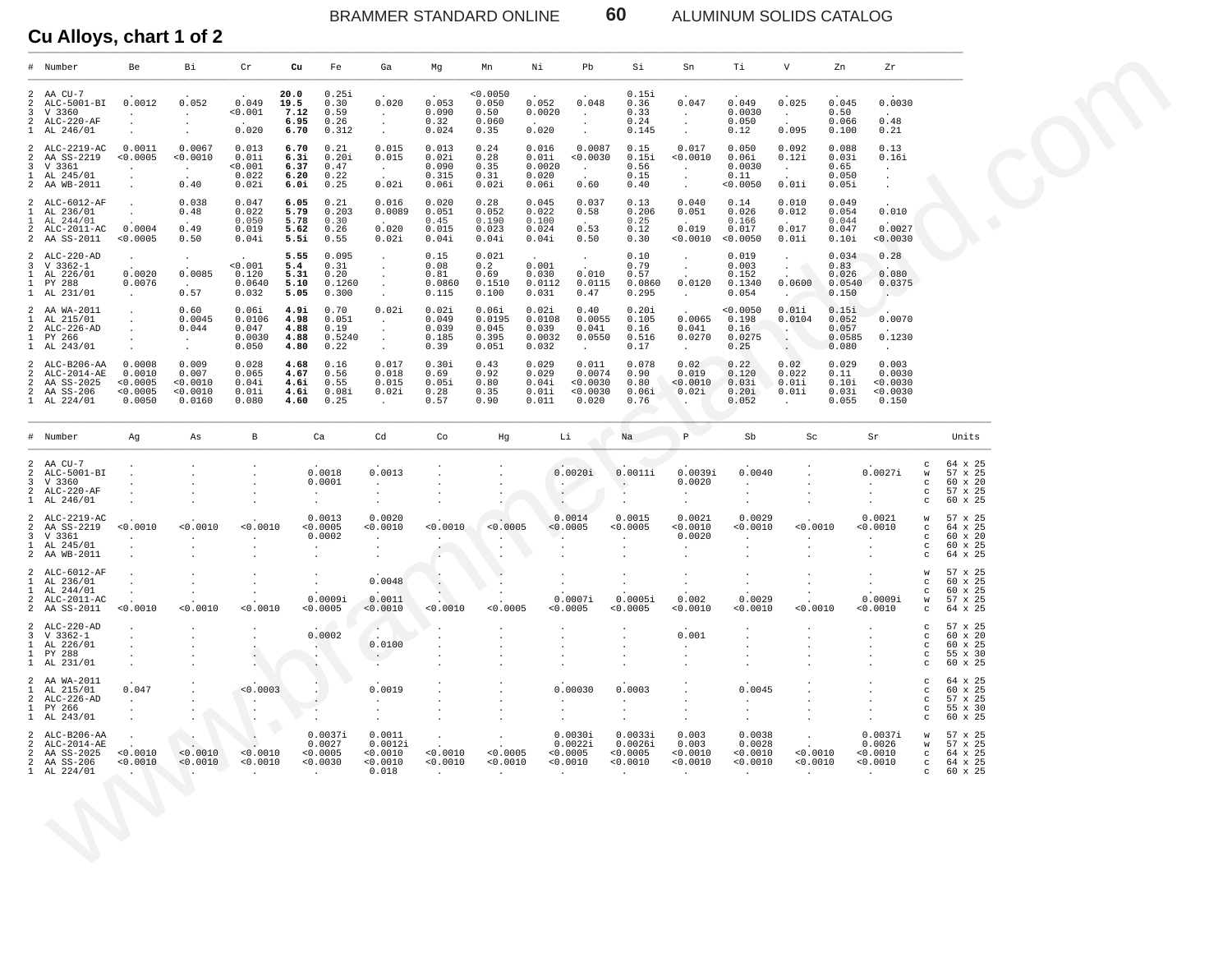BRAMMER STANDARD ONLINE 61 ALUMINUM SOLIDS CATALOG

| # Number                                                                                                                                           | Be                                                                  | Bi                                     | Cr                                               | Cu                                           | Fe<br>Ga                                                                                  | Ge                                         | Mn<br>Mg                                                                              | Νi                                                                                | Pb                                                                                   | Si                                       | Sn                                                 | Тi                                             | V                                                             | Zn                                          | Ζr                                                   |                                                             |            |
|----------------------------------------------------------------------------------------------------------------------------------------------------|---------------------------------------------------------------------|----------------------------------------|--------------------------------------------------|----------------------------------------------|-------------------------------------------------------------------------------------------|--------------------------------------------|---------------------------------------------------------------------------------------|-----------------------------------------------------------------------------------|--------------------------------------------------------------------------------------|------------------------------------------|----------------------------------------------------|------------------------------------------------|---------------------------------------------------------------|---------------------------------------------|------------------------------------------------------|-------------------------------------------------------------|------------|
| 2 AA $CU-3$<br>AA SS-295<br>56X A201.1A<br>AA SS-201<br>V 4502                                                                                     | < 0.0005<br>$\ddot{\phantom{a}}$<br>$\ddot{\phantom{a}}$<br>$\cdot$ | < 0.0010<br>$\sim$<br>0.0002<br>$\sim$ | < 0.0050<br>0.0029<br>0.0004<br>0.001            | 4.5i<br>4.5i<br>4.49<br>4.49<br>4.49         | 0.25i<br>0.70<br>0.015<br>0.089<br>0.068<br>0.020<br>0.31<br>$\sim$                       | $\cdot$                                    | 0.0050<br>0.05i<br>0.12i<br>0.198<br>0.310<br>0.249<br>0.325<br>0.061<br>0.22         | 0.05i<br>0.0066<br>0.0054<br>0.0015                                               | 0.0030<br>0.0020<br>0.0010<br>0.004                                                  | 0.15i<br>0.90<br>0.193<br>0.0400<br>0.08 | 0.003i<br>(0.0023)<br>0.0060<br>0.004              | 0.12i<br>0.132<br>0.244<br>0.012               | 0.01i<br>0.0139<br>$\sim$                                     | 0.10i<br>0.0113<br>0.0051<br>0.13           | < 0.0030                                             | 0.0010<br>0.0015                                            |            |
| $3 \tV 4503-2$<br>56X G2014A<br>AL 212/02<br>AL 232/02<br>2 ALC-2017-AC                                                                            | $\bullet$<br>$\ddot{\phantom{a}}$<br>$\bullet$<br>0.0012            | 0.0013<br>$\sim$<br>0.019              | 0.031<br>0.0766<br>0.0055<br>0.080<br>0.017      | 4.47<br>4.41<br>4.40<br>4.28<br>4.24         | 0.17<br>0.243<br>$\sim$<br>0.088<br>$\sim$<br>0.501<br>0.41<br>0.020                      |                                            | 0.074<br>0.15<br>0.453<br>0.572<br>0.153<br>0.169<br>0.90<br>0.81<br>0.75<br>0.63     | 0.003<br>0.0070<br>0.0084<br>0.020<br>0.034                                       | 0.003<br>0.0110<br>0.0027<br>0.90<br>0.015                                           | 0.235<br>0.611<br>0.064<br>0.395<br>0.57 | 0.001<br>(0.0047)<br>0.0020<br>0.015               | 0.15<br>0.0244<br>0.265<br>0.031<br>0.018      | $\sim$<br>0.0079<br>0.022                                     | 0.074<br>0.195<br>0.0095<br>0.102<br>0.015  | 0.135                                                | 0.0025<br>0.0026                                            |            |
| 1 AL 242/01<br>$V$ 4004-1<br>AA SS-2017<br>AJ 012<br>2 HRT AL2014                                                                                  | $\bullet$<br>< 0.0005<br>$\cdot$<br>$\Delta$                        | $\cdot$<br>0.0010                      | 0.032<br>0.002<br>0.05i<br>0.022<br>0.04         | 4.13<br>4.10<br>4.0i<br>4.05<br>3.92         | 0.13<br>$\sim$<br>0.25<br>0.02i<br>0.45<br>0.567<br>$\sim$<br>0.57                        |                                            | 0.25<br>0.031<br>0.94<br>0.34<br>0.60<br>0.60<br>0.374<br>0.703<br>0.53<br>0.59       | 0.011<br>0.002<br>0.03i<br>0.017                                                  | 0.0020<br>0.0030<br>0.017                                                            | 0.10<br>0.11<br>0.60<br>0.597<br>0.57    | $\sim$<br>< 0.0010<br>$\bullet$<br>$\sim$          | 0.20<br>0.012<br>0.03i<br>0.014<br>0.036       | $\sim$<br>0.01i<br>$\sim$                                     | 0.031<br>0.070<br>0.07i<br>0.057<br>0.072   | 0.20<br>< 0.0030<br>$\sim$<br>0.002                  |                                                             |            |
| 3 V 4504<br>1 PY 960<br>PY 268<br>AA WA-2017<br>1 AL 241/01                                                                                        | 0.0022<br>0.0021<br>$\sim$<br>$\Delta$                              | $\ddot{\phantom{a}}$                   | $0.0005$<br>$0.0630$<br>0.0099<br>0.02i<br>0.010 | 3.85<br>3.76<br>3.65<br>3.5i<br>3.38         | $0.083$<br>$0.3200$<br>$\ddot{\phantom{0}}$<br>0.0030<br>0.02i<br>0.65<br>0.100<br>$\sim$ |                                            | 0.30<br>$0.05$<br>$0.506$<br>0.80<br>0.3980<br>0.0003<br>0.75<br>0.40<br>0.10<br>0.10 | $\begin{smallmatrix} 0.001 0.0310 \end{smallmatrix}$<br>0.0495<br>0.06i<br>$\sim$ | $\begin{smallmatrix} 0.001 & 0.0286 \end{smallmatrix}$<br>0.0488<br>$\sim$<br>$\sim$ | 0.13<br>0.586<br>0.0050<br>0.75<br>0.075 | $^{<0.001}_{0.0248}$<br>0.0490<br>$\sim$<br>$\sim$ | $0.053$<br>$0.0374$<br>0.2310<br>0.05i<br>0.11 | $\cdot$<br>$\ddot{\phantom{a}}$<br>0.0008<br>0.01i<br>$\cdot$ | 0.012<br>0.0892<br>0.0010<br>0.03i<br>0.012 | < 0.0005<br>$\sim$                                   | 0.0312                                                      |            |
| 1 V 3042-4<br>AA SS-2117<br>AA CU-2<br>AA ST2-2000<br>1 AL 222/01                                                                                  | < 0.0005<br>0.0005<br>$\sim$                                        | 0.0040<br>0.0010<br>0.001i<br>$\sim$   | 0.142<br>0.03i<br>0.05i<br>0.020                 | 3.00<br><b>2.6i</b><br>2.5i<br>2.5i<br>2.51  | 0.932<br>0.0164<br>0.40<br>0.020<br>0.25i<br>0.02i<br>0.45<br>0.31<br>$\sim$              | $\cdot$                                    | 0.742<br>0.529<br>0.30<br>0.05i<br>0.0050<br>0.50<br>0.50<br>0.42<br>0.64             | 0.400<br>0.03i<br>0.01i<br>0.025                                                  | 0.169<br>0.0030<br>0.003i<br>$\blacksquare$                                          | 3.62<br>0.50<br>0.15i<br>0.50<br>0.40    | 0.177<br>< 0.0010<br>0.001i<br>$\cdot$             | 0.153<br>0.02i<br>0.03i<br>0.024               | 0.0195<br>0.01i<br>0.01i<br>$\sim$                            | 1.099<br>0.05i<br>0.15i<br>0.030            | < 0.0030<br>$\sim$                                   | 0.00538<br>0.001i                                           |            |
| 2 ALC-16S-AQ<br>AL 221/02<br>$\mathbf{1}$<br>AA CU-1<br>PY 3977-2<br>2 ALC-6111-AA                                                                 | 0.0010<br>$\sim$<br>0.0059<br>0.0036                                | 0.028<br>$\sim$<br>$\sim$<br>0.015     | 0.028<br>0.030<br>$\sim$<br>0.01<br>0.014        | 2.37<br>1.37<br>1.0i<br>$\mathbf{1}$<br>0.96 | 0.018<br>0.29<br>0.21<br>$\sim$<br>0.25i<br>$\bullet$<br>0.11<br>0.028<br>0.18            |                                            | 0.49<br>0.25<br>0.41<br>0.20<br>< 0.0050<br>0.92<br>0.02<br>0.46<br>0.17              | 0.029<br>0.030<br>$\sim$<br>0.01<br>0.020                                         | 0.029<br>$\sim$<br>0.05<br>0.016                                                     | 0.26<br>0.15<br>0.15i<br>0.07<br>0.73    | 0.032<br>A<br>$\ddot{\phantom{0}}$<br>0.016        | 0.03<br>0.058<br>$\sim$<br>0.01<br>0.032       | 0.015<br>$\cdot$<br>$\sim$<br>0.028                           | 0.05<br>0.0095<br>$\sim$<br>0.02<br>0.015   | 0.03<br>$\cdot$<br>$\cdot$<br>0.017                  |                                                             |            |
| # Number                                                                                                                                           | Ag                                                                  | As                                     | $\, {\bf B}$                                     | Ca                                           | Cd                                                                                        | Co                                         | Hg                                                                                    | Li                                                                                | Na                                                                                   | $\, {\mathbb P}$                         | Sb                                                 |                                                | Sc                                                            | Sr                                          |                                                      | Units                                                       |            |
| 2 AA $CU-3$<br>AA SS-295<br>56X A201.1A<br>$\begin{array}{ccc} 2 & \text{AA} & \text{SS-2} \\ 3 & \text{V} & \text{4502} \end{array}$<br>AA SS-201 | < 0.0010<br>0.494<br>0.559<br>$\sim$                                | < 0.0010<br>$\cdot$<br>$\cdot$         | < 0.0010<br>$\cdot$                              | < 0.0030                                     | < 0.0010<br>$\cdot$                                                                       | < 0.0010<br>0.0001<br>$\ddot{\phantom{1}}$ | 0.0010<br>$\cdot$                                                                     | 0.0010<br>$\epsilon$ .                                                            | < 0.0010<br>0.00002                                                                  | 0.0010<br>0.0006                         | 0.0010                                             |                                                | 0.0010                                                        | < 0.0010<br>$\cdot$                         | C<br>c<br>C<br>C<br>C                                | 64 x 25<br>64 x 25<br>50 x 20<br>64 x 25<br>60 x 20         |            |
| $3 \tV 4503-2$<br>56X G2014A<br>AL 212/02<br>AL 232/02<br>2 ALC-2017-AC                                                                            | $\ddot{\phantom{a}}$<br>0.448<br>$\bullet$<br>$\ddot{\phantom{a}}$  |                                        |                                                  | 0.0025i                                      | $\cdot$<br>0.0009<br>0.0013                                                               |                                            | $\cdot$<br>$\cdot$                                                                    | 0.0025i                                                                           | 0.0019i                                                                              | 0.0031i                                  | 0.0031                                             |                                                |                                                               | 0.0028i                                     | C<br>W<br>C<br>$\mathbf C$<br>W                      | 60 x 20<br>$~10 \times 20$<br>60 x 25<br>60 x 25<br>57 x 25 |            |
| 1 AL 242/01<br>$V 4004-1$<br>AA SS-2017<br>AJ 012<br>2 HRT AL2014                                                                                  | < 0.0010<br>$\bullet$                                               | < 0.0010<br>$\cdot$                    | 0.0004<br>0.0010<br>$\bullet$                    | $\cdot$<br>< 0.0005<br>$\cdot$               | $\cdot$<br>0.0010<br>$\cdot$<br>$\mathbf{e}_{\mathbf{A}}$                                 | 0.0010<br>$\bullet$                        | < 0.0005                                                                              | < 0.0005<br>$\bullet$                                                             | < 0.0005<br>$\cdot$                                                                  | 0.0010                                   | 0.0010                                             |                                                | 0.0010                                                        | $\cdot$<br>< 0.0010<br>$\cdot$<br>$\cdot$   | c<br>c<br>c<br>c                                     | 60 x 25<br>60 x 20<br>64 x 25<br>55 x 25<br>35 x 20         |            |
| 3 V 4504<br>1 PY 960<br>1 PY 268<br>2 AA WA-2017<br>1 AL 241/01                                                                                    | $\bullet$                                                           |                                        | $\blacksquare$<br>$\mathbf{a}_1$                 |                                              | $\sim$<br>$\cdot$                                                                         |                                            |                                                                                       |                                                                                   |                                                                                      |                                          |                                                    |                                                |                                                               |                                             | C<br>$\mathtt{C}$<br>$\mathtt{C}$<br>$_{\rm C}$<br>C | 60 x 20<br>55 x 30<br>55 x 30<br>64 x 25<br>60 x 25         |            |
| $V$ 3042-4<br>AA SS-2117<br>AA CU-2<br>2 AA ST2-2000<br>1 AL 222/01                                                                                | 0.0010<br>< 0.0010<br>$\cdot$                                       | 0.0010<br>$\blacksquare$<br>$\sim$     | < 0.0003<br>0.0010<br>< 0.0005<br>$\sim$         | 0.0054<br>0.0005<br>$\cdot$                  | 0.00049<br>0.0010<br>0.001i<br>$\sim$                                                     | 0.0004<br><0.0010<br>0.001i<br>$\sim$      | 0.00212<br><0.0005<br>$\cdot$<br>$\cdot$<br>$\sim$                                    | 0.0002<br>0.0005<br>$\cdot$<br>$\cdot$<br>$\bullet$                               | 0.0002<br>0.0005<br>$\cdot$<br>$\cdot$                                               | 0.0010                                   | 0.001<br>0.0010<br>0.001i<br>$\sim$                |                                                | 0.0010                                                        | 0.0567<br>0.0010<br>0.001i<br>$\cdot$       | $\mathbf{C}$<br>$\mathbf C$<br>$\mathbf C$<br>C<br>C | 60 x 20<br>64 x 25<br>64 x 25<br>64 x 25<br>60 x 25         | Al: [88.9] |
| ALC-16S-AQ<br>AL 221/02<br>AA CU-1<br>PY 3977-2                                                                                                    |                                                                     | $\epsilon$<br>$\bullet$<br>$\cdot$     |                                                  | 0.0049i                                      |                                                                                           |                                            | $\cdot$<br>$\cdot$                                                                    | 0.0005<br>$\bullet$<br>$\cdot$<br>0.0034i                                         | 0.0034i                                                                              | 0.007                                    | 0.004                                              |                                                |                                                               | 0.0030i                                     | W<br>C<br>C<br>$\mathbf C$<br>${\bf W}$              | 57 x 25<br>60 x 25<br>64 x 25<br>55 x 30<br>57 x 25         |            |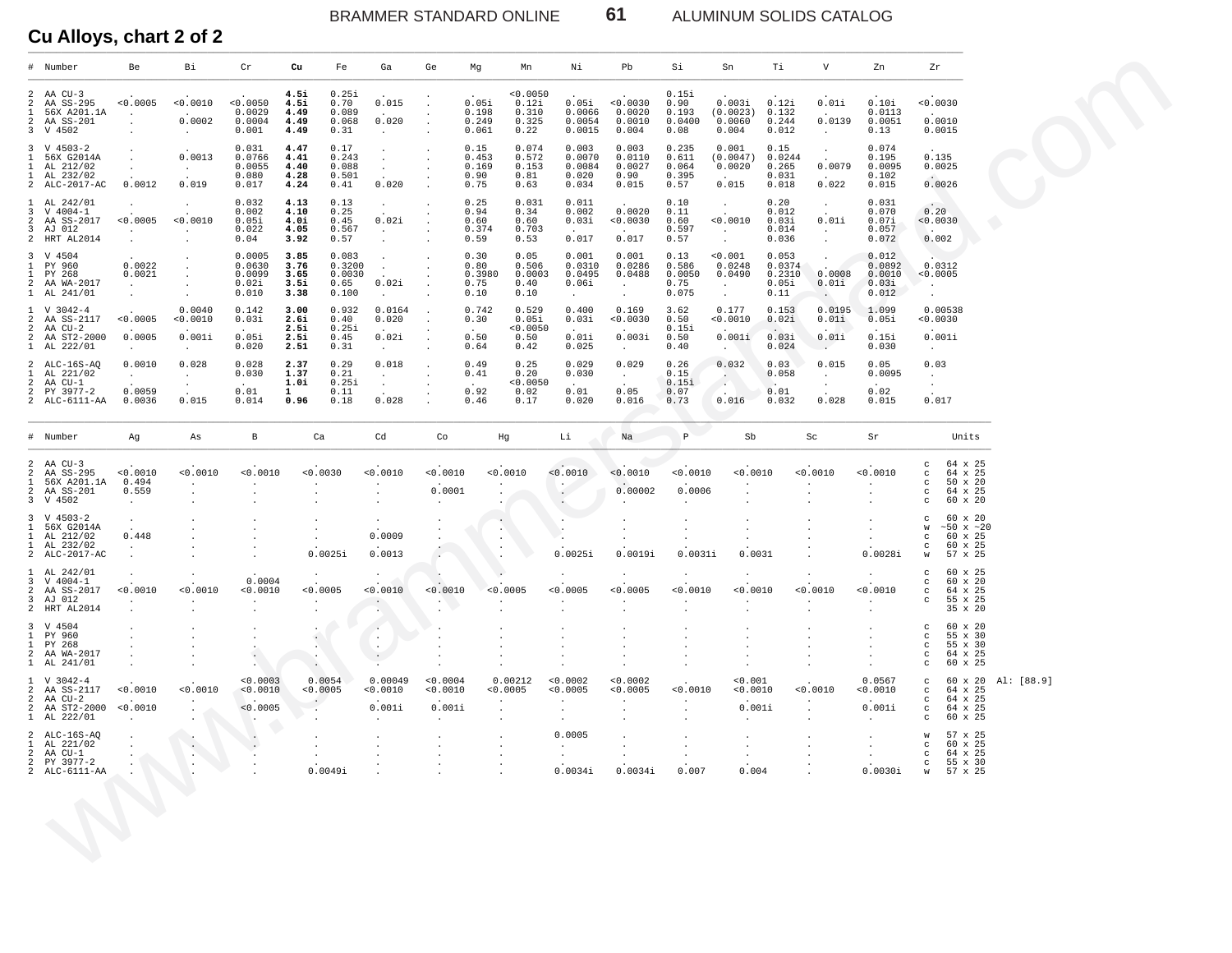## BRAMMER STANDARD ONLINE **62** ALUMINUM SOLIDS CATALOG

# **CRM Cu Alloy Sets**

|                                                                                        |                                      |                                        | available as SETS ONLY, as grouped   |                                         |                                           |                                          |                                            |                                                   |                                          | 62 mm Ø x 30 mm                                   |                                          |
|----------------------------------------------------------------------------------------|--------------------------------------|----------------------------------------|--------------------------------------|-----------------------------------------|-------------------------------------------|------------------------------------------|--------------------------------------------|---------------------------------------------------|------------------------------------------|---------------------------------------------------|------------------------------------------|
| Number                                                                                 | Cu                                   | Fe                                     | Mg                                   | Mn                                      | Νi                                        | Si                                       | Ti                                         | $\boldsymbol{\mathrm{V}}$                         | Zn                                       | Zr                                                | $\operatorname{Cr}$                      |
| NCS HS49733-1<br>NCS HS49733-2<br>NCS HS49733-3                                        | 4.76<br>5.53<br>6.21                 | 0.455<br>0.380<br>0.302<br>0.199       | 0.0020<br>0.021<br>0.040             | 0.476<br>0.387<br>0.318                 | 0.0038<br>0.017<br>0.041<br>0.069         | 0.358<br>0.257<br>0.198                  | 0.0037<br>0.071<br>0.160                   | 0.027<br>0.061<br>0.175                           | (0.007)<br>0.049<br>0.105                | 0.038<br>0.103<br>0.157<br>0.236                  | $\cdot$<br>$\cdot$                       |
| NCS HS49733-4<br>NCS HS49733-5                                                         | 6.64<br>6.97                         | 0.105                                  | 0.062<br>0.126                       | 0.161<br>0.090                          | 0.090                                     | 0.159<br>0.106                           | 0.123<br>(0.154)                           | 0.116<br>0.170                                    | 0.157<br>0.189                           | 0.197                                             | $\cdot$<br>$\overline{a}$                |
| NCS HS49708b-1<br>NCS HS49708b-2<br>NCS HS49708b-3<br>NCS HS49708b-4<br>NCS HS49708b-5 | 2.08<br>3.60<br>4.19<br>5.77<br>1.12 | 0.691<br>0.44<br>0.39<br>0.203<br>0.83 | 2.06<br>0.80<br>1.55<br>1.20<br>2.68 | 0.337<br>1.04<br>0.55<br>0.204<br>0.082 | 0.108<br>0.019<br>0.037<br>0.060<br>0.192 | 0.474<br>0.54<br>0.129<br>0.676<br>0.084 | 0.087<br>0.016<br>0.044<br>0.184<br>0.0060 | $\blacksquare$<br>$\cdot$<br>$\ddot{\phantom{a}}$ | 0.051<br>0.10<br>0.144<br>0.322<br>0.728 | $\cdot$<br>$\cdot$<br>$\sim$<br>$\sim$<br>$\cdot$ | $\cdot$<br>$\cdot$<br>$\cdot$<br>$\cdot$ |
| NCS HS49711-1a<br>NCS HS49711-2a                                                       | 1.85<br>3.04                         | 0.892<br>0.694                         | 0.682<br>0.258                       | 1.30<br>0.962                           | 0.175<br>0.114                            | 1.27<br>0.898                            | 0.120<br>0.158                             | $\cdot$<br>$\cdot$                                | 0.390<br>0.292                           | 0.191<br>0.226                                    | 0.083<br>0.205                           |
| NCS HS49711-3a<br>NCS HS49711-4a<br>NCS HS49711-5a                                     | 4.43<br>5.43<br>0.645                | 0.421<br>0.213<br>1.01                 | 0.441<br>0.126<br>0.912              | 0.534<br>0.239<br>1.50                  | 0.039<br>0.089<br>0.210                   | 0.521<br>0.252<br>1.57                   | 0.045<br>0.081<br>0.204                    | $\cdot$<br>$\cdot$                                | 0.215<br>0.126<br>0.054                  | 0.116<br>0.050<br>(0.0058)                        | 0.130<br>0.196<br>0.272                  |
| NCS HS49711-6a<br>NCS HS49705-1                                                        | 6.57<br>4.51                         | 0.120<br>0.454                         | 0.030<br>0.428                       | 0.073<br>0.095                          | 0.0084<br>1.55                            | 0.092<br>0.904                           | 0.018<br>0.021                             | $\cdot$<br>$\cdot$                                | 0.539<br>0.140                           | 0.301<br>$\cdot$                                  | 0.0099                                   |
| NCS HS49705-2<br>NCS HS49705-3<br>NCS HS49705-4                                        | 2.51<br>1.51<br>3.33                 | 1.21<br>0.908<br>1.61                  | 1.37<br>0.897<br>1.80                | 0.138<br>0.239<br>0.184                 | 1.12<br>2.02<br>0.624                     | 0.657<br>1.22<br>0.371                   | 0.088<br>0.120<br>0.055                    | $\cdot$<br>$\cdot$                                | 0.238<br>0.334<br>0.166                  | $\cdot$<br>$\cdot$                                | $\cdot$                                  |
| NCS HS49705-5<br>NCS HS49705-6                                                         | 0.927<br>5.55                        | 1.87<br>0.115                          | 2.26<br>0.074                        | 0.287<br>0.054                          | 0.153<br>2.25                             | 1.53<br>0.090                            | 0.161<br>0.00095                           |                                                   | 0.367<br>0.084                           | $\cdot$                                           |                                          |
| Number                                                                                 | Cu                                   | Fe                                     | Mg                                   | Mn                                      | $\rm Ni$                                  | Si                                       | Ti                                         | $\mathbf {V}$                                     | Zn                                       | Zr                                                | $\operatorname{\sf Cr}$                  |
|                                                                                        |                                      |                                        |                                      |                                         |                                           |                                          |                                            |                                                   |                                          |                                                   |                                          |
|                                                                                        |                                      |                                        |                                      |                                         |                                           |                                          |                                            |                                                   |                                          |                                                   |                                          |
|                                                                                        |                                      |                                        |                                      |                                         |                                           |                                          |                                            |                                                   |                                          |                                                   |                                          |
|                                                                                        |                                      |                                        |                                      |                                         |                                           |                                          |                                            |                                                   |                                          |                                                   |                                          |
|                                                                                        |                                      |                                        |                                      |                                         |                                           |                                          |                                            |                                                   |                                          |                                                   |                                          |
|                                                                                        |                                      |                                        |                                      |                                         |                                           |                                          |                                            |                                                   |                                          |                                                   |                                          |
|                                                                                        |                                      |                                        |                                      |                                         |                                           |                                          |                                            |                                                   |                                          |                                                   |                                          |
|                                                                                        |                                      |                                        |                                      |                                         |                                           |                                          |                                            |                                                   |                                          |                                                   |                                          |
|                                                                                        |                                      |                                        |                                      |                                         |                                           |                                          |                                            |                                                   |                                          |                                                   |                                          |
|                                                                                        |                                      |                                        |                                      |                                         |                                           |                                          |                                            |                                                   |                                          |                                                   |                                          |
|                                                                                        |                                      |                                        |                                      |                                         |                                           |                                          |                                            |                                                   |                                          |                                                   |                                          |
|                                                                                        |                                      |                                        |                                      |                                         |                                           |                                          |                                            |                                                   |                                          |                                                   |                                          |
|                                                                                        |                                      |                                        |                                      |                                         |                                           |                                          |                                            |                                                   |                                          |                                                   |                                          |
|                                                                                        |                                      |                                        |                                      |                                         |                                           |                                          |                                            |                                                   |                                          |                                                   |                                          |
|                                                                                        |                                      |                                        |                                      |                                         |                                           |                                          |                                            |                                                   |                                          |                                                   |                                          |
|                                                                                        |                                      |                                        |                                      |                                         |                                           |                                          |                                            |                                                   |                                          |                                                   |                                          |
|                                                                                        |                                      |                                        |                                      |                                         |                                           |                                          |                                            |                                                   |                                          |                                                   |                                          |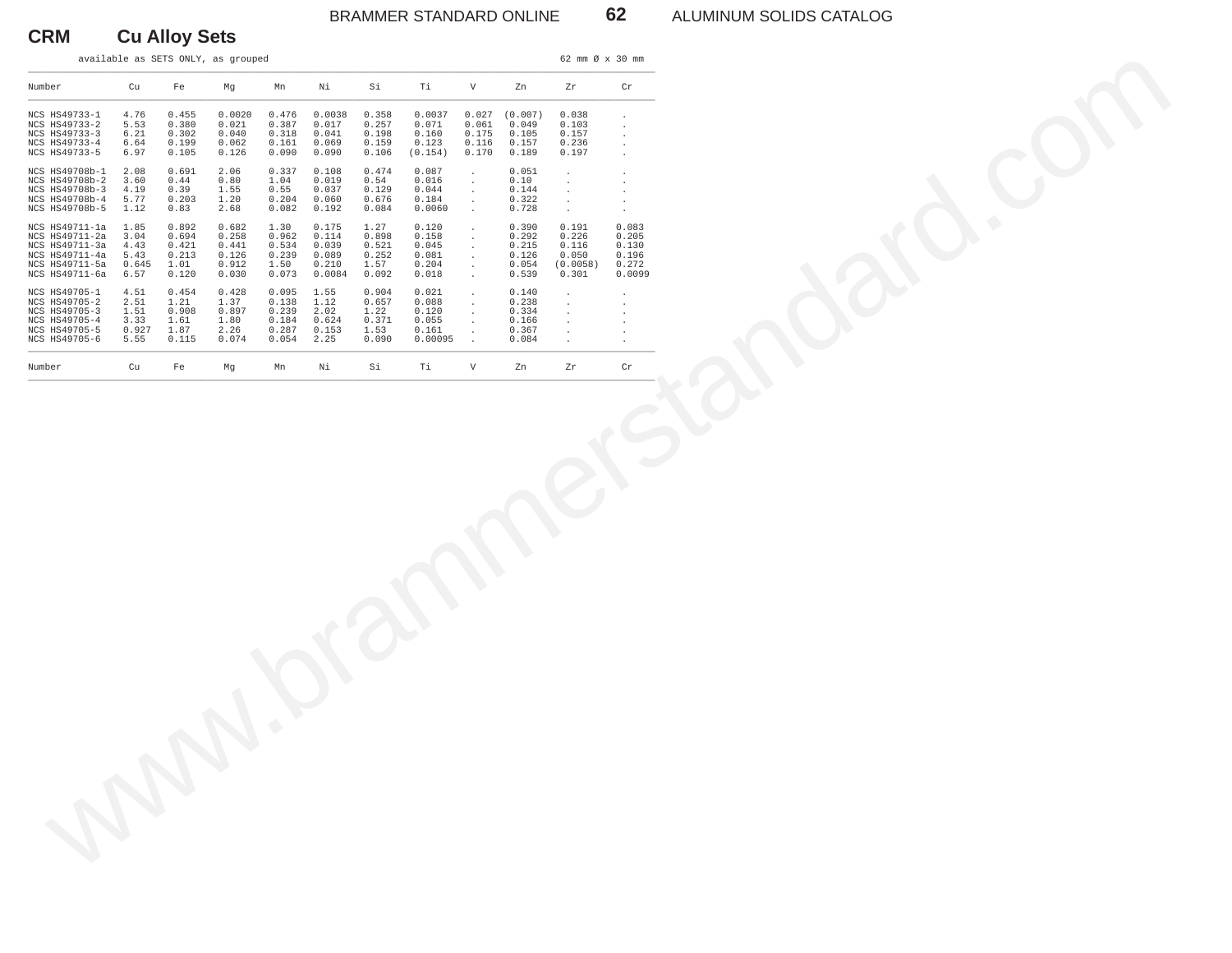BRAMMER STANDARD ONLINE

ALUMINUM SOLIDS CATALOG

# **Cu/Fe Alloys**

|                                                                     | Number                                                                  | Be                                                               | Βi                                                 | ${\rm Cr}$                                        | Cu                                                   | Fe                                          | Ga                                                                       | Mg                                                                | Mn                                                              | Νi                                                   | Pb                                          | Si                                         | Sn                                              | Τi                                          | $\boldsymbol{\nabla}$                       | Zn                                         | ${\rm Zr}$                                                                            |                                                                                    |
|---------------------------------------------------------------------|-------------------------------------------------------------------------|------------------------------------------------------------------|----------------------------------------------------|---------------------------------------------------|------------------------------------------------------|---------------------------------------------|--------------------------------------------------------------------------|-------------------------------------------------------------------|-----------------------------------------------------------------|------------------------------------------------------|---------------------------------------------|--------------------------------------------|-------------------------------------------------|---------------------------------------------|---------------------------------------------|--------------------------------------------|---------------------------------------------------------------------------------------|------------------------------------------------------------------------------------|
| 2<br>$\overline{2}$<br>2<br>$\mathbf{1}$<br>1                       | AA SS-238<br>AA KA-222<br>$AT-C-236-AR$<br>56X G2011A<br>56X G2000J 5C  | 0.0005<br>$\cdot$<br>0.0050                                      | < 0.0010<br>0.026<br>0.527<br>0.136                | < 0.0050<br>< 0.0050<br>0.028<br>0.0031<br>0.0078 | 10.2<br>10.0<br>6.94<br>5.70<br>5.52                 | 1.0i<br>1.0i<br>1.22<br>0.632<br>0.98       | 0.015<br>0.020<br>$\cdot$<br>$\ddot{\phantom{a}}$                        | 0.30<br>0.30<br>0.06<br>0.0102<br>0.39                            | 0.20i<br>0.15i<br>0.11<br>0.0183<br>0.007                       | 0.201<br>0.15i<br>0.045<br>0.0044<br>0.204           | < 0.0030<br>0.20i<br>0.023<br>0.332<br>0.69 | 4.0i<br>0.75<br>2.03<br>0.089<br>0.321     | < 0.0010<br>0.12i<br>0.024<br>0.0037<br>< 0.005 | 0.05i<br>0.10i<br>0.12<br>0.0121<br>0.063   | 0.01i<br>0.015<br>0.027                     | 0.20i<br>0.25<br>0.040<br>0.0188<br>0.368  | < 0.0030<br>$\ddot{\phantom{a}}$<br>$\cdot$<br>0.064                                  |                                                                                    |
| 2<br>2<br>$\mathbf{1}$<br>1<br>$\overline{c}$                       | IMI 4P5<br>AA KA-295<br>AL 472/02<br>AL 441/04<br>HRT AL2016            | $\cdot$<br>$\cdot$                                               | $\mathcal{L}$<br>$\ddot{\phantom{a}}$<br>0.070     | 0.19<br>< 0.0050<br>0.035<br>0.031<br>0.039       | 4.25<br>4.1i<br>4.02<br>3.92<br>3.68                 | 1.03<br>1.0i<br>1.43<br>0.98<br>0.56        | $\ddot{\phantom{a}}$<br>0.0113<br>$\blacksquare$<br>$\ddot{\phantom{a}}$ | < 0.005<br>0.011<br>0.344<br>0.32<br>0.72                         | 0.14<br>0.10i<br>0.321<br>0.40<br>0.73                          | < 0.005<br>0.021<br>0.498<br>0.097<br>0.021          | < 0.005<br>0.02i<br>0.117<br>0.193<br>0.86  | 3.94<br>0.55<br>17.7<br>6.82<br>0.69       | < 0.005<br>0.004i<br>0.094<br>0.195<br>0.016    | < 0.005<br>0.07i<br>0.103<br>0.148<br>0.038 | $\overline{a}$<br>0.057<br>0.021<br>$\cdot$ | 0.61<br>0.151<br>0.321<br>1.97<br>0.29     | $\mathbf{r}$<br>0.0192<br>0.097<br>- 11                                               |                                                                                    |
| 2<br>2<br>2<br>$\mathbf{1}$                                         | AA KC-380<br>AA KE-380<br>AA SS-384<br>$V$ 3050-1<br>2 AA KA-380        | $\cdot$<br>< 0.0005<br>$\sim 10^{-1}$                            | $\cdot$<br>< 0.0010<br>0.0114                      | 0.06i<br>0.02i<br>0.02i<br>0.0509<br>0.05i        | 3.6i<br>3.6i<br>3.5i<br>3.241<br>3.1i                | 1.2i<br>1.1i<br>1.Oi<br>0.474<br>1.1i       | 0.02i<br>0.01294                                                         | 0.20i<br>< 0.0050<br>$0.10$ i<br>0.195<br>0.45                    | 0.30<br>0.20i<br>0.30<br>0.235<br>0.15i                         | 0.20i<br>0.03i<br>0.25<br>0.1076<br>0.45             | 0.05i<br>0.12i<br>0.0592<br>0.10i           | 9.0i<br>9.6i<br>11.5<br>5.12<br>9.4i       | 0.06i<br>0.12i<br>0.0397<br>0.20i               | 0.07i<br>0.03i<br>0.05i<br>0.1259<br>0.12i  | $\cdot$<br>0.01i<br>0.00598                 | 0.60<br>< 0.0050<br>0.60<br>0.311<br>0.15i | 0.0030<br>0.00564                                                                     |                                                                                    |
| $\mathbf{1}$<br>$\mathbf{1}$<br>1<br>$\mathbf{1}$<br>$\overline{1}$ | PY 245<br>AL 445C/01<br>AL 254/01<br>V 3049-7<br>ERM-EB315a             | $\cdot$<br>$\cdot$<br>0.00097<br>0.000433                        | $\cdot$<br>0.00822<br>0.0036                       | 0.0007<br>0.0272<br>0.053<br>0.0092<br>0.0274     | 3.00<br>2.97<br>2.68<br>2.677<br>2.46                | 1.28<br>0.873<br>1.23<br>1.257<br>0.621     | $\sim$<br>0.01438<br>0.0089                                              | 1.12<br>0.314<br>1.62<br>0.237<br>0.446                           | 0.0015<br>0.213<br>0.060<br>0.536<br>0.311                      | 0.600<br>0.336<br>1.20<br>0.261<br>0.0955            | 0.0485<br>0.0507<br>0.1269<br>0.077         | 0.010<br>10.34<br>0.25<br>8.57<br>9.88     | 0.0490<br>0.195<br>0.1008<br>0.0764             | 0.0113<br>0.107<br>0.102<br>0.1557<br>0.142 | 0.0393<br>0.00918<br>0.00470                | 0.1190<br>0.290<br>0.100<br>0.841<br>0.801 | 0.1425<br>$\sim$ $-$<br>0.00460<br>0.00310                                            |                                                                                    |
| 2<br>2<br>2<br>1<br>1                                               | ALC-6495-AA<br>AA SS-2618<br>55X G26H 3F<br>PY 954<br>54X G231 H1F      | < 0.0005<br>$\sim 10^{-1}$<br>(0.0001)                           | 0.040<br>< 0.0010<br>$\cdot$<br>$\cdot$            | 0.030<br>< 0.0050<br>0.130<br>0.116               | 2.36<br>2.2i<br>2.19<br>1.37<br>1.06                 | 1.05<br>1.2i<br>1.07<br>1.20<br>0.892       | 0.02i<br>0.011<br>$\cdot$                                                | 1.31<br>1.6i<br>1.01<br>0.66<br>0.339                             | 0.53<br>0.05i<br>0.45<br>0.152<br>0.0111                        | 0.051<br>1.1i<br>0.51<br>0.153<br>0.295              | 0.032<br>< 0.0030<br>0.23<br>0.36<br>0.147  | 10.40<br>0.20i<br>9.6<br>8.85<br>9.50      | 0.028<br>< 0.0010<br>0.16<br>0.260<br>0.169     | 0.10<br>0.07i<br>0.147<br>0.102<br>0.0290   | 0.01i<br>0.020                              | 0.055<br>0.05i<br>0.79<br>0.83<br>0.624    | < 0.0030<br>$\sim$<br>$\cdot$<br>$\sim$                                               |                                                                                    |
| $\mathbf{1}$<br>$\mathbf{1}$<br>$\overline{1}$                      | PY 9534<br>54X G13H 4Q<br>54X G13H 4R<br>1 55X G02D 5A                  | 0.0018<br>0.0022<br>0.0037                                       |                                                    | 0.0108<br>0.0283<br>0.0329<br>0.760               | 0.98<br>0.688<br>0.684<br>0.406                      | 1.204<br>0.534<br>0.400<br>0.557            | 0.009<br>$\ddot{\phantom{0}}$                                            | 0.126<br>0.644<br>0.665<br>0.331                                  | 0.038<br>0.227<br>0.598<br>0.391                                | 0.1389<br>0.789<br>0.774<br>0.0652                   | 0.134<br>0.062<br>0.0465<br>0.067           | 11.88<br>12.41<br>12.22<br>10.03           | 0.076<br>0.060<br>0.047<br>0.051                | 0.016<br>0.109<br>0.095<br>0.0180           | 0.0028<br>0.0129                            | 0.049<br>0.443<br>0.202<br>0.131           | 0.0165<br>0.0194<br>$\sim$                                                            |                                                                                    |
|                                                                     | Number                                                                  | Ag                                                               | As                                                 | $_{\rm B}$                                        | Ca                                                   | Cd                                          |                                                                          | Co                                                                | Hg                                                              | Li                                                   | Mo                                          | Na                                         | P                                               | Sb                                          | Sc                                          | Sr                                         |                                                                                       | Units                                                                              |
| $\overline{2}$<br>$\overline{a}$<br>2<br>1                          | AA SS-238<br>AA KA-222<br>$ALC-236-AE$<br>56X G2011A<br>1 56X G2000J 5C | 0.0010<br>$\cdot$<br>$\cdot$<br>0.234                            | < 0.0010<br>$\cdot$<br>$\ddot{\phantom{a}}$        | < 0.0010<br>$\cdot$                               | 0.0030<br>$\cdot$<br>$\cdot$<br>$\ddot{\phantom{a}}$ | < 0.0010<br>$\cdot$                         |                                                                          | 0.0010<br>$\bullet$<br>$\cdot$<br>0.077                           | 0.0010<br>$\cdot$<br>$\cdot$<br>$\cdot$<br>$\ddot{\phantom{a}}$ | < 0.0010<br>$\ddot{\phantom{a}}$<br>$\cdot$<br>0.009 | $\cdot$                                     | < 0.0010<br>$\cdot$                        | < 0.0010<br>$\cdot$                             | < 0.0010                                    | < 0.0010                                    | < 0.0010                                   | $\mathcal{C}$<br>$_{\rm c}$<br>$\mathbf C$<br>$\ensuremath{\mathsf{W}}$<br>$_{\rm c}$ | 64 x 25<br>64 x 25<br>57 x 25<br>$\sim\!\!50\,$ x $\sim\!\!20\,$<br>50x20 or 40x15 |
| $\overline{\mathbf{2}}$<br>2<br>1<br>$\mathbf{1}$<br>2              | IMI 4P5<br>AA KA-295<br>AL 472/02<br>AT, 441/04<br>HRT AL2016           | $\cdot$<br>$\blacksquare$                                        |                                                    | $\cdot$                                           | $\ddot{\phantom{a}}$<br>0.0070<br>0.0063<br>$\sim$   |                                             |                                                                          | $\bullet$<br><b>Tax</b><br>$\mathcal{L}_{\mathcal{A}}$<br>$\cdot$ | $\blacksquare$<br>$\cdot$<br>$\sim$<br>$\blacksquare$           | $\mathbf{r}$<br>$\ddot{\phantom{a}}$                 |                                             | $\cdot$<br>0.0016<br>$\cdot$               | 0.0022<br>0.0008<br>$\cdot$                     | $\mathbf{r}$<br>$\cdot$                     | $\cdot$<br>$\ddot{\phantom{a}}$             | $\cdot$<br>$\sim$                          | $\mathbf C$<br>$_{\rm C}$<br>$\ensuremath{\mathsf{W}}$<br>0.0005<br>$\mathbf C$       | 58 x 7<br>64 x 25<br>60 x 25<br>60 x 25<br>30 x 20                                 |
| 2<br>2<br>$\mathfrak{D}$<br>$\mathbf{1}$                            | AA KC-380<br>AA KE-380<br>AA SS-384<br>$V$ 3050-1<br>2 AA KA-380        | 0.0010<br>$\ddot{\phantom{a}}$<br>$\blacksquare$                 | < 0.0010<br>Al: [90.0]<br>$\cdot$                  | < 0.0010<br>< 0.0002<br>$\cdot$                   | $\cdot$<br>0.0030<br>0.0045<br>$\sim$                | < 0.0010<br>0.00754<br>$\ddot{\phantom{a}}$ |                                                                          | < 0.0010<br>0.00822<br>$\sim$                                     | 0.0010<br>0.0061<br>$\ddot{\phantom{0}}$                        | < 0.0010<br>0.00043<br>$\cdot$                       | $\ddot{\phantom{a}}$                        | < 0.0010<br>0.00045<br>$\cdot$             | < 0.0010<br>< 0.0005<br>$\sim$                  | < 0.0010<br>< 0.001<br>$\cdot$              | < 0.0010<br>$\cdot$                         | 0.02i<br>0.02i<br>0.021<br>0.021           | $\mathtt{C}$<br>$_{\rm c}$<br>$\mathbf C$<br>0.0146<br>$_{\rm C}$<br>$\mathcal{C}$    | 64 x 25<br>64 x 25<br>64 x 25<br>60 x 20<br>64 x 25                                |
| $\mathbf{1}$<br>1<br>$\mathbf{1}$<br>1<br>$\mathbf{1}$              | PY 245<br>AL 445C/01<br>AL 254/01<br>$V$ 3049-7<br>ERM-EB315a           | $\cdot$<br>$\cdot$<br>$\cdot$<br>$\cdot$<br>$\ddot{\phantom{a}}$ | $\ddot{\phantom{a}}$<br>Al: [85.0]<br>$\mathbf{r}$ | $\bullet$<br>$\sim$<br>< 0.0002<br>(0.00021)      | 0.0018<br>0.00592<br>$\overline{\phantom{a}}$        | 0.00251<br>0.00079                          |                                                                          | 0.00331<br>(0.00014)                                              | $\ddot{\phantom{a}}$<br>$\cdot$<br>0.00344<br>(0.0022)          | $\cdot$<br>< 0.0002<br>$\ddot{\phantom{a}}$          | 0.101                                       | 0.0020<br>< 0.0002<br>$\ddot{\phantom{a}}$ | 0.0021<br>0.0027<br>(0.0007)                    | 0.0018<br>< 0.001<br>0.0051                 | $\ddot{\phantom{a}}$                        | $\cdot$<br>$\sim$<br>$\mathbf{r}$          | $\mathbf{C}$<br>$_{\rm c}$<br>$\mathbf C$<br>0.0353<br>$_{\rm c}$<br>$\mathbf{C}$     | 55 x 30<br>55 x 30<br>60 x 25<br>$60 \times 20$<br>65 x 30                         |
| $\overline{a}$<br>2<br>2<br>$\mathbf{1}$<br>$\mathbf{1}$            | ALC-6495-AA<br>AA SS-2618<br>55X G26H 3F<br>PY 954<br>54X G231 H1F      | < 0.0010<br>$\cdot$<br>$\cdot$                                   | < 0.0010<br>$\cdot$<br>$\sim$                      | < 0.0010<br>$\sim$ $\sim$<br>$\cdot$              | < 0.0005<br>$\sim 10^{-11}$<br>0.0075                | < 0.0010<br>$\cdot$<br>$\cdot$              |                                                                          | 0.0010<br>0.076<br>$\sim$                                         | < 0.0005<br>$\ddot{\phantom{a}}$<br>$\cdot$                     | < 0.0005<br>0.006<br>$\cdot$                         |                                             | 0.0005<br>$\cdot$                          | < 0.0010<br>$\ddot{\phantom{a}}$<br>$\cdot$     | < 0.0010<br>$\cdot$<br>$\cdot$              | < 0.0010<br>$\cdot$<br>$\cdot$              | < 0.0010<br>$\sim$                         | W<br>$\mathtt{C}$<br>$_{\rm c}$<br>$\mathbf C$<br>0.0041<br>$\, {\rm H}$              | 57 x 25<br>64 x 25<br>40 x 15<br>$55 \times 4$ last<br>$~55 \times ~20$            |
| $\mathbf{1}$<br>$\mathbf{1}$                                        | 1 PY 9534<br>54X G13H 40<br>54X G13H 4R<br>1 55X G02D 5A                | $\sim$<br>$\cdot$                                                | $\ddot{\phantom{1}}$                               | $\cdot$                                           | (0.0015)<br>0.0037<br>$\sim$                         | $\cdot$<br>0.0182                           |                                                                          | 0.0048<br>0.0098<br>0.0752                                        | $\cdot$<br>$\cdot$<br>$\ddot{\phantom{a}}$                      | $\cdot$                                              | $\blacksquare$                              | $\cdot$                                    |                                                 | 0.0004<br>$\sim$<br>0.031                   | $\cdot$                                     | (0.037)<br>0.043<br>$\cdot$                | $_{\rm c}$<br>$\mathtt{C}$<br>$\rm H$<br>$\mathtt{C}$                                 | 55 x 30<br>$~10 \times 20$<br>$~105 \times 20$<br>$~150 \times ~15$                |
|                                                                     |                                                                         |                                                                  |                                                    |                                                   |                                                      |                                             |                                                                          |                                                                   |                                                                 |                                                      |                                             |                                            |                                                 |                                             |                                             |                                            |                                                                                       |                                                                                    |

63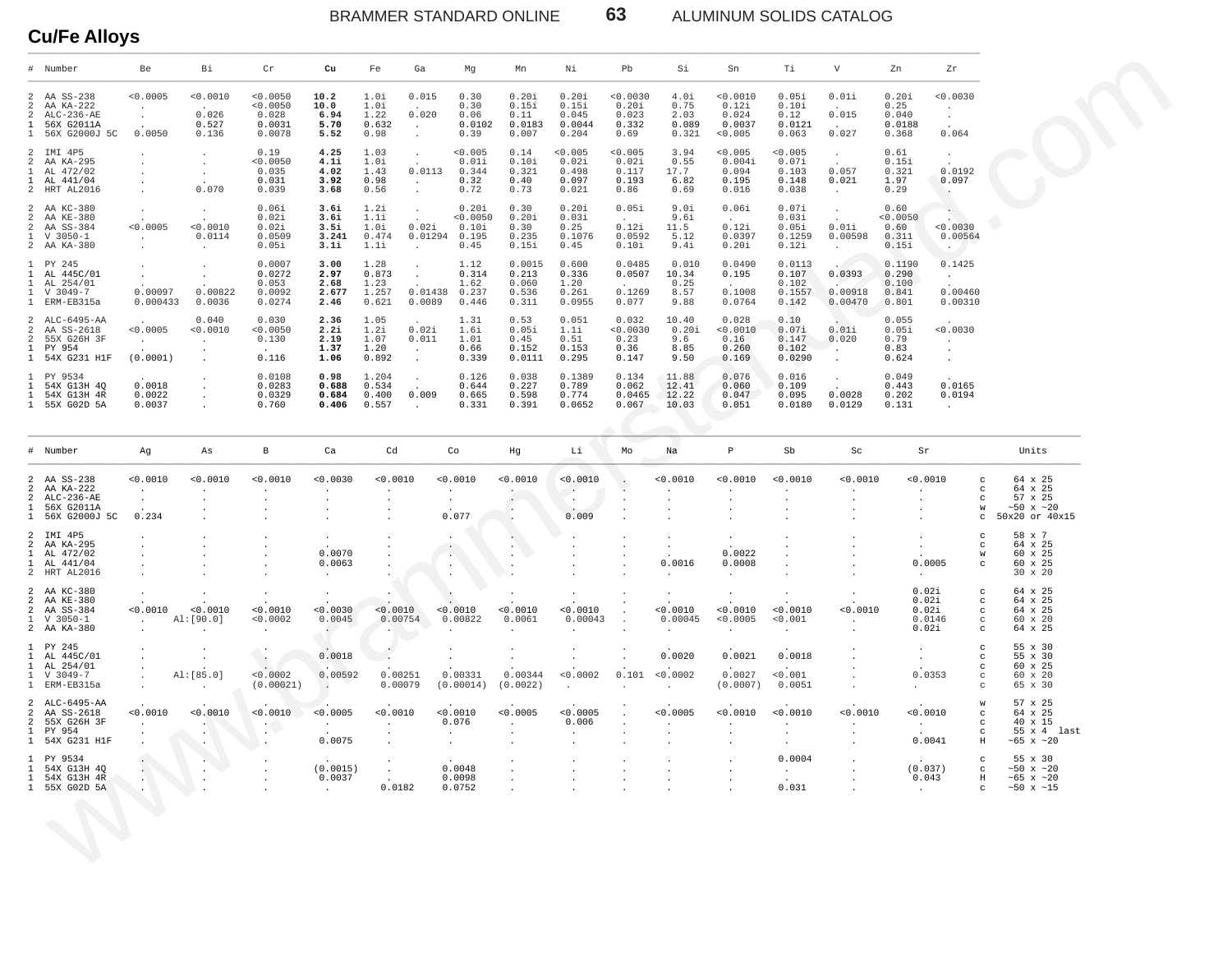BRAMMER STANDARD ONLINE **64** ALUMINUM SOLIDS CATALOG

#### **Cu/Mg Alloys, chart 1 of 2**

| Bi<br>Pb<br>Si<br>Тi<br>V<br># Number<br>Be<br>Cr<br>Cu<br>Fe<br>Ga<br>Mg<br>Mn<br>Νi<br>Sn<br>Zn<br>Zr<br>AA WB-2024<br>0.000i<br>0.06i<br>5.0i<br>0.30<br>0.70<br>0.04i<br>0.30<br>0.03i<br>0.25<br>$\overline{a}$<br>1.6i<br>$\sim$<br>$\sim$<br>$\sim$<br>$\sim$<br>0.375<br>0.0099<br>0.0268<br>$\mathbf{1}$<br>56X G2000J 3C<br>0.0039<br>0.152<br>0.0573<br>4.78<br>0.382<br>1.018<br>0.589<br>0.091<br>0.773<br>0.0157<br>0.196<br>0.114<br>0.011<br>IARM 104B<br>0.00021<br>0.0088<br>4.63<br>0.262<br>1.56<br>0.645<br>0.0053<br>0.014<br>0.150<br>(0.003)<br>0.056<br>0.006<br>0.065<br>(0.0010)<br>$\mathbf{1}$<br>$\sim$<br>< 0.0010<br>$\overline{a}$<br>AA SS-2024<br>< 0.0005<br>0.06i<br>4.6i<br>0.35<br>0.02i<br>1.6i<br>0.65<br>0.04i<br>< 0.0030<br>0.20i<br>0.0010<br>0.03i<br>0.01i<br>0.10i<br>0.0030<br>2 AA WE-2024<br>$0.007$ i<br>0.10i<br>4.6i<br>0.20i<br>1.6i<br>0.45<br>0.02i<br>0.45<br>0.01i<br>0.25<br>$\Delta \sim 100$<br>$\sim 100$<br>$\sim$ $-$<br>$\sim 10^{-11}$<br>$\sim$<br>$\sim 10^{-11}$<br>2 AA WF-2024<br>0.002i<br>0.02i<br>4.6i<br>0.45<br>0.80<br>0.07i<br>0.15i<br>0.06i<br>0.03i<br>1.6i<br>$\cdot$<br>0.0500<br>0.0159<br>1.567<br>0.0504<br>0.0127<br>$\mathbf{1}$<br><b>BAM 311</b><br>0.00052<br>0.1037<br>4.653<br>0.310<br>0.694<br>0.0519<br>0.2040<br>0.0562<br>0.0240<br>0.2005<br>0.140<br>AL AS20/02<br>0.00052<br>0.050<br>0.104<br>4.65<br>0.310<br>0.016<br>1.57<br>0.694<br>0.052<br>0.051<br>0.204<br>0.0125<br>0.0562<br>0.0245<br>0.201<br>0.140<br>$\mathbf{1}$<br>3 V 4002-1<br>0.002<br>4.62<br>0.25<br>1.48<br>0.67<br>0.003<br>0.0045<br>0.21<br>0.051<br>0.20<br>0.13<br>$\sim$ $\sim$<br>$\sim$<br>$\sim$<br>$\sim$<br>0.0010<br>0.008<br>0.022<br>0.015<br>0.022<br>2 ALC-2024-AF<br>0.028<br>4.55<br>0.25<br>1.57<br>0.66<br>0.031<br>0.0077<br>0.25<br>0.032<br>0.073<br>0.0024<br>3 V 4006<br>0.004<br>4.55<br>0.29<br>1.27<br>0.80<br>0.002<br>0.0020<br>0.32<br>0.050<br>0.21<br>0.15<br>$\sim$<br>$\cdot$<br>$\sim$<br>$\cdot$<br>0.21<br>$\overline{3}$<br>V 4005<br>0.002<br>4.54<br>0.30<br>1.31<br>0.80<br>0.003<br>0.0030<br>0.32<br>0.004<br>0.0020<br>$\sim$<br>$\sim$<br>$\cdot$<br>$\cdot$<br>0.05i<br>0.05i<br>AA KB-242<br>0.0050<br>4.4i<br>0.20i<br>1.2i<br>0.05i<br>1.8i<br>0.05i<br>0.40<br>0.15i<br>0.05i<br>2<br><b>CONTRACTOR</b><br>$\cdot$<br>$\sim$<br>$\overline{3}$<br>$V$ 4003-1<br>0.002<br>4.39<br>0.30<br>1.74<br>0.79<br>0.003<br>0.0040<br>0.33<br>0.027<br>0.15<br>0.25<br>$\sim 10^{-10}$<br>$\sim 100$<br>$\sim$<br>$\sim$<br>$\cdot$<br>0.0010<br>0.0070<br>1 56X G2024A<br>0.0389<br>4.34<br>0.178<br>1.509<br>0.658<br>0.0055<br>0.0010<br>0.122<br>0.0099<br>0.0446<br>0.0053<br>$\sim$<br>$\sim$<br>$\ddot{\phantom{1}}$<br>1 AL 233/03<br>0.21<br>0.052<br>4.32<br>0.41<br>1.19<br>0.51<br>0.013<br>1.10<br>0.30<br>0.029<br>0.013<br>0.21<br>0.010<br>$\sim$<br>$\sim$<br>$\sim$ $-$<br>AL 227/01<br>0.041<br>4.30<br>0.390<br>1.35<br>0.56<br>0.040<br>0.125<br>0.050<br>0.025<br>0.22<br>0.010<br>$\mathbf{1}$<br>$\sim$<br><b>Contractor</b><br>$\sim$ 100 $\sim$<br>$\sim$<br>$\sim$<br>< 0.0010<br>0.02i<br>< 0.0030<br>< 0.0010<br>2 AA SS-2324<br>< 0.0005<br>0.01i<br>4.2i<br>0.05i<br>1.5i<br>0.50<br>0.01i<br>0.05i<br>0.01i<br>0.01i<br>0.01i<br>0.0030<br>2 AA SS-A242<br>< 0.0005<br>< 0.0010<br>0.20i<br>4.1i<br>0.45<br>0.02i<br>1.6i<br>0.05i<br>2.0i<br>0.0030<br>0.30<br>0.0010<br>0.12i<br>0.01i<br>0.10i<br>0.0030<br>3 V 4001-1<br>0.002<br>4.15<br>0.25<br>1.39<br>0.69<br>0.002<br>0.0040<br>0.14<br>0.030<br>0.10<br>0.080<br><b>Contract</b><br>$\sim 10^{-11}$<br>$\sim 100$ km s $^{-1}$<br>$\sim$<br>a ka<br>V)<br>1 AL 253/01<br>0.15<br>4.10<br>0.22<br>1.75<br>0.052<br>2.20<br>0.38<br>0.19<br>0.040<br>$\sim$<br>< 0.0005<br>< 0.0010<br>0.015<br>0.0030<br>< 0.0010<br>AA SS-242<br>0.03i<br>4.0i<br>0.55<br>1.5i<br>0.08i<br>2.0i<br>0.50i<br>0.12i<br>0.01i<br>0.10i<br>0.0030<br>2<br>2<br>AA WA-2024<br>0.001i<br>0.06i<br>4.0i<br>0.30<br>1.6i<br>0.70<br>0.04i<br>0.30<br>0.03i<br>0.06i<br>$\sim 10^{-10}$<br><b>Contract of the State</b><br><b>Contract</b><br>$\sim$<br>$\sim$<br><b>Contract</b><br>2 ALC-218-AR<br>0.040<br>0.030<br>4.00<br>0.49<br>1.50<br>0.037<br>2.00<br>0.047<br>0.18<br>0.048<br>0.12<br>0.035<br><b>Carl Corp.</b><br>$\ddot{\phantom{a}}$<br>$\ddot{\phantom{1}}$<br>$\ddot{\phantom{a}}$<br>Cd<br>Li<br>$\mathbb{P}$<br>Sb<br># Number<br>Ag<br>As<br>B<br>Ca<br>Co<br>Hg<br>Na<br>Sc<br>Sr<br>Units<br>2 AA WB-2024<br>$_{\rm c}$<br>64 x 25<br>$\sim$<br>$\sim$<br>$\cdot$<br>$\sim$<br>$\cdot$<br>$\blacksquare$ .<br>$\ddot{\phantom{a}}$<br>$\cdot$<br>$\sim$<br>$\ddot{\phantom{a}}$<br>0.0019<br>56X G2000J 3C<br>0.0105<br>0.108<br>50x20 or 40x15<br>1<br>$\cdot$<br>c<br>$\sim$<br>$\cdot$<br>$\sim$<br>$\sim$<br>$\bullet$<br>IARM 104B<br>(0.0005)<br>(0.0016)<br>(0.0005)<br>(0.0005)<br>(0.0003)<br>$\mathbf{1}$<br><b>Contract Contract Street</b><br>$57 \times 25$<br>$\sim$<br>2 AA SS-2024<br>< 0.0010<br>< 0.0010<br>< 0.0010<br>< 0.0005<br>0.0010<br>< 0.0010<br>< 0.0005<br>< 0.0005<br>< 0.0005<br>< 0.0010<br>< 0.0010<br>< 0.0010<br>< 0.0010<br>64x25 or 25x6<br>$\mathbf C$<br>2 AA WE-2024<br>64 x 25<br>$\mathcal{L}_{\rm{max}}$<br>$_{\rm c}$<br>$\sim 10^{-1}$<br>$\sim$ $\sim$<br>$\sim$<br>$\sim$<br>$\sim$<br>$\cdot$<br>$\ddot{\phantom{a}}$<br>$\mathbf{r}$<br>$\sim$<br>$\mathbf{r}$<br>$\cdot$<br>$\sim$<br>2 AA WF-2024<br>64 x 25<br>$_{\rm c}$<br>$\cdot$<br>$\cdot$<br>$\cdot$<br>(0.000559)<br>0.00127<br>0.00115<br>$\mathbf{1}$<br>BAM 311<br>0.00053<br>(0.00184)<br>60 x 25<br>$_{\rm c}$<br>$\cdot$<br>$\sim$<br>$\ddot{\phantom{a}}$<br>$\ddot{\phantom{a}}$<br>AL AS20/02<br>0.0006<br>0.0013<br>0.0012<br>0.00055<br>(0.002)<br>60 x 25<br>$\mathbf{1}$<br>$_{\rm c}$<br>$\sim$ $\sim$<br>$\cdot$<br>$\ddot{\phantom{0}}$<br>$\sim$<br>3 V 4002-1<br>0.0004<br>0.0002<br>$60 \times 20$<br>$\mathbf C$<br>$\sim$<br>$\cdot$<br>$\cdot$<br>$\sim$<br>2 ALC-2024-AF<br>0.0031i<br>0.0011i<br>0.0030i<br>0.0026i<br>0.0023<br>0.0030<br>0.0029<br>57 x 25<br>W<br>$\sim$<br>$\cdot$<br>$\cdot$<br>$\cdot$<br>3 V 4006<br>0.0001<br>$60 \times 20$<br>$_{\rm c}$<br>$\cdot$<br>$\bullet$<br>$\cdot$<br>$\bullet$<br>$\cdot$<br>3 V 4005<br>< 0.0007<br>0.0002<br>$60 \times 20$<br>$_{\rm c}$<br>$\sim$<br>$\sim$<br>$\cdot$<br>$\ddot{\phantom{a}}$<br>$\cdot$<br>$\cdot$<br>2 AA KB-242<br>64 x 25<br>$_{\rm c}$<br>$\sim$<br>$\sim$<br>$\sim$<br>$\cdot$<br>$\cdot$<br>< 0.0007<br>0.0002<br>3 V 4003-1<br>$60 \times 20$<br>$_{\rm c}$<br>$\cdot$<br>$\ddot{\phantom{a}}$<br>$\cdot$<br>$\cdot$<br>1 56X G2024A<br>W<br>~10x ~120<br><b>Service</b><br>$\sim$<br>$\sim$ $\sim$<br>$\cdot$<br>$\cdot$<br>$\ddot{\phantom{a}}$<br>1 AL 233/03<br>0.048<br>0.00007<br>60 x 25<br>$\mathbf C$<br>$\cdot$<br>$\sim$<br>$\sim$<br>$\cdot$<br>$\cdot$<br>$\ddot{\phantom{a}}$<br>$\ddot{\phantom{a}}$<br>$\sim$<br>AL 227/01<br>60 x 25<br>$\mathbf{1}$<br>$\mathbf C$<br>2 AA SS-2324<br>< 0.0010<br>0.0010<br>< 0.0010<br>< 0.0005<br>< 0.0010<br>< 0.0010<br>< 0.0005<br>< 0.0005<br>< 0.0005<br>< 0.0010<br>< 0.0010<br>< 0.0010<br>< 0.0010<br>64 x 25<br>$_{\rm c}$<br>2 AA SS-A242<br>< 0.0010<br>< 0.0010<br>< 0.0010<br>< 0.0030<br>< 0.0010<br>< 0.0010<br>< 0.0010<br>< 0.0010<br>< 0.0010<br>< 0.0010<br>< 0.0010<br>< 0.0010<br>< 0.0010<br>64 x 25<br>$\mathbf C$<br>3 V 4001-1<br>< 0.0005<br>60 x 20<br>$\sim$ $\sim$<br>$\mathbf C$<br>$\sim$ $-$<br>$\sim$<br>$\sim$<br>$\sim$<br>$\sim$<br>$\sim$<br>$\sim$<br>$\ddot{\phantom{a}}$<br>$\sim$<br>$\ddot{\phantom{0}}$<br>$\ddot{\phantom{a}}$<br>1 AL 253/01<br>60 x 25<br>$\mathbf C$<br>< 0.0010<br>< 0.0010<br>< 0.0030<br>< 0.0010<br>< 0.0010<br>< 0.0010<br>< 0.0010<br>2 AA SS-242<br>< 0.0010<br>< 0.0010<br>< 0.0010<br>< 0.0010<br>< 0.0010<br>< 0.0010<br>64 x 25<br>$_{\rm c}$<br>2 AA WA-2024<br>64 x 25<br>$_{\rm c}$<br>$\sim$<br>$\sim 10^{-1}$<br>$\ddot{\phantom{a}}$<br>$\cdot$<br>$\sim$<br>$\cdot$<br>$\cdot$<br>$\ddot{\phantom{a}}$<br>$\cdot$<br>$\cdot$<br>$\cdot$<br>2 ALC-218-AR<br>57 x 25<br>$\mathbf C$<br>$\sim$<br>$\ddot{\phantom{a}}$<br>$\sim$<br>$\ddot{\phantom{a}}$<br>$\sim$<br>$\cdot$<br>$\cdot$<br>$\cdot$<br>$\cdot$<br>$\Delta$<br>$\ddot{\phantom{a}}$<br>$\cdot$<br>$\cdot$<br>$\bigodot$ |  |  |  |  |  |  |  |  |  |
|-------------------------------------------------------------------------------------------------------------------------------------------------------------------------------------------------------------------------------------------------------------------------------------------------------------------------------------------------------------------------------------------------------------------------------------------------------------------------------------------------------------------------------------------------------------------------------------------------------------------------------------------------------------------------------------------------------------------------------------------------------------------------------------------------------------------------------------------------------------------------------------------------------------------------------------------------------------------------------------------------------------------------------------------------------------------------------------------------------------------------------------------------------------------------------------------------------------------------------------------------------------------------------------------------------------------------------------------------------------------------------------------------------------------------------------------------------------------------------------------------------------------------------------------------------------------------------------------------------------------------------------------------------------------------------------------------------------------------------------------------------------------------------------------------------------------------------------------------------------------------------------------------------------------------------------------------------------------------------------------------------------------------------------------------------------------------------------------------------------------------------------------------------------------------------------------------------------------------------------------------------------------------------------------------------------------------------------------------------------------------------------------------------------------------------------------------------------------------------------------------------------------------------------------------------------------------------------------------------------------------------------------------------------------------------------------------------------------------------------------------------------------------------------------------------------------------------------------------------------------------------------------------------------------------------------------------------------------------------------------------------------------------------------------------------------------------------------------------------------------------------------------------------------------------------------------------------------------------------------------------------------------------------------------------------------------------------------------------------------------------------------------------------------------------------------------------------------------------------------------------------------------------------------------------------------------------------------------------------------------------------------------------------------------------------------------------------------------------------------------------------------------------------------------------------------------------------------------------------------------------------------------------------------------------------------------------------------------------------------------------------------------------------------------------------------------------------------------------------------------------------------------------------------------------------------------------------------------------------------------------------------------------------------------------------------------------------------------------------------------------------------------------------------------------------------------------------------------------------------------------------------------------------------------------------------------------------------------------------------------------------------------------------------------------------------------------------------------------------------------------------------------------------------------------------------------------------------------------------------------------------------------------------------------------------------------------------------------------------------------------------------------------------------------------------------------------------------------------------------------------------------------------------------------------------------------------------------------------------------------------------------------------------------------------------------------------------------------------------------------------------------------------------------------------------------------------------------------------------------------------------------------------------------------------------------------------------------------------------------------------------------------------------------------------------------------------------------------------------------------------------------------------------------------------------------------------------------------------------------------------------------------------------------------------------------------------------------------------------------------------------------------------------------------------------------------------------------------------------------------------------------------------------------------------------------------------------------------------------------------------------------------------------------------------------------------------------------------------------------------------------------------------------------------------------------------------------------------------------------------------------------------------------------------------------------------------------------------------------------------------------------------------------------------------------------------------------------------------------------------------------------------------------------------------------------------------------------------------------------------------------------------------------------------------------------------------------------------------------------------------------------------------------------------------------------------------------------------------------------------------------------------------------------------------------------------------------------------------------------------------------------------------------------------------------------------------------------------------------------------------------------------------------------------------------------------------------------------------------------------------------------------------------------------------------------------------------------------------------------------------------------------------------------------------------------------------------------------------------------------------------------------------------------------------------------------------------------------------------------------------------------------------------------------------------------------------------------------------------------------------------------------------------------------------------------------------------------------------------------------------------------------------------------------------------------------------------------------------------------------------------------------------------------------------------------------------------------------------------------|--|--|--|--|--|--|--|--|--|
|                                                                                                                                                                                                                                                                                                                                                                                                                                                                                                                                                                                                                                                                                                                                                                                                                                                                                                                                                                                                                                                                                                                                                                                                                                                                                                                                                                                                                                                                                                                                                                                                                                                                                                                                                                                                                                                                                                                                                                                                                                                                                                                                                                                                                                                                                                                                                                                                                                                                                                                                                                                                                                                                                                                                                                                                                                                                                                                                                                                                                                                                                                                                                                                                                                                                                                                                                                                                                                                                                                                                                                                                                                                                                                                                                                                                                                                                                                                                                                                                                                                                                                                                                                                                                                                                                                                                                                                                                                                                                                                                                                                                                                                                                                                                                                                                                                                                                                                                                                                                                                                                                                                                                                                                                                                                                                                                                                                                                                                                                                                                                                                                                                                                                                                                                                                                                                                                                                                                                                                                                                                                                                                                                                                                                                                                                                                                                                                                                                                                                                                                                                                                                                                                                                                                                                                                                                                                                                                                                                                                                                                                                                                                                                                                                                                                                                                                                                                                                                                                                                                                                                                                                                                                                                                                                                                                                                                                                                                                                                                                                                                                                                                                                                                                                                                                                                                                                             |  |  |  |  |  |  |  |  |  |
|                                                                                                                                                                                                                                                                                                                                                                                                                                                                                                                                                                                                                                                                                                                                                                                                                                                                                                                                                                                                                                                                                                                                                                                                                                                                                                                                                                                                                                                                                                                                                                                                                                                                                                                                                                                                                                                                                                                                                                                                                                                                                                                                                                                                                                                                                                                                                                                                                                                                                                                                                                                                                                                                                                                                                                                                                                                                                                                                                                                                                                                                                                                                                                                                                                                                                                                                                                                                                                                                                                                                                                                                                                                                                                                                                                                                                                                                                                                                                                                                                                                                                                                                                                                                                                                                                                                                                                                                                                                                                                                                                                                                                                                                                                                                                                                                                                                                                                                                                                                                                                                                                                                                                                                                                                                                                                                                                                                                                                                                                                                                                                                                                                                                                                                                                                                                                                                                                                                                                                                                                                                                                                                                                                                                                                                                                                                                                                                                                                                                                                                                                                                                                                                                                                                                                                                                                                                                                                                                                                                                                                                                                                                                                                                                                                                                                                                                                                                                                                                                                                                                                                                                                                                                                                                                                                                                                                                                                                                                                                                                                                                                                                                                                                                                                                                                                                                                                             |  |  |  |  |  |  |  |  |  |
|                                                                                                                                                                                                                                                                                                                                                                                                                                                                                                                                                                                                                                                                                                                                                                                                                                                                                                                                                                                                                                                                                                                                                                                                                                                                                                                                                                                                                                                                                                                                                                                                                                                                                                                                                                                                                                                                                                                                                                                                                                                                                                                                                                                                                                                                                                                                                                                                                                                                                                                                                                                                                                                                                                                                                                                                                                                                                                                                                                                                                                                                                                                                                                                                                                                                                                                                                                                                                                                                                                                                                                                                                                                                                                                                                                                                                                                                                                                                                                                                                                                                                                                                                                                                                                                                                                                                                                                                                                                                                                                                                                                                                                                                                                                                                                                                                                                                                                                                                                                                                                                                                                                                                                                                                                                                                                                                                                                                                                                                                                                                                                                                                                                                                                                                                                                                                                                                                                                                                                                                                                                                                                                                                                                                                                                                                                                                                                                                                                                                                                                                                                                                                                                                                                                                                                                                                                                                                                                                                                                                                                                                                                                                                                                                                                                                                                                                                                                                                                                                                                                                                                                                                                                                                                                                                                                                                                                                                                                                                                                                                                                                                                                                                                                                                                                                                                                                                             |  |  |  |  |  |  |  |  |  |
|                                                                                                                                                                                                                                                                                                                                                                                                                                                                                                                                                                                                                                                                                                                                                                                                                                                                                                                                                                                                                                                                                                                                                                                                                                                                                                                                                                                                                                                                                                                                                                                                                                                                                                                                                                                                                                                                                                                                                                                                                                                                                                                                                                                                                                                                                                                                                                                                                                                                                                                                                                                                                                                                                                                                                                                                                                                                                                                                                                                                                                                                                                                                                                                                                                                                                                                                                                                                                                                                                                                                                                                                                                                                                                                                                                                                                                                                                                                                                                                                                                                                                                                                                                                                                                                                                                                                                                                                                                                                                                                                                                                                                                                                                                                                                                                                                                                                                                                                                                                                                                                                                                                                                                                                                                                                                                                                                                                                                                                                                                                                                                                                                                                                                                                                                                                                                                                                                                                                                                                                                                                                                                                                                                                                                                                                                                                                                                                                                                                                                                                                                                                                                                                                                                                                                                                                                                                                                                                                                                                                                                                                                                                                                                                                                                                                                                                                                                                                                                                                                                                                                                                                                                                                                                                                                                                                                                                                                                                                                                                                                                                                                                                                                                                                                                                                                                                                                             |  |  |  |  |  |  |  |  |  |
|                                                                                                                                                                                                                                                                                                                                                                                                                                                                                                                                                                                                                                                                                                                                                                                                                                                                                                                                                                                                                                                                                                                                                                                                                                                                                                                                                                                                                                                                                                                                                                                                                                                                                                                                                                                                                                                                                                                                                                                                                                                                                                                                                                                                                                                                                                                                                                                                                                                                                                                                                                                                                                                                                                                                                                                                                                                                                                                                                                                                                                                                                                                                                                                                                                                                                                                                                                                                                                                                                                                                                                                                                                                                                                                                                                                                                                                                                                                                                                                                                                                                                                                                                                                                                                                                                                                                                                                                                                                                                                                                                                                                                                                                                                                                                                                                                                                                                                                                                                                                                                                                                                                                                                                                                                                                                                                                                                                                                                                                                                                                                                                                                                                                                                                                                                                                                                                                                                                                                                                                                                                                                                                                                                                                                                                                                                                                                                                                                                                                                                                                                                                                                                                                                                                                                                                                                                                                                                                                                                                                                                                                                                                                                                                                                                                                                                                                                                                                                                                                                                                                                                                                                                                                                                                                                                                                                                                                                                                                                                                                                                                                                                                                                                                                                                                                                                                                                             |  |  |  |  |  |  |  |  |  |
|                                                                                                                                                                                                                                                                                                                                                                                                                                                                                                                                                                                                                                                                                                                                                                                                                                                                                                                                                                                                                                                                                                                                                                                                                                                                                                                                                                                                                                                                                                                                                                                                                                                                                                                                                                                                                                                                                                                                                                                                                                                                                                                                                                                                                                                                                                                                                                                                                                                                                                                                                                                                                                                                                                                                                                                                                                                                                                                                                                                                                                                                                                                                                                                                                                                                                                                                                                                                                                                                                                                                                                                                                                                                                                                                                                                                                                                                                                                                                                                                                                                                                                                                                                                                                                                                                                                                                                                                                                                                                                                                                                                                                                                                                                                                                                                                                                                                                                                                                                                                                                                                                                                                                                                                                                                                                                                                                                                                                                                                                                                                                                                                                                                                                                                                                                                                                                                                                                                                                                                                                                                                                                                                                                                                                                                                                                                                                                                                                                                                                                                                                                                                                                                                                                                                                                                                                                                                                                                                                                                                                                                                                                                                                                                                                                                                                                                                                                                                                                                                                                                                                                                                                                                                                                                                                                                                                                                                                                                                                                                                                                                                                                                                                                                                                                                                                                                                                             |  |  |  |  |  |  |  |  |  |
|                                                                                                                                                                                                                                                                                                                                                                                                                                                                                                                                                                                                                                                                                                                                                                                                                                                                                                                                                                                                                                                                                                                                                                                                                                                                                                                                                                                                                                                                                                                                                                                                                                                                                                                                                                                                                                                                                                                                                                                                                                                                                                                                                                                                                                                                                                                                                                                                                                                                                                                                                                                                                                                                                                                                                                                                                                                                                                                                                                                                                                                                                                                                                                                                                                                                                                                                                                                                                                                                                                                                                                                                                                                                                                                                                                                                                                                                                                                                                                                                                                                                                                                                                                                                                                                                                                                                                                                                                                                                                                                                                                                                                                                                                                                                                                                                                                                                                                                                                                                                                                                                                                                                                                                                                                                                                                                                                                                                                                                                                                                                                                                                                                                                                                                                                                                                                                                                                                                                                                                                                                                                                                                                                                                                                                                                                                                                                                                                                                                                                                                                                                                                                                                                                                                                                                                                                                                                                                                                                                                                                                                                                                                                                                                                                                                                                                                                                                                                                                                                                                                                                                                                                                                                                                                                                                                                                                                                                                                                                                                                                                                                                                                                                                                                                                                                                                                                                             |  |  |  |  |  |  |  |  |  |
|                                                                                                                                                                                                                                                                                                                                                                                                                                                                                                                                                                                                                                                                                                                                                                                                                                                                                                                                                                                                                                                                                                                                                                                                                                                                                                                                                                                                                                                                                                                                                                                                                                                                                                                                                                                                                                                                                                                                                                                                                                                                                                                                                                                                                                                                                                                                                                                                                                                                                                                                                                                                                                                                                                                                                                                                                                                                                                                                                                                                                                                                                                                                                                                                                                                                                                                                                                                                                                                                                                                                                                                                                                                                                                                                                                                                                                                                                                                                                                                                                                                                                                                                                                                                                                                                                                                                                                                                                                                                                                                                                                                                                                                                                                                                                                                                                                                                                                                                                                                                                                                                                                                                                                                                                                                                                                                                                                                                                                                                                                                                                                                                                                                                                                                                                                                                                                                                                                                                                                                                                                                                                                                                                                                                                                                                                                                                                                                                                                                                                                                                                                                                                                                                                                                                                                                                                                                                                                                                                                                                                                                                                                                                                                                                                                                                                                                                                                                                                                                                                                                                                                                                                                                                                                                                                                                                                                                                                                                                                                                                                                                                                                                                                                                                                                                                                                                                                             |  |  |  |  |  |  |  |  |  |
|                                                                                                                                                                                                                                                                                                                                                                                                                                                                                                                                                                                                                                                                                                                                                                                                                                                                                                                                                                                                                                                                                                                                                                                                                                                                                                                                                                                                                                                                                                                                                                                                                                                                                                                                                                                                                                                                                                                                                                                                                                                                                                                                                                                                                                                                                                                                                                                                                                                                                                                                                                                                                                                                                                                                                                                                                                                                                                                                                                                                                                                                                                                                                                                                                                                                                                                                                                                                                                                                                                                                                                                                                                                                                                                                                                                                                                                                                                                                                                                                                                                                                                                                                                                                                                                                                                                                                                                                                                                                                                                                                                                                                                                                                                                                                                                                                                                                                                                                                                                                                                                                                                                                                                                                                                                                                                                                                                                                                                                                                                                                                                                                                                                                                                                                                                                                                                                                                                                                                                                                                                                                                                                                                                                                                                                                                                                                                                                                                                                                                                                                                                                                                                                                                                                                                                                                                                                                                                                                                                                                                                                                                                                                                                                                                                                                                                                                                                                                                                                                                                                                                                                                                                                                                                                                                                                                                                                                                                                                                                                                                                                                                                                                                                                                                                                                                                                                                             |  |  |  |  |  |  |  |  |  |
|                                                                                                                                                                                                                                                                                                                                                                                                                                                                                                                                                                                                                                                                                                                                                                                                                                                                                                                                                                                                                                                                                                                                                                                                                                                                                                                                                                                                                                                                                                                                                                                                                                                                                                                                                                                                                                                                                                                                                                                                                                                                                                                                                                                                                                                                                                                                                                                                                                                                                                                                                                                                                                                                                                                                                                                                                                                                                                                                                                                                                                                                                                                                                                                                                                                                                                                                                                                                                                                                                                                                                                                                                                                                                                                                                                                                                                                                                                                                                                                                                                                                                                                                                                                                                                                                                                                                                                                                                                                                                                                                                                                                                                                                                                                                                                                                                                                                                                                                                                                                                                                                                                                                                                                                                                                                                                                                                                                                                                                                                                                                                                                                                                                                                                                                                                                                                                                                                                                                                                                                                                                                                                                                                                                                                                                                                                                                                                                                                                                                                                                                                                                                                                                                                                                                                                                                                                                                                                                                                                                                                                                                                                                                                                                                                                                                                                                                                                                                                                                                                                                                                                                                                                                                                                                                                                                                                                                                                                                                                                                                                                                                                                                                                                                                                                                                                                                                                             |  |  |  |  |  |  |  |  |  |
|                                                                                                                                                                                                                                                                                                                                                                                                                                                                                                                                                                                                                                                                                                                                                                                                                                                                                                                                                                                                                                                                                                                                                                                                                                                                                                                                                                                                                                                                                                                                                                                                                                                                                                                                                                                                                                                                                                                                                                                                                                                                                                                                                                                                                                                                                                                                                                                                                                                                                                                                                                                                                                                                                                                                                                                                                                                                                                                                                                                                                                                                                                                                                                                                                                                                                                                                                                                                                                                                                                                                                                                                                                                                                                                                                                                                                                                                                                                                                                                                                                                                                                                                                                                                                                                                                                                                                                                                                                                                                                                                                                                                                                                                                                                                                                                                                                                                                                                                                                                                                                                                                                                                                                                                                                                                                                                                                                                                                                                                                                                                                                                                                                                                                                                                                                                                                                                                                                                                                                                                                                                                                                                                                                                                                                                                                                                                                                                                                                                                                                                                                                                                                                                                                                                                                                                                                                                                                                                                                                                                                                                                                                                                                                                                                                                                                                                                                                                                                                                                                                                                                                                                                                                                                                                                                                                                                                                                                                                                                                                                                                                                                                                                                                                                                                                                                                                                                             |  |  |  |  |  |  |  |  |  |
|                                                                                                                                                                                                                                                                                                                                                                                                                                                                                                                                                                                                                                                                                                                                                                                                                                                                                                                                                                                                                                                                                                                                                                                                                                                                                                                                                                                                                                                                                                                                                                                                                                                                                                                                                                                                                                                                                                                                                                                                                                                                                                                                                                                                                                                                                                                                                                                                                                                                                                                                                                                                                                                                                                                                                                                                                                                                                                                                                                                                                                                                                                                                                                                                                                                                                                                                                                                                                                                                                                                                                                                                                                                                                                                                                                                                                                                                                                                                                                                                                                                                                                                                                                                                                                                                                                                                                                                                                                                                                                                                                                                                                                                                                                                                                                                                                                                                                                                                                                                                                                                                                                                                                                                                                                                                                                                                                                                                                                                                                                                                                                                                                                                                                                                                                                                                                                                                                                                                                                                                                                                                                                                                                                                                                                                                                                                                                                                                                                                                                                                                                                                                                                                                                                                                                                                                                                                                                                                                                                                                                                                                                                                                                                                                                                                                                                                                                                                                                                                                                                                                                                                                                                                                                                                                                                                                                                                                                                                                                                                                                                                                                                                                                                                                                                                                                                                                                             |  |  |  |  |  |  |  |  |  |
|                                                                                                                                                                                                                                                                                                                                                                                                                                                                                                                                                                                                                                                                                                                                                                                                                                                                                                                                                                                                                                                                                                                                                                                                                                                                                                                                                                                                                                                                                                                                                                                                                                                                                                                                                                                                                                                                                                                                                                                                                                                                                                                                                                                                                                                                                                                                                                                                                                                                                                                                                                                                                                                                                                                                                                                                                                                                                                                                                                                                                                                                                                                                                                                                                                                                                                                                                                                                                                                                                                                                                                                                                                                                                                                                                                                                                                                                                                                                                                                                                                                                                                                                                                                                                                                                                                                                                                                                                                                                                                                                                                                                                                                                                                                                                                                                                                                                                                                                                                                                                                                                                                                                                                                                                                                                                                                                                                                                                                                                                                                                                                                                                                                                                                                                                                                                                                                                                                                                                                                                                                                                                                                                                                                                                                                                                                                                                                                                                                                                                                                                                                                                                                                                                                                                                                                                                                                                                                                                                                                                                                                                                                                                                                                                                                                                                                                                                                                                                                                                                                                                                                                                                                                                                                                                                                                                                                                                                                                                                                                                                                                                                                                                                                                                                                                                                                                                                             |  |  |  |  |  |  |  |  |  |
|                                                                                                                                                                                                                                                                                                                                                                                                                                                                                                                                                                                                                                                                                                                                                                                                                                                                                                                                                                                                                                                                                                                                                                                                                                                                                                                                                                                                                                                                                                                                                                                                                                                                                                                                                                                                                                                                                                                                                                                                                                                                                                                                                                                                                                                                                                                                                                                                                                                                                                                                                                                                                                                                                                                                                                                                                                                                                                                                                                                                                                                                                                                                                                                                                                                                                                                                                                                                                                                                                                                                                                                                                                                                                                                                                                                                                                                                                                                                                                                                                                                                                                                                                                                                                                                                                                                                                                                                                                                                                                                                                                                                                                                                                                                                                                                                                                                                                                                                                                                                                                                                                                                                                                                                                                                                                                                                                                                                                                                                                                                                                                                                                                                                                                                                                                                                                                                                                                                                                                                                                                                                                                                                                                                                                                                                                                                                                                                                                                                                                                                                                                                                                                                                                                                                                                                                                                                                                                                                                                                                                                                                                                                                                                                                                                                                                                                                                                                                                                                                                                                                                                                                                                                                                                                                                                                                                                                                                                                                                                                                                                                                                                                                                                                                                                                                                                                                                             |  |  |  |  |  |  |  |  |  |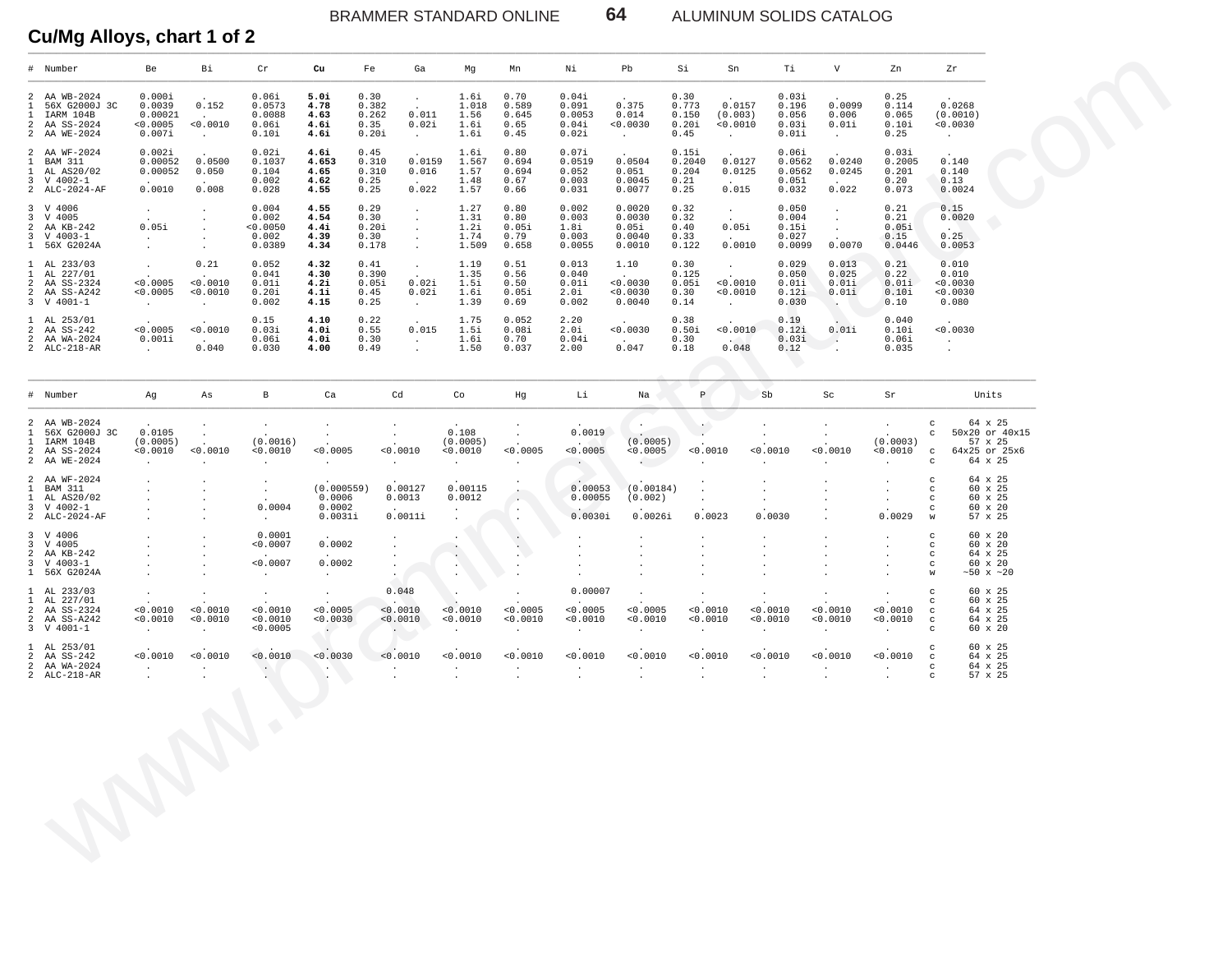## BRAMMER STANDARD ONLINE 65 ALUMINUM SOLIDS CATALOG

# Cu/Mg Alloys, chart 2 of 2

|              | # Number                                                                                                                        | Be                                               | Вi                                                    | Cr                                                                   | Cu                                                            | Fe                                      | Mg                                     | Mn                                                                 | Νi                                                                                                            | Pb                                            | Si                                     | Sn                                           | Ti                                          | V                                                                | Zn                                         | Zr                                                  |  |
|--------------|---------------------------------------------------------------------------------------------------------------------------------|--------------------------------------------------|-------------------------------------------------------|----------------------------------------------------------------------|---------------------------------------------------------------|-----------------------------------------|----------------------------------------|--------------------------------------------------------------------|---------------------------------------------------------------------------------------------------------------|-----------------------------------------------|----------------------------------------|----------------------------------------------|---------------------------------------------|------------------------------------------------------------------|--------------------------------------------|-----------------------------------------------------|--|
|              | 1 56X G2000J 2D<br>1 56X G2007A<br>2 AA KA-242<br>$\begin{tabular}{cc} 1 & AL & 223/02 \\ 2 & HRT & AL2018 \\ \end{tabular}$    | 0.0054<br>$\sim$<br>0.02i<br>$\sim$<br>$\sim$    | 0.078<br>0.147<br>$\sim$<br>$\cdot$<br>$\bullet$      | 0.0200<br>0.0354<br>< 0.0050<br>0.0599<br>0.047                      | 3.73<br>3.699<br>3.6i<br>3.58<br>3.56                         | 1.38<br>0.252<br>0.40<br>0.502<br>0.30  | 1.292<br>0.663<br>1.8i<br>1.09<br>0.82 | 0.837<br>0.605<br>0.02i<br>0.796<br>0.53                           | 0.149<br>0.0087<br>2.2i<br>0.0522<br>0.009                                                                    | 1.114<br>0.889<br>0.02i<br>0.0055<br>0.73     | 0.517<br>0.328<br>0.25<br>0.68<br>0.50 | 0.092<br>0.0676<br>0.02i<br>0.0040<br>$\sim$ | 0.096<br>0.0236<br>0.06i<br>0.0626<br>0.057 | (0.18)<br>$\sim$<br>$\ddot{\phantom{1}}$<br>0.0133<br>$\sim$     | 0.711<br>0.386<br>0.03i<br>0.0993<br>0.099 | 0.188<br>0.0020<br>0.0046<br>$\sim$                 |  |
| $\mathbf{1}$ | 1 AL 252/01<br>1 AL 255/01<br>AL 251/01<br>1 55X G900J 2G<br>1 AL 564/01                                                        | $\cdot$<br>$\sim$<br>$\cdot$<br>0.0035<br>0.0023 | $\cdot$<br>$\cdot$<br>0.366<br>$\sim$                 | 0.028<br>0.010<br>0.080<br>0.010                                     | 3.40<br>2.15<br>1.95<br>0.726<br>0.575                        | 0.10<br>0.93<br>0.19<br>0.504<br>0.126  | 1.35<br>1.90<br>0.55<br>0.594<br>5.53  | 0.012<br>0.105<br>0.022<br>0.192<br>0.445                          | 1.75<br>0.90<br>0.50<br>0.083<br>0.016                                                                        | $\sim$<br>$\sim$<br>$\cdot$<br>0.217<br>0.011 | 0.20<br>0.10<br>0.15<br>0.227<br>0.91  | $\cdot$<br>$\sim$<br>0.240<br>$\sim$         | 0.046<br>0.055<br>0.064<br>0.079<br>0.111   | $\cdot$<br>$\cdot$<br>$\cdot$<br>$\cdot$<br>$\ddot{\phantom{a}}$ | 0.015<br>0.026<br>0.018<br>0.295<br>0.104  | $\bullet$<br>$\star$<br>$\cdot$<br>0.0637<br>$\sim$ |  |
|              | # Number                                                                                                                        | $\, {\bf B}$                                     | Ca                                                    | Cd                                                                   | Li                                                            | Na                                      |                                        | Sb                                                                 | Units                                                                                                         |                                               |                                        |                                              |                                             |                                                                  |                                            |                                                     |  |
|              | 1 56X G2000J 2D<br>1 56X G2007A<br>2 AA KA-242<br>1 AL 223/02<br>2 HRT AL2018                                                   | Ag: 0.0446<br>$\sim$<br>< 0.0002<br>$\cdot$      | $\ddot{\phantom{a}}$<br>0.0051<br>0.00053<br>$\cdot$  | Co: 0.056<br>$\sim$<br>0.0011<br>$\sim$                              | 0.0112<br>$\sim$<br>$\ddot{\phantom{1}}$<br>0.00019<br>$\sim$ | $\cdot$<br>$\cdot$<br>0.0008<br>$\cdot$ |                                        | W<br>$_{\rm c}$<br>$_{\rm C}$                                      | 50 x 20<br>$~50$ x $~20$<br>64 x 25<br>60 x 25<br>30 x 20                                                     |                                               |                                        |                                              |                                             |                                                                  |                                            |                                                     |  |
|              | $\begin{array}{ccc} 1 & {\rm AL} & 252/01 \\ 1 & {\rm AL} & 255/01 \end{array}$<br>1 AL 251/01<br>1 55X G900J 2G<br>1 AL 564/01 | $\cdot$<br>$\cdot$<br>$\ddot{\phantom{1}}$       | $\bullet$<br>$\cdot$<br>$\cdot$<br>$\cdot$<br>$\cdot$ | $\bullet$<br>$\cdot$<br>$\bullet$<br>$\ddot{\phantom{a}}$<br>$\cdot$ | $\cdot$<br>$\sim$<br>(0.007)<br>$\sim$                        | $\cdot$                                 | $\cdot$<br>$\ddot{\phantom{a}}$        | $_{\rm C}$<br>$_{\rm c}$<br>$_{\rm c}$<br>$0.0374$ c<br>$_{\rm C}$ | $\begin{array}{c} 60 \text{ x } 25 \\ 60 \text{ x } 25 \end{array}$<br>$60 \times 25$<br>~50 x ~15<br>60 x 25 | last of stock                                 |                                        |                                              |                                             |                                                                  |                                            |                                                     |  |
|              |                                                                                                                                 |                                                  |                                                       |                                                                      |                                                               |                                         |                                        |                                                                    |                                                                                                               |                                               |                                        |                                              |                                             |                                                                  |                                            |                                                     |  |
|              |                                                                                                                                 |                                                  |                                                       |                                                                      |                                                               |                                         |                                        |                                                                    |                                                                                                               |                                               |                                        |                                              |                                             |                                                                  |                                            |                                                     |  |
|              |                                                                                                                                 |                                                  |                                                       |                                                                      |                                                               |                                         |                                        |                                                                    |                                                                                                               |                                               |                                        |                                              |                                             |                                                                  |                                            |                                                     |  |
|              |                                                                                                                                 |                                                  |                                                       |                                                                      |                                                               |                                         |                                        |                                                                    |                                                                                                               |                                               |                                        |                                              |                                             |                                                                  |                                            |                                                     |  |
|              |                                                                                                                                 |                                                  |                                                       |                                                                      |                                                               |                                         |                                        |                                                                    |                                                                                                               |                                               |                                        |                                              |                                             |                                                                  |                                            |                                                     |  |
|              | <b>AND</b>                                                                                                                      |                                                  |                                                       |                                                                      |                                                               |                                         |                                        |                                                                    |                                                                                                               |                                               |                                        |                                              |                                             |                                                                  |                                            |                                                     |  |
|              |                                                                                                                                 |                                                  |                                                       |                                                                      |                                                               |                                         |                                        |                                                                    |                                                                                                               |                                               |                                        |                                              |                                             |                                                                  |                                            |                                                     |  |

| # Number                                                    | B                           | Ca               | Cd                           | Li                                      | Na                   | Sb                    |                        | Units                                                           |               |
|-------------------------------------------------------------|-----------------------------|------------------|------------------------------|-----------------------------------------|----------------------|-----------------------|------------------------|-----------------------------------------------------------------|---------------|
| 1 56X G2000J 2D<br>1 56X G2007A<br>2 AA KA-242              | Ag:0.0446<br>$\overline{a}$ | 0.0051<br>$\sim$ | Co:0.056<br>$\sim$<br>$\sim$ | 0.0112<br>$\mathbf{r}$<br>$\cdot$       |                      |                       | W<br>$\mathbf{C}$      | $50 \times 20$<br>$~50 \times ~20$<br>64 x 25                   |               |
| 1 AL 223/02<br>2 HRT AL2018                                 | < 0.0002                    | 0.00053          | 0.0011                       | 0.00019<br>$\mathbf{r}$                 | 0.0008               | ٠                     | C.                     | $60 \times 25$<br>$30 \times 20$                                |               |
| 1 AL 252/01<br>1 AL 255/01<br>1 AL 251/01<br>1 55X G900J 2G | $\mathbf{r}$                |                  | $\mathbf{r}$<br>$\cdot$      | $\mathbf{r}$<br>$\mathbf{r}$<br>(0.007) | $\ddot{\phantom{a}}$ | $\cdot$<br>$0.0374$ c | c<br>c<br>$\mathbf{C}$ | $60 \times 25$<br>$60 \times 25$<br>60 x 25<br>$~50 \times ~15$ |               |
| 1 AL 564/01                                                 |                             | $\bullet$        |                              |                                         | $\cdot$              | ٠                     | C                      | $60 \times 25$                                                  | last of stock |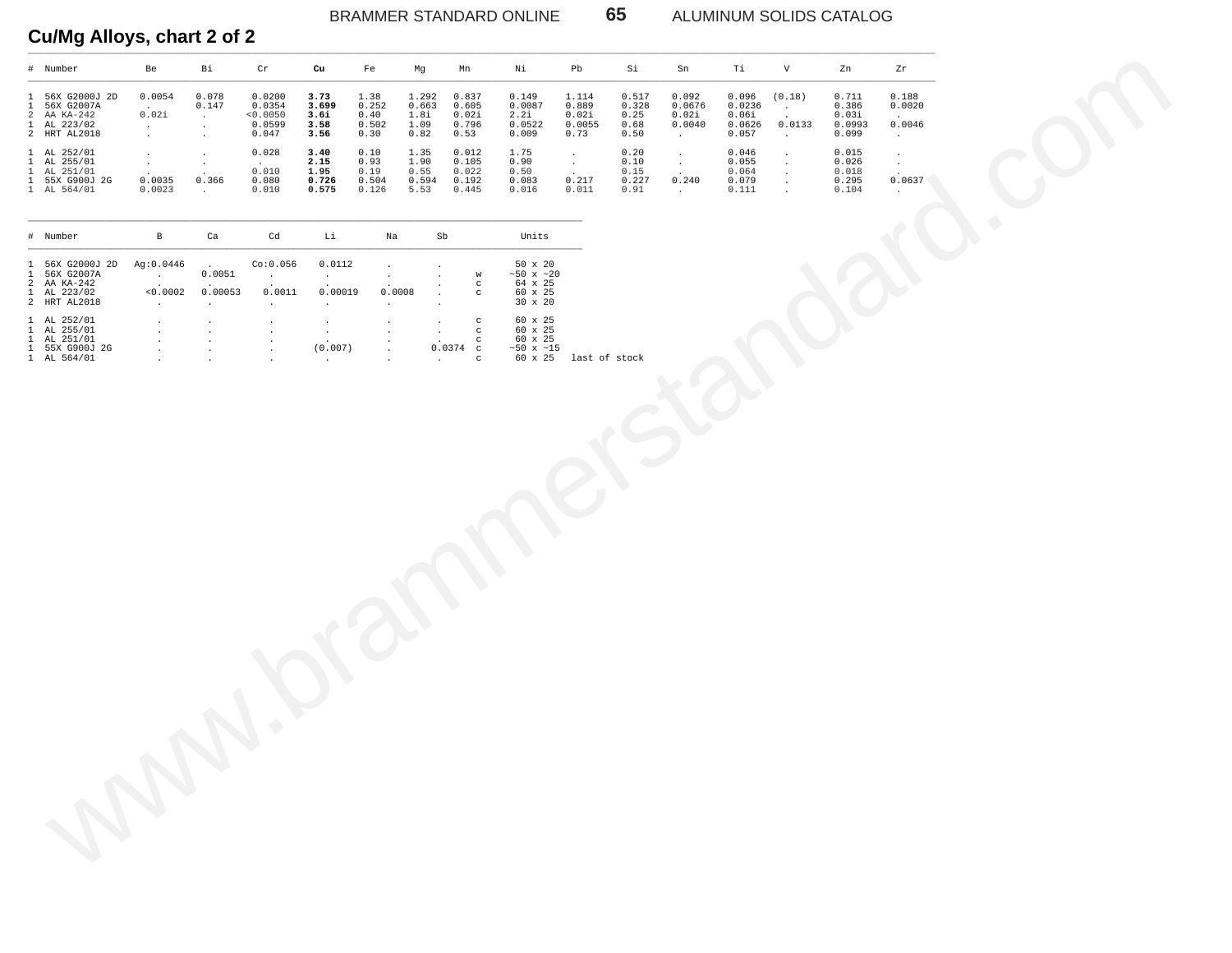BRAMMER STANDARD ONLINE **66** ALUMINUM SOLIDS CATALOG

**Cu/Mg/Si Alloys, chart 1 of 2**

|                                   | # Number                                                                                    | Be                                               | Bi                                                     | Cr                                                                | Cu                                                                          | Fe                                                   | Ga                                                                           | Mg                                                                | Νi<br>Mn                                                                                | Pb                                                         | Si                                                             | Sn                                                  | Тi                                                                     | V                                                     | Zn                                                                        | Ζr                                                                |                                  |
|-----------------------------------|---------------------------------------------------------------------------------------------|--------------------------------------------------|--------------------------------------------------------|-------------------------------------------------------------------|-----------------------------------------------------------------------------|------------------------------------------------------|------------------------------------------------------------------------------|-------------------------------------------------------------------|-----------------------------------------------------------------------------------------|------------------------------------------------------------|----------------------------------------------------------------|-----------------------------------------------------|------------------------------------------------------------------------|-------------------------------------------------------|---------------------------------------------------------------------------|-------------------------------------------------------------------|----------------------------------|
| 2<br>$\mathbf{1}$<br>$\mathbf{1}$ | 1 518X 429A<br>55X G28J 3U<br>55X G28J 2T<br>PY 9531<br>1 PY 9530                           | $\cdot$<br>(0.0002)<br>$\cdot$                   |                                                        | 0.0034<br>0.09<br>0.088<br>$\cdot$<br>$\ddot{\phantom{a}}$        | 1.023<br>1.45<br>1.44<br>0.97<br>0.98                                       | 0.201<br>0.43<br>0.516<br>0.722<br>0.724             | $\ddot{\phantom{a}}$<br>$\cdot$<br>$\cdot$<br>$\sim$<br>$\ddot{\phantom{a}}$ | 1.25<br>1.30<br>0.902<br>0.84<br>0.86                             | 0.0165<br>0.014<br>0.33<br>1.47<br>1.63<br>0.231<br>1.01<br>0.006<br>1.04<br>0.006      | 0.0020<br>0.07<br>0.058<br>0.0080<br>0.0080                | 28.9<br>21.6<br>15.04<br>13.63<br>13.31                        | 0.11<br>0.136<br>0.0077<br>0.0079                   | 0.0163<br>0.07<br>0.065<br>0.007<br>0.007                              | 0.0090<br>0.0221<br>$\sim$<br>$\sim$                  | 0.0042<br>0.30<br>0.292<br>0.238<br>0.240                                 | $\cdot$<br>$\cdot$<br>$\cdot$<br>$\cdot$                          |                                  |
| $\mathbf{1}$                      | 1 V 3201-2<br>AL 434/03<br>2 ALC-339.0-AD<br>$1 \quad V \quad 3202-3$<br>$2$ ALC-462A1-AA   | $\cdot$<br>0.0013<br>0.0011                      | $\cdot$<br>$\cdot$<br>0.04<br>$\cdot$<br>0.009         | 0.010<br>0.103<br>0.051<br>0.0045<br>0.028                        | 0.83<br>1.74<br>1.40<br>0.96<br>3.86                                        | 0.33<br>0.33<br>0.048<br>0.61<br>0.15                | $\sim$<br>$\ddot{\phantom{a}}$<br>0.031<br>0.028<br>0.018                    | 1.30<br>1.45<br>1.23<br>0.94<br>1.050                             | 0.033<br>0.78<br>0.20<br>1.49<br>0.37<br>1.12<br>0.072<br>0.97<br>0.025<br>1.07         | 0.0094<br>0.0074<br>0.046<br>0.0023<br>0.0091              | 12.93<br>12.9<br>12.73<br>12.15<br>12.12                       | 0.0045<br>0.0054<br>0.046<br>0.0007<br>0.013        | 0.014<br>0.114<br>0.048<br>0.022<br>0.17                               | 0.0143<br>0.032<br>0.0056<br>0.02                     | 0.23<br>0.129<br>0.099<br>0.12<br>0.031                                   | 0.0112<br>0.0029<br>0.0044<br>0.0035                              |                                  |
|                                   | 3 V 3207-1<br>2 ALC-B162-AG<br>2 AA SS-336<br>1 AL 433/04<br>2 AA SS-4032                   | $\cdot$<br>< 0.0005<br>$\sim$<br>$\cdot$         | 0.030<br>0.0010<br>$\cdot$<br>$\cdot$                  | 0.016<br>0.033<br>0.0050<br>0.047<br>0.05                         | 0.87<br>2.56<br>1.0i<br>1.44<br>0.9                                         | 0.48<br>0.40<br>0.65<br>0.306<br>0.25                | 0.016<br>0.015<br>$\sim$<br>$\sim$                                           | 0.94<br>1.07<br>1.2i<br>1.25<br>1.1                               | 0.22<br>0.86<br>0.08<br>0.68<br>2.5i<br>0.06i<br>1.05<br>0.154<br>0.02<br>0.9           | 0.036<br>0.031<br>0.0030<br>0.019<br>$\sim$                | 12.1<br>12.04<br>12.0<br>11.96<br>11.7                         | 0.03<br>0.027<br>0.0030<br>0.0086<br>$\sim$         | 0.052<br>0.054<br>0.04i<br>0.053<br>0.02                               | 0.012<br>0.01i<br>0.0157<br>$\sim$                    | 0.14<br>0.044<br>0.05i<br>0.201<br>0.1                                    | < 0.0030<br>0.0197<br>A.                                          |                                  |
| $\mathbf{1}$<br>$\mathbf{1}$      | 2 AA SS-339<br>55X G26H 5E<br>V 3204-2<br>2 ALC-X332.0-AC<br>1 AL 436/02                    | < 0.0005i < 0.0010<br>$\sim$<br>0.0011<br>$\sim$ | 0.0201<br>0.005<br>$\sim$                              | 0.0050<br>0.0394<br>0.005<br>0.030<br>0.0113                      | 2.0i<br>1.40<br>1.50<br>3.28<br>1.11                                        | 0.40i<br>0.199<br>0.465<br>0.20<br>0.575             | 0.020i<br>$\sim$<br>$\ddot{\phantom{a}}$<br>0.021<br>$\sim$                  | 0.90i<br>1.41<br>1.19<br>1.29<br>1.07                             | 0.80i<br>$0.20$ i<br>0.495<br>1.13<br>0.098<br>0.92<br>0.031<br>0.032<br>0.240<br>0.779 | 0.0030<br>0.0108<br>0.0031<br>0.028<br>0.101               | 11.5<br>11.38<br>11.35<br>11.33<br>11.05                       | 0.0030<br>0.035<br>0.0009<br>0.020<br>0.0077        | 0.10i<br>0.018<br>0.014<br>0.25<br>0.079<br>a n                        | 0.015i<br>0.0169<br><b>CALL TO</b><br>0.019<br>0.0155 | 0.60i<br>0.008<br>0.12<br>0.067<br>0.484                                  | < 0.0030<br>$\sim$<br>0.0030<br>0.0301                            |                                  |
|                                   | # Number                                                                                    | Ag                                               | As                                                     | B                                                                 | Ca                                                                          | Cd                                                   | Co                                                                           | Hg                                                                | Li                                                                                      | Na                                                         | Ρ                                                              | Sb                                                  | Sc                                                                     | Sr                                                    |                                                                           | Units                                                             |                                  |
| 2<br>$\mathbf{1}$                 | 1 518X 429A<br>55X G28J 3U<br>55X G28J 2T<br>1 PY 9531<br>1 PY 9530                         |                                                  | $\cdot$                                                | (0.002)<br>$\cdot$<br>$\cdot$<br>$\cdot$                          | 0.020                                                                       | $\cdot$<br>0.0023<br>$\cdot$<br>$\cdot$              | 2.22<br>0.0029<br>$\cdot$                                                    | $\cdot$<br>$\cdot$<br>$\cdot$                                     |                                                                                         |                                                            | (0.004)<br>$\sim$<br>$\ddot{\phantom{a}}$                      | $\sim$<br>0.030<br>0.0029<br>0.0030                 | $\cdot$<br>$\cdot$<br>$\ddot{\phantom{a}}$<br>$\cdot$                  | 0.0006<br>$\cdot$<br>$\cdot$<br>$\cdot$<br>$\cdot$    | Η<br>$\mathtt{C}$<br>$\mathtt{C}$<br>$\mathtt{C}$<br>$\mathtt{C}$         | 65 x 25<br>50x17 or 40x13<br>$50 \times 20$<br>55 x 30<br>55 x 30 |                                  |
|                                   | 1 V 3201-2<br>1 AL 434/03<br>2 ALC-339.0-AD<br>$1 \quad V \quad 3202-3$<br>$2$ ALC-462A1-AA | $\cdot$                                          | $\cdot$<br>$\cdot$                                     | 0.0004<br>$\sim$<br>< 0.0005<br>$\ddot{\phantom{0}}$              | 0.0021<br>0.015<br>0.0020<br>0.0024<br>0.0049                               | $\cdot$<br>$\cdot$<br>0.0010<br>0.0012               | $\cdot$<br>0.0004<br>$\ddot{\phantom{a}}$                                    | $\cdot$<br>$\cdot$<br>0.0062<br>$\ddot{\phantom{a}}$              | $\cdot$<br>$\sim$<br>0.0009<br>0.0005<br>0.0029                                         | 0.0079<br>0.0025<br>0.0002<br>0.0053                       | 0.0006<br>(0.0012)<br>0.0061<br>0.0014<br>$\ddot{\phantom{a}}$ | < 0.0003<br>0.0010<br>0.0005<br>0.0023              | $\cdot$<br>$\cdot$<br>$\cdot$<br>$\cdot$                               | 0.027<br>0.0021<br>0.0018<br>0.0027                   | $\mathtt{C}$<br>$\mathtt{C}$<br>$\mathtt{C}$<br>$\mathtt{C}$<br>W         | 60 x 20<br>60 x 25<br>57 x 25<br>60 x 20<br>57 x 25               |                                  |
|                                   | 3 V 3207-1<br>2 ALC-B162-AG<br>2 AA SS-336<br>1 AL 433/04<br>2 AA SS-4032                   | $\cdot$<br>< 0.0010<br>$\cdot$<br>$\cdot$        | $\cdot$<br>< 0.0010<br>$\ddot{\phantom{a}}$<br>$\cdot$ | 0.0002<br>< 0.0010<br>$\sim$<br>$\cdot$                           | 0.009<br>< 0.0030<br>0.0052<br>$\ddot{\phantom{a}}$                         | $\bullet$<br>< 0.0010<br>$\cdot$<br>$\cdot$          | $\cdot$<br>< 0.0010<br>$\ddot{\phantom{a}}$                                  | $\sim$<br>< 0.0010<br>$\ddot{\phantom{a}}$<br>. .                 | < 0.0010<br>$\sim$<br>$\sim$                                                            | $\ddot{\phantom{1}}$<br>< 0.0010<br>0.0082<br>$\mathbf{r}$ | $\cdot$<br>0.003i<br>0.0012<br>$\cdot$                         | $\cdot$<br>0.001i<br>0.0046<br>$\ddot{\phantom{a}}$ | $\cdot$<br>< 0.0010<br>$\cdot$                                         | 0.0007<br>0.02i<br>0.050<br>0.03                      | $\mathbf C$<br>$\mathbf C$<br>$\mathbf C$<br>$\mathtt{C}$<br>$\mathtt{C}$ | 60 x 20<br>57 x 25<br>64 x 25<br>60 x 25<br>64 x 25               | trace elements will be certified |
| $\mathbf{1}$<br>$\mathbf{1}$      | 2 AA SS-339<br>55X G26H 5E<br>V 3204-2<br>2 ALC-X332.0-AC<br>1 AL 436/02                    | 0.0010<br>$\cdot$<br>$\cdot$<br>$\cdot$          | < 0.0010<br>$\cdot$<br>$\cdot$<br>$\cdot$              | < 0.0010<br>$\sim$<br>< 0.0004<br>$\cdot$<br>$\ddot{\phantom{a}}$ | $\ddot{\phantom{a}}$<br>$\ddot{\phantom{a}}$<br>0.0023<br>0.0039<br>0.0024i | < 0.0010<br>$\ddot{\phantom{a}}$<br>0.0013<br>0.0016 | < 0.0010<br>0.015<br>0.0021<br>0.0015                                        | $\ddot{\phantom{1}}$<br>$\cdot$<br>$\sim$<br><b>ALC</b><br>0.0027 | 0.0010<br>$\ddot{\phantom{1}}$<br>0.0032<br>$\sim$                                      | < 0.0010<br>$\ddot{\phantom{a}}$<br>0.0062<br>0.0003       | < 0.0010<br>0.0006<br>0.0031<br>$\sim$                         | < 0.0002<br>0.0022                                  | < 0.0010 < 0.0010<br>$\cdot$<br>$\cdot$<br>$\blacksquare$ .<br>$\cdot$ | 0.020i<br>$\sim$<br>0.0030<br>0.0024i                 | $\mathbf C$<br>$\mathtt{C}$<br>$\mathbf C$<br>$\mathtt{C}$<br>$\mathbf C$ | 64 x 25<br>50 x 20<br>60 x 20<br>57 x 25<br>60 x 25               |                                  |
|                                   |                                                                                             |                                                  |                                                        |                                                                   |                                                                             |                                                      |                                                                              |                                                                   |                                                                                         |                                                            |                                                                |                                                     |                                                                        |                                                       |                                                                           |                                                                   |                                  |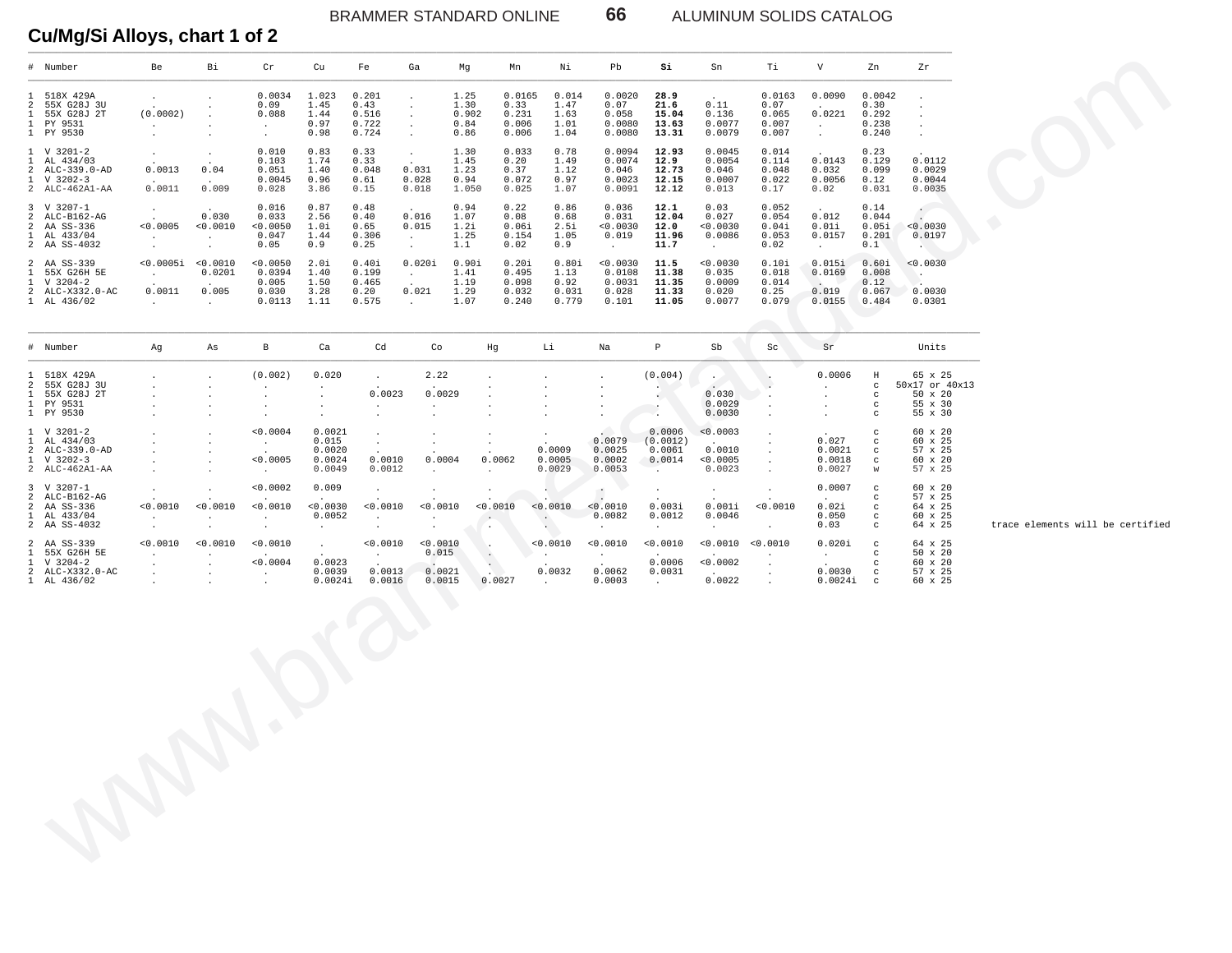BRAMMER STANDARD ONLINE 67 ALUMINUM SOLIDS CATALOG

**Cu/Mg/Si Alloys, chart 2 of 2**

| # Number<br>Be<br>Bi<br>Cr<br>Cu<br>Fe<br>Ga<br>Mg<br>Mn<br>Νi<br>Pb<br>Si<br>Sn<br>Ti<br>1 PY 9526<br>0.347<br>1.27<br>0.140<br>0.81<br>0.0578<br>10.73<br>0.0579<br>0.105<br>1.43<br>$\sim$<br>(0.001)<br>0.027<br>2<br>ALC-6195-AE<br>0.020<br>3.45<br>0.70<br>0.015<br>1.05<br>0.43<br>0.028<br>0.033<br>10.70<br>0.028<br>0.017<br>$\mathbf{1}$<br>$V$ 3035-4<br>< 0.001<br>0.167<br>1.98<br>0.626<br>0.0049<br>0.589<br>0.438<br>0.201<br>0.1244<br>10.62<br>0.0867<br>0.0925<br><b>Contract</b><br>54X G13H 2M<br>0.103<br>1.29<br>0.767<br>1.37<br>0.248<br>1.15<br>0.083<br>10.42<br>0.145<br>0.166<br>$\mathbf{1}$<br>$\sim$<br>$\sim$<br>$\sim$<br>0.0018<br>0.032<br>0.013<br>2 ALC-A143-AW<br>0.040<br>3.03<br>0.73<br>0.91<br>0.30<br>0.89<br>0.036<br>10.02<br>0.031<br>0.11<br>2 AA SS-332<br>< 0.0005<br>< 0.0010<br>< 0.0050<br>3.2i<br>0.70<br>0.015<br>1.0i<br>0.25<br>0.50<br>0.10i<br>9.2i<br>0.10i<br>0.14i<br>$\mathbf{1}$<br>PY 9528<br>1.99<br>0.556<br>1.75<br>0.055<br>1.50<br>0.0204<br>9.22<br>0.0200<br>0.197<br>$\sim 10^{-10}$<br>$\sim$<br><b>Contract</b><br>$\sim$<br>AL 665/01<br>0.11<br>1.00<br>0.72<br>1.20<br>0.41<br>1.72<br>0.15<br>$\mathbf{1}$<br>$\sim$<br>$\sim$<br>$\sim$<br>$\overline{a}$<br>$\sim$<br>$\sim$<br>< 0.0005<br>< 0.0010<br>0.02i<br>2 AA SS-6066<br>0.03i<br>1.0i<br>0.35<br>1.2i<br>0.90<br>0.03i<br>0.0030<br>1.5i<br>< 0.0010<br>0.03i<br>$1 \quad V 2551-2$<br>0.0061<br>0.0033<br>0.629<br>0.1529<br>0.0194<br>5.05<br>0.0297<br>0.008<br>0.0097<br>1.456<br>0.0191<br>0.06<br><b>Contract</b><br>3 V 4106<br>0.003<br>4.39<br>0.27<br>0.68<br>0.62<br>0.003<br>0.025<br>1.01<br>$\sim$<br>0.0013<br>0.0075<br>0.014<br>$\overline{2}$<br>ALC-6066-AF<br>0.007<br>0.018<br>0.96<br>0.60<br>0.021<br>0.97<br>0.71<br>0.032<br>0.97<br>0.032<br>3<br>V 4103-1<br>0.0001<br>0.066<br>4.36<br>0.34<br>0.011<br>0.81<br>0.84<br>0.0027<br>0.0088<br>0.97<br>0.0063<br>0.018<br>$\sim 10^{-11}$<br>3 V 4105<br>< 0.0002<br>0.113<br>4.5<br>0.31<br>0.008<br>0.73<br>0.81<br>0.0024<br>0.002<br>0.9<br>0.0003<br>0.0037<br>$\sim$<br>3 V 4101-1<br>< 0.004<br>4.24<br>0.28<br>0.7<br>0.69<br>0.9<br>0.02<br>$\sim$<br>$\sim 10^{-11}$<br>$\sim 10^{-1}$<br>$\sim$<br>$\sim$ $-$<br>$\sim$<br>2 AA SS-6111<br>0.0303<br>0.703<br>0.250<br>0.0136<br>0.595<br>0.235<br>0.786<br>0.0414<br>$\sim$<br>< 0.0005<br>0.05i<br>2<br>AA SS-2018<br>0.05i<br>4.2i<br>0.40<br>0.02i<br>0.65<br>0.05i<br>2.1i<br>0.05i<br>0.70<br>< 0.0010<br>0.04i<br>PY 849<br>0.00010<br>0.1308<br>0.753<br>0.613<br>0.0258<br>0.629<br>0.0504<br>0.0060<br>0.0015<br>0.613<br>0.0203<br>0.0043<br>$\mathbf{1}$<br>$\sim 10^{-11}$<br>ALC-6111-AE<br>0.0013<br>0.025<br>0.072<br>0.75<br>0.24<br>0.019<br>0.77<br>0.20<br>0.028<br>0.016<br>0.60<br>0.018<br>0.065<br>2<br>2 ALC-17S-BE<br>0.021<br>0.032<br>4.33<br>0.40<br>0.02<br>0.69<br>0.66<br>0.041<br>0.03<br>0.54<br>0.032<br>0.039<br>$\sim 10^{-11}$<br>1 56X G14H 4C<br>0.0309<br>3.82<br>0.251<br>1.72<br>0.122<br>2.37<br>0.050<br>0.504<br>0.037<br>0.069<br>$\sim$<br>0.0011<br>2 ALC-2018-AB<br>0.021<br>0.028<br>4.14<br>0.34<br>0.020<br>0.62<br>0.015<br>2.15<br>0.017<br>0.48<br>0.015<br>0.027 | V<br>$\sim$<br>0.012<br>0.0085<br><b>Contract Contract</b><br>0.015<br>0.02i<br>0.25<br><b>College</b><br>0.20<br>$\sim$<br>0.01i<br>0.0129<br>0.12<br>$\sim$<br>0.021<br>0.28<br>0.0027<br>0.0025<br>$\sim$ $-$<br>0.0105<br>0.01i<br>0.0122 | Zn<br>Zr<br>0.061<br>$\cdot$<br>0.93<br>0.205<br>0.0005<br>0.530<br>$\sim$<br>0.035<br>$\cdot$<br>< 0.0030<br>0.022<br>$\sim 10^{-11}$<br>< 0.0030<br>0.10i<br>0.0257<br>0.005<br>0.19<br>0.0032<br>0.106<br>0.21<br>0.123<br>0.0018<br>0.11<br>0.1 |
|-----------------------------------------------------------------------------------------------------------------------------------------------------------------------------------------------------------------------------------------------------------------------------------------------------------------------------------------------------------------------------------------------------------------------------------------------------------------------------------------------------------------------------------------------------------------------------------------------------------------------------------------------------------------------------------------------------------------------------------------------------------------------------------------------------------------------------------------------------------------------------------------------------------------------------------------------------------------------------------------------------------------------------------------------------------------------------------------------------------------------------------------------------------------------------------------------------------------------------------------------------------------------------------------------------------------------------------------------------------------------------------------------------------------------------------------------------------------------------------------------------------------------------------------------------------------------------------------------------------------------------------------------------------------------------------------------------------------------------------------------------------------------------------------------------------------------------------------------------------------------------------------------------------------------------------------------------------------------------------------------------------------------------------------------------------------------------------------------------------------------------------------------------------------------------------------------------------------------------------------------------------------------------------------------------------------------------------------------------------------------------------------------------------------------------------------------------------------------------------------------------------------------------------------------------------------------------------------------------------------------------------------------------------------------------------------------------------------------------------------------------------------------------------------------------------------------------------------------------------------------------------------------------------------------------------------------------------------------------------------------------------------------------------------------------------------------------------------------------------------------------------------------------------------------------------------------------------|-----------------------------------------------------------------------------------------------------------------------------------------------------------------------------------------------------------------------------------------------|-----------------------------------------------------------------------------------------------------------------------------------------------------------------------------------------------------------------------------------------------------|
|                                                                                                                                                                                                                                                                                                                                                                                                                                                                                                                                                                                                                                                                                                                                                                                                                                                                                                                                                                                                                                                                                                                                                                                                                                                                                                                                                                                                                                                                                                                                                                                                                                                                                                                                                                                                                                                                                                                                                                                                                                                                                                                                                                                                                                                                                                                                                                                                                                                                                                                                                                                                                                                                                                                                                                                                                                                                                                                                                                                                                                                                                                                                                                                                           |                                                                                                                                                                                                                                               |                                                                                                                                                                                                                                                     |
|                                                                                                                                                                                                                                                                                                                                                                                                                                                                                                                                                                                                                                                                                                                                                                                                                                                                                                                                                                                                                                                                                                                                                                                                                                                                                                                                                                                                                                                                                                                                                                                                                                                                                                                                                                                                                                                                                                                                                                                                                                                                                                                                                                                                                                                                                                                                                                                                                                                                                                                                                                                                                                                                                                                                                                                                                                                                                                                                                                                                                                                                                                                                                                                                           |                                                                                                                                                                                                                                               |                                                                                                                                                                                                                                                     |
|                                                                                                                                                                                                                                                                                                                                                                                                                                                                                                                                                                                                                                                                                                                                                                                                                                                                                                                                                                                                                                                                                                                                                                                                                                                                                                                                                                                                                                                                                                                                                                                                                                                                                                                                                                                                                                                                                                                                                                                                                                                                                                                                                                                                                                                                                                                                                                                                                                                                                                                                                                                                                                                                                                                                                                                                                                                                                                                                                                                                                                                                                                                                                                                                           |                                                                                                                                                                                                                                               |                                                                                                                                                                                                                                                     |
|                                                                                                                                                                                                                                                                                                                                                                                                                                                                                                                                                                                                                                                                                                                                                                                                                                                                                                                                                                                                                                                                                                                                                                                                                                                                                                                                                                                                                                                                                                                                                                                                                                                                                                                                                                                                                                                                                                                                                                                                                                                                                                                                                                                                                                                                                                                                                                                                                                                                                                                                                                                                                                                                                                                                                                                                                                                                                                                                                                                                                                                                                                                                                                                                           |                                                                                                                                                                                                                                               |                                                                                                                                                                                                                                                     |
|                                                                                                                                                                                                                                                                                                                                                                                                                                                                                                                                                                                                                                                                                                                                                                                                                                                                                                                                                                                                                                                                                                                                                                                                                                                                                                                                                                                                                                                                                                                                                                                                                                                                                                                                                                                                                                                                                                                                                                                                                                                                                                                                                                                                                                                                                                                                                                                                                                                                                                                                                                                                                                                                                                                                                                                                                                                                                                                                                                                                                                                                                                                                                                                                           | 0.023<br>0.01                                                                                                                                                                                                                                 | 0.099<br>0.12i<br>< 0.0030<br>0.2497<br>0.1164<br>0.027<br>0.0031<br>0.046<br>$\sim 10^{-11}$                                                                                                                                                       |
|                                                                                                                                                                                                                                                                                                                                                                                                                                                                                                                                                                                                                                                                                                                                                                                                                                                                                                                                                                                                                                                                                                                                                                                                                                                                                                                                                                                                                                                                                                                                                                                                                                                                                                                                                                                                                                                                                                                                                                                                                                                                                                                                                                                                                                                                                                                                                                                                                                                                                                                                                                                                                                                                                                                                                                                                                                                                                                                                                                                                                                                                                                                                                                                                           | 0.0252<br>0.016                                                                                                                                                                                                                               | 0.091<br>0.030<br>0.0018                                                                                                                                                                                                                            |
| $\mathbf{B}$<br>Ca<br>Cd<br>Co<br>Li<br>$\mathbb{P}$<br>Sb<br># Number<br>Ag<br>As<br>Hg<br>Na<br>Sc                                                                                                                                                                                                                                                                                                                                                                                                                                                                                                                                                                                                                                                                                                                                                                                                                                                                                                                                                                                                                                                                                                                                                                                                                                                                                                                                                                                                                                                                                                                                                                                                                                                                                                                                                                                                                                                                                                                                                                                                                                                                                                                                                                                                                                                                                                                                                                                                                                                                                                                                                                                                                                                                                                                                                                                                                                                                                                                                                                                                                                                                                                      | Sr                                                                                                                                                                                                                                            | Units                                                                                                                                                                                                                                               |
| 1 PY 9526<br>0.0171<br>$\cdot$<br>$\cdot$<br>$\cdot$<br>$\cdot$<br>$\cdot$<br>$\cdot$<br>2<br>ALC-6195-AE<br>(0.01)<br>$\ddot{\phantom{0}}$<br>$\overline{a}$<br>$\ddot{\phantom{a}}$<br>$\cdot$<br>$\sim$<br>< 0.001<br>0.0013<br>0.0034<br>0.0018<br>$\mathbf{1}$<br>$V$ 3035-4<br>0.0302<br>< 0.001<br>$\ddot{\phantom{0}}$<br>$\ddot{\phantom{a}}$<br>54X G13H 2M<br>0.004<br>$\mathbf{1}$<br>$\sim$<br>$\sim$<br>$\cdot$<br>$\ddot{\phantom{0}}$<br>$\cdot$<br>$\cdot$<br>$\cdot$<br>2 ALC-A143-AW<br>0.006<br>0.0005<br>0.0004<br>$\cdot$<br>$\sim$<br>$\ddot{\phantom{a}}$<br>$\ddot{\phantom{1}}$<br>$\sim$<br>$\ddot{\phantom{a}}$<br>$\cdot$<br>$\ddot{\phantom{a}}$                                                                                                                                                                                                                                                                                                                                                                                                                                                                                                                                                                                                                                                                                                                                                                                                                                                                                                                                                                                                                                                                                                                                                                                                                                                                                                                                                                                                                                                                                                                                                                                                                                                                                                                                                                                                                                                                                                                                                                                                                                                                                                                                                                                                                                                                                                                                                                                                                                                                                                                            | $\sim$<br>$\sim$<br>0.0344<br>$\cdot$<br>$\sim$                                                                                                                                                                                               | 55 x 30<br>$_{\rm C}$<br>57 x 25<br>W<br>$_{\rm C}$<br>60 x 20<br>50x10 or 40x13<br>$_{\rm C}$<br>57 x 25<br>$_{\rm C}$                                                                                                                             |
| < 0.0010<br>< 0.0010<br>2 AA SS-332<br>< 0.0010<br>< 0.0010<br>< 0.0030<br>< 0.0010<br>< 0.0010<br>< 0.0010<br>< 0.0010<br>< 0.0010<br>< 0.0010<br>< 0.0010<br>$\mathbf{1}$<br>PY 9528<br>0.0092<br>$\sim 10^{-11}$<br>$\cdot$<br>$\sim$<br>$\sim$<br>$\cdot$<br>$\cdot$<br>$\ddot{\phantom{a}}$<br>$\sim$<br>$\ddot{\phantom{a}}$<br>$\sim$<br>$\sim$<br>$\mathbf{1}$<br>AL 665/01<br>$\ddot{\phantom{a}}$<br>< 0.0010<br>< 0.0010<br>< 0.0010<br>< 0.0005<br>< 0.0010<br>< 0.0010<br>< 0.0005<br>< 0.0010<br>< 0.0010<br>< 0.0010<br>2 AA SS-6066<br>< 0.0005<br>< 0.0005<br>$1 \quad V 2551-2$<br>< 0.0002<br>0.001<br>0.0007<br>0.0019<br>$\sim 10^{-11}$<br>$\sim$<br>$\ddot{\phantom{a}}$<br>$\sim$                                                                                                                                                                                                                                                                                                                                                                                                                                                                                                                                                                                                                                                                                                                                                                                                                                                                                                                                                                                                                                                                                                                                                                                                                                                                                                                                                                                                                                                                                                                                                                                                                                                                                                                                                                                                                                                                                                                                                                                                                                                                                                                                                                                                                                                                                                                                                                                                                                                                                                 | 0.02i<br>$\sim$<br>$\sim$<br>< 0.0010<br>$\cdot$                                                                                                                                                                                              | 64 x 25<br>$_{\rm C}$<br>55 x 30<br>$_{\rm C}$<br>60 x 25<br>$\mathbf{C}$<br>64 x 25<br>$_{\rm C}$<br>60 x 20<br>$_{\rm C}$                                                                                                                         |
| 3 V 4106<br>$\cdot$<br>$\cdot$<br>$\cdot$<br>0.0028<br>0.0011<br>ALC-6066-AF<br>0.0034i<br>0.0039i<br>0.0032<br>0.0026<br>2<br>$\sim$<br>$\sim$<br>$\cdot$<br>$\cdot$<br>0.0022<br>3<br>V 4103-1<br>0.0001<br>0.0004<br>$\cdot$<br>$\cdot$<br>$\cdot$<br>$\cdot$<br>$\sim$ $\sim$<br>$\cdot$<br>3 V 4105<br>0.0005<br>0.0001<br>$\sim$<br>$\sim$<br>$\cdot$<br>$\cdot$<br>$\cdot$<br>< 0.001<br>3 V 4101-1<br>$\sim 10^{-10}$<br>$\sim$<br>$\ddot{\phantom{a}}$<br>$\sim$<br>$\ddot{\phantom{1}}$<br>$\cdot$<br>$\mathbf{r}$<br>$\mathbf{r}$                                                                                                                                                                                                                                                                                                                                                                                                                                                                                                                                                                                                                                                                                                                                                                                                                                                                                                                                                                                                                                                                                                                                                                                                                                                                                                                                                                                                                                                                                                                                                                                                                                                                                                                                                                                                                                                                                                                                                                                                                                                                                                                                                                                                                                                                                                                                                                                                                                                                                                                                                                                                                                                              | $\circ$<br>0.0029<br>$\cdot$<br>$\cdot$<br>$\sim$                                                                                                                                                                                             | $60 \times 20$<br>57 x 25<br>W<br>$60 \times 20$<br>$\mathbf{C}$<br>$60 \times 20$<br>$\mathbf{C}$<br>$60 \times 20$<br>$\mathbf{C}$                                                                                                                |
| 2 AA SS-6111<br>$\overline{2}$<br>AA SS-2018<br>< 0.0010<br>< 0.0010<br>< 0.0010<br>0.0005<br>< 0.0010<br>< 0.0010<br>< 0.0005<br>< 0.0005<br>< 0.0005<br>< 0.0010<br>< 0.0010<br>< 0.0010<br>PY 849<br>$\mathbf{1}$<br>$\sim$<br>$\ddot{\phantom{1}}$<br>ALC-6111-AE<br>0.0023i<br>0.0014<br>0.0025i<br>0.0019i<br>0.003<br>0.0031<br>2<br>$\sim$<br>$\cdot$<br>$\cdot$<br>$\cdot$<br>$\cdot$<br>$\cdot$<br>2 ALC-17S-BE<br>$\ddot{\phantom{a}}$<br>$\ddot{\phantom{a}}$<br>$\ddot{\phantom{a}}$<br>$\cdot$<br>$\cdot$<br>$\sim$<br>$\ddot{\phantom{a}}$                                                                                                                                                                                                                                                                                                                                                                                                                                                                                                                                                                                                                                                                                                                                                                                                                                                                                                                                                                                                                                                                                                                                                                                                                                                                                                                                                                                                                                                                                                                                                                                                                                                                                                                                                                                                                                                                                                                                                                                                                                                                                                                                                                                                                                                                                                                                                                                                                                                                                                                                                                                                                                                 | < 0.0010<br>$\sim$<br>0.0026i<br>$\cdot$                                                                                                                                                                                                      | 64 x 25<br>$\mathbf{C}$<br>64 x 25<br>$\mathbf{C}$<br>55 x 30<br>$_{\rm C}$<br>57 x 25<br>W<br>57 x 25<br>W                                                                                                                                         |
| 12<br>1 56X G14H 4C<br>0.0288<br>$\cdot$<br>0.0017i 0.0009i<br>0.0025<br>2 ALC-2018-AB<br>0.0025<br>0.0012<br>0.0017<br>0.0030<br>$\ddot{\phantom{a}}$<br>$\ddot{\phantom{a}}$<br>$\mathbf{r}$                                                                                                                                                                                                                                                                                                                                                                                                                                                                                                                                                                                                                                                                                                                                                                                                                                                                                                                                                                                                                                                                                                                                                                                                                                                                                                                                                                                                                                                                                                                                                                                                                                                                                                                                                                                                                                                                                                                                                                                                                                                                                                                                                                                                                                                                                                                                                                                                                                                                                                                                                                                                                                                                                                                                                                                                                                                                                                                                                                                                            | $\circ$<br>0.0026                                                                                                                                                                                                                             | $50 \times 20$<br>57 x 25<br>W                                                                                                                                                                                                                      |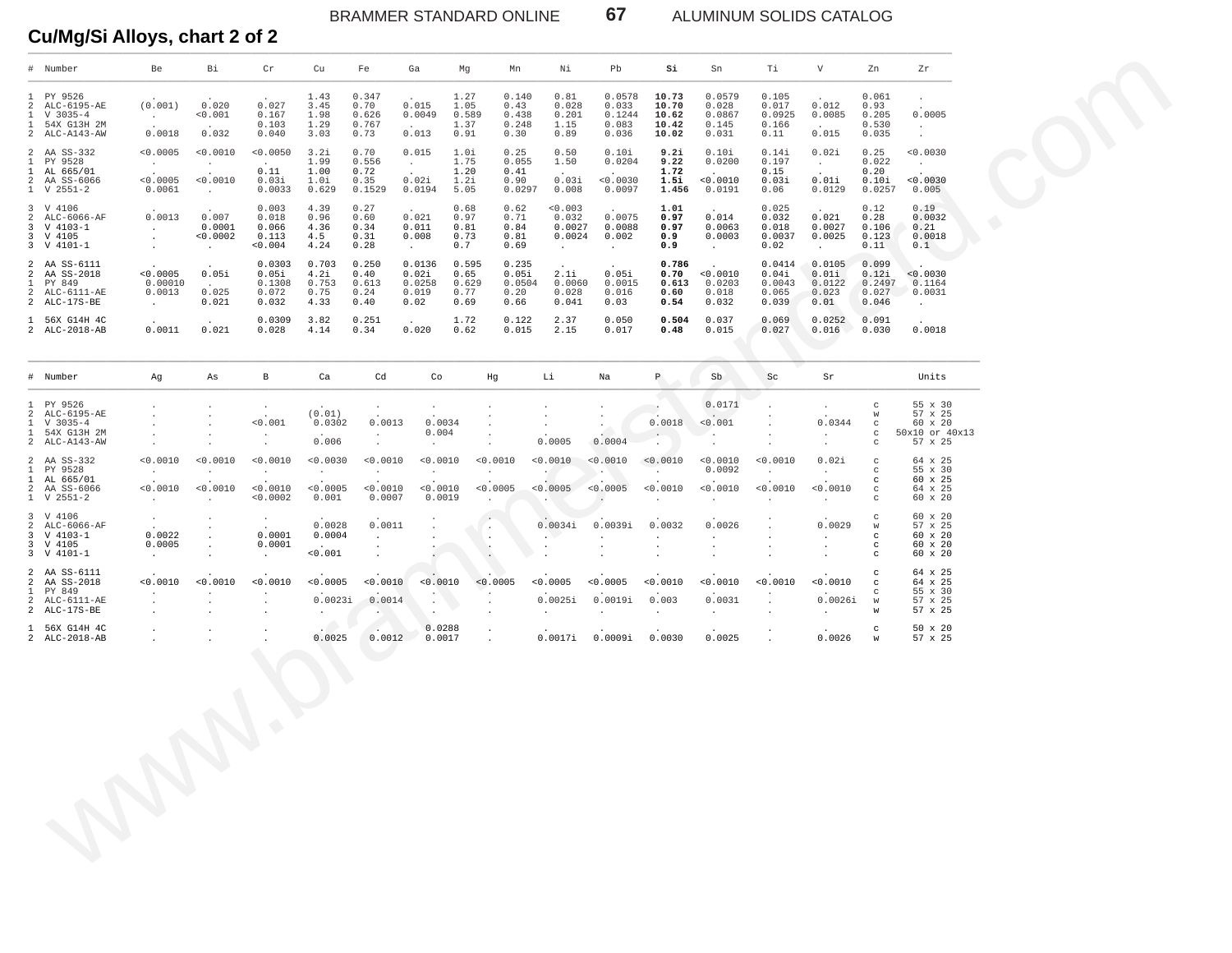BRAMMER STANDARD ONLINE **68** ALUMINUM SOLIDS CATALOG

|                                                                           | # Number                                                              | Be                                                             | Вi                                                 | $\operatorname{\sf Cr}$                        | Cu                                       | Fe<br>Ga                                                                                               | Mg                                         | Mn                                              | Νi                                               | Pb                                                           | Si                                           | Sn                                                | Тi                                             | V                                                             | Zn                                          | Zr                                                                |
|---------------------------------------------------------------------------|-----------------------------------------------------------------------|----------------------------------------------------------------|----------------------------------------------------|------------------------------------------------|------------------------------------------|--------------------------------------------------------------------------------------------------------|--------------------------------------------|-------------------------------------------------|--------------------------------------------------|--------------------------------------------------------------|----------------------------------------------|---------------------------------------------------|------------------------------------------------|---------------------------------------------------------------|---------------------------------------------|-------------------------------------------------------------------|
| 1.<br>1<br>1                                                              | 1 IARM 343A<br>59X G7068A<br>PY 10841<br>PY 10839<br>1 PY 10838       | $\sim$<br>(0.001)<br>(0.001)<br>(0.001)                        | $\cdot$<br>$\cdot$<br>$\cdot$<br>$\sim$<br>$\cdot$ | 0.0009<br>0.0324<br>(0.15)<br>(0.15)<br>(0.15) | 2.29<br>1.676<br>(1.6)<br>2.32<br>0.76   | 0.084<br>0.012<br>0.117<br>(0.12)<br>(0.12)<br>$\cdot$<br>(0.12)<br>$\sim$                             | 2.04<br>2.70<br>3.60<br>(2.8)<br>(2.8)     | (0.002)<br>0.0156<br>(0.02)<br>(0.02)<br>(0.02) | (0.005)<br>0.0056<br>$\cdot$<br>$\sim$<br>$\sim$ | 0.0012<br>0.0020<br>$\sim$<br>$\sim$<br>$\ddot{\phantom{a}}$ | 0.050<br>0.051<br>(0.08)<br>(0.08)<br>(0.08) | (0.001)<br>(0.001)<br>(0.001)<br>(0.001)          | 0.0175<br>0.0419<br>(0.01)<br>(0.01)<br>(0.01) | 0.0058<br>(0.005)<br>(0.005)<br>(0.005)                       | 8.15<br>7.96<br>(7.8)<br>(7.8)<br>(7.8)     | 0.152<br>0.088<br>$\cdot$<br>$\cdot$<br>$\blacksquare$            |
| 1.<br>2<br>$\overline{a}$<br>$\overline{a}$<br>$\mathbf{1}$               | PY 10840<br>AA SS-7001<br>AA SS-7085<br>AA SS-7047<br>BAM EB317       | (0.001)<br>0.003i<br>$\sim$<br>0.00101                         | 0.0010<br>$\cdot$<br>0.0041                        | (0.15)<br>0.21i<br>0.02<br>0.011<br>0.141      | (1.6)<br>2.1i<br>1.7<br>0.024<br>1.770   | (0.12)<br>0.15i<br>0.02i<br>0.04<br>0.010<br>0.051<br>0.112                                            | 2.15<br>3.1i<br>1.5<br>1.54<br>0.0183 2.39 | (0.02)<br>0.04i<br>0.02<br>0.021<br>0.0912      | 0.01i<br>$\sim$<br>0.0359                        | 0.0030<br>$\sim$<br>$0.00479$ 0.0271                         | (0.08)<br>0.10i<br>0.03<br>0.042             | (0.001)<br>0.0010<br>$\sim$<br>0.0237             | (0.01)<br>0.03i<br>0.03<br>0.031<br>0.0952     | (0.005)<br>0.01i<br>$\sim$<br>0.011<br>0.0105                 | (7.8)<br>7.6i<br>7.5<br>7.48<br>6.92        | 0.0030<br>0.10<br>0.106<br>0.130                                  |
| 1.<br>2<br>-1.                                                            | 2 AA SS-7178<br>PY 9157<br>AA ST1-7000<br>PY 10843<br>2 ALC-7050-AE   | 0.0001<br>(0.003)<br>0.0005<br>(0.001)<br>0.0011               | 0.0010<br>0.001i<br>$\sim$ $\sim$<br>0.0071        | 0.25<br>(0.2)<br>0.15i<br>(0.15)<br>0.031      | 2.0i<br>(1.5)<br>1.5i<br>(1.6)<br>2.35   | 0.20i<br>0.015<br>(0.15)<br>$\sim$<br>0.25<br>0.02i<br>(0.12)<br>$\sim$ $\sim$<br>0.022<br>0.120       | 2.9i<br>(2.5)<br>2.5i<br>(2.8)<br>2.44     | 0.08i<br>(0.05)<br>0.25<br>(0.02)<br>0.089      | 0.02i<br>(0.01)<br>0.02i<br>0.0249               | 0.0030<br>(0.005)<br>0.003i<br>$\sim$<br>0.0095              | 0.15i<br>(0.1)<br>0.15i<br>(0.08)<br>0.13    | 0.0010<br>(0.005)<br>0.001i<br>(0.001)<br>0.0192  | 0.05i<br>(0.02)<br>0.04i<br>(0.01)<br>0.063    | 0.01i<br>(0.005)<br>0.01i<br>(0.005)<br>0.025                 | 6.8i<br>6.7<br>6.5i<br>6.40<br>6.32         | < 0.0030<br>0.001i<br>$\sim$ $\sim$<br>0.145                      |
| 2<br>1.<br>$\mathbf{1}$                                                   | 2 AA SS-7050<br>AA WF-7075<br>59X G7050A<br>AL 734/02<br>2 AA WB-7075 | 0.001i<br>< 0.0005<br>$\sim$<br>$\ddot{\phantom{a}}$<br>0.002i | 0.0010<br>$\cdot$<br>$\cdot$<br>$\cdot$            | 0.02i<br>0.25<br>0.0097<br>0.18<br>0.25        | 2.4i<br>1.6i<br>2.12<br>2.07<br>2.0i     | 0.15i<br>0.02i<br>0.25<br>$\cdot$<br>0.0742<br>$\blacksquare$ .<br>0.360<br>$\cdot$<br>0.25<br>$\cdot$ | 2.3i<br>2.6i<br>2.021<br>3.00<br>2.6i      | 0.03i<br>0.10i<br>0.0047<br>0.51<br>0.10i       | 0.02i<br>0.0050<br>0.0041<br>0.052<br>0.0050     | 0.0030<br>(0.0010)<br>0.010<br>$\sim$                        | 0.08i<br>0.15i<br>0.047<br>0.250<br>0.15i    | 0.0010<br>(0.0008)<br>0.0040<br>$\sim$            | 0.04i<br>0.05i<br>0.0242<br>0.035<br>0.05i     | 0.0050<br>$\sim$<br>0.0092<br>0.029<br>$\sim$                 | 6.2i<br>6.2i<br>6.18<br>6.16<br>5.8i        | 0.12i<br>0.100<br>0.050<br>$\overline{a}$                         |
| $\overline{a}$<br>2<br>$\overline{a}$<br>$\overline{a}$<br>$\overline{a}$ | AA SS-7075<br>AA WC-7075<br>AA WD-7075<br>AA WG-7075<br>AA WH-7075    | < 0.0005<br>0.004i<br>0.004i<br>0.001i<br>0.008i               | 0.0010<br>$\cdot$<br>$\cdot$<br>$\sim$<br>$\cdot$  | 0.22i<br>0.25<br>0.25<br>0.18i<br>0.30         | 1.6i<br>1.6i<br>1.6i<br>1.6i<br>1.6i     | 0.25<br>0.02i<br>0.25<br>$\cdot$<br>0.25<br>0.15i<br>$\cdot$<br>0.35                                   | 2.6i<br>2.6i<br>2.9i<br>2.6i<br>2.6i       | 0.08i<br>0.10i<br>0.10i<br>0.20i<br>0.03i       | 0.0050<br>0.0050<br>0.0050<br>0.0050<br>0.0050   | < 0.0030<br>$\cdot$<br>$\sim$<br>$\sim$<br>$\cdot$           | 0.16i<br>0.15i<br>0.15i<br>0.30<br>0.10i     | 0.0010<br>$\sim$<br>$\cdot$<br>$\cdot$<br>$\cdot$ | 0.04i<br>0.05i<br>0.05i<br>0.08i<br>0.01i      | 0.01i<br>$\Delta \sim 10^4$<br>N.<br>$\cdot$<br>$\sim$ $\sim$ | 5.8i<br>5.8i<br>5.8i<br>5.8i<br>5.8i        | 0.0030<br>$\cdot$<br>$\cdot$<br>$\cdot$<br>$\cdot$                |
|                                                                           | 2 AA WA-7075<br>3 AJ 031                                              | 0.001i<br>0.0027                                               | $\cdot$                                            | 0.25<br>0.205                                  | 1.2i<br>1.50                             | 0.25<br>0.300                                                                                          | 2.6i<br>2.51                               | 0.10i<br>0.112                                  | 0.0050<br>0.045                                  |                                                              | 0.15i<br>0.199<br>a n                        | Ж.,                                               | 0.05i<br>0.024                                 | 0.0043                                                        | 5.8i<br>5.80                                | 0.142                                                             |
|                                                                           | # Number                                                              | Ag                                                             | As                                                 | В                                              | Ca                                       | Cd                                                                                                     | Co                                         | Hg                                              | Li                                               | Na                                                           | $\, {\mathbb P}$                             | Sb                                                | Sc                                             | Sr                                                            |                                             | Units                                                             |
| $\mathbf{1}$<br>1<br>$\mathbf{1}$                                         | IARM 343A<br>59X G7068A<br>PY 10841<br>PY 10839<br>1 PY 10838         |                                                                |                                                    | 0.0007                                         | 0.0024<br>$\cdot$<br>$\cdot$             | (0.0002)<br>$\cdot$                                                                                    | (0.0008)<br>$\cdot$                        |                                                 |                                                  | (0.0005)<br>$\cdot$<br>$\cdot$                               | 0.0010<br>$\cdot$                            |                                                   |                                                | (0.0003)<br>$\cdot$<br>$\cdot$                                | W<br>$_{\rm C}$<br>c<br>C                   | 57 x 25<br>$~10 \times 20$<br>55 x 30<br>55 x 30<br>55 x 30       |
| 1.<br>2<br>$\overline{a}$<br>$\overline{a}$<br>$\mathbf{1}$               | PY 10840<br>AA SS-7001<br>AA SS-7085<br>AA SS-7047<br>BAM EB317       | 0.0010<br>$\ddot{\phantom{a}}$<br>0.368<br>0.0073              | < 0.0010<br>$\cdot$                                | < 0.0010<br>(0.0037)                           | < 0.0005<br>$\cdot$<br>(0.00060)         | < 0.0010<br>$\cdot$<br>$\blacksquare$                                                                  | < 0.0010                                   | < 0.0005<br>$\sim$<br>In: 0.0162                | < 0.0005                                         | < 0.0005                                                     | < 0.0010<br>$\cdot$<br>(0.0027)              | < 0.0010<br>$\cdot$<br>$\bullet$                  | < 0.0010<br>$\cdot$                            | < 0.0010<br>$\cdot$<br>$\cdot$<br>$\cdot$                     | C<br>C<br>C<br>$\mathbf C$                  | 55 x 30<br>64 x 25<br>64 x 25<br>64 x 25<br>50 x 30               |
| 1.<br>2<br>$\mathbf{1}$                                                   | 2 AA SS-7178<br>PY 9157<br>AA ST1-7000<br>PY 10843<br>2 ALC-7050-AE   | 0.0010<br>0.001i<br>$\cdot$<br>$\cdot$                         | 0.0010<br>$\cdot$                                  | < 0.0010<br>< 0.0005                           | < 0.0005<br>$\cdot$<br>$\cdot$<br>0.0028 | < 0.0010<br>(0.005)<br>0.001i<br>0.0012                                                                | < 0.0010<br>0.001i<br>$\bullet$            | < 0.0005<br>$\sim$<br>0.003i                    | 0.0005<br>0.0024i                                | < 0.0005<br>0.0017i                                          | < 0.0010<br>0.0012                           | < 0.0010<br>0.001i<br>0.0024                      | < 0.0010                                       | < 0.0010<br>0.001i<br>0.0026                                  | $_{\rm C}$<br>c<br>C<br>c<br>W              | 64 x 25<br>55 x 30<br>64 x 25<br>55 x 30<br>57 x 25               |
| 2<br>-1.<br>$\mathbf{1}$                                                  | 2 AA SS-7050<br>AA WF-7075<br>59X G7050A<br>AL 734/02<br>2 AA WB-7075 | 0.0010<br>$\cdot$<br>$\sim$<br>$\cdot$                         | 0.0010                                             | < 0.0010<br>0.0011<br>$\sim$                   | < 0.0005<br>$\cdot$                      | < 0.0010<br>$\sim$<br>$\cdot$<br>$\sim$                                                                | < 0.0010<br>$\cdot$<br>0.0214              | < 0.0005<br>$\cdot$<br>$\cdot$                  | < 0.0005                                         | 0.0005                                                       | < 0.0010                                     | < 0.0010<br>$\cdot$<br>$\cdot$                    | < 0.0010<br>$\cdot$                            | 0.0010<br>$\cdot$                                             | $_{\rm C}$<br>C<br>W<br>c<br>C              | 64x25 or 25x6<br>64 x 25<br>$~10 \times 20$<br>60 x 25<br>64 x 25 |
| 2<br>2<br>2<br>2                                                          | AA SS-7075<br>AA WC-7075<br>AA WD-7075<br>AA WG-7075<br>2 AA WH-7075  | 0.0010<br>$\cdot$                                              | 0.0010<br>$\sim$ $\sim$                            | 0.001<br>$\cdot$<br>$\cdot$<br>$\cdot$         | 0.0005<br>$\cdot$<br>$\cdot$<br>$\cdot$  | 0.0010                                                                                                 | < 0.0010                                   | < 0.0005                                        | < 0.0005                                         | < 0.0005                                                     | < 0.0010                                     | 0.0010                                            | < 0.0010                                       | < 0.0010                                                      | $\mathbf C$<br>C<br>C<br>C<br>$\mathcal{C}$ | 64x25 or 25x6<br>64 x 25<br>64 x 25<br>64 x 25<br>64 x 25         |
|                                                                           | 2 AA WA-7075<br>3 AJ 031                                              |                                                                |                                                    |                                                |                                          |                                                                                                        |                                            |                                                 |                                                  |                                                              |                                              |                                                   |                                                |                                                               |                                             | 64 x 25<br>55 x 25                                                |
|                                                                           |                                                                       |                                                                |                                                    |                                                |                                          |                                                                                                        |                                            |                                                 |                                                  |                                                              |                                              |                                                   |                                                |                                                               |                                             |                                                                   |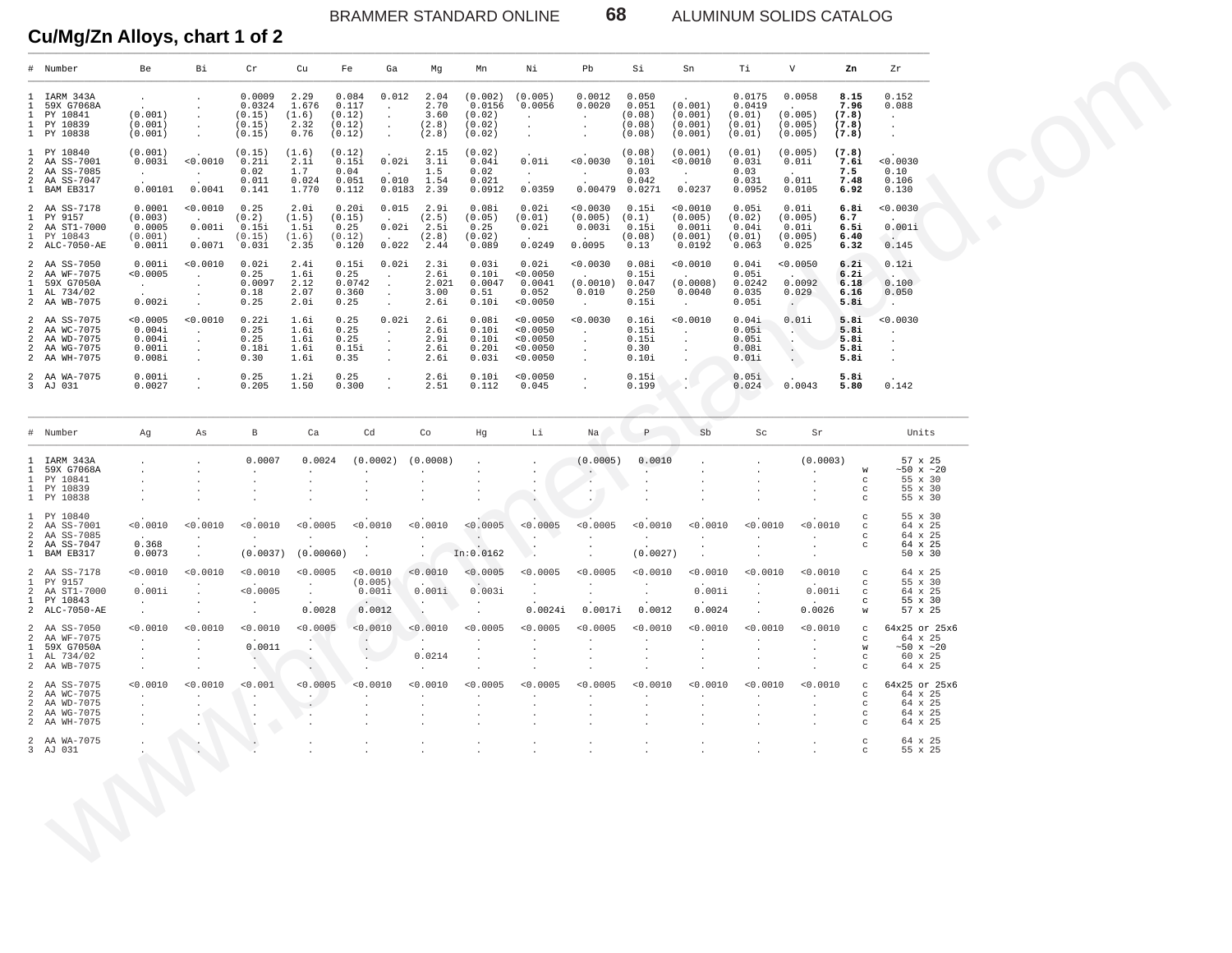BRAMMER STANDARD ONLINE 69 ALUMINUM SOLIDS CATALOG

Cu/Mg/Zn Alloys, chart 2 of 2

|              | # Number                                                                                    | Be                                                   | Вi                                      | Cr                                                 | Cu                                     | Fe                                        | Ga                                                   | Mg                                    | Mn                                         | Νi                                           | Pb                                             | Si                                       | Sn                                                            | Тi                                                          | $\mathbf v$                           | Zn                                     | Ζr                                        |                         |                                                                           |
|--------------|---------------------------------------------------------------------------------------------|------------------------------------------------------|-----------------------------------------|----------------------------------------------------|----------------------------------------|-------------------------------------------|------------------------------------------------------|---------------------------------------|--------------------------------------------|----------------------------------------------|------------------------------------------------|------------------------------------------|---------------------------------------------------------------|-------------------------------------------------------------|---------------------------------------|----------------------------------------|-------------------------------------------|-------------------------|---------------------------------------------------------------------------|
| 2<br>3       | 3 V 5202-1<br>ALC-7075-AG<br>V 5201-1<br>1 PY 9156<br>1 IARM 111B                           | 0.0015<br>0.0011<br>0.0020<br>0.00087                | 0.0069                                  | 0.22<br>0.25<br>0.3<br>0.106<br>0.205              | 1.38<br>1.76<br>1.55<br>1.45<br>1.38   | 0.335<br>0.28<br>0.42<br>0.048<br>0.225   | 0.020<br>$\sim$<br>0.008                             | 2.2<br>2.71<br>2.35<br>2.50<br>2.20   | 0.047<br>0.13<br>0.1<br>0.298<br>0.093     | 0.002<br>0.026<br>0.0590<br>0.0098           | 0.004<br>0.0087<br>0.0150<br>0.0063            | 0.12<br>0.24<br>0.2<br>0.260<br>0.192    | 0.020<br>0.0170<br>(0.002)                                    | 0.067<br>0.11<br>0.11<br>0.0110<br>0.0427                   | 0.005<br>0.024<br>0.0315<br>0.0035    | 5.77<br>5.76<br>5.73<br>5.70<br>5.70   | 0.12<br>0.0088<br>0.065<br>0.0132         |                         |                                                                           |
|              | 1 PY 6017<br>1 PY 9152<br>1 PY 9151<br>3 V 5101-1<br>1 AL AS70/02                           | 0.0090<br>(0.003)<br>(0.003)<br>0.0001<br>$\sim$ $-$ |                                         | 0.0108<br>(0.2)<br>(0.2)<br>0.17<br>0.209          | 1.52<br>(1.5)<br>2.08<br>1.02<br>1.62  | 0.014<br>(0.15)<br>(0.15)<br>0.2<br>0.291 | $\cdot$<br>$\ddot{\phantom{1}}$<br>$\bullet$         | 2.37<br>1.47<br>(2.5)<br>2.34<br>2.71 | 0.265<br>(0.05)<br>(0.05)<br>0.41<br>0.165 | 0.052<br>(0.01)<br>(0.01)<br>0.002<br>0.031  | 0.0163<br>(0.005)<br>(0.005)<br>0.024<br>0.011 | 0.247<br>(0.1)<br>(0.1)<br>0.17<br>0.157 | 0.0158<br>(0.005)<br>(0.005)<br>$\sim$<br>$\cdot$             | 0.0095<br>(0.02)<br>(0.02)<br>0.047<br>0.030                | 0.0311<br>(0.005)<br>(0.005)<br>0.023 | 5.63<br>(5.6)<br>(5.6)<br>5.59<br>5.53 | 0.1380<br>$\sim$ $\sim$<br>0.003<br>0.119 |                         |                                                                           |
| $\mathbf{1}$ | 1 59X G7075B<br>SRM 1259<br>1 PY 6018<br>2 AA WE-7075<br>1 AL 733/03                        | 0.0025<br>0.0036<br>< 0.0005<br>0.0010               | $\blacksquare$                          | 0.1831<br>0.173<br>0.294<br>0.25<br>0.258          | 1.227<br>1.60<br>1.47<br>1.6i<br>1.45  | 0.122<br>0.205<br>0.264<br>0.25<br>0.142  | 0.0105<br>(0.022)<br>$\cdot$<br>$\bullet$<br>$\cdot$ | 2.231<br>2.48<br>2.26<br>2.6i<br>2.36 | 0.0229<br>0.079<br>0.165<br>0.10i<br>0.282 | 0.0035<br>0.063<br>0.0302<br>0.0050<br>0.017 | 0.0011<br>0.0285<br>0.019                      | 0.066<br>0.18<br>0.027<br>0.15i<br>0.104 | (0.0008)<br>0.0274<br>0.00018                                 | 0.0248<br>(0.04)<br>0.0710<br>0.05i<br>0.021                | 0.0058<br>0.0251<br>0.0100            | 5.49<br>5.44<br>5.42<br>5.3i<br>5.02   | 0.0008<br>0.0160<br>$\sim$<br>0.0101      |                         |                                                                           |
| $\mathbf{1}$ | 1 59X G7020A<br>3 V 5103-1<br>59X G77J 3F<br>2 ALC-79S-AF<br>1 AL 732/01                    | $\bullet$<br>$\bullet$                               | 0.0297<br>0.040<br>$\ddot{\phantom{0}}$ | 0.192<br>0.14<br>0.150<br>0.20<br>0.045            | 0.0326<br>0.56<br>1.30<br>0.64<br>0.99 | 0.178<br>0.2<br>0.70<br>0.27<br>0.24      | $\sim$<br>0.02<br>$\sim$                             | 1.316<br>1.7<br>2.53<br>3.38<br>2.06  | 0.200<br>0.33<br>0.246<br>0.22<br>0.20     | 0.0051<br>0.402<br>0.04<br>$\sim$ $-$        | 0.0018<br>0.108<br>0.04<br>$\sim$              | 0.0496<br>0.17<br>0.647<br>0.19<br>0.20  | 0.0022<br>0.122<br>0.042<br>$\sim$                            | 0.0261<br>0.034<br>0.148<br>0.067<br>0.016                  | 0.0111<br>0.0181<br>$\cdot$           | 4.82<br>4.75<br>4.72<br>4.68<br>4.45   | 0.146<br>$\sim$<br>0.0144<br>$\sim$       |                         |                                                                           |
| $\mathbf{1}$ | 2 HRT AL2021<br>59X G77J 2E<br>1 59X G77J 1G                                                | $\cdot$<br>$\bullet$                                 | 0.0015<br>0.0578                        | 0.170<br>0.096<br>0.297                            | 0.636<br>2.35<br>2.810                 | 0.222<br>0.295<br>0.209                   | 0.0112<br>0.010                                      | 2.74<br>3.05<br>4.52                  | 0.153<br>0.245<br>0.810                    | 0.0045<br>0.52<br>0.205                      | 0.0155<br>0.125<br>0.158                       | 0.129<br>0.212<br>0.1015                 | 0.006<br>0.148                                                | 0.0318<br>0.015<br>0.251                                    | 0.0096<br>0.0155<br>0.0064            | 4.36<br>3.35<br>2.289                  | 0.0181<br>0.153<br>0.0484                 |                         |                                                                           |
|              | # Number                                                                                    | As                                                   | Ca                                      | Cd                                                 | Co                                     | Li                                        | Mo                                                   | Na                                    | $\, {\mathbb P}$                           | ${\rm Sb}$                                   |                                                | Sr                                       |                                                               | Units                                                       |                                       |                                        |                                           |                         |                                                                           |
| 2<br>3<br>1  | 3 V 5202-1<br>ALC-7075-AG<br>V 5201-1<br>PY 9156<br>1 IARM 111B                             |                                                      | 0.0030i<br>$\bullet$<br>(0.001)         | 0.0012<br>0.0105<br>(0.0003)                       | $\cdot$<br>(0.0005)                    | 0.0002 0.0027i                            |                                                      | 0.0024i<br>(0.003)                    | 0.0011<br>(< 0.004)                        | 0.0012<br>$\cdot$<br>(<0.015)                |                                                | 0.0029i<br><b>COLLANS</b><br>(0.0004)    | $\mathbf C$<br>W<br>$\rm ^{c}$<br>с                           | 60 x 20<br>57 x 25<br>60 x 20<br>55 x 30<br>57 Ø x 2 or 25  |                                       |                                        |                                           |                         |                                                                           |
|              | 1 PY 6017<br>1 PY 9152<br>1 PY 9151<br>3 V 5101-1<br>1 AL AS70/02                           | Ag: 0.045                                            |                                         | 0.0077<br>(0.005)<br>(0.005)<br>$\cdot$<br>$\cdot$ |                                        | 0.00096i                                  |                                                      | 0.0053<br>$\cdot$<br>0.0016i          |                                            | $\bullet$                                    |                                                | .<br>$\epsilon$                          | $\mathbf C$<br>c<br>$\mathbf C$<br>$\mathbf C$<br>$\mathbf C$ | 55 x 30<br>55 x 30<br>55 x 30<br>60 x 20<br>60 x 25         |                                       |                                        |                                           |                         |                                                                           |
| $\mathbf{1}$ | 1 59X G7075B<br>SRM 1259<br>1 PY 6018<br>2 AA WE-7075<br>1 AL 733/03                        |                                                      | $\bullet$                               | B: (0.003)<br>0.0178<br>$\cdot$                    |                                        | 0.00024                                   |                                                      | 0.00090<br>0.0017                     |                                            |                                              |                                                |                                          | W<br>c<br>c<br>C                                              | $~10 \times 20$<br>35 x 19<br>55 x 30<br>64 x 25<br>60 x 25 |                                       |                                        |                                           |                         |                                                                           |
|              | 1 59X G7020A B:0.0025<br>3 V 5103-1 Ag:0.28<br>1 59X G77J 3F<br>2 ALC-79S-AF<br>1 AL 732/01 | $\ddot{\phantom{1}}$<br>$\cdot$                      | 0.0020<br>$\cdot$<br>$\bullet$          | $\bullet$<br>0.0095<br>$\sim$<br>$\cdot$           | 0.032<br>$\cdot$                       |                                           | $\cdot$<br>$\cdot$                                   | $\mathcal{L}_{\mathcal{A}}$           |                                            |                                              |                                                |                                          | W<br>c<br>C<br>W<br>C                                         | $~50$ x $~20$<br>60 x 20<br>50 x 20<br>57 x 25<br>60 x 25   |                                       |                                        |                                           |                         |                                                                           |
|              | 2 HRT AL2021<br>1 59X G77J 2E<br>1 59X G77J 1G                                              | $\cdot$                                              | Al: 91.5<br>$\cdot$                     | 0.0025<br>0.0351                                   | 0.0104                                 |                                           |                                                      |                                       |                                            |                                              |                                                |                                          | $_{\rm c}$<br>HIP                                             | 35 x 20<br>50 x 20<br>$~105 \times 25$                      |                                       |                                        |                                           |                         |                                                                           |
|              | <b>Cu/Ni Alloys</b>                                                                         |                                                      |                                         | analysis listed in mass % except * which is mg/kg  |                                        |                                           |                                                      |                                       |                                            |                                              |                                                |                                          |                                                               |                                                             |                                       |                                        |                                           |                         |                                                                           |
|              | # Number                                                                                    | Be* Bi                                               | Cd                                      | Co                                                 | Cr                                     | Cu                                        | Fe                                                   | Mg                                    | Mn                                         | Νi                                           | Pb                                             | Sb                                       | Si                                                            | Sn                                                          | Тi                                    | V                                      | Zn                                        | Zr                      | Units                                                                     |
|              | 1 AL 276/01<br>1 AL 272/01<br>1 56X G250J 3C 14                                             | $\sim$ $-$<br>$\sim$<br>$\sim$ $\rightarrow$         |                                         | 0.245<br>0.10<br>0.264                             | < 0.001<br>0.012<br>0.024              | 5.30<br>5.22<br>4.90                      | 0.096<br>0.21<br>0.079                               | 0.001<br>0.16<br>(0.001)              | 0.251<br>0.10<br>0.278                     | 1.02<br>1.77<br>0.92                         | $\cdot$<br>0.024                               | 0.237<br>0.54<br>0.35                    | 0.050<br>0.10<br>0.11                                         | $\blacksquare$<br>0.031                                     | 0.213<br>0.20<br>0.162                | 0.004<br>0.026<br>0.036                | 0.005<br>0.022<br>0.103                   | 0.0002<br>0.19<br>0.275 | 60 x 25<br>$\mathbf{C}$<br>60 x 25<br>$_{\rm c}$<br>40 x 15<br>$_{\rm c}$ |
|              | 1 56X G250J 2D<br>1 AL 275/01<br>1 AL 271/01                                                | and the control of<br><b>Contract Contract</b>       |                                         | 0.195<br>0.10<br>0.20                              | 0.063<br>0.010<br>0.012                | 4.81<br>4.78<br>4.47                      | 0.346<br>0.21<br>0.31                                | 0.060<br>0.036<br>0.075               | 0.225<br>0.053<br>0.21                     | 1.10<br>1.73<br>2.05                         | (0.0016)<br>$\sim 10^{-1}$<br>$\cdot$          | 0.324<br>0.10<br>0.40                    | 0.211<br>0.090<br>0.19                                        | $(0.004)$ 0.210<br>$\sim$                                   | 0.16<br>0.16                          | 0.018<br>0.016<br>0.015                | 0.155<br>0.012<br>0.012                   | 0.247<br>0.10<br>0.10   | c 50x20 or 40x15<br>60 x 25<br>$\mathbf{C}$<br>60 x 25<br>$\mathbf{C}$    |
|              |                                                                                             |                                                      |                                         | 0.21                                               | 0.017                                  |                                           | 0.525                                                | 0.022                                 |                                            | 1.77                                         | 0.07c                                          | 0.07c                                    | 0.225                                                         | 0.007                                                       | 0.051                                 | 0.023                                  |                                           | 0.22                    |                                                                           |

|              | # Number     | As                   | Ca                   | Cd                   | Co                   | Li             | Mо           | Na                   | P                    | Sb       | Sr       |               | Units            |
|--------------|--------------|----------------------|----------------------|----------------------|----------------------|----------------|--------------|----------------------|----------------------|----------|----------|---------------|------------------|
| 3            | V 5202-1     | $\cdot$              |                      |                      |                      |                |              |                      |                      |          |          | C             | 60 x 20          |
|              | ALC-7075-AG  |                      | 0.0030i              | 0.0012               |                      | 0.0002 0.0027i |              | 0.0024i              | 0.0011               | 0.0012   | 0.0029i  | W             | 57 x 25          |
|              | $V5201-1$    |                      | $\sim$               | $\ddot{\phantom{1}}$ |                      |                |              | $\ddot{\phantom{0}}$ | ٠                    |          |          | C.            | 60 x 20          |
|              | PY 9156      | $\lambda$            |                      | 0.0105               |                      |                |              |                      |                      |          |          | C             | 55 x 30          |
| $\mathbf{1}$ | IARM 111B    | $\sim$               | (0.001)              | (0.0003)             | $(0.0005)$ .         |                | $\mathbf{r}$ | (0.003)              | (<0.004)             | (<0.015) | (0.0004) |               | 57 Ø x 2 or 25   |
|              | PY 6017      | $\ddot{\phantom{0}}$ |                      | 0.0077               | $\ddot{\phantom{0}}$ |                | $\cdot$      | 0.0053               | $\mathbf{r}$         |          |          | C             | 55 x 30          |
|              | PY 9152      | $\mathbf{r}$         | $\mathbf{r}$         | (0.005)              |                      |                |              |                      |                      |          |          | C.            | 55 x 30          |
|              | PY 9151      |                      |                      | (0.005)              |                      |                |              |                      |                      |          |          | $\mathcal{C}$ | 55 x 30          |
| 3            | $V 5101-1$   | Aq:0.045             | ×.                   | $\sim$ 100 $\sim$    | $\cdot$              |                |              |                      |                      |          |          | C.            | 60 x 20          |
|              | 1 AL AS70/02 | $\sim$ 100 $\pm$     | $\ddot{\phantom{0}}$ | $\ddot{\phantom{0}}$ | $\mathbf{r}$         | 0.00096i       |              | 0.0016i              |                      |          |          | C             | 60 x 25          |
|              | 59X G7075B   | $\mathbf{r}$         | $\sim$               | B: (0.003)           | $\ddot{\phantom{0}}$ |                |              |                      | $\bullet$            |          |          | w             | $~50$ x $~20$    |
|              | SRM 1259     | $\lambda$            | $\ddot{\phantom{0}}$ | $\ddot{\phantom{0}}$ |                      |                |              |                      |                      |          |          |               | $35 \times 19$   |
|              | PY 6018      |                      |                      | 0.0178               |                      |                |              | 0.00090              | $\ddot{\phantom{0}}$ |          |          | C             | 55 x 30          |
|              | AA WE-7075   |                      |                      |                      |                      |                |              |                      |                      |          |          | $\mathcal{C}$ | 64 x 25          |
|              | AL 733/03    |                      |                      |                      |                      | 0.00024        |              | 0.0017               |                      |          |          | C             | 60 x 25          |
|              | 59X G7020A   | B:0.0025             | 0.0020               | $\ddot{\phantom{a}}$ |                      |                |              |                      |                      |          |          | W             | $~50$ x $~20$    |
|              | $V5103-1$    | Aq:0.28              | $\ddot{\phantom{0}}$ | $\ddot{\phantom{a}}$ | $\ddot{\phantom{0}}$ |                |              |                      |                      |          |          | $\mathcal{C}$ | 60 x 20          |
|              | 59X G77J 3F  | $\sim$               |                      | 0.0095               | 0.032                |                |              |                      |                      |          |          | C             | 50 x 20          |
|              | ALC-79S-AF   | $\ddot{\phantom{a}}$ |                      |                      |                      |                |              |                      |                      |          |          | W             | 57 x 25          |
|              | 1 AL 732/01  | $\sim$               |                      | $\mathbf{r}$         |                      |                |              |                      |                      |          |          | C             | 60 x 25          |
|              | HRT AL2021   | $\sim$               | AI:91.5              | $\sim$               |                      |                |              |                      |                      |          |          |               | 35 x 20          |
|              | 59X G77J 2E  | $\ddot{\phantom{0}}$ | $\sim$               | 0.0025               |                      |                |              |                      |                      |          |          | C             | 50 x 20          |
|              | 59X G77J 1G  |                      |                      | 0.0351               | 0.0104               |                |              |                      |                      |          |          | HIP           | $~105 \times 25$ |

#### **Cu/Ni Alloys** analysis listed in mass % except \* which is mg/kg

| # Number                                         | Be* | - Bi | Cd | Co.                        | Cr                        | Cu                   | Fe                     | Mq                         | Mn                       | Νi                    | Pb                       | Sb                    | Si                     | Sn                       | Ti                      | v                        | Zn                        | Zr                        |                                        | Units                                         |
|--------------------------------------------------|-----|------|----|----------------------------|---------------------------|----------------------|------------------------|----------------------------|--------------------------|-----------------------|--------------------------|-----------------------|------------------------|--------------------------|-------------------------|--------------------------|---------------------------|---------------------------|----------------------------------------|-----------------------------------------------|
| 1 AL 276/01<br>1 AL 272/01<br>1 56X G250J 3C     | 14  |      |    | 0.245<br>0.10<br>0.264     | < 0.001<br>0.012<br>0.024 | 5.30<br>5.22<br>4.90 | 0.096<br>0.21<br>0.079 | < 0.001<br>0.16<br>(0.001) | 0.251<br>0.10<br>0.278   | 1.02<br>1.77<br>0.92  | 0.024                    | 0.237<br>0.54<br>0.35 | 0.050<br>0.10<br>0.11  | 0.031                    | 0.213<br>0.20<br>0.162  | 0.004<br>0.026<br>0.036  | < 0.005<br>0.022<br>0.103 | 0.0002<br>0.19<br>0.275   | $\sim$<br>$\mathbb{C}$<br>$\mathbb{C}$ | $60 \times 25$<br>60 x 25<br>$40 \times 15$   |
| 1 56X G250J 2D<br>1 AL 275/01<br>1 AL 271/01     |     |      |    | 0.195<br>0.10<br>0.20      | 0.063<br>0.010<br>0.012   | 4.81<br>4.78<br>4.47 | 0.346<br>0.21<br>0.31  | 0.060<br>0.036<br>0.075    | 0.225<br>0.053<br>0.21   | 1.10<br>1.73<br>2.05  | (0.0016)                 | 0.324<br>0.10<br>0.40 | 0.211<br>0.090<br>0.19 | (0.004)                  | 0.210<br>0.16<br>0.16   | 0.018<br>0.016<br>0.015  | 0.155<br>0.012<br>0.012   | 0.247<br>0.10<br>0.10     | $\mathbb{C}$<br>$\mathbf{C}$           | c 50x20 or 40x15<br>60 x 25<br>60 x 25        |
| 1 56X G250J 5D<br>1 56X G250J 1C<br>1 56X G2618A | 2.2 |      |    | 0.34<br>0.008<br>Ca:0.0020 | 0.047<br>0.0067<br>0.0165 | 4.36<br>3.82<br>2.45 | 0.535<br>0.41<br>1.057 | 0.022<br>0.075<br>1.625    | 0.150<br>0.040<br>0.0394 | 1.77<br>1.33<br>0.953 | 0.076<br>0.101<br>0.0020 | 0.076<br>(0.003)      | 0.205<br>0.26<br>0.175 | 0.097<br>0.125<br>0.0007 | 0.051<br>0.008<br>0.069 | 0.021<br>0.102<br>0.0162 | 0.086<br>0.28<br>0.0139   | 0.22<br>(0.003)<br>0.0011 | $\mathbf{C}$<br>$\sim$<br>w            | $~10 \times 15$<br>40 x 15<br>$~10 \times 20$ |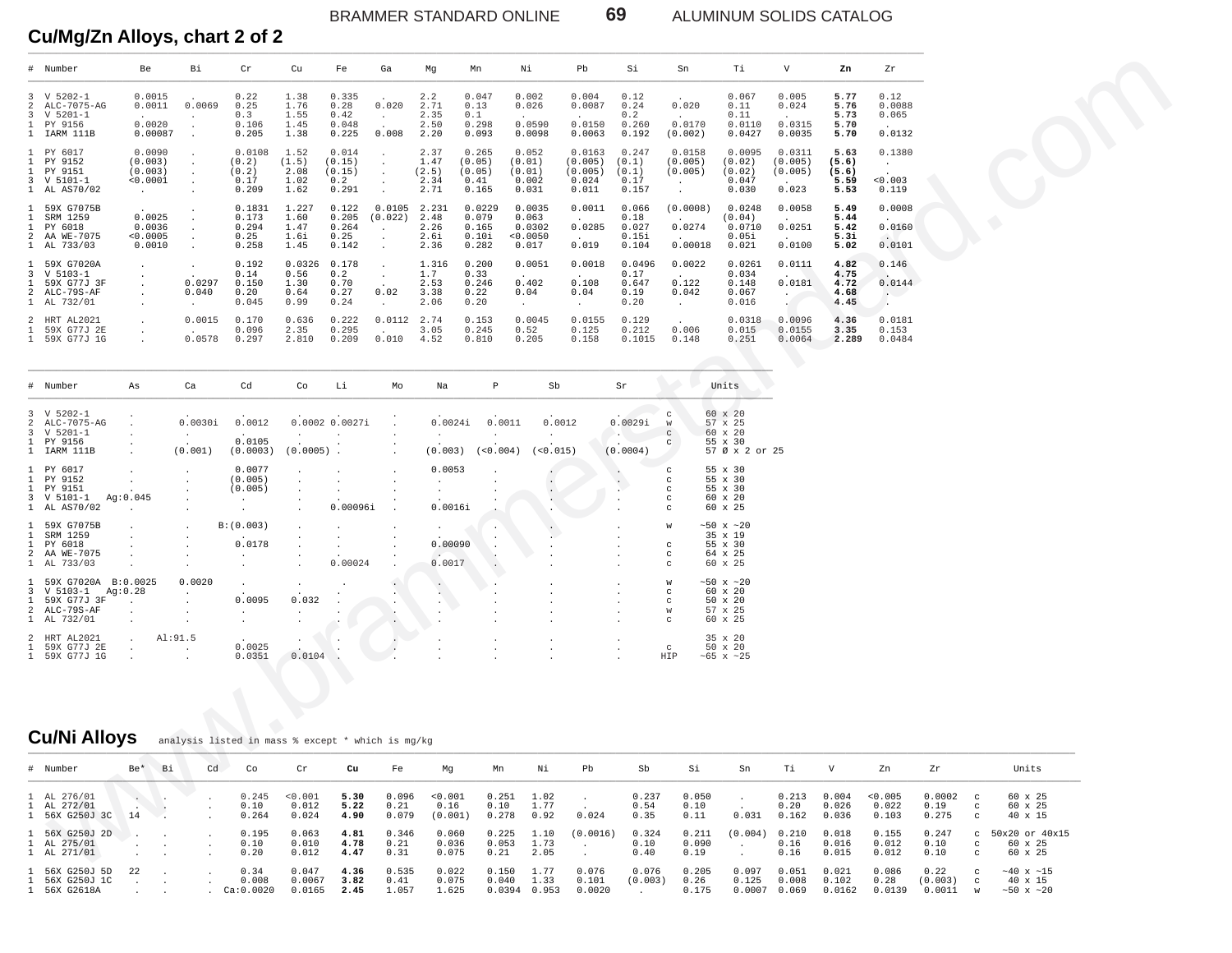### BRAMMER STANDARD ONLINE **70** ALUMINUM SOLIDS CATALOG

# Cu/Si Alloys, chart 1 of 5

| #                                                      | Number                                                                 | Be                                                  | Вi                                                 | Cr                                          | Cu                                                   | Fe                                                    | Ga                                                       | Mg                                        | Νi<br>Mn                                                                              | Pb                                             | Si                                            | Sn                                                             | Ti                                         | V                                                             | Zn                                         | Ζr                                                                                                         |            |  |
|--------------------------------------------------------|------------------------------------------------------------------------|-----------------------------------------------------|----------------------------------------------------|---------------------------------------------|------------------------------------------------------|-------------------------------------------------------|----------------------------------------------------------|-------------------------------------------|---------------------------------------------------------------------------------------|------------------------------------------------|-----------------------------------------------|----------------------------------------------------------------|--------------------------------------------|---------------------------------------------------------------|--------------------------------------------|------------------------------------------------------------------------------------------------------------|------------|--|
| 2<br>2<br>1<br>2<br>1                                  | 55X G28J 5Y<br>ALC-A390.1-AA<br>$V$ 3382-2<br>AA SS-390<br>55X A30J 4G | 0.0011<br>< 0.0005<br>(<0.0001)                     | 0.0029<br>0.0003<br>< 0.0010<br>$\sim$             | 0.009<br>0.050<br>0.0015<br>0.05i<br>0.0752 | 0.69<br>4.84<br>0.92<br>4.5i<br>3.21                 | 0.26<br>0.38<br>0.39<br>0.90<br>0.511                 | 0.016<br>0.011<br>0.02i<br>$\sim$                        | 0.73<br>0.62<br>0.825<br>0.60<br>0.508    | 0.67<br>0.43<br>0.052<br>0.051<br>0.21<br>0.92<br>0.25<br>0.10i<br>0.350<br>0.164     | 0.18<br>0.0035<br>0.0013<br>0.08i<br>0.0257    | 27.6<br>17.70<br>17.1<br>16.7<br>16.4         | 0.03<br>0.046<br>0.001<br>0.08i<br>0.0190                      | 0.24<br>0.13<br>0.065<br>0.10i<br>0.0231   | 0.018<br>0.0076<br>0.01i<br>0.020                             | 0.015<br>0.047<br>0.086<br>0.50<br>0.067   | 0.0032<br>0.0017<br>0.0030<br>$\sim$                                                                       |            |  |
| $\mathbf{1}$<br>1<br>2<br>1<br>$\mathbf{1}$            | AL 471/02<br>$V$ 3015-6<br>AA KA-A332<br>PY 9524<br>54X G231 H2C       | $\cdot$<br>0.0146                                   | < 0.001<br>$\cdot$<br>$\bullet$<br>$\cdot$         | 0.052<br>0.080<br>0.0050<br>0.0469          | 4.90<br>0.676<br>1.0i<br>0.50<br>0.868               | 0.84<br>0.778<br>0.50<br>0.086<br>0.131               | 0.0098<br>0.0258<br>$\sim$<br>$\bullet$<br>$\mathcal{L}$ | 0.637<br>0.323<br>0.0050<br>0.49<br>0.159 | 0.113<br>0.102<br>0.499<br>0.1170<br>0.06i<br>2.7i<br>0.53<br>0.257<br>0.171<br>0.191 | 0.054<br>0.155<br>(0.098)<br>0.082             | 15.8<br>12.78<br>12.4<br>11.69<br>11.6        | 0.053<br>0.1580<br>(0.0984)<br>0.127                           | 0.178<br>0.1250<br>0.06i<br>0.019<br>0.085 | 0.077<br>0.0098<br>$\cdot$<br>$\cdot$<br>$\ddot{\phantom{a}}$ | 0.115<br>0.351<br>0.0050<br>0.148<br>0.397 | 0.058<br>0.01048<br>$\overline{\phantom{a}}$<br>$\sim$ $^{-1}$<br>$\mathbf{A} \in \mathbb{R}^{n \times n}$ |            |  |
| 1<br>1<br>1<br>2<br>2                                  | BAM 314a<br>55X G02D YA<br>AL 462/02<br>AA SS-383<br>AA KA-383         | 0.000465<br>0.0012<br>0.00050<br>0.0005<br>< 0.0005 | 0.0092<br>0.0100<br>0.0062<br>< 0.0010<br>< 0.0010 | 0.0574<br>0.063<br>0.049<br>0.06i<br>0.0050 | 2.08<br>3.67<br>1.96<br>2.5i<br>3.Oi                 | 0.992<br>0.591<br>0.816<br>1.0i<br>0.75i              | 0.0164<br>0.0113<br>0.02i<br>< 0.020                     | 0.196<br>0.309<br>0.189<br>0.25<br>0.25i  | 0.404<br>0.242<br>0.107<br>0.109<br>0.402<br>0.190<br>0.10i<br>0.35<br>0.40i<br>0.30i | 0.189<br>0.0620<br>0.210<br>0.20i<br>0.10i     | 11.51<br>11.31<br>11.3<br>11.0<br>10.8        | 0.201<br>0.0747<br>0.0185<br>0.15i<br>0.20i                    | 0.188<br>0.0687<br>0.150<br>0.08i<br>0.15i | 0.0277<br>0.0250<br>0.0092<br>0.01i<br>0.020                  | 1.100<br>0.153<br>1.21<br>2.5i<br>0.80i    | 0.0103<br>0.0218<br>0.0049<br>< 0.0030<br>0.0030                                                           |            |  |
| 2<br>1                                                 | ALC-4145-AB<br>V 3301-2                                                | 0.0012<br>< 0.0001                                  | 0.032<br>0.0005                                    | 0.050<br>0.00628                            | 4.12<br>2.98                                         | 0.54<br>0.766                                         | 0.019<br>0.00650                                         | 0.050<br>0.382                            | 0.050<br>0.054<br>0.397<br>0.0598                                                     | 0.031<br>0.1142                                | 10.66<br>10.49                                | 0.030<br>0.0050                                                | 0.046<br>0.0180                            | 0.020<br>$0.00562 \quad 1.149$                                | 0.058                                      | 0.0028<br>0.00462                                                                                          |            |  |
| $^{\#}$                                                | Number                                                                 | Ag                                                  | As                                                 | $\, {\bf B}$                                | Ca                                                   | Cd                                                    | Co                                                       | Ηg                                        | Li                                                                                    | Na                                             | $\, {\mathbb P}$                              | Sb                                                             | Sc                                         | Sr                                                            |                                            | Units                                                                                                      |            |  |
| 2<br>2<br>1<br>2<br>$\mathbf{1}$                       | 55X G28J 5Y<br>ALC-A390.1-AA<br>$V$ 3382-2<br>AA SS-390<br>55X A30J 4G | 0.0010                                              | $\cdot$<br>$\cdot$<br>< 0.0010<br>$\cdot$          | < 0.0002<br>< 0.0010                        | 0.0016<br>0.0025<br>< 0.0030<br>$\ddot{\phantom{1}}$ | 0.0014<br>0.0010<br>$\cdot$                           | (0.0016)<br>< 0.0010                                     | < 0.0010                                  | $\cdot$<br>< 0.0001<br>0.0010<br>$\cdot$                                              | $\cdot$<br>< 0.0003<br>< 0.0010                | 0.005<br>0.0037<br>0.0019<br>0.01i<br>(0.003) | $\sim$<br>0.0028<br>0.0002<br>< 0.0010<br>$\ddot{\phantom{1}}$ | $\bullet$<br>< 0.0010                      | < 0.0002<br>< 0.0050                                          | C<br>C<br>C<br>C<br>C                      | 40 x 13<br>57 x 25<br>60 x 20<br>64x25 or 25x6<br>50x17 or 40x13                                           |            |  |
| $\mathbf{1}$<br>$\mathbf{1}$<br>2<br>1<br>$\mathbf{1}$ | AL 471/02<br>$V$ 3015-6<br>AA KA-A332<br>PY 9524<br>54X G231 H2C       |                                                     | $\cdot$<br>$\cdot$<br>$\cdot$<br>$\cdot$           | < 0.0005                                    | 0.0050<br>0.0323                                     | 0.00479<br>$\cdot$<br>$\cdot$                         | 0.00511                                                  | 0.0035                                    | 0.00085                                                                               | 0.00093<br>$\sim$<br>$\cdot$<br>$\blacksquare$ | 0.0019<br>0.0011<br>0.005i<br>$\sim 10^{-1}$  | < 0.001<br>0.003i<br>0.0331<br>$\cdot$                         | $\cdot$<br>$\cdot$                         | < 0.0002<br>0.02i<br>(0.0006)                                 | C<br>C<br>C<br>C<br>$_{\rm C}$             | 60 x 25<br>60 x 20<br>64 x 25<br>55 x 30<br>50 x 17                                                        | Al: [83.9] |  |
| 1<br>1<br>1<br>2<br>2                                  | BAM 314a<br>55X GO2D YA<br>AL 462/02<br>AA SS-383<br>AA KA-383         | 0.0102<br>< 0.0010<br>< 0.0010                      | 0.0028<br>< 0.0002<br>< 0.0010<br>< 0.0010         | $\cdot$<br>< 0.0005<br>< 0.0010<br>< 0.0010 | (0.0011)<br>0.0015<br>0.0030<br>0.0030               | 0.00052<br>0.0032<br>< 0.0001<br>0.0010<br>$< 0.0010$ | 0.0074<br>0.0195<br>0.0047<br>< 0.0010<br>< 0.0010       | < 0.0002<br>< 0.0010<br>$\cdot$           | 0.0003<br>< 0.0010<br>< 0.0010                                                        | 0.0008<br>< 0.0010<br>< 0.0010                 | 0.0100<br>(0.003)<br>0.0010<br>< 0.0010       | 0.0102<br>0.0199<br>0.0108<br>0.0010<br>0.0010                 | $\cdot$<br>$\cdot$<br>< 0.0010<br>0.0010   | $\cdot$<br>0.0087<br>0.03i<br>0.015i                          | HIP<br>$\rm H$<br>$_{\rm C}$<br>C<br>C     | 50 x 40<br>$~55 \times ~25$<br>60 x 25<br>64x25 or 25x6<br>64 x 25                                         |            |  |
| 2<br>1                                                 | ALC-4145-AB<br>V 3301-2                                                | $\bullet$                                           | $\bullet$<br>$\ddot{\phantom{a}}$                  | < 0.0002                                    | 0.0023<br>0.00200                                    | 0.0012<br>0.00195                                     | 0.00314                                                  | 0.0020                                    | 0.0016i<br>< 0.0001                                                                   | 0.0018i<br>0.0001                              | 0.0033i<br>0.0030                             | (0.0038)<br>< 0.001                                            | $\cdot$<br>$\ddot{\phantom{a}}$            | 0.0031<br>0.0002                                              | $\mathbf W$<br>C                           | 57 x 25<br>60 x 20                                                                                         | Al: [83.6] |  |
|                                                        |                                                                        | <b>Cu/Si/Zn Alloys</b>                              |                                                    |                                             |                                                      |                                                       |                                                          |                                           |                                                                                       |                                                |                                               |                                                                |                                            |                                                               |                                            |                                                                                                            |            |  |
|                                                        | # Number                                                               | cu<br>Fe                                            | Mg                                                 | Mn                                          | Νi                                                   | Si                                                    | Sn                                                       | Zn                                        | Units                                                                                 |                                                |                                               |                                                                |                                            |                                                               |                                            |                                                                                                            |            |  |
| 2                                                      | 2 57X AlCu25<br>57X AlCu28                                             | 25.08<br>0.42<br>0.22<br>27.78                      | 0.0012<br>0.0020                                   | 0.0035<br>0.0032<br>$\langle \rangle$       | 0.0017<br>0.0030                                     | 5.78<br>5.44                                          | 0.0024<br>0.0023                                         | 5.89<br>$\mathbf C$<br>5.42<br>$_{\rm c}$ | $~10 \times 20$<br>~10x ~120                                                          |                                                |                                               |                                                                |                                            |                                                               |                                            |                                                                                                            |            |  |
|                                                        |                                                                        |                                                     |                                                    |                                             |                                                      |                                                       |                                                          |                                           |                                                                                       |                                                |                                               |                                                                |                                            |                                                               |                                            |                                                                                                            |            |  |

# **Cu/Si/Zn Alloys**

| # Number                     | Cu                  | Fe   | Ma               | Mn     | Νi     | Si   | Sn     | Zn     | Units                                                                  |
|------------------------------|---------------------|------|------------------|--------|--------|------|--------|--------|------------------------------------------------------------------------|
| 2 57X AlCu25<br>2 57X AlCu28 | 25.08 0.42<br>27.78 | 0.22 | 0.0012<br>0.0020 | 0.0032 | 0.0030 | 5.44 | 0.0023 | 5.42 c | 0.0035 0.0017 5.78 0.0024 5.89 c ~50 x ~20<br>$\sim 50 \times \sim 20$ |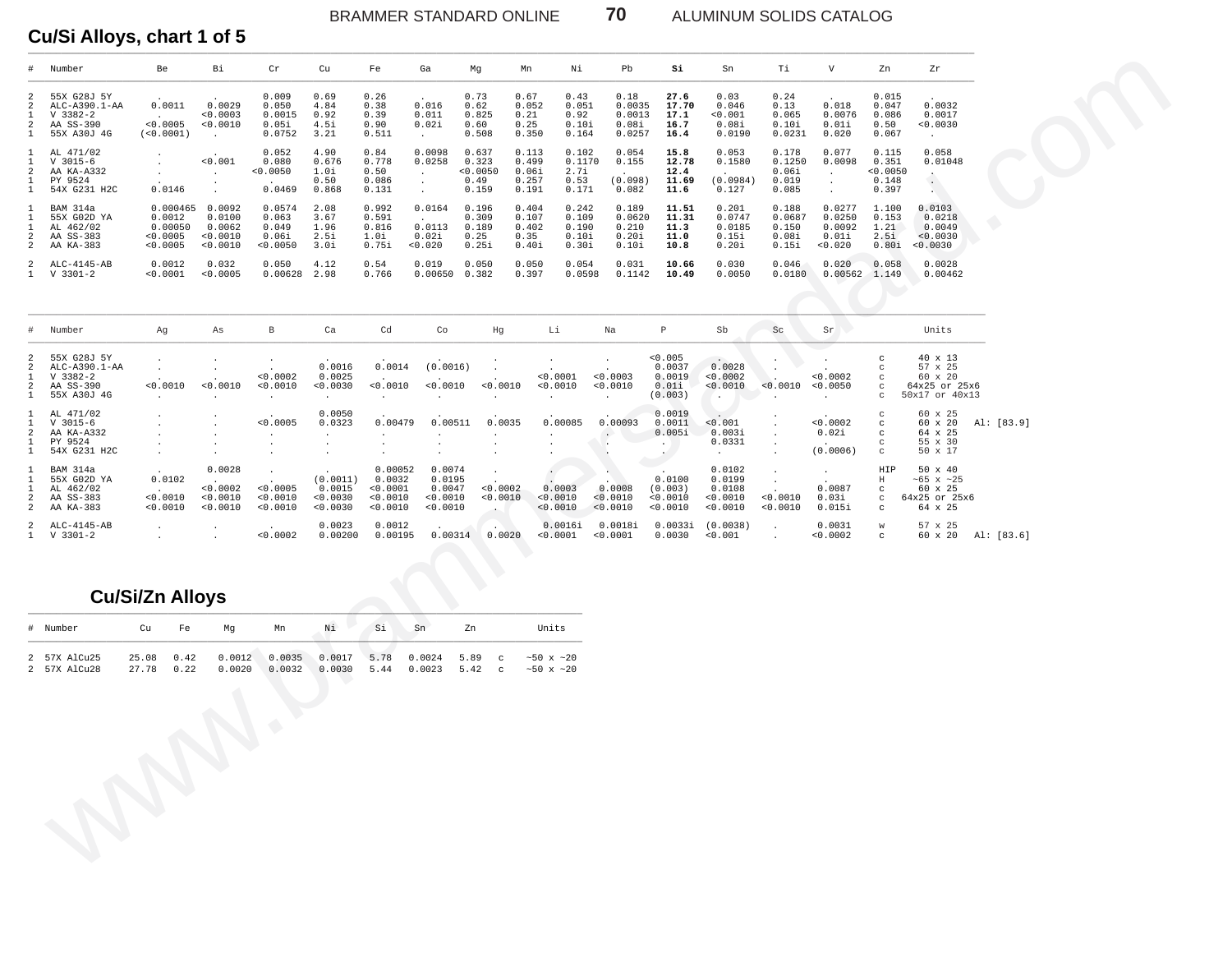BRAMMER STANDARD ONLINE

 $71$ 

ALUMINUM SOLIDS CATALOG

# Cu/Si Alloys, chart 2 of 5

|                                                                                | Number                                                                   | Re                                                    | Ri                                                              | Cr                                                    | Cu                                                           | Fe                                       | Ga                                                           | Ma                                                             | Mn                                          | Ni                                                  | Ph                                                                   | Si                                               | Sn                                                   | тi                                                                       | $\overline{V}$                                                    | Zn.                                                                         | 7.r                                                                                |
|--------------------------------------------------------------------------------|--------------------------------------------------------------------------|-------------------------------------------------------|-----------------------------------------------------------------|-------------------------------------------------------|--------------------------------------------------------------|------------------------------------------|--------------------------------------------------------------|----------------------------------------------------------------|---------------------------------------------|-----------------------------------------------------|----------------------------------------------------------------------|--------------------------------------------------|------------------------------------------------------|--------------------------------------------------------------------------|-------------------------------------------------------------------|-----------------------------------------------------------------------------|------------------------------------------------------------------------------------|
| $\mathbf{1}$<br>$\mathbf{1}$<br>$\mathbf{1}$<br>$\overline{1}$<br>$\mathbf{1}$ | $V$ 3014-4<br>$V$ 3302-2<br>$V$ 3053-5<br>$V$ 3303-2<br>$V$ 3300-4       | < 0.0001<br><b>Contractor</b>                         | < 0.001<br>0.0047<br>$\sim$<br>$(<0.0002)$ $(<0.0005)$          | 0.049<br>0.001<br>0.0401<br>0.0008<br>0.0107          | 1.02<br>3.38<br>3.62<br>3.94<br>2.38                         | 0.66<br>0.684<br>0.985<br>0.664<br>0.724 | 0.023<br>0.0191<br>0.01065<br>$\sim$<br>0.0130               | 0.42<br>0.376<br>0.4052<br>0.363<br>0.342                      | 0.76<br>0.409<br>0.436<br>0.417<br>0.349    | 0.012<br>0.0582<br>0.3001<br>0.0516<br>0.0109       | 0.0079<br>0.123<br>0.1607<br>0.0967<br>0.0108                        | 10.16<br>10.09<br>10.08<br>9.99<br>9.83          | 0.0067<br>0.0014<br>0.1001<br>0.0004<br>0.0051       | 0.13<br>0.0103<br>0.1710<br>0.012<br>0.0114                              | 0.010<br>0.01<br>0.01954<br>0.0096<br>0.0112                      | 0.33<br>1.086<br>1.109<br>1.18<br>0.990                                     | 0.0051<br>0.0045<br>0.00157<br>0.0036<br>0.0306                                    |
| 2<br>2<br>$\mathfrak{D}$<br>$\mathbf{1}$<br>3                                  | ALC-A380.2-AD<br>ALC-A333.0-AI<br>AA KH-380<br>55X G02D XB<br>$V_3414-2$ | 0.0009i<br>0.0012<br>$\sim$ $-$<br>$\sim$<br>$\sim$   | 0.0078<br>0.019<br>0.15i<br>0.0167<br>$\sim$ $-$                | 0.030<br>0.11<br>< 0.0050<br>0.0308<br>0.0018         | 3.63<br>3.47<br>3.8i<br>2.198<br>1.26                        | 0.39<br>0.90<br>1.2i<br>0.762<br>0.37    | 0.02<br>0.017<br>0.0064<br>$\sim$                            | 0.026i<br>0.14<br>0.05i<br>0.115<br>0.34                       | 0.027<br>0.33<br>0.15i<br>0.244<br>0.20     | 0.033<br>0.15<br>0.40<br>0.207<br>< 0.005           | 0.008<br>0.13<br>0.05i<br>0.0319<br>0.003                            | 9.80<br>9.7<br>9.6i<br>9.45<br>9.41              | 0.02<br>0.17<br>0.05i<br>0.0285<br>$\sim$            | 0.03<br>0.12<br>0.02i<br>0.0553<br>0.0033                                | 0.022<br>0.020<br>0.0119<br>$\sim$                                | 0.031<br>2.56<br>2.2i<br>0.989<br>9.2                                       | 0.0034<br>0.0029<br>0.0109<br><b>AND</b>                                           |
| $\mathbf{1}$<br>$\mathbf{1}$<br>$\mathbf{1}$<br>$\overline{c}$<br>$1\,$        | SRM 1256b<br>$V$ 3055-5<br>AL 432/02<br>AJ 068<br>55X G02D 8M            | <b>Contract</b><br><b>Contract</b><br>0.0008          | 0.0049<br><b>Contract</b><br>0.0095<br><b>Contract Contract</b> | 0.0572<br>0.0617<br>0.021<br>0.103<br>0.0756          | 3.478<br>2.523<br>0.90<br>3.53<br>2.481                      | 0.865<br>0.467<br>0.18<br>0.486<br>0.776 | (0.0183)<br>0.0303<br>$\sim$<br>0.0091<br>$\sim$             | 0.0637<br>0.1451<br>0.80<br>0.138<br>0.1517                    | 0.3857<br>0.2572<br>0.105<br>0.281<br>0.256 | 0.4135<br>0.1278<br>0.75<br>0.103<br>0.406          | 0.1075<br>0.1278<br>0.055<br>0.201                                   | 9.362<br>9.36<br>9.33<br>9.30<br>9.24            | (0.0091)<br>0.0999<br>0.067<br>0.201                 | 0.0859<br>0.0315<br>0.039<br>0.056<br>0.1535                             | 0.0203<br>0.0216<br>0.0037<br>0.024<br>0.0536                     | 1 0 1 1<br>0.813<br>0.054<br>0.308<br>1.415                                 | 0.00355<br><b>Carlos</b><br>$\sim$<br>$\sim$ $\sim$                                |
| $\mathfrak{D}$<br>$\mathcal{D}$<br>$\overline{a}$<br>2<br>$\mathfrak{D}$       | AA KD-380<br>AA KG-380<br>ALC-A333.0-AF<br>AA SS-354<br>AA ST2-300       | < 0.0001<br>< 0.0005<br>0.0005                        | 0.05i<br>0.021<br>< 0.0010<br>0.001i                            | 0.06i<br>0.01i<br>0.015<br>0.01i<br>0.03i             | 3.61<br>3.21<br>3.54<br>1.8i<br>3.5i                         | 1.11<br>0.90<br>0.85<br>0.15i<br>1.1i    | $\sim$<br>0.030<br>0.02i<br>0.02i                            | 0.20i<br>0.101<br>0.082i<br>0.55<br>0.20i                      | 0.30<br>0.30<br>0.35<br>0.05i<br>0.50       | 0.20i<br>0.30<br>0.13<br>0.01i<br>0.10i             | 0.05i<br>0.201<br>0.015<br>0.02i<br>0.003i                           | 9.2i<br>9.2i<br>9.13<br>9.0i<br>9.0i             | 0.06i<br>0.101<br>0.017<br>0.02i<br>0.001i           | 0.06i<br>0.05i<br>0.032<br>0.12i<br>0.10i                                | 0.030<br>0.01i<br>0.01i                                           | 2.7i<br>3.0i<br>2.34<br>0.05i<br>2.5i                                       | 0.018<br>< 0.0030<br>0.001i                                                        |
| 2<br>$\mathbf{1}$<br>$\mathfrak{D}$<br>$\overline{3}$<br>$\mathbf{1}$          | AA KD-360<br>$V$ 3056-3<br>AA SS-380<br>$V$ 3413-2<br>$V$ 3034-4         | 0.0002<br>< 0.0005<br>0.0005                          | 0.0039<br>0.0010<br>< 0.001                                     | 0.01i<br>0.0575<br>< 0.0050<br>0 0029<br>0.0065       | 0.75<br>1.548<br>3.61<br>1 1 3<br>2.11                       | 0.10i<br>0.2897<br>0.90<br>0.24<br>0.68  | 0.00999<br>0.02i<br>0.010                                    | 0.52<br>0.503<br>0.20i<br>0.29<br>0.57                         | 0.05i<br>0.2975<br>0.40<br>0.10<br>0.47     | 0.02i<br>0.277<br>0.30<br>< 0.005<br>0.22           | 0.0974<br>< 0.0030<br>0 0 0 3<br>0.12                                | 9.0i<br>8.96<br>8.9i<br>8.91<br>8.82             | 0.0976<br>0.0030<br>0.096                            | 0.12i<br>0.1043<br>0.08i<br>0.012<br>0.10                                | 0.0115<br>0.01i<br>0.0036                                         | 0.03i<br>0.4820<br>0.35<br>9 7<br>0.14                                      | 0.00186<br>< 0.0030<br>0.0029                                                      |
| $\mathfrak{D}$<br>$\overline{3}$                                               | AA KF-380<br>$V$ 3412-2<br>3 V 3415                                      | $\ddot{\phantom{a}}$<br>$\sim$<br>$\mathbf{r}$        | 0.10i<br>$\sim$<br>$\mathbf{r}$                                 | 0.02i<br>0.0038<br>0.010                              | 2.61<br>1.40<br>1.42                                         | 0.70<br>0.37<br>0.52                     | $\sim$<br>$\ddot{\phantom{a}}$                               | 0.30<br>0.49<br>0.36                                           | 0.45<br>0.156<br>0.27                       | 0.10i<br>< 0.005<br>0.18                            | 0.101<br>0.004<br>0.049                                              | 8.4i<br>8.46<br>8.24                             | 0.15i<br><b>Contract Contract</b><br>0.035           | 0.111<br>0.0038<br>0.055                                                 | $\sim$<br>$\sim$<br>$\sim$                                        | 3.5i<br>9.2<br>8.0                                                          | $\ddot{\phantom{a}}$<br>$\cdot$<br>$\mathbf{r}$                                    |
| $_{\rm \pm}$                                                                   | Number                                                                   | Ag                                                    | As                                                              | $\mathbb{B}$                                          | Ca                                                           | Cd                                       | Co                                                           | Hq                                                             | Li                                          |                                                     | Na                                                                   | P                                                | Sb                                                   | Sc                                                                       | Sr                                                                |                                                                             | Units                                                                              |
| 1<br>$\mathbf{1}$<br>$\mathbf{1}$<br>$\mathbf{1}$<br>$\mathbf{1}$              | $V$ 3014-4<br>$V$ 3302-2<br>$V$ 3053-5<br>$V$ 3303-2<br>$V$ 3300-4       | AI: [82.5]<br>$\sim 10^{-11}$<br>$\ddot{\phantom{a}}$ | $\ddot{\phantom{0}}$<br>$\Delta$<br>$\ddot{\phantom{a}}$        | < 0.0002<br>0.0003<br>< 0.0002<br>0.0003<br>(<0.0002) | 0.0028<br>0.0005<br>0.00634<br>0.001<br>0.0097               | 0.0020<br>0.0044<br>0.00327<br>0.0009    | 0.0021<br>0.0051<br>0.00249<br>0.0012<br>$0.00102$ (<0.0005) | 0.011<br>< 0.0005<br>0.00241<br>$\sim$<br>$\ddot{\phantom{1}}$ |                                             | 0 0005<br>< 0.0002<br>0.0016<br>0.0013<br>(<0.0002) | 0.0007<br>< 0.0002<br>0.0023<br>0.0012<br>0.0008                     | 0.0010<br>0.0021<br>0.0048<br>0.0015<br>0.0027   | 0 0058<br>0.0063<br>0.0155<br>0.0019<br>(< 0.0005)   | $\ddot{\phantom{a}}$<br>$\Delta$<br>$\mathbf{r}$                         | 0.060<br>< 0.0002<br>0.0099<br>0.0003<br>(50.0002)                | $_{\rm c}$<br>$_{\rm c}$<br>$\mathbf{C}$<br>$_{\rm c}$<br>$\mathcal{C}$     | 60 x 20<br>60 x 20<br>$60 \times 20$<br>60 x 20<br>60 x 20                         |
| $\mathfrak{D}$<br>2<br>2<br>1<br>$\overline{3}$                                | ALC-A380.2-AD<br>ALC-A333.0-AI<br>AA KH-380<br>55X G02D XB<br>$V$ 3414-2 | $\sim$<br>$\sim 10^{-11}$<br>0.0046<br>$\sim$ $\sim$  | $\Delta$<br>$\Delta$                                            | $\cdot$<br>$\sim$<br>$\sim$<br>0.0005                 | 0.0027i<br>0.0021<br>0.0021<br>0.008                         | 0.0009i<br>0.0012<br>0.0007<br>$\sim$    | $\sim$<br>0.0096<br>$\sim$                                   | $\cdot$<br>$\sim$<br>$\ddot{\phantom{1}}$<br>$\cdot$           | $\sim$                                      | 0.0025i<br>0.0022i                                  | 0.0025i<br>0.0028i<br>$\sim$<br>$\ddot{\phantom{a}}$<br>$\mathbf{r}$ | 0.0021<br>0.0032i<br>0.0019<br>0.007             | (0.003)<br>0.0039<br>$\sim$ $-$<br>$\cdot$<br>$\sim$ | $\ddot{\phantom{a}}$<br>$\ddot{\phantom{a}}$<br>$\cdot$                  | 0.0031i<br>0.0031i<br>0.02i<br>< 0.001                            | $\mathcal{C}$<br>$_{\rm c}$<br>$\mathbf{C}$<br>HIP<br>$_{\rm c}$            | 57 x 25<br>57 x 25<br>64 x 25<br>~65 $\times$ ~25<br>60 x 20                       |
| $\mathbf{1}$<br>$\mathbf{1}$<br>$\mathbf{1}$<br>$\overline{a}$<br>$\mathbf{1}$ | SRM 1256b<br>$V$ 3055-5<br>AL 432/02<br>AJ 068<br>55X G02D 8M            | AI: [85.9]<br>$\sim 10^{-11}$<br>$\sim$               |                                                                 | < 0.0002<br>$\sim$<br>$\sim$                          | 0.00170<br>0.0042<br>0.0027<br>$\sim$ 100 $\pm$              | 0.00198<br>$\sim$<br>0.0029              | 0.00141<br>$\sim$<br>0.0055<br>0.0107                        | 0.00377<br>$\sim$<br>$\sim$<br>$\sim$                          | $\sim$<br>$\sim$<br>$\sim$                  | 0.00046                                             | 0.00060<br>0.0040<br>(0.0029)<br>$\sim$                              | 0.0025<br>0.0006<br>0.0049<br>$\sim$             | 0.0058<br>$\sim$<br>0.0095<br>0.0112                 | $\cdot$<br>$\ddot{\phantom{a}}$<br>$\Delta$<br>$\mathbf{r}$              | 0.0173<br>0.0130<br>0.055<br>(0.0065)<br><b>Contract Contract</b> | $_{\rm c}$<br>$_{\rm c}$<br>$\alpha$<br>HIP                                 | 63 x 19<br>$60 \times 20$<br>60 x 25<br>55 x 25<br>$~105 \times 25$                |
| 2<br>$\overline{a}$<br>$\overline{a}$<br>$\overline{a}$<br>2                   | AA KD-380<br>AA KG-380<br>ALC-A333.0-AF<br>AA SS-354<br>AA ST2-300       | $\sim$<br>$\ddot{\phantom{0}}$<br>< 0.0010<br>0.001i  | $\sim$<br>< 0.0010<br>$\sim$                                    | $\ddot{\phantom{a}}$<br>< 0.0010<br>$\sim$ $\sim$     | $\mathcal{L}_{\mathcal{A}}$<br>0.0043i<br>< 0.0030<br>$\sim$ | $\sim$<br>$\sim$<br>< 0.0010<br>0.001i   | $\ddot{\phantom{a}}$<br>$\Box$<br>< 0.0010<br>0.001i         | $\ddot{\phantom{a}}$<br>$\sim$<br>< 0.0010<br>$\sim$           | $\sim$<br>$\sim$                            | 0.0015i<br>< 0.0010                                 | $\ddot{\phantom{a}}$<br>0.0033i<br>< 0.0010<br>$\ddot{\phantom{a}}$  | $\sim$<br>0.001<br>< 0.0010<br>$\sim$            | $\sim$<br>0.0057<br>< 0.0010<br>0.001i               | $\mathbf{r}$<br>$\ddot{\phantom{a}}$<br>< 0.0010<br>$\ddot{\phantom{a}}$ | 0.02i<br>0.02i<br>0.0029i<br>0.02i<br>0.02i                       | $\mathbf{C}$<br>$\mathcal{C}$<br>$_{\rm C}$<br>$\mathbf{C}$<br>$\mathbf{C}$ | 64 x 25<br>64 x 25<br>57 x 25<br>64 x 25<br>64 x 25                                |
| $\mathfrak{D}$<br>$\mathbf{1}$<br>$\mathfrak{D}$<br>3<br>$\mathbf{1}$          | AA KD-360<br>$V$ 3056-3<br>AA SS-380<br>$V$ 3413-2<br>$V$ 3034-4         | 0.0010<br><b>Contract Contract</b>                    | < 0.0010<br>$\sim$ $\sim$                                       | < 0.0002<br>< 0.0010<br>0.0003<br>< 0.0002            | 0.00435<br>< 0.0030<br>0.0063<br>0.021                       | 0.00139<br>< 0.0010<br>0.0010            | 0.00126<br>< 0.0010<br>0.0052                                | 0.0010<br>< 0.0002                                             |                                             | 0.00081<br>< 0.0010<br>< 0.0001                     | 0.00175<br>< 0.0010<br>0.0002                                        | 0.003i<br>0.00206<br>< 0.0010<br>0.004<br>0.0012 | 0.10i<br>0.00218<br>< 0.0010<br>$\sim$<br>< 0.0002   | < 0.0010<br>$\sim 10^{-11}$                                              | < 0.0050<br>0.0184<br>0.02i<br>< 0.001<br>0.0005                  | $\mathbf{C}$<br>$_{\rm c}$<br>$\mathbf{C}$<br>$\mathtt{C}$<br>$\mathbf{C}$  | $64 \times 25$<br>Al: [87.2]<br>60 x 20<br>$64x25$ or $25x6$<br>60 x 20<br>60 x 20 |
| $\overline{a}$<br>3<br>$\mathbf{R}$                                            | AA KF-380<br>V 3412-2<br>V 3415                                          | $\mathcal{M}_{\mathcal{A}}$                           | $\mathbb{R}$<br>$\sim$                                          | 0.0005<br>< 0.001                                     | 0.0035<br>0.0028                                             | $\sim$<br>$\mathbf{r}$                   | $\ddot{\phantom{0}}$                                         | $\cdot$<br>$\mathbf{r}$                                        |                                             | < 0.0003                                            | < 0.0003                                                             | 0.002<br>0.0006                                  | < 0.0004                                             | $\ddot{\phantom{a}}$                                                     | 0.02i<br>< 0.001<br>0.020                                         | $\mathbf{C}$<br>$\mathbf{C}$<br>$\mathbf{C}$                                | $64 \times 25$<br>60 x 20<br>$60 \times 20$                                        |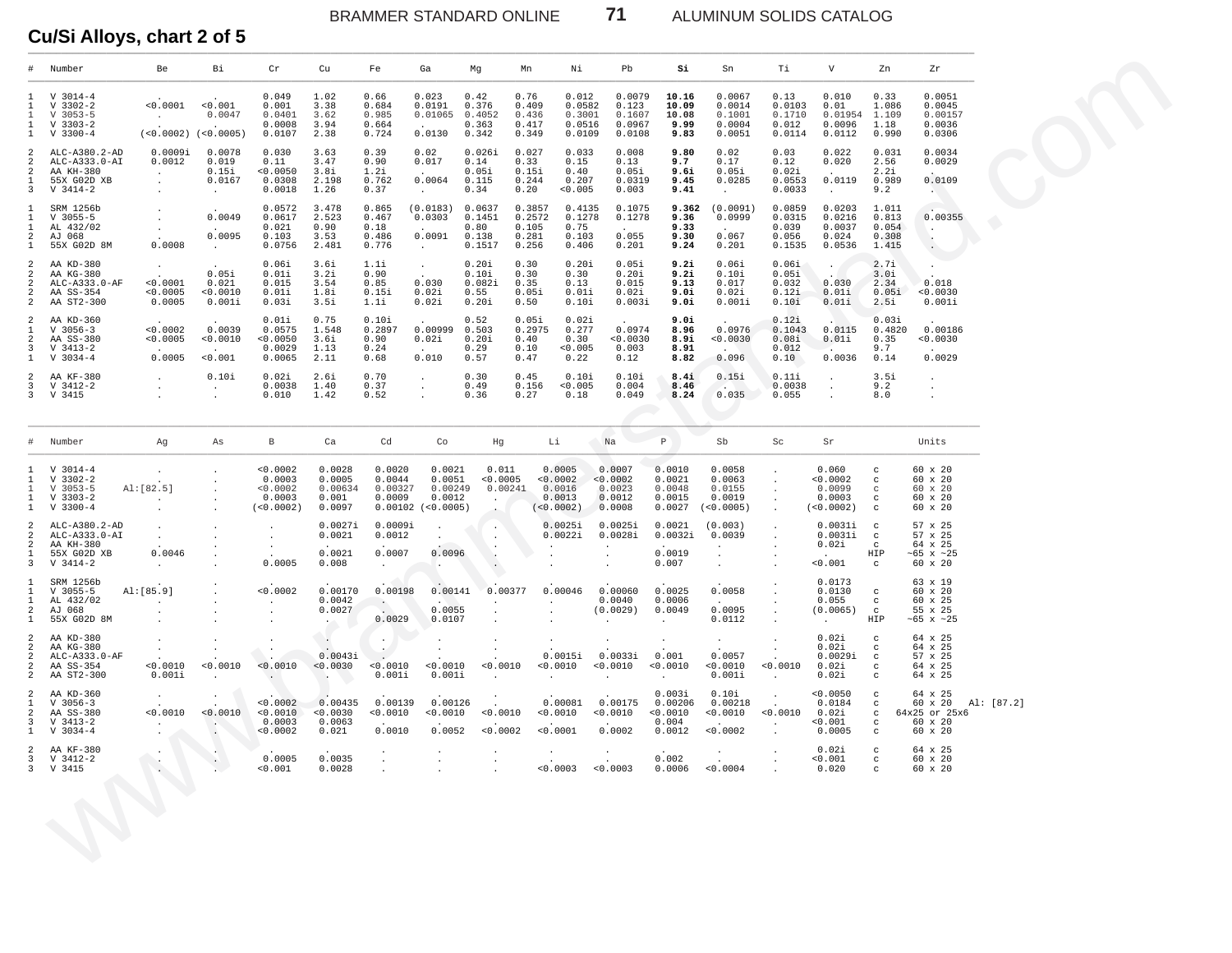## BRAMMER STANDARD ONLINE **72** ALUMINUM SOLIDS CATALOG

# Cu/Si Alloys, chart 3 of 5

|                                                                              | Number                                                              | Be                                         | Bi                                                  | Cr                                                       | Cu                                       | Fe                                                    | Ga                                                                    | Mg                                                | Mn                                        | Νi                                         | Pb                                         | Si                                     | Sn                                              | Тi                                            | V                                                          | Zn                                                                     | Zr                                                       |  |
|------------------------------------------------------------------------------|---------------------------------------------------------------------|--------------------------------------------|-----------------------------------------------------|----------------------------------------------------------|------------------------------------------|-------------------------------------------------------|-----------------------------------------------------------------------|---------------------------------------------------|-------------------------------------------|--------------------------------------------|--------------------------------------------|----------------------------------------|-------------------------------------------------|-----------------------------------------------|------------------------------------------------------------|------------------------------------------------------------------------|----------------------------------------------------------|--|
| 1<br>-1<br>1<br>$\overline{a}$<br>3                                          | AL 442/04<br>AL 431/02<br>V 3047-6<br>IMI 27WM2<br>V 3411-2         | $\cdot$                                    | $\sim$<br>0.0015<br>$\sim$<br>$\sim$                | 0.030<br>0.011<br>0.0388<br>0.12<br>0.0023               | 3.31<br>0.69<br>3.04<br>1.52<br>0.99     | 0.73<br>0.091<br>0.758<br>0.35<br>0.49                | $\bullet$<br>0.0252<br>$\sim$<br>$\sim$                               | 0.142<br>0.55<br>0.308<br>0.12<br>0.4             | 0.52<br>0.053<br>0.864<br>0.57<br>0.2     | 0.045<br>0.51<br>0.191<br>0.30<br>0.005    | 0.14<br>0.254<br>0.14<br>0.003             | 8.03<br>7.91<br>7.88<br>7.79<br>7.67   | 0.141<br>0.0488<br>0.045<br>$\sim$              | 0.121<br>0.018<br>0.223<br>0.16<br>0.0052     | 0.021<br>0.017<br>0.0177<br>$\sim$<br>$\ddot{\phantom{0}}$ | 1.04<br>0.025<br>1.086<br>0.63<br>10                                   | 0.058<br>0.00272<br>$\sim$<br>$\blacksquare$             |  |
| 2<br>2<br>2<br>2<br>$\mathbf{1}$                                             | AA KB-380<br>55X G26H 1F<br>ALC-319-AA<br>AA ST1-300<br>V 3046-6    | $\sim$<br>0.0012<br>0.0005<br>0.0017       | 0.10i<br>0.07<br>0.027<br>0.001i<br>0.011           | 0.03i<br>0.20<br>0.072<br>0.01i<br>0.031                 | 4.1i<br>4.34<br>3.52<br>0.80<br>3.06     | 0.65<br>1.78<br>0.40<br>0.60<br>0.198                 | $\sim$<br>0.020<br>0.02i<br>0.021                                     | 0.05i<br>0.29<br>0.34<br>0.30<br>0.087            | 0.60<br>0.015<br>0.27<br>0.15i<br>0.152   | 0.10i<br>0.012<br>0.072<br>0.10i<br>0.164  | 0.20i<br>0.24<br>0.068<br>0.003i<br>0.09   | 7.6i<br>7.69<br>7.62<br>7.5i<br>7.09   | 0.10i<br>(0.008)<br>0.064<br>0.001i<br>0.007    | 0.03i<br>0.21<br>0.13<br>0.10i<br>0.168       | 0.012<br>0.019<br>0.01i<br>0.016                           | 0.90<br>1.14<br>0.23<br>0.10i<br>0.57                                  | $\cdot$<br>0.0038<br>0.001i<br>0.014                     |  |
| $\mathbf{1}$<br>1<br>-1<br>-1<br>$\mathbf{1}$                                | $V$ 3104-4<br>$V$ 3044-3<br>$V$ 3012-7<br>55X G04H 9E<br>$V$ 3051-1 | $\bullet$<br>$\cdot$<br>$\cdot$            | 0.0018<br>$\sim$<br>(0.0037)<br>$\sim$              | $0.00111$ $0.505$<br>0.0058<br>0.134<br>0.0172<br>0.0031 | 2.73<br>0.536<br>2.70<br>1.63            | 0.1198<br>0.79<br>0.567<br>0.393<br>0.47              | 0.0149<br>0.005<br>0.0317<br>$\sim$<br>$\sim$                         | 0.497<br>0.68<br>0.225<br>0.043<br>0.054          | 0.0302<br>0.57<br>0.563<br>0.436<br>0.084 | 0.0079<br>0.38<br>0.117<br>0.160<br>0.052  | 0.0194<br>0.178<br>0.097<br>0.101<br>0.041 | 7.01<br>6.97<br>6.95<br>6.60<br>6.57   | 0.0199<br>0.16<br>0.0657<br>0.0563<br>0.030     | 0.172<br>0.188<br>0.117<br>0.045              | 0.00530 0.0094<br>0.0092<br>0.0087<br>0.0188<br>$\sim$     | 0.0589<br>0.50<br>0.486<br>1.70<br>0.28                                | 0.00238<br>0.0005<br>0.00751<br>$\sim$ $\sim$<br>$\cdot$ |  |
| $\mathbf{1}$<br>$\overline{a}$<br>3<br>$\overline{\mathbf{3}}$<br>2          | PY 907<br>AA SS-319<br>V 3105<br>V 3342<br>IMI 4P1                  | < 0.0005<br>$\sim$<br>$\bullet$<br>$\cdot$ | 0.05i<br>$\sim$<br>$\ddot{\phantom{1}}$<br>$\cdot$  | 0.01i<br>0.004<br>0.0013<br>0.005                        | 1.00<br>3.8i<br>0.66<br>3.01<br>1.80     | 0.198<br>0.85<br>0.23<br>0.31<br>0.25                 | 0.015<br>$\sim$<br>$\sim$<br>$\sim$                                   | 0.018<br>0.10i<br>0.012<br>0.096<br>0.25          | 0.356<br>0.40<br>0.14<br>0.235<br>0.63    | 0.0303<br>0.20i<br>0.0018<br>0.40          | 0.0017<br>0.20i<br>0.0022<br>0.19          | 6.54<br>6.2i<br>6.12<br>5.95<br>5.92   | 0.030<br>0.20i<br>< 0.002<br>0.19               | 0.030<br>0.15i<br>0.01<br>0.093<br>0.21       | 0.02i<br>است المعاني<br>$\sim$<br>$\cdot$                  | 0.498<br>0.35<br>0.044<br>0.057<br>0.01                                | < 0.0030<br>$\cdot$<br>$\cdot$                           |  |
| $\mathbf{1}$<br>3<br>-1<br>3<br>2                                            | PY 9533<br>V 3339<br>55X G04H XA<br>AJ 042<br>IMI 27WM5             | $\cdot$<br>0.0006<br>$\cdot$<br>$\cdot$    | $\ddot{\phantom{1}}$<br>0.0058<br>$\sim$<br>$\cdot$ | 0.150<br>0.001<br>0.0165<br>0.053<br>0.005               | 4.92<br>2.95<br>3.40<br>1.50<br>2.79     | 0.151<br>0.31<br>0.280<br>0.149<br>0.91               | $\cdot$<br>$\cdot$<br>$\sim$<br>$\bullet$<br>$\cdot$                  | 0.037<br>0.098<br>0.063<br>0.539<br>0.36          | 0.693<br>0.24<br>0.196<br>0.103<br>0.10   | 0.0240<br>0.001<br>0.302<br>0.050<br>0.005 | 0.013<br>0.003<br>0.0125<br>< 0.005        | 5.88<br>5.82<br>5.78<br>5.63<br>5.60   | 0.347<br>0.002<br>0.0112<br>0.15                | 0.189<br>0.11<br>0.176<br>0.107<br>0.005      | 0.0183<br>$\ddot{\phantom{1}}$                             | 0.683<br>0.11<br>0.492<br>0.102<br>1.13                                | $\blacksquare$<br>0.0278<br>$\sim$<br>$\cdot$            |  |
|                                                                              | $1 \tV 3337-4$                                                      |                                            | < 0.0005                                            | 0.0224                                                   | 3.20                                     | 0.593                                                 | 0.0120                                                                | 0.239                                             | 0.326                                     | 0.0984                                     | 0.124                                      | 5.59                                   | 0.0125                                          | 0.0377                                        | $0.00930$ $0.218$                                          |                                                                        | 0.00415                                                  |  |
| #                                                                            | Number                                                              | Ag                                         | As                                                  | $\, {\bf B}$                                             | Ca                                       | Cd                                                    | Co                                                                    | Hg                                                |                                           | Li                                         | Na                                         | $\, {\bf p} \,$                        | Sb                                              | Sc                                            | Sr                                                         |                                                                        | Units                                                    |  |
| $\mathbf{1}$<br>-1<br>1<br>2<br>$\overline{3}$                               | AL 442/04<br>AL 431/02<br>V 3047-6<br>IMI 27WM2<br>V 3411-2         |                                            | $\cdot$<br>$\bullet$                                | $\sim$<br>< 0.0003<br>0.0005                             | 0.0057<br>0.0069<br>0.00143<br>0.0024    | 0.00286<br>$\cdot$<br>$\cdot$                         | 0.00207                                                               | 0.0063                                            |                                           | 0.0002<br>$\sim$                           | 0.0022i<br>0.0014<br>0.00025<br>$\cdot$    | (0.0020)<br>0.0041<br>0.002            | $\cdot$<br>< 0.0005<br>$\cdot$                  | $\cdot$                                       | 0.13<br>0.00066<br>< 0.001                                 | c<br>$\mathbf C$<br>$\mathbf{C}$<br>$\mathbf C$<br>$\mathbf C$         | 60 x 25<br>60 x 25<br>60 x 20<br>58 x 7<br>60 x 20       |  |
| $\overline{a}$<br>2<br>2<br>2<br>$\mathbf{1}$                                | AA KB-380<br>55X G26H 1F<br>ALC-319-AA<br>AA ST1-300<br>V 3046-6    | 0.001i<br>Mo:0.035                         | $\cdot$<br>$\Delta$                                 | $\sim$<br>$\cdot$<br>$\ddot{\phantom{a}}$<br>< 0.0005    | $\ddot{\phantom{0}}$<br>0.0033<br>0.0012 | $\bullet$<br>0.0011<br>0.001i<br>0.0039               | 0.022<br>$\sim$<br>0.001i<br>0.0051                                   | $\mathcal{A}_{\mathcal{A}}$ .<br>$\sim$<br>0.0011 |                                           | 0.0023i                                    | 0.0022i<br>0.0023                          | $\cdot$<br>0.0023i<br>0.0021           | $\cdot$<br>0.0027<br>0.001i<br>0.001            | $\bullet$<br>$\cdot$<br>$\cdot$               | 0.02i<br>0.0040i<br>0.02i<br>0.04                          | $\mathbf{C}$<br>$_{\rm c}$<br>$\mathbf{C}$<br>$_{\rm C}$<br>$_{\rm C}$ | 64 x 25<br>40 x 15<br>57 x 25<br>64 x 25<br>55 x 30      |  |
| $\mathbf{1}$<br>$\mathbf{1}$<br>$\mathbf{1}$<br>$\mathbf{1}$<br>$\mathbf{1}$ | $V$ 3104-4<br>$V$ 3044-3<br>$V$ 3012-7<br>55X G04H 9E<br>V 3051-1   | $\cdot$                                    | $\cdot$<br>$\cdot$<br>$\ddot{\phantom{a}}$          | 0.00029<br>0.0003<br><0.0003<br>$\bullet$<br>$\cdot$     | 0.0019<br>0.013<br>0.00753<br>< 0.0002   | 0.00097<br>0.0018<br>0.00674<br>0.0018<br>0.0006      | 0.00105<br>0.0022<br>0.00197<br>0.0114<br>$\rightarrow$ $\rightarrow$ | 0.0023<br>$\sim$<br>$\cdot$                       | 0.00150<br>0.00171 < 0.0002               | (0.0028)<br>0.0003                         | 0.0011<br>0.00040<br>0.001                 | 0.0015<br>0.0014<br>0.0019<br>0.001    | (0.067)<br>0.001<br>0.0005<br>0.012             | $\bullet$<br>$\cdot$<br>$\bullet$             | 0.0022<br>0.0017<br>0.0217<br>0.0008                       | $_{\rm c}$<br>$_{\rm c}$<br>$_{\rm C}$<br>$\mathbf{C}$<br>$_{\rm c}$   | 60 x 20<br>55 x 30<br>60 x 20<br>50 x 15<br>60 x 20      |  |
| $\mathbf{1}$<br>$\overline{a}$<br>3<br>3<br>$\mathbf{2}$                     | PY 907<br>AA SS-319<br>V 3105<br>V 3342<br>IMI 4P1                  | 0.0010                                     | < 0.0010<br>$\cdot$                                 | < 0.0010<br>< 0.0005<br>$\sim$ $\sim$ $\sim$             | 0.0030<br>0.0023<br>0.0004<br><b>ALC</b> | < 0.0010<br>$\sim$<br>$\ddot{\phantom{0}}$<br>$\cdot$ | < 0.0010                                                              | 0.0010                                            |                                           | 0.0010                                     | 0.0010<br>$\cdot$<br>$\cdot$               | < 0.0010<br>0.0009<br>$\sim$           | 0.069<br>0.0010<br>< 0.001<br>0.0154<br>$\sim$  | < 0.0010<br>$\bullet$<br>$\bullet$<br>$\cdot$ | 0.02i<br>0.001<br>$\cdot$<br>$\cdot$                       | $_{\rm c}$<br>c<br>c<br>c<br>$_{\rm c}$                                | 55 x 30<br>64 x 25<br>60 x 20<br>60 x 20<br>58 x 7       |  |
| $\mathbf{1}$<br>3<br>$\mathbf{1}$<br>3<br>2                                  | PY 9533<br>V 3339<br>55X G04H XA<br>AJ 042<br>IMI 27WM5             | 0.0030<br>$\ddot{\phantom{0}}$             |                                                     | $\ddot{\phantom{0}}$                                     | 0.0003<br>0.0011<br>0.0029               | $\bullet$<br>0.0048<br>$\sim$<br>$\bullet$            | 0.0060<br>$\ddot{\phantom{0}}$                                        |                                                   |                                           |                                            | (0.0028)<br>$\ddot{\phantom{1}}$           | 0.0004<br>(0.0023)<br>0.0007<br>$\sim$ | 0.023<br>0.25<br>0.0053<br>$\ddot{\phantom{a}}$ |                                               | $\cdot$                                                    | $\mathbf C$<br>C<br>Η<br>$_{\rm c}$<br>C                               | 55 x 30<br>60 x 20<br>~65 x ~25<br>55 x 25<br>58 x 7     |  |
|                                                                              | $1 \quad V \quad 3337-4$                                            |                                            |                                                     | < 0.0002                                                 | 0.00422                                  | 0.00196                                               | 0.00502                                                               |                                                   |                                           | 0.0002                                     | 0.0026                                     | 0.0040                                 | 0.00066                                         |                                               | $0.00131$ c                                                |                                                                        | 60 x 20                                                  |  |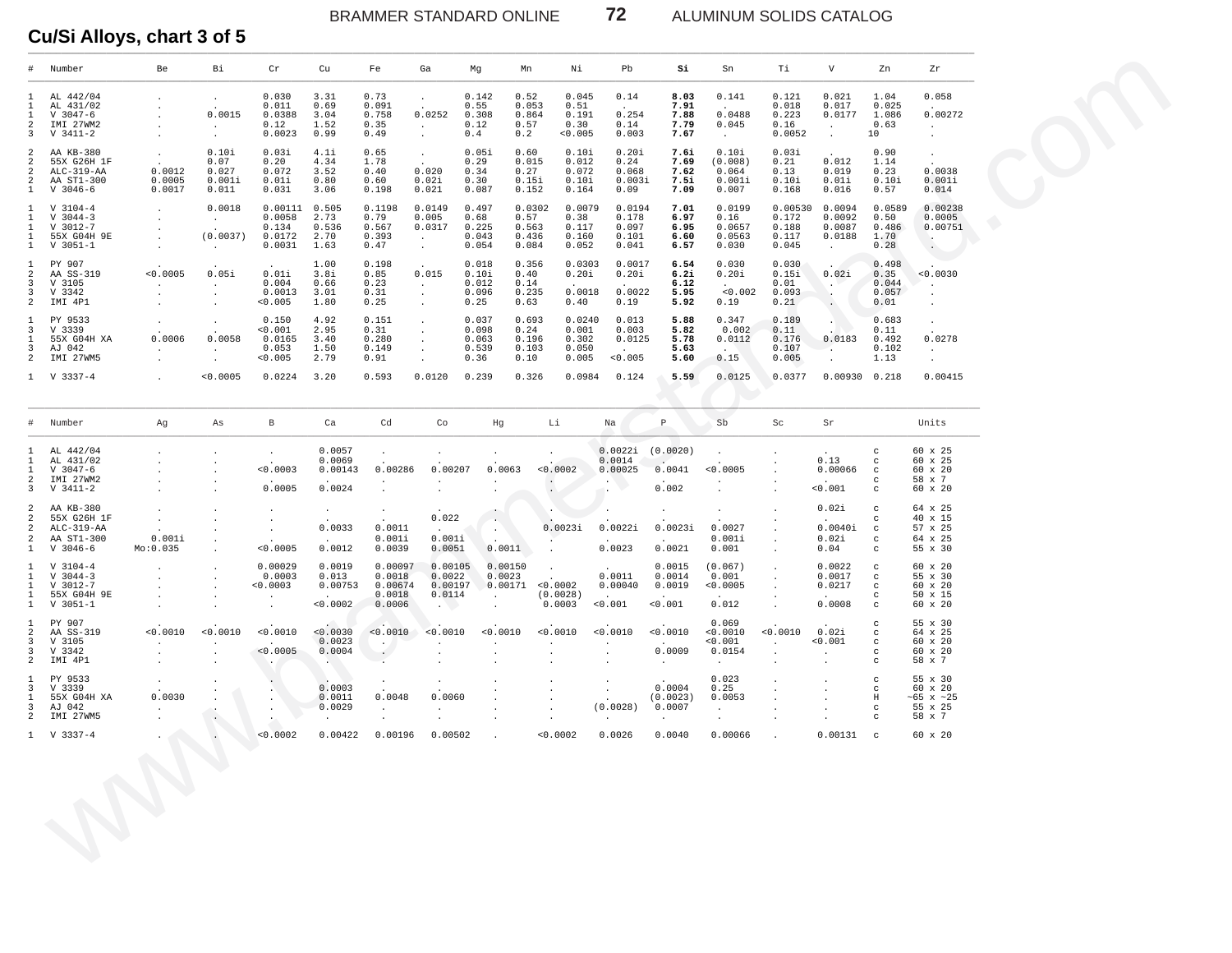BRAMMER STANDARD ONLINE **73** ALUMINUM SOLIDS CATALOG

| #                                                                                                    | Number                                                          | Be                                          | Вi                                                               | Cr                                                                                                                            | Cu                                   | Fe                                                   | Ga                                             | Mg                                       | Mn                                             | Νi                                               | Pb                                              | Si                                                                 | Sn                                                   | Тi                                       | V                                                                                          | Zn                                        | Zr                                                   |
|------------------------------------------------------------------------------------------------------|-----------------------------------------------------------------|---------------------------------------------|------------------------------------------------------------------|-------------------------------------------------------------------------------------------------------------------------------|--------------------------------------|------------------------------------------------------|------------------------------------------------|------------------------------------------|------------------------------------------------|--------------------------------------------------|-------------------------------------------------|--------------------------------------------------------------------|------------------------------------------------------|------------------------------------------|--------------------------------------------------------------------------------------------|-------------------------------------------|------------------------------------------------------|
| 2<br>2<br>2<br>3<br>$\overline{a}$                                                                   | AA SS-308<br>AA KB-355<br>$ALC-125-AQ$<br>V 3341<br>ALC-6252-AE | 0.0005<br>$\sim$<br>$\sim$<br>$\sim$        | < 0.0010<br><b>Contract Contract</b><br>0.021<br>0.0001<br>0.029 | < 0.0050<br>0.02i<br>0.027<br>0.0016<br>0.034                                                                                 | 4.5i<br>1.5i<br>1.22<br>3.48<br>3.01 | 0.65<br>0.15i<br>0.24<br>0.25<br>0.33                | 0.02i<br>0.011<br>$\sim$<br>0.011              | 0.08i<br>0.40<br>0.037<br>0.191<br>0.33  | 0.10i<br>0.15i<br>0.038<br>0.35<br>0.60        | 0.10i<br>0.01i<br>0.032<br>0.0014<br>0.041       | < 0.0030<br>$\sim$<br>0.018<br>0.0019<br>0.026  | 5.5i<br>5.5i<br>5.50<br>5.45<br>5.41                               | 0.0030<br>$\sim$ $\sim$<br>0.025<br>0.002<br>0.029   | 0.06i<br>0.08i<br>0.15<br>0.028<br>0.12  | 0.01i<br>$\sim$<br>0.016<br>$\sim 10^{-11}$<br>0.012                                       | 0.25<br>0.15i<br>0.033<br>0.027<br>3.46   | 0.0030<br>$\sim$<br>0.001<br>$\sim$                  |
| $\mathbf{1}$<br>3<br>3<br>2<br>$\overline{a}$                                                        | $V$ 3336-3<br>V 3334-2<br>V 3338<br>AA SS-355<br>AA KC-355      | $\sim$<br>0.0005<br>$\sim$                  | < 0.0002<br>$\sim$<br>$\sim$<br>< 0.0010<br>$\sim$ $-$           | 0.035<br>0.0014<br>0.001<br>0.04i<br>0.03i                                                                                    | 2.98<br>3.43<br>3.44<br>1.3i<br>1.3i | 0.15<br>0.40<br>0.27<br>0.35<br>0.15i                | 0.010<br>$\sim$<br>0.02i<br>$\sim$ $-$         | 0.26<br>0.015<br>0.18<br>0.54<br>0.03i   | 0.19<br>0.205<br>0.34<br>0.08i<br>0.08i        | 0.11<br>0.0024<br>0.001<br>0.05i<br>0.05i        | 0.062<br>0.0017<br>0.003<br>0.0030<br>$\sim$    | 5.39<br>5.39<br>5.38<br>5.1i<br>5.0i                               | 0.04<br>0.0004<br>0.004<br>0.0030<br>$\sim 10^{-11}$ | 0.11<br>0.047<br>0.057<br>0.12i<br>0.12i | 0.0068<br>$\sim$<br>$\ddot{\phantom{a}}$<br>0.01i<br>$\sim$                                | 0.051<br>0.055<br>0.017<br>0.10i<br>0.03i | 0.0021<br>$\sim 100$<br>0.0030<br>AND 1              |
| 3<br>$\mathbf{1}$<br>$\mathbf{1}$<br>2<br>$\overline{a}$                                             | V 3343<br>$V$ 3335-2<br>$V$ 3333-2<br>AA KA-355<br>$ALC-127-AB$ |                                             | 0.0002<br>0.016<br>(0.024)                                       | 0.0014<br>0.013<br>0.0028<br>0.01i<br>0.022                                                                                   | 3.84<br>3.37<br>2.87<br>1.0i<br>4.85 | 0.36<br>0.12<br>0.29<br>0.65<br>0.39                 | 0.0087<br>0.012<br>$\sim$<br>0.016             | 0.244<br>0.15<br>0.031<br>0.63<br>0.030  | 0.276<br>0.11<br>0.29<br>0.05i<br>0.027        | 0.0014<br>0.075<br>0.0054<br>0.03i<br>0.027      | 0.0017<br>0.040<br>0.0054<br>$\sim$<br>0.031    | 4.96<br>4.84<br>4.76<br>4.5i<br>4.59                               | < 0.002<br>0.029<br>0.002<br>0.030                   | 0.054<br>0.056<br>0.11<br>0.18i<br>0.033 | 0.0039<br>0.0037<br>$\sim$<br>0.013                                                        | 0.071<br>0.10<br>0.039<br>0.05i<br>0.035  | 0.0013<br>0.0061<br><b>Contract Contract</b><br>0.02 |
| 2<br>1<br>$\overline{\mathbf{3}}$<br>$\overline{\mathbf{3}}$<br>$\mathbf{1}$                         | IMI 4P4<br>55X G04H 7E<br>AJ 036<br>V 3332<br>$V$ 3032-3        |                                             | 0.022<br>$\sim$<br>$\sim$                                        | 0.15<br>0.035<br>0.060<br>$\sim$<br>0.020                                                                                     | 3.69<br>4.65<br>3.82<br>1.55<br>1.91 | 0.84<br>0.633<br>0.511<br>0.16<br>0.53               | $\sim$<br>$\sim$<br>$\sim$<br>$\sim$<br>$\sim$ | 0.045<br>0.263<br>0.198<br>0.01<br>0.38  | 0.30<br>0.212<br>0.464<br>0.030<br>0.35        | 0.11<br>0.500<br>0.190<br>$\sim$ $\sim$<br>0.20  | 0.05<br>0.227<br>$\sim$<br>0.10                 | 4.55<br>4.43<br>4.41<br>3.90<br>3.87                               | 0.055<br>0.174<br>0.054<br>0.086                     | 0.05<br>0.0476<br>(0.1)<br>0.01<br>0.082 | 0.0057<br>$\setminus \cdot \triangleright$<br>$\mathcal{A}_{\mathcal{A}}$<br>$\sim$ $\sim$ | 0.46<br>0.537<br>0.203<br>0.033<br>0.1    |                                                      |
| 2<br>2<br>$\mathbf{1}$<br>$\overline{3}$<br>$\mathbf{1}$                                             | AA KB-213<br>AA SS-208<br>PY 1206<br>V 3330<br>$V$ 3434-3       | 0.0005<br>$\ddot{\phantom{a}}$              | 0.0010<br>$\sim$<br>< 0.0005                                     | < 0.0050<br>0.0050<br>$\sim$<br>0.0035                                                                                        | 7.Oi<br>4.0i<br>4.29<br>2.00<br>1.80 | 1.0i<br>0.60<br>0.795<br>0.04<br>0.34                | 0.012<br>$\sim$ $-$<br>0.020                   | 0.15i<br>0.05i<br>0.570<br>0.010<br>0.41 | 0.35<br>0.15i<br>0.037<br>0.4<br>0.068         | 0.30i<br>0.08i<br>0.301<br>$\sim$ $\sim$<br>0.20 | 0.10i<br>0.100<br>$\sim$<br>0.24                | 3.5i<br>3.0i<br>3.00<br>2.95<br>2.81                               | 0.10i<br>0.196<br>0.015                              | 0.10i<br>0.12i<br>0.093<br>0.23<br>0.030 | 0.01i<br>$\sim$ $\sim$<br>0.015                                                            | 1.2i<br>0.15i<br>0.154<br>0.030<br>7.80   | 0.04i<br>$\sim$<br>0.0066                            |
| 2<br>3                                                                                               | AA SS-296<br>V 3434-2                                           | 0.0005<br>$\sim$ $-$                        | < 0.0010<br>$\ddot{\phantom{0}}$                                 | 0.0050<br>0.0020                                                                                                              | 4.5i<br>1.86                         | 0.60<br>0.32                                         | 0.015<br>$\sim$                                | 0.06i<br>0.38                            | 0.20i<br>0.059                                 | 0.15i<br>0.20                                    | 0.0030<br>0.30                                  | 2.8i<br>2.80                                                       | 0.01i<br>0.014                                       | 0.10i<br>0.027                           | 0.01i<br>$\ddot{\phantom{0}}$                                                              | 0.25<br>7.82                              | 0.0030<br>$\cdot$                                    |
| #                                                                                                    | Number                                                          | Ag                                          | As                                                               | В                                                                                                                             | Ca                                   | Cd                                                   | Co                                             | Hg                                       | Li                                             |                                                  | Na                                              | P                                                                  | Sb                                                   | Sc                                       | Sr                                                                                         |                                           | Units                                                |
| 2<br>2<br>$\overline{a}$<br>3<br>2                                                                   | AA SS-308<br>AA KB-355<br>$ALC-125-AQ$<br>V 3341<br>ALC-6252-AE | < 0.0010<br>$\cdot$<br>$\cdot$              | < 0.0010<br>$\cdot$<br>$\cdot$<br>$\cdot$<br>$\cdot$             | 0.0010<br>$\sim$<br>< 0.0005<br>$\sim$                                                                                        | 0.0030<br>$\sim$<br>0.0006<br>$\sim$ | < 0.0010<br>$\cdot$<br>$\cdot$<br>$\cdot$<br>$\cdot$ | < 0.0010<br>$\bullet$                          | < 0.0010                                 | 0.0010<br>$\bullet$<br>$\cdot$                 |                                                  | 0.0010<br>A.<br>$\mathcal{C}$<br>- 2<br>$\cdot$ | < 0.0010<br>$\ddot{\phantom{0}}$<br>0.0013<br>$\ddot{\phantom{a}}$ | 0.0010<br>$\cdot$<br>0.0034<br>$\cdot$               | 0.0010                                   | 0.02i<br>0.02i<br>< 0.0001<br>$\cdot$                                                      | C<br>c<br>c<br>$\mathbf C$<br>W           | 64 x 25<br>64 x 25<br>57 x 25<br>60 x 20<br>57 x 25  |
| <sup>1</sup><br>3<br>3<br>2<br>$\overline{a}$                                                        | $V$ 3336-3<br>$V$ 3334-2<br>V 3338<br>AA SS-355<br>AA KC-355    | $\cdot$<br>< 0.0010<br>$\ddot{\phantom{a}}$ | $\sim$<br>0.0010                                                 | < 0.0002<br>$\sim$<br>0.0010<br>$\cdot$                                                                                       | 0.0092<br>0.0004<br>0.0030<br>$\sim$ | 0.0010<br>$\sim$<br>< 0.0010<br>$\cdot$              | 0.0002<br>$\sim$<br>0.0010                     | $\sim$<br>0.0010                         | < 0.0001<br>$\cdot$ .<br>0.0010<br>$\cdot$     |                                                  | 0.0026<br>$\sim$<br>0.0010<br>$\sim$            | 0.0025<br>0.0004<br>0.0010<br>$\cdot$                              | 0.0002<br>0.0005<br>0.023<br>0.0010<br>$\sim$        | $\sim$<br>0.0010<br>$\cdot$              | < 0.0002<br>$\sim$<br>0.02i<br>0.02i                                                       | $_{\rm c}$<br>c<br>c<br>c<br>C            | 60 x 20<br>60 x 20<br>60 x 20<br>64 x 25<br>64 x 25  |
| $\overline{\mathbf{3}}$<br>$\mathbf{1}$<br>$\mathbf{1}$<br>2<br>$\overline{a}$                       | V 3343<br>V 3335-2<br>$V$ 3333-2<br>AA KA-355<br>ALC-127-AB     |                                             |                                                                  | 0.0005<br>< 0.0002<br>< 0.0002<br>$\cdot$                                                                                     | 0.0004<br>0.0011<br>0.0006<br>0.006  | < 0.0002<br>< 0.0002<br>$\sim$                       | 0.0002<br>< 0.0002<br>$\cdot$ $\triangledown$  | $\bullet$                                | 0.0002<br>0.0001<br>0.0004                     |                                                  | 0.0032<br>< 0.0002<br>$\cdot$<br>$\cdot$        | 0.002<br>0.0018<br>0.0004<br>$\cdot$                               | 0.0114<br>0.0002<br>0.0002<br>$\bullet$<br>$\cdot$   | $\cdot$<br>$\cdot$                       | < 0.0002<br>0.0003<br>0.02i<br>$\ddot{\phantom{a}}$                                        | c<br>$_{\rm c}$<br>$_{\rm c}$<br>c<br>c   | 60 x 20<br>60 x 20<br>60 x 20<br>64 x 25<br>57 x 25  |
| $\overline{a}$<br>$\mathbf{1}$<br>$\overline{\mathbf{3}}$<br>$\overline{\mathbf{3}}$<br>$\mathbf{1}$ | IMI 4P4<br>55X G04H 7E<br>AJ 036<br>V 3332<br>$V$ 3032-3        |                                             | $\cdot$                                                          | $\sim$<br>$\bullet$<br>$\sim$ $\sim$                                                                                          | $\epsilon$<br>0.0012<br>0.0029       | 0.0073<br>$\sim$ $\sim$<br>$\ddot{\phantom{a}}$      | 0.030<br>$\ddot{\phantom{a}}$<br>$\bullet$     | $\bullet$                                | 0.0066<br>$\cdot$<br>$\blacksquare$<br>$\cdot$ |                                                  | $\sim$<br>0.0004<br>$\sim$<br>$\cdot$           | $\sim$<br>0.0003<br>0.0005<br>0.0006                               | 0.009<br>0.0001<br>0.001                             |                                          | 0.022                                                                                      | c<br>c<br>C<br>c<br>c                     | 58 x 7<br>40 x 15<br>55 x 25<br>60 x 20<br>60 x 20   |
| 2<br>$\overline{a}$<br>$\mathbf{1}$<br>3<br>1                                                        | AA KB-213<br>AA SS-208<br>PY 1206<br>V 3330<br>$V_3434-3$       | < 0.0010                                    | < 0.0010<br>$\sim$                                               | < 0.0010<br>< 0.0002                                                                                                          | 0.0030<br>0.0017                     | 0.0010<br>0.0015                                     | < 0.0010                                       | < 0.0010                                 | < 0.0010                                       |                                                  | < 0.0010<br>$\sim$<br>0.0006                    | < 0.0010<br>0.0007<br>0.0014                                       | < 0.0010<br>0.025<br>< 0.0005                        | < 0.0010                                 | < 0.0010<br>$\sim$<br>0.012                                                                | c<br>c<br>c<br>c<br>C                     | 64 x 25<br>64 x 25<br>55 x 30<br>60 x 20<br>60 x 20  |
|                                                                                                      | 2 AA SS-296<br>3 V 3434-2                                       |                                             | a sa s                                                           | $0.0010$ $0.0010$ $0.0010$ $0.0010$ $0.0030$ $0.0010$ $0.0010$ $0.0010$ $0.0010$ $0.0010$ $0.0010$ $0.0010$ $0.0010$ $0.0010$ |                                      |                                                      |                                                |                                          |                                                |                                                  |                                                 |                                                                    |                                                      |                                          |                                                                                            | $\sim$ $\sim$<br>$\mathbf C$              | 64 x 25<br>60 x 20                                   |
|                                                                                                      |                                                                 |                                             |                                                                  |                                                                                                                               |                                      |                                                      |                                                |                                          |                                                |                                                  |                                                 |                                                                    |                                                      |                                          |                                                                                            |                                           |                                                      |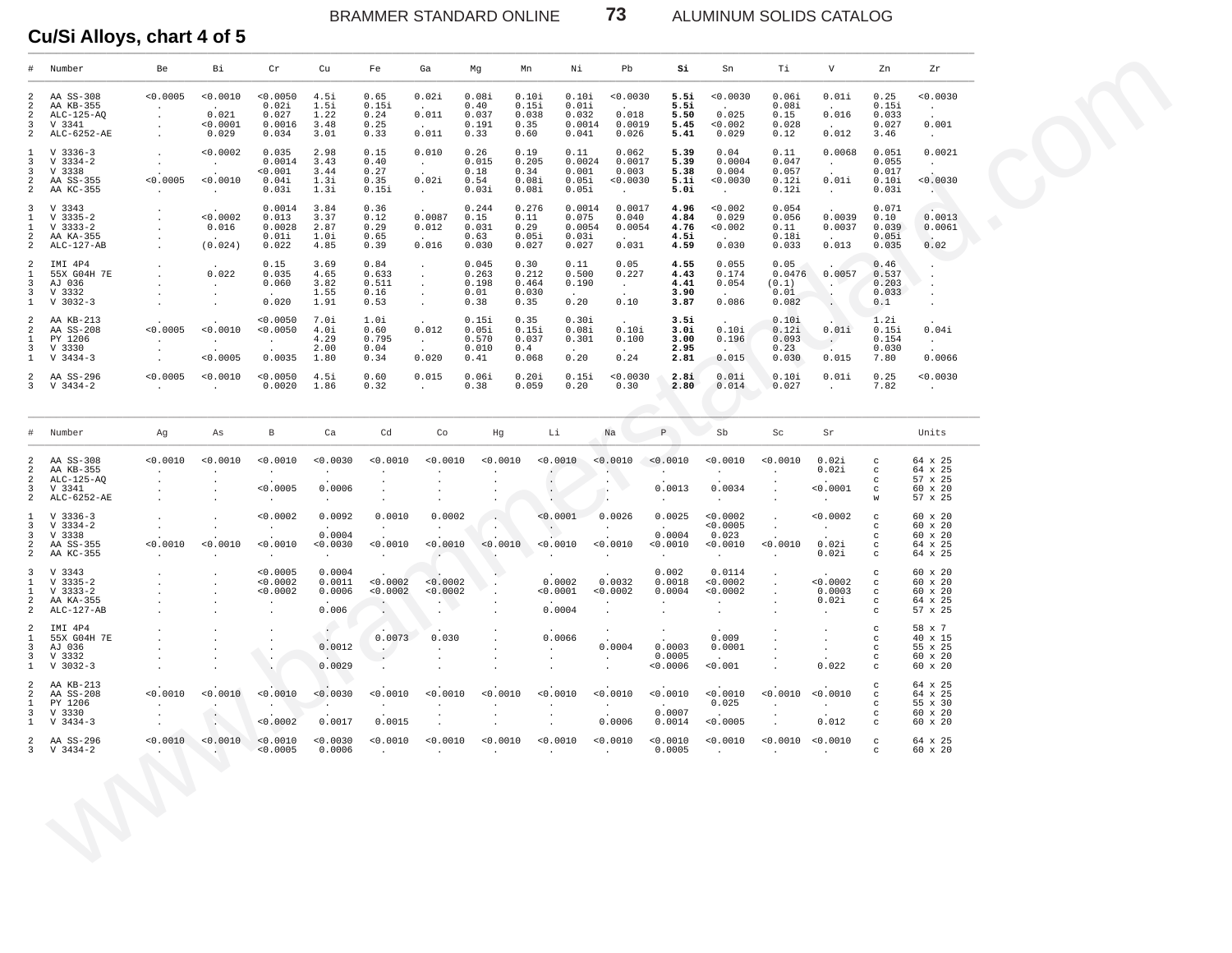BRAMMER STANDARD ONLINE **74** ALUMINUM SOLIDS CATALOG

**Cu/Si Alloys, chart 5 of 5** \_\_\_\_\_\_\_\_\_\_\_\_\_\_\_\_\_\_\_\_\_\_\_\_\_\_\_\_\_\_\_\_\_\_\_\_\_\_\_\_\_\_\_\_\_\_\_\_\_\_\_\_\_\_\_\_\_\_\_\_\_\_\_\_\_\_\_\_\_\_\_\_\_\_\_\_\_\_\_\_\_\_\_\_\_\_\_\_\_\_\_\_\_\_\_\_\_\_\_\_\_\_\_\_\_\_\_\_\_\_\_\_\_\_\_\_\_\_\_\_\_\_\_\_\_\_\_\_\_\_\_\_\_\_\_\_\_\_\_\_\_\_\_\_\_\_\_\_\_\_\_\_\_\_\_\_\_\_\_\_\_\_\_\_\_\_\_\_\_

|                                                                   | Number                                                                  | Be                                                    | Bi                                         | ${\rm Cr}$                                   | Cu                                    | Fe                                                                        | Ga                                                           | Mg                                       | Mn                                        | Νi                                              | Pb                                       | Si                                            | Sn                                       | Тi                                         | V                                             | Zn                                        | Zr                                                               |                                                             |  |
|-------------------------------------------------------------------|-------------------------------------------------------------------------|-------------------------------------------------------|--------------------------------------------|----------------------------------------------|---------------------------------------|---------------------------------------------------------------------------|--------------------------------------------------------------|------------------------------------------|-------------------------------------------|-------------------------------------------------|------------------------------------------|-----------------------------------------------|------------------------------------------|--------------------------------------------|-----------------------------------------------|-------------------------------------------|------------------------------------------------------------------|-------------------------------------------------------------|--|
|                                                                   | $AT.C-224-AC$<br>57X G12H 1C<br>ALC-6205-AA<br>$V$ 3041-2<br>$V$ 3432-2 | 0.0019<br>$\sim$<br>$\bullet$<br>$\ddot{\phantom{a}}$ | 0.019<br>0.036<br>$\sim$<br>$\sim$         | 0.027<br>0.069<br>0.05<br>0.002<br>0.006     | 4.26<br>5.54<br>20.4<br>2.99<br>4.16  | 0.53<br>0.88<br>1.25<br>0.79<br>0.80                                      | 0.016<br>$\ddot{\phantom{a}}$<br>$\cdot$<br>$\sim$<br>$\sim$ | 0.022<br>0.40<br>0.58<br>0.26            | 0.042<br>0.032<br>1.05<br>0.55<br>0.41    | 0.030<br>0.31<br>0.051<br>0.41<br>0.31          | 0.021<br>0.016<br>0.04<br>0.16<br>0.20   | 2.64<br>2.52<br>2.45<br>2.14<br>2.00          | 0.024<br>0.095<br>0.052<br>0.18<br>0.096 | 0.15<br>0.114<br>0.15<br>0.057             | 0.014<br>0.15<br>$\sim$<br>$\sim$<br>$\Delta$ | 0.039<br>1.03<br>5.55<br>0.49<br>4.94     | 0.07<br>$\sim$<br>$\cdot$<br>$\ddot{\phantom{a}}$                |                                                             |  |
| $\mathbf{1}$<br>3<br>$\mathbf{1}$<br>$\mathbf{1}$<br>$\mathbf{1}$ | $V$ 3031-2<br>V 3331<br>$V$ 3434-3<br>57X G12H 6A<br>$V$ 3431-2         | < 0.0001<br>$\sim$<br>(0.0003)<br>$\cdot$             | < 0.0005<br>< 0.0005                       | 0.051<br>0.0035<br>0.054<br>0.0061           | 1.31<br>3.8<br>1.80<br>8.28<br>4.21   | 0.39<br>0.08<br>0.34<br>0.85<br>0.98                                      | 0.0095<br>0.020<br>$\cdot$                                   | 0.26<br>0.01<br>0.41<br>0.292<br>0.21    | 0.22<br>0.095<br>0.068<br>0.223<br>0.32   | 0.13<br>0.20<br>0.387<br>0.11                   | 0.067<br>0.24<br>0.110<br>0.062          | 1.97<br>1.9<br>2.81<br>1.63<br>1.63           | 0.063<br>0.015<br>0.108<br>0.15          | 0.056<br>0.14<br>0.030<br>0.108<br>0.0502  | 0.003<br>0.015<br>0.0143<br>$\sim$            | 0.07<br>0.04<br>7.80<br>6.74<br>3.08      | 0.0016<br>0.0066<br>0.0262<br>$\cdot$                            |                                                             |  |
| $\mathbf{1}$<br>2<br>$\mathbf{1}$                                 | 57X G12H 3C<br>AL 666/01<br>56X G2000J 4C<br>AA KB-295<br>57X G12H 7A   | 0.0016<br>$\blacksquare$<br>$\cdot$                   | $\cdot$<br>0.0049<br>$\cdot$               | 0.086<br>0.17<br>0.053<br>< 0.0050<br>0.0221 | 8.69<br>1.47<br>5.02<br>4.9i<br>4.75  | 0.350<br>0.52<br>0.705<br>0.35<br>0.369                                   | $\cdot$<br>$\ddot{\phantom{a}}$<br>$\ddot{\phantom{a}}$      | 0.296<br>0.80<br>0.505<br>0.01i<br>0.020 | 0.117<br>0.60<br>0.271<br>0.03i<br>0.0327 | 0.479<br>0.089<br>0.08i<br>0.0380               | 0.092<br>0.879<br>0.05i<br>0.030         | 1.48<br>1.41<br>1.33<br>1.3i<br>1.21          | 0.132<br>0.0092<br>0.01i<br>0.0307       | 0.196<br>0.051<br>0.135<br>0.17i<br>0.0565 | 0.0126<br>0.0132<br>0.0111                    | 0.554<br>0.10<br>0.0131<br>0.05i<br>0.384 | (0.0006)<br>0.105<br>0.0328                                      |                                                             |  |
| 3<br>$\overline{a}$<br>3<br>1                                     | AL 225/01<br>$V$ 3430-2<br>AA SS-2014<br>AJ 011<br>$V$ 2416-3           | 0.0005<br>0.00099                                     | $\ddot{\phantom{1}}$<br>< 0.0010<br>0.0098 | 0.100<br>0.0078<br>0.041<br>0.052<br>0.0604  | 4.78<br>4.69<br>4.5i<br>4.38<br>0.544 | 0.58<br>1.20<br>0.50<br>0.451<br>0.697                                    | $\ddot{\phantom{a}}$<br>0.02i<br>0.0113                      | 0.82<br>0.094<br>0.55<br>0.477<br>0.1055 | 1.00<br>0.10<br>0.80<br>0.798<br>1.51     | 0.041<br>0.055<br>0.04i<br>0.0543               | 0.11<br>0.0030<br>0.0085                 | 1.10<br>1.10<br>1.0i<br>0.96<br>0.669         | 0.18<br>0.0010<br>0.00643                | 0.115<br>0.038<br>0.031<br>0.082<br>0.148  | 0.050<br>0.01i<br>0.0278                      | 0.150<br>0.98<br>0.12i<br>0.105<br>0.1281 | 0.040<br>0.0030<br>0.00646                                       |                                                             |  |
| 1<br>2                                                            | $V$ 3433-2<br>57X G12H 5G                                               | 0.003                                                 | $\cdot$                                    | 0.0032<br>0.016                              | 3.02<br>12.2                          | 0.47<br>0.19                                                              | 0.017                                                        | 0.24<br>0.028                            | 0.51<br>0.073                             | 0.47<br>0.11                                    | 0.27<br>0.068                            | 0.65<br>0.55                                  | 0.049<br>0.067                           | 0.012<br>0.036                             | 0.033                                         | 6.40<br>0.072                             | 0.045                                                            |                                                             |  |
| $_{\pm}$                                                          | Number                                                                  | Αg                                                    | As                                         | $\mathbf{B}$                                 | Ca                                    | Cd                                                                        | Co                                                           | Hg                                       |                                           | Li                                              | $_{\rm Na}$                              | $\, {\mathbb P}$                              | Sb                                       | Sc                                         | Sr                                            | T1                                        |                                                                  | Units                                                       |  |
| 3<br>-1.                                                          | $ALC-224-AC$<br>57X G12H 1C<br>ALC-6205-AA<br>$V$ 3041-2<br>$V$ 3432-2  | $\cdot$                                               |                                            | $\sim$<br>$\ddot{\phantom{a}}$<br>< 0.0004   | (0.02)<br>0.005<br>0.00067            | 0.012<br>$\Delta$<br>$\cdot$                                              | 0.113                                                        |                                          |                                           | 0.008                                           |                                          | $\langle \cdot \rangle$<br>$\sim$<br>< 0.0004 | ×.<br>۰.<br>$\cdot$                      |                                            |                                               |                                           | $\mathbf C$<br>$\rm ^{c}$<br>W<br>C<br>C                         | 57 x 25<br>$~10 \times 15$<br>57 x 10<br>60 x 20<br>60 x 20 |  |
| 3<br>1<br>$\mathbf{1}$<br>$\mathbf{1}$                            | $V$ 3031-2<br>V 3331<br>$V$ 3434-3<br>57X G12H 6A<br>$V$ 3431-2         |                                                       |                                            | < 0.0002<br>< 0.0002<br>< 0.0002             | 0.0023<br>0.0017<br>0.0007            | < 0.0002<br>0.0015<br>0.0028<br>$\cdot$                                   | 0.0002<br>0.0247<br>$\sim$                                   |                                          |                                           | < 0.0001                                        | < 0.0002<br>0.0006<br>$\sim$<br>$\cdot$  | < 0.001<br>0.0014<br>< 0.0007                 | 0.0005<br>0.0008<br>0.0005<br>$\cdot$    |                                            | 0.0002<br>0.012<br>$\cdot$                    |                                           | $\mathbf C$<br>c<br>$\mathbf C$<br>$\mathtt{C}$<br>$\mathtt{C}$  | 60 x 20<br>60 x 20<br>60 x 20<br>$50 \times ~20$<br>60 x 20 |  |
| $\mathbf{1}$<br>$\mathfrak{D}$<br>$\mathbf{1}$                    | 57X G12H 3C<br>AL 666/01<br>56X G2000J 4C<br>AA KB-295<br>57X G12H 7A   | 0.0122<br>$\sim$<br>$\cdot$                           |                                            | $\bullet$<br>$\sim$<br>0.0093                |                                       | 0.0055<br>$\ddot{\phantom{a}}$<br>$\cdot$<br>0.0002                       | 0.039<br>0.0247<br>0.0483                                    |                                          |                                           | 0.0025<br>$\sim$                                | $\sim$<br>$\sim$                         | $\cdot$<br>$\overline{a}$                     |                                          |                                            |                                               |                                           | $\mathbf{C}$<br>$\mathtt{C}$<br>C<br>$\mathbf C$<br>$\mathtt{C}$ | 50 x 20<br>60 x 25<br>50x20 or 40x15<br>64 x 25<br>50 x 15  |  |
| $\overline{\mathbf{3}}$<br>2<br>3<br>$\mathbf{1}$                 | AL 225/01<br>$V$ 3430-2<br>AA SS-2014<br>AJ 011<br>$V$ 2416-3           | 0.0010<br>AI:[96.0]                                   | 0.0010<br>0.00188                          | < 0.0002<br>< 0.0010<br>0.00013              | 0.0005<br>< 0.0005<br>0.00071         | $\cdot$<br>< 0.0010<br>0.00447                                            | 0.0010<br>0.00244                                            | < 0.0005                                 | 0.00229                                   | < 0.0005<br>0.00090                             | < 0.0005<br>0.00016                      | 0.0005<br>< 0.0010<br>0.00220                 | 0.0010<br>0.0089                         | < 0.0010                                   | < 0.0010<br>< 0.0002                          | 0.00194                                   | $\mathbf C$<br>$\mathtt{C}$<br>$\mathtt{C}$<br>c<br>$\mathbf C$  | 60 x 25<br>60 x 20<br>64 x 25<br>55 x 25<br>60 x 20         |  |
| 2                                                                 | $V$ 3433-2<br>57X G12H 5G                                               |                                                       |                                            | < 0.0002<br>$\ddot{\phantom{0}}$             | 0.0005<br>$\ddot{\phantom{1}}$        | 0.023                                                                     | 0.054                                                        |                                          |                                           |                                                 |                                          | 0.001<br>$\cdot$                              | 0.066                                    |                                            |                                               |                                           | $\mathbf C$<br>$\mathtt{C}$                                      | 60 x 20<br>50 x 20                                          |  |
|                                                                   | Fe Alloys, chart 1 of 2                                                 |                                                       |                                            |                                              |                                       |                                                                           |                                                              |                                          |                                           |                                                 |                                          |                                               |                                          |                                            |                                               |                                           |                                                                  |                                                             |  |
|                                                                   | Number                                                                  | Be                                                    | Bi                                         | $\operatorname{Cr}$                          | Cu                                    | Ga<br>Fe                                                                  |                                                              | Mg                                       | Mn                                        | Νi                                              | Pb                                       | Si                                            | Sn                                       | Тi                                         | $\boldsymbol{\nabla}$                         | Zn                                        | Zr                                                               |                                                             |  |
| $\mathfrak{D}$<br>2                                               | ALC-5100-BS<br>AA SS-A2800<br>AL 161/01<br>AA FE-12                     | $\cdot$                                               | 0.040<br>$\cdot$<br>×.                     | 0.031<br>0.012<br>$\cdot$                    | 0.06<br>0.031<br>0.023<br>(0.01)      | 3.9<br>3.00<br>$\cdot$<br>2.66<br>$\cdot$<br>2.5i<br>$\ddot{\phantom{a}}$ | 0.032<br>$\ddot{\phantom{a}}$                                | 0.026<br>0.024                           | 0.041<br>0.0174<br>0.035<br>$\sim$        | 0.046<br>0.030<br>0.013<br>$\ddot{\phantom{a}}$ | 0.035<br>0.0110<br>$\sim$                | 0.20<br>0.25<br>0.12<br>(0.1)                 | 0.043<br>0.010<br>$\sim$                 | 0.038<br>0.023<br>$\ddot{\phantom{0}}$     | 0.013<br>0.022<br>$\ddot{\phantom{1}}$        | 0.040<br>0.012<br>$\ddot{\phantom{0}}$    | 0.02<br>0.010<br>$\sim$                                          |                                                             |  |
| $\mathfrak{D}$<br>2<br>2                                          | AA FE-11<br>AL 158/03<br>ALC-8007-AG<br>ALC-8007-AE                     | 0.0023<br>0.0021i                                     | 0.017<br>0.020                             | 0.0070<br>0.030<br>0.031                     | 0.0120<br>0.051<br>0.049              | 2.02<br>1.98<br>1.63<br>1.61                                              | 0.010<br>0.018<br>0.031                                      | 0.020<br>0.0011<br>0.014                 | 0.021<br>0.47<br>0.56                     | 0.0085<br>0.029<br>0.029                        | 0.007<br>0.016<br>0.015                  | 0.053<br>0.20<br>0.025                        | 0.0050<br>0.0170<br>0.018                | 0.0130<br>0.014<br>0.011                   | 0.013<br>0.019<br>0.020                       | 0.0075<br>1.10<br>1.11                    | 0.0055<br>0.019<br>$\ddot{\phantom{0}}$                          |                                                             |  |
| $_{\rm \ddagger}$                                                 | Number                                                                  | $\, {\bf B}$                                          | $ca$                                       | Cd                                           | Li                                    | Na                                                                        | $\, {\bf P}$                                                 | Sb                                       | Sr                                        |                                                 | Units                                    |                                               |                                          |                                            |                                               |                                           |                                                                  |                                                             |  |
| $\overline{2}$<br>2                                               | ALC-5100-BS<br>AA SS-A2800<br>AL 161/01<br>AA FE-12                     |                                                       | (0.0033)<br>$\cdot$                        |                                              | (0.0006)<br>$\cdot$                   | (0.0006)                                                                  | (0.002)<br>$\cdot$                                           | 0.0053<br>$\cdot$                        |                                           | W<br>$_{\rm C}$<br>$_{\rm C}$<br>$_{\rm C}$     | 57 x 25<br>64 x 25<br>65 x 25<br>64 x 25 |                                               |                                          |                                            |                                               |                                           |                                                                  |                                                             |  |
| 2                                                                 | AA FE-11<br>AL 158/03                                                   | 0.0010                                                |                                            |                                              |                                       |                                                                           |                                                              |                                          |                                           | $_{\rm C}$                                      | 64 x 25<br>65 x 25                       |                                               |                                          |                                            |                                               |                                           |                                                                  |                                                             |  |

# **Fe Alloys, chart 1 of 2**

| $5.11$ $-2.11$ $-2$<br>Fe Alloys, chart 1 of 2            |                   |                |                          |                                  |                              | -----                   | .                        |                          |                          |                         |                               |                           |                          |                         |                        |                                       |
|-----------------------------------------------------------|-------------------|----------------|--------------------------|----------------------------------|------------------------------|-------------------------|--------------------------|--------------------------|--------------------------|-------------------------|-------------------------------|---------------------------|--------------------------|-------------------------|------------------------|---------------------------------------|
| # Number                                                  | Be                | Bi             | Cr                       | Cu                               | Fe                           | Ga                      | Mq                       | Mn                       | Νi                       | Pb                      | Si                            | Sn                        | Тi                       | V                       | Zn                     | Zr                                    |
| 2 ALC-5100-BS<br>2 AA SS-A2800<br>AL 161/01<br>2 AA FE-12 |                   | 0.040          | 0.031<br>0.012           | 0.06<br>0.031<br>0.023<br>(0.01) | 3.9<br>3.00<br>2.66<br>2.5i  | 0.032                   | 0.026<br>0.024           | 0.041<br>0.0174<br>0.035 | 0.046<br>0.030<br>0.013  | 0.035<br>0.0110         | 0.20<br>0.25<br>0.12<br>(0.1) | 0.043<br>0.010            | 0.038<br>0.023           | 0.013<br>0.022          | 0.040<br>0.012         | 0.02<br>$\ddot{\phantom{1}}$<br>0.010 |
| 2 AA FE-11<br>AL 158/03<br>ALC-8007-AG<br>2 ALC-8007-AE   | 0.0023<br>0.0021i | 0.017<br>0.020 | 0.0070<br>0.030<br>0.031 | 0.0120<br>0.051<br>0.049         | 2.02<br>1.98<br>1.63<br>1.61 | 0.010<br>0.018<br>0.031 | 0.020<br>0.0011<br>0.014 | 0.021<br>0.47<br>0.56    | 0.0085<br>0.029<br>0.029 | 0.007<br>0.016<br>0.015 | 0.053<br>0.20<br>0.025        | 0.0050<br>0.0170<br>0.018 | 0.0130<br>0.014<br>0.011 | 0.013<br>0.019<br>0.020 | 0.0075<br>1.10<br>1.11 | 0.0055<br>0.019                       |

| $^{\#}$      | Number                                              | B      | Ca                   | Cd      | Li                   | Na                  | P               | Sb     | Sr     |                    | Units                                    |
|--------------|-----------------------------------------------------|--------|----------------------|---------|----------------------|---------------------|-----------------|--------|--------|--------------------|------------------------------------------|
| 2.<br>2<br>2 | ALC-5100-BS<br>AA SS-A2800<br>AL 161/01<br>AA FE-12 |        | (0.0033)             | $\cdot$ | (0.0006)             | (0.0006)<br>. .     | (0.002)         | 0.0053 |        | W<br>c<br>C.<br>c  | 57 x 25<br>64 x 25<br>65 x 25<br>64 x 25 |
| 2<br>2       | AA FE-11<br>AL 158/03<br>ALC-8007-AG<br>ALC-8007-AE | 0.0010 | 0.0002<br>$0.0027$ i |         | 0.0002<br>$0.0007$ i | < 0.0001<br>0.0018i | 0.002<br>0.0032 |        | 0.0004 | C.<br>C.<br>W<br>W | 64 x 25<br>65 x 25<br>57 x 25<br>57 x 25 |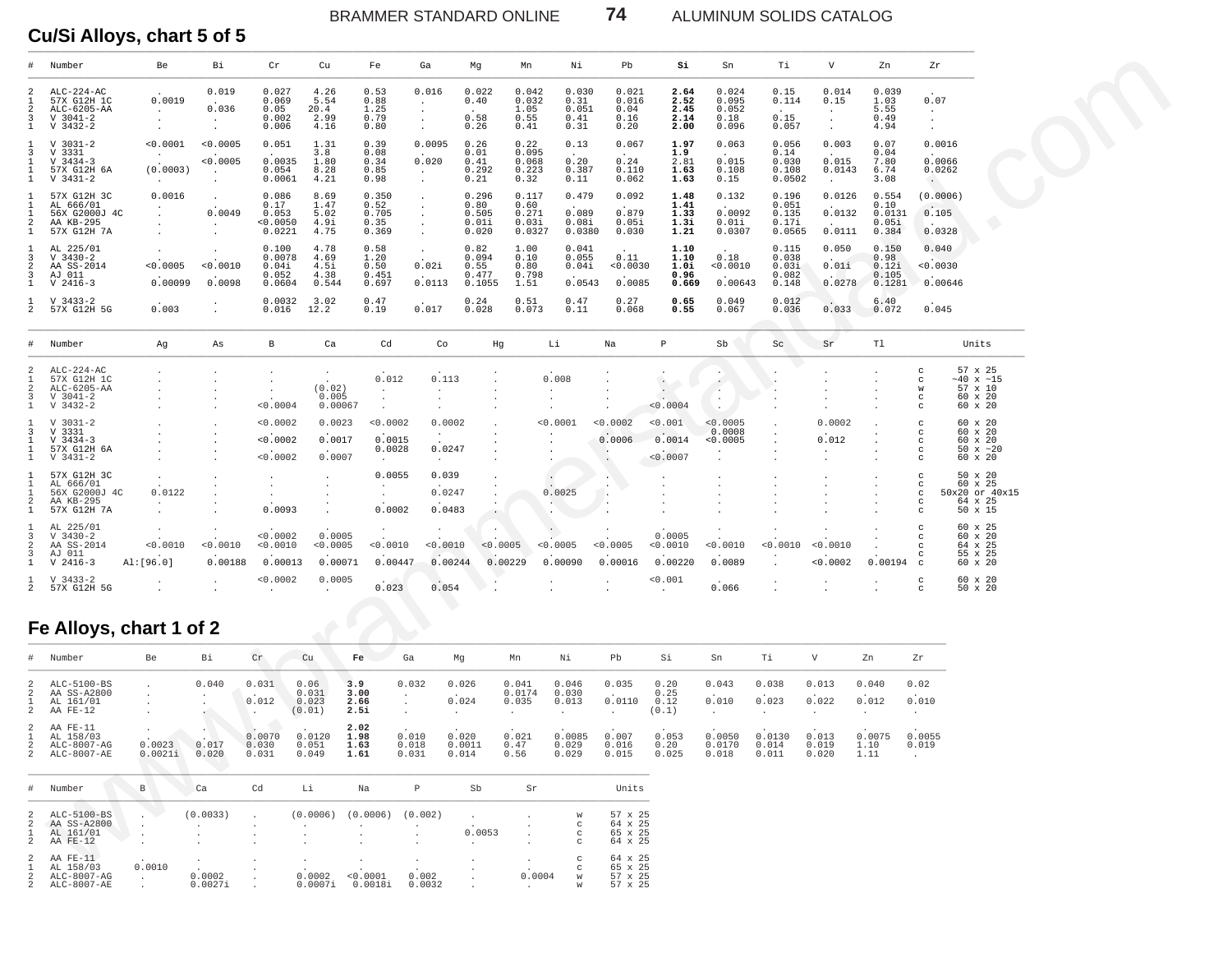75

ALUMINUM SOLIDS CATALOG

Fe Alloys, chart 2 of 2

| #                                                          | Number                                                                | Be                                                                         | Вi                                                                         | Cr                                           | Cu                                           | Fe                                      | Ga                                                                | Mg                                               | Mn                                                            | Νi                                                        | Pb                                                       | Si                                                                                                                | Sn                                                                | Тi                                             | V                                                       | Zn                                            | Zr                                                     |
|------------------------------------------------------------|-----------------------------------------------------------------------|----------------------------------------------------------------------------|----------------------------------------------------------------------------|----------------------------------------------|----------------------------------------------|-----------------------------------------|-------------------------------------------------------------------|--------------------------------------------------|---------------------------------------------------------------|-----------------------------------------------------------|----------------------------------------------------------|-------------------------------------------------------------------------------------------------------------------|-------------------------------------------------------------------|------------------------------------------------|---------------------------------------------------------|-----------------------------------------------|--------------------------------------------------------|
| 2<br>$\overline{2}$<br>$\mathbf{1}$<br>2<br>2              | AA FE-10<br>ALC-8021-AA<br>59X G77J 5E<br>AA FE-9<br>AA ST1-8079      | 0.0011<br>0.0036<br><b>Contract Contract</b><br>< 0.0010                   | 0.010<br>$\sim 10^{-11}$<br>$\mathbf{r}$<br>< 0.0010 < 0.0010              | 0.010<br>0.0301<br>< 0.0050                  | 0.014<br>0.0203<br>0.010i<br>< 0.0010        | 1.55<br>1.42<br>1.37<br>1.2i<br>1.2i    | 0.032<br>$\mathcal{A}^{\mathcal{A}}$ and<br>$\sim$<br>< 0.0010    | 0.0048i<br>0.851<br>0.0050<br>< 0.0010           | 0.0075<br>0.0398<br>< 0.0050<br>< 0.0010                      | 0.010<br>1.002<br>< 0.010<br>< 0.0010                     | 0.0082<br>0.0194<br>$\sim 10^{-11}$<br>< 0.0010          | 0.11<br>0.562<br>0.10i<br>0.13i                                                                                   | 0.0083<br>0.0140<br><b>Contract</b><br>< 0.0010                   | 0.021<br>0.0255<br>< 0.010<br>< 0.0010         | 0.022<br>0.052<br>$\sim$<br>< 0.0010                    | 0.010<br>7.82<br>< 0.0050<br>< 0.0010         | 0.0033<br>0.0194<br>0.0010                             |
| 2<br>$\mathbf{1}$<br>2<br>2<br>$\overline{2}$              | AA ST2-8079<br>AL 156/02<br>ALC-7031-AA<br>ALC-8008-AC<br>ALC-8079-AF | 0.0002<br><b>Contract Contract</b><br>0.0035i<br>0.0012<br>0.0008i         | 0.004i<br><b>Contract Contract</b><br>0.008i<br>0.024<br>0.0078            | 0.003i<br>0.031<br>0.024<br>0.053<br>0.020   | 0.03i<br>0.052<br>0.029<br>0.17<br>0.020i    | 1.2i<br>1.28<br>1.15<br>1.12<br>1.08    | 0.016<br>$\sim 10^{-1}$<br>0.015<br>0.024<br>0.020                | 0.003i<br>0.063<br>0.013<br>0.013<br>0.0028i     | 0.003i<br>0.056<br>0.21<br>0.74<br>0.020i                     | 0.004i<br>0.022<br>0.019<br>0.028<br>0.020                | 0.004i<br>0.0007<br>0.017<br>0.016<br>0.0073             | 0.13i<br>0.31<br>0.13<br>0.19<br>0.21                                                                             | 0.005i<br>$\sim 10^{-11}$<br>0.015<br>0.017<br>0.019              | 0.004i<br>0.042<br>0.025<br>0.030<br>0.020     | 0.002i<br>0.0073<br>0.015<br>0.032<br>0.02              | 0.015i<br>0.035<br>1.12<br>0.049<br>0.020     | 0.004i<br>0.0100<br>0.007<br>0.0039<br>0.0019          |
| 2<br>2<br>$\mathbf{1}$<br>$\mathbf{1}$<br>$\mathbf{1}$     | ALC-8015-AA<br>AA FE-8<br>$V 1502 - 1$<br>$V 1511-1$<br>AL 145/02     | 0.0033<br><b>Carl Corporation</b><br>0.0001<br>< 0.0001<br>$\sim 10^{-10}$ | 0.02<br>$\sim 10^{-1}$<br>$\sim$<br>$\cdot$<br>$\cdot$                     | 0.016<br>0.0050<br>0.0004<br>0.0042<br>0.010 | 0.030<br>0.010i<br>0.071<br>0.0026<br>0.145  | 1.05<br>1.0i<br>0.98<br>0.97<br>0.88    | 0.015<br><b>Carl Corporation</b><br>0.015<br>0.0041<br>$\sim 100$ | 0.012<br>< 0.0050<br>0.0013<br>< 0.0005<br>0.060 | 0.18<br>< 0.0050<br>0.0053<br>0.51<br>0.049                   | 0.020<br>< 0.010<br>0.0004<br>0.0097<br>0.0095            | 0.016<br>$\sim 10^{-10}$<br>< 0.0002<br>0.0034<br>0.0025 | 0.13<br>0.10i<br>0.021<br>0.13<br>0.78                                                                            | 0.017<br>$\sim 10^{-11}$<br>0.0012<br>0.0008<br>0.0024            | 0.021<br>< 0.010<br>0.026<br>< 0.0002<br>0.010 | 0.010<br>$\sim 10^{-11}$<br>0.0102<br>< 0.0002<br>0.024 | 0.026<br>< 0.0050<br>0.0008<br>0.041<br>0.039 | 0.014<br>and the state<br>0.0032<br>< 0.0002<br>0.0032 |
| 1<br>2<br>2                                                | 51X G00H 1D<br>ALC-8030-AC<br>AA FE-7                                 | 0.0009<br>$\sim 10^{-10}$                                                  | 0.023<br>0.027                                                             | 0.0061<br>0.020                              | 0.0131<br>0.20<br>(0.01)                     | 0.831<br>0.83<br>0.80i                  | 0.029<br><b>Service</b>                                           | 0.054<br>0.018                                   | 0.0074<br>0.0032                                              | 0.231<br>0.024<br>$\sim$ $-$                              | 0.0021<br>0.016<br>$\sim 10^{-1}$                        | 0.142<br>0.066<br>(0.1)                                                                                           | 0.096<br>0.016<br>$\sim$ $-$                                      | 0.0135<br>0.003                                | 0.0081<br>0.020<br>$\sim$                               | 0.243<br>0.014<br>$\sim$                      | (0.001)<br>0.0028<br>$\sim$                            |
| 2<br>2                                                     | AA SS-8011<br>ALC-A8011-AC                                            | 0.0007i                                                                    | $\langle \sigma_{\rm{eff}} \rangle$<br>0.0075                              | $\frac{1}{2}$ .<br>0.020                     | 0.0218<br>0.028                              | 0.699<br>0.74                           | 0.0147<br>0.019                                                   | $\mathbb{C}^{\times}$<br>0.014i                  | 0.0217<br>0.022                                               | $\sim$<br>0.021                                           | $\sim$<br>0.0084                                         | 0.536<br>0.75                                                                                                     | $\sim$<br>0.015                                                   | 0.0394<br>0.020                                | 0.0129<br>0.019                                         | 0.0201<br>0.021                               | 0.0022                                                 |
| 1<br>$\mathbf{1}$<br>2<br>2<br>$\mathbf{1}$                | PY 905<br>$V 1501-1$<br>ALC-1200-AJ<br>ALC-3003-AK<br>PY 003          | < 0.0001<br>0.0010i<br>0.0010i<br>$\sim$                                   | $\cdot$<br>$\mathbf{r}$<br>0.0075<br>0.0078<br>$\mathbf{z} = \mathbf{z}$ . | 0.0416<br>0.023<br>0.030<br>0.0142<br>0.0600 | 0.2962<br>0.0025<br>0.031<br>0.090<br>0.0065 | 0.6785<br>0.67<br>0.64<br>0.63<br>0.610 | 0.0048<br>0.020<br>0.014<br>$\Delta \sim 100$                     | 0.1949<br>0.005<br>0.024i<br>0.011i<br>0.41      | 0.412<br>0.021<br>0.034<br>1.14<br>0.0420                     | 0.0103<br>0.015<br>0.029<br>0.023<br>0.0290               | 0.0087<br>0.0040<br>0.0081<br>0.0081<br>0.0205           | 0.2041<br>0.14<br>0.20<br>0.24<br>0.350                                                                           | 0.0054<br>< 0.0002<br>0.019<br>0.0148<br>0.0300                   | 0.0101<br>0.0001<br>0.030<br>0.025<br>0.0540   | < 0.0002<br>0.020<br>0.020<br>0.0145                    | 0.1484<br>0.049<br>0.061<br>0.0253<br>0.0180  | < 0.0002<br>0.0028<br>0.0020<br>$\sim$                 |
| 1<br>2<br>2                                                | AL 143/05<br>ALC-1100-AK<br>AA FE-6                                   | 0.00042<br>0.0011                                                          | $\mathcal{L}^{\text{max}}$<br>0.0056                                       | 0.020<br>0.018<br>$\sim$                     | 0.029<br>0.084<br>(0.01)                     | 0.60<br>0.60<br>0.60i                   | 0.014<br>0.02                                                     | 0.0051<br>0.0123                                 | 0.0069<br>0.029                                               | 0.0023<br>0.030                                           | 0.0026<br>0.0085<br>$\sim$                               | 0.155<br>0.18<br>(0.1)                                                                                            | 0.0030<br>0.014<br>$\sim$                                         | 0.0051<br>0.030                                | 0.0027<br>0.0178                                        | 0.0098<br>0.031                               | 0.0049<br>0.0032                                       |
| $\mathbf{1}$<br>2                                          | PY 509<br>ALC-1100-AY                                                 | $\sim 10^{-10}$<br>0.0009                                                  | $\frac{1}{2}$ .<br>0.0048                                                  | 0.0631<br>0.019                              | 0.0705<br>0.084                              | 0.5970<br>0.59                          | 0.0170<br>0.02                                                    | 0.0566<br>0.0096i                                | 0.0750<br>0.029                                               | 0.0363<br>0.031                                           | 0.0488<br>0.0082                                         | 0.3210<br>0.17                                                                                                    | 0.0390<br>0.014                                                   | ۰.<br>0.0404<br>0.030                          | 0.02                                                    | 0.1372<br>0.032                               | $\sim$<br>0.0034                                       |
| 2<br>2<br>3<br>2                                           | AA WA-5005<br>ALC-3102-AD<br>V 2405<br>AA FE-4                        | 0.0010<br><b>Contract Contract</b>                                         | 0.03i<br>0.0082<br>$\sim$<br>$\cdot$                                       | 0.01i<br>0.021<br>0.0010<br>$\sim$           | 0.03i<br>0.086<br>0.013<br>(0.01)            | 0.55<br>0.54<br>0.52<br>0.25i           | 0.019<br>$\sim$<br>$\mathbf{r}$                                   | 0.35<br>0.028<br>0.0070<br>$\sim$                | 0.01i<br>0.37<br>0.31<br>$\ddot{\phantom{a}}$                 | 0.01i<br>0.019<br>$\sim$<br>$\sim$ 100 $\mu$              | 0.03i<br>0.009<br>$\sim$                                 | 0.12i<br>0.35<br>0.10<br>(0.1)                                                                                    | 0.01i<br>0.021<br>$\sim$<br>$\ddot{\phantom{a}}$                  | 0.01i<br>0.0271<br>0.0050<br>$\sim$            | 0.01i<br>0.0191<br>$\sim$<br>$\ddot{\phantom{a}}$       | 0.03i<br>0.029<br>0.025<br>$\sim$             | 0.0040<br><b>Contract</b>                              |
| $\#$                                                       | Number                                                                | $\mathbf{B}$                                                               | Ca                                                                         | Cd                                           | Co                                           | Hg                                      | Li                                                                | Na                                               | $\, {\mathbb P}$                                              | Sb                                                        | Sr                                                       |                                                                                                                   | Units                                                             |                                                |                                                         |                                               |                                                        |
| 2<br>2<br>$\mathbf{1}$<br>2<br>2                           | AA FE-10<br>ALC-8021-AA<br>59X G77J 5E<br>AA FE-9<br>AA ST1-8079      | < 0.0010                                                                   | 0.0018<br>$\sim 100$<br>< 0.0010                                           | 0.0013<br>0.0142<br>< 0.0010                 | 0.0373<br>< 0.0010                           |                                         | 0.0014<br>$\sim$<br>< 0.0010                                      | 0.0010i<br>< 0.0010                              | 0.0028<br>- 50<br>$\mathcal{L}$<br>0.0010                     | 0.003<br>$\sim$<br>0.0010                                 |                                                          | $_{\rm c}$<br>0.0020<br>W<br>$\mathbf{C}$<br>$\sim 10^{-11}$<br>C<br>0.0010<br>$\mathbf{C}$                       | 64 x 25<br>57 x 25<br>$50 \times 20$<br>64 x 25<br>64 x 25        |                                                |                                                         |                                               |                                                        |
| 2<br>$\mathbf{1}$                                          | AA ST2-8079<br>AL 156/02                                              | < 0.0010<br>$\sim$                                                         | 0.002i                                                                     | 0.0005<br><b>Contract</b>                    | 0.0005<br>$\sim$                             | 0.0002<br>$\sim$                        | 0.001i                                                            | 0.0015                                           | 0.0005<br>$\sim$                                              | $\cdot$<br>$\sim$                                         |                                                          | 0.0012<br>$_{\rm c}$<br>$\mathbf{C}$<br><b>Contract</b>                                                           | 64 x 25<br>65 x 25                                                |                                                |                                                         |                                               |                                                        |
| 2<br>2<br>2                                                | ALC-7031-AA<br>ALC-8008-AC<br>ALC-8079-AF                             | $\ddot{\phantom{0}}$<br>$\cdot$                                            | 0.0028i<br>0.0022i<br>0.0078                                               | 0.0014<br>0.0078                             |                                              | $\cdot$<br>$\langle \cdot \rangle$      | 0.0032i<br>0.0017i<br>0.0016i                                     | 0.0033i<br>0.0017i<br>0.0015i                    | 0.005<br>0.0042<br>0.0017                                     | 0.0037<br>0.0029                                          |                                                          | W<br>0.0025i<br>W<br>0.0016i<br>W                                                                                 | 57 x 25<br>57 x 25<br>57 x 25                                     |                                                |                                                         |                                               |                                                        |
| 2<br>2<br>$\mathbf{1}$<br>$\mathbf{1}$<br>$\mathbf{1}$     | ALC-8015-AA<br>AA FE-8<br>$V 1502 - 1$<br>$V 1511 - 1$<br>AL 145/02   | < 0.0002<br>0.0016<br>$\sim 10^{-11}$                                      | 0.0025i<br>0.0013<br>< 0.0002<br><b>Contract</b>                           | < 0.0002<br>0.0015                           | $\cdot$                                      | < 0.0002<br>0.0048                      | 0.0026i<br>< 0.0001<br>< 0.0001<br>$\sim$                         | 0.0041i<br>$\sim 100$<br>0.0029                  | 0.004<br>$\sim$<br>0.0026<br>< 0.0005<br>$\ddot{\phantom{a}}$ | 0.0002<br>< 0.0002<br>$\cdot$                             | $\sim$                                                   | 0.0016i<br>W<br>$\mathbf{C}$<br>$\sim 10^{-10}$<br>0.0002<br>$\mathbf{C}$<br>< 0.0001<br>$_{\rm c}$<br>$_{\rm C}$ | 57 x 25<br>64 x 25<br>60 x 20<br>60 x 20<br>$60 \times \text{mm}$ |                                                |                                                         |                                               |                                                        |
| 1<br>2<br>2<br>2<br>2                                      | 51X G00H 1D<br>ALC-8030-AC<br>AA FE-7<br>AA SS-8011<br>ALC-A8011-AC   |                                                                            | 0.0025i<br>0.0009i                                                         | (0.0001)<br>0.0018<br>$\sim$<br>0.0013       | $\cdot$                                      | $\sim$                                  | 0.0016i<br>$\sim 10^{-10}$<br>0.0009i                             | 0.0018i<br>$\sim$<br>0.0013i                     | 0.006<br>$\sim$ $-$<br>0.0029                                 | (0.003)<br>(0.006)<br>$\sim 10^{-10}$ m $^{-1}$<br>0.0016 |                                                          | $\mathbf{C}$<br>0.0027i<br>W<br>$_{\rm c}$<br><b>CALL COV</b><br>$\mathbf{C}$<br>0.0012i<br>W                     | 40 x 15<br>57 x 25<br>64 x 25<br>64 x 25<br>57 x 25               |                                                |                                                         |                                               |                                                        |
| 1<br>1<br>$\mathfrak{D}$<br>2<br>$\mathbf{1}$              | PY 905<br>$V 1501 - 1$<br>ALC-1200-AJ<br>ALC-3003-AK<br>PY 003        | 0.0027<br>ъ.<br>$\cdot$<br>$\cdot$                                         | < 0.0002<br>0.0024i<br>0.0017i<br>$\cdot$                                  | 0.0019<br>0.0011<br>0.0013                   |                                              | 0.0023<br>$\mathbf{r}$                  | < 0.0001<br>0.0027i<br>0.0023i<br>$\ddot{\phantom{a}}$            | 0.0046<br>0.0018i<br>0.0014i<br>$\cdot$          | < 0.0005<br>0.0028<br>0.0016<br>$\ddot{\phantom{a}}$          | 0.0024<br>0.0021<br>0.0020<br>$\ddot{\phantom{a}}$        | $\sim$                                                   | $\circ$<br>< 0.0001<br>$\mathbf{C}$<br>0.0023i<br>W<br>0.0019i<br>W<br>$\mathbf{C}$                               | 55 x 30<br>60 x 20<br>57 x 25<br>57 x 25<br>55 x 30               |                                                |                                                         |                                               |                                                        |
| 1<br>2<br>$\mathfrak{D}$<br>$\mathbf{1}$<br>$\mathfrak{D}$ | AL 143/05<br>ALC-1100-AK<br>AA FE-6<br>PY 509<br>ALC-1100-AY          |                                                                            | 0.0013i<br>$\cdot$<br>0.0008i                                              | 0.0011<br>$\ddot{\phantom{a}}$<br>0.0013     |                                              |                                         | 0.00025<br>0.0019i<br>$\cdot$<br>0.0018i                          | 0.0045i<br>$\cdot$<br>0.0057i                    | 0.0023<br>$\sim$<br>0.0027                                    | 0.0016<br>$\sim$<br>0.0400<br>0.0021                      | $\cdot$                                                  | $\mathbf C$<br>0.0018i<br>W<br>$_{\rm C}$<br>C<br>0.0016i<br>W                                                    | 60 x 25<br>57 x 25<br>64 x 25<br>55 x 30<br>57 x 25               |                                                |                                                         |                                               |                                                        |
| 2<br>2<br>3<br>$\mathfrak{D}$                              | AA WA-5005<br>ALC-3102-AD<br>V 2405<br>AA FE-4                        |                                                                            | 0.0016                                                                     | 0.0012<br>$\sim$                             |                                              |                                         | 0.0014i<br>$\sim$                                                 | 0.0010i                                          | 0.0030<br>$\ddot{\phantom{a}}$                                | 0.0035<br>$\mathbf{r}$                                    | $\sim$                                                   | $\circ$<br>0.0018i<br>W<br>$\mathbf{C}$<br>$\mathcal{C}$                                                          | 64 x 25<br>57 x 25<br>60 x 20<br>64 x 25                          |                                                |                                                         |                                               |                                                        |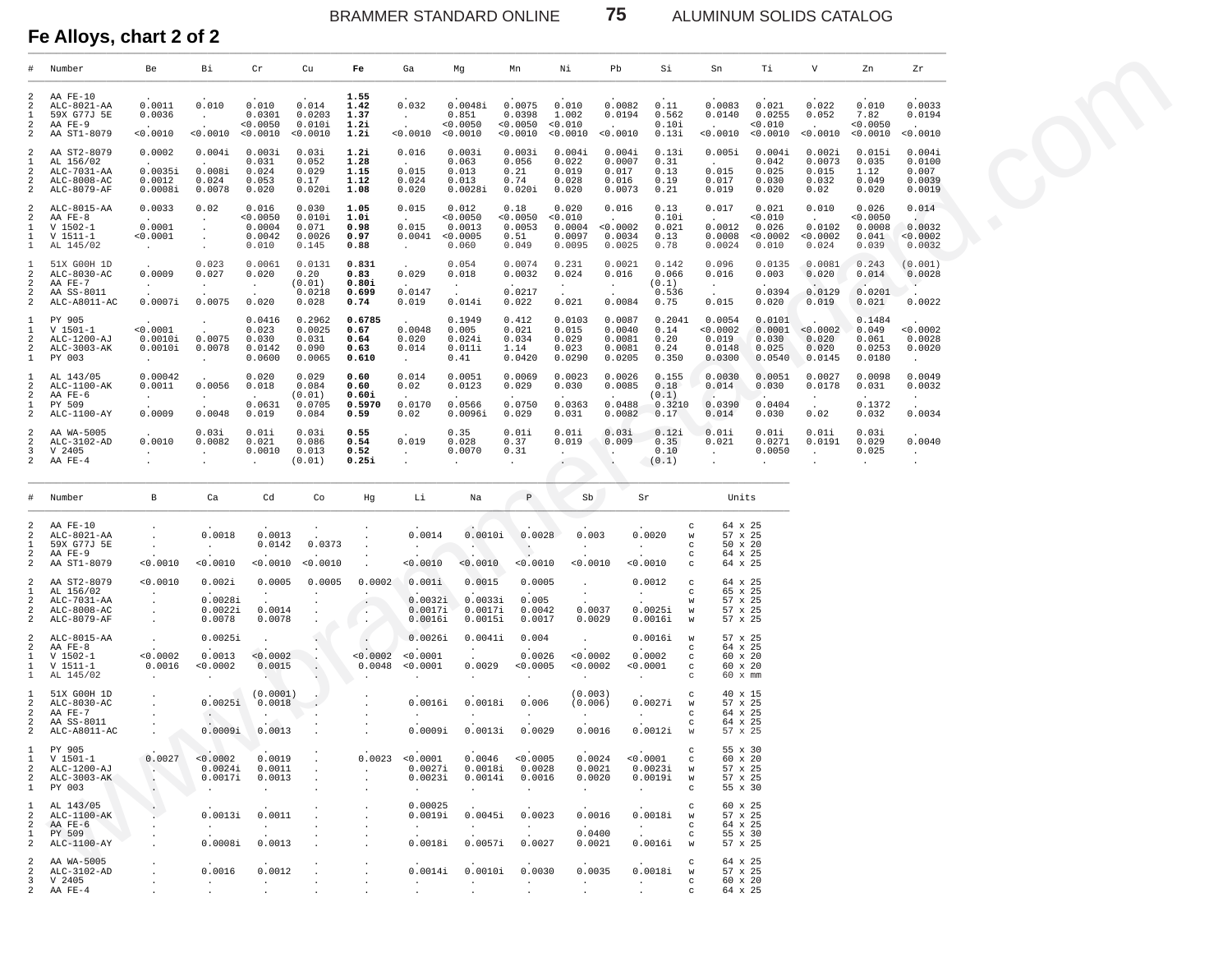BRAMMER STANDARD ONLINE **76** ALUMINUM SOLIDS CATALOG

# **Mg Alloys, chart 1 of 4**

| # Number                                                                                                                                                                                                                                                                                                              | Be                                                             | Вi                                                | Cr                                             | Cu                                          | Fe                                        | Ga                                                    | Mg                                     | Mn                                       | Νi                                                       | Pb                                                         | Si                                       | Sn                                                                                   | Тi                                            | V                                                                 | Zn                                         | Zr                                                                                                                               |
|-----------------------------------------------------------------------------------------------------------------------------------------------------------------------------------------------------------------------------------------------------------------------------------------------------------------------|----------------------------------------------------------------|---------------------------------------------------|------------------------------------------------|---------------------------------------------|-------------------------------------------|-------------------------------------------------------|----------------------------------------|------------------------------------------|----------------------------------------------------------|------------------------------------------------------------|------------------------------------------|--------------------------------------------------------------------------------------|-----------------------------------------------|-------------------------------------------------------------------|--------------------------------------------|----------------------------------------------------------------------------------------------------------------------------------|
| 1 511X G10H 5B<br>2 AA KB-520<br>$3 \tV 2603-2$<br>2 511X G10H 4C<br>2 AA SS-520                                                                                                                                                                                                                                      | 0.0274<br>0.005i<br>0.0033<br>0.0061<br>0.0001                 | $\cdot$<br>$\sim$<br>< 0.0010                     | 0.0017<br>0.003<br>0.083<br>< 0.0050           | 0.0227<br>0.08i<br>0.01<br>0.163<br>0.12i   | 0.057<br>0.30<br>0.24<br>0.193<br>0.20i   | $\bullet$<br>$\sim$<br>$\sim$<br>0.02i                | 13.97<br>10.6<br>10.5<br>10.24<br>10.2 | 0.098<br>0.08i<br>0.23<br>0.228<br>0.05i | 0.036<br>$\sim$<br>0.015<br>0.117<br>< 0.0050            | 0.165<br>$\sim$<br>$\sim$<br>0.080<br>0.0030               | 0.050<br>0.08i<br>0.16<br>0.244<br>0.15i | 0.013<br>$\sim$<br>$\sim$<br>0.075<br>0.0030                                         | 0.0052<br>0.01i<br>0.02<br>0.155<br>0.10i     | $\bullet$<br>$\sim$<br>$\sim$<br>0.01i                            | 0.029<br>0.02i<br>0.05<br>0.117<br>0.04i   | 0.16<br>$\sim$<br>0.0030                                                                                                         |
| 3 AJ 044<br>1 AL 574/02<br>2 AA KA-520<br>3 V 2600<br>1 AL 573/01                                                                                                                                                                                                                                                     | 0.0046<br>0.013<br>0.002i<br>0.0015<br>0.0080                  | $\sim$<br>$\cdot$<br>$\cdot$                      | 0.095<br>0.0043<br>0.0050<br>< 0.01<br>$\sim$  | 0.079<br>0.046<br>0.17i<br>0.014<br>0.0105  | 0.299<br>0.106<br>0.10i<br>0.090<br>0.198 | $\cdot$<br>$\bullet$                                  | 10.17<br>9.88<br>9.5i<br>9.35<br>8.97  | 0.201<br>0.026<br>0.02i<br>0.11<br>0.112 | 0.049<br>0.0044<br>< 0.0050<br>< 0.01<br>$\sim 10^{-11}$ | 0.050<br>0.014<br>$\sim$<br>$\sim$<br>$\ddot{\phantom{0}}$ | 0.217<br>0.096<br>0.20i<br>0.26<br>0.221 | 0.048<br>0.016<br>$\sim$<br>$\sim$<br>$\ddot{\phantom{0}}$                           | 0.104<br>0.097<br>0.05i<br>0.14<br>0.16       | 0.0070<br>$\sim$<br>$\sim$<br>$\cdot$                             | 0.102<br>0.024<br>0.08i<br>0.012<br>0.051  | $\cdot$<br>$\cdot$<br>$\bullet$<br>$\bullet$                                                                                     |
| 3 V 2601<br>2 AA KA-518<br>3 V 2602<br>1 AL 572/01<br>2 ALC-A535.0-AA                                                                                                                                                                                                                                                 | 0.0045<br>0.004i<br>0.0032<br>0.0050<br>0.0012                 | $\cdot$<br>$\sim$<br>$\sim$<br>0.043i             | 0.005<br>< 0.0050<br>< 0.01<br>$\sim$<br>0.053 | 0.0090<br>0.08i<br>0.0060<br>0.019<br>0.053 | 0.18<br>1.0i<br>0.25<br>0.307<br>0.17     | $\bullet$<br>$\cdot$<br>$\ddot{\phantom{0}}$<br>0.021 | 8.80<br>8.1i<br>7.95<br>7.87<br>7.30   | 0.32<br>0.05i<br>0.48<br>0.195<br>0.17   | 0.01<br>0.05i<br>< 0.01<br>$\sim$<br>0.052               | $\cdot$<br>$\cdot$<br>$\cdot$<br>0.044                     | 0.22<br>0.20i<br>0.10<br>0.42<br>0.12    | 0.05i<br>$\sim$<br>$\sim$<br>0.047                                                   | 0.10<br>0.01i<br>0.050<br>0.064<br>0.16       | $\mathcal{L}_{\text{max}}$<br>$\sim$<br>$\sim$<br>$\sim$<br>0.020 | 0.025<br>0.10i<br>0.058<br>0.126<br>0.044  | 0.0048                                                                                                                           |
| 2 AA SS-535<br>1 AL 571/01<br>1 AL 535/01<br>1 AL 537C/01<br>2 AA WB-5056                                                                                                                                                                                                                                             | 0.0001<br>$\Delta \sim 10^{-11}$<br>0.014<br>0.00066<br>0.003i | < 0.0010<br>$\sim$<br>$\cdot$<br>$\sim$<br>$\sim$ | 0.02i<br>0.012<br>0.051<br>0.0045<br>0.11i     | 0.03i<br>0.100<br>0.030<br>0.252<br>0.08i   | 0.10i<br>0.15<br>0.051<br>0.249<br>0.20i  | 0.015<br>$\sim$<br>0.0049<br>0.02i                    | 7.0i<br>6.50<br>5.88<br>5.83<br>5.8i   | 0.18i<br>0.20<br>0.118<br>0.147<br>0.10i | 0.02i<br>0.015<br>0.010<br>0.0508<br>0.05i               | 0.0030<br>$\sim$<br>0.020<br>0.0100<br>$\sim$              | 0.10i<br>0.14<br>0.044<br>0.091<br>0.15i | < 0.0030<br>$\sim$<br>$\sim$<br>0.0204<br><b>AND</b>                                 | 0.18i<br>0.054<br>0.010<br>0.0192<br>< 0.0050 | 0.01i<br>$\sim$<br>0.0051<br>0.01i                                | 0.03i<br>0.062<br>0.100<br>0.1016<br>0.05i | < 0.0030<br>$\sim$<br>0.0458<br>$\sim$ $\sim$                                                                                    |
| 2 AA WC-5056<br>2 AA SS-5056<br>$3 \tV 2500-1$<br>$1 \quad V 2506-2$<br>1 AL 533/03                                                                                                                                                                                                                                   | 0.008i<br>< 0.0005<br>0.0039<br>0.0026<br>0.0041               | < 0.0010<br>$\sim$<br>0.032<br>0.0009             | 0.20i<br>0.11i<br>0.11<br>0.077<br>0.102       | 0.01i<br>0.08i<br>0.047<br>0.081<br>0.0544  | 0.40<br>0.20i<br>0.27<br>0.26<br>0.216    | 0.02i<br>0.02i<br>0.011<br>$\sim 100$                 | 5.3i<br>5.3i<br>5.23<br>5.11<br>5.03   | 0.05i<br>0.10i<br>0.33<br>0.49<br>0.102  | 0.02i<br>0.05i<br>$\sim$<br>0.0022<br>0.0117             | 0.08i<br>0.0030<br>0.0006<br>0.0097<br>0.0022              | 0.25<br>0.15i<br>0.31<br>0.27<br>0.319   | $\sim$<br>< 0.0010<br><b>Contract Contract Contract Contract</b><br>0.0003<br>0.0011 | < 0.0050<br>0.01i<br>0.038<br>0.088<br>0.0188 | 0.01i<br>0.01i<br>$\sim$<br>0.0027<br>0.0062                      | 0.02i<br>0.05i<br>0.14<br>0.061<br>0.0311  | 0.0030<br>0.0030<br>0.0010<br>0.0055                                                                                             |
| 2 ALC-5182-AX<br>3 AJ 019<br>3 V 2502-1<br>2 AA WA-5182<br>$3 \tV 2508-1$                                                                                                                                                                                                                                             | 0.0013<br>0.0030<br>0.0015<br>0.001i<br>0.0095                 | 0.0089<br>$\sim$<br>$\cdot$<br>$\cdot$            | 0.031<br>0.147<br>0.063<br>0.05i<br>0.19       | 0.039<br>0.014<br>0.036<br>0.01i<br>0.2     | 0.26<br>0.201<br>0.37<br>0.30<br>0.2      | 0.023<br>$\sim$<br>0.02i<br>0.05                      | 5.01<br>5.01<br>5.00<br>4.8i<br>4.73   | 0.35<br>0.203<br>0.32<br>0.30<br>0.35    | 0.016<br>0.011<br>0.01i<br>$\sim$                        | 0.0077<br>$\mathcal{L}$<br>0.02i<br>$\sim$ 100 $\mu$       | 0.12<br>0.104<br>0.10<br>0.20i<br>0.12   | 0.014<br>$\sim$<br>$\blacksquare$<br>$\blacksquare$<br>$\ddot{\phantom{0}}$          | 0.049<br>0.013<br>0.012<br>0.04i<br>0.038     | 0.020<br>$\sim$ $-$<br>$\sim$<br>0.01i<br>$\sim$                  | 0.046<br>0.016<br>0.050<br>0.02i<br>0.008  | 0.0030<br>$\sim$<br>$\ddot{\phantom{0}}$                                                                                         |
| 2 AA WA-5056                                                                                                                                                                                                                                                                                                          | 0.0001                                                         | $\cdot$                                           | 0.11i                                          | 0.08i                                       | 0.20i                                     | 0.02i                                                 | 4.7i                                   | 0.10i                                    | 0.05i                                                    | D                                                          | 0.15i                                    | $\mathbf{r}$                                                                         | < 0.0050                                      | 0.01i                                                             | 0.05i                                      |                                                                                                                                  |
|                                                                                                                                                                                                                                                                                                                       |                                                                |                                                   |                                                |                                             |                                           |                                                       |                                        |                                          |                                                          |                                                            |                                          |                                                                                      |                                               |                                                                   |                                            |                                                                                                                                  |
| # Number                                                                                                                                                                                                                                                                                                              | Ag                                                             | As                                                | $\mathbf{B}$                                   | Ca                                          | Cd                                        | Co                                                    | Hg                                     | In                                       | Li                                                       | Na                                                         | $\, {\mathbb P}$                         | Sb                                                                                   | Sc                                            | Sr                                                                | T1                                         | Units                                                                                                                            |
| 1 511X G10H 5B<br>2 AA KB-520<br>$3 \quad V \quad 2603-2$<br>2 511X G10H 4C<br>2 AA SS-520                                                                                                                                                                                                                            | 0.0010                                                         | < 0.0010                                          | $\cdot$<br>< 0.0005<br>< 0.0010                | 0.0010                                      | < 0.0010                                  | < 0.0010                                              | < 0.0010                               |                                          | 0.0032<br>$\cdot$<br>$\bullet$<br>0.0010                 | 0.0010                                                     | < 0.0010                                 | < 0.0010                                                                             | < 0.0010                                      | < 0.0010                                                          |                                            | 50 x 20<br>$\mathtt{C}$<br>64 x 25<br>$\mathtt{C}$<br>60 x 20<br>$_{\rm c}$<br>50 x 20<br>$_{\rm c}$<br>64 x 25<br>$\mathbf{C}$  |
| 3 AJ 044<br>1 AL 574/02<br>2 AA KA-520<br>3 V 2600<br>1 AL 573/01                                                                                                                                                                                                                                                     |                                                                |                                                   |                                                | 0.0023<br>$\cdot$                           |                                           | $\bullet$                                             |                                        |                                          |                                                          |                                                            |                                          |                                                                                      |                                               |                                                                   |                                            | 55 x 25<br>$_{\rm c}$<br>60 x 25<br>$\mathtt{C}$<br>64 x 25<br>$_{\rm c}$<br>60 x 20<br>$_{\rm c}$<br>60 x 25<br>$\mathbf{C}$    |
| 3 V 2601<br>2 AA KA-518                                                                                                                                                                                                                                                                                               |                                                                |                                                   | 0.0008                                         | $\ddot{\cdot}$                              | $\cdot$<br>$\cdot$                        |                                                       |                                        |                                          |                                                          |                                                            |                                          |                                                                                      |                                               | 0.0025i                                                           |                                            | 60 x 20<br>$_{\rm c}$<br>64 x 25<br>$\mathtt{C}$<br>60 x 20<br>$_{\rm c}$<br>60 x 25<br>$_{\rm c}$<br>57 x 25<br>$\mathbf{C}$    |
|                                                                                                                                                                                                                                                                                                                       |                                                                |                                                   | - 14                                           | 0.0025i                                     | 0.0012                                    |                                                       |                                        |                                          | 0.0033                                                   | 0.0019i                                                    | 0.0010i                                  | 0.0024                                                                               |                                               |                                                                   |                                            |                                                                                                                                  |
|                                                                                                                                                                                                                                                                                                                       | < 0.0010                                                       | < 0.0010                                          | 0.0010                                         | < 0.0010<br>0.00174                         | 0.0010<br>$\cdot$<br>0.0020               | 0.0010                                                | 0.0010<br>$\cdot$<br>0.0023            |                                          | < 0.0010<br>< 0.00005                                    | < 0.0010<br>0.0063<br>0.00045<br>$\ddot{\phantom{a}}$      | < 0.0010<br>$\cdot$                      | 0.0010                                                                               | < 0.0010                                      | 0.0010                                                            |                                            | 64 x 25<br>$_{\rm c}$<br>60 x 25<br>$\mathtt{C}$<br>60 x 25<br>$_{\rm c}$<br>55 x 30<br>$_{\rm c}$<br>64 x 25<br>$\mathbf{C}$    |
|                                                                                                                                                                                                                                                                                                                       | < 0.0010                                                       | < 0.0010                                          | < 0.0010<br>0.0002<br>(0.0007)                 | < 0.0005<br>0.0006<br>0.0002<br>0.0021i     | 0.0010<br>0.0002<br>0.0015                | 0.0010<br>< 0.0002<br>$\ddot{\phantom{a}}$            | < 0.0005                               |                                          | 0.0010<br>0.0002<br>0.0007<br>0.00022                    | 0.0005<br>0.0011<br>0.0013<br>0.0033i                      | < 0.0010<br>$\cdot$                      | < 0.0010                                                                             | < 0.0010<br>$\cdot$                           | < 0.0010<br>$\sim$<br>0.0010                                      |                                            | 64 x 25<br>$_{\rm c}$<br>64 x 25<br>$\mathbf{C}$<br>60 x 20<br>$\mathtt{C}$<br>60 x 20<br>$\mathbf C$<br>60 x 25<br>$\mathbf{C}$ |
| 3 V 2602<br>1 AL 572/01<br>2 ALC-A535.0-AA<br>2 AA SS-535<br>1 AL 571/01<br>1 AL 535/01<br>1 AL 537C/01<br>2 AA WB-5056<br>2 AA WC-5056<br>2 AA SS-5056<br>$3 \tV 2500-1$<br>$1 \quad V 2506 - 2$<br>1 AL 533/03<br>2 ALC-5182-AX<br>3 AJ 019<br>$3 \quad V \quad 2502-1$<br>2 AA WA-5182<br>$3 \quad V \quad 2508-1$ |                                                                |                                                   |                                                | 0.0029i<br>0.0002<br>$\sim$<br>< 0.0001     | 0.0013<br>$\sim$<br>0.003i<br>$\sim$      |                                                       |                                        |                                          | 0.0019<br>< 0.0001<br>$\sim$<br>0.0005                   | 0.0046i<br>$\sim$<br>0.0007<br>$\sim$<br>0.0006            | (0.0014)<br>$\mathbf{r}$<br>$\cdot$      | 0.0028                                                                               |                                               | 0.0030i<br>$\cdot$                                                |                                            | 57 x 25<br>W<br>55 x 25<br>$\mathbf C$<br>60 x 20<br>$\mathbf{C}$<br>64 x 25<br>$\mathbf{C}$<br>60 x 20<br>$\mathbf{C}$          |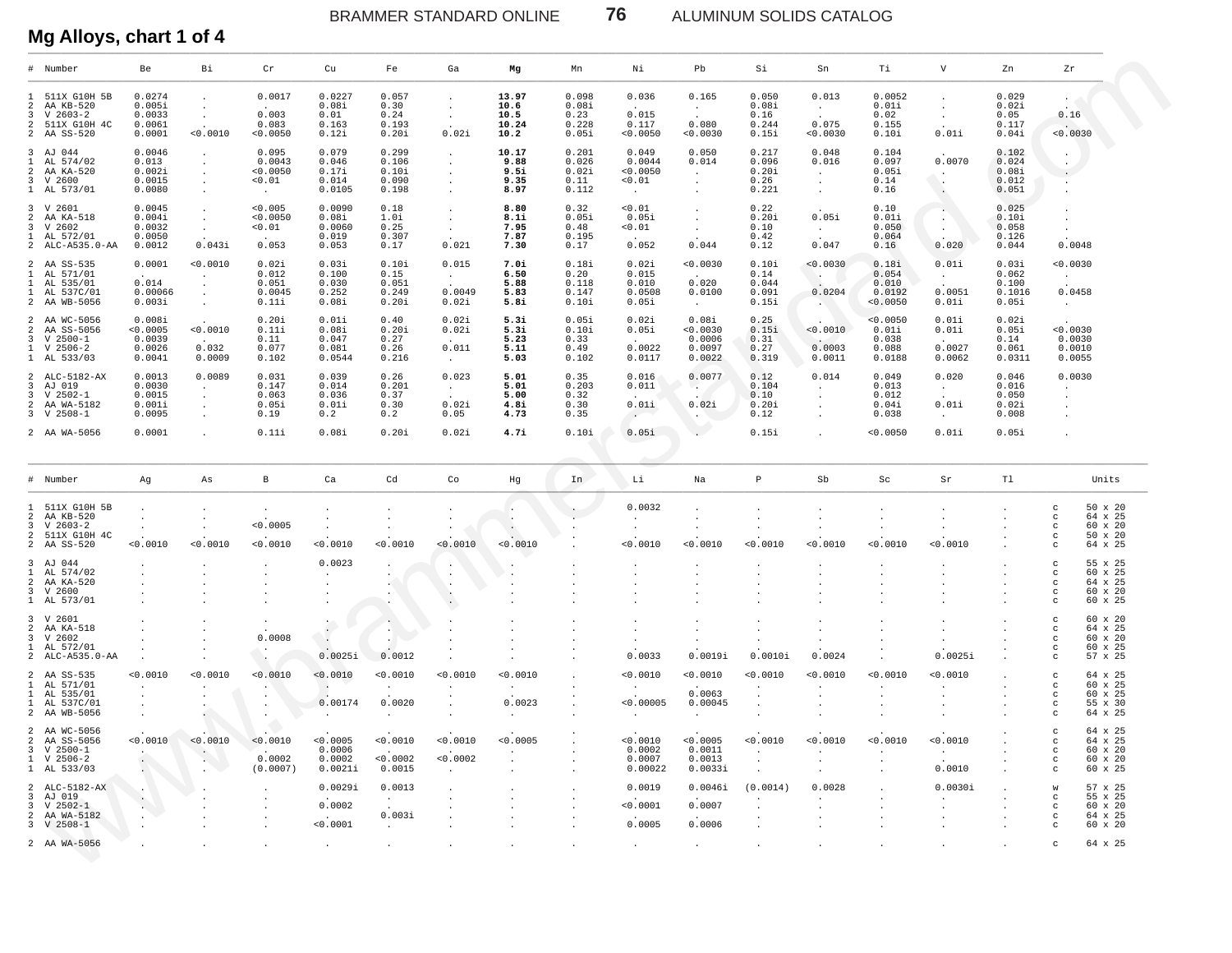ALUMINUM SOLIDS CATALOG

# Mg Alloys, chart 2 of 4

| # Number                                                                                       |                                             | Be                                                   | Вi                                                    | Cr                                                          | Cu                                                    | Fe                                                                    | Ga                                                     | Mg                                                       | Mn                                        | Νi                                                | Pb                                                      | Si                                                        | Sn                                              | Тi                                                        | V                                                      | Zn                                                                           | Zr                                                            |
|------------------------------------------------------------------------------------------------|---------------------------------------------|------------------------------------------------------|-------------------------------------------------------|-------------------------------------------------------------|-------------------------------------------------------|-----------------------------------------------------------------------|--------------------------------------------------------|----------------------------------------------------------|-------------------------------------------|---------------------------------------------------|---------------------------------------------------------|-----------------------------------------------------------|-------------------------------------------------|-----------------------------------------------------------|--------------------------------------------------------|------------------------------------------------------------------------------|---------------------------------------------------------------|
| 1 AL 537/02<br>2 AA WA-5056<br>2 AA SS-5182<br>$3 \quad V \quad 2503-1$<br>2 AA KB-514         |                                             | 0.0005<br>0.0001<br>< 0.0005<br>0.0026<br>0.003i     | 0.0012<br>< 0.0010<br>$\sim$<br>$\sim$                | 0.0104<br>0.11i<br>0.03i<br>0.013<br>0.0050                 | 0.0189<br>0.08i<br>0.05i<br>0.013<br>0.02i            | 0.330<br>0.20i<br>0.20i<br>0.30<br>0.10i                              | 0.0298<br>0.02i<br>0.02i<br>$\sim$ $-$<br>$\sim$       | 4.76<br>4.7i<br>4.6i<br>4.60<br>4.5i                     | 0.450<br>0.10i<br>0.35<br>0.20<br>0.20i   | 0.0066<br>0.05i<br>0.02i<br>0.003<br>0.0050       | 0.0023<br>0.001i<br>0.0023<br>0.06i                     | 0.224<br>0.15i<br>0.15i<br>0.15<br>0.25                   | 0.0015<br>0.0010<br>0.06i                       | 0.0036<br>< 0.0050<br>0.03i<br>0.019<br>0.05i             | 0.0102<br>0.01i<br>0.01i<br>$\sim$<br>$\sim$           | 0.0154<br>0.05i<br>0.05i<br>0.031<br>0.0050                                  | 0.0041<br>0.0030<br>0.06i                                     |
| 2 AA SS-5082<br>$\mathbf{1}$<br>V 2507-2<br>2 AA WB-5182<br>$\mathbf{1}$<br>$3 \tV 2501-1$     | SRM 1241c                                   | < 0.0005<br>0.0050<br>0.001i<br>0.0008               | < 0.0010<br>0.027<br>$\sim$<br>$\sim$<br>$\cdot$      | 0.04i<br>0.011<br>0.01i<br>0.0343<br>0.041                  | 0.04i<br>0.054<br>0.07i<br>0.0497<br>0.044            | 0.25<br>0.16<br>0.10i<br>0.1997<br>0.236                              | 0.015<br>0.012<br>0.02i<br>0.0184<br>$\sim$ $-$        | 4.5i<br>4.57<br>4.4i<br>4.498<br>4.47                    | 0.04i<br>0.10<br>0.45<br>0.3792<br>0.14   | 0.01i<br>0.0021<br>0.04i<br>0.0198<br>$\sim$      | < 0.0030<br>0.0068<br>0.006i<br>(0.00052)<br>$\sim$ $-$ | 0.12i<br>0.22<br>0.08i<br>0.1601<br>0.19                  | 0.0010<br>0.0003<br>(0.0002)<br>$\sim 10^{-11}$ | 0.02i<br>0.0096<br>0.01i<br>0.0334<br>0.030               | 0.01i<br>0.0027<br>0.01i<br>0.0174<br>$\sim$           | 0.04i<br>0.21<br>0.10i<br>0.0506<br>0.017                                    | 0.0030<br>0.0010<br>(0.002)<br>$\sim$                         |
| 1 AL 536/01<br>1<br>$\overline{a}$<br>AA SS-514<br>$\mathbf{1}$                                | AL 532/01<br>MBH AL5182-20<br>1 511X G5083A | 0.00050<br>< 0.0005<br>0.0020<br>$\sim$ 100 $\pm$    | (0.0019)<br>< 0.0010<br>0.0096<br>0.0016              | 0.055<br>0.0050<br>0.03i<br>0.063<br>0.237                  | 0.031<br>0.012<br>0.05i<br>0.105<br>0.042             | 0.24<br>0.011<br>0.25<br>0.316<br>0.363                               | 0.0015<br>0.015<br>0.0065<br><b>Contract</b>           | 4.40<br>4.33<br>4.1i<br>4.01<br>3.98                     | 0.305<br>0.0009<br>0.12i<br>0.39<br>0.592 | 0.010<br>0.0043<br>0.03i<br>0.024<br>0.0094       | 0.0044<br>0.0030<br>0.019<br>0.0069                     | 0.120<br>0.009<br>0.15i<br>0.25<br>0.22                   | 0.0038<br>0.0030<br>0.034<br>0.0015             | 0.049<br>0.0005<br>0.12i<br>0.042<br>0.0294               | 0.0003<br>0.01i<br>0.033<br>0.0092                     | 0.052<br>0.0008<br>0.08i<br>0.096<br>0.0488                                  | < 0.0002<br>0.0030<br>0.0051<br>0.0011                        |
| 3 AL 516/02<br>2 ALC-5042-AC<br>$\mathbf{1}$<br>2 AA SS-5154                                   | AL 531/02<br>1 511X G05H 2H                 | 0.0005<br>0.0013<br>0.0021<br>0.0005<br>0.0018       | 0.009<br>0.0183<br>0.0010<br>$\sim 10^{-11}$          | 0.001<br>0.060<br>0.052<br>0.25<br>0.172                    | 0.001<br>0.031i<br>0.078<br>0.05i<br>0.188            | 0.005<br>0.25<br>0.149<br>0.25<br>0.641                               | 0.001<br>0.020<br>0.015<br>$\sim 10^{-11}$             | 3.8<br>3.74<br>3.72<br>3.6i<br>3.58                      | 0.001<br>0.35<br>0.249<br>0.03i<br>0.124  | 0.002<br>0.031<br>0.053<br>0.03i<br>0.157         | 0.001<br>0.0081<br>0.0104<br>0.0030<br>0.049            | 0.002<br>0.15<br>0.140<br>0.15i<br>0.299                  | 0.001<br>0.015<br>$\sim$<br>< 0.0010<br>0.0495  | < 0.0005<br>0.030<br>0.101<br>0.08i<br>0.068              | 0.001<br>0.018<br>0.0083<br>0.01i<br>0.0248            | 0.002<br>0.030<br>0.154<br>0.05i<br>0.372                                    | 0.001<br>0.0016<br>< 0.0030<br>0.0105                         |
| 2 AA SS-5042<br>2 AA KA-514<br>3 AJ 018<br>$\mathbf{1}$<br>$1 \,$ V 2301-1                     | BAM M313a                                   | < 0.0005<br>0.001i<br>0.0023<br>0.00054<br>0.0012    | < 0.0010<br>$\sim$ $-$<br>0.0092<br>0.0002            | < 0.0050<br>0.0050<br>0.236<br>0.117<br>0.043               | 0.03i<br>0.10i<br>0.019<br>0.0932<br>0.11             | 0.23i<br>0.35<br>0.198<br>0.388<br>0.21                               | 0.015<br>$\sim$<br>0.01067<br>0.0088                   | 3.5i<br>3.5i<br>3.36<br>3.35<br>3.24                     | 0.30<br>0.05i<br>0.054<br>0.486<br>0.11   | < 0.0050<br>< 0.0050<br>0.046<br>0.0296<br>0.0021 | 0.0030<br>0.03i<br>0.00380<br>0.0029                    | 0.10i<br>0.08i<br>0.194<br>0.346<br>0.20                  | < 0.0010<br>0.03i<br>0.0193<br>0.0013           | 0.02i<br>0.16i<br>0.035<br>0.099<br>0.038                 | 0.01i<br>$\sim 10^{-11}$<br>0.0308<br>0.0032           | 0.01i<br>0.0050<br>0.058<br>0.1481<br>0.13                                   | < 0.0030<br>$\sim 10^{-11}$<br>0.0355<br>0.0037               |
| 1 AL 525/04<br>2 AA WB-5052<br>2 AA ST2-5052<br>$1 \quad V 2302-1$<br>$3 \quad V \quad 2302-2$ |                                             | 0.00053<br>0.0002<br>0.0021<br>0.0020                | 0.024<br>0.02i<br>0.0001<br><b>Contract Contract</b>  | 0.327<br>0.15i<br>0.25<br>0.10<br>0.10                      | 0.066<br>0.02i<br>0.10i<br>0.088<br>0.086             | 0.313<br>0.30<br>0.30<br>0.24<br>0.24                                 | 0.021<br>0.025<br>0.010<br>$\sim$ $-$                  | 2.87<br>2.8i<br>2.7i<br>2.78<br>2.76                     | 0.285<br>0.10i<br>0.05i<br>0.22<br>0.23   | 0.028<br>0.03i<br>0.02i<br>0.0009<br>$\sim$       | 0.021<br><b>College</b><br>0.02i<br>0.0037<br>0.0055    | 0.220<br>0.08i<br>0.15i<br>0.29<br>0.30                   | 0.016<br>0.02i<br>0.001<br>$\sim 10^{-11}$      | 0.029<br>0.03i<br>0.03i<br>0.033<br>0.032                 | 0.018<br>0.015<br>0.0029<br>$\sim 10^{-11}$            | 0.035<br>0.03i<br>0.03i<br>0.22<br>0.23                                      | 0.0058<br>0.004i<br>0.0059<br>$\sim$ $-$                      |
| 1 V 2302-4<br>2 ALC-5052-AN<br>2 AA SS-5052                                                    |                                             | 0.0021<br>0.0011<br>0.0005                           | 0.0077<br>0.0010                                      | 0.1<br>0.26<br>0.25                                         | 0.082<br>0.080<br>0.06i                               | 0.24<br>0.25<br>$0.20$ i                                              | 0.016<br>0.019<br>0.02i                                | 2.72<br>2.68<br>2.6i                                     | 0.24<br>0.073<br>0.05i                    | 0.0052<br>0.028<br>0.05i                          | 0.0095<br>0.0070<br>0.0030                              | 0.30<br>0.20<br>0.15i                                     | 0.0078<br>0.018<br>0.0010                       | 0.035<br>0.059<br>0.01i                                   | 0.0053<br>0.019<br>0.01i                               | 0.21<br>0.032<br>0.08i                                                       | 0.0053<br>0.0028<br>0.0030                                    |
| # Number                                                                                       |                                             | Ag                                                   | As                                                    | В                                                           | Ca                                                    | Cd                                                                    | Co                                                     | Hg                                                       | In                                        | Li                                                | Na                                                      | $\, {\mathbb P}$                                          | Sb                                              | Sc                                                        | Sr                                                     |                                                                              | Units                                                         |
| 1 AL 537/02<br>2 AA WA-5056<br>2 AA SS-5182<br>$3 \quad V \quad 2503-1$<br>2 AA KB-514         |                                             | $\cdot$<br>< 0.0010<br>$\cdot$<br>$\cdot$            | $\cdot$<br>< 0.0010<br>$\cdot$<br>$\cdot$             | $\cdot$<br>< 0.0010<br>$\cdot$<br>$\cdot$                   | 0.0023<br>< 0.0005<br>0.0002<br>$\sim$                | 0.0011<br>0.0010<br>$\sim$<br>$\cdot$                                 | $\bullet$<br>< 0.0010<br><b>ALC</b><br>$\cdot$         | 0.0005<br>$\cdot$                                        |                                           | 0.00041<br>0.0005<br>0.0045<br>$\sim$             | 0.0023<br>< 0.0005<br>0.0031<br>$\sim$                  | $\cdot$<br>< 0.0010<br>$\cdot$<br>$\cdot$                 | < 0.0010<br>$\cdot$                             | $\cdot$<br>< 0.0010<br>$\cdot$                            | 0.0007<br>< 0.0010<br>$\sim$<br>$\ddot{\phantom{0}}$   | $_{\rm C}$<br>$\mathbf{C}$<br>$\mathbf{C}$<br>$\mathbf{C}$<br>$\mathbf{C}$   | 60 x 25<br>64 x 25<br>64x25 or 25x6<br>60 x 20<br>64 x 25     |
| 2 AA SS-5082<br>$\mathbf{1}$<br>V 2507-2<br>2 AA WB-5182<br>$\mathbf{1}$<br>$3 \tV 2501-1$     | SRM 1241c                                   | < 0.0010<br>$\cdot$<br>$\cdot$<br>$\cdot$<br>$\cdot$ | < 0.0010                                              | < 0.0010<br>< 0.0003<br>$\cdot$<br>$\cdot$                  | < 0.0005<br>0.0026<br>$\sim$ $\sim$<br>0.0002         | < 0.0010<br>0.0002<br>0.001i<br>(0.00062)<br><b>Contract Contract</b> | < 0.0010<br>< 0.0002<br>P                              | 0.0005                                                   |                                           | < 0.0005<br>0.0026<br>$\sim$<br>0.0001            | < 0.0005<br>0.0004<br>$\sim$<br>0.0012                  | < 0.0010                                                  | < 0.0010                                        | < 0.0010                                                  | < 0.0010<br>$\sim$<br>(0.0002)<br>$\ddot{\phantom{0}}$ | $_{\rm C}$<br>$\mathbf C$<br>$\mathbf{C}$<br>$\mathbf C$                     | 64 x 25<br>60 x 20<br>64 x 25<br>63 x 19<br>60 x 20           |
| 1 AL 536/01<br>1<br>2 AA SS-514<br>$\mathbf{1}$                                                | AL 532/01<br>511X G5083A<br>1 MBH AL5182-20 | $\cdot$<br>0.0010<br>$\cdot$                         | $\cdot$<br>< 0.0010<br>$\cdot$                        | < 0.0010<br>$\cdot$                                         | $\sim$<br>< 0.0010<br>YN)                             | $\sim$<br>< 0.0010<br>0.0012                                          | 0.0010<br>$\ddot{\phantom{0}}$<br>$\bullet$            | 0.0010                                                   |                                           | < 0.0010                                          | (0.006)<br>0.0010<br>$\cdot$<br>$\cdot$                 | 0.0012<br>0.0010<br>$\cdot$<br>$\cdot$                    | < 0.0010<br>0.0034                              | < 0.0010<br>$\ddot{\phantom{1}}$<br>$\cdot$               | $\ddot{\phantom{1}}$<br>< 0.0010<br>0.025              | $\mathbf C$<br>$\mathbb C$<br>$\mathbb C$<br>W                               | 60 x 25<br>60 x 25<br>64 x 25<br>~10x ~120<br>65 x 25         |
| 3 AL 516/02<br>1 AL 531/02<br>2 AA SS-5154                                                     | 2 ALC-5042-AC<br>1 511X G05H 2H             | $\bullet$<br>$\cdot$<br>< 0.0010                     | $\cdot$<br>$\cdot$<br>< 0.0010                        | $\cdot$<br>$\cdot$<br>< 0.0010<br>0.0083                    | 0.0010<br>0.0036i<br>< 0.0005<br>$\ddot{\phantom{0}}$ | 0.001<br>0.0012<br>0.0010<br>0.0023                                   | 0.0006<br>$\sim$<br>< 0.0010<br>$\cdot$                | $\cdot$<br>0.0005<br>0.0031                              |                                           | 0.0002<br>0.0043i<br>0.00064<br>< 0.0005          | 0.0001<br>0.0029i<br>0.0011<br>0.0005<br>$\cdot$        | 0.0008<br>< 0.0010<br>$\cdot$                             | 0.0012<br>< 0.0010                              | $\cdot$<br>< 0.0010                                       | 0.0028i<br>< 0.0010<br>$\ddot{\phantom{0}}$            | C<br>W<br>$\mathbf{C}$<br>$\mathbb C$<br>$\mathbf{C}$                        | 60 x 25<br>57 x 25<br>60 x 25<br>64 x 25<br>$~150 \times ~15$ |
| 2 AA SS-5042<br>2 AA KA-514<br>3 AJ 018<br>1 BAM M313a<br>1 V 2301-1                           |                                             | < 0.0010<br>$\sim$<br><b>ANY</b><br>< 0.0002         | < 0.0010<br>$\cdot$<br>$\ddot{\phantom{a}}$           | < 0.0010<br>$\cdot$<br>$\sim$<br>< 0.0002                   | < 0.0005<br>$\sim$<br>0.00104<br>0.0006               | 0.0010<br>$\sim$<br>0.00047<br>0.0001                                 | 0.0010<br>$\sim$<br>$\cdot$<br>< 0.0003                | < 0.0005<br>$\sim$<br>0.00037<br>0.0002                  | $\cdot$<br>< 0.0001                       | < 0.0005<br>$\sim$<br>0.00113<br>0.0009           | 0.0005<br>$\cdot$<br>0.0025<br>0.0019                   | < 0.0010<br>Mo:0.00048<br>0.0005                          | < 0.0010<br>$\cdot$<br>0.00061<br>< 0.0005      | < 0.0010<br>$\cdot$<br>$\cdot$<br>< 0.0002                | < 0.0010<br>$\sim$<br>$\sim$<br>< 0.0001               | $\mathbf{C}$<br>$\mathbf{C}$<br>$\mathbf{C}$<br>$\mathbf{C}$                 | 64 x 25<br>64 x 25<br>55 x 25<br>65 x 30<br>60 x 20           |
| 1 AL 525/04<br>2 AA WB-5052<br>2 AA ST2-5052<br>1 V 2302-1<br>3 V 2302-2                       |                                             | $\sim$ $-$<br>$\sim$<br>< 0.0001<br>$\sim$ $-$       | $\cdot$<br>$\ddot{\phantom{a}}$<br>$\cdot$<br>$\cdot$ | <b>Contractor</b><br>< 0.0010<br>< 0.001<br><b>Contract</b> | 0.0007<br>0.002i<br>0.0007<br>0.0005                  | 0.0008<br>0.0005<br>0.0009<br>0.0024                                  | <b>Contract</b><br>0.0005<br>0.0002<br><b>Contract</b> | $\sim$<br><b>Contract Contract</b><br>< 0.0001<br>$\sim$ |                                           | 0.0015<br>0.001i<br>< 0.0001<br>0.0001            | 0.0013<br>0.0015<br>< 0.001<br>0.0002                   | $\sim$ 100 $\sim$<br>0.0005<br>< 0.001<br>$\sim 10^{-11}$ | (0.004)<br>0.003i<br>< 0.0002<br>$\sim$         | $\sim$ 100 $\pm$<br>$\sim 10^{-11}$<br>< 0.0001<br>$\sim$ | $\sim 100$<br>0.0012<br>0.0002<br>$\sim$               | $\mathbf{C}$<br>$\mathbf{C}$<br>$\mathbf{C}$<br>$\mathbf{C}$<br>$\mathbf{C}$ | 60 x 25<br>64 x 25<br>64 x 25<br>60 x 20<br>60 x 20           |
| 1 V 2302-4<br>2 ALC-5052-AN<br>2 AA SS-5052                                                    |                                             | $\sim$<br>< 0.0010                                   | $\cdot$<br>< 0.0010                                   | < 0.0002<br><b>Section</b><br>< 0.0010                      | 0.0021<br>0.0038<br>0.0005                            | 0.0076<br>0.0011<br>0.0010                                            | 0.0047<br>< 0.0010                                     | 0.0072<br>< 0.0005                                       | $\cdot$                                   | 0.0002<br>0.0038i<br>0.0005                       | 0.0003<br>0.0029i<br>0.0005                             | 0.0018<br>0.0010                                          | 0.0028<br>< 0.0010                              | $\cdot$<br>$\sim$<br>< 0.0010                             | 0.0033<br>< 0.0010                                     | $\mathbf{C}$<br>W                                                            | 60 x 20<br>57 x 25<br>c 64x25 or 25x6                         |

 $\boldsymbol{77}$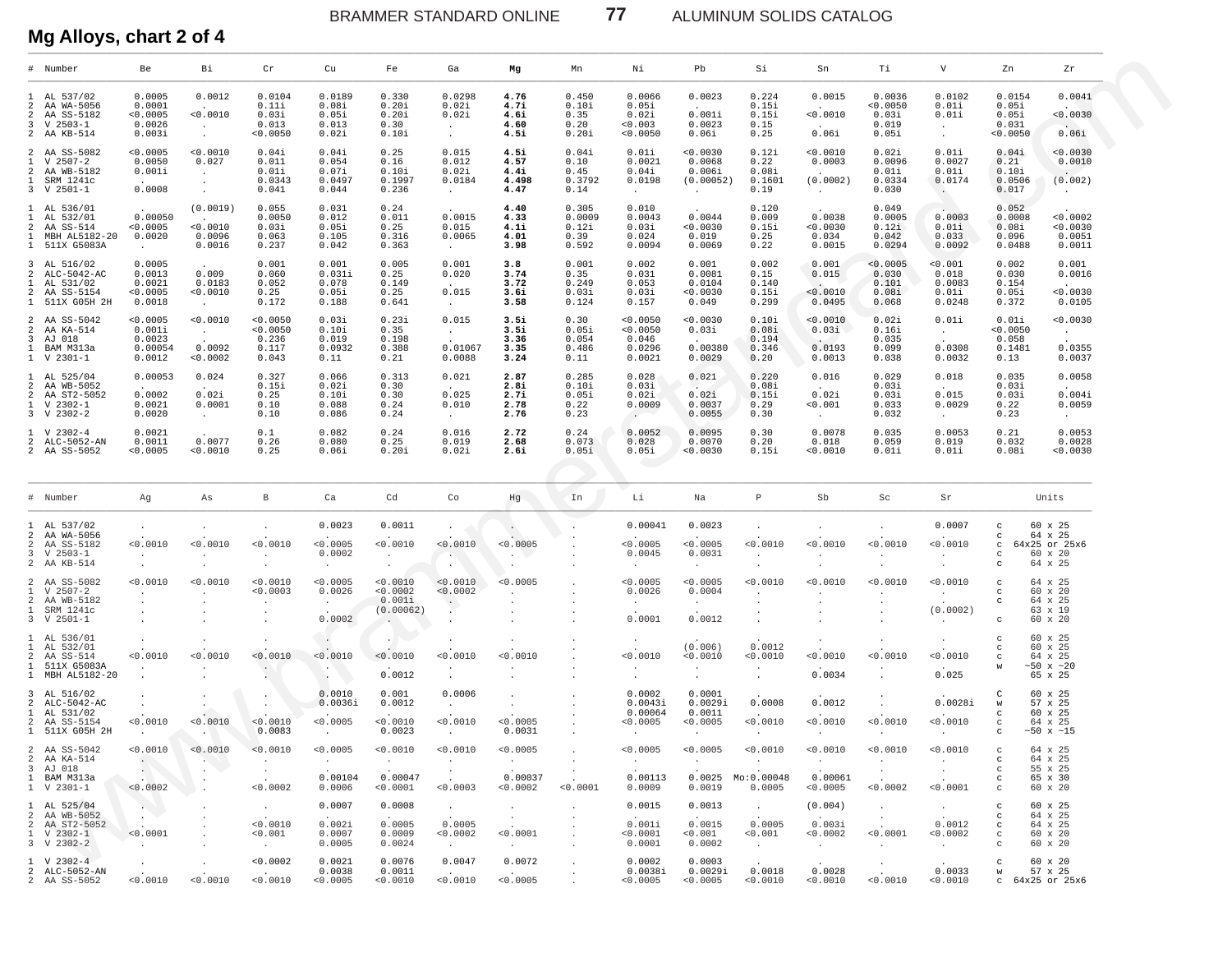ALUMINUM SOLIDS CATALOG

Mg Alloys, chart 3 of 4

| # Number                                                                                          | Be                                                                 | Вi                                                        | Cr                                                   | Cu                                            | Fe                                                             | Ga                                                | Mg                                    | Mn                                            | Νi                                           | Pb                                                     | Si                                        | Sn                                                      | Тi                                           | V                                                  | Zn                                               | Ζr                                                    |
|---------------------------------------------------------------------------------------------------|--------------------------------------------------------------------|-----------------------------------------------------------|------------------------------------------------------|-----------------------------------------------|----------------------------------------------------------------|---------------------------------------------------|---------------------------------------|-----------------------------------------------|----------------------------------------------|--------------------------------------------------------|-------------------------------------------|---------------------------------------------------------|----------------------------------------------|----------------------------------------------------|--------------------------------------------------|-------------------------------------------------------|
| 2 AA SS-5252<br>2 AJ 066<br>AL 514/02<br>1<br>2<br>ALC-5251-AD<br>2 AA WA-5052                    | 0.0005<br>0.0015<br>0.0020<br>0.0013<br>$\sim$                     | 0.0010<br>0.0019<br>0.015i<br>$\sim$ $-$                  | 0.0050<br>0.314<br>0.0055<br>0.031<br>0.30           | 0.04i<br>0.047<br>0.0110<br>0.089<br>0.10i    | 0.05i<br>0.201<br>0.0629<br>0.33<br>0.10i                      | 0.02i<br>0.0081<br>0.021<br><b>College</b>        | 2.5i<br>2.46<br>2.42<br>2.30<br>2.2i  | 0.01i<br>0.049<br>0.0305<br>0.33<br>0.02i     | 0.0050<br>0.023<br>0.0062<br>0.020<br>0.01i  | 0.0030<br>0.0035<br>0.015<br>$\sim$ $-$                | 0.03i<br>0.146<br>0.0660<br>0.21<br>0.25  | <0.0010<br>0.0032<br>0.016<br>$\sim$                    | 0.02i<br>0.02<br>0.0241<br>0.030<br>0.0050   | 0.0050<br>0.0100<br>0.021<br>$\sim$ $-$            | 0.01i<br>0.022<br>0.0219<br>0.047<br>0.12i       | 0.0030<br>0.0050<br>0.0031<br><b>SALE</b>             |
| $V$ 2300-1<br>$\mathbf{1}$<br>PY 6036<br>$\mathbf{1}$<br>2 ALC-5017-AB<br>3 V 1113<br>1 AL 524/04 | 0.0033<br>0.00096<br>0.0035<br>0.0010                              | < 0.0001<br>0.013<br>0.0010                               | 0.20<br>0.1248<br>0.018<br>0.176                     | 0.069<br>0.0065<br>0.40<br>0.0001<br>0.100    | 0.39<br>0.276<br>0.27<br>0.0016<br>0.500                       | 0.0096<br>0.020<br>$\sim$<br>$\sim$               | 2.10<br>2.07<br>2.01<br>2.01<br>2.00  | 0.38<br>0.383<br>0.28<br>0.0001<br>0.199      | 0.0036<br>0.0487<br>0.030<br>0.0290          | 0.0023<br>0.0195<br>0.020<br>0.0068                    | 0.49<br>0.102<br>0.28<br>0.0035<br>0.403  | 0.0007<br>0.0023<br>0.021<br>0.0025                     | 0.0069<br>0.0527<br>0.056<br>0.0614          | 0.0024<br>0.015<br>0.0072                          | 0.20<br>0.0936<br>0.026<br>0.0012<br>0.0586      | 0.0033<br>0.0504<br>0.014<br>0.0042                   |
| 1 511X G05H 1J<br>2 AA ST1-5000<br>3 V 1107<br>1 511X G6065A<br>1 AL 523/01                       | 0.0005<br>0.0011<br>$\sim 10^{-11}$                                | 0.001i<br>1.27<br>0.0090                                  | 0.245<br>0.15i<br>0.0759<br>0.105                    | 0.319<br>0.05i<br>0.0005<br>0.214<br>0.0011   | 0.73<br>0.30<br>0.026<br>0.74<br>0.084                         | 0.0096<br>0.02i<br>$\sim$ $-$<br>$\sim$<br>$\sim$ | 1.99<br>1.8i<br>1.83<br>1.180<br>1.51 | 0.111<br>0.05i<br>0.0009<br>0.131<br>0.150    | 0.120<br>0.03i<br>0.0144<br>0.0097           | 0.0132<br>0.003i<br>0.0310<br>0.020                    | 0.397<br>0.15<br>0.017<br>0.495<br>0.087  | 0.203<br>0.001i<br>0.0251<br>$\sim$ $-$                 | 0.201<br>0.02i<br>0.112<br>0.110             | 0.071<br>0.01i<br>$\sim$<br>0.0172                 | 0.230<br>0.04i<br>0.0025<br>0.164<br>0.012       | 0.0022<br>0.001i<br>0.144<br>$\sim$ $-$               |
| 2 AA SS-5050<br>3 V 1305<br>3 V 1112<br>1 V 2009-2<br>3 V 2009                                    | 0.0005<br>$\cdot$<br>$\bullet$<br>$\blacksquare$<br>$\blacksquare$ | 0.0010<br>$\cdot$<br>$\cdot$<br>$\blacksquare$<br>$\cdot$ | 0.03i<br>$\sim$ $-$<br>0.0016<br>0.0006              | 0.05i<br>0.0018<br>0.0002<br>0.014<br>0.0035  | 0.45<br>0.025<br>0.004<br>0.29<br>0.28                         | 0.015<br>$\sim$<br>0.020<br>$\sim$                | 1.4i<br>1.49<br>1.47<br>1.39<br>1.39  | 0.04i<br>0.0095<br>0.0002<br>0.0090<br>0.0075 | 0.03i<br>$\sim 10^{-11}$<br>0.0033<br>$\sim$ | 0.0030<br>$\sim 10^{-11}$<br>0.0021<br>$\sim$ $-$      | 0.18i<br>0.072<br>0.0033<br>0.34<br>0.35  | 0.0010<br><b>Section</b><br>0.0016<br><b>CONTRACTOR</b> | 0.02i<br>0.007<br>0.0033<br>0.0025           | 0.01i<br>$\sim$<br>0.0048<br>$\sim$                | 0.04i<br>0.018<br>0.002<br>0.021<br>0.020        | < 0.0030<br>$\sim$<br>0.0050<br>$\sim$                |
| 1 PY 2330<br>3 V 1106<br>2 AA SS-5357<br>3 V 1102<br>3 V 2008                                     | 0.00295<br>< 0.0005<br>$\cdot$<br>$\cdot$                          | $\cdot$<br>< 0.0010<br>$\cdot$                            | 0.0002<br>0.01i<br>0.0011                            | 0.1484<br>0.0018<br>0.08i<br>0.011<br>0.045   | 0.039<br>0.015<br>0.08i<br>0.014<br>0.15                       | $\sim$ $-$<br>0.015<br>$\sim$<br>$\sim$           | 1.324<br>1.25<br>1.1i<br>1.10<br>1.06 | 0.2494<br>0.0006<br>0.25<br>0.0012<br>0.035   | 0.0015<br>0.01i<br>0.0007                    | 0.0213<br>0.0030<br>$\sim$<br><b>Contract Contract</b> | 0.029<br>0.014<br>0.05i<br>0.02<br>0.21   | 0.0512<br>0.0010<br>$\cdot$<br>$\cdot$                  | 0.1115<br>0.01i<br>0.009<br>0.027            | 0.0190<br>0.01i<br>$\sim$<br>$\sim$                | 0.1485<br>0.003<br>0.02i<br>0.037<br>0.055       | 0.0868<br>0.0030<br>$\sim$<br>$\blacksquare$          |
| 3 V 1304<br>3 V 1114<br>AL 522/03<br>$\mathbf{1}$<br>1 PY 2340<br>2 ALC-5005-AG                   | $\bullet$<br>0.0039<br>0.00127<br>0.0012                           | $\bullet$<br>$\bullet$<br>0.0084                          | < 0.0005<br>0.0158<br>0.0510<br>0.0303               | 0.0018<br>0.0002<br>0.0300<br>0.1007<br>0.088 | 0.024<br>0.002<br>0.197<br>0.189<br>0.59                       | $\sim$ $-$<br>0.0051<br>0.023                     | 1.03<br>1.02<br>1.01<br>1.009<br>1.00 | 0.0095<br>0.0003<br>0.102<br>0.0016<br>0.045  | < 0.0005<br>0.0103<br>0.0208<br>0.0254       | <b>Contract</b><br>0.0039<br>0.0302<br>0.0076          | 0.066<br>0.021<br>0.203<br>0.097<br>0.217 | $\cdot$<br>$\sim$<br>0.0996<br>0.021                    | 0.009<br>0.0005<br>0.0104<br>0.0562<br>0.024 | $\sim$<br>0.0027<br>0.0349<br>0.024                | 0.017<br>0.0046<br>0.0219<br>0.0979<br>0.0253    | $\sim$<br>$\sim$<br>0.0455<br>0.0023                  |
| 1 BAM 310<br>2 ALC-5457-AB                                                                        | 0.0013                                                             | 0.0081                                                    | 0.0009<br>0.026                                      | 0.00169<br>0.16                               | 0.0705<br>0.12                                                 | 0.020                                             | 0.994<br>0.99                         | 0.00307<br>0.42                               | 0.00244<br>0.027                             | 0.0078                                                 | 0.0797<br>0.100i                          | 0.021                                                   | 0.00301<br>$0.028$ i                         | 0.022                                              | 0.0086<br>0.030i                                 | 0.0030                                                |
| # Number                                                                                          | Ag                                                                 | As                                                        | В                                                    | Ca                                            | Cd                                                             | Co                                                | Hg                                    | <b>Contract</b><br>In                         | Li                                           | Na                                                     | $\, {\mathbb P}$                          | Sb                                                      | Sc                                           | Sr                                                 |                                                  | Units                                                 |
| 2 AA SS-5252<br>2 AJ 066<br>1<br>AL 514/02<br>ALC-5251-AD<br>$\overline{a}$<br>2 AA WA-5052       | 0.0010<br>$\cdot$<br>$\cdot$<br>$\cdot$<br>$\sim$                  | 0.0010<br>< 0.0001<br>$\cdot$                             | 0.0010<br>$\cdot$<br>$\cdot$<br>$\cdot$<br>$\bullet$ | 0.0005<br>$\sim$<br>0.0031i<br>$\sim$         | 0.0010<br>0.0020<br>0.0015<br>$\sim$                           | 0.0010<br>$\sim$<br>$\sim$<br><b>AND</b>          | < 0.0005<br>$\sim$<br>$\sim$<br>ALC:  |                                               | 0.0005<br>$\sim$<br>0.0026i<br>$\sim$        | 0.0005<br>0.0014<br>0.0026i<br>$\sim$                  | < 0.0010<br>$\sim$<br>0.001<br>$\sim$     | <0.0010<br>0.0030<br>0.0016<br>$\sim$                   | 0.0010<br>$\cdot$<br>$\cdot$<br>$\cdot$      | 0.0010<br>$\sim$<br>0.0022i<br>$\sim$              | $_{\rm C}$<br>c<br>C<br>W<br>$_{\rm C}$          | 64 x 25<br>55 x 25<br>60 x 25<br>57 x 25<br>64 x 25   |
| $1 \quad V 2300 - 1$<br>$\mathbf{1}$<br>PY 6036<br>2 ALC-5017-AB<br>3 V 1113<br>1 AL 524/04       | 0.0001<br>$\cdot$<br>$\cdot$<br>$\cdot$<br>$\cdot$                 |                                                           | 0.0001<br>$\cdot$                                    | 0.0006<br>0.0054<br>0.0020                    | 0.0001<br>$\mathcal{L}(\mathcal{C})$ .<br><b>AND</b><br>0.0022 | 0.0002<br>$\cdot$<br>$\cdot$                      | < 0.0001                              | < 0.0002                                      | 0.0006<br>0.0046i<br>0.00024                 | 0.0012<br>0.00034<br>0.0042<br>0.0029                  | 0.0004<br>0.001<br>0.0011                 | < 0.0002<br>$\bullet$<br>$\cdot$<br>0.0007              | < 0.0002                                     | < 0.0001<br>$\ddot{\phantom{a}}$                   | $_{\rm C}$<br>C<br>W<br>$_{\rm C}$<br>C          | 60 x 20<br>55 x 30<br>57 x 25<br>60 x 20<br>60 x 25   |
| 1 511X G05H 1J<br>2 AA ST1-5000<br>3 V 1107<br>1 511X G6065A<br>1 AL 523/01                       | < 0.0010<br>$\cdot$<br>$\cdot$<br>$\cdot$                          |                                                           | < 0.0005<br>$\bullet$<br>$\mathcal{C}$ .<br>$\sim$   | 0.0012<br>$\cdot$<br>$\sim$<br>A.             | 0.0071<br>0.001i<br>$\ddot{\phantom{0}}$<br>$\sim$<br>$\cdot$  | 0.001i<br>$\sim$<br>$\bullet$                     | 0.003i<br>$\cdot$                     |                                               | $\cdot$                                      | $\cdot$                                                | $\cdot$<br>$\cdot$                        | 0.001i<br>$\bullet$                                     |                                              | 0.001i<br>$\ddot{\phantom{0}}$                     | Н<br>$_{\rm C}$<br>C<br>$_{\rm c}$<br>$_{\rm C}$ | ~65 x ~25<br>64 x 25<br>60 x 20<br>50 x 17<br>60 x 25 |
| 2 AA SS-5050<br>3 V 1305<br>3 V 1112<br>1 V 2009-2<br>3 V 2009                                    | 0.0010<br>$\cdot$<br>$\bullet$                                     | 0.0010<br>$\cdot$                                         | 0.0010<br>0.0001<br>$\overline{\mathcal{A}}$         | 0.0005<br>0.0010                              | 0.0010<br>$\cdot$<br>0.0040<br>$\cdot$                         | 0.0010<br>$\sim$<br>0.0022                        | < 0.0005                              |                                               | 0.0005<br>$\cdot$<br>0.0003                  | < 0.0005<br>$\cdot$<br>0.0002                          | < 0.0010                                  | <0.0010<br>$\cdot$<br>0.0009                            | 0.0010                                       | 0.0010<br>$\sim$<br>0.0009<br>$\ddot{\phantom{a}}$ | $_{\rm C}$<br>C<br>$_{\rm C}$<br>c<br>C          | 64 x 25<br>60 x 20<br>60 x 20<br>60 x 20<br>60 x 20   |
| 1 PY 2330<br>V 1106<br>2 AA SS-5357<br>3 V 1102<br>3 V 2008                                       | $\bullet$<br>0.0010<br>$\sim$                                      | < 0.0010                                                  | $\cdot$<br>< 0.0010                                  | $\cdot$<br>< 0.0005<br>$\cdot$                | $\cdot$<br>< 0.0010<br>$\cdot$                                 | $\cdot$<br>0.0010                                 | 0.0005                                |                                               | 0.0005<br>0.0004                             | $\cdot$<br>0.0005<br>0.0008                            | 0.0010<br>$\cdot$                         | 0.0010                                                  | 0.0010<br>$\cdot$                            | 0.0010<br>$\ddot{\phantom{a}}$                     | C<br>$_{\rm C}$<br>c<br>c                        | 55 x 30<br>60 x 20<br>64 x 25<br>60 x 20<br>60 x 20   |
| 3 V 1304<br>3 V 1114<br>AL 522/03<br>1<br>1 PY 2340<br>2 ALC-5005-AG                              | $\cdot$                                                            |                                                           |                                                      | $\sim$<br>0.0010<br>0.0026                    | $\cdot$<br>0.0010<br>0.0011                                    |                                                   |                                       |                                               | $\bullet$<br>$\sim$<br>$\sim$<br>0.0024i     | $\sim$<br>0.0011<br>0.0022i                            | $\cdot$<br>$\cdot$<br>0.0025              | $\cdot$<br>$\cdot$<br>0.0018                            |                                              | $\cdot$<br>$\cdot$<br>$\sim$<br>0.0026             | c<br>c<br>c<br>c<br>W                            | 60 x 20<br>60 x 20<br>60 x 25<br>55 x 30<br>57 x 25   |
| 1 BAM 310<br>2 ALC-5457-AB                                                                        |                                                                    |                                                           |                                                      | 0.0035i                                       | 0.0010i                                                        |                                                   |                                       |                                               | 0.0034i                                      | 0.0031i                                                | 0.0027                                    | 0.0024                                                  |                                              | 0.0037i                                            | c<br>W                                           | 60 x 25<br>57 x 25                                    |

78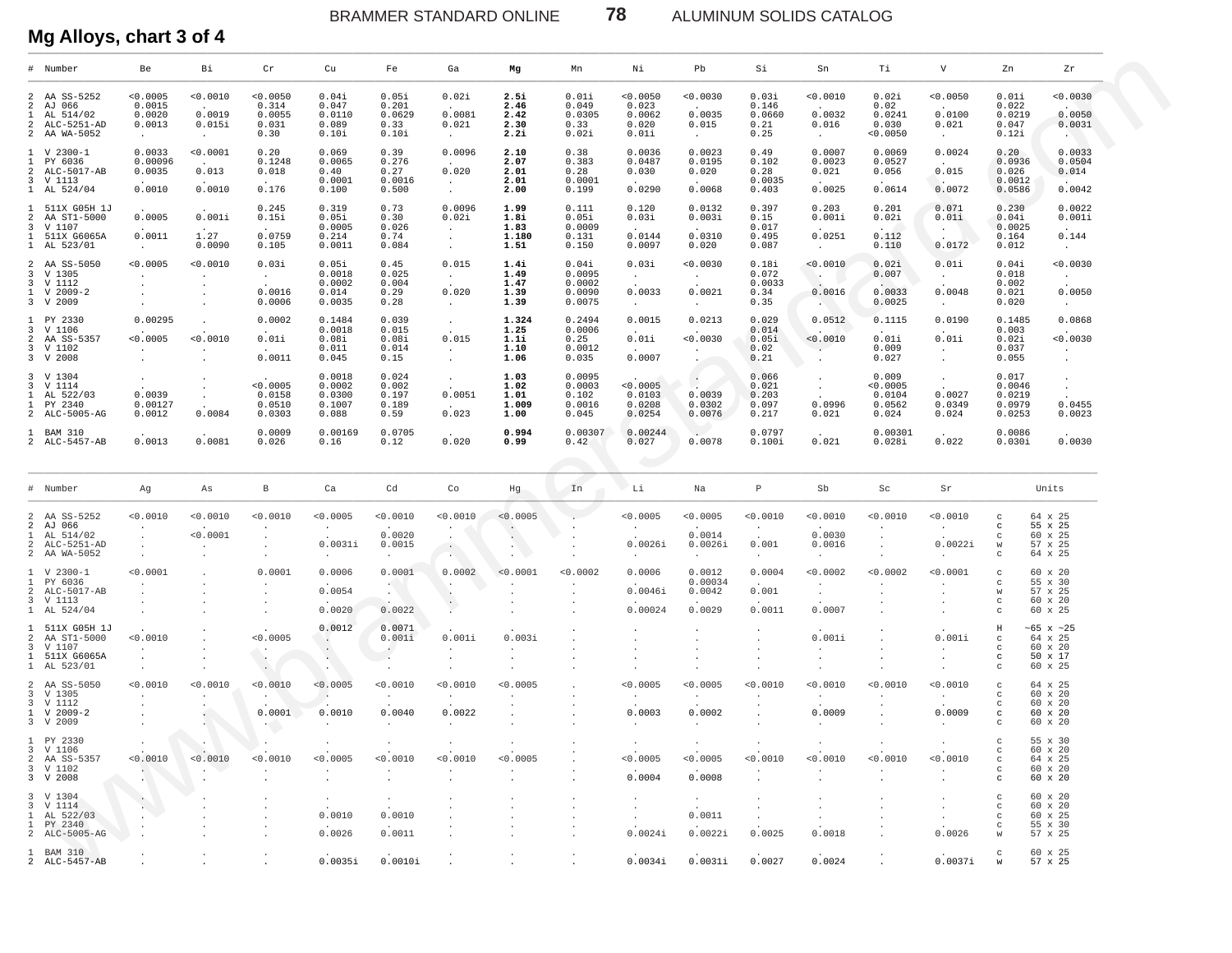ALUMINUM SOLIDS CATALOG

# Mg Alloys, chart 4 of 4

|        | # Number                                                                          | Be                                             | Вi                                                   | Cr                                                        | Cu                                                | Fe                                                                  | Ga                                                    | Mg                                         | Mn                                                    | Νi                                            | Pb                                                         | Si                                          | Sn                                                    | Тi                                                     | V                                                                   | Zn                                                          | Zr                                            |
|--------|-----------------------------------------------------------------------------------|------------------------------------------------|------------------------------------------------------|-----------------------------------------------------------|---------------------------------------------------|---------------------------------------------------------------------|-------------------------------------------------------|--------------------------------------------|-------------------------------------------------------|-----------------------------------------------|------------------------------------------------------------|---------------------------------------------|-------------------------------------------------------|--------------------------------------------------------|---------------------------------------------------------------------|-------------------------------------------------------------|-----------------------------------------------|
|        | 3 V 1111<br>1 AL 513/02<br>2 AA WJ-6000<br>2 AA WH-6000<br>1 MBH AL6061-19        | $\sim$                                         | $\blacksquare$<br>$\blacksquare$<br>0.007            | 0.0010<br>0.03i<br>0.03i<br>0.254                         | 0.0002<br>0.0033<br>0.10i<br>0.10i<br>0.247       | 0.0025<br>0.0056<br>0.30<br>0.30<br>0.400                           | $\bullet$<br>$\sim$<br>$\sim$<br>0.0064               | 0.99<br>0.98<br>0.90<br>0.90<br>0.896      | 0.0001<br>0.0010<br>0.03i<br>0.03i<br>0.106           | 0.0012<br>0.03i<br>0.03i<br>0.058             | $\cdot$<br>$\sim$<br>0.090                                 | 0.003<br>0.0057<br>0.35<br>0.25<br>0.71     | $\cdot$<br>$\cdot$<br>$\sim$<br>$\sim$                | 0.0030<br>0.03i<br>0.03i<br>0.055                      | 0.0012<br>$\sim$ $-$<br>0.028                                       | 0.002<br>0.0035<br>0.03i<br>0.03i<br>0.101                  | 0.0010<br>$\cdot$<br>0.0034                   |
|        | 2 AA SS-5005<br>3 V 2006<br>1 511X G6262B<br>3 V 2007<br>2 AA SS-5657             | < 0.0005<br>$\cdot$<br>$\sim$<br>0.0005        | 0.0010<br>0.424<br>0.0010                            | 0.02i<br>0.003<br>0.0666<br>0.0008<br>0.01i               | 0.06i<br>0.0054<br>0.243<br>0.022<br>0.04i        | 0.50<br>0.23<br>0.329<br>0.42<br>0.06i                              | 0.02i<br>$\sim$<br>$\sim$<br>0.015                    | 0.85<br>0.83<br>0.829<br>0.82<br>0.80      | 0.03i<br>0.0044<br>0.0737<br>0.073<br>0.02i           | 0.02i<br>0.0034<br>0.01i                      | 0.0030<br>0.499<br>< 0.0030                                | 0.15i<br>0.12<br>0.557<br>0.072<br>0.04i    | < 0.0010<br>(0.0012)<br>< 0.0010                      | 0.02i<br>0.014<br>0.0194<br>0.0039<br>0.01i            | 0.01i<br>$\sim$ $-$<br>Chill<br>0.01i                               | 0.06i<br>0.014<br>0.0209<br>0.096<br>0.02i                  | 0.0030<br>$\sim$<br>$\sim$<br>0.0030          |
|        | 3 V 1303<br>3 V 1105<br>3 V 1101<br>3 V 1110<br>2 ALC-5657-AA                     | $\bullet$<br>$\cdot$<br>$\sim$<br>0.0042       | $\cdot$<br>$\sim$<br>$\sim$<br>0.018                 | $\bullet$<br>$\bullet$<br>$\sim$<br>0.020                 | 0.0017<br>0.0025<br>0.014<br>0.0003<br>0.050      | 0.024<br>0.007<br>0.007<br>0.0018<br>0.077                          | $\sim$<br>$\sim$<br>$\sim$<br>0.030                   | 0.79<br>0.79<br>0.75<br>0.75<br>0.740      | 0.0095<br>0.0006<br>0.002<br>0.0001<br>0.030          | $\cdot$<br>$\sim$<br>$\sim$<br>0.020          | $\cdot$<br>$\sim$<br>$\sim$<br>0.019                       | 0.067<br>0.0065<br>0.013<br>0.0026<br>0.052 | $\sim$<br>$\sim$<br>$\sim$<br>0.022                   | 0.004<br>0.006<br>0.022                                | $\sim$<br>$\sim$<br>$\sim$<br>0.027                                 | 0.017<br>0.0035<br>0.054<br>0.0015<br>0.029                 | $\cdot$<br>$\bullet$<br>$\bullet$<br>$\cdot$  |
|        | 2 AA SS-6951<br>2 AA WZ-6000<br>1 PY 2350<br>3 AJ 024<br>2 AA SS-6063             | 0.0005<br>0.00044<br>0.0005                    | 0.0010<br>$\sim$<br>$\sim$<br>< 0.0010               | 0.02i<br>0.0050<br>0.0985<br>0.052<br>0.02i               | 0.30<br>0.03i<br>0.0517<br>0.054<br>0.06i         | 0.40<br>0.15i<br>0.374<br>0.196<br>0.25                             | 0.015<br>0.02i<br>$\sim 10^{-11}$<br>0.02i            | 0.70<br>0.70<br>0.669<br>0.655<br>0.65     | 0.03i<br>0.01i<br>0.0506<br>0.013<br>0.02i            | 0.02i<br>< 0.0050<br>0.0519<br>0.048<br>0.02i | 0.0030<br>0.0106<br>< 0.0030                               | 0.40<br>0.40<br>0.197<br>0.407<br>0.48      | < 0.0010<br>0.0203<br>< 0.0010                        | 0.02i<br>< 0.0050<br>0.0231<br>0.013<br>0.03i          | 0.01i<br>0.005i<br>0.0273<br>0.012<br>0.01i                         | 0.10i<br>0.0050<br>0.0498<br>0.058<br>0.05i                 | 0.0030<br>0.0190<br>0.0030                    |
|        | 2 AA WX-6000<br>2 ALC-5010-AE<br>2 ALC-6063-BE<br>1 V 2012-5<br>1 V 2104-4        | 0.0014<br>0.0013<br>0.00104<br>0.00411         | 0.023<br>0.0088i<br>0.0052<br>0.00030                | 0.32<br>0.025<br>0.019<br>0.01047<br>0.0500               | 0.03i<br>0.032<br>0.088<br>0.0756<br>0.253        | 0.20i<br>0.44<br>0.21<br>0.2282<br>0.233                            | 0.026<br>0.022<br>0.02044<br>0.0132                   | 0.65<br>0.57<br>0.55<br>0.545<br>0.539     | 0.02i<br>0.26<br>0.088<br>0.0512<br>0.221             | 0.01i<br>0.022<br>0.025<br>0.015<br>0.00457   | 0.016<br>0.0096<br>0.00465<br>0.0105                       | 0.42<br>0.18<br>0.44<br>0.4833<br>0.299     | 0.018<br>0.022<br>0.0048<br>0.00034                   | 0.01i<br>0.025<br>0.030<br>0.0235<br>0.0832            | 0.024<br>0.022<br>0.0092<br>0.01020                                 | 0.02i<br>0.027<br>0.029<br>0.0205<br>0.1347                 | 0.0034<br>0.0031<br>0.00164<br>0.00572        |
|        | $1 \quad V \quad 2000 - 1$<br>3 V 1302<br>3 V 1300<br>2 AA SS-3105<br>1 AL 512/02 | $\bullet$<br>$\sim$<br>0.0005<br>0.00092       | $\cdot$<br>$\sim$<br>< 0.0010<br>$\cdot$             | 0.0015<br>0.0007<br>0.05i<br>0.0107                       | 0.0054<br>0.0016<br>0.0018<br>0.15i<br>0.0126     | 0.19<br>0.024<br>0.026<br>0.50<br>0.0306                            | $\sim$<br>$\sim$<br>0.02i<br>0.0042                   | 0.52<br>0.51<br>0.51<br>0.50<br>0.498      | 0.010<br>0.009<br>0.0012<br>0.40<br>0.0107            | 0.0017<br>$\Delta \sim 10$<br>0.02i<br>0.0117 | 0.0012<br>$\mathcal{L}^{\mathcal{L}}$<br>0.001i<br>0.00126 | 0.49<br>0.076<br>0.036<br>0.20i<br>0.0377   | 0.004<br>$\sim 100$<br>< 0.0010<br>0.0012             | 0.0098<br>0.0015<br>0.0015<br>0.01i<br>0.0135          | 0.0015<br>$\sim 10^{-11}$<br>0.01i<br>0.0057                        | 0.021<br>0.014<br>0.0065<br>0.20i<br>0.0116                 | 0.0035<br><b>Contract</b><br>0.0030<br>0.0052 |
|        | 2 AA WA-6063<br>1 MBH AL6063-20                                                   | $\cdot$                                        |                                                      | 0.0088                                                    | 0.0105<br>0.030                                   | 0.164<br>0.156                                                      | 0.0140<br>0.0109                                      | 0.482<br>0.481                             | 0.0315<br>0.023                                       | 0.0043                                        | $\sim$<br>0.0010                                           | 0.45<br>0.46                                | $\sim$<br>$\cdot$                                     | 0.0133<br>0.0107                                       | 0.0100<br>0.0115                                                    | 0.0064                                                      | 0.0011                                        |
|        | # Number                                                                          | Ag                                             | As                                                   | В                                                         | Ca                                                | Cd                                                                  | Co                                                    | Hg                                         | Li                                                    | Na                                            | P                                                          | Sb                                          | $\operatorname{Sc}$                                   | Sr                                                     |                                                                     | Units                                                       |                                               |
|        | 3 V 1111                                                                          |                                                |                                                      |                                                           |                                                   |                                                                     |                                                       |                                            |                                                       |                                               |                                                            |                                             |                                                       |                                                        |                                                                     |                                                             |                                               |
|        | 1 AL 513/02<br>2 AA WJ-6000<br>2 AA WH-6000<br>1 MBH AL6061-19                    | $\ddot{\phantom{a}}$                           |                                                      |                                                           |                                                   | $\cdot$<br>$\cdot$<br>$\cdot$<br>0.0012                             | $\bullet$<br>$\cdot$<br>$\cdot$<br>$\sim$             | $\sim$<br>$\cdot$                          | $\cdot$<br>$\cdot$                                    | $\cdot$<br>$\cdot$                            | $\cdot$<br>$\cdot$<br>$\cdot$<br>$\cdot$                   | $\cdot$<br>(0.0023)                         | $\cdot$                                               | $\cdot$<br>$\cdot$<br>0.0069                           | $_{\rm C}$<br>$_{\rm C}$<br>$_{\rm C}$<br>$\mathbf{C}$              | 60 x 20<br>60 x 25<br>64 x 25<br>64 x 25<br>65 x 25         |                                               |
|        | 2 AA SS-5005<br>3 V 2006<br>1 511X G6262B<br>3 V 2007<br>2 AA SS-5657             | 0.0010<br>$\sim$<br>$\sim$<br>0.0010           | < 0.0010<br>$\cdot$<br>$\cdot$<br>0.0010             | < 0.0010<br>$\cdot$<br>$\sim$<br>< 0.0010                 | < 0.0005<br>$\bullet$<br>$\sim$<br>< 0.0005       | < 0.0010<br>$\mathbf{r} \in \mathcal{N}$<br>$\sim$ $\sim$<br>0.0010 | < 0.0010<br>$\sim$<br>- 40<br>< 0.0010                | < 0.0005<br>$\cdot$<br>$\cdot$<br>< 0.0005 | < 0.0005<br>0.0001<br>0.0001<br>< 0.0005              | < 0.0005<br>0.0004<br>0.0006<br>< 0.0005      | < 0.0010<br>$\sim$<br>$\sim$<br>< 0.0010                   | < 0.0010<br>$\sim$<br>$\sim$<br>< 0.0010    | < 0.0010<br>$\cdot$<br>$\sim$<br>< 0.0010             | < 0.0010<br>$\sim$<br>$\sim$<br>< 0.0010               | $_{\rm C}$<br>$\mathbf{C}$<br>W<br>$\mathbf{C}$<br>$\mathbf C$      | 64 x 25<br>60 x 20<br>$~10 \times 20$<br>60 x 20<br>64 x 25 |                                               |
|        | 3 V 1303<br>3 V 1105<br>3 V 1101<br>3 V 1110<br>2 ALC-5657-AA                     | $\ddot{\phantom{a}}$                           | $\cdot$<br>$\cdot$<br>$\cdot$                        | $\cdot$<br>$\cdot$<br>$\cdot$<br>$\mathcal{L}$<br>$\cdot$ | $\sim$<br>$\sim$<br>$\sim$<br>0.0066i             | $\sim$<br>$\sim$<br>$\ddot{\phantom{1}}$                            | $\cdot$                                               | $\cdot$                                    | $\cdot$<br>$\cdot$<br>0.0022i                         | $\bullet$<br>$\cdot$<br>$\bullet$<br>0.0027i  | $\cdot$<br>$\cdot$<br>0.004                                | $\cdot$                                     |                                                       | $\cdot$<br>$\cdot$                                     | $_{\rm C}$<br>$_{\rm C}$<br>$_{\rm C}$<br>$\mathbf{C}$<br>W         | 60 x 20<br>60 x 20<br>60 x 20<br>60 x 20<br>57 x 25         |                                               |
|        | 2 AA SS-6951<br>2 AA WZ-6000<br>1 PY 2350<br>3 AJ 024<br>2 AA SS-6063             | 0.0010<br>$\sim$<br>$\sim$ $\sim$<br>0.0010    | 0.0010<br>$\sim$<br>$\sim$<br>< 0.0010               | 0.0010<br>< 0.0005<br>$\sim$<br>< 0.0010                  | < 0.0005<br>- 4<br>$\sim$<br>< 0.0005             | < 0.0010<br>$\cdot$<br>$\sim$<br>< 0.0010                           | < 0.0010<br>$\cdot$<br>$\sim$<br>< 0.0010             | < 0.0005<br>$\cdot$<br>$\sim$<br>< 0.0005  | < 0.0005<br>$\cdot$<br>$\sim$<br>< 0.0005             | < 0.0005<br>$\sim$<br>$\sim$<br>< 0.0005      | 0.0010<br>$\cdot$<br>$\sim$<br>< 0.0010                    | < 0.0010<br>$\cdot$<br>$\sim$<br>< 0.0010   | < 0.0010<br>$\cdot$<br>$\sim$<br>< 0.0010             | < 0.0010<br>$\cdot$<br>$\cdot$<br>< 0.0010             | $_{\rm C}$<br>$\mathbf{C}$<br>$\,$ $\,$ $\,$<br>$\mathbf{C}$<br>C   | 64 x 25<br>64 x 25<br>55 x 30<br>55 x 25<br>64x25 or 25x6   |                                               |
|        | 2 AA WX-6000<br>2 ALC-5010-AR<br>2 ALC-6063-BE<br>1 V 2012-5<br>1 V 2104-4        | $\sim$<br>0.0001<br>AI:[98.5]<br>0.00072       | $\mathcal{L}_{\mathcal{A}}$ .<br>< 0.0001<br>$\cdot$ | $\cdot$<br>0.0001<br>0.0017<br>< 0.0002                   | 0.0031i<br>0.0033i<br>0.00099<br>0.00015          | 0.0016<br>0.0012<br>0.00094<br>0.00943                              | $\sim$<br>0.0001<br>0.00101<br>0.00082                | $\cdot$<br>< 0.0001<br>$\sim$<br>0.00135   | 0 00341<br>0.0033i<br>0.00077<br>0.00026              | 0.00311<br>0.0025i<br>0.00057<br>0.00028      | 0.0058i<br>0.0033<br>0.00211<br>$\ddot{\phantom{a}}$       | $\sim$<br>0.0034<br>0.0031<br>$\sim$        | $\cdot$                                               | 0.00201<br>0.0030<br>0.00081<br>$\ddot{\phantom{a}}$   | C<br>TAT<br>W<br>$_{\rm c}$<br>$\mathbf C$                          | 64 x 25<br>57 x 25<br>57 x 25<br>60 x 20<br>60 x 20         | Al: [98.13]                                   |
| 3<br>3 | $1 \,$ V 2000-1<br>V 1302<br>V 1300<br>2 AA SS-3105<br>1 AL 512/02                | $\sim$<br>$\cdot$<br>< 0.0010<br>and the state | $\cdot$<br>$\cdot$<br>< 0.0010<br>0.0016             | < 0.002<br><b>Contract</b><br>< 0.0010<br>$\sim$          | < 0.0003<br><b>Contract</b><br>< 0.0005<br>$\sim$ | $\sim$<br>$\sim$<br>< 0.0005<br>0.0010                              | < 0.002<br>$\sim 100$<br>$\sim$<br>< 0.0010<br>$\sim$ | $\cdot$<br>$\sim$<br>< 0.0005<br>0.0036    | $\cdot$<br>$\sim$<br>< 0.0005<br>$\ddot{\phantom{a}}$ | $\bullet$<br>$\sim$<br>< 0.0005<br>$\sim$     | $\cdot$<br>$\cdot$<br>< 0.0010<br>$\ddot{\phantom{a}}$     | $\bullet$<br>$\cdot$<br>< 0.0010<br>0.0014  | $\cdot$<br>$\ddot{\phantom{a}}$<br>< 0.0010<br>$\sim$ | $\cdot$<br>$\cdot$<br>< 0.0010<br>$\ddot{\phantom{a}}$ | $_{\rm C}$<br>$_{\rm C}$<br>$_{\rm C}$<br>$\mathbf C$<br>$_{\rm C}$ | 60 x 20<br>60 x 20<br>$60 \times 20$<br>64 x 25<br>60 x 25  |                                               |

79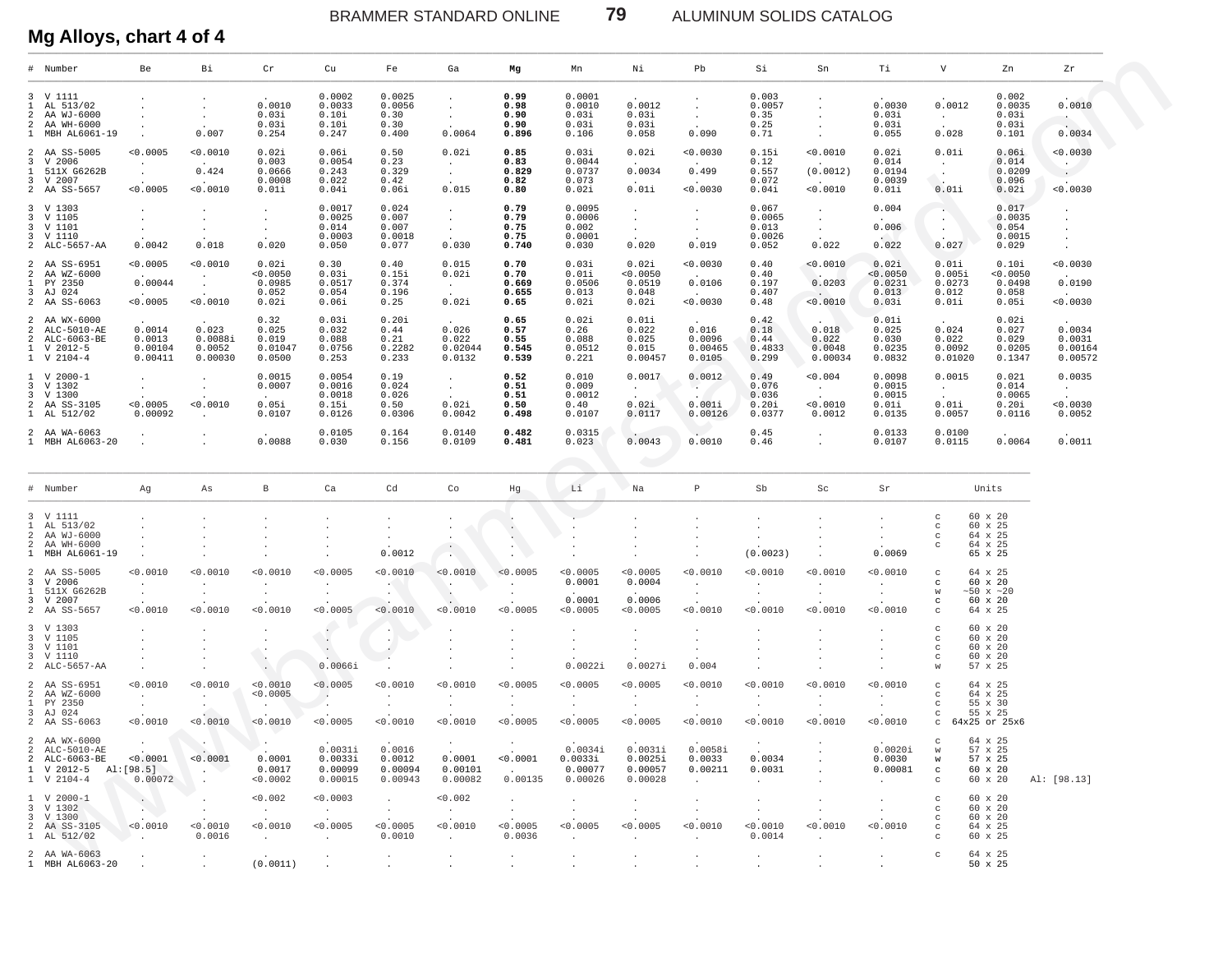### BRAMMER STANDARD ONLINE **80** ALUMINUM SOLIDS CATALOG

**CRM Mg Alloy Sets**

|                                                                                                                     |                                                         | available as SETS ONLY, as grouped                              |                                                             |                                                             |                                                                      |                                                            |                                                                        |                                                                |                                                                                                            |                                                             |                                                                 |                                                                                        | HS4874x-7: 50 mm Ø x 30 mm                                    |                                                               | HS49729: 45 mm Ø x 40 mm                                                         |                                                                         |                                                                       | others 62 mm Ø x 30 mm                                       |                                                      |                                                             |
|---------------------------------------------------------------------------------------------------------------------|---------------------------------------------------------|-----------------------------------------------------------------|-------------------------------------------------------------|-------------------------------------------------------------|----------------------------------------------------------------------|------------------------------------------------------------|------------------------------------------------------------------------|----------------------------------------------------------------|------------------------------------------------------------------------------------------------------------|-------------------------------------------------------------|-----------------------------------------------------------------|----------------------------------------------------------------------------------------|---------------------------------------------------------------|---------------------------------------------------------------|----------------------------------------------------------------------------------|-------------------------------------------------------------------------|-----------------------------------------------------------------------|--------------------------------------------------------------|------------------------------------------------------|-------------------------------------------------------------|
| Number                                                                                                              | Mg                                                      | Cr                                                              | Cu                                                          | Fe                                                          | Li                                                                   | Mn                                                         | Na                                                                     | Νi                                                             | Pb                                                                                                         | Si                                                          | Ti                                                              | $\mathbf V$                                                                            | Zn                                                            | Ζr                                                            | B                                                                                | Be                                                                      | Cd                                                                    | Co                                                           | Ga                                                   | Sc                                                          |
| NCS HS49707a-1<br>NCS HS49707a-2<br>NCS HS49707a-3<br>NCS HS49707a-4<br>NCS HS49707a-5<br>NCS HS49707a-6            | 8.46<br>5.33<br>6.38<br>7.04<br>10.14<br>3.76           | 0.106<br>0.192<br>0.140<br>0.246<br>0.0123<br>0.273             | 0.167<br>0.090<br>0.128<br>0.229<br>0.0074<br>0.243         | 0.301<br>0.364<br>0.458<br>0.584<br>0.134<br>0.696          | $\blacksquare$<br>$\cdot$<br>$\cdot$<br>$\cdot$                      | 0.137<br>0.366<br>0.526<br>0.677<br>0.065<br>0.865         | $\cdot$<br>$\cdot$<br>$\cdot$<br>$\cdot$<br>$\cdot$                    | 0.164<br>0.060<br>0.089<br>0.169<br>0.146<br>0.035             | $\cdot$                                                                                                    | 0.195<br>0.304<br>0.377<br>0.459<br>0.078<br>0.600          | 0.142<br>0.0033<br>0.0068<br>0.087<br>0.0070<br>0.191           | $\overline{\phantom{a}}$<br>$\ddot{\phantom{a}}$<br>$\overline{\phantom{a}}$<br>$\sim$ | 0.118<br>0.225<br>0.156<br>0.586<br>0.038<br>0.285            |                                                               |                                                                                  | 0.0061<br>0.044<br>0.111<br>0.0011<br>0.0087<br>0.00056                 |                                                                       |                                                              | $\cdot$                                              |                                                             |
| NCS HS49734-1<br>NCS HS49734-2<br>NCS HS49734-3<br>NCS HS49734-4<br>NCS HS49734-5<br>NCS HS49734-6<br>NCS HS49734-7 | 4.85<br>6.28<br>5.61<br>7.11<br>7.30<br>5.19<br>4.52    | 0.214<br>0.127<br>0.023<br>0.134<br>0.066<br>(0.014)<br>(0.013) | 0.013<br>0.051<br>0.029<br>0.072<br>0.097<br>0.012<br>0.011 | 0.361<br>0.273<br>0.197<br>0.155<br>0.299<br>0.089<br>0.089 | $\cdot$<br>$\cdot$<br>$\cdot$                                        | 1.11<br>0.849<br>0.413<br>0.140<br>0.783<br>0.341<br>0.306 | $\cdot$<br>$\cdot$<br>$\cdot$<br>$\cdot$<br>(0.0005)<br>(0.0005)       | 0.013<br>0.014<br>0.0097<br>0.035<br>0.108<br>0.0066<br>0.0058 | $\cdot$<br>$\ddot{\phantom{a}}$<br>$\Delta$<br>$\Delta$                                                    | 0.246<br>0.206<br>0.131<br>0.050<br>0.100<br>0.049<br>0.046 | 0.0094<br>0.062<br>0.029<br>0.178<br>0.079<br>0.040<br>0.039    | $\ddot{\phantom{1}}$<br>$\ddot{\phantom{a}}$<br>$\sim$<br>$\sim$<br>$\Delta$<br>$\sim$ | 0.101<br>0.029<br>0.044<br>0.135<br>0.076<br>0.0080<br>0.0074 | 0.035<br>0.162<br>0.092<br>0.220<br>0.055<br>(0.097)<br>0.088 | 0.0010<br>0.0020<br>0.0027<br>0.0084<br>0.0060<br>$\sim$<br>$\ddot{\phantom{1}}$ | 0.00011<br>0.0012<br>0.0034<br>0.0051<br>0.00051<br>0.0013<br>0.0011    | $\cdot$                                                               |                                                              | $\cdot$<br>$\cdot$<br>$\cdot$                        | 0.031<br>0.103<br>0.181<br>0.236<br>0.257<br>0.349<br>0.535 |
| NCS HS49737-1<br>NCS HS49737-2<br>NCS HS49737-3<br>NCS HS49737-4<br>NCS HS49737-5<br>NCS HS49737-6                  | 5.94<br>5.16<br>4.56<br>3.76<br>2.94<br>4.25            | 0.010<br>0.110<br>0.067<br>0.173<br>0.220<br>0.041              | 0.019<br>0.168<br>0.072<br>0.105<br>0.209<br>0.056          | 0.091<br>0.238<br>0.314<br>0.397<br>0.471<br>0.284          | $\cdot$<br>$\cdot$<br>$\cdot$<br>$\cdot$<br>$\cdot$                  | 0.092<br>0.478<br>0.370<br>0.221<br>0.601<br>0.342         | 0.00020<br>0.00076<br>0.0014<br>(0.0010)<br>(0.00039) 0.107<br>0.00013 | $0.0070$ $0.0011$<br>0.022<br>0.044<br>0.067<br>0.022          | 0.0075<br>0.0068<br>0.015<br>0.023<br>0.0034                                                               | 0.039<br>0.086<br>0.138<br>0.214<br>0.296<br>0.116          | 0.011<br>0.129<br>0.074<br>0.175<br>0.235<br>0.041              | $\ddot{\phantom{0}}$<br>$\ddot{\phantom{a}}$<br>$\Delta$<br>$\sim$                     | 0.327<br>0.258<br>0.197<br>0.105<br>0.050<br>0.055            |                                                               | ٠.<br>$\sim$<br>$\cdot$                                                          | $\sim$<br>$\cdot$ .<br>$\sim$<br>$\ddot{\phantom{a}}$<br>$\sim$<br>v.   | 0.00011<br>0.0068<br>0.0053<br>0.0087<br>0.019<br>0.0011              |                                                              |                                                      |                                                             |
| NCS HS49706a-1<br>NCS HS49706a-2<br>NCS HS49706a-3<br>NCS HS49706a-4<br>NCS HS49706a-5<br>NCS HS49706a-6            | 3.95<br>2.24<br>2.90<br>1.39<br>5.09<br>0.611           | 0.252<br>0.219<br>0.123<br>0.314<br>0.042<br>0.359              | 0.045<br>0.101<br>0.153<br>0.184<br>0.0085<br>0.210         | 0.202<br>0.340<br>0.444<br>0.624<br>0.093<br>0.684          | $\cdot$<br>$\cdot$<br>$\cdot$                                        | 0.168<br>0.327<br>0.495<br>0.677<br>0.051<br>0.826         | (0.0028)<br>0.00011<br>0.0011<br>0.00014<br>$\sim$                     | 0.038<br>0.233<br>0.071<br>0.097<br>0.011<br>0.122             | $\cdot$<br>$\cdot$<br>$\cdot$<br>$\cdot$                                                                   | 0.238<br>0.462<br>0.702<br>0.788<br>0.102<br>0.898          | (0.300)<br>0.046<br>0.149<br>0.188<br>0.019<br>0.215            | $\ddot{\phantom{1}}$<br>$\ddot{\phantom{a}}$<br>$\Delta$                               | 0.098<br>0.052<br>0.143<br>0.235<br>0.030<br>0.306            | $\sim$<br>$\cdot$                                             |                                                                                  |                                                                         |                                                                       |                                                              |                                                      |                                                             |
| Number                                                                                                              | Mg                                                      | $\operatorname{\sf Cr}$                                         | Cu                                                          | Fe                                                          | Li                                                                   | Mn                                                         | Na                                                                     | Νi                                                             | Pb                                                                                                         | Si                                                          | Тi                                                              | V                                                                                      | Zn                                                            | Zr                                                            | B                                                                                | Be                                                                      | Cd                                                                    | Co                                                           | Ga                                                   | Sc                                                          |
| NCS HS48746a-1<br>NCS HS48746a-2<br>NCS HS48746a-3<br>NCS HS48746a-4<br>NCS HS48746a-5                              | 2.03<br>2.56<br>3.04<br>3.49<br>4.04                    | 0.348<br>0.209<br>0.110<br>0.036<br>(0.0024)                    | 0.203<br>0.150<br>0.108<br>0.049<br>0.010                   | 0.107<br>0.204<br>0.293<br>0.380<br>0.482                   | $\cdot$<br>$\cdot$<br>$\cdot$<br>$\cdot$                             | 1.14<br>0.90<br>0.68<br>0.446<br>0.203                     | $\cdot$<br>$\cdot$                                                     |                                                                |                                                                                                            | 0.513<br>0.420<br>0.330<br>0.204<br>0.101                   | 0.231<br>0.160<br>0.105<br>0.050<br>0.010                       | $\sim$<br>$\sim$<br>$\overline{\phantom{a}}$<br>$\sim$ .                               | 0.302<br>0.19<br>0.13<br>0.17<br>0.071                        |                                                               |                                                                                  |                                                                         |                                                                       |                                                              |                                                      |                                                             |
| NCS HS49732-1<br>NCS HS49732-2<br>NCS HS49732-3<br>NCS HS49732-4<br>NCS HS49732-5<br>NCS HS49732-6<br>NCS HS49732-7 | 1.04<br>1.09<br>0.092<br>0.106<br>2.67<br>0.629<br>2.01 | $\cdot$                                                         |                                                             |                                                             | 0.0054<br>0.00012<br>0.00058<br>0.039<br>0.00010<br>0.0042<br>0.0023 | $\ddot{\phantom{a}}$                                       |                                                                        | $\bullet$                                                      | $\cdot$<br>$\sim$<br>$\cdot$                                                                               | $\blacksquare$<br>٠.<br>$\cdot$<br>$\overline{\phantom{a}}$ |                                                                 |                                                                                        |                                                               |                                                               | 0.0068<br>0.0010<br>0.0011<br>0.0032<br>0.0015<br>0.00067<br>0.0040              | $\sim$<br>$\sim$<br>$\cdot$<br>$\cdot$<br>$\cdot$<br>$\cdot$<br>$\cdot$ | 0.0045<br>(0.00022)<br>0.00023<br>0.019<br>0.00012<br>0.052<br>0.0015 | 0.0052<br>0.00025<br>0.0037<br>(0.00013)<br>0.0098<br>0.0111 | 0.018<br>0.0093<br>0.0097<br>0.411<br>0.069<br>0.040 |                                                             |
| NCS HS49726-1<br>NCS HS49726-2<br>NCS HS49726-3<br>NCS HS49726-4<br>NCS HS49726-5                                   | 1.20<br>1.88<br>1.63<br>2.10<br>2.13                    | $\cdot$<br>$\cdot$<br>$\cdot$<br>$\cdot$<br>$\cdot$             | 0.0025<br>0.0065<br>0.0038<br>0.011<br>0.012                | 0.034<br>0.0097<br>0.012<br>0.027<br>0.0040                 | $\overline{\phantom{a}}$<br>$\cdot$                                  | 0.0017<br>0.0017<br>0.0042<br>0.011<br>0.0013              | $\cdot$<br>×.                                                          | 0.0093<br>0.00088<br>0.0036<br>0.0098<br>0.00028               | O4<br>$\overline{\phantom{a}}$<br>$\ddot{\phantom{a}}$<br>$\ddot{\phantom{a}}$<br>$\overline{\phantom{a}}$ | 0.027<br>0.013<br>0.015                                     | 0.0090<br>0.0033 0.00084<br>$0.0073$ 0.0042<br>0.011<br>0.00060 | $\ddot{\phantom{1}}$<br>$\ddot{\phantom{a}}$<br>$\ddot{\phantom{a}}$                   | 0.0072<br>0.013<br>0.0047<br>0.0012<br>0.0024                 |                                                               |                                                                                  |                                                                         |                                                                       |                                                              |                                                      |                                                             |
| NCS HS49736-1<br>NCS HS49736-2<br>NCS HS49736-3<br>NCS HS49736-4<br>NCS HS49736-5                                   | 1.39<br>1.19<br>1.16<br>0.869<br>0.712                  | $\cdot$<br>$\cdot$<br>$\cdot$<br>$\cdot$                        | 0.030<br>0.111<br>0.203<br>0.380<br>0.298                   | 0.847<br>0.664<br>0.497<br>0.332<br>0.209                   | $\overline{\phantom{a}}$<br>$\ddot{\phantom{a}}$                     | 0.687<br>0.795<br>0.957<br>1.05<br>1.18                    | (0.0012)<br>0.00025<br>0.00055<br>0.0013<br>(0.0016)                   | $0.0041$ $0.0085$<br>0.018<br>0.055<br>0.071<br>0.086          | 0.016<br>0.011<br>0.0051<br>0.0016                                                                         | 0.658<br>0.488<br>0.194<br>0.342<br>0.056                   | 0.039<br>0.105<br>0.091<br>0.156<br>0.201                       | 0.102<br>0.068<br>0.056<br>0.033<br>0.018                                              | 0.052<br>0.109<br>0.206<br>0.271<br>0.330                     |                                                               |                                                                                  | $\cdot$<br>$\cdot$<br>$\cdot$                                           | 0.00017<br>0.0028<br>0.0042<br>0.0044<br>0.0058                       | $\cdot$<br>$\cdot$<br>$\cdot$                                | 0.020<br>0.034<br>0.059<br>0.086<br>0.096            |                                                             |
| NCS HS48744a-1<br>NCS HS48744a-2<br>NCS HS48744a-3<br>NCS HS48744a-4<br>NCS HS48744a-5                              | 1.51<br>1.01<br>0.584<br>0.323<br>0.093                 | 0.011<br>0.051<br>0.101<br>0.148<br>0.198                       | 0.020<br>0.102<br>0.202<br>0.310<br>0.424                   | 0.099<br>0.299<br>0.503<br>0.695<br>0.898                   | $\blacksquare$                                                       | 1.77<br>1.51<br>1.18<br>0.946<br>0.719                     | $\cdot$<br>$\sim$<br>$\cdot$<br>$\cdot$                                | 0.0048<br>0.012<br>0.052<br>0.101<br>0.148                     | $\cdot$<br>$\cdot$<br>$\cdot$                                                                              | 0.065<br>0.125<br>0.311<br>0.654<br>0.946                   | 0.206<br>0.156<br>0.107<br>0.048<br>0.010                       | $\sim$<br>$\sim$<br>$\cdot$                                                            | 0.011<br>0.084<br>0.159<br>0.247<br>0.348                     |                                                               |                                                                                  |                                                                         |                                                                       |                                                              |                                                      |                                                             |
| Number                                                                                                              | Mg                                                      | Cr                                                              | Cu                                                          | Fe                                                          | Li                                                                   | Mn                                                         | Na                                                                     | Νi                                                             | Pb                                                                                                         | Si                                                          | тi                                                              | V                                                                                      | Zn                                                            | Zr                                                            | $_{\rm B}$                                                                       | Be                                                                      | Cd                                                                    | Co                                                           | Ga                                                   | Sc                                                          |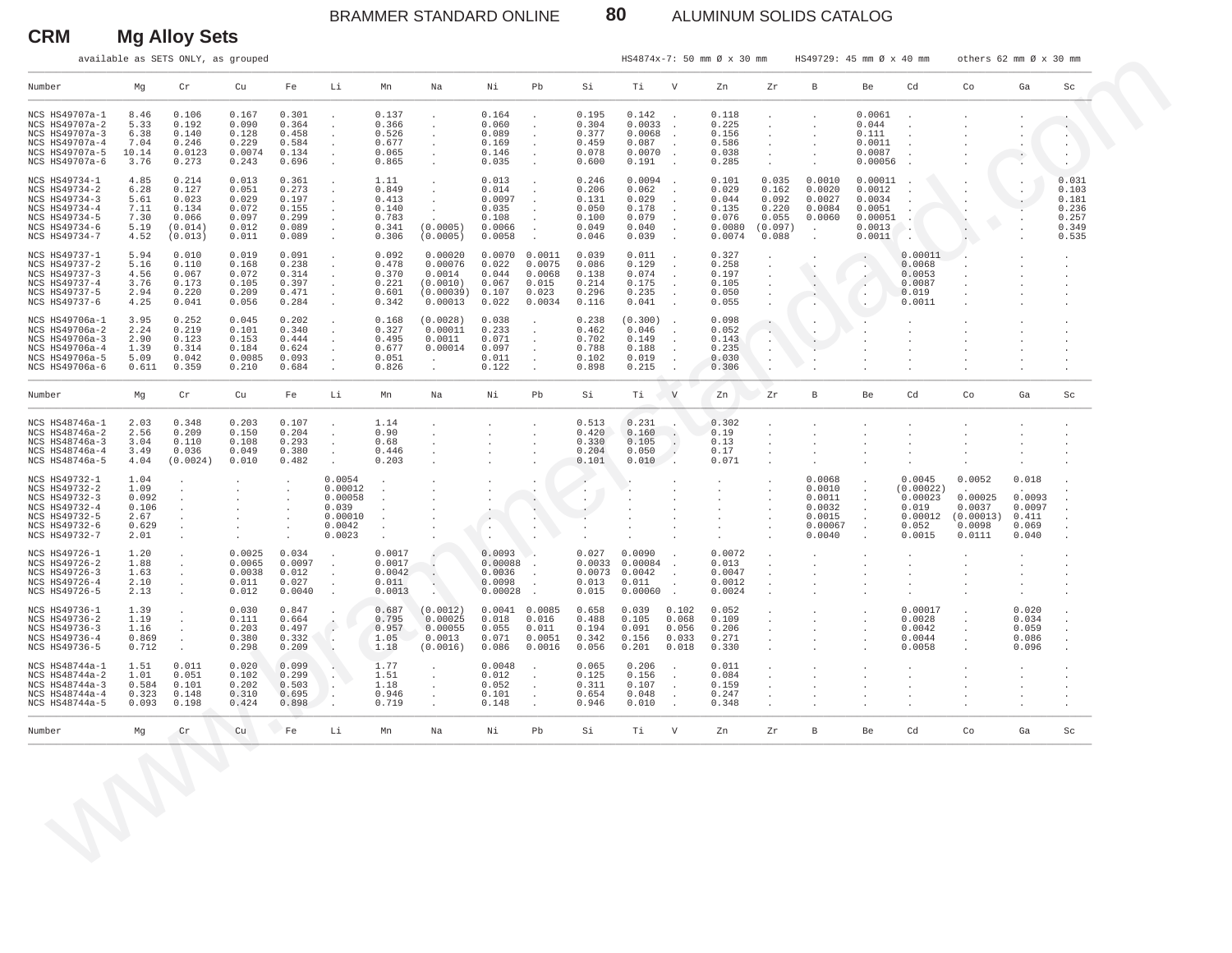ALUMINUM SOLIDS CATALOG

#### Mg/Si Alloys, chart 1 of 2

| 3 V 2612<br>3 V 2611<br>3 V 2610<br>$1 \quad V \quad 2652-2$                                    | $\cdot$                                                                      |                                                              |                                                              |                                                                                                     |                                                          |                                                                                                  |                                              |                                                                         |                                                 |                                                                                                                                  |                                           |                                                                                                 |                                                                              |                                                                                                                               |                                             |                                                          |  |
|-------------------------------------------------------------------------------------------------|------------------------------------------------------------------------------|--------------------------------------------------------------|--------------------------------------------------------------|-----------------------------------------------------------------------------------------------------|----------------------------------------------------------|--------------------------------------------------------------------------------------------------|----------------------------------------------|-------------------------------------------------------------------------|-------------------------------------------------|----------------------------------------------------------------------------------------------------------------------------------|-------------------------------------------|-------------------------------------------------------------------------------------------------|------------------------------------------------------------------------------|-------------------------------------------------------------------------------------------------------------------------------|---------------------------------------------|----------------------------------------------------------|--|
| 1 AL 565/03                                                                                     | $\sim$<br>0.0032<br>0.0099                                                   | $\cdot$<br>$\cdot$<br>0.0002<br>$\sim$                       | 0.003<br>0.003<br>0.003<br>0.0054<br>$\sim 100$ km s $^{-1}$ | 0.003<br>0.003<br>0.003<br>0.0472<br>0.050                                                          | 0.17<br>0.22<br>0.28<br>0.831<br>0.50                    | $\sim$<br>$\sim$<br>0.0102<br>$\sim 100$ km s $^{-1}$                                            | 9.6<br>9<br>8.3<br>7.75<br>7.01              | 0.33<br>0.27<br>0.2<br>0.513<br>0.437                                   | $\sim$<br>$\sim$<br>0.0054<br><b>Contract</b>   | $\blacksquare$<br>$\sim$<br>0.0034<br>$\sim 10^{-11}$                                                                            | 0.95<br>0.83<br>0.74<br>1.765<br>1.84     | $\sim$<br>$\sim$<br>0.0032<br><b>Carl Corporation</b>                                           | 0.026<br>0.035<br>0.046<br>0.0595<br>(0.21)                                  | $\sim$<br>$\sim$<br>0.0084<br><b>Carl Corp.</b>                                                                               | 0.017<br>0.008<br>0.027<br>0.0225<br>0.031  | $\cdot$<br>0.0043<br><b>SALE</b>                         |  |
| $1 \quad V 2552 - 2$<br>$1 \quad V 2510-2$<br>$1 \quad V 2512 - 2$<br>3 V 2550<br>2 ALC-A320-AC | 0.0039<br>0.0004<br>0.0005<br>0.0040<br>0.005                                | $\cdot$<br>$\sim$<br>$\sim$<br>0.037                         | 0.0072<br>0.0035<br>0.0029<br>< 0.01<br>0.020                | 0.484<br>0.037<br>0.0024<br>0.31<br>0.057                                                           | 0.0884<br>0.37<br>0.251<br>0.20<br>0.20                  | 0.0087<br>0.0042<br>0.0208<br>$\Delta \sim 100$<br>0.018                                         | 5.33<br>5.01<br>4.59<br>4.48<br>4.10         | 0.0296<br>0.21<br>0.347<br>0.025<br>0.036                               | 0.0047<br>0.0047<br>0.01<br>< 0.01<br>0.032     | 0.0207<br>0.0089<br>0.0039<br><b>Carl Corporation</b><br>0.042                                                                   | 1.117<br>0.98<br>1.332<br>1.73<br>0.54    | 0.0092<br>0.0088<br>0.0042<br><b>Contract Contract</b><br>0.038                                 | 0.0393<br>0.046<br>0.0259<br>0.050<br>0.15                                   | 0.0124<br>0.0099<br>0.0101<br>< 0.01<br>0.012                                                                                 | 0.0308<br>0.022<br>0.0661<br>0.022<br>0.047 | 0.0022<br>0.011<br>0.0113<br>< 0.01<br><b>Contract</b>   |  |
| 1 AL 561/01<br>2 AA WG-6000<br>2 ALC-4104-AE<br>1 AL 637C/01<br>2 AA SS-6053                    | 0.0121<br>0.0012<br><b>Allen Co</b><br>< 0.0005                              | $\sim 10^{-11}$<br>0.11<br>$\Delta \sim 10^{-11}$<br>0.0010  | 0.025<br>0.03i<br>0.030<br>0.3514<br>0.25                    | 0.0245<br>0.10i<br>0.10<br>0.379<br>0.05i                                                           | 0.253<br>0.30<br>0.59<br>0.377<br>0.30                   | 0.019<br>0.019<br>0.0495<br>0.015                                                                | 2.75<br>1.4i<br>1.48<br>1.468<br>1.2i        | 0.280<br>0.03i<br>0.050<br>0.304<br>0.02i                               | 0.0458<br>0.03i<br>0.030<br>0.1026<br>0.03i     | 0.0444<br>$\sim 10^{-10}$<br>0.028<br>0.0200<br>0.0030                                                                           | 1.17<br>0.60<br>10.06<br>1.569<br>0.70    | 0.0323<br><b>Contract Contract</b><br>0.033<br>0.0022<br>0.0010                                 | 0.0120<br>0.03i<br>0.027<br>0.0648<br>0.03i                                  | 0.0170<br><b>Contract Contract</b><br>0.019<br>0.0291<br>0.01i                                                                | 0.021<br>0.03i<br>0.10<br>0.0011<br>0.05i   | $\sim$ $-$<br>0.0025<br>0.0515<br>0.0030                 |  |
| 2 AA WF-6000<br>3 V 2100-2<br>3 V 2100-1<br>3 AJ 021<br>2 ALC-6061-AT                           | 0.0058<br>0.0060<br>0.0020<br>0.0012                                         | $\sim$<br>$\sim 10^{-11}$<br>$\sim 10^{-11}$<br>0.0074       | 0.03i<br>0.18<br>0.18<br>0.203<br>0.24                       | 0.10i<br>0.053<br>0.015<br>0.313<br>0.35                                                            | 0.30<br>0.90<br>0.88<br>0.708<br>0.32                    | $\sim$<br>$\sim$ $-$<br>0.035<br>0.020                                                           | 1.2i<br>1.19<br>1.19<br>1.10<br>1.04         | 0.03i<br>0.32<br>0.32<br>0.122<br>0.099                                 | 0.03i<br><b>Contract</b><br>0.0074<br>0.030     | <b>Contractor</b><br>$\mathcal{A}^{\mathcal{A}}$ and $\mathcal{A}^{\mathcal{A}}$<br>0.0020<br><b>Contract Contract</b><br>0.0076 | 0.60<br>0.89<br>0.89<br>0.557<br>0.74     | $\mathbb{R}^n$<br>$\mathcal{L}(\mathcal{A})$<br>$\sqrt{2}$<br><b>Contract Contract</b><br>0.020 | 0.03i<br>0.042<br>0.041<br>0.071<br>0.040                                    | $\sim$ $\sim$<br><b>Contract Contract</b><br>$\sim 10^{-11}$<br>0.0064<br>0.020                                               | 0.03i<br>0.22<br>0.22<br>0.096<br>0.040     | $\sim$ $-$<br>$\sim 10^{-11}$<br>0.134<br>0.0043         |  |
| 2 AA SS-6061<br>2 AA WA-6061<br>2 AA SS-6262<br>2 AA WD-6000                                    | < 0.0005<br><b>Contract Contract</b><br>< 0.0005<br><b>Contract Contract</b> | 0.0010<br><b>Carl Corporation</b><br>0.58<br>$\sim 10^{-11}$ | 0.23<br>0.05i<br>0.04i<br>0.03i                              | 0.30<br>0.30<br>0.30<br>0.10i                                                                       | 0.35<br>0.35<br>0.35<br>0.30                             | 0.02i<br>0.02i<br>0.02i<br>$\sim 100$ km s $^{-1}$                                               | 1.0i<br>1.0i<br>1.0i<br>0.95                 | 0.05i<br>0.05i<br>0.05i<br>0.03i                                        | 0.05i<br>0.05i<br>0.03i<br>0.03i                | 0.0030<br><b>Contractor</b><br>0.58<br>$\sim$                                                                                    | 0.65<br>0.60<br>0.60<br>0.60              | < 0.0010<br>$\sqrt{2}$ . The set of $\sqrt{2}$<br>< 0.0010<br>$\sim$                            | 0.04i<br>0.05i<br>0.05i<br>0.03i                                             | 0.01i<br>0.01i<br>0.01i<br><b>Carl Corporation</b>                                                                            | 0.08i<br>0.12i<br>0.05i<br>0.03i            | 0.0030<br><b>Contractor</b><br>0.0030<br>$\sim 10^{-11}$ |  |
|                                                                                                 |                                                                              |                                                              |                                                              |                                                                                                     |                                                          |                                                                                                  |                                              |                                                                         |                                                 |                                                                                                                                  |                                           |                                                                                                 |                                                                              |                                                                                                                               |                                             |                                                          |  |
| # Number                                                                                        | Ag                                                                           | As                                                           | $\, {\bf B}$                                                 | Ca                                                                                                  | Cd                                                       | Co                                                                                               | Hg                                           | Li                                                                      | Na                                              | $\, {\bf p}$                                                                                                                     | Sb                                        | Sc                                                                                              | Sr                                                                           | Units                                                                                                                         |                                             |                                                          |  |
| 3 V 2612<br>3 V 2611<br>3 V 2610<br>$1 \quad V \quad 2652-2$<br>1 AL 565/03                     |                                                                              |                                                              | $\cdot$<br>$\bullet$<br>< 0.0002<br>$\sim$                   | $\bullet$<br>$\sim$<br>0.0005<br>$\sim 10^{-11}$                                                    | $\cdot$<br>$\sim$<br>0.0014<br>$\sim$                    | $\cdot$<br>$\cdot$<br>$\bullet$                                                                  |                                              | 0.0008<br>0.0015<br>0.005<br>0.0007<br><b>CONTRACTOR</b>                | < 0.001<br>0.0012<br>0.003<br>0.0009<br>0.00180 | $\cdot$<br>$\cdot$<br>$\bullet$<br>$\cdot$                                                                                       | $\cdot$                                   |                                                                                                 | $\blacksquare$<br>$\sim$<br>0.0005<br>$\sim$                                 | 60 x 20<br>$\mathbf{C}$<br>60 x 20<br>$\circ$<br>60 x 20<br>$\circ$<br>60 x 20<br>$\circ$<br>60 x 25<br>$\circ$               |                                             | Al: [89.0]                                               |  |
| $1 \quad V 2552-2$<br>$1 \quad V 2510-2$<br>$1 \quad V 2512 - 2$<br>3 V 2550<br>2 ALC-A320-AC   |                                                                              |                                                              | < 0.0002<br>0.0002<br>0.0002<br>$\sim$<br>$\cdot$            | 0.0017<br>0.0007<br>0.0015<br>$\mathcal{A}^{\mathcal{A}}$ and $\mathcal{A}^{\mathcal{A}}$<br>$\sim$ | 0.0016<br>$\mathbf{L}$<br>0.0012<br>$\sim 100$<br>$\sim$ | 0.0008<br>0.0002<br>0.0013<br>$\mathbf{A} = \mathbf{0}$ , $\mathbf{0} = \mathbf{0}$<br>$\bullet$ | $\sim$                                       | $\mathcal{L}$<br>0.0052<br>0.0018<br>$\mathbf{r}_{\rm{max}}$<br>$\cdot$ | 0.0079<br>0.0012<br>$\sim 100$<br>$\cdot$       | $\bullet$<br>$\cdot$<br>$\cdot$<br>$\cdot$                                                                                       |                                           |                                                                                                 | $\sim$<br>0.0035<br>$\sim 10^{-11}$<br>$\sim$                                | 60 x 20<br>$\mathbf{C}$<br>$\circ$<br>60 x 20<br>60 x 20<br>$\mathbf{C}$<br>60 x 20<br>$\mathbf C$<br>57 x 25<br>$\mathbf{C}$ |                                             |                                                          |  |
| 1 AL 561/01<br>2 AA WG-6000<br>2 ALC-4104-AE<br>1 AL 637C/01<br>2 AA SS-6053                    | $\cdot$<br>$\bullet$<br>$\sim$<br>< 0.0010                                   | 0.0010                                                       | $\cdot$<br>$\cdot$<br>< 0.0010                               | $\sim 10^{-11}$<br>0.0029<br>< 0.0005                                                               | 0.0009<br>0.0013<br>< 0.0010                             | $\sim$ $\sim$<br>$\mathcal{L}_{\mathcal{A}}$ .<br>$\sim$<br>< 0.0010                             | $\cdot$<br>$\sim$<br>0.0005                  | $\sim$ $-$<br>0.0024<br>< 0.0005                                        | (0.0043)<br>0.0024<br>< 0.0005                  | $\cdot$<br>0.0027<br>< 0.0010                                                                                                    | $\cdot$<br>0.0028<br>< 0.0010             | < 0.0010                                                                                        | $\sim$<br>0.0030<br>< 0.0010                                                 | 60 x 25<br>$\mathbf{C}$<br>64 x 25<br>$\circ$<br>57 x 25<br>W<br>55 x 30<br>$\mathbf{C}$<br>64 x 25<br>$\mathbf{C}$           |                                             |                                                          |  |
| 2 AA WF-6000<br>$3 \tV 2100-2$<br>3 V 2100-1<br>3 AJ 021<br>2 ALC-6061-AT                       | $\cdot$<br>$\cdot$<br>$\sim$<br>< 0.0001                                     | $\cdot$<br>$\cdot$<br>0.0001                                 | $\cdot$<br>$\bullet$<br>$\sim$<br>0.0002                     | 0.0012<br>0.0012<br><b>Allen Controllers</b><br>0.0030                                              | $\ddot{\phantom{a}}$<br>$\Delta$ .<br>0.0011             | $\cdot$<br>$\bullet$<br>0.0001                                                                   | $\cdot$<br>< 0.0001                          | 0.0005<br>0.0005<br>0.0036i                                             | 0.0010<br>0.0011<br>0.0022i                     | $\cdot$<br>$\sim$<br>$\sim$<br>0.0024                                                                                            | $\cdot$<br>$\cdot$<br>$\bullet$<br>0.0037 | $\cdot$<br>$\bullet$                                                                            | $\sim$<br>$\sim$<br>$\sim$<br>0.0023                                         | 64 x 25<br>$\mathbf{C}$<br>60 x 20<br>$\mathbf{C}$<br>60 x 20<br>$\mathbf{C}$<br>55 x 25<br>$\mathbf{C}$<br>57 x 25<br>W      |                                             |                                                          |  |
| 2 AA SS-6061<br>2 AA WA-6061<br>2 AA SS-6262<br>2 AA WD-6000                                    | < 0.0010<br>< 0.0010<br><b>Contract Contract</b>                             | < 0.0010<br>< 0.0010<br><b>Contractor</b>                    | < 0.0010<br>$\sim$ $\sim$<br>< 0.0010<br><b>SALE</b>         | < 0.0005<br>< 0.0005<br><b>Contract</b>                                                             | < 0.0010<br>< 0.0010<br>$\ddot{\phantom{a}}$             | < 0.0010<br>< 0.0010<br>$\sim 10^{-11}$                                                          | < 0.0005<br>< 0.0005<br>$\ddot{\phantom{a}}$ | < 0.0005<br>< 0.0005<br>$\ddot{\phantom{a}}$                            | < 0.0005<br>< 0.0005<br>$\cdot$                 | < 0.0010<br>< 0.0010<br>$\sim$                                                                                                   | < 0.0010<br>< 0.0010<br>$\sim$            | < 0.0010<br>< 0.0010<br>$\ddot{\phantom{0}}$                                                    | < 0.0010<br><b>Contract Contract</b><br>< 0.0010<br><b>Contract Contract</b> | $\mathbf{C}$<br>$c = 64 \times 25$<br>$\mathbf{C}$<br>64 x 25<br>64 x 25<br>$\mathbf{C}$                                      | 64x25 or 25x6                               |                                                          |  |
|                                                                                                 |                                                                              |                                                              | $\triangle$                                                  |                                                                                                     |                                                          |                                                                                                  |                                              |                                                                         |                                                 |                                                                                                                                  |                                           |                                                                                                 |                                                                              |                                                                                                                               |                                             |                                                          |  |

81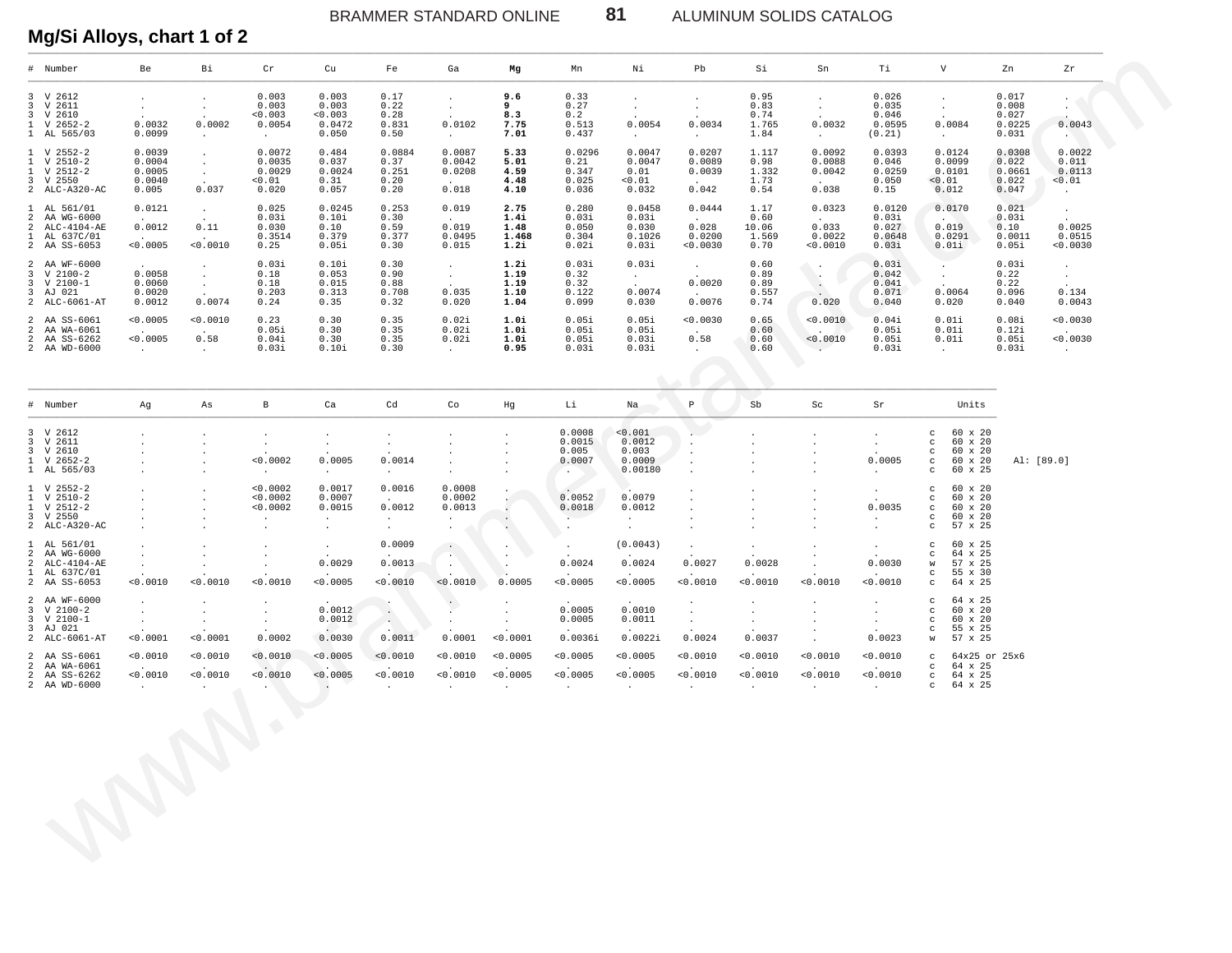BRAMMER STANDARD ONLINE **82** ALUMINUM SOLIDS CATALOG

| Mg/Si Alloys, chart 2 of 2                                                                                                                                                                           |                                                                  |                                       |                                                         |                                              |                                                    |                                      |                                        |                                               |                                                 |                                                    |                                                 |                                       |                                             |                                                 |                                                                                     |                                                     |                                                |
|------------------------------------------------------------------------------------------------------------------------------------------------------------------------------------------------------|------------------------------------------------------------------|---------------------------------------|---------------------------------------------------------|----------------------------------------------|----------------------------------------------------|--------------------------------------|----------------------------------------|-----------------------------------------------|-------------------------------------------------|----------------------------------------------------|-------------------------------------------------|---------------------------------------|---------------------------------------------|-------------------------------------------------|-------------------------------------------------------------------------------------|-----------------------------------------------------|------------------------------------------------|
| $\#$ Number                                                                                                                                                                                          | Be                                                               | Вi                                    | $\operatorname{\sf Cr}$                                 | Cu                                           | Fe                                                 | Ga                                   | Mg                                     | Mn                                            | Νi                                              | Pb                                                 | Si                                              | Sn                                    | Тi                                          | $\boldsymbol{\mathrm{V}}$                       | Zn                                                                                  |                                                     | Zr                                             |
| 2 AA WW-6000<br>AA WV-6000<br>2<br>AA WU-6000<br>AA WT-6000<br>2<br>2<br>2 AA WM-6000                                                                                                                |                                                                  |                                       | 0.25<br>0.15i<br>0.35<br>0.08i<br>0.03i                 | 0.45<br>0.30<br>0.18i<br>0.10i<br>0.10i      | 0.50<br>0.80<br>0.65<br>0.15i<br>0.30              |                                      | 0.90<br>0.90<br>0.90<br>0.90<br>0.90   | 0.08i<br>0.15i<br>0.04i<br>0.04i<br>0.03i     | 0.05i<br>0.01i<br>0.03i<br>0.03i<br>0.03i       |                                                    | 0.60<br>0.60<br>0.60<br>0.60<br>0.90            |                                       | 0.05i<br>0.10i<br>0.02i<br>0.01i<br>0.03i   |                                                 | 0.04i<br>0.08i<br>0.15i<br>0.02i<br>0.03i                                           | $\bullet$                                           | $\ddot{\phantom{0}}$                           |
| 2 AA WL-6000<br>AA WK-6000<br>2<br>AA WS-6000<br>2<br>AA WR-6000<br>$\overline{a}$<br>$1 \,$ V 2120-1                                                                                                |                                                                  |                                       | 0.03i<br>0.03i<br>0.03i<br>0.01i<br>0.1162              | 0.10i<br>0.10i<br>0.05i<br>0.02i<br>0.535    | 0.30<br>0.30<br>0.35<br>0.25<br>0.206              |                                      | 0.90<br>0.90<br>0.90<br>0.90<br>0.814  | 0.03i<br>0.03i<br>0.02i<br>0.08i<br>0.740     | 0.03i<br>0.03i<br>0.01i<br>0.05i<br>0.00545     | 0.0025                                             | 0.70<br>0.50<br>0.60<br>0.60<br>1.111           |                                       | 0.03i<br>0.03i<br>0.08i<br>0.03i<br>0.0110  | 0.00056                                         | 0.03i<br>0.03i<br>0.04i<br>0.08i                                                    | $\blacksquare$<br>$\bullet$<br>0.1000               | 0.0002                                         |
| 2 AA ST1-6000<br>AL AS60/01<br>$\mathbf{1}$<br>AA WC-6000<br>2<br>AA SS-6201<br>2<br>2 ALC-A6181-AA                                                                                                  | 0.0005<br>$\sim$<br>< 0.0005<br>0.0012                           | 0.001i<br>0.0048<br>< 0.0010<br>0.007 | 0.15i<br>0.0258<br>0.03i<br>0.0050<br>0.059             | 0.15i<br>0.0330<br>0.10i<br>0.03i<br>0.14    | 0.30<br>0.253<br>0.30<br>0.25<br>0.27              | 0.02i<br>$\sim$<br>0.02i<br>0.020    | 0.80<br>0.794<br>0.75<br>0.75<br>0.73  | 0.05i<br>0.0397<br>0.03i<br>0.01i<br>0.16     | 0.05i<br>0.0113<br>0.03i<br>0.0050<br>0.031     | 0.003i<br>0.0058<br>0.0030<br>0.0086               | 0.55<br>0.639<br>0.60<br>0.75<br>0.86           | 0.001i<br>0.0036<br>0.0010<br>0.019   | 0.04i<br>0.0216<br>0.03i<br>0.0050<br>0.030 | 0.01i<br>0.0147<br>< 0.0050<br>0.020            | 0.08i<br>0.03i<br>0.02i<br>0.073                                                    | 0.0259<br>$\sim$                                    | 0.001i<br>0.0030<br>0.0029                     |
| 2 ALC-6201-AD<br>AL 661/02<br>1<br>AL 451/04<br>1<br>AL 451/05<br>1<br>1 AL 614/05                                                                                                                   | 0.0013<br>0.0005<br>0.0005<br>$\sim$                             | 0.030<br>$\sim$<br>$\sim$<br>0.0078   | 0.019<br>0.052<br>0.0022<br>0.0022<br>0.0209            | 0.021<br>0.057<br>0.051<br>0.051<br>0.0299   | 0.25<br>0.306<br>0.120<br>0.120<br>0.246           | 0.024<br>0.0079<br>0.0079<br>$\sim$  | 0.72<br>0.717<br>0.63<br>0.63<br>0.616 | 0.018<br>0.050<br>0.0077<br>0.0077<br>0.0518  | 0.022<br>0.0032<br>0.0049<br>(0.0060)<br>0.0095 | 0.019<br>0.0025<br>0.0016<br>0.0016<br>0.0052      | 0.68<br>0.619<br>6.93<br>6.93<br>0.630          | 0.021<br>0.0009<br>0.0009<br>0.0055   | 0.020<br>0.051<br>0.093<br>0.093<br>0.0303  | 0.022<br>0.080<br>0.0048<br>0.0048<br>0.0166    | 0.021<br>0.113                                                                      | 0.0054<br>0.0054<br>0.0523                          | 0.0032<br>0.0012<br>0.0014<br>0.0014<br>0.0016 |
| 3 V 2004<br>AL 662/02<br>1<br>AA SS-6022<br>2<br>ALC-6008-AA<br>2<br>2 AA WB-6000                                                                                                                    | $\sim$<br>0.0012<br>$\cdot$                                      | $\blacksquare$<br>0.0080<br>$\cdot$   | 0.0019<br>0.147<br>0.0298<br>0.015<br>0.03i             | 0.013<br>0.212<br>0.070<br>0.30<br>0.10i     | 0.19<br>0.320<br>0.126<br>0.21<br>0.30             | $\sim$<br>0.0155<br>0.021<br>$\sim$  | 0.61<br>0.601<br>0.60<br>0.60<br>0.60  | $0.015$<br>$0.070$<br>0.073<br>0.067<br>0.03i | 0.0012<br>0.0050<br>0.030<br>0.03i              | 0.0050<br>0.0080<br>$\sim$ 100 $\mu$               | 0.54<br>0.700<br>0.89<br>0.67<br>0.60           | 0.0052<br>0.013<br>$\sim$             | 0.012<br>0.0048<br>0.0395<br>0.030<br>0.03i | 0.0042<br>0.0109<br>0.10<br>$\sim$              | 0.011<br>0.100<br>0.100<br>0.019<br>0.03i                                           |                                                     | 0.0028<br>0.0030<br>$\sim$ $-$                 |
| 1 AL 426/02<br>AL 618/01<br>1<br>AJ 026<br>3<br>$\begin{array}{ll} 1 & {\rm V} \ \ 2003\mbox{$\mbox{$-$}1$} \\ 2 & {\rm A}{\rm LC}\mbox{$\mbox{$-$}A355\mbox{$-$}0\mbox{$\mbox{$-$}AD$} \end{array}$ | $\cdot$<br>0.0004<br>0.0009                                      | 0.0140<br>0.0009<br>0.007             | 0.0015<br>0.0087<br>0.0013<br>0.0020<br>0.030           | 0.0057<br>0.0364<br>0.0021<br>0.0071<br>1.23 | 0.22<br>0.201<br>0.300<br>0.18<br>0.145            | 0.0117<br>0.0044<br>0.011<br>0.019   | 0.59<br>0.588<br>0.582<br>0.57<br>0.56 | 0.011<br>0.0895<br>0.0017<br>0.030<br>0.029i  | 0.0026<br>0.0050<br>0.0010<br>0.0028<br>0.031   | 0.019<br>0.0026<br>0.0013<br>0.0011<br>0.0079      | 7.46<br>0.500<br>0.527<br>0.62<br>5.17          | 0.019<br>0.0148<br>0.0018<br>0.019    | 0.127<br>0.0225<br>0.0005<br>0.022<br>0.155 | 0.0022<br>0.0169<br>0.0010<br>0.0020<br>0.019   | 0.031                                                                               | 0.013<br>0.0134<br>0.0012<br>0.030                  | 0.0013<br>0.0008<br>0.0026<br>0.0028           |
| 3 V 2005<br>$1 \quad V \quad 2013-2$<br>2 AJ 029<br>$1 \quad V \quad 2002 - 1$                                                                                                                       | 0.00104<br>0.0010<br>$\cdot$                                     | 0.00611<br>0.0053<br>$\cdot$          | 0.0015<br>0.0171<br>0.0086<br>0.0014                    | 0.027<br>0.0713<br>0.0081<br>0.0074          | 0.23<br>0.1937<br>0.202<br>0.19                    | 0.0201<br>0.012<br>$\sim$            | 0.53<br>0.498<br>0.481<br>0.44         | $0\,.\,01$<br>0.0615<br>0.010<br>0.011        | 0.01598<br>0.0081<br>0.0015                     | 0.00753<br>0.0079                                  | 0.67<br>0.495<br>0.457<br>0.48                  | 0.00992<br>0.0079<br>$\sim$           | 0.0056<br>0.0235<br>0.0091<br>0.012         | 0.0167<br>0.010<br>0.0018                       |                                                                                     | 0.013<br>0.0225<br>0.0096<br>0.018                  | 0.00200<br>0.0083<br>0.0025                    |
| # Number                                                                                                                                                                                             | Ag                                                               | As                                    | $_{\rm B}$                                              | Ba                                           | Ca                                                 | Cd                                   | Co                                     | Hg                                            | Li                                              | $_{\rm Na}$                                        | P                                               | Sb                                    | $\operatorname{Sc}$                         | Sr                                              |                                                                                     | Units                                               |                                                |
| 2 AA WW-6000<br>AA WV-6000<br>2<br>AA WU-6000<br>2<br>AA WT-6000<br>$\overline{a}$<br>2 AA WM-6000                                                                                                   |                                                                  |                                       |                                                         |                                              |                                                    |                                      | $\cdot$<br>$\cdot$<br>÷.               |                                               |                                                 |                                                    |                                                 |                                       |                                             |                                                 | c<br>c<br>$\mathtt{c}$<br>$_{\rm c}$<br>c                                           | 64 x 25<br>64 x 25<br>64 x 25<br>64 x 25<br>64 x 25 |                                                |
| 2 AA WL-6000<br>AA WK-6000<br>2<br>AA WS-6000<br>2<br>AA WR-6000<br>$\overline{a}$<br>$1 \,$ V 2120-1                                                                                                |                                                                  |                                       | 0.00030                                                 | $\cdot$                                      | $\cdot$<br>$\cdot$<br>0.00094                      | 0.00091                              |                                        | 0.00290                                       | 0.00045                                         | 0.00018                                            |                                                 |                                       |                                             |                                                 | c<br>c<br>c<br>$_{\rm c}$<br>$_{\rm c}$                                             | 64 x 25<br>64 x 25<br>64 x 25<br>64 x 25<br>60 x 20 |                                                |
| 2 AA ST1-6000<br>AL AS60/01<br>1<br>AA WC-6000<br>2<br>AA SS-6201<br>2<br>2 ALC-A6181-AA                                                                                                             | 0.0010<br>$\sim$<br>< 0.0010                                     | 0.0010                                | 0.0005<br>0.02i                                         |                                              | < 0.0005<br>0.0041i                                | 0.001i<br>< 0.0010<br>0.0011         | 0.001i<br>$\sim$<br>0.0010             | < 0.0005                                      | $\cdot$<br>< 0.0005<br>0.0022i                  | $\cdot$<br>< 0.0005<br>0.0029i                     | $\cdot$<br>< 0.0010<br>0.002                    | 0.001i<br>0.0045<br>< 0.0010<br>0.003 | $\blacksquare$<br>0.0010<br>$\cdot$         | 0.001i<br>< 0.0010<br>0.0028i                   | $\mathtt{c}$<br>$\mathtt{c}$<br>$\mathtt{C}$<br>$\mathbf C$<br>W                    | 64 x 25<br>60 x 25<br>64 x 25<br>64 x 25<br>57 x 25 |                                                |
| 2 ALC-6201-AD<br>1 AL 661/02<br>$1$ AL $451/04$<br>1 AL 451/05<br>1 AL 614/05                                                                                                                        |                                                                  | ÷.<br>0.0033                          | (0.0001)<br>- 12                                        | $\cdot$                                      | 0.0033i<br>0.0012<br>0.0012<br>0.0012i             | 0.0015<br>0.0007<br>0.0007<br>0.0016 | 0.0041                                 | 0.0007<br>0.0007<br>0.0033                    | 0.0028i<br>0.0003                               | 0.0026i<br>0.0004<br>0.0008i<br>0.00097<br>0.0009i | 0.0046i<br>0.0024<br>0.0016<br>0.0016<br>0.0032 | 0.0043<br>0.0035                      | $\bullet$                                   | 0.0031i<br>0.0194i<br>0.0208<br>$\sim$ $-$      | $\mathsf{W}$<br>$\mathtt{C}$<br>$_{\rm c}$<br>$\mathbf{C}$<br>$\mathbb{C}$          | 57 x 25<br>60 x 25<br>60 x 25<br>60 x 25<br>60 x 25 |                                                |
| 3 V 2004<br>1 AL 662/02<br>2 AA SS-6022<br>2 ALC-6008-AA<br>2 AA WB-6000                                                                                                                             | $\mathcal{L}_{\mathcal{A}}$<br>$\mathbf{H}$<br>$\sim$<br>$\cdot$ |                                       | 0.0003<br>$\sim$<br>$\overline{\phantom{a}}$<br>$\cdot$ | $\cdot$                                      | 0.0013<br>0.0035<br><b>Contract</b>                | $\cdot$<br>0.0014<br>$\sim$ $-$      |                                        |                                               | $\sim$<br>0.0024i<br>$\sim$ $\sim$              | 0.0006<br>0.0029i<br>$\sim 10^{-1}$                | $\sim$<br>0.004<br>$\sim$                       | 0.0053<br>0.0032<br>$\sim$ $-$        |                                             | $\cdot$<br>$\cdot$<br>0.0031<br>$\sim 10^{-11}$ | $c = 60 \times 20$<br>$c = 60 \times 25$<br>w 57 x 25<br>c $64 \times 25$           | c 64x25 or 25x6                                     |                                                |
| 1 AL 426/02<br>1 AL 618/01<br>3 AJ 026<br>$1 \quad V \quad 2003 - 1$<br>2 ALC-A355.0-AD                                                                                                              |                                                                  |                                       | $\cdot$<br>0.0006<br>< 0.001<br>$\sim$ $-$              | $\cdot$<br>0.0010<br>$\sim$<br>$\cdot$       | (0.0019)<br>(0.0006)<br>0.0003<br>0.0003<br>0.0038 | 0.0019<br>$\sim$<br>0.0011           | $\sim$<br>0.0004                       | (0.001)<br>$\blacksquare$                     | $\sim$<br>0.0002<br>0.0005<br>0.0029i           | $\sim$<br>0.0005<br>0.0006<br>0.0034i              | $\cdot$<br>$\cdot$<br>$\sim$<br>0.0026          | 0.18<br>$\sim$<br>$\sim$<br>0.0034    |                                             | $\sim$<br>0.0004<br>$\sim$ $\sim$<br>0.0037i    | $c = 60 \times 25$<br>$c = 60 \times 25$<br>$c$ 55 x 25<br>$c$ 60 x 20<br>w 57 x 25 |                                                     |                                                |
| 3 V 2005<br>1 V 2013-2 Al: [98.5]<br>2 AJ 029<br>1 V 2002-1                                                                                                                                          | $\sim$                                                           |                                       | 0.00045<br>0.0004<br><b>Contract</b>                    |                                              | 0.00120<br>0.0005<br><b>Contract Contract</b>      | 0.00110<br>0.0021<br>$\sim 10^{-11}$ | 0.0011<br>0.0009<br><b>CALL CO</b>     |                                               | 0.00087<br>0.0001<br>0.0006                     | 0.00069<br>0.0003<br>0.0007                        | 0.0024<br>$\sim$<br>$\cdot$                     | 0.00300<br>$\sim 10^{-11}$<br>$\cdot$ |                                             | 0.00134<br>0.0007<br><b>Contract</b>            | $c = 60 \times 20$<br>$c = 60 \times 20$<br>$c$ 55 x 25<br>$c = 60 \times 20$       |                                                     |                                                |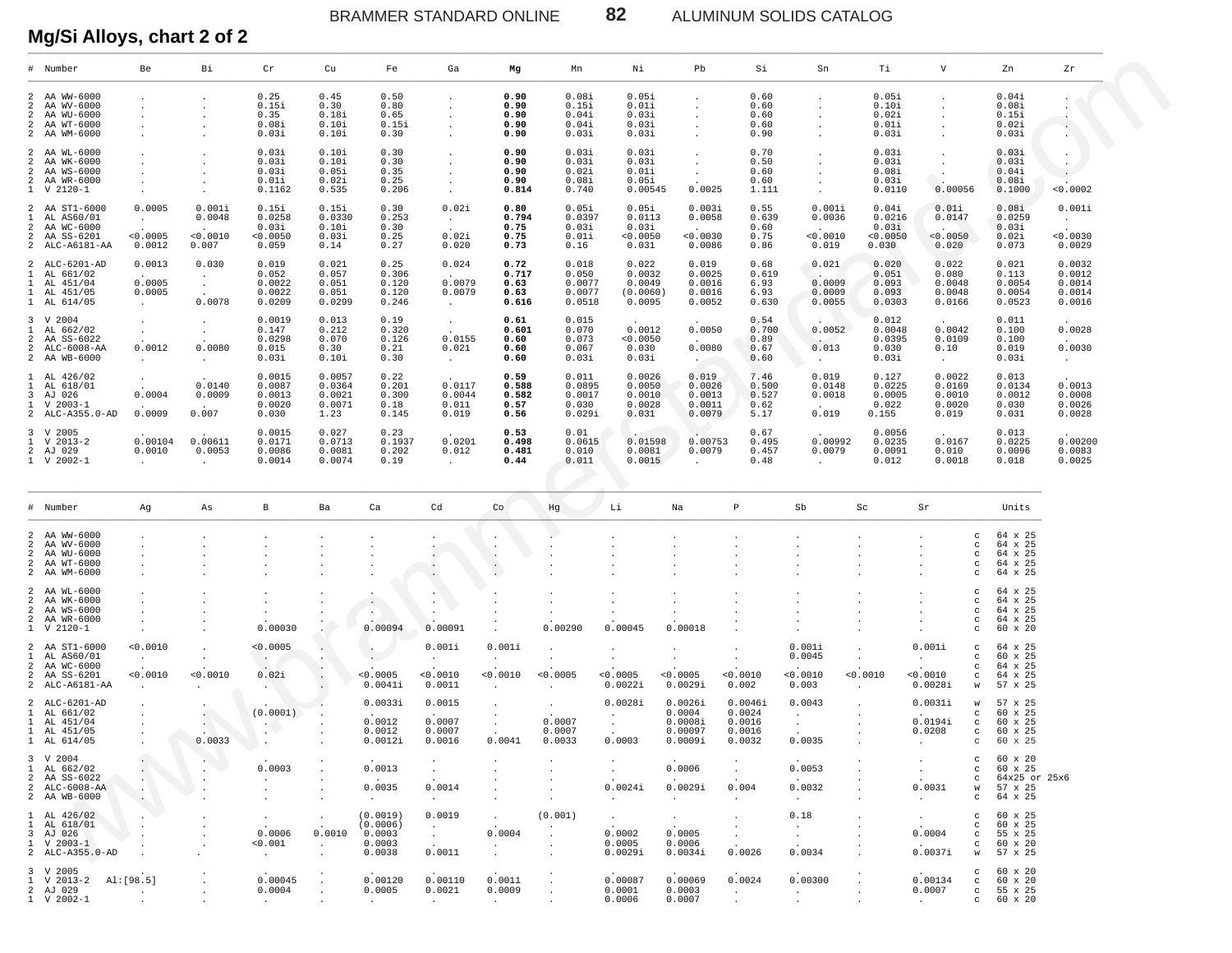ALUMINUM SOLIDS CATALOG

83

Mg/Zn Alloys, chart 1 of 2

|                                                | Number                                                                            | Be                                                         | Вi                                       | Cr                                           | Cu                                                 | Fe                                        | Ga                                              | Mg                                   | Mn                                        | Νi                                              | Pb                                                       | Si                                        | Sn                                                     | Тi                                           | V                                                                   | Zn                                   | Zr                                                                   |
|------------------------------------------------|-----------------------------------------------------------------------------------|------------------------------------------------------------|------------------------------------------|----------------------------------------------|----------------------------------------------------|-------------------------------------------|-------------------------------------------------|--------------------------------------|-------------------------------------------|-------------------------------------------------|----------------------------------------------------------|-------------------------------------------|--------------------------------------------------------|----------------------------------------------|---------------------------------------------------------------------|--------------------------------------|----------------------------------------------------------------------|
| $\mathbf{1}$                                   | 1 AL 711/02<br>2 AA SS-513<br>AL 712/02<br>2 AA SS-7079<br>2 ALC-7022-AC          | 0.0050<br>0.0001<br>0.0022<br>0.003i<br>0.0012             | 0.0010<br>< 0.0010<br>0.007              | 0.0092<br>0.03i<br>0.16i<br>0.25             | 0.049<br>0.05i<br>0.0295<br>0.65<br>0.88           | 0.452<br>0.30<br>0.191<br>0.22i<br>0.43   | 0.015<br>$\sim$<br>0.015<br>0.021               | 4.45<br>4.0i<br>3.64<br>3.5i<br>3.40 | 0.204<br>0.08i<br>0.158<br>0.20i<br>0.30  | $0.03i$<br>< 0.0050<br>0.018                    | 0.0030<br>< 0.0030<br>0.008                              | 0.40<br>0.20i<br>0.131<br>0.15i<br>0.38   | 0.0030<br>< 0.0010<br>0.018                            | 0.106<br>0.03i<br>0.027<br>0.03i<br>0.015    | 0.01i<br>$\cdot$<br>0.01i<br>0.018                                  | 1.30<br>1.8i<br>2.29<br>4.6i<br>4.80 | < 0.0030<br>0.0030<br>0.0019                                         |
| 2<br>3<br>$\mathbf{1}$                         | 2 ALC-7079-AA<br>AA SS-7039<br>V 5008<br>59X G7022A<br>1 AL 724/02                | 0.0013<br>0.003i                                           | 0.020<br>< 0.0010<br>$\sim$<br>0.0038    | 0.22<br>0.20i<br>0.16<br>0.140<br>0.158      | 0.66<br>0.08i<br>0.051<br>0.631<br>0.149           | 0.24<br>0.20i<br>0.26<br>0.120<br>0.430   | 0.020<br>0.02i<br>$\cdot$<br>$\cdot$            | 3.28<br>3.0i<br>2.76<br>2.69<br>2.66 | 0.25<br>0.25<br>0.41<br>0.127<br>0.190    | 0.029<br>0.02i<br>$\cdot$<br>0.0030<br>0.097    | 0.014<br>< 0.0030<br>$\sim$ $-$<br>0.0019<br>0.0050      | 0.20<br>0.15i<br>0.28<br>0.126<br>0.366   | 0.022<br>0.0010<br>$\sim$ $-$<br>0.0006<br>0.0062      | 0.056<br>0.05<br>0.022<br>0.0160<br>0.093    | 0.021<br>0.01i<br>0.0067                                            | 4.55<br>4.0i<br>4.60<br>5.17<br>4.84 | 0.0037<br>< 0.0030<br>0.002<br>0.0016<br>0.105                       |
| $\mathbf{1}$<br>$\mathbf{1}$<br>$\mathbf{1}$   | 1 PY 257<br>V 5121-1<br>V 5122-1<br>V 5123-1<br>3 V 5006                          | < 0.0002<br>< 0.0002<br>0.0009<br>0.0005<br>$\sim 10^{-1}$ | $\cdot$                                  | 0.253<br>0.0053<br>0.007<br>0.011<br>0.048   | 0.062<br>0.387<br>0.202<br>0.303<br>0.083          | 0.058<br>0.0257<br>0.0533<br>0.12<br>0.20 | 0.0071<br>0.0143<br>0.0105<br>$\sim$            | 2.55<br>2.41<br>2.18<br>1.98<br>1.80 | 0.450<br>0.0506<br>0.093<br>0.315<br>0.24 | 0.115<br>0.0024<br>0.003<br>0.0053<br>0.005     | 0.098<br>0.0022<br>0.0045<br>0.0109<br>$\sim$ $-$        | 0.056<br>0.088<br>0.069<br>0.0639<br>0.16 | 0.103<br>0.0044<br>0.0054<br>0.0108<br>$\sim 100$      | 0.200<br>0.0064<br>0.0508<br>0.0298<br>0.060 |                                                                     | 2.91<br>4.69<br>4.98<br>5.32<br>4.09 | 0.176<br>0.0782<br>0.125<br>0.16                                     |
| 2<br>3                                         | 2 ALC-7004-AA<br>AA SS-7029<br>V 5050<br>$1 \quad V \quad 5021-2$<br>2 AA SS-7021 | 0.0013<br>0.0005<br>0.0016<br>< 0.0005                     | 0.022i<br>< 0.0010<br>$\sim$<br>< 0.0010 | 0.034<br>< 0.0050<br>0.10<br>0.0158<br>0.03i | 0.052<br>0.75<br>0.060<br>0.0495<br>0.08i          | 0.27<br>0.10i<br>0.18<br>0.17<br>0.30i    | 0.030<br>0.015<br>$\sim$ $-$<br>0.0202<br>0.02i | 1.76<br>1.7i<br>1.74<br>1.71<br>1.5i | 0.52<br>0.02i<br>0.26<br>0.191<br>0.05i   | 0.043<br>< 0.0050<br>$\sim$<br>0.0075<br>0.0050 | 0.029<br>< 0.0030<br>$\sim 10^{-11}$<br>0.0151<br>0.0030 | 0.17<br>0.10i<br>0.10<br>0.0481<br>0.12i  | 0.032<br>0.0010<br><b>Contract</b><br>0.0151<br>0.0010 | 0.051<br>0.02i<br>0.030<br>0.0421<br>0.04i   | 0.032<br>0.02i<br>- 11<br>0.01i                                     | 5.15<br>4.8i<br>1.02<br>5.44<br>5.4i | 0.14<br>0.0030<br>0.14<br>0.0544<br>0.13i                            |
| $\mathbf{1}$<br>$\mathbf{1}$<br>$\overline{a}$ | 3 V 5051<br>PY 248<br>$V 5022 - 1$<br>ALC-7021-AA<br>1 59X G77J 4E                | 0.0002<br>0.00214<br>$\cdot$                               | $\sim$<br>0.027                          | 0.17<br>0.056<br>0.0186<br>0.033<br>0.071    | 0.056<br>0.258<br>0.0161<br>0.029<br>0.81          | 0.18<br>0.375<br>0.244<br>0.38<br>1.04    | $\sim$<br>0.00117<br>(0.15)<br>$\sim$           | 1.55<br>1.49<br>1.48<br>1.48<br>1.47 | 0.26<br>0.418<br>0.441<br>0.037<br>0.224  | 0.035<br>0.0113<br>0.035<br>0.0037              | 0.100<br>0.0236<br>$\sim$<br>0.073                       | 0.097<br>0.460<br>0.0340<br>0.22<br>0.59  | 0.101<br>0.0226<br>0.031<br>0.219                      | 0.040<br>0.153<br>0.0183<br>0.041<br>0.119   | 0.012<br>0.0067                                                     | 2.00<br>4.90<br>5.71<br>5.42<br>5.30 | 0.15<br>0.055<br>0.0113<br>0.16<br>0.080                             |
|                                                | 2 ALC-7146-AA<br>3 V 5052                                                         |                                                            | 0.025                                    | 0.028<br>0.15                                | 0.031<br>0.059                                     | 0.36<br>0.19                              | 0.015                                           | 1.41<br>1.40                         | 0.037<br>0.26                             | 0.036                                           | 0.030<br>$\cdot$ ) $\cdot$                               | 0.22<br>0.090                             | 0.032<br>$\ddot{\phantom{0}}$                          | 0.042<br>0.042                               | 0.011                                                               | 6.86<br>2.99                         | 0.16<br>0.16                                                         |
|                                                | # Number                                                                          | Ag                                                         | As                                       | В                                            | Ca                                                 | Cd                                        | Co                                              | Hg                                   | Li                                        | Na                                              | $\, {\mathbb P}$                                         | Sb                                        | Sc                                                     | Sr                                           |                                                                     |                                      | Units                                                                |
|                                                | 1 AL 711/02<br>2 AA SS-513<br>1 AL 712/02<br>2 AA SS-7079<br>2 ALC-7022-AC        | 0.0010<br>0.0010                                           | < 0.0010<br>< 0.0010                     | < 0.0010<br>< 0.0010                         | < 0.0010<br>< 0.0005<br>0.0024                     | < 0.0010<br>< 0.0010<br>0.0013            | < 0.0010<br>< 0.0010<br>$\cdot$                 | 0.0010<br>< 0.0005                   | < 0.0010<br>< 0.0005<br>0.0028            | 0.0010<br>< 0.0005<br>0.0028                    | < 0.0010<br>< 0.0010<br>0.0018                           | 0.0010<br>0.0010<br>0.0021                | 0.0010<br>0.0010<br>$\sim$                             | 0.001<br>< 0.0010<br>0.0029                  | $_{\rm C}$<br>$_{\rm C}$<br>$_{\rm C}$<br>$_{\rm C}$<br>W           |                                      | 60 x 25<br>64 x 25<br>60 x 25<br>64 x 25<br>57 x 25                  |
| 2<br>3<br>$\mathbf{1}$                         | 2 ALC-7079-AA<br>AA SS-7039<br>V 5008<br>59X G7022A<br>1 AL 724/02                | 0.0010                                                     | 0.0010                                   | < 0.0010                                     | 0.0026<br>< 0.0005<br>0.0009                       | 0.0014<br>0.0010                          | < 0.0010                                        | < 0.0005                             | 0.0038<br>< 0.0005                        | 0.0018<br>< 0.0005<br>0.0005                    | 0.0015<br>0.0010                                         | 0.0034<br>0.0010                          | 0.0010                                                 | 0.0028<br>0.0010                             | W<br>$_{\rm C}$<br>$_{\rm C}$<br>W<br>$\mathbf C$                   |                                      | $57~\rm{x}$ $40$<br>64 x 25<br>60 x 20<br>$~10 \times 20$<br>60 x 25 |
| $\mathbf{1}$<br>$\mathbf{1}$<br>$\mathbf{1}$   | 1 PY 257<br>V 5121-1<br>V 5122-1<br>V 5123-1<br>3 V 5006                          |                                                            |                                          | < 0.0004<br>< 0.0004<br>< 0.0004             | 0.0012<br>0.0007<br>0.0006                         | 0.0001<br>0.0007<br>0.0009                |                                                 |                                      | < 0.0002<br>0.0007<br>0.0012<br>$\sim$    | < 0.0003<br>0.0005<br>0.0009<br>$\sim$          |                                                          |                                           | 0.212<br>0.089<br>0.139<br>$\cdot$                     |                                              | $_{\rm C}$<br>$_{\rm C}$<br>$_{\rm C}$<br>$_{\rm C}$<br>$\mathbf C$ |                                      | 55 x 30<br>60 x 20<br>60 x 20<br>60 x 20<br>60 x 20                  |
| 2<br>3<br>$\mathbf{1}$                         | 2 ALC-7004-AA<br>AA SS-7029<br>V 5050<br>$V 5021-2$<br>2 AA SS-7021               | < 0.0010<br>Al: [92.2]<br>< 0.0010                         | < 0.0010<br>< 0.0010                     | < 0.0010<br>< 0.0004<br>< 0.0010             | 0.0040<br>< 0.0005<br>$\sim$<br>0.0019<br>< 0.0005 | 0.0014<br>< 0.0010<br>0.0020<br>< 0.0010  | < 0.0010<br>< 0.0010                            | < 0.0005<br>< 0.0005                 | 0.0015<br>0.0005<br>0.0014<br>< 0.0005    | 0.0049i<br>0.0005<br>0.0011<br>< 0.0005         | 0.001<br>0.0010<br>< 0.0010                              | 0.0028<br>0.0010<br>$\sim$<br>< 0.0010    | < 0.0010<br>0.056<br>0.0010                            | 0.0027<br>0.0010<br>< 0.0010                 | W<br>$_{\rm C}$<br>$_{\rm C}$<br>$_{\rm C}$<br>$_{\rm C}$           |                                      | 57 x 25<br>64 x 25<br>60 x 20<br>60 x 20<br>64 x 25                  |
| $\mathbf{1}$<br>$\mathbf{1}$<br>2              | 3 V 5051<br>PY 248<br>$V 5022 - 1$<br>ALC-7021-AA<br>1 59X G77J 4E                |                                                            | [91.9]                                   | < 0.0004                                     | 0.00269<br>0.033                                   | 0.00344<br>0.00054                        |                                                 |                                      | 0.0036                                    | 0.0025                                          |                                                          |                                           | 0.0055                                                 |                                              | $_{\rm C}$<br>$_{\rm C}$<br>$_{\rm C}$<br>W<br>C                    |                                      | 60 x 20<br>55 x 30<br>60 x 20<br>57 x 25<br>50x20 or 40x15           |
|                                                | 2 ALC-7146-AA<br>3 V 5052                                                         |                                                            |                                          |                                              |                                                    |                                           |                                                 |                                      |                                           |                                                 |                                                          |                                           |                                                        |                                              | W<br>$\mathbf C$                                                    |                                      | 57 x 25<br>60 x 20                                                   |
|                                                |                                                                                   |                                                            |                                          |                                              |                                                    |                                           |                                                 |                                      |                                           |                                                 |                                                          |                                           |                                                        |                                              |                                                                     |                                      |                                                                      |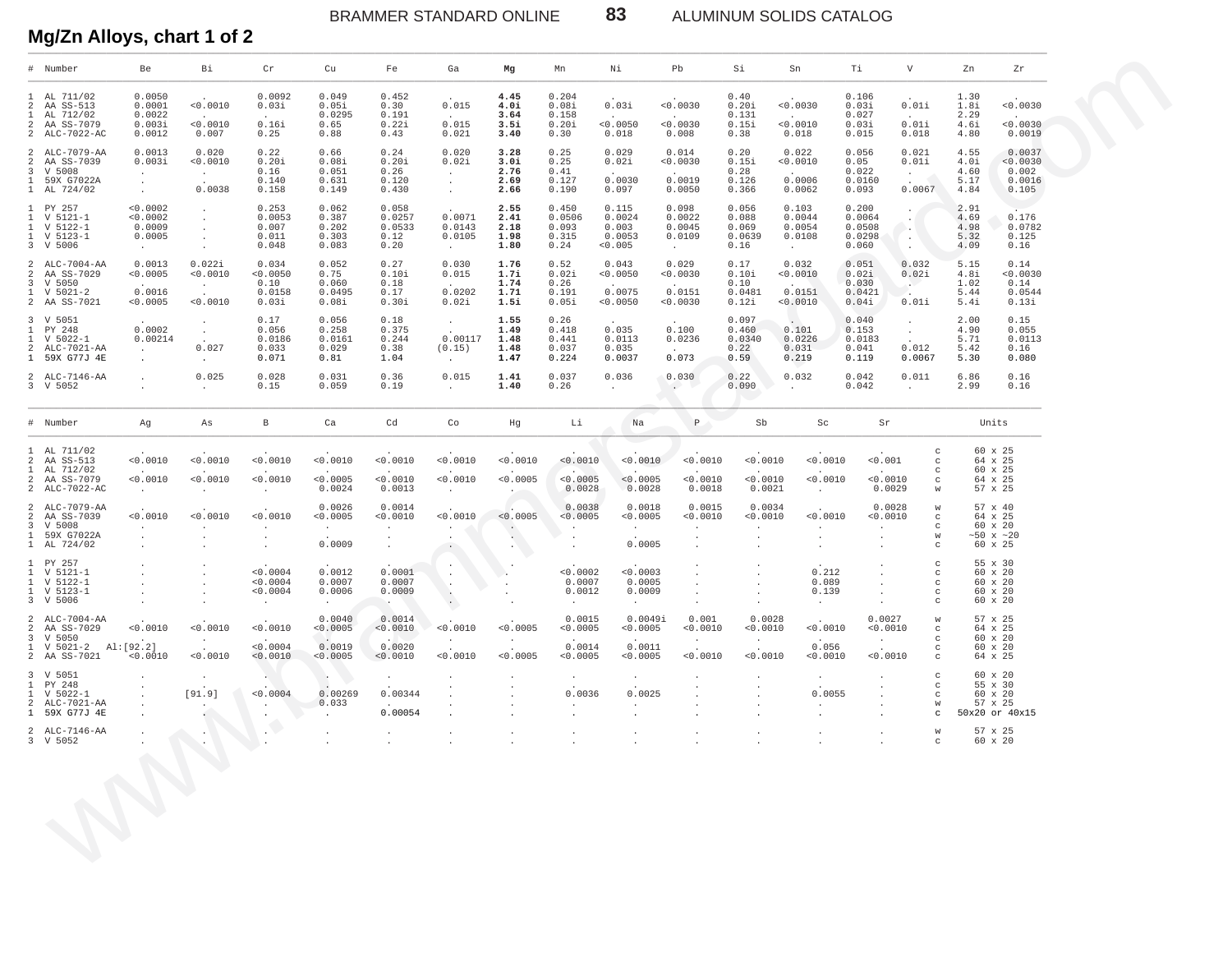ALUMINUM SOLIDS CATALOG

84

# Mg/Zn Alloys, chart 2 of 2

|                                                                                  | # Number                                                                    | <b>Be</b>                                             | Bi                                                      | Cr                                                      | $C_{11}$                                                     | $_{\rm Fe}$                                               | Ga                                                              | Mg                                     | Mn                                           | Νi                                                                   | Ph                                                                        | Si                                      | Sn                                                           | Τi                                                                            | $\overline{V}$                                                       | Zn                                                                | Zr                                              |
|----------------------------------------------------------------------------------|-----------------------------------------------------------------------------|-------------------------------------------------------|---------------------------------------------------------|---------------------------------------------------------|--------------------------------------------------------------|-----------------------------------------------------------|-----------------------------------------------------------------|----------------------------------------|----------------------------------------------|----------------------------------------------------------------------|---------------------------------------------------------------------------|-----------------------------------------|--------------------------------------------------------------|-------------------------------------------------------------------------------|----------------------------------------------------------------------|-------------------------------------------------------------------|-------------------------------------------------|
| 2<br>2<br>2<br>$\overline{3}$                                                    | AA SS-7046<br>AA ST2-7000<br>AA SS-6253<br>V 5053<br>2 ALC-6392-AC          | 0.002i<br>0.0005<br>< 0.0005<br>(0.006)               | < 0.0010<br>0.001i<br>0.0010<br>0.042                   | 0.10i<br>0.10i<br>0.22i<br>0.12<br>0.051                | 0.15i<br>0.15i<br>0.05i<br>0.048<br>0.10                     | 0.14i<br>0.25<br>0.25<br>0.19<br>0.11                     | 0.02i<br>0.02i<br>0.015<br>0.021                                | 1.3i<br>1.3i<br>1.3i<br>1.29<br>1.26   | 0.20i<br>0.20i<br>0.02i<br>0.26<br>0.055     | < 0.0050<br>0.02i<br>0.01i<br>0.046                                  | 0.0030<br>0.003i<br>0.0030<br>0.044                                       | 0.12i<br>0.15i<br>0.70<br>0.094<br>0.10 | < 0.0010<br>0.001i<br>0.0010<br>0.042                        | 0.04i<br>0.04i<br>0.02i<br>0.042<br>0.043                                     | 0.01i<br>0.01i<br>0.01i<br>0.011                                     | 7.1i<br>3.51<br>2.0i<br>4.03<br>4.26                              | 0.12i<br>0.001i<br>0.0030<br>0.16<br>$\cdot$    |
| $\mathbf{1}$<br>$\mathbf{1}$<br>3<br>1                                           | 58X G40H 10C<br>AL 722/01<br>$V 5002 - 1$<br>AL 731/01<br>1 V 5106-1        | (0.0003)<br>$\sim$<br>$\cdot$<br>$\ddot{\phantom{a}}$ | $\cdot$<br>$\cdot$<br>$\cdot$                           | 0.468<br>0.14<br>0.17<br>0.019<br>0.020                 | 0.188<br>0.08<br>0.047<br>0.58<br>0.29                       | 0.361<br>0.24<br>0.22<br>0.19<br>0.15                     | $\cdot$<br>$\cdot$<br>$\cdot$<br>$\cdot$<br>$\cdot$             | 1.25<br>1.23<br>1.23<br>1.23<br>1.23   | 0.269<br>0.35<br>0.24<br>0.15<br>0.022       | 0.097<br>0.03<br>< 0.005<br>0.017                                    | 0.044<br>$\cdot$<br>$\cdot$<br>$\cdot$                                    | 0.224<br>0.18<br>0.25<br>0.15<br>0.078  | 0.042<br>$\sim$<br>$\ddot{\phantom{a}}$<br>$\cdot$           | 0.187<br>$\cdot$<br>0.015<br>0.054<br>0.008<br>0.017                          | $\cdot$<br>$\ddot{\phantom{a}}$<br>$\cdot$                           | 4.66<br>4.24<br>4.70<br>4.00<br>5.52                              | 0.215<br>0.11<br>0.17<br>0.13                   |
| 3<br>3<br>3<br>2<br>$\mathbf{1}$                                                 | V 5054<br>$V 5001 - 1$<br>V 5009<br>ALC-7018-AC<br>PY 254                   | $\mathbf{r}$<br>$\cdot$<br>0.0010<br>< 0.0002         | $\cdot$<br>$\cdot$<br>0.0069<br>$\ddot{\phantom{a}}$    | 0.18<br>0.098<br>0.053<br>0.12<br>0.0960                | 0.075<br>0.048<br>0.003<br>0.16<br>0.1490                    | 0.19<br>0.22<br>0.17<br>0.33<br>0.2720                    | $\ddot{\phantom{1}}$<br>$\sim$<br>0.019<br>$\sim$               | 1.20<br>1.18<br>1.18<br>1.09<br>1.01   | 0.27<br>0.20<br>0.033<br>0.30<br>0.2200      | < 0.005<br>0.074<br>0.0490                                           | $\cdot$<br>$\ddot{\phantom{0}}$<br>0.0079<br>0.0520                       | 0.095<br>0.13<br>0.09<br>0.20<br>0.1490 | $\cdot$<br>$\sim$<br>0.015<br>0.0530                         | 0.050<br>$\cdot$<br>0.056<br>0.027<br>0.080<br>0.1240<br>$\ddot{\phantom{a}}$ | $\sim$<br>0.018                                                      | 4.82<br>4.75<br>5.74<br>4.87<br>2.00                              | 0.17<br>0.086<br>0.15<br>0.16<br>$\sim$         |
| $\mathbf{1}$<br>$\mathbf{1}$<br>$\mathbf{1}$                                     | SRM 1258i<br>AL 714/02<br>PY 756<br>3 V 5003-1<br>1 58X G40H 9C             | (<0.0001)<br>0.0005<br>0.0014<br>(0.0001)             | $\cdot$<br>$\cdot$<br>$\cdot$<br>$\cdot$<br>$\cdot$     | (0.0011)<br>0.092<br>0.270<br>0.047<br>0.241            | 0.848<br>0.0105<br>0.0127<br>0.022<br>0.172                  | 0.080<br>0.10<br>0.105<br>0.18<br>0.320                   | (0.011)<br>$\sim$<br>$\cdot$<br>$\ddot{\phantom{a}}$<br>$\cdot$ | 1.00<br>0.98<br>0.971<br>0.97<br>0.960 | 0.481<br>0.013<br>0.050<br>0.096<br>0.0372   | (0.0006)<br>0.011<br>0.0093<br>< 0.005<br>0.062                      | $\cdot$<br>0.013<br>$\sim$<br>0.190                                       | 0.80<br>0.10<br>0.128<br>0.10<br>0.347  | $\mathcal{F}(\mathcal{A})$<br>0.012<br>0.068                 | (0.040)<br>$\blacksquare$ .<br>0.057<br>0.0078<br>0.026<br>0.279              | $\cdot$<br>$\Delta$<br>۰.                                            | 1.03<br>3.65<br>5.79<br>4.29<br>4.83                              | $\ddot{\phantom{a}}$<br>0.1889<br>0.15<br>0.157 |
| $\mathfrak{D}$<br>2<br>$\mathbf{1}$<br>3                                         | $AT - C - 6348 - AC$<br>ALC-7003-AC<br>AL 721/01<br>AJ 030<br>3 V 5004-1    | 0.0012<br>0.0012<br>0.0030<br>$\sim$                  | 0.055<br>0.007<br>$\cdot$<br>$\cdot$<br>$\cdot$         | 0.180<br>0.18<br>0.09<br>0.208<br>0.22                  | 0.082<br>0.15<br>0.05<br>0.217<br>0.049                      | 0.093<br>0.28<br>0.20<br>0.301<br>0.27                    | 0.020<br>0.020<br>$\ddot{\phantom{a}}$<br>$\sim$<br>$\sim$      | 0.91<br>0.90<br>0.81<br>0.768<br>0.75  | 0.087<br>0.12<br>0.15<br>0.203<br>0.29       | 0 052<br>0.030<br>0.01<br>0.046<br>0.005                             | 0.044<br>0.008<br>$\cdot$<br>$\ddot{\phantom{a}}$<br>$\ddot{\phantom{a}}$ | 0.081<br>0.14<br>0.10<br>0.263<br>0.29  | 0.047<br>0.017<br>n e<br>$\cdot$<br>$\langle \cdots \rangle$ | 0.17<br>0.032<br>0.010<br>0.081<br>0.044<br>$\sim$                            | 0.023<br>0.019<br>0.0047                                             | 6.94<br>6.23<br>3.70<br>5.30<br>4.80                              | 0.0031<br>0.17<br>0.05<br>0.183<br>0.21         |
| $\mathbf{1}$<br>-2<br>2                                                          | $V 5010-1$<br>58X G40H 8B<br>AA SS-712<br>1 PY 246                          | $\sim$<br>< 0.0010<br>0.0059                          | $\mathbf{r}$<br>(0.025)                                 | 0.021<br>0.22<br>0.50<br>0.392                          | 0.011<br>0.14<br>0.15i<br>0.394                              | 0.15<br>0.30<br>0.50<br>0.673                             | $\cdot$<br>0.015<br>$\cdot$                                     | 0.73<br>0.69<br>0.65<br>0.504          | 0.022<br>0.20<br>0.10i<br>0.308              | 0.012<br>0.22<br>< 0.0050<br>0.0029                                  | 0.090<br>< 0.0030<br>0.050                                                | 0.079<br>0.1<br>0.20i<br>0.260          | 0.010<br>< 0.0010<br>0.050                                   | 0.018<br>0.063<br>0.15i<br>0.0051<br>$\cdot$                                  | $\cdot$<br>0.01i                                                     | 5.61<br>6.5<br>5.9i<br>4.93                                       | 0.14<br>(0.004)<br>0.0030<br>0.0103             |
| $\#$                                                                             | Number                                                                      | Ag                                                    | As                                                      | $\mathbf{B}$                                            | Ca                                                           | Cd                                                        | Co                                                              | Hg                                     | Li                                           | Na                                                                   | $\mathbb P$                                                               | Sb                                      | Sc                                                           | Sr                                                                            |                                                                      | Units                                                             |                                                 |
| 2<br>2<br>2<br>$\overline{3}$<br>2                                               | AA SS-7046<br>AA ST2-7000<br>AA SS-6253<br>V 5053<br>ALC-6392-AC            | < 0.0010<br>0.001i<br>< 0.0010<br>$\cdot$<br>$\sim$   | 0.0010<br>< 0.0010<br>$\ddot{\phantom{a}}$              | < 0.0010<br>< 0.0005<br>< 0.0010<br>$\cdot$<br>$\cdot$  | < 0.0005<br>< 0.0005<br>$\ddot{\phantom{a}}$<br>$\mathbf{r}$ | < 0.0010<br>0.001i<br>< 0.0010<br>$\cdot$<br>$\mathbf{r}$ | < 0.0010<br>0.0011<br>0.0010<br>$\cdot$<br>$\cdot$              | < 0.0005<br>< 0.0005<br>$\sim$         | < 0.0005<br>< 0.0005<br><b>Contract</b><br>÷ | < 0.0005<br>< 0.0005<br>$\ddot{\phantom{a}}$<br>$\ddot{\phantom{a}}$ | < 0.0010<br>< 0.0010                                                      | < 0.0010<br>0.001i<br>0.0010<br>$\cdot$ | < 0.0010<br>< 0.0010                                         | < 0.0010<br>0 001i<br>< 0.0010<br>$\cdot$                                     | $_{\rm C}$<br>$_{\rm c}$<br>$_{\rm C}$<br>$\mathbf C$<br>$\mathbf W$ | 64 x 25<br>64 x 25<br>64 x 25<br>$60 \times 20$<br>57 x 25        |                                                 |
| $\mathbf{1}$<br>$\mathbf{1}$<br>$\overline{3}$                                   | 58X G40H 10C<br>AL 722/01<br>$V 5002-1$<br>1 AL 731/01<br>1 V 5106-1        | $\cdot$                                               | $\ddot{\phantom{a}}$<br>$\ddot{\phantom{a}}$<br>$\cdot$ | $\ddot{\phantom{0}}$<br>$\cdot$<br>0.0005               | $\mathbf{r}$<br>$\cdot$<br>0.0010                            |                                                           | 0.050<br>$\cdot$<br>$\blacksquare$ .<br>$\cdot$                 | $\ddot{\phantom{a}}$<br>$\cdot$        | $\ddot{\phantom{a}}$<br>0.0010               | $\ddot{\phantom{a}}$<br>0.0014                                       |                                                                           | $\cdot$                                 | $\cdot$                                                      | $\cdot$<br>$\ddot{\phantom{a}}$<br>$\cdot$                                    | $_{\rm C}$<br>$\mathbf C$<br>$_{\rm c}$<br>$\rm ^c$<br>$_{\rm c}$    | 50 x 20<br>60 x 25<br>$60 \times 20$<br>60 x 25<br>$60 \times 20$ |                                                 |
| 3<br>3<br>$\overline{a}$                                                         | 3 V 5054<br>$V 5001 - 1$<br>V 5009<br>ALC-7018-AC<br>1 PY 254               | $\ddot{\phantom{a}}$                                  | $\cdot$                                                 | $\cdot$<br>$\ddot{\phantom{a}}$<br>$\ddot{\phantom{a}}$ | $\cdot$<br>0.0035<br>$\sim$                                  | $\lambda$<br>0.0012<br>$\cdot$                            | $\cdot$<br>$\ddot{\phantom{a}}$                                 |                                        | $\cdot$<br>0.0032<br>$\cdot$                 | $\cdot$<br>0.0036<br>$\ddot{\phantom{a}}$                            | $\cdot$<br>0.0021<br>$\sim$                                               | $\cdot$<br>0.0028<br>$\sim$             |                                                              | $\cdot$<br>0.0038<br>$\sim$                                                   | C<br>$\mathbf C$<br>$\mathbf C$<br>$\mathbf W$<br>$\mathbf C$        | $60 \times 20$<br>60 x 20<br>60 x 20<br>57 x 25<br>55 x 30        |                                                 |
| $\mathbf{1}$<br>$\overline{1}$<br>$\mathbf{1}$<br>$\overline{3}$<br>$\mathbf{1}$ | SRM 1258i<br>AL 714/02<br>PY 756<br>$V 5003 - 1$<br>58X G40H 9C             |                                                       | $\ddot{\phantom{a}}$                                    | $\blacksquare$ .<br>$\sim$                              | $\cdot$<br>¥.<br>$\ddot{\phantom{0}}$                        | $\cdot$                                                   | $\cdot$<br>$\cdot$<br>$\cdot$<br>0.0150                         | $\cdot$                                | $\cdot$<br>$\cdot$                           | $\cdot$<br>$\cdot$                                                   | $\cdot$                                                                   | $\cdot$<br>$\cdot$                      |                                                              | $\cdot$<br>$\ddot{\phantom{a}}$                                               | $_{\rm c}$<br>$_{\rm C}$<br>$\mathcal{C}$<br>$\mathbf C$             | 35 x 19<br>60 x 25<br>55 x 30<br>$60 \times 20$<br>50 $x \sim 20$ |                                                 |
| 2<br>3                                                                           | ALC-6348-AC<br>2 ALC-7003-AC<br>$1$ AL $721/01$<br>AJ 030<br>$3 \tV 5004-1$ |                                                       | $\Delta \tau$<br>$\cdot$                                | $\ddot{\phantom{a}}$<br>$\sim$<br>$\cdot$               | 0.0032<br>0.0026<br>$\sim$<br>$\cdot$                        | 0.0012<br>0.0016<br>$\cdot$<br>$\cdot$                    | $\ddot{\phantom{a}}$<br>$\cdot$<br>$\cdot$                      |                                        | 0.0024<br>0.0032<br>$\cdot$<br>$\cdot$       | 0.0028i<br>0.0030i<br>$\sim$<br>$\ddot{\phantom{1}}$                 | 0.0032i<br>0.0031<br>$\cdot$<br>$\cdot$                                   | 0.0041<br>0.0035<br>$\cdot$<br>$\cdot$  |                                                              | 0.0034<br>0.0029<br>$\bullet$<br>$\cdot$                                      | W<br>$\mathbf W$<br>$_{\rm c}$<br>$_{\rm C}$<br>$\rm ^{c}$           | 57 x 25<br>57 x 25<br>60 x 25<br>55 x 25<br>60 x 20               |                                                 |
|                                                                                  | $1 \, V 5010 - 1$<br>2 58X G40H 8B<br>2 AA SS-712<br>1 PY 246               | < 0.0010<br><b>Contract Contract Contract</b>         | < 0.0010<br>$\sim$ $\sim$                               | < 0.0010<br>$\cdot$                                     | 0.0005<br>0.0080<br>$\ddot{\phantom{a}}$                     | 0.0011<br>< 0.0010<br>$\ddot{\phantom{a}}$                | < 0.0010<br>$\ddot{\phantom{a}}$                                | < 0.0010                               | < 0.0010<br>$\ddot{\phantom{a}}$             | 0.0008<br>< 0.0010<br>$\ddot{\phantom{a}}$                           | 0.0009<br>< 0.0010<br>$\ddot{\phantom{a}}$                                | < 0.0010<br>$\cdot$                     | 0.0010                                                       | < 0.0010<br>$\cdot$                                                           | $_{\rm c}$<br>$\mathbf{C}$<br>$_{\rm C}$                             | $\mathcal{C}$<br>40 x 15<br>64 x 25<br>55 x 30                    | 60 x 20                                         |
|                                                                                  |                                                                             |                                                       |                                                         |                                                         |                                                              |                                                           |                                                                 |                                        |                                              |                                                                      |                                                                           |                                         |                                                              |                                                                               |                                                                      |                                                                   |                                                 |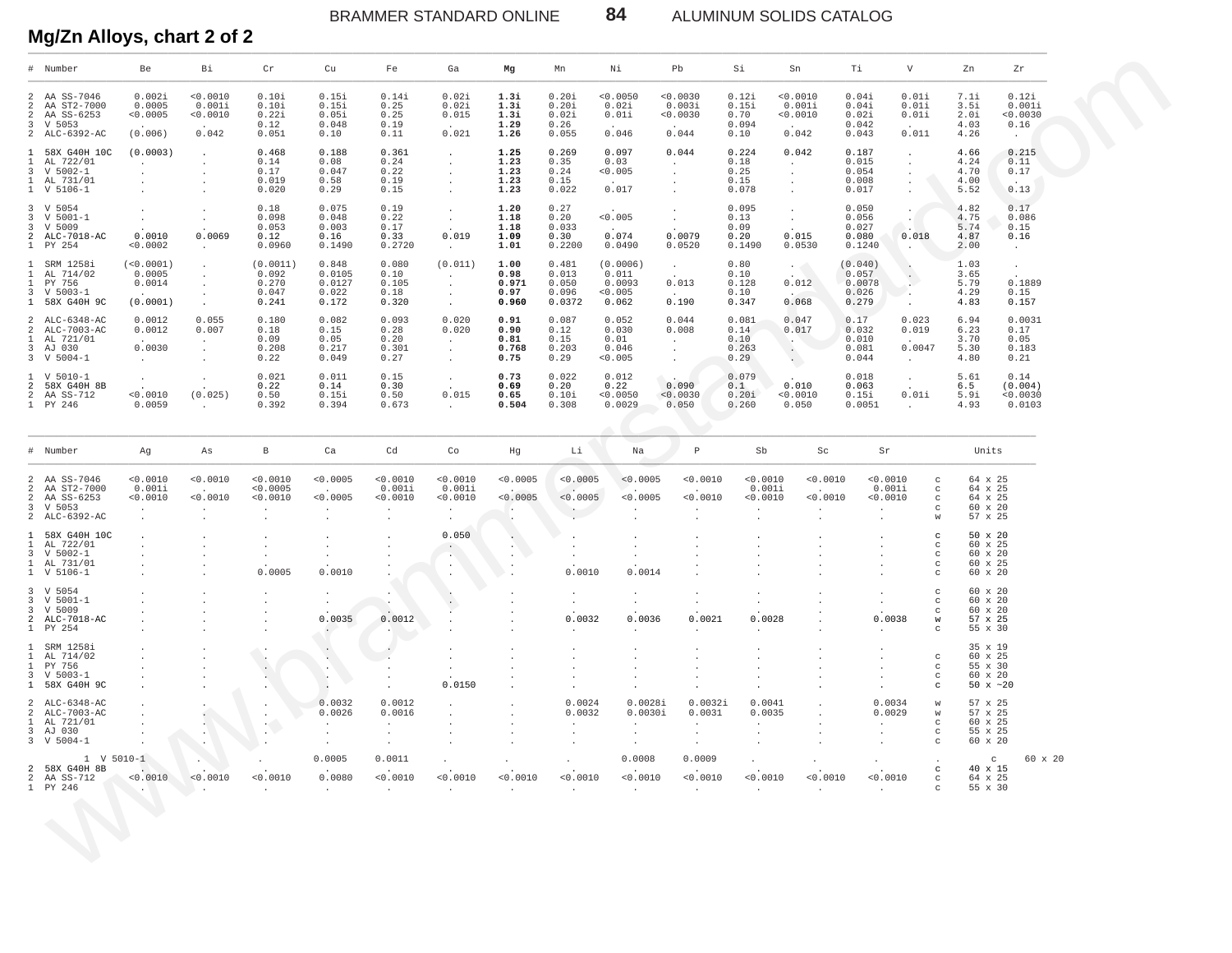BRAMMER STANDARD ONLINE 85 ALUMINUM SOLIDS CATALOG

#### **Mn Alloys, chart 1 of 5**

|                                | # Number                                                                               | Be                                                          | Bi                                                         | Cr                                              | Cu                                                                             | Fe                                                       | Ga                                                                     | Mg                                           | Mn                                                | Νi                                                            | Pb                                                               | Si                                                | Sn                                                             | Тi                                                 | V                                                                      | Zn                                                                     | Zr                                                                                 |
|--------------------------------|----------------------------------------------------------------------------------------|-------------------------------------------------------------|------------------------------------------------------------|-------------------------------------------------|--------------------------------------------------------------------------------|----------------------------------------------------------|------------------------------------------------------------------------|----------------------------------------------|---------------------------------------------------|---------------------------------------------------------------|------------------------------------------------------------------|---------------------------------------------------|----------------------------------------------------------------|----------------------------------------------------|------------------------------------------------------------------------|------------------------------------------------------------------------|------------------------------------------------------------------------------------|
|                                | 1 514X 9091-1C<br>3 V 3503<br>2 AA WB-3003                                             | $\cdot$                                                     | $\ddot{\phantom{a}}$<br>$\sim$                             | 0.005<br>0.001<br>< 0.0050                      | 0.046<br>0.002<br>0.20i                                                        | 0.081<br>0.29<br>0.30                                    | $\sim$<br>$\sim$<br>0.02i                                              | (0.001)<br>0.008<br>0.05i                    | 6.93<br>1.66<br>1.5i                              | (0.0026)<br>$\sim$<br>< 0.0050                                | 0.016<br>$\sim$<br>0.02i                                         | 0.035<br>16.1<br>0.15i                            | 0.013<br>$\sim$ $-$<br>$\sim$                                  | 0.0017<br>0.36<br>0.01i                            | $\sim$<br>0.03<br>0.01i                                                | 0.029<br>0.005<br>0.02i                                                | 0.184<br>0.002                                                                     |
|                                | 2 ALC-X3005-AB<br>2 AA WB-3004                                                         | 0.0011<br>$\sim$                                            | 0.008<br>0.002i                                            | 0.016<br>0.02i                                  | 0.53<br>0.20i                                                                  | 0.21<br>0.40                                             | 0.020<br>0.02i                                                         | 0.12<br>0.90                                 | 1.51<br>1.4i                                      | 0.021<br>0.02i                                                | 0.009<br>0.02i                                                   | 0.081<br>0.10i                                    | 0.018<br>$\sim 10^{-11}$                                       | 0.020<br>0.05i                                     | 0.020<br>0.01i                                                         | 0.025<br>0.10i                                                         | 0.0018<br><b>Contract</b>                                                          |
|                                | 1 AL 391C/01<br>3 V 3501<br>2 ALC-4007-AA<br>2 ALC-3916-AA<br>3 V 2107                 | $\cdot$<br>$\sim$<br>0.0011<br>0.0011i<br>0.0037            | $\sim$<br>$\sim$<br>0.007<br>$0.0087$ i<br><b>Service</b>  | 0.0905<br>0.0010<br>0.091<br>0.030<br>0.080     | 0.1980<br>$\Delta \sim 10^{-11}$<br>0.011<br>0.75<br>0.15                      | 0.0463<br>0.19<br>0.55<br>0.17<br>0.56                   | $\sim 10^{-1}$<br>$\sim 10^{-11}$<br>0.019<br>0.019<br>$\sim 10^{-11}$ | 0.0123<br>0.0070<br>0.008<br>0.0025i<br>1.52 | 1.483<br>1.45<br>1.43<br>1.38<br>1.37             | 0.0258<br>$\sim 10^{-11}$<br>0.21<br>0.088<br>$\sim 10^{-11}$ | 0.0200<br>$\sim 10^{-11}$<br>0.0041<br>0.0081<br>$\sim 10^{-11}$ | 0.0205<br>14.1<br>1.62<br>0.220<br>0.71           | 0.0046<br><b>Contract</b><br>0.0022<br>0.02<br><b>Contract</b> | 0.0847<br>0.097<br>0.029<br>0.028<br>0.032         | $\sim$ $-$<br>$\sim$<br>0.015<br>0.02<br>$\langle \cdot \rangle$       | 0.0505<br>0.0040<br>0.029<br>0.030<br>0.28                             | 0.0011<br><b>Contract Contract Contract</b><br>0.0022<br>0.0029<br>$\sim 10^{-11}$ |
| 2<br>$\overline{a}$            | 1 511X G05H 5G<br>AA SS-3004<br>AA ST1-3000<br>2 AA SS-3005<br>2 AA SS-3003            | 0.0005<br>< 0.0005<br>0.0005<br>< 0.0005<br>< 0.0005        | < 0.0010<br>0.001i<br>< 0.0010<br>< 0.0010                 | 0.030<br>< 0.0050<br>0.01i<br>0.02i<br>< 0.0050 | 0.038<br>0.15i<br>0.15i<br>0.15i<br>0.15i                                      | 0.081<br>0.50<br>0.50<br>0.60<br>0.50                    | 0.02i<br>0.02i<br>0.015<br>0.02i                                       | 9.1<br>1.1i<br>1.0i<br>0.40<br>0.03i         | 1.27<br>1.2i<br>1.2i<br>1.2i<br>1.2i              | 0.011<br>< 0.0050<br>0.01i<br>0.01i<br>< 0.0050               | 0.23<br>0.001i<br>0.003i<br>0.0030<br>0.001i                     | 0.06<br>0.18i<br>0.20i<br>0.22i<br>0.20i          | 0.011<br>< 0.0010<br>0.001i<br>0.0010<br>0.0010                | 0.025<br>0.02i<br>0.02i<br>0.02i<br>0.02i          | 0.022<br>0.01i<br>0.01i<br>0.01i<br>0.01i                              | 0.132<br>0.05i<br>0.05i<br>0.03i<br>0.08i                              | 0.102<br>0.0030<br>0.001i<br>0.0030<br>0.0030                                      |
| $\overline{a}$<br>$\mathbf{1}$ | 2 AA ST2-3000<br>AA ST2-3003<br>56X G2000J 1C<br>1 SRM 1240c<br>3 V 2406               | 0.0005<br>0.0002<br>$\sim$<br>(0.000011)<br>$\sim 10^{-11}$ | 0.001i<br>0.02i<br>0.008<br>$\sim$<br>$\ddot{\phantom{0}}$ | 0.01i<br>0.015<br>0.0007<br>(0.00054)<br>0.034  | 0.15i<br>0.15i<br>3.29<br>0.1484<br>0.024                                      | 0.50<br>0.65<br>0.086<br>0.501<br>0.27                   | 0.02i<br>0.002i<br>$\sim$<br>0.0181<br>$\sim$ $-$                      | 0.03i<br>0.01i<br>1.70<br>1.110<br>0.036     | 1.2i<br>1.2i<br>1.27<br>1.268<br>1.25             | 0.01i<br>0.02i<br>0.0046<br>0.00434<br>$\sim$ $-$             | 0.003i<br>0.02i<br>0.0022<br>(0.0009)<br>$\sim$                  | 0.20i<br>0.30<br>0.099<br>0.1804<br>0.19          | 0.0011<br>0.02i<br>0.099<br>(0.0004)<br><b>CONTRACTOR</b>      | 0.02i<br>0.02i<br>0.0053<br>0.0204<br>0.035        | 0.01i<br>0.015<br>0.0097<br>0.01850<br>$\sim 10^{-11}$                 | 0.05i<br>0.02i<br>0.864<br>0.0514<br>0.061                             | 0.001i<br>0.004i<br>0.293<br>(0.0023)<br>$\sim 10^{-11}$                           |
|                                | 1 AL 325/03<br>2 ALC-3005-AD                                                           | 0.0011                                                      | 0.0077                                                     | 0.050<br>0.015                                  | 0.206<br>0.2                                                                   | 0.76<br>0.55                                             | $\sim$<br>0.02                                                         | 0.44<br>0.52                                 | 1.18<br>1.15                                      | 0.020                                                         | 0.008                                                            | 0.51<br>0.46                                      | $\sim$<br>0.019                                                | 0.099<br>0.041                                     | 0.0021<br>0.022                                                        | 0.165<br>0.13                                                          | 0.0031                                                                             |
|                                | # Number                                                                               | Ag                                                          | As                                                         | B                                               | Ca                                                                             | Cd                                                       | Co                                                                     | Hg                                           | Li                                                | Na                                                            | $\,$ P                                                           | Sb                                                | Sc                                                             | Sr                                                 |                                                                        | Units                                                                  |                                                                                    |
|                                | 1 514X 9091-1C<br>3 V 3503<br>2 AA WB-3003<br>2 ALC-X3005-AB                           |                                                             |                                                            |                                                 | 0.0017                                                                         | $\cdot$<br>0.003i<br>0.0020                              |                                                                        |                                              | $\cdot$<br>0.0018i                                | 0.0018i                                                       | 0.001<br>0.0030                                                  | $\cdot$<br>$\cdot$<br>0.0020                      |                                                                | $\bullet$<br>$\blacksquare$<br>0.0021              | $_{\rm C}$<br>$_{\rm C}$<br>$_{\rm C}$<br>W                            | 40 x 13<br>60 x 20<br>64 x 25<br>57 x 25                               |                                                                                    |
|                                | 2 AA WB-3004<br>1 AL 391C/01<br>3 V 3501<br>2 ALC-4007-AA<br>2 ALC-3916-AA<br>3 V 2107 |                                                             |                                                            | < 0.0003                                        | $\cdot$<br>$\sim$<br>0.0011i<br>0.0016i<br>0.0008                              | 0.003i<br>$\sim$<br>0.0012<br>0.0008<br>$\sim 100$       |                                                                        | $\ddot{\phantom{0}}$                         | $\cdot$<br>0.0009i<br>0.0017i<br>$\cdot$          | $\sim$<br>(0.00003)<br>0.0012i<br>0.0021i<br>$\sim$           | $\sim$<br>$\ddot{\phantom{0}}$<br>0.0023<br>0.0034<br>$\sim$     | $\cdot$<br>$\sim$<br>0.0042<br>0.0033<br>$\sim$   | $\cdot$                                                        | $\cdot$<br>$\cdot$<br>0.0012i<br>0.0017i<br>$\sim$ | $_{\rm c}$<br>$_{\rm C}$<br>$_{\rm c}$<br>W<br>W<br>$_{\rm c}$         | 64 x 25<br>55 x 30<br>60 x 20<br>57 x 25<br>57 x 25<br>60 x 20         |                                                                                    |
|                                | 1 511X G05H 5G<br>2 AA SS-3004<br>2 AA ST1-3000<br>2 AA SS-3005<br>2 AA SS-3003        | < 0.0010<br>0.0010<br>0.0010<br>0.0010                      | < 0.0010<br>$\sim$ $\sim$<br>0.0010<br>0.0010              | < 0.0010<br>< 0.0005<br>< 0.0010<br>< 0.0010    | < 0.0005<br>$\sim 10^{-10}$<br>< 0.0005<br>< 0.0005                            | < 0.0005<br>0.001i<br>< 0.0005<br>< 0.0005               | < 0.0010<br>0.0001<br>< 0.0010<br>< 0.0010                             | < 0.0005<br>0.003i<br>< 0.0005<br>< 0.0005   | < 0.0005<br>$\sim$ $\sim$<br>< 0.0005<br>< 0.0005 | < 0.0005<br>$\sim$<br>< 0.0005<br>< 0.0005                    | < 0.0010<br>$\sim$<br>< 0.0010<br>0.0010                         | < 0.0010<br>0.001i<br>< 0.0010<br>< 0.0010        | 0.0010<br>$\sim$<br>< 0.0010<br>< 0.0010                       | < 0.0010<br>0.001i<br>0.0010<br>< 0.0010           | $_{\rm C}$<br>$_{\rm c}$<br>$\mathtt{C}$<br>$_{\rm C}$<br>$\mathtt{C}$ | ~10x ~120<br>64x25 or 25x6<br>64 x 25<br>64 x 25<br>64 x 25            |                                                                                    |
|                                | 2 AA ST2-3000<br>2 AA ST2-3003<br>1 56X G2000J 1C<br>1 SRM 1240c<br>3 V 2406           | 0.0010<br>$\sim$<br>0.0048<br>$\sim$<br>$\sim$              | 0.0005<br>$\ddot{\phantom{a}}$<br>$\cdot$                  | < 0.0005<br>< 0.0010<br>$\cdot$                 | 0.002i<br>$\ddot{\phantom{a}}$<br>$\ddot{\phantom{a}}$<br>$\ddot{\phantom{a}}$ | 0.001i<br>0.0005<br>$\sim$<br>(0.00065)<br>$\sim$ $\sim$ | 0.001i<br>0.0005<br>0.00044<br>$\langle \cdot \rangle$                 | 0.003i<br>0.0002<br>$\cdot$<br>$\cdot$       | 0.001i<br>(0.0001)<br>$\cdot$<br>$\cdot$          | 0.0015<br>$\sim$<br>$\bullet$<br>$\blacksquare$               | 0.0005<br>$\cdot$<br>$\cdot$<br>$\cdot$                          | 0.001i<br>0.003i<br>$\cdot$<br>$\cdot$<br>$\cdot$ | $\cdot$<br>$\cdot$                                             | 0.001i<br>0.0012<br>(<0.0001)<br>$\sim$            | $_{\rm C}$<br>$_{\rm C}$<br>$_{\rm C}$<br>$_{\rm C}$                   | 64 x 25<br>64 x 25<br>50x20 (last) or 40x15 (OK)<br>63 x 19<br>60 x 20 |                                                                                    |
|                                | 1 AL 325/03<br>2 ALC-3005-AD                                                           | $\cdot$                                                     |                                                            |                                                 | 0.0026                                                                         | 0.0011                                                   |                                                                        |                                              | 0.0023i                                           | 0.0022i                                                       | 0.0035                                                           | 0.0024                                            | $\cdot$                                                        | 0.003                                              | $_{\rm C}$<br>W                                                        | 60 x 25<br>57 x 25                                                     |                                                                                    |
|                                |                                                                                        |                                                             |                                                            | $\langle \rangle$                               |                                                                                |                                                          |                                                                        |                                              |                                                   |                                                               |                                                                  |                                                   |                                                                |                                                    |                                                                        |                                                                        |                                                                                    |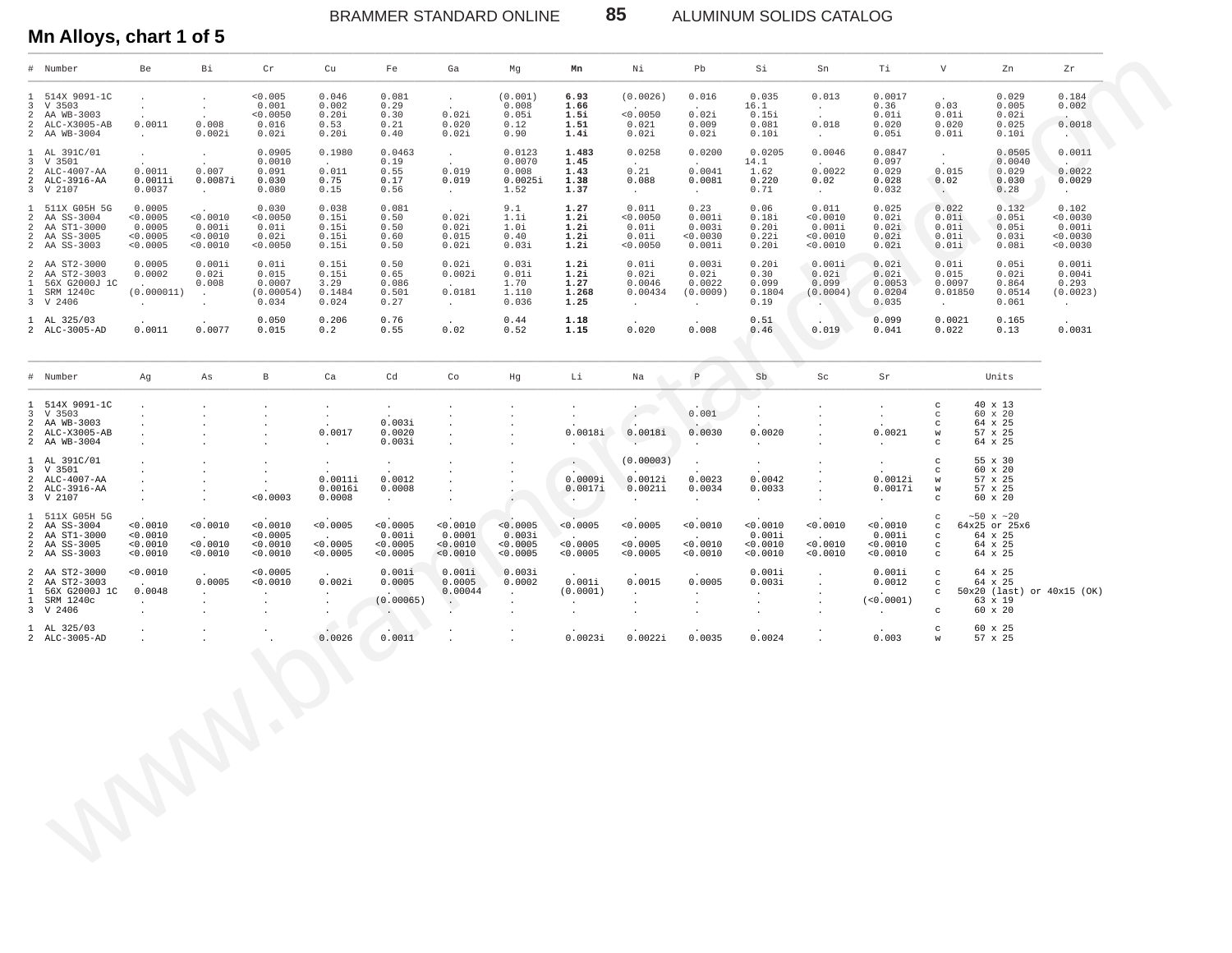BRAMMER STANDARD ONLINE **86** ALUMINUM SOLIDS CATALOG

### **Mn Alloys, chart 2 of 5**

| # Number                                                                                             | Be                                                            | Bi                                                          | Cr                                                                                      | Cu                                                  | Fe                                                                            | Ga                                                           | Mg                                         | Mn                                    | Νi                                           | Pb                                            | Si                                     | Sn                                                            | Тi                                                         | V                                                                 | Zn                                        | ${\tt Zr}$                               |
|------------------------------------------------------------------------------------------------------|---------------------------------------------------------------|-------------------------------------------------------------|-----------------------------------------------------------------------------------------|-----------------------------------------------------|-------------------------------------------------------------------------------|--------------------------------------------------------------|--------------------------------------------|---------------------------------------|----------------------------------------------|-----------------------------------------------|----------------------------------------|---------------------------------------------------------------|------------------------------------------------------------|-------------------------------------------------------------------|-------------------------------------------|------------------------------------------|
| 2 ALC-X3012-AA<br>$ALC-3004-AO$<br>2<br>V 2409<br>3<br>2 ALC-X3003-AD<br>2 55X G900J 5E              | 0.0012<br>0.0012<br>0.0011<br>$\sim$                          | 0.0078<br>0.0069<br>$\sim$<br>0.0064<br>$\sim$              | 0.016<br>0.029<br>0.084<br>0.015<br>0.46                                                | 0.520<br>0.21<br>0.20<br>0.16<br>0.024              | 0.20<br>0.48<br>0.39<br>0.53<br>0.18                                          | 0.020<br>0.022<br>$\sim$<br>0.021<br>$\sim$                  | 0.031<br>1.24<br>0.041<br>0.014<br>0.009   | 1.23<br>1.20<br>1.20<br>1.17<br>1.16  | 0.020<br>0.027<br>0.018<br>0.41              | 0.0085<br>0.008<br>0.0077<br>0.014            | 0.49<br>0.23<br>0.15<br>0.37<br>1.65   | 0.022<br>0.013<br>$\overline{a}$<br>0.018<br>0.006            | 0.014<br>0.029<br>0.058<br>0.021<br>0.33                   | 0.020<br>0.019<br>$\sim$<br>0.019<br>$\sim$                       | 0.084<br>0.13<br>0.061<br>1.39<br>0.023   | 0.0030<br>0.0033<br>0.0024<br><b>AND</b> |
| 3 V 2414<br>$3 -$<br>V 2412<br>$\overline{a}$<br>ALC-3203-AG<br>PY 68452<br>2<br>1 V 2417-1          | $\sim$<br>$\sim$<br>0.0011<br>$\sim 10^{-11}$<br>0.0009       | $\sim$<br>$\ddot{\phantom{a}}$<br>0.028<br>$\sim$<br>0.0053 | $\frac{0.001}{0.0080}$<br>0.029<br>0.03<br>0.016                                        | 0.023<br>0.021<br>0.052<br>0.11<br>0.097            | 0.34<br>0.98<br>0.54<br>0.31<br>0.48                                          | 0.011<br>0.022<br>$\sim$<br>0.020                            | 0.030<br>0.16<br>0.032<br>0.88<br>0.050    | 1.16<br>1.15<br>1.14<br>1.14<br>1.12  | 0.27<br>0.033<br>0.02<br>0.017               | 0.11<br>0.021<br>0.02<br>0.0079               | 0.68<br>1.45<br>0.33<br>0.16<br>0.23   | 0.095<br>0.023<br>0.02<br>0.011                               | 0.020<br>0.0042<br>0.029<br>0.06<br>0.018                  | 0.058<br>0.025<br><b>Contract</b><br>0.011                        | 0.048<br>0.22<br>0.039<br>0.1<br>0.025    | $\cdot$<br>0.0039<br>0.0019              |
| 3 V 2408<br>$\mathbf{1}$<br>AL 551/03<br>$\overline{a}$<br>AA WA-3004<br>1 MBH AL3104-20<br>3 V 2102 | $\cdot$<br>$\sim$<br>$\ddot{\phantom{a}}$<br>0.0005<br>0.0038 | $\sim$<br>$\ddot{\phantom{0}}$<br>0.005i<br>0.009<br>$\sim$ | 0.013<br>0.338<br>0.01i<br>0.024<br>0.043                                               | 0.050<br>0.137<br>0.10i<br>0.197<br>0.20            | 0.41<br>0.060<br>0.60<br>0.315<br>0.43                                        | $\sim$<br>$\sim$<br>0.02i<br>0.0057<br>$\sim$                | 0.150<br>1.40<br>1.3i<br>1.10<br>0.45      | 1.10<br>1.10<br>1.0i<br>1.07<br>1.07  | 0.0031<br>0.01i<br>0.043<br>$\sim$           | 0.0186<br>0.006i<br>0.011<br>$\sim$           | 0.11<br>0.246<br>0.22i<br>0.23<br>1.82 | $\sim$<br>$\sim$<br>$\overline{a}$<br>0.031<br>$\sim$         | 0.0070<br>0.0117<br>0.0050<br>0.059<br>0.030               | 0.0215<br>0.01i<br>0.037<br>$\mathcal{A} \rightarrow \mathcal{A}$ | 0.052<br>0.100<br>0.15i<br>0.098<br>0.050 | $\cdot$<br>$\sim$<br>0.008<br>$\sim$     |
| 3 V 3502<br>3 V 2404<br>1 AL 322/03                                                                  | $\cdot$<br>$\cdot$<br>$\bullet$                               | $\sim$<br>$\ddot{\phantom{a}}$<br>0.0020                    | 0.001<br>0.0060<br>0.0053                                                               | 0.001<br>0.034<br>0.0218                            | 0.13<br>0.44<br>0.408                                                         | $\cdot$<br>$\ddot{\phantom{a}}$<br>$\cdot$                   | 0.002<br>0.16<br>0.0178                    | 1.05<br>1.05<br>1.05                  | $\sim$<br>$\sim$<br>0.0009                   | 0.0020<br>0.0041                              | 14.8<br>0.23<br>0.105                  | $\Delta$                                                      | 0.23<br>0.011<br>0.011                                     | $\sim$<br>0.0095                                                  | 0.003<br>0.10<br>0.051                    | 0.0050<br>0.067                          |
| # Number                                                                                             | $\, {\bf B}$                                                  | Ca                                                          | $_{\rm Cd}$                                                                             | Co                                                  | Li                                                                            | Na                                                           | $\, {\bf p}$                               | Sb                                    | Sc                                           | Sr                                            | T1                                     |                                                               | Units                                                      |                                                                   |                                           |                                          |
| 2 ALC-X3012-AA<br>$\overline{a}$<br>ALC-3004-AO<br>3 V 2409<br>2 ALC-X3003-AD<br>2 55X G900J 5E      | $\cdot$<br>$\cdot$<br>$\cdot$<br>$\sim$                       | 0.0015i<br>0.0038<br>0.0019i<br>$\sim$                      | 0.0014<br>0.0013<br>0.0011<br>$\sim$                                                    | $\cdot$<br>$\cdot$<br>$\cdot$<br>$\cdot$            | 0.0012i<br>0.0019i<br>0.0021i<br>$\sim$                                       | 0.0014i<br>0.0028i<br>$\overline{a}$<br>0.0025i<br>$\bullet$ | 0.0036<br>0.0020<br>0.0030<br>$\sim$       | 0.002<br>(0.0035)<br>0.0025<br>$\sim$ | $\cdot$<br>$\cdot$                           | 0.0019i<br>0.0031<br>0.0019i<br>$\sim$ $\sim$ | Ò                                      | W<br>W<br>$_{\rm C}$<br>W<br>$\mathtt{C}$                     | 57 x 25<br>57 x 25<br>60 x 20<br>57 x 25<br>50x20 or 40x15 |                                                                   |                                           |                                          |
| 3 V 2414<br>3 V 2412<br>$\overline{a}$<br>ALC-3203-AG<br>$2 \frac{PV}{V} 68452$<br>1 V 2417-1        | 0.0018<br>$\sim$<br>0.0007                                    | $\sim$<br>0.0022i<br>0.0007                                 | $\cdot$<br>0.0016<br>0.0009                                                             | $\cdot$<br>$\cdot$<br>0.0010                        | $\cdot$<br>0.0017i<br>0.0005                                                  | $\cdot$<br>0.0021i<br>0.0011                                 | $\bullet$<br>0.0069<br>0.0023              | $\sim$<br>0.0042<br>0.0035            | $\cdot$<br>$\sim$<br>$\sim$<br>$\frac{1}{4}$ | $\dot{\cdot}$<br>0.0023i<br>0.0006            | $\cdot$                                | $_{\rm C}$<br>$_{\rm C}$<br>W<br>$\mathtt{C}$<br>$\mathtt{C}$ | 60 x 20<br>60 x 20<br>57 x 25<br>55 x 30<br>60 x 20        |                                                                   |                                           |                                          |
| 3 V 2408<br>AL 551/03<br>$\mathbf{1}$<br>2 AA WA-3004<br>1 MBH AL3104-20<br>3 V 2102                 | $\cdot$<br>$\cdot$<br>$\cdot$<br>0.0002                       | $\bullet$<br>$\bullet$<br>$\bullet$<br>0.0015               | $\sim$<br>0.001i<br>0.0053<br>$\sim$                                                    | $\cdot$<br>$\cdot$<br>$\cdot$<br>$\cdot$<br>$\cdot$ | $\cdot$<br>$\sim$<br>$\sim$<br>0.0005                                         | 0.0027<br>$\sim$<br>0.0010                                   | $\bullet$<br>$\cdot$<br>$\cdot$<br>$\sim$  | 0.004<br>$\cdot$                      | $\cdot$<br>$\cdot$<br>$\cdot$                | $\cdot$<br>0.0040<br>$\cdot$                  | $\sim$<br>$\bullet$                    | $_{\rm c}$<br>$\mathtt{C}$<br>$\mathtt{C}$<br>$\mathtt{C}$    | 60 x 20<br>60 x 25<br>64 x 25<br>65 x 25<br>60 x 20        |                                                                   |                                           |                                          |
| 3 V 3502<br>3 V 2404<br>1 AL 322/03                                                                  | $\cdot$<br>$\cdot$<br>$\cdot$                                 | $\cdot$<br>$\bullet$<br>$\ddot{\phantom{a}}$                | $\cdot$<br>$\cdot$<br>$\cdot$                                                           | $\bullet$<br>$\cdot$<br>$\cdot$                     | $\bullet$<br>$\cdot$<br>$\cdot$                                               | $\cdot$<br>$\bullet$ .<br>$\cdot$                            | $\sim$<br>$\cdot$                          | $\cdot$<br>$\sim$<br>$\cdot$          | $\cdot$<br>$\bullet$<br>$\cdot$              | $\cdot$<br>$\cdot$                            | $\cdot$                                | $_{\rm C}$<br>$\mathtt{C}$<br>$\mathtt{C}$                    | 60 x 20<br>60 x 20<br>60 x 25                              |                                                                   |                                           |                                          |
| CRM                                                                                                  |                                                               | Mn Alloy Set                                                |                                                                                         | SET/5 ONLY                                          |                                                                               |                                                              | 50 mm x 30 mm                              |                                       |                                              |                                               |                                        |                                                               |                                                            |                                                                   |                                           |                                          |
| Number                                                                                               | Cr                                                            | cu                                                          | Fe<br>Мg                                                                                | Mn                                                  | Si<br>Ti                                                                      | Zn                                                           | Zr                                         |                                       |                                              |                                               |                                        |                                                               |                                                            |                                                                   |                                           |                                          |
| NCS HS48741a-1<br>NCS HS48741a-2<br>NCS HS48741a-3<br>NCS HS48741a-4<br>NCS HS48741a-5               | 0.0033<br>0.0162<br>0.040<br>0.080<br>0.145                   | 0.020<br>0.063<br>0.120<br>0.205<br>0.303                   | 0.216<br>0.375<br>0.360<br>0.215<br>0.502<br>0.101<br>0.652<br>0.030<br>0.806<br>0.0027 | 1.83<br>1.54<br>1.28<br>1.05<br>0.78                | 0.108<br>0.260<br>0.053<br>0.410<br>0.106<br>0.551<br>0.146<br>0.704<br>0.208 | 0.012<br>0.308<br>0.170<br>0.090<br>0.034<br>0.0067          | 0.178<br>0.087<br>0.045<br>0.016<br>0.0025 |                                       |                                              |                                               |                                        |                                                               |                                                            |                                                                   |                                           |                                          |
|                                                                                                      | $\mathcal{L}$                                                 |                                                             | $\langle \rangle$                                                                       |                                                     |                                                                               |                                                              |                                            |                                       |                                              |                                               |                                        |                                                               |                                                            |                                                                   |                                           |                                          |

| <b>CRM</b>                                                                             |                                             | Mn Alloy Set                              |                                           |                                            | SET/5 ONLY                           |                                           |                                           |                                            | 50 mm x 30 mm                              |
|----------------------------------------------------------------------------------------|---------------------------------------------|-------------------------------------------|-------------------------------------------|--------------------------------------------|--------------------------------------|-------------------------------------------|-------------------------------------------|--------------------------------------------|--------------------------------------------|
| Number                                                                                 | Cr                                          | Cu                                        | Fe                                        | Mq                                         | Mn                                   | Si                                        | Тi                                        | Zn                                         | Zr                                         |
| NCS HS48741a-1<br>NCS HS48741a-2<br>NCS HS48741a-3<br>NCS HS48741a-4<br>NCS HS48741a-5 | 0.0033<br>0.0162<br>0.040<br>0.080<br>0.145 | 0.020<br>0.063<br>0.120<br>0.205<br>0.303 | 0.216<br>0.360<br>0.502<br>0.652<br>0.806 | 0.375<br>0.215<br>0.101<br>0.030<br>0.0027 | 1.83<br>1.54<br>1.28<br>1.05<br>0.78 | 0.108<br>0.260<br>0.410<br>0.551<br>0.704 | 0.012<br>0.053<br>0.106<br>0.146<br>0.208 | 0.308<br>0.170<br>0.090<br>0.034<br>0.0067 | 0.178<br>0.087<br>0.045<br>0.016<br>0.0025 |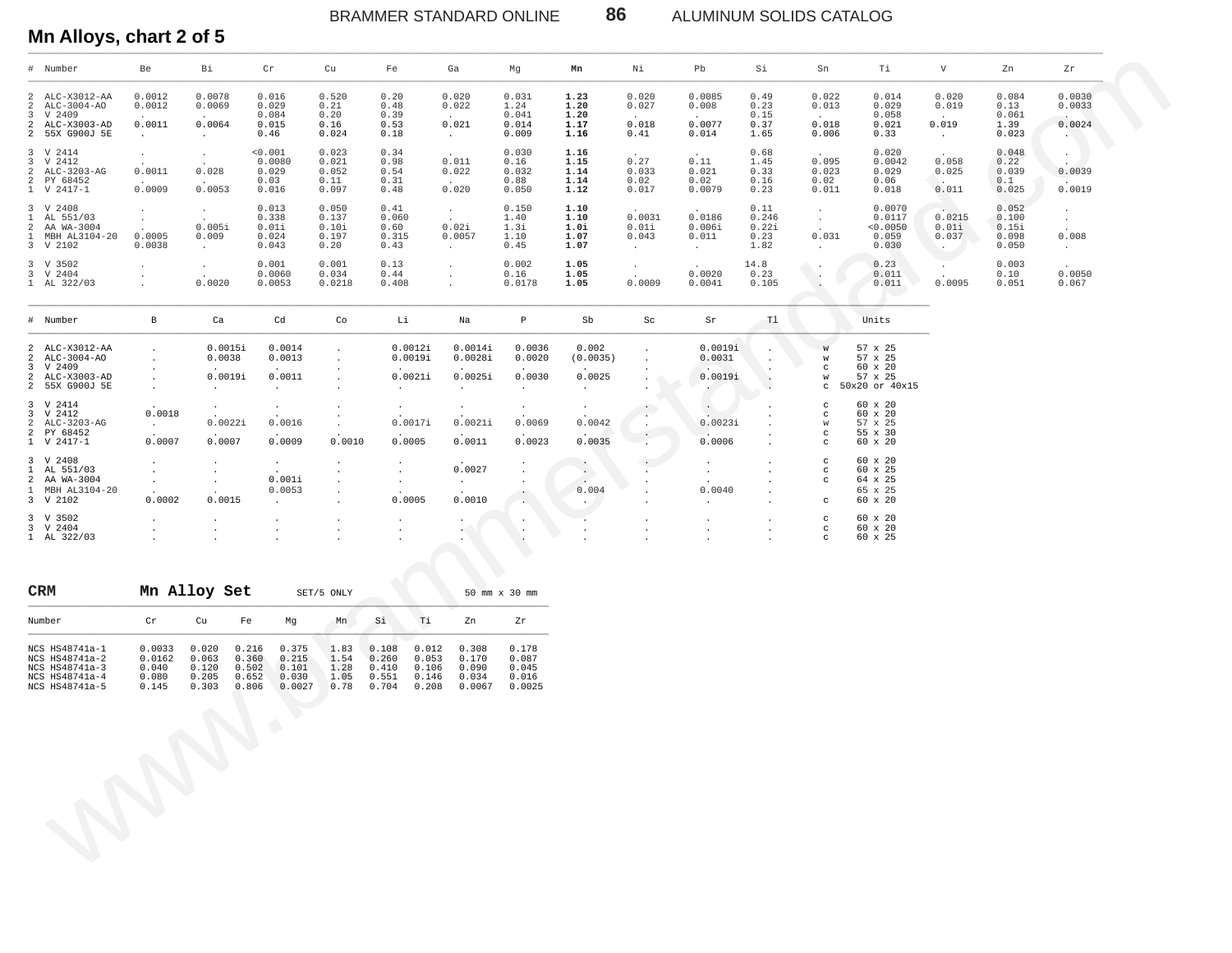ALUMINUM SOLIDS CATALOG

### Mn Alloys, chart 3 of 5

| # Number                                                                         | Be                                                                                      | Вi                                                                         | Cr                                            | Cu                                          | Fe                                       | Ga                                                                           | Mg                                         | Mn                                     | Νi                                             | Pb                                                           | Si                                       | Sn                                                            | Τi                                            | $\mathbf{V}$                                                                     | Zn                                           | Zr                                                   |
|----------------------------------------------------------------------------------|-----------------------------------------------------------------------------------------|----------------------------------------------------------------------------|-----------------------------------------------|---------------------------------------------|------------------------------------------|------------------------------------------------------------------------------|--------------------------------------------|----------------------------------------|------------------------------------------------|--------------------------------------------------------------|------------------------------------------|---------------------------------------------------------------|-----------------------------------------------|----------------------------------------------------------------------------------|----------------------------------------------|------------------------------------------------------|
| 1 AL 544/01<br>3 V 2400<br>1 AL 554/02<br>1 AL 635/03<br>3 V 2401                | $\cdot$<br>$\cdot$<br>0.0024<br>0.0006<br>$\sim$                                        | $\cdot$<br>$\cdot$<br>$\cdot$                                              | 0.048<br>0.031<br>0.0321<br>0.059<br>0.030    | 0.010<br>0.045<br>0.052<br>0.049<br>0.053   | 0.141<br>0.42<br>0.321<br>0.278<br>0.43  | $\mathbf{r}$<br>$\mathbf{r}$<br>$\mathbf{r}$<br>$\mathbf{r}$<br>$\mathbf{r}$ | 5.51<br>0.055<br>2.64<br>0.748<br>0.05     | 1.04<br>1.03<br>1.03<br>1.03<br>1.02   | 0.019<br>$\sim$<br>0.0086<br>0.052<br>$\sim$   | $\ddot{\phantom{0}}$<br>$\sim$<br>0.0091<br>0.0064<br>$\sim$ | 0.055<br>0.16<br>0.258<br>1.29<br>0.17   | $\ddot{\phantom{0}}$<br>$\cdot$<br>0.0124<br>0.0048<br>$\sim$ | 0.053<br>0.022<br>0.0466<br>0.044<br>0.049    | $\mathbf{r}$<br>0.0088<br>0.0147<br>$\sim$                                       | 0.011<br>0.072<br>0.110<br>0.147<br>0.072    | $\sim$<br>0.0048                                     |
| 1 PY 1211<br>2 AA SS-3104<br>3 V 2413<br>3 V 2105<br>$1 \quad V \quad 2410-2$    | $\sim$<br>< 0.0005<br><b>Service</b><br>0.0046<br>0.0028                                | $\cdot$<br>< 0.0010<br>$\cdot$<br>0.0005                                   | 0.0625<br>0.015i<br>< 0.001<br>0.16<br>0.0481 | 3.52<br>0.20i<br>0.036<br>0.12<br>0.105     | 0.1180<br>0.42i<br>0.42<br>0.39<br>0.574 | $\ddot{\phantom{0}}$<br>0.015i<br>$\sim$<br>$\sim$<br>0.0302                 | 0.820<br>1.2i<br>0.027<br>0.59<br>0.0135   | 1.004<br>1.0i<br>0.97<br>0.97<br>0.967 | 0.0348<br>0.005i<br>$\sim$<br>$\sim$<br>0.0025 | 0.0007<br>< 0.0030<br>0.0009<br>0.0021<br>0.0021             | 1.160<br>0.251<br>0.50<br>0.86<br>0.2691 | 0.0815<br>0.001i<br>$\cdot$<br>$\cdot$<br>0.003               | 0.1750<br>0.020i<br>0.0090<br>0.039<br>0.0132 | $\ddot{\phantom{0}}$<br>0.015i<br>0.0053                                         | 0.0100<br>0.01i<br>0.0040<br>0.072<br>0.0286 | 0.0013<br>< 0.0030<br>$\sim$ $-$<br>$\sim$<br>0.0043 |
| 2 AA WA-3003<br>2 ALC-3104-AW<br>511X G3000B 4C<br>2 ALC-3204-AA<br>1 511X G6012 | 0.001i<br>0.0011<br>0.0140<br>0.0010<br>0.0072                                          | $\sim$<br>0.0075i<br>$\sim$<br>0.017<br>0.552                              | 0.03i<br>0.027<br>0.0121<br>0.027<br>0.269    | 0.09i<br>0.22<br>0.086<br>0.21<br>0.114     | 0.65<br>0.48<br>0.440<br>0.43<br>0.285   | 0.02i<br>0.020<br>0.0284<br>0.018<br>$\sim$                                  | 0.01i<br>1.19<br>1.267<br>1.34<br>1.10     | 0.95<br>0.94<br>0.916<br>0.91<br>0.910 | 0.03i<br>0.024<br>0.0347<br>0.031<br>0.0154    | 0.006i<br>0.0077<br>0.0285<br>0.012<br>1.10                  | 0.40<br>0.27<br>0.130<br>0.23<br>1.35    | $\cdot$<br>0.015<br>0.0456<br>0.013<br>0.040                  | 0.03i<br>0.029<br>0.052<br>0.035<br>0.016     | 0.011<br>0.020<br>0.0199<br>0.022<br>$\sim$                                      | 0.05i<br>0.16<br>0.058<br>0.028<br>0.255     | $\sim$<br>0.0020<br>$\sim$<br>0.0029<br>0.032        |
| 1 PY 758<br>1 AL 333/02<br>1 AL 331/02<br>3 V 2407<br>1 PY 6038                  | $\ddot{\phantom{a}}$<br>$\mathbf{r}$<br>$\mathbf{r}$<br>$\ddot{\phantom{0}}$<br>0.00222 | $\cdot$<br>$\overline{\phantom{a}}$<br>$\overline{\phantom{a}}$<br>$\cdot$ | 0.0112<br>0.023<br>0.195<br>0.067<br>0.0444   | 0.5030<br>0.050<br>0.249<br>0.031<br>0.1507 | 0.1488<br>0.77<br>0.515<br>0.52<br>0.109 | $\sim$<br>$\mathbf{r}$<br>$\mathbf{r}$<br>$\mathbf{r}$<br>$\mathbf{r}$       | 0.0992<br>0.041<br>0.0430<br>0.013<br>3.00 | 0.908<br>0.90<br>0.90<br>0.89<br>0.889 | 0.0022<br>0.011<br>0.033<br>0.0010<br>0.0021   | 0.0051<br>0.0038<br>0.0044<br>0.0020<br>0.0502               | 0.4824<br>0.100<br>0.24<br>0.20<br>0.172 | 0.0298<br>$\mathcal{L}$<br>$\sim$<br>0.0009                   | 0.0384<br>0.024<br>0.054<br>0.013<br>0.1035   | $\ddot{\phantom{0}}$<br>$\mathbf{r}$<br>0.0263<br>$\ddot{\phantom{0}}$<br>$\sim$ | 0.0224<br>0.021<br>0.0188<br>0.039<br>0.0583 | $\sim$<br>$\sim$<br>0.138<br>0.0026<br>0.0024        |
| 2 ALC-B3S-AF<br>1 AL 336/01<br>3 V 2415<br>1 AL AS50/01                          | 0.007<br>$\sim$<br>$\sim$<br>0.0050                                                     | 0.037<br>$\sim$<br>$\cdot$<br>0.0173                                       | 0.027<br>0.162<br>< 0.001<br>0.100            | 0.043<br>0.200<br>0.017<br>0.084            | 0.48<br>0.40<br>0.54<br>0.347            | 0.015<br>$\ddot{\phantom{0}}$<br>$\mathbf{r}$                                | 0.35<br>0.017<br>0.25<br>4.50              | 0.88<br>0.88<br>0.87<br>0.85           | 0.036<br>0.033<br><b>Allen</b><br>0.030        | 0.038<br>$\cdot$<br>$\cdot$<br>0.009                         | 0.27<br>0.29<br>0.35<br>0.220            | 0.045                                                         | 0.032<br>0.054<br>0.030<br>0.040              | 0.012<br>0.023<br>$\sim$<br>0.026                                                | 0.051<br>0.007<br>0.035<br>0.101             | $\sim$<br>0.17<br>$\sim$<br>$\ddot{\phantom{0}}$     |
| # Number                                                                         | B                                                                                       | Ca                                                                         | Cd                                            | Li                                          | Na                                       | P                                                                            | Sb                                         | Sr                                     | Units                                          |                                                              |                                          |                                                               |                                               |                                                                                  |                                              |                                                      |

87

| # Number                                                                           | $\mathbf{B}$                                                                       | Ca                                                                                              | Cd                                                                                       | Li                                                                                  | Na                                                                                             | $\, {\bf p} \,$                                                              | Sb                                                                                      | Sr                                                                                           |                                               | Units                                                             |            |                           |
|------------------------------------------------------------------------------------|------------------------------------------------------------------------------------|-------------------------------------------------------------------------------------------------|------------------------------------------------------------------------------------------|-------------------------------------------------------------------------------------|------------------------------------------------------------------------------------------------|------------------------------------------------------------------------------|-----------------------------------------------------------------------------------------|----------------------------------------------------------------------------------------------|-----------------------------------------------|-------------------------------------------------------------------|------------|---------------------------|
| 1 AL 544/01<br>3 V 2400<br>1 AL 554/02<br>1 AL 635/03<br>3 V 2401                  | $\mathcal{L}^{\text{max}}$<br>$\sim$<br>As:0.0026<br>$\mathbf{z} = \mathbf{z}$ .   | $\ddot{\phantom{0}}$<br>$\sim$<br><b>Service</b><br>0.0008<br>$\Delta \sim 10^{-11}$            | $\sim$<br><b>Contract Contract</b><br>0.0051<br>0.0008<br><b>Contract</b>                | 0.0006<br>$\sim 10^{-11}$<br><b>Allen</b><br>0.0008<br>$\mathcal{L}^{\text{max}}$   | 0.00140<br><b>Contract Contract</b><br>0.0043i<br>0.0015<br><b>All Corporation</b>             | $\ddot{\phantom{0}}$                                                         | $\sim$<br>$\Delta \sim 100$<br>$\sim$ 100 $\pm$<br>0.0027<br>$\mathcal{L}^{\text{max}}$ |                                                                                              | $_{\rm C}$<br>C<br>C<br>C                     | 60 x 25<br>60 x 20<br>60 x 25<br>60 x 25<br>60 x 20               |            |                           |
| 1 PY 1211<br>2 AA SS-3104<br>3 V 2413<br>3 V 2105<br>$1 \quad V 2410-2$            | < 0.0005<br><b>Contractor</b><br>0.0003<br>0.0015                                  | < 0.0005<br><b>Service</b><br>0.0004<br>0.0013                                                  | $\sim$<br>< 0.0010<br><b>Carl Corporation</b><br>$\sim 10^{-10}$<br>0.0026               | < 0.0005<br>$\mathcal{L}^{\text{max}}$<br>$\mathcal{L}^{\text{max}}$<br>0.0005      | < 0.0005<br><b>Contract</b><br>0.0003<br>0.0004                                                | < 0.0010<br><b>Service</b><br><b>Contract</b><br>0.0021                      | < 0.0010<br>$\sim$<br>0.001                                                             | < 0.0010<br>$\sim$ $\sim$<br>$\mathbb{R}$<br>0.0011                                          | c<br>$\mathbf C$<br>C<br>c<br>$\mathbf{C}$    | 55 x 30<br>64 x 25<br>60 x 20<br>60 x 20<br>60 x 20               |            | $Co: 0.0042$ Hq: $0.0011$ |
| 2 AA WA-3003<br>2 ALC-3104-AW<br>1 511X G3000B 4C<br>2 ALC-3204-AA<br>1 511X G6012 | <b>Contractor</b><br>0.0002<br><b>Contract</b><br>$\mathbf{r}$<br>$\sim$ 100 $\pm$ | <b>Carl Corporation</b><br>0.0028<br><b>Carl Corporation</b><br>0.0024i<br><b>Allen Control</b> | 0.001i<br>0.0012<br>$\sim$<br>$\mathcal{L}^{\mathcal{L}}$<br>$\mathcal{L}_{\mathcal{A}}$ | <b>Carl Corporation</b><br>0.0024i<br><b>Contract Contract</b><br>0.0016i<br>$\sim$ | <b>Service</b><br>0.0018i<br><b>Carl Corporation</b><br>0.0018i<br>$\mathcal{C}_{\mathcal{A}}$ | $\mathcal{L}^{(1)}$<br>0.0021<br>$\sqrt{2}$<br>0.001                         | - A - N<br>0.0018<br>$\sim$ $\sim$<br>a contra                                          | 2. Contractor<br>0.0024i<br><b>Carl Corporation</b><br>0.0026i<br>$\mathcal{L}^{\text{max}}$ | c<br>W<br>C<br>W<br>C                         | 64 x 25<br>57 x 25<br>$50 \times 20$<br>57 x 25<br>50 $x \sim 17$ | Co: 0.0001 |                           |
| 1 PY 758<br>1 AL 333/02<br>1 AL 331/02<br>3 V 2407<br>1 PY 6038                    | $\ddot{\phantom{0}}$<br>$\sim$<br>$\sim$<br>0.0050<br>$\mathcal{L}^{\text{max}}$   | $\cdot$                                                                                         |                                                                                          |                                                                                     | $\sim$ 100 $\sim$<br>0.0005<br>(0.0002)<br>0.00009                                             | $\sim$                                                                       | $\ddot{\phantom{0}}$                                                                    | $\cdot$<br>$\ddot{\phantom{a}}$<br>$\mathbf{r}$                                              | C<br>c<br>c<br>$_{\rm C}$<br>C                | 55 x 30<br>60 x 25<br>60 x 25<br>60 x 20<br>55 x 30               |            |                           |
| 2 ALC-B3S-AF<br>1 AL 336/01<br>3 V 2415<br>1 AL AS50/01                            | $\mathbf{r}$<br>$\sim$<br>$\mathbf{r}$                                             |                                                                                                 |                                                                                          | 0.003<br>$\sim$ $\sim$ $\sim$<br>0.0006                                             | <b>Contract Contract Contract</b><br>0.0004<br><b>Carl Corporation</b><br>0.0011               | 0.0001<br>$\mathcal{L}^{\text{max}}$<br>$\ddot{\phantom{0}}$<br>$\mathbf{r}$ | ÷.<br>$\ddot{\phantom{a}}$<br>$\ddot{\phantom{a}}$<br>$\mathbf{r}$                      | $\ddot{\phantom{a}}$<br>$\cdot$<br>$\cdot$<br>$\sim$                                         | W<br>$_{\rm C}$<br>$_{\rm c}$<br>$\mathbf{C}$ | 57 x 25<br>60 x 25<br>60 x 20<br>60 x 25                          |            |                           |
|                                                                                    |                                                                                    |                                                                                                 |                                                                                          |                                                                                     |                                                                                                |                                                                              |                                                                                         |                                                                                              |                                               |                                                                   |            |                           |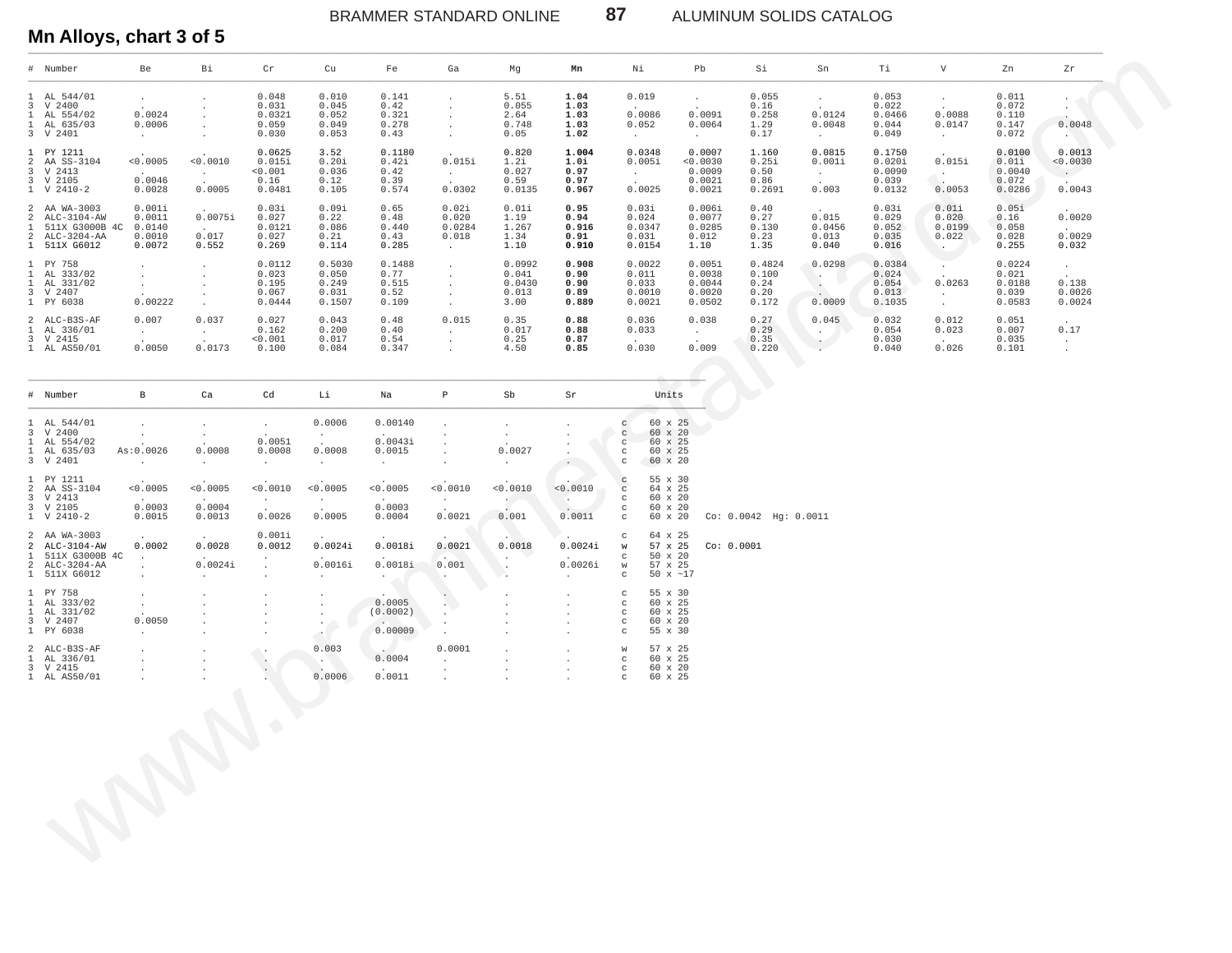BRAMMER STANDARD ONLINE **88** ALUMINUM SOLIDS CATALOG

#### **Mn Alloys, chart 4 of 5**

|              | # Number                                                                                   | Be                                                        | Bi                                                                   | Cr                                                              | Cu                                                     | Fe                                                       | Ga                                                                       | Mg                                                         | Mn                                                                 | Νi                                                               | Pb                                                                      | Si                                                                   | Sn                                                             | Тi                                                       | V                                                           |                                                                     | Zn<br>Zr                                                                                               |
|--------------|--------------------------------------------------------------------------------------------|-----------------------------------------------------------|----------------------------------------------------------------------|-----------------------------------------------------------------|--------------------------------------------------------|----------------------------------------------------------|--------------------------------------------------------------------------|------------------------------------------------------------|--------------------------------------------------------------------|------------------------------------------------------------------|-------------------------------------------------------------------------|----------------------------------------------------------------------|----------------------------------------------------------------|----------------------------------------------------------|-------------------------------------------------------------|---------------------------------------------------------------------|--------------------------------------------------------------------------------------------------------|
|              | 1 ERM-EB307a<br>1 AL 542/01<br>1 AL 545/02<br>1 BAM M321<br>1 AL 556/01                    | 0.000537<br><b>All Control</b><br>0.00049<br><b>Allen</b> | $\ddot{\phantom{0}}$<br>$\sim$<br>$\overline{a}$<br>0.0323<br>$\sim$ | 0.1536<br>0.146<br>0.153<br>0.0558<br>0.25                      | 0.0939<br>0.045<br>0.029<br>4.38<br>0.019              | 0.345<br>0.29<br>0.296<br>0.0495<br>0.495                | 0.0124<br><b>All Card</b><br>0.00879<br>$\sim 100$                       | 4.80<br>4.08<br>5.49<br>1.51<br>3.29                       | 0.811<br>0.81<br>0.802<br>0.808<br>0.80                            | 0.0097<br><b>Contract Contract</b><br>0.0100<br>0.0504<br>0.0105 | 0.0084<br>0.009<br><b>Carl Corporation</b><br>0.0099<br>$\sim 10^{-11}$ | 0.152<br>0.20<br>0.142<br>0.0490<br>0.24                             | 0.0075<br>0.011<br>0.011<br>0.0286<br>$\sim 10^{-11}$          | 0.0595<br>0.0115<br>0.105<br>0.0436<br>0.154             | 0.0119<br>0.01<br>$\sim$<br>0.0105<br>$\sim 10^{-11}$       |                                                                     | 0.0690<br>0.00319<br>0.054<br><b>AND</b><br>0.0216<br>0.147<br>0.1554<br>0.030                         |
| 2            | 2 AA SS-5454<br>AA SS-5456<br>2 AA SS-5083<br>1 AL 552/02<br>1 V 2109-1                    | < 0.0005<br>< 0.0005<br>< 0.0005<br>0.0010<br>< 0.0001    | < 0.0010<br>< 0.0010<br>< 0.0010<br>$\sim$ $\sim$<br>< 0.0002        | 0.10i<br>0.10i<br>0.10i<br>0.198<br>0.0022                      | 0.07i<br>0.06i<br>0.05i<br>0.099<br>0.0066             | 0.20i<br>0.20i<br>0.20i<br>0.097<br>0.17                 | 0.02i<br>0.02i<br>0.02i<br><b>Contract</b><br>0.011                      | 2.8i<br>5.2i<br>4.5i<br>1.95<br>0.55                       | 0.80<br>0.80<br>0.80<br>0.798<br>0.78                              | 0.01i<br>0.01i<br>0.01i<br>0.0048<br>0.0029                      | < 0.0030<br>< 0.0030<br>< 0.0030<br>0.0038<br>0.0007                    | 0.15i<br>0.15i<br>0.15i<br>0.144<br>0.62                             | < 0.0010<br>< 0.0010<br>< 0.0010<br>0.0187<br>< 0.0005         | 0.04i<br>0.03i<br>0.05i<br>0.0100<br>0.018               | 0.01i<br>0.01i<br>0.01i<br>0.0092<br>0.0016                 |                                                                     | 0.05i<br>< 0.0030<br>0.05i<br>< 0.0030<br>0.05i<br>< 0.0030<br>0.061<br>0.0050<br>0.029<br>0.0012      |
| $\mathbf{1}$ | 1 AL 321/01<br>511X G3000B1 C (<0.0001)<br>2 ALC-5454-AC<br>2 ALC-6070-AC<br>1 511X G6026A | 0.0011<br>0.0012<br>$\sim 10^{-11}$                       | $\sim$<br>$\sim 10^{-11}$<br>0.0048<br>0.0063<br>0.498               | 0.020<br>0.0972<br>0.030<br>0.019<br>0.0706                     | 0.100<br>0.287<br>0.10<br>0.33<br>0.413                | 0.051<br>0.669<br>0.40<br>0.26<br>0.470                  | 0.051<br>0.022<br>0.020<br>0.0092                                        | 0.110<br>0.253<br>3.16<br>0.75<br>0.692                    | 0.76<br>0.752<br>0.75<br>0.74<br>0.703                             | 0.022<br>0.142<br>0.033<br>0.019<br>0.0075                       | 0.021<br>0.145<br>0.0035<br>0.008<br>0.277                              | 0.348<br>0.788<br>0.25<br>1.25<br>0.898                              | 0.163<br>0.0029<br>0.0069<br>0.0043                            | 0.15<br>0.0327<br>0.064<br>0.021<br>0.0255               | 0.031<br>0.054<br>0.020<br>0.016<br>0.0066                  |                                                                     | 0.010<br>$\sim$<br>0.0347<br>$\sim 10^{-11}$<br>0.0029<br>0.030<br>0.021<br>0.0030<br>0.0775<br>0.0030 |
|              | 1 AL 547/01<br>2 ALC-5017-AA<br>1 BAM M320<br>$1 \quad V 2505 - 2$<br>1 AL 313/01          | 0.0011<br>0.0030<br>0.00224<br>0.0012<br>$\sim 100$       | (0.004)<br>0.02<br>$\sim$<br>0.0073<br>$\sim$                        | 0.16<br>0.016<br>0.1044<br>0.095<br>0.031                       | 0.104<br>0.28<br>0.147<br>0.034<br>0.100               | 0.41<br>0.40<br>0.206<br>0.31<br>0.50                    | 0.013<br>0.026<br>0.0208<br>0.011<br>$\sim 10^{-11}$                     | 4.58<br>1.95<br>3.98<br>4.67<br>0.23                       | 0.70<br>0.70<br>0.699<br>0.69<br>0.65                              | (0.010)<br>0.030<br>0.00209<br>0.0031<br>0.022                   | 0.006<br>0.026<br>0.00448<br>0.031<br>0.020                             | 0.155<br>0.37<br>0.197<br>0.31<br>0.140                              | 0.006<br>0.027<br>0.00456<br>$\sim 100$<br>$\sim$ $-$          | 0.10<br>0.036<br>0.102<br>0.020<br>0.020                 | 0.012<br>0.009<br>0.00759<br>$\sim$<br>$\ddot{\phantom{a}}$ |                                                                     | 0.065<br>0.006<br>0.026<br>0.014<br>0.252<br>0.102<br>0.012<br>0.0010<br>0.037<br>$\sim 10^{-11}$      |
|              | 2 IMI 24WM6<br>1 PY 1243<br>1 AL 538c/01<br>3 AJ 032                                       | $\sim 100$<br>$\sim$ 100 $\pm$<br>0.00025<br>< 0.0002     | $\cdot$<br>$\ddot{\phantom{a}}$<br>$\ddot{\phantom{a}}$<br>$\sim$    | 0.19<br>0.0016<br>0.141<br>0.113                                | 1.85<br>0.0049<br>0.0494<br>0.055                      | 1.02<br>0.2670<br>0.059<br>0.163                         | $\sim$<br>$\ddot{\phantom{a}}$<br>$\sim$<br>$\cdot$                      | 0.20<br>0.0007<br>4.70<br>1.50                             | 0.63<br>0.629<br>0.617<br>0.613                                    | 0.45<br>0.0504<br>0.0188<br>0.010                                | 0.26<br>0.0468<br>0.0056<br>$\sim$                                      | 6.55<br>0.880<br>0.050<br>0.106                                      | 0.10<br>0.0470<br>0.0093<br>$\sim$                             | 0.23<br>0.0076<br>0.0409<br>0.080                        | $\sim$<br>$\sim$<br>0.0019                                  |                                                                     | 0.56<br>$\ddot{\phantom{0}}$<br>0.0090<br>0.0298<br>0.0154<br>4.26<br>0.101                            |
|              | # Number                                                                                   | Ag                                                        | As                                                                   | $\mathbf B$                                                     | Ca                                                     | Cd                                                       | Co                                                                       | Hg                                                         | Li                                                                 | Mo                                                               | Na                                                                      | $\mathbb P$                                                          | Sb                                                             | Sc                                                       | Sr                                                          |                                                                     | Units                                                                                                  |
|              | 1 ERM-EB307a<br>1 AL 542/01<br>1 AL 545/02<br>1 BAM M321<br>1 AL 556/01                    |                                                           |                                                                      |                                                                 | 0.00192<br>0.0066i<br>0.00052<br>$\sim 100$            | 0.00326<br>$\sim$ 100 $\pm$<br>0.0030<br>$\sim 10^{-11}$ | 0.00051<br>$\sim$<br>$\cdot$<br>$\bullet$                                | (0.0034)<br>$\sim$<br>$\cdot$<br>$\cdot$<br>$\blacksquare$ | 0.00081<br>0.0014<br>0.0006<br>0.00058<br><b>Contract Contract</b> | $\sim$<br><b>Alberta Contractor</b><br>$\ddot{\phantom{0}}$      | (0.00084)<br>0.0033i<br>0.00135<br>0.00029<br>0.00110                   | $\ddot{\phantom{0}}$<br>$\ddot{\phantom{0}}$<br>$\ddot{\phantom{a}}$ | 0.0046<br>$\ddot{\phantom{a}}$<br>$\cdot$<br>$\cdot$<br>$\sim$ | $\cdot$<br>$\sim$<br>0.0502<br>$\sim$                    | $\ddot{\phantom{0}}$<br>$\mathbf{r}$                        | $_{\rm C}$<br>$_{\rm c}$<br>$_{\rm C}$<br>$\mathbf{C}$              | 65 x 30<br>60 x 25<br>60 x 25<br>65 x 30<br>60 x 25                                                    |
|              | 2 AA SS-5454<br>2 AA SS-5456<br>2 AA SS-5083<br>1 AL 552/02<br>1 V 2109-1                  | < 0.0010<br>0.0010<br>< 0.0010<br>$\sim$ $\sim$           | 0.0010<br>< 0.0010<br>< 0.0010<br>$\cdot$                            | < 0.0010<br>< 0.0010<br>< 0.0010<br><b>Contract</b><br>< 0.0002 | < 0.0005<br>< 0.0005<br>< 0.0005<br>(0.0009)<br>0.0003 | < 0.0010<br>< 0.0010<br>0.0010<br>0.0022<br>0.0011       | < 0.0010<br>< 0.0010<br>< 0.0010<br><b>Contract Contract</b><br>< 0.0002 | < 0.0005<br>< 0.0005<br>< 0.0005<br>- 3<br>$\cdot$         | < 0.0005<br>< 0.0005<br>< 0.0005<br>0.00045<br>0.0006              |                                                                  | < 0.0005<br>< 0.0005<br>< 0.0005<br>0.0016<br>0.0008                    | 0.0010<br>0.0010<br>< 0.0010<br>$\sim$ $-$<br>$\sim$                 | < 0.0010<br>< 0.0010<br>< 0.0010<br>$\sim$<br>< 0.0003         | < 0.0010<br>< 0.0010<br>< 0.0010<br>$\ddot{\phantom{0}}$ | < 0.0010<br>< 0.0010<br>< 0.0010<br>< 0.0001                | $_{\rm c}$<br>$\mathbf{C}$<br>$\circ$<br>$_{\rm C}$<br>$\mathbf{C}$ | 64 x 25<br>64 x 25<br>64 x 25<br>60 x 25<br>60 x 20                                                    |
|              | 1 AL 321/01<br>1 511X G3000B 1C<br>2 ALC-5454-AC<br>2 ALC-6070-AC<br>1 511X G6026A         |                                                           |                                                                      | $\bullet$<br>$\bullet$<br>0.0017                                | $\sim$<br>0.0022i<br>0.0029<br><b>All Card</b>         | 0.0014<br>0.0010<br>$\mathcal{L}^{\mathcal{N}}$ .        | 0.0015<br>$\ddot{\phantom{0}}$                                           | $\sim$                                                     | 0.0030i<br>0.0029i<br><b>Contract</b>                              | $\ddot{\phantom{a}}$                                             | 0.0011<br>0.0038i<br>0.0033i<br><b>Contract</b>                         | $\sim$<br>$\sim$<br>0.0013<br>0.0036<br>$\sim$                       | 0.0032<br>0.0027<br>$\cdot$                                    | $\cdot$<br>$\ddot{\phantom{0}}$<br>$\ddot{\phantom{0}}$  | 0.0020<br>0.0036<br>$\sim$                                  | $_{\rm c}$<br>$\mathbf{C}$<br>W<br>${\bf W}$<br>${\rm W}$           | 60 x 25<br>50x20 or 40x15<br>57 x 25<br>57 x 25<br>$~10x - 20$                                         |
|              | 1 AL 547/01<br>2 ALC-5017-AA<br>1 BAM M320<br>$1 \quad V 2505 - 2$<br>1 AL 313/01          |                                                           |                                                                      | $\cdot$<br>$\sim$<br>< 0.001                                    | 0.0006i<br>0.0050<br>0.00117<br>0.0017<br>$\sim$       | 0.005<br>and the state<br>0.00152<br>$\sim$              | 0.00209<br>< 0.001                                                       |                                                            | 0.0004i<br>0.0040<br>0.00091<br>0.0015<br>$\sim$                   |                                                                  | $0.0020$ i<br>0.0044<br>0.00064<br>0.0016<br>0.0030i                    | $\cdot$                                                              |                                                                | 0.282<br>$\cdot$                                         | 0.0022<br>$\sim$<br>$\ddot{\phantom{0}}$                    | $_{\rm c}$<br>W<br>$\mathbf{C}$<br>$_{\rm C}$                       | 60 x 25<br>57 x 25<br>65 x 30<br>60 x 20<br>60 x 25                                                    |
|              | 2 IMI 24WM6<br>1 PY 1243<br>1 AL 538c/01<br>3 AJ 032                                       | $\cdot$                                                   |                                                                      | $\cdot$                                                         |                                                        |                                                          |                                                                          |                                                            |                                                                    |                                                                  | 0.00110<br>0.0003<br>$\sim$                                             |                                                                      |                                                                |                                                          |                                                             | $_{\rm C}$<br>$\mathbf{C}$<br>$_{\rm C}$<br>$\mathbf{C}$            | 58 x 7<br>55 x 30<br>60 x 25<br>55 x 25                                                                |
|              |                                                                                            |                                                           |                                                                      | $\bigodot$                                                      |                                                        |                                                          |                                                                          |                                                            |                                                                    |                                                                  |                                                                         |                                                                      |                                                                |                                                          |                                                             |                                                                     |                                                                                                        |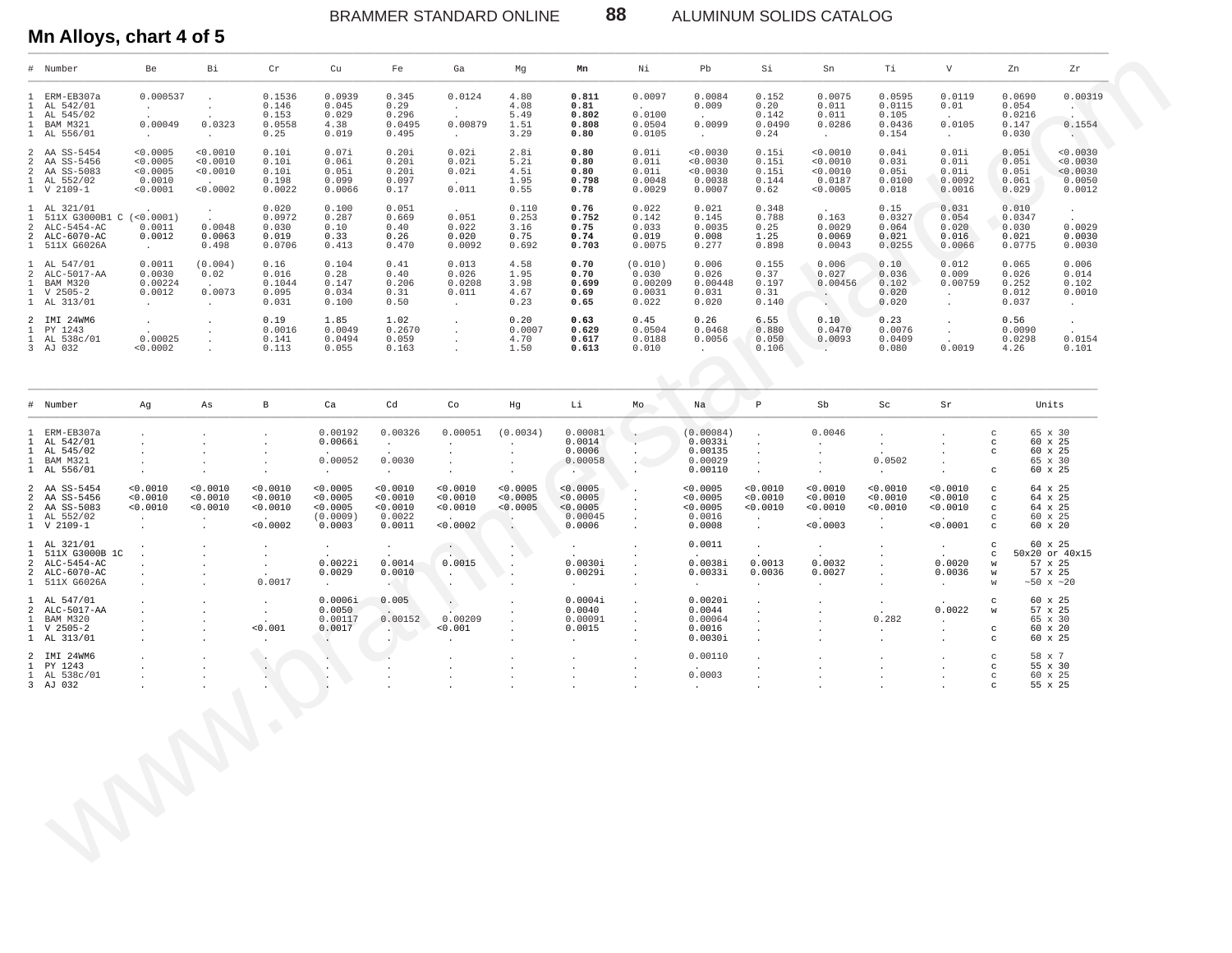ALUMINUM SOLIDS CATALOG

## Mn Alloys, chart 5 of 5

|                | # Number                                                                       | Be                                                                          | Bi                                                          | Cr                                          | Cu                                              | Fe                                       | Ga                                                                               | Mg                                                                   | Mn                                                     | Νi                                                     | Pb.                                                 | Si                                                     | Sn                                                                 | Τi                                                                               | $\mathbf V$                                                                                                                                                                                                                                                             | Zn                                                                | Zr                                                                    |                                                                              |      |
|----------------|--------------------------------------------------------------------------------|-----------------------------------------------------------------------------|-------------------------------------------------------------|---------------------------------------------|-------------------------------------------------|------------------------------------------|----------------------------------------------------------------------------------|----------------------------------------------------------------------|--------------------------------------------------------|--------------------------------------------------------|-----------------------------------------------------|--------------------------------------------------------|--------------------------------------------------------------------|----------------------------------------------------------------------------------|-------------------------------------------------------------------------------------------------------------------------------------------------------------------------------------------------------------------------------------------------------------------------|-------------------------------------------------------------------|-----------------------------------------------------------------------|------------------------------------------------------------------------------|------|
| $\overline{3}$ | $1 \,$ V 2121-1<br>AJ 009<br>1 511X G6082B<br>2 AA SS-7076<br>2 511X G05H 4F   | 0.00041<br>0.0026<br>$\Delta \sim 10^{-11}$<br>0.002i<br>0.014              | 0.00249<br>0.020<br>(0.0007)<br>< 0.0010<br>$\sim 10^{-11}$ | 0.1515<br>0.099<br>0.0055<br>0.02i<br>0.029 | 0.332<br>0.182<br>0.0141<br>0.65<br>0.056       | 0.216<br>0.628<br>0.180<br>0.35<br>0.14  | 0.038<br><b>Contract</b><br>0.015<br>$\sim 10^{-11}$                             | 0.843<br>0.492<br>0.660<br>1.7i<br>5.1                               | 0.603<br>0.578<br>0.566<br>0.55<br>0.55                | 0.00531<br>0.031<br>0.0044<br>0.02i<br>0.040           | 0.0020<br>0.019<br>(0.0009)<br>< 0.0030<br>0.15     | 1.153<br>0.321<br>0.910<br>0.15i<br>0.11               | 0.020<br>(0.0006)<br>< 0.0010<br>0.14                              | 0.0343<br>0.097<br>0.0158<br>0.05i<br>0.048                                      | 0.00051<br>0.023<br><b>Contract Contract</b><br>0.01i<br>$\sim 10^{-11}$                                                                                                                                                                                                | 0.0768<br>0.150<br>0.0016<br>7.6i<br>0.062                        | < 0.0002<br>0.021<br>< 0.0030<br><b>CONTRACTOR</b>                    |                                                                              |      |
|                | 3 V 2652<br>2 ALC-3105-AH<br>2 ALC-B320-AA<br>1 511X G6082A<br>1 AL 713/01     | 0.0030<br>0.0010<br>$\sim$<br>$\sim$<br>$\Box$                              | 0.0081<br>0.042<br>(0.0008)<br>$\sim 10^{-10}$              | < 0.004<br>0.16<br>0.032<br>0.0606<br>0.19  | 0.042<br>0.25<br>0.054<br>0.0184<br>0.10        | 0.87<br>0.59<br>0.80<br>0.081<br>0.35    | 0.021<br>0.017<br>$\sim 10^{-1}$<br>$\sim$                                       | 8.04<br>0.52<br>3.38<br>0.759<br>1.67                                | 0.54<br>0.54<br>0.54<br>0.534<br>0.53                  | < 0.005<br>0.021<br>0.029<br>0.0035<br>$\sim 10^{-11}$ | 0.0086<br>0.041<br>0.0012<br><b>Contract</b>        | 1.82<br>0.51<br>0.83<br>0.753<br>0.33                  | 0.020<br>0.040<br>0.0011<br><b>Contract</b>                        | 0.057<br>0.045<br>0.047<br>0.0278<br>0.017                                       | 0.021<br>0.011<br><b>Contract of the Contract of the Contract of the Contract of the Contract of the Contract of the Contract of the Contract of the Contract of the Contract of the Contract of the Contract of the Contract of the Contract of t</b><br>$\sim$ $\sim$ | 0.018<br>0.13<br>0.041<br>0.054<br>4.60                           | 0.0026<br>$\sim 10^{-1}$<br>0.17                                      |                                                                              |      |
|                | 1 AL 312/01<br>1 AL 555/03<br>1 AL 543/01<br>1 AL 631/01<br>1 AL 553/01        | $\cdot$<br>$\sim$<br>$\ddot{\phantom{a}}$<br>$\ddot{\phantom{a}}$<br>$\sim$ | 0.017<br>$\sim 10^{-11}$<br>$\sim$<br>$\sim$                | 0.048<br>0.105<br>0.24<br>0.103<br>0.106    | 0.19<br>0.107<br>0.019<br>0.0105<br>0.048       | 0.36<br>0.404<br>0.515<br>0.105<br>0.202 | $\sim$<br>$\sim$<br>$\ddot{\phantom{0}}$<br>$\cdot$<br>$\sim$                    | 0.60<br>3.01<br>4.05<br>0.515<br>1.48                                | 0.52<br>0.516<br>0.511<br>0.505<br>0.500               | 0.030<br>0.011<br>$\sim$<br>0.010<br>0.001             | 0.027<br>0.010<br>0.0095<br>0.006<br>0.020          | 0.100<br>0.419<br>0.078<br>0.53<br>0.039               | $\sim$<br>$\sim$<br>0.0104<br>$\sim 10^{-11}$<br>$\sim$            | 0.030<br>0.094<br>0.036<br>0.0078<br>0.032                                       | 0.0083<br><b>CALL</b><br>$\sim$<br>0.0245                                                                                                                                                                                                                               | 0.055<br>0.101<br>0.101<br>0.018<br>0.021                         | 0.0092<br>$\sim 10^{-10}$<br>$\sim$<br>$\sim$                         |                                                                              |      |
|                | 2 ALC-5016-AA<br>1 AL 723/01<br>1 AL 716/02<br>2 AA WA-5456<br>2 AA SS-5086    | 0.0038<br>0.0010<br>0.001i<br>< 0.0005                                      | 0.019i<br><b>Contract</b><br><b>Contract</b><br>< 0.0010    | 0.017<br>0.22<br>0.036<br>0.15i<br>0.12i    | 0.036<br>0.12<br>0.051<br>0.10i<br>0.05i        | 0.76<br>0.33<br>0.26<br>0.25<br>0.25     | 0.023<br>$\sim 10^{-11}$<br>0.02i<br>0.02i                                       | 2.48<br>1.80<br>3.50<br>5.5i<br>4.0i                                 | 0.50<br>0.50<br>0.50<br>0.50<br>0.50                   | 0.015<br>0.05<br>0.050<br>0.01i<br>0.03i               | 0.014<br>$\sim 10^{-11}$<br>$\sim 100$<br>< 0.0030  | 0.25<br>0.30<br>0.10<br>0.10i<br>0.15i                 | 0.014<br>$\mathcal{L}$<br><0.0010                                  | 0.015<br>0.036<br>0.033<br>0.05i<br>0.03i                                        | 0.023<br>$\sim 10^{-11}$<br>0.01i<br>0.01i                                                                                                                                                                                                                              | 0.080<br>4.70<br>4.50<br>0.25<br>0.05i                            | 0.0033<br>0.16<br><b>Contract</b><br>$< 0.0030$                       |                                                                              |      |
|                | 2 AA SS-7005<br>2 AA WA-5454                                                   | < 0.0005<br>0.001i                                                          | < 0.0010<br><b>Carl Corporation</b>                         | 0.10i<br>0.55i                              | 0.10i<br>0.02i                                  | 0.20i<br>0.10i                           | 0.02i<br>0.02i                                                                   | 1.3i<br>2.5i                                                         | 0.50<br>0.50                                           | 0.02i<br>0.03i                                         | < 0.0030<br><b>College</b>                          | 0.15i<br>0.08i                                         | < 0.0010<br>$\sim$ $\sim$                                          | 0.02i<br>0.02i                                                                   | 0.01i<br>0.01i                                                                                                                                                                                                                                                          | 4.5i<br>0.15i                                                     | 0.14i<br>$\sim$                                                       |                                                                              |      |
|                | # Number                                                                       | Ag                                                                          | As                                                          | $\mathbf{B}$                                | Ca                                              | Cd                                       | Co                                                                               | Hg                                                                   | Li                                                     | Mo                                                     | Na                                                  | $\, {\bf P} \,$                                        | Sb                                                                 | Sc                                                                               | Sr                                                                                                                                                                                                                                                                      | Tl                                                                |                                                                       | Units                                                                        |      |
|                | $1 \,$ V 2121-1<br>3 AJ 009<br>1 511X G6082B<br>2 AA SS-7076<br>2 511X G05H 4F | $\cdot$<br>$\sim$<br>< 0.0010<br>$\cdot$                                    | $\Delta$<br>$\sim$<br>< 0.0010<br>$\cdot$                   | 0.0016<br>(0.002)<br>< 0.0010<br>$\sim$     | 0.0010<br>0.0023<br>< 0.0005<br>$\sim 10^{-11}$ | 0.00085<br>0.0097<br>< 0.0010<br>$\sim$  | 0.0092<br>< 0.0010<br>$\sim$                                                     | 0.00140<br>$\sim$<br>< 0.0005<br>$\sim$                              | 0.00031<br>(0.00014)<br>< 0.0005<br>$\sim$             | ч.<br>$\mathcal{F}^{\mathcal{F}}$ .<br>$\sim$          | 0.00044<br>(0.0018)<br>< 0.0005<br>$\sim$           | (0.0036)<br>< 0.0010<br>$\ddot{\phantom{0}}$           | $\cdot$<br>$\sim$<br>< 0.0010<br>$\cdot$                           | $\sim$<br>< 0.0010<br>$\ddot{\phantom{a}}$                                       | 0.0034<br>< 0.0010<br>$\sim$                                                                                                                                                                                                                                            | $\cdot$<br>$\cdot$<br>$\cdot$<br>$\Delta$<br>$\ddot{\phantom{0}}$ | $_{\rm c}$<br>$_{\rm c}$<br>W<br>$_{\rm c}$<br>$\mathbf C$            | 60 x 20<br>55 x 25<br>$~50 \times ~20$<br>64 x 25<br>$\sim\!40$ x $\sim\!15$ |      |
|                | 3 V 2652<br>2 ALC-3105-AH<br>2 ALC-B320-AA<br>1 511X G6082A<br>1 AL 713/01     | $\ddot{\phantom{0}}$<br>$\ddot{\phantom{0}}$                                | $\cdot$                                                     | $\cdot$                                     | 0.0023<br>$\sim$<br>$\bullet$<br>$\cdot$        | 0.0013<br>$\cdot$<br>$\cdot$<br>$\cdot$  | $\cdot$<br>$\cdot$                                                               | $\sim$<br>$\cdot$                                                    | 0.017i<br>$\sim$ $-$<br>$\sim$                         | $\ddot{\phantom{a}}$                                   | 0.0022i<br>$\sim$<br>$\sim$<br>$\cdot$              | 0.0031<br>$\ddot{\phantom{0}}$<br>$\bullet$<br>$\cdot$ | 0.0026<br>$\cdot$<br>$\cdot$<br>$\cdot$                            | $\cdot$<br>$\cdot$<br>$\cdot$                                                    | 0.0021<br>$\cdot$<br>$\cdot$<br>$\cdot$                                                                                                                                                                                                                                 | $\cdot$<br>$\cdot$<br>$\cdot$<br>$\cdot$                          | $_{\rm c}$<br>W<br>$\mathbf C$<br>${\tt w}$<br>$_{\rm c}$             | 60 x 20<br>57 x 25<br>57 x 25<br>$~50 \times ~20$<br>60 x 25                 | last |
|                | 1 AL 312/01<br>1 AL 555/03<br>1 AL 543/01<br>1 AL 631/01<br>1 AL 553/01        |                                                                             |                                                             |                                             | $\Delta$<br>(0.012)<br>$\cdot$<br>$\bullet$     |                                          | $\bullet$<br>The Co                                                              | . .<br>$\langle \cdot \rangle$<br>$\epsilon$<br>$\ddot{\phantom{a}}$ | 0.00050<br>$\sim$<br>$\cdot$                           | $\cdot$<br>$\ddot{\phantom{1}}$                        | 0.0051i<br>0.0004<br>0.0029<br>(0.0004)<br>(0.0027) | $\cdot$<br>$\ddot{\phantom{a}}$                        |                                                                    |                                                                                  | $\cdot$                                                                                                                                                                                                                                                                 |                                                                   | $_{\rm c}$<br>$_{\rm c}$<br>$_{\rm c}$<br>$\mathbf{C}$<br>$\mathbf C$ | 60 x 25<br>60 x 25<br>60 x 25<br>60 x 25<br>60 x 25                          |      |
|                | 2 ALC-5016-AA<br>1 AL 723/01<br>1 AL 716/02<br>2 AA WA-5456<br>2 AA SS-5086    | $\ddot{\phantom{0}}$<br>$\sim$<br>0.0010                                    | $\cdot$<br>0.0010                                           | $\cdot$<br>$\cdot$<br>< 0.0010              | 0.0031i<br>$\sim$<br>$\sim$<br>< 0.0005         | 0.0012<br>$\sim$<br>$\sim$<br>0.0010     | $\ddot{\phantom{0}}$<br>$\ddot{\phantom{0}}$<br>$\ddot{\phantom{1}}$<br>< 0.0010 | $\ddot{\phantom{a}}$<br>$\cdot$<br>$\ddot{\phantom{0}}$<br>< 0.0005  | 0.0028i<br>$\ddot{\phantom{0}}$<br>$\cdot$<br>< 0.0005 | $\overline{\phantom{a}}$<br>$\cdot$<br>$\cdot$         | 0.0026i<br>$\sim$ $-$<br>$\cdot$<br>< 0.0005        | 0.0014i<br>$\sim$<br>$\ddot{\phantom{0}}$<br>< 0.0010  | 0.0025<br>$\ddot{\phantom{a}}$<br>$\ddot{\phantom{a}}$<br>< 0.0010 | $\ddot{\phantom{a}}$<br>$\ddot{\phantom{a}}$<br>$\ddot{\phantom{a}}$<br>< 0.0010 | 0.0029i<br>$\ddot{\phantom{0}}$<br>$\sim$<br>< 0.0010                                                                                                                                                                                                                   | $\cdot$<br>$\cdot$                                                | ${\tt W}$<br>$_{\rm c}$<br>$_{\rm c}$<br>$\mathbf C$<br>$\mathbf C$   | 57 x 25<br>60 x 25<br>60 x 25<br>64 x 25<br>64 x 25                          |      |
|                | 2 AA SS-7005<br>2 AA WA-5454                                                   | < 0.0010<br>$\sim$                                                          | < 0.0010<br>$\sim$                                          | < 0.0010<br>$\cdot$                         | < 0.0005<br>$\sim$                              | < 0.0010<br>$\cdot$ $\sim$               | 0.0010                                                                           | < 0.0005<br>$\sim$                                                   | < 0.0005<br>$\sim$                                     | $\cdot$                                                | < 0.0005<br>$\cdot$                                 | < 0.0010<br>$\sim$                                     | < 0.0010<br>$\cdot$                                                | < 0.0010<br>$\sim$                                                               | < 0.0010<br>$\sim$                                                                                                                                                                                                                                                      | $\cdot$                                                           | $_{\rm c}$<br>$\mathbf C$                                             | 64 x 25<br>64 x 25                                                           |      |
|                | <b>CDM</b>                                                                     | Mn Alloy Sot                                                                |                                                             | $\bigcirc$                                  |                                                 |                                          |                                                                                  |                                                                      |                                                        |                                                        |                                                     |                                                        |                                                                    |                                                                                  |                                                                                                                                                                                                                                                                         |                                                                   |                                                                       |                                                                              |      |

89

| <b>CRM</b>                                                                                               |                                                | <b>Mn Alloy Set</b>                                 |                                                    |                                                      |                                                     | available as SET ONLY 62 mm Ø x 30 mm                    |                                                    |                                                    |                                                    |
|----------------------------------------------------------------------------------------------------------|------------------------------------------------|-----------------------------------------------------|----------------------------------------------------|------------------------------------------------------|-----------------------------------------------------|----------------------------------------------------------|----------------------------------------------------|----------------------------------------------------|----------------------------------------------------|
| Number                                                                                                   | Mn                                             | Cu                                                  | Fe                                                 | Ma                                                   | Νi                                                  | Pb                                                       | Si                                                 | Τi                                                 | Zn                                                 |
| NCS HS49704b-1<br>NCS HS49704b-2<br>NCS HS49704b-3<br>NCS HS49704b-4<br>NCS HS49704b-5<br>NCS HS49704b-6 | 0.851<br>1.20<br>1.52<br>1.93<br>0.544<br>2.38 | 0.184<br>0.097<br>0.129<br>0.057<br>0.228<br>0.0063 | 0.671<br>0.537<br>0.313<br>0.242<br>0.830<br>0.149 | 0.0097<br>0.032<br>0.052<br>0.073<br>0.101<br>0.0060 | 0.024<br>0.049<br>0.075<br>0.109<br>0.152<br>0.0046 | 0.0043<br>(0.0027)<br>0.0067<br>0.017<br>0.019<br>0.0011 | 0.588<br>0.423<br>0.287<br>0.145<br>0.695<br>0.050 | 0.018<br>0.032<br>0.060<br>0.088<br>0.123<br>0.010 | 0.028<br>0.114<br>0.047<br>0.081<br>0.165<br>0.017 |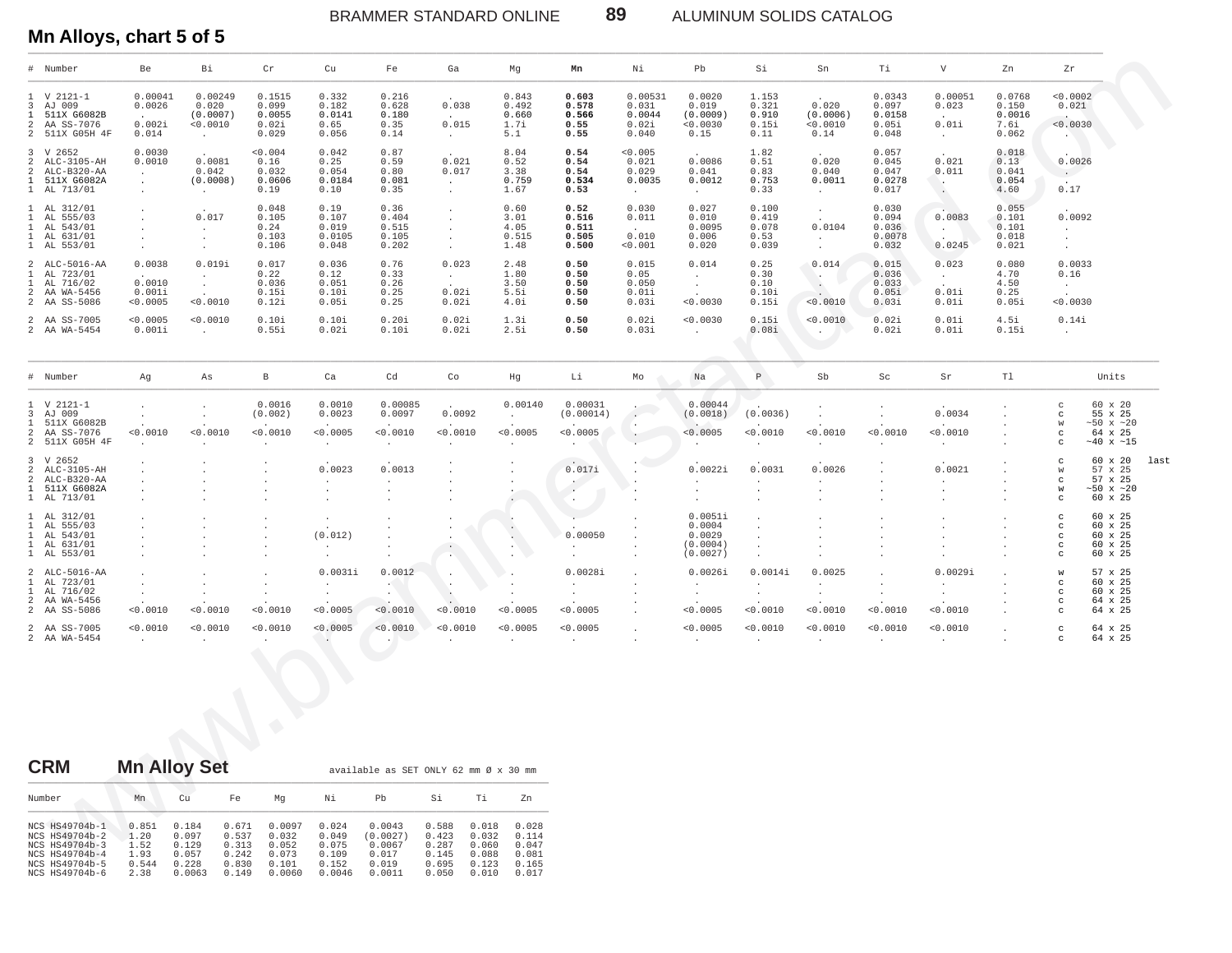$\ddotsc$ 

 $<0.00002$ 

 $0.0014$ 

 $\begin{array}{cccc} <0.0003 & 0.010 & <0.0001 & 0.0002 \\ <0.0010 & <0.0030 & <0.0010 & <0.0010 \\ (<0.00015) & (0.00113) & 0.00208 & (<0.00015 & <0.0010 \\ (<0.0008) & 0.0024 & 0.0028 & 0.117 \end{array} \tag{0.0035}$ 

 $\mathcal{L}_{\mathcal{A}}$ 

 $0.050$ 

. . .

 $\mathcal{L}$ 

÷.

 $\overline{a}$ 

 $\overline{a}$ 

 $\cdot$ 

 $\ddot{\phantom{a}}$ 

 $\overline{a}$ 

 $\sim$ 

 $0.0029i$ 

 $\begin{array}{c} .0001 \\ 0.0010 \end{array}$ 

 $0.0018$ 

 $(0.000100)$  .

 $0.018$ 

 $\frac{1}{0.001}$ 

0.0023

 $0.0025i$ 

 $\sim$ 

 $\sim$ 

 $\sim$ 

 $\cdot$ 

 $\ddot{\phantom{a}}$ 

 $\frac{1}{0.0010}$ 

 $0.0001$ 

 $\ddot{\phantom{a}}$ 

 $\sim$ 

 $< 0.0005$ 

 $\ddot{\phantom{a}}$ 

 $\ddot{\phantom{a}}$ 

 $\cdot$ 

 $\ddot{\phantom{a}}$ 

 $\ddot{\phantom{a}}$ 

 $\sim$ 

 $\begin{array}{c} .0010 \\ (0.0183) \end{array}$ 

ALUMINUM SOLIDS CATALOG

90

#### Si Alloys, chart 1 of 6

 $\mathbf{1}$ 

 $\overline{a}$ 

 $\overline{a}$ 

 $\,1\,$ 

 $\overline{a}$ 

 $\mathbf{1}$ 

 $\begin{smallmatrix}1\\2\\1\end{smallmatrix}$ 

AL 415/03

AA KB-413

 $ALC-160-DD$ 

AL 461/01

V 3165-1<br>AA SS-413<br>BAM EB316

1 54X G06H 4R

PY 1775

ALC-A413.2-AD

| $^{\#}$                                           | Number                                                                                     | Be                                                 | Bi                                            | Cr                                              | Cu                                                         | Fe                                       | Ga                                                                                             | Mg                                          | Mn                                        | Νi                                           | Pb                                              | Si                                        | Sn                                                   | Τi                                          | $\boldsymbol{\mathrm{V}}$                                           | Zn                                                                        | Zr                                           |
|---------------------------------------------------|--------------------------------------------------------------------------------------------|----------------------------------------------------|-----------------------------------------------|-------------------------------------------------|------------------------------------------------------------|------------------------------------------|------------------------------------------------------------------------------------------------|---------------------------------------------|-------------------------------------------|----------------------------------------------|-------------------------------------------------|-------------------------------------------|------------------------------------------------------|---------------------------------------------|---------------------------------------------------------------------|---------------------------------------------------------------------------|----------------------------------------------|
| $\mathbf{1}$<br>$\mathbf{1}$<br>$\mathbf{1}$      | 2 AA SS-SI4001<br>54X GS20J 4D<br>54X GS20J 3D<br>55X G28J 4T<br>1 54X GS20J 1E            | (0.0000)<br>0.0017<br>< 0.0001<br>(0.00012)        | (0.0003)<br>$\sim$                            | 0.0046<br>0.194<br>0.0017<br>0.040<br>0.115     | 0.012<br>(0.0037)<br>0.079<br>0.82<br>0.308                | 0.33<br>0.227<br>0.328<br>0.52<br>0.79   | 0.008                                                                                          | 0.054<br>0.0050<br>0.118<br>0.60<br>0.186   | 0.014<br>0.146<br>0.302<br>0.45<br>0.097  | 0.0085<br>0.265<br>(0.003)<br>0.84<br>0.159  | (0.001)<br>0.0014<br>0.077<br>0.094<br>0.120    | 38.1<br>25.5<br>23.9<br>20.4<br>18.8      | (0.0002)<br>(0.0021)<br>(0.012)<br>0.041<br>0.130    | 0.020<br>0.107<br>0.0055<br>0.28<br>0.129   | 0.010<br>0.010<br>$\sim$                                            | 0.012<br>0.224<br>0.030<br>0.32<br>0.43                                   | (0.005)<br>$\mathbf{r}$                      |
| $\mathbf{1}$<br>$\mathbf{1}$<br>$\mathbf{1}$<br>1 | 54X GS20J 2E<br>55X A30J 1J<br>PY 219<br>54X G06H 5L<br>1 PY 9619                          | < 0.0001<br>0.0048<br>0.0040<br>0.00252            | 0.018<br>$\bullet$<br>$\cdot$<br>$\mathbf{r}$ | 0.066<br>0.0075<br>$\sim$<br>0.026<br>0.0099    | 0.168<br>5.08<br>0.0008<br>0.0229<br>0.1529                | 0.565<br>1.12<br>0.101<br>0.210<br>0.293 | $\ddot{\phantom{0}}$<br>$\epsilon$                                                             | 0.177<br>0.86<br>0.117<br>(0.0022)<br>0.193 | 0.059<br>0.101<br>0.580<br>0.85<br>0.145  | 0.091<br>0.0100<br>0.025<br>0.0067<br>0.0043 | 0.066<br>0.14<br>0.0215<br>(0.0020)<br>0.0906   | 18.7<br>14.92<br>14.3<br>13.76<br>13.70   | 0.075<br>0.0094<br>0.0650<br>0.022<br>0.0587         | 0.082<br>0.207<br>0.015<br>0.0106<br>0.0136 | 0.0117<br>0.008<br>$\sim$                                           | 0.304<br>0.145<br>0.0090<br>0.225<br>0.0037                               | $\cdot$                                      |
| $\mathbf{1}$<br>$\mathbf{1}$<br>$\mathbf{1}$      | $1 \quad V \quad 3005 - 3$<br>AL 416/04<br>54X G13H 5L<br>54X G231 H3C<br>2 IMI 620WM5     | 0.0010<br>0.0049<br>0.0003<br>$\sim$               |                                               | 0.0059<br>0.049<br>0.044<br>0.0630<br>0.14      | 0.11<br>0.190<br>0.216<br>0.420<br>< 0.005                 | 0.43<br>0.690<br>0.715<br>0.393<br>0.15  | 0.012<br>0.0080<br>$\mathcal{L}_{\mathcal{A}}$<br>$\ddot{\phantom{a}}$<br>$\ddot{\phantom{a}}$ | 0.33<br>0.287<br>0.092<br>0.039<br>0.005    | 0.38<br>0.386<br>0.119<br>0.477<br>0.84   | 0.12<br>0.096<br>0.115<br>0.0932<br>< 0.005  | 0.079<br>0.019<br>0.013<br>0.0080<br>< 0.005    | 13.60<br>13.43<br>13.26<br>13.17<br>12.85 | 0.043<br>0.016<br>0.009<br>0.0139<br>< 0.005         | 0.090<br>0.028<br>0.032<br>0.128<br>0.005   | 0.0045<br>0.0098<br>$\bullet$                                       | 0.13<br>0.048<br>0.070<br>0.130<br>0.005                                  | 0.0020<br>0.0201<br>$\cdot$<br>٠.<br>$\cdot$ |
| $\mathbf{1}$                                      | 1 AL 415/03<br>2 AA KB-413<br>2 ALC-160-DD<br>AL 461/01<br>2 ALC-A413.2-AD                 | 0.0051<br>0.0009                                   | 0.0084<br>$\sim$<br>0.040<br>0.0092<br>0.0069 | 0.0300<br>< 0.0050<br>0.042<br>0.0532<br>0.016  | 0.054<br>0.05i<br>0.044<br>0.345<br>0.033                  | 0.180<br>0.30<br>0.52<br>0.454<br>0.40   | 0.0088<br>$\sim$<br>$\ddot{\phantom{a}}$<br>0.0076<br>0.020                                    | 0.500<br>0.03i<br>0.040<br>0.131<br>0.260   | 0.096<br>0.05i<br>0.037<br>0.489<br>0.039 | 0.050<br>0.051<br>0.037<br>0.248<br>0.031    | 0.051<br>0.12i<br>0.042<br>0.0190<br>0.0080     | 12.80<br>12.6<br>12.40<br>12.28<br>12.06  | 0.048<br>0.12i<br>0.042<br>0.0201<br>0.014           | 0.055<br>0.10i<br>0.040<br>0.104<br>0.031   | 0.020<br>$\mathbb{Z}^2$<br>0.0141<br>0.019                          | 0.036<br>0.08i<br>0.048<br>0.152<br>0.030                                 | $\mathbf{r}$<br>0.0193<br>0.0034             |
| $\mathbf{1}$<br>$\mathbf{1}$<br>2<br>$\mathbf{1}$ | PY 1775<br>$V$ 3165-1<br>AA SS-413<br>BAM EB316<br>1 54X G06H 4R                           | < 0.0001<br>< 0.0005<br>0.000295 0.0140<br>$\cdot$ | < 0.0004<br>< 0.0010                          | 0.0127<br>0.0008<br>0.0050<br>0.00593<br>0.0132 | 0.0570<br>0.0046<br>0.12i<br>0.2970<br>0.128               | 0.306<br>0.20<br>0.60<br>0.1054<br>0.262 | 0.0069<br>0.012<br>0.0105<br>0.0057                                                            | 0.0265<br>0.20<br>0.05i<br>0.045<br>0.123   | 0.371<br>0.14<br>0.08i<br>0.204<br>0.502  | 0.0975<br>0.0035<br>0.10i<br>0.0235<br>0.124 | 0.0307<br>0.0011<br>< 0.0030<br>0.0087<br>0.040 | 12.05<br>12.00<br>12.0<br>11.98<br>11.96  | < 0.0015<br>0.0009<br>< 0.0030<br>(0.0106)<br>0.0057 | 0.0480<br>0.16<br>0.05i<br>0.0790<br>0.121  | 0.010<br>0.01i<br>0.0098<br>0.0604                                  | 0.1285<br>0.060<br>0.15i<br>0.0611<br>0.124                               | 0.0019<br>0.0030<br>0.00328<br>$\cdot$       |
|                                                   | # Number                                                                                   | Ag                                                 | As                                            | $\, {\bf B}$                                    | Ca                                                         | Cd                                       | Co                                                                                             | Hg                                          | Li                                        | Na                                           | P                                               | S <sub>b</sub>                            | Sc                                                   | Sr                                          |                                                                     | Units                                                                     |                                              |
| $\mathbf{1}$<br>$\mathbf{1}$<br>$\mathbf{1}$      | 2 AA SS-SI4001<br>54X GS20J 4D<br>54X GS20J 3D<br>55X G28J 4T<br>1 54X GS20J 1E            | (0.0005)                                           | (0.0000)                                      | (0.002)                                         | (0.02)<br>(<0.001)<br>(<0.001)<br>$\mathbf{r}$<br>(<0.001) | (0.0001)<br>$\cdot$                      | (0.0008)<br>0.079<br>$\blacksquare$                                                            |                                             | (0.0003)                                  | (0.0001)<br>$\ddot{\phantom{0}}$             | (0.012)<br>(0.002)                              | (0.0000)                                  | (0.006)                                              | (0.007)<br>(0.0022)<br>0.0001<br>0.0001     | $_{\rm C}$<br>$\rm ^c$<br>$\rm ^c$<br>$\rm ^c$<br>$\mathtt{C}$      | 64 x 25<br>40 x 13<br>50x17 or 40x13<br>50x17 or 40x13<br>50x17 or 40x13  |                                              |
| $\mathbf{1}$<br>$\mathbf{1}$                      | 1 54X GS20J 2E<br>55X A30J 1J<br>PY 219<br>1 54X G06H 5L<br>1 PY 9619                      |                                                    |                                               | $\overline{a}$<br>$\cdot$                       | (<0.001)<br>0.0036<br>$\cdot$                              | (0.0002)                                 | 0.074<br>< 0.0005                                                                              |                                             | $\cdot$<br>(0.0001)                       |                                              | 0.006                                           | 0.0160                                    |                                                      | 0.0001<br>0.115<br>0.0450                   | $\mathtt{C}$<br>HIP<br>$\mathtt{C}$<br>$\mathtt{C}$<br>$\mathtt{C}$ | 50x17 or 40x13<br>$~105 \times 25$<br>55 $x \sim 4$<br>40 x 13<br>55 x 30 |                                              |
| $\mathbf{1}$                                      | $1 \quad V \quad 3005 - 3$<br>1 AL 416/04<br>1 54X G13H 5L<br>54X G231 H3C<br>2 IMI 620WM5 |                                                    |                                               |                                                 | 0.0086<br>0.0024i                                          |                                          | 0.020<br>0.0016<br><b>ALC</b><br>$\sim$ $\sim$                                                 |                                             | 0.0004                                    | 0.0140i                                      | 0.0006<br>0.0025i                               | < 0.0002<br>0.0042                        |                                                      | 0.0007<br>0.0103i<br>(0.033)                | $\mathtt{C}$<br>$_{\rm c}$<br>$\mathtt{C}$<br>$_{\rm C}$<br>C       | 60 x 20<br>60 x 25<br>50 $x \sim 17$<br>~17<br>58 x 7                     |                                              |

 $(0.007)$ 

 $(0.001)$ 

 $0.0019$ 

 $0.0040i$ 

 $\begin{array}{c} 0.0002 \\ 0.0010 \end{array}$ 

 $0.0020$ 

 $0.0026$ 

 $0.0006$ 

 $0.0010$ 

 $0.0010$ 

 $\langle \cdot \rangle$ 

 $\sim$ 

 $\sim$ 

 $0.017$ 

**Carlos** 

 $0.0030$ 

0.0039

0.1920

 $0.0081$ <br> $< 0.0010$ 

 $(0.0056)$ 

 $\sim$ 

 $\overline{\phantom{a}}$ 

 $\ddot{\phantom{a}}$ 

 $\ddot{\phantom{a}}$ 

 $0.0010$ 

 $\ddot{\phantom{a}}$ 

 $0.0006$ 

 $0.064i$ 

 $0.02i$ 

 $\sim 10^{-11}$ 

 $0.14$ 

 $0.02i$ 

 $0.0206$ 

 $0.0024$ 

 $_{\rm c}$ 

 $\ddot{c}$ 

 $\mathbf c$ 

 $\mathbf c$ 

 $_{\rm c}$ 

 $_{\rm C}$ 

 $_{\rm c}$ 

 $\frac{c}{c}$ 

HIP

60 x 25

 $\begin{array}{c} 64 \times 25 \\ 57 \times 25 \end{array}$ 

60 x 25

57 x 25

 $55 \times 30$ <br>  $60 \times 20$ <br>  $64 \times 25$ <br>  $50 \times 30$ 

50 x 17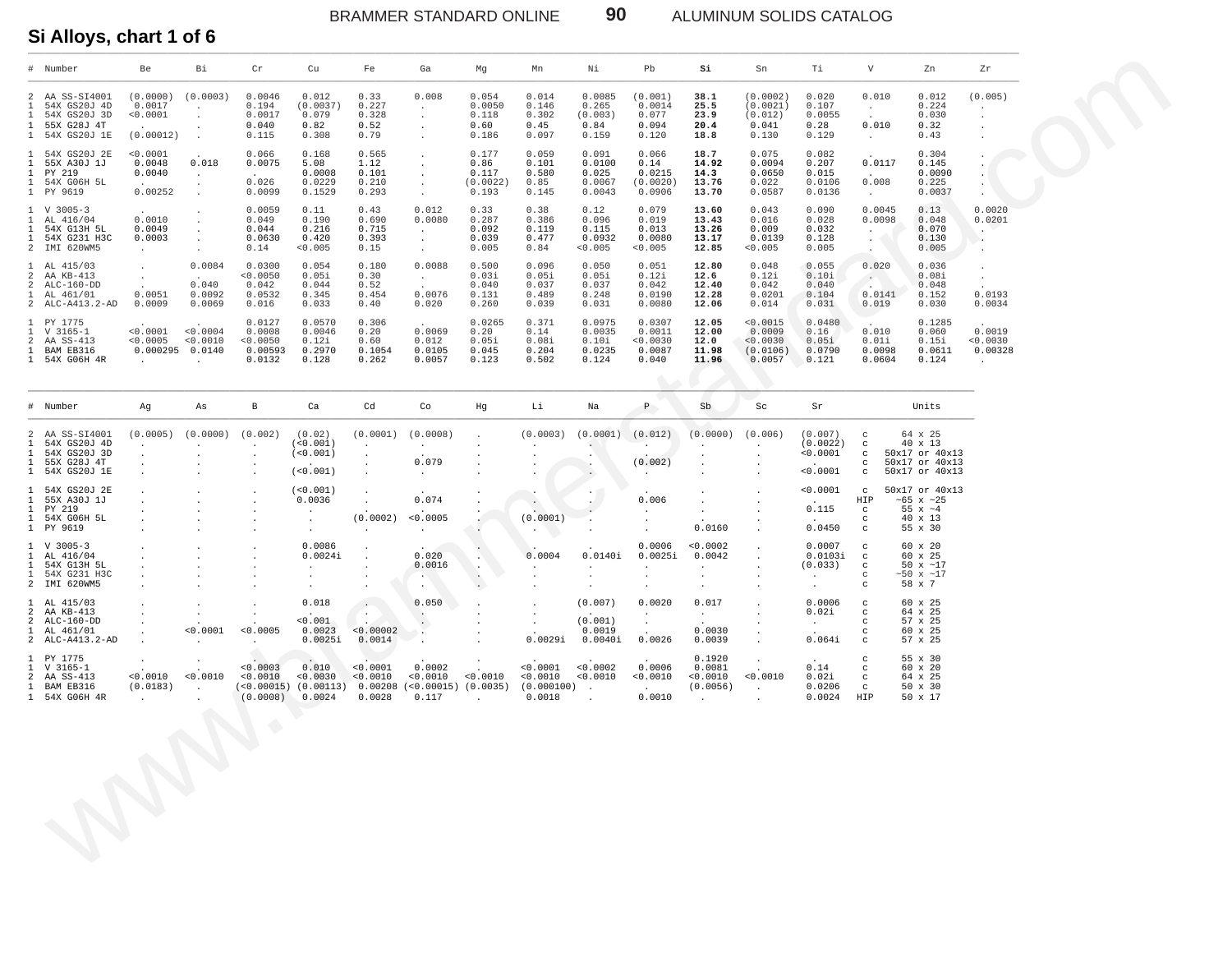ALUMINUM SOLIDS CATALOG

Si Alloys, chart 2 of 6

| # Number                                                                                 | Be                                                                 | Вi                                                                            | Cr                                              | Cu                                                     | Fe                                                  | Ga                                                          | Mg                                                    | Mn                                                    | Νi                                                          | Pb                                                             | Si                                                           | Sn                                                                                           | Ti.                                                                               | V                                                  | Zn                                          | Zr                                                            |            |
|------------------------------------------------------------------------------------------|--------------------------------------------------------------------|-------------------------------------------------------------------------------|-------------------------------------------------|--------------------------------------------------------|-----------------------------------------------------|-------------------------------------------------------------|-------------------------------------------------------|-------------------------------------------------------|-------------------------------------------------------------|----------------------------------------------------------------|--------------------------------------------------------------|----------------------------------------------------------------------------------------------|-----------------------------------------------------------------------------------|----------------------------------------------------|---------------------------------------------|---------------------------------------------------------------|------------|
| 1 V 3164-4<br>1 V 3006-3<br>2 AA KC-413<br>1 AL 414/05<br>1 55X G02D 6K                  | < 0.0001<br>$\sim$<br>$\cdot$<br>0.0026                            | < 0.0002<br>0.0032<br>$\sim$<br>$\blacksquare$ .<br>$\cdot$                   | 0.0052<br>0.00366<br>< 0.0050<br>0.010<br>0.366 | 0.023<br>0.1005<br>0.20i<br>0.102<br>0.510             | 0.068<br>1.00<br>1.2i<br>0.40<br>0.528              | 0.010<br>0.0132<br>0.0041<br>$\sim$                         | 0.043<br>0.0426<br>0.05i<br>0.490<br>0.376            | 0.067<br>0.298<br>0.10i<br>0.25<br>0.300              | 0.0023<br>0.0213<br>0.15i<br>0.013<br>0.0511                | 0.0008<br>0.0335<br>0.0017<br>0.0580                           | 11.89<br>11.82<br>11.8<br>11.7<br>11.55                      | < 0.0003<br>0.00296<br>0.08i<br>0.0047<br>0.0355                                             | 0.022<br>0.0315<br>0.05i<br>0.069<br>0.055                                        | 0.0045<br>0.0055<br>0.0096<br>0.0182               | 0.046<br>0.0589<br>0.15i<br>0.096<br>0.577  | 0.0049<br>0.00276<br>0.010<br>$\sim 10^{-11}$                 |            |
| $3 \tV 3004-3$<br>$1 \quad V \quad 3103-3$<br>2 ALC-4147-AA<br>1 PY 9621<br>1 PY 9626    | $\sim$<br>0.0011<br>0.00096<br>0.00096                             | $\sim$<br>0.0071<br>$\sim$<br>$\ddot{\phantom{a}}$                            | 0.011<br>0.00212<br>0.071<br>0.0377<br>0.0382   | 0.095<br>0.1144<br>0.071<br>0.0260<br>0.0249           | 0.37<br>0.427<br>0.32<br>0.464<br>0.471             | 0.0113<br>0.021<br>$\sim$<br>$\sim$                         | 0.57<br>0.246<br>0.17<br>0.0521<br>0.0507             | 0.35<br>0.165<br>0.066<br>0.327<br>0.327              | 0.26<br>0.0040<br>0.031<br>0.0572<br>0.0579                 | 0.17<br>0.0010<br>0.0076<br>0.0177<br>0.0178                   | 11.50<br>10.48<br>11.37<br>11.35<br>11.33                    | 0.051<br>< 0.002<br>0.027<br>0.0944<br>0.0936                                                | 0.076<br>0.0168<br>0.12<br>0.1623<br>0.1510                                       | 0.0038<br>0.020<br><b>Section</b><br>$\sim$        | 0.20<br>0.221<br>0.031<br>0.0919<br>0.0931  | 0.00209<br>0.0030<br>$\sim$ 10 $\pm$<br>$\blacksquare$        |            |
| 1 AL 413/05<br>1 AL 423/03<br>1 V 3108-2<br>1 V 3167-1<br>2 AA KA-413                    | $\sim$<br>$0.00039$ $0.0037$<br>$\sim$ $-$<br>$\sim$               | $\ddot{\phantom{1}}$<br>$\overline{a}$<br>< 0.0002<br>$\sim$                  | 0.0051<br>0.010<br>0.0169<br>0.0005<br>< 0.0050 | 0.023<br>0.0094<br>0.0609<br>0.0080<br>0.08i           | 0.191<br>0.210<br>0.648<br>0.26<br>0.75             | 0.0044<br>0.0037<br>0.00946<br>0.0066<br>$\sim 10^{-11}$    | 0.097<br>0.246<br>0.230<br>0.068<br>0.02i             | 0.026<br>0.062<br>0.208<br>0.076<br>0.15i             | 0.0044<br>0.011<br>0.00205<br>0.0027<br>0.03i               | 0.0035<br>0.0013<br>0.00207<br>0.0010<br>0.04i                 | 11.29<br>11.2<br>11.15<br>11.05<br>11.0                      | 0.0016<br>0.0060<br>0.00228<br>< 0.0001<br>0.04i                                             | 0.053<br>0.028<br>0.0442<br>0.032<br>0.03i                                        | 0.0057<br>0.0117<br>0.0073<br>0.0004<br>$\sim$     | 0.0133<br>0.021<br>0.0858<br>0.010<br>0.03i | 0.0050<br>0.0067<br>0.00456<br>0.0014<br>$\sim$ $-$           |            |
| $1 \quad V \quad 3103-2$<br>1 AL 412/08<br>2 AA SS-365-A<br>2 AA KA-360<br>1 54X G06H 3P | $\cdot$<br>$\cdot$<br>$\cdot$<br>$\cdot$<br>$\ddot{\phantom{0}}$   | 0.0046<br>(0.0001)<br>0.0067                                                  | 0.0020<br>0.031<br>0.0006<br>< 0.0050<br>0.0530 | 0.098<br>0.037<br>0.0189<br>0.40<br>0.322              | 0.38<br>0.375<br>0.103<br>0.35<br>0.510             | 0.0080<br>0.0062<br>$\sim$<br>$\sim$                        | 0.22<br>0.25<br>0.320<br>0.45<br>0.202                | 0.16<br>0.156<br>0.64<br>0.10i<br>0.345               | 0.0043<br>0.024<br>0.0025<br>0.25<br>0.214                  | 0.0009<br>0.0114<br>0.0006<br>0.20i<br>0.0203                  | 10.4<br>10.26<br>10.3<br>10.0<br>9.94                        | < 0.001<br>$\overline{a}$<br>(0.0002)<br>0.03i<br>0.0488                                     | 0.016<br>0.111<br>0.0912<br>0.02i<br>0.079                                        | 0.0044<br>0.0066<br><b>San Francisco</b><br>0.0278 | 0.22<br>0.051<br>0.0200<br>0.25<br>0.0270   | 0.0022<br>0.0010<br>$\sim$<br>$\cdot$                         |            |
| 3 AJ 038<br>1 V 3130-1<br>1 PY 9331<br>2 AA SS-360                                       | $\cdot$<br>$\sim$ $-$<br>$\sim$<br>< 0.0005                        | 0.011<br>0.00180<br>$\sim$<br>< 0.0010                                        | 0.050<br>0.00218<br>0.0007<br>< 0.0050          | 0.198<br>0.0331<br>0.0021<br>0.25                      | 0.568<br>0.1701<br>0.129<br>0.60                    | 0.01999<br>$\sim$<br>0.02i                                  | 0.512<br>0.295<br>0.6082<br>0.55                      | 0.523<br>0.652<br>0.925<br>0.15i                      | 0.060<br>0.00818<br>0.0013<br>0.17i                         | 0.051<br>0.00432<br>0.0194<br>0.05i                            | 9.74<br>9.73<br>9.68<br>9.6i                                 | 0.050<br>0.00313<br>0.0186<br>0.07i                                                          | 0.111<br>0.0514<br>0.0122<br>0.06i                                                | 0.018<br>$\sim$<br>$\overline{a}$<br>0.01i         | 0.102<br>0.01647<br>0.0048<br>0.17i         | 0.01002<br>0.0030                                             |            |
| # Number                                                                                 | Ag                                                                 | As                                                                            | В                                               | Ca                                                     | Cd                                                  | Co                                                          | Hg                                                    | Li                                                    | Мo                                                          | Na                                                             | P                                                            | Sb                                                                                           | Sc                                                                                | Sr                                                 |                                             | Units                                                         |            |
| 1 V 3164-4<br>1 V 3006-3<br>2 AA KC-413<br>1 AL 414/05<br>1 55X G02D 6K                  | $\cdot$<br>$\cdot$                                                 | $\cdot$<br>$\cdot$<br>$\cdot$<br>$\cdot$<br>$\ddot{\phantom{a}}$              | < 0.0002<br>< 0.0003<br>$\cdot$<br>$\cdot$      | 0.0067<br>(0.0039)<br>0.0039<br>$\sim$                 | < 0.0002<br>0.00096<br>0.0013<br>0.0115             | < 0.0002<br>$\sim$<br>0.0092<br>0.0195                      | $\sim$<br>$\ddot{\phantom{a}}$<br>0.0004<br>$\sim$    | < 0.0001<br>< 0.0002<br>0.00056<br>$\sim$             | $\cdot$<br>$\cdot$                                          | 0.0005<br>(0.0043)<br>0.00017<br><b>ARCHITECT</b>              | < 0.0004<br>0.0026<br>0.0028<br>$\sim$                       | < 0.0004<br>0.017<br>0.0016<br>0.0150                                                        | $\ddot{\phantom{a}}$<br>$\ddot{\phantom{a}}$<br>$\bullet$<br>$\bullet$<br>$\cdot$ | 0.054<br>(0.014)<br>0.02i<br>0.033<br>$\sim$ $-$   | C<br>C<br>$_{\rm C}$<br>$_{\rm C}$<br>C     | 60 x 20<br>60 x 20<br>64 x 25<br>60 x 25<br>$~150 \times ~15$ |            |
| $3 \tV} 3004-3$<br>$1 \quad V \quad 3103-3$<br>2 ALC-4147-AA<br>1 PY 9621<br>1 PY 9626   | $\cdot$<br>$\cdot$<br>$\ddot{\phantom{a}}$<br>$\ddot{\phantom{a}}$ | $\cdot$<br>$\cdot$<br>$\ddot{\phantom{a}}$<br>$\ddot{\phantom{a}}$            | < 0.0002<br>$\cdot$<br>$\cdot$<br>$\cdot$       | 0.0095<br>0.00339<br>0.0036i<br>$\cdot$<br>$\bullet$   | 0.00189<br>0.0011<br>$\sim$<br>$\ddot{\phantom{a}}$ | 0.00105<br>$\sim$<br>$\cdot$<br>$\cdot$                     | $\Delta$<br>$\Delta$<br>$\cdot$                       | < 0.0002<br>0.0031i<br>$\sim$<br>$\cdot$              | $\cdot$<br>$\sim$<br>$\blacksquare$<br>$\ddot{\phantom{1}}$ | < 0.0002<br>0.0036i<br>$\sim$<br>$\cdot$                       | 0.002<br>0.0013<br>0.0036<br>$\sim$<br>$\cdot$               | 0.0011<br>< 0.001<br>0.0033<br>0.0076<br>0.0074                                              | $\cdot$<br>$\ddot{\phantom{a}}$<br>$\sim$<br>$\bullet$<br>$\ddot{\phantom{a}}$    | 0.0669<br>0.0025i<br>0.1127<br>0.1118              | C<br>C<br>W<br>$_{\rm c}$<br>C              | 60 x 20<br>60 x 20<br>57 x 25<br>55 x 30<br>55 x 30           |            |
| 1 AL 413/05<br>1 AL 423/03<br>1 V 3108-2<br>1 V 3167-1<br>2 AA KA-413                    | $\cdot$<br>$\cdot$<br>$\ddot{\phantom{a}}$<br>$\ddot{\phantom{a}}$ | $\cdot$<br>$\cdot$<br>$\cdot$<br>$\ddot{\phantom{a}}$<br>$\ddot{\phantom{a}}$ | $\cdot$<br>< 0.0003<br>< 0.0002<br>$\cdot$      | 0.0012<br>0.0009<br>0.00364<br>0.0010<br>$\sim$        | 0.0035<br>0.00171<br>< 0.0002<br>$\sim$             | 0.220<br>0.00098<br>< 0.0003<br>$\mathbf{r}_{\mathrm{max}}$ | 0.0011<br>0.00244<br>N.<br>$\overline{\phantom{a}}$ . | 0.0002<br>0.00041<br>$\ddot{\phantom{a}}$<br>$\cdot$  | 0.076<br>$\cdot$                                            | 0.0005<br>0.0007<br>0.00039<br>$\ddot{\phantom{a}}$<br>$\cdot$ | 0.0011<br>0.0011<br>0.0014<br>0.0006<br>$\sim$               | 0.0054<br>0.0097<br>< 0.001<br>0.0003<br>$\ddot{\phantom{0}}$                                | $\cdot$<br>$\ddot{\phantom{a}}$<br>$\bullet$<br>$\cdot$<br>$\cdot$                | 0.056<br>0.0005<br>0.0626<br>0.0059<br>0.02i       | C<br>C<br>$_{\rm c}$<br>$_{\rm c}$<br>C     | 60 x 25<br>60 x 25<br>60 x 20<br>60 x 20<br>64 x 25           | Al: [87.4] |
| $1 \quad V \quad 3103-2$<br>1 AL 412/08<br>2 AA SS-365-A<br>2 AA KA-360<br>1 54X G06H 3P | $\ddot{\phantom{a}}$<br>(0.0001)<br>$\cdot$<br>$\cdot$             | $\ddot{\phantom{a}}$<br>$\cdot$                                               | $\cdot$<br>(0.0001)<br>$\cdot$                  | 0.0030<br>0.0089<br>0.0018<br>$\cdot$<br>$\sim$ $\sim$ | $\cdot$<br>(0.0001)<br>0.0048                       | $\bullet$<br>(0.0002)<br>0.0208                             | $\cdot$<br>$\cdot$<br>$\mathbf{r}$                    | $\cdot$<br>$\sim$<br>$\ddot{\phantom{0}}$<br>(0.0008) | $\cdot$<br>$\ddot{\phantom{1}}$                             | 0.0015<br>0.00008<br>0.004                                     | 0.0005<br>0.0068<br>0.0007<br>$\sim$<br>$\ddot{\phantom{0}}$ | $\ddot{\phantom{a}}$<br>$\ddot{\phantom{a}}$<br>$\ddot{\phantom{a}}$<br>$\ddot{\phantom{0}}$ | $\cdot$<br>$\cdot$<br>$\cdot$                                                     | 0.068<br>0.0215<br>0.0179<br>0.02i<br>$\sim$       | C<br>C<br>C<br>C<br>C                       | 60 x 20<br>60 x 25<br>64 x 25<br>64 x 25<br>$~50$ x $~17$     |            |
| 3 AJ 038<br>1 V 3130-1<br>1 PY 9331<br>2 AA SS-360                                       | $\sim$<br>$< 0.0010$ $< 0.0010$                                    | Al:[89.0]                                                                     | < 0.0002<br>< 0.0010                            | (0.006)<br>0.00102<br>< 0.0030                         | 0.00201<br>< 0.0010                                 | $\cdot$<br>< 0.0010                                         | < 0.0010                                              | 0.00025<br>< 0.0010                                   | $\cdot$                                                     | 0.00023<br>< 0.0010                                            | (0.004)<br>0.0021<br>< 0.0010                                | (0.0086)<br>< 0.0005<br>0.0942<br>0.0010                                                     | $\ddot{\phantom{0}}$<br>< 0.0010                                                  | 0.0149<br>0.02i                                    | c<br>C<br>$_{\rm c}$<br>C                   | 55 x 25<br>60 x 20<br>55 x 30<br>64 x 25                      |            |
|                                                                                          |                                                                    |                                                                               | $\langle \rangle$                               |                                                        |                                                     |                                                             |                                                       |                                                       |                                                             |                                                                |                                                              |                                                                                              |                                                                                   |                                                    |                                             |                                                               |            |

91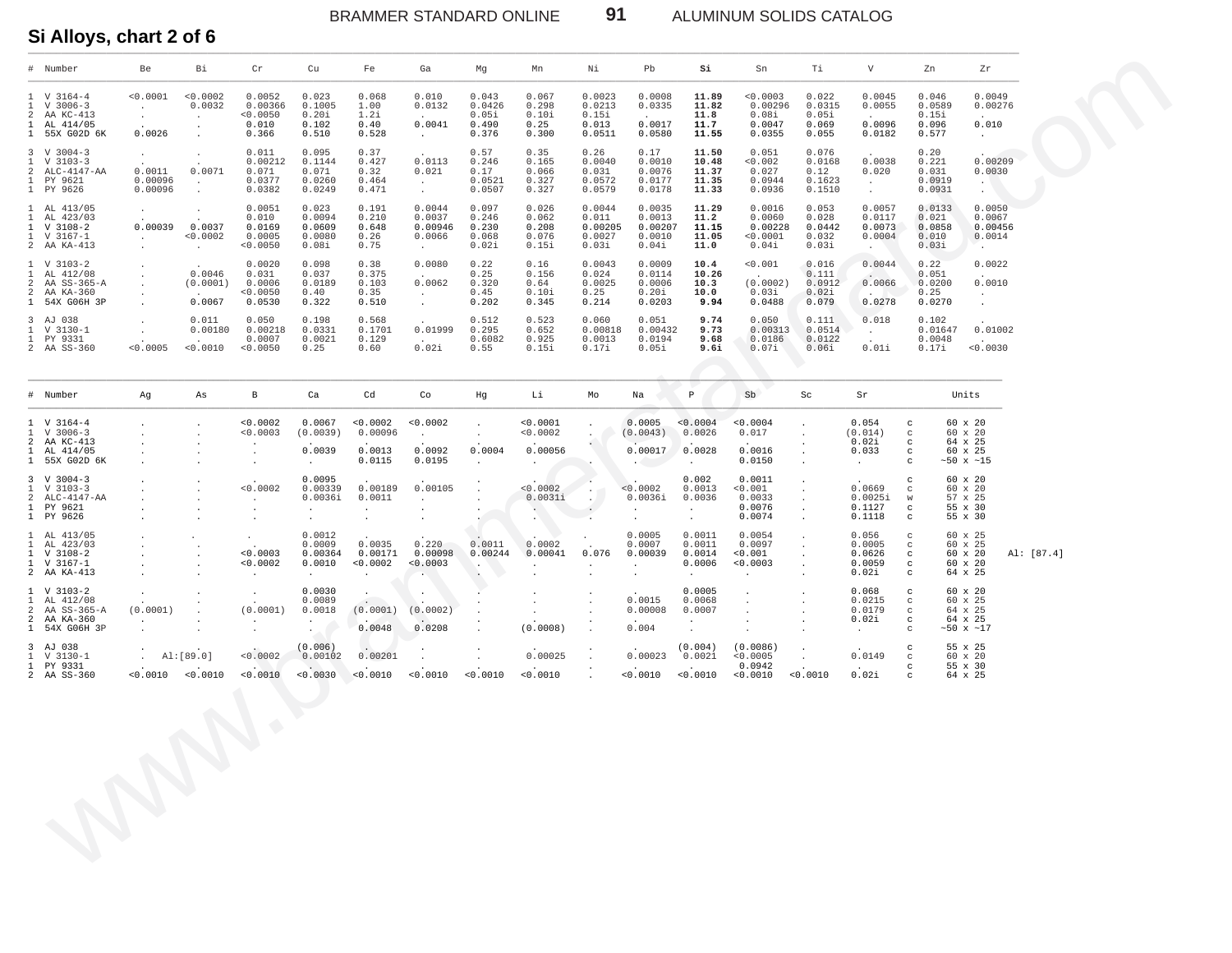BRAMMER STANDARD ONLINE **92** ALUMINUM SOLIDS CATALOG

**Si Alloys, chart 3 of 6**

| V<br># Number<br>Be<br>Bi<br>Cr<br>Cu<br>Fe<br>Ga<br>Mg<br>Mn<br>Νi<br>Pb<br>Si<br>Sn<br>Тi<br>Zn<br>Zr<br>< 0.0050<br>0.30<br>0.58<br>0.15i<br>0.20i<br>9.6i<br>0.12i<br>0.02i<br>0.25<br>2 AA KC-360<br>1.1i<br>$\sim$<br>$\bullet$<br>$\mathbf{1}$<br>AL 411/04<br>0.0106<br>0.0102<br>0.134<br>0.0105<br>0.0243<br>0.0129<br>0.0050<br>0.0051<br>0.0154<br>0.0056<br>0.0156<br>9.60<br>$\cdot$<br>$\sim$<br>$\cdot$<br>1 AL 422/03<br>0.019<br>0.020<br>0.190<br>0.010<br>0.346<br>0.107<br>0.022<br>0.0047<br>0.0030<br>0.049<br>0.0083<br>0.052<br>9.41<br>$\cdot$<br>1 AL 465/01<br>0.00095<br>0.027<br>0.095<br>0.566<br>0.0078<br>0.332<br>0.404<br>0.051<br>0.050<br>0.050<br>0.172<br>0.010<br>0.104<br>9.18<br>2 ALC-6490-AC<br>0.046<br>0.037<br>0.039<br>0.32<br>0.014<br>0.22<br>0.036<br>0.040<br>0.038<br>9.02<br>0.039<br>0.042<br>0.005<br>0.049<br>0.021<br>$\sim$<br>2 AA KB-360<br>< 0.0050<br>0.10i<br>1.0i<br>0.65<br>0.25<br>0.10i<br>0.10i<br>9.Oi<br>0.10i<br>0.10i<br>0.10i<br>$\sim$<br>$\sim$<br>$\cdot$<br>$\cdot$<br>$\mathbf{1}$<br>AL 427/01<br>(0.001)<br>0.004<br>0.32<br>0.013<br>0.146<br>0.0020<br>8.93<br>0.0132<br>0.0044<br>0.014<br>$\sim$<br>$\sim$<br>$\sim$<br>$\sim$<br>< 0.0010<br>0.02i<br>0.05i<br>2 AA SS-364<br>0.03i<br>0.40<br>0.15i<br>0.95<br>0.02i<br>0.35<br>0.06i<br>0.05i<br>8.7i<br>< 0.0050<br>0.01i<br>0.05i<br>2 IMI 25WM5<br>0.10<br>0.075<br>0.42<br>0.19<br>0.15<br>< 0.005<br>0.07<br>< 0.005<br>< 0.005<br>0.015<br>8.36<br>$\sim$<br>$\sim$<br>$\sim$<br>$\sim$<br>1 V 3013-4<br>0.0045<br>0.086<br>0.47<br>0.63<br>0.0206<br>0.83<br>0.65<br>0.10<br>0.25<br>0.3<br>0.10<br>0.0098<br>0.46<br>8.33<br>$\bullet$<br>2 IMI 2WM3<br>0.09<br>0.41<br>1.19<br>0.19<br>0.35<br>0.21<br>0.10<br>8.33<br>0.10<br>0.11<br>0.70<br>$\overline{a}$<br>$\cdot$<br>0.22<br>0.01i<br>$\overline{a}$<br>0.02i<br>0.08i<br>0.20i<br>0.02i<br>0.65<br>0.05i<br>0.02i<br>8.0i<br>0.12i<br>0.06i<br>AA KA-358<br>$\sim$<br>$\sim$<br>$\sim$<br>0.0104<br>0.0052<br>$\mathbf{1}$<br>AL 455/01<br>0.0044<br>0.0326<br>0.053<br>0.33<br>0.54<br>0.103<br>0.055<br>8.06<br>0.0419<br>0.021<br>0.053<br>$\sim$<br>$\sim$<br>1 PY 1045<br>0.0610<br>0.287<br>0.112<br>0.0057<br>0.0500<br>0.1000<br>0.0780<br>0.2550<br>0.0870<br>8.02<br>$\cdot$<br>$\cdot$<br>$\overline{a}$<br>$\sim$<br>$\sim$ 100 $\pm$<br>$\mathcal{L}$<br>0.0117<br>1 PY 6009<br>0.0350<br>0.592<br>0.4340<br>0.152<br>0.0490<br>0.0064<br>7.95<br>0.0293<br>0.0845<br>0.0330<br>$\cdot$<br>$\cdot$<br>$\sim$<br>$\cdot$<br>$\cdot$<br>2 ALC-4343-AF<br>0.0013<br>0.037<br>0.032<br>0.050<br>0.50<br>0.023<br>0.031<br>0.052<br>0.029<br>0.021<br>7.84<br>0.018<br>0.031<br>0.026<br>0.050<br>$1 \quad V \quad 3003-4$<br>0.0028<br>0.0021<br>0.1422<br>0.34<br>0.0109<br>0.251<br>0.243<br>0.0507<br>0.0323<br>7.75<br>0.0198<br>0.0375<br>0.0048<br>0.1178<br>$\sim$<br>2 AA KB-356<br>< 0.0050<br>0.05i<br>0.15i<br>0.02i<br>0.45<br>0.12i<br>< 0.0050<br>0.06i<br>7.5i<br>0.06i<br>0.16i<br>0.01i<br>0.04i<br>$\sim$<br>$\sim$<br>1 AL 454/02<br>< 0.0001<br>0.0073<br>0.011<br>0.095<br>0.017<br>0.429<br>0.030<br>0.0072<br>7.48<br>0.151<br>0.0103<br>0.0338<br>$\sim$<br>$\overline{a}$<br>$\sim$<br>0.047<br>2 ALC-135-AQ<br>0.042<br>0.040<br>0.053<br>0.18<br>0.009<br>0.037<br>0.035<br>0.038<br>0.04<br>0.015<br>0.012<br>0.044<br>7.4<br>$\sim$<br>$\sim$<br>1 SRM 1255b<br>(0.0150)<br>0.1161<br>0.1170<br>0.0175<br>0.3822<br>0.0527<br>0.0179<br>0.0182<br>7.298<br>0.1334<br>0.1535<br>0.0324<br>0.0842<br>0.0010<br>0.0086<br>ALC-356.2-AW<br>0.027<br>0.081<br>0.21<br>0.02<br>0.39<br>0.033<br>0.031<br>0.0082<br>7.27<br>0.015<br>0.18<br>0.02<br>0.082<br>2<br>$\mathbf{1}$<br>54X G25D 4P<br>0.0067<br>0.0705<br>0.043<br>0.148<br>0.14<br>0.151<br>0.195<br>0.0665<br>0.142<br>7.22<br>0.077<br>0.0978<br>0.0542<br>0.207<br>$\sim$ $-$<br>$\sim$<br>2 HRT AL2019<br>(0.002)<br>0.09<br>0.39<br>0.07<br>(0.003)<br>(0.003)<br>7.16<br>(0.002)<br>0.11<br>0.008<br>0.44<br>$\sim$<br>$\sim$<br>$\sim$<br>< 0.0005<br>< 0.0010<br>0.01i<br>2 AA SS-356<br>< 0.0050<br>0.12i<br>0.35<br>0.02i<br>0.35<br>0.05i<br>0.03i<br>< 0.0030<br>7.1i<br>< 0.0030<br>0.12i<br>0.10i<br>2 AA SS-A357<br>0.06i<br>0.0010<br>0.02i<br>0.05i<br>0.10i<br>0.02i<br>0.60<br>0.02i<br>0.02i<br>< 0.0030<br>7.1i<br>< 0.0030<br>0.12i<br>0.01i<br>0.03i<br># Number<br>$_{\rm B}$<br>Ca<br>Cd<br>$\mathbb{P}$<br>Units<br>Ag<br>As<br>Co<br>Hg<br>Li<br>Na<br>Sb<br>Sc<br>Sr<br>0.02i<br>2 AA KC-360<br>64 x 25<br>C<br>$\cdot$<br>60 x 25<br>$\mathbf{1}$<br>AL 411/04<br>0.00054i<br>0.0046i<br>(0.0009)<br>C<br>$\cdot$<br>$\cdot$<br>< 0.0002<br>0.401<br>1 AL 422/03<br>0.0088<br>0.0038i<br>0.0015<br>0.0047<br>60 x 25<br>$_{\rm c}$<br>$\cdot$<br>$\cdot$<br>$\cdot$<br>0.0065<br>(0.004)<br>60 x 25<br>1 AL 465/01<br>0.0013<br>C<br>$\sim$<br>$\sim$<br>$\cdot$<br>$\cdot$<br>$\cdot$<br>0.0010<br>2 ALC-6490-AC<br>0.010<br>0.45<br>0.0014<br>57 x 25<br>W<br>$\cdot$<br>$\cdot$<br>2 AA KB-360<br>0.02i<br>64 x 25<br>$_{\rm c}$<br>$\cdot$<br>$\cdot$<br>$\cdot$<br>$\cdot$<br>0.37<br>1 AL 427/01<br>60 x 25<br>$_{\rm c}$<br>< 0.0030<br>< 0.0010<br>AA SS-364<br>< 0.0010<br>0.0010<br>< 0.0010<br>< 0.0010<br>0.0010<br>< 0.0010<br>0.0010<br>< 0.0010<br>0.0010<br>< 0.0010<br>0.02i<br>$\overline{a}$<br>64 x 25<br>$_{\rm C}$<br>IMI 25WM5<br>$\overline{a}$<br>58 x 7<br>$_{\rm C}$<br>$\ddot{\phantom{a}}$<br>$\cdot$<br>$\cdot$<br>$\cdot$<br>0.0072<br>0.0013<br>< 0.0003<br>0.0045<br>< 0.0002<br>0.0009<br>0.001<br>0.083<br>60 x 20<br>1 V 3013-4<br>$_{\rm c}$<br>$\mathcal{L}_{\mathcal{A}}$<br>$\cdot$<br>$\cdot$<br>$\cdot$<br>58 x 7<br>2 IMI 2WM3<br>$_{\rm C}$<br>$\bullet$<br>$\bullet$<br>$\sim$<br>$\bullet$<br>$\bullet$<br>$\cdot$<br>0.02i<br>64 x 25<br>$\overline{a}$<br>AA KA-358<br>$_{\rm c}$<br>$\cdot$<br>$\cdot$<br>$\cdot$<br>$\sim$<br>$\cdot$<br>0.0031<br>0.0022<br>$\mathbf{1}$<br>AL 455/01<br>60 x 25<br>$_{\rm c}$<br>$\cdot$<br>$\cdot$<br>$\cdot$<br>0.451<br>1 PY 1045<br>55 x 30<br>$_{\rm c}$<br>$\cdot$<br>$\cdot$<br>$\cdot$<br>1 PY 6009<br>0.0460<br>55 x 30<br>C<br>$\cdot$<br>$\cdot$<br>$\ddot{\phantom{1}}$<br>$\cdot$<br>0.0042i<br>0.0028i<br>0.0022i<br>0.0027i<br>0.0042<br>0.011i<br>2 ALC-4343-AF<br>0.0010<br>57 x 25<br>W<br>0.0002<br>0.005<br>< 0.0005<br>0.0367<br>$V3003-4$<br>0.0018<br>0.0003<br>0.0008<br>$60 \times 20$<br>-1.<br>$_{\rm C}$<br>$\cdot$<br>$\cdot$<br>$\cdot$<br>2 AA KB-356<br>0.02i<br>64 x 25<br>$_{\rm c}$<br>$\cdot$<br>$\cdot$<br>$\cdot$<br>$\cdot$<br>0.0031<br>0.0011<br>1 AL 454/02<br>60 x 25<br>$\cdot$<br>$_{\rm c}$<br>$\cdot$<br>$\cdot$<br>$\bullet$<br>$\cdot$<br>$\bullet$<br>2 ALC-135-AQ<br>57 x 25<br>$\ddot{\phantom{1}}$<br>W<br>$\cdot$<br>$\cdot$<br>$\cdot$<br>$\cdot$<br>$\cdot$<br>$\cdot$<br>$\cdot$<br>$\cdot$<br>0.0140<br>SRM 1255b<br>63 x 19<br>$\mathbf{1}$<br>0.0037i<br>0.002<br>0.0029<br>0.0011<br>0.0024i<br>0.0028i<br>0.031i<br>2 ALC-356.2-AW<br>57 x 25<br>$_{\rm c}$<br>$\cdot$<br>$\cdot$<br>$\cdot$<br>$\ddot{\phantom{0}}$<br>$\bullet$<br>54X G25D 4P<br>0.0070<br>0.0204<br>$\mathbf{1}$<br>$~150 \times ~15$<br>C<br>$\cdot$<br>$\ddot{\phantom{a}}$<br>$\sim$ $-$<br>$\ddot{\phantom{a}}$<br>$\sim$<br>$\cdot$<br>$\sim$<br>$\cdot$<br>$\sim$<br>$\ddot{\phantom{0}}$ |              |  |  |  |  |  |  |  |         |                            |
|---------------------------------------------------------------------------------------------------------------------------------------------------------------------------------------------------------------------------------------------------------------------------------------------------------------------------------------------------------------------------------------------------------------------------------------------------------------------------------------------------------------------------------------------------------------------------------------------------------------------------------------------------------------------------------------------------------------------------------------------------------------------------------------------------------------------------------------------------------------------------------------------------------------------------------------------------------------------------------------------------------------------------------------------------------------------------------------------------------------------------------------------------------------------------------------------------------------------------------------------------------------------------------------------------------------------------------------------------------------------------------------------------------------------------------------------------------------------------------------------------------------------------------------------------------------------------------------------------------------------------------------------------------------------------------------------------------------------------------------------------------------------------------------------------------------------------------------------------------------------------------------------------------------------------------------------------------------------------------------------------------------------------------------------------------------------------------------------------------------------------------------------------------------------------------------------------------------------------------------------------------------------------------------------------------------------------------------------------------------------------------------------------------------------------------------------------------------------------------------------------------------------------------------------------------------------------------------------------------------------------------------------------------------------------------------------------------------------------------------------------------------------------------------------------------------------------------------------------------------------------------------------------------------------------------------------------------------------------------------------------------------------------------------------------------------------------------------------------------------------------------------------------------------------------------------------------------------------------------------------------------------------------------------------------------------------------------------------------------------------------------------------------------------------------------------------------------------------------------------------------------------------------------------------------------------------------------------------------------------------------------------------------------------------------------------------------------------------------------------------------------------------------------------------------------------------------------------------------------------------------------------------------------------------------------------------------------------------------------------------------------------------------------------------------------------------------------------------------------------------------------------------------------------------------------------------------------------------------------------------------------------------------------------------------------------------------------------------------------------------------------------------------------------------------------------------------------------------------------------------------------------------------------------------------------------------------------------------------------------------------------------------------------------------------------------------------------------------------------------------------------------------------------------------------------------------------------------------------------------------------------------------------------------------------------------------------------------------------------------------------------------------------------------------------------------------------------------------------------------------------------------------------------------------------------------------------------------------------------------------------------------------------------------------------------------------------------------------------------------------------------------------------------------------------------------------------------------------------------------------------------------------------------------------------------------------------------------------------------------------------------------------------------------------------------------------------------------------------------------------------------------------------------------------------------------------------------------------------------------------------------------------------------------------------------------------------------------------------------------------------------------------------------------------------------------------------------------------------------------------------------------------------------------------------------------------------------------------------------------------------------------------------------------------------------------------------------------------------------------------------------------------------------------------------------------------------------------------------------------------------------------------------------------------------------------------------------------------------------------------------------------------------------------------------------------------------------------------------------------------------------------------------------------------------------------------------------------------------------------------------------------------------------------------------------------------------------------------------------------------------------------------------------------------------------------------------------------------------------------------------------------------------------------------------------------------------------------------------------------------------------------------------------------------------------------------------------------------------------|--------------|--|--|--|--|--|--|--|---------|----------------------------|
|                                                                                                                                                                                                                                                                                                                                                                                                                                                                                                                                                                                                                                                                                                                                                                                                                                                                                                                                                                                                                                                                                                                                                                                                                                                                                                                                                                                                                                                                                                                                                                                                                                                                                                                                                                                                                                                                                                                                                                                                                                                                                                                                                                                                                                                                                                                                                                                                                                                                                                                                                                                                                                                                                                                                                                                                                                                                                                                                                                                                                                                                                                                                                                                                                                                                                                                                                                                                                                                                                                                                                                                                                                                                                                                                                                                                                                                                                                                                                                                                                                                                                                                                                                                                                                                                                                                                                                                                                                                                                                                                                                                                                                                                                                                                                                                                                                                                                                                                                                                                                                                                                                                                                                                                                                                                                                                                                                                                                                                                                                                                                                                                                                                                                                                                                                                                                                                                                                                                                                                                                                                                                                                                                                                                                                                                                                                                                                                                                                                                                                                                                                                                                                                                                                                                                                                                                                                                                                                                                                                                                                                                                                                                                                                                                                                                                                                                                         |              |  |  |  |  |  |  |  |         |                            |
|                                                                                                                                                                                                                                                                                                                                                                                                                                                                                                                                                                                                                                                                                                                                                                                                                                                                                                                                                                                                                                                                                                                                                                                                                                                                                                                                                                                                                                                                                                                                                                                                                                                                                                                                                                                                                                                                                                                                                                                                                                                                                                                                                                                                                                                                                                                                                                                                                                                                                                                                                                                                                                                                                                                                                                                                                                                                                                                                                                                                                                                                                                                                                                                                                                                                                                                                                                                                                                                                                                                                                                                                                                                                                                                                                                                                                                                                                                                                                                                                                                                                                                                                                                                                                                                                                                                                                                                                                                                                                                                                                                                                                                                                                                                                                                                                                                                                                                                                                                                                                                                                                                                                                                                                                                                                                                                                                                                                                                                                                                                                                                                                                                                                                                                                                                                                                                                                                                                                                                                                                                                                                                                                                                                                                                                                                                                                                                                                                                                                                                                                                                                                                                                                                                                                                                                                                                                                                                                                                                                                                                                                                                                                                                                                                                                                                                                                                         |              |  |  |  |  |  |  |  |         | 0.0051<br>0.0098<br>0.0097 |
|                                                                                                                                                                                                                                                                                                                                                                                                                                                                                                                                                                                                                                                                                                                                                                                                                                                                                                                                                                                                                                                                                                                                                                                                                                                                                                                                                                                                                                                                                                                                                                                                                                                                                                                                                                                                                                                                                                                                                                                                                                                                                                                                                                                                                                                                                                                                                                                                                                                                                                                                                                                                                                                                                                                                                                                                                                                                                                                                                                                                                                                                                                                                                                                                                                                                                                                                                                                                                                                                                                                                                                                                                                                                                                                                                                                                                                                                                                                                                                                                                                                                                                                                                                                                                                                                                                                                                                                                                                                                                                                                                                                                                                                                                                                                                                                                                                                                                                                                                                                                                                                                                                                                                                                                                                                                                                                                                                                                                                                                                                                                                                                                                                                                                                                                                                                                                                                                                                                                                                                                                                                                                                                                                                                                                                                                                                                                                                                                                                                                                                                                                                                                                                                                                                                                                                                                                                                                                                                                                                                                                                                                                                                                                                                                                                                                                                                                                         |              |  |  |  |  |  |  |  |         | < 0.0030<br>0.0054         |
|                                                                                                                                                                                                                                                                                                                                                                                                                                                                                                                                                                                                                                                                                                                                                                                                                                                                                                                                                                                                                                                                                                                                                                                                                                                                                                                                                                                                                                                                                                                                                                                                                                                                                                                                                                                                                                                                                                                                                                                                                                                                                                                                                                                                                                                                                                                                                                                                                                                                                                                                                                                                                                                                                                                                                                                                                                                                                                                                                                                                                                                                                                                                                                                                                                                                                                                                                                                                                                                                                                                                                                                                                                                                                                                                                                                                                                                                                                                                                                                                                                                                                                                                                                                                                                                                                                                                                                                                                                                                                                                                                                                                                                                                                                                                                                                                                                                                                                                                                                                                                                                                                                                                                                                                                                                                                                                                                                                                                                                                                                                                                                                                                                                                                                                                                                                                                                                                                                                                                                                                                                                                                                                                                                                                                                                                                                                                                                                                                                                                                                                                                                                                                                                                                                                                                                                                                                                                                                                                                                                                                                                                                                                                                                                                                                                                                                                                                         |              |  |  |  |  |  |  |  |         | 0.0100                     |
|                                                                                                                                                                                                                                                                                                                                                                                                                                                                                                                                                                                                                                                                                                                                                                                                                                                                                                                                                                                                                                                                                                                                                                                                                                                                                                                                                                                                                                                                                                                                                                                                                                                                                                                                                                                                                                                                                                                                                                                                                                                                                                                                                                                                                                                                                                                                                                                                                                                                                                                                                                                                                                                                                                                                                                                                                                                                                                                                                                                                                                                                                                                                                                                                                                                                                                                                                                                                                                                                                                                                                                                                                                                                                                                                                                                                                                                                                                                                                                                                                                                                                                                                                                                                                                                                                                                                                                                                                                                                                                                                                                                                                                                                                                                                                                                                                                                                                                                                                                                                                                                                                                                                                                                                                                                                                                                                                                                                                                                                                                                                                                                                                                                                                                                                                                                                                                                                                                                                                                                                                                                                                                                                                                                                                                                                                                                                                                                                                                                                                                                                                                                                                                                                                                                                                                                                                                                                                                                                                                                                                                                                                                                                                                                                                                                                                                                                                         |              |  |  |  |  |  |  |  |         | 0.0029<br>0.0011<br>0.0107 |
|                                                                                                                                                                                                                                                                                                                                                                                                                                                                                                                                                                                                                                                                                                                                                                                                                                                                                                                                                                                                                                                                                                                                                                                                                                                                                                                                                                                                                                                                                                                                                                                                                                                                                                                                                                                                                                                                                                                                                                                                                                                                                                                                                                                                                                                                                                                                                                                                                                                                                                                                                                                                                                                                                                                                                                                                                                                                                                                                                                                                                                                                                                                                                                                                                                                                                                                                                                                                                                                                                                                                                                                                                                                                                                                                                                                                                                                                                                                                                                                                                                                                                                                                                                                                                                                                                                                                                                                                                                                                                                                                                                                                                                                                                                                                                                                                                                                                                                                                                                                                                                                                                                                                                                                                                                                                                                                                                                                                                                                                                                                                                                                                                                                                                                                                                                                                                                                                                                                                                                                                                                                                                                                                                                                                                                                                                                                                                                                                                                                                                                                                                                                                                                                                                                                                                                                                                                                                                                                                                                                                                                                                                                                                                                                                                                                                                                                                                         |              |  |  |  |  |  |  |  |         | 0.0021<br>< 0.0030         |
|                                                                                                                                                                                                                                                                                                                                                                                                                                                                                                                                                                                                                                                                                                                                                                                                                                                                                                                                                                                                                                                                                                                                                                                                                                                                                                                                                                                                                                                                                                                                                                                                                                                                                                                                                                                                                                                                                                                                                                                                                                                                                                                                                                                                                                                                                                                                                                                                                                                                                                                                                                                                                                                                                                                                                                                                                                                                                                                                                                                                                                                                                                                                                                                                                                                                                                                                                                                                                                                                                                                                                                                                                                                                                                                                                                                                                                                                                                                                                                                                                                                                                                                                                                                                                                                                                                                                                                                                                                                                                                                                                                                                                                                                                                                                                                                                                                                                                                                                                                                                                                                                                                                                                                                                                                                                                                                                                                                                                                                                                                                                                                                                                                                                                                                                                                                                                                                                                                                                                                                                                                                                                                                                                                                                                                                                                                                                                                                                                                                                                                                                                                                                                                                                                                                                                                                                                                                                                                                                                                                                                                                                                                                                                                                                                                                                                                                                                         |              |  |  |  |  |  |  |  |         | < 0.0030                   |
|                                                                                                                                                                                                                                                                                                                                                                                                                                                                                                                                                                                                                                                                                                                                                                                                                                                                                                                                                                                                                                                                                                                                                                                                                                                                                                                                                                                                                                                                                                                                                                                                                                                                                                                                                                                                                                                                                                                                                                                                                                                                                                                                                                                                                                                                                                                                                                                                                                                                                                                                                                                                                                                                                                                                                                                                                                                                                                                                                                                                                                                                                                                                                                                                                                                                                                                                                                                                                                                                                                                                                                                                                                                                                                                                                                                                                                                                                                                                                                                                                                                                                                                                                                                                                                                                                                                                                                                                                                                                                                                                                                                                                                                                                                                                                                                                                                                                                                                                                                                                                                                                                                                                                                                                                                                                                                                                                                                                                                                                                                                                                                                                                                                                                                                                                                                                                                                                                                                                                                                                                                                                                                                                                                                                                                                                                                                                                                                                                                                                                                                                                                                                                                                                                                                                                                                                                                                                                                                                                                                                                                                                                                                                                                                                                                                                                                                                                         |              |  |  |  |  |  |  |  |         |                            |
|                                                                                                                                                                                                                                                                                                                                                                                                                                                                                                                                                                                                                                                                                                                                                                                                                                                                                                                                                                                                                                                                                                                                                                                                                                                                                                                                                                                                                                                                                                                                                                                                                                                                                                                                                                                                                                                                                                                                                                                                                                                                                                                                                                                                                                                                                                                                                                                                                                                                                                                                                                                                                                                                                                                                                                                                                                                                                                                                                                                                                                                                                                                                                                                                                                                                                                                                                                                                                                                                                                                                                                                                                                                                                                                                                                                                                                                                                                                                                                                                                                                                                                                                                                                                                                                                                                                                                                                                                                                                                                                                                                                                                                                                                                                                                                                                                                                                                                                                                                                                                                                                                                                                                                                                                                                                                                                                                                                                                                                                                                                                                                                                                                                                                                                                                                                                                                                                                                                                                                                                                                                                                                                                                                                                                                                                                                                                                                                                                                                                                                                                                                                                                                                                                                                                                                                                                                                                                                                                                                                                                                                                                                                                                                                                                                                                                                                                                         |              |  |  |  |  |  |  |  |         |                            |
|                                                                                                                                                                                                                                                                                                                                                                                                                                                                                                                                                                                                                                                                                                                                                                                                                                                                                                                                                                                                                                                                                                                                                                                                                                                                                                                                                                                                                                                                                                                                                                                                                                                                                                                                                                                                                                                                                                                                                                                                                                                                                                                                                                                                                                                                                                                                                                                                                                                                                                                                                                                                                                                                                                                                                                                                                                                                                                                                                                                                                                                                                                                                                                                                                                                                                                                                                                                                                                                                                                                                                                                                                                                                                                                                                                                                                                                                                                                                                                                                                                                                                                                                                                                                                                                                                                                                                                                                                                                                                                                                                                                                                                                                                                                                                                                                                                                                                                                                                                                                                                                                                                                                                                                                                                                                                                                                                                                                                                                                                                                                                                                                                                                                                                                                                                                                                                                                                                                                                                                                                                                                                                                                                                                                                                                                                                                                                                                                                                                                                                                                                                                                                                                                                                                                                                                                                                                                                                                                                                                                                                                                                                                                                                                                                                                                                                                                                         |              |  |  |  |  |  |  |  |         |                            |
|                                                                                                                                                                                                                                                                                                                                                                                                                                                                                                                                                                                                                                                                                                                                                                                                                                                                                                                                                                                                                                                                                                                                                                                                                                                                                                                                                                                                                                                                                                                                                                                                                                                                                                                                                                                                                                                                                                                                                                                                                                                                                                                                                                                                                                                                                                                                                                                                                                                                                                                                                                                                                                                                                                                                                                                                                                                                                                                                                                                                                                                                                                                                                                                                                                                                                                                                                                                                                                                                                                                                                                                                                                                                                                                                                                                                                                                                                                                                                                                                                                                                                                                                                                                                                                                                                                                                                                                                                                                                                                                                                                                                                                                                                                                                                                                                                                                                                                                                                                                                                                                                                                                                                                                                                                                                                                                                                                                                                                                                                                                                                                                                                                                                                                                                                                                                                                                                                                                                                                                                                                                                                                                                                                                                                                                                                                                                                                                                                                                                                                                                                                                                                                                                                                                                                                                                                                                                                                                                                                                                                                                                                                                                                                                                                                                                                                                                                         |              |  |  |  |  |  |  |  |         |                            |
|                                                                                                                                                                                                                                                                                                                                                                                                                                                                                                                                                                                                                                                                                                                                                                                                                                                                                                                                                                                                                                                                                                                                                                                                                                                                                                                                                                                                                                                                                                                                                                                                                                                                                                                                                                                                                                                                                                                                                                                                                                                                                                                                                                                                                                                                                                                                                                                                                                                                                                                                                                                                                                                                                                                                                                                                                                                                                                                                                                                                                                                                                                                                                                                                                                                                                                                                                                                                                                                                                                                                                                                                                                                                                                                                                                                                                                                                                                                                                                                                                                                                                                                                                                                                                                                                                                                                                                                                                                                                                                                                                                                                                                                                                                                                                                                                                                                                                                                                                                                                                                                                                                                                                                                                                                                                                                                                                                                                                                                                                                                                                                                                                                                                                                                                                                                                                                                                                                                                                                                                                                                                                                                                                                                                                                                                                                                                                                                                                                                                                                                                                                                                                                                                                                                                                                                                                                                                                                                                                                                                                                                                                                                                                                                                                                                                                                                                                         |              |  |  |  |  |  |  |  |         |                            |
| < 0.0010<br>< 0.0010<br>< 0.0010<br>< 0.0010<br>2 AA SS-356<br>< 0.0010<br>< 0.0010<br>< 0.0010<br>< 0.0030<br>0.0010<br>0.0010<br>0.0010<br>< 0.0010<br>0.02i<br>c 64x25 or 25x6                                                                                                                                                                                                                                                                                                                                                                                                                                                                                                                                                                                                                                                                                                                                                                                                                                                                                                                                                                                                                                                                                                                                                                                                                                                                                                                                                                                                                                                                                                                                                                                                                                                                                                                                                                                                                                                                                                                                                                                                                                                                                                                                                                                                                                                                                                                                                                                                                                                                                                                                                                                                                                                                                                                                                                                                                                                                                                                                                                                                                                                                                                                                                                                                                                                                                                                                                                                                                                                                                                                                                                                                                                                                                                                                                                                                                                                                                                                                                                                                                                                                                                                                                                                                                                                                                                                                                                                                                                                                                                                                                                                                                                                                                                                                                                                                                                                                                                                                                                                                                                                                                                                                                                                                                                                                                                                                                                                                                                                                                                                                                                                                                                                                                                                                                                                                                                                                                                                                                                                                                                                                                                                                                                                                                                                                                                                                                                                                                                                                                                                                                                                                                                                                                                                                                                                                                                                                                                                                                                                                                                                                                                                                                                       | 2 HRT AL2019 |  |  |  |  |  |  |  | 40 x 20 |                            |
| < 0.0010<br>< 0.0010<br>< 0.0010<br>0.0030<br>< 0.0010<br>< 0.0010<br>< 0.0010<br>< 0.0010<br>0.0010<br>0.0010<br>< 0.0010<br>0.0010<br>0.02i<br>2 AA SS-A357<br>64 x 25<br>$\mathbf C$                                                                                                                                                                                                                                                                                                                                                                                                                                                                                                                                                                                                                                                                                                                                                                                                                                                                                                                                                                                                                                                                                                                                                                                                                                                                                                                                                                                                                                                                                                                                                                                                                                                                                                                                                                                                                                                                                                                                                                                                                                                                                                                                                                                                                                                                                                                                                                                                                                                                                                                                                                                                                                                                                                                                                                                                                                                                                                                                                                                                                                                                                                                                                                                                                                                                                                                                                                                                                                                                                                                                                                                                                                                                                                                                                                                                                                                                                                                                                                                                                                                                                                                                                                                                                                                                                                                                                                                                                                                                                                                                                                                                                                                                                                                                                                                                                                                                                                                                                                                                                                                                                                                                                                                                                                                                                                                                                                                                                                                                                                                                                                                                                                                                                                                                                                                                                                                                                                                                                                                                                                                                                                                                                                                                                                                                                                                                                                                                                                                                                                                                                                                                                                                                                                                                                                                                                                                                                                                                                                                                                                                                                                                                                                 |              |  |  |  |  |  |  |  |         |                            |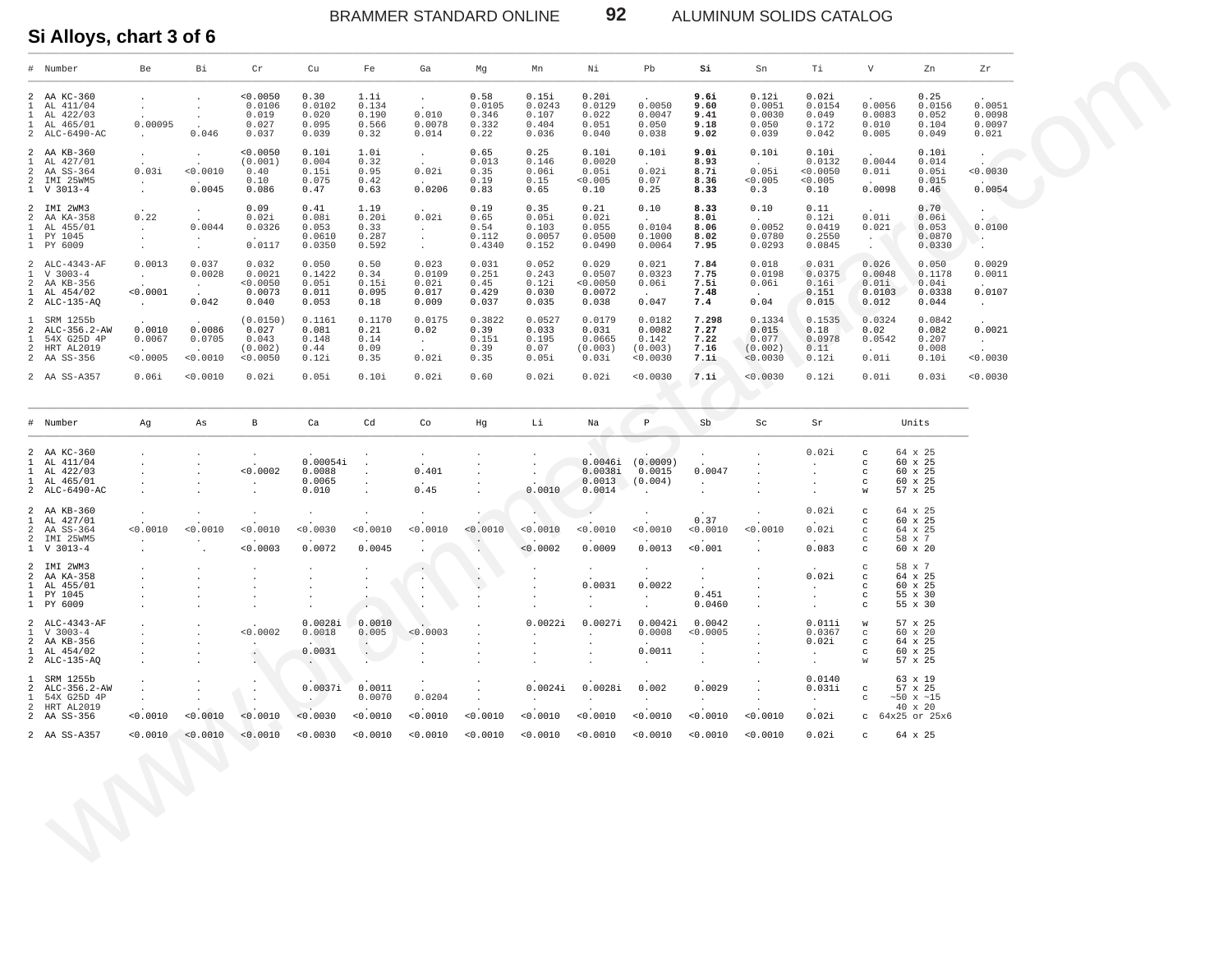BRAMMER STANDARD ONLINE **93** ALUMINUM SOLIDS CATALOG

**Si Alloys, chart 4 of 6** \_\_\_\_\_\_\_\_\_\_\_\_\_\_\_\_\_\_\_\_\_\_\_\_\_\_\_\_\_\_\_\_\_\_\_\_\_\_\_\_\_\_\_\_\_\_\_\_\_\_\_\_\_\_\_\_\_\_\_\_\_\_\_\_\_\_\_\_\_\_\_\_\_\_\_\_\_\_\_\_\_\_\_\_\_\_\_\_\_\_\_\_\_\_\_\_\_\_\_\_\_\_\_\_\_\_\_\_\_\_\_\_\_\_\_\_\_\_\_\_\_\_\_\_\_\_\_\_\_\_\_\_\_\_\_\_\_\_\_\_\_\_\_\_\_\_\_\_\_\_\_\_\_\_\_\_\_\_\_\_\_\_\_\_\_\_\_\_\_\_\_\_\_\_\_\_

|                                                                  | # Number                                                              | Be                                           | Bi                                               | $\operatorname{\sf Cr}$                                               | Cu                                                    | Fe                                                     | Ga                                                | Mg                                          | Mn                                             | Νi                                                       | Pb                                                               | Si                                                 | Sn                                                                                  | Тi                                                         | V                                                                          | Zn                                                                  | ${\tt Zr}$                                     |  |
|------------------------------------------------------------------|-----------------------------------------------------------------------|----------------------------------------------|--------------------------------------------------|-----------------------------------------------------------------------|-------------------------------------------------------|--------------------------------------------------------|---------------------------------------------------|---------------------------------------------|------------------------------------------------|----------------------------------------------------------|------------------------------------------------------------------|----------------------------------------------------|-------------------------------------------------------------------------------------|------------------------------------------------------------|----------------------------------------------------------------------------|---------------------------------------------------------------------|------------------------------------------------|--|
| 2<br>$\mathcal{L}$<br>$\mathbf{1}$<br>$\overline{2}$             | AA SS-A444<br>AA KC-356<br>AL 452/02<br>AJ 064<br>1 MBH AL356.2-19    | 0.0005<br>0.0004<br>0.0009<br>$\sim$ $\sim$  | < 0.0010<br>$\sim$<br>0.0018<br>0.0083           | < 0.0050<br>< 0.0050<br>0.0015<br>0.0096<br>0.030                     | 0.12i<br>0.04i<br>0.0039<br>0.080<br>0.172            | 0.15i<br>0.08i<br>0.121<br>0.178<br>0.22               | 0.02i<br>0.02i<br>0.0073<br>0.010<br>0.015        | < 0.0050<br>0.35<br>0.63<br>0.368<br>0.39   | 0.05i<br>0.02i<br>0.0121<br>0.183<br>0.052     | 0.03i<br>0.01i<br>0.0026<br>0.052<br>0.058               | 0.0030<br>0.0013<br>0.0032<br>0.105                              | 7.1i<br>7.Oi<br>6.96<br>6.91<br>6.9                | 0.0030<br>0.0013<br>0.0048<br>0.0076                                                | 0.12i<br>0.121<br>0.097<br>0.032<br>0.185                  | 0.01i<br>0.01i<br>0.0051<br>0.0039<br>0.029                                | 0.0050<br>0.03i<br>0.0014<br>0.051<br>0.088                         | 0.0030<br>0.0008<br>0.011<br>0.0057            |  |
| $\mathbf{1}$<br>$\overline{1}$<br>$\overline{a}$<br>$\mathbf{1}$ | 1 V 3120-1<br>$V$ 3104-3<br>$V$ 3107-2<br>AA KA-356<br>AL 453/01      | < 0.0002<br>$\sim$<br>$\cdot$<br>$\sim$      | 0.0018<br>0.0013<br>0.0024<br>$\cdot$<br>$\cdot$ | 0.00514<br>0.0016<br>0.023<br>< 0.0050<br>0.0123                      | 0.02576<br>0.476<br>0.0278<br>0.20i<br>0.022          | 0.0976<br>0.1076<br>0.346<br>0.50<br>0.179             | 0.01318<br>0.0185<br>0.0107<br>0.02i<br>$\sim$    | 0.393<br>0.472<br>0.274<br>0.22i<br>0.345   | 0.01460<br>0.0324<br>0.0874<br>0.03i<br>0.0522 | 0.00559<br>0.0096<br>0.0054<br>< 0.0050<br>0.0118        | 0.00470<br>0.0201<br>0.0031<br>0.0039                            | 6.89<br>6.79<br>6.65<br>6.5i<br>6.48               | 0.00497<br>0.0195<br>0.0033<br>0.0029                                               | 0.1228<br>0.0075<br>0.091<br>0.05i<br>0.068                | 0.00550<br>0.0217<br>0.0093<br>0.01i<br>0.0110                             | 0.0204<br>0.0459<br>0.1485<br>0.18i<br>0.0184                       | 0.00510<br>0.0029<br>0.0028<br>0.0099          |  |
| $\overline{1}$<br>2<br>$\mathbf{1}$<br>$\overline{1}$            | 54X G25D 3T<br>AA KB-443<br>$V$ 3002-3<br>54X G25D 6A<br>2 IMI 25WM1  | 0.0022<br>< 0.0001<br>0.0220<br>$\sim$       | $\mathbf{r}$<br>< 0.0002<br>$\cdot$              | 0.041<br>< 0.0050<br>0.0045<br>0.0009<br>< 0.005                      | 0.119<br>0.15i<br>0.26<br>0.0021<br>< 0.005           | 0.379<br>0.30<br>0.31<br>0.080<br>0.59                 | $\sim$<br>0.011<br>0.0027<br>$\sim$               | 0.386<br>0.03i<br>0.21<br>0.715<br>0.87     | 0.256<br>0.05i<br>0.28<br>0.0096<br>0.24       | (0.038)<br>0.03i<br>0.079<br>0.0044<br>0.19              | 0.050<br>0.05i<br>0.071<br>(0.003)<br>< 0.005                    | 6.29<br>6.0i<br>6.08<br>5.97<br>5.92               | 0.046<br>0.05i<br>0.041<br>(0.002)<br>0.12                                          | 0.067<br>0.15i<br>0.057<br>0.0071<br>0.19                  | 0.0047<br>0.0034<br>0.0133<br>$\ddot{\phantom{0}}$                         | 0.102<br>0.05i<br>0.15<br>0.0050<br>0.20                            | 0.0011<br>- 50<br>$\ddot{\phantom{a}}$         |  |
| 2<br>2<br>$\mathbf{1}$                                           | 1 AL 456/01<br>AA SS-443<br>ALC-443.2-AC<br>$V$ 3001-3<br>2 AA KC-443 | < 0.0005<br>0.0010<br>< 0.0001<br>$\cdot$    | < 0.0010<br>0.0085i<br>< 0.0002                  | 0.053<br>0.0050<br>0.027<br>0.0015<br>0.0050                          | 0.104<br>0.08i<br>0.048<br>0.07<br>0.15i              | 0.53<br>0.50<br>0.35<br>0.247<br>1.1i                  | 0.015<br>0.021<br>0.0108<br>$\sim$                | 0.250<br>0.05i<br>0.0022i<br>0.205<br>0.05i | 0.202<br>0.10i<br>0.046<br>0.219<br>0.10i      | 0.0240<br>0.05i<br>0.028<br>0.17<br>0.10i                | 0.0060<br>0.0030<br>0.0073<br>0.0572<br>0.20i                    | 5.89<br>5.5i<br>5.31<br>5.11<br>5.1i               | 0.0103<br>< 0.0030<br>0.012<br>0.0416<br>0.15i                                      | 0.115<br>0.11i<br>0.155<br>0.155<br>0.10i                  | 0.0112<br>0.01i<br>0.024<br>0.0094<br>$\sim$ $\sim$                        | 0.154<br>0.10i<br>0.041<br>0.0766<br>0.15i                          | 0.0053<br>0.0030<br>0.0026<br>0.0014<br>$\sim$ |  |
|                                                                  | 1 PY 1043<br>1 AL 624/01                                              | $\cdot$<br>$\cdot$                           | $\ddot{\phantom{a}}$                             | 0.029                                                                 | 0.0061<br>0.078                                       | 0.012<br>0.25                                          | $\sim$<br>$\ddot{\phantom{a}}$                    | 0.840<br>0.61                               | 0.2170<br>0.340                                | 0.0193<br>< 0.001                                        | 0.0195<br>$\ddot{\phantom{a}}$                                   | 5.03<br>4.95                                       | 0.0480<br>$\sim$                                                                    | 0.0425<br>0.16                                             | 0.016                                                                      | 0.0315<br>0.105                                                     | $\cdot$<br>$\cdot$                             |  |
|                                                                  | # Number                                                              | Aq                                           | As                                               | в                                                                     | Ca                                                    | Cd                                                     | Co                                                | Hg                                          | Li                                             | Na                                                       | $\mathbb{P}$                                                     | Sb                                                 | Sc                                                                                  | Sr                                                         |                                                                            | Units                                                               |                                                |  |
| 2<br>2<br>$\overline{1}$                                         | AA SS-A444<br>AA KC-356<br>AL 452/02<br>2 AJ 064<br>1 MBH AL356.2-19  | 0.0010<br>$\mathbf{r}$<br>$\cdot$<br>$\cdot$ | < 0.0010                                         | < 0.0010<br>$\cdot$<br>$\cdot$<br>$\cdot$                             | < 0.0030<br>0.0017<br>0.0043<br>0.0031                | < 0.0010<br>$\sim$<br>0.0019<br>0.0023                 | < 0.0010<br>$\sim$<br>0.0020<br>0.0008            | < 0.0010<br>$\mathbf{r}$<br>$\cdot$         | 0.0010<br>$\blacksquare$<br>$\cdot$            | 0.0010<br>0.0009<br>0.0005                               | < 0.0010<br>0.0019<br>0.0055                                     | < 0.0010<br><b>AND I</b><br>0.088<br>0.0041        | < 0.0010<br>$\mathbf{r}$<br>$\ddot{\phantom{0}}$<br>$\cdot$<br>$\ddot{\phantom{0}}$ | 0.02i<br>0.02i<br>0.0002<br>0.0168                         | $\mathbf C$<br>$\mathtt{C}$<br>$\mathbf C$<br>$\mathtt{C}$                 | 64 x 25<br>64 x 25<br>60 x 25<br>55 x 25<br>65 x 25                 | last                                           |  |
| $\mathbf{1}$<br>-1<br>$\overline{a}$                             | 1 V 3120-1<br>$V$ 3104-3<br>$V$ 3107-2<br>AA KA-356<br>1 AL 453/01    | $\ddot{\phantom{a}}$                         | Al: [92.4]<br>$\cdot$                            | < 0.0002<br>< 0.0005<br>$< 0.0004$<br>$\cdot$<br>$\ddot{\phantom{a}}$ | 0.00115<br>0.0011<br>0.0023<br>0.0070                 | 0.00103<br>< 0.001<br>0.0019<br>$\cdot$<br>$\Box$      | 0.0012<br>0.002<br>$\sim$<br>$\ddot{\phantom{a}}$ | $\mathbf{r}$                                | 0.00041<br>0.0003<br>$\blacksquare$            | 0.00039<br>0.0005<br>$\ddot{\phantom{0}}$                | 0.00169<br>0.0009<br>0.0013<br>0.003i<br>$\Delta$                | < 0.0005<br>0.08<br>0.0004<br>0.001i<br>0.0023     | $\cdot$<br>$\cdot$<br>$\cdot$<br>$\cdot$                                            | 0.0260<br>0.004<br>0.0004<br>0.05i<br>(0.072)              | $_{\rm C}$<br>$\mathbf{C}$<br>$_{\rm C}$<br>$\mathtt{C}$<br>$\mathbf C$    | 60 x 20<br>$60 \times 20$<br>60 x 20<br>64 x 25<br>60 x 25          | last                                           |  |
| $\mathbf{1}$<br>2<br>$\mathbf{1}$<br>$\overline{1}$              | 54X G25D 3T<br>AA KB-443<br>$V$ 3002-3<br>54X G25D 6A<br>2 IMI 25WM1  | $\mathbf{r}$                                 | $\ddot{\phantom{a}}$                             | $\cdot$<br>< 0.0002<br>$\cdot$<br>$\cdot$                             | 0.0035                                                | $\ddot{\phantom{0}}$<br>< 0.0002<br>$\cdot$<br>$\cdot$ | 0.0086<br>0.0002<br>$\cdot$<br>$\sim$ 100 $\pm$   | $\ddot{\phantom{a}}$                        | < 0.0001<br>$\sim$                             | < 0.0002                                                 | 0.0005<br>$\ddot{\phantom{1}}$                                   | $\cdot$<br>< 0.0002<br>$\cdot$<br>$\cdot$          |                                                                                     | (0.04)<br>0.02i<br>0.068<br>$\sim$<br>$\ddot{\phantom{a}}$ | $\mathbf C$<br>$\mathtt{C}$<br>$\mathbf{C}$<br>$\mathbf C$<br>$\mathtt{C}$ | $~150 \times ~15$<br>64 x 25<br>60 x 20<br>$~150$ x $~15$<br>58 x 7 |                                                |  |
| 1<br>$\overline{a}$<br>2<br>$\mathbf{1}$                         | AL 456/01<br>AA SS-443<br>ALC-443.2-AC<br>$V$ 3001-3<br>2 AA KC-443   | < 0.0010<br>$\cdot$<br>$\cdot$               | < 0.0010<br>$\cdot$                              | < 0.0010<br>< 0.0002<br>$\cdot$                                       | < 0.0030<br>0.0024i<br>0.0035<br>$\ddot{\phantom{a}}$ | < 0.0010<br>0.0010<br>< 0.0002<br>$\cdot$              | < 0.0010<br>< 0.0002<br>$\ddot{\phantom{1}}$      | < 0.0010                                    | < 0.0010<br>0.0017i<br>$\ddot{\phantom{a}}$    | < 0.0010<br>$\ddot{\phantom{a}}$<br>$\ddot{\phantom{a}}$ | 0.0028<br>< 0.0010<br>0.0032<br>< 0.0005<br>$\ddot{\phantom{a}}$ | 0.0028<br>< 0.0010<br>0.0033<br>< 0.0004<br>$\sim$ | < 0.0010<br>$\bullet$<br>$\cdot$<br>$\cdot$                                         | 0.0460<br>0.02i<br>0.0038i<br>0.0409<br>0.02i              | $\mathbf C$<br>$\mathbf C$<br>$_{\rm c}$<br>$\mathbf C$<br>$\mathtt{C}$    | 60 x 25<br>64 x 25<br>57 x 25<br>60 x 20<br>64 x 25                 |                                                |  |
|                                                                  | 1 PY 1043<br>1 AL 624/01                                              | $\cdot$                                      |                                                  | $\cdot$<br>$\cdot$                                                    | 0.0104                                                | $\mathcal{L}_{\mathcal{A}}$<br>$\cdot$                 | $\cdot$                                           | $\ddot{\phantom{a}}$                        | $\ddot{\phantom{0}}$                           | $\cdot$<br>$\ddot{\phantom{a}}$                          | $\Delta$<br>$\ddot{\phantom{a}}$                                 | 0.010<br>$\ddot{\phantom{a}}$                      | $\cdot$<br>$\ddot{\phantom{0}}$                                                     | $\cdot$                                                    | $\mathtt{C}$<br>$\mathbf C$                                                | 55 x 30<br>60 x 25                                                  |                                                |  |
|                                                                  |                                                                       |                                              |                                                  |                                                                       |                                                       |                                                        |                                                   |                                             |                                                |                                                          |                                                                  |                                                    |                                                                                     |                                                            |                                                                            |                                                                     |                                                |  |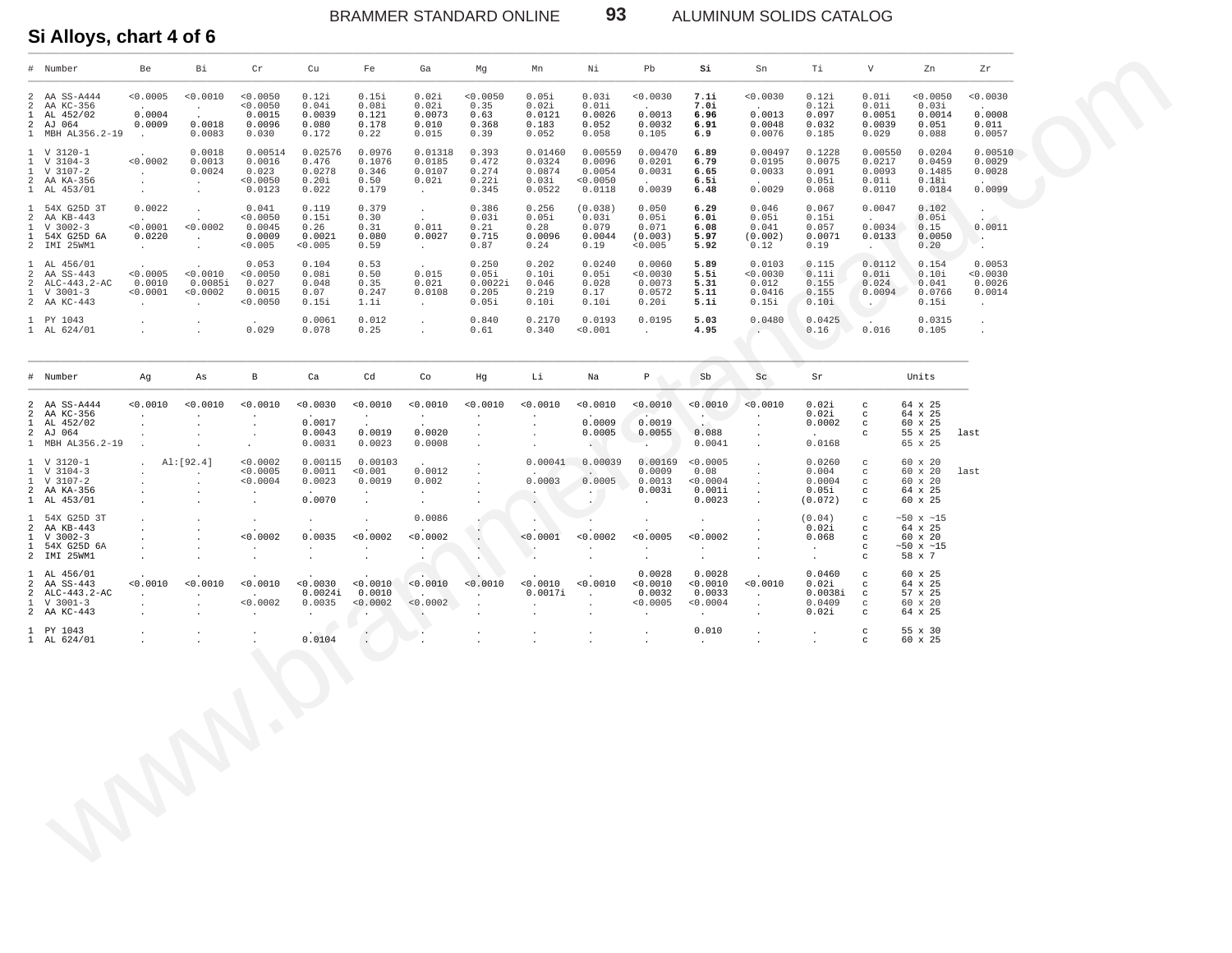BRAMMER STANDARD ONLINE **94** ALUMINUM SOLIDS CATALOG

#### **Si Alloys, chart 5 of 6** \_\_\_\_\_\_\_\_\_\_\_\_\_\_\_\_\_\_\_\_\_\_\_\_\_\_\_\_\_\_\_\_\_\_\_\_\_\_\_\_\_\_\_\_\_\_\_\_\_\_\_\_\_\_\_\_\_\_\_\_\_\_\_\_\_\_\_\_\_\_\_\_\_\_\_\_\_\_\_\_\_\_\_\_\_\_\_\_\_\_\_\_\_\_\_\_\_\_\_\_\_\_\_\_\_\_\_\_\_\_\_\_\_\_\_\_\_\_\_\_\_\_\_\_\_\_\_\_\_\_\_\_\_\_\_\_\_\_\_\_\_\_\_\_\_\_\_\_\_\_\_\_\_\_\_\_\_\_\_\_\_\_\_\_\_\_\_\_\_\_\_\_\_\_\_\_

| $\pm$                                                                          | Number                                                                  | Be                                         | Bi                                                | $\operatorname{Cr}$                         | Cu                                                   | Fe                                        | Ga                                                                 | Mg                                        | Mn                                                     | Νi                                           | Pb                                             | Si                                                  | Sn                                             | Τi                                          | V                                                    | Zn                                                                           | Zr                                                  |               |
|--------------------------------------------------------------------------------|-------------------------------------------------------------------------|--------------------------------------------|---------------------------------------------------|---------------------------------------------|------------------------------------------------------|-------------------------------------------|--------------------------------------------------------------------|-------------------------------------------|--------------------------------------------------------|----------------------------------------------|------------------------------------------------|-----------------------------------------------------|------------------------------------------------|---------------------------------------------|------------------------------------------------------|------------------------------------------------------------------------------|-----------------------------------------------------|---------------|
| $\mathfrak{D}$<br>2<br>1<br>$\mathcal{L}$<br>$\mathbf{1}$                      | AA KA-443<br>ALC-4002-AD<br>$V$ 3106-1<br>ALC-X4002-AA<br>AL 623/01     | $\cdot$<br>$\cdot$<br>$\ddot{\phantom{a}}$ | 0.018<br>1.06i<br>$\sim$                          | 0.05i<br>0.019<br>0.0028<br>0.028<br>0.019  | 0.05i<br>0.15<br>0.12<br>0.13<br>0.047               | 0.65<br>0.39<br>0.32<br>0.29<br>0.22      | 0.016<br>0.031<br>$\sim$ $-$                                       | 0.08i<br>0.14<br>0.096<br>0.13<br>0.50    | 0.15i<br>0.032<br>0.056<br>0.037<br>0.23               | 0.08i<br>0.0027<br>0.038<br>< 0.001          | 0.02i<br>0.022<br>0.034<br>$\sim$ $-$          | 4.5i<br>4.38<br>4.19<br>4.10<br>3.96                | 0.02i<br>0.028<br>0.029<br>$\sim$ $-$          | 0.04i<br>0.019<br>0.033<br>0.019<br>0.10    | 0.007<br>0.0024<br>0.027<br>0.0115                   | 0.15i<br>0.028<br>0.064<br>0.045<br>0.060                                    | $\cdot$<br>0.0015<br>0.014<br>$\sim$ $\sim$         |               |
| $\mathbf{1}$<br>$\mathbf{1}$<br>$\overline{a}$<br>$\mathbf{1}$<br>$\mathbf{1}$ | 54X G25D 2K<br>PY 9906<br>ALC-4643-AD<br>AL 622/01<br>PY 1005           | 0.049<br>0.0012<br>$\cdot$<br>$\sim$       | 0.22<br>0.0053<br>$\cdot$<br>$\cdot$              | 0.150<br>0.0114<br>0.029<br>0.010<br>0.0609 | 0.130<br>0.0132<br>0.029<br>0.030<br>0.1011          | 0.576<br>0.423<br>0.25<br>0.16<br>0.351   | $\sim$<br>0.019<br>$\sim$<br>$\sim$                                | 0.59<br>0.928<br>0.11i<br>0.41<br>0.573   | 0.479<br>0.034<br>0.029<br>0.15<br>0.402               | 0.139<br>0.0378<br>0.029<br>0.0914           | 0.073<br>0.0023<br>0.0077<br>0.021             | 3.93<br>3.92<br>3.88<br>2.90<br>2.14                | 0.042<br>0.0003<br>0.019<br>0.091              | 0.152<br>0.0259<br>0.028<br>0.070<br>0.070  | (0.006)<br>0.017<br>0.0066<br>$\sim$                 | 0.169<br>0.0033<br>0.029<br>0.040<br>0.051                                   | $\cdot$<br>0.0032<br>$\cdot$<br>$\blacksquare$      |               |
| $\mathbf{1}$<br>3<br>2<br>$\overline{a}$                                       | AL 621/01<br>V 2101<br>AA SS-6070<br>AA WP-6000<br>$1 \tV 2103-1$       | 0.018<br>0.0009<br>< 0.0005<br>0.0051      | $\ddot{\phantom{a}}$<br>< 0.0010<br>0.0006        | 0.0065<br>0.10<br>0.06i<br>0.03i<br>0.11    | 0.010<br>0.053<br>0.30<br>0.10i<br>0.13              | 0.080<br>0.36<br>0.25<br>0.30<br>0.49     | $\sim$<br>0.015<br>0.011                                           | 0.29<br>0.82<br>0.80<br>0.90<br>0.80      | 0.050<br>0.60<br>0.70<br>0.03i<br>0.71                 | 0.001<br>0.02i<br>0.03i<br>0.0029            | 0.0043<br>0.0030<br>0.0042                     | 2.02<br>1.44<br>1.3i<br>1.3i<br>1.37                | $\sim$<br>< 0.0010<br>$\sim$ $\sim$<br>$\cdot$ | 0.056<br>0.023<br>0.05i<br>0.03i<br>0.052   | 0.0045<br>$0.01i$<br>0.0031                          | 0.024<br>0.066<br>0.15i<br>0.03i<br>0.11                                     | $\cdot$<br>0.0030<br>0.0015                         |               |
| 1<br>1<br>2                                                                    | 1 PY 813<br>V 2014-1<br>BAM M318<br>ALC-6351-AM<br>3 AJ 015             | $\cdot$<br>0.00047<br>0.0012<br>$\sim$     | $\cdot$<br>0.0070<br>$\sim$                       | 0.1249<br>0.053<br>0.0208<br>0.029<br>0.020 | 0.0080<br>0.093<br>0.090<br>0.077<br>0.052           | 0.3970<br>0.205<br>0.246<br>0.21<br>0.286 | 0.0031<br>0.0189<br>0.019<br>$\sim$                                | 0.0002<br>0.44<br>0.356<br>0.64<br>(0.69) | 0.0044<br>0.100<br>0.098<br>0.57<br>0.549              | 0.0023<br>0.0098<br>0.0050<br>0.030<br>0.012 | 0.0005<br>0.0056<br>0.0056<br>0.0083<br>$\sim$ | 1.26<br>1.25<br>1.21<br>1.09<br>1.06                | 0.0005<br>0.0020<br>0.018<br>$\sim$            | 0.0055<br>0.0495<br>0.023<br>0.051<br>0.089 | 0.020<br>0.0104<br>0.020<br>$\sim$                   | 0.0052<br>0.0214<br>0.048<br>0.050<br>0.018                                  | $\cdot$<br>0.0032<br>0.0025<br>$\sim$               |               |
| $\mathbf{1}$<br>$\overline{a}$<br>2                                            | AL 634/02<br>AA SS-6010<br>AA SS-6151<br>2 AA SS-6351                   | < 0.0005<br>< 0.0005<br>< 0.0005           | 0.0028<br>< 0.0010<br>0.0010<br>< 0.0010          | 0.031<br>0.04i<br>0.22i<br>0.03i            | 0.085<br>0.32<br>0.25<br>0.05i                       | 0.425<br>0.25<br>0.45<br>0.30             | 0.02i<br>0.015<br>0.02i                                            | 0.840<br>0.80<br>0.65<br>0.65             | 0.759<br>0.32<br>0.06i<br>0.70                         | 0.033<br>0.03i<br>0.04i<br>0.02i             | 0.0021<br>< 0.0030<br>< 0.0030<br>< 0.0030     | 1.05<br>1.0i<br>1.0i<br>1.0i                        | 0.0009<br>< 0.0010<br>< 0.0010<br>< 0.0010     | 0.071<br>0.03i<br>0.03i<br>0.02i            | 0.0152<br>0.01i<br>0.01i<br>0.01i                    | 0.032<br>0.12i<br>0.08i<br>0.03i                                             | 0.0013<br>< 0.0030<br>0.0030<br>0.0030              |               |
|                                                                                | # Number                                                                | Ag                                         | As                                                | $\, {\bf B}$                                | Ca                                                   | $_{\rm cd}$                               | Co                                                                 | Hg                                        | In                                                     | Li                                           | Na                                             | $\, {\bf p} \,$                                     | Sb                                             | Sc                                          | Sr                                                   |                                                                              | Units                                               |               |
| 2<br>2<br>$\mathbf{1}$<br>$\overline{a}$<br>$\mathbf{1}$                       | AA KA-443<br>ALC-4002-AD<br>$V$ 3106-1<br>ALC-X4002-AA<br>AL 623/01     |                                            | $\cdot$                                           | $\cdot$<br>$\cdot$                          | 0.0010<br>0.0065i<br>0.0080                          | 1.28<br>0.041<br>$\ddot{\phantom{a}}$     | $\sim$<br>$\bullet$<br>$\ddot{\phantom{a}}$                        | $\ddot{\phantom{a}}$                      | $\ddot{\phantom{a}}$                                   | $\sim$<br>0.0022i                            | < 0.0003<br>0.0016<br>$\sim$ 100 $\pm$         | $\cdot$<br>< 0.001<br>0.006<br>$\ddot{\phantom{a}}$ | $\cdot$<br>$\ddot{\phantom{a}}$                | $\cdot$<br>$\cdot$<br>$\cdot$               | 0.02i<br>0.0002<br>0.008<br>$\cdot$                  | $\mathtt{C}$<br>W<br>$\mathbf{C}$<br>$\mathsf{W}$<br>$_{\rm C}$              | 64 x 25<br>57 x 25<br>60 x 20<br>57 x 25<br>60 x 25 |               |
| $\mathbf{1}$<br>$\mathbf{1}$<br>$\overline{a}$<br>$\mathbf{1}$<br>$\mathbf{1}$ | 54X G25D 2K<br>PY 9906<br>ALC-4643-AD<br>AL 622/01<br>PY 1005           | $\cdot$                                    | $\cdot$                                           | $\cdot$<br>$\cdot$                          | $\cdot$<br>0.0031i<br>0.007<br>$\bullet$             | 0.011<br>0.0043<br>0.0011i<br>0.0040      | 0.105<br>$\bullet$<br>$\ddot{\phantom{a}}$<br>$\ddot{\phantom{0}}$ |                                           | $\cdot$<br>¥.                                          | 0.0028i                                      | 0.0032i<br>$\ddot{\phantom{a}}$                | $\ddot{\phantom{a}}$<br>0.0030<br>$\sim$            | 0.0031<br>0.0026                               |                                             | $\mathbf{r}$<br>0.0098i<br>$\blacksquare$            | $\mathtt{C}$<br>$\mathtt{C}$<br>W<br>$\mathcal{C}$<br>$_{\rm C}$             | 40 x 15<br>55 x 30<br>57 x 25<br>60 x 25<br>55 x 30 | last of stock |
| 3<br>2<br>$\overline{a}$                                                       | 1 AL 621/01<br>V 2101<br>AA SS-6070<br>AA WP-6000<br>$1 \quad V 2103-1$ | < 0.0010<br>$\sim$                         | < 0.0010<br>$\cdot$                               | < 0.0010<br>0.0005                          | 0.005<br>0.0009<br>< 0.0005<br>0.0006                | $\cdot$<br>0.0010<br>< 0.0002             | < 0.0010<br>< 0.0004                                               | < 0.0005<br>$\ddot{\phantom{1}}$          | ٠.<br>0.0002                                           | 0.0005<br>0.0005<br>< 0.0002                 | 0.0008<br>< 0.0005<br>< 0.0002                 | < 0.0010<br>$\cdot$                                 | < 0.0010<br>$\cdot$                            | $< 0.0010$<br>$\cdot$                       | 0.0010<br>< 0.0002                                   | $\mathbf C$<br>$\mathtt{C}$<br>$\mathtt{C}$<br>$\mathtt{C}$<br>$\mathcal{C}$ | 60 x 25<br>60 x 20<br>64 x 25<br>64 x 25<br>60 x 20 |               |
| $\mathbf{1}$<br>$\mathbf{1}$<br>$\overline{a}$<br>3                            | 1 PY 813<br>V 2014-1<br>BAM M318<br>ALC-6351-AM<br>AJ 015               |                                            | $\overline{a}$<br>$\ddot{\phantom{0}}$<br>$\cdot$ | < 0.0002<br>(<0.0002)<br>$\cdot$<br>$\cdot$ | < 0.0002<br>0.0009<br>0.0034<br>$\ddot{\phantom{0}}$ | < 0.0002<br>0.0009<br>0.0011<br>$\sim$    | < 0.0002<br>$\rightarrow$<br>$\cdot$<br>×.                         | 0.0007<br>$\mathcal{L}$                   |                                                        | 0.0032i<br>$\cdot$                           | $0.00060$ (<0.00037)<br>$0.0025$ i             | $\cdot$<br>0.0025<br>$\ddot{\phantom{0}}$           | (0.0023)<br>$\ddot{\phantom{a}}$               |                                             | $\cdot$<br>$\cdot$<br>0.0035<br>$\ddot{\phantom{a}}$ | $_{\rm C}$<br>$_{\rm C}$<br>W<br>$\mathbf C$                                 | 55 x 30<br>60 x 20<br>65 x 30<br>57 x 25<br>55 x 25 |               |
| $\mathbf{1}$<br>$\overline{a}$<br>2                                            | AL 634/02<br>AA SS-6010<br>AA SS-6151<br>2 AA SS-6351                   | < 0.0010<br>< 0.0010<br>< 0.0010           | < 0.0010<br>0.0010<br>0.0010                      | < 0.0010<br>< 0.0010<br>< 0.0010            | < 0.0005<br>< 0.0005<br>< 0.0005                     | < 0.0010<br>0.0010<br>< 0.0010            | < 0.0010<br>0.0010<br>0.0010                                       | < 0.0005<br>< 0.0005<br>< 0.0005          | $\ddot{\phantom{1}}$<br>$\sim$<br>$\ddot{\phantom{a}}$ | < 0.0005<br>< 0.0005<br>< 0.0005             | 0.0014i<br>< 0.0005<br>< 0.0005<br>< 0.0005    | 0.0008<br>< 0.0010<br>0.0010<br>0.0010              | 0.0004<br>< 0.0010<br>0.0010<br>< 0.0010       | < 0.0010<br>< 0.0010<br>< 0.0010            | < 0.0010<br>0.0010<br>0.0010                         | $_{\rm C}$<br>$_{\rm c}$<br>$_{\rm c}$<br>$_{\rm c}$                         | 60 x 25<br>64 x 25<br>64 x 25<br>64 x 25            |               |
|                                                                                |                                                                         |                                            |                                                   |                                             |                                                      |                                           |                                                                    |                                           |                                                        |                                              |                                                |                                                     |                                                |                                             |                                                      |                                                                              |                                                     |               |
|                                                                                |                                                                         |                                            |                                                   |                                             |                                                      |                                           |                                                                    |                                           |                                                        |                                              |                                                |                                                     |                                                |                                             |                                                      |                                                                              |                                                     |               |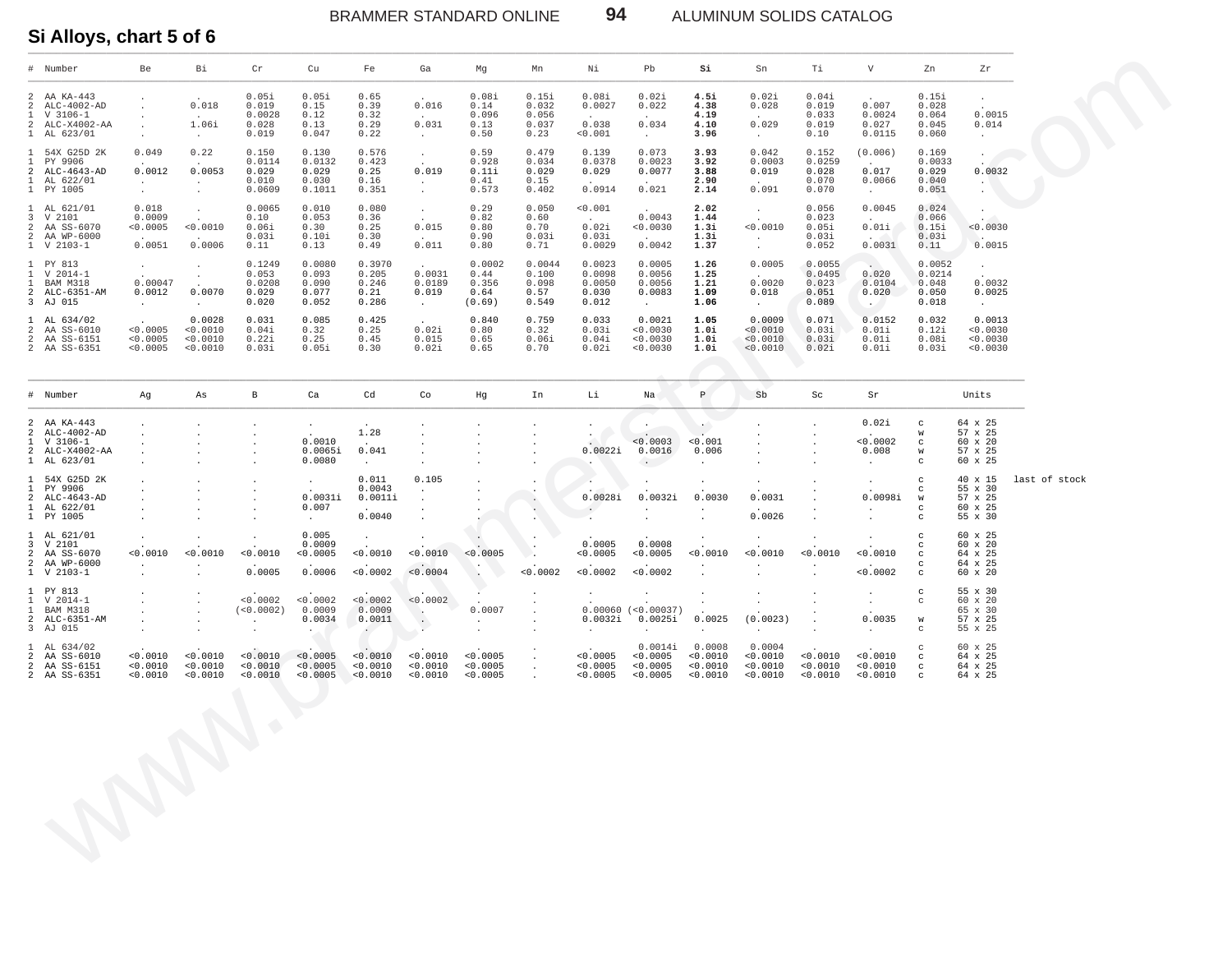ALUMINUM SOLIDS CATALOG

## Si Alloys, chart 6 of 6

| # Number                                                                         | Be                        | Вi                        | Cr                                  | Cu                                       | Fe                                     | Ga                                | Mg                                         | Mn                                        | Νi                                   | Pb.                                 | Si                                    | Sn                          | Τi                                          | V                                           | Zn                                         | Zr                                                 |
|----------------------------------------------------------------------------------|---------------------------|---------------------------|-------------------------------------|------------------------------------------|----------------------------------------|-----------------------------------|--------------------------------------------|-------------------------------------------|--------------------------------------|-------------------------------------|---------------------------------------|-----------------------------|---------------------------------------------|---------------------------------------------|--------------------------------------------|----------------------------------------------------|
| 1 AL 633/01<br>$1 \quad V \quad 2110-2$<br>3 AJ 034<br>3 V 1408<br>2 ALC-8018-AB | 0.001<br>0.0027<br>0.0010 | 0.0039<br>0.030<br>0.0076 | 0.0097<br>0.053<br>0.026<br>0.017   | 0.039<br>0.069<br>0.105<br>0.035<br>0.46 | 0.340<br>0.235<br>1.93<br>0.75<br>0.77 | 0.0084<br>0.058<br>0.011<br>0.015 | 0.73<br>0.616<br>0.045<br>0.048<br>0.0075i | 0.275<br>0.521<br>0.469<br>0.056<br>0.069 | 0.0094<br>0.053<br>0.0022<br>0.015   | 0.0052<br>0.030<br>0.0014<br>0.0094 | 0.98<br>0.95<br>0.831<br>0.82<br>0.76 | 0.0051<br>0.028<br>0.015    | 0.056<br>0.0246<br>0.055<br>0.0049<br>0.043 | 0.0095<br>0.0069<br>0.058<br>0.023<br>0.016 | 0.130<br>0.0099<br>0.047<br>0.048<br>0.015 | 0.0028<br>0.049<br>0.002<br>0.0030                 |
| $1 \quad V \quad 2010-2$<br>$1 \,$ V 2015-1<br>2 AA WA-6000<br>1 PY 6012         | 0.00097<br>0.0010         | 0.0053                    | 0.0504<br>0.0173<br>0.03i<br>0.0110 | 0.1014<br>0.099<br>0.10i<br>0.1420       | 0.218<br>0.202<br>0.30<br>0.7850       | 0.0205<br>0.026<br>0.0226         | 0.493<br>0.34<br>0.45<br>0.1210            | 0.1116<br>0.107<br>0.03i<br>0.1290        | 0.01286<br>0.0342<br>0.03i<br>0.0097 | 0.00840<br>0.0036<br>< 0.0002       | 0.747<br>0.70<br>0.60<br>0.5750       | 0.00822<br>0.0051<br>0.0003 | 0.0919<br>0.0373<br>0.03i<br>0.0485         | 0.01631<br>0.112                            | 0.0757<br>0.0221<br>0.03i<br>0.1970        | 0.0382<br>0.0053<br>$\ddot{\phantom{0}}$<br>$\sim$ |
| 3 V 1409-1<br>2 ALC-8112-AA<br>3 V 2001<br>1 AL 142/03                           | 0.0011<br>0.0009          | 0.011                     | 0.048<br>0.024<br>0.0015<br>0.050   | 0.09<br>0.26<br>0.0055<br>0.049          | 0.68<br>0.66<br>0.13<br>0.481          | 0.05<br>0.028                     | 0.05<br>0.014<br>0.41<br>0.047             | 0.047<br>0.11<br>0.024<br>0.055           | 0.049<br>0.020<br>0.048              | 0.045<br>0.008<br>0.0047            | 0.56<br>0.52<br>0.52<br>0.471         | 0.049<br>0.018<br>0.0047    | 0.033<br>0.028<br>0.0055<br>0.030           | 0.031<br>0.028<br>0.0077                    | 0.052<br>0.035<br>0.0062<br>0.078          | 0.0029<br>0.015<br>0.0100                          |

95

| # Number                                                                            | Aq | As     | B                           | Ca                            | Cd                | Co     | Hg                   | Li                                       | Na                            | P                            | Sb                | Sr                            |                                                           | Units                                                             |
|-------------------------------------------------------------------------------------|----|--------|-----------------------------|-------------------------------|-------------------|--------|----------------------|------------------------------------------|-------------------------------|------------------------------|-------------------|-------------------------------|-----------------------------------------------------------|-------------------------------------------------------------------|
| 1 AL 633/01<br>$1 \quad V \quad 2110-2$<br>3 AJ 034<br>3 V 1408<br>2 ALC-8018-AB    |    |        | 0.0009<br>(0.0005)<br>0.001 | 0.0022<br>(0.0012)<br>0.0016i | 0.0017<br>0.0016  | 0.0014 | $\sim$               | 0.0019<br>(0.00009)<br>$\sim$<br>0.0015i | 0.0016<br>(0.0006)<br>0.0017i | 0.0031<br>(0.0027)<br>0.0026 | 0.0049<br>0.0036  | 0.0017<br>(0.0020)<br>0.0031i | $\mathbf C$<br>$\mathbf{C}$<br>$\circ$<br>$_{\rm C}$<br>W | 60 x 25<br>60 x 20<br>55 x 25<br>$60 \times 20$<br>$57 \times 25$ |
| $1 \quad V \quad 2010-2$<br>$1 \quad V \quad 2015 - 1$<br>2 AA WA-6000<br>1 PY 6012 |    | 0.0012 | < 0.0003<br>$\cdot$         | 0.00355<br>0.0019<br>$\cdot$  | 0.00196<br>0.0010 | $\sim$ | 0.00233<br>$\sim$    | 0.00089                                  | 0.00107<br>0.0012             | 0.0007<br>$\sim$             | 0.00113<br>0.0022 | 0.00206<br>0.0008             | $\mathbb{C}$<br>$\mathbf{C}$<br>C.<br>c                   | $60 \times 20$<br>$60 \times 20$<br>64 x 25<br>55 x 30            |
| 3 V 1409-1<br>2 ALC-8112-AA<br>3 V 2001<br>1 AL 142/03                              |    |        | (0.0008)                    | 0.0025i<br>0.0008             | 0.0035<br>0.0009  | 0.0019 | $\ddot{\phantom{1}}$ | 0.0012i<br>0.00009i                      | 0.0026i<br>0.0009i            | 0.0056                       | 0.0051<br>0.0061  | 0.0044i                       | $\mathbf C$<br>W<br>C.<br>$\mathbf{C}$                    | $60 \times 20$<br>57 x 25<br>$60 \times 20$<br>60 x 25            |

#### Si - Silicon Binaries **RM**

| Number  | Si    | Fe    | Form | Units   |
|---------|-------|-------|------|---------|
| AA SI-9 | 12.5  | (0.5) | cast | 64 x 25 |
| AA SI-8 | 10.0  | (0.5) | cast | 64 x 25 |
| AA SI-7 | 7.Oi  | (0.5) | cast | 64 x 25 |
| AA SI-6 | 5.Oi  | (0.5) | cast | 64 x 25 |
| AA SI-5 | 3.0i  | (0.5) | cast | 64 x 25 |
| AA SI-4 | 2.2i  | (0.5) | cast | 64 x 25 |
| AA SI-3 | 1.6i  | (0.5) | cast | 64 x 25 |
| AA SI-2 | 1.0i  | (0.5) | cast | 64 x 25 |
| AA SI-1 | 0.50i | (0.5) | cast | 64 x 25 |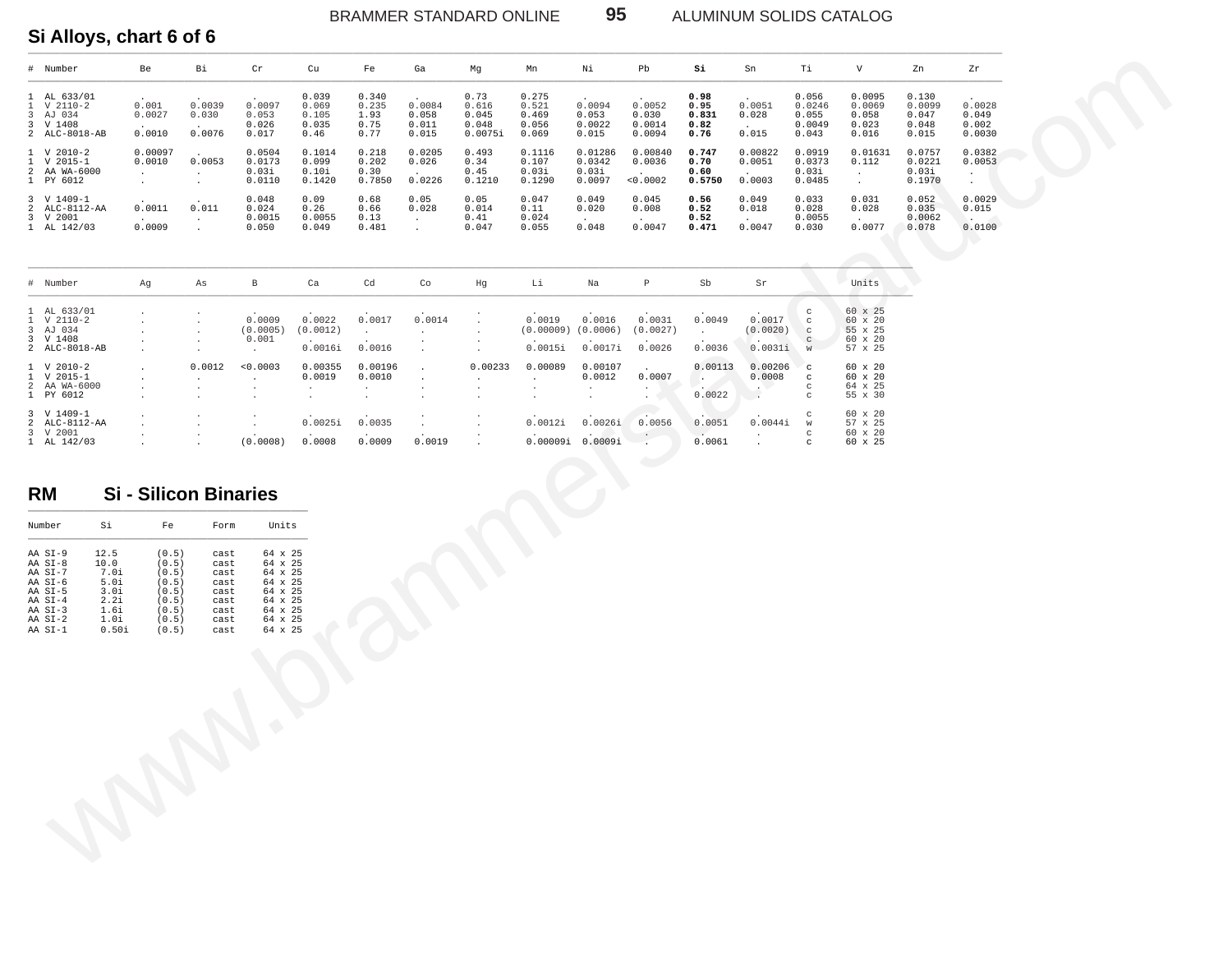BRAMMER STANDARD ONLINE **96** ALUMINUM SOLIDS CATALOG

available as SETS ONLY, as grouped  $\frac{62 \text{ mm}}{9 \times 30 \text{ mm}}}$   $\theta \times 30 \text{ mm}$ 

**CRM Si Alloy Sets**

| Number                                                                                                   |                                                  |                                                    |                                                    |                                                    |                                                    |                                                                               |                                                     |                                                      |                                                                        |                                                     |                                                    |                                                                 |                                                                      |                                 |                                                                                                                                      |
|----------------------------------------------------------------------------------------------------------|--------------------------------------------------|----------------------------------------------------|----------------------------------------------------|----------------------------------------------------|----------------------------------------------------|-------------------------------------------------------------------------------|-----------------------------------------------------|------------------------------------------------------|------------------------------------------------------------------------|-----------------------------------------------------|----------------------------------------------------|-----------------------------------------------------------------|----------------------------------------------------------------------|---------------------------------|--------------------------------------------------------------------------------------------------------------------------------------|
|                                                                                                          | Si                                               | Cu                                                 | Fe                                                 | Mg                                                 | Mn                                                 | Νi                                                                            | Pb                                                  | Sn                                                   | Sr                                                                     | Тi                                                  | Zn                                                 | Zr                                                              | Be                                                                   | Ca                              | Cr                                                                                                                                   |
| NCS HS49709-1a<br>NCS HS49709-2a<br>NCS HS49709-3a<br>NCS HS49709-4a<br>NCS HS49709-5a<br>NCS HS49709-6a | 10.81<br>11.56<br>7.08<br>12.46<br>8.69<br>13.96 | 0.650<br>0.913<br>1.13<br>1.26<br>0.410<br>1.56    | 0.518<br>0.213<br>0.358<br>0.082<br>0.738          | 1.34<br>0.837<br>1.14<br>0.654<br>1.55<br>0.248    | 0.33<br>0.648<br>0.811<br>0.092<br>0.422           | 1.32<br>0.818<br>1.00<br>0.595<br>1.58<br>0.284                               | 0.015<br>0.149<br>0.039<br>0.032<br>0.0025<br>0.087 | 0.046<br>0.108<br>0.0085<br>0.0099<br>0.019<br>0.061 | $\ddot{\phantom{1}}$<br>$\cdot$<br>$\cdot$<br>$\overline{\phantom{a}}$ | 0.083<br>0.109<br>0.056<br>0.148<br>0.021<br>0.182  | 0.201<br>0.161<br>0.098<br>0.113<br>0.252<br>0.055 | $\ddot{\phantom{a}}$<br>$\cdot$<br>$\ddot{\phantom{a}}$         | $\ddot{\phantom{a}}$                                                 |                                 | 0.0074                                                                                                                               |
| NCS HS49716b-1<br>NCS HS49716b-2<br>NCS HS49716b-3<br>NCS HS49716b-4<br>NCS HS49716b-5<br>NCS HS49716b-6 | 7.61<br>9.68<br>10.69<br>12.29<br>13.98<br>6.06  | 0.498<br>3.16<br>2.63<br>2.02<br>1.24<br>4.06      | 0.699<br>1.43<br>1.01<br>1.06<br>0.359<br>1.90     | 0.448<br>0.126<br>0.195<br>0.265<br>0.369<br>0.049 | 0.698<br>0.561<br>0.397<br>0.261<br>0.101<br>0.051 | 0.143<br>0.248<br>0.278<br>0.427<br>0.594<br>0.081                            | 0.014<br>0.055<br>0.048<br>0.122<br>0.165<br>0.0056 | 0.073<br>0.156<br>0.202<br>0.275<br>0.332<br>0.043   | (0.0002)<br>0.012<br>0.096<br>0.106<br>0.167<br>0.051                  | 0.019<br>0.011<br>0.059<br>0.018<br>0.101<br>0.0071 | 2.93<br>1.97<br>1.15<br>1.54<br>0.677<br>0.321     | $\cdot$<br>$\cdot$<br>$\ddot{\phantom{a}}$                      | $\cdot$<br>$\ddot{\phantom{a}}$                                      |                                 | $\cdot$                                                                                                                              |
| NCS HS49701e-1<br>NCS HS49701e-2<br>NCS HS49701e-3<br>NCS HS49701e-4<br>NCS HS49701e-5<br>NCS HS49701e-6 | 10.25<br>5.52<br>13.15<br>3.63<br>8.03<br>0.845  | 0.505<br>1.16<br>2.04<br>3.93<br>0.084<br>4.91     | 1.08<br>0.759<br>0.188<br>0.394<br>0.626<br>1.44   | 0.437<br>0.897<br>0.744<br>1.07<br>0.036<br>1.46   | 0.291<br>0.456<br>0.544<br>1.03<br>0.809<br>0.080  | 0.120<br>0.088<br>0.060<br>0.063<br>0.174<br>0.033                            | 0.190<br>0.107<br>0.066<br>0.037<br>0.0078<br>0.143 | 0.061<br>0.040<br>0.019<br>0.0069<br>0.0018<br>0.118 | 0.155<br>0.074<br>0.045<br>0.072<br>0.0058<br>0.0050                   | 0.081<br>0.111<br>0.042<br>0.146<br>0.017<br>0.185  | 0.385<br>0.646<br>0.204<br>0.930<br>0.028<br>1.26  | $\cdot$<br>$\cdot$<br>$\cdot$<br>$\ddot{\phantom{a}}$           | $\cdot$                                                              |                                 | 53 x 35<br>53 x 35<br>$\ddot{\phantom{0}}$<br>53 x 35<br>$\cdot$<br>53 x 35<br>53 x 35<br>$\ddot{\phantom{a}}$<br>53 x 35<br>$\cdot$ |
| NCS HS49740-1<br>NCS HS49740-2<br>NCS HS49740-3<br>NCS HS49740-4<br>NCS HS49740-5                        | 6.92<br>8.24<br>9.21<br>10.02<br>11.30           | (0.017)<br>0.049<br>0.079<br>0.081<br>0.132        | 0.090<br>0.165<br>0.435<br>0.392<br>0.269          | 0.538<br>0.371<br>0.303<br>0.183<br>0.089          | 0.101<br>0.395<br>0.608<br>0.240<br>0.512          | $\cdot$<br>$\ddot{\phantom{a}}$<br>$\sim$<br>$\cdot$<br>$\mathbf{r}$          | (0.010)<br>0.105<br>0.046<br>0.085<br>0.129         | (0.0096)<br>(0.018)<br>0.0068<br>0.013<br>0.018      | $\sim$<br>$\cdot$<br>$\cdot$<br>$\cdot$<br>$\ddot{\phantom{a}}$        | 0.027<br>0.069<br>0.175<br>0.135<br>0.275           | 0.295<br>0.136<br>0.234<br>0.215<br>0.079          | 0.028<br>0.207<br>0.111<br>0.078<br>0.150                       | $\cdot$<br>$\cdot$<br>v.                                             | $\cdot$<br>$\ddot{\phantom{0}}$ | $\cdot$                                                                                                                              |
| NCS HS49744-1<br>NCS HS49744-2<br>NCS HS49744-3<br>NCS HS49744-4<br>NCS HS49744-5                        | 6.78<br>7.55<br>8.54<br>9.10<br>9.99             | 4.64<br>4.00<br>3.31<br>2.92<br>2.49               | 0.166<br>0.443<br>0.706<br>0.998<br>1.32           | 0.063<br>0.124<br>0.172<br>0.239<br>0.292          | 0.531<br>0.451<br>0.326<br>0.204<br>0.099          | 0.024<br>0.024<br>0.244<br>0.414<br>0.515                                     | 0.0059<br>0.019<br>0.065<br>0.112                   | 0.043<br>0.072<br>0.113<br>0.146                     | $\blacksquare$                                                         | $\ddot{\phantom{a}}$<br>$\bullet$<br>$\bullet$      | 0.097<br>0.374<br>0.736<br>0.977<br>1.08           | $\bullet$<br>v.<br>$\cdot$                                      | $\cdot$<br>v.<br>$\cdot$                                             |                                 |                                                                                                                                      |
| Number                                                                                                   | Si                                               | Cu                                                 | Fe                                                 | Mg                                                 | Mn                                                 | Νi                                                                            | Pb                                                  | Sn                                                   | Sr                                                                     | Ti.                                                 | Zn                                                 | Zr                                                              | Be                                                                   | Ca                              | Cr                                                                                                                                   |
| NCS HS49718a-1<br>NCS HS49718a-2<br>NCS HS49718a-3<br>NCS HS49718a-4<br>NCS HS49718a-5                   | 5.54<br>6.01<br>6.62<br>7.28<br>8.34             | 0.311<br>0.254<br>0.429<br>0.163<br>0.066          | 0.180<br>0.429<br>0.805<br>0.939<br>1.10           | 0.094<br>0.183<br>0.281<br>0.384<br>0.495          | 0.477<br>0.337<br>0.267<br>0.165<br>0.070          | $\cdot$<br>$\cdot$<br>$\cdot$<br>$\ddot{\phantom{a}}$<br>$\cdot$              | 0.016<br>0.030<br>0.065<br>0.072<br>0.113           | 0.0098<br>0.018<br>0.028<br>0.045<br>0.053           | $\blacksquare$                                                         | 0.241<br>0.193<br>0.136<br>0.085<br>0.042           | 0.380<br>0.258<br>0.166<br>0.072<br>0.013          | 0.044<br>0.080<br>0.164<br>0.191<br>0.196                       | 0.0088<br>0.012<br>0.017<br>0.024<br>0.054                           | $\cdot$<br>$\cdot$<br>$\cdot$   |                                                                                                                                      |
| NCS HS49742-1<br>NCS HS49742-2<br>NCS HS49742-3<br>NCS HS49742-4<br>NCS HS49742-5<br>NCS HS49742-6       | 6.03<br>6.53<br>7.17<br>7.79<br>8.00<br>5.57     | 0.080<br>0.131<br>0.179<br>0.243<br>0.295<br>0.065 | 0.076<br>0.238<br>0.396<br>0.571<br>0.758<br>0.076 | 0.140<br>0.211<br>0.290<br>0.381<br>0.494<br>0.584 | 0.040<br>0.130<br>0.211<br>0.313<br>0.404<br>0.011 | $\ddot{\phantom{a}}$<br>$\cdot$<br>$\ddot{\phantom{a}}$<br>$\cdot$<br>$\cdot$ | $\cdot$<br>$\ddot{\phantom{a}}$                     | .,<br>$\cdot$<br>$\cdot$<br>$\cdot$<br>$\sim$        | $\cdot$                                                                | 0.083<br>0.127<br>0.136<br>0.219<br>0.223<br>0.0070 | 0.038<br>0.121<br>0.206<br>0.304<br>0.422<br>0.013 | $\cdot$<br>$\sim$<br>$\ddot{\phantom{a}}$<br>$\cdot$<br>$\cdot$ | $\cdot$<br>$\ddot{\phantom{a}}$<br>$\cdot$                           |                                 | $\cdot$                                                                                                                              |
| NCS HS49741-1<br>NCS HS49741-2<br>NCS HS49741-3<br>NCS HS49741-4<br>NCS HS49741-5                        | 4.36<br>3.69<br>4.89<br>5.05<br>5.67             | 2.52<br>2.01<br>1.45<br>1.02<br>0.514              | 0.475<br>0.364<br>0.294<br>0.186<br>0.110          | 0.163<br>0.317<br>0.421<br>0.600<br>0.686          | 0.0187<br>0.134<br>0.245<br>0.347<br>0.497         | $\cdot$<br>$\Delta$<br>$\cdot$<br>$\sim$<br>$\sim$                            | 0.0090<br>0.029<br>0.051<br>0.088<br>0.142          | (0.0063)<br>0.017<br>0.019<br>(0.014)<br>0.022       | $\ddot{\phantom{a}}$                                                   | 0.041<br>0.118<br>0.154<br>0.175<br>0.234           | 0.010<br>0.067<br>0.151<br>0.201<br>0.305          | 0.181<br>0.172<br>0.107<br>0.137<br>0.040                       | 0.0047<br>0.021<br>0.011<br>0.014<br>0.014                           | $\cdot$<br>$\cdot$              | $\blacksquare$<br>$\cdot$                                                                                                            |
| NCS HS49703c-1<br>NCS HS49703c-2<br>NCS HS49703c-3<br>NCS HS49703c-4<br>NCS HS49703c-5<br>NCS HS49703c-6 | 0.541<br>1.01<br>1.24<br>0.235<br>1.58<br>0.052  | 0.040<br>0.228<br>0.487<br>0.705<br>0.078<br>0.927 | 0.206<br>0.363<br>0.428<br>0.697<br>0.848<br>0.074 | 1.17<br>0.693<br>0.933<br>0.411<br>0.068<br>1.46   | 0.864<br>0.522<br>0.233<br>1.18<br>1.48<br>0.042   | 0.059<br>0.043<br>0.027<br>0.089<br>0.115<br>0.013                            | $\ddot{\phantom{a}}$<br>$\cdot$<br>$\cdot$          | $\cdot$<br>$\cdot$                                   |                                                                        | 0.114<br>0.055<br>0.026<br>0.066<br>0.0083<br>0.160 | 0.297<br>0.226<br>0.094<br>0.166<br>0.041<br>0.361 | $\cdot$<br>$\cdot$<br>$\cdot$                                   | $\ddot{\phantom{a}}$<br>$\ddot{\phantom{a}}$<br>$\ddot{\phantom{0}}$ |                                 | 0.085<br>0.161<br>0.354<br>0.218<br>0.288<br>0.039                                                                                   |
| Number                                                                                                   | Si                                               | Cu                                                 | Fe                                                 | Mg                                                 | Mn                                                 | Νi                                                                            | Pb                                                  | Sn                                                   | Sr                                                                     | Тi                                                  | Zn                                                 | ${\rm Zr}$                                                      | Be                                                                   | Ca                              | Cr                                                                                                                                   |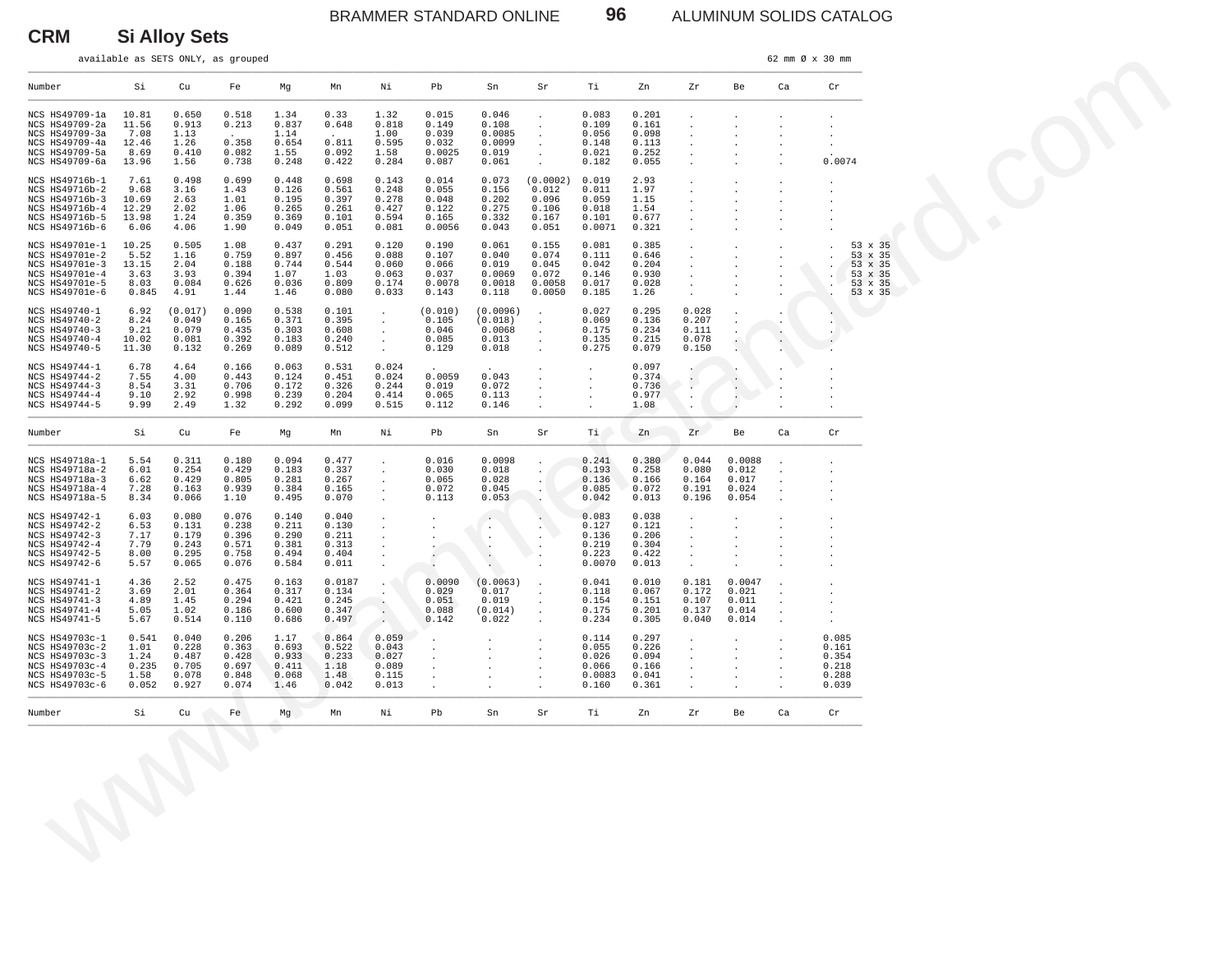ALUMINUM SOLIDS CATALOG

# Si/Zn Alloys

| # Number                                                                                                                   | Be               | Bi                                                 | Cr                                           | Cu                                        | Fe                                     | Ga                                          | Mg                                       | Mn                                        | Νi                                           | Pb                                           | Si                                    | Sn                                              | Тi                                            | V                                            | Zn                                    | Zr                                           |
|----------------------------------------------------------------------------------------------------------------------------|------------------|----------------------------------------------------|----------------------------------------------|-------------------------------------------|----------------------------------------|---------------------------------------------|------------------------------------------|-------------------------------------------|----------------------------------------------|----------------------------------------------|---------------------------------------|-------------------------------------------------|-----------------------------------------------|----------------------------------------------|---------------------------------------|----------------------------------------------|
| 2 ALC-X4045-AC<br>$1 \quad V \quad 3403 - 2$<br>$1 \quad V \quad 3402 - 2$<br>$1 \quad V \quad 3401 - 2$<br>2 ALC-X4343-AA | 0.0009<br>0.0016 | 0.008<br>< 0.0003<br>< 0.0002<br>< 0.0002<br>0.019 | 0.013<br>0.0095<br>0.0028<br>0.0035<br>0.025 | 0.015<br>0.075<br>0.044<br>0.061<br>0.048 | 0.32<br>0.59<br>0.39<br>0.27<br>0.53   | 0.016<br>0.0093<br>0.009<br>0.0073<br>0.025 | 0.015<br>0.36<br>0.39<br>0.23<br>0.051   | 0.013<br>0.072<br>0.050<br>0.036<br>0.046 | 0.014<br>0.0055<br>0.0025<br>0.011<br>0.029  | 0.008<br>0.0032<br>0.0009<br>0.0011<br>0.016 | 10.03<br>9.35<br>8.94<br>7.99<br>7.57 | 0.012<br>< 0.001<br>< 0.001<br>< 0.001<br>0.017 | 0.013<br>0.0087<br>0.0081<br>0.0051<br>0.031  | 0.012<br>0.0033<br>0.0034<br>0.0029<br>0.028 | 0.99<br>7.4<br>9.9<br>10.7<br>0.98    | 0.0031<br>0.012<br>0.0014<br>0.0026<br>0.026 |
| $3 \tV} 3410-2$<br>1 AL 873/01<br>$1 \quad V \quad 3400 - 2$<br>3 AJ 023<br>2 45X ZnAl 7C                                  | 0.0027           | 0.0002<br>0.011                                    | 0.0013<br>0.032<br>0.0018<br>0.094           | 0.44<br>0.049<br>0.047<br>0.140<br>0.0050 | 0.60<br>0.26<br>0.25<br>0.597<br>0.077 | 0.0067<br>0.040                             | 0.19<br>0.535<br>0.45<br>0.452<br>0.0070 | 0.37<br>0.104<br>0.021<br>0.539           | < 0.005<br>0.006<br>0.028<br>0.028<br>0.0049 | 0.002<br>0.011<br>0.0085<br>0.010            | 7.35<br>7.25<br>6.87<br>2.29<br>1.59  | 0.0007<br>0.019<br>0.0096                       | 0.0072<br>0.0154<br>0.0065<br>0.095<br>0.0049 | 0.0051<br>0.023                              | 10.7<br>11.0<br>8.93<br>0.932<br>47.5 | < 0.001<br>0.020                             |

 $97$ 

| # Number                                                                                                                   | Ag                               | Al | B                                | Ca                                               | Cd                                         | Co     | Li                 | Na                 | Р                                              | Sb                                         | Sr                                        |                                                        | Units                                                                                     |  |
|----------------------------------------------------------------------------------------------------------------------------|----------------------------------|----|----------------------------------|--------------------------------------------------|--------------------------------------------|--------|--------------------|--------------------|------------------------------------------------|--------------------------------------------|-------------------------------------------|--------------------------------------------------------|-------------------------------------------------------------------------------------------|--|
| 2 ALC-X4045-AC<br>$1 \quad V \quad 3403 - 2$<br>$1 \quad V \quad 3402 - 2$<br>$1 \quad V \quad 3401 - 2$<br>2 ALC-X4343-AA | < 0.0002<br>< 0.0002<br>< 0.0002 |    | < 0.0005<br>< 0.0005<br>< 0.0005 | 0.0024i<br>0.0071<br>0.0028<br>0.0008<br>0.0023i | 0.0013<br>< 0.0003<br>< 0.0003<br>< 0.0003 |        | 0.0019i<br>0.0004i | 0.0014i<br>0.0006i | 0.0058<br>0.0017<br>0.0006<br>0.0006<br>0.0019 | 0.0038<br>< 0.0002<br>< 0.0001<br>< 0.0001 | 0.0029i<br>0.040<br>< 0.0003<br>0.017     | $\mathbf{C}$<br>$\sim$<br>$\sim$<br>W                  | $57 \times 25$<br>$60 \times 20$<br>60 x 20<br>60 x 20<br>57 x 25                         |  |
| $3 \quad V \quad 3410-2$<br>1 AL 873/01<br>$1 \quad V \quad 3400 - 2$<br>3 AJ 023<br>2 45X ZnAl 7C                         | 0.0008                           |    | 0.0005<br>0.0001                 | 0.0006<br>0.0046<br>0.0019                       | < 0.0003<br>0.0075                         | 0.0089 | (0.00008)          | 0.0014             | 0.002<br>0.0021<br>(0.0018)                    | 0.0003                                     | < 0.001<br>< 0.0002<br>0.0006<br>(0.0004) | $\mathbb{C}$<br>$\mathbf{C}$<br>$\mathbf{C}$<br>$-$ ee | 60 x 20<br>60 x 25<br>60 x 20<br>55 x 25<br>$\sim$ 55 x $\sim$ 6 <-SOLD OUT. NOT REPLACED |  |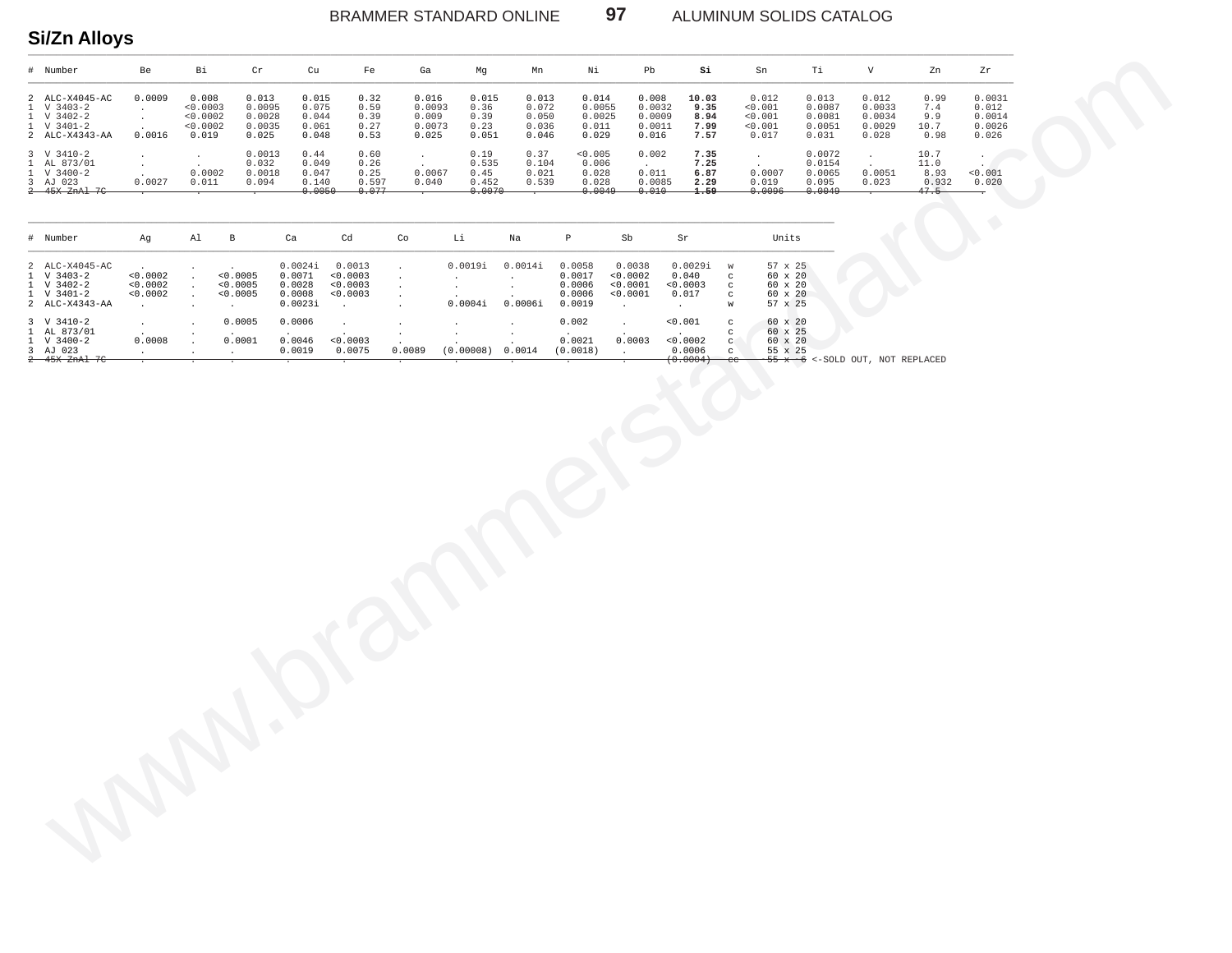**Zn Alloys** \_\_\_\_\_\_\_\_\_\_\_\_\_\_\_\_\_\_\_\_\_\_\_\_\_\_\_\_\_\_\_\_\_\_\_\_\_\_\_\_\_\_\_\_\_\_\_\_\_\_\_\_\_\_\_\_\_\_\_\_\_\_\_\_\_\_\_\_\_\_\_\_\_\_\_\_\_\_\_\_\_\_\_\_\_\_\_\_\_\_\_\_\_\_\_\_\_\_\_\_\_\_\_\_\_\_\_\_\_\_\_\_\_\_\_\_\_\_\_\_\_\_\_\_\_\_\_\_\_\_\_\_\_\_\_\_\_\_\_\_\_\_\_\_\_\_\_\_\_\_\_\_\_\_\_\_\_\_\_\_\_\_

### BRAMMER STANDARD ONLINE **98** ALUMINUM SOLIDS CATALOG

|                                                                         | # Number                                                                                       | Be                                                       | Ca                                                    |                                           | Cr                                                    | Cu                                                        | Fe                                                     | Ga                                          | Mg                                           | Mn                                                        | Νi                                           |                                                                           | Pb                                                          | Si                                         | Sn                          | Тi                                 |                                                  | $\mathbf{V}$                        | Zn                                                     | Zr                                                                  |                                                                |  |  |
|-------------------------------------------------------------------------|------------------------------------------------------------------------------------------------|----------------------------------------------------------|-------------------------------------------------------|-------------------------------------------|-------------------------------------------------------|-----------------------------------------------------------|--------------------------------------------------------|---------------------------------------------|----------------------------------------------|-----------------------------------------------------------|----------------------------------------------|---------------------------------------------------------------------------|-------------------------------------------------------------|--------------------------------------------|-----------------------------|------------------------------------|--------------------------------------------------|-------------------------------------|--------------------------------------------------------|---------------------------------------------------------------------|----------------------------------------------------------------|--|--|
| 1<br>$\overline{1}$<br>$\overline{2}$<br>$\overline{a}$<br>$\mathbf{1}$ | BAM AlZn-G10<br>BAM AlZn-G11<br>AA ZN-7<br>AA SS-713<br>58X G40H 7B                            | Al: 49.5<br>Al: 55.2<br>< 0.0010<br>0.0012               | $\sim$<br>0.0010<br>$\sim 10^{-1}$                    |                                           | 0.06i<br>0.0018                                       | $\cdot$<br>0.80<br>0.050                                  | 0.594<br>0.502<br>0.55<br>0.101                        | 0.02i<br>$\sim$                             | 0.40<br>0.304                                | 0.20i<br>0.078                                            | $\cdot$<br>$\sim$<br>0.05i<br>0.142          |                                                                           | 0.0030<br>0.054                                             | 0.99<br>0.12i<br>0.161                     | < 0.0010<br>0.067           | 0.20i                              | 0.0045                                           | $\cdot$<br>0.01i                    | (48.42)<br>(43.34)<br>10.0i<br>7.6i<br>$(0.0016)$ 7.16 | < 0.0030<br>0.0030                                                  |                                                                |  |  |
| $\mathcal{L}$<br>$\mathbf{1}$                                           | $2$ AA $2N-6$<br>2 AA SS-711<br>ALC-6235-AB<br>AL 715/02<br>$2 \quad \text{ALC-}420-\text{AA}$ | < 0.0010<br>$\sim$<br>$\ddot{\phantom{a}}$<br>$\cdot$    | < 0.0010<br>$\sim$<br>$\ddot{\phantom{a}}$<br>$\cdot$ |                                           | 0.03i<br>0.040<br>(0.33)<br>0.028                     | 0.50<br>0.046<br>0.30<br>0.026                            | 0.90<br>0.15<br>0.60<br>0.12                           | 0.02i<br>$\sim 10^{-11}$<br>0.014           | 0.40<br>0.031<br>0.45<br>0.028               | 0.03i<br>0.040<br>0.351<br>0.033                          | 0.03i<br>0.040<br>0.050<br>0.032             |                                                                           | < 0.0030<br>0.046<br>0.032                                  | 0.15i<br>0.10<br>0.20<br>0.16              | 0.0010<br>0.038<br>0.10     | 0.10i<br>0.041<br>0.15<br>0.024    |                                                  | 0.01i<br>$\sim$<br>$\sim$<br>$\sim$ | 7.0i<br>6.5i<br>5.45<br>5.40<br>4.70                   | < 0.0030<br>$\cdot$<br>$\ddot{\phantom{a}}$<br>$\ddot{\phantom{0}}$ |                                                                |  |  |
|                                                                         | $2$ AA $2N-5$<br>1 AL 744/01<br>$2$ AA $2N-4$<br>$1 \quad V \quad 5060-2$<br>1 AL 743/01       | $\cdot$<br>$\sim$<br>0.00028<br><b>Contract Contract</b> | $\sim$<br>0.00023<br>$\cdot$                          |                                           | 0.023<br>0.189<br>0.012                               | 0.051<br>0.203<br>0.10                                    | 0.50<br>0.615<br>0.15                                  | $\sim$<br>0.0341<br>$\sim$                  | 0.074<br>0.090<br>0.039                      | 0.056<br>1.437<br>0.10                                    | 0.012<br>0.012                               | 0.0669                                                                    | $\sim$<br>0.0536<br>$\sim$                                  | 0.21<br>0.347<br>0.10                      | $\sim$<br>0.0086<br>$\sim$  | 0.028<br>0.0517<br>0.016           |                                                  | $\sim$<br>0.0179<br>$\sim$          | 4.0i<br>2.77<br>2.6i<br>2.04<br>1.79                   | $\ddot{\phantom{a}}$<br>0.270                                       |                                                                |  |  |
| $\overline{2}$<br>$\overline{a}$                                        | 1 AL 742/01<br>AA SS-7072<br>ALC-72S-AV<br>$2$ AA $ZN-2$<br>$2$ AA $ZN-1$                      | < 0.0005<br>0.0007<br>$\sim$<br>$\ddot{\phantom{a}}$     | < 0.0005<br>0.0049<br>$\sim$<br>$\cdot$               |                                           | 0.012<br>0.03i<br>0.035<br>$\sim$<br>$\cdot$          | 0.050<br>0.03i<br>0.047<br>$\sim$<br>$\ddot{\phantom{a}}$ | 0.30<br>0.28<br>0.20<br>$\sim$<br>$\cdot$              | 0.02i<br>0.015<br>$\sim$                    | 0.065<br>0.03i<br>0.039<br>$\sim$<br>$\cdot$ | 0.053<br>0.04i<br>0.040<br>$\sim$<br>$\ddot{\phantom{a}}$ | 0.011<br>0.03i<br>0.040<br>$\sim$<br>$\cdot$ |                                                                           | < 0.0030<br>0.029<br>$\sim$<br>$\cdot$                      | 0.15<br>0.14i<br>0.10<br>$\sim$<br>$\cdot$ | < 0.0010<br>0.043<br>$\sim$ | 0.016<br>0.03i<br>0.034<br>$\cdot$ |                                                  | 0.011<br>0.005<br>$\sim$            | 1.29<br>1.1i<br>0.98<br>0.60i<br>0.25i                 | < 0.0030<br>$\sim$<br>$\ddot{\phantom{0}}$<br>$\ddot{\phantom{a}}$  |                                                                |  |  |
|                                                                         | # Number                                                                                       | Ag                                                       | As                                                    |                                           | $\, {\bf B}$                                          | Bi                                                        | Cd                                                     | Co                                          |                                              | Hg                                                        | In                                           | Li                                                                        | Na                                                          | $\mathbb P$                                |                             | Sb                                 | Sc                                               |                                     | Sr                                                     |                                                                     | Units                                                          |  |  |
| $\mathbf{1}$<br>$\mathbf{1}$<br>2<br>$\overline{a}$                     | BAM AlZn-G10<br>BAM AlZn-G11<br>AA ZN-7<br>AA SS-713<br>1 58X G40H 7B                          | $\sim$<br>< 0.0010<br>$\ddot{\phantom{a}}$               | $\sim$<br>< 0.0010                                    |                                           | < 0.0010<br>$\cdot$                                   | $\cdot$<br>< 0.0010<br>$\sim$                             | $\sim$<br>< 0.0010<br>0.027                            | < 0.0010<br>0.026                           |                                              | $< 0.0010$<br>$\ddot{\phantom{a}}$                        |                                              | $\cdot$<br>< 0.0010<br>(0.0003)                                           | < 0.0010<br>$\ddot{\phantom{a}}$                            | $\cdot$<br>$\sim$                          | < 0.0010                    | < 0.0010<br>0.007                  | $\mathbf{r}$<br>< 0.0010<br>$\ddot{\phantom{a}}$ |                                     | $\sim$<br>< 0.0010                                     | $_{\rm C}$<br>$\mathbf C$<br>$\mathbf{C}$                           | 39 x 30<br>39 x 30<br>64 x 25<br>64 x 25<br>50x20 or 40x15     |  |  |
| $\overline{a}$<br>$\overline{a}$                                        | $2$ AA $2N-6$<br>AA SS-711<br>ALC-6235-AB<br>1 AL 715/02<br>2 ALC-420-AA                       | < 0.0010<br>$\sim$<br>$\cdot$<br>$\ddot{\phantom{a}}$    | < 0.0010<br>$\sim$<br>$\cdot$<br>$\cdot$              |                                           | < 0.0010<br>$\sim$<br>$\cdot$<br>$\ddot{\phantom{0}}$ | < 0.0010<br>0.048<br>0.034                                | < 0.0010<br>$\ddot{\phantom{a}}$<br>$\cdot$<br>$\cdot$ | < 0.0010<br>$\sim$<br>$\ddot{\phantom{a}}$  |                                              | < 0.0010<br>$\cdot$                                       |                                              | < 0.0010<br>$\ddot{\phantom{a}}$<br>$\Delta$<br>$\sim 100$                | $< 0.0010$ $< 0.0010$<br>$\epsilon$<br>$\ddot{\phantom{1}}$ | $\cdot$<br>٠.                              |                             | $\sim$                             | < 0.0010 < 0.0010<br>$\cdot$                     |                                     | 0.0010<br>$\sim$<br>$\cdot$<br>$\ddot{\phantom{0}}$    | $\mathcal{C}$<br>W<br>$_{\rm c}$<br>$_{\rm C}$                      | 64 x 25<br>64 x 25<br>57 x 25<br>60 x 25<br>57 x 25            |  |  |
| 2                                                                       | $2$ AA $2N-5$<br>1 AL 744/01<br>AA ZN-4<br>$1 \quad V \quad 5060-2$<br>1 AL 743/01             | $\ddot{\phantom{a}}$<br>$\sim$<br>0.00202<br>$\sim$      | $\ddot{\phantom{a}}$<br>$\cdot$                       |                                           | $\sim$<br>$\sim$<br>< 0.0005<br>$\ddot{\phantom{a}}$  | $\ddot{\phantom{a}}$<br>$\cdot$<br>$\cdot$                | $\cdot$<br>$\ddot{\phantom{a}}$<br>0.00127             | $\ddot{\phantom{a}}$<br>$\Delta$<br>$\cdot$ | 0.00093                                      | $\blacksquare$<br>0.00235                                 |                                              | $\ddot{\phantom{a}}$<br>$\mathcal{L}_{\mathcal{A}}$<br>0.00042<br>$\cdot$ | ÷<br>0.00060<br>$\ddot{\phantom{a}}$                        | $\epsilon$                                 |                             |                                    | $\blacksquare$                                   |                                     | $\ddot{\phantom{a}}$<br>$\sim$<br>< 0.0002             | $\mathbf C$<br>$\circ$<br>$_{\rm C}$<br>$\mathbf C$<br>$_{\rm C}$   | 64 x 25<br>60 x 25<br>64 x 25<br>60 x 20 Al: [94.6]<br>60 x 25 |  |  |
| 2                                                                       | 1 AL 742/01<br>AA SS-7072<br>2 ALC-72S-AV<br>$2$ AA $ZN-2$<br>$2$ AA $ZN-1$                    | < 0.0010<br>$\sim 10^{-1}$<br>$\cdot$                    | < 0.0010<br>$\sim$<br>$\sim$                          |                                           | < 0.0010<br>$\sim$                                    | < 0.0010<br>0.040<br>$\sim$                               | < 0.0010<br>$\sim$                                     | < 0.0010<br>$\sim$                          |                                              | < 0.0005<br><b>Service</b>                                | $\sim$                                       | < 0.0005<br>< 0.0001<br>$\cdot$<br>$\overline{\phantom{a}}$               | < 0.0005<br>0.0022<br>$\sim$                                | $\sim$<br>$\sim$                           | < 0.0010<br>(0.0001)        | <b>Contract</b><br>$\sim$          | $< 0.0010$ $< 0.0010$<br>$\sim$                  |                                     | < 0.0010<br>$\sim 10^{-11}$<br>$\sim$                  | $\mathbf C$<br>$\mathbf{C}$<br>W<br>$_{\rm C}$<br>$\mathbf{C}$      | $60 \times 25$<br>64 x 25<br>57 x 25<br>64 x 25<br>64 x 25     |  |  |
|                                                                         | <b>CRM</b>                                                                                     | <b>Zn Alloy Set</b>                                      |                                                       |                                           |                                                       |                                                           |                                                        |                                             |                                              |                                                           |                                              |                                                                           |                                                             |                                            |                             |                                    |                                                  |                                     |                                                        |                                                                     |                                                                |  |  |
|                                                                         |                                                                                                | available as SETS ONLY, as grouped                       |                                                       |                                           |                                                       |                                                           |                                                        |                                             |                                              | 62 mm Ø x 30 mm                                           |                                              |                                                                           |                                                             |                                            |                             |                                    |                                                  |                                     |                                                        |                                                                     |                                                                |  |  |
|                                                                         | Number                                                                                         | 7n                                                       | Cr                                                    | Cu                                        | Fe                                                    | Mg                                                        | Mn                                                     | Νi                                          | Si                                           | Ti                                                        | Zr                                           |                                                                           |                                                             |                                            |                             |                                    |                                                  |                                     |                                                        |                                                                     |                                                                |  |  |
|                                                                         | NCS HS49720a-1<br>NCS HS49720a-2<br>NCS HS49720a-3<br>NCS HS49720a-4<br>NCS HS49720a-5         | 5.70<br>4.98<br>4.66<br>3.53<br>2.60                     | 0.018<br>0.067<br>0.125<br>0.176<br>0.211             | 0.012<br>0.038<br>0.087<br>0.109<br>0.158 | 0.147<br>0.207<br>0.292<br>0.410<br>0.535             | 0.840<br>1.11<br>1.40<br>1.90<br>1.78                     | 0.099<br>0.221<br>0.402<br>0.565<br>0.722              | 0.012<br>0.037<br>0.068<br>0.092<br>0.135   | 0.051<br>0.104<br>0.186<br>0.283<br>0.395    | 0.0063<br>0.018<br>0.036<br>0.057<br>0.081                | 0.058<br>0.101<br>0.151<br>0.201<br>0.236    |                                                                           |                                                             |                                            |                             |                                    |                                                  |                                     |                                                        |                                                                     |                                                                |  |  |
|                                                                         |                                                                                                |                                                          |                                                       |                                           |                                                       |                                                           |                                                        |                                             |                                              |                                                           |                                              |                                                                           |                                                             |                                            |                             |                                    |                                                  |                                     |                                                        |                                                                     |                                                                |  |  |

## **CRM Zn Alloy Set**

|                                                                                        |                                      |                                           | available as SETS ONLY, as grouped        |                                           |                                       |                                           |                                           |                                           | 62 mm Ø x 30 mm                            |                                           |
|----------------------------------------------------------------------------------------|--------------------------------------|-------------------------------------------|-------------------------------------------|-------------------------------------------|---------------------------------------|-------------------------------------------|-------------------------------------------|-------------------------------------------|--------------------------------------------|-------------------------------------------|
| Number                                                                                 | Zn                                   | Cr                                        | Cu                                        | Fe                                        | Mq                                    | Mn                                        | Νi                                        | Si                                        | Τi                                         | Zr                                        |
| NCS HS49720a-1<br>NCS HS49720a-2<br>NCS HS49720a-3<br>NCS HS49720a-4<br>NCS HS49720a-5 | 5.70<br>4.98<br>4.66<br>3.53<br>2.60 | 0.018<br>0.067<br>0.125<br>0.176<br>0.211 | 0.012<br>0.038<br>0.087<br>0.109<br>0.158 | 0.147<br>0.207<br>0.292<br>0.410<br>0.535 | 0.840<br>1.11<br>1.40<br>1.90<br>1.78 | 0.099<br>0.221<br>0.402<br>0.565<br>0.722 | 0.012<br>0.037<br>0.068<br>0.092<br>0.135 | 0.051<br>0.104<br>0.186<br>0.283<br>0.395 | 0.0063<br>0.018<br>0.036<br>0.057<br>0.081 | 0.058<br>0.101<br>0.151<br>0.201<br>0.236 |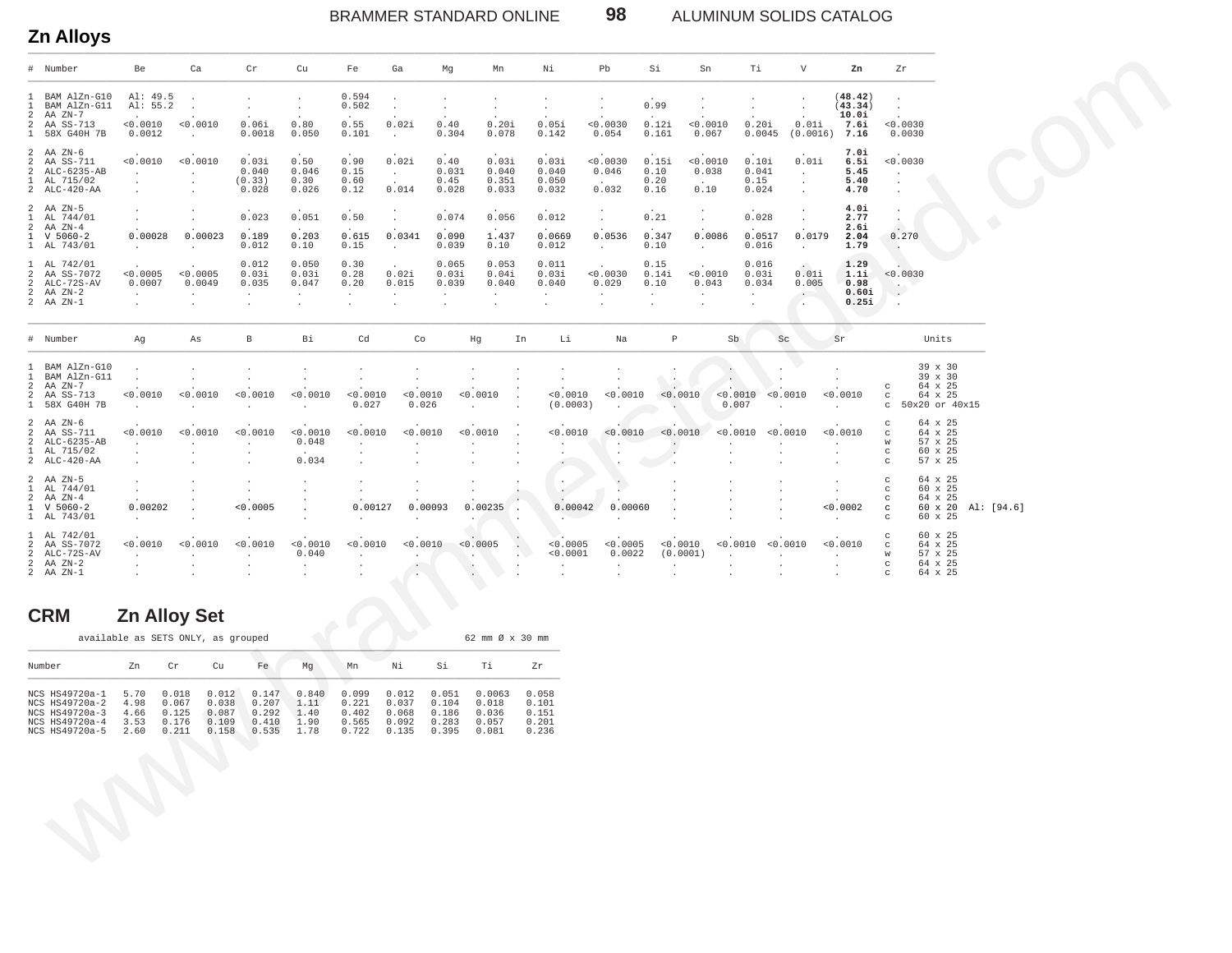BRAMMER STANDARD ONLINE **99** ALUMINUM SOLIDS CATALOG

### **RM XRF Cut Aluminum Alloys from ARCONIC (formerly Alcoa)**

analysis listed in mass % all available individually 25 mm Ø x 6 mm

| Number     | Ag       | $\operatorname{\sf Cr}$ | Cu    | Fe     | Ga     | Li       | Mg    | Mn    | Νi       | Pb       | Si    | Sn       | Sr       | Ti     | $\mathbf{V}$ | Zn    | zr       |
|------------|----------|-------------------------|-------|--------|--------|----------|-------|-------|----------|----------|-------|----------|----------|--------|--------------|-------|----------|
| AA SS-356  | < 0.0010 | 0.0050                  | 0.12i | 0.35   | 0.02i  | 0.0010   | 0.35  | 0.05i | 0.03i    | < 0.0030 | 7.1i  | < 0.0030 | 0.02i    | 0.12i  | 0.01i        | 0.10i | 0.0030   |
| AA SS-380  | < 0.0010 | 0.0050                  | 3.6i  | 0.90   | 0.02i  | 0.0010   | 0.20i | 0.40  | 0.30     | < 0.0030 | 8.9i  | < 0.0030 | 0.02i    | 0.08i  | 0.01i        | 0.35  | 0.0030   |
| AA SS-383  | < 0.0010 | 0.06i                   | 2.5i  | 1.0i   | 0.02i  | < 0.0010 | 0.25  | 0.35  | 0.10i    | 0.20i    | 11.0  | 0.15i    | 0.03i    | 0.08i  | 0.01i        | 2.5i  | < 0.0030 |
| AA SS-390  | 0.0010   | 0.05i                   | 4.5i  | 0.90   | 0.02i  | 0.0010   | 0.60  | 0.25  | 0.10i    | 0.08i    | 16.7  | 0.08i    | 0.0050   | 0.10i  | 0.01i        | 0.50  | < 0.0030 |
| AA SS-1100 | < 0.0010 | 0.0050                  | 0.15i | 0.50   | 0.02i  | 0.0005   | 0.03i | 0.04i | < 0.0050 | 0.0030   | 0.18i | < 0.0010 | < 0.0010 | 0.02i  | 0.01i        | 0.08i | < 0.0030 |
| AA SS-2024 | < 0.0010 | 0.06i                   | 4.6i  | 0.35   | 0.02i  | < 0.0005 | 1.6i  | 0.65  | 0.04i    | < 0.0030 | 0.20i | < 0.0010 | < 0.0010 | 0.03i  | 0.01i        | 0.10i | < 0.0030 |
| AA SS-2055 | 0.47i    | 0.003i                  | 3.6i  | 0.030i | 0.006i | 1.1x     | 0.34i | 0.28i | 0.003i   | < 0.0005 | 0.02i | < 0.0005 | < 0.0005 | 0.030i | 0.005i       | 0.50i | 0.12i    |
| AA SS-3004 | < 0.0010 | < 0.0050                | 0.15i | 0.50   | 0.02i  | < 0.0005 | 1.1i  | 1.2i  | < 0.0050 | 0.001i   | 0.18i | < 0.0010 | < 0.0010 | 0.02i  | 0.01i        | 0.05i | < 0.0030 |
| AA SS-5052 | 0.0010   | 0.25                    | 0.06i | 0.20i  | 0.02i  | 0.0005   | 2.6i  | 0.05i | 0.05i    | 0.0030   | 0.15i | < 0.0010 | 0.0010   | 0.01i  | 0.01i        | 0.08i | < 0.0030 |
| AA SS-5182 | 0.0010   | 0.03i                   | 0.05i | 0.20i  | 0.02i  | 0.0005   | 4.6i  | 0.35  | 0.02i    | 0.001i   | 0.15i | < 0.0010 | < 0.0010 | 0.03i  | 0.01i        | 0.05i | < 0.0030 |
| AA SS-6022 | 0.0010   | 0.0298                  | 0.070 | 0.126  | 0.0155 | 0.0005   | 0.60  | 0.073 | < 0.0050 | < 0.0030 | 0.89  | < 0.0010 | < 0.0010 | 0.0395 | 0.0109       | 0.100 | 0.0030   |
| AA SS-6061 | 0.0010   | 0.23                    | 0.30  | 0.35   | 0.02i  | 0.0005   | 1.0i  | 0.05i | 0.05i    | < 0.0030 | 0.65  | < 0.0010 | < 0.0010 | 0.04i  | 0.01i        | 0.08i | < 0.0030 |
| AA SS-6063 | < 0.0010 | 0.02i                   | 0.06i | 0.25   | 0.02i  | < 0.0005 | 0.65  | 0.02i | 0.02i    | < 0.0030 | 0.48  | < 0.0010 | < 0.0010 | 0.03i  | 0.01i        | 0.05i | < 0.0030 |
| AA SS-7050 | 0.0010   | 0.02i                   | 2.4i  | 0.15i  | 0.02i  | 0.0005   | 2.3i  | 0.03i | 0.02i    | < 0.0030 | 0.08i | < 0.0010 | < 0.0010 | 0.04i  | < 0.0050     | 6.2i  | 0.12i    |
| AA SS-7075 | < 0.0010 | 0.22i                   | 1.6i  | 0.25   | 0.02i  | < 0.0005 | 2.6i  | 0.08i | < 0.0050 | < 0.0030 | 0.16i | < 0.0010 | < 0.0010 | 0.04i  | 0.01i        | 5.8i  | < 0.0030 |
| Number     | Ag       | Cr                      | Cu    | Fe     | Ga     | Li       | Mq    | Mn    | Νi       | Pb       | Si    | Sn       | Sr       | Ti     | $\mathbf{V}$ | Zn    | Zr       |

### **RM XRF Cut Aluminum Alloys from JAPAN**

| analysis listed in mass %                                                                                                                    |                                                        |                                                    |                                           |                                          |                                            |                                                          |                                        |                                           |                                                 |                                                                                   |                                        |                                                          |                                                          |                                            |                                               |                                           |                                                       |
|----------------------------------------------------------------------------------------------------------------------------------------------|--------------------------------------------------------|----------------------------------------------------|-------------------------------------------|------------------------------------------|--------------------------------------------|----------------------------------------------------------|----------------------------------------|-------------------------------------------|-------------------------------------------------|-----------------------------------------------------------------------------------|----------------------------------------|----------------------------------------------------------|----------------------------------------------------------|--------------------------------------------|-----------------------------------------------|-------------------------------------------|-------------------------------------------------------|
| Number                                                                                                                                       | Αg                                                     | Cr                                                 | Cu                                        | Fe                                       | Ga                                         | Li                                                       | Мg                                     | Mn                                        | Νi                                              | Pb                                                                                | Si                                     | Sn                                                       | Sr                                                       | Тi                                         | V                                             | Zn                                        | Ζr                                                    |
| AA SS-356<br>AA SS-380<br>AA SS-383<br>AA SS-390<br>AA SS-1100                                                                               | < 0.0010<br>< 0.0010<br>< 0.0010<br>0.0010<br>< 0.0010 | < 0.0050<br>< 0.0050<br>0.06i<br>0.05i<br>< 0.0050 | 0.12i<br>3.6i<br>2.5i<br>4.5i<br>0.15i    | 0.35<br>0.90<br>1.0i<br>0.90<br>0.50     | 0.02i<br>0.02i<br>0.02i<br>0.02i<br>0.02i  | < 0.0010<br>< 0.0010<br>< 0.0010<br>0.0010<br>< 0.0005   | 0.35<br>0.20i<br>0.25<br>0.60<br>0.03i | 0.05i<br>0.40<br>0.35<br>0.25<br>0.04i    | 0.03i<br>0.30<br>0.10i<br>0.10i<br>< 0.0050     | $< 0.0030$ 7.1i<br>< 0.0030<br>$0.20i$ 11.0<br>$0.08i$ 16.7<br>$< 0.0030$ $0.18i$ | 8.9i                                   | < 0.0030<br>< 0.0030<br>0.15i<br>0.08i<br>< 0.0010       | 0.02i<br>0.02i<br>0.03i<br>0.0050<br>< 0.0010            | 0.12i<br>0.08i<br>0.08i<br>0.10i<br>0.02i  | 0.01i<br>0.01i<br>0.01i<br>0.01i<br>0.01i     | 0.10i<br>0.35<br>2.5i<br>0.50<br>0.08i    | < 0.0030<br>0.0030<br>0.0030<br>0.0030<br>< 0.0030    |
| AA SS-2024<br>AA SS-2055<br>AA SS-3004<br>AA SS-5052<br>AA SS-5182                                                                           | < 0.0010<br>0.47i<br>0.0010<br>< 0.0010<br>< 0.0010    | 0.06i<br>0.003i<br>< 0.0050<br>0.25<br>0.03i       | 4.6i<br>3.6i<br>0.15i<br>0.06i<br>0.05i   | 0.35<br>0.030i<br>0.50<br>0.20i<br>0.20i | 0.02i<br>0.006i<br>0.02i<br>0.02i<br>0.02i | < 0.0005<br>1.1x<br>< 0.0005<br>< 0.0005<br>< 0.0005     | 1.6i<br>0.34i<br>1.1i<br>2.6i<br>4.6i  | 0.65<br>0.28i<br>1.2i<br>0.05i<br>0.35    | 0.04i<br>0.003i<br>< 0.0050<br>0.05i<br>0.02i   | $< 0.0030$ $0.20i$<br>< 0.0005<br>0.001i<br>< 0.0030<br>0.001i                    | 0.02i<br>0.18i<br>0.15i<br>0.15i       | < 0.0010<br>< 0.0005<br>< 0.0010<br>0.0010<br>< 0.0010   | < 0.0010<br>< 0.0005<br>0.0010<br>< 0.0010<br>< 0.0010   | 0.03i<br>0.030i<br>0.02i<br>0.01i<br>0.03i | 0.01i<br>0.005i<br>0.01i<br>0.01i<br>0.01i    | 0.10i<br>0.50i<br>0.05i<br>0.08i<br>0.05i | < 0.0030<br>0.12i<br>< 0.0030<br>< 0.0030<br>< 0.0030 |
| AA SS-6022<br>AA SS-6061<br>AA SS-6063<br>AA SS-7050<br>AA SS-7075                                                                           | < 0.0010<br>< 0.0010<br>0.0010<br>< 0.0010<br>< 0.0010 | 0.0298<br>0.23<br>0.02i<br>0.02i<br>0.22i          | 0.070<br>0.30<br>0.06i<br>2.4i<br>1.6i    | 0.126<br>0.35<br>0.25<br>0.15i<br>0.25   | 0.0155<br>0.02i<br>0.02i<br>0.02i<br>0.02i | < 0.0005<br>< 0.0005<br>< 0.0005<br>< 0.0005<br>< 0.0005 | 0.60<br>1.Oi<br>0.65<br>2.3i<br>2.6i   | 0.073<br>0.05i<br>0.02i<br>0.03i<br>0.08i | < 0.0050<br>0.05i<br>0.02i<br>0.02i<br>< 0.0050 | < 0.0030<br>< 0.0030<br>< 0.0030<br>< 0.0030<br>< 0.0030                          | 0.89<br>0.65<br>0.48<br>0.08i<br>0.16i | < 0.0010<br>< 0.0010<br>< 0.0010<br>< 0.0010<br>< 0.0010 | < 0.0010<br>< 0.0010<br>< 0.0010<br>< 0.0010<br>< 0.0010 | 0.0395<br>0.04i<br>0.03i<br>0.04i<br>0.04i | 0.0109<br>0.01i<br>0.01i<br>< 0.0050<br>0.01i | 0.100<br>0.08i<br>0.05i<br>6.2i<br>5.8i   | < 0.0030<br>< 0.0030<br>< 0.0030<br>0.12i<br>0.0030   |
| Number                                                                                                                                       | Αg                                                     | Cr                                                 | Cu                                        | Fe                                       | Ga                                         | Li                                                       | Мg                                     | Mn                                        | Νi                                              | Pb                                                                                | Si                                     | Sn                                                       | Sr                                                       | Тi                                         | V                                             | Zn                                        | Zr                                                    |
| RM                                                                                                                                           | <b>XRF Cut Aluminum Alloys from JAPAN</b>              |                                                    |                                           |                                          |                                            |                                                          |                                        |                                           |                                                 |                                                                                   |                                        |                                                          |                                                          |                                            |                                               |                                           |                                                       |
|                                                                                                                                              | analysis listed in mass %                              |                                                    |                                           |                                          | all available individually                 |                                                          |                                        |                                           |                                                 | cast, 55 mm $\varnothing$ x 10 mm                                                 |                                        |                                                          |                                                          |                                            |                                               |                                           |                                                       |
|                                                                                                                                              | Cr                                                     | Cu                                                 | Fe                                        | Мg                                       | Mn                                         | Νi                                                       | Р                                      | Pb                                        | Si                                              | Sn                                                                                | Τi                                     | Zn                                                       |                                                          |                                            |                                               |                                           |                                                       |
| AJ M024                                                                                                                                      | 0.129<br>0.129                                         | 1.13<br>1.13                                       | (0.899)<br>(0.902)                        | 1.42<br>1.38                             | 0.189<br>0.189                             | 1.01<br>1.01                                             | 0.016<br>0.016                         | 0.048<br>0.048                            | 23.9<br>23.9                                    | 0.055<br>0.055                                                                    | $0.102 -$<br>0.102                     | $-0.100$<br>$-0.100$                                     |                                                          |                                            |                                               |                                           |                                                       |
| <del>AJ M025</del><br><del>- AJ - M026</del>                                                                                                 | 0.129<br>0.213                                         | 1.13<br>1.50                                       | $\scriptstyle(\,0 \,. \, 907)$<br>(0.730) | 1.34<br>0.977                            | 0.189<br>0.463                             | 1.01<br>1.41                                             | 0.016<br>0.013                         | 0.048<br>0.102                            | <del>23.9</del><br>20.6                         | 0.055<br>0.105                                                                    | 0.102<br>0.148                         | $-0.100$<br>$-0.186$                                     |                                                          |                                            |                                               |                                           |                                                       |
| # Number<br>$2 - AJ - MO23 -$<br>$\hat{z}$<br>÷<br>$^{2-}$<br>2 AJ M027                                                                      | 0.213                                                  | 1.50                                               | (0.755)                                   | 0.953                                    | 0.463                                      | 1.41                                                     | 0.013                                  | $-0.102$                                  | 20.6                                            | 0.105                                                                             | 0.148                                  | 0.186                                                    |                                                          |                                            |                                               |                                           |                                                       |
|                                                                                                                                              | 0.107                                                  | 0.051                                              | 0.221                                     | 0.098                                    | 0.104                                      | 0.103                                                    |                                        |                                           | 13.30                                           | $-0.074$                                                                          | 0.057                                  | 0.303                                                    |                                                          |                                            |                                               |                                           |                                                       |
| $AJ$ $M004$<br>AJ M017                                                                                                                       | 0.047                                                  | 0.151<br>4.36                                      | 0.726<br>0.527                            | 0.047<br>0.655                           | 0.058<br>0.498                             | 0.053<br>0.103                                           |                                        |                                           | 11.75<br>10.82                                  | 0.027<br>0.052                                                                    | 0.019<br>0.062                         | 0.015<br>0.108                                           | last of stock                                            |                                            |                                               |                                           |                                                       |
| 3 AJ M005<br>ᡱ<br>3<br>马<br><del>AJ M011</del>                                                                                               | 0.114                                                  | 0.310                                              | 0.717                                     | 0.612                                    | 0.158                                      | 0.480                                                    | $\cdot$                                | (0.11)                                    | 10.16                                           | 0.092                                                                             | 0.191                                  | 0.502                                                    |                                                          |                                            |                                               |                                           |                                                       |
| 3 AJ M022                                                                                                                                    | 0.052                                                  | 2.00                                               | 1.53                                      | 0.188                                    | 0.212                                      | 0.104                                                    |                                        | 0.049                                     | 10.14                                           | $-0.051$                                                                          | 0.058                                  | $-0.503$                                                 |                                                          |                                            |                                               |                                           |                                                       |
| <del>AJ M018</del>                                                                                                                           | 0.0084<br>0.175                                        | 0.079<br>3.57                                      | 0.528<br>0.847                            | 0.374<br>0.296                           | $-0.402$<br>0.322                          | 0.011<br>0.256                                           |                                        | 0.197                                     | 9.57<br>9.10                                    | 0.149                                                                             | 0.094<br>0.162                         | $-0.104$<br><del>0.969</del>                             |                                                          |                                            |                                               |                                           |                                                       |
| $2 - AJ - M003$<br>ᡱ<br><del>AJ M019</del><br>3                                                                                              | 0.175                                                  | 3.57                                               | 0.847                                     | 0.286                                    | 0.322                                      | 0.256                                                    |                                        | 0.197                                     | <del>9.10</del>                                 | <del>0.149</del>                                                                  | 0.162                                  | <del>0.969</del>                                         |                                                          |                                            |                                               |                                           |                                                       |
| ᡱ<br><del>- AJ - M013</del><br>3 AJ M014                                                                                                     | 0.049<br>0.049                                         | 2.49<br>2.49                                       | 0.306<br>0.306                            | 0.106<br>0.102                           | 0.105<br>0.105                             | 0.100<br>0.100                                           |                                        | 0.051<br>0.051                            | 8.25<br>8.25                                    | $-0.050$<br>$-0.050$                                                              | 0.060<br>0.060                         | 0.523<br>$-0.523$                                        |                                                          |                                            |                                               |                                           |                                                       |
|                                                                                                                                              | 0.049                                                  | 2.49                                               | 0.306                                     | 0.099                                    | 0.105                                      | 0.100                                                    |                                        | 0.051                                     | 8.25                                            | $-0.050$                                                                          | $0.060 -$                              | $-0.523$                                                 |                                                          |                                            |                                               |                                           |                                                       |
| AJ M016                                                                                                                                      | 0.049                                                  | 2.49                                               | 0.306                                     | 0.093                                    | 0.105                                      | 0.100                                                    |                                        | 0.051                                     | 8.25                                            | 0.050                                                                             | 0.060                                  | $-0.523$                                                 |                                                          |                                            |                                               |                                           |                                                       |
| <del>AJ M012</del>                                                                                                                           | <del>0.099</del>                                       | 3.76                                               | 0.307                                     | 0.104                                    | 0.101                                      | 0.298                                                    |                                        | (0.08)                                    | 8.04                                            | 0.206<br>$\overline{\cdot}$                                                       | $0.096$ $(0.42)$                       |                                                          |                                                          |                                            |                                               |                                           |                                                       |
|                                                                                                                                              | 0.0007<br>0.0007                                       | 0.049<br>0.049                                     | 0.308<br>0.308                            | 0.310<br>0.300                           | 0.051<br>0.051                             |                                                          |                                        |                                           | <del>7.65</del><br>7.65                         |                                                                                   | 0.045<br>0.055                         | $-0.107$<br>$-0.107$                                     |                                                          |                                            |                                               |                                           |                                                       |
|                                                                                                                                              | 0.012                                                  | 2.60                                               | 0.307                                     | 0.056                                    |                                            | (0.05) 0.012                                             |                                        | 0.014                                     | 6.92                                            | $-0.010$                                                                          | (0.02)                                 | 0.806                                                    |                                                          |                                            |                                               |                                           |                                                       |
| <del>-AJ M001</del>                                                                                                                          | 0.051                                                  | 4.60                                               | 0.322                                     | 0.108                                    | 0.102                                      | 0.051                                                    |                                        |                                           | 1.01                                            |                                                                                   | 0.096                                  | 0.116                                                    |                                                          |                                            |                                               |                                           |                                                       |
| 3 AJ M015<br>ᡱ<br>3<br><del>3 AJ M006</del><br><del>3 AJ M007</del><br>3 AJ M002<br>ᡱ<br><del>-AJ M009</del><br>3<br>ᡱ<br><del>AJ M010</del> |                                                        | <del>3.99</del><br>4.30                            | 0.600<br>0.252                            | (1.8)<br>1.18                            | 0.352<br>0.490                             | <del>2.23</del><br>1.96                                  |                                        | 0.011<br>0.011                            | $0.596$ –                                       | 0.016<br>$0.290$ $0.018$                                                          | 0.186<br>0.091                         | 0.144<br>0.012                                           |                                                          |                                            |                                               |                                           |                                                       |
| <del>3 AJ M008</del>                                                                                                                         |                                                        | 3.48                                               | 0.858                                     | 1.54                                     | 0.206                                      | <del>1.65</del>                                          |                                        | 0.012                                     |                                                 | $0.059 - 0.016$                                                                   | (0.34)                                 | 0.043                                                    |                                                          |                                            |                                               |                                           |                                                       |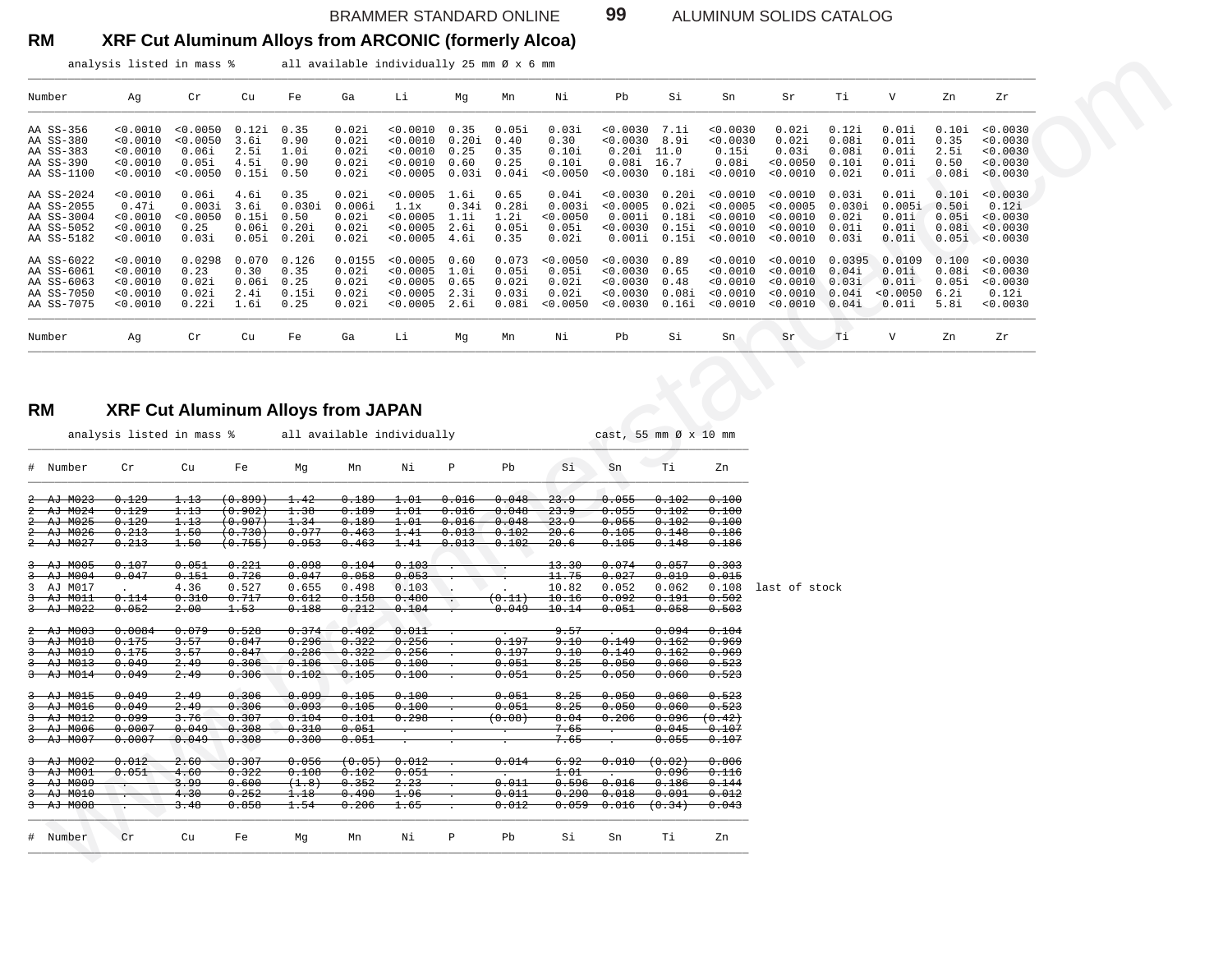BRAMMER STANDARD ONLINE **100** ALUMINUM SOLIDS CATALOG

## **Low Alloy - Major Elements**

|                                                                                  | # Number                                                                       | Unit                                                                                                         | $\operatorname{Cr}$                                 | cu                                           | Fe                                             | Ga                                                             | Mg                                               | Mn                                                    | Νi                                                    | Si                                             | Тi                                             | $\overline{V}$                                            | Zn                                              | Cd                                           | Pb                                               | Other                                                                  |
|----------------------------------------------------------------------------------|--------------------------------------------------------------------------------|--------------------------------------------------------------------------------------------------------------|-----------------------------------------------------|----------------------------------------------|------------------------------------------------|----------------------------------------------------------------|--------------------------------------------------|-------------------------------------------------------|-------------------------------------------------------|------------------------------------------------|------------------------------------------------|-----------------------------------------------------------|-------------------------------------------------|----------------------------------------------|--------------------------------------------------|------------------------------------------------------------------------|
| $\mathfrak{D}$<br>1<br>$\mathbf{1}$<br>1<br>$\overline{a}$                       | 58A AC8064<br>58A ST30140m<br>58A ST37030<br>58A BY1101924<br>58A ZH23011      | 45 mm Ø x 35 mm<br>55 mm Ø x 35 mm<br>45 mm Ø x 25 mm<br>38 mm Ø x 32 mm<br>60 mm Ø x 30 mm                  | 0.013<br>$\sim$<br>$\cdot$<br>0.013                 | 0.025<br>0.037<br>0.031<br>0.033<br>0.057    | 0.443<br>0.347<br>0.371<br>0.35<br>0.351       | 0.026<br>0.029<br>$\sim$<br>0.094                              | 0.027<br>0.023<br>0.031<br>0.04<br>$\sim$ $\sim$ | 0.027<br>0.025<br>0.034<br>0.055<br>0.024             | 0.013<br>0.049<br>0.03<br>0.054<br>0.0052             | 0.426<br>0.349<br>0.344<br>0.29<br>0.233       | 0.026<br>0.021<br>0.013<br>0.062<br>0.036      | 0.013<br>$\blacksquare$<br>$\ddot{\phantom{a}}$<br>0.0077 | 0.026<br>0.052<br>0.067<br>0.035<br>0.123       | $\cdot$<br>0.014<br>$\ddot{\phantom{a}}$     | 0.123<br>0.035<br>$\cdot$                        | REtot: 0.029, Sn: 0.047<br>B: 0.0061                                   |
| $\overline{a}$<br>$\mathbf{1}$<br>$\mathbf{1}$<br>$\mathbf{1}$<br>$\overline{a}$ | 58A AC8063<br>58A ZH2020<br>58A ST37020<br>58A ST30110m<br>58A AC8062a         | 45 mm Ø x 35 mm<br>60 mm Ø x 30 mm<br>45 mm Ø x 25 mm<br>55 mm Ø x 35 mm<br>45 mm $\varnothing \times 35$ mm | 0.007<br>0.107<br>$\sim$<br>0.0039                  | 0.014<br>0.202<br>0.015<br>0.01<br>0.006     | 0.22<br>0.457<br>0.193<br>0.14<br>0.083        | 0.014<br>$\sim$<br>0.016<br>0.0083                             | 0.014<br>0.396<br>0.011<br>0.0075<br>0.007       | 0.015<br>0.314<br>0.017<br>0.011<br>0.0077            | 0.0073<br>(0.0020)<br>0.014<br>0.0073<br>0.0033       | 0.21<br>0.199<br>0.194<br>0.184<br>0.14        | 0.013<br>0.0065<br>0.036<br>0.01<br>0.0071     | 0.0047<br>0.237<br>0.0021                                 | 0.014<br>0.012<br>0.03<br>0.015<br>0.0076       | $\cdot$<br>0.105<br>$\ddot{\phantom{a}}$     |                                                  | Sb: 0.04, Sn: 0.171                                                    |
| $\mathbf{1}$<br>$\overline{a}$<br>$\mathbf{1}$<br>$\mathbf{1}$                   | 58A BY1101922<br>58A ZH23009<br>58A ST55170a<br>58A BY1101921<br>2 58A ZH23008 | 38 mm Ø x 32mm<br>60 mm Ø x 30 mm<br>45 mm Ø x 40 mm<br>38 mm Ø x 32 mm<br>60 mm Ø x 30 mm                   | 0.0008<br>$\sim$<br>0.0004                          | 0.0093<br>0.0050<br>0.002<br>0.015<br>0.0036 | 0.166<br>0.126<br>0.397<br>0.071<br>0.049      | 0.014<br>$\sim$<br>0.0071                                      | 0.017<br>0.0056<br>0.0022<br>0.0044<br>0.0004    | 0.029<br>0.0044<br>0.0022<br>0.0077<br>0.0008         | 0.019<br>0.0029<br>0.0092<br>0.0013                   | 0.133<br>0.107<br>0.107<br>0.067<br>0.052      | 0.026<br>0.0074<br>0.013<br>0.012<br>0.0023    | 0.0037<br>0.011<br>0.0023                                 | 0.013<br>0.010<br>0.0076<br>0.0088<br>0.0055    |                                              | $\cdot$<br>£.<br>$\cdot$<br>$\ddot{\phantom{a}}$ | B: 0.0010<br>B: 0.0006                                                 |
| $\mathbf{1}$<br>$\mathbf{1}$<br>$\mathbf{1}$<br>$\mathbf{1}$                     | 58A ST55160a<br>58A ST37010<br>58A ST30120m<br>58A ST23354<br>1 58A ST23353    | 45 mm Ø x 40 mm<br>45 mm Ø x 25 mm<br>55 mm Ø x 35 mm<br>55 mm Ø × 35 mm<br>45 mm Ø × 40 mm                  | 0.017<br>$\blacksquare$<br>$\cdot$<br>0.0081        | 0.016<br>0.0025<br>0.0061<br>0.0087<br>0.01  | 0.063<br>0.062<br>0.053<br>0.01<br>0.05        | 0.017<br>$0.00024$ 0.0031<br>0.0051<br>0.0094<br>0.0098        | 0.02<br>0.002<br>0.0089<br>0.0012                | 0.019<br>0.0006<br>0.0018<br>0.0011<br>0.01           | 0.042<br>0.0004<br>0.0027<br>0.0019<br>0.012          | 0.052<br>0.051<br>0.05<br>0.043<br>0.036       | 0.021<br>0.0095<br>0.0012<br>0.0028<br>0.013   | 0.0018<br>< 0.0002<br>$\ddot{\phantom{a}}$<br>0.0022      | 0.017<br>0.0016<br>0.0039<br>0.01<br>0.013      | ۰.                                           | 0.048<br>$\sim$                                  | Zr: 0.018<br>0.00013 Ce: 0.00031, Na: 0.0002<br>Bi: 0.539<br>Zr: 0.014 |
| $\mathbf{3}$<br>$\mathbf{1}$<br>$\mathbf{1}$<br>3<br>$\overline{a}$              | 58A AC20156<br>58A ST23357<br>58A ST23356<br>58A AC20145<br>58A AC8061         | 40 mm Ø x 35 mm<br>55 mm Ø × 35 mm<br>55 mm Ø × 35 mm<br>40 mm Ø x 35 mm<br>45 mm Ø x 35 mm                  | $\cdot$<br>$\cdot$<br>$\cdot$<br>0.0011             | 0.022<br>0.013<br>0.0074<br>0.016<br>0.0026  | 0.028<br>0.023<br>0.015<br>0.013<br>0.01       | 0.052<br>0.039<br>0.0022                                       | 0.0017<br>0.0049<br>0.0023                       | 0.015<br>0.0085<br>0.0019                             | 0.013<br>0.0059<br>0.0011                             | 0.024<br>0.019<br>0.012<br>0.012<br>0.011      | 0.003<br>0.018<br>0.0098<br>0.0024<br>0.0022   | $\sim$ $\mu$<br>$\sim$<br>(0.0003)                        | 0.0056<br>0.00083<br>0.0044<br>0.0043<br>0.0023 | ×.                                           | 0.457<br>0.338<br>$\cdot$                        | Bi: 0.036<br>Bi: 0.168                                                 |
| $\mathbf{1}$<br>1<br>3<br>$\mathbf{1}$<br>$\overline{3}$                         | 58A ST30170c<br>58A ST55150a<br>58A AC20134<br>58A ST23355<br>58A AC20123      | 62 mm Ø x 30 mm<br>45 mm Ø x 40 mm<br>40 mm Ø x 35 mm<br>55 mm Ø × 35 mm<br>40 mm Ø x 35 mm                  | 0.001<br>$\sim$<br>$\Delta$<br>$\ddot{\phantom{a}}$ | 0.0041<br>0.0043<br>0.01<br>0.0046<br>0.0061 | 0.0064<br>0.0091<br>0.0085<br>0.0097<br>0.0044 | 0.00038<br>0.029<br>$\sim$                                     | 0.004<br>0.0056<br>0.0066<br>$\cdot$             | (0.00025)<br>0.0038<br>0.0028<br>$\ddot{\phantom{a}}$ | (0.00040)<br>0.0037<br>0.0088<br>$\ddot{\phantom{a}}$ | 0.0084<br>0.0081<br>0.0066<br>0.0063<br>0.0036 | 0.0021<br>0.0017<br>0.0021<br>0.0068<br>0.0012 | $\cdot$<br>$\cdot$ .                                      | 0.003<br>0.0058<br>0.0033<br>0.007<br>0.0025    | $\ddot{\phantom{a}}$<br>$\ddot{\phantom{a}}$ | $\cdot$<br>0.241<br>$\cdot$                      | Zr: 0.0064<br>Bi: 0.264                                                |
| $\mathbf{1}$<br>1<br>3<br>3                                                      | 58A ST23352<br>58A ST55120a<br>58A AC20101<br>58A AC20112                      | 55 mm Ø × 35 mm<br>45 mm Ø x 40 mm<br>40 mm Ø x 35 mm<br>40 mm Ø x 35 mm                                     | 0.0011<br>$\ddot{\phantom{a}}$<br>$\cdot$           | 0.0031<br>0.0045<br>0.00078<br>0.0031        | 0.016<br>0.0035<br>0.00063<br>0.0014           | 0.02<br>0.0031<br>$\ddot{\phantom{a}}$<br>$\ddot{\phantom{a}}$ | 0.013<br>0.00068<br>$\cdot$<br>$\cdot$           | 0.00018<br>0.0023<br>$\cdot$                          | 0.00034<br>0.0022<br>$\sim$ $\sim$                    | 0.0027<br>0.0029<br>0.0019<br>0.0011           | 0.00026<br>0.00087<br>0.00071<br>0.0016        | 0.00076<br>$\cdot$                                        | 0.014<br>0.0027<br>0.00067<br>0.0017            |                                              | 0.148<br>$\ddot{\phantom{a}}$<br>$\cdot$         | Bi: 0.352<br>Zr: 0.0022                                                |
|                                                                                  | # Number                                                                       | Unit                                                                                                         | ${\rm Cr}$                                          | Cu                                           | Fe                                             | Ga                                                             | Mg                                               | Mn                                                    | Ni                                                    | Si                                             | Тi                                             | $\mathbf V$                                               | Zn                                              | Cd                                           | Pb                                               | Other                                                                  |
|                                                                                  |                                                                                |                                                                                                              |                                                     |                                              |                                                |                                                                |                                                  |                                                       |                                                       |                                                |                                                |                                                           |                                                 |                                              |                                                  |                                                                        |
|                                                                                  |                                                                                |                                                                                                              |                                                     |                                              |                                                |                                                                |                                                  |                                                       |                                                       |                                                |                                                |                                                           |                                                 |                                              |                                                  |                                                                        |
|                                                                                  |                                                                                |                                                                                                              |                                                     |                                              |                                                |                                                                |                                                  |                                                       |                                                       |                                                |                                                |                                                           |                                                 |                                              |                                                  |                                                                        |

\_\_\_\_\_\_\_\_\_\_\_\_\_\_\_\_\_\_\_\_\_\_\_\_\_\_\_\_\_\_\_\_\_\_\_\_\_\_\_\_\_\_\_\_\_\_\_\_\_\_\_\_\_\_\_\_\_\_\_\_\_\_\_\_\_\_\_\_\_\_\_\_\_\_\_\_\_\_\_\_\_\_\_\_\_\_\_\_\_\_\_\_\_\_\_\_\_\_\_\_\_\_\_\_\_\_\_\_\_\_\_\_\_\_\_\_\_\_\_\_\_\_\_\_\_\_\_\_\_\_\_\_\_\_\_\_\_\_\_\_\_\_\_\_\_\_\_\_\_\_\_\_\_\_\_\_\_\_\_\_\_\_\_\_\_\_\_\_\_\_\_\_\_\_\_\_\_\_\_\_\_\_\_\_\_\_\_\_\_\_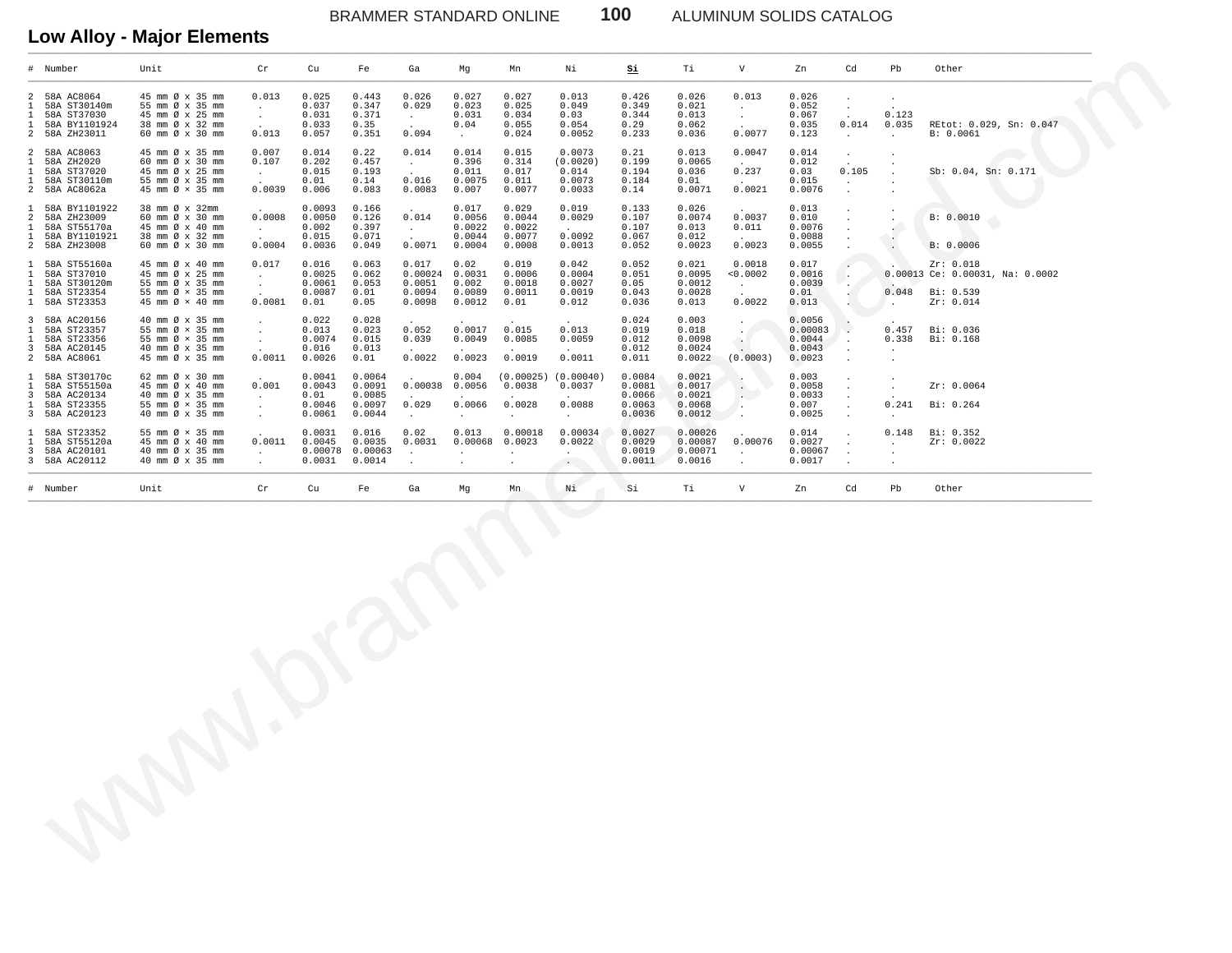### BRAMMER STANDARD ONLINE **101** ALUMINUM SOLIDS CATALOG

## **Low Alloy - Minor Elements** \_\_\_\_\_\_\_\_\_\_\_\_\_\_\_\_\_\_\_\_\_\_\_\_\_\_\_\_\_\_\_\_\_\_\_\_\_\_\_\_\_\_\_\_\_\_\_\_\_\_\_\_\_\_\_\_\_\_\_\_\_\_\_\_\_\_\_\_\_\_\_\_\_\_\_\_\_\_\_\_\_\_\_\_\_\_\_\_\_\_\_\_\_\_\_\_\_\_\_\_\_\_\_\_\_\_

| $\pm$                                                                        | Number                                                                  | Units                                                                                                                             | B                | Ca            | Cd               | Co                | Ga               | Li               | Ma             | Na                         |
|------------------------------------------------------------------------------|-------------------------------------------------------------------------|-----------------------------------------------------------------------------------------------------------------------------------|------------------|---------------|------------------|-------------------|------------------|------------------|----------------|----------------------------|
| $\mathbf{1}$<br>$\mathbf{1}$<br>$\mathbf{1}$<br>$\mathbf{1}$<br>$\mathbf{1}$ | 58A ST21150<br>58A ST21140<br>58A ST37610<br>58A ST37630<br>58A ST37640 | $\sim$ 55 mm $\varnothing$ x 30 mm<br>$\sim$ 55 mm $\varnothing$ x 30 mm<br>45 mm Ø x 25 mm<br>45 mm Ø x 25 mm<br>45 mm Ø x 25 mm | 0.0032<br>0.0011 | 0.151<br>0.14 | 0.019<br>0.00058 | 0.0037<br>0.00025 | 0.0097<br>0.0093 | 0.039<br>0.00058 | 0.106<br>0.092 | 0.0009<br>0.0005<br>0.0011 |

## **Alloys**

| #                                      | Number                                                                  | Units                                                                   |                                                                                                                                       | B                                                                             | Ca                                              | Cd                                                                          | Co                                                | Ga                                                                 | Li                                                                             |                                            | Mg<br>Na                                  |                                                                      |                                            |                                                     |                                          |                                  |                                                                    |                                           |                                                                   |                                           |                                                       |                                     |
|----------------------------------------|-------------------------------------------------------------------------|-------------------------------------------------------------------------|---------------------------------------------------------------------------------------------------------------------------------------|-------------------------------------------------------------------------------|-------------------------------------------------|-----------------------------------------------------------------------------|---------------------------------------------------|--------------------------------------------------------------------|--------------------------------------------------------------------------------|--------------------------------------------|-------------------------------------------|----------------------------------------------------------------------|--------------------------------------------|-----------------------------------------------------|------------------------------------------|----------------------------------|--------------------------------------------------------------------|-------------------------------------------|-------------------------------------------------------------------|-------------------------------------------|-------------------------------------------------------|-------------------------------------|
|                                        | 58A ST21150<br>58A ST21140<br>58A ST37610<br>58A ST37630<br>58A ST37640 |                                                                         | $~55$ mm $\varnothing$ x 30 mm<br>$~55$ mm $\varnothing$ x 30 mm<br>45 mm Ø x 25 mm<br>45 mm $\varnothing$ x 25 mm<br>45 mm Ø x 25 mm | 0.0032<br>0.0011<br>$\ddot{\phantom{a}}$<br>$\bullet$<br>$\ddot{\phantom{a}}$ | $\sim$<br>0.151<br>0.14<br>$\ddot{\phantom{a}}$ | 0.019<br>0.00058<br>$\ddot{\phantom{1}}$<br>$\cdot$<br>$\ddot{\phantom{a}}$ | 0.0037<br>0.00025<br>$\cdot$<br>$\cdot$<br>$\sim$ | 0.0097<br>0.0093<br>$\cdot$<br>$\cdot$<br>$\overline{\phantom{a}}$ | 0.039<br>0.00058<br>$\ddot{\phantom{a}}$<br>$\Delta$<br>$\ddot{\phantom{a}}$   | $\cdot$<br>$\cdot$<br>$\bullet$            | 0.106<br>$\cdot$<br>0.092                 | 0.0009<br>0.0005<br>0.0011                                           |                                            |                                                     |                                          |                                  |                                                                    |                                           |                                                                   |                                           |                                                       |                                     |
|                                        |                                                                         |                                                                         |                                                                                                                                       |                                                                               |                                                 |                                                                             |                                                   |                                                                    |                                                                                |                                            |                                           |                                                                      |                                            |                                                     |                                          |                                  |                                                                    |                                           |                                                                   |                                           |                                                       |                                     |
|                                        |                                                                         |                                                                         |                                                                                                                                       |                                                                               |                                                 |                                                                             |                                                   |                                                                    |                                                                                |                                            |                                           |                                                                      |                                            |                                                     |                                          |                                  |                                                                    |                                           |                                                                   |                                           |                                                       |                                     |
|                                        | <b>Alloys</b>                                                           |                                                                         |                                                                                                                                       |                                                                               |                                                 |                                                                             |                                                   |                                                                    |                                                                                |                                            |                                           |                                                                      |                                            |                                                     |                                          |                                  |                                                                    |                                           |                                                                   |                                           |                                                       |                                     |
|                                        | # Alloy                                                                 | Number                                                                  | $\mathfrak{mm}\hspace{-.025cm}\mathscr{D} \hspace{.1cm} \mathbf{x} \hspace{.1cm} \mathfrak{mm} \mathrm{H}$                            | Bi                                                                            | Ca                                              | $\operatorname{cr}$                                                         | cu                                                | Fe                                                                 | Li                                                                             | Mg                                         | Mn                                        | $_{\rm Na}$                                                          | Νi                                         | Pb                                                  | Si                                       | Sn                               | Sr                                                                 | Тi                                        | V                                                                 | Zn                                        | Zr                                                    | Other                               |
| 2<br>2<br>$\overline{\mathbf{c}}$<br>2 | 380<br>380<br>380<br>380                                                | 58A AC23008<br>58A AC23007<br>58A AC23005<br>58A AC23004                | 45 x 35<br>45 x 35<br>45 x 35<br>45 x 35                                                                                              | $\ddot{\phantom{a}}$                                                          | $\cdot$                                         | $\cdot$<br>$\cdot$                                                          | 2.56<br>3.05<br>3.72<br>4.5                       | 2.15<br>1.68<br>0.69<br>0.211                                      | $\cdot$                                                                        | $\cdot$<br>$\sim$                          | 0.065<br>0.189<br>0.479<br>0.606          | $\cdot$<br>$\mathcal{A}$<br>$\cdot$<br>$\ddot{\phantom{a}}$          | 0.058<br>0.189<br>0.406<br>0.058           | 0.415<br>0.283<br>0.102<br>0.035                    | 9.91<br>9.08<br>7.29<br>6.58             | 0.377<br>0.299<br>0.119<br>0.038 | $\ddot{\phantom{1}}$<br>$\sim$<br>$\ddot{\phantom{1}}$<br>$\Delta$ | 0.257<br>0.193<br>0.075<br>0.032          | $\ddot{\phantom{a}}$<br>$\sim$<br>$\cdot$<br>$\ddot{\phantom{a}}$ | 0.53<br>1.09<br>2.45<br>3.18              | $\cdot$<br>$\cdot$<br>$\cdot$<br>$\ddot{\phantom{a}}$ |                                     |
| 1<br>1<br>1                            | 713<br>1070<br>1235                                                     | 58A ZB23031<br>58A ZB23011<br>58A ST64350                               | $50 \times 30$<br>50 x 30<br>45 x 25                                                                                                  | $\cdot$<br>$\cdot$<br>$\cdot$                                                 | < 0.0010                                        | 0.0014<br>0.0007<br>$\cdot$                                                 | 0.578<br>0.0006<br>0.042                          | 0.736<br>0.086<br>0.42                                             | $\ddot{\phantom{a}}$<br>$\cdot$<br>$\blacksquare$                              | 0.387<br>0.0072<br>0.036                   | 0.016<br>0.0014<br>0.039                  | $\cdot$<br>$\ddot{\phantom{a}}$<br>$\blacksquare$                    | 0.004<br>0.037                             | $0.0038$ 0.0015<br>< 0.0020<br>$\ddot{\phantom{a}}$ | 0.247<br>0.046<br>0.108                  | < 0.0020<br>$\ddot{\phantom{a}}$ |                                                                    | 0.034<br>0.0097<br>0.024                  | 0.015<br>0.016<br>0.017                                           | 6.77<br>0.0028<br>0.045                   | $\blacksquare$<br>$\ddot{\phantom{a}}$                | P: < 0.0020<br>Ga: 0.0095           |
| 1<br>1                                 | 1420<br>1420<br>1420<br>1420                                            | 58A ST54350<br>58A ST54330<br>58A ST54320<br>58A ST54310                | $~55 \times 30$<br>$~55 \times 30$<br>$\sim 55$ x 30<br>$\sim\!55\,$ x $\,30$                                                         | $\cdot$<br>$\cdot$<br>$\ddot{\phantom{a}}$                                    |                                                 | $\cdot$<br>$\cdot$                                                          | 0.308<br>0.054<br>0.092<br>0.0078                 | 0.293<br>0.106<br>0.138<br>0.074                                   | 1.81<br>1.41<br>2.21<br>0.766                                                  | 2.61<br>3.78<br>4.99<br>5.84               | 0.302<br>0.146<br>0.077<br>0.0086         | $0.0023$ $0.114$<br>(0.0027) 0.032<br>0.0036 0.049<br>0.00043 0.0015 |                                            | $\sim$                                              | 0.265<br>0.152<br>0.097<br>0.021         | $\ddot{\phantom{a}}$<br>$\cdot$  |                                                                    | 0.097<br>0.034<br>0.053<br>0.006          | $\cdot$<br>$\cdot$<br>$\ddot{\phantom{a}}$<br>$\blacksquare$      | 0.15<br>0.056<br>0.084                    | 0.194<br>0.056<br>0.095<br>$0.0071$ 0.0066            |                                     |
|                                        | 2011<br>2011<br>2011<br>2011<br>2011                                    | 58A ST45210<br>58A ST45220<br>58A ST45230<br>58A ST45240<br>58A ST45250 | $~55 \times 30$<br>$~55 \times 30$<br>$\sim\!55\,$ x $\,30$<br>$~55 \times 30$<br>$\sim\!55\,$ x $\,30$                               | 0.089<br>0.649<br>0.385<br>0.235<br>0.869                                     | $\sim$                                          | $\cdot$<br>$\cdot$<br>$\cdot$                                               | 3.87<br>4.8<br>5.36<br>6.73<br>6.16               | 0.752<br>0.588<br>0.449<br>0.324<br>0.176                          | $\cdot$<br>$\cdot$<br>$\ddot{\phantom{0}}$<br>$\ddot{\phantom{0}}$<br><b>.</b> | 0.095<br>0.0093<br>0.022<br>0.042<br>0.058 | 0.0092<br>0.024<br>0.045<br>0.06<br>0.067 | $\cdot$<br>$\cdot$<br>$\cdot$<br>$\cdot$<br>$\ddot{\phantom{a}}$     | 0.079<br>0.045<br>0.038<br>0.021<br>0.0072 | 0.65<br>0.41<br>0.407<br>0.24<br>0.116              | 0.541<br>0.45<br>0.332<br>0.243<br>0.144 | $\cdot$                          |                                                                    | 0.077<br>0.05<br>0.035<br>0.021<br>0.0095 | $\cdot$<br>$\cdot$<br>$\cdot$<br>$\cdot$<br>$\ddot{\phantom{a}}$  | 0.471<br>0.368<br>0.252<br>0.142<br>0.051 | $\cdot$<br>$\cdot$<br>$\cdot$<br>$\cdot$<br>$\cdot$   |                                     |
| 1<br>1<br>1                            | 2195<br>2195<br>2195                                                    | 58A ST25010<br>58A ST25040<br>58A ST25050                               | 45 x 25<br>45 x 25<br>45 x 25                                                                                                         | $\cdot$<br>$\cdot$                                                            |                                                 | $\cdot$<br>$\cdot$                                                          | 2.45<br>4.57<br>5.43                              | $\Box$<br>$\Box$<br>$\cdot$                                        | 1.76<br>1.23<br>0.955                                                          | 0.584<br>0.274<br>0.19                     | $\cdot$<br>$\cdot$                        | $\cdot$<br>$\cdot$                                                   | $\cdot$<br>$\cdot$                         | $\cdot$<br>$\cdot$                                  | $\cdot$<br>$\cdot$                       | $\cdot$<br>$\ddot{\phantom{a}}$  |                                                                    | 0.104<br>0.052<br>0.027                   | $\cdot$<br>$\cdot$<br>$\cdot$                                     | $\cdot$<br>$\cdot$<br>$\cdot$             | 0.045<br>0.125<br>0.142                               | Ag: 0.224<br>Ag: 0.455<br>Ag: 0.591 |
| #                                      | Alloy                                                                   | Number                                                                  | $\mathfrak{mm}\text{\O}\hspace{2pt}\mathbb{X}\hspace{2pt} \mathfrak{mm}$ H $\hspace{1pt}\mathbb{H}$                                   | Bi                                                                            | $ca$                                            | ${\rm Cr}$                                                                  | Cu                                                | Fe                                                                 | Li                                                                             | Mg                                         | Mn                                        | Na                                                                   | Νi                                         | $_{\rm Pb}$                                         | Si                                       | ${\rm Sn}$                       | Sr                                                                 | Тi                                        | $\mathbf V$                                                       | Zn                                        | Zr                                                    | Other                               |
|                                        |                                                                         |                                                                         |                                                                                                                                       |                                                                               |                                                 |                                                                             |                                                   |                                                                    |                                                                                |                                            |                                           |                                                                      |                                            |                                                     |                                          |                                  |                                                                    |                                           |                                                                   |                                           |                                                       |                                     |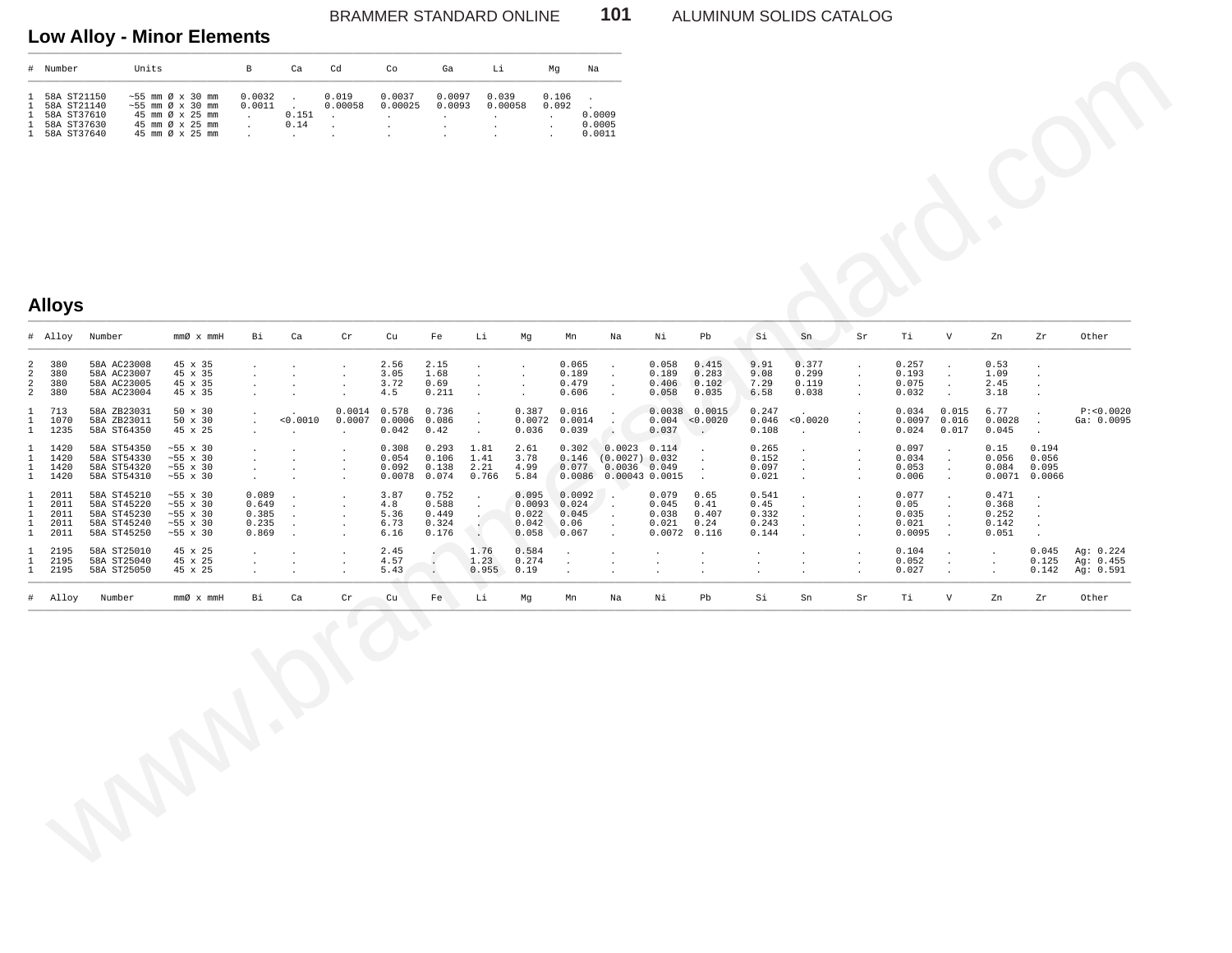BRAMMER STANDARD ONLINE **102** ALUMINUM SOLIDS CATALOG

|                                                                            | <b>Alloys</b>                                                                |                                                                                                                                                              |                                                                                                                          |                                                                     |                                                            |                                                                                        |                                                                                       |                                                                                       |                                                                                                                |                                                                                          |                                                                               |                                                            |                                                                                  |                                                           |                                                                                        |                                                                                          |                      |                                                                                          |                                                              |                                                                                            |                                           |                                    |
|----------------------------------------------------------------------------|------------------------------------------------------------------------------|--------------------------------------------------------------------------------------------------------------------------------------------------------------|--------------------------------------------------------------------------------------------------------------------------|---------------------------------------------------------------------|------------------------------------------------------------|----------------------------------------------------------------------------------------|---------------------------------------------------------------------------------------|---------------------------------------------------------------------------------------|----------------------------------------------------------------------------------------------------------------|------------------------------------------------------------------------------------------|-------------------------------------------------------------------------------|------------------------------------------------------------|----------------------------------------------------------------------------------|-----------------------------------------------------------|----------------------------------------------------------------------------------------|------------------------------------------------------------------------------------------|----------------------|------------------------------------------------------------------------------------------|--------------------------------------------------------------|--------------------------------------------------------------------------------------------|-------------------------------------------|------------------------------------|
|                                                                            | Alloy                                                                        | Number                                                                                                                                                       | $mmØ \times mmH$                                                                                                         | Ca                                                                  | Cd                                                         | Cr                                                                                     | Cu                                                                                    | Fe                                                                                    | Li                                                                                                             | Mg                                                                                       | Mn                                                                            | Na                                                         | Νi                                                                               | Pb                                                        | Si                                                                                     | Sn                                                                                       | Sr                   | Τi                                                                                       | V                                                            | Zn                                                                                         | Zr                                        | Other                              |
| 3<br>3<br>3<br>3<br>3                                                      | 2218<br>2218<br>2218<br>2218<br>2218                                         | 58A AC3181<br>58A AC3182<br>58A AC3183<br>58A AC3184<br>58A AC3185                                                                                           | 40 x 35<br>40 x 35<br>40 x 35<br>40 x 35<br>40 x 35                                                                      | $\cdot$                                                             |                                                            | 0.022<br>0.048<br>0.073<br>0.11<br>0.13                                                | 3.44<br>2.72<br>3.8<br>4.43<br>4.96                                                   | 1.3<br>0.85<br>0.64<br>0.54<br>0.39                                                   | $\ddot{\phantom{a}}$<br>$\cdot$<br>$\sim$<br>$\sim$<br>$\Delta$                                                | 0.73<br>1.12<br>1.36<br>1.72<br>2.11                                                     | 0.051<br>0.092<br>0.14<br>0.19<br>0.25                                        |                                                            | 2.55<br>1.98<br>1.96<br>1.56<br>1.1                                              | $\cdot$<br>$\cdot$                                        | 0.92<br>0.79<br>0.59<br>0.42<br>0.34                                                   | $\cdot$                                                                                  |                      |                                                                                          |                                                              | 0.056<br>0.14<br>0.2<br>0.26<br>0.33                                                       |                                           |                                    |
| 1<br>Т.<br>1                                                               | 2219<br>2219<br>2219<br>2219<br>2219                                         | 58A ST32210<br>58A ST32220<br>58A ST32230<br>58A ST32240<br>58A ST32250                                                                                      | $~55 \times 30$<br>$~55 \times 30$<br>$~55 \times 30$<br>$~55 \times 30$<br>$~55 \times 30$                              |                                                                     |                                                            | $\cdot$<br>$\cdot$<br>$\cdot$                                                          | 4.76<br>5.53<br>6.21<br>6.64<br>6.97                                                  | 0.455<br>0.38<br>0.302<br>0.199<br>0.105                                              | $\cdot$<br>$\sim$<br>$\sim$<br>$\cdot$                                                                         | 0.002<br>0.021<br>0.04<br>0.062<br>0.126                                                 | 0.476<br>0.387<br>0.318<br>0.161<br>0.09                                      | $\cdot$<br>$\cdot$                                         | 0.0038<br>0.017<br>0.041<br>0.069<br>0.09                                        |                                                           | 0.358<br>0.257<br>0.198<br>0.159<br>0.106                                              | $\cdot$<br>$\cdot$<br>$\cdot$<br>$\cdot$                                                 |                      | 0.0037<br>0.071<br>0.16<br>0.123<br>(0.154)                                              | 0.027<br>0.061<br>0.175<br>0.116<br>0.17                     | (0.007)<br>0.049<br>0.105<br>0.157<br>0.189                                                | 0.038<br>0.103<br>0.157<br>0.236<br>0.197 |                                    |
| 1                                                                          | 2524                                                                         | 58A ST49430                                                                                                                                                  | $~55 \times 30$                                                                                                          | $\ddot{\phantom{a}}$                                                |                                                            | 0.034                                                                                  | 4.2                                                                                   | 0.052                                                                                 | $\ddot{\phantom{0}}$                                                                                           | 1.34                                                                                     | 0.589                                                                         |                                                            | 0.032                                                                            |                                                           | 0.036                                                                                  | $\cdot$                                                                                  | $\ddot{\phantom{a}}$ | 0.086                                                                                    | $\sim$                                                       | 0.115                                                                                      |                                           |                                    |
| 1<br>1                                                                     | 3003<br>3003<br>3003<br>3003<br>3003<br>3003<br>3003<br>3003<br>3003<br>3003 | 58A CP1583961<br>58A CP1583962<br>58A CP1583963<br>58A CP1583964<br>58A CP1583965<br>58A NK23007<br>58A ZB23008<br>58A ZB23009<br>58A ZB23007<br>58A ZB23040 | 45 x 35<br>45 x 35<br>45 x 35<br>45 x 35<br>45 x 35<br>$50 \times 20$<br>50 x 30<br>50 x 30<br>50 x 30<br>$50 \times 30$ | <b>Contractor</b><br><b>Contractor</b><br><b>Contract</b><br>$\sim$ |                                                            | 0.17<br>0.12<br>0.249<br>0.049<br>0.026<br>$\sim$ $\sim$<br>$\sim$<br>$\sim$<br>0.0022 | 0.032<br>0.279<br>0.202<br>0.095<br>0.428<br>0.071<br>0.099<br>0.158<br>0.109<br>0.09 | 0.056<br>0.282<br>0.155<br>0.473<br>0.858<br>0.494<br>0.379<br>0.384<br>0.38<br>0.396 | $\ddot{\phantom{a}}$<br>$\sim$<br>$\sim$<br>$\sim$<br>$\sim$<br>$\sim$<br>$\sim$<br>$\sim$<br>$\sim$<br>$\sim$ | 0.253<br>0.522<br>0.132<br>0.061<br>0.013<br>0.0044<br>0.013<br>0.013<br>0.018<br>0.0046 | 1.99<br>1.68<br>0.582<br>1.2<br>0.257<br>1.11<br>1.06<br>1.07<br>1.07<br>1.08 |                                                            | 0.122<br>0.108<br>0.076<br>0.054<br>0.02<br>0.0046<br>0.0034<br>0.0034<br>0.0055 | 0.0036 < 0.0010<br>$\sim$                                 | 0.058<br>0.101<br>0.393<br>0.253<br>0.723<br>0.099<br>0.136<br>0.135<br>0.128<br>0.079 | $\cdot$<br>$\sim$<br>$\cdot$<br>$\sim$ $\sim$<br>$\sim$ $^{\circ}$<br>$\sim$<br>< 0.0010 |                      | 0.083<br>0.054<br>0.111<br>0.034<br>0.0136<br>0.026<br>0.0097<br>0.012<br>0.016<br>0.036 | $\cdot$<br>$\cdot$<br>0.014<br>0.025                         | 0.109<br>0.284<br>0.486<br>0.052<br>0.035<br>0.0022<br>0.0047<br>0.0069<br>0.004<br>0.0033 |                                           |                                    |
| 1<br>1                                                                     | 3003z<br>3003z<br>3003z<br>3003z<br>3003z                                    | 58A ST52110<br>58A ST52120<br>58A ST52130<br>58A ST52140<br>58A ST52150                                                                                      | $~55 \times 30$<br>$~55 \times 30$<br>$~55 \times 30$<br>$~55 \times 30$<br>$~55 \times 30$                              | $\ddot{\phantom{a}}$                                                |                                                            | $\cdot$<br>$\cdot$<br>$\ddot{\phantom{a}}$                                             | 0.235<br>0.176<br>0.119<br>0.074<br>0.026                                             | 0.151<br>0.376<br>0.552<br>0.687<br>0.912                                             | $\ddot{\phantom{a}}$<br>$\sim$<br>$\sim$<br>$\sim$<br>$\cdot$                                                  | 0.032<br>0.042<br>0.058<br>0.073<br>0.1                                                  | 0.976<br>1.27<br>1.59<br>1.9<br>2.29                                          | $\Delta$                                                   | 0.027<br>0.05<br>0.076<br>0.102<br>0.123                                         |                                                           | 1.2<br>0.957<br>0.775<br>0.548<br>0.332                                                |                                                                                          |                      | 0.11<br>0.09<br>0.074<br>0.054<br>0.027                                                  | $\cdot$<br>$\sim$<br>$\cdot$                                 | $\overline{2}$<br>1.83<br>1.48<br>1.2<br>0.851                                             |                                           |                                    |
| 3<br>3<br>3<br>3<br>3                                                      | 3004<br>3004<br>3004<br>3004<br>3004                                         | 58A AC4631<br>58A AC4632<br>58A AC4633<br>58A AC4634<br>58A AC4635                                                                                           | 50 x 30<br>50 x 30<br>50 x 30<br>50 x 30<br>50 x 30                                                                      | $\sim$<br>$\cdot$<br>$\sim$                                         |                                                            | 0.011<br>0.051<br>0.101<br>0.148<br>0.198                                              | 0.02<br>0.102<br>0.202<br>0.31<br>0.424                                               | 0.099<br>0.299<br>0.503<br>0.695<br>0.898                                             | $\ddot{\phantom{0}}$<br>$\ddot{\phantom{0}}$<br>$\sim$<br>$\sim$<br>$\sim$                                     | 1.51<br>1.01<br>0.584<br>0.323<br>0.093                                                  | 1.77<br>1.51<br>1.18<br>0.946<br>0.719                                        |                                                            | 0.0048<br>$0.012$<br>$0.052$<br>0.101<br>0.148                                   | $\sim$<br>$\ddot{\phantom{1}}$                            | 0.065<br>0.125<br>0.311<br>0.654<br>0.946                                              | $\cdot$<br>$\cdot$<br>$\cdot$                                                            |                      | 0.206<br>0.156<br>0.107<br>0.048<br>0.01                                                 | $\cdot$<br>$\cdot$<br>$\sim$<br>$\cdot$                      | 0.011<br>0.084<br>0.159<br>0.247<br>0.348                                                  |                                           |                                    |
| 1<br>1                                                                     | 3104<br>3104<br>3104<br>3104                                                 | 58A ST42010<br>58A ST42040<br>58A ST42050<br>58A ST64040X ~55 x 30                                                                                           | $~55 \times 30$<br>$~55 \times 30$<br>$~55 \times 30$                                                                    | $\cdot$<br>$\sim$<br>$\cdot$<br>$\sim$                              | 0.00017<br>0.0044<br>0.0058<br>$\cdot$                     | $\sim$<br>$\ddot{\phantom{0}}$<br>$\cdot$<br>$\cdot$                                   | 0.03<br>0.38<br>0.298<br>0.087                                                        | 0.847<br>0.332<br>0.209<br>0.317                                                      | $\sim$<br>$\sim$<br>$\sim$                                                                                     | 1.39<br>0.869<br>0.712<br>1.57                                                           | 0.687<br>1.06<br>1.18<br>0.08                                                 | (0.0012) 0.0041 0.0085<br>(0.0016) 0.086                   | $0.0013$ $0.071$<br>(0.048)                                                      | 0.0051<br>$0.0016$ $0.056$                                | 0.658<br>0.342<br>9.57                                                                 | $\blacksquare$ .<br>$\cdot$<br>$\cdot$                                                   | $\cdot$              | 0.039<br>0.156<br>0.201<br>(0.046)                                                       | 0.102<br>0.033<br>0.018                                      | 0.052<br>0.271<br>0.33<br>0.106                                                            | $\blacksquare$                            | Ga: 0.02<br>Ga: 0.086<br>Ga: 0.096 |
| 1<br>2                                                                     | 5052<br>5052<br>5052                                                         | 58A ST13240b ~55 x 30<br>58A ST13260c<br>58A ST64520                                                                                                         | $~10^{-5}$ x 30<br>$~55 \times 30$                                                                                       | $\cdot$<br>$\blacksquare$                                           | 0.0024                                                     | 0.312<br>0.349<br>0.178                                                                | 0.2<br>0.214<br>0.032                                                                 | 0.667<br>0.718<br>0.316                                                               |                                                                                                                | 1.38<br>0.624<br>2.85                                                                    | 0.682<br>0.786<br>0.025                                                       | (0.0010) 0.087<br>$\sim$<br>$\cdot$                        | 0.15                                                                             | (0.0021) 0.075                                            | 0.79<br>0.885                                                                          | $\cdot$<br>$\cdot$                                                                       |                      | 0.196<br>0.214<br>(0.016)                                                                | $\cdot$<br>$\cdot$<br>$\ddot{\phantom{a}}$                   | 0.225<br>0.3<br>0.022                                                                      |                                           |                                    |
| 1                                                                          | 5083                                                                         | 58A ZB23052                                                                                                                                                  | $50 \times 30$                                                                                                           | $\cdot$                                                             |                                                            | 0.135                                                                                  | 0.0009                                                                                | 0.086                                                                                 |                                                                                                                | 4.22                                                                                     | 0.617                                                                         |                                                            | 0.003                                                                            | $0.0022$ 0.044                                            |                                                                                        |                                                                                          |                      | 0.018                                                                                    | 0.024                                                        | 0.0022                                                                                     |                                           |                                    |
| 1<br>1<br>$\mathbf{1}$                                                     | 5182<br>5182<br>5182<br>5182                                                 | 58A ST39110<br>58A ST39120<br>58A ST39140<br>58A ST39150                                                                                                     | $~55 \times 30$<br>$~55 \times 30$<br>$~55 \times 30$<br>$~55 \times 30$                                                 | $\cdot$<br>$\sim$<br>$\sim$<br>$\sim$                               | 0.00011 0.01<br>$0.0068$ $0.11$<br>$0.0087$ 0.174<br>0.019 | 0.222                                                                                  | 0.019<br>0.168<br>0.105<br>0.209                                                      | 0.091<br>0.238<br>0.397<br>0.471                                                      | $\ddot{\phantom{0}}$<br>$\sim$ $\sim$                                                                          | 5.94<br>5.16<br>3.76<br>2.96                                                             | 0.092<br>0.478<br>0.22<br>0.601                                               | 0.001                                                      | $0.0002$ $0.0071$ $0.0011$<br>0.00071 0.022<br>0.067<br>0.00039 0.107            | 0.0075<br>0.015<br>0.023                                  | 0.038<br>0.086<br>0.214<br>0.296                                                       | $\cdot$<br>$\cdot$                                                                       |                      | 0.0111<br>0.129<br>0.175<br>0.235                                                        | $\cdot$<br>$\cdot$<br>$\sim$                                 | 0.329<br>0.258<br>0.105<br>0.05                                                            |                                           |                                    |
| 2<br>2<br>2<br>2<br>2                                                      | 5454<br>5454<br>5454<br>5454<br>5454                                         | 58A AC5711<br>58A AC5712<br>58A AC5713<br>58A AC5714<br>58A AC5715                                                                                           | $50 \times 30$<br>50 x 30<br>50 x 30<br>50 x 30<br>50 x 30                                                               | $\blacksquare$<br>$\sim$<br>$\sim$<br>$\sim$<br>$\sim$              |                                                            | 0.348<br>0.209<br>0.11<br>0.036<br>(0.0024) 0.01                                       | 0.203<br>0.15<br>0.108<br>0.049                                                       | 0.107<br>0.204<br>0.293<br>0.38<br>0.482                                              | $\cdot$<br>$\cdot$                                                                                             | 2.03<br>2.56<br>3.04<br>3.49<br>4.04                                                     | 1.14<br>0.9<br>0.68<br>0.446<br>0.203                                         | $\cdot$<br>$\Delta$                                        |                                                                                  |                                                           | 0.513<br>0.42<br>0.33<br>0.204<br>0.101                                                | $\cdot$<br>$\cdot$<br>$\ddot{\phantom{a}}$                                               |                      | 0.231<br>0.16<br>0.105<br>0.05<br>0.01                                                   | $\sim$<br>$\cdot$<br>$\sim$                                  | 0.302<br>0.19<br>0.13<br>0.061<br>0.018                                                    |                                           |                                    |
| 1<br>1<br>-1.<br>1                                                         | 6005<br>6005<br>6005<br>6005<br>6005<br>6005                                 | 58A NK23006<br>58A ST15210a<br>58A ST15220b<br>58A ST15250a<br>58A ST23404<br>58A ZB23048                                                                    | $60 \times 20$<br>$~55 \times 30$<br>$~55 \times 30$<br>$~55 \times 30$<br>$62 \times 30$<br>$50 \times 30$              |                                                                     |                                                            | 0.36<br>0.282<br>0.064<br>0.195                                                        | $0.0019$ $0.0023$ $0.108$<br>0.093<br>0.205<br>0.514<br>0.326<br>$0.0012$ 0.0029      | 0.112<br>0.229<br>0.528<br>0.375<br>0.229                                             | $\sim$<br>$\sim$<br>$\sim$                                                                                     | 0.512<br>0.752<br>0.589<br>0.324<br>0.615<br>0.501                                       | 0.002<br>0.09<br>0.212<br>0.545<br>0.334<br>0.0033                            | $\Delta$<br>$\cdot$ .<br>$\cdot$ .<br>$\ddot{\phantom{0}}$ | 0.0026<br>0.0092<br>0.037<br>0.14<br>0.06                                        | $\ddot{\phantom{a}}$<br>$\blacksquare$<br>$0.0027$ 0.0015 | 0.62<br>0.353<br>0.565<br>0.98<br>0.689<br>0.66                                        | $\cdot$<br>$\sim$<br>$\cdot$<br>$\sim$                                                   |                      | 0.014<br>0.043<br>0.080<br>0.175<br>0.11<br>0.028                                        | 0.024<br>$\ddot{\phantom{a}}$<br>$\cdot$<br>$\cdot$<br>0.022 | 0.0018<br>0.093<br>0.135<br>0.288<br>0.181<br>0.0035                                       | $\cdot$                                   | Ga: 0.013<br>P: 0.0015             |
| $\overline{a}$<br>2<br>2<br>2<br>$\overline{a}$                            | 6061<br>6061<br>6061<br>6061<br>6061                                         | 58A AC23027<br>58A AC23028<br>58A AC23029<br>58A AC23030<br>58A AC23031                                                                                      | $40 \times 35$<br>$40 \times 35$<br>$40 \times 35$<br>$40 \times 35$<br>$40 \times 35$                                   |                                                                     |                                                            | 0.283<br>0.179<br>0.09<br>0.011                                                        | 0.49<br>0.398<br>0.31<br>0.2<br>0.109                                                 | 0.106<br>0.307<br>0.507<br>0.69<br>0.895                                              | <b>Contract Contract</b>                                                                                       | 1.37<br>1.186<br>1.083<br>0.798<br>0.613                                                 | 0.0077<br>0.053<br>0.106<br>0.149<br>0.203                                    |                                                            | the company's company's company's company's                                      |                                                           | 0.209<br>0.398<br>0.595<br>0.778<br>0.973                                              | the committee of the com-                                                                |                      | 0.0091<br>0.052<br>0.097<br>0.155<br>0.214                                               |                                                              | 0.31<br>0.201<br>0.125<br>0.06<br>0.01                                                     |                                           |                                    |
| $\mathbf{1}$<br>-1.<br>1<br>$\mathbf{1}$<br>$\overline{1}$<br>$\mathbf{1}$ | 6061<br>6061<br>6061<br>6061<br>6061<br>6061                                 | 58A CQ23003<br>58A MS23001<br>58A NK23005<br>58A ZB23004<br>58A ZB23043<br>58A ZB23054                                                                       | $~145-62$ x $~20-40$<br>40 x 40<br>$60 \times 20$<br>$50 \times 30$<br>$50 \times 30$<br>$50 \times 30$                  | $\cdot$                                                             |                                                            | $0.0024$ 0.22<br>0.146<br>0.058<br>0.07<br>0.161<br>0.257                              | 0.305<br>0.266<br>0.375<br>0.226<br>0.29                                              | 0.168<br>0.09<br>0.125<br>0.297<br>0.109<br>0.546                                     | $\cdot$<br>$\cdot$<br>$\cdot$<br>$\cdot$<br>$\cdot$                                                            | 0.85<br>1.09<br>0.98<br>1.09<br>0.934<br>1.0                                             | 0.0054<br>0.01<br>0.0032<br>0.175<br>0.0041<br>0.094                          | $\Delta$<br>$\ddot{\phantom{0}}$                           | 0.0033<br>0.0055<br>0.0038                                                       | $0.0063$ 0.0017<br>$\sim$                                 | 0.53<br>0.626<br>0.61<br>0.6<br>0.605<br>0.64                                          |                                                                                          |                      | 0.0083<br>0.019<br>$0.0088$ $0.022$<br>0.019<br>0.045<br>0.022                           | $\ddot{\phantom{a}}$<br>0.027<br>0.014                       | 0.0045<br>0.0033<br>0.0024<br>0.042<br>0.011<br>0.017                                      | $\cdot$<br>0.0012<br>$\cdot$              | Ga: 0.012                          |
| #                                                                          | Alloy                                                                        | Number                                                                                                                                                       | $mm\emptyset \times mmH$                                                                                                 | Ca                                                                  | Cd                                                         | Cr                                                                                     | Cu                                                                                    | Fe                                                                                    | Li                                                                                                             | Mg                                                                                       | Mn                                                                            | Na                                                         | Νi                                                                               | Pb                                                        | Si                                                                                     | Sn                                                                                       | Sr                   | Тi                                                                                       | V                                                            | Zn                                                                                         | Ζr                                        | Other                              |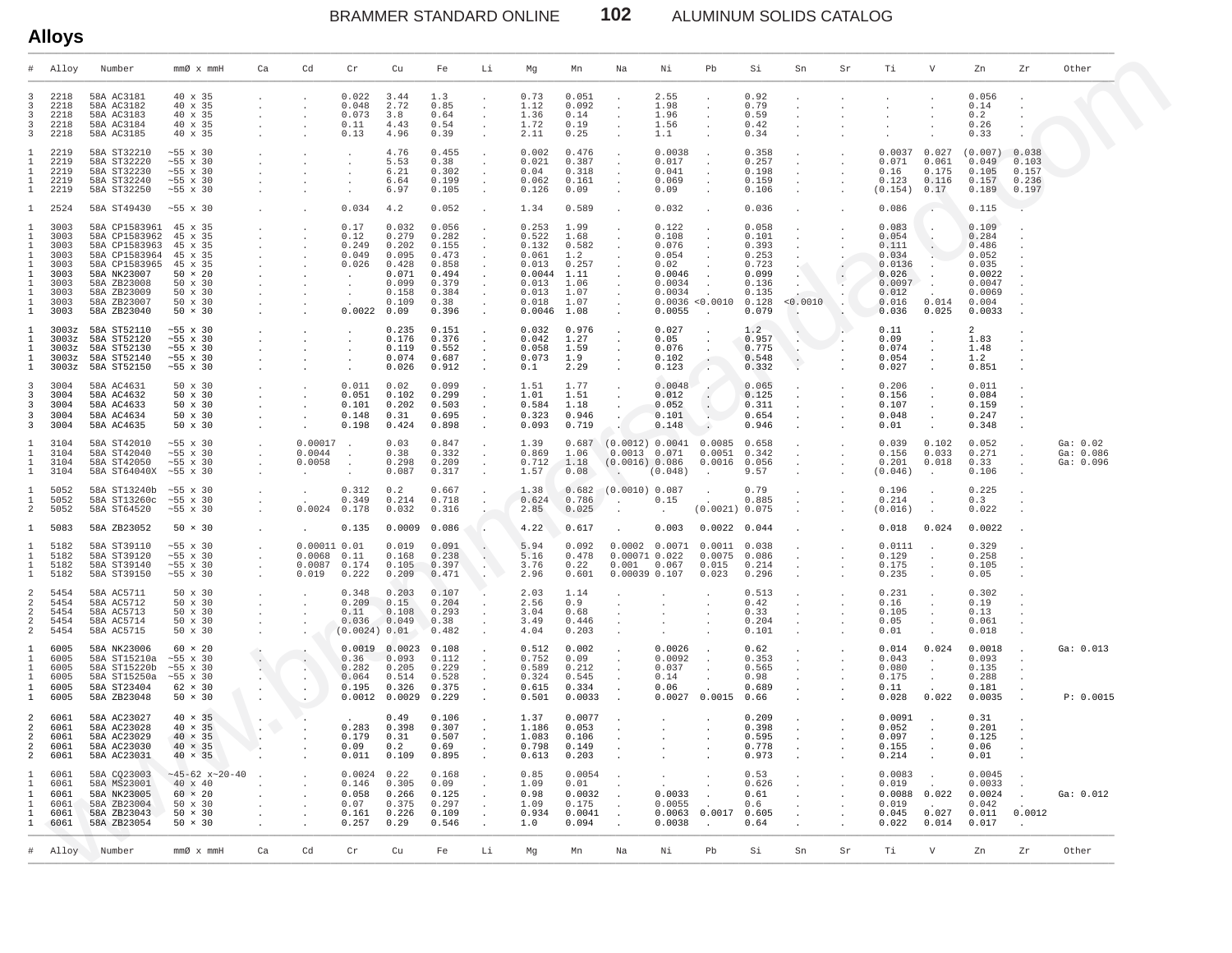ALUMINUM SOLIDS CATALOG

|              | Alloy                                                                                | Number                                                                                                                                                        | $mm\varnothing \times mmH$                                                                                                                               | Ca                                              | Cd                                           | $\operatorname{Cr}$                                                                               | Cu                                                                                               | Fe                                                                                            | Li                                   | Mg                                                                                         | Mn                                                                                             | Na                                                                                            | Νi                                                                          | Pb                                                                                                   | Si                                                                                            | Sn | Sr | Тi                                                                                                 | $\mathbf{V}$                     | Zn                                                                                               | Zr                                                 | Other                  |
|--------------|--------------------------------------------------------------------------------------|---------------------------------------------------------------------------------------------------------------------------------------------------------------|----------------------------------------------------------------------------------------------------------------------------------------------------------|-------------------------------------------------|----------------------------------------------|---------------------------------------------------------------------------------------------------|--------------------------------------------------------------------------------------------------|-----------------------------------------------------------------------------------------------|--------------------------------------|--------------------------------------------------------------------------------------------|------------------------------------------------------------------------------------------------|-----------------------------------------------------------------------------------------------|-----------------------------------------------------------------------------|------------------------------------------------------------------------------------------------------|-----------------------------------------------------------------------------------------------|----|----|----------------------------------------------------------------------------------------------------|----------------------------------|--------------------------------------------------------------------------------------------------|----------------------------------------------------|------------------------|
| 2<br>2<br>2  | 6063<br>6063<br>6063<br>6063<br>6063<br>6063<br>6063<br>6063<br>6063<br>6063<br>6063 | 58A AC6911<br>58A AC6922<br>58A AC6944<br>58A AC6955<br>58A NK23004<br>58A SD23001<br>58A SD23002<br>58A SD23003<br>58A SD23004<br>58A SD23005<br>58A ZB23005 | $50 \times 30$<br>50 x 30<br>$50 \times 30$<br>$50 \times 30$<br>$60 \times 20$<br>40 x 30<br>40 x 30<br>40 x 30<br>40 x 30<br>40 x 30<br>$50 \times 30$ |                                                 | $\mathbf{r}$<br>$\mathbf{r}$<br>$\mathbf{r}$ | 0.15<br>0.101<br>0.01<br>0.0047<br>0.0021<br>0.049<br>0.111<br>0.14<br>0.018<br>0.091<br>< 0.0010 | 0.188<br>0.149<br>0.053<br>0.016<br>0.0037<br>0.101<br>0.197<br>0.026<br>0.052<br>0.14<br>0.0025 | 0.045<br>0.15<br>0.352<br>0.459<br>0.117<br>0.167<br>0.358<br>0.492<br>0.11<br>0.066<br>0.135 |                                      | 1.01<br>0.817<br>0.39<br>0.219<br>0.568<br>0.562<br>0.89<br>1.14<br>0.095<br>0.38<br>0.519 | 0.01<br>0.051<br>0.151<br>0.207<br>0.0024<br>0.095<br>0.14<br>0.04<br>0.386<br>0.238<br>0.0036 |                                                                                               | $\sim$<br>0.0035<br>0.0009<br>0.004<br>0.001<br>0.0025<br>0.00098<br>0.0017 | $\overline{\phantom{a}}$<br>$\overline{\phantom{a}}$<br>$\overline{\phantom{a}}$<br>$\sim$<br>$\sim$ | 0.102<br>0.273<br>0.569<br>0.751<br>0.45<br>0.507<br>0.189<br>0.102<br>0.996<br>0.675<br>0.39 |    |    | 0.153<br>0.112<br>0.0098<br>0.0042<br>0.0088<br>0.025<br>0.081<br>0.0083<br>0.04<br>0.198<br>0.016 | $\ddot{\phantom{a}}$<br>0.018    | 0.01<br>0.047<br>0.144<br>0.201<br>0.0027<br>0.023<br>0.102<br>0.195<br>0.052<br>0.134<br>0.0035 |                                                    | Ga: 0.013              |
|              | 6063A<br>6063A                                                                       | 58A CO23001<br>58A CQ23002                                                                                                                                    | $~145 - 62$ x $~20 - 40$<br>$~145 - 62$ x $~20 - 40$                                                                                                     |                                                 | $\ddot{\phantom{0}}$                         | 0.0083<br>0.0023                                                                                  | 0.084<br>0.011                                                                                   | 0.339<br>0.148                                                                                | $\mathbf{r}$                         | 0.6<br>0.607                                                                               | 0.041<br>0.0042                                                                                | $\ddot{\phantom{1}}$<br>$\ddot{\phantom{a}}$                                                  | $\mathbf{r}$                                                                |                                                                                                      | 0.488<br>0.407                                                                                |    |    | 0.012<br>0.0084                                                                                    | $\sim$                           | 0.108<br>0.0031                                                                                  |                                                    |                        |
| $\mathbf{1}$ | 6063B<br>6063B                                                                       | 58A ZB23044<br>58A ZB23046                                                                                                                                    | $50 \times 30$<br>$50 \times 30$                                                                                                                         |                                                 | n.                                           | 0.0012<br>0.0012                                                                                  | 0.0057<br>0.0057                                                                                 | 0.082<br>0.082                                                                                | a.                                   | 0.599<br>0.599                                                                             | 0.0016<br>0.0016                                                                               | $\ddot{\phantom{a}}$                                                                          | $0.0044$ 0.0014<br>$0.0044$ 0.0014                                          |                                                                                                      | 0.509<br>0.509                                                                                |    |    | 0.011<br>0.016                                                                                     | 0.025<br>0.025                   | 0.0026<br>0.0026                                                                                 |                                                    | P: 0.0018<br>P: 0.0018 |
|              | 6082<br>6082<br>6082<br>6082                                                         | 58A MS23004<br>58A NK23003<br>58A ZB23050<br>58A ZB23051                                                                                                      | $28 \times 30$<br>$60 \times 20$<br>$50 \times 30$<br>$50 \times 30$                                                                                     |                                                 | $\mathbf{r}$<br>$\sim$<br>$\mathbf{r}$       | 0.015<br>0.126                                                                                    | 0.084<br>0.046<br>$0.0013$ $0.0033$ $0.141$<br>$0.0012$ $0.0027$ 0.093                           | 0.2<br>0.126                                                                                  | $\mathbf{r}$                         | 0.95<br>0.881<br>0.886<br>0.933                                                            | 0.51<br>0.479<br>0.584<br>0.545                                                                | $\sim$<br>$\overline{\phantom{a}}$                                                            | 0.01<br>0.005<br>0.006<br>0.0058                                            | 0.0023<br>0.0023                                                                                     | 0.84<br>0.94<br>0.856<br>0.876                                                                |    |    | 0.011<br>0.0086<br>0.025<br>0.016                                                                  | 0.014<br>0.023<br>0.026<br>0.026 | 0.066<br>0.0018<br>0.035<br>0.0028                                                               | $\overline{a}$                                     | Ga: 0.012              |
|              | 7005<br>7005<br>7005<br>7005<br>7005                                                 | 58A ST14150a<br>58A ST14140a<br>58A ST14130a<br>58A ST14120a<br>58A ST14110a                                                                                  | $~55 \times 30$<br>$~55 \times 30$<br>$~55 \times 30$<br>$~55 \times 30$<br>$~55 \times 30$                                                              | $\cdot$                                         | $\ddot{\phantom{a}}$<br>$\ddot{\phantom{a}}$ | 0.211<br>0.176<br>0.125<br>0.067<br>0.018                                                         | 0.158<br>0.109<br>0.087<br>0.038<br>0.012                                                        | 0.535<br>0.41<br>0.292<br>0.207<br>0.147                                                      |                                      | 1.78<br>1.9<br>1.4<br>1.11<br>0.84                                                         | 0.719<br>0.565<br>0.402<br>0.221<br>0.099                                                      | $\ddot{\phantom{a}}$<br>$\ddot{\phantom{a}}$                                                  | 0.135<br>0.092<br>0.068<br>0.037<br>0.012                                   |                                                                                                      | 0.395<br>0.283<br>0.186<br>0.104<br>0.051                                                     |    |    | 0.081<br>0.057<br>0.036<br>0.018<br>0.0063                                                         |                                  | 2.6<br>3.53<br>4.66<br>4.98<br>5.7                                                               | 0.236<br>0.201<br>0.151<br>0.101<br>0.058          |                        |
|              | 7050<br>7050<br>7050<br>7050<br>7050<br>7050                                         | 58A ST23391<br>58A ST43110<br>58A ST43120<br>58A ST43130<br>58A ST43140<br>58A ST43150                                                                        | $55 \times 35$<br>$~55 \times 30$<br>$~55 \times 30$<br>$~55 \times 30$<br>$~55 \times 30$<br>$~55 \times 30$                                            | 0.00048<br>0.0023<br>0.00023<br>0.001<br>0.0012 | $\ddot{\phantom{a}}$<br>$\ddot{\phantom{a}}$ | 0.019<br>0.0026<br>0.036<br>0.059<br>0.101<br>0.13                                                | 2.14<br>1.83<br>2.17<br>2.95<br>3.48<br>2.43                                                     | 0.099<br>0.283<br>0.239<br>0.184<br>0.041<br>0.113                                            | $\ddot{\phantom{a}}$<br>$\mathbf{r}$ | 2.16<br>3.17<br>2.75<br>2.11<br>1.88<br>1.4                                                | 0.024<br>0.043<br>0.11<br>0.147<br>0.207<br>0.254                                              | 0.0004<br>0.0007<br>$0.0027$ 0.037<br>(0.00007)0.062<br>$0.00014$ $0.104$<br>$0.0011 - 0.133$ | 0.02<br>0.0043                                                              |                                                                                                      | 0.031<br>0.147<br>0.13<br>0.082<br>0.019<br>0.055                                             |    |    | 0.03<br>0.014<br>0.05<br>0.086<br>0.134<br>0.164                                                   |                                  | 6.17<br>7.24<br>6.42<br>5.35<br>4.6<br>3.95                                                      | 0.106<br>0.019<br>0.092<br>0.162<br>0.198<br>0.207 | Be: 0.0006             |
|              | 7075                                                                                 | 58A BY23024                                                                                                                                                   | $55 \times 40$                                                                                                                                           |                                                 |                                              | 0.242                                                                                             | 1.34                                                                                             | 0.432                                                                                         |                                      | 2.52                                                                                       | 0.196                                                                                          |                                                                                               | 0.053                                                                       |                                                                                                      | 0.28                                                                                          |    |    | 0.112                                                                                              |                                  | 5.53                                                                                             |                                                    |                        |
|              | 1 7085                                                                               | 58A ST49410                                                                                                                                                   | $~55 \times 30$                                                                                                                                          |                                                 |                                              |                                                                                                   | 1.62                                                                                             | 0.068                                                                                         |                                      | 1.39                                                                                       | 0.034                                                                                          |                                                                                               | 0.031                                                                       |                                                                                                      | 0.03                                                                                          |    |    | 0.035                                                                                              |                                  | 7.26                                                                                             | 0.117                                              |                        |
|              | 1 7475                                                                               | 58A ST49420                                                                                                                                                   | $~55 \times 30$                                                                                                                                          |                                                 |                                              | 0.219                                                                                             | 1.62                                                                                             | 0.089                                                                                         |                                      | 2.26                                                                                       | 0.044                                                                                          |                                                                                               | 0.038                                                                       |                                                                                                      | 0.073                                                                                         |    |    | 0.036                                                                                              |                                  | 5.51                                                                                             | $\ddot{\phantom{a}}$                               |                        |
|              | # Alloy                                                                              | Number                                                                                                                                                        | $mmØ \times mmH$                                                                                                                                         | Ca                                              | Cd                                           | Cr                                                                                                | Cu                                                                                               | Fe                                                                                            | Li                                   | Mg                                                                                         | Mn                                                                                             | Na                                                                                            | Νi                                                                          | Pb                                                                                                   | Si                                                                                            | Sn | Sr | Ti                                                                                                 | V                                | Zn                                                                                               | Zr                                                 | Other                  |

103

**Alloys**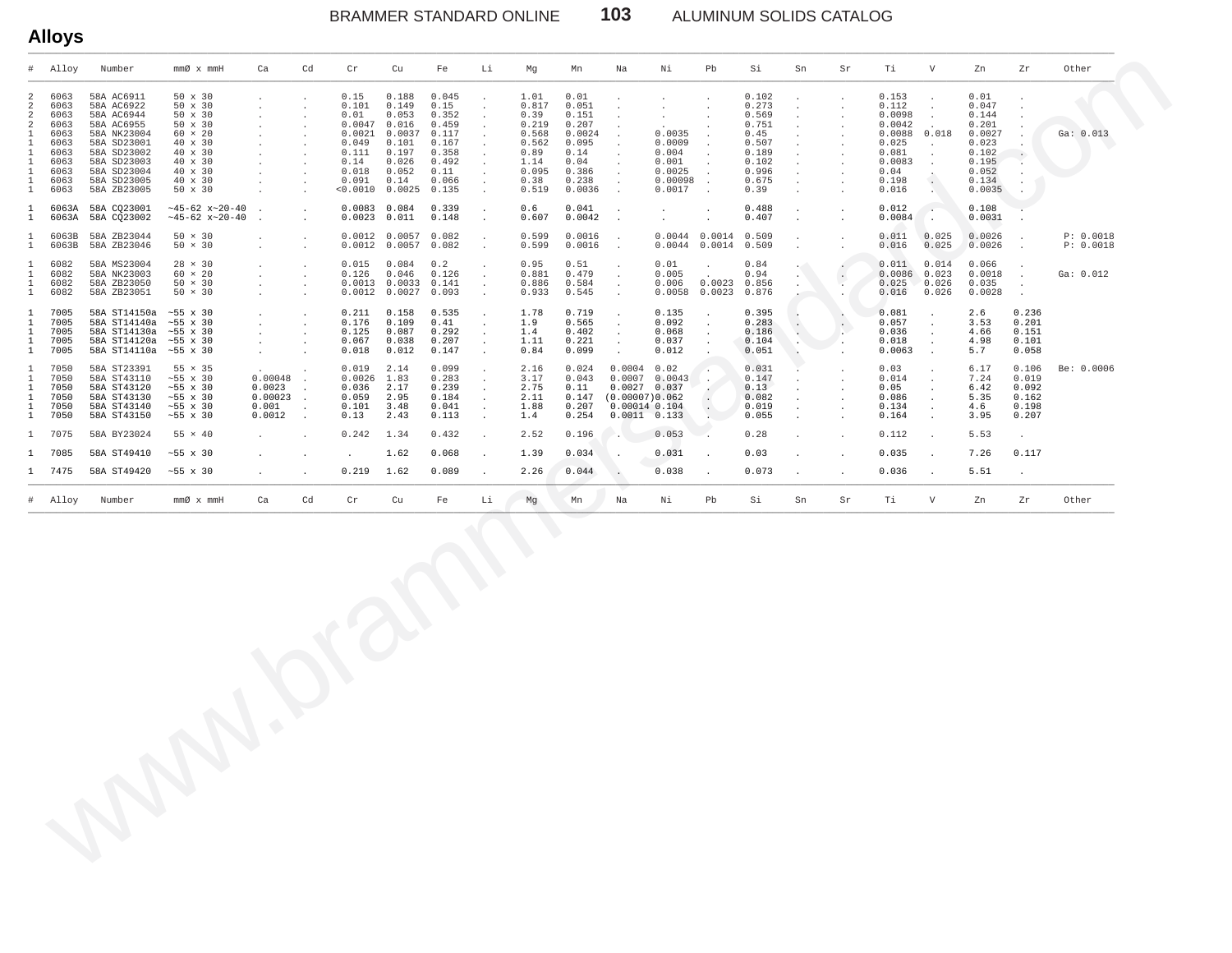## **Cu Alloys**

#### 104 BRAMMER STANDARD ONLINE

ALUMINUM SOLIDS CATALOG

| # Number                                                                                                         | Unit                                                                                              | Cr                      | cu                                           | Fe                                                 | Mq                                                | Mn                                                | Νi             | Si                                               | Τi                                                | Zn                                                 | B                         | Be | Cd                     | V                       | Zr                                                   | Other                |
|------------------------------------------------------------------------------------------------------------------|---------------------------------------------------------------------------------------------------|-------------------------|----------------------------------------------|----------------------------------------------------|---------------------------------------------------|---------------------------------------------------|----------------|--------------------------------------------------|---------------------------------------------------|----------------------------------------------------|---------------------------|----|------------------------|-------------------------|------------------------------------------------------|----------------------|
| 1 58A BY2132935<br>1 58A ST23377<br>1 58A SY23007<br>1 58A ST16360<br>1 58A ST16370a                             | D 42 x 32<br>$D$ 55 $\times$ 30<br>D 50 x 30<br>$D \sim 55 \times 30$<br>$D \sim 55 \times 30$    | 0.12<br>0.196           | 5.82<br>5.43<br>5.09<br>4.97<br>4.93         | 0.093<br>0.213<br>0.178<br>0.114<br>0.083          | 0.101<br>0.126<br>0.04                            | 0.078<br>0.239<br>0.356<br>0.408                  | 0.237<br>0.089 | 0.102<br>0.252<br>0.089<br>0.058                 | 0.111<br>0.081<br>0.212<br>(0.471)<br>0.311       | 0.105<br>0.126<br>0.122                            | 0.023<br>(0.070)<br>0.056 |    | 0.181<br>0.169         | 0.159<br>0.018<br>0.118 | 0.05<br>0.169<br>0.11                                | no center            |
| 1 58A ST23002<br>1 58A ST16390a<br>1 58A ST16310a<br>1 58A ST57980<br>1 58A ST57970<br>1 58A BY3166933 D 42 x 32 | $D \sim 55 \times 30$<br>$D \sim 55 \times 30$<br>$D \sim 55 \times 30$<br>D 45 x 40<br>D 45 x 40 | 0.029<br>0.021<br>0.333 | 4.62<br>4.22<br>3.87<br>1.46<br>1.22<br>0.74 | 0.164<br>0.141<br>0.039<br>0.094<br>0.112<br>0.166 | 0.037<br>0.045<br>0.15<br>0.291<br>0.193<br>0.285 | 0.352<br>0.197<br>0.07<br>0.082<br>0.032<br>0.287 | 0.117          | 0.077<br>0.072<br>0.02<br>0.136<br>0.118<br>0.19 | 0.273<br>0.415<br>0.65<br>0.0026<br>0.01<br>0.217 | 0.127<br>0.173<br>0.352<br>0.118<br>0.107<br>0.314 | (0.025)<br>0.056<br>0.049 |    | 0.144<br>0.17<br>0.244 | 0.133<br>0.076<br>0.031 | 0.13<br>0.061<br>0.0094<br>0.088<br>0.082<br>$\cdot$ | Li: 2.48<br>Li: 2.12 |
| # Number                                                                                                         | Unit                                                                                              | Cr                      | Cu                                           | Fe                                                 | Mq                                                | Mn                                                | Νi             | Si                                               | Тi                                                | Zn                                                 | B                         | Be | Cd                     | V                       | Zr                                                   | Other                |

## **Cu/Fe/Mg Alloys**

|              | # Number                                                                                | Unit                                                                                                            | $\operatorname{Cr}$                                       | cu                                       | Fe                                       | Mg                                     | Mn                                       | Νi                                       | Pb                                                          | Si                                       | Τi                                         | Zn                                        | Ca                                                                              | Р                                                                                        | Sn                                                    | Sr                                     | Zr                                                      | Other                   |           |
|--------------|-----------------------------------------------------------------------------------------|-----------------------------------------------------------------------------------------------------------------|-----------------------------------------------------------|------------------------------------------|------------------------------------------|----------------------------------------|------------------------------------------|------------------------------------------|-------------------------------------------------------------|------------------------------------------|--------------------------------------------|-------------------------------------------|---------------------------------------------------------------------------------|------------------------------------------------------------------------------------------|-------------------------------------------------------|----------------------------------------|---------------------------------------------------------|-------------------------|-----------|
| $\mathbf{1}$ | 1 58A AC23052<br>58A ZB23024<br>1 58A ST36160e<br>3 58A AC16104<br>1 58A ZB23025        | D 45 × 35<br>D 60 x 30<br>$D \sim 55 \times 30$<br>D 40 x 35<br>D 50 x 30                                       | 0.28<br>0.0059<br>$\sim$<br>$\ddot{\phantom{a}}$<br>0.014 | 5.88<br>5.05<br>4.91<br>4.87<br>4.85     | 1.47<br>1.22<br>1.44<br>0.68<br>1.59     | 1.18<br>1.64<br>1.46<br>0.58<br>0.539  | 0.063<br>0.064<br>0.08<br>0.48<br>0.074  | 0.061<br>0.509<br>0.033<br>0.34<br>0.058 | 0.31<br>0.219<br>0.143<br>0.071<br>0.022                    | 14.2<br>1.26<br>0.845<br>6.4<br>6.33     | 0.018<br>0.101<br>0.185<br>$\sim$<br>0.064 | 1.85<br>1.57<br>1.26<br>0.5<br>2.04       | È                                                                               | $\cdot$<br>$\cdot$<br>$\ddot{\phantom{a}}$<br>$\overline{\phantom{a}}$<br>$\blacksquare$ | 0.5<br>0.015<br>0.118<br>$\sim$<br>0.517              | 0.104<br>0.0005                        | 0.093<br>$\sim$<br>0.029                                | Ga: 0.069               |           |
|              | 1 58A BY6092764<br>3 58A AC16105<br>1 58A BY6092763<br>1 58A ST26140<br>1 58A BY6092762 | D 45 x 35<br>D 40 x 35<br>D 45 x 35<br>$D \sim 55 \times 30$<br>D 45 x 35                                       | 0.172<br>$\ddot{\phantom{a}}$<br>0.138<br>$\sim$<br>0.097 | 4.22<br>3.75<br>3.49<br>3.33<br>2.92     | 0.75<br>0.97<br>1.19<br>1.61<br>1.49     | 0.597<br>0.79<br>1.09<br>1.8<br>1.59   | 0.129<br>0.69<br>0.179<br>0.184<br>0.245 | 1.55<br>0.49<br>0.78<br>0.624<br>2.49    | 0.023<br>0.1<br>(0.0008) 0.41<br>$\sim$<br>$0.0061$ $0.166$ | 0.74<br>8.03<br>0.371                    | 0.105<br>$\sim$<br>0.05<br>0.055<br>0.015  | 0.082<br>0.73<br>0.139<br>0.164<br>0.276  | $\cdot$<br>$\cdot$<br>$\overline{a}$                                            | $\cdot$                                                                                  | 0.0072<br>0.027<br>0.0094                             | $\ddot{\phantom{a}}$<br>$\overline{a}$ | 0.146<br>0.198<br>0.056                                 |                         |           |
|              | 1 58A ST29260c<br>1 58A ST26120a<br>1 58A ST2210b<br>1 58A ST29240b<br>1 58A BY2132931  | $D \sim 55 \times 30$<br>$D \sim 55 \times 30$<br>$D \sim 55 \times 30$<br>$D \sim 55 \times 30$<br>D 42 x 32mm | 0.318<br>$\sim$<br>$\sim$<br>0.237<br>$\sim$              | 2.71<br>2.45<br>2.08<br>1.93<br>1.76     | 0.749<br>1.23<br>0.691<br>0.556<br>0.754 | 3.96<br>1.37<br>2.06<br>1.34<br>0.524  | 0.047<br>0.119<br>0.337<br>0.657<br>1.22 | 0.012<br>1.09<br>0.108<br>0.096<br>0.023 |                                                             | 0.708<br>0.724<br>0.474<br>0.172<br>1.15 | 0.205<br>0.078<br>0.087<br>0.139<br>0.269  | 0.955<br>0.22<br>0.051<br>2.46<br>0.248   | $\cdot$<br>$\ddot{\phantom{a}}$<br>$\ddot{\phantom{a}}$<br>$\ddot{\phantom{a}}$ |                                                                                          | $\cdot$                                               | $\cdot$<br>$\ddot{\phantom{1}}$        | 0.237<br>$\sim$<br>$\sim$<br>0.152<br>$\cdot$           |                         |           |
|              | 1 58A BY6092761<br>1 58A ZB23020<br>1 58A ST36120e<br>1 58A ST2260c<br>1 58A BY23021    | D 45 x 35<br>D 60 x 30<br>$D \sim 55 \times 30$<br>$D \sim 55$ x 30<br>$D$ 45 $\times$ 35                       | 0.162<br>0.059<br>$\sim$<br>$\ddot{\phantom{a}}$<br>0.11  | 1.49<br>1.49<br>1.16<br>1.12<br>1.08     | 1.72<br>0.511<br>0.759<br>0.83<br>0.518  | 2.11<br>0.561<br>0.897<br>2.68<br>1.15 | 0.35<br>0.765<br>0.456<br>0.082<br>0.171 | 2.16<br>0.052<br>0.088<br>0.192<br>0.905 | 0.0047<br>0.021<br>0.107<br>a Arrib<br>0.018                | 0.063<br>6.82<br>5.52<br>0.084<br>9.69   | 0.03<br>0.019<br>0.111<br>0.006<br>0.163   | 0.353<br>0.075<br>0.646<br>0.728<br>0.171 | $\cdot$<br>$\overline{\phantom{a}}$<br>$\overline{\phantom{a}}$<br>$\cdot$      |                                                                                          | 0.0043<br>0.019<br>0.04<br>0.053                      | 0.059<br>0.074<br>$\overline{a}$       | 0.021<br>0.215<br>$\mathcal{L}^{\pm}$<br>$\overline{a}$ | Ga: 0.013<br>Na: 0.0062 |           |
|              | 1 58A ST26150<br>1 58A BY7370<br>1 58A ST23388<br>1 58A SY23002<br>1 58A ST1150a        | $D \sim 55 \times 30$<br>D 56 x 50<br>$D$ 55 $\times$ 30<br>D 50 x 30<br>$D \sim 55 \times 30$                  | $\sim$<br>0.1<br>$\sim$<br>0.139<br>0.272                 | 0.927<br>0.916<br>0.65<br>0.646<br>0.645 | 1.87<br>0.578<br>0.518<br>0.681<br>1.01  | 2.26<br>1.13<br>1.34<br>0.539<br>0.912 | 0.287<br>0.155<br>0.33<br>0.342<br>1.5   | 0.153<br>1.03<br>1.32<br>0.162<br>0.21   | $0.069$ 12.25<br>0.015<br>0.035<br>$\ddot{\phantom{0}}$     | 1.53<br>10.81<br>5.37<br>1.57            | 0.161<br>0.17<br>0.083<br>0.101<br>0.202   | 0.367<br>0.215<br>0.201<br>0.199<br>0.054 | $\cdot$<br>$\ddot{\phantom{a}}$<br>$\overline{\phantom{a}}$<br>$\cdot$          | $\cdot$<br>$\ddot{\phantom{a}}$                                                          | 0.012<br>0.046<br>0.023<br>$\mathcal{L}^{\text{max}}$ | $\cdot$<br>$\cdot$                     | $\cdot$<br>$\cdot$<br>0.028<br>(0.0058)                 | Be: 0.0038              | no center |
|              | # Number                                                                                | Unit                                                                                                            | $\operatorname{Cr}$                                       | Cu                                       | Fe                                       | Mg                                     | Mn                                       | Νi                                       | Pb                                                          | Si                                       | Τi                                         | Zn                                        | Ca                                                                              | $\, {\mathbb P}$                                                                         | Sn                                                    | Sr                                     | Zr                                                      | Other                   |           |
|              |                                                                                         |                                                                                                                 |                                                           |                                          |                                          | O                                      |                                          |                                          |                                                             |                                          |                                            |                                           |                                                                                 |                                                                                          |                                                       |                                        |                                                         |                         |           |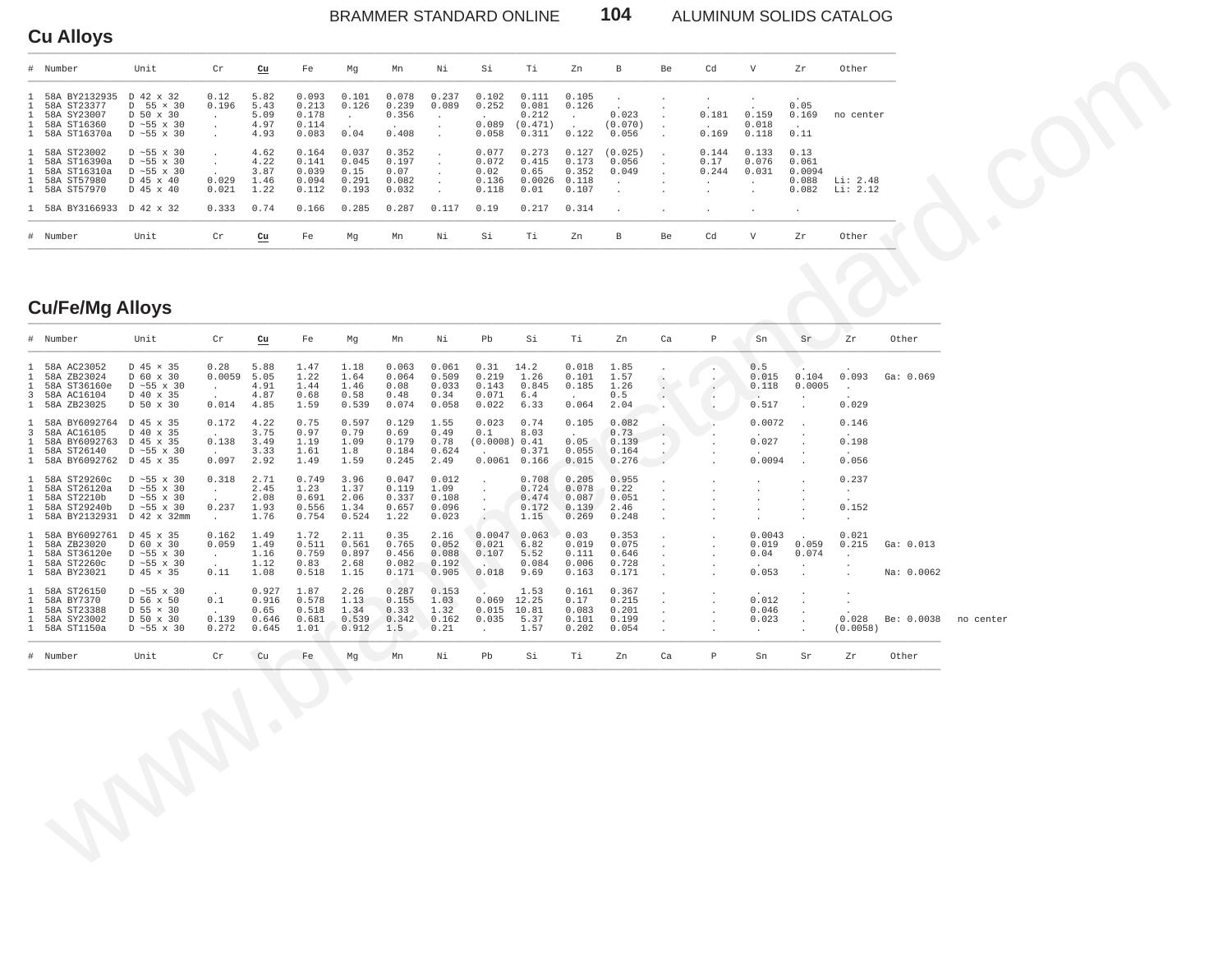#### BRAMMER STANDARD ONLINE **105** ALUMINUM SOLIDS CATALOG

#### **Cu/Fe/Mn and Cu/Fe/Ni** \_\_\_\_\_\_\_\_\_\_\_\_\_\_\_\_\_\_\_\_\_\_\_\_\_\_\_\_\_\_\_\_\_\_\_\_\_\_\_\_\_\_\_\_\_\_\_\_\_\_\_\_\_\_\_\_\_\_\_\_\_\_\_\_\_\_\_\_\_\_\_\_\_\_\_\_\_\_\_\_\_\_\_\_\_\_\_\_\_\_\_\_\_\_\_\_\_\_\_\_\_\_\_\_\_\_\_\_\_\_\_\_\_\_\_\_\_\_\_\_\_\_\_\_\_\_\_\_\_\_\_\_\_\_

| $\#$ | Number                                                       | Unit                                                                                       | Cr                               | Cu                             | Fe                               | Mq                              | Mn                                | Νi                              | Pb                     | Si                           | Тi                                | Zn                              | Sn                      | Sr | Zr                                |
|------|--------------------------------------------------------------|--------------------------------------------------------------------------------------------|----------------------------------|--------------------------------|----------------------------------|---------------------------------|-----------------------------------|---------------------------------|------------------------|------------------------------|-----------------------------------|---------------------------------|-------------------------|----|-----------------------------------|
|      | 58A AC10141<br>58A ZB23027<br>58A AC15051X<br>58A ST23384    | D 45 x 35<br>D 50 x 30<br>$D$ 40 $\times$ 35<br>$D$ 55 $\times$ 30                         | 0.3<br>(0.182)<br>0.19           | 4.5<br>2.46<br>1.73<br>1.48    | 1.31<br>(1.04)<br>0.668<br>0.894 | 0.054<br>0.263<br>0.699<br>0.86 | 0.032<br>(0.686)<br>0.71<br>0.242 | 0.61<br>0.36<br>0.525<br>1.93   | 0.023<br>0.373<br>0.18 | 6.32<br>10.8<br>4.42<br>1.2  | 0.051<br>(0.223)<br>0.313<br>0.12 | 1.23<br>1.05<br>0.386<br>0.316  | 0.025<br>0.263<br>0.149 |    | (0.19)<br>0.22<br>$\overline{a}$  |
|      | 58A AC15052X<br>58A AC23035<br>58A ST34240c<br>58A AC23050-1 | $D$ 40 $\times$ 35<br>$D$ 45 $\times$ 35<br>$D \approx 55 \times 30$<br>$D$ 45 $\times$ 35 | 0.109<br>0.013<br>0.218<br>0.273 | 1.15<br>0.74<br>0.705<br>0.704 | 0.511<br>0.54<br>0.697<br>1.49   | 0.54<br>0.92<br>0.411<br>0.832  | 0.534<br>0.21<br>1.18<br>0.669    | 0.175<br>0.87<br>0.089<br>0.505 | 0.1<br>0.014<br>0.354  | 5.3<br>13.0<br>0.235<br>6.86 | 0.241<br>0.19<br>0.066<br>0.279   | 0.312<br>0.22<br>0.166<br>0.579 | 0.1<br>0.013<br>0.251   |    | 0.138<br>$\sim$<br>$\sim$<br>0.02 |
|      | # Number                                                     | Unit                                                                                       | Cr                               | Cu                             | Fe                               | Mq                              | Mn                                | Νi                              | Pb                     | Si                           | Τi                                | Zn                              | Sn                      | Sr | Zr                                |

## **Cu/Fe/Si Alloys**

| Number<br>#                                                                                                  | Unit                                                                                                 | Cr                                          | cu                                    | Fe                                        | Ma                                        | Mn                                        | Νi                                            | Pb                                                      | Si                                        | Τi                                         | Zn                                      | Sn                                                  | Sr                                                            | Zr                       |                                                                    |                                           |                  |                |                                               |
|--------------------------------------------------------------------------------------------------------------|------------------------------------------------------------------------------------------------------|---------------------------------------------|---------------------------------------|-------------------------------------------|-------------------------------------------|-------------------------------------------|-----------------------------------------------|---------------------------------------------------------|-------------------------------------------|--------------------------------------------|-----------------------------------------|-----------------------------------------------------|---------------------------------------------------------------|--------------------------|--------------------------------------------------------------------|-------------------------------------------|------------------|----------------|-----------------------------------------------|
| 58A AC10141<br>58A ZB23027<br>58A AC15051X<br>$\overline{2}$<br>58A ST23384                                  | D 45 x 35<br>D 50 x 30<br>D 40 × 35<br>$D$ 55 $\times$ 30                                            | 0.3<br>(0.182)<br>0.19<br>$\cdot$           | 4.5<br>2.46<br>1.73<br>1.48           | 1.31<br>(1.04)<br>0.668<br>0.894          | 0.054<br>0.263<br>0.699<br>0.86           | 0.032<br>(0.686)<br>0.71<br>0.242         | 0.61<br>0.36<br>0.525<br>1.93                 | 0.023<br>0.373<br>0.18                                  | 6.32<br>10.8<br>4.42<br>1.2               | 0.051<br>(0.223)<br>0.313<br>0.12          | 1.23<br>1.05<br>0.386<br>0.316          | 0.025<br>0.263<br>0.149                             | $\cdot$<br>$\cdot$                                            | (0.19)<br>0.22           |                                                                    |                                           |                  |                |                                               |
| 58A AC15052X<br>$\overline{\mathcal{L}}$<br>58A AC23035<br>2<br>58A ST34240c<br>58A AC23050-1 D 45 x 35<br>2 | D 40 × 35<br>D 45 × 35<br>$D \sim 55 \times 30$                                                      | 0.109<br>0.013<br>0.218<br>0.273            | 1.15<br>0.74<br>0.705<br>0.704        | 0.511<br>0.54<br>0.697<br>1.49            | 0.54<br>0.92<br>0.411<br>0.832            | 0.534<br>0.21<br>1.18<br>0.669            | 0.175<br>0.87<br>0.089<br>0.505               | 0.1<br>0.014<br>0.354                                   | 5.3<br>13.0<br>0.235<br>6.86              | 0.241<br>0.19<br>0.066<br>0.279            | 0.312<br>0.22<br>0.166<br>0.579         | 0.1<br>0.013<br>0.251                               |                                                               | 0.138<br>$\cdot$<br>0.02 |                                                                    |                                           |                  |                |                                               |
| Number<br>#                                                                                                  | Unit                                                                                                 | $\operatorname{Cr}$                         | $cu$                                  | Fe                                        | Mg                                        | Mn                                        | Νi                                            | Pb                                                      | Si                                        | Τi                                         | Zn                                      | Sn                                                  | Sr                                                            | ${\rm Zr}$               |                                                                    |                                           |                  |                |                                               |
| <b>Cu/Fe/Si Alloys</b>                                                                                       |                                                                                                      |                                             |                                       |                                           |                                           |                                           |                                               |                                                         |                                           |                                            |                                         |                                                     |                                                               |                          |                                                                    |                                           |                  |                |                                               |
| Number                                                                                                       | Unit                                                                                                 | $\operatorname{Cr}$                         | Cu                                    | Fe                                        | Mg                                        | Mn                                        | Νi                                            | Pb                                                      | Si                                        | Тi                                         | Zn                                      | Ca                                                  | Co                                                            | Ga                       | $\, {\mathbb P}$                                                   | ${\rm Sn}$                                | Sr               | Zr             | Other                                         |
| 58A AC16103<br>58A AC23053<br>58A AC23054<br>58A AC10142<br>58A ST23406                                      | D 40 x 35<br>D 45 × 35<br>D 45 × 35<br>D 45 x 35<br>$D$ 62 $\times$ 30                               | 0.19<br>0.1<br>0.21<br>$\ddot{\phantom{a}}$ | 6.54<br>5.33<br>4.7<br>3.83<br>3.55   | 0.52<br>0.99<br>0.62<br>0.94<br>0.833     | 0.43<br>0.78<br>0.66<br>0.11<br>0.159     | 0.36<br>0.11<br>0.21<br>0.16<br>0.314     | 0.26<br>0.11<br>0.22<br>0.45<br>0.242         | 0.051<br>0.11<br>0.055<br>0.1<br>0.08                   | 5.31<br>15.0<br>16.6<br>7.45<br>8.45      | 0.052<br>0.098<br>0.1<br>$\cdot$           | 0.36<br>1.38<br>0.96<br>0.91<br>0.787   | $\cdot$                                             |                                                               | $\cdot$                  | $\cdot$                                                            | 0.0072<br>0.32<br>0.22<br>0.1<br>0.075    |                  |                |                                               |
| 58A ZB23026<br>58A AC10143<br>2<br>58A ST23382<br>58A ST9440b<br>58A ST64840b                                | D 50 x 30<br>D 45 x 35<br>D 55 × 35<br>$D \sim 55 \times 30$<br>$D \sim 55$ x 30                     | 0.052<br>0.1<br>0.05<br>$\sim$              | 3.36<br>3.34<br>3.34<br>3.12<br>2.64  | 1.53<br>0.62<br>0.93<br>1.03<br>0.812     | (0.083)<br>0.19<br>0.19<br>0.269<br>0.115 | 0.122<br>0.32<br>0.366<br>0.226<br>0.317  | 0.377<br>0.34<br>0.284<br>0.374<br>0.266      | 0.07<br>0.22<br>0.055<br>0.015                          | 8.29<br>7.99<br>8.98<br>9.16<br>11.67     | 0.121<br>0.14<br>0.144<br>0.028            | 3.54<br>0.65<br>0.842<br>1.43<br>0.784  | $\mathcal{L}$<br>$\cdot$                            | $\ddot{\phantom{a}}$<br>$\mathcal{L}$<br>$\ddot{\phantom{1}}$ |                          |                                                                    | 0.113<br>0.22<br>0.158<br>0.132<br>0.095  | $\cdot$          | 0.077          | V: 0.008                                      |
| $\mathfrak{D}$<br>58A AC23057<br>58A ST23383<br>58A ZB23037<br>58A ZB23023<br>58A ZB23036                    | D 45 × 35<br>D 55 × 35<br>$D$ 50 $\times$ 30<br>D 60 x 30<br>$D$ 50 $\times$ 30                      | 0.15<br>0.039<br>0.035<br>0.014<br>0.032    | 2.54<br>2.44<br>2.17<br>2.11<br>2.09  | 0.73<br>0.707<br>1.01<br>0.999<br>1.33    | 0.11<br>0.092<br>0.168<br>0.041<br>0.032  | 0.31<br>0.391<br>0.225<br>0.427<br>0.21   | 0.28<br>0.287<br>0.0069<br>0.301<br>0.0062    | 0.22<br>0.04<br>0.0028<br>0.288<br>0.0019               | 11.02<br>10.84<br>10.83<br>8.8<br>10.33   | 0.15<br>0.043<br>0.027<br>0.255<br>0.047   | 0.7<br>0.839<br>0.142<br>0.699<br>0.217 | $\sim$<br>$\cdot$<br>$\sim$<br>$\ddot{\phantom{a}}$ |                                                               | 0.014                    |                                                                    | 0.2<br>0.187<br>0.0018<br>0.214<br>0.0024 | $\cdot$<br>0.045 | 0.051<br>0.015 | Sb: 0.15<br>V: 0.023<br>Sb: 0.024<br>V: 0.023 |
| 58A ZB23038<br>58A ST23379<br>58A AC12353<br>58A AC12352<br>$\overline{2}$<br>58A ST23394                    | $D$ 50 $\times$ 30<br>D 55 × 35<br>D 45 x 35<br>D 45 x 35<br>$D$ 55 $\times$ 30                      | 0.034<br>0.07<br>0.11<br>0.359              | 2.03<br>1.71<br>1.03<br>0.76<br>0.524 | 1.2<br>0.897<br>0.73<br>0.96<br>0.5       | 0.085<br>0.46<br>0.33<br>0.4<br>0.914     | 0.194<br>0.313<br>0.46<br>0.5<br>0.259    | 0.0076<br>0.111<br>0.3<br>0.43<br>0.049       | 0.0041<br>0.043<br>0.11<br>0.21<br>$\ddot{\phantom{0}}$ | 10.36<br>10.03<br>12.69<br>11.73<br>1.27  | 0.026<br>0.144<br>0.1<br>0.14<br>0.028     | 0.2<br>0.831<br>0.42<br>0.49<br>0.096   | 0.024<br>0.0023<br>$\cdot$                          | 0.095<br>0.078<br>$\cdot$                                     |                          | 0.0043<br>0.0085<br>$\cdot$                                        | 0.002<br>0.042<br>0.054<br>0.1<br>$\cdot$ |                  |                | V: 0.021<br>Sb:(0.032)<br>Sb:(0.024)          |
| # Number                                                                                                     | Unit                                                                                                 | $\operatorname{Cr}$                         | Cu                                    | Fe                                        | Mg                                        | Mn                                        | Νi                                            | $_{\rm Pb}$                                             | Si                                        | Тi                                         | Zn                                      | Ca                                                  | $\mathbb{C} \circ$                                            | Ga                       | $\mathbb P$                                                        | ${\rm Sn}$                                | Sr               | Zr             | Other                                         |
| <b>Cu/Mg and Cu/Mg/Mn</b>                                                                                    |                                                                                                      |                                             |                                       |                                           |                                           |                                           |                                               |                                                         |                                           |                                            |                                         |                                                     |                                                               |                          |                                                                    |                                           |                  |                |                                               |
| Number<br>#                                                                                                  | Unit                                                                                                 | Cr                                          | $\underline{\mathrm{cu}}$             | Fe                                        | Mg                                        | Mn                                        | Νi                                            | Si                                                      | Тi                                        | Zn                                         | Be                                      | Zr                                                  | Other                                                         |                          |                                                                    |                                           |                  |                |                                               |
| 58A ST23392<br>58A ZB23059<br>58A ZB23057<br>58A ZB23003<br>58A ZB23002                                      | D 55 × 35<br>$D$ 40 $\times$ 30<br>D 40 × 30<br>D 50 x 30<br>D 50 x 30                               | 0.051<br>0.001<br>0.0053<br>0.019           | 4.82<br>4.78<br>4.31<br>4.27<br>4.22  | 0.199<br>0.218<br>0.231<br>0.321<br>0.34  | 1.74<br>1.73<br>1.45<br>1.46<br>1.53      | 0.626<br>0.366<br>0.665<br>0.606<br>0.552 | 0.055<br>0.0025<br>0.0025<br>0.0033<br>0.0035 | 0.109<br>0.262<br>0.4<br>0.101<br>0.115                 | 0.027<br>0.025<br>0.038<br>0.013<br>0.016 | 0.197<br>0.059<br>0.067<br>0.153<br>0.507  |                                         |                                                     |                                                               |                          | Pb: 0.0029, Sn: 0.0022, V: 0.026<br>Pb: 0.003, Sn: 0.0037, V: 0.01 |                                           |                  |                |                                               |
| 58A ST2230b<br>58A BY2132933<br>58A ST46150<br>58A ST46140                                                   | D ~55 x 30<br>D 42 x 32mm<br>$D \sim 55 \times 30$<br>$D \sim 55 \times 30$                          | 0.079<br>0.097<br>0.075                     | 4.19<br>3.96<br>3.93<br>3.58          | 0.387<br>0.296<br>0.195<br>0.168          | 1.55<br>1.25<br>1.13<br>1.41              | 0.553<br>0.374<br>0.924<br>0.769          | 0.037<br>0.038<br>0.104<br>0.084              | 0.129<br>0.399<br>0.151<br>0.13                         | 0.044<br>0.054<br>0.115<br>0.091          | 0.14<br>0.174<br>0.024<br>0.153            | 0.0012<br>0.0019                        | 0.204<br>0.178                                      |                                                               |                          |                                                                    |                                           |                  |                |                                               |
| 58A ST46130<br>58A ST46120<br>58A ST46110                                                                    | $D \sim 55 \times 30$<br>$D \sim 55 \times 30$<br>$D \sim 55 \times 30$<br>58A BY2132932 D 42 x 32mm | 0.055<br>0.037<br>0.016<br>0.032            | 3.44<br>3.15<br>2.84<br>2.82<br>1.6   | 0.146<br>0.086<br>0.062<br>0.167<br>0.264 | 1.57<br>1.72<br>2.08<br>2.44<br>1.62      | 0.638<br>0.503<br>0.34<br>0.666<br>0.138  | 0.058<br>0.038<br>0.019<br>0.059              | 0.104<br>0.054<br>0.03<br>0.169<br>0.214                | 0.058<br>0.034<br>0.0088<br>0.005<br>0.07 | 0.065<br>0.08<br>0.114<br>0.059<br>(0.204) | 0.001<br>0.00068<br>0.000066            | 0.13<br>0.081<br>0.061                              | Li: 1.63                                                      |                          |                                                                    |                                           |                  |                |                                               |
| 58A ST57940                                                                                                  | D 45 x 40                                                                                            | 0.058                                       |                                       |                                           |                                           |                                           |                                               |                                                         |                                           |                                            |                                         |                                                     |                                                               |                          |                                                                    |                                           |                  |                |                                               |
| 58A ST57930<br>58A ST57920                                                                                   | D 45 x 40<br>D 45 x 40                                                                               | 0.073<br>0.103                              | 1.11<br>0.824                         | 0.148<br>0.043                            | 1.33<br>0.68                              | 0.081<br>0.097                            | $\cdot$<br>$\ddot{\phantom{a}}$               | 0.15<br>0.025                                           | 0.092<br>0.134                            | 0.146<br>0.041                             | $\cdot$                                 | 0.077<br>0.042                                      | Li: 1.99<br>Li: 2.52                                          |                          |                                                                    |                                           |                  |                |                                               |

# **Cu/Mg and Cu/Mg/Mn**

| # Number                                                                    | Unit                                                                                                         | $\operatorname{Cr}$                         | $cu$                                 | Fe                                        | Mq                                   | Mn                                        | Νi                                               | Si                                       | Τi                                        | Zn                                         | Be                                     | Zr                               | Other                                                                      |
|-----------------------------------------------------------------------------|--------------------------------------------------------------------------------------------------------------|---------------------------------------------|--------------------------------------|-------------------------------------------|--------------------------------------|-------------------------------------------|--------------------------------------------------|------------------------------------------|-------------------------------------------|--------------------------------------------|----------------------------------------|----------------------------------|----------------------------------------------------------------------------|
| 58A ST23392<br>58A ZB23059<br>58A ZB23057<br>58A ZB23003<br>58A ZB23002     | $D$ 55 $\times$ 35<br>$D$ 40 $\times$ 30<br>$D$ 40 $\times$ 30<br>D 50 x 30<br>D 50 x 30                     | 0.051<br>0.001<br>$\sim$<br>0.0053<br>0.019 | 4.82<br>4.78<br>4.31<br>4.27<br>4.22 | 0.199<br>0.218<br>0.231<br>0.321<br>0.34  | 1.74<br>1.73<br>1.45<br>1.46<br>1.53 | 0.626<br>0.366<br>0.665<br>0.606<br>0.552 | 0.055<br>0.0025<br>0.0025<br>0.0033<br>0.0035    | 0.109<br>0.262<br>0.4<br>0.101<br>0.115  | 0.027<br>0.025<br>0.038<br>0.013<br>0.016 | 0.197<br>0.059<br>0.067<br>0.153<br>0.507  |                                        | $\cdot$<br>$\sim$                | Pb: $0.0029$ , Sn: $0.0022$ , V: $0.026$<br>Pb: 0.003, Sn: 0.0037, V: 0.01 |
| 58A ST2230b<br>58A BY2132933<br>58A ST46150<br>1 58A ST46140                | $D \sim 55 \times 30$<br>D 42 x 32mm<br>$D \sim 55 \times 30$<br>$D \sim 55 \times 30$                       | $\sim$<br>0.079<br>0.097<br>0.075           | 4.19<br>3.96<br>3.93<br>3.58         | 0.387<br>0.296<br>0.195<br>0.168          | 1.55<br>1.25<br>1.13<br>1.41         | 0.553<br>0.374<br>0.924<br>0.769          | 0.037<br>0.038<br>0.104<br>0.084                 | 0.129<br>0.399<br>0.151<br>0.13          | 0.044<br>0.054<br>0.115<br>0.091          | 0.14<br>0.174<br>0.024<br>0.153            | 0.0012<br>0.0019                       | $\sim$<br>0.204<br>0.178         |                                                                            |
| 58A ST46130<br>58A ST46120<br>58A ST46110<br>58A BY2132932<br>1 58A ST57940 | $D \sim 55 \times 30$<br>$D \sim 55 \times 30$<br>$D \sim 55 \times 30$<br>$D$ 42 $\times$ 32mm<br>D 45 x 40 | 0.055<br>0.037<br>0.016<br>0.032<br>0.058   | 3.44<br>3.15<br>2.84<br>2.82<br>1.6  | 0.146<br>0.086<br>0.062<br>0.167<br>0.264 | 1.57<br>1.72<br>2.08<br>2.44<br>1.62 | 0.638<br>0.503<br>0.34<br>0.666<br>0.138  | 0.058<br>0.038<br>0.019<br>0.059<br>$\mathbf{r}$ | 0.104<br>0.054<br>0.03<br>0.169<br>0.214 | 0.058<br>0.034<br>0.0088<br>0.005<br>0.07 | 0.065<br>0.08<br>0.114<br>0.059<br>(0.204) | 0.001<br>0.00068<br>0.000066<br>$\sim$ | 0.13<br>0.081<br>$\sim$<br>0.061 | Li: 1.63                                                                   |
| 58A ST57930<br>1 58A ST57920                                                | D 45 x 40<br>D 45 x 40                                                                                       | 0.073<br>0.103                              | 1.11<br>0.824                        | 0.148<br>0.043                            | 1.33<br>0.68                         | 0.081<br>0.097                            | $\ddot{\phantom{0}}$<br>$\lambda$                | 0.15<br>0.025                            | 0.092<br>0.134                            | 0.146<br>0.041                             |                                        | 0.077<br>0.042                   | Li: 1.99<br>Li: 2.52                                                       |
| # Number                                                                    | Unit                                                                                                         | Cr                                          | cu                                   | Fe                                        | Mg                                   | Mn                                        | Νi                                               | Si                                       | Тi                                        | Zn                                         | Be                                     | Zr                               | Other                                                                      |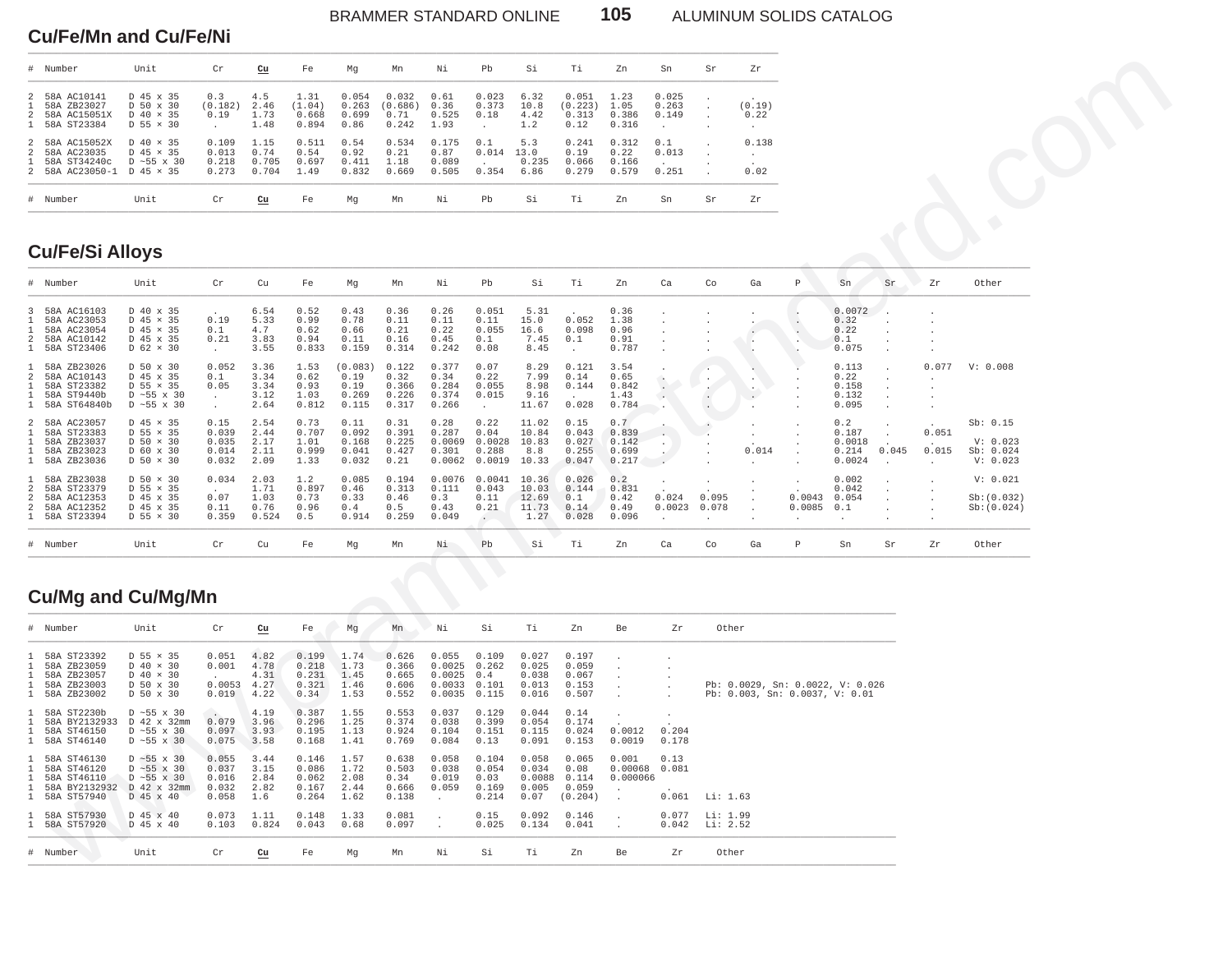BRAMMER STANDARD ONLINE **106** ALUMINUM SOLIDS CATALOG

## **Cu/Mg/Si Alloys**

| # Number                                                                                                                                  | Unit                                                                                                                | Cr                                         | $\underline{\mathrm{cu}}$             | Fe                                               | Mg                                     | Mn                                        | Νi                                         | Pb                                                                | Si                                                   | Тi                                        | Zn                                      | P                                         | Sn                                         | Other                               |                                   |
|-------------------------------------------------------------------------------------------------------------------------------------------|---------------------------------------------------------------------------------------------------------------------|--------------------------------------------|---------------------------------------|--------------------------------------------------|----------------------------------------|-------------------------------------------|--------------------------------------------|-------------------------------------------------------------------|------------------------------------------------------|-------------------------------------------|-----------------------------------------|-------------------------------------------|--------------------------------------------|-------------------------------------|-----------------------------------|
| 58A ST2240c<br>$\mathbf{1}$<br>58A ZB23056<br>$\mathbf{1}$<br>58A ST2220b<br>58A AC23056<br>1<br>1 58A ZB23022                            | $D \sim 55 \times 30$<br>$D$ 40 $\times$ 30<br>$D \sim 55 \times 30$<br>D 45 × 35<br>D 60 x 30                      | $\cdot$<br>$\sim$<br>0.011<br>0.161        | 5.77<br>3.63<br>3.6<br>3.11<br>3.1    | 0.203<br>0.268<br>0.44<br>0.25<br>0.338          | 1.2<br>1.06<br>0.8<br>0.3<br>1.07      | 0.204<br>0.484<br>1.04<br>0.61<br>1.02    | 0.06<br>0.0027<br>0.019<br>0.54<br>0.031   | $\cdot$<br>$\ddot{\phantom{a}}$<br>$\sim$<br>0.0078 20.5<br>0.137 | 0.676<br>0.663<br>0.54<br>3.27                       | 0.184<br>0.06<br>0.016<br>0.31<br>0.16    | 0.322<br>0.085<br>0.1<br>0.32<br>0.932  |                                           | 0.054<br>0.01                              |                                     | Be: 0.00055, Ga: 0.04, Sr: 0.0025 |
| 3 58A AC17111<br>$\mathbf{1}$<br>58A ZB23058<br>$\mathbf{1}$<br>58A ST36130f<br>3<br>58A AC17112<br>1 58A BY23018                         | D 40 x 35<br>$D$ 40 $\times$ 30<br>$D \sim 55 \times 30$<br>D 40 x 35<br>D 45 × 35                                  | 0.0017<br>$\cdot$<br>$\sim$<br>0.023       | 2.17<br>2.08<br>2.04<br>1.86<br>1.742 | 0.47<br>0.429<br>0.188<br>0.37<br>0.131          | 0.74<br>0.341<br>0.744<br>0.6<br>0.377 | 0.56<br>0.521<br>0.544<br>0.5<br>0.023    | 0.003<br>0.06<br>$\sim$<br>1.26            | 0.1<br>$\ddot{\phantom{a}}$<br>0.066<br>0.073<br>0.088            | 6.73<br>0.91<br>13.15<br>7.58<br>4.52                | 0.44<br>0.152<br>0.042<br>0.35<br>0.17    | 0.31<br>0.186<br>0.204<br>0.21<br>0.04  |                                           | 0.029<br>0.019<br>0.022<br>0.0068          | Sr: 0.045<br>Na: 0.0019             |                                   |
| 2 58A AC23032<br>2<br>58A AC10145<br>$\mathbf{1}$<br>58A SY23012<br>58A NK23002<br>$\mathbf{1}$<br>1 58A ST50160                          | D 45 × 35<br>D 45 x 35<br>D 50 × 35<br>D 50 x 30<br>$D \sim 55$ x 30                                                | 0.1<br>0.01<br>$\sim$<br>$\sim$<br>0.0063  | 1.67<br>1.52<br>1.51<br>1.5<br>1.46   | 0.23<br>0.18<br>0.168<br>0.464<br>$\cdot$        | 1.8<br>0.55<br>0.76<br>0.52<br>0.513   | 0.47<br>0.64<br>0.63<br>0.485<br>$\sim$   | 1.77<br>0.024<br>0.0042<br>0.012<br>0.353  | 0.11<br>0.42<br>$\ddot{\phantom{a}}$<br>0.048                     | 10.07<br>10.77<br>11.82<br>8.24<br>0.043(14.56)      | 0.023<br>0.25<br>0.0085<br>0.225<br>0.179 | 0.54<br>0.16<br>0.008<br>0.178<br>0.049 |                                           | 0.098<br>0.42<br>0.01<br>0.013             |                                     |                                   |
| 2 58A AC23033<br>$\mathbf{1}$<br>58A ST50140a<br>58A SY23001<br>1<br>58A ST50130<br>$\mathbf{1}$<br>2 58A AC23034                         | D 45 × 35<br>$D \sim 55 \times 30$<br>D 50 x 30<br>$D \sim 55 \times 30$<br>D 45 × 35                               | 0.07<br>$\sim$<br>0.187<br>$\sim$<br>0.044 | 1.35<br>1.26<br>1.16<br>1.13<br>1.1   | 0.35<br>0.358<br>0.224<br>$\overline{a}$<br>0.45 | 1.44<br>0.654<br>0.67<br>1.14<br>1.2   | 0.37<br>0.811<br>0.119<br>$\sim$<br>0.29  | 1.49<br>0.595<br>0.258<br>1.0<br>1.32      | 0.78<br>0.032<br>0.07<br>0.039<br>0.0                             | 11.1<br>12.46<br>4.95<br>7.08<br>12.45               | 0.079<br>0.148<br>0.197<br>0.056<br>0.14  | 0.43<br>0.113<br>0.388<br>0.098<br>0.35 |                                           | 0.07<br>0.0099<br>0.022<br>0.0085<br>0.044 |                                     | Be: 0.0058, Zr: 0.081 no center   |
| 1 58A ST23385<br>$\mathbf{1}$<br>58A ST50120a<br>58A BY23019<br>1<br>1 58A ZB23065                                                        | $D$ 55 $\times$ 35<br>$D \sim 55 \times 30$<br>D 45 × 35<br>$D$ 40 $\times$ 30                                      | 0.077<br>$\sim$<br>0.054<br>0.448          | 0.915<br>0.913<br>0.578<br>0.074      | 0.361<br>0.213<br>0.232<br>0.448                 | 1.08<br>0.837<br>1.56<br>3.54          | 0.049<br>0.648<br>0.087<br>0.419          | 0.897<br>0.818<br>0.542<br>0.0076          | 0.053<br>0.149<br>0.01<br>$\sim$                                  | 12.07<br>11.56<br>13.44<br>0.708                     | 0.038<br>0.109<br>0.026<br>0.0085         | 0.166<br>0.161<br>0.102<br>0.146        |                                           | 0.03<br>0.108<br>0.01<br>$\cdot$           | Zr: 0.045<br>Sr: 0.028<br>V: 0.0063 |                                   |
| # Number                                                                                                                                  | Unit                                                                                                                | $\operatorname{\sf Cr}$                    | Cu                                    | Fe                                               | Mg                                     | Mn                                        | Νi                                         | Pb                                                                | Si                                                   | Τi                                        | Zn                                      | $\mathbb P$                               | Sn                                         | Other                               |                                   |
| <b>Cu/Mg/Zn Alloys</b>                                                                                                                    |                                                                                                                     |                                            |                                       |                                                  |                                        |                                           |                                            |                                                                   |                                                      |                                           |                                         |                                           |                                            |                                     |                                   |
| # Number                                                                                                                                  | Unit                                                                                                                | $\operatorname{\sf Cr}$                    | $cu$                                  | Fe                                               | Mg                                     | Mn                                        | Νi                                         | Si                                                                | Тi                                                   | Zn                                        | Be                                      | Zr                                        | Other                                      |                                     |                                   |
| 58A BY23025<br>1<br>$\mathbf{1}$<br>58A BY5887961<br>58A ST48310<br>1<br>$\mathbf{1}$<br>58A ST48320<br>1 58A ST48330                     | $D$ 55 $\times$ 40<br>D 50 x 50<br>$D \sim 55 \times 30$<br>$D \sim 55 \times 30$<br>$D \sim 55$ x 30               | 0.04<br>0.041<br>0.034<br>0.084<br>0.118   | 2.5<br>2.45<br>2.45<br>2.25<br>1.9    | 0.018<br>0.044<br>0.094<br>0.12<br>0.163         | 2.7<br>3.13<br>1.31<br>1.86<br>2.13    | 0.056<br>0.03<br>0.039<br>0.088<br>0.119  | 0.036<br>0.0087<br>0.037<br>0.075<br>0.113 | 0.043<br>0.034<br>0.088<br>0.124                                  | $0.0084$ 0.043<br>0.0068<br>0.0061<br>0.021<br>0.048 | 8.03<br>3.21<br>7.1<br>6.38<br>5.91       | 0.0018<br>0.0014<br>$\cdot$             | 0.121<br>0.149<br>0.043<br>0.084<br>0.113 | V: 0.043                                   |                                     |                                   |
| 58A BY23026<br>$\mathbf{1}$<br>$\mathbf{1}$<br>58A ST47210<br>$\mathbf{1}$<br>58A BY23030<br>$\mathbf{1}$<br>58A ST48340<br>1 58A ST47220 | $D$ 55 $\times$ 40<br>$D \sim 55 \times 30$<br>$D$ 55 $\times$ 40<br>$D \sim 55 \times 30$<br>$D \sim 55 \times 30$ | 0.153<br>0.0053<br>0.198<br>0.15<br>0.023  | 1.69<br>1.64<br>1.62<br>1.52<br>1.29  | 0.13<br>0.099<br>0.397<br>0.195<br>0.037         | 2.56<br>1.27<br>2.45<br>2.53<br>1.53   | 0.371<br>0.032<br>0.308<br>0.161<br>0.015 | 0.07<br>0.0077<br>0.042<br>0.152<br>0.032  | 0.065<br>0.035<br>0.274<br>0.156<br>0.076                         | 0.047<br>0.0098<br>0.08<br>0.073<br>0.031            | 5.89<br>7.55<br>6.24<br>5.53<br>7.03      |                                         | 0.05<br>0.16<br>0.1                       |                                            |                                     |                                   |
| 58A ST48350<br>$\mathbf{1}$<br>$\mathbf{1}$<br>58A ST47230<br>$\mathbf{1}$<br>58A BY23022<br>1 58A ST29220b                               | $D \sim 55$ x 30<br>$D \sim 55 \times 30$<br>$D$ 55 $\times$ 40<br>$D \sim 55 \times 30$                            | 0.191<br>0.046<br>0.17<br>0.18             | 1.14<br>0.951<br>0.89<br>0.674        | 0.234<br>0.165<br>0.46<br>0.253                  | 2.94<br>1.79<br>4.02<br>2.88           | 0.199<br>0.053<br>0.337<br>0.498          | 0.178<br>0.051<br>0.048<br>0.073           | 0.203<br>0.121<br>0.216<br>0.421                                  | 0.098<br>0.053<br>0.118<br>0.104                     | 5.09<br>6.57<br>4.3<br>3.95               |                                         | 0.182<br>0.169<br>0.075                   |                                            |                                     |                                   |
| 1 58A BY5887962 D 50 x 50<br>1 58A ST47240                                                                                                | $D \sim 55 \times 30$                                                                                               | 0.071<br>0.061                             | 0.65<br>0.631                         | 0.087<br>0.231                                   | 3.84<br>$\overline{a}$                 | 0.083<br>0.08                             | 0.052<br>0.111                             | 0.085<br>0.165                                                    | 0.027<br>0.075                                       | 3.98<br>6.03                              | 0.0049<br>$\ddot{\phantom{a}}$          | 0.1<br>0.202                              |                                            |                                     |                                   |
| # Number                                                                                                                                  | Unit                                                                                                                | Cr                                         | cu                                    | Fe                                               | Mg                                     | Mn                                        | Νi                                         | Si                                                                | Тi                                                   | Zn                                        | Be                                      | Zr                                        | Other                                      |                                     |                                   |
| <b>Cu/Mn and Cu/Ni</b>                                                                                                                    |                                                                                                                     |                                            | $\bigodot$                            | O                                                |                                        |                                           |                                            |                                                                   |                                                      |                                           |                                         |                                           |                                            |                                     |                                   |
| # Number                                                                                                                                  | Unit                                                                                                                | Cr                                         | $cu$                                  | Fe                                               | Mg                                     | Mn                                        | Νi                                         | Pb                                                                | Si                                                   | Тi                                        | Zn                                      | Sn                                        | Ζr                                         | Other                               |                                   |
| 1 58A ST16350<br>$\mathbf{1}$<br>58A ST23393<br>1 58A ST9410a                                                                             | $D \sim 55 \times 30$<br>$D$ 55 $\times$ 30<br>D ~ 55 x 30                                                          |                                            | 5.68<br>5.54<br>4.92                  | 0.244<br>0.113<br>0.227                          | 0.0079<br>0.016<br>0.065               | 0.576<br>0.046<br>0.589                   | 2.228<br>0.018                             | $\cdot$<br>$\sim$<br>0.289                                        | 0.173<br>0.091<br>6.76                               | 0.067<br>0.0055<br>$\cdot$                | 0.028<br>0.076<br>0.101                 | 0.202                                     | 0.226                                      |                                     | B: 0.0076, Cd: 0.062, V: 0.253    |
| 58A ST26110<br>$\mathbf{1}$<br>$\mathbf{1}$<br>58A ST1130a                                                                                | $D \sim 55 \times 30$<br>$D \sim 55 \times 30$                                                                      | 0.13                                       | 4.51<br>4.43                          | 0.454<br>0.421                                   | 0.428<br>0.441                         | 0.095<br>0.534                            | 1.55<br>0.039                              |                                                                   | 0.904<br>0.521                                       | 0.021<br>0.045                            | 0.14<br>0.215                           |                                           | 0.137                                      |                                     |                                   |

## **Cu/Mg/Zn Alloys**

|                   | # Number                                                                  | Unit                                                                                                                | Cr                                        | cu                                   | Fe                                       | Mq                                   | Mn                                        | Νi                                         | Si                                         | Τi                                          | Zn                                   | Be                                                                                                   | Zr                                                        | Other    |
|-------------------|---------------------------------------------------------------------------|---------------------------------------------------------------------------------------------------------------------|-------------------------------------------|--------------------------------------|------------------------------------------|--------------------------------------|-------------------------------------------|--------------------------------------------|--------------------------------------------|---------------------------------------------|--------------------------------------|------------------------------------------------------------------------------------------------------|-----------------------------------------------------------|----------|
| 1<br>$\mathbf{1}$ | 58A BY23025<br>58A BY5887961<br>58A ST48310<br>58A ST48320<br>58A ST48330 | $D$ 55 $\times$ 40<br>D 50 x 50<br>$D \sim 55 \times 30$<br>$D \sim 55 \times 30$<br>$D \sim 55 \times 30$          | 0.04<br>0.041<br>0.034<br>0.084<br>0.118  | 2.5<br>2.45<br>2.45<br>2.25<br>1.9   | 0.018<br>0.044<br>0.094<br>0.12<br>0.163 | 2.7<br>3.13<br>1.31<br>1.86<br>2.13  | 0.056<br>0.03<br>0.039<br>0.088<br>0.119  | 0.036<br>0.0087<br>0.037<br>0.075<br>0.113 | 0.0084<br>0.043<br>0.034<br>0.088<br>0.124 | 0.043<br>0.0068<br>0.0061<br>0.021<br>0.048 | 8.03<br>3.21<br>7.1<br>6.38<br>5.91  | 0.0018<br>0.0014<br>$\sim$<br>$\mathcal{L}^{\mathcal{L}}$<br>$\mathbf{r}$                            | 0.121<br>0.149<br>0.043<br>0.084<br>0.113                 | V: 0.043 |
| $\mathbf{1}$<br>1 | 58A BY23026<br>58A ST47210<br>58A BY23030<br>58A ST48340<br>1 58A ST47220 | $D$ 55 $\times$ 40<br>$D \sim 55 \times 30$<br>$D$ 55 $\times$ 40<br>$D \sim 55 \times 30$<br>$D \sim 55 \times 30$ | 0.153<br>0.0053<br>0.198<br>0.15<br>0.023 | 1.69<br>1.64<br>1.62<br>1.52<br>1.29 | 0.13<br>0.099<br>0.397<br>0.195<br>0.037 | 2.56<br>1.27<br>2.45<br>2.53<br>1.53 | 0.371<br>0.032<br>0.308<br>0.161<br>0.015 | 0.07<br>0.0077<br>0.042<br>0.152<br>0.032  | 0.065<br>0.035<br>0.274<br>0.156<br>0.076  | 0.047<br>0.0098<br>0.08<br>0.073<br>0.031   | 5.89<br>7.55<br>6.24<br>5.53<br>7.03 | $\ddot{\phantom{a}}$<br>$\mathbf{r}$<br>$\ddot{\phantom{a}}$<br>$\ddot{\phantom{a}}$<br>$\mathbf{r}$ | <b>Contract Contract</b><br>0.05<br>$\sim$<br>0.16<br>0.1 |          |
| $\mathbf{1}$      | 58A ST48350<br>58A ST47230<br>58A BY23022<br>1 58A ST29220b               | $D \sim 55 \times 30$<br>$D \sim 55 \times 30$<br>$D$ 55 $\times$ 40<br>$D \sim 55 \times 30$                       | 0.191<br>0.046<br>0.17<br>0.18            | 1.14<br>0.951<br>0.89<br>0.674       | 0.234<br>0.165<br>0.46<br>0.253          | 2.94<br>1.79<br>4.02<br>2.88         | 0.199<br>0.053<br>0.337<br>0.498          | 0.178<br>0.051<br>0.048<br>0.073           | 0.203<br>0.121<br>0.216<br>0.421           | 0.098<br>0.053<br>0.118<br>0.104            | 5.09<br>6.57<br>4.3<br>3.95          | $\mathbf{r}$<br>$\mathbf{r}$<br>$\ddot{\phantom{a}}$<br>$\mathbf{r}$                                 | 0.182<br>0.169<br>$\sim$<br>0.075                         |          |
|                   | 1 58A BY5887962<br>1 58A ST47240                                          | D 50 x 50<br>$D \sim 55 \times 30$                                                                                  | 0.071<br>0.061                            | 0.65<br>0.631                        | 0.087<br>0.231                           | 3.84<br>$\overline{a}$               | 0.083<br>0.08                             | 0.052<br>0.111                             | 0.085<br>0.165                             | 0.027<br>0.075                              | 3.98<br>6.03                         | 0.0049<br><b>Service</b>                                                                             | 0.1<br>0.202                                              |          |
|                   | # Number                                                                  | Unit                                                                                                                | Cr                                        | cu                                   | Fe                                       | Mq                                   | Mn                                        | Νi                                         | Si                                         | Тi                                          | Zn                                   | Be                                                                                                   | Zr                                                        | Other    |

# **Cu/Mn and Cu/Ni**

| # Number                                                    | Unit                                                        | Cr                                        | Cu                   | Fe                      | Mq                                 | Mn                             | Ni             | Pb                                        | Si                     | Ti                                  | Zn                     | Sn    | Zr             | Other                                  |
|-------------------------------------------------------------|-------------------------------------------------------------|-------------------------------------------|----------------------|-------------------------|------------------------------------|--------------------------------|----------------|-------------------------------------------|------------------------|-------------------------------------|------------------------|-------|----------------|----------------------------------------|
| 1 58A ST16350<br>1 58A ST23393<br>1 58A ST9410a             | $D \sim 55 \times 30$<br>D 55 × 30<br>$D \sim 55 \times 30$ |                                           | 5.68<br>5.54<br>4.92 | 0.244<br>0.113<br>0.227 | $0.0079$ $0.576$<br>0.016<br>0.065 | 0.046<br>0.589                 | 2.228<br>0.018 | <b>Contract</b><br>0.289                  | 0.173<br>0.091<br>6.76 | $0.067$ 0.028 .<br>0.0055<br>$\sim$ | 0.076<br>0.101         | 0.202 |                | $0.226$ B: 0.0076, Cd: 0.062, V: 0.253 |
| 1 58A ST26110<br>1 58A ST1130a<br>1 58A BY6092765 D 45 x 35 | $D \sim 55 \times 30$<br>D ~55 x 30                         | <b>Contract Contract</b><br>0.13<br>0.038 | 4.51<br>4.43<br>2.07 | 0.454<br>0.421<br>0.39  | 0.428<br>0.441<br>0.304            | $0.095$ 1.55<br>0.534<br>0.062 | 0.039<br>1.09  | <b>College</b><br><b>Service</b><br>0.052 | 0.904<br>0.521<br>1.2  | 0.021<br>0.045<br>0.135             | 0.14<br>0.215<br>0.055 | 0.046 | 0.137<br>0.096 |                                        |
| # Number                                                    | Unit                                                        | Cr                                        | Cu                   | Fe                      | Mq                                 | Mn                             | Νi             | Pb                                        | Si                     | Ti                                  | Zn                     | Sn    | Zr             | Other                                  |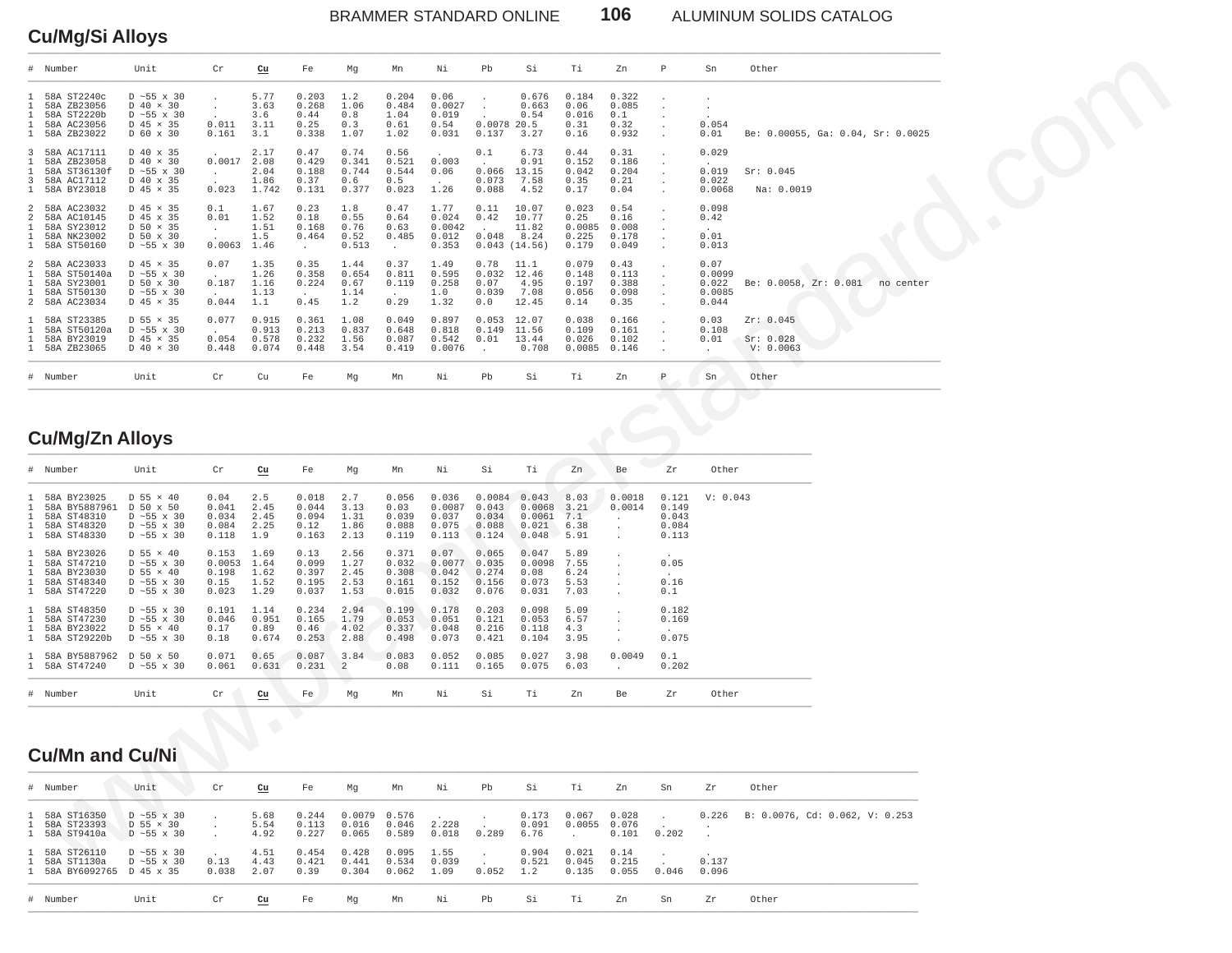BRAMMER STANDARD ONLINE **107** ALUMINUM SOLIDS CATALOG

### **Cu/Si and Cu/Zn**

| # Number                                                                                                                  | Unit                                                                                          | Cr                                             | $cu$                                            | Fe                                        | Mg                                        | Mn                                         | Νi                                          | Pb                                                                              | Si                                        | Тi                                          | Zn                                                                                          | Be                                         | Ca                                      | Sn                                                      | Zr                                                 |                                                           | Other                                         |          |                                       |
|---------------------------------------------------------------------------------------------------------------------------|-----------------------------------------------------------------------------------------------|------------------------------------------------|-------------------------------------------------|-------------------------------------------|-------------------------------------------|--------------------------------------------|---------------------------------------------|---------------------------------------------------------------------------------|-------------------------------------------|---------------------------------------------|---------------------------------------------------------------------------------------------|--------------------------------------------|-----------------------------------------|---------------------------------------------------------|----------------------------------------------------|-----------------------------------------------------------|-----------------------------------------------|----------|---------------------------------------|
| 58A AC16101<br>3<br>58A AC16102<br>3                                                                                      | D 40 x 35<br>D 40 x 35                                                                        |                                                | 9.49<br>8.04                                    | 0.15<br>0.28                              | 0.22<br>0.3                               | 0.098<br>0.19                              | 0.052<br>0.14                               | 0.011<br>0.031                                                                  | 3.12<br>3.86                              |                                             | $0.1\,$<br>0.2                                                                              |                                            | $\cdot$                                 | 0.024<br>0.016                                          |                                                    |                                                           |                                               |          |                                       |
| 58A AC9206X<br>3<br>58A BY2132934<br>1<br>3 58A AC9205X                                                                   | D 40 Ø x 35<br>D 42 x 32mm<br>D 40 Ø x 35                                                     | 0.046<br>0.333<br>0.076                        | 5.11<br>4.82<br>4.51                            | 0.173<br>0.481<br>0.324                   | 0.022<br>0.289<br>0.047                   | 0.576<br>0.176<br>0.501                    | 0.017<br>0.129<br>0.049                     | 0.052<br>$\sim$<br>0.098                                                        | 3.51<br>0.658<br>4.01                     | 0.35<br>0.027<br>0.256                      | 0.122<br>0.432<br>0.29                                                                      |                                            | 0.0015<br>0.0043                        | 0.011<br>0.026                                          |                                                    |                                                           | Sr: 0.0016<br>Sr: 0.0086                      |          |                                       |
| $\overline{a}$<br>58A AC23045<br>58A AC23055<br>1<br>58A ST9420a<br>1<br>58A AC9204X<br>3<br>1 58A ZB23033                | $D$ 45 $\times$ 35<br>D 45 × 35<br>$D \sim 55 \times 30$<br>D 40 Ø x 35<br>$D$ 50 $\times$ 30 | 0.054<br>$\sim$<br>0.14<br>0.0017              | 4.18<br>4.16<br>3.85<br>3.78<br>3.78            | 0.45<br>0.45<br>0.445<br>0.505<br>0.171   | 0.052<br>0.39<br>0.112<br>0.13<br>0.017   | 0.087<br>0.42<br>0.474<br>0.399<br>0.0028  | 0.071<br>0.32<br>0.112<br>0.11<br>0.0047    | 0.042<br>0.012<br>0.221<br>0.153<br>0.0051                                      | 7.13<br>18.5<br>7.8<br>4.85<br>7.22       | 0.068<br>0.22<br>$\sim$<br>0.201<br>$\cdot$ | 0.16<br>0.65<br>0.386<br>0.525<br>0.0048                                                    |                                            | V:0.0083                                | 0.011<br>0.11<br>0.037<br>0.042                         |                                                    |                                                           | Sr: 0.03<br>P: 0.0025                         |          |                                       |
| 58A AC9203X<br>$\mathbf{1}$<br>58A ZB23055<br>1<br>58A AC9202X<br>1<br>58A AC10144<br>2<br>1 58A BY5887964 D 50 x 50      | D 40 Ø x 35<br>$D$ 40 $\times$ 30<br>D 40 Ø x 35<br>D 45 x 35                                 | 0.171<br>0.221<br>0.052<br>0.27                | 2.93<br>2.85<br>2.32<br>2.28<br>1.95            | 0.736<br>0.34<br>0.906<br>0.37<br>0.201   | 0.247<br>0.544<br>0.454<br>0.35<br>0.46   | 0.312<br>0.292<br>0.217<br>0.42<br>0.394   | 0.197<br>0.0028<br>0.338<br>0.15<br>0.175   | 0.214<br>$\sim$<br>0.277<br>0.31<br>$\ddot{\phantom{a}}$                        | 5.55<br>1.12<br>6.55<br>9.62<br>0.42      | 0.148<br>0.106<br>0.1<br>0.19<br>0.065      | 0.659<br>0.118<br>0.911<br>0.37<br>5.97                                                     | $\cdot$<br>$\cdot$<br>0.00039              | 0.013<br>0.019                          | 0.083<br>0.127<br>0.32<br>$\ddot{\phantom{a}}$          |                                                    | 0.196                                                     | Sr: 0.093<br>Sr: 0.059                        |          |                                       |
| 58A AC17113a<br>2<br>3<br>58A AC9201X<br>58A ST23381<br>1<br>2<br>58A AC12355<br>1 58A ST23380                            | $D$ 40 $\times$ 35<br>D 40 Ø x 35<br>$D$ 55 $\times$ 35<br>D 45 x 35<br>$D$ 55 $\times$ 35    | 0.256<br>$\sim$<br>0.0082<br>$\sim$            | 1.6<br>1.55<br>1.51<br>1.43<br>1.23             | 0.34<br>1.34<br>0.247<br>0.22<br>0.423    | 0.45<br>0.573<br>0.553<br>0.11<br>0.468   | 0.42<br>0.106<br>0.258<br>0.23<br>0.436    | $\sim$<br>0.411<br>0.037<br>0.12<br>0.061   | 0.058<br>0.323<br>0.059<br>0.012<br>0.049                                       | 8.6<br>7.49<br>8.96<br>14.0<br>7.8        | 0.11<br>0.06<br>0.222<br>0.018<br>0.185     | 0.12<br>1.26<br>0.076<br>0.22<br>0.156                                                      | $\ddot{\phantom{a}}$<br>$\cdot$            | 0.0079<br>0.013<br>$\sim$               | 0.014<br>0.174<br>0.0089<br>0.005<br>0.0098             |                                                    | 0.036<br>$\mathcal{L}_{\text{max}}$                       | Sr: 0.0058<br>Co: 0.021, P: 0.015             |          |                                       |
| 58A AC12354<br>2<br>58A ZB23034<br>1<br>58A ZB23035<br>1<br>58A AC17115<br>3<br>1 58A ZB23029                             | D 45 x 35<br>$D$ 50 $\times$ 30<br>$D$ 50 $\times$ 30<br>D 40 x 35<br>D 50 x 30               | 0.013<br>0.0025<br>0.0025<br>$\sim$<br>(0.228) | 1.14<br>1.07<br>1.07<br>0.99<br>0.77            | 0.47<br>0.215<br>0.215<br>0.21<br>(0.272) | 0.22<br>0.4<br>0.4<br>0.21<br>0.354       | 0.34<br>0.394<br>0.394<br>0.087<br>(0.358) | 0.22<br>0.0041<br>0.0041<br>$\sim$<br>0.205 | $0.055$ 13.23<br>$0.0015$ 8.1<br>$0.0015$ 7.94<br>$0.018$ 10.73<br>0.246(13.79) |                                           | 0.053<br>0.204<br>0.204<br>0.051<br>(0.2)   | 0.32<br>0.0032<br>0.0032<br>0.044<br>1.39                                                   | $\ddot{\phantom{a}}$<br>$\sim$<br>$\Delta$ | 0.0066<br>V:0.016<br>V:0.016            | 0.013<br>$\ddot{\phantom{a}}$<br>. .<br>0.0031<br>0.311 |                                                    | 0.0016<br>0.0016<br>$(0.214)$ V: $0.011$                  | Co: 0.04, P: 0.0066<br>P: 0.0028<br>P: 0.0028 |          |                                       |
| 2 58A AC15053X                                                                                                            | D 40 × 35                                                                                     | 0.052                                          | 0.579                                           | 0.402                                     | 0.349                                     | 0.319                                      | 0.103                                       | 0.056                                                                           | 6.28                                      | 0.201                                       | 0.219                                                                                       | 0.096                                      |                                         | 0.051                                                   | 0.049                                              |                                                           |                                               |          |                                       |
| # Number                                                                                                                  | Unit                                                                                          | Cr                                             | Cu                                              | Fe                                        | Mg                                        | Mn                                         | Νi                                          | Pb                                                                              | Si                                        | Τi                                          | Zn                                                                                          | Be.                                        | Ca                                      | Sn                                                      | Zr                                                 |                                                           | Other                                         |          |                                       |
| Fe and Fe/Mg<br># Number                                                                                                  | Disc                                                                                          | Be                                             | Cd                                              | Cr                                        | Cu                                        | Fe                                         | Ga                                          | Mg                                                                              | Mn                                        | Νi                                          | Pb                                                                                          |                                            | Si                                      | Sn                                                      | Τi                                                 | V                                                         | Zn                                            | Zr       | Other                                 |
| 3<br>58A AC13365<br>58A BY4545961<br>1<br>2<br>58A ZH23010<br>$\mathbf{1}$<br>58A ZB23062<br>3 58A AC13364                | 40 x 35<br>55 x 35<br>60 x 30<br>$40 \times 30$<br>40 x 35                                    | 0.0005                                         | 0.0053<br>$\cdot$<br>$\cdot$<br>$\sim$<br>0.008 | 0.014<br>0.13<br>0.0041<br>0.117<br>0.054 | 0.017<br>0.222<br>0.027<br>0.174<br>0.054 | 1.18<br>1.17<br>0.890<br>0.845<br>0.77     | 0.020<br><b>Table</b>                       | 6.33<br>1.71<br>0.0091<br>1.62<br>5.24                                          | 0.058<br>1.04<br>0.017<br>0.216<br>0.21   | 0.022                                       | 0.012<br>0.011<br>0.153<br>$\cdot$<br>0.0031<br>$\cdot$<br>$\overline{a}$<br>0.052<br>0.051 |                                            | 0.09<br>0.91<br>0.695<br>0.308<br>0.31  | $\cdot$<br>$\cdot$<br>$\sim$<br>0.047                   | $0.011$ $0.048$<br>0.218<br>0.010<br>0.009<br>0.11 | 0.0060<br>0.0071<br>$\cdot$                               | 0.054<br>0.293<br>0.039<br>0.344<br>0.16      | $\Delta$ | no center                             |
| 58A BY3166934<br>$\mathbf{1}$<br>58A ZB23063<br>1<br>58A ST17360a<br>1<br>58A BY4545963<br>$\mathbf{1}$<br>1 58A ST17340b | 42 x 32<br>$40 \times 30$<br>$~55 \times 30$<br>55 x 35<br>$~55 \times 30$                    | 0.00056<br>0.0053<br>0.0013                    | $\cdot$<br>$\ddot{\phantom{a}}$                 | 0.034<br>0.214<br>0.273<br>0.391<br>0.243 | 0.183<br>0.144<br>0.243<br>0.117<br>0.207 | 0.743<br>0.718<br>0.696<br>0.65<br>0.634   | $\cdot$                                     | 1.16<br>2.21<br>3.76<br>4.72<br>7.54                                            | 0.048<br>0.292<br>0.865<br>0.215<br>0.706 | 0.051<br>0.018<br>0.035<br>0.102<br>0.185   | $\cdot$<br>$\cdot$<br>$\cdot$<br>$\cdot$<br>$\ddot{\phantom{0}}$                            |                                            | 0.084<br>0.461<br>0.6<br>0.379<br>0.479 | $\cdot$<br>$\cdot$<br>$\cdot$<br>$\ddot{\phantom{a}}$   | 0.039<br>0.009<br>0.192<br>0.17<br>0.11            | 0.0068<br>$\ddot{\phantom{0}}$<br>$\cdot$<br>$\mathbf{r}$ | 0.031<br>0.284<br>0.285<br>0.178<br>0.571     |          | no center                             |
| 58A AC13363<br>3                                                                                                          | 40 x 35                                                                                       |                                                | 0.023                                           | 0.1<br>0.19                               | 0.094<br>0.28<br>0.096                    | 0.6<br>0.59<br>0.580                       | 0.043                                       | 4.17<br>0.56<br>0.033                                                           | 0.4<br>0.39<br>0.040                      | 0.19                                        | 0.099<br>0.1<br>0.19<br>0.0082<br>$\sim$<br>(0.0010)<br>$\sim$                              |                                            | 0.62<br>4.49<br>0.361<br>0.109          | 0.092<br>0.2<br>$\cdot$<br>$\cdot$                      | 0.15<br>0.2<br>0.065<br>0.002                      | 0.012<br>$\cdot$                                          | 0.26<br>0.38<br>0.075<br>0.004                |          | Ca: (0.0015)<br>B: 0.010<br>Sb: 0.001 |
| 58A AC23018<br>2<br>2<br>58A ZH23012<br>58A ZH2010<br>$\mathbf{1}$<br>1 58A ST53250                                       | 50 x 30<br>60 x 30<br>60 x 30<br>$~55 \times 30$                                              | 0.0026                                         | $\ddot{\phantom{0}}$                            | 0.013<br>0.176<br>$\cdot$                 | 0.306<br>0.028                            | 0.587<br>0.545                             | $\sim$                                      | 0.189<br>5.28                                                                   | 0.414<br>1.14                             | 0.025                                       | $\cdot$                                                                                     |                                            | 0.528                                   | $\ddot{\phantom{a}}$                                    | 0.202                                              |                                                           | 0.254                                         |          |                                       |
| 1 58A ZB23064<br>1 58A ST37070                                                                                            | $40 \times 30$<br>45 x 25                                                                     |                                                | $\cdot$                                         | 0.264<br>$\sim$                           | 0.099<br>0.048                            | 0.542<br>0.505                             | 0.032                                       | 3.02<br>0.021                                                                   | 0.374<br>0.07                             | 0.011                                       | $\sim$<br>0.133<br>0.0052                                                                   |                                            | 0.576<br>0.491                          |                                                         | (0.138)                                            | $0.0085$ 0.0062                                           | 0.192<br>1.5                                  |          |                                       |
| # Number                                                                                                                  | Disc                                                                                          | Be                                             | Cd                                              | Cr                                        | Cu                                        | Fe                                         | Ga                                          | Mg                                                                              | Mn                                        | Νi                                          | Pb                                                                                          |                                            | Si                                      | Sn                                                      | Тi                                                 | V                                                         | Zn                                            | Zr       | Other                                 |

# **Fe and Fe/Mg**

| # Number                                                                          | Disc                                                                       | Be                          | Cd                        | Cr                                        | Cu                                        | Fe                                       | Ga    | Mq                                     | Mn                                        | Νi                                           | Pb                    | Si                                      | Sn                   | Ti                                       | V                         | Zn                                        | Zr                   | Other                                 |
|-----------------------------------------------------------------------------------|----------------------------------------------------------------------------|-----------------------------|---------------------------|-------------------------------------------|-------------------------------------------|------------------------------------------|-------|----------------------------------------|-------------------------------------------|----------------------------------------------|-----------------------|-----------------------------------------|----------------------|------------------------------------------|---------------------------|-------------------------------------------|----------------------|---------------------------------------|
| 3 58A AC13365<br>58A BY4545961<br>2 58A ZH23010<br>58A ZB23062<br>3 58A AC13364   | 40 x 35<br>55 x 35<br>60 x 30<br>$40 \times 30$<br>40 x 35                 | 0.0005                      | 0.0053<br>$\sim$<br>0.008 | 0.014<br>0.13<br>0.0041<br>0.117<br>0.054 | 0.017<br>0.222<br>0.027<br>0.174<br>0.054 | 1.18<br>1.17<br>0.890<br>0.845<br>0.77   | 0.020 | 6.33<br>1.71<br>0.0091<br>1.62<br>5.24 | 0.058<br>1.04<br>0.017<br>0.216<br>0.21   | 0.012<br>0.153<br>0.0031<br>0.022<br>0.051   | 0.011<br>0.052        | 0.09<br>0.91<br>0.695<br>0.308<br>0.31  | 0.011<br>0.047       | 0.048<br>0.218<br>0.010<br>0.009<br>0.11 | 0.0060<br>0.0071          | 0.054<br>0.293<br>0.039<br>0.344<br>0.16  | $\ddot{\phantom{a}}$ | no center                             |
| 1 58A BY3166934<br>58A ZB23063<br>58A ST17360a<br>58A BY4545963<br>1 58A ST17340b | 42 x 32<br>$40 \times 30$<br>$~55 \times 30$<br>55 x 35<br>$~55 \times 30$ | 0.00056<br>0.0053<br>0.0013 |                           | 0.034<br>0.214<br>0.273<br>0.391<br>0.243 | 0.183<br>0.144<br>0.243<br>0.117<br>0.207 | 0.743<br>0.718<br>0.696<br>0.65<br>0.634 |       | 1.16<br>2.21<br>3.76<br>4.72<br>7.54   | 0.048<br>0.292<br>0.865<br>0.215<br>0.706 | 0.051<br>0.018<br>0.035<br>0.102<br>0.185    |                       | 0.084<br>0.461<br>0.6<br>0.379<br>0.479 | $\ddot{\phantom{a}}$ | 0.039<br>0.009<br>0.192<br>0.17<br>0.11  | 0.0068                    | 0.031<br>0.284<br>0.285<br>0.178<br>0.571 |                      | no center                             |
| 3 58A AC13363<br>2 58A AC23018<br>2 58A ZH23012<br>1 58A ZH2010<br>1 58A ST53250  | 40 x 35<br>$50 \times 30$<br>60 x 30<br>60 x 30<br>$~55 \times 30$         | 0.0026                      | 0.023                     | 0.1<br>0.19<br>0.013<br>0.176             | 0.094<br>0.28<br>0.096<br>0.306<br>0.028  | 0.6<br>0.59<br>0.580<br>0.587<br>0.545   | 0.043 | 4.17<br>0.56<br>0.033<br>0.189<br>5.28 | 0.4<br>0.39<br>0.040<br>0.414<br>1.14     | 0.099<br>0.19<br>0.0082<br>(0.0010)<br>0.025 | 0.1<br>0.19<br>$\sim$ | 0.62<br>4.49<br>0.361<br>0.109<br>0.528 | 0.092<br>0.2         | 0.15<br>0.2<br>0.065<br>0.002<br>0.202   | 0.012                     | 0.26<br>0.38<br>0.075<br>0.004<br>0.254   |                      | Ca: (0.0015)<br>B: 0.010<br>Sb: 0.001 |
| 1 58A ZB23064<br>1 58A ST37070                                                    | $40 \times 30$<br>45 x 25                                                  |                             | $\mathbf{r}$              | 0.264<br>$\sim$                           | 0.099<br>0.048                            | 0.542<br>0.505                           | 0.032 | 3.02<br>0.021                          | 0.374<br>0.07                             | 0.011<br>0.133                               | 0.0052                | 0.576<br>0.491                          | $\ddot{\phantom{a}}$ | (0.138)                                  | $0.0085$ 0.0062<br>$\sim$ | 0.192<br>1.5                              |                      |                                       |
| # Number                                                                          | Disc                                                                       | Be                          | Cd                        | Cr                                        | Cu                                        | Fe                                       | Ga    | Mg                                     | Mn                                        | Νi                                           | Pb                    | Si                                      | Sn                   | Ti                                       | V                         | Zn                                        | Zr                   | Other                                 |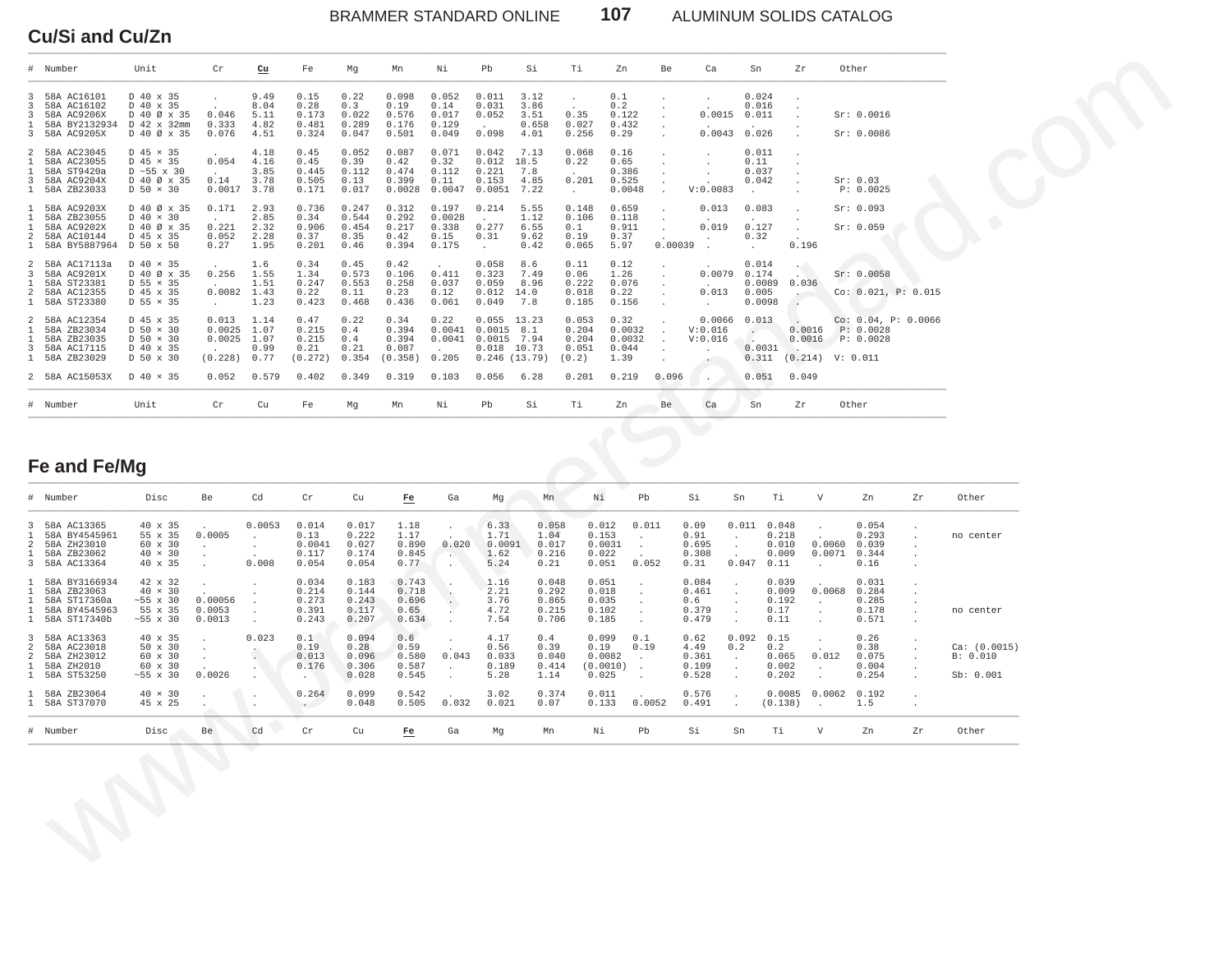### BRAMMER STANDARD ONLINE **108** ALUMINUM SOLIDS CATALOG

#### **Fe/Mn Alloys** \_\_\_\_\_\_\_\_\_\_\_\_\_\_\_\_\_\_\_\_\_\_\_\_\_\_\_\_\_\_\_\_\_\_\_\_\_\_\_\_\_\_\_\_\_\_\_\_\_\_\_\_\_\_\_\_\_\_\_\_\_\_\_\_\_\_\_\_\_\_\_\_\_\_\_\_\_\_\_\_\_\_\_\_\_\_\_\_\_\_\_\_\_\_\_\_\_\_\_\_\_\_\_\_\_\_\_\_\_\_\_\_\_\_\_\_\_\_\_\_\_\_\_\_\_\_\_\_\_\_\_\_\_\_\_\_\_\_\_\_\_\_\_\_\_\_\_\_\_\_\_\_\_\_\_\_\_\_\_\_\_

| # Number                                                                        | Unit                                                                                  | Cr                                                    | Cu                                        | Fe                                          | Mq                                       | Mn                                        | Νi                                | Pb                        | Si                                        | Ti                                         | 7.n                                       | Sn     | 7r                                                     | Other                                |
|---------------------------------------------------------------------------------|---------------------------------------------------------------------------------------|-------------------------------------------------------|-------------------------------------------|---------------------------------------------|------------------------------------------|-------------------------------------------|-----------------------------------|---------------------------|-------------------------------------------|--------------------------------------------|-------------------------------------------|--------|--------------------------------------------------------|--------------------------------------|
| 2 58A AC12351<br>1 58A ST23375<br>2 58A AC18025<br>58A ST34250c<br>2 58A AC1725 | D 45 x 35<br>$D$ 55 $\times$ 30<br>D 45 x 35<br>$D \sim 55 \times 30$<br>D 50 x 30    | 0.16<br>$\sim$<br>$\sim$<br>0.288<br>0.145            | 0.48<br>0.249<br>0.493<br>0.078<br>0.303  | 1.25<br>1.04<br>0.825<br>0.848<br>0.806     | 0.49<br>0.11<br>0.184<br>0.068<br>0.0027 | 0.6<br>0.568<br>0.689<br>1.48<br>0.78     | 0.52<br>0.167<br>0.115            | 0.31<br>0.023             | 10.99<br>0.741<br>7.704<br>1.58<br>0.704  | 0.21<br>0.129<br>0.333<br>0.0083<br>0.208  | 0.58<br>0.174<br>0.21<br>0.041<br>0.0067  | 0.19   | 0.0025                                                 | . $Co: 0.092, P: 0.0015, Sb:(0.033)$ |
| 2 58A AC18024<br>58A ZB23028<br>58A ST6110c<br>2 58A AC1724<br>1 58A ST36150e   | D 45 x 35<br>D 50 x 30<br>$D \sim 55 \times 30$<br>D 50 x 30<br>$D \sim 55 \times 30$ | $\sim$<br>(0.255)<br><b>Service</b><br>0.08<br>$\sim$ | 0.392<br>0.301<br>0.176<br>0.205<br>0.084 | 0.727<br>(0.716)<br>0.662<br>0.652<br>0.626 | 0.13<br>0.202<br>0.011<br>0.03<br>0.036  | 0.635<br>(0.96)<br>0.841<br>1.05<br>0.809 | $\sim$<br>0.634<br>0.024<br>0.174 | 0.324<br>0.0043<br>0.0078 | 10.024<br>12.45<br>0.588<br>0.551<br>8.03 | 0.297<br>(0.22)<br>0.018<br>0.146<br>0.017 | 0.166<br>0.516<br>0.028<br>0.034<br>0.028 | 0.0018 | $0.193$ $(0.229)$<br>0.016<br><b>Contract Contract</b> | Sr: 0.0058                           |
| 1 58A ST6120e<br>58A BY7250<br>2 58A AC1723                                     | $D \sim 55 \times 30$<br>D 56 x 50<br>D 50 x 30                                       | $\sim$<br>0.046<br>0.04                               | 0.092<br>0.094<br>0.12                    | 0.541<br>0.505<br>0.502                     | 0.027<br>0.045<br>0.101                  | 1.3<br>1.26<br>1.28                       | 0.047<br>0.046                    | 0.0021<br>$\sim$          | 0.413<br>0.3<br>0.41                      | 0.034<br>0.083<br>0.106                    | 0.12<br>0.116<br>0.09                     |        | 0.045                                                  | Ga: 0.0093                           |
| # Number                                                                        | Unit                                                                                  | Cr                                                    | Cu                                        | Fe                                          | Mq                                       | Mn                                        | Νi                                | Pb                        | Si                                        | Ti.                                        | Zn                                        | Sn     | Zr                                                     | Other                                |

# **Fe/Si Alloys**

|                                                              | Number                                                                                              | Unit                                                                               | Cr                                                 | Cu                                         | Fe                                          | Mg                                          | Mn                                               | Νi                                         | Pb                                                       | Si                                        | Τi                                                 | Zn                                        | Sn                                                    | Zr                                        | Other                               |                                                 |                                                  |                                  |                       |  |  |
|--------------------------------------------------------------|-----------------------------------------------------------------------------------------------------|------------------------------------------------------------------------------------|----------------------------------------------------|--------------------------------------------|---------------------------------------------|---------------------------------------------|--------------------------------------------------|--------------------------------------------|----------------------------------------------------------|-------------------------------------------|----------------------------------------------------|-------------------------------------------|-------------------------------------------------------|-------------------------------------------|-------------------------------------|-------------------------------------------------|--------------------------------------------------|----------------------------------|-----------------------|--|--|
| 2<br>-1<br>2<br>1.<br>2                                      | 58A AC12351<br>58A ST23375<br>58A AC18025<br>58A ST34250c<br>58A AC1725                             | D 45 x 35<br>$D$ 55 $\times$ 30<br>D 45 x 35<br>$D \sim 55 \times 30$<br>D 50 x 30 | 0.16<br>$\sim$<br>0.288<br>0.145                   | 0.48<br>0.249<br>0.493<br>0.078<br>0.303   | 1.25<br>1.04<br>0.825<br>0.848<br>0.806     | 0.49<br>0.11<br>0.184<br>0.068<br>0.0027    | 0.6<br>0.568<br>0.689<br>1.48<br>0.78            | 0.52<br>0.167<br>0.115<br>$\sim$           | 0.31<br>0.023<br>$\cdot$<br>$\sim$                       | 10.99<br>0.741<br>7.704<br>1.58<br>0.704  | 0.21<br>0.129<br>0.333<br>0.0083<br>0.208          | 0.58<br>0.174<br>0.21<br>0.041<br>0.0067  | 0.19                                                  | $\ddot{\phantom{a}}$<br>$\cdot$<br>0.0025 |                                     |                                                 |                                                  | Co: 0.092, P: 0.0015, Sb:(0.033) |                       |  |  |
| $\overline{a}$<br>$\mathbf{1}$<br>1.<br>2<br>1.              | 58A AC18024<br>58A ZB23028<br>58A ST6110c<br>58A AC1724<br>58A ST36150e                             | D 45 x 35<br>D 50 x 30<br>D ~55 x 30<br>D 50 x 30<br>$D \sim 55 \times 30$         | (0.255)<br>0.08<br>$\sim$                          | 0.392<br>0.301<br>0.176<br>0.205<br>0.084  | 0.727<br>(0.716)<br>0.662<br>0.652<br>0.626 | 0.13<br>0.202<br>0.011<br>0.03<br>0.036     | 0.635<br>(0.96)<br>0.841<br>1.05<br>0.809        | 0.634<br>0.024<br>0.174                    | 0.324<br>0.0043<br>0.0078                                | 10.024<br>12.45<br>0.588<br>0.551<br>8.03 | 0.297<br>(0.22)<br>0.018<br>0.146<br>0.017         | 0.166<br>0.516<br>0.028<br>0.034<br>0.028 | 0.193<br>$\sim$<br>0.0018                             | (0.229)<br>0.016<br>$\sim$                | Sr: 0.0058                          |                                                 |                                                  |                                  |                       |  |  |
| $\mathbf{1}$<br>1<br>$\overline{a}$                          | 58A ST6120e<br>58A BY7250<br>58A AC1723                                                             | $D \sim 55 \times 30$<br>D 56 x 50<br>D 50 x 30                                    | 0.046<br>0.04                                      | 0.092<br>0.094<br>0.12                     | 0.541<br>0.505<br>0.502                     | 0.027<br>0.045<br>0.101                     | 1.3<br>1.26<br>1.28                              | 0.047<br>0.046<br>$\cdot$                  | 0.0021<br>$\cdot$                                        | 0.413<br>0.3<br>0.41                      | 0.034<br>0.083<br>0.106                            | 0.12<br>0.116<br>0.09                     | $\cdot$<br>$\ddot{\phantom{a}}$                       | 0.045                                     | Ga: 0.0093                          |                                                 |                                                  |                                  |                       |  |  |
|                                                              | # Number                                                                                            | Unit                                                                               | Cr                                                 | ${\rm Cu}$                                 | Fe                                          | Mg                                          | Mn                                               | Νi                                         | Pb                                                       | Si                                        | Тi                                                 | Zn                                        | Sn                                                    | Zr                                        | Other                               |                                                 |                                                  |                                  |                       |  |  |
|                                                              | <b>Fe/Si Alloys</b>                                                                                 |                                                                                    |                                                    |                                            |                                             |                                             |                                                  |                                            |                                                          |                                           |                                                    |                                           |                                                       |                                           |                                     |                                                 |                                                  |                                  |                       |  |  |
|                                                              | # Number                                                                                            | Unit                                                                               | Cr                                                 | ${\rm Cu}$                                 | Fe                                          | Mg                                          | Mn                                               | Νi                                         | Pb                                                       | Si                                        | Τi                                                 | Zn                                        | Be                                                    | Ga                                        | Sn                                  | $\mathbf {V}$                                   | Zr                                               | Other                            |                       |  |  |
| 2<br>$\mathbf{1}$                                            | 58A BY1101925 D 38 x 32mm<br>58A AC8066<br>58A ST30130f<br>58A ST23389<br>58A ST23376               | D 45 x 35<br>D 55 x 35<br>$D$ 55 $\times$ 30<br>D 55 × 35                          | 0.031<br>$\sim$<br>$\sim$<br>$\sim$                | 0.079<br>0.06<br>0.096<br>0.066<br>0.022   | 1.31<br>1.2<br>1.18<br>1.1<br>1.05          | 0.103<br>0.062<br>0.066<br>0.495<br>0.136   | 0.112<br>0.066<br>0.064<br>0.07<br>0.114         | 0.1<br>0.031<br>0.035<br>0.118             | $\cdot$<br>0.113<br>$\cdot$                              | 1.28<br>1.16<br>1.18<br>8.34<br>0.878     | 0.093<br>0.062<br>0.038<br>0.042<br>0.066          | 0.073<br>0.062<br>0.085<br>0.013<br>0.207 | $\left\langle \cdot \right\rangle$<br>0.054<br>$\sim$ | 0.062<br>0.021<br>0.061                   | 0.053<br>$\ddot{\phantom{a}}$       | 0.054                                           | 0.196<br>$\ddot{\phantom{a}}$                    |                                  |                       |  |  |
| $\overline{a}$<br>2<br>$\mathbf{1}$                          | 58A AC23050-2 D 45 x 35<br>58A ST37040<br>58A AC23050-3<br>58A ZB23019<br>2 58A AC8065              | D 45 x 25<br>D 45 × 35<br>D 60 x 30<br>D 45 x 35                                   | 0.177<br>0.054<br>0.079<br>0.021                   | 0.484<br>0.104<br>0.294<br>0.382<br>0.041  | 0.951<br>0.94<br>0.858<br>0.857<br>0.846    | 0.59<br>0.092<br>0.38<br>0.266<br>0.042     | 0.456<br>0.046<br>0.288<br>0.293<br>0.045        | 0.268<br>0.05<br>0.146<br>0.189<br>0.021   | 0.269<br>0.207<br>$0.091$ 10.9<br>$\sim$                 | 7.97<br>0.933<br>8.8<br>0.82              | 0.243<br>0.054<br>0.187<br>0.062<br>0.042          | 0.445<br>0.096<br>0.254<br>0.403<br>0.043 | $\sim$<br>$\sim$<br>0.014                             | $\cdot$<br>0.013<br>0.042                 | 0.144<br>0.119<br>0.096<br>0.08     | 0.121<br>$\sim$<br>0.032                        | 0.14<br>0.098<br>0.182<br>$\cdot$                | Sb: 0.037, Sr: 0.178             | Cd: 0.048, Sb: 0.0043 |  |  |
| $\mathbf{1}$<br>$\mathbf{1}$<br>2<br>$\mathbf{1}$<br>$2^{1}$ | 58A ST37060<br>58A ST23372<br>58A AC23036<br>58A ST30150m<br>58A AC18023                            | D 45 x 25<br>$D$ 55 $\times$ 35<br>D 45 × 35<br>D 55 x 35<br>D 45 x 35             | $\cdot$<br>0.004<br>$\sim$<br>$\cdot$              | 0.134<br>0.314<br>0.46<br>0.068<br>0.306   | 0.748<br>0.737<br>0.68<br>0.654<br>0.635    | 0.127<br>0.111<br>0.6<br>0.038<br>0.077     | 0.142<br>0.337<br>0.12<br>0.172<br>0.495         | 0.105<br>0.062<br>0.55<br>0.077<br>$\sim$  | 0.05<br>$0.0025$ 14.05<br>$\ddot{\phantom{a}}$<br>$\sim$ | 0.79<br>12.31<br>0.606<br>11.409          | 0.114<br>0.102<br>0.25<br>0.096<br>0.193           | 0.522<br>0.099<br>0.11<br>0.138<br>0.112  | $\cdot$<br>$\ddot{\phantom{1}}$                       | $\cdot$<br>$\cdot$<br>0.046<br>$\cdot$    | 0.071<br>0.021<br>0.0032<br>$\cdot$ | 0.027<br>$\blacksquare$<br>$\ddot{\phantom{a}}$ | 0.052<br>$\ddot{\phantom{a}}$                    | Cd: 0.011, Sb: 0.097             |                       |  |  |
| $\mathbf{1}$<br>1<br>2<br>$\mathbf{1}$                       | 58A ST37050<br>58A ZB23039<br>58A AC23044<br>58A BY1101923 D 38 x 32mm<br>2 58A AC23050-4 D 45 x 35 | D 45 x 25<br>$D$ 50 $\times$ 30<br>$D$ 40 $\times$ 35                              | 0.055<br>0.0027<br>0.025                           | 0.076<br>0.163<br>0.014<br>0.191<br>0.096  | 0.612<br>0.601<br>0.61<br>0.59<br>0.554     | (0.056)<br>0.398<br>0.026<br>0.022<br>0.212 | 0.108<br>0.222<br>0.033<br>0.014<br>0.104        | 0.075<br>0.0054<br>0.016<br>0.032<br>0.094 | 0.065<br>0.0032<br>0.0029<br>$0.109$ 10.13               | 0.634<br>9.24<br>9.42<br>0.58             | 0.081<br>0.022<br>0.025<br>0.041<br>0.152          | 1.05<br>0.05<br>0.045<br>0.122<br>0.148   | $\sim$<br>0.0063                                      | 0.0085<br>$\cdot$                         | $\cdot$<br>0.0043<br>0.047          | 0.021                                           | 0.0012<br>0.022<br>0.066                         | B: (0.0047)<br>P: 0.003          |                       |  |  |
| 1<br>$\mathcal{L}$                                           | 58A SY23006<br>58A ST23371<br>58A AC18022<br>58A ST37070<br>1 58A ZB23010                           | D 50 x 30<br>D 55 × 35<br>D 45 x 35<br>D 45 x 25<br>D 50 x 30                      | 0.039<br>$\ddot{\phantom{a}}$<br>$\cdot$<br>0.0016 | 0.272<br>0.089<br>0.183<br>0.048<br>0.0017 | 0.546<br>0.542<br>0.526<br>0.505<br>0.505   | 0.089<br>0.303<br>0.036<br>0.021            | 0.25<br>0.43<br>0.303<br>0.07<br>$0.0092$ 0.0027 | 0.039<br>0.05<br>0.133                     | $0.016$ 10.63<br>0.043<br>$0.0041$ <0.0008 10.76         | 10.45<br>12.687<br>0.0052 0.491           | $0.0042$ 0.2<br>0.123<br>0.119<br>(0.138)<br>0.013 | 0.221<br>0.059<br>1.5<br>0.003            | 0.0024<br>$\cdot$                                     | $\cdot$<br>0.032                          | 0.05<br>0.031<br>$\cdot$<br>0.0003  | $\ddot{\phantom{a}}$<br>0.021                   | 0.0062<br>0.041<br>$\cdot$<br>$\cdot$<br>$\cdot$ | no center                        |                       |  |  |
|                                                              | # Number                                                                                            | Unit                                                                               | ${\rm Cr}$                                         | ${\rm Cu}$                                 | Fe                                          | Mg                                          | Mn                                               | Νi                                         | Pb                                                       | Si                                        | Τi                                                 | Zn                                        | Be                                                    | Ga                                        | Sn                                  | $\boldsymbol{\mathrm{V}}$                       | Zr                                               | Other                            |                       |  |  |
|                                                              |                                                                                                     |                                                                                    |                                                    |                                            |                                             |                                             |                                                  |                                            |                                                          |                                           |                                                    |                                           |                                                       |                                           |                                     |                                                 |                                                  |                                  |                       |  |  |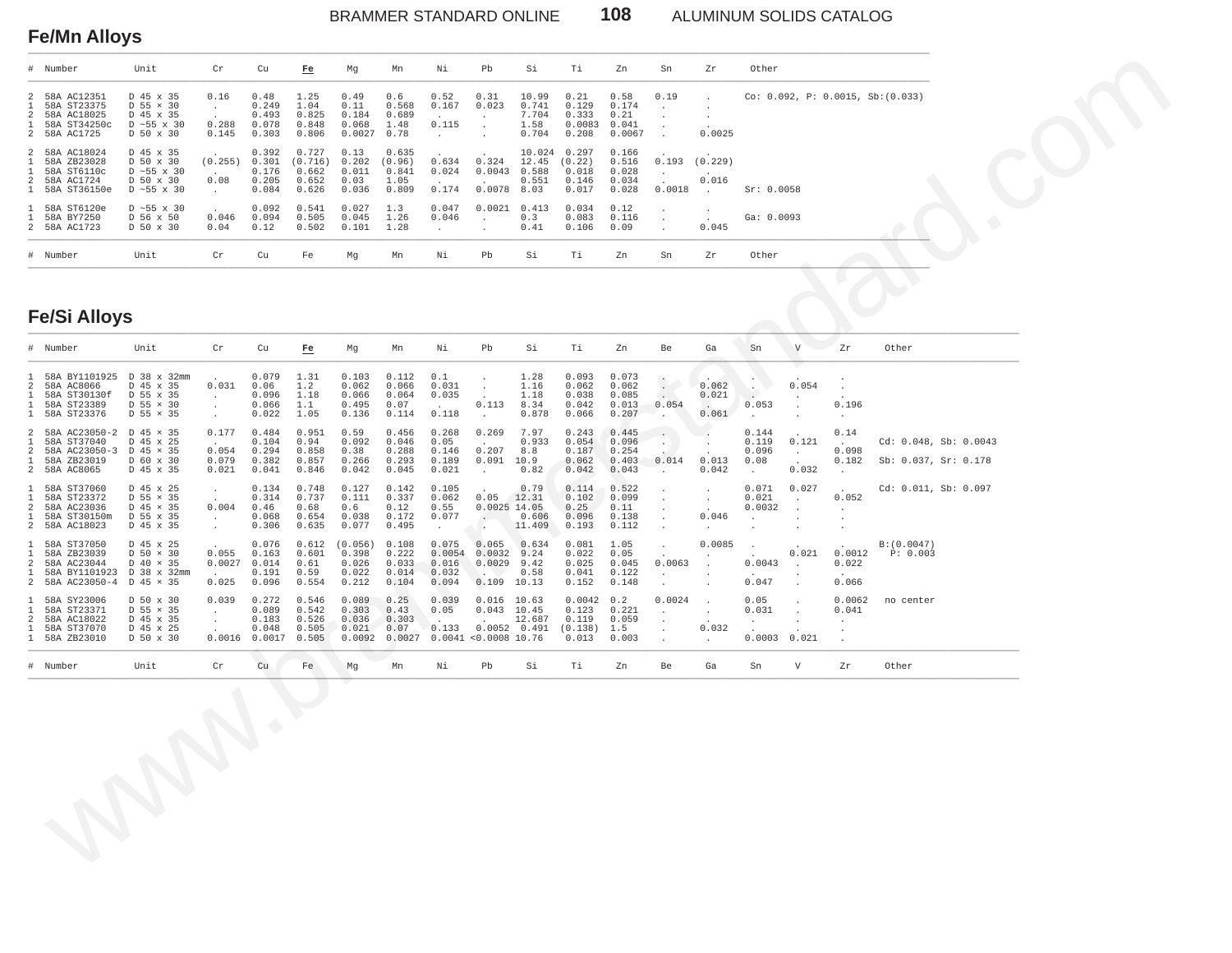## BRAMMER STANDARD ONLINE **109** ALUMINUM SOLIDS CATALOG

**RM** Li - Lithium **XRF: 25 x 6, all others: 64 x 25** 

| Number        | Aq                   | Bi           | Cu      | Fe      | Ga      | Li                | Mq        | Mn             | Νi       | Si                   | Ti      | V       | Zn      | Zr        |
|---------------|----------------------|--------------|---------|---------|---------|-------------------|-----------|----------------|----------|----------------------|---------|---------|---------|-----------|
| AA Li-8090    | < 0.010              | < 0.0010     | 1.4i    | 0.12i   | 0.015i  | 2.4i              | 0.95i     | 0.02i          | < 0.01   | 0.060i               | 0.050i  | < 0.020 | 0.12i   | 0.10i     |
| AA Li-2090    | < 0.0010             | < 0.0010     | 2.7i    | 0.060i  | < 0.020 | 2.3i              | 0.13i     | 0.02i          | < 0.0050 | 0.050i               | 0.080i  | < 0.020 | 0.05i   | 0.12i     |
| AA Li-2099    | < 0.0010             | < 0.0010     | 2.7i    | 0.040i  | < 0.020 | 1.8i              | 0.30i     | 0.30i          | < 0.0050 | 0.25i                | 0.050i  | < 0.020 | 0.701   | 0.09i     |
| AA Li-2199    | < 0.0010             | < 0.0010     | 2.6i    | 0.035i  | 0.005i  | 1.6i              | 0.23i     | 0.30i          | < 0.0050 | 0.025i               | 0.050i  | 0.004i  | 0.551   | 0.08i     |
| AA Li-2097    | < 0.0010             | < 0.0010     | 2.8i    | 0.075i  | < 0.020 | 1.5i              | 0.17i     | 0.35i          | < 0.0050 | 0.060i               | 0.0751  | < 0.020 | 0.17i   | 0.12i     |
| AA Li-2397    | 0.001i               | < 0.0010     | 2.8i    | 0.050i  | < 0.020 | 1.4i              | 0.12i     | 0.30i          | < 0.0050 | 0.050i               | 0.060i  | < 0.020 | 0.10i   | 0.12i     |
| AA Li-2055    | 0.45i                | < 0.0010     | 3.7i    | 0.050i  | < 0.020 | 1.1i              | 0.40i     | 0.30i          | < 0.0050 | 0.035i               | 0.050i  | < 0.020 | 0.50i   | 0.10i     |
| AA Li-2095    | 0.42i                | < 0.0010     | 4.2i    | 0.075i  | < 0.020 | 1.1i              | 0.52i     | 0.12i          | < 0.0050 | 0.060i               | 0.050i  | < 0.020 | 0.12i   | 0.11i     |
| AA SS-2055XRF | 0.47i                | < 0.0010     | 3.6i    | 0.030i  | 0.006i  | 1.10              | 0.34i     | 0.28i          | 0.003i   | 0.02i                | 0.030i  | 0.005i  | 0.50i   | 0.12i     |
| AA Li-2195    | 0.40i                | < 0.0010     | 4.Oi    | 0.080i  | 0.020   | 1.0i              | 0.50i     | 0.13i          | < 0.0050 | 0.060i               | 0.050i  | < 0.020 | 0.13i   | 0.12i     |
| AA Li-2060    | 0.28i                | < 0.0010     | 4.Oi    | 0.040i  | < 0.020 | 0.75i             | 0.90i     | 0.30i          | < 0.0050 | 0.040i               | 0.050i  | < 0.020 | 0.40i   | 0.01i     |
| AA LI-6       | $\sim$               | $\cdot$      | $\cdot$ | $\cdot$ | $\cdot$ | $0.021 - 0.030$   | $\cdot$   | $\blacksquare$ | $\cdot$  | $\bullet$            | $\cdot$ |         | $\cdot$ | . .       |
| AA LI-5       | $\ddot{\phantom{0}}$ | $\mathbf{r}$ | $\cdot$ | $\cdot$ | $\cdot$ | $0.011 - 0.020$   | $\lambda$ |                | $\cdot$  | $\bullet$            |         |         | $\cdot$ |           |
| AA LI-4       | $\cdot$              | $\cdot$      | $\cdot$ | $\cdot$ | $\cdot$ | $0.0065 - 0.010$  |           | $\blacksquare$ | $\cdot$  | $\bullet$            | $\cdot$ | $\cdot$ | $\cdot$ | $\cdot$   |
| AA LI-3       | $\cdot$              |              | $\cdot$ | $\cdot$ | $\cdot$ | $0.0025 - 0.0064$ |           |                |          | $\ddot{\phantom{0}}$ |         |         | $\cdot$ | $\bullet$ |
| AA LI-2       | $\cdot$              | $\cdot$      | $\cdot$ | $\cdot$ | $\cdot$ | $0.0010 - 0.0024$ |           | $\blacksquare$ | $\cdot$  | $\ddot{\phantom{0}}$ | $\cdot$ | $\cdot$ | $\cdot$ |           |
| AA LI-1       |                      |              | $\cdot$ | $\cdot$ | $\cdot$ | $0.0002 - 0.0009$ |           |                |          | $\cdot$              | $\cdot$ |         | $\cdot$ | $\bullet$ |

### **Mg Alloys** \_\_\_\_\_\_\_\_\_\_\_\_\_\_\_\_\_\_\_\_\_\_\_\_\_\_\_\_\_\_\_\_\_\_\_\_\_\_\_\_\_\_\_\_\_\_\_\_\_\_\_\_\_\_\_\_\_\_\_\_\_\_\_\_\_\_\_\_\_\_\_\_\_\_\_\_\_\_\_\_\_\_\_\_\_\_\_\_\_\_\_\_\_\_\_\_\_\_\_\_\_\_\_\_\_\_\_\_\_\_\_\_\_\_\_\_\_\_\_\_\_\_\_\_\_\_\_\_\_\_\_\_\_\_\_\_\_\_\_\_\_\_\_\_\_\_\_\_\_\_\_\_\_\_\_\_\_\_\_\_\_\_\_\_\_\_\_\_\_\_\_

|                                                                    | Number                                                                                | Ag                                              | Bi                                                                                                              | Cu                                                             | Fe                                                          | Ga                                           | Li                                                                                   |                                                 | Mg                                                        | Mn                                        | Νi                                                 | Si                                               | Тi                                                      | $\mathbf v$                                    |                                                     | Zn                                        | Zr                                        |                                      |                                  |                                     |  |
|--------------------------------------------------------------------|---------------------------------------------------------------------------------------|-------------------------------------------------|-----------------------------------------------------------------------------------------------------------------|----------------------------------------------------------------|-------------------------------------------------------------|----------------------------------------------|--------------------------------------------------------------------------------------|-------------------------------------------------|-----------------------------------------------------------|-------------------------------------------|----------------------------------------------------|--------------------------------------------------|---------------------------------------------------------|------------------------------------------------|-----------------------------------------------------|-------------------------------------------|-------------------------------------------|--------------------------------------|----------------------------------|-------------------------------------|--|
|                                                                    | AA Li-8090<br>AA Li-2090<br>AA Li-2099<br>AA Li-2199<br>AA Li-2097                    | 0.010<br>0.0010<br>< 0.0010<br>0.0010<br>0.0010 | < 0.0010<br>0.0010<br>< 0.0010<br>0.0010<br>0.0010                                                              | 1.4i<br>2.7i<br>2.7i<br>2.6i<br>2.8i                           | 0.12i<br>0.060i<br>0.040i<br>0.035i<br>0.075i               | 0.015i<br>0.020<br>0.020<br>0.005i<br>0.020  | 2.4i<br>2.3i<br>1.8i<br>1.6i<br>1.5i                                                 |                                                 | 0.95i<br>0.13i<br>0.30i<br>0.231<br>0.17i                 | 0.02i<br>0.02i<br>0.30i<br>0.30i<br>0.35i | < 0.01<br>0.0050<br>0.0050<br>0.0050<br>0.0050     | 0.060i<br>0.050i<br>0.25i<br>$0.025$ i<br>0.060i | 0.050i<br>0.080i<br>0.050i<br>0.0501<br>0.075i          | < 0.020<br>0.020<br>0.020<br>0.004i<br>0.020   |                                                     | 0.12i<br>0.05i<br>0.70i<br>0.55i<br>0.17i | 0.10i<br>0.12i<br>0.09i<br>0.08i<br>0.12i |                                      |                                  |                                     |  |
|                                                                    | AA Li-2397<br>AA Li-2055<br>AA Li-2095<br>AA SS-2055XRF 0.47i<br>AA Li-2195           | 0.001i<br>0.45i<br>0.42i<br>0.40i               | < 0.0010<br>< 0.0010<br>0.0010<br>0.0010<br>0.0010                                                              | 2.8i<br>3.7i<br>4.2i<br>3.6i<br>4.0i                           | 0.050i<br>0.050i<br>0.075i<br>0.030i<br>0.080i              | 0.020<br>< 0.020<br>0.020<br>0.006i<br>0.020 | 1.4i<br>1.1i<br>1.1i<br>1.10<br>1.0i                                                 |                                                 | 0.12i<br>0.40i<br>0.52i<br>0.34i<br>0.50i                 | 0.30i<br>0.30i<br>0.12i<br>0.28i<br>0.13i | < 0.0050<br>< 0.0050<br>0.0050<br>0.003i<br>0.0050 | 0.050i<br>0.035i<br>0.060i<br>0.02i<br>0.060i    | 0.060i<br>0.050i<br>0.050i<br>0.030i<br>0.050i          | < 0.020<br>< 0.020<br>0.020<br>0.005i<br>0.020 |                                                     | 0.10i<br>0.50i<br>0.12i<br>0.50i<br>0.13i | 0.12i<br>0.10i<br>0.11i<br>0.12i<br>0.12i |                                      |                                  |                                     |  |
|                                                                    | AA Li-2060<br>AA LI-6<br>AA LI-5<br>AA LI-4<br>AA LI-3                                | 0.28i<br>$\cdot$                                | < 0.0010                                                                                                        | 4.0i                                                           | 0.040i<br>$\cdot$                                           | 0.020<br>$\cdot$                             | 0.75i<br>$0.021 - 0.030$<br>$0.011 - 0.020$<br>$0.0065 - 0.010$<br>$0.0025 - 0.0064$ |                                                 | 0.90i                                                     | 0.30i                                     | < 0.0050                                           | 0.040i                                           | 0.050i                                                  | < 0.020<br>$\cdot$<br>$\cdot$                  |                                                     | 0.40i<br>$\cdot$                          | 0.01i<br>$\cdot$                          |                                      |                                  |                                     |  |
|                                                                    | $AA$ $LI-2$<br>AA LI-1                                                                |                                                 |                                                                                                                 |                                                                |                                                             |                                              | $0.0010 - 0.0024$<br>$0.0002 - 0.0009$                                               |                                                 |                                                           |                                           |                                                    |                                                  |                                                         |                                                |                                                     |                                           |                                           |                                      |                                  |                                     |  |
|                                                                    | <b>Mg Alloys</b>                                                                      |                                                 |                                                                                                                 |                                                                |                                                             |                                              |                                                                                      |                                                 |                                                           |                                           |                                                    |                                                  |                                                         |                                                |                                                     |                                           |                                           |                                      |                                  |                                     |  |
|                                                                    | # Number                                                                              | Unit                                            |                                                                                                                 | $\operatorname{Cr}$                                            | Cu                                                          | Fe                                           | $\underline{\mathbf{M}}\underline{\mathbf{g}}$                                       | Mn                                              | Νi                                                        | Si                                        | Τi                                                 | Zn                                               | $_{\rm B}$                                              | Be                                             | Cd                                                  | Co                                        | Ga                                        | Li                                   | Zr                               | Other                               |  |
| 1                                                                  | 58A ST53210<br>58A ST17350b<br>58A ST53220<br>58A ST17310b<br>58A BY4545965 D 55 x 35 |                                                 | D $\sim$ 55 x 30<br>$D \sim 55$ x 30<br>$D \sim 55 \times 30$<br>$D \sim 55 \times 30$                          | 0.0093<br>0.11<br>0.183                                        | 0.117<br>0.028<br>0.085<br>0.157<br>0.012                   | 0.103<br>0.11<br>0.238<br>0.294<br>0.122     | 11.54<br>10.32<br>9.38<br>8.69<br>7.81                                               | 0.228<br>0.066<br>0.418<br>0.151<br>0.102       | 0.152<br>0.134<br>0.124<br>0.156<br>0.023                 | 0.091<br>0.04<br>0.212<br>0.18<br>0.082   | 0.026<br>0.0075<br>0.073<br>0.169<br>0.06          | 0.06<br>0.031<br>0.098<br>0.107<br>0.047         | $\Delta$<br>$\ddot{\phantom{a}}$                        | 0.011<br>0.013<br>0.0094<br>0.0085<br>0.0032   | $\ddot{\phantom{a}}$                                |                                           |                                           |                                      |                                  | Sb: 0.076<br>Sb: 0.034<br>no center |  |
| 1                                                                  | 58A ST53260<br>58A ST57820<br>58A BY23009<br>58A ST35030<br>58A ST57830               |                                                 | $D \sim 55 \times 30$<br>D 45 x 40<br>$D$ 55 $\times$ 40<br>$D \sim 55$ x 30<br>D 45 x 40                       | $\ddot{\phantom{a}}$<br>0.042<br>0.023<br>$\ddot{\phantom{a}}$ | 0.068<br>(0.0025) 0.076<br>0.047<br>0.029<br>(0.0019) 0.129 | 0.12<br>0.246<br>0.197                       | 6.53<br>6.0<br>5.9<br>5.61<br>5.49                                                   | 0.131<br>0.492<br>0.413<br>$\ddot{\phantom{a}}$ | 0.088<br>0.043<br>0.0097<br>$\cdot$                       | 0.068<br>0.069<br>0.143<br>0.131<br>0.086 | 0.016<br>0.05<br>0.029                             | 0.04<br>0.075<br>0.044<br>$\ddot{\phantom{a}}$   | $\cdot$<br>0.0027<br>$\ddot{\phantom{a}}$               | 0.0067<br>0.0027<br>0.0034                     |                                                     |                                           |                                           | 1.23<br>$\ddot{\phantom{a}}$<br>2.25 | 0.091<br>0.087<br>0.092<br>0.073 | Sb: 0.039<br>Sc: 0.181              |  |
| $\mathbf{1}$<br>1<br>1<br>1.                                       | 58A ST17320a<br>58A ST23361<br>58A ST35400<br>58A BY23006<br>1 58A ST57860            |                                                 | $D \sim 55$ x 30<br>D 55 × 30<br>D $\sim$ 55 x 30<br>$D$ 55 $\times$ 40<br>D 45 x 40                            | 0.192<br>0.045<br>(0.014)<br>0.104<br>0.023                    | 0.09<br>0.012<br>0.012<br>0.129<br>0.04                     | 0.364<br>0.075<br>0.089<br>0.335<br>0.163    | 5.33<br>5.27<br>5.19<br>5.15<br>4.95                                                 | 0.366<br>0.06<br>0.341<br>0.381<br>0.015        | 0.06<br>0.0044<br>0.0066<br>0.053<br>$\sim$               | 0.304<br>0.083<br>0.049<br>0.335<br>0.056 | 0.044<br>0.019<br>0.04<br>0.099<br>0.026           | 0.255<br>0.013<br>0.008<br>0.166<br>0.022        | $\ddot{\phantom{a}}$<br>$\ddot{\phantom{a}}$<br>$\cdot$ | 0.0033<br>0.0013<br>0.0018                     |                                                     |                                           | Na: 0.0003<br>Na:0.00028                  | 1.35                                 | (0.097)<br>0.057                 | Sc: 0.349                           |  |
| $\mathbf{1}$<br>1<br>1<br>$\mathbf{1}$<br>$\mathbf{1}$             | 58A ST23359<br>58A ST57870<br>58A ST57880<br>58A ST21210<br>58A BY23004               |                                                 | D 55 × 30<br>D 45 x 40<br>D 45 x 40<br>$D \sim 55 \times 30$<br>D 55 × 40                                       | 0.245<br>0.047<br>0.046<br>0.204                               | 0.041<br>0.012<br>0.1<br>0.096                              | 0.187<br>0.075<br>0.055<br>0.229             | 3.96<br>3.84<br>3.81<br>2.67<br>2.47                                                 | 0.161<br>0.053<br>0.045<br>0.225                | 0.038<br>$\sim$ $^{-1}$<br>$\Delta \sim 10$<br>0.056      | 0.218<br>0.129<br>0.132<br>0.244          | 0.101<br>0.079<br>0.091<br>0.098                   | 0.1<br>0.094<br>0.093<br>0.114                   | 0.0015                                                  |                                                |                                                     |                                           | Na:0.0012<br>0.00012 0.00013 0.411        | 1.5<br>1.54<br>0.0001<br>$\sim$      | 0.14<br>(0.168)<br>$\sim$        |                                     |  |
| $\mathbf{1}$<br>$\mathbf{1}$<br>1.<br>$\mathbf{1}$<br>$\mathbf{1}$ | 58A ST7250<br>58A ST57910<br>58A ST7240<br>58A ST21270<br>58A ST7230                  |                                                 | $D \sim 55$ x 30<br>D 45 x 40<br>D ~55 x 30<br>$D \sim 55$ x 30<br>$D \sim 55$ x 30                             | (0.126)<br>$\sim$<br>$\cdot$<br>$\cdot$                        | 0.012<br>0.42<br>0.011<br>0.0038                            | 0.004<br>0.089<br>0.027<br>0.012             | 2.31<br>2.18<br>2.1<br>2.01<br>1.63                                                  | 0.0013<br>0.03<br>0.011                         | $0.00028$ 0.015<br>$0.0098$ 0.013<br>0.0042 0.0036 0.0073 | 0.098                                     | 0.0006<br>(0.128)<br>0.011<br>$0.0042$ 0.0047      | 0.0024<br>0.058<br>0.0012                        | 0.004                                                   |                                                | $\cdot$<br>$\ddot{\phantom{a}}$<br>$0.0015$ $0.011$ |                                           | 0.04                                      | 1.03<br>0.0023                       | 0.143                            |                                     |  |
| 1<br>1.<br>$\mathbf{1}$<br>1<br>$\mathbf{1}$                       | 58A ST7210<br>58A ST7220<br>58A ST21130<br>58A ST21120<br>58A BY3166931               |                                                 | $D \sim 55 \times 30$<br>$D \sim 55 \times 30$<br>$D \sim 55 \times 30$<br>$D \sim 55 \times 30$<br>D 42 x 32mm | $\sim$<br>$\cdot$<br>0.1                                       | 0.0025<br>0.0065<br>$\cdot$<br>0.127                        | 0.034<br>0.0097<br>$\sim$<br>0.31            | 1.2<br>1.88<br>1.09<br>1.04<br>0.84                                                  | 0.0017<br>$\ddot{\phantom{a}}$<br>0.085         | $0.0017$ 0.0093 0.027<br>0.00088 0.0033<br>0.035          | 0.413                                     | 0.009<br>0.00084 0.013<br>0.068                    | 0.0072<br>$\cdot$<br>0.088                       | 0.001<br>0.0067                                         |                                                | (0.00022)                                           |                                           | $0.0044$ 0.0052 0.018                     | 0.00012<br>0.0054                    |                                  |                                     |  |
| 1<br>1<br>$\mathbf{1}$                                             | 58A ST34280d<br>58A ST21260<br>58A ZH2030                                             |                                                 | $D \sim 55$ x 30<br>$D \sim 55 \times 30$<br>D 60 x 30                                                          | 0.042<br>0.054                                                 | 0.082<br>0.05                                               | 0.224<br>0.358                               | 0.639<br>0.629<br>0.589                                                              | 0.062<br>0.053                                  | 0.039<br>(0.0020) 0.39                                    | 0.483                                     | 0.04<br>0.085                                      | 0.059<br>0.058                                   | 0.00067<br>$\Delta$                                     |                                                | (0.052)<br>$\cdot$                                  | 0.0098                                    | 0.069                                     | 0.0042<br>$\cdot$                    | $\cdot$                          |                                     |  |
|                                                                    | # Number                                                                              | Unit                                            |                                                                                                                 | $\operatorname{Cr}$                                            | Cu                                                          | Fe                                           | $\underline{\mathbf{M}}\underline{\mathbf{g}}$                                       | Mn                                              | Νi                                                        | Si                                        | Тi                                                 | Zn                                               | $_{\rm B}$                                              | Be                                             | Cd                                                  | Co                                        | Ga                                        | Li                                   | Zr                               | Other                               |  |
|                                                                    |                                                                                       |                                                 | s.                                                                                                              |                                                                |                                                             |                                              |                                                                                      |                                                 |                                                           |                                           |                                                    |                                                  |                                                         |                                                |                                                     |                                           |                                           |                                      |                                  |                                     |  |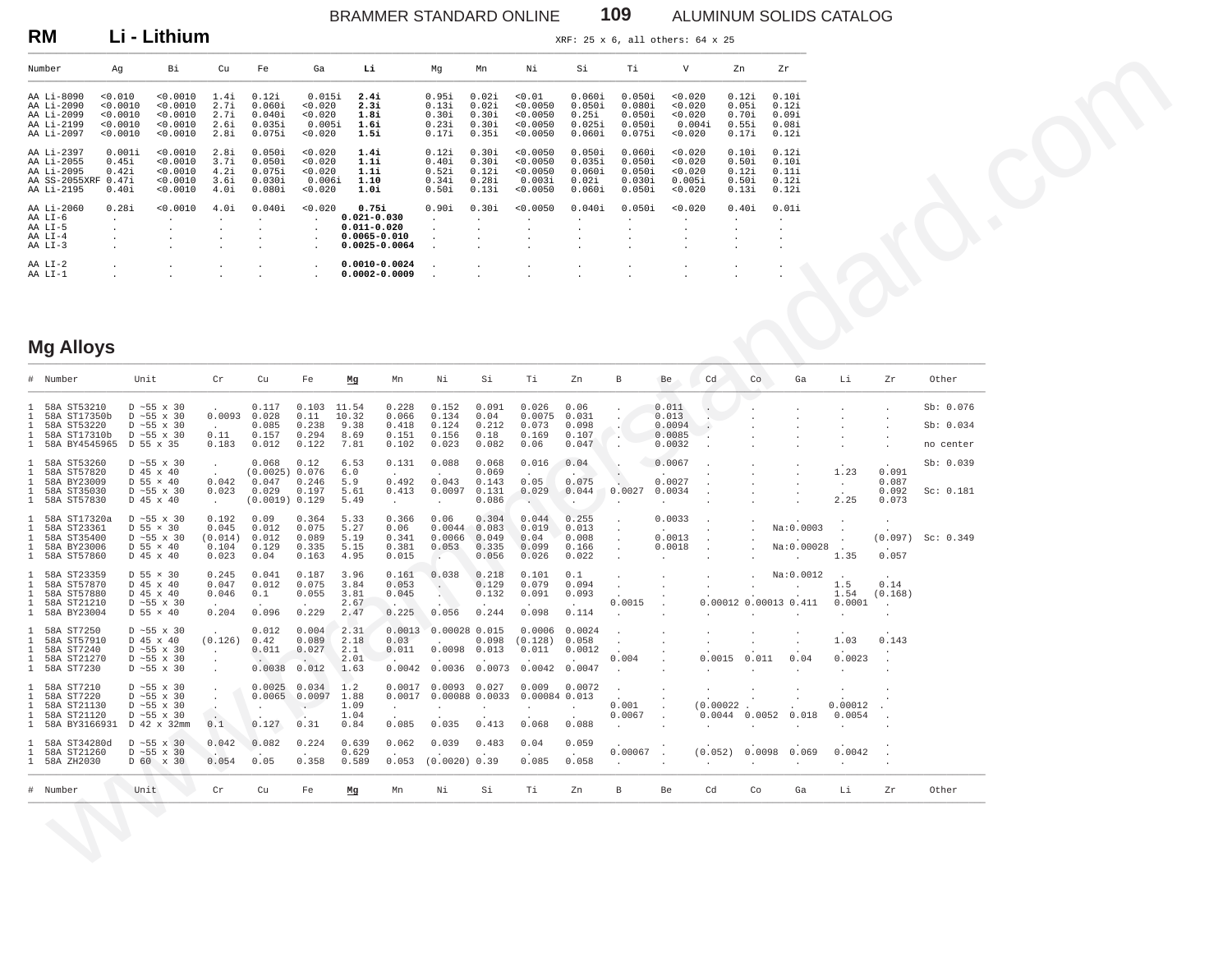BRAMMER STANDARD ONLINE **110** ALUMINUM SOLIDS CATALOG

# **Mg/Mn, Mg/Si and Mg/Zn**

|                                                              | Number                                                                                | Unit                                                                                                        | Cr                                                 | Cu                                         | Fe                                        | Mg                                        | Mn                                         | Νi                                                      | Pb                                   | Si                                                | Τi                                        | Zn                                         | Be                                                | Sn                                     | V                                      | Zr                                | Other                                                            |  |
|--------------------------------------------------------------|---------------------------------------------------------------------------------------|-------------------------------------------------------------------------------------------------------------|----------------------------------------------------|--------------------------------------------|-------------------------------------------|-------------------------------------------|--------------------------------------------|---------------------------------------------------------|--------------------------------------|---------------------------------------------------|-------------------------------------------|--------------------------------------------|---------------------------------------------------|----------------------------------------|----------------------------------------|-----------------------------------|------------------------------------------------------------------|--|
| -1.                                                          | 58A BY23008<br>58A ST53230<br>58A ST53240<br>58A BY4545964 D 55 x 35<br>58A BY23007   | $D$ 55 $\times$ 40<br>$D \sim 55$ x 30<br>$D \sim 55$ x 30<br>$D$ 55 $\times$ 40                            | 0.038<br>$\bullet$<br>0.022<br>0.037               | 0.041<br>0.066<br>0.046<br>0.033<br>0.085  | 0.169<br>0.341<br>0.454<br>0.248<br>0.219 | 9.3<br>8.21<br>6.78<br>6.62<br>6.44       | 0.6<br>0.63<br>0.808<br>0.74<br>0.64       | 0.076<br>0.092<br>0.058<br>0.034<br>0.042               | $\cdot$                              | 0.161<br>0.293<br>0.424<br>0.187<br>0.176         | 0.099<br>0.121<br>0.162<br>0.021<br>0.086 | 0.147<br>0.143<br>0.204<br>0.111<br>0.142  | 0.002<br>0.007<br>0.0045<br>0.0015<br>0.002       |                                        |                                        |                                   | Sb: 0.017<br>Sb: 0.019<br>Sb: 0.0044<br>no center<br>Na: 0.00031 |  |
| $\mathbf{1}$<br>$\mathbf{1}$<br>$\mathbf{1}$<br>$\mathbf{1}$ | 58A ST17330a<br>58A ST35020<br>58A ZB23060<br>58A ZB23068<br>58A ZB23067              | $D \sim 55 \times 30$<br>$D \sim 55$ x 30<br>$D$ 40 $\times$ 30<br>$D$ 40 $\times$ 30<br>$D$ 40 $\times$ 30 | 0.14<br>0.127<br>0.027<br>0.05<br>0.085            | 0.123<br>0.051<br>0.013<br>0.019<br>0.026  | 0.468<br>0.273<br>0.208<br>0.22<br>0.24   | 6.34<br>6.28<br>6.19<br>5.91<br>5.57      | 0.52<br>0.849<br>0.725<br>0.642<br>0.555   | 0.088<br>0.014<br>0.0026<br>0.003<br>0.0035             | $\cdot$                              | 0.375<br>0.206<br>0.173<br>0.236<br>0.349         | 0.111<br>0.062<br>0.069<br>0.108<br>0.11  | 0.156<br>0.029<br>0.093<br>0.098<br>0.049  | 0.0068<br>0.0012<br>$\cdot$<br>$\cdot$<br>$\cdot$ |                                        | 0.004<br>0.004<br>0.0042               | 0.162                             | B: 0.002 Sc: 0.103                                               |  |
| 1<br>$\mathbf{1}$<br>$\mathbf{1}$<br>$\mathbf{1}$            | 58A ZB23061<br>58A BY23003<br>58A ZB23066<br>58A BY23005<br>1 58A BY4545962 D 55 x 35 | $D$ 40 $\times$ 30<br>D 55 × 40<br>$D$ 40 $\times$ 30<br>$D$ 55 $\times$ 40                                 | 0.146<br>0.174<br>0.26<br>0.052<br>0.066           | 0.04<br>0.115<br>0.057<br>0.058<br>0.083   | 0.284<br>0.237<br>0.362<br>0.317<br>0.392 | 4.9<br>4.45<br>4.18<br>3.48<br>3.41       | 0.515<br>0.69<br>0.471<br>0.368<br>0.417   | 0.004<br>0.035<br>0.0053<br>0.047<br>0.076              | $\cdot$<br>$\cdot$                   | 0.551<br>0.233<br>0.877<br>0.548<br>0.587         | 0.08<br>0.101<br>0.048<br>0.095<br>0.1    | 0.08<br>0.157<br>0.103<br>0.124<br>0.031   | 0.00053<br>$\cdot$<br>0.00016                     |                                        | 0.0045<br>0.005                        |                                   | Na: 0.00031<br>no center                                         |  |
| 3<br>1<br>$\mathbf{1}$<br>3                                  | 58A ST23360<br>58A AC13362<br>58A ST65520<br>58A ST47250<br>58A AC13361               | D 55 × 30<br>D 40 x 35<br>D ~55 x 30<br>$D \sim 55 \times 30$<br>D 40 x 35                                  | 0.118<br>0.15<br>0.189<br>0.093<br>0.21            | 0.159<br>0.15<br>0.133<br>0.337<br>0.22    | 0.496<br>0.41<br>0.185<br>0.073<br>0.14   | 3.21<br>3.04<br>2.43<br>2.28<br>1.89      | 0.507<br>0.61<br>0.355<br>0.114<br>0.81    | 0.054<br>0.14<br>(0.042)<br>0.076<br>0.22               | 0.16<br>$\cdot$<br>0.22              | 0.621<br>1.0<br>0.015<br>0.194<br>1.49            | 0.154<br>0.21<br>0.075<br>0.103<br>0.26   | 0.144<br>0.36<br>4.15<br>6.34<br>0.42      |                                                   | 0.14<br>$\cdot$<br>0.18                |                                        | 0.092<br>0.257                    | Na: 0.0022<br>Cd: 0.028<br>Cd: 0.049                             |  |
| $\mathbf{1}$<br>-1.<br>$\mathbf{1}$                          | 58A BY23020<br>58A ST50150<br>58A BY23023<br>58A ZH2060<br>58A ST23364                | D 45 × 35<br>$D \sim 55$ x 30<br>$D$ 55 $\times$ 40<br>D 60 x 30<br>D 55 × 30                               | $\ddot{\phantom{1}}$<br>0.154<br>0.0052            | 0.075<br>0.41<br>0.154<br>0.0092<br>0.198  | 0.082<br>0.271<br>0.09<br>0.479           | 1.85<br>1.55<br>1.51<br>1.51<br>1.25      | (0.316)<br>0.092<br>0.356<br>0.021<br>0.96 | 0.049<br>1.58<br>0.051<br>(0.0016)<br>0.05              | 0.03<br>$0.0025$ 8.69<br>0.012       | 11.54<br>0.269<br>1.05<br>0.195                   | 0.097<br>0.021<br>0.123<br>0.011<br>0.021 | 0.27<br>0.252<br>4.89<br>0.022<br>0.172    |                                                   | 0.038<br>0.019<br>$\cdot$<br>$\cdot$   | $\sim$<br>0.085<br>0.075               | 0.191                             | Na: 0.0132<br>Cd: 0.0036 Ga: 0.056                               |  |
| 1<br>1<br>-1.<br>$\mathbf{1}$                                | 58A ZH2050<br>58A ST34210c<br>58A ST23386<br>58A BY5887965<br>58A ZH2040              | D 60 x 30<br>D ~55 x 30<br>D 55 × 35<br>D 50 x 50<br>D 60 x 30                                              | 0.011<br>0.085<br>0.114<br>0.211<br>0.031          | 0.02<br>0.04<br>0.045<br>0.101<br>0.101    | 0.155<br>0.206<br>0.206<br>0.47<br>0.265  | 1.23<br>1.17<br>1.07<br>0.99<br>0.871     | 0.105<br>0.864<br>0.772<br>0.625<br>0.207  | (0.0022)<br>0.059<br>0.055<br>0.022<br>(0.0020)         | $\sim$<br>$\sim$                     | 0.785<br>0.541<br>1.09<br>0.49<br>0.586           | 0.053<br>0.114<br>0.05<br>0.172<br>0.034  | 0.071<br>0.297<br>0.123<br>6.99<br>0.048   | $\sim$<br>$\sim$<br>0.0083<br>$\overline{a}$      | $\epsilon$<br>$\overline{\phantom{a}}$ |                                        | 0.069                             |                                                                  |  |
| 1<br>$\overline{a}$<br>2<br>$\mathbf{1}$                     | 58A ZB23021<br>HRT AL2017<br>58A AC23024<br>58A ST29210c<br>58A BY23010               | D 60 x 30<br>D 40 x 20<br>D 40 × 35<br>$D \sim 55 \times 30$<br>D 45 × 35                                   | 0.116<br>0.075<br>0.124<br>0.084<br>0.161          | 0.111<br>0.42<br>0.315<br>0.189<br>0.331   | 0.185<br>0.55<br>0.134<br>0.132<br>0.28   | 0.863<br>0.73<br>0.717<br>0.701<br>0.699  | 0.581<br>0.72<br>0.717<br>0.15<br>0.06     | 0.103<br>0.205<br>0.141<br>0.19                         | 0.05<br>0.29<br>0.117<br>0.064       | 12.49<br>0.97<br>5.49<br>0.361<br>7.58            | 0.184<br>0.037<br>0.25<br>0.07<br>0.051   | 0.204<br>0.16<br>0.399<br>6.49<br>0.053    | 0.05<br>0.081<br>$\sim$                           | 0.052<br>0.005<br>0.064<br>0.0087      |                                        | 0.038<br>0.229<br>0.237           | Ga: 0.013, Sb: 0.036, Sr: 0.017<br>Bi: 0.56<br>Na: 0.004         |  |
| -1.<br>1<br>1<br>$\mathbf{1}$<br>$\mathbf{1}$                | 58A ST34220e<br>58A SY23015<br>58A ZB23047<br>58A SY23014<br>58A ST23369              | $D \sim 55 \times 30$<br>$D$ 50 $\times$ 35<br>$D$ 50 $\times$ 30<br>$D$ 50 $\times$ 35<br>D 55 × 35        | 0.164<br>0.001<br>$\sim$<br>$\cdot$                | 0.231<br>0.021<br>0.0085<br>0.005<br>0.092 | 0.394<br>0.112<br>0.117<br>0.124<br>0.184 | 0.643<br>0.64<br>0.605<br>0.6<br>0.59     | 0.539<br>0.014<br>0.0025<br>0.104          | 0.042<br>$0.0111$ $0.0034$<br>0.0059<br>0.0028<br>0.046 | 0.061                                | 0.992<br>5.15<br>$0.0014$ 0.616<br>7.27<br>7.02   | 0.053<br>0.088<br>0.03<br>0.139<br>0.15   | 0.218<br>1.52<br>0.0029<br>0.0048<br>0.054 | $\cdot$                                           | $\cdot$<br>$\cdot$<br>0.012            | 0.013<br>0.027<br>$\ddot{\phantom{a}}$ | $0.0106$ 0.0013<br>0.042          | Sb: 0.14<br>P: 0.002<br>Ca: 0.015 Ga: 0.011                      |  |
| $\mathcal{L}$<br>1                                           | 58A ZB23018 *<br>58A AC23025<br>58A ZB23032<br>58A BY3166932<br>58A ST23368           | D 60 x 20<br>D 40 × 35<br>$D$ 50 $\times$ 30<br>D 42 x 32mm<br>$D$ 55 $\times$ 35                           | 0.108<br>0.082<br>0.015<br>0.198<br>0.016          | 0.275<br>0.231<br>0.243<br>0.397<br>0.101  | 0.483<br>0.21<br>0.284<br>0.433<br>0.133  | 0.578<br>0.544<br>0.541<br>0.522<br>0.522 | 0.307<br>0.52<br>0.053<br>0.183<br>0.079   | 0.091<br>0.134<br>0.011<br>0.021<br>0.021               | 0.138<br>0.081<br>0.0033<br>$\Delta$ | 7.82<br>6.68<br>9.38<br>0.727<br>1.16             | 0.184<br>0.21<br>0.05<br>0.126<br>0.021   | 0.338<br>0.315<br>0.072<br>0.05<br>0.029   | 0.21<br>0.063<br>$\cdot$<br>$\cdot$               | 0.057<br>0.047<br>$\ddot{\phantom{0}}$ | $\mathbf{r}$<br>0.019                  | 0.065<br>0.171<br>0.002<br>$\sim$ | P: 0.0031                                                        |  |
|                                                              | # Number                                                                              | Unit                                                                                                        | ${\rm Cr}$                                         | Cu                                         | Fe                                        | Mg                                        | Mn                                         | Νi                                                      | Pb                                   | Si                                                | Тi                                        | Zn                                         | Be                                                | Sn                                     | $\boldsymbol{\nabla}$                  | Zr                                | Other                                                            |  |
|                                                              | <b>Mn Alloys</b>                                                                      | * 58A ZB23018 also contains Ca: 0.0053, Cd: 0.12, Ga: 0.2, P: 0.0035, Sr: 0.013, V: 0.157                   |                                                    |                                            |                                           |                                           |                                            |                                                         |                                      |                                                   |                                           |                                            |                                                   |                                        |                                        |                                   |                                                                  |  |
|                                                              | # Number                                                                              | Unit                                                                                                        | Cr                                                 | Cu                                         | Fe                                        | Mg                                        | Mn                                         | Νi                                                      | Pb                                   | Si                                                | Тi                                        | Zn                                         | Sn                                                | Zr                                     | Other                                  |                                   |                                                                  |  |
| 2<br>$\mathfrak{D}$<br>$\mathbf{1}$                          | 58A ST23405<br>58A ST23374<br>58A AC1721<br>58A AC1722<br>58A ST23373                 | $D$ 62 $\times$ 30<br>D 55 × 30<br>D 50 x 30<br>D 50 x 30<br>D 55 × 30                                      | $\sim$<br>0.0033<br>0.0162<br>$\ddot{\phantom{a}}$ | 0.0066<br>0.046<br>0.02<br>0.063<br>0.125  | 0.131<br>0.239<br>0.216<br>0.36<br>0.346  | 0.004<br>0.07<br>0.375<br>0.215<br>0.046  | 2.51<br>1.99<br>1.83<br>1.54<br>1.54       | 0.0043<br>0.104<br>$\ddot{\phantom{1}}$<br>0.073        | 0.0016<br>0.016<br>$\cdot$           | 0.051<br>0.142<br>0.108<br>0.26<br>$0.0065$ 0.328 | 0.0055<br>0.09<br>0.012<br>0.053<br>0.062 | 0.0083<br>0.09<br>0.308<br>0.17<br>0.044   |                                                   | 0.178<br>0.087<br>$\cdot$              |                                        |                                   |                                                                  |  |
| 1                                                            | 58A ST29250c<br>58A SY23003<br>58A ZB23030<br>58A BY3166935 D 42 x 32mm               | $D \sim 55 \times 30$<br>D 50 x 30<br>D 50 x 30                                                             | 0.349<br>0.011<br>0.12<br>0.06                     | 0.048<br>0.17<br>0.498<br>0.049            | 0.437<br>0.162<br>0.261<br>0.081          | 0.233<br>0.297<br>0.073<br>0.151          | 0.821<br>0.691<br>(0.536)<br>0.517         | 0.188<br>0.0042 0.048<br>0.112<br>0.072                 | 0.137<br>$\cdot$                     | 0.048<br>6.67<br>(17.35)<br>1.36                  | 0.0059<br>0.031<br>(0.017)<br>0.017       | 8.32<br>0.156<br>0.132<br>0.178            | 0.027<br>0.017                                    | 0.0084<br>0.035<br>(0.25)              | Be: 0.019<br>V: 0.0098                 |                                   | no center                                                        |  |
|                                                              | # Number                                                                              | Unit                                                                                                        | Cr                                                 | Cu                                         | Fe                                        | Mg                                        | Mn                                         | Νi                                                      | $_{\rm Pb}$                          | Si                                                | Τi                                        | Zn                                         | Sn                                                | Zr                                     | Other                                  |                                   |                                                                  |  |

### **Mn Alloys** \_\_\_\_\_\_\_\_\_\_\_\_\_\_\_\_\_\_\_\_\_\_\_\_\_\_\_\_\_\_\_\_\_\_\_\_\_\_\_\_\_\_\_\_\_\_\_\_\_\_\_\_\_\_\_\_\_\_\_\_\_\_\_\_\_\_\_\_\_\_\_\_\_\_\_\_\_\_\_\_\_\_\_\_\_\_\_\_\_\_\_\_\_\_\_\_\_\_\_\_\_\_\_\_\_\_\_\_\_\_\_\_\_\_\_\_\_\_\_\_\_\_\_\_\_\_\_\_\_\_\_\_\_\_\_\_\_\_

| # Number                                                                        | Unit                                                                                     | Cr                                | Cu                                        | Fe                                       | Mq                                       | Mn                                   | Νi                                | Pb                       | Si                                       | Тi                                        | Zn                                       | Sn             | Zr                        | Other                  |           |
|---------------------------------------------------------------------------------|------------------------------------------------------------------------------------------|-----------------------------------|-------------------------------------------|------------------------------------------|------------------------------------------|--------------------------------------|-----------------------------------|--------------------------|------------------------------------------|-------------------------------------------|------------------------------------------|----------------|---------------------------|------------------------|-----------|
| 1 58A ST23405<br>1 58A ST23374<br>2 58A AC1721<br>2 58A AC1722<br>1 58A ST23373 | $D$ 62 $\times$ 30<br>$D$ 55 $\times$ 30<br>D 50 x 30<br>D 50 x 30<br>$D$ 55 $\times$ 30 | $\sim$<br>. .<br>0.0033<br>0.0162 | 0.0066<br>0.046<br>0.02<br>0.063<br>0.125 | 0.131<br>0.239<br>0.216<br>0.36<br>0.346 | 0.004<br>0.07<br>0.375<br>0.215<br>0.046 | 2.51<br>1.99<br>1.83<br>1.54<br>1.54 | 0.0043<br>0.104<br>0.073          | .0016<br>0.016<br>0.0065 | 0.051<br>0.142<br>0.108<br>0.26<br>0.328 | 0.0055<br>0.09<br>0.012<br>0.053<br>0.062 | 0.0083<br>0.09<br>0.308<br>0.17<br>0.044 |                | 0.178<br>0.087            |                        |           |
| 1 58A ST29250c<br>1 58A SY23003<br>1 58A ZB23030<br>1 58A BY3166935             | $D \sim 55 \times 30$<br>D 50 x 30<br>D 50 x 30<br>D 42 x 32mm                           | 0.349<br>0.011<br>0.12<br>0.06    | 0.048<br>0.17<br>0.498<br>0.049           | 0.437<br>0.162<br>0.261<br>0.081         | 0.233<br>0.297<br>0.073<br>0.151         | 0.821<br>0.691<br>(0.536)<br>0.517   | 0.188<br>0.0042<br>0.112<br>0.072 | 0.048<br>0.137           | 0.048<br>6.67<br>(17.35)<br>1.36         | 0.0059<br>0.031<br>(0.017)<br>0.017       | 8.32<br>0.156<br>0.132<br>0.178          | 0.027<br>0.017 | 0.0084<br>0.035<br>(0.25) | Be: 0.019<br>V: 0.0098 | no center |
| # Number                                                                        | Unit                                                                                     | Cr                                | Cu                                        | Fe                                       | Mq                                       | Mn                                   | Νi                                | Pb                       | Si                                       | Ti                                        | Zn                                       | Sn             | Zr                        | Other                  |           |